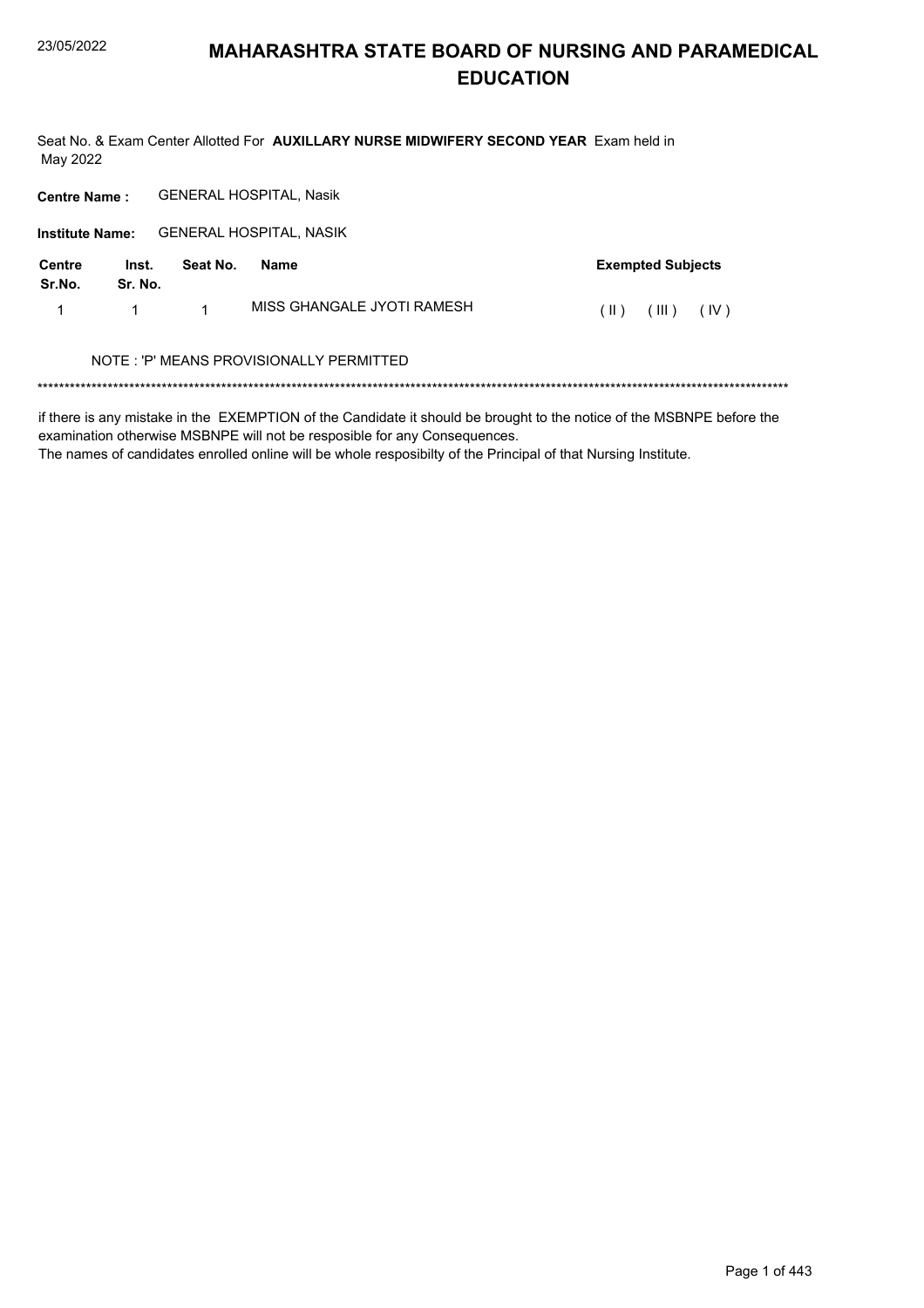Seat No. & Exam Center Allotted For **AUXILLARY NURSE MIDWIFERY SECOND YEAR** Exam held in May 2022

**Centre Name :** GENERAL HOSPITAL, Nasik

NASIK MEDICO TRAINING COLLEGE OF NURSING, NASIK **Institute Name:**

| <b>Centre</b><br>Sr.No. | Inst.<br>Sr. No. | Seat No.       | <b>Name</b>                   |               | <b>Exempted Subjects</b> |      |
|-------------------------|------------------|----------------|-------------------------------|---------------|--------------------------|------|
| 2                       | $\mathbf{1}$     | $\overline{2}$ | MISS BHIL ANITA DASHARATH     | (III)         | (IV)                     |      |
| 3                       | 2                | 3              | MISS CHAURE GITESHRI GOKUL    | (III)         | (IV)                     |      |
| 4                       | 3                | 4              | MISS DUDAVE PRAGATII RAVINDRA | $(\parallel)$ | (III)                    | (IV) |
| 5                       | $\overline{4}$   | 5              | MISS DUMADA HEMA JAYRAM       | (III)         | (IV)                     |      |
| 6                       | 5                | 6              | MISS GANGURDE PRANALI RAMDAS  | $(\parallel)$ | (III)                    | (IV) |
| $\overline{7}$          | 6                | $\overline{7}$ | MISS GAVIT ALISHIBA MANOHAR   | (III)         | (IV)                     |      |
| 8                       | $\overline{7}$   | 8              | MISS MAVACHI SHARMILA MURYA   | (III)         | (IV)                     |      |
| 9                       | 8                | 9              | MISS PAWARA JYOTI MADAN       | $($ II $)$    | (III)                    | (IV) |
| 10                      | 9                | 10             | MISS PAWARA VANDANA BHURYA    | (III)         | (IV)                     |      |
| 11                      | 10               | 11             | MISS SINGH SHWETA UMESH       | $(\parallel)$ | (III)                    | (IV) |

#### NOTE : 'P' MEANS PROVISIONALLY PERMITTED

\*\*\*\*\*\*\*\*\*\*\*\*\*\*\*\*\*\*\*\*\*\*\*\*\*\*\*\*\*\*\*\*\*\*\*\*\*\*\*\*\*\*\*\*\*\*\*\*\*\*\*\*\*\*\*\*\*\*\*\*\*\*\*\*\*\*\*\*\*\*\*\*\*\*\*\*\*\*\*\*\*\*\*\*\*\*\*\*\*\*\*\*\*\*\*\*\*\*\*\*\*\*\*\*\*\*\*\*\*\*\*\*\*\*\*\*\*\*\*\*\*\*\*\*\*\*\*\*\*\*\*\*\*\*\*\*\*\*\*

if there is any mistake in the EXEMPTION of the Candidate it should be brought to the notice of the MSBNPE before the examination otherwise MSBNPE will not be resposible for any Consequences.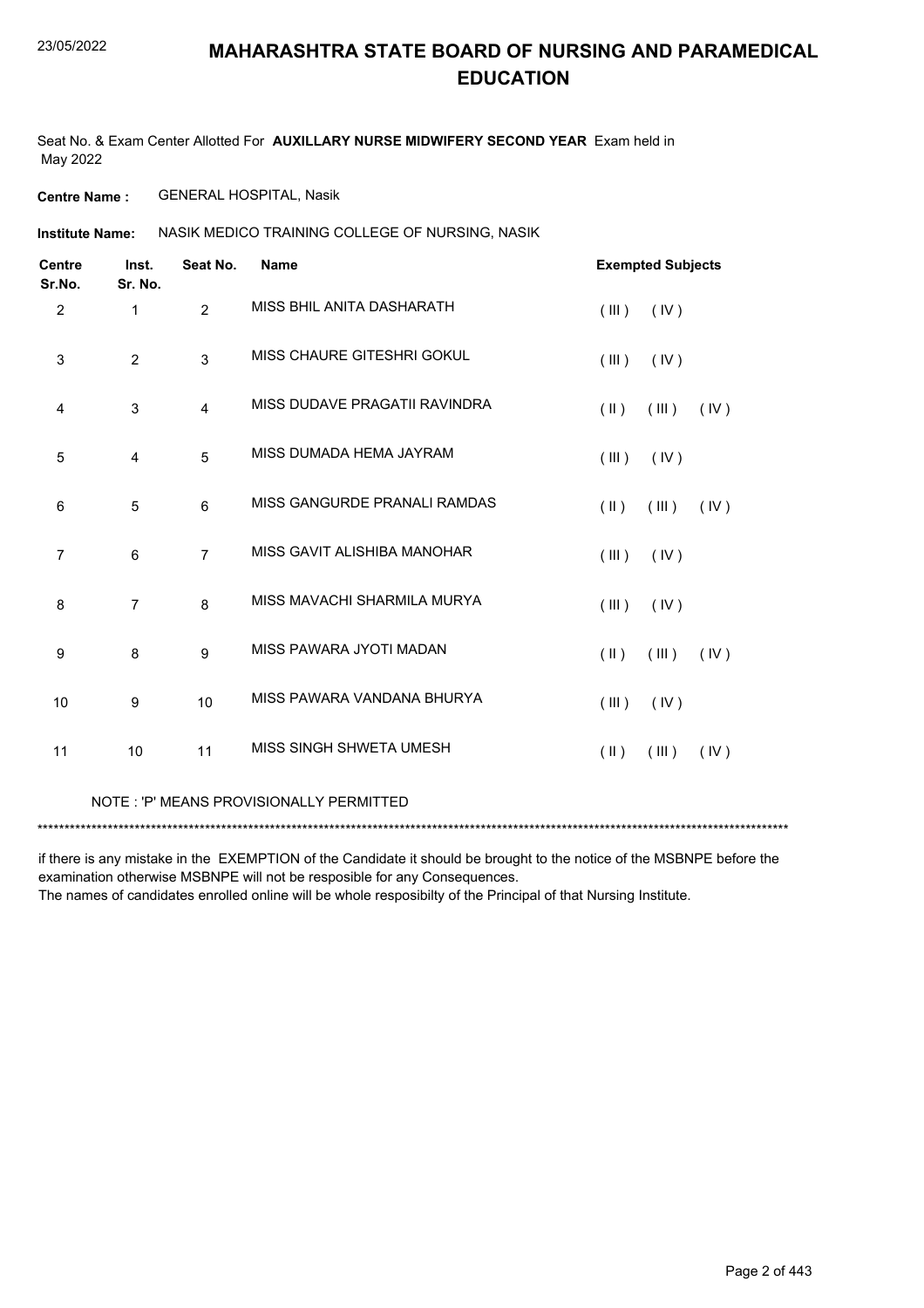Seat No. & Exam Center Allotted For **AUXILLARY NURSE MIDWIFERY SECOND YEAR** Exam held in May 2022

**Centre Name :** GENERAL HOSPITAL, Nasik

**Institute Name: ASSHIK NURSING SCHOOL, NASHIK** 

| <b>Centre</b><br>Sr.No. | Inst.<br>Sr. No.          | Seat No. | <b>Name</b>                                         | <b>Exempted Subjects</b>                      |
|-------------------------|---------------------------|----------|-----------------------------------------------------|-----------------------------------------------|
| 12                      | $\mathbf{1}$              | 12       | MISS AHER PUNAM RAVINDRA                            | $($ II $)$<br>(III)<br>(IV)                   |
| 13                      | $\overline{2}$            | 13       | MISS AUSARMAL KAJAL SADASHIV                        | (IV)<br>$(\parallel)$<br>(III)                |
| 14                      | $\ensuremath{\mathsf{3}}$ | 14       | MISS BHOYE LALITA SADU                              | (III)<br>(IV)                                 |
| 15                      | $\overline{4}$            | 15       | MISS DESAI NIRMALA SONYA                            | (III)<br>(IV)                                 |
| 16                      | $\mathbf 5$               | 16       | MISS DESHAMUKH ROHINI POPAT                         | (1)<br>(IV)<br>(III)                          |
| 17                      | 6                         | 17       | MISS DIVA YOGITA SONIRAM                            | (III)<br>(IV)                                 |
| 18                      | $\boldsymbol{7}$          | 18       | MISS GAIKWAD AARTI SHARAD                           |                                               |
| 19                      | 8                         | 19       | MISS GAVIT NIKITA DIWANJI                           | $(\parallel)$<br>(III)<br>(IV)                |
| 20                      | $\boldsymbol{9}$          | 20       | MISS GAVIT RAJSHRI ANIL                             |                                               |
| 21                      | 10                        | 21       | MISS KAWAR KAVITA KRUSHNA                           | $($ II $)$<br>(III)<br>(IV)                   |
| 22                      | 11                        | 22       | SMT DONDE NIKITA SAGAR<br>(NEE KHADE NIKITA PRADIP) | $(\parallel)$<br>(III)<br>(IV)                |
| 23                      | 12                        | 23       | MISS KHANDVI BHAGYASHRI KASHINATH                   | $($ II $)$<br>(III)<br>(IV)                   |
| 24                      | 13                        | 24       | MISS NAIK MANISHA VILAS                             | (III)<br>(IV)                                 |
| 25                      | 14                        | 25       | MISS PADAVI MANISHA TIDA                            | $(\mathbb{I})$ $(\mathbb{II})$ $(\mathbb{V})$ |
| 26                      | 15                        | 26       | MISS PARADKE PUJA TERSING                           | (III)<br>(IV)                                 |
| 27                      | 16                        | 27       | MISS PATALE MEGHA RAVINDRA                          | (III)<br>(IV)                                 |
| 28                      | 17                        | 28       | MISS PAWARA ANITA DERAM                             | (IV)<br>(III)                                 |
| 29                      | 18                        | 29       | MISS PAWARA VAISHALI VANYA                          | $(\parallel)$<br>(III)<br>(IV)                |
| 30                      | 19                        | $30\,$   | MISS PAWARA BHARTI NARAYAN                          | $(III)$ $(IV)$                                |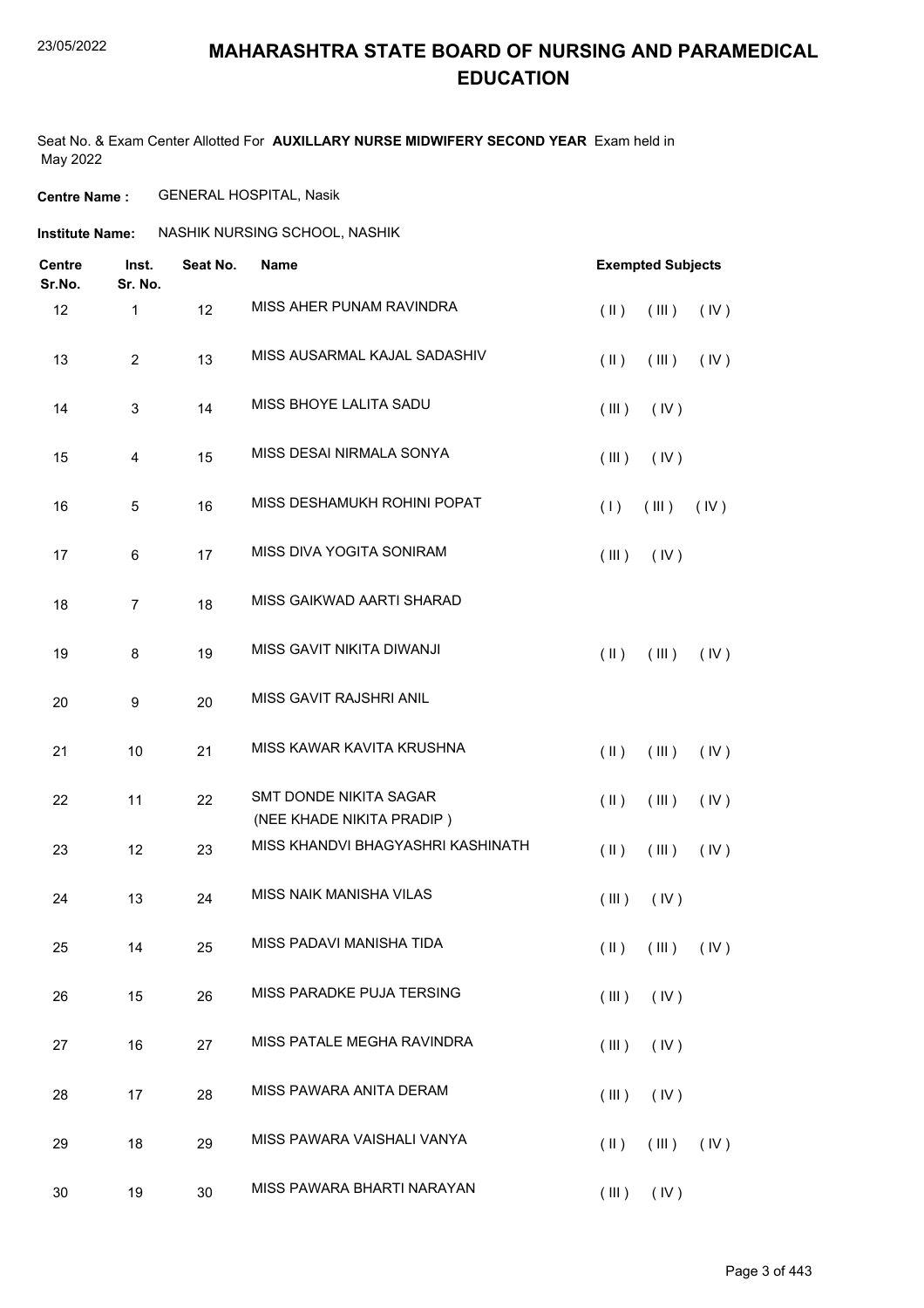|          | Seat No. & Exam Center Allotted For <b>AUXILLARY NURSE MIDWIFERY SECOND YEAR</b> Exam held in |
|----------|-----------------------------------------------------------------------------------------------|
| May 2022 |                                                                                               |

| 31 | 20 | 31 | MISS PAWARA JAYSHRI BANYA    | (III) | (IV)          |
|----|----|----|------------------------------|-------|---------------|
| 32 | 21 | 32 | MISS PAWARA SUSHILA NAMA     | (III) | (IV)          |
| 33 | 22 | 33 | MISS TADVI ANJILA DAJLA      | (III) | (IV)          |
| 34 | 23 | 34 | MISS TADVI PRAMILA DATKYA    | (  )  | (III)<br>(IV) |
| 35 | 24 | 35 | MISS VALVI KAJAL DILIP       | (III) | (IV)          |
| 36 | 25 | 36 | MISS VALVI DAKSHANA RAVINDRA | (III) | (IV)          |
| 37 | 26 | 37 | MISS VASAVE BABITA RAJYA     | (III) | (IV)          |

NOTE : 'P' MEANS PROVISIONALLY PERMITTED

\*\*\*\*\*\*\*\*\*\*\*\*\*\*\*\*\*\*\*\*\*\*\*\*\*\*\*\*\*\*\*\*\*\*\*\*\*\*\*\*\*\*\*\*\*\*\*\*\*\*\*\*\*\*\*\*\*\*\*\*\*\*\*\*\*\*\*\*\*\*\*\*\*\*\*\*\*\*\*\*\*\*\*\*\*\*\*\*\*\*\*\*\*\*\*\*\*\*\*\*\*\*\*\*\*\*\*\*\*\*\*\*\*\*\*\*\*\*\*\*\*\*\*\*\*\*\*\*\*\*\*\*\*\*\*\*\*\*\*

if there is any mistake in the EXEMPTION of the Candidate it should be brought to the notice of the MSBNPE before the examination otherwise MSBNPE will not be resposible for any Consequences.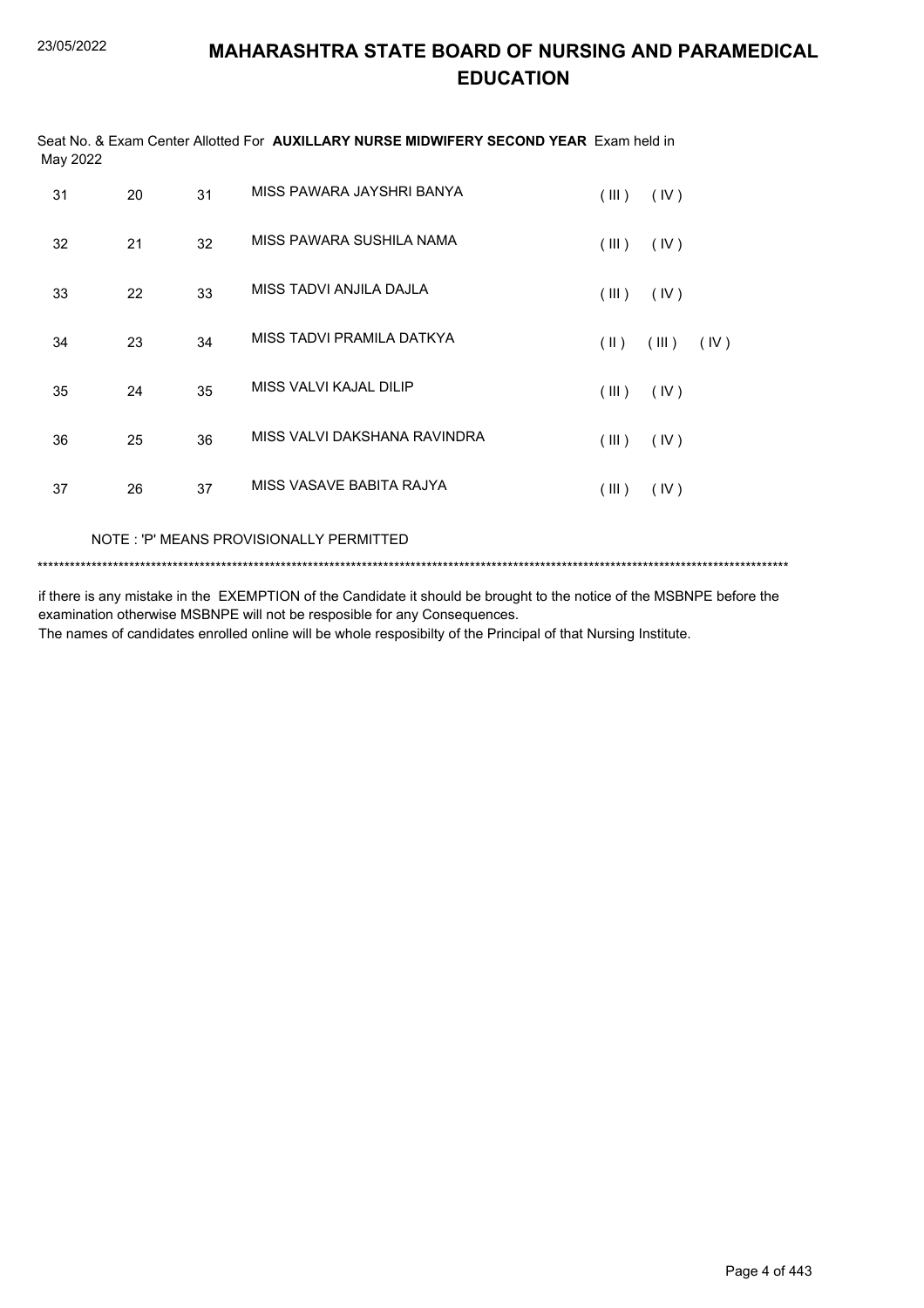Seat No. & Exam Center Allotted For **AUXILLARY NURSE MIDWIFERY SECOND YEAR** Exam held in May 2022

**Centre Name :** GENERAL HOSPITAL, Nasik

**Institute Name:** SHREE SWAMI NARAYAN NURSING INSTITUE, NASIK

| <b>Centre</b><br>Sr.No. | Inst.<br>Sr. No.        | Seat No. | <b>Name</b>                                           | <b>Exempted Subjects</b>                      |
|-------------------------|-------------------------|----------|-------------------------------------------------------|-----------------------------------------------|
| 38                      | 1                       | 38       | MISS AVHAD RUPALI DNYANESHWAR                         | (III)<br>(IV)                                 |
| 39                      | $\overline{\mathbf{c}}$ | 39       | MISS BAGUL MANISHA NARAYAN                            | $(\parallel)$<br>(III)<br>(IV)                |
| 40                      | 3                       | 40       | MISS BHOIR KARISHMA VITTHAL                           | $(\parallel)$<br>(IV)<br>(III)                |
| 41                      | 4                       | 41       | MISS CHAURE VARSHA NATHU                              | (III)<br>(IV)                                 |
| 42                      | 5                       | 42       | MISS FUFANE MANISHA DIPAK                             | $(\parallel \parallel)$<br>(III)<br>(IV)      |
| 43                      | 6                       | 43       | MISS GARE MONIKA RAMESH                               | $(\parallel)$<br>(III)<br>(IV)                |
| 44                      | $\overline{7}$          | 44       | MISS GAVIT PRATIKSHA VINAYAK                          | $(\parallel)$<br>(III)<br>(IV)                |
| 45                      | 8                       | 45       | MISS KAMBLE SIMA BHIMRAO                              | $(\parallel \parallel)$<br>(III)<br>(IV)      |
| 46                      | 9                       | 46       | MISS KARATE GAYATRI GOPINATH                          | (III)<br>(IV)                                 |
| 47                      | 10                      | 47       | MISS KARRA RUTUJA SHRIDHAR                            | (IV)<br>(1)<br>(III)                          |
| 48                      | 11                      | 48       | SMT HIRWALE SARLA MAHENDRA<br>(NEE MORE SARLA KHANDU) | (III)<br>(IV)                                 |
| 49                      | 12                      | 49       | MISS NAIK RADHIKA RAKESH                              | (III)<br>(IV)                                 |
| 50                      | 13                      | 50       | MISS NETAWATE PUJA VIJAY                              | (III)<br>(IV)                                 |
| 51                      | 14                      | 51       | MISS PADHER MRUNALI PANDURANG                         | $(\mathbb{I})$ $(\mathbb{II})$ $(\mathbb{V})$ |
| 52                      | 15                      | 52       | MISS PAGARE CHAITALI MACHINDRA                        |                                               |
| 53                      | 16                      | 53       | MISS PAIKRAO AARTI DHARMA                             | $(\parallel)$<br>(III)<br>(IV)                |
| 54                      | 17                      | 54       | SMT AHIRE REKHA SAMADHAN<br>(NEE PAWAR REKHA DEVIDAS) | $(\parallel)$<br>(III)<br>(IV)                |
| 55                      | 18                      | 55       | MISS PAWAR AARTI NARAYAN                              | $(\parallel \parallel)$<br>(III)<br>(IV)      |
| 56                      | 19                      | 56       | MISS PAWAR NISHIGANDHA ARUN                           | $(III)$ $(IV)$                                |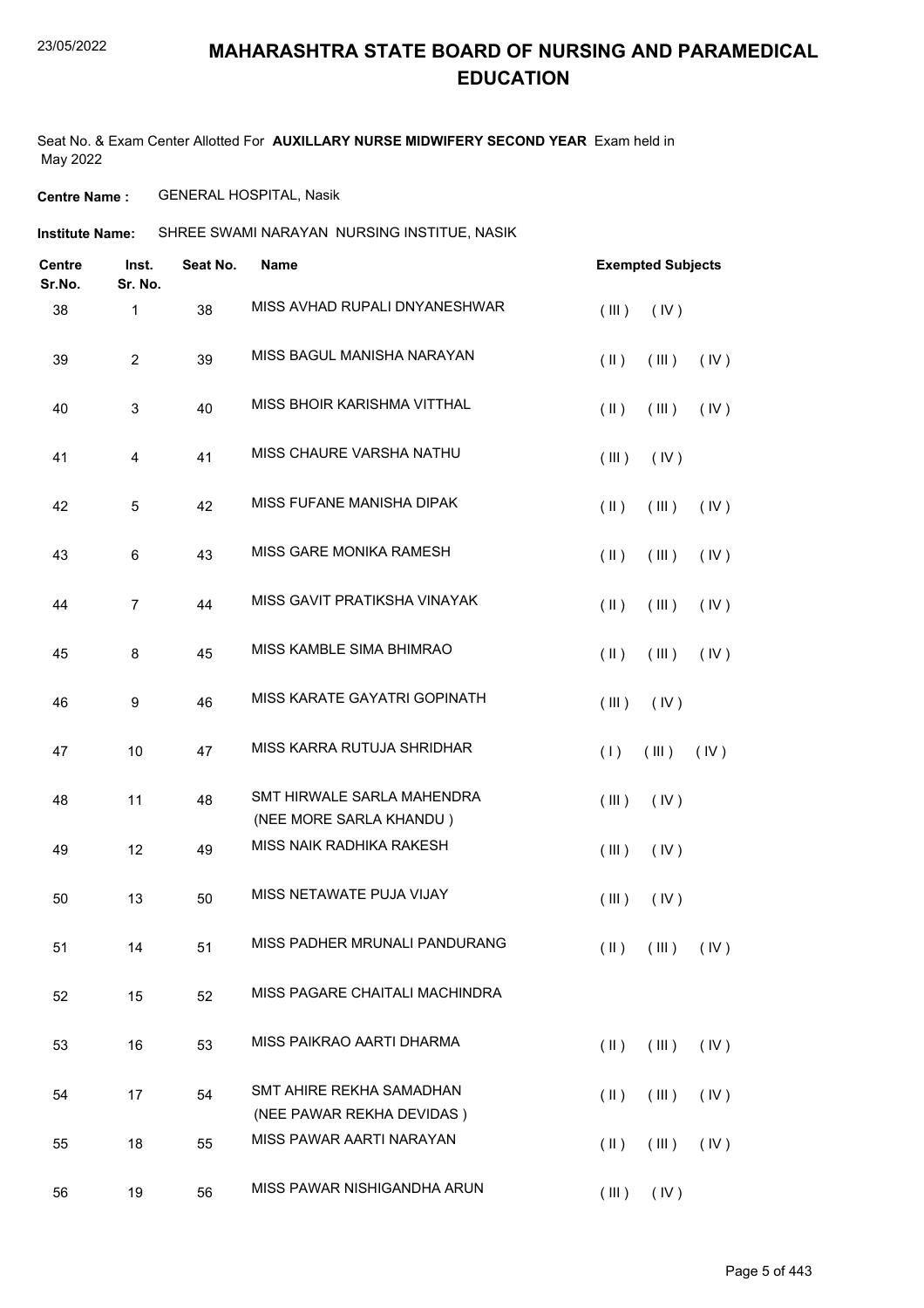| Seat No. & Exam Center Allotted For <b>AUXILLARY NURSE MIDWIFERY SECOND YEAR</b> Exam held in<br>May 2022 |    |    |                               |                         |       |      |  |  |
|-----------------------------------------------------------------------------------------------------------|----|----|-------------------------------|-------------------------|-------|------|--|--|
| 57                                                                                                        | 20 | 57 | MISS PAWAR PRIYANKA PANDURANG | (III)                   | (IV)  |      |  |  |
| 58                                                                                                        | 21 | 58 | MISS RAUT POONAM SAHEBRAO     | (III)                   | (IV)  |      |  |  |
| 59                                                                                                        | 22 | 59 | MISS SABLE MALATI RAMESH      | $(\parallel)$           | (III) | (IV) |  |  |
| 60                                                                                                        | 23 | 60 | MISS THAKUR PRIYANKA DAYARAM  | (III)                   | (IV)  |      |  |  |
| 61                                                                                                        | 24 | 61 | MISS VAD SHAKUNTALA SHRAVAN   | $($ II $)$              | (III) | (IV) |  |  |
| 62                                                                                                        | 25 | 62 | MISS VALVI SUNITA BABURAO     | $(\parallel \parallel)$ | (III) | (IV) |  |  |
|                                                                                                           |    |    |                               |                         |       |      |  |  |

NOTE: 'P' MEANS PROVISIONALLY PERMITTED

if there is any mistake in the EXEMPTION of the Candidate it should be brought to the notice of the MSBNPE before the examination otherwise MSBNPE will not be resposible for any Consequences.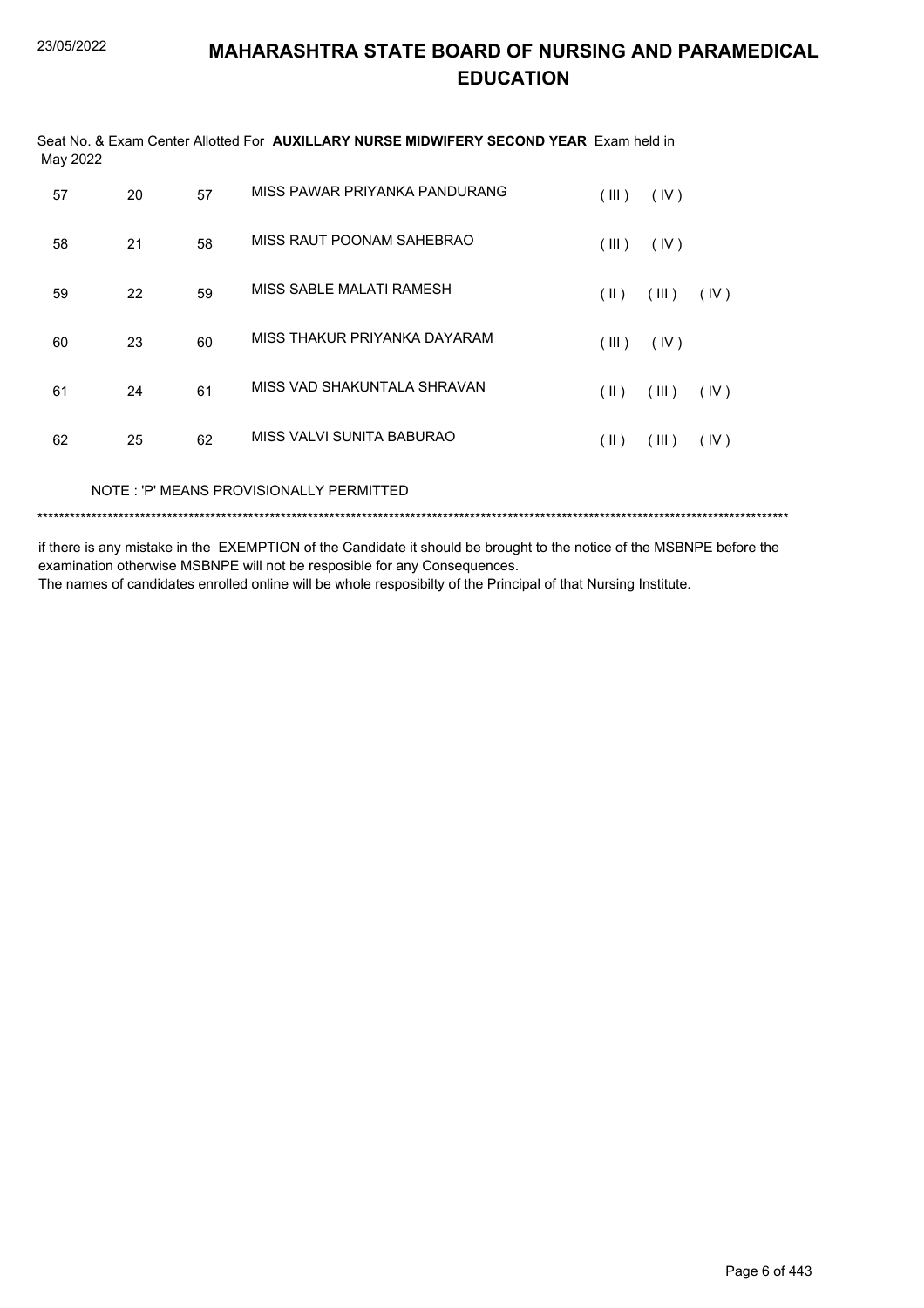Seat No. & Exam Center Allotted For **AUXILLARY NURSE MIDWIFERY SECOND YEAR** Exam held in May 2022

**Centre Name :** GENERAL HOSPITAL, Nasik

SWAMI VIVEKANAND SANSTHA, MALEGAON, NASHIK **Institute Name:**

| <b>Centre</b><br>Sr.No. | Inst.<br>Sr. No. | Seat No. | <b>Name</b>                    |                         | <b>Exempted Subjects</b> |      |
|-------------------------|------------------|----------|--------------------------------|-------------------------|--------------------------|------|
| 63                      | 1                | 63       | MISS BIRADE MANISHA BALU       | (III)                   | (IV)                     |      |
| 64                      | $\overline{2}$   | 64       | MISS GANGURDE AVIRALI DEVIDAS  | (III)                   | (IV)                     |      |
| 65                      | 3                | 65       | MISS KAPADANE SHUBHANGI DADAJI | (III)                   | (IV)                     |      |
| 66                      | 4                | 66       | MISS NIKAM RAMABAI SHIVAJI     | (III)                   | (IV)                     |      |
| 67                      | 5                | 67       | MISS PATAIT JAYASHRI MANGALDAS | (III)                   | (IV)                     |      |
| 68                      | 6                | 68       | MISS PAWAR MAYURI DILIP        | $(\parallel \parallel)$ | (III)                    | (IV) |
| 69                      | $\overline{7}$   | 69       | MISS SALUNKE NISHA NIMBA       | (III)                   | (IV)                     |      |
| 70                      | 8                | 70       | MISS SONAWANE SUJATA KHUSHAL   | $(\parallel)$           | (III)                    | (IV) |

NOTE : 'P' MEANS PROVISIONALLY PERMITTED

\*\*\*\*\*\*\*\*\*\*\*\*\*\*\*\*\*\*\*\*\*\*\*\*\*\*\*\*\*\*\*\*\*\*\*\*\*\*\*\*\*\*\*\*\*\*\*\*\*\*\*\*\*\*\*\*\*\*\*\*\*\*\*\*\*\*\*\*\*\*\*\*\*\*\*\*\*\*\*\*\*\*\*\*\*\*\*\*\*\*\*\*\*\*\*\*\*\*\*\*\*\*\*\*\*\*\*\*\*\*\*\*\*\*\*\*\*\*\*\*\*\*\*\*\*\*\*\*\*\*\*\*\*\*\*\*\*\*\*

if there is any mistake in the EXEMPTION of the Candidate it should be brought to the notice of the MSBNPE before the examination otherwise MSBNPE will not be resposible for any Consequences.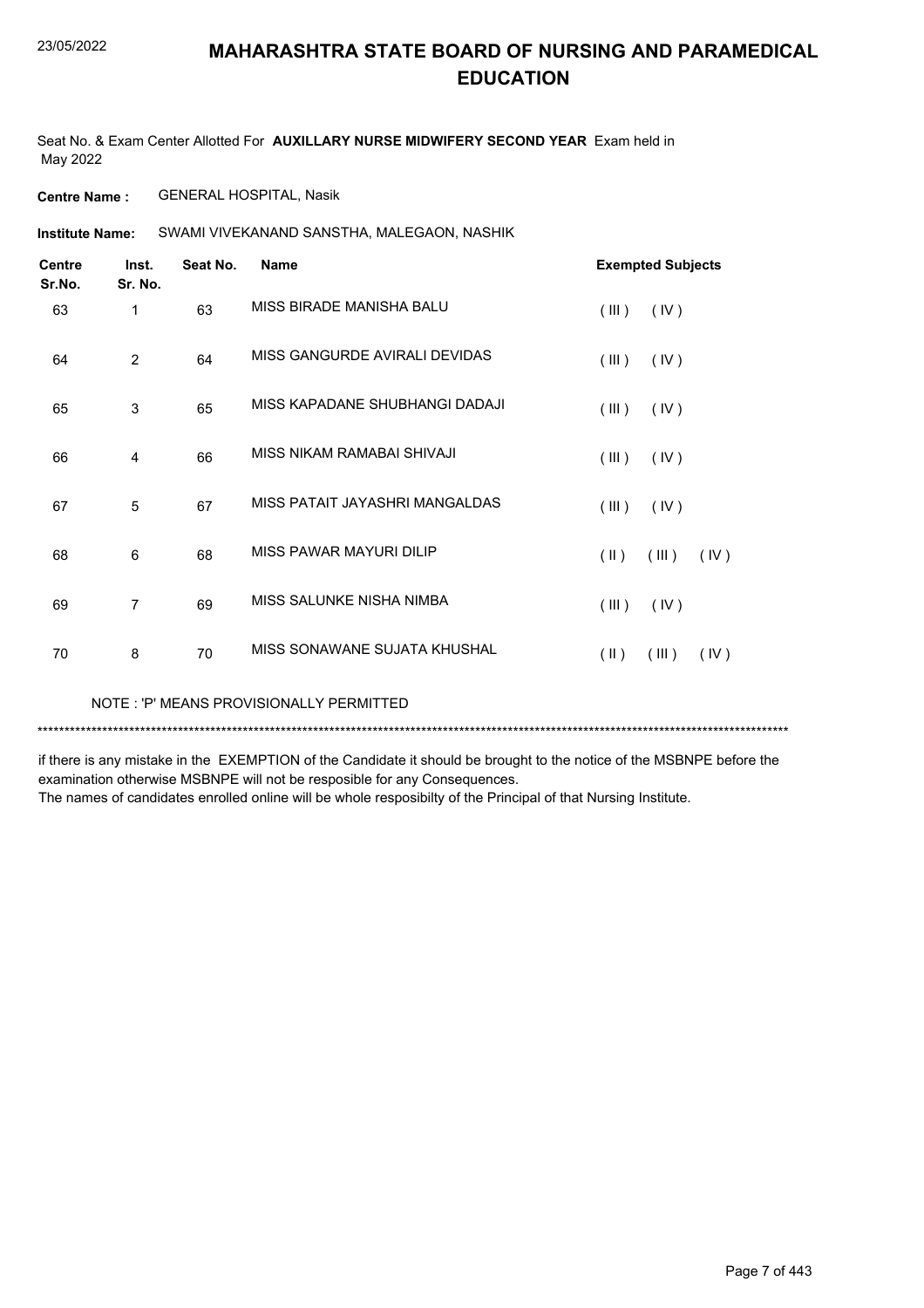Seat No. & Exam Center Allotted For **AUXILLARY NURSE MIDWIFERY SECOND YEAR** Exam held in May 2022

**Centre Name :** GENERAL HOSPITAL, Nasik

DINDORI SCHOOL OF NURSING, DINDORI, NASHIK **Institute Name:**

| <b>Centre</b><br>Sr.No. | Inst.<br>Sr. No. | Seat No. | <b>Name</b>                                                   | <b>Exempted Subjects</b>         |
|-------------------------|------------------|----------|---------------------------------------------------------------|----------------------------------|
| 71                      | 1                | 71       | SMT CHAUDHARI NIRMAI A SHAII FSH<br>(NEE BORSE NIRMALA ARJUN) | (III)<br>(IV)                    |
| 72                      | $\mathfrak{p}$   | 72       | MISS CHAURE NARMADA VEDU                                      | (III)<br>(IV)                    |
| 73                      | 3                | 73       | MISS GAVIT IJABELA SAITRAO                                    | (III)<br>(IV)                    |
| 74                      | 4                | 74       | MISS GAVIT RIKA PARASU                                        | (III)<br>(IV)                    |
| 75                      | 5                | 75       | MISS GAWARE RAVINA GOVIND                                     |                                  |
| 76                      | 6                | 76       | MISS KARATE KAJAL ANIL                                        | (III)<br>(IV)                    |
| 77                      | $\overline{7}$   | 77       | MISS MAVCHI LAKHITA MADHU                                     | $(\parallel \parallel)$<br>(III) |
| 78                      | 8                | 78       | MISS PADVI LAXMI AJIT                                         | (III)<br>(IV)                    |
|                         |                  |          |                                                               |                                  |

NOTE : 'P' MEANS PROVISIONALLY PERMITTED

\*\*\*\*\*\*\*\*\*\*\*\*\*\*\*\*\*\*\*\*\*\*\*\*\*\*\*\*\*\*\*\*\*\*\*\*\*\*\*\*\*\*\*\*\*\*\*\*\*\*\*\*\*\*\*\*\*\*\*\*\*\*\*\*\*\*\*\*\*\*\*\*\*\*\*\*\*\*\*\*\*\*\*\*\*\*\*\*\*\*\*\*\*\*\*\*\*\*\*\*\*\*\*\*\*\*\*\*\*\*\*\*\*\*\*\*\*\*\*\*\*\*\*\*\*\*\*\*\*\*\*\*\*\*\*\*\*\*\*

if there is any mistake in the EXEMPTION of the Candidate it should be brought to the notice of the MSBNPE before the examination otherwise MSBNPE will not be resposible for any Consequences.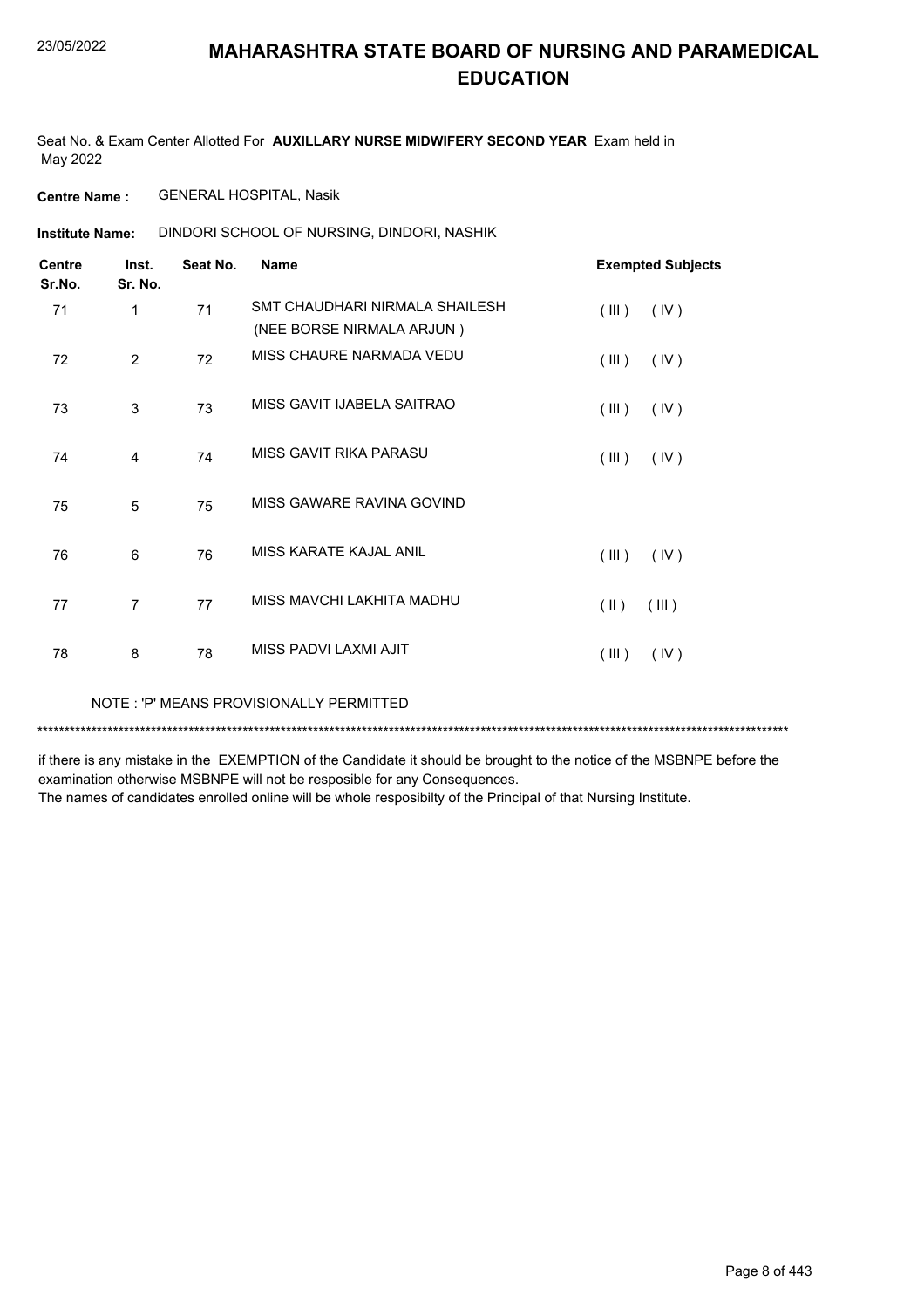Seat No. & Exam Center Allotted For AUXILLARY NURSE MIDWIFERY SECOND YEAR Exam held in May 2022

**Centre Name: GENERAL HOSPITAL, Nasik** 

| <b>Institute Name:</b> | SHREE GAJANAN MAHARAJ COLLEGE OF NURSING AND RESEARCH CENTER JAWHAR. PALGHAR |  |  |
|------------------------|------------------------------------------------------------------------------|--|--|
|------------------------|------------------------------------------------------------------------------|--|--|

| Centre<br>Sr.No. | Inst.<br>Sr. No. | Seat No. | Name                        |        | <b>Exempted Subjects</b> |      |
|------------------|------------------|----------|-----------------------------|--------|--------------------------|------|
| 79               |                  | 79       | MISS DHULSADA RENUKA RAMAJI | ( II ) | $\Box$                   | (IV) |
| 80               | 2                | 80       | MISS PAWAR PURNA KRUSHNA    | ( II ) | $\Box$                   | (IV) |

#### NOTE: 'P' MEANS PROVISIONALLY PERMITTED

if there is any mistake in the EXEMPTION of the Candidate it should be brought to the notice of the MSBNPE before the examination otherwise MSBNPE will not be resposible for any Consequences. The names of candidates enrolled online will be whole resposibilty of the Principal of that Nursing Institute.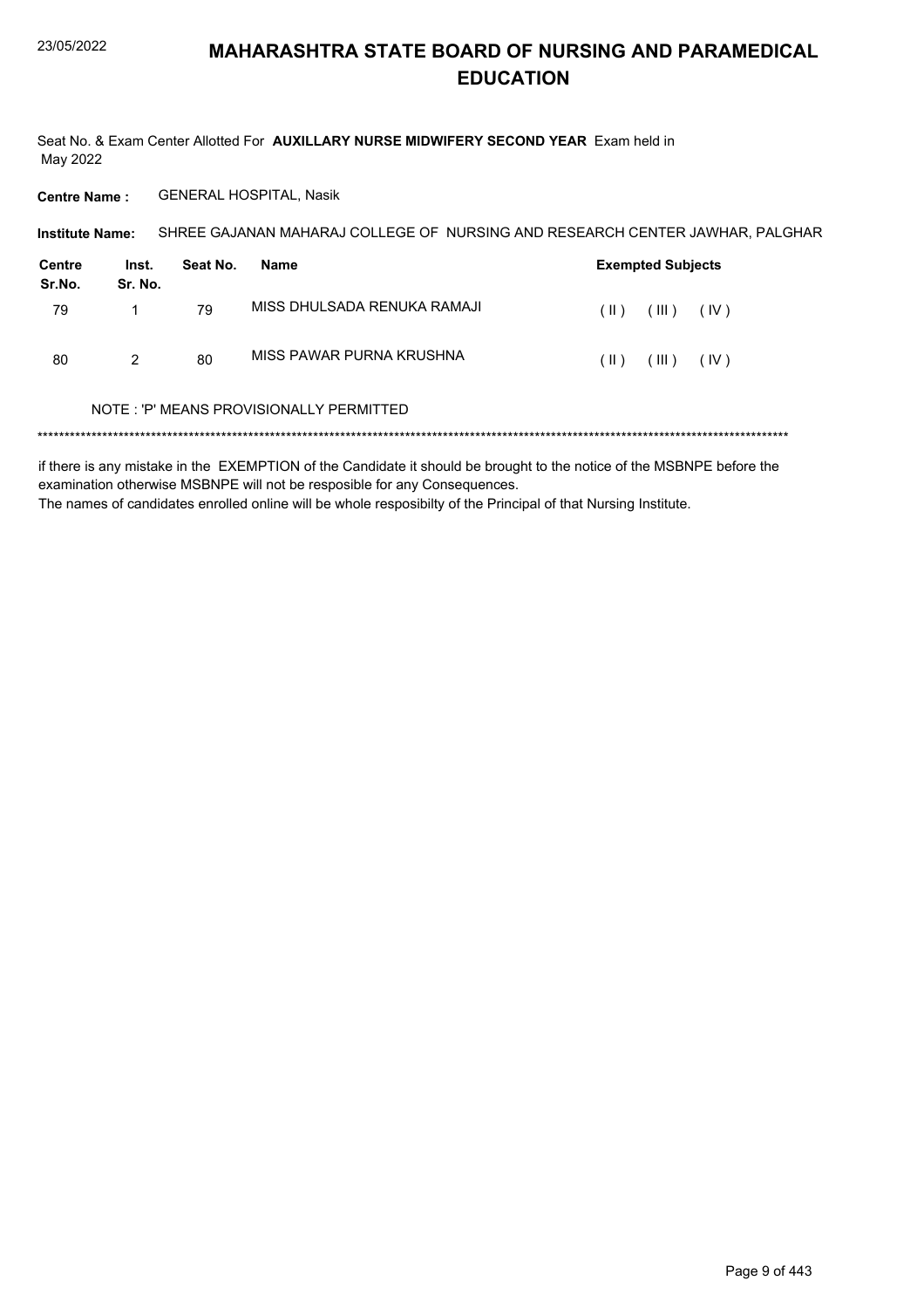Seat No. & Exam Center Allotted For **AUXILLARY NURSE MIDWIFERY SECOND YEAR** Exam held in May 2022

**Centre Name :** GENERAL HOSPITAL, Nasik

IGATPURI NURSING SCHOOL, IGATPURI, NASHIK **Institute Name:**

| <b>Centre</b><br>Sr.No. | Inst.<br>Sr. No. | Seat No. | <b>Name</b>                                             |                         | <b>Exempted Subjects</b> |      |
|-------------------------|------------------|----------|---------------------------------------------------------|-------------------------|--------------------------|------|
| 81                      | 1                | 81       | MISS GABHALE VARSHA DATTATRAY                           | $(\parallel)$           | (III)                    | (IV) |
| 82                      | $\overline{2}$   | 82       | SMT MORE KUWARNA SUDHIR<br>(NEE GANGURDE KUWARNA YADAV) | $($ II $)$              | (III)                    | (IV) |
| 83                      | 3                | 83       | MISS GAVIT TULSA VIKAS                                  | $(\parallel \parallel)$ | (III)                    | (IV) |
| 84                      | 4                | 84       | MISS GAVIT PRIYANKA PRAKASH                             | (III)                   | (IV)                     |      |
| 85                      | 5                | 85       | MISS GODASE CHITRA NAMDEV                               | $(\parallel)$           | (III)                    | (IV) |
| 86                      | $6\phantom{1}6$  | 86       | MISS HILAM ASHA EKNATH                                  | $($ II $)$              | (III)                    | (IV) |
| 87                      | $\overline{7}$   | 87       | MISS PADVI LAXMI KARANSING                              | (III)                   | (IV)                     |      |
| 88                      | 8                | 88       | MISS VASAVE NISHA SURUPSING                             | $(\parallel)$           | (III)                    | (IV) |

NOTE : 'P' MEANS PROVISIONALLY PERMITTED

\*\*\*\*\*\*\*\*\*\*\*\*\*\*\*\*\*\*\*\*\*\*\*\*\*\*\*\*\*\*\*\*\*\*\*\*\*\*\*\*\*\*\*\*\*\*\*\*\*\*\*\*\*\*\*\*\*\*\*\*\*\*\*\*\*\*\*\*\*\*\*\*\*\*\*\*\*\*\*\*\*\*\*\*\*\*\*\*\*\*\*\*\*\*\*\*\*\*\*\*\*\*\*\*\*\*\*\*\*\*\*\*\*\*\*\*\*\*\*\*\*\*\*\*\*\*\*\*\*\*\*\*\*\*\*\*\*\*\*

if there is any mistake in the EXEMPTION of the Candidate it should be brought to the notice of the MSBNPE before the examination otherwise MSBNPE will not be resposible for any Consequences.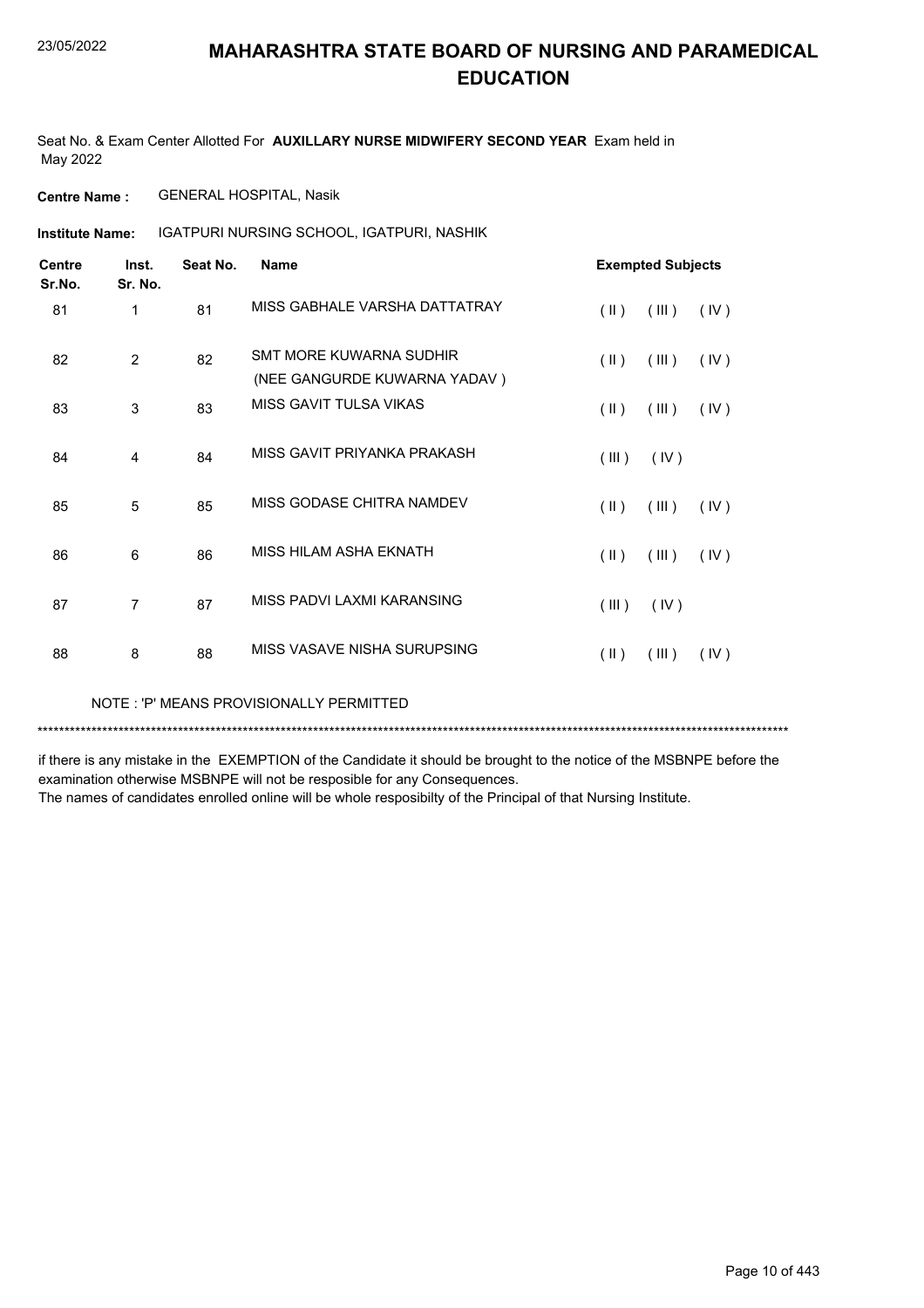Seat No. & Exam Center Allotted For **AUXILLARY NURSE MIDWIFERY SECOND YEAR** Exam held in May 2022

**Centre Name :** GENERAL HOSPITAL, Nasik

Institute Name: RAJEEV GANDHI GNM NURSING COLLEGE, SINNAR, NASHIK

| <b>Centre</b><br>Sr.No. | Inst.<br>Sr. No. | Seat No. | Name                            |               | <b>Exempted Subjects</b> |      |
|-------------------------|------------------|----------|---------------------------------|---------------|--------------------------|------|
| 89                      | $\mathbf{1}$     | 89       | MISS AMBVANE REKHA SHANKAR      | (III)         | (IV)                     |      |
| 90                      | $\overline{c}$   | 90       | MISS BARE MEGHA MADHUKAR        | (1)           | (III)                    | (IV) |
| 91                      | $\mathsf 3$      | 91       | MISS BENDKOLI PUNAM HAUSHIRAM   | (III)         | (IV)                     |      |
| 92                      | $\overline{4}$   | 92       | MISS GADHAVE ROHINI PRAKASH     | (III)         | (IV)                     |      |
| 93                      | 5                | 93       | MISS GAVIT KARUNA DHARMA        | (III)         | (IV)                     |      |
| 94                      | $6\phantom{1}$   | 94       | MISS GHATKAR SARITA VILAS       | (  )          | (III)                    | (IV) |
| 95                      | $\overline{7}$   | 95       | MISS GHODE SHARADA VISHWNATH    | (III)         | (IV)                     |      |
| 96                      | 8                | 96       | MISS JADHAV SONALI SHANKAR      | (III)         | (IV)                     |      |
| 97                      | $\boldsymbol{9}$ | 97       | MISS KUNDE AARTI BHIMRAO        | $(\parallel)$ | (III)                    | (IV) |
| 98                      | 10               | 98       | MISS KUNDE SADHANA KANTILALA    |               |                          |      |
| 99                      | 11               | 99       | MISS LAHANGE ARTI AMBADAS       | $(\parallel)$ | (III)                    | (IV) |
| 100                     | 12               | 100      | MISS MALEKAR PALLAVI SITARAM    | (III)         | (IV)                     |      |
| 101                     | 13               | 101      | MISS MUSMADE SANSKRUTI SHIVNATH | $(\parallel)$ | (III)                    | (IV) |
| 102                     | 14               | 102      | MISS SABLE ARTI CHANDRAKANT     | $(\parallel)$ | (III)                    | (IV) |
|                         |                  |          |                                 |               |                          |      |

#### NOTE : 'P' MEANS PROVISIONALLY PERMITTED

\*\*\*\*\*\*\*\*\*\*\*\*\*\*\*\*\*\*\*\*\*\*\*\*\*\*\*\*\*\*\*\*\*\*\*\*\*\*\*\*\*\*\*\*\*\*\*\*\*\*\*\*\*\*\*\*\*\*\*\*\*\*\*\*\*\*\*\*\*\*\*\*\*\*\*\*\*\*\*\*\*\*\*\*\*\*\*\*\*\*\*\*\*\*\*\*\*\*\*\*\*\*\*\*\*\*\*\*\*\*\*\*\*\*\*\*\*\*\*\*\*\*\*\*\*\*\*\*\*\*\*\*\*\*\*\*\*\*\*

if there is any mistake in the EXEMPTION of the Candidate it should be brought to the notice of the MSBNPE before the examination otherwise MSBNPE will not be resposible for any Consequences. The names of candidates enrolled online will be whole resposibilty of the Principal of that Nursing Institute.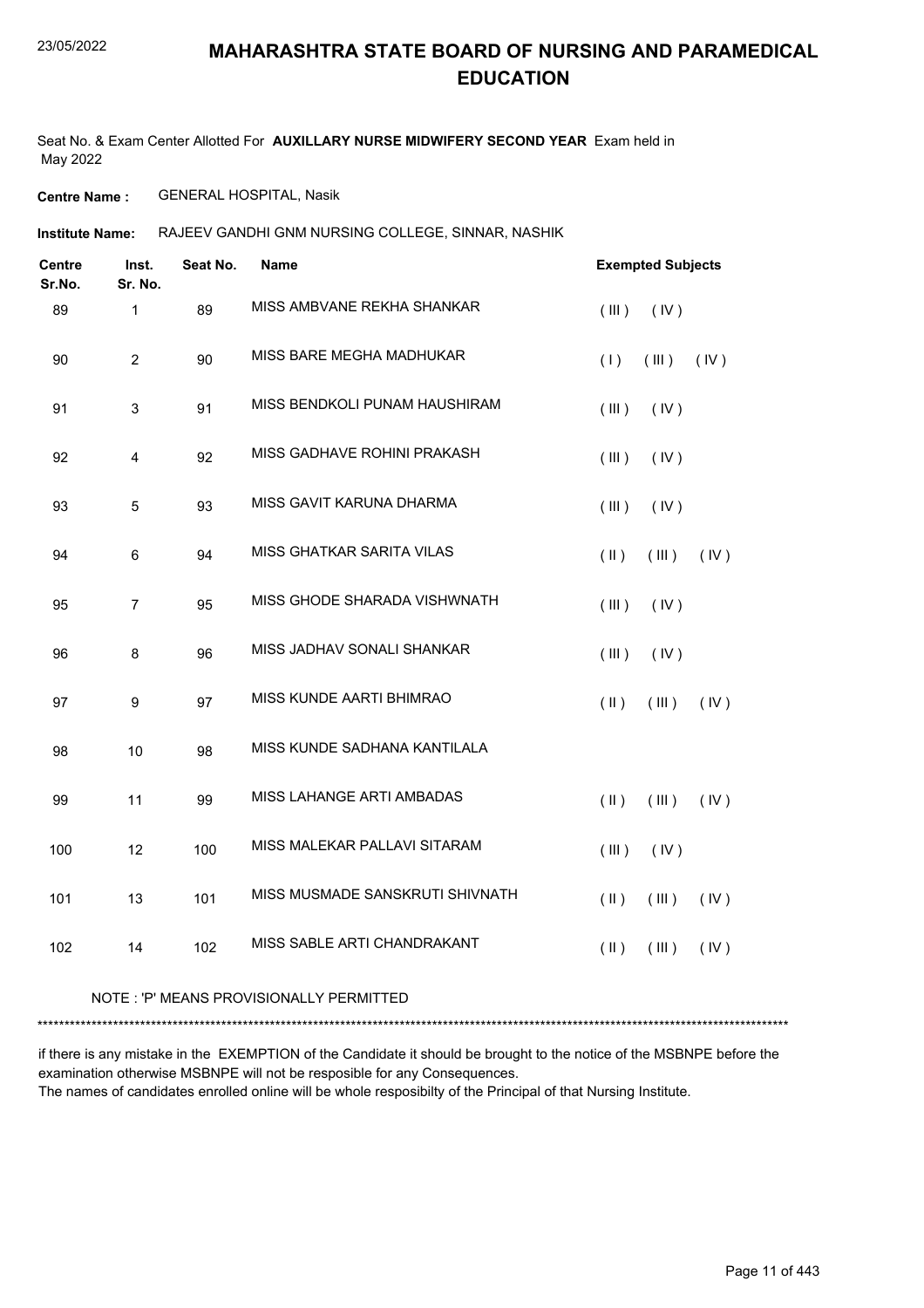Seat No. & Exam Center Allotted For **AUXILLARY NURSE MIDWIFERY SECOND YEAR** Exam held in May 2022

**Centre Name :** GENERAL HOSPITAL, Nasik

**Institute Name: TANMAYI NURSING INSTITUTE, NASHIK** 

| Centre<br>Sr.No. | Inst.<br>Sr. No. | Seat No. | <b>Name</b>                      | <b>Exempted Subjects</b>                 |
|------------------|------------------|----------|----------------------------------|------------------------------------------|
| 103              | $\mathbf{1}$     | 103      | MISS BAGUL PRATIBHA HIRAMAN      | $($ II $)$<br>(III)<br>(IV)              |
| 104              | $\overline{c}$   | 104      | MISS BHIL CHARMILA JUGA          | $(\parallel)$<br>(III)<br>(IV)           |
| 105              | 3                | 105      | MISS BHOYE RAVINA ANIL           | $(\parallel)$<br>(III)<br>(IV)           |
| 106              | 4                | 106      | MISS CHAUDHARI ANJALI KAILAS     | $(\parallel)$<br>(III)<br>(IV)           |
| 107              | 5                | 107      | MISS CHAURE MANISHA SHIVAJI      | (IV)<br>$(\parallel)$<br>(III)           |
| 108              | 6                | 108      | MISS DESHMUKH SARALA SAVALIRAM   | (III)<br>(IV)                            |
| 109              | $\overline{7}$   | 109      | MISS GAIKWAD TILOTTAMA DATTATREY | (III)<br>(IV)                            |
| 110              | 8                | 110      | MISS GAVIT KALYANI DARJI         | (1)<br>(III)<br>(IV)                     |
| 111              | 9                | 111      | MISS GAYKAWAD JAGRUTI TRYAMBAK   | $($ II $)$<br>$($ III $)$<br>(IV)        |
| 112              | 10               | 112      | MISS JAGATAP REKHA SAYAJI        | (III)<br>(IV)                            |
| 113              | 11               | 113      | MISS NAIK MADHUMALA VIJAY        | $($ II $)$<br>(III)<br>(IV)              |
| 114              | 12               | 114      | MISS PADVI MAMTA LATIF           | (III)<br>(1)<br>(IV)                     |
| 115              | 13               | 115      | MISS PATALE SHAKILA RAMCHANDRA   | (III)<br>(IV)<br>(1)                     |
| 116              | 14               | 116      | MISS PAWAR SHITAL RAJENDRA       | $(\mathbb{II})$ $(\mathbb{V})$           |
| 117              | 15               | 117      | MISS PAWAR SONALI RAMESH         | $(\parallel \parallel)$<br>(III)<br>(IV) |
| 118              | 16               | 118      | MISS SONAWANE SHITAL SANTOSH     | $(\parallel)$<br>(III)<br>(IV)           |
| 119              | 17               | 119      | MISS VALVI RITU KISMAT           | (IV)<br>$(\parallel \parallel)$<br>(III) |
| 120              | 18               | 120      | MISS VASAVE SHIVROSHANA KRUSHNA  | (1)<br>(III)<br>(IV)                     |
| 121              | 19               | 121      | MISS VASAVE URMILA HANJA         | (III)<br>(IV)<br>(1)                     |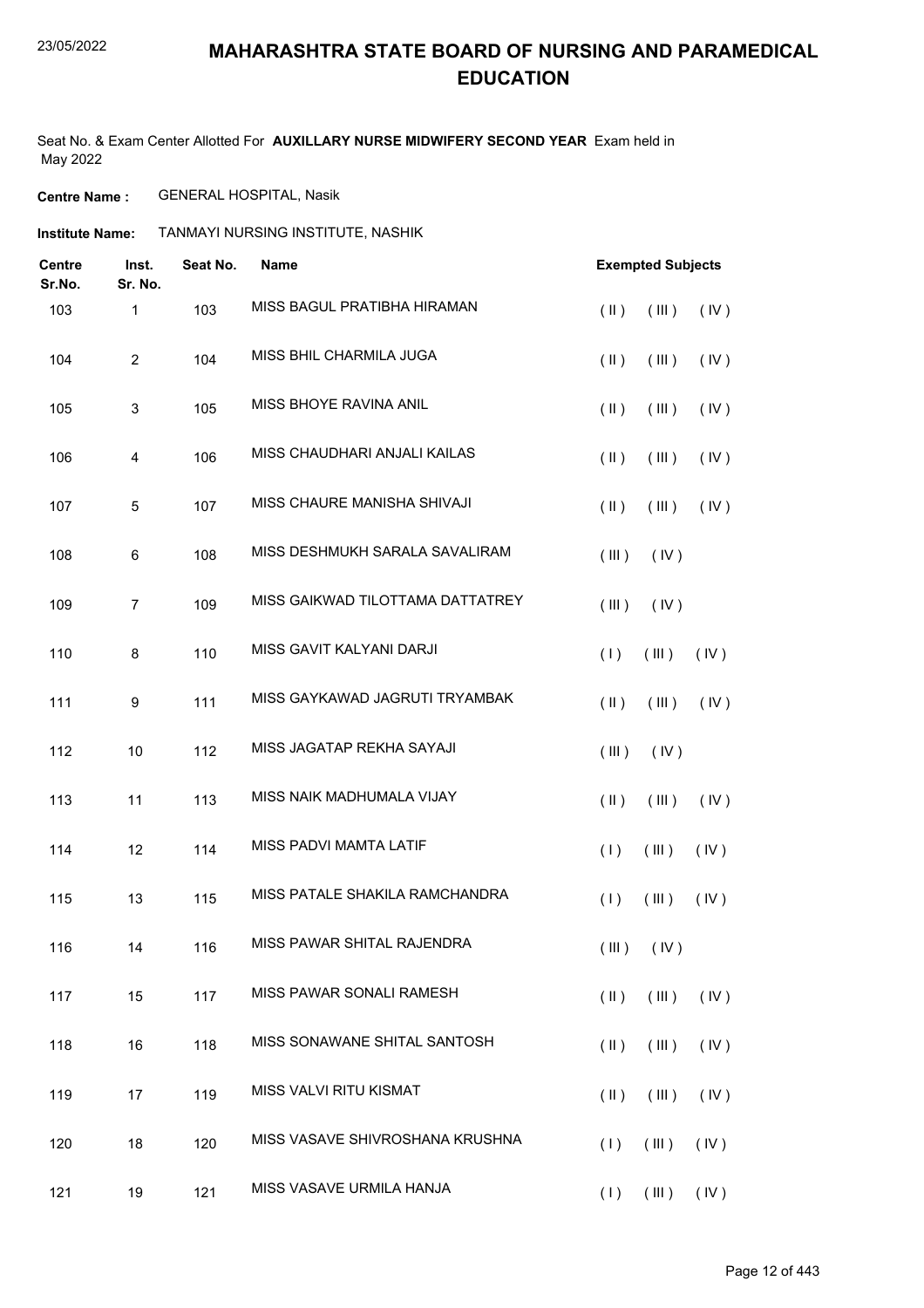| May 2022                                |    |     | Seat No. & Exam Center Allotted For AUXILLARY NURSE MIDWIFERY SECOND YEAR Exam held in                                |               |       |      |  |  |
|-----------------------------------------|----|-----|-----------------------------------------------------------------------------------------------------------------------|---------------|-------|------|--|--|
| 122                                     | 20 | 122 | MISS VASAVE BINDIYA DINESH                                                                                            | $(\parallel)$ | (III) | (IV) |  |  |
| 123                                     | 21 | 123 | MISS VASAVE SHANTI MAKTYA                                                                                             |               |       |      |  |  |
| NOTE: 'P' MEANS PROVISIONALLY PERMITTED |    |     |                                                                                                                       |               |       |      |  |  |
|                                         |    |     | if there is any mistake in the EVEMDTION of the Candidate it should be brought to the notice of the MSRNDE before the |               |       |      |  |  |

if there is any mistake in the EXEMPTION of the Candidate it should be brought to the notice of the MSBNPE before the examination otherwise MSBNPE will not be resposible for any Consequences. The names of candidates enrolled online will be whole resposibilty of the Principal of that Nursing Institute.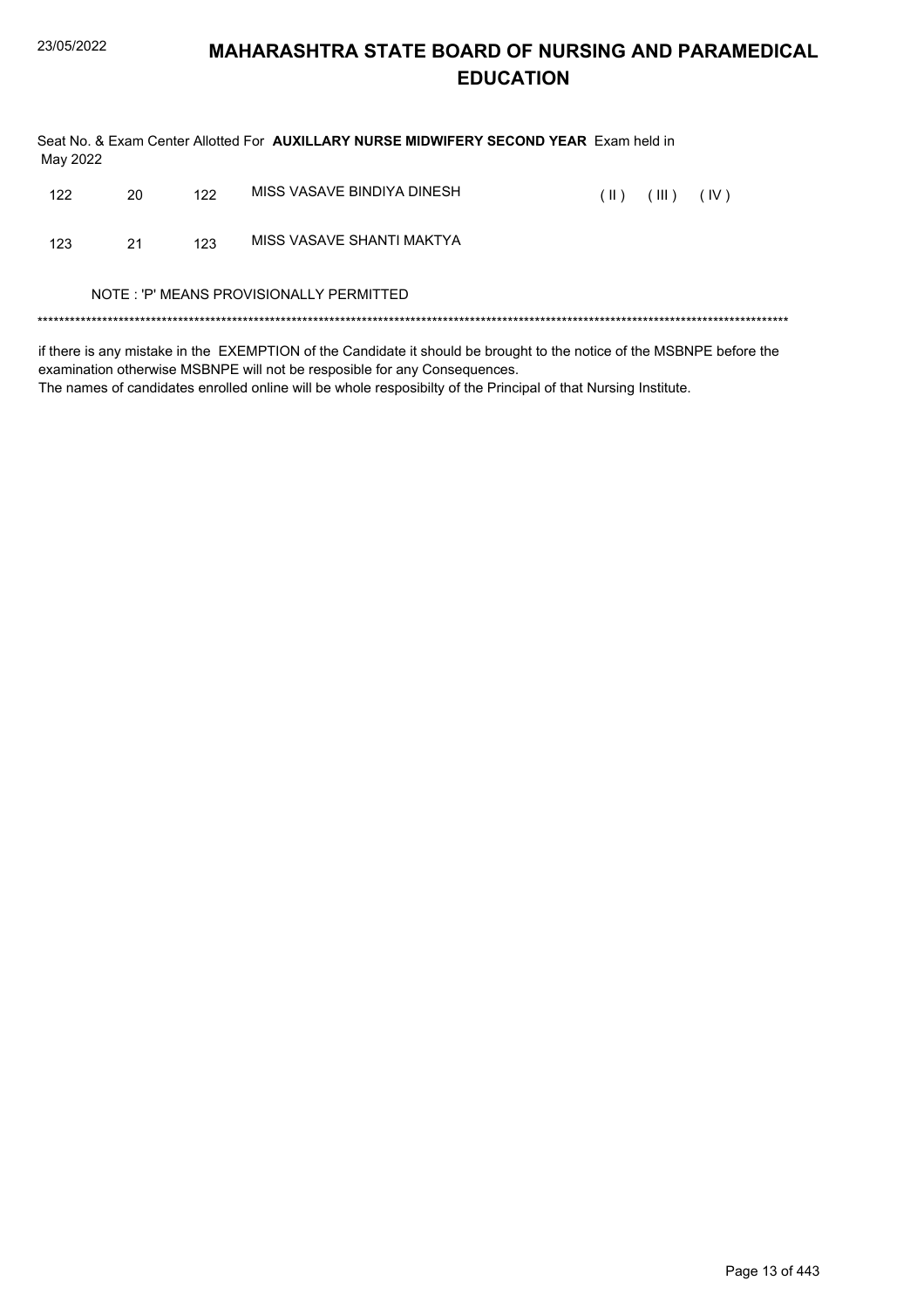Seat No. & Exam Center Allotted For **AUXILLARY NURSE MIDWIFERY SECOND YEAR** Exam held in May 2022

**Centre Name :** GENERAL HOSPITAL, Nasik

KARM. R. S. WAGH EDUCATION HEALTH SANSTHAS SCHOOL OF NURSING, DINDORI, NASHIK **Institute Name:**

| Centre<br>Sr.No. | Inst.<br>Sr. No. | Seat No. | <b>Name</b>                  |               | <b>Exempted Subjects</b> |      |
|------------------|------------------|----------|------------------------------|---------------|--------------------------|------|
| 124              | 1                | 124      | MISS BANDKULE PUNAM DEVIDAS  | (  )          | (III)                    | (IV) |
| 125              | 2                | 125      | MISS GADHAVE SUNANDA SURESH  | $(\parallel)$ | (III)                    | (IV) |
| 126              | 3                | 126      | MISS GANGURDE RUPALI PUNDLIK | (  )          | (III)                    | (IV) |
| 127              | 4                | 127      | MISS GAVALI PUNAM DATTU      | $($ II $)$    | (III)                    | (IV) |
| 128              | 5                | 128      | MISS KHARATE SAPNA KISAN     | (  )          | (III)                    | (IV) |

#### NOTE : 'P' MEANS PROVISIONALLY PERMITTED

\*\*\*\*\*\*\*\*\*\*\*\*\*\*\*\*\*\*\*\*\*\*\*\*\*\*\*\*\*\*\*\*\*\*\*\*\*\*\*\*\*\*\*\*\*\*\*\*\*\*\*\*\*\*\*\*\*\*\*\*\*\*\*\*\*\*\*\*\*\*\*\*\*\*\*\*\*\*\*\*\*\*\*\*\*\*\*\*\*\*\*\*\*\*\*\*\*\*\*\*\*\*\*\*\*\*\*\*\*\*\*\*\*\*\*\*\*\*\*\*\*\*\*\*\*\*\*\*\*\*\*\*\*\*\*\*\*\*\*

if there is any mistake in the EXEMPTION of the Candidate it should be brought to the notice of the MSBNPE before the examination otherwise MSBNPE will not be resposible for any Consequences. The names of candidates enrolled online will be whole resposibilty of the Principal of that Nursing Institute.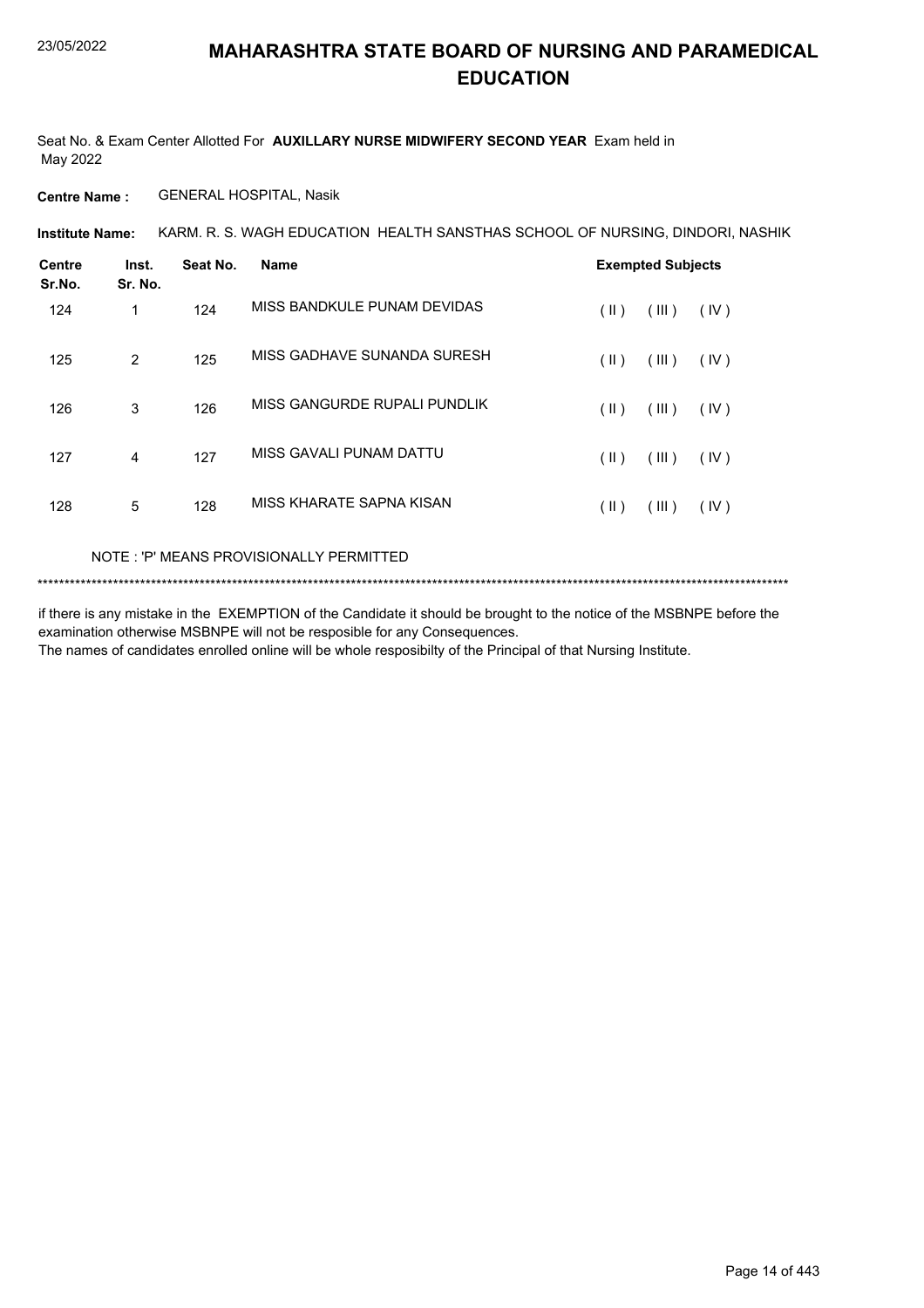Seat No. & Exam Center Allotted For AUXILLARY NURSE MIDWIFERY SECOND YEAR Exam held in May 2022

**Centre Name: GENERAL HOSPITAL, Dhule** 

Institute Name: GENERAL HOSPITAL, DHULE

| Centre<br>Sr.No. | Inst.<br>Sr. No. | Seat No. | Name                         |      | <b>Exempted Subjects</b> |      |
|------------------|------------------|----------|------------------------------|------|--------------------------|------|
| 129              |                  | 129      | MISS PARDESHI PUJA GURUDATTA | (  ) | HI)                      | (IV) |
| 130              | 2                | 130      | MISS WAGH MEENA MACCHINDRA   | (  ) | HI)                      | (IV) |

#### NOTE: 'P' MEANS PROVISIONALLY PERMITTED

if there is any mistake in the EXEMPTION of the Candidate it should be brought to the notice of the MSBNPE before the examination otherwise MSBNPE will not be resposible for any Consequences. The names of candidates enrolled online will be whole resposibilty of the Principal of that Nursing Institute.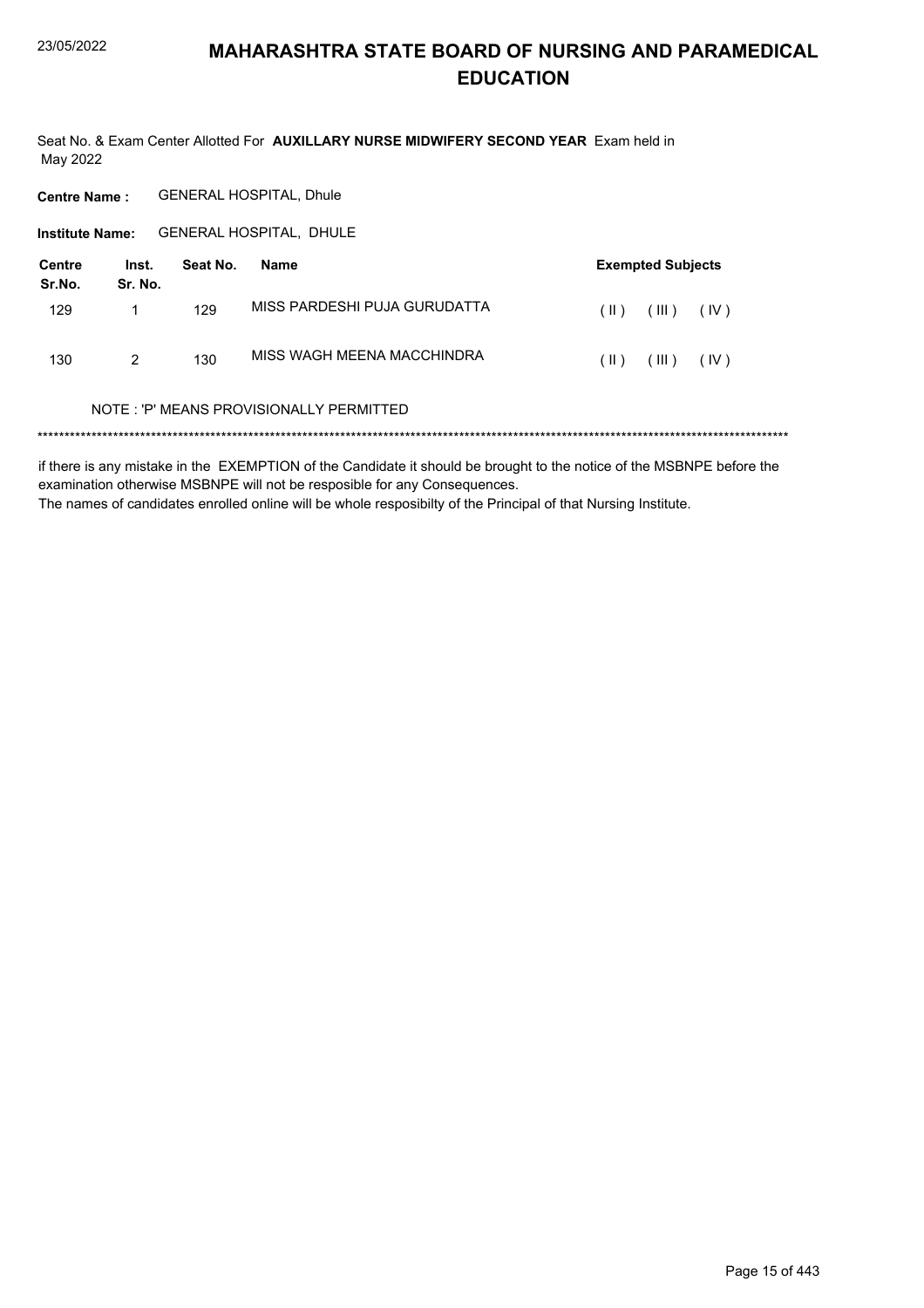Seat No. & Exam Center Allotted For **AUXILLARY NURSE MIDWIFERY SECOND YEAR** Exam held in May 2022

**Centre Name :** GENERAL HOSPITAL, Dhule

**Institute Name: K.D. GAVIT NURSING SCHOOL, PATHRAI , NANDURBAR** 

| <b>Centre</b><br>Sr.No. | Inst.<br>Sr. No. | Seat No. | <b>Name</b>                     | <b>Exempted Subjects</b> |
|-------------------------|------------------|----------|---------------------------------|--------------------------|
| 131                     | 1                | 131      | MISS BHANDARI MANISHA BHAVASAR  | (III)<br>(IV)            |
| 132                     | $\overline{c}$   | 132      | MISS PADVI KAVITA RAYSING       |                          |
| 133                     | 3                | 133      | <b>MISS PADVI AARTI SUNIL</b>   | (III)<br>(IV)            |
| 134                     | 4                | 134      | MISS PADVI BHAGYASHRI RAMDAS    | (III)<br>(IV)            |
| 135                     | 5                | 135      | MISS PADVI OVINDA RAJYA         | (IV)<br>(III)            |
| 136                     | 6                | 136      | MISS PAWAR PUJA BILADAR         | (III)<br>(IV)            |
| 137                     | $\overline{7}$   | 137      | MISS PAWARA SUNITA LALA         | (III)<br>(IV)            |
| 138                     | 8                | 138      | MISS PAWARA MINAKSHI PRADHAN    | (III)<br>(IV)            |
| 139                     | 9                | 139      | MISS PAWARA VARSHA AKHADYA      | (III)<br>(IV)            |
| 140                     | 10               | 140      | MISS SATAVE ANJALI SUHAS        | (III)<br>(IV)            |
| 141                     | 11               | 141      | MISS SONAWANE HARSHADA RAJENDRA | (III)<br>(IV)            |
| 142                     | 12               | 142      | MISS THAKARE MANISHA ISHWAR     | (III)<br>(IV)            |
| 143                     | 13               | 143      | MISS THAKARE PRIYANKA SANTOSH   | (III)<br>(IV)            |
| 144                     | 14               | 144      | MISS THAKARE PUNAM BHAGATSING   | $(III)$ $(IV)$           |
| 145                     | 15               | 145      | MISS VALAVI ANKITA GAMERSING    | (III)<br>(IV)            |
| 146                     | 16               | 146      | MISS VALVI MOHINI RAVAJI        | (III)<br>(IV)            |
| 147                     | 17               | 147      | MISS VALVI NIKITA SHIVRAM       | (III)<br>(IV)            |
| 148                     | 18               | 148      | MISS VALVI NILAM AMBU           | (III)<br>(IV)            |
| 149                     | 19               | 149      | MISS VALVI PUNAM JAYWANT        | $(III)$ $(IV)$           |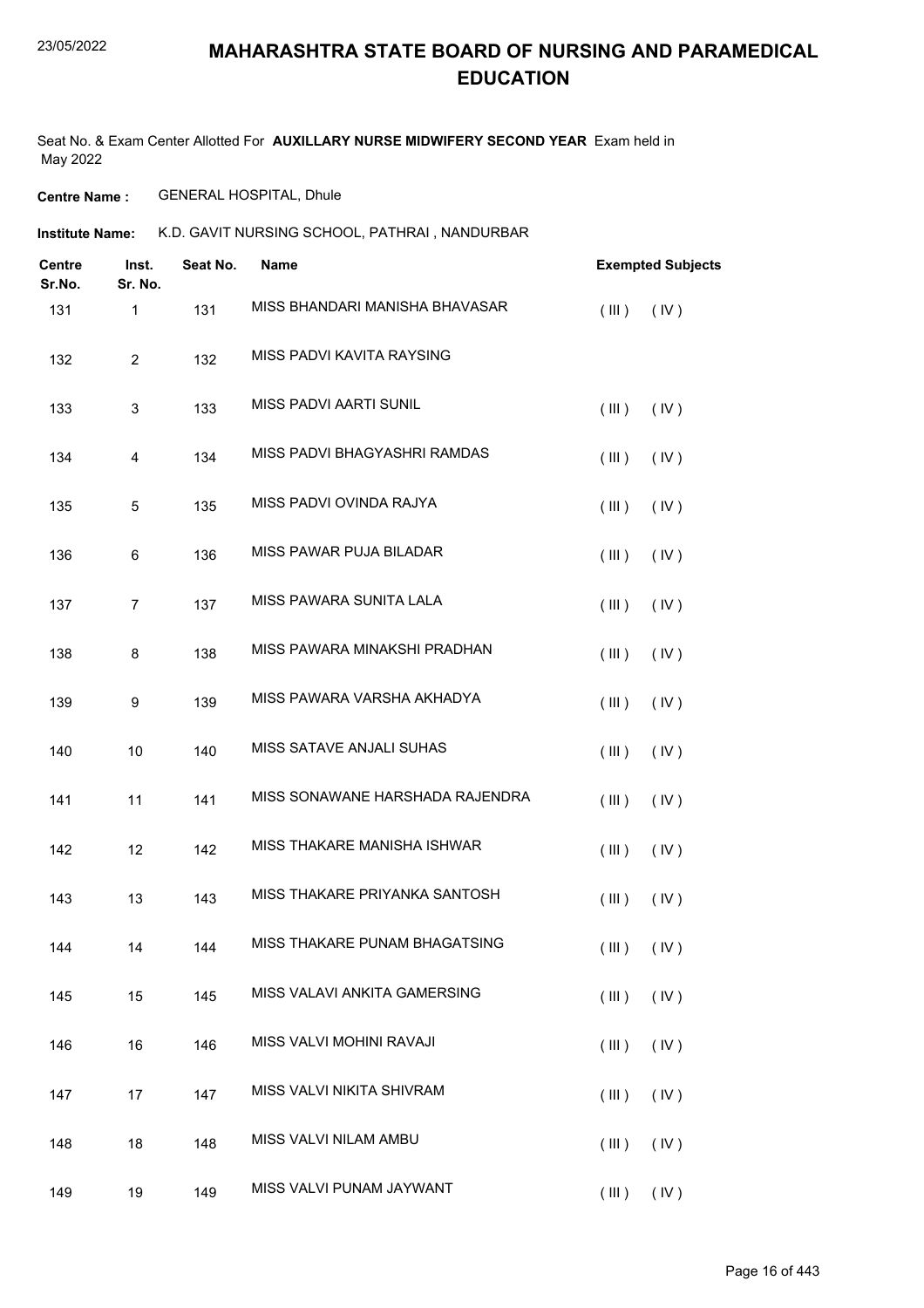| May 2022 |    |     | Seat No. & Exam Center Allotted For AUXILLARY NURSE MIDWIFERY SECOND YEAR Exam held in |       |      |
|----------|----|-----|----------------------------------------------------------------------------------------|-------|------|
| 150      | 20 | 150 | MISS VASAVE MAHIMA RAMESH                                                              | (III) | (IV) |
| 151      | 21 | 151 | MISS VASAVE SHARMILA DILIP                                                             | (III) | (IV) |
| 152      | 22 | 152 | MISS VASAVE ASHA RAMA                                                                  | (III) | (IV) |
| 153      | 23 | 153 | MISS VASAVE TEJASWINI SOMA                                                             | (III) | (IV) |
|          |    |     | NOTE: 'P' MEANS PROVISIONALLY PERMITTED                                                |       |      |
|          |    |     |                                                                                        |       |      |

if there is any mistake in the EXEMPTION of the Candidate it should be brought to the notice of the MSBNPE before the examination otherwise MSBNPE will not be resposible for any Consequences.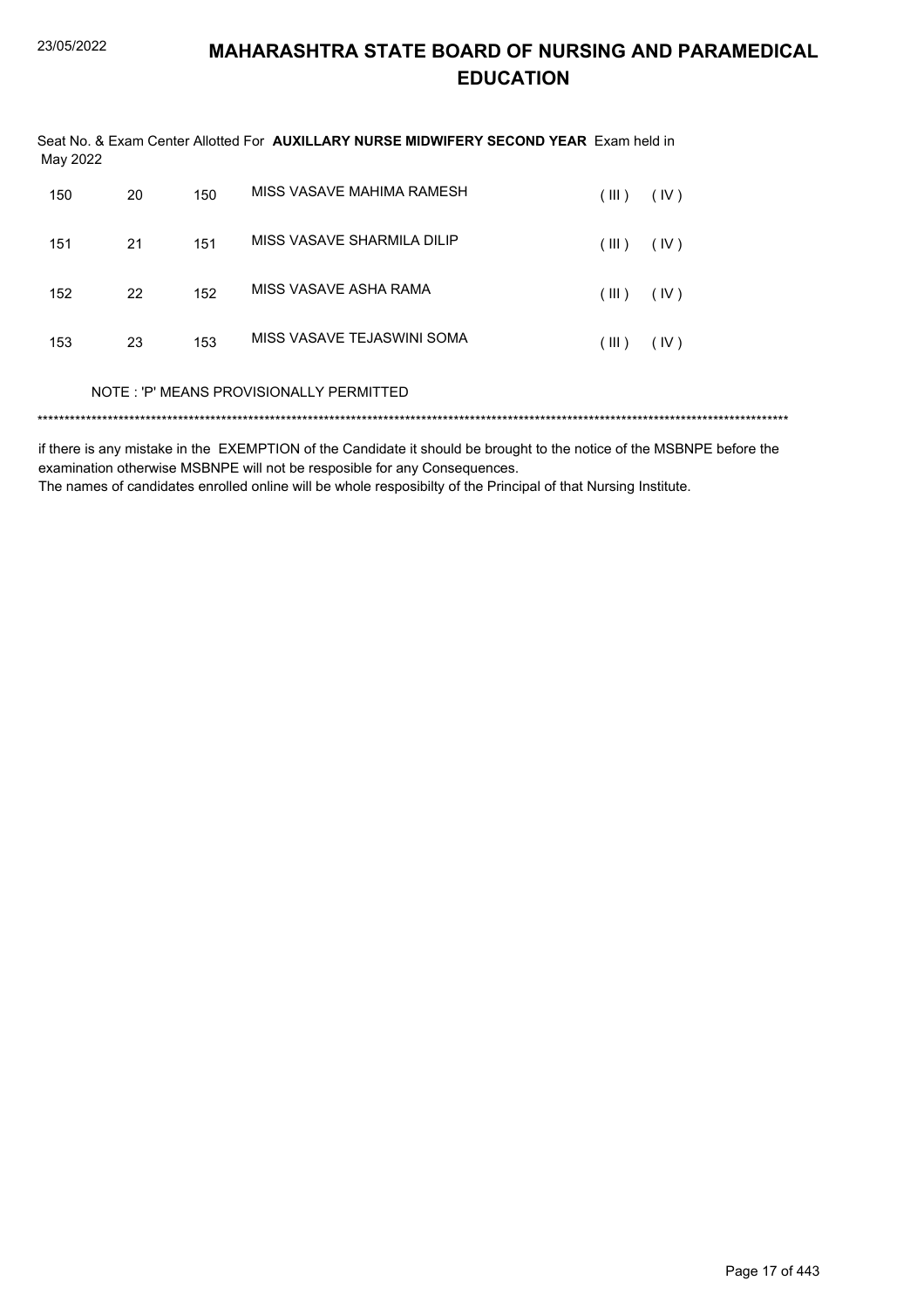Seat No. & Exam Center Allotted For **AUXILLARY NURSE MIDWIFERY SECOND YEAR** Exam held in May 2022

**Centre Name :** GENERAL HOSPITAL, Dhule

RAJANI SMRUTI NSG SCH. DONDAICHA SHINDKHEDA DHULE **Institute Name:**

| <b>Centre</b><br>Sr.No. | Inst.<br>Sr. No. | Seat No. | <b>Name</b>                  | <b>Exempted Subjects</b>       |
|-------------------------|------------------|----------|------------------------------|--------------------------------|
| 154                     | 1                | 154      | MISS MALI AAKANKSHA ROHIDAS  | $(\parallel)$<br>(III)<br>(IV) |
| 155                     | $\overline{2}$   | 155      | MISS PAWARA PRATIBHA SHIVAJI | (III)<br>(IV)                  |
| 156                     | 3                | 156      | MISS PAWARA KANTI JORDAR     | (III)<br>(IV)                  |
| 157                     | $\overline{4}$   | 157      | MISS PAWARA KARUNA RAJU      | (III)<br>(IV)                  |
| 158                     | 5                | 158      | MISS PAWARA KARALI BALSING   | (III)<br>(IV)                  |
| 159                     | 6                | 159      | MISS PAWARA JAYASHRI BABULAL | (III)<br>(IV)                  |
| 160                     | 7                | 160      | MISS VALVI SHITAL JATYA      | (1)<br>(III)<br>(IV)           |
|                         |                  |          |                              |                                |

NOTE : 'P' MEANS PROVISIONALLY PERMITTED

\*\*\*\*\*\*\*\*\*\*\*\*\*\*\*\*\*\*\*\*\*\*\*\*\*\*\*\*\*\*\*\*\*\*\*\*\*\*\*\*\*\*\*\*\*\*\*\*\*\*\*\*\*\*\*\*\*\*\*\*\*\*\*\*\*\*\*\*\*\*\*\*\*\*\*\*\*\*\*\*\*\*\*\*\*\*\*\*\*\*\*\*\*\*\*\*\*\*\*\*\*\*\*\*\*\*\*\*\*\*\*\*\*\*\*\*\*\*\*\*\*\*\*\*\*\*\*\*\*\*\*\*\*\*\*\*\*\*\*

if there is any mistake in the EXEMPTION of the Candidate it should be brought to the notice of the MSBNPE before the examination otherwise MSBNPE will not be resposible for any Consequences.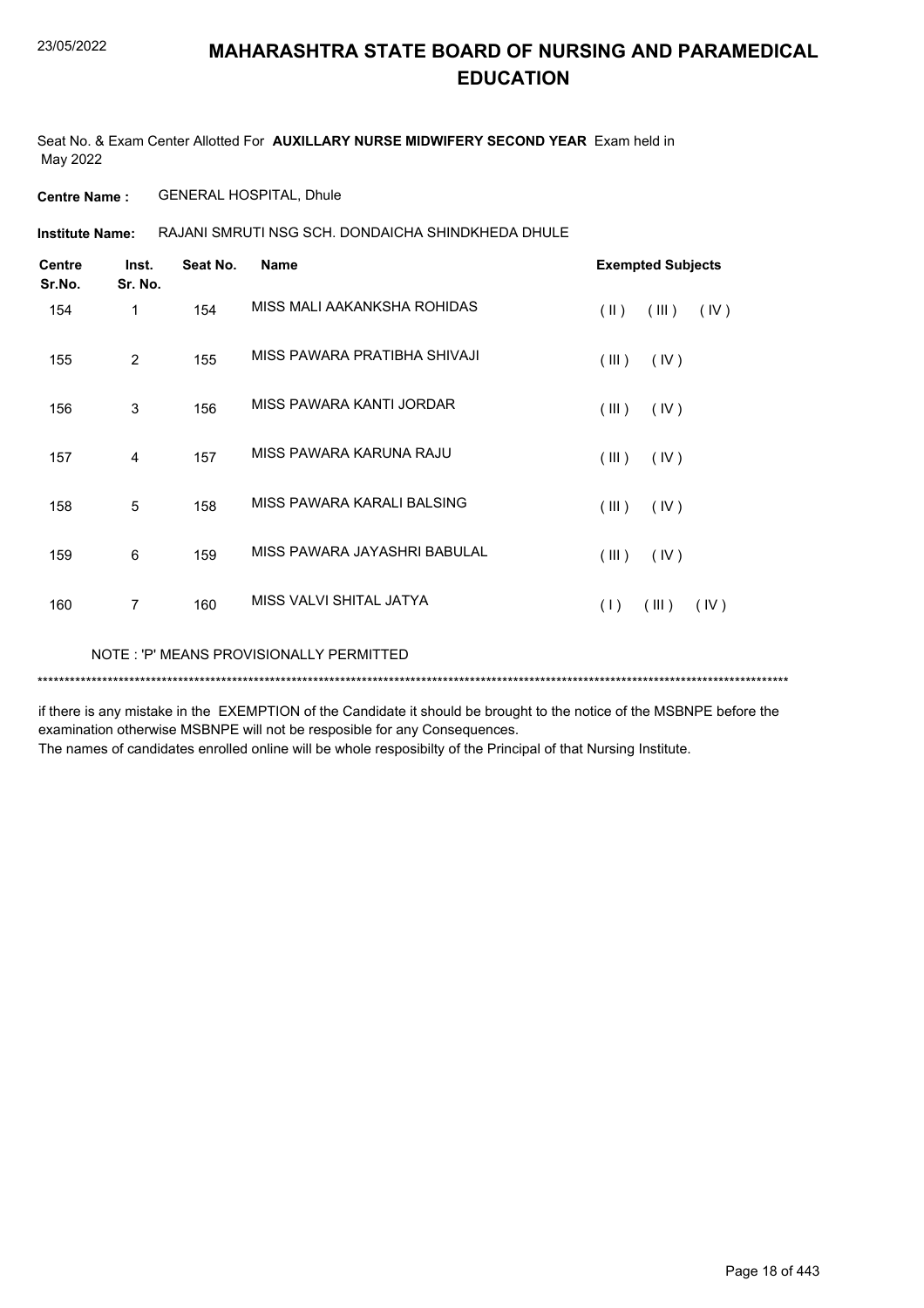Seat No. & Exam Center Allotted For **AUXILLARY NURSE MIDWIFERY SECOND YEAR** Exam held in May 2022

**Centre Name :** GENERAL HOSPITAL, Dhule

NANDA AAI BAHU. NURSING TRAINING CENTRE, DEOPUR, DHULE **Institute Name:**

| <b>Centre</b><br>Sr.No. | Inst.<br>Sr. No. | Seat No. | <b>Name</b>                    | <b>Exempted Subjects</b> |
|-------------------------|------------------|----------|--------------------------------|--------------------------|
| 161                     | 1                | 161      | MISS AHIRF VIDYASHWARI NARAYAN | (III)<br>(IV)            |
| 162                     | 2                | 162      | MISS LONDHE ALISHEEBA SUNIL    | (III)<br>(IV)            |
| 163                     | 3                | 163      | MISS OGALE APURVA SUNIL        | (III)<br>(IV)            |
| 164                     | 4                | 164      | MISS RAUT UJWALA KAKDYA        | (III)<br>(IV)            |
| 165                     | 5                | 165      | MISS SANGALE MADHURI PRAKASH   | ( III )<br>$($ IV $)$    |

#### NOTE : 'P' MEANS PROVISIONALLY PERMITTED

\*\*\*\*\*\*\*\*\*\*\*\*\*\*\*\*\*\*\*\*\*\*\*\*\*\*\*\*\*\*\*\*\*\*\*\*\*\*\*\*\*\*\*\*\*\*\*\*\*\*\*\*\*\*\*\*\*\*\*\*\*\*\*\*\*\*\*\*\*\*\*\*\*\*\*\*\*\*\*\*\*\*\*\*\*\*\*\*\*\*\*\*\*\*\*\*\*\*\*\*\*\*\*\*\*\*\*\*\*\*\*\*\*\*\*\*\*\*\*\*\*\*\*\*\*\*\*\*\*\*\*\*\*\*\*\*\*\*\*

if there is any mistake in the EXEMPTION of the Candidate it should be brought to the notice of the MSBNPE before the examination otherwise MSBNPE will not be resposible for any Consequences. The names of candidates enrolled online will be whole resposibilty of the Principal of that Nursing Institute.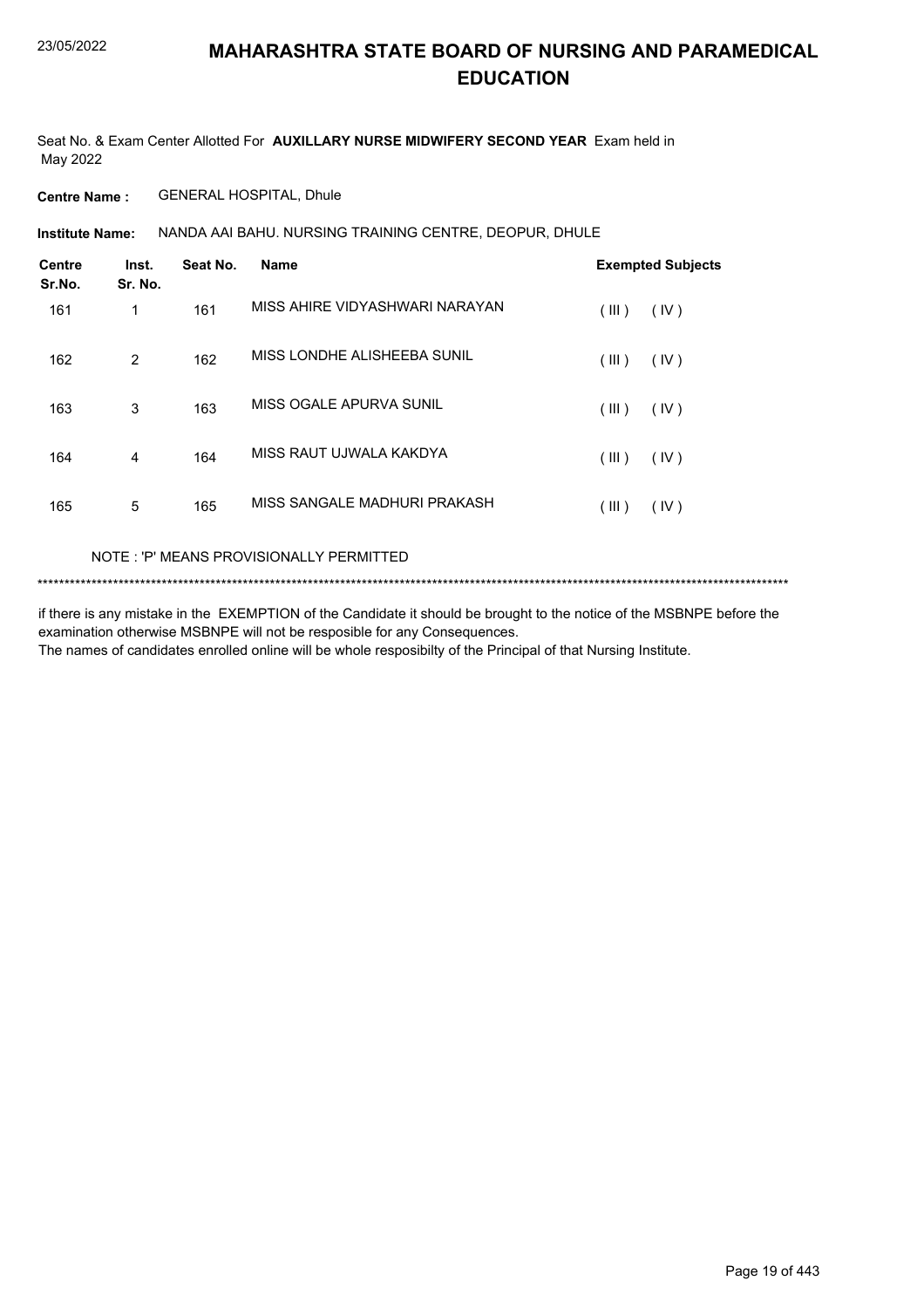Seat No. & Exam Center Allotted For **AUXILLARY NURSE MIDWIFERY SECOND YEAR** Exam held in May 2022

**Centre Name :** GENERAL HOSPITAL, Dhule

**Institute Name:** KIRAN NURSING SCHOOL, KAPADNE, DHULE

| <b>Centre</b><br>Sr.No. | Inst.<br>Sr. No. | Seat No. | <b>Name</b>                   | <b>Exempted Subjects</b>                 |
|-------------------------|------------------|----------|-------------------------------|------------------------------------------|
| 166                     | 1                | 166      | MISS KASAR PRATIKSHA MAHESH   | $(\parallel \parallel)$<br>(III)<br>(IV) |
| 167                     | $\overline{2}$   | 167      | MISS KASAR SHRADDHA NANDU     | $(\parallel)$<br>(III)<br>(IV)           |
| 168                     | 3                | 168      | MISS PAGARE DIVYA VIJAY       | (III)<br>(IV)                            |
| 169                     | 4                | 169      | MISS PATIL SHITAL BHIKAN      | (III)<br>(IV)                            |
| 170                     | 5                | 170      | MISS PAWARA VARSHA VIKRAMSING | (III)<br>(IV)                            |
| 171                     | 6                | 171      | MISS PAWARA RENUKA SURENDRA   | (III)<br>(IV)                            |
| 172                     | $\overline{7}$   | 172      | MISS PAWARA VARSHA RAJU       | (III)<br>(IV)                            |
| 173                     | 8                | 173      | MISS PAWARA MENDRI VANYA      | (III)<br>(IV)                            |
| 174                     | 9                | 174      | MISS PAWARA VARSHA SUKALAL    | (III)<br>(IV)                            |
| 175                     | 10               | 175      | MISS PAWARA ANITA MOHAN       | (III)<br>(IV)                            |
| 176                     | 11               | 176      | MISS PAWARA SAPANA JOHARULAL  | (III)<br>(IV)                            |
| 177                     | 12               | 177      | MISS SALVE BHARATI SANTOSH    | (III)<br>(IV)                            |
| 178                     | 13               | 178      | MISS SHINDE ASHWINI ARAM      | (III)<br>(IV)                            |
| 179                     | 14               | 179      | MISS SHINDE NITA RAJENDRA     | $(\mathbb{II})$ $(\mathbb{V})$           |
| 180                     | 15               | 180      | MISS SONAWANE ASHWINI SUNIL   | $(III)$ $(IV)$<br>(1)                    |
| 181                     | 16               | 181      | MISS THORAT POOJA BHATU       | (III)<br>(IV)                            |
| 182                     | 17               | 182      | MISS VALVI MONIKA HURSHING    | (III)<br>(IV)                            |
| 183                     | 18               | 183      | MISS VALVI NIMA LALSING       | (III)<br>(IV)                            |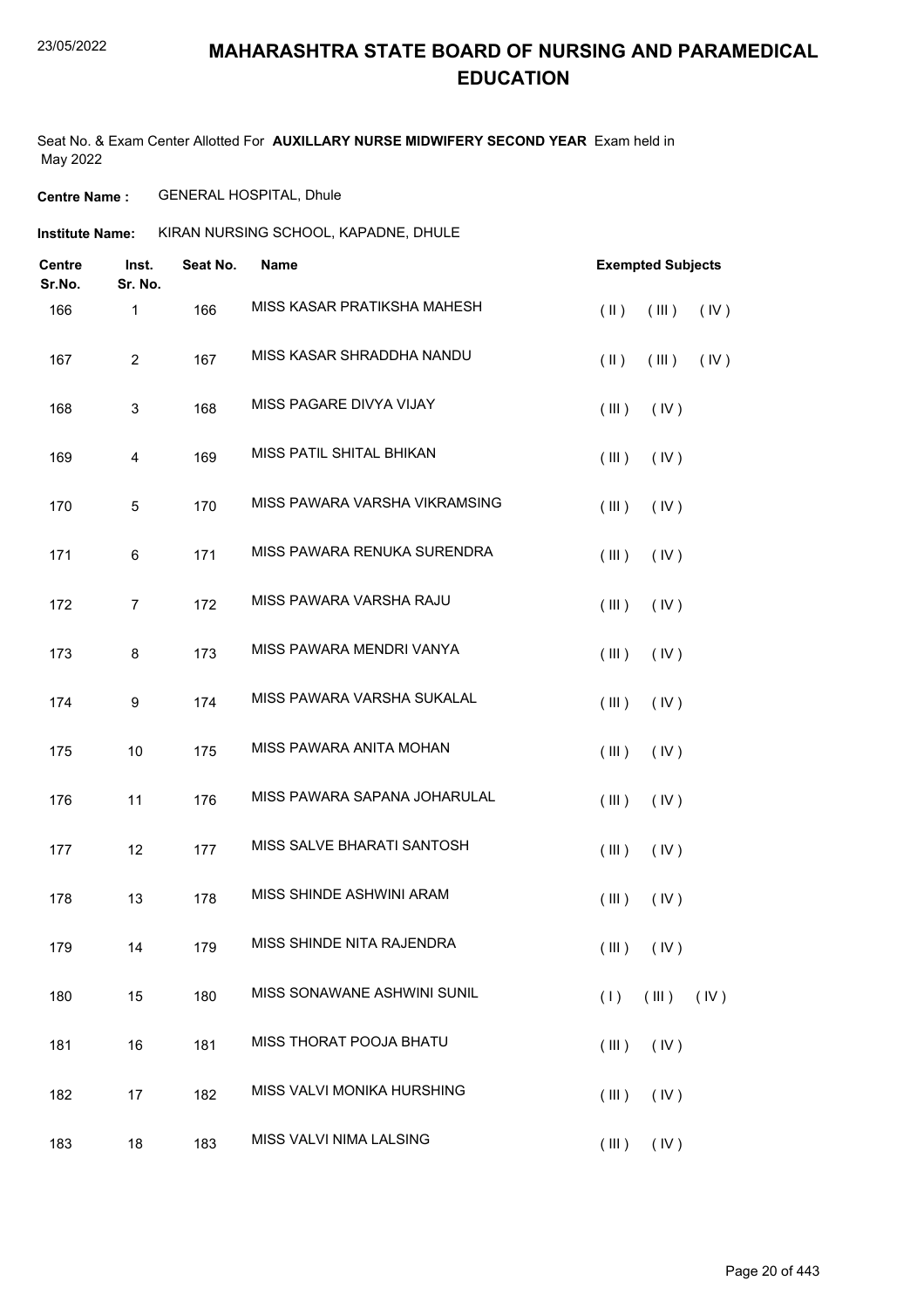Seat No. & Exam Center Allotted For AUXILLARY NURSE MIDWIFERY SECOND YEAR Exam held in May 2022

NOTE: 'P' MEANS PROVISIONALLY PERMITTED

if there is any mistake in the EXEMPTION of the Candidate it should be brought to the notice of the MSBNPE before the examination otherwise MSBNPE will not be resposible for any Consequences.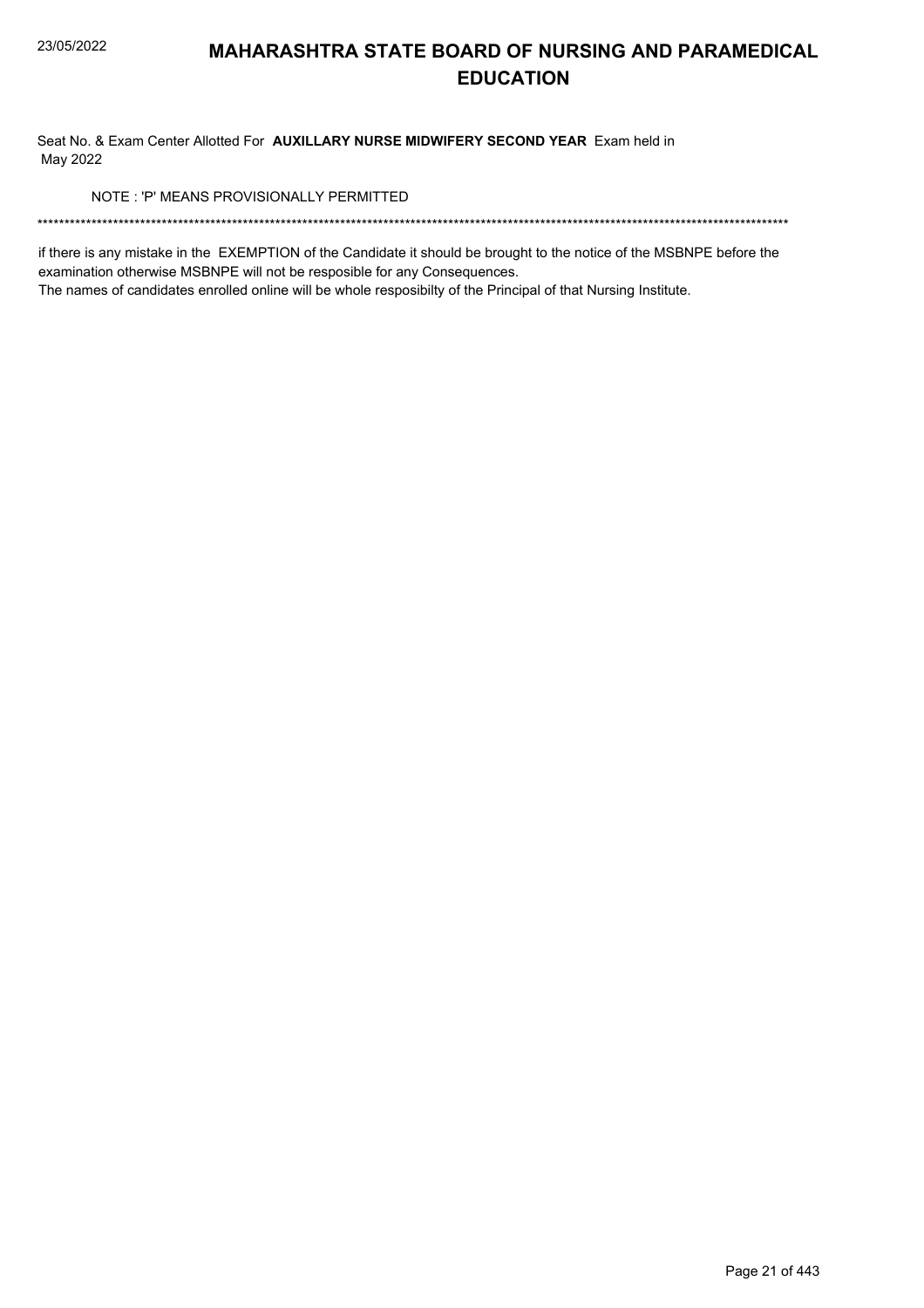Seat No. & Exam Center Allotted For AUXILLARY NURSE MIDWIFERY SECOND YEAR Exam held in May 2022

**Centre Name: GENERAL HOSPITAL, Dhule** 

Institute Name: SAU. R.G. MALI NURSING COLLEGE, AKLAD, DHULE

| <b>Centre</b><br>Sr.No. | Inst.<br>Sr. No. | Seat No. | <b>Name</b>                        | <b>Exempted Subjects</b> |
|-------------------------|------------------|----------|------------------------------------|--------------------------|
| 184                     | 1                | 184      | MISS AHIRE SAPANA DAULAT           | (III)<br>(IV)            |
| 185                     | 2                | 185      | MISS PARMAR ANITA VASANT           | (III)<br>(1)<br>(IV)     |
| 186                     | 3                | 186      | MISS PAWARA VIMAL JAYSING          | (III)<br>(IV)            |
| 187                     | 4                | 187      | MISS VALVI RANJANA SAYSING         | (III)<br>(  )<br>(IV)    |
|                         |                  |          | NOTE UNIMEANO DOOUGOMMUN DEDMITTED |                          |

NOTE: 'P' MEANS PROVISIONALLY PERMITTED

if there is any mistake in the EXEMPTION of the Candidate it should be brought to the notice of the MSBNPE before the examination otherwise MSBNPE will not be resposible for any Consequences. The names of candidates enrolled online will be whole resposibilty of the Principal of that Nursing Institute.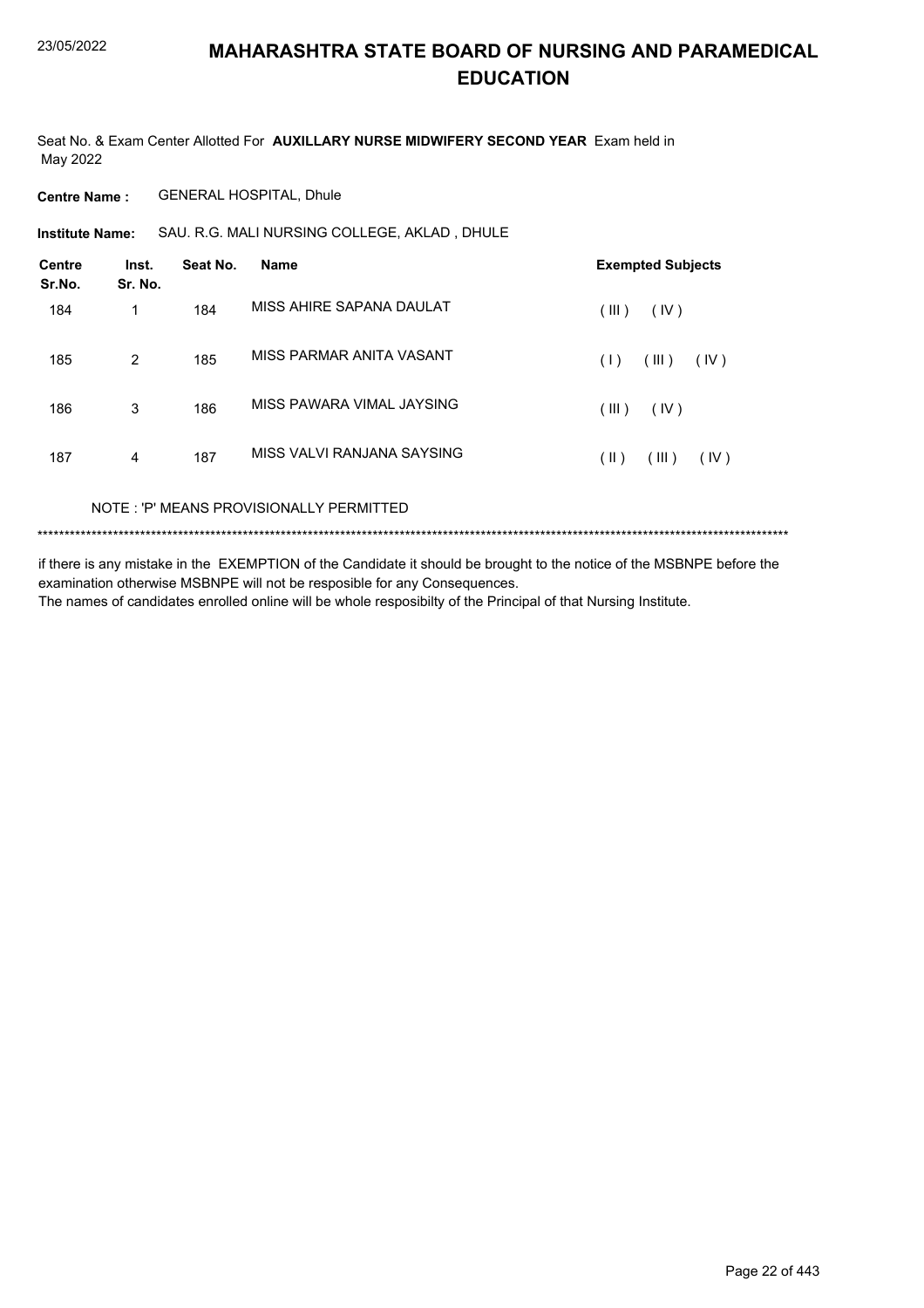Seat No. & Exam Center Allotted For **AUXILLARY NURSE MIDWIFERY SECOND YEAR** Exam held in May 2022

**Centre Name :** GENERAL HOSPITAL, Dhule

RANIMANSAHEB MANUBADEVI RAWAL NURSING SCHOOL, DONDAICHA, DHULE **Institute Name:**

| <b>Centre</b><br>Sr.No. | Inst.<br>Sr. No. | Seat No. | <b>Name</b>                   | <b>Exempted Subjects</b> |
|-------------------------|------------------|----------|-------------------------------|--------------------------|
| 188                     | 1                | 188      | MISS CHITTE AARATI SANJAY     |                          |
| 189                     | 2                | 189      | MISS PADVI GULABI BHIKA       |                          |
| 190                     | $\mathsf 3$      | 190      | <b>MISS PADVI MOTI BIJALA</b> | (III)<br>(IV)            |
| 191                     | $\overline{4}$   | 191      | MISS PAWARA MANTRA VALDA      | (III)<br>(IV)            |
| 192                     | 5                | 192      | MISS PAWARA PARVATI NAVALSING | (III)<br>(IV)            |
| 193                     | 6                | 193      | MISS PAWARA BABITA BABULAL    |                          |
| 194                     | $\overline{7}$   | 194      | MISS RAUT MANJILA DILIP       | (III)<br>(IV)            |
| 195                     | 8                | 195      | MISS SHINTRE CHAITALI ASHOK   |                          |
| 196                     | 9                | 196      | MISS VALVI ALKA SAYSING       | (III)<br>(IV)            |
|                         |                  |          |                               |                          |

NOTE : 'P' MEANS PROVISIONALLY PERMITTED

\*\*\*\*\*\*\*\*\*\*\*\*\*\*\*\*\*\*\*\*\*\*\*\*\*\*\*\*\*\*\*\*\*\*\*\*\*\*\*\*\*\*\*\*\*\*\*\*\*\*\*\*\*\*\*\*\*\*\*\*\*\*\*\*\*\*\*\*\*\*\*\*\*\*\*\*\*\*\*\*\*\*\*\*\*\*\*\*\*\*\*\*\*\*\*\*\*\*\*\*\*\*\*\*\*\*\*\*\*\*\*\*\*\*\*\*\*\*\*\*\*\*\*\*\*\*\*\*\*\*\*\*\*\*\*\*\*\*\*

if there is any mistake in the EXEMPTION of the Candidate it should be brought to the notice of the MSBNPE before the examination otherwise MSBNPE will not be resposible for any Consequences. The names of candidates enrolled online will be whole resposibilty of the Principal of that Nursing Institute.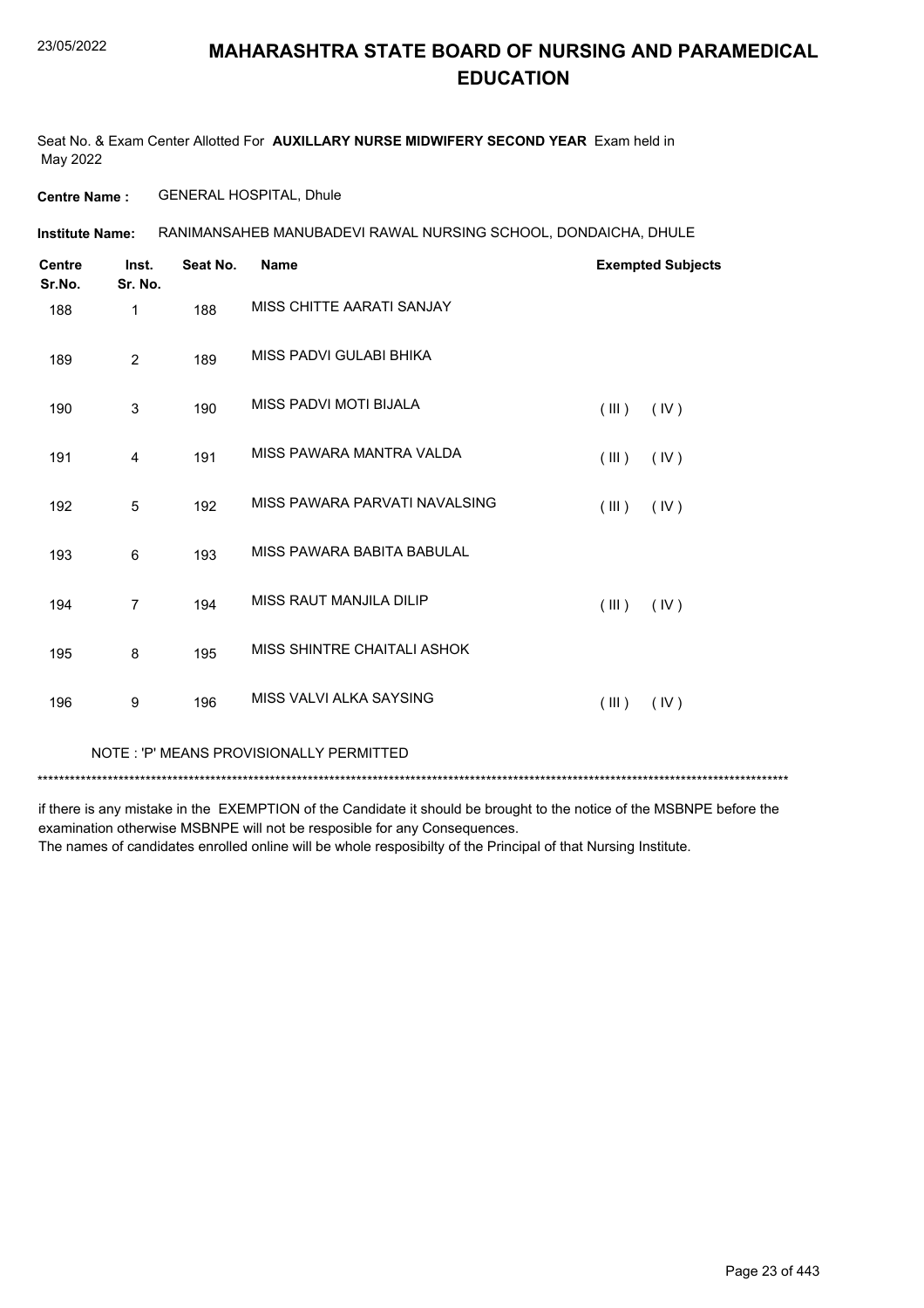Seat No. & Exam Center Allotted For **AUXILLARY NURSE MIDWIFERY SECOND YEAR** Exam held in May 2022

**Centre Name :** GENERAL HOSPITAL, Dhule

**Institute Name:** D.S. NURSING SCHOOL, SAKRI, DHULE

| <b>Centre</b><br>Sr.No. | Inst.<br>Sr. No. | Seat No. | <b>Name</b>                     | <b>Exempted Subjects</b> |       |      |
|-------------------------|------------------|----------|---------------------------------|--------------------------|-------|------|
| 197                     | 1                | 197      | MISS AHIRE JYOTI RAJENDRA       | $($ II $)$               | (III) | (IV) |
| 198                     | $\overline{c}$   | 198      | MISS BAGUL SONI SHARAD          | (III)                    | (IV)  |      |
| 199                     | $\sqrt{3}$       | 199      | MISS CHAUDHARI SUNITA VASANT    | (III)                    | (IV)  |      |
| 200                     | 4                | 200      | MISS CHAURE PRIYANKA CHHOTIRAM  | (III)                    | (IV)  |      |
| 201                     | 5                | 201      | MISS CHAURE VAISHALI GULAB      | (III)                    | (IV)  |      |
| 202                     | 6                | 202      | MISS CHAURE SAVITA VASANT       | (III)                    | (IV)  |      |
| 203                     | $\overline{7}$   | 203      | MISS DEORE ANJANA CHANDU        | (III)                    | (IV)  |      |
| 204                     | 8                | 204      | MISS GAVIT MANISHA VITTHAL      | (III)                    | (IV)  |      |
| 205                     | $\boldsymbol{9}$ | 205      | MISS KOKANI JAMUNA BABLYA       | (III)                    | (IV)  |      |
| 206                     | 10               | 206      | MISS SAKLE PRATIKSHA JAGAN      | (III)                    | (IV)  |      |
| 207                     | 11               | 207      | MISS SHINDE MADHURI RAMAN       | (III)                    | (IV)  |      |
| 208                     | 12               | 208      | MISS SURYAWANSHI RAVINA BABULAL | $($ II $)$               | (III) | (IV) |

#### NOTE : 'P' MEANS PROVISIONALLY PERMITTED

\*\*\*\*\*\*\*\*\*\*\*\*\*\*\*\*\*\*\*\*\*\*\*\*\*\*\*\*\*\*\*\*\*\*\*\*\*\*\*\*\*\*\*\*\*\*\*\*\*\*\*\*\*\*\*\*\*\*\*\*\*\*\*\*\*\*\*\*\*\*\*\*\*\*\*\*\*\*\*\*\*\*\*\*\*\*\*\*\*\*\*\*\*\*\*\*\*\*\*\*\*\*\*\*\*\*\*\*\*\*\*\*\*\*\*\*\*\*\*\*\*\*\*\*\*\*\*\*\*\*\*\*\*\*\*\*\*\*\*

if there is any mistake in the EXEMPTION of the Candidate it should be brought to the notice of the MSBNPE before the examination otherwise MSBNPE will not be resposible for any Consequences. The names of candidates enrolled online will be whole resposibilty of the Principal of that Nursing Institute.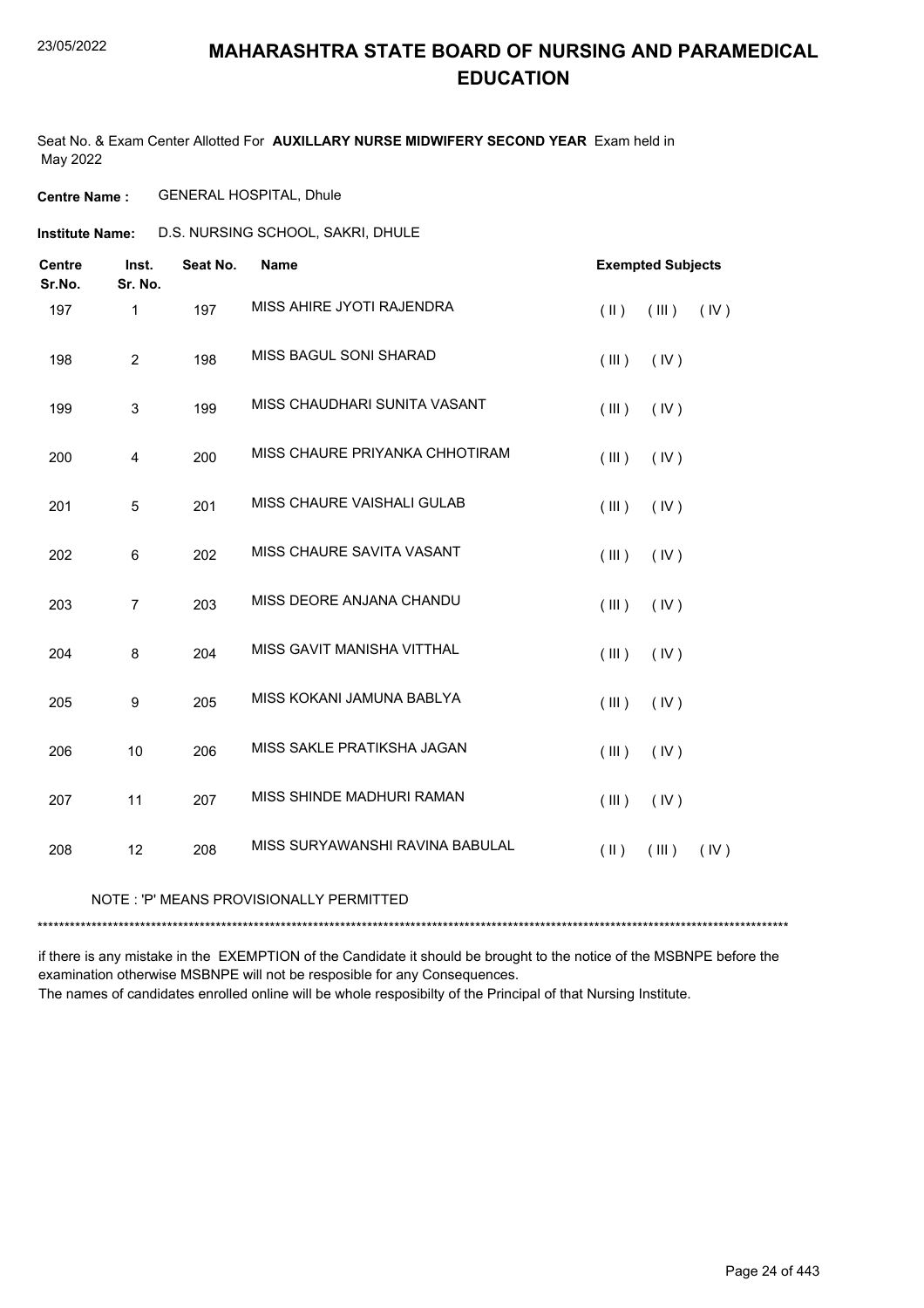Seat No. & Exam Center Allotted For **AUXILLARY NURSE MIDWIFERY SECOND YEAR** Exam held in May 2022

**Centre Name :** GENERAL HOSPITAL, Dhule

Palak Nursing Institute, Shirpur, Dhule **Institute Name:**

| <b>Centre</b><br>Sr.No. | Inst.<br>Sr. No. | Seat No. | <b>Name</b>                    | <b>Exempted Subjects</b> |       |      |
|-------------------------|------------------|----------|--------------------------------|--------------------------|-------|------|
| 209                     | 1                | 209      | MISS AHIRE KAJAL MADHUKAR      | $($ II $)$               | (III) | (IV) |
| 210                     | $\overline{2}$   | 210      | MISS BARELA KAVITA SHERA       | (III)                    | (IV)  |      |
| 211                     | 3                | 211      | MISS BHIL DIPALI DILIP         | (III)                    | (IV)  |      |
| 212                     | 4                | 212      | MISS NAGARALE ANITA DHARMENDRA | (III)                    | (IV)  |      |
| 213                     | 5                | 213      | MISS PAWARA JYOTI SHIVAJI      | (III)                    | (IV)  |      |
| 214                     | 6                | 214      | MISS PAWARA RADHABAI LAKSHMAN  | (III)                    | (IV)  |      |
| 215                     | 7                | 215      | MISS PAWARA ROHINI BHIKA       | (III)                    | (IV)  |      |

NOTE : 'P' MEANS PROVISIONALLY PERMITTED

\*\*\*\*\*\*\*\*\*\*\*\*\*\*\*\*\*\*\*\*\*\*\*\*\*\*\*\*\*\*\*\*\*\*\*\*\*\*\*\*\*\*\*\*\*\*\*\*\*\*\*\*\*\*\*\*\*\*\*\*\*\*\*\*\*\*\*\*\*\*\*\*\*\*\*\*\*\*\*\*\*\*\*\*\*\*\*\*\*\*\*\*\*\*\*\*\*\*\*\*\*\*\*\*\*\*\*\*\*\*\*\*\*\*\*\*\*\*\*\*\*\*\*\*\*\*\*\*\*\*\*\*\*\*\*\*\*\*\*

if there is any mistake in the EXEMPTION of the Candidate it should be brought to the notice of the MSBNPE before the examination otherwise MSBNPE will not be resposible for any Consequences.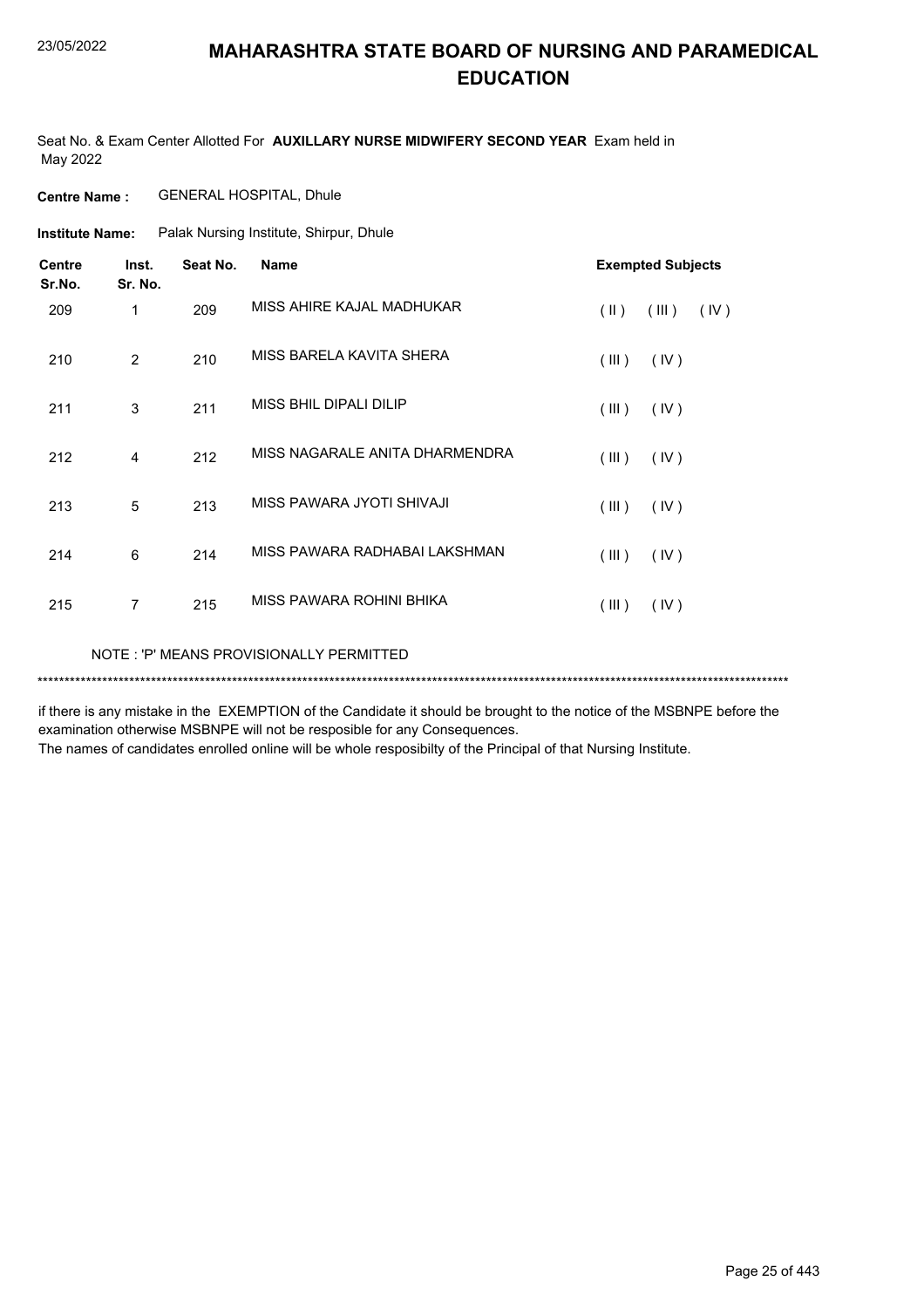Seat No. & Exam Center Allotted For AUXILLARY NURSE MIDWIFERY SECOND YEAR Exam held in May 2022

GENERAL HOSPITAL, JALGAON **Centre Name: GENERAL HOSPITAL, JALGAON Institute Name: Centre** Inst. Seat No. **Exempted Subjects Name** Sr.No. Sr. No. MISS CHAUDHARI PUNAM SANJAY 216  $\mathbf{1}$ 216  $(1)$   $(11)$   $(10)$ MISS PURI PRIYANKA VIJAY 217  $\overline{2}$ 217  $(III)$   $(IV)$ NOTE: 'P' MEANS PROVISIONALLY PERMITTED

if there is any mistake in the EXEMPTION of the Candidate it should be brought to the notice of the MSBNPE before the examination otherwise MSBNPE will not be resposible for any Consequences. The names of candidates enrolled online will be whole resposibilty of the Principal of that Nursing Institute.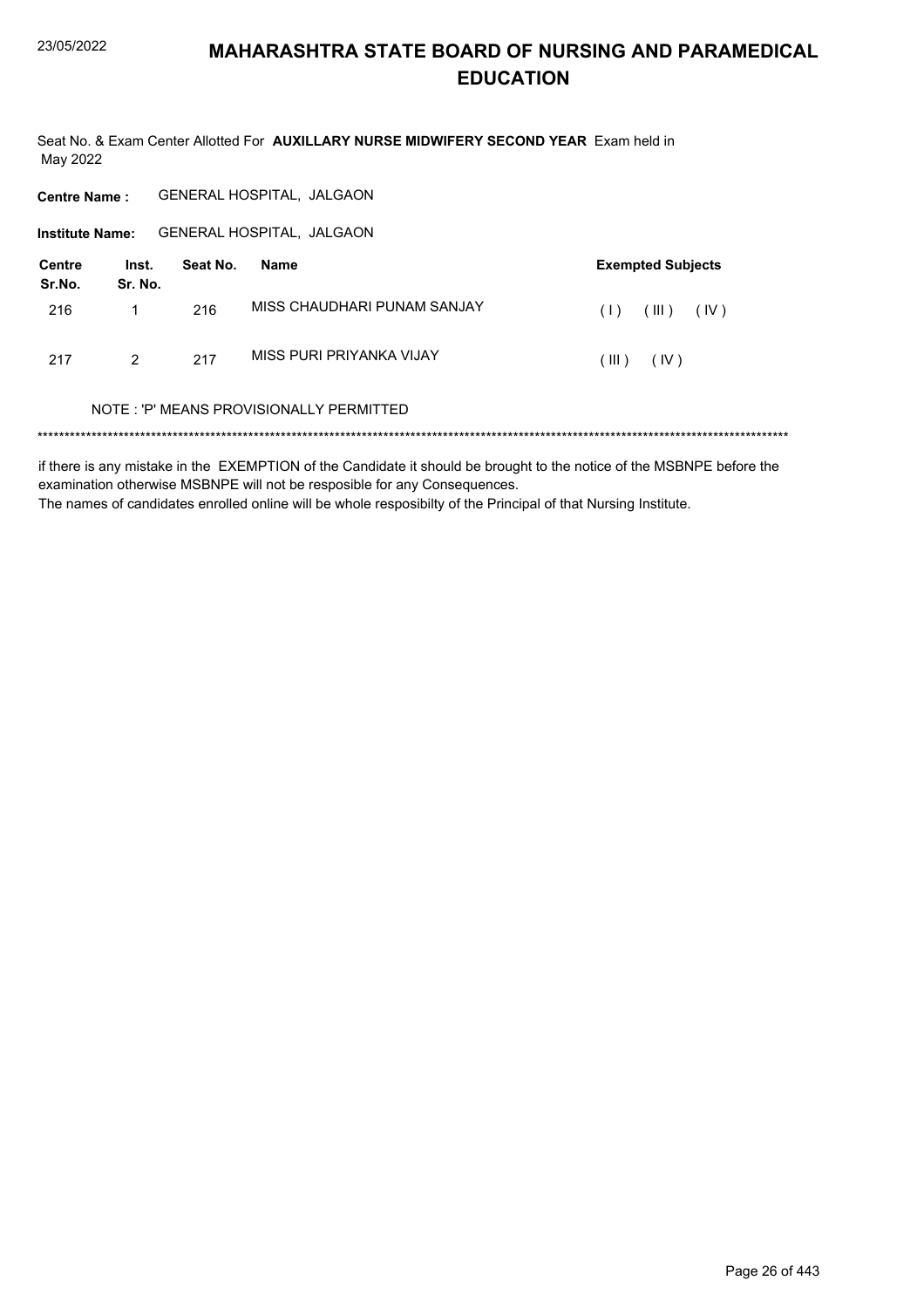Seat No. & Exam Center Allotted For **AUXILLARY NURSE MIDWIFERY SECOND YEAR** Exam held in May 2022

#### **Centre Name :** GENERAL HOSPITAL, JALGAON

BHAGINI MANDAL SCHOOL OF NURSING, CHOPDA , JALGAON **Institute Name:**

| <b>Centre</b><br>Sr.No. | Inst.<br>Sr. No. | Seat No. | <b>Name</b>                 | <b>Exempted Subjects</b>       |  |
|-------------------------|------------------|----------|-----------------------------|--------------------------------|--|
| 218                     | 1                | 218      | MISS BARELA MADHURI RAMESH  | (III)<br>(IV)                  |  |
| 219                     | 2                | 219      | MISS PAWARA SEEMA CONGRESS  | (III)<br>(IV)                  |  |
| 220                     | 3                | 220      | MISS PAWARA URMILA BHAYLA   | (III)<br>(IV)                  |  |
| 221                     | 4                | 221      | MISS PAWARA MAMTA BHAIDAS   | $(\parallel)$<br>(III)<br>(IV) |  |
| 222                     | 5                | 222      | MISS PAWARA NAMRATA BANSI   | (III)<br>(IV)                  |  |
| 223                     | 6                | 223      | MISS PAWARA MANITA VIKRAM   | (1)<br>(III)<br>(IV)           |  |
| 224                     | $\overline{7}$   | 224      | MISS PAWARA HEMA MANGALSING | (III)<br>(IV)                  |  |
| 225                     | 8                | 225      | MISS PAWARA ROSHANI KUMAR   | (III)<br>(IV)                  |  |
| 226                     | 9                | 226      | MISS PAWARA SUNITA BUDHLA   | (III)<br>(IV)                  |  |

NOTE : 'P' MEANS PROVISIONALLY PERMITTED

\*\*\*\*\*\*\*\*\*\*\*\*\*\*\*\*\*\*\*\*\*\*\*\*\*\*\*\*\*\*\*\*\*\*\*\*\*\*\*\*\*\*\*\*\*\*\*\*\*\*\*\*\*\*\*\*\*\*\*\*\*\*\*\*\*\*\*\*\*\*\*\*\*\*\*\*\*\*\*\*\*\*\*\*\*\*\*\*\*\*\*\*\*\*\*\*\*\*\*\*\*\*\*\*\*\*\*\*\*\*\*\*\*\*\*\*\*\*\*\*\*\*\*\*\*\*\*\*\*\*\*\*\*\*\*\*\*\*\*

if there is any mistake in the EXEMPTION of the Candidate it should be brought to the notice of the MSBNPE before the examination otherwise MSBNPE will not be resposible for any Consequences.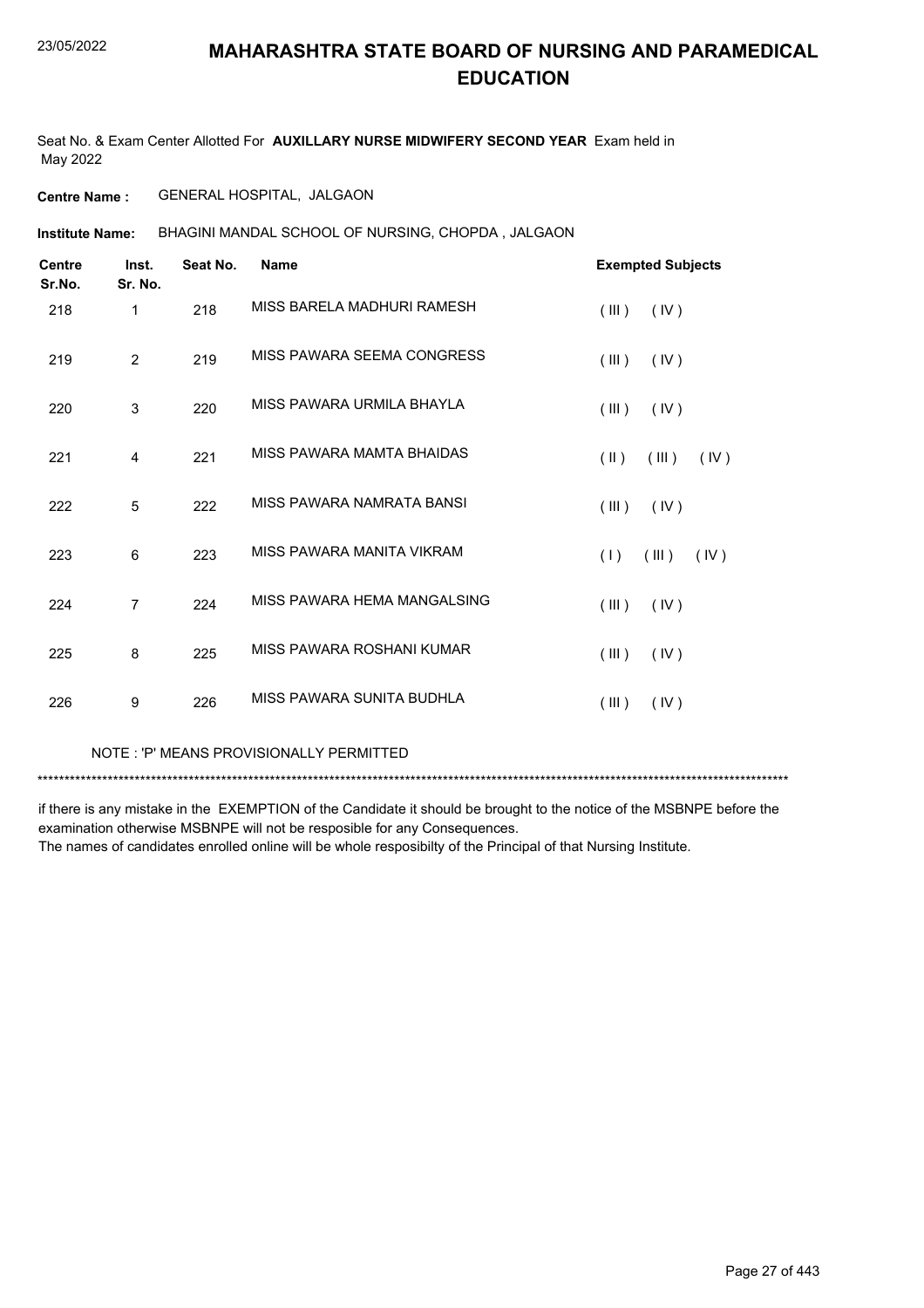Seat No. & Exam Center Allotted For **AUXILLARY NURSE MIDWIFERY SECOND YEAR** Exam held in May 2022

#### **Centre Name :** GENERAL HOSPITAL, JALGAON

KHANDESH NURISNG INSTITUTE, CHALISGAON, JALGAON **Institute Name:**

| <b>Centre</b><br>Sr.No. | Inst.<br>Sr. No. | Seat No. | <b>Name</b>                              |                         | <b>Exempted Subjects</b> |      |
|-------------------------|------------------|----------|------------------------------------------|-------------------------|--------------------------|------|
| 227                     | 1                | 227      | MISS AMBORE SHUBHANGI ASHOK              | (III)                   | (IV)                     |      |
| 228                     | $\overline{2}$   | 228      | MISS BANSOD PURVA SANTOSH                |                         |                          |      |
| 229                     | 3                | 229      | MISS DHANGARI DURGA VISHWANATH           | (1)                     | (III)                    | (IV) |
| 230                     | 4                | 230      | MISS JAGTAP KOMAL SHANTARAM              | (III)                   | (IV)                     |      |
| 231                     | 5                | 231      | MISS PADVI VANITA SARDAR                 | $(\parallel \parallel)$ | (III)                    | (IV) |
| 232                     | 6                | 232      | MISS SARDAR ARTEE ANIL                   | (1)                     | (III)                    | (IV) |
| 233                     | $\overline{7}$   | 233      | MISS VALAVI KAVITA RAMESH                |                         |                          |      |
| 234                     | 8                | 234      | MISS VASAVE ANITA SURJYA                 |                         |                          |      |
| 235                     | 9                | 235      | MISS WAGH BHAVANA DNYANESHWAR            |                         |                          |      |
| 236                     | 10               | 236      | MISS WAGH SAPANA DNYANESHWAR             | (III)                   | (IV)                     |      |
|                         |                  |          | NOTE : 'P' MEANS PROVISIONALLY PERMITTED |                         |                          |      |

\*\*\*\*\*\*\*\*\*\*\*\*\*\*\*\*\*\*\*\*\*\*\*\*\*\*\*\*\*\*\*\*\*\*\*\*\*\*\*\*\*\*\*\*\*\*\*\*\*\*\*\*\*\*\*\*\*\*\*\*\*\*\*\*\*\*\*\*\*\*\*\*\*\*\*\*\*\*\*\*\*\*\*\*\*\*\*\*\*\*\*\*\*\*\*\*\*\*\*\*\*\*\*\*\*\*\*\*\*\*\*\*\*\*\*\*\*\*\*\*\*\*\*\*\*\*\*\*\*\*\*\*\*\*\*\*\*\*\*

if there is any mistake in the EXEMPTION of the Candidate it should be brought to the notice of the MSBNPE before the examination otherwise MSBNPE will not be resposible for any Consequences.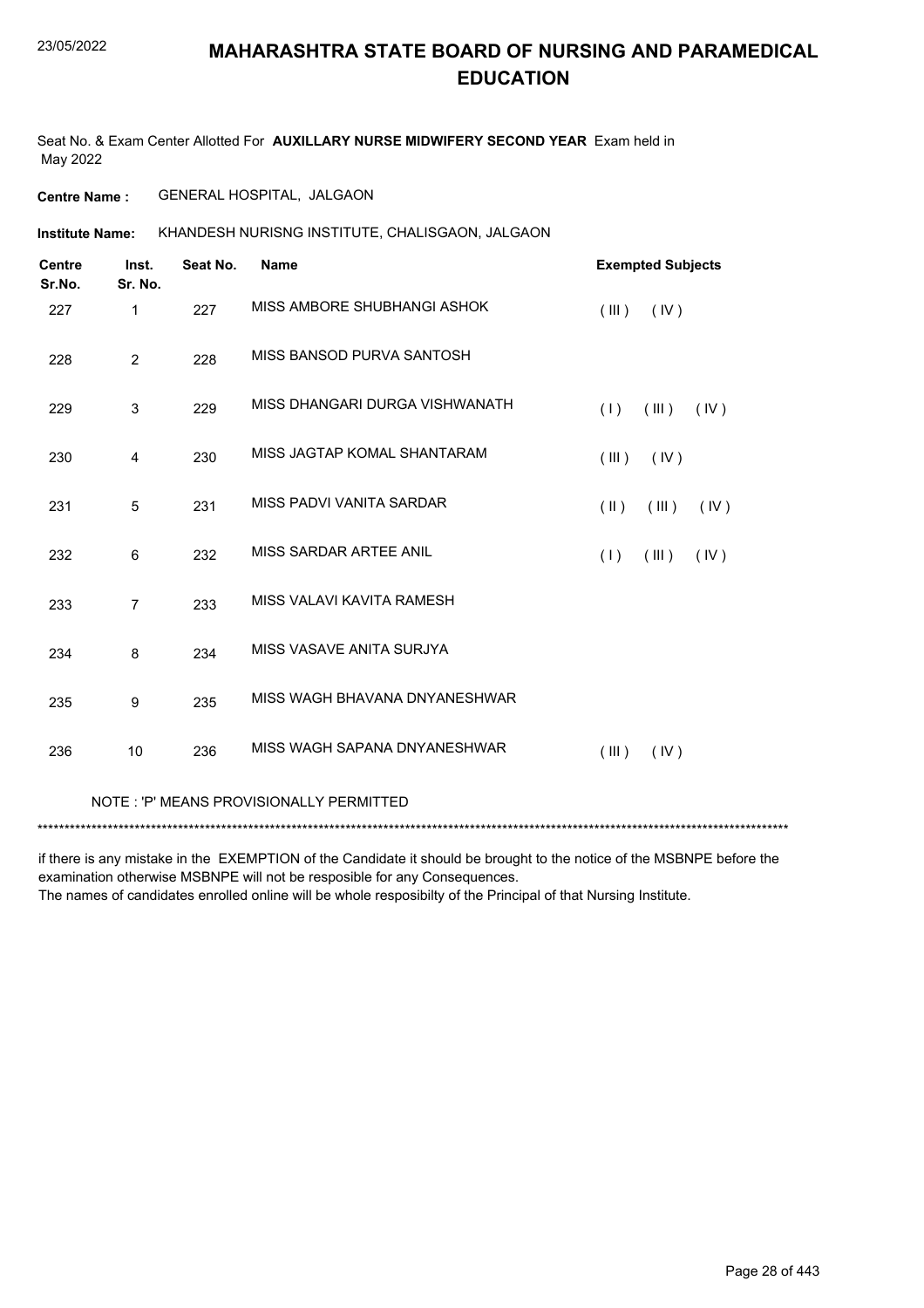Seat No. & Exam Center Allotted For **AUXILLARY NURSE MIDWIFERY SECOND YEAR** Exam held in May 2022

#### **Centre Name :** GENERAL HOSPITAL, JALGAON

**Institute Name:** GODAVARI COLLEGE OF NURSING, JALGAON

| <b>Centre</b><br>Sr.No. | Inst.<br>Sr. No. | Seat No. | Name                                    | <b>Exempted Subjects</b>                          |
|-------------------------|------------------|----------|-----------------------------------------|---------------------------------------------------|
| 237                     | 1                | 237      | MISS BIRHADE MEGHA HIRALAL              | (III)<br>(1)<br>(IV)                              |
| 238                     | $\overline{2}$   | 238      | MISS CHIMANKAR KHUSHBOO RAJU            | (1)<br>(III)<br>(IV)                              |
| 239                     | 3                | 239      | MISS DANGE PRERNA TARACHAND             | (III)<br>(1)<br>(IV)                              |
| 240                     | 4                | 240      | MISS DATEY KAJAL PANDHARI               | (III)<br>(IV)                                     |
| 241                     | 5                | 241      | MISS KOKANI LAXMIBAI HIRAMAN            | (III)<br>(IV)                                     |
| 242                     | 6                | 242      | MISS NAIK SARALA DEVIDAS                | (III)<br>(IV)                                     |
| 243                     | $\overline{7}$   | 243      | MISS PATHAK SHEETAL ASHOK               | (III)<br>(IV)                                     |
| 244                     | 8                | 244      | MISS PAWAR GAURI UTTAM                  | (1)<br>(III)<br>(IV)                              |
| 245                     | 9                | 245      | MISS PAWARA SHITAL VIJAY                | (III)<br>(IV)                                     |
| 246                     | 10               | 246      | MISS PAWARA SUSHMITA DOHANYA            | (III)<br>(IV)                                     |
| 247                     | 11               | 247      | MISS RAJPUT DURGA LAXMAN                | (III)<br>(IV)                                     |
| 248                     | 12               | 248      | MISS SURWADE KOMAL VIJAY                |                                                   |
| 249                     | 13               | 249      | MISS TAYADE POOJA JITENDRA              | (1)<br>(III)<br>(IV)                              |
| 250                     | 14               | 250      | MISS TAYADE RANI DAGDU                  | $(\mathbb{II})$ $(\mathbb{V})$                    |
| 251                     | 15               | 251      | MISS TAYADE PRIYANKA VISHNU             | $(\mathbb{H})$<br>(1)<br>(IV)                     |
| 252                     | 16               | 252      | MISS WAGH KALYANI KAILAS                | (1)<br>$(\parallel \parallel)$ $(\parallel \lor)$ |
|                         |                  |          | NOTE: 'P' MEANS PROVISIONALLY PERMITTED |                                                   |
|                         |                  |          |                                         |                                                   |

if there is any mistake in the EXEMPTION of the Candidate it should be brought to the notice of the MSBNPE before the examination otherwise MSBNPE will not be resposible for any Consequences.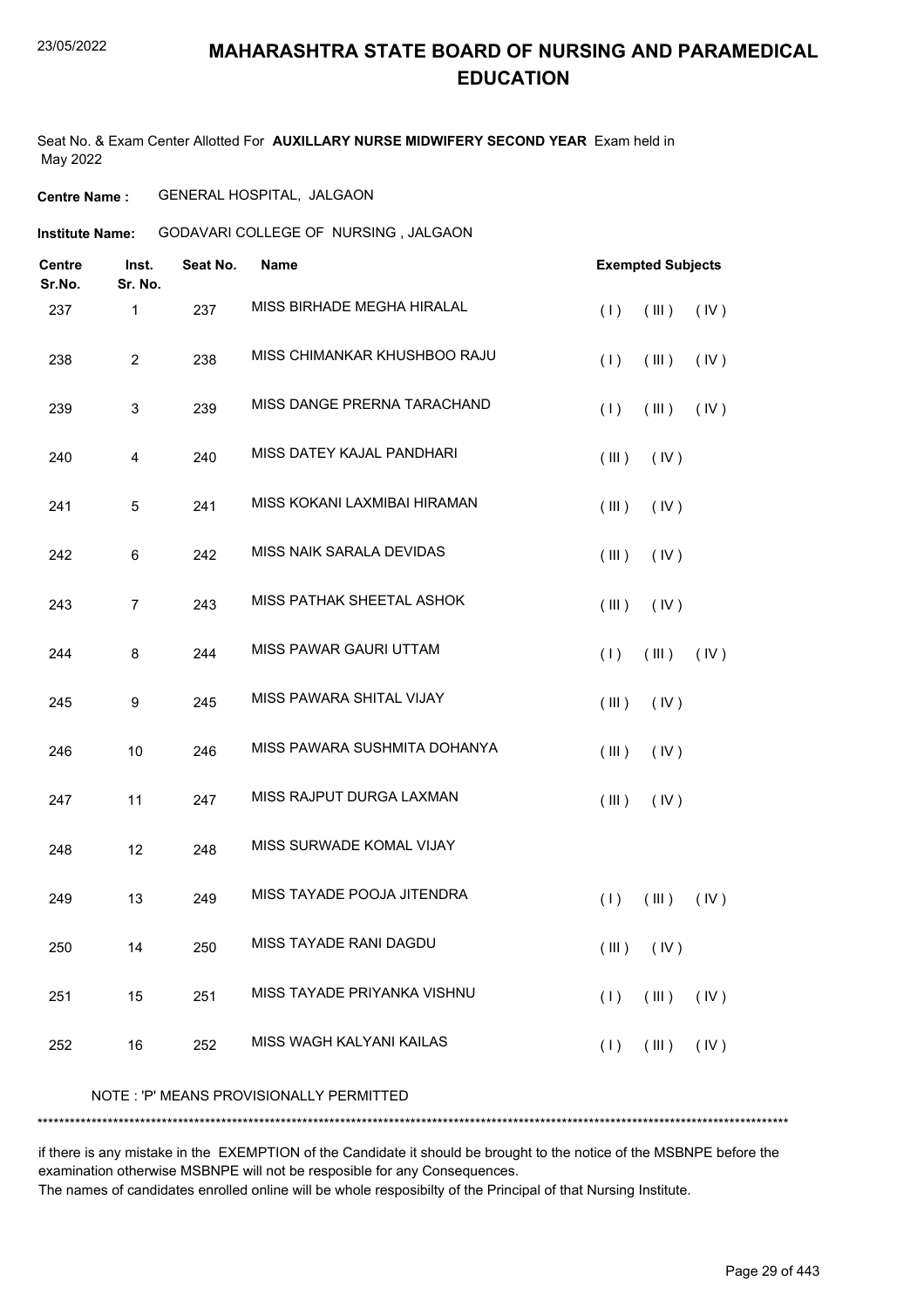Seat No. & Exam Center Allotted For **AUXILLARY NURSE MIDWIFERY SECOND YEAR** Exam held in May 2022

#### **Centre Name :** GENERAL HOSPITAL, JALGAON

DADASAHEB DR. SURESH G. PATIL COLLEGE OF NURSING , CHOPDA , JALGAON **Institute Name:**

| <b>Centre</b><br>Sr.No. | Inst.<br>Sr. No. | Seat No. | Name                        | <b>Exempted Subjects</b> |       |      |
|-------------------------|------------------|----------|-----------------------------|--------------------------|-------|------|
| 253                     | $\mathbf{1}$     | 253      | MISS BARELA SARIKA RAMA     | $(\parallel)$            | (III) | (IV) |
| 254                     | $\overline{2}$   | 254      | MISS BARELA SAVITA RULSING  | $(\parallel)$            | (III) | (IV) |
| 255                     | $\mathbf{3}$     | 255      | MISS BARELA JYOTI AAPSING   | (III)                    | (IV)  |      |
| 256                     | $\overline{4}$   | 256      | MISS BARELA SONIYA VELCHAND | $($ III $)$              | (IV)  |      |
| 257                     | $\sqrt{5}$       | 257      | MISS BARELA VIJAYA TANSING  | (III)                    | (IV)  |      |
| 258                     | $\,6$            | 258      | MISS KUWAR MITAL DILIP      | (III)                    | (IV)  |      |
| 259                     | $\overline{7}$   | 259      | MISS MAVCHI DAKSHA GANGAJI  | (III)                    | (IV)  |      |
| 260                     | 8                | 260      | MISS PAWARA ANJALI SHIVRAM  | (III)                    | (IV)  |      |
| 261                     | $\boldsymbol{9}$ | 261      | MISS PAWARA BABITA MAGAN    | $(\parallel)$            | (III) | (IV) |
| 262                     | 10               | 262      | MISS PAWARA RATNA CHAMARYA  | (III)                    | (IV)  |      |
| 263                     | 11               | 263      | MISS PAWARA SANJANA BHURYA  | (III)                    | (IV)  |      |
| 264                     | 12               | 264      | MISS PAWARA SAVITA JIKARAM  | (III)                    | (IV)  |      |
| 265                     | 13               | 265      | MISS PAWARA SINDHU LALCHAND | (III)                    | (IV)  |      |
| 266                     | 14               | 266      | MISS VALVI GITA HEMANT      | (III)                    | (IV)  |      |
|                         |                  |          |                             |                          |       |      |

#### NOTE : 'P' MEANS PROVISIONALLY PERMITTED

\*\*\*\*\*\*\*\*\*\*\*\*\*\*\*\*\*\*\*\*\*\*\*\*\*\*\*\*\*\*\*\*\*\*\*\*\*\*\*\*\*\*\*\*\*\*\*\*\*\*\*\*\*\*\*\*\*\*\*\*\*\*\*\*\*\*\*\*\*\*\*\*\*\*\*\*\*\*\*\*\*\*\*\*\*\*\*\*\*\*\*\*\*\*\*\*\*\*\*\*\*\*\*\*\*\*\*\*\*\*\*\*\*\*\*\*\*\*\*\*\*\*\*\*\*\*\*\*\*\*\*\*\*\*\*\*\*\*\*

if there is any mistake in the EXEMPTION of the Candidate it should be brought to the notice of the MSBNPE before the examination otherwise MSBNPE will not be resposible for any Consequences. The names of candidates enrolled online will be whole resposibilty of the Principal of that Nursing Institute.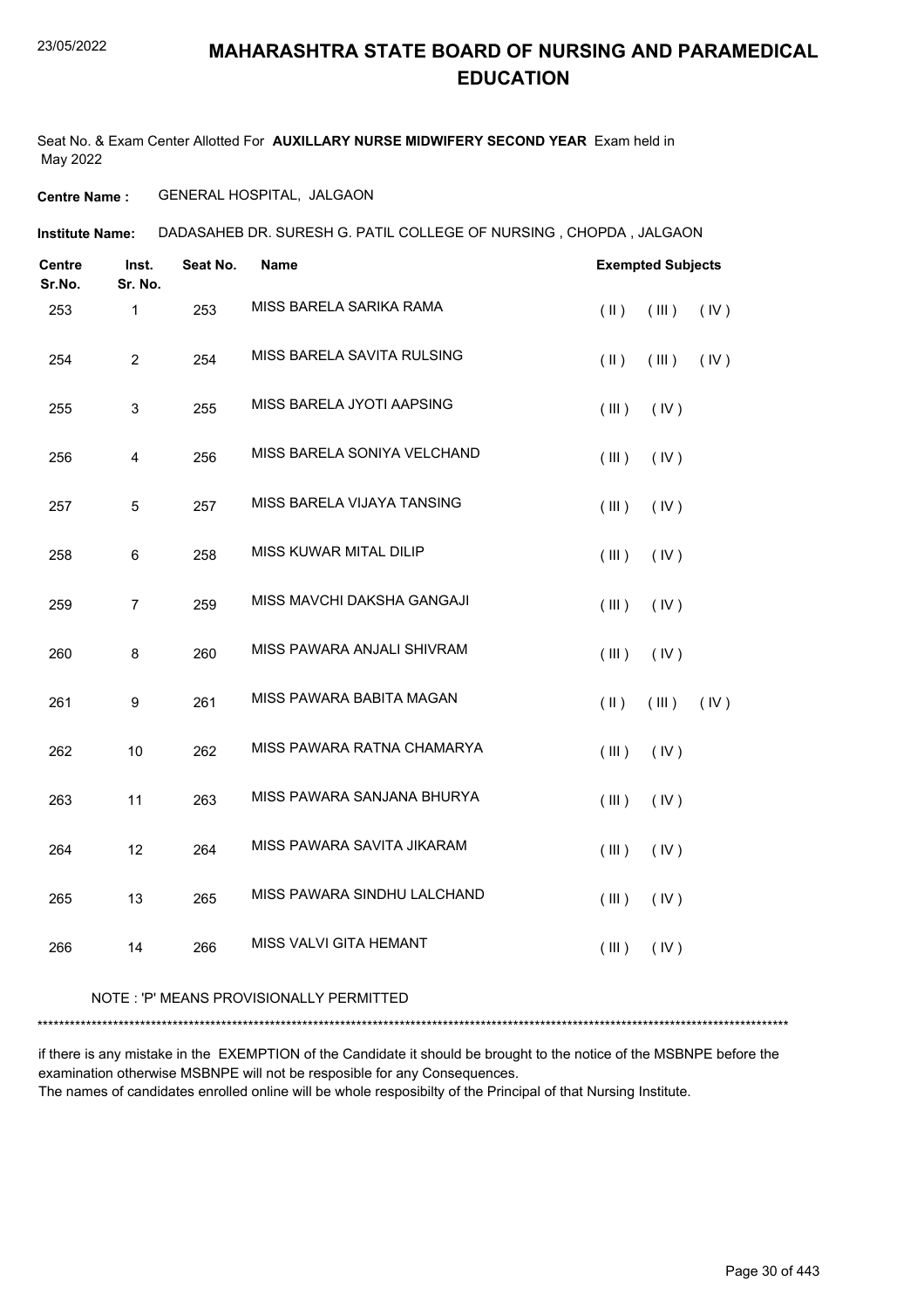Seat No. & Exam Center Allotted For **AUXILLARY NURSE MIDWIFERY SECOND YEAR** Exam held in May 2022

#### **Centre Name :** GANPATRAO ADKE INE. NASIK

GANPATRAO ADKE INE. NASIK **Institute Name:**

| <b>Centre</b><br>Sr.No. | Inst.<br>Sr. No. | Seat No. | <b>Name</b>                    | <b>Exempted Subjects</b> |       |      |
|-------------------------|------------------|----------|--------------------------------|--------------------------|-------|------|
| 267                     | 1                | 267      | MISS BARDE POOJA PARSHARAM     | (  )                     | (III) | (IV) |
| 268                     | $\overline{2}$   | 268      | MISS LONDHE RAJANI RAVINDRA    |                          |       |      |
| 269                     | 3                | 269      | MISS NAGARE NANDINI RAVINDRA   | (III)                    | (IV)  |      |
| 270                     | 4                | 270      | MISS PADAVI SUNITA SHANTARAM   | (III)                    | (IV)  |      |
| 271                     | 5                | 271      | MISS PADWAL SWAPNALI DATTATRAY | (III)                    | (IV)  |      |

#### NOTE : 'P' MEANS PROVISIONALLY PERMITTED

```
*******************************************************************************************************************************************
```
if there is any mistake in the EXEMPTION of the Candidate it should be brought to the notice of the MSBNPE before the examination otherwise MSBNPE will not be resposible for any Consequences. The names of candidates enrolled online will be whole resposibilty of the Principal of that Nursing Institute.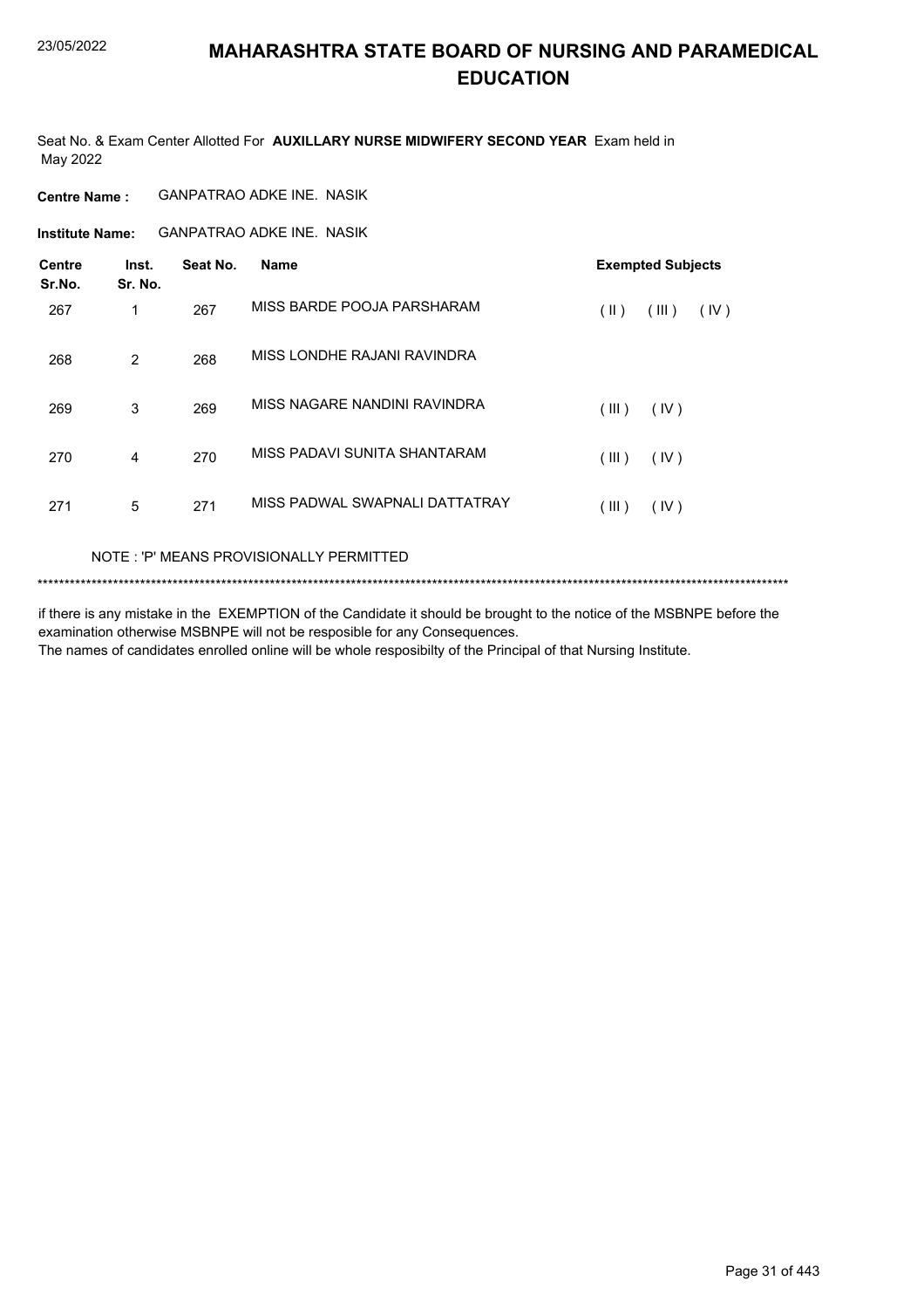Seat No. & Exam Center Allotted For **AUXILLARY NURSE MIDWIFERY SECOND YEAR** Exam held in May 2022

**Centre Name :** GANPATRAO ADKE INE. NASIK

**Institute Name: RACHANA SCHOOL OF NURSING, NASHIK** 

| <b>Centre</b><br>Sr.No. | Inst.<br>Sr. No. | Seat No. | <b>Name</b>                             |               | <b>Exempted Subjects</b> |      |
|-------------------------|------------------|----------|-----------------------------------------|---------------|--------------------------|------|
| 272                     | $\mathbf{1}$     | 272      | MISS BENDKOLI GUNVANTA PANDHARINATH     | $(\parallel)$ | (III)                    | (IV) |
| 273                     | $\overline{2}$   | 273      | MISS CHAVHAN SHUBHANGI JITU             | $(\parallel)$ | (III)                    | (IV) |
| 274                     | 3                | 274      | MISS GAVIT DIPALI ARUN                  | (III)         | (IV)                     |      |
| 275                     | 4                | 275      | MISS HAMARE NISHA LAXMAN                | $(\parallel)$ | (III)                    | (IV) |
| 276                     | 5                | 276      | MISS INGALE SUVARNA RAJU                | $(\parallel)$ | (III)                    | (IV) |
| 277                     | 6                | 277      | MISS JADHAV NARBADA BHARAT              | (III)         | (IV)                     |      |
| 278                     | $\overline{7}$   | 278      | MISS JADHAV SHIVANI HARENDRA            | (III)         | (IV)                     |      |
| 279                     | 8                | 279      | MISS KHODE YESHODA NIVRUTTI             | $(\parallel)$ | (III)                    | (IV) |
| 280                     | 9                | 280      | MISS MAHALE TAI RAMDAS                  | $(\parallel)$ | (III)                    | (IV) |
| 281                     | 10               | 281      | MISS THAVIL VIDYA CHINTAMAN             | $($ II $)$    | (III)                    | (IV) |
| 282                     | 11               | 282      | MISS WAGHERE SONAL KESHAV               | (III)         | (IV)                     |      |
|                         |                  |          | NOTE: 'P' MEANS PROVISIONALLY PERMITTED |               |                          |      |

\*\*\*\*\*\*\*\*\*\*\*\*\*\*\*\*\*\*\*\*\*\*\*\*\*\*\*\*\*\*\*\*\*\*\*\*\*\*\*\*\*\*\*\*\*\*\*\*\*\*\*\*\*\*\*\*\*\*\*\*\*\*\*\*\*\*\*\*\*\*\*\*\*\*\*\*\*\*\*\*\*\*\*\*\*\*\*\*\*\*\*\*\*\*\*\*\*\*\*\*\*\*\*\*\*\*\*\*\*\*\*\*\*\*\*\*\*\*\*\*\*\*\*\*\*\*\*\*\*\*\*\*\*\*\*\*\*\*\*

if there is any mistake in the EXEMPTION of the Candidate it should be brought to the notice of the MSBNPE before the examination otherwise MSBNPE will not be resposible for any Consequences.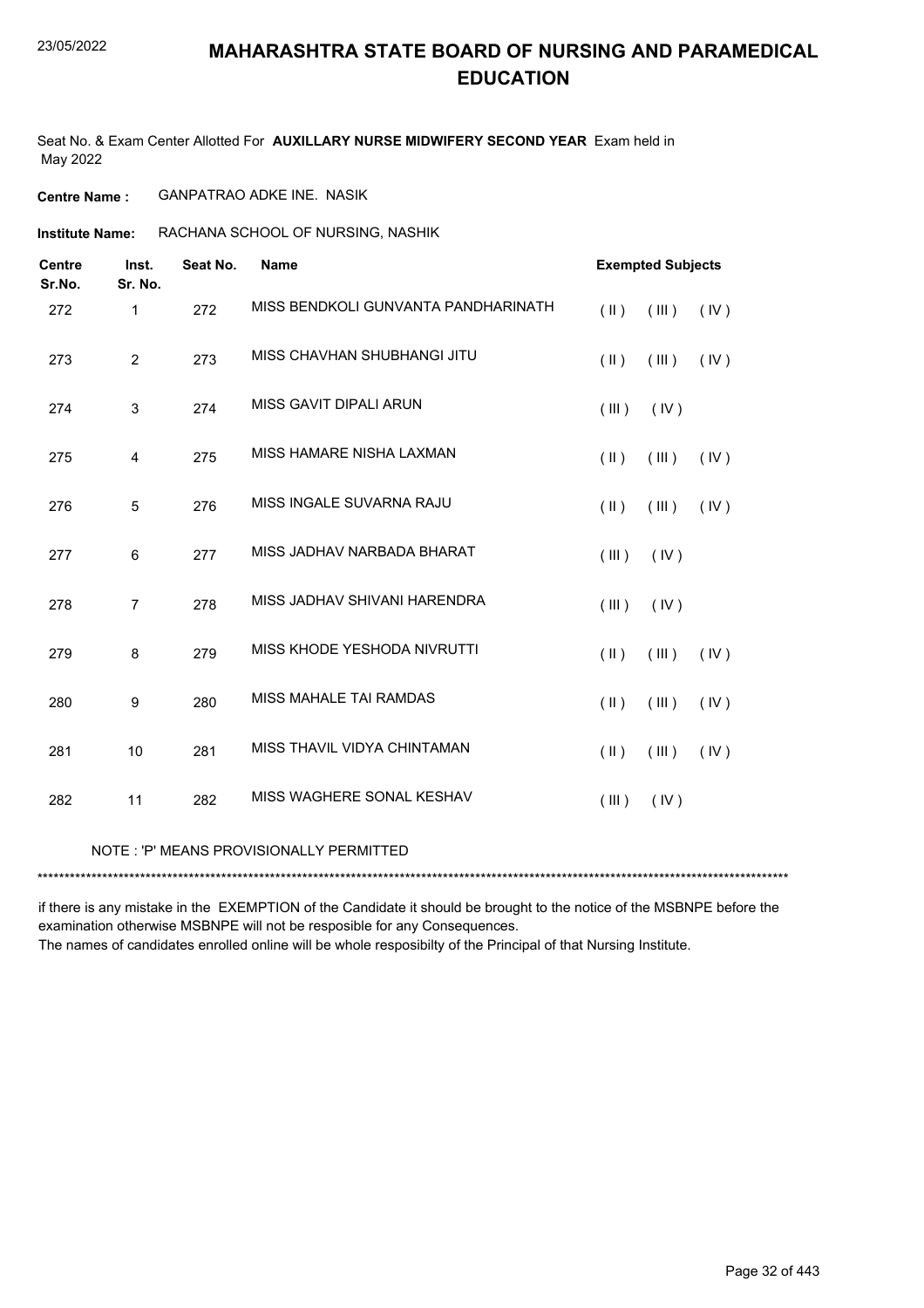#### 23/05/2022

#### **MAHARASHTRA STATE BOARD OF NURSING AND PARAMEDICAL EDUCATION**

Seat No. & Exam Center Allotted For **AUXILLARY NURSE MIDWIFERY SECOND YEAR** Exam held in May 2022

**Centre Name :** GANPATRAO ADKE INE. NASIK

**Institute Name: ANAMCO SCHOOL OF NURSING, NASIK** 

| Centre<br>Sr.No. | Inst.<br>Sr. No. | Seat No. | <b>Name</b>                                           | <b>Exempted Subjects</b>                         |
|------------------|------------------|----------|-------------------------------------------------------|--------------------------------------------------|
| 283              | 1                | 283      | SMT GAIKWAD SHALINI SUNIL<br>(NEE AHIRE SHALINI BALU) | $($ II $)$<br>(III)<br>(IV)                      |
| 284              | $\overline{c}$   | 284      | MISS AHIRE AKANKSHA ASHOK                             | $(\parallel)$<br>$($ III $)$<br>(IV)             |
| 285              | 3                | 285      | MISS BHUSARE MANISHA MAMBA                            | (IV)<br>$(\parallel)$<br>(III)                   |
| 286              | 4                | 286      | MISS GAVALI SUREKHA CHANDRAKANT                       | (III)<br>(IV)                                    |
| 287              | 5                | 287      | MISS GAVATE SUREKHA DEVU                              | (III)<br>(IV)                                    |
| 288              | 6                | 288      | MISS JADHAV BHAGYASHRI TUKARAM                        | (III)<br>(IV)                                    |
| 289              | 7                | 289      | MISS MAHALE PALAK KAMLESH                             | $($ II $)$<br>(IV)<br>(III)                      |
| 290              | 8                | 290      | MISS MUNJE KOMAL DIPAK                                | (III)<br>(IV)                                    |
| 291              | 9                | 291      | <b>MISS PANDAV GAUTAMI MILIND</b>                     | $(\parallel)$<br>(III)<br>(IV)                   |
| 292              | 10               | 292      | MISS PAWARA DIPA ANTARSING                            | (IV)<br>$(\parallel)$<br>(III)                   |
| 293              | 11               | 293      | MISS PAWARA MANISHA KONYA                             | (III)<br>(IV)                                    |
| 294              | 12               | 294      | MISS PAWARA VAISHALI VISHWANATH                       | (III)<br>(IV)                                    |
| 295              | 13               | 295      | MISS RAUTMALE YASHODA LAXMAN                          | $($ II $)$<br>(III)<br>(IV)                      |
| 296              | 14               | 296      | MISS VALVI KALPNA DEVAJI                              | $(\parallel)$ $(\parallel)$ $(\parallel)$        |
| 297              | 15               | 297      | MISS VASAVE MATHURA DHARAMSING                        | (III)<br>(IV)                                    |
| 298              | 16               | 298      | MISS VASAVE MANISHA BAMANYA                           | (III)<br>(1)<br>(IV)                             |
| 299              | 17               | 299      | MISS VASAVE PRAMILA NARAYAN                           | (IV)<br>$(\parallel \parallel)$<br>(III)         |
| 300              | 18               | 300      | MISS VASAVE RANJITA BIJALYA                           | (III)<br>(IV)                                    |
| 301              | 19               | 301      | MISS VEDGA PRITILA KASHINATH                          | $(\mathbb{II})$ $(\mathbb{III})$ $(\mathbb{IV})$ |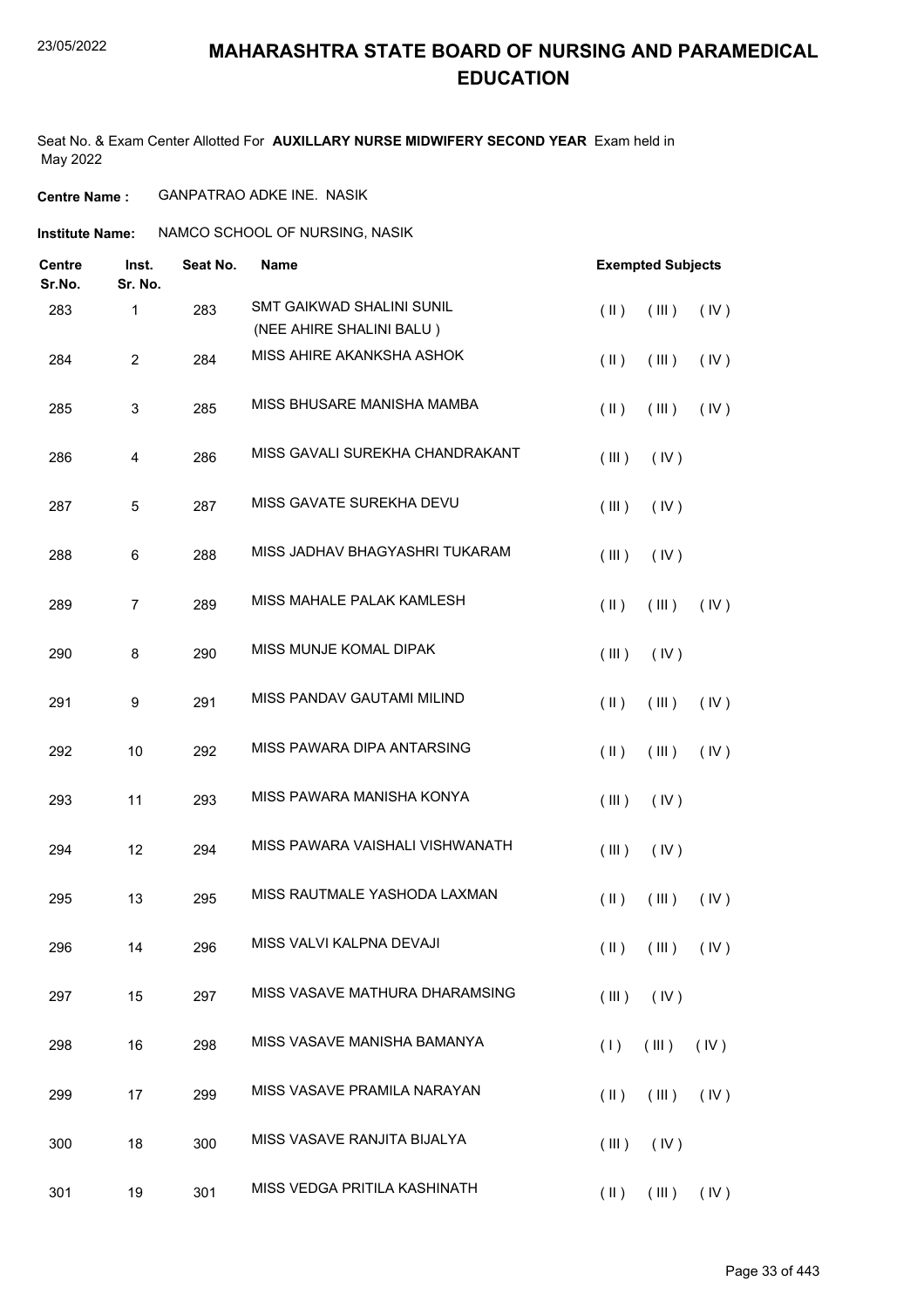Seat No. & Exam Center Allotted For AUXILLARY NURSE MIDWIFERY SECOND YEAR Exam held in May 2022

NOTE: 'P' MEANS PROVISIONALLY PERMITTED

if there is any mistake in the EXEMPTION of the Candidate it should be brought to the notice of the MSBNPE before the examination otherwise MSBNPE will not be resposible for any Consequences.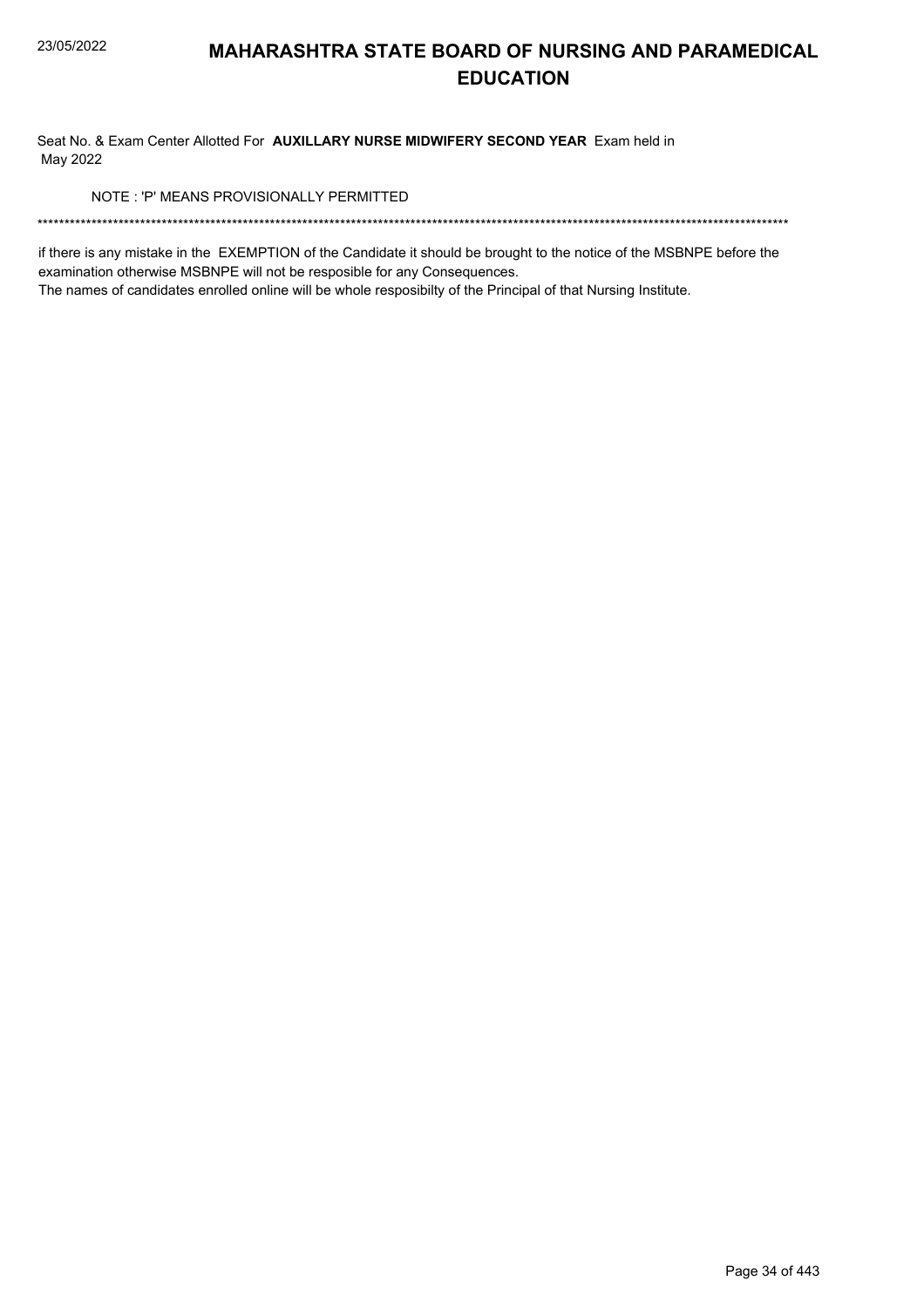Seat No. & Exam Center Allotted For **AUXILLARY NURSE MIDWIFERY SECOND YEAR** Exam held in May 2022

**Centre Name :** GANPATRAO ADKE INE. NASIK

VISHWASATTAYA SCHOOL OF NURSING, OZAR **Institute Name:**

| <b>Centre</b><br>Sr.No. | Inst.<br>Sr. No. | Seat No. | Name                               | <b>Exempted Subjects</b> |       |      |
|-------------------------|------------------|----------|------------------------------------|--------------------------|-------|------|
| 302                     | 1                | 302      | MISS GAIKWAD SANYUKTA HEMANT       | (III)                    | (IV)  |      |
| 303                     | $\overline{2}$   | 303      | MISS GANGODE PUJA PANDHARINATH     | $(\parallel)$            | (III) | (IV) |
| 304                     | 3                | 304      | MISS KARPE SWATI SUBHASH           | (III)                    | (IV)  |      |
| 305                     | 4                | 305      | MISS KHARE KAVITA DHARMARAJ        | (III)                    | (IV)  |      |
| 306                     | 5                | 306      | MISS KHARE SHITAL KAILAS           | (III)                    | (IV)  |      |
| 307                     | 6                | 307      | MISS PAWAR MANISHA LAXMAN          | (III)                    | (IV)  |      |
| 308                     | 7                | 308      | MISS PAWAR SUKSHALA LAXMAN         | $(\parallel \parallel)$  | (III) | (IV) |
| 309                     | 8                | 309      | MISS RAJVEER NAMRATA HARISHCHANDRA | $(\parallel)$            | (III) | (IV) |
| 310                     | 9                | 310      | MISS WAGHMARF PUNAM POPAT          | (III)                    | (IV)  |      |

NOTE : 'P' MEANS PROVISIONALLY PERMITTED

\*\*\*\*\*\*\*\*\*\*\*\*\*\*\*\*\*\*\*\*\*\*\*\*\*\*\*\*\*\*\*\*\*\*\*\*\*\*\*\*\*\*\*\*\*\*\*\*\*\*\*\*\*\*\*\*\*\*\*\*\*\*\*\*\*\*\*\*\*\*\*\*\*\*\*\*\*\*\*\*\*\*\*\*\*\*\*\*\*\*\*\*\*\*\*\*\*\*\*\*\*\*\*\*\*\*\*\*\*\*\*\*\*\*\*\*\*\*\*\*\*\*\*\*\*\*\*\*\*\*\*\*\*\*\*\*\*\*\*

if there is any mistake in the EXEMPTION of the Candidate it should be brought to the notice of the MSBNPE before the examination otherwise MSBNPE will not be resposible for any Consequences.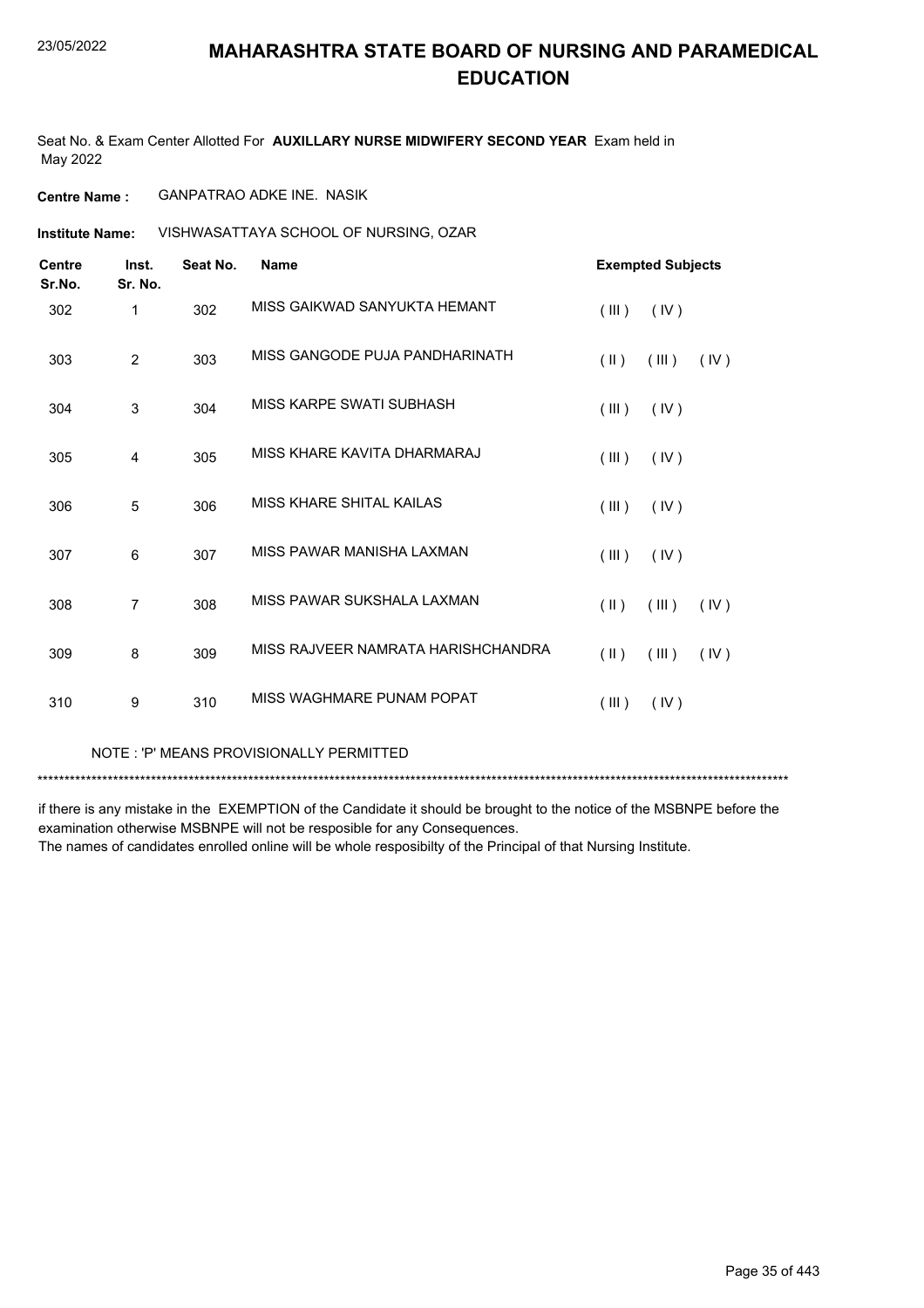Seat No. & Exam Center Allotted For AUXILLARY NURSE MIDWIFERY SECOND YEAR Exam held in May 2022

**Centre Name:** GANPATRAO ADKE INE. NASIK

SAHYADRI SEVA SANSTHA, INSTITUTE OF NURSING, NASIK **Institute Name:** 

| Centre<br>Sr.No. | Inst.<br>Sr. No. | Seat No. | <b>Name</b>                             |      | <b>Exempted Subjects</b> |      |
|------------------|------------------|----------|-----------------------------------------|------|--------------------------|------|
| 311              | 1                | 311      | MISS PATIL PRADNYA CHANDRAKANT          |      |                          |      |
| 312              | 2                | 312      | MISS VASAVE SHITAL AARSHI               | (  ) | (III)                    | (IV) |
| 313              | 3                | 313      | MISS YADAV ARCHANA RAMESH               | (  ) | (III)                    | (IV) |
|                  |                  |          | NOTE: 'P' MEANS PROVISIONALLY PERMITTED |      |                          |      |
|                  |                  |          |                                         |      |                          |      |

if there is any mistake in the EXEMPTION of the Candidate it should be brought to the notice of the MSBNPE before the examination otherwise MSBNPE will not be resposible for any Consequences. The names of candidates enrolled online will be whole resposibilty of the Principal of that Nursing Institute.

Page 36 of 443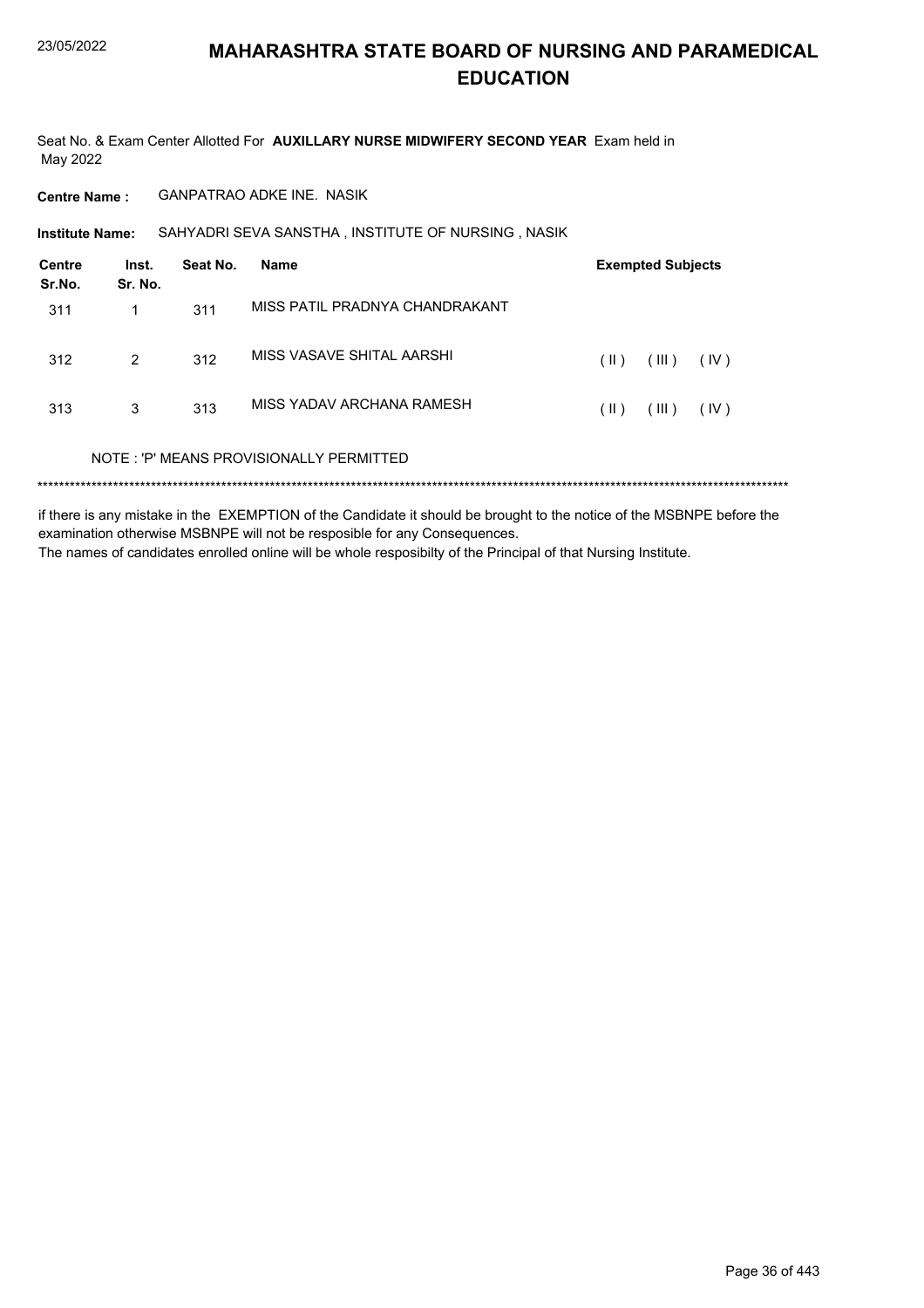Seat No. & Exam Center Allotted For **AUXILLARY NURSE MIDWIFERY SECOND YEAR** Exam held in May 2022

**Centre Name :** GANPATRAO ADKE INE. NASIK

**Institute Name:** SAI NURSING SCHOOL, MALEGAON NASHIK

| <b>Centre</b><br>Sr.No. | Inst.<br>Sr. No.          | Seat No. | <b>Name</b>                       |               | <b>Exempted Subjects</b>                  |      |
|-------------------------|---------------------------|----------|-----------------------------------|---------------|-------------------------------------------|------|
| 314                     | 1                         | 314      | MISS BACHHAV BHAGYASHRI BHARAT    | (III)         | (IV)                                      |      |
| 315                     | $\overline{c}$            | 315      | MISS GAIKAWAD JAYASHREE RAMDAS    | $(\parallel)$ | (III)                                     | (IV) |
| 316                     | $\ensuremath{\mathsf{3}}$ | 316      | MISS GAVIT MONIKA GEMA            | (III)         | (IV)                                      |      |
| 317                     | 4                         | 317      | MISS GAVIT PUSHPA LATIF           | $(\parallel)$ | (III)                                     | (IV) |
| 318                     | $\sqrt{5}$                | 318      | MISS GAVIT SHITAL MANGA           | $(\parallel)$ | (III)                                     | (IV) |
| 319                     | 6                         | 319      | MISS GAVIT BINDIYA REEMA          | $(\parallel)$ | (III)                                     | (IV) |
| 320                     | $\overline{7}$            | 320      | MISS GAVIT PRIYANKA SUBHASH       | (III)         | (IV)                                      |      |
| 321                     | 8                         | 321      | MISS GAVIT GLORI ANIL             | $(\parallel)$ | (III)                                     | (IV) |
| 322                     | 9                         | 322      | MISS NAIK VAISHALI UMARSING       | $($ III $)$   | (IV)                                      |      |
| 323                     | 10                        | 323      | MISS PADVI DAMANI SUNYA           | $(\parallel)$ | (III)                                     | (IV) |
| 324                     | 11                        | 324      | MISS PAWARA KALPANA MOTHYA        | (III)         | (IV)                                      |      |
| 325                     | 12                        | 325      | MISS RAUT ANITA IRAMA             |               |                                           |      |
| 326                     | 13                        | 326      | MISS SONAVANE BABITA SUBHASH      | (III)         | (IV)                                      |      |
| 327                     | 14                        | 327      | MISS SURYAWANSHI BHARATI MAHENDRA |               | $(\parallel)$ $(\parallel)$ $(\parallel)$ |      |
| 328                     | 15                        | 328      | MISS TADAVI MATHURA NARENDRA      | (III)         | (IV)                                      |      |
| 329                     | 16                        | 329      | MISS TADVI AARTEE CHHAGAN         | (III)         | (IV)                                      |      |
| 330                     | 17                        | 330      | MISS VALVI ARCHANA BONDA          | (III)         | (IV)                                      |      |
| 331                     | 18                        | 331      | MISS VALVI MUNGILA LEJMYA         | (III)         | (IV)                                      |      |
| 332                     | 19                        | 332      | MISS VALVI PRIYANKA INDYA         |               | $(III)$ $(IV)$                            |      |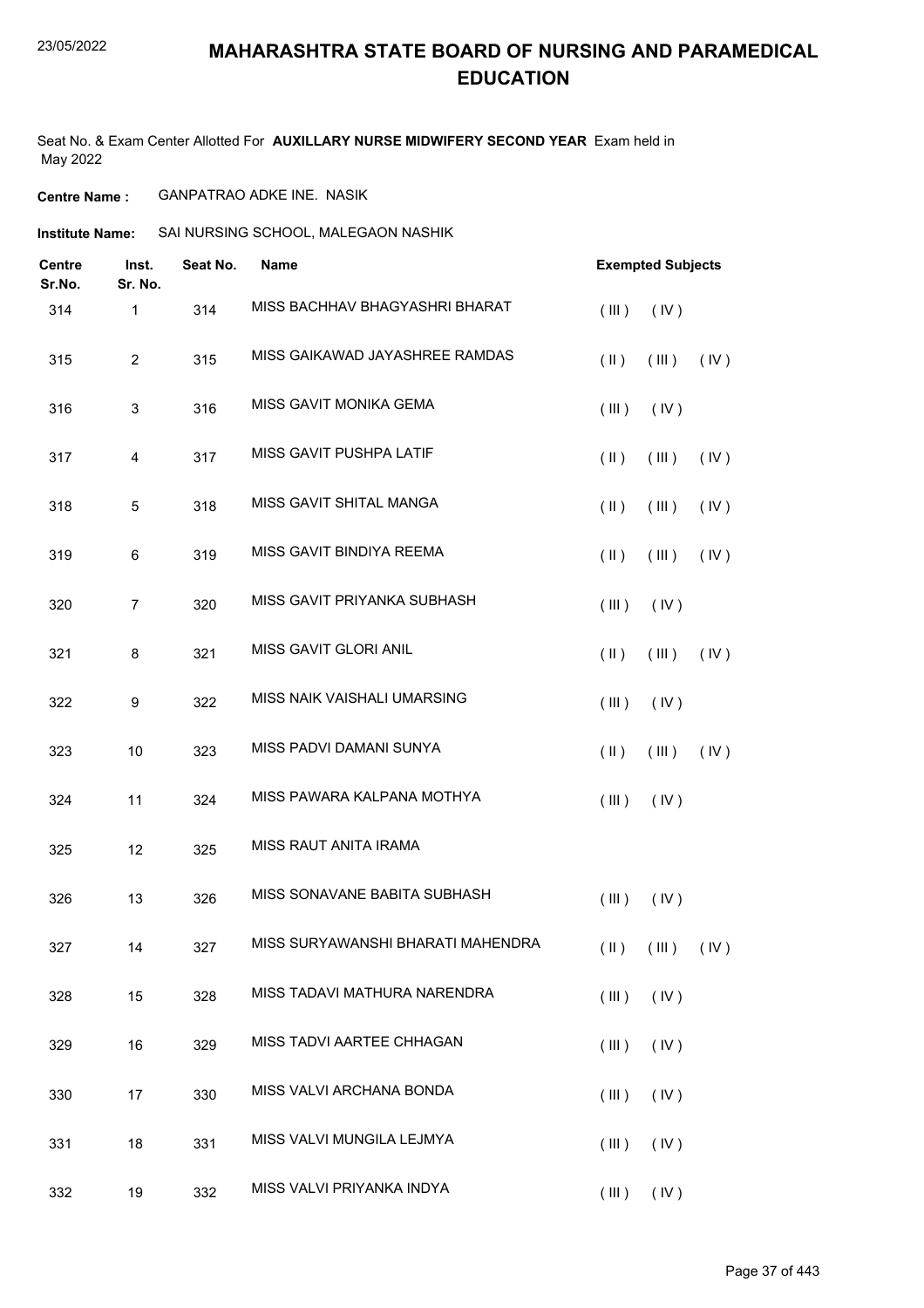| May 2022 |    |     | Seat No. & Exam Center Allotted For AUXILLARY NURSE MIDWIFERY SECOND YEAR Exam held in |       |       |      |  |
|----------|----|-----|----------------------------------------------------------------------------------------|-------|-------|------|--|
| 333      | 20 | 333 | MISS VASAVE HEENA GIMBYA                                                               | (  )  | (III) | (IV) |  |
| 334      | 21 | 334 | MISS VASAVE JAYWANTI OMARYA                                                            | (III) | (IV)  |      |  |
| 335      | 22 | 335 | MISS VASAVE NAMRATA LAJRAS                                                             | (III) | (IV)  |      |  |
|          |    |     | NOTE : 'P' MEANS PROVISIONALLY PERMITTED                                               |       |       |      |  |
|          |    |     |                                                                                        |       |       |      |  |

if there is any mistake in the EXEMPTION of the Candidate it should be brought to the notice of the MSBNPE before the examination otherwise MSBNPE will not be resposible for any Consequences.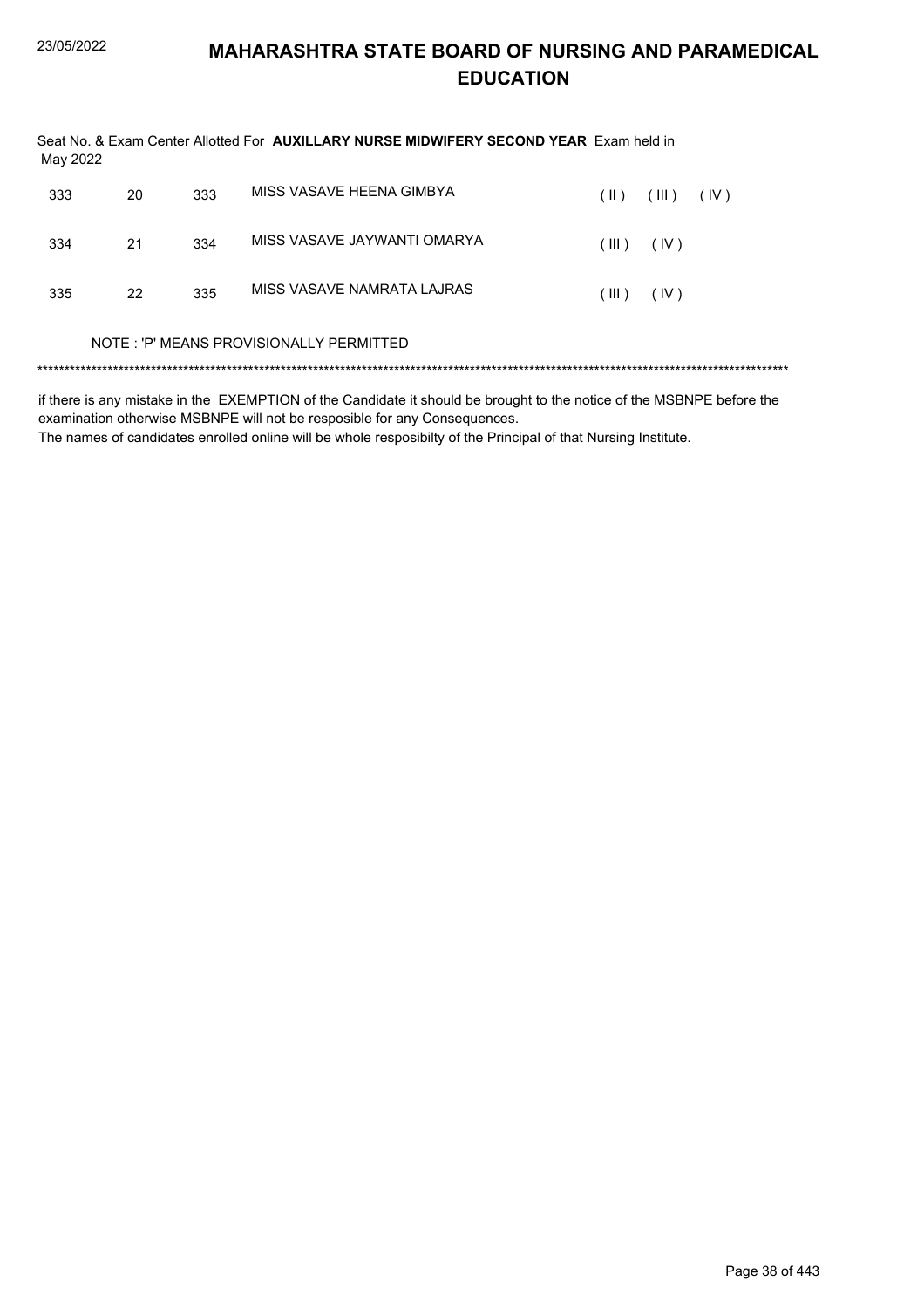Seat No. & Exam Center Allotted For **AUXILLARY NURSE MIDWIFERY SECOND YEAR** Exam held in May 2022

**Centre Name :** GANPATRAO ADKE INE. NASIK

**Institute Name:** KALWAN NURSING SCHOOL, KALWAN, NASHIK

| <b>Centre</b><br>Sr.No. | Inst.<br>Sr. No. | Seat No. | <b>Name</b>                   |                         | <b>Exempted Subjects</b> |      |
|-------------------------|------------------|----------|-------------------------------|-------------------------|--------------------------|------|
| 336                     | 1                | 336      | MISS BAGUL DHANASHRI ASHOK    | $(\parallel \parallel)$ | (III)                    | (IV) |
| 337                     | $\overline{2}$   | 337      | MISS CHAURE MANISHA ANIL      |                         |                          |      |
| 338                     | 3                | 338      | MISS MAHALE SHOBHA JIBHAU     | $(\parallel \parallel)$ | (III)                    | (IV) |
| 339                     | 4                | 339      | MISS MAHALE REKHA DNYANESHWAR | $(\parallel)$           | (III)                    | (IV) |
| 340                     | 5                | 340      | MISS MALI USHA NANDU          |                         |                          |      |
| 341                     | 6                | 341      | MISS SABALE GAURI NAMDEV      | $(\parallel)$           | (III)                    | (IV) |
| 342                     | 7                | 342      | MISS TELORE ASHWINI RAVINDRA  | (III)                   | (IV)                     |      |
| 343                     | 8                | 343      | MISS VASAVE ARUNA DHARMASING  |                         |                          |      |
| 344                     | 9                | 344      | MISS WAGH SUVARNA ASHOK       | (III)                   | (IV)                     |      |
|                         |                  |          |                               |                         |                          |      |

NOTE : 'P' MEANS PROVISIONALLY PERMITTED

\*\*\*\*\*\*\*\*\*\*\*\*\*\*\*\*\*\*\*\*\*\*\*\*\*\*\*\*\*\*\*\*\*\*\*\*\*\*\*\*\*\*\*\*\*\*\*\*\*\*\*\*\*\*\*\*\*\*\*\*\*\*\*\*\*\*\*\*\*\*\*\*\*\*\*\*\*\*\*\*\*\*\*\*\*\*\*\*\*\*\*\*\*\*\*\*\*\*\*\*\*\*\*\*\*\*\*\*\*\*\*\*\*\*\*\*\*\*\*\*\*\*\*\*\*\*\*\*\*\*\*\*\*\*\*\*\*\*\*

if there is any mistake in the EXEMPTION of the Candidate it should be brought to the notice of the MSBNPE before the examination otherwise MSBNPE will not be resposible for any Consequences. The names of candidates enrolled online will be whole resposibilty of the Principal of that Nursing Institute.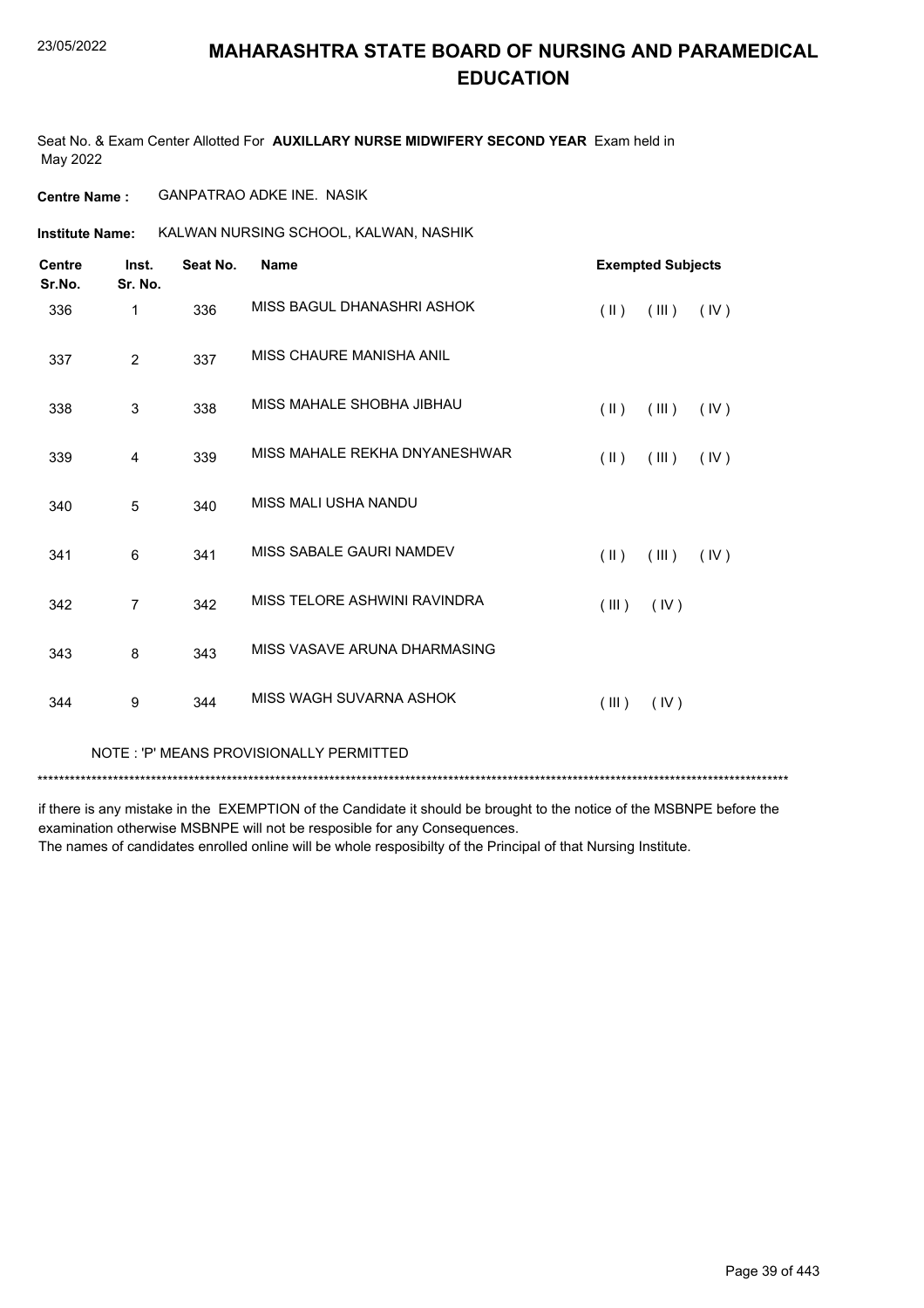Seat No. & Exam Center Allotted For **AUXILLARY NURSE MIDWIFERY SECOND YEAR** Exam held in May 2022

**Centre Name :** GANPATRAO ADKE INE. NASIK

**Institute Name:** PETH NURSING SCHOOL, PETH, NASHIK

| <b>Centre</b><br>Sr.No. | Inst.<br>Sr. No. | Seat No. | <b>Name</b>                    |                         | <b>Exempted Subjects</b> |      |
|-------------------------|------------------|----------|--------------------------------|-------------------------|--------------------------|------|
| 345                     | 1                | 345      | MISS BHAGAT YOGITA BUDHA       | (III)                   | (IV)                     |      |
| 346                     | $\overline{c}$   | 346      | MISS LAMTHE SHALINI TULSHIRAM  | $(\parallel \parallel)$ | (III)                    | (IV) |
| 347                     | 3                | 347      | MISS PADVI KARISHMA DHARMENDRA | $(\parallel \parallel)$ | (III)                    | (IV) |
| 348                     | $\overline{4}$   | 348      | MISS SALVE POOJA NANA          |                         |                          |      |
| 349                     | 5                | 349      | MISS SHINGAVE TAI VALU         | $(\parallel)$           | (III)                    | (IV) |
| 350                     | $\,6$            | 350      | MISS VALVI MAHIMA VIKAS        |                         |                          |      |
| 351                     | 7                | 351      | MISS VASAVE CHANDANA RAMA      | $(\parallel)$           | (III)                    | (IV) |
| 352                     | 8                | 352      | MISS VASAVE MOHINI KRUSHNA     | $($ II $)$              | (III)                    | (IV) |
|                         |                  |          |                                |                         |                          |      |

NOTE : 'P' MEANS PROVISIONALLY PERMITTED

\*\*\*\*\*\*\*\*\*\*\*\*\*\*\*\*\*\*\*\*\*\*\*\*\*\*\*\*\*\*\*\*\*\*\*\*\*\*\*\*\*\*\*\*\*\*\*\*\*\*\*\*\*\*\*\*\*\*\*\*\*\*\*\*\*\*\*\*\*\*\*\*\*\*\*\*\*\*\*\*\*\*\*\*\*\*\*\*\*\*\*\*\*\*\*\*\*\*\*\*\*\*\*\*\*\*\*\*\*\*\*\*\*\*\*\*\*\*\*\*\*\*\*\*\*\*\*\*\*\*\*\*\*\*\*\*\*\*\*

if there is any mistake in the EXEMPTION of the Candidate it should be brought to the notice of the MSBNPE before the examination otherwise MSBNPE will not be resposible for any Consequences.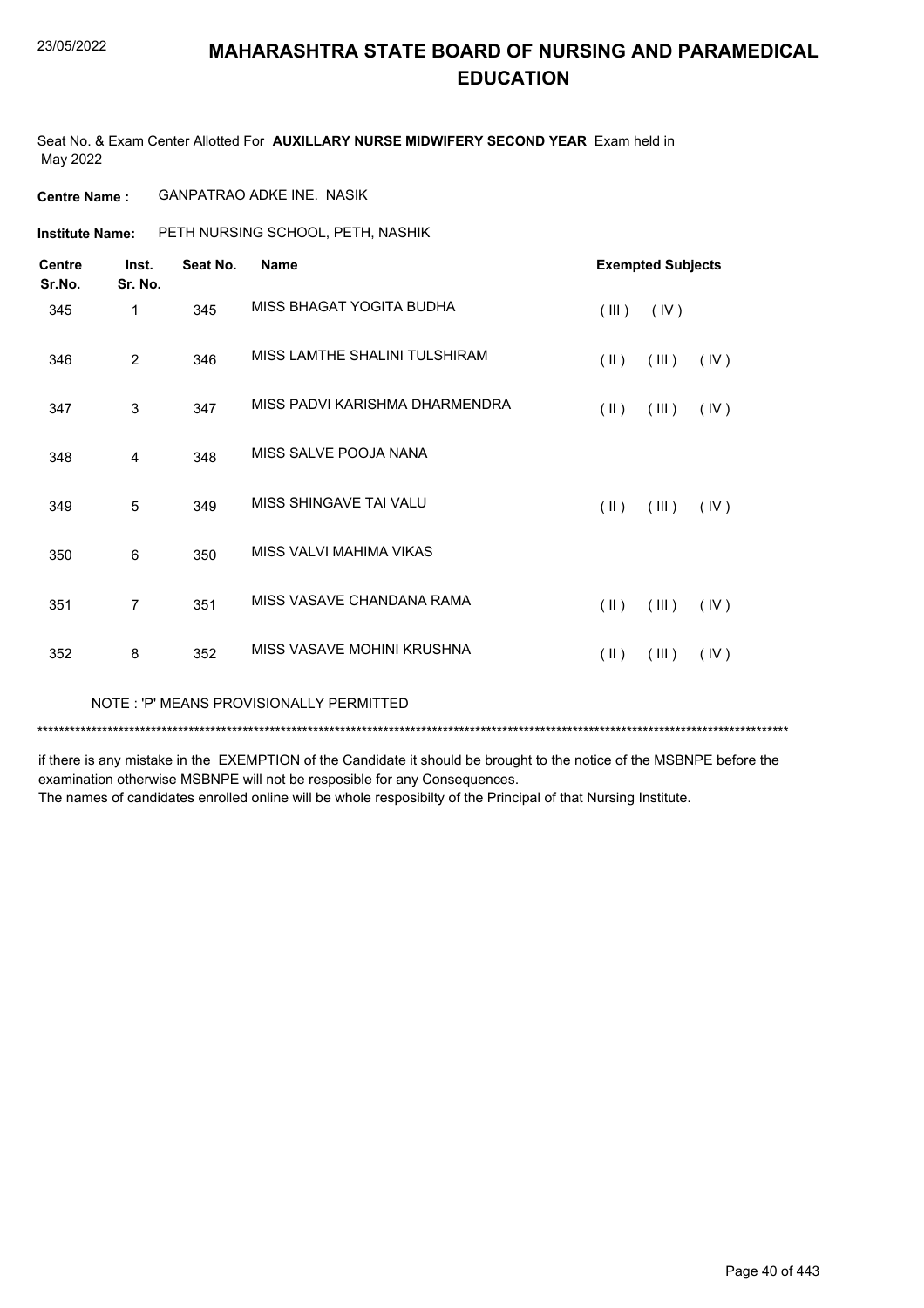Seat No. & Exam Center Allotted For **AUXILLARY NURSE MIDWIFERY SECOND YEAR** Exam held in May 2022

**Centre Name :** GANPATRAO ADKE INE. NASIK

**Institute Name: AIFAD NURSING SCHOOL, NIFAD, NASHIK** 

| <b>Centre</b><br>Sr.No. | Inst.<br>Sr. No. | Seat No. | <b>Name</b>                   |                         | <b>Exempted Subjects</b> |      |
|-------------------------|------------------|----------|-------------------------------|-------------------------|--------------------------|------|
| 353                     | 1                | 353      | MISS BILKULE SUVARNA JANYA    | (III)                   | (IV)                     |      |
| 354                     | $\overline{2}$   | 354      | MISS GAIKWAD SUMITRA TETIRAM  | $($ II $)$              | (III)                    | (IV) |
| 355                     | 3                | 355      | MISS GAVALI PUNAM NIMBA       | (III)                   | (IV)                     |      |
| 356                     | $\overline{4}$   | 356      | MISS GAVIT SHITAL KAMLESH     | (III)                   | (IV)                     |      |
| 357                     | 5                | 357      | MISS GAVIT AANANDIBAI MUKUNDA |                         |                          |      |
| 358                     | $6\phantom{1}6$  | 358      | MISS KOKANI RASHMIKA JAGAN    | (III)                   | (IV)                     |      |
| 359                     | $\overline{7}$   | 359      | MISS PATLE JYOTI MADHUKAR     | $(\parallel)$           | (III)                    | (IV) |
| 360                     | 8                | 360      | MISS PAWAR RANI KAILASH       | $(\parallel)$           | (III)                    | (IV) |
| 361                     | 9                | 361      | MISS VASAVE MANISHA RAJESH    | $(\parallel \parallel)$ | (III)                    | (IV) |
|                         |                  |          |                               |                         |                          |      |

NOTE : 'P' MEANS PROVISIONALLY PERMITTED

\*\*\*\*\*\*\*\*\*\*\*\*\*\*\*\*\*\*\*\*\*\*\*\*\*\*\*\*\*\*\*\*\*\*\*\*\*\*\*\*\*\*\*\*\*\*\*\*\*\*\*\*\*\*\*\*\*\*\*\*\*\*\*\*\*\*\*\*\*\*\*\*\*\*\*\*\*\*\*\*\*\*\*\*\*\*\*\*\*\*\*\*\*\*\*\*\*\*\*\*\*\*\*\*\*\*\*\*\*\*\*\*\*\*\*\*\*\*\*\*\*\*\*\*\*\*\*\*\*\*\*\*\*\*\*\*\*\*\*

if there is any mistake in the EXEMPTION of the Candidate it should be brought to the notice of the MSBNPE before the examination otherwise MSBNPE will not be resposible for any Consequences.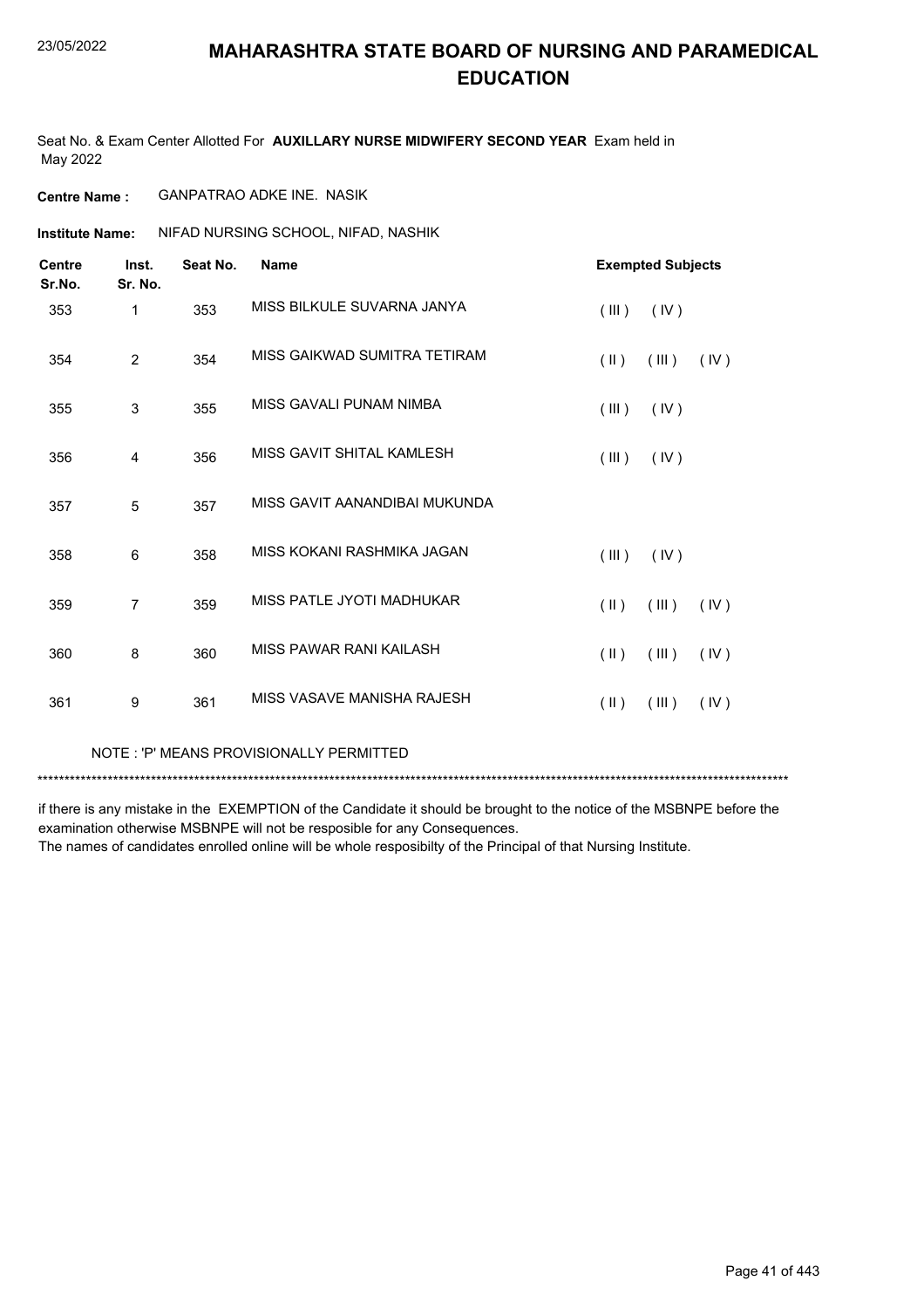### 23/05/2022

### **MAHARASHTRA STATE BOARD OF NURSING AND PARAMEDICAL EDUCATION**

Seat No. & Exam Center Allotted For **AUXILLARY NURSE MIDWIFERY SECOND YEAR** Exam held in May 2022

### **Centre Name :** GANPATRAO ADKE INE. NASIK

**Institute Name:** SAI CARE NURSING SCHOOL, NASHIK

| Centre<br>Sr.No. | Inst.<br>Sr. No. | Seat No. | <b>Name</b>                   | <b>Exempted Subjects</b>       |
|------------------|------------------|----------|-------------------------------|--------------------------------|
| 362              | 1                | 362      | MISS AHIRE PRIYANKA NANA      | $(\parallel)$<br>(III)<br>(IV) |
| 363              | $\overline{2}$   | 363      | MISS BENDKOLI MOHINI MADHU    | (IV)<br>$(\parallel)$<br>(III) |
| 364              | 3                | 364      | MISS BHAWARE ASTER VIJAY      | (III)<br>(IV)                  |
| 365              | 4                | 365      | MISS CHAUDHARI PUSHPA TUKARAM | (III)<br>(IV)                  |
| 366              | 5                | 366      | MISS GANGURDE ARCHANA MANIK   | (1)<br>(III)<br>(IV)           |
| 367              | 6                | 367      | MISS JADHAV AKSHADA RAJENDRA  | (III)<br>(IV)                  |
| 368              | $\overline{7}$   | 368      | MISS JAGTAP SNEHA DIPAK       | (III)<br>(IV)                  |
| 369              | 8                | 369      | MISS KHAIRNAR KAJAL ASHOK     | $(\parallel)$<br>(III)<br>(IV) |
| 370              | 9                | 370      | MISS PADAVI KALPANA DASHARATH | (III)<br>(IV)                  |
| 371              | 10               | 371      | MISS PAWAR SUSHMITA DILIP     | (III)<br>(IV)                  |
| 372              | 11               | 372      | MISS PAWAR HARSHADA PANDURANG | $($ II $)$<br>(III)<br>(IV)    |
| 373              | 12               | 373      | MISS RAUT KIRAN DAMODAR       | $($ II $)$<br>(III)<br>(IV)    |
| 374              | 13               | 374      | MISS SAPATA RENUKA BARAKU     | $(\parallel)$<br>(III)<br>(IV) |
| 375              | 14               | 375      | MISS TADVI PRIYANKA BABU      | $(III)$ $(IV)$                 |
| 376              | 15               | 376      | MISS VALE MAMTA YASHWANT      | (III)<br>(IV)                  |
| 377              | 16               | 377      | MISS VASAVE MELDI KALLA       | (III)<br>(IV)                  |
| 378              | 17               | 378      | MISS VASAVE SUNANDA MAHENDRA  | (III)<br>(IV)                  |
| 379              | 18               | 379      | MISS VASAVE ASHIVINI AJIT     | $(\parallel)$<br>(III)<br>(IV) |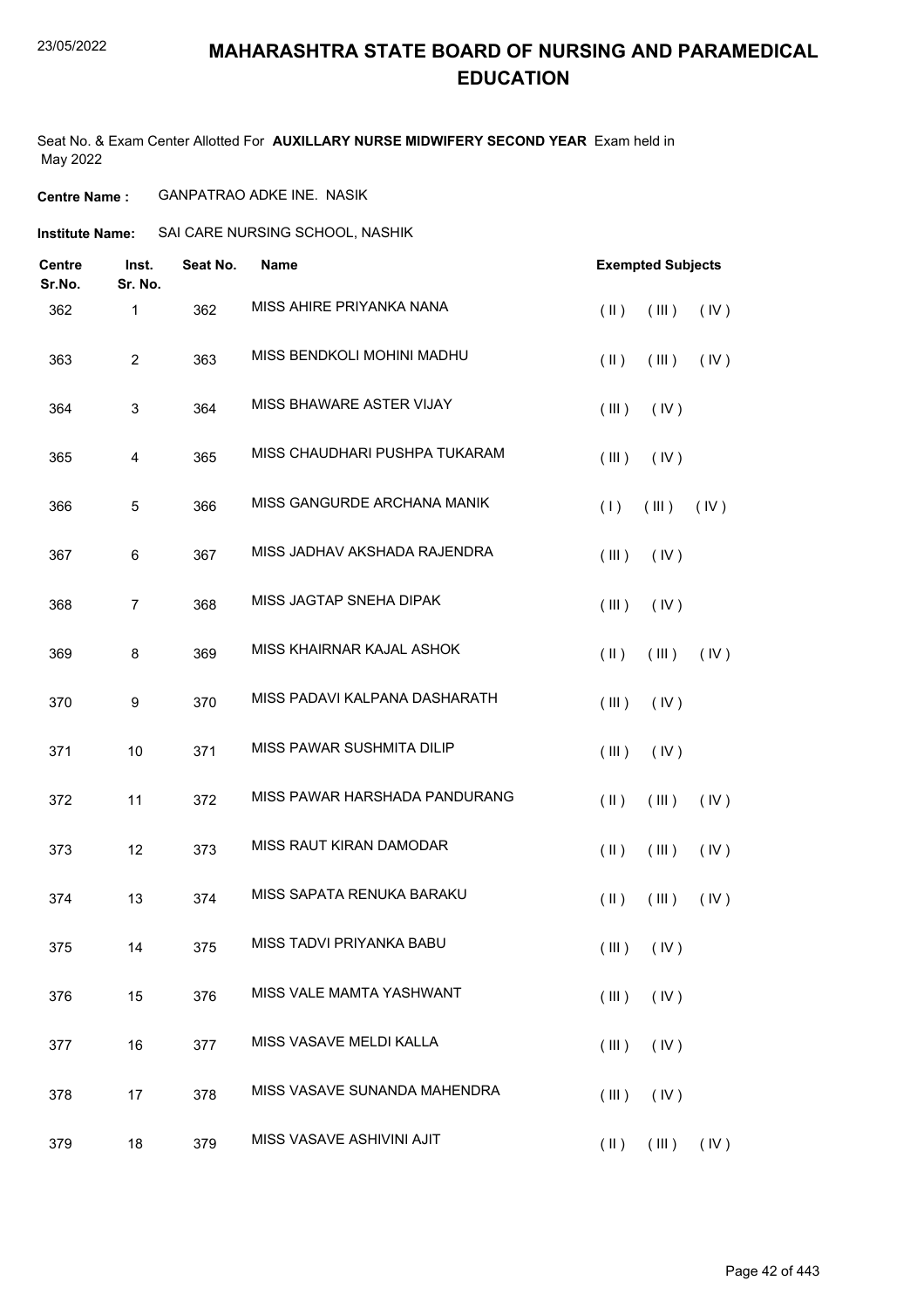Seat No. & Exam Center Allotted For AUXILLARY NURSE MIDWIFERY SECOND YEAR Exam held in May 2022

NOTE: 'P' MEANS PROVISIONALLY PERMITTED

if there is any mistake in the EXEMPTION of the Candidate it should be brought to the notice of the MSBNPE before the examination otherwise MSBNPE will not be resposible for any Consequences.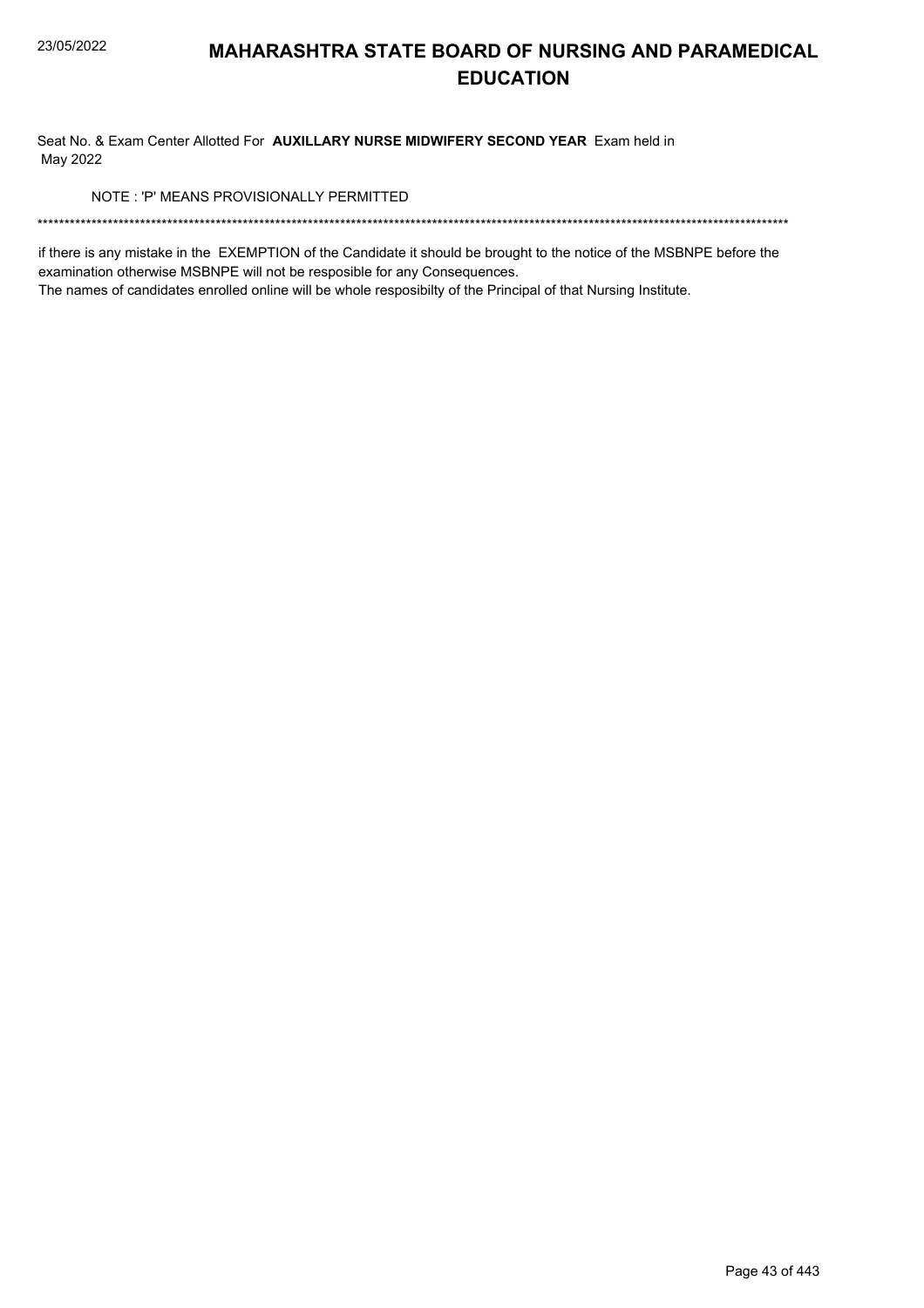Seat No. & Exam Center Allotted For AUXILLARY NURSE MIDWIFERY SECOND YEAR Exam held in May 2022

NOOTAN SCHOOL OF NURSING, RAIGAD **Centre Name:** 

Institute Name: GENERAL HOSPITAL, ALIBAG

| Centre<br>Sr.No. | Inst.<br>Sr. No. | Seat No. | Name                        |               | <b>Exempted Subjects</b> |      |
|------------------|------------------|----------|-----------------------------|---------------|--------------------------|------|
| 380              |                  | 380      | MISS BODEKAR JAYSHRI RAMA   | $\parallel$ ) | HI)                      | (IV) |
| 381              | 2                | 381      | MISS JADHAV ROSHANI BALIRAM | $\  \ $ )     | HI)                      | (IV) |

### NOTE: 'P' MEANS PROVISIONALLY PERMITTED

if there is any mistake in the EXEMPTION of the Candidate it should be brought to the notice of the MSBNPE before the examination otherwise MSBNPE will not be resposible for any Consequences. The names of candidates enrolled online will be whole resposibilty of the Principal of that Nursing Institute.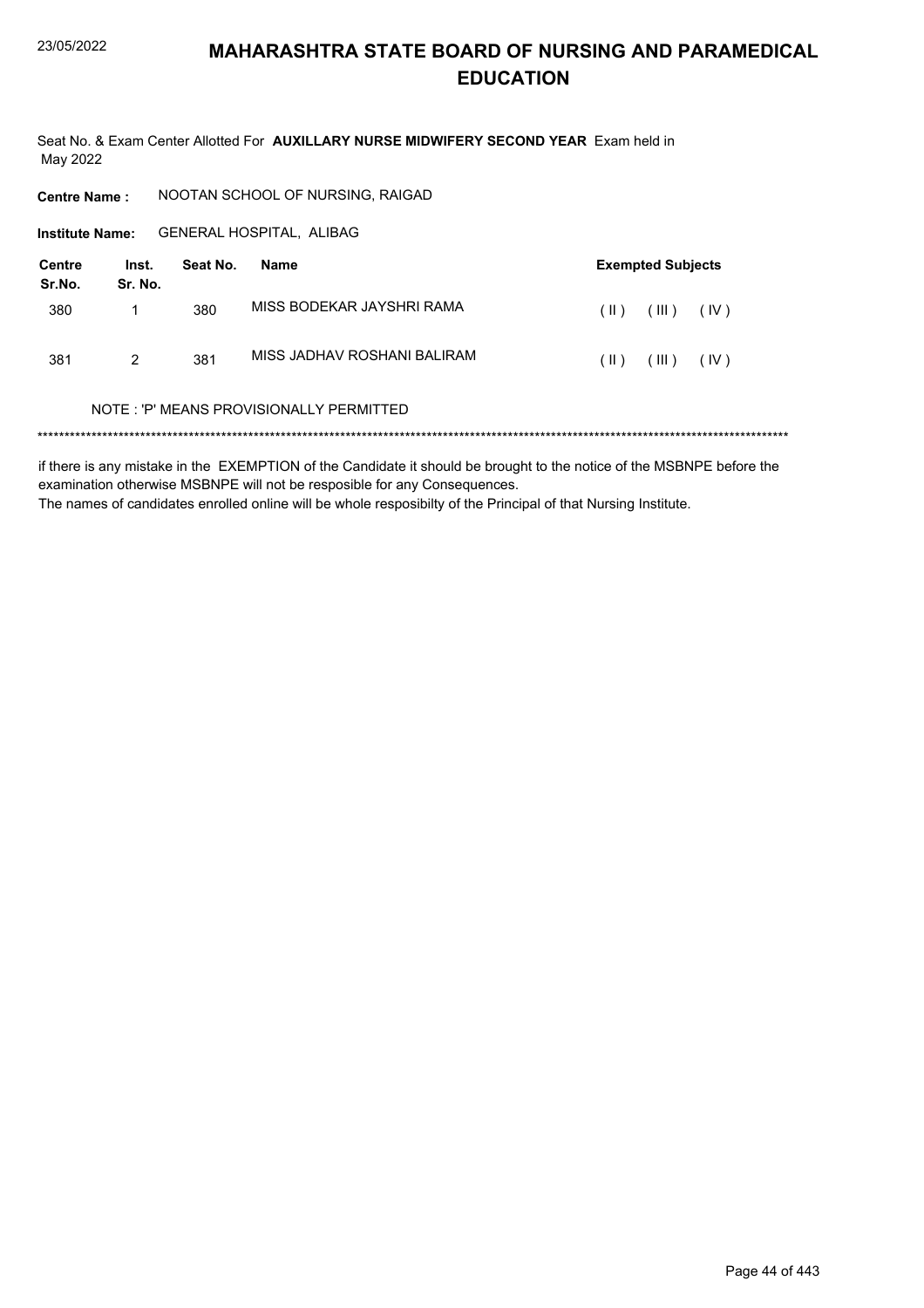Seat No. & Exam Center Allotted For AUXILLARY NURSE MIDWIFERY SECOND YEAR Exam held in May 2022

**Centre Name:** NOOTAN SCHOOL OF NURSING, RAIGAD

NOOTAN SCHOOL OF NURSING, RAIGAD **Institute Name:** 

| <b>Centre</b><br>Sr.No. | Inst.<br>Sr. No. | Seat No. | Name                                    | <b>Exempted Subjects</b>         |
|-------------------------|------------------|----------|-----------------------------------------|----------------------------------|
| 382                     | 1                | 382      | MISS HADKAR MAMATA MADHUKAR             | $^{\prime}$ III )<br>(IV)<br>(1) |
| 383                     | $\overline{2}$   | 383      | MISS NAIK SUKHADA SANDIP                | $^{\prime}$ III )<br>(IV)<br>(1) |
| 384                     | 3                | 384      | MISS TIWLEKAR POOJA SHANKAR             | (IV)<br>(III)                    |
|                         |                  |          | NOTE: 'P' MEANS PROVISIONALLY PERMITTED |                                  |
|                         |                  |          |                                         |                                  |

if there is any mistake in the EXEMPTION of the Candidate it should be brought to the notice of the MSBNPE before the examination otherwise MSBNPE will not be resposible for any Consequences. The names of candidates enrolled online will be whole resposibilty of the Principal of that Nursing Institute.

Page 45 of 443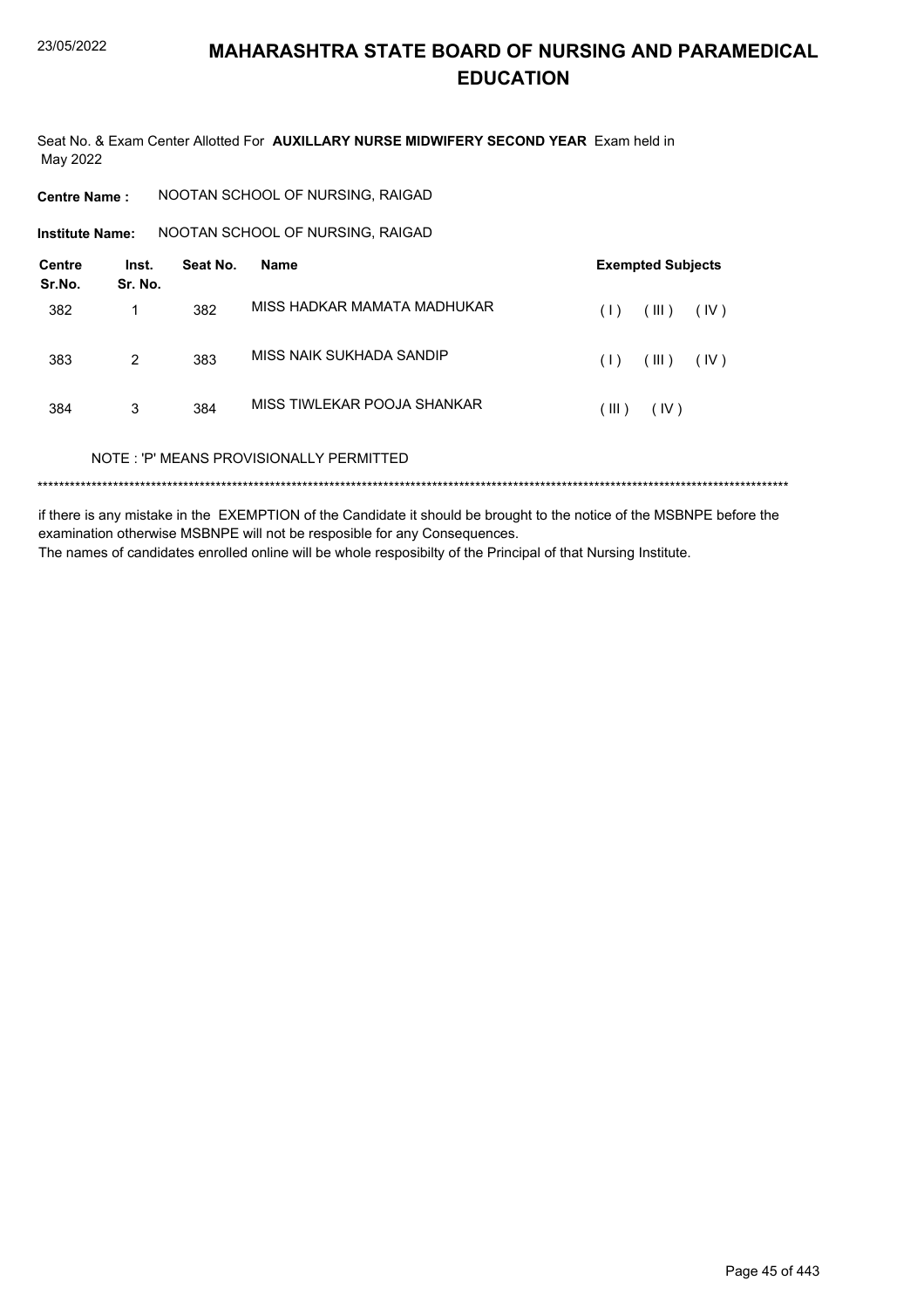Seat No. & Exam Center Allotted For AUXILLARY NURSE MIDWIFERY SECOND YEAR Exam held in May 2022

**Centre Name:** NOOTAN SCHOOL OF NURSING, RAIGAD

D. D. VISPUTE SCHOOL OF NURSING, PANVEL, RAIGAD **Institute Name:** 

| <b>Centre</b><br>Sr.No. | Inst.<br>Sr. No. | Seat No. | Name                                    |       | <b>Exempted Subjects</b> |      |
|-------------------------|------------------|----------|-----------------------------------------|-------|--------------------------|------|
| 385                     |                  | 385      | MISS ASHTIVKAR PUJA VITTHAL             | (  )  | (III)                    | (IV) |
| 386                     | 2                | 386      | MISS KANTH SANGHAMITRA MADHUSUDAN       | (III) | (IV)                     |      |
| 387                     | 3                | 387      | MISS LAD ASMITA SUDESH                  | (1)   | (III)                    | (IV) |
|                         |                  |          | NOTE: 'P' MEANS PROVISIONALLY PERMITTED |       |                          |      |
| *********               |                  |          |                                         |       |                          |      |

if there is any mistake in the EXEMPTION of the Candidate it should be brought to the notice of the MSBNPE before the examination otherwise MSBNPE will not be resposible for any Consequences. The names of candidates enrolled online will be whole resposibilty of the Principal of that Nursing Institute.

Page 46 of 443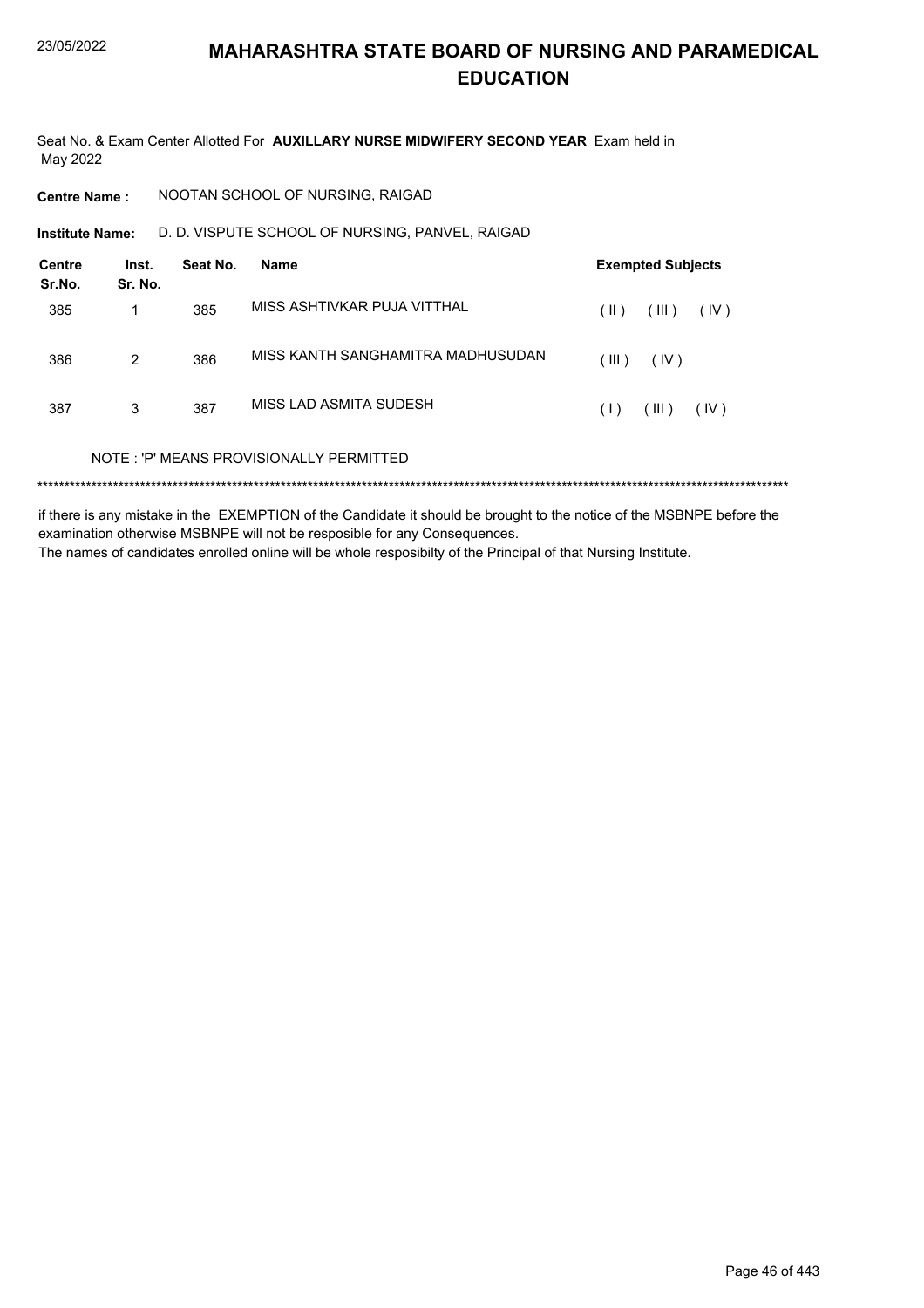Seat No. & Exam Center Allotted For **AUXILLARY NURSE MIDWIFERY SECOND YEAR** Exam held in May 2022

### **Centre Name :** SAU.MINATAI THAKARE INSTITUTE OF NURSING EDUCATION ,THANE

AKI INSTITUTE OF NURSING, NAGPADA, MUMBAI **Institute Name:**

| <b>Centre</b><br>Sr.No. | Inst.<br>Sr. No. | Seat No. | <b>Name</b>                 |               | <b>Exempted Subjects</b> |      |
|-------------------------|------------------|----------|-----------------------------|---------------|--------------------------|------|
| 388                     | 1                | 388      | MISS ATTAR ALMIN FAIM       | $(\parallel)$ | (III)                    | (IV) |
| 389                     | $\overline{2}$   | 389      | MISS BHOIR NITISHA RAJENDRA | (III)         | (IV)                     |      |
| 390                     | 3                | 390      | MISS DANGE ASMA BASHIR      | (III)         | (IV)                     |      |
| 391                     | 4                | 391      | MISS GHARAT PRACHI DIPAK    | $(\parallel)$ | (III)                    | (IV) |
| 392                     | 5                | 392      | MISS KHAN RIJWANABANO AYOOB | $(\parallel)$ | (III)                    | (IV) |
| 393                     | 6                | 393      | MISS PATIL GAURI MADHUKAR   | (III)         | (IV)                     |      |
| 394                     | $\overline{7}$   | 394      | MISS PATIL ANKITA ARUN      | (III)         | (IV)                     |      |
| 395                     | 8                | 395      | MISS PAWAR PRAJAKTA NITIN   | $(\parallel)$ | (III)                    | (IV) |
| 396                     | 9                | 396      | MISS WAGH MANGAI NATHA      | (III)         | (IV)                     |      |
|                         |                  |          |                             |               |                          |      |

NOTE : 'P' MEANS PROVISIONALLY PERMITTED

\*\*\*\*\*\*\*\*\*\*\*\*\*\*\*\*\*\*\*\*\*\*\*\*\*\*\*\*\*\*\*\*\*\*\*\*\*\*\*\*\*\*\*\*\*\*\*\*\*\*\*\*\*\*\*\*\*\*\*\*\*\*\*\*\*\*\*\*\*\*\*\*\*\*\*\*\*\*\*\*\*\*\*\*\*\*\*\*\*\*\*\*\*\*\*\*\*\*\*\*\*\*\*\*\*\*\*\*\*\*\*\*\*\*\*\*\*\*\*\*\*\*\*\*\*\*\*\*\*\*\*\*\*\*\*\*\*\*\*

if there is any mistake in the EXEMPTION of the Candidate it should be brought to the notice of the MSBNPE before the examination otherwise MSBNPE will not be resposible for any Consequences.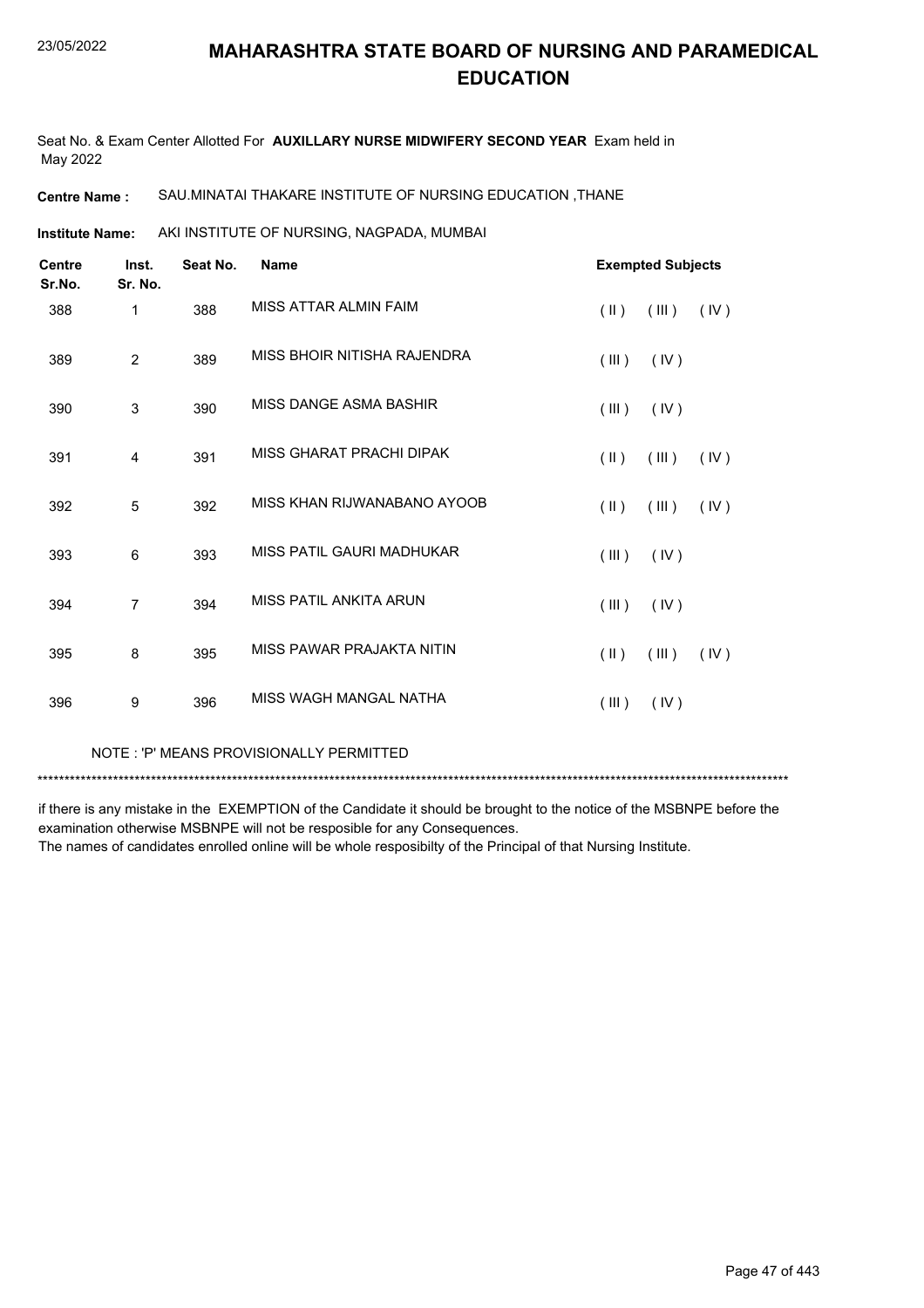Seat No. & Exam Center Allotted For **AUXILLARY NURSE MIDWIFERY SECOND YEAR** Exam held in May 2022

**Centre Name :** SAU.MINATAI THAKARE INSTITUTE OF NURSING EDUCATION ,THANE

SMT. S. C. NANAVATI OF POLYTECHNIC SCHOOL OF NURSING, MUMBAI **Institute Name:**

| <b>Centre</b><br>Sr.No. | Inst.<br>Sr. No. | Seat No. | <b>Name</b>                      |                         | <b>Exempted Subjects</b> |      |
|-------------------------|------------------|----------|----------------------------------|-------------------------|--------------------------|------|
| 397                     | 1                | 397      | MISS BHUVAD SWAPNALI CHANDRAKANT | $(\parallel)$           | (III)                    | (IV) |
| 398                     | $\overline{c}$   | 398      | MISS HALDAR RAKHI SHAILEN        | $(\parallel)$           | (III)                    | (IV) |
| 399                     | 3                | 399      | MISS JANRAO POOJA BABAN          | (III)                   | (IV)                     |      |
| 400                     | 4                | 400      | MISS KANAUJIYA ANCHAL VIRENDRA   | (III)                   | (IV)                     |      |
| 401                     | 5                | 401      | MISS KOKATE PRUTHVI EKNATH       | $($ II $)$              | (III)                    | (IV) |
| 402                     | 6                | 402      | MISS PATIL KAVITA SHANKAR        | $(\parallel \parallel)$ | (III)                    | (IV) |
| 403                     | 7                | 403      | MISS PAWAR SWAPNALI SANTOSH      | $(\parallel \parallel)$ | (III)                    | (IV) |
| 404                     | 8                | 404      | MISS TEMBE POOJA SUNIL           | $(\parallel \parallel)$ | (III)                    | (IV) |

NOTE : 'P' MEANS PROVISIONALLY PERMITTED

\*\*\*\*\*\*\*\*\*\*\*\*\*\*\*\*\*\*\*\*\*\*\*\*\*\*\*\*\*\*\*\*\*\*\*\*\*\*\*\*\*\*\*\*\*\*\*\*\*\*\*\*\*\*\*\*\*\*\*\*\*\*\*\*\*\*\*\*\*\*\*\*\*\*\*\*\*\*\*\*\*\*\*\*\*\*\*\*\*\*\*\*\*\*\*\*\*\*\*\*\*\*\*\*\*\*\*\*\*\*\*\*\*\*\*\*\*\*\*\*\*\*\*\*\*\*\*\*\*\*\*\*\*\*\*\*\*\*\*

if there is any mistake in the EXEMPTION of the Candidate it should be brought to the notice of the MSBNPE before the examination otherwise MSBNPE will not be resposible for any Consequences.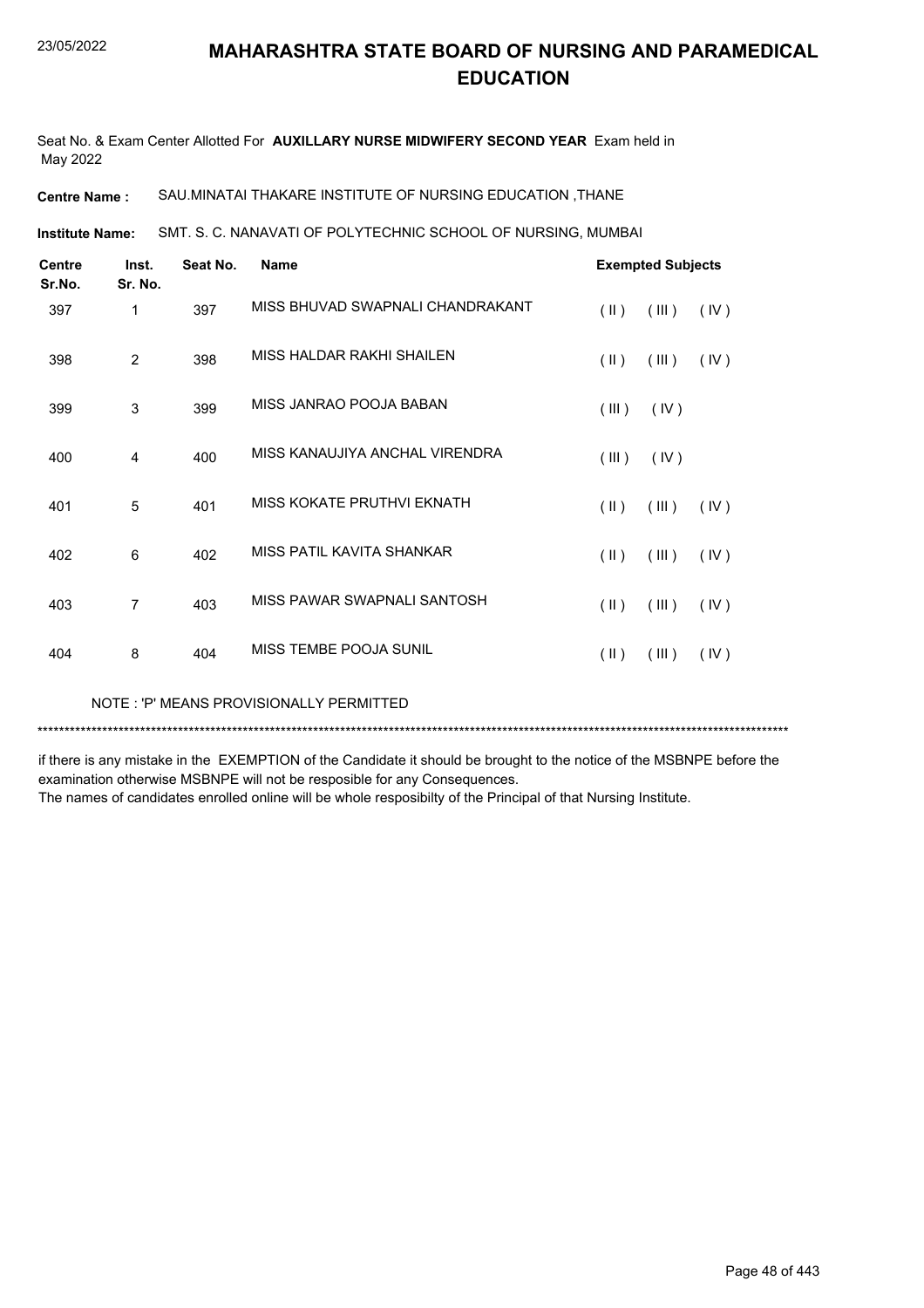Seat No. & Exam Center Allotted For AUXILLARY NURSE MIDWIFERY SECOND YEAR Exam held in May 2022

SAU.MINATAI THAKARE INSTITUTE OF NURSING EDUCATION , THANE **Centre Name:** 

Institute Name: V. S. GENERAL HOSPITAL, THANE

| Centre<br>Sr.No. | Inst.<br>Sr. No. | Seat No. | Name                                    | <b>Exempted Subjects</b> |
|------------------|------------------|----------|-----------------------------------------|--------------------------|
| 405              |                  | 405      | MISS DANGE ASHWINI RUPRAO               | (III)<br>(IV)<br>(  )    |
|                  |                  |          | NOTE: 'P' MEANS PROVISIONALLY PERMITTED |                          |

### 

if there is any mistake in the EXEMPTION of the Candidate it should be brought to the notice of the MSBNPE before the examination otherwise MSBNPE will not be resposible for any Consequences.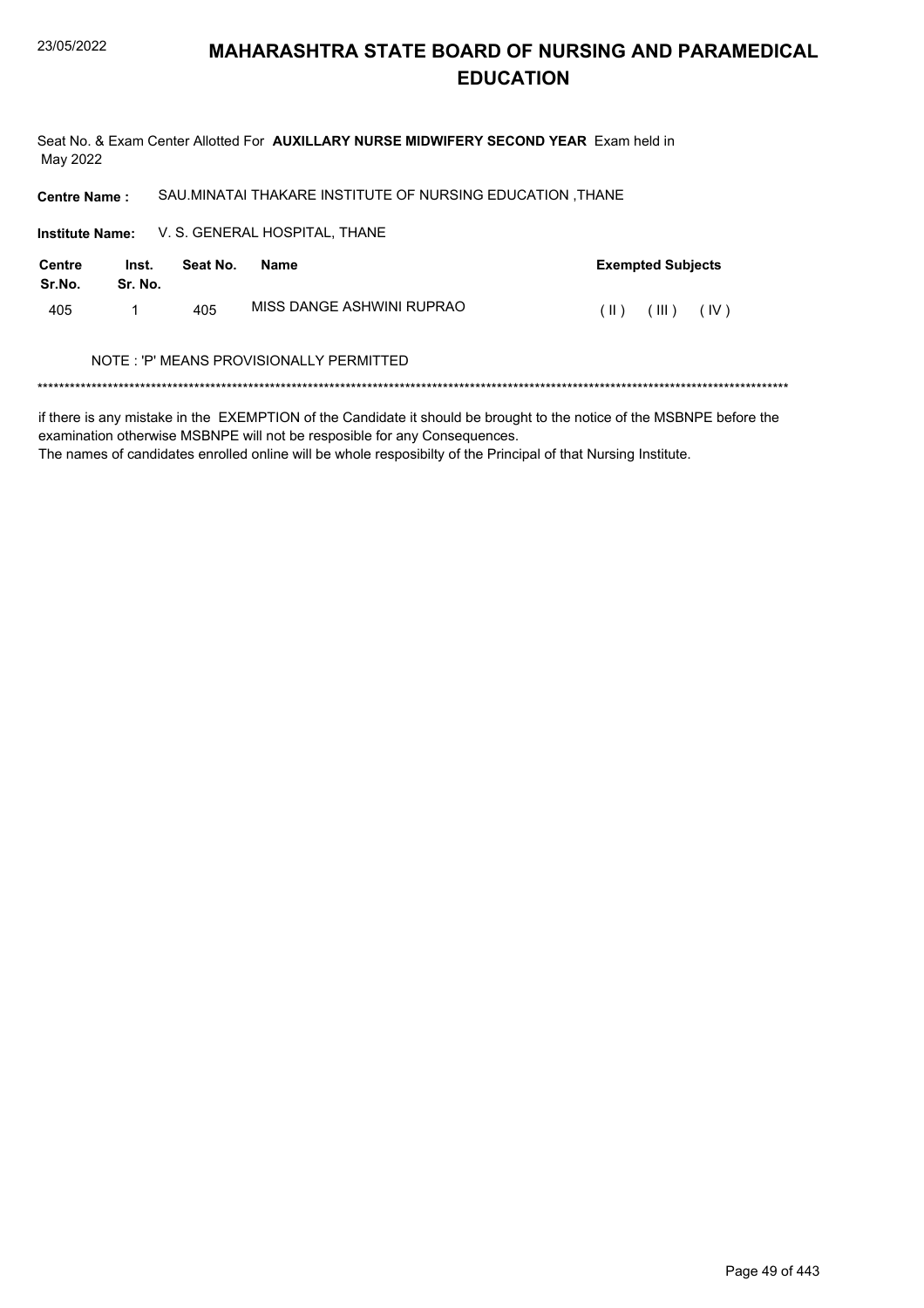Seat No. & Exam Center Allotted For **AUXILLARY NURSE MIDWIFERY SECOND YEAR** Exam held in May 2022

**Centre Name :** SAU.MINATAI THAKARE INSTITUTE OF NURSING EDUCATION ,THANE

KALAVATI INSTITUTE OF NURSING EDUCATION, AIROLI NAVI MUMBAI **Institute Name:**

| <b>Centre</b><br>Sr.No. | Inst.<br>Sr. No. | Seat No. | Name                                    |               | <b>Exempted Subjects</b> |      |
|-------------------------|------------------|----------|-----------------------------------------|---------------|--------------------------|------|
| 406                     |                  | 406      | MISS DODE JASVANTI SURESH               | (  )          | (III)                    | (IV) |
| 407                     | 2                | 407      | MISS KURKUTE ARCHANA BABURAV            | (  )          | (III)                    | (IV) |
| 408                     | 3                | 408      | MISS PATIL PRACHI DINESH                | $(\parallel)$ | (III)                    | (IV) |
|                         |                  |          | NOTE: 'P' MEANS PROVISIONALLY PERMITTED |               |                          |      |
|                         |                  |          |                                         |               |                          |      |

if there is any mistake in the EXEMPTION of the Candidate it should be brought to the notice of the MSBNPE before the examination otherwise MSBNPE will not be resposible for any Consequences. The names of candidates enrolled online will be whole resposibilty of the Principal of that Nursing Institute.

Page 50 of 443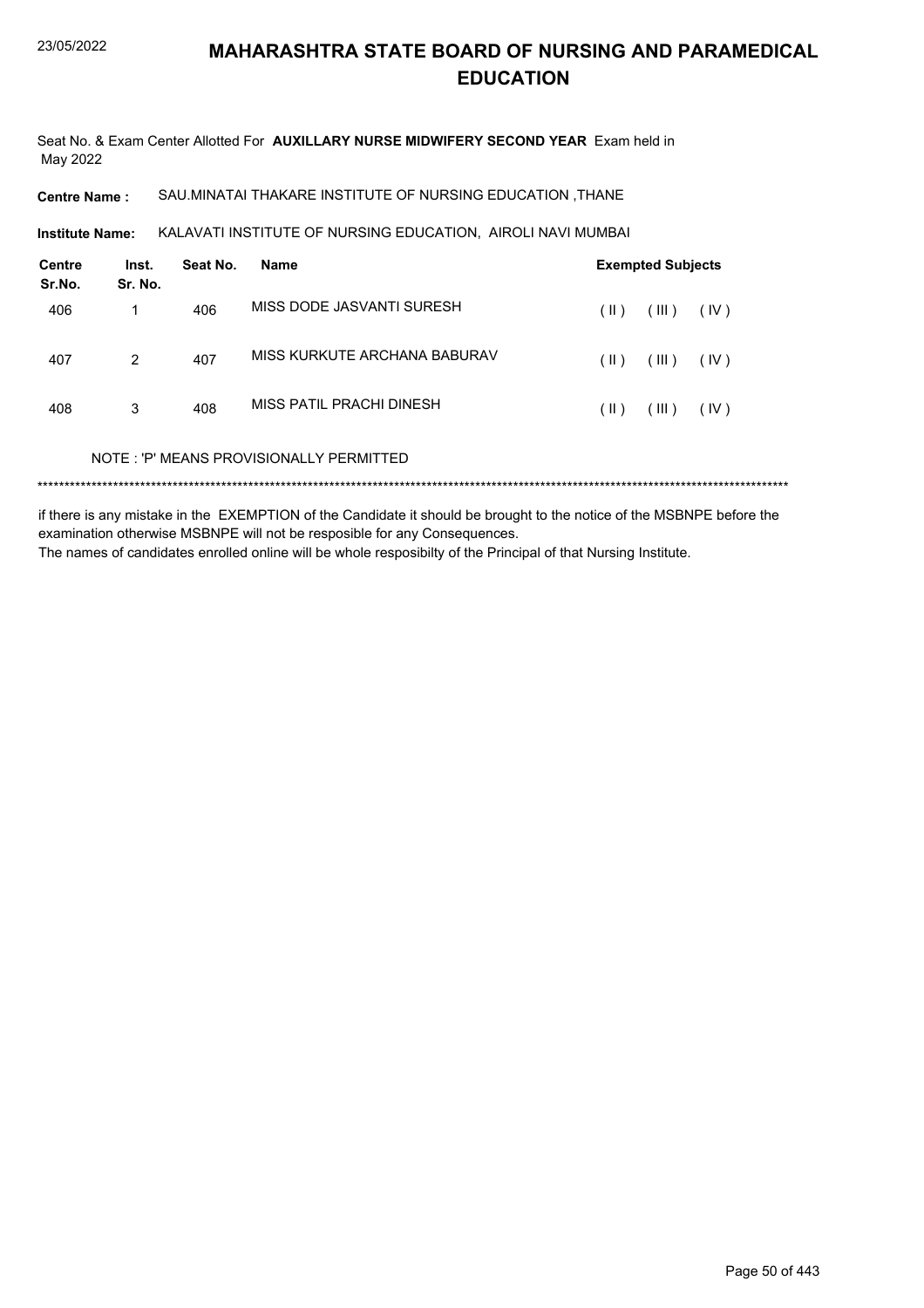Seat No. & Exam Center Allotted For AUXILLARY NURSE MIDWIFERY SECOND YEAR Exam held in May 2022

SAU.MINATAI THAKARE INSTITUTE OF NURSING EDUCATION , THANE **Centre Name:** 

INSTITUTE OF NURSING EDUCATION , DOMBIVALI Institute Name:

| Centre<br>Sr.No. | Inst.<br>Sr. No. | Seat No. | Name                          |          | <b>Exempted Subjects</b> |
|------------------|------------------|----------|-------------------------------|----------|--------------------------|
| 409              |                  | 409      | MISS RAJBHAR POOJA RADHESHYAM | $(\  \)$ | TIL)<br>(IV)             |
| 410              | 2                | 410      | MISS SHARMA PREETI BABURAM    | $III$ )  | (IV)                     |

### NOTE: 'P' MEANS PROVISIONALLY PERMITTED

if there is any mistake in the EXEMPTION of the Candidate it should be brought to the notice of the MSBNPE before the examination otherwise MSBNPE will not be resposible for any Consequences. The names of candidates enrolled online will be whole resposibilty of the Principal of that Nursing Institute.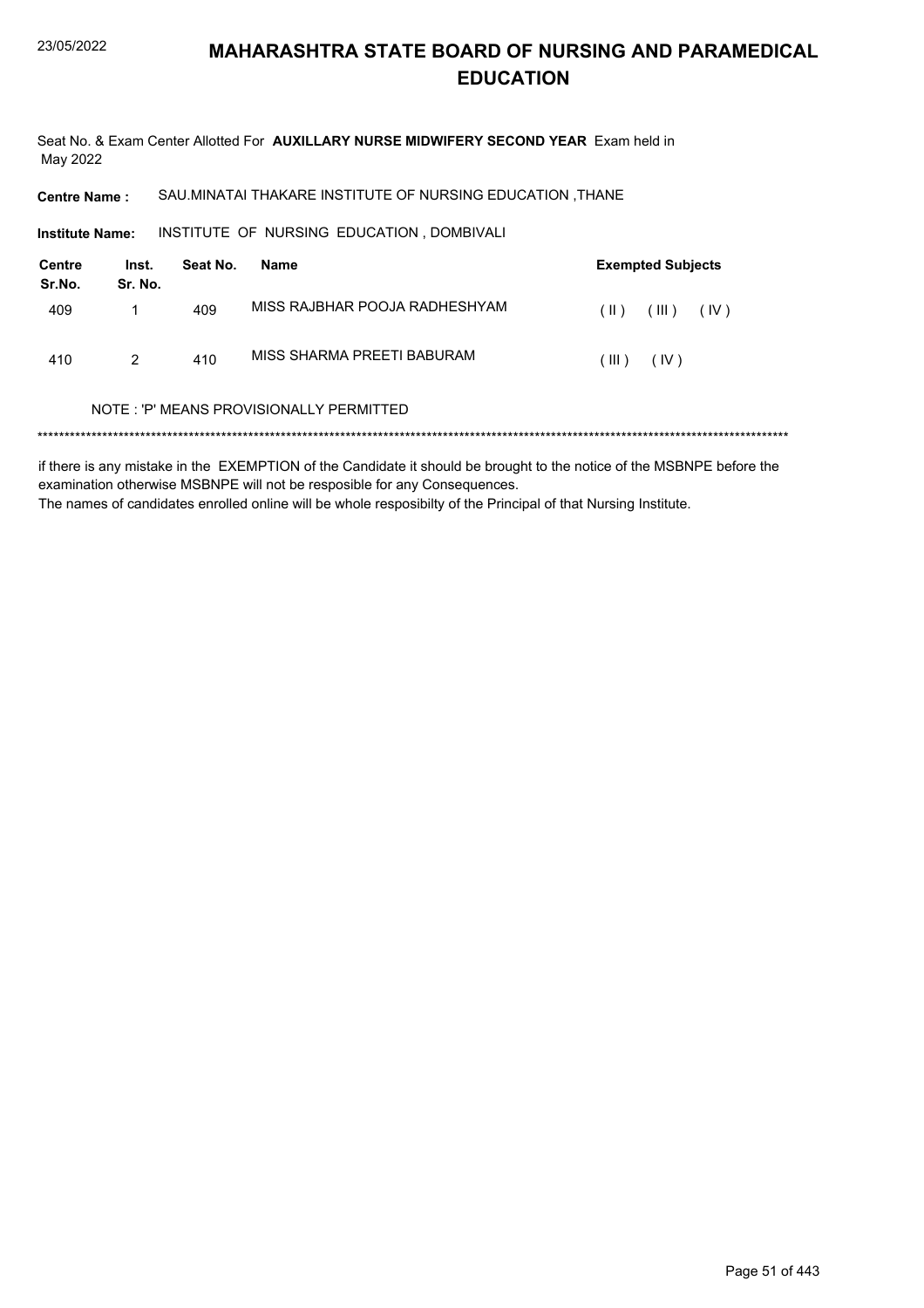Seat No. & Exam Center Allotted For **AUXILLARY NURSE MIDWIFERY SECOND YEAR** Exam held in May 2022

### **Centre Name :** SAU.MINATAI THAKARE INSTITUTE OF NURSING EDUCATION ,THANE

NAVJEEVAN SCHOOL OF NURSING, SHAHAPUR, THANE **Institute Name:**

| <b>Centre</b><br>Sr.No. | Inst.<br>Sr. No. | Seat No. | <b>Name</b>                    |       | <b>Exempted Subjects</b> |      |
|-------------------------|------------------|----------|--------------------------------|-------|--------------------------|------|
| 411                     | 1                | 411      | MISS BAMBERE NIKITA RAM        | (  )  | (III)                    | (IV) |
| 412                     | 2                | 412      | MISS BHAGAT SANGITA MANGAL     | (III) | (IV)                     |      |
| 413                     | 3                | 413      | MISS BHANGARE SHITAL NAGU      | (III) | (IV)                     |      |
| 414                     | $\overline{4}$   | 414      | MISS KAMBLE PRAMILA RAVINDRA   | (  )  | (III)                    | (IV) |
| 415                     | 5                | 415      | MISS MUKANE BHARATI PARASHURAM | (  )  | (III)                    | (IV) |

### NOTE : 'P' MEANS PROVISIONALLY PERMITTED

```
*******************************************************************************************************************************************
```
if there is any mistake in the EXEMPTION of the Candidate it should be brought to the notice of the MSBNPE before the examination otherwise MSBNPE will not be resposible for any Consequences. The names of candidates enrolled online will be whole resposibilty of the Principal of that Nursing Institute.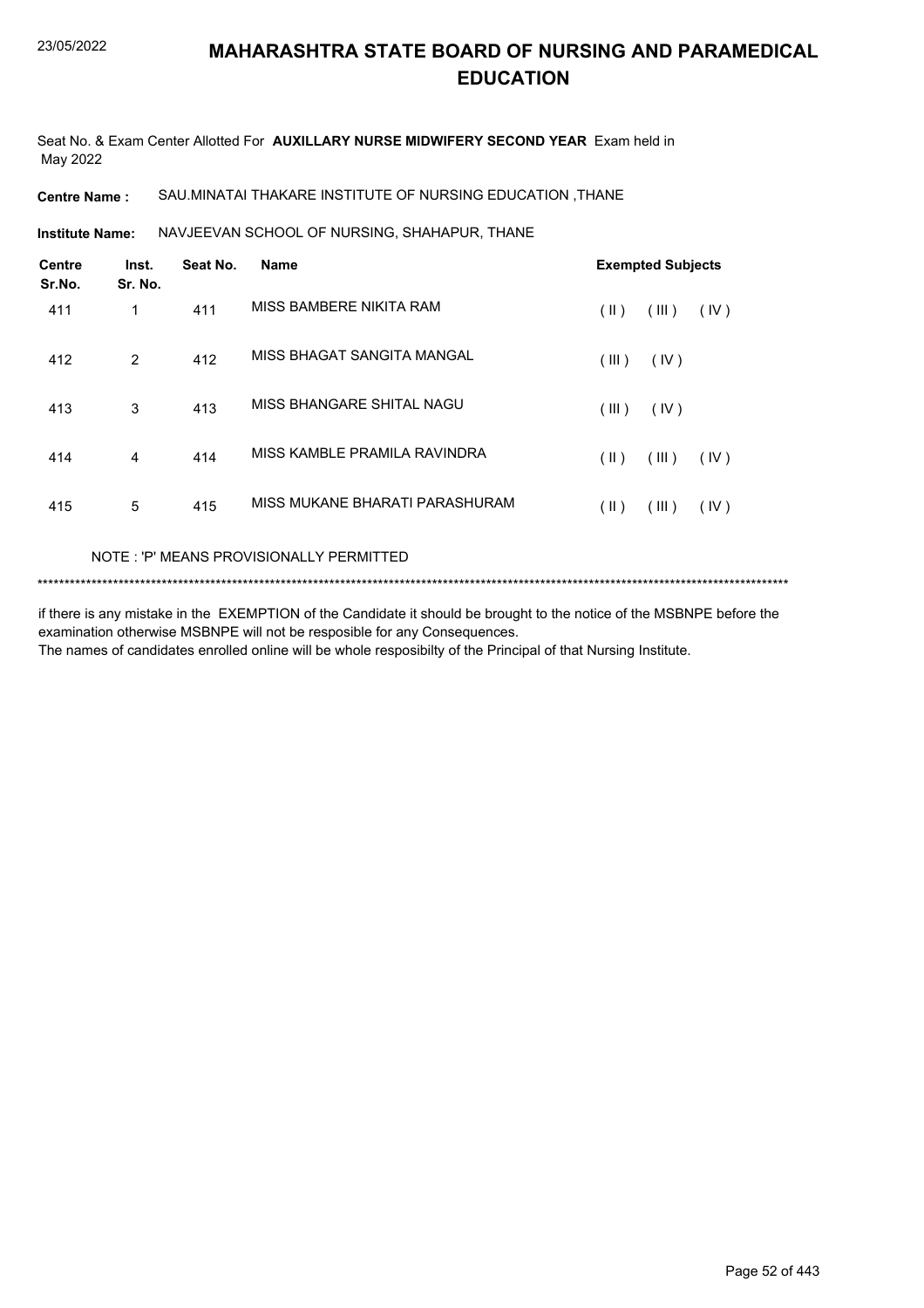Seat No. & Exam Center Allotted For AUXILLARY NURSE MIDWIFERY SECOND YEAR Exam held in May 2022

SAU.MINATAI THAKARE INSTITUTE OF NURSING EDUCATION , THANE **Centre Name:** DAYANAND SCHOOL OF NURSING, VADOLI TALASARI THANE **Institute Name: Centre** Inst. Seat No. **Name Exempted Subjects** Sr.No. Sr. No. MISS URADE ANJALI VILAS 416  $\mathbf{1}$ 416  $(III)$   $(IV)$ NOTE: 'P' MEANS PROVISIONALLY PERMITTED 

if there is any mistake in the EXEMPTION of the Candidate it should be brought to the notice of the MSBNPE before the examination otherwise MSBNPE will not be resposible for any Consequences.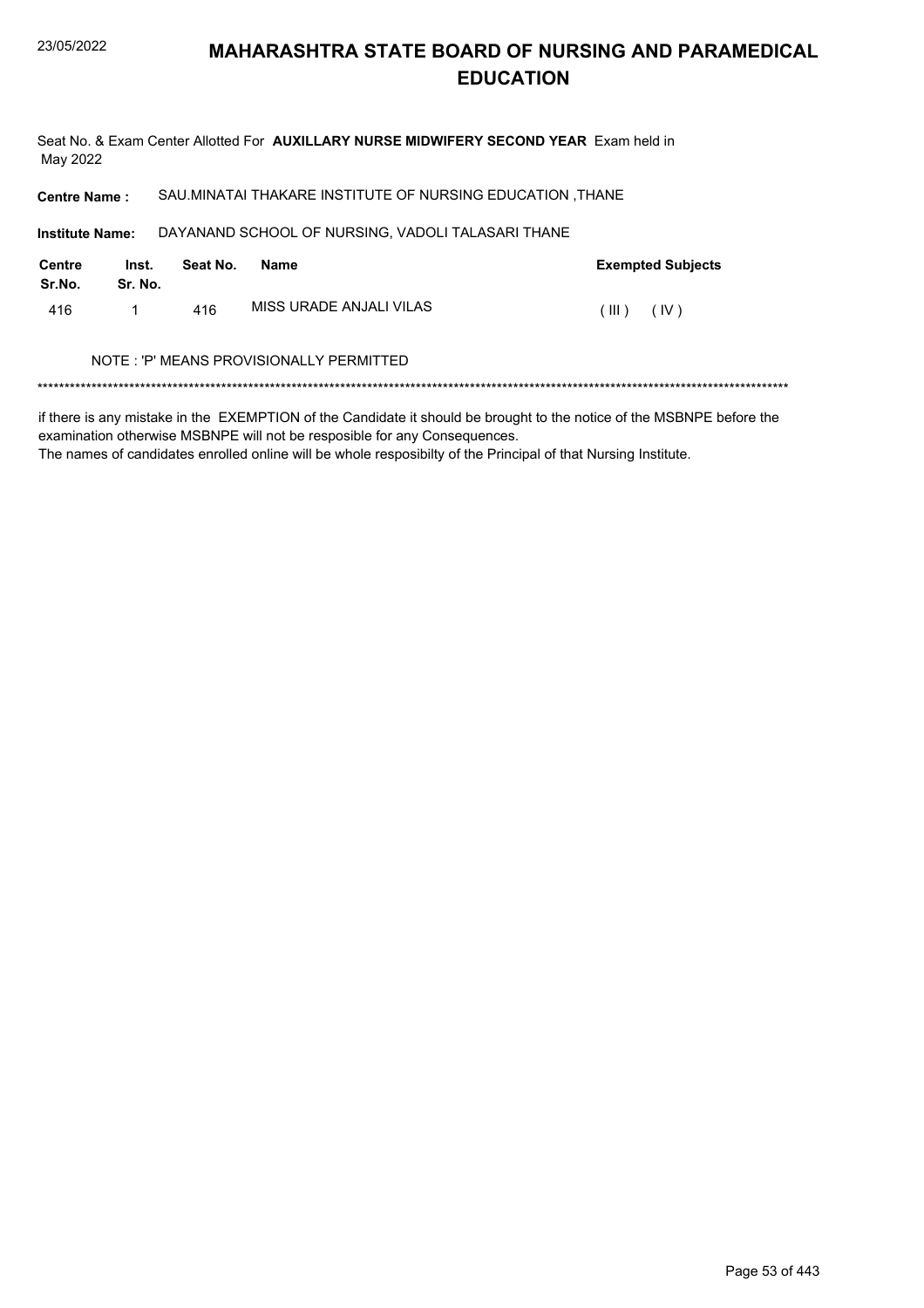Seat No. & Exam Center Allotted For **AUXILLARY NURSE MIDWIFERY SECOND YEAR** Exam held in May 2022

**Centre Name :** SAU.MINATAI THAKARE INSTITUTE OF NURSING EDUCATION ,THANE

PRATIBHA SCHOOL OF NURSING, KOPERKHAIRANE, NAVI MUMBAI **Institute Name:**

| <b>Centre</b><br>Sr.No. | Inst.<br>Sr. No. | Seat No. | <b>Name</b>                    |                         | <b>Exempted Subjects</b> |      |
|-------------------------|------------------|----------|--------------------------------|-------------------------|--------------------------|------|
| 417                     | 1                | 417      | MISS GAMARE PRIYANKA ASHOK     | (III)                   | (IV)                     |      |
| 418                     | 2                | 418      | MISS GHOLAP MITALI PRAKASH     | $(\parallel \parallel)$ | (III)                    | (IV) |
| 419                     | 3                | 419      | MISS JAWALE SHIVALI BHUJANG    | (III)                   | (IV)                     |      |
| 420                     | 4                | 420      | MISS PADVI YAMUNA JALAMA       | (III)                   | (IV)                     |      |
| 421                     | 5                | 421      | MISS RANJANE SAKSHI SHIVAJI    | (III)                   | (IV)                     |      |
| 422                     | 6                | 422      | MISS SANKPAL KAJAL SURFSH      | (III)                   | (IV)                     |      |
| 423                     | $\overline{7}$   | 423      | MISS SATPUTE PAYAL MADHUKAR    | $(\parallel \parallel)$ | (III)                    | (IV) |
| 424                     | 8                | 424      | MISS TADVI ASHA DIWALYA        | (III)                   | (IV)                     |      |
| 425                     | 9                | 425      | MISS TALPADE SWAPNALI NIVRUTTI | (III)                   | (IV)                     |      |
|                         |                  |          |                                |                         |                          |      |

NOTE : 'P' MEANS PROVISIONALLY PERMITTED

\*\*\*\*\*\*\*\*\*\*\*\*\*\*\*\*\*\*\*\*\*\*\*\*\*\*\*\*\*\*\*\*\*\*\*\*\*\*\*\*\*\*\*\*\*\*\*\*\*\*\*\*\*\*\*\*\*\*\*\*\*\*\*\*\*\*\*\*\*\*\*\*\*\*\*\*\*\*\*\*\*\*\*\*\*\*\*\*\*\*\*\*\*\*\*\*\*\*\*\*\*\*\*\*\*\*\*\*\*\*\*\*\*\*\*\*\*\*\*\*\*\*\*\*\*\*\*\*\*\*\*\*\*\*\*\*\*\*\*

if there is any mistake in the EXEMPTION of the Candidate it should be brought to the notice of the MSBNPE before the examination otherwise MSBNPE will not be resposible for any Consequences.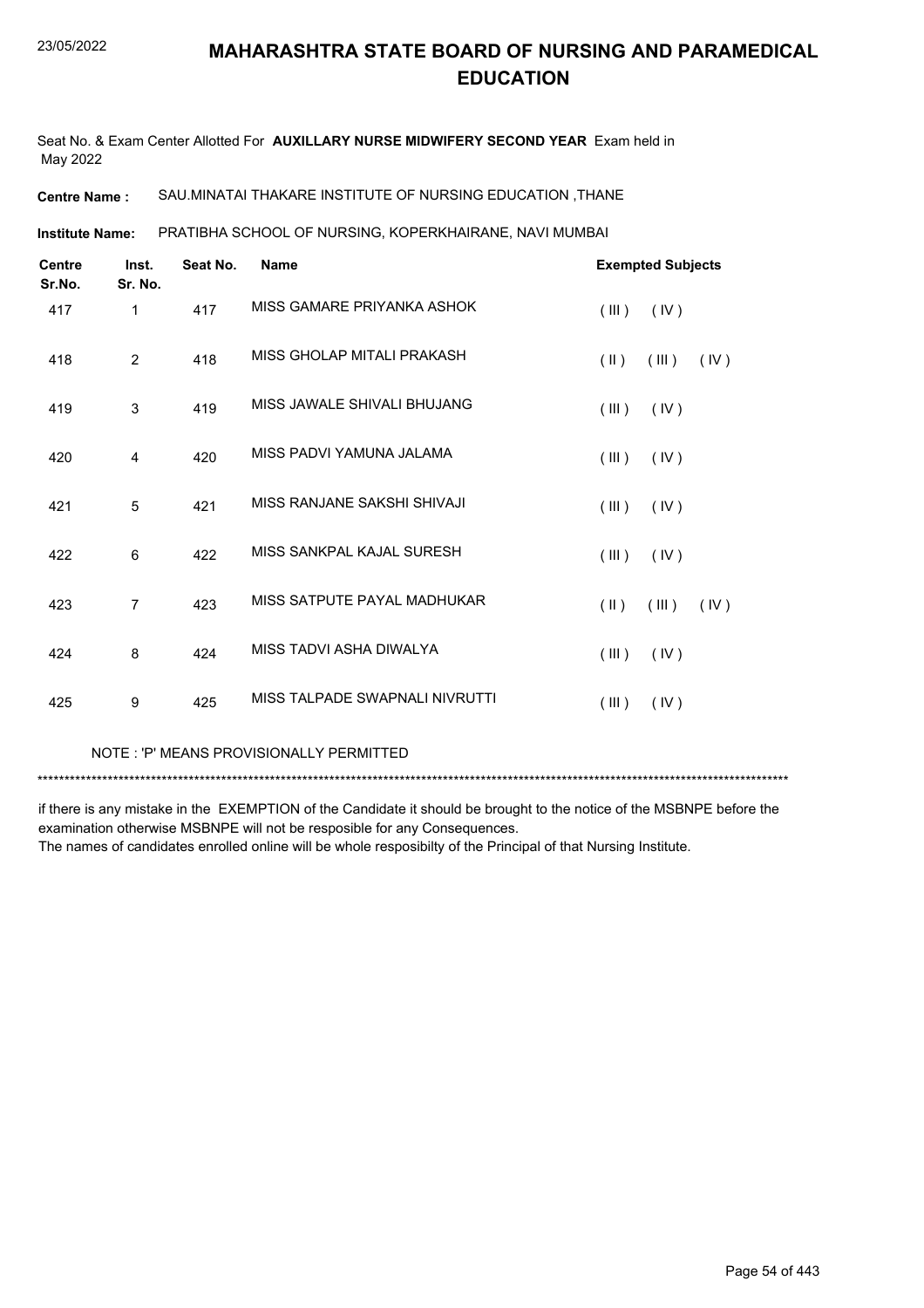Seat No. & Exam Center Allotted For **AUXILLARY NURSE MIDWIFERY SECOND YEAR** Exam held in May 2022

**Centre Name :** SAU.MINATAI THAKARE INSTITUTE OF NURSING EDUCATION ,THANE

N. K. T. T. SCHOOL OF NURSING, BHIWANDI, THANE **Institute Name:**

| <b>Centre</b><br>Sr.No. | Inst.<br>Sr. No. | Seat No. | <b>Name</b>                    |                         | <b>Exempted Subjects</b> |      |
|-------------------------|------------------|----------|--------------------------------|-------------------------|--------------------------|------|
| 426                     | 1                | 426      | MISS BHAGAT MINAKSHI RAMESH    | (III)                   | (IV)                     |      |
| 427                     | $\overline{2}$   | 427      | MISS HATKAR SHILPA BHAGWAN     | (III)                   | (IV)                     |      |
| 428                     | 3                | 428      | MISS JOGIN KANCHAN SANJAY      | (III)                   | (IV)                     |      |
| 429                     | $\overline{4}$   | 429      | MISS KAMBLE RESHMA ANURATH     | $(\parallel \parallel)$ | (III)                    | (IV) |
| 430                     | 5                | 430      | MISS PATIL HARSHADA KISHOR     | $(\parallel \parallel)$ | (III)                    | (IV) |
| 431                     | 6                | 431      | MISS PRAJAPATI BABY BHAGWANDAS | (III)                   | (IV)                     |      |
| 432                     | 7                | 432      | MISS TAYDE KOMAL VIJAY         | (III)                   | (IV)                     |      |
| 433                     | 8                | 433      | MISS WAGHMARE ASHWINI WAMAN    | (III)                   | (IV)                     |      |

NOTE : 'P' MEANS PROVISIONALLY PERMITTED

\*\*\*\*\*\*\*\*\*\*\*\*\*\*\*\*\*\*\*\*\*\*\*\*\*\*\*\*\*\*\*\*\*\*\*\*\*\*\*\*\*\*\*\*\*\*\*\*\*\*\*\*\*\*\*\*\*\*\*\*\*\*\*\*\*\*\*\*\*\*\*\*\*\*\*\*\*\*\*\*\*\*\*\*\*\*\*\*\*\*\*\*\*\*\*\*\*\*\*\*\*\*\*\*\*\*\*\*\*\*\*\*\*\*\*\*\*\*\*\*\*\*\*\*\*\*\*\*\*\*\*\*\*\*\*\*\*\*\*

if there is any mistake in the EXEMPTION of the Candidate it should be brought to the notice of the MSBNPE before the examination otherwise MSBNPE will not be resposible for any Consequences.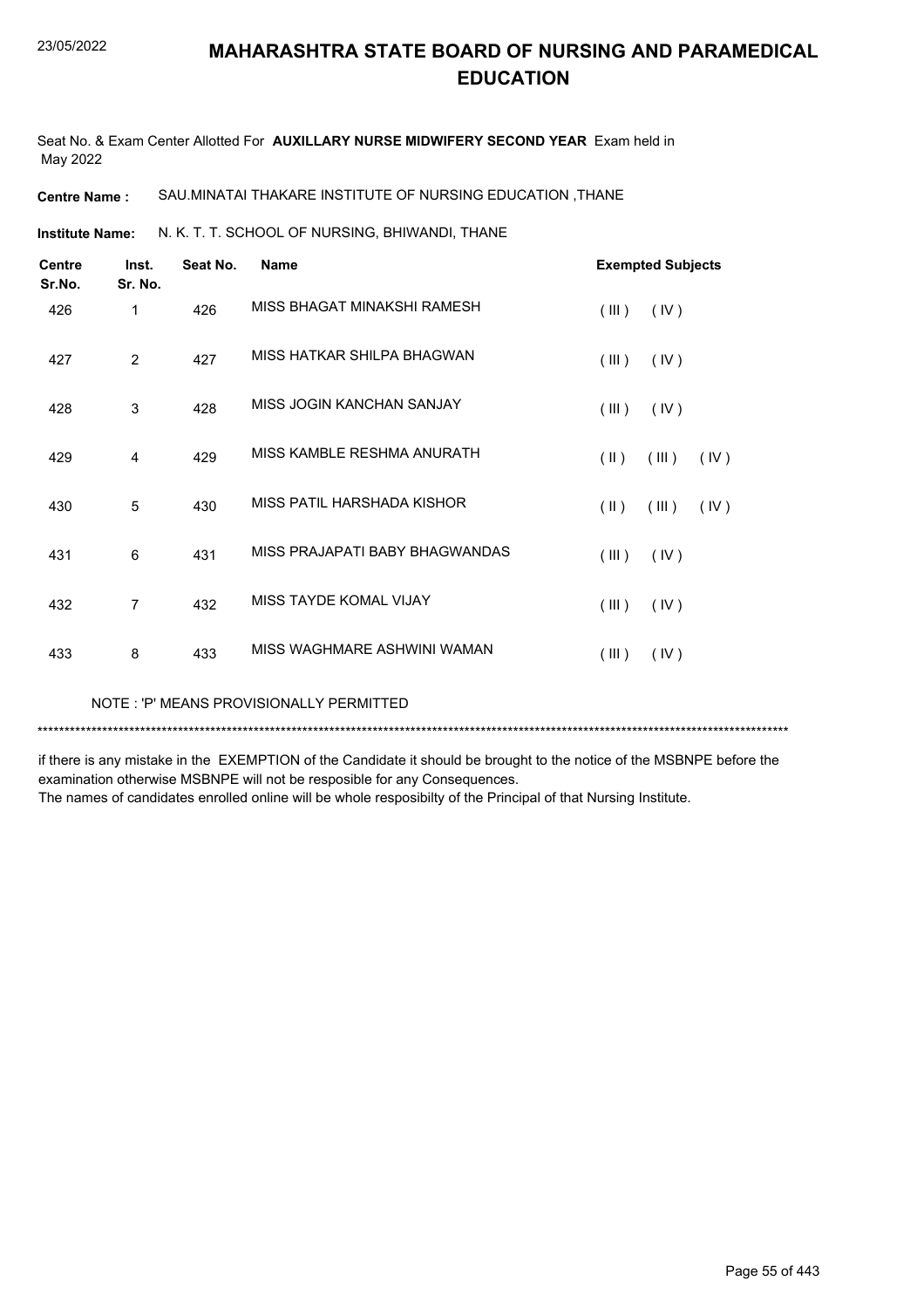Seat No. & Exam Center Allotted For **AUXILLARY NURSE MIDWIFERY SECOND YEAR** Exam held in May 2022

**Centre Name :** SAU.MINATAI THAKARE INSTITUTE OF NURSING EDUCATION ,THANE

SMT. D.Y.SAWANT NURSING SCHOOL, BHANDUP **Institute Name:**

| <b>Centre</b><br>Sr.No. | Inst.<br>Sr. No. | Seat No. | <b>Name</b>                 | <b>Exempted Subjects</b>       |
|-------------------------|------------------|----------|-----------------------------|--------------------------------|
| 434                     | 1                | 434      | MISS AHIRE VARSHA RANDHIR   | $(\parallel)$<br>(III)<br>(IV) |
| 435                     | $\overline{2}$   | 435      | MISS HORANDE BALIKA RAMESH  | (III)<br>(IV)                  |
| 436                     | 3                | 436      | MISS KAMBALE TEJAL DEVIDAS  | $($ II $)$                     |
| 437                     | 4                | 437      | MISS MASKE PRANDYA RAMBHAU  | $($ II $)$<br>(III)<br>(IV)    |
| 438                     | 5                | 438      | MISS PAL RESHMA KAPILDEV    | (III)<br>(IV)                  |
| 439                     | 6                | 439      | MISS SHINDE MONAL DADABHAU  |                                |
| 440                     | 7                | 440      | MISS TAMBIDKAR DIPALI MADHU | (III)<br>(IV)                  |
| 441                     | 8                | 441      | MISS WANKHEDE KAJAL ARUN    | $($ II $)$                     |

NOTE : 'P' MEANS PROVISIONALLY PERMITTED

\*\*\*\*\*\*\*\*\*\*\*\*\*\*\*\*\*\*\*\*\*\*\*\*\*\*\*\*\*\*\*\*\*\*\*\*\*\*\*\*\*\*\*\*\*\*\*\*\*\*\*\*\*\*\*\*\*\*\*\*\*\*\*\*\*\*\*\*\*\*\*\*\*\*\*\*\*\*\*\*\*\*\*\*\*\*\*\*\*\*\*\*\*\*\*\*\*\*\*\*\*\*\*\*\*\*\*\*\*\*\*\*\*\*\*\*\*\*\*\*\*\*\*\*\*\*\*\*\*\*\*\*\*\*\*\*\*\*\*

if there is any mistake in the EXEMPTION of the Candidate it should be brought to the notice of the MSBNPE before the examination otherwise MSBNPE will not be resposible for any Consequences.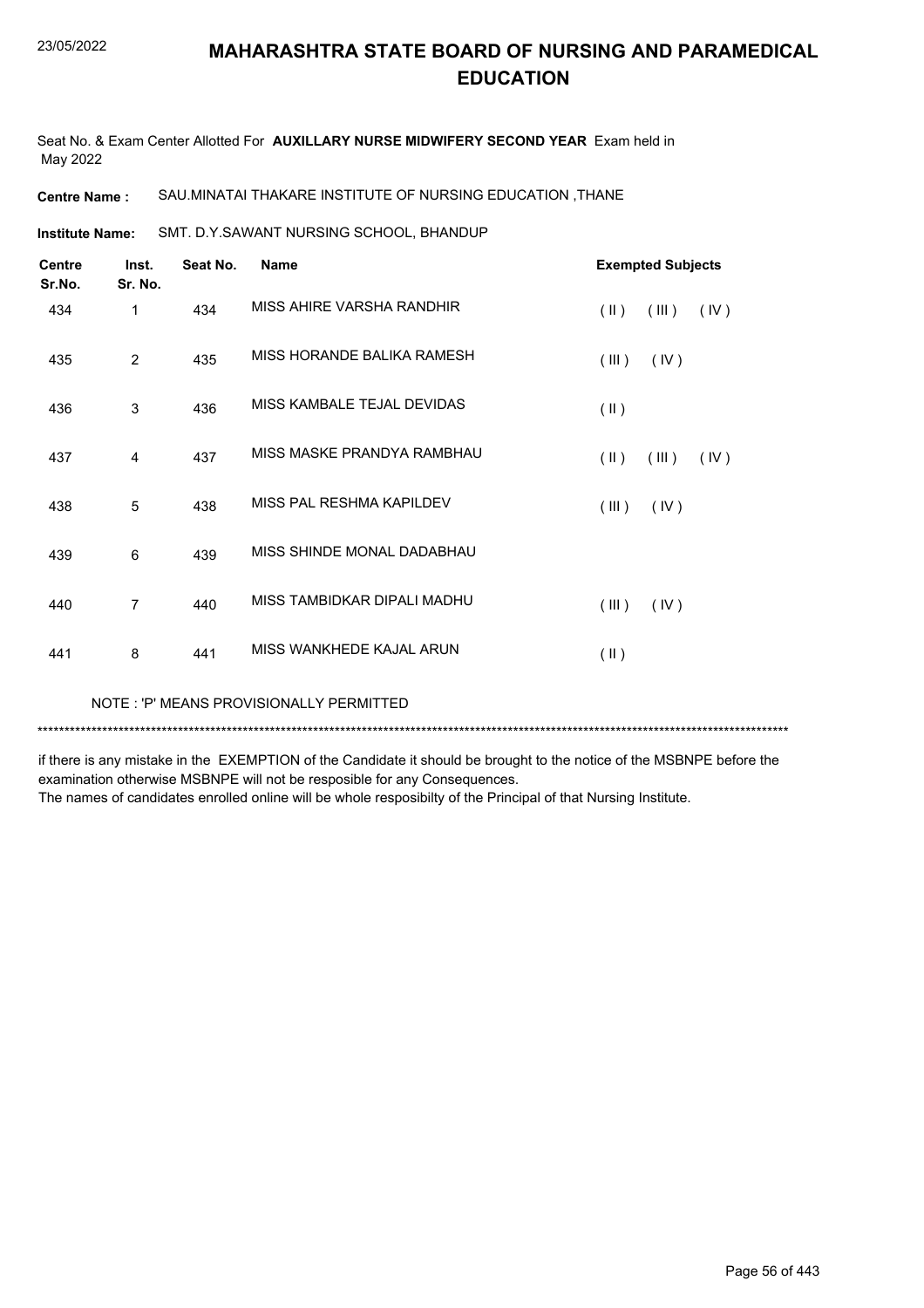Seat No. & Exam Center Allotted For **AUXILLARY NURSE MIDWIFERY SECOND YEAR** Exam held in May 2022

**Centre Name :** SAMARTH INSTITUTE OF NURSING EDUCATION, DERVAN

RAMRAJE SCH. NSG, RCON DAPOLI, RATNAGIRI **Institute Name:**

| <b>Centre</b><br>Sr.No. | Inst.<br>Sr. No. | Seat No. | <b>Name</b>                    | <b>Exempted Subjects</b>         |
|-------------------------|------------------|----------|--------------------------------|----------------------------------|
| 442                     | 1                | 442      | MISS MANJAREKAR KOMAL DATTARAM | (  )<br>(III)<br>(IV)            |
| 443                     | 2                | 443      | MISS PARDHI KRANTI DATTARAM    | (  )<br>(III)<br>(IV)            |
| 444                     | 3                | 444      | MISS PATEKAR RUNITA LAXMAN     | (III)<br>(IV)                    |
| 445                     | $\overline{4}$   | 445      | MISS TAMBE SAYALI SURESH       | $(\parallel)$                    |
| 446                     | 5                | 446      | MISS TAMBE ANKITA DIPAK        | $( \parallel )$<br>(III)<br>(IV) |

### NOTE : 'P' MEANS PROVISIONALLY PERMITTED

\*\*\*\*\*\*\*\*\*\*\*\*\*\*\*\*\*\*\*\*\*\*\*\*\*\*\*\*\*\*\*\*\*\*\*\*\*\*\*\*\*\*\*\*\*\*\*\*\*\*\*\*\*\*\*\*\*\*\*\*\*\*\*\*\*\*\*\*\*\*\*\*\*\*\*\*\*\*\*\*\*\*\*\*\*\*\*\*\*\*\*\*\*\*\*\*\*\*\*\*\*\*\*\*\*\*\*\*\*\*\*\*\*\*\*\*\*\*\*\*\*\*\*\*\*\*\*\*\*\*\*\*\*\*\*\*\*\*\*

if there is any mistake in the EXEMPTION of the Candidate it should be brought to the notice of the MSBNPE before the examination otherwise MSBNPE will not be resposible for any Consequences. The names of candidates enrolled online will be whole resposibilty of the Principal of that Nursing Institute.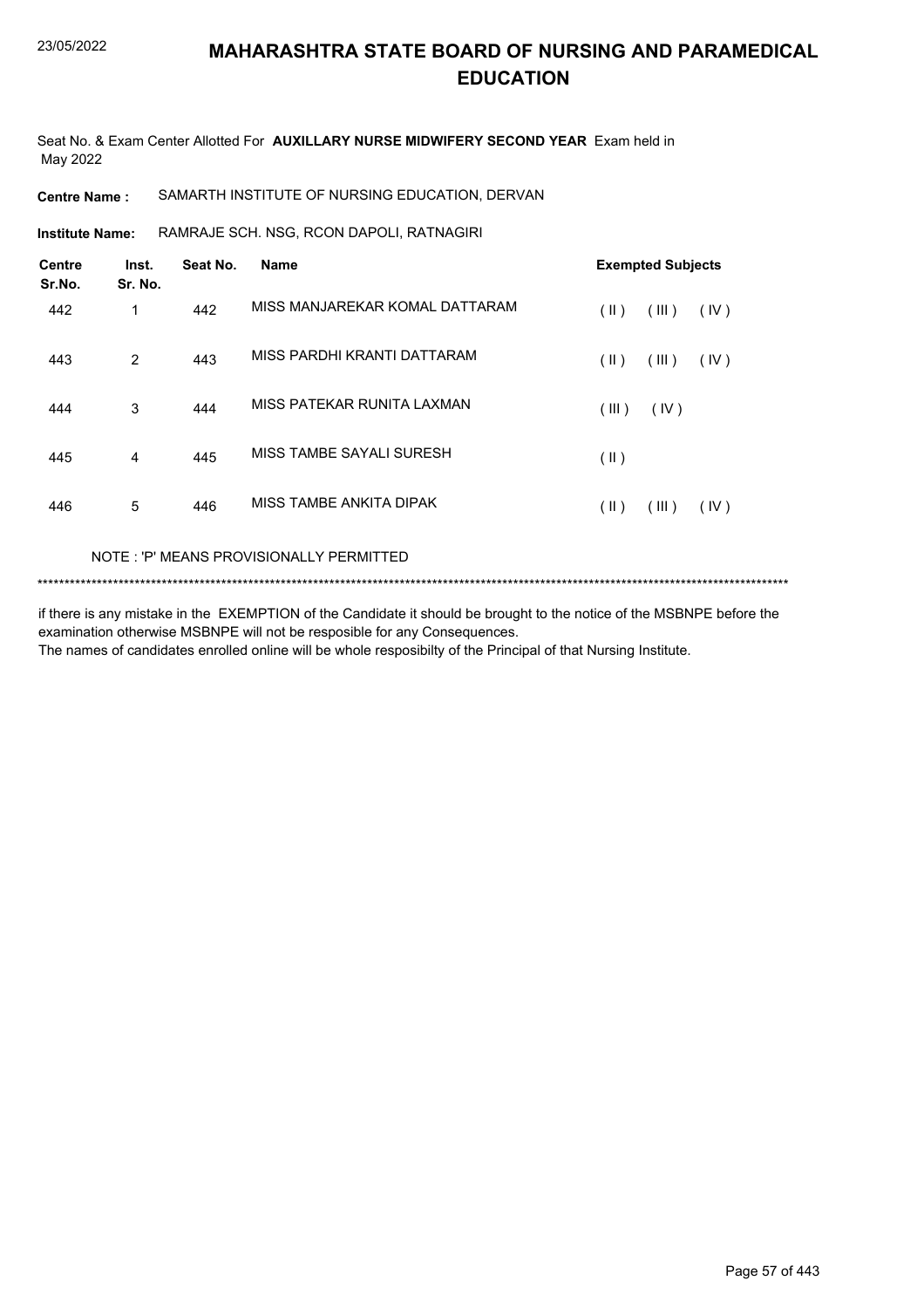447

# **MAHARASHTRA STATE BOARD OF NURSING AND PARAMEDICAL EDUCATION**

Seat No. & Exam Center Allotted For AUXILLARY NURSE MIDWIFERY SECOND YEAR Exam held in May 2022 SAMARTH INSTITUTE OF NURSING EDUCATION, DERVAN **Centre Name:** SAMARTH INSTITUTE OF NURSING EDUCATION, DERVAN **Institute Name: Centre** Inst. Seat No. **Exempted Subjects Name** Sr.No. Sr. No.

MISS MIRGAL KAJAL SANTOSH  $(11)$   $(11)$   $(10)$  $\mathbf{1}$ 447

### NOTE: 'P' MEANS PROVISIONALLY PERMITTED

if there is any mistake in the EXEMPTION of the Candidate it should be brought to the notice of the MSBNPE before the examination otherwise MSBNPE will not be resposible for any Consequences.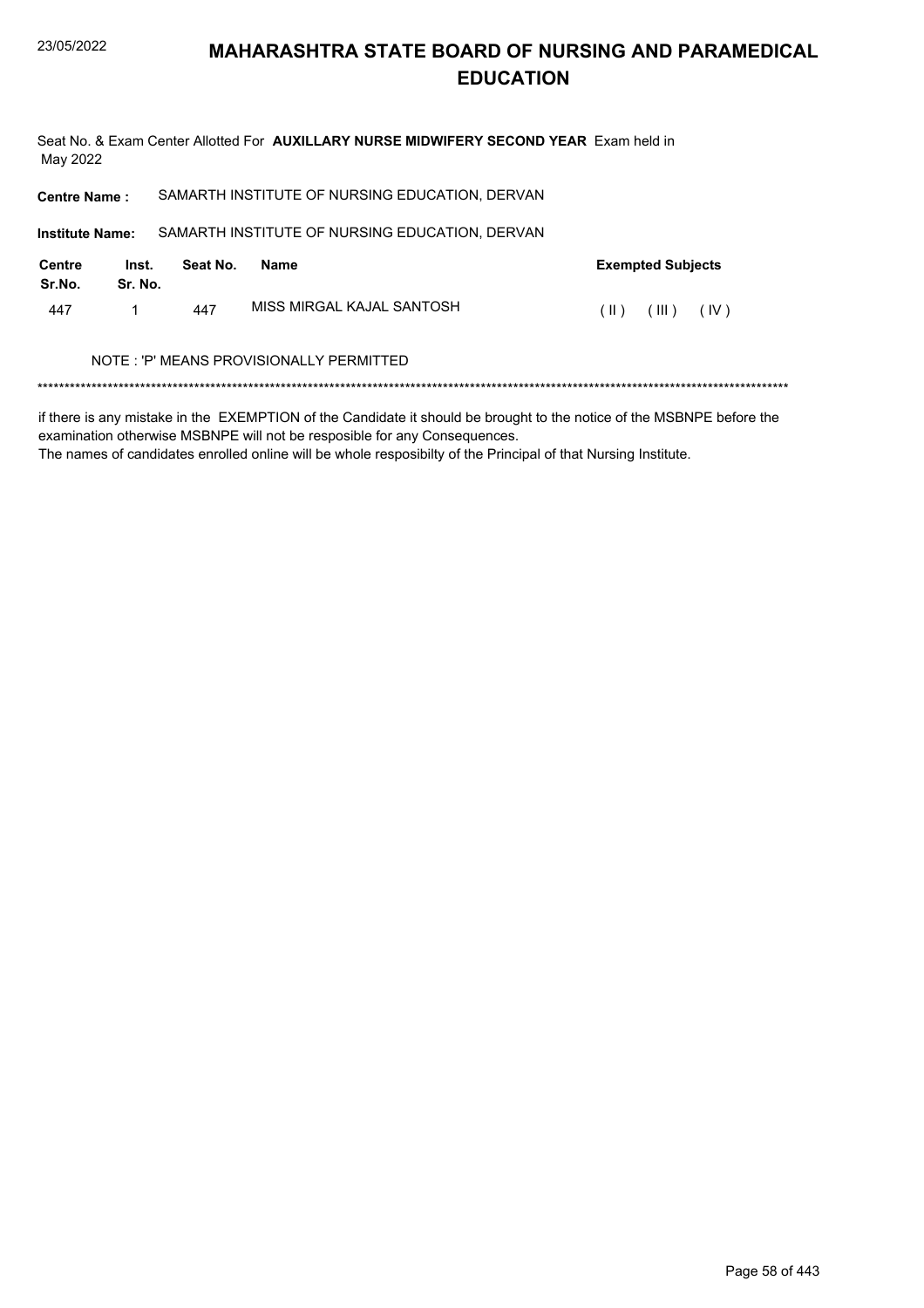Seat No. & Exam Center Allotted For AUXILLARY NURSE MIDWIFERY SECOND YEAR Exam held in May 2022

SAMARTH INSTITUTE OF NURSING EDUCATION, DERVAN **Centre Name:** 

M.E.S SCHOOL OF NURSING KHED RATNAGIRI **Institute Name: Centre** Inst. Seat No. **Exempted Subjects Name** Sr.No. Sr. No. MISS GOVALKAR DAMINI DATTARAM  $(11)$   $(11)$   $(10)$ 448  $\mathbf{1}$ 448

### NOTE: 'P' MEANS PROVISIONALLY PERMITTED

if there is any mistake in the EXEMPTION of the Candidate it should be brought to the notice of the MSBNPE before the examination otherwise MSBNPE will not be resposible for any Consequences.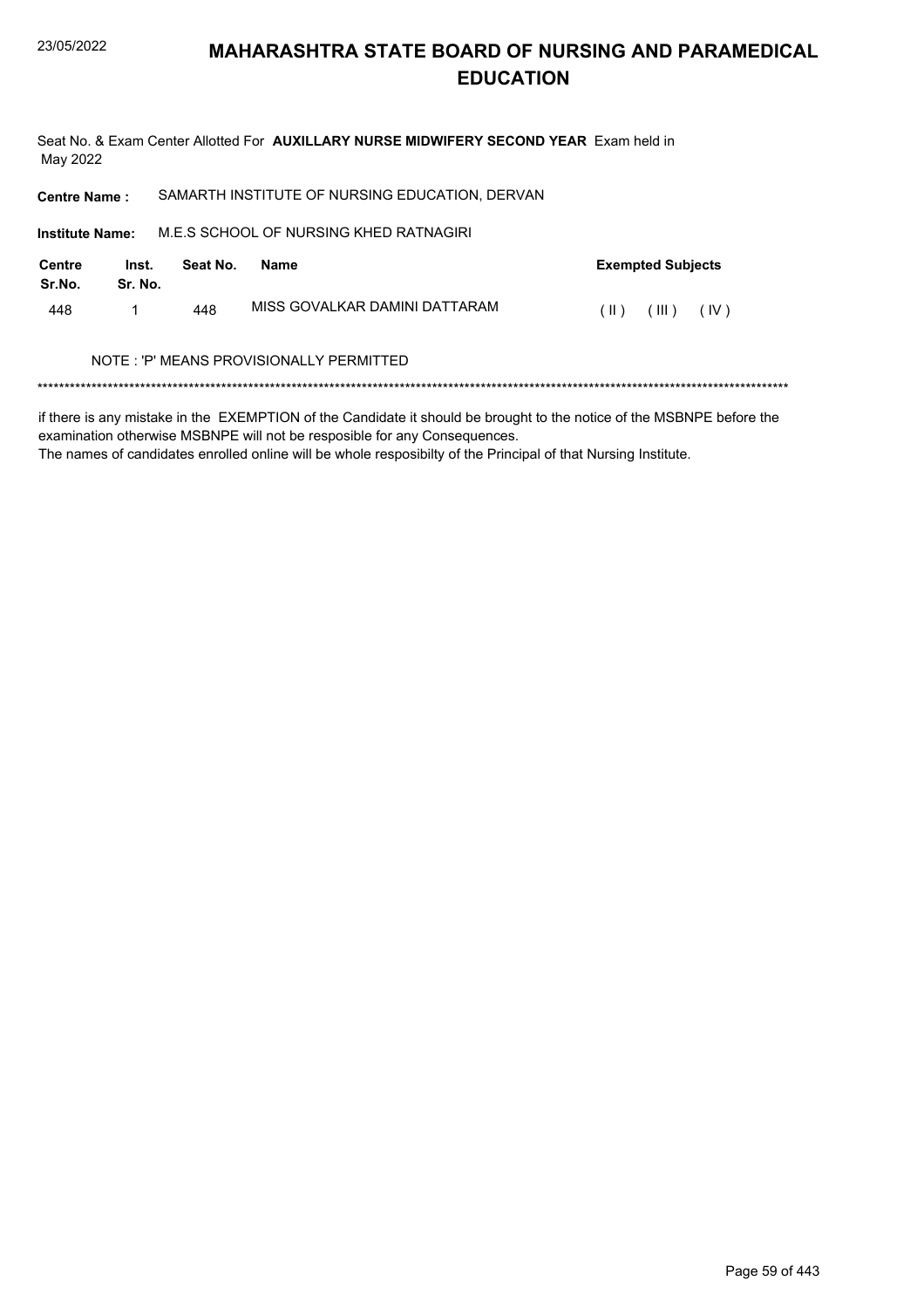Seat No. & Exam Center Allotted For AUXILLARY NURSE MIDWIFERY SECOND YEAR Exam held in May 2022

SAMARTH INSTITUTE OF NURSING EDUCATION, DERVAN **Centre Name:** 

**Institute Name:** The Yash Foundations College of Nursing Medical Research Institute, Ratnagiri

| <b>Centre</b><br>Sr.No. | Inst.<br>Sr. No. | Seat No. | <b>Name</b>                | <b>Exempted Subjects</b> |
|-------------------------|------------------|----------|----------------------------|--------------------------|
| 449                     | 1                | 449      | MISS JADHAV SNEHA ASHOK    | (  )<br>(III)<br>(IV)    |
| 450                     | 2                | 450      | MISS JADHAV GAUTAMI SATISH | $(\parallel)$<br>(1)     |
| 451                     | 3                | 451      | MISS KADAM NETRALI VINOD   | (III)<br>(IV)            |
| 452                     | 4                | 452      | MISS SAWANT MANALI VILAS   | $(\parallel)$            |
|                         |                  |          |                            |                          |

NOTE: 'P' MEANS PROVISIONALLY PERMITTED

if there is any mistake in the EXEMPTION of the Candidate it should be brought to the notice of the MSBNPE before the examination otherwise MSBNPE will not be resposible for any Consequences. The names of candidates enrolled online will be whole resposibilty of the Principal of that Nursing Institute.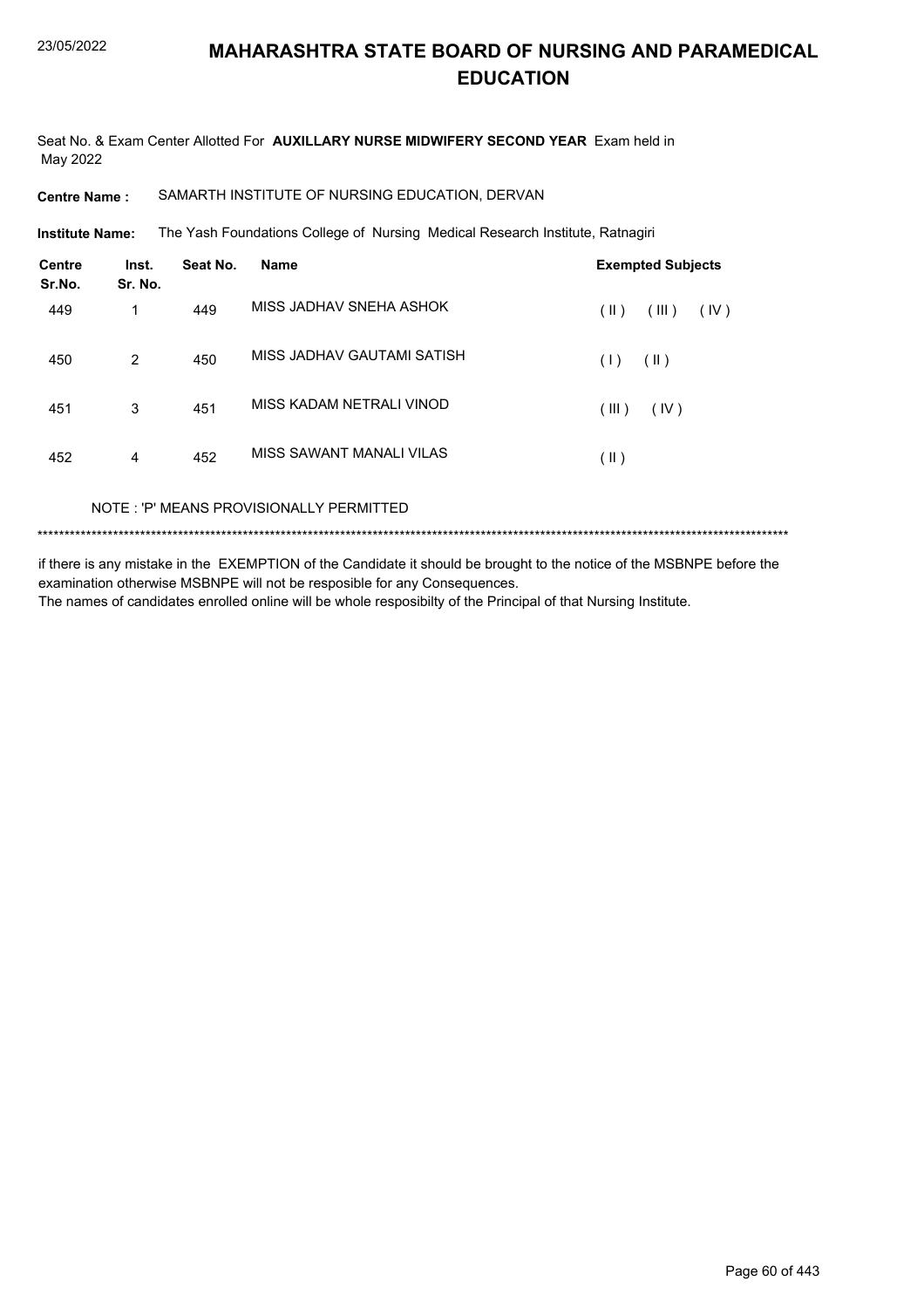Seat No. & Exam Center Allotted For AUXILLARY NURSE MIDWIFERY SECOND YEAR Exam held in May 2022

| <b>Centre Name:</b>     |                  |          | <b>GENERAL HOSPITAL, SINDHUDURG</b>         |                          |
|-------------------------|------------------|----------|---------------------------------------------|--------------------------|
| <b>Institute Name:</b>  |                  |          | SHREE ANANT SMRUTI SCHOOL OF NURSING, KASAL |                          |
| <b>Centre</b><br>Sr.No. | Inst.<br>Sr. No. | Seat No. | Name                                        | <b>Exempted Subjects</b> |
| 453                     |                  | 453      | MISS SHINGADE RUPA ANAND                    | (IV)<br>(III)<br>(  )    |
|                         |                  |          | NOTE : 'P' MEANS PROVISIONALLY PERMITTED    |                          |
|                         |                  |          |                                             |                          |

if there is any mistake in the EXEMPTION of the Candidate it should be brought to the notice of the MSBNPE before the examination otherwise MSBNPE will not be resposible for any Consequences.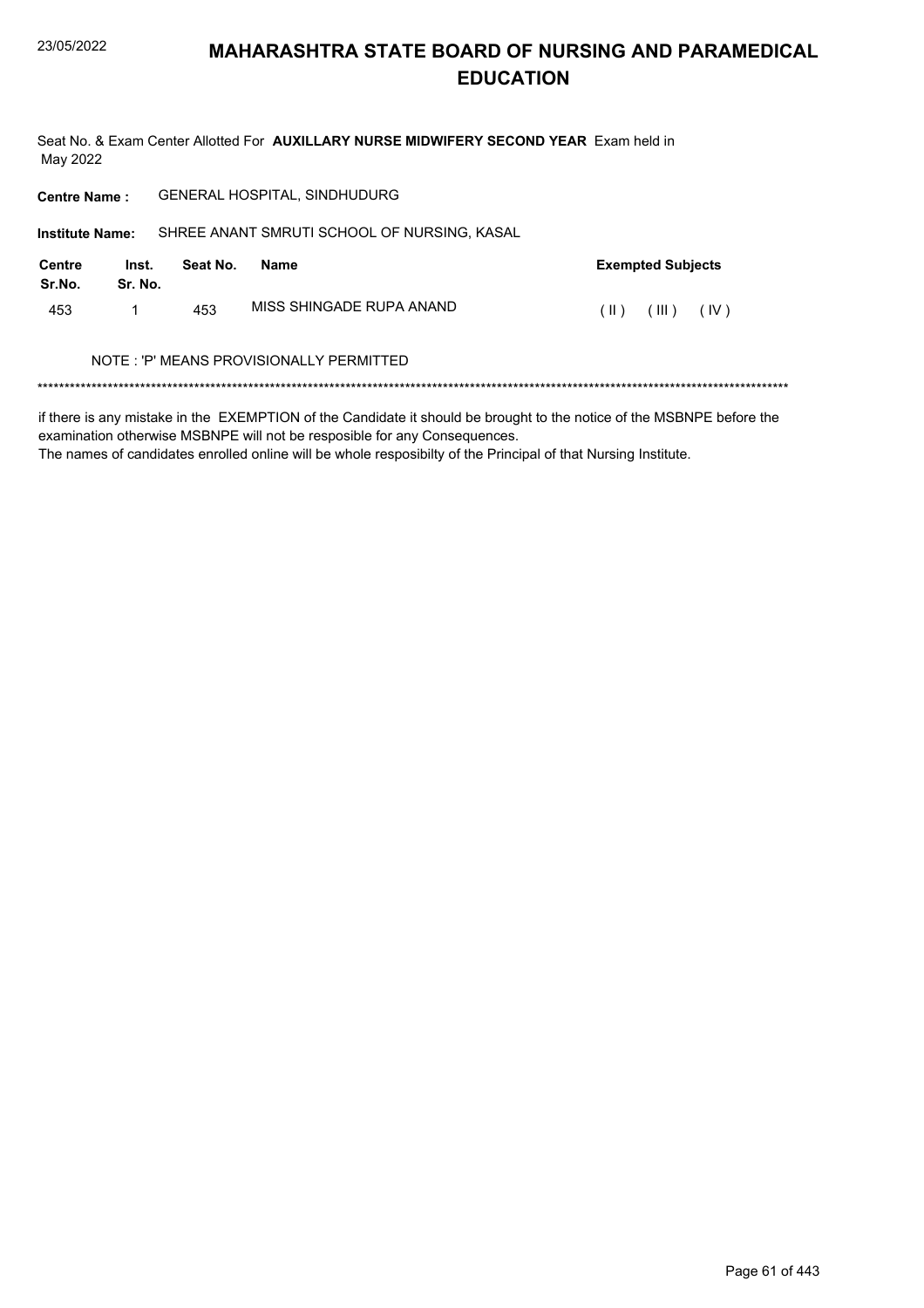Seat No. & Exam Center Allotted For AUXILLARY NURSE MIDWIFERY SECOND YEAR Exam held in May 2022

**Centre Name:** GENERAL HOSPITAL, SINDHUDURG

IDEAL NURSING SCHOOL, KANKAVALI, SINDHUDURG Institute Name:

| Centre<br>Sr.No. | Inst.<br>Sr. No. | Seat No. | Name                            |         | <b>Exempted Subjects</b> |
|------------------|------------------|----------|---------------------------------|---------|--------------------------|
| 454              |                  | 454      | MISS PARAB SAMRUDDHI SATYAVIJAY | . III ) | (IV)                     |
| 455              | 2                | 455      | MISS RAWOOL PRIYANKA LAXMAN     | . III ) | (IV)                     |

### NOTE: 'P' MEANS PROVISIONALLY PERMITTED

if there is any mistake in the EXEMPTION of the Candidate it should be brought to the notice of the MSBNPE before the examination otherwise MSBNPE will not be resposible for any Consequences. The names of candidates enrolled online will be whole resposibilty of the Principal of that Nursing Institute.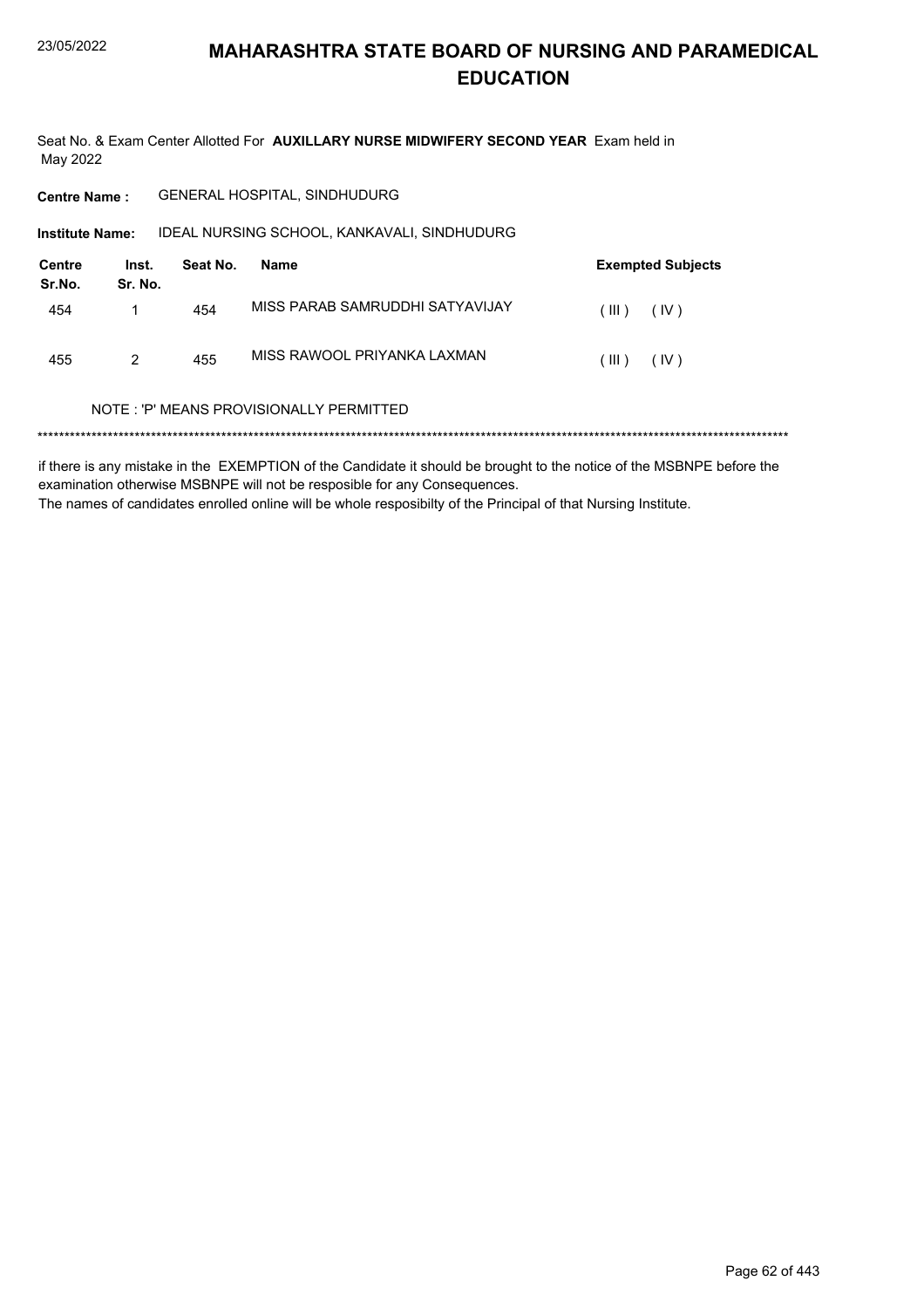Seat No. & Exam Center Allotted For **AUXILLARY NURSE MIDWIFERY SECOND YEAR** Exam held in May 2022

### **Centre Name :** GENERAL HOSPITAL, SINDHUDURG

BR. NATH PAI INSTITUTE OF NURSING, PINGULI, SINDHUDURGA **Institute Name:**

| <b>Centre</b><br>Sr.No. | Inst.<br>Sr. No. | Seat No. | <b>Name</b>                   |      | <b>Exempted Subjects</b> |      |
|-------------------------|------------------|----------|-------------------------------|------|--------------------------|------|
| 456                     | 1                | 456      | MISS CHAVAN ANANDI SANTOSH    | (  ) | (III)                    | (IV) |
| 457                     | $\overline{2}$   | 457      | MISS DESAI MANALI MAHESH      | (  ) | (III)                    | (IV) |
| 458                     | 3                | 458      | MISS KAWLE VISHAKHA MOHAN     | (  ) | (III)                    | (IV) |
| 459                     | 4                | 459      | MISS MASKE SHRAMIKA EKNATH    | (  ) | (III)                    | (IV) |
| 460                     | 5                | 460      | MISS PATIL VINAYA SHRIKRISHNA | (  ) | (III)                    | (IV) |

### NOTE : 'P' MEANS PROVISIONALLY PERMITTED

```
*******************************************************************************************************************************************
```
if there is any mistake in the EXEMPTION of the Candidate it should be brought to the notice of the MSBNPE before the examination otherwise MSBNPE will not be resposible for any Consequences. The names of candidates enrolled online will be whole resposibilty of the Principal of that Nursing Institute.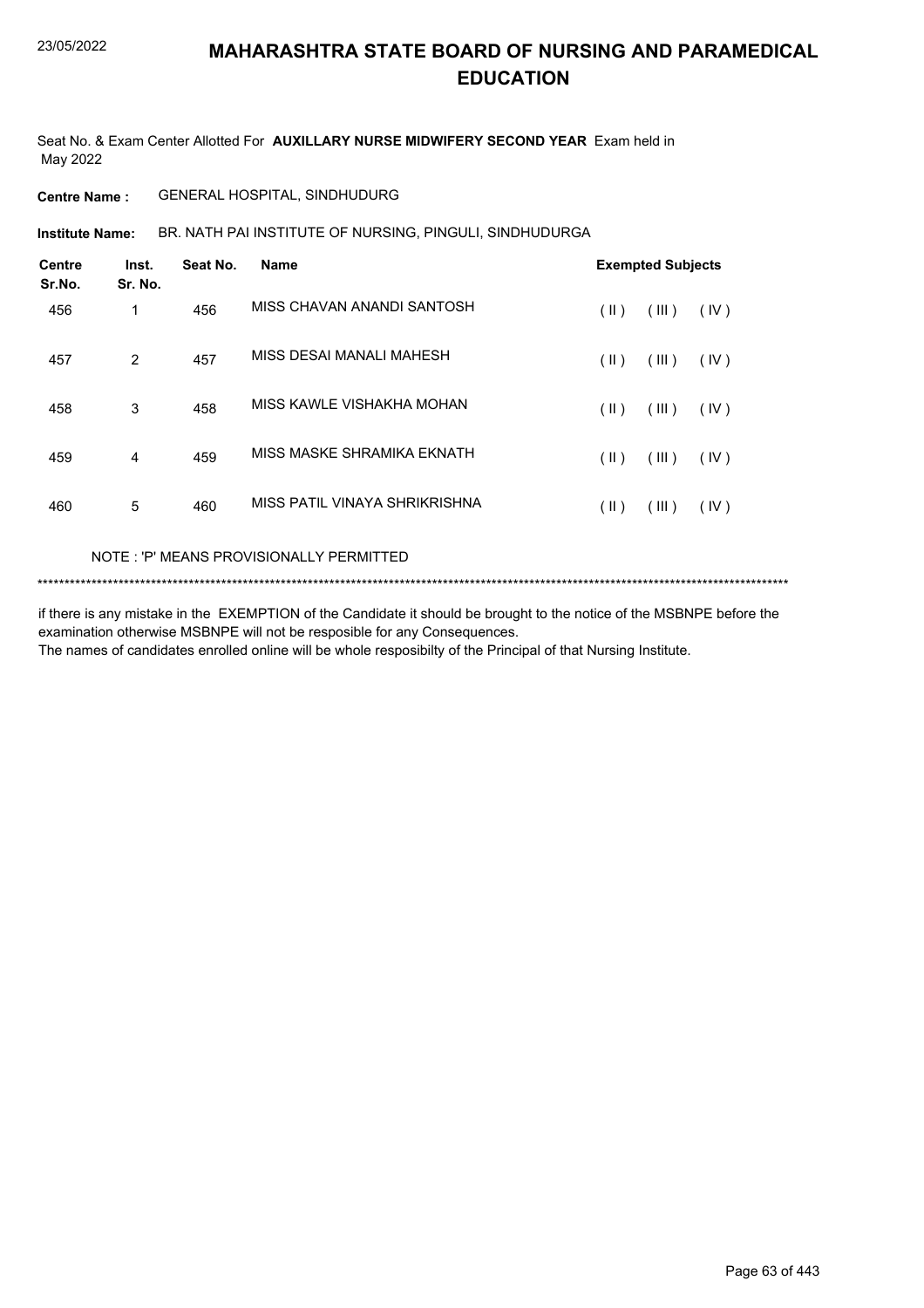Seat No. & Exam Center Allotted For **AUXILLARY NURSE MIDWIFERY SECOND YEAR** Exam held in May 2022

### **Centre Name :** GENERAL HOSPITAL, SINDHUDURG

SARASWATI ANM NURSING SCHOOL, KANKAVLI, SINDHUDURG **Institute Name:**

| <b>Centre</b><br>Sr.No. | Inst.<br>Sr. No. | Seat No. | <b>Name</b>                 |      | <b>Exempted Subjects</b> |      |
|-------------------------|------------------|----------|-----------------------------|------|--------------------------|------|
| 461                     | 1                | 461      | MISS KADAM POOJA PRAKASH    | (  ) | (III)                    | (IV) |
| 462                     | $\overline{2}$   | 462      | MISS KADAM SUJATA SANTOSH   | (  ) | (III)                    | (IV) |
| 463                     | 3                | 463      | MISS PAWAR ANKITA PRAVIN    | (  ) | (III)                    | (IV) |
| 464                     | 4                | 464      | MISS PAWAR TEJAL TUKARAM    | (  ) | (III)                    | (IV) |
| 465                     | 5                | 465      | MISS SONAVDEKAR SNEHA VIJAY | (  ) | (III)                    | (IV) |

### NOTE : 'P' MEANS PROVISIONALLY PERMITTED

```
*******************************************************************************************************************************************
```
if there is any mistake in the EXEMPTION of the Candidate it should be brought to the notice of the MSBNPE before the examination otherwise MSBNPE will not be resposible for any Consequences. The names of candidates enrolled online will be whole resposibilty of the Principal of that Nursing Institute.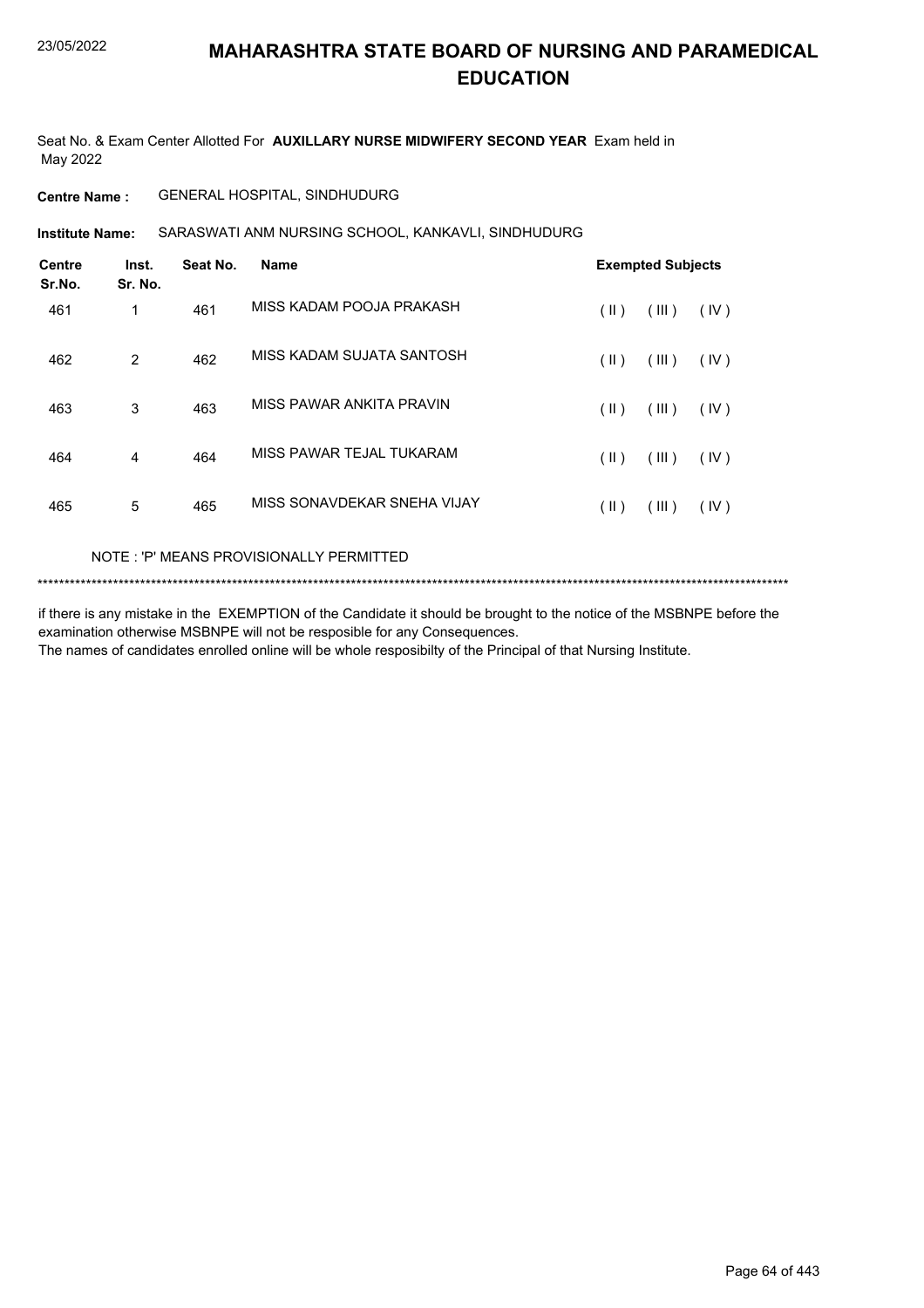Seat No. & Exam Center Allotted For AUXILLARY NURSE MIDWIFERY SECOND YEAR Exam held in May 2022

GENERAL HOSPITAL, SINDHUDURG **Centre Name:** MAI NURSING SCHOOL, KUDAL **Institute Name: Centre** Inst. **Exempted Subjects** Seat No. Name Sr.No. Sr. No. MISS DALVI DIPALI BABAN  $\left(\parallel\textbf{I}\parallel\textbf{I}\right) = \left(\parallel\textbf{II}\parallel\textbf{I}\right) = \left(\parallel\textbf{IV}\parallel\textbf{I}\parallel\textbf{I}\parallel\textbf{I}\parallel\textbf{I}\parallel\textbf{I}\parallel\textbf{I}\parallel\textbf{I}\parallel\textbf{I}\parallel\textbf{I}\parallel\textbf{I}\parallel\textbf{I}\parallel\textbf{I}\parallel\textbf{I}\parallel\textbf{I}\parallel\textbf{I}\parallel\textbf{I}\parallel\textbf{I}\parallel\textbf{I}\parallel\textbf{I}\parallel\textbf{I}\parallel\textbf{I}\parallel\textbf{I}\parallel\textbf{I}\parallel\textbf{I}\parallel\$ 466  $\mathbf{1}$ 466 SMT PATIL SANGEETA KALAPPA 467  $\overline{2}$ 467 (NEE PATIL SANGEETA REVANGAUDA) NOTE: 'P' MEANS PROVISIONALLY PERMITTED 

if there is any mistake in the EXEMPTION of the Candidate it should be brought to the notice of the MSBNPE before the examination otherwise MSBNPE will not be resposible for any Consequences. The names of candidates enrolled online will be whole resposibilty of the Principal of that Nursing Institute.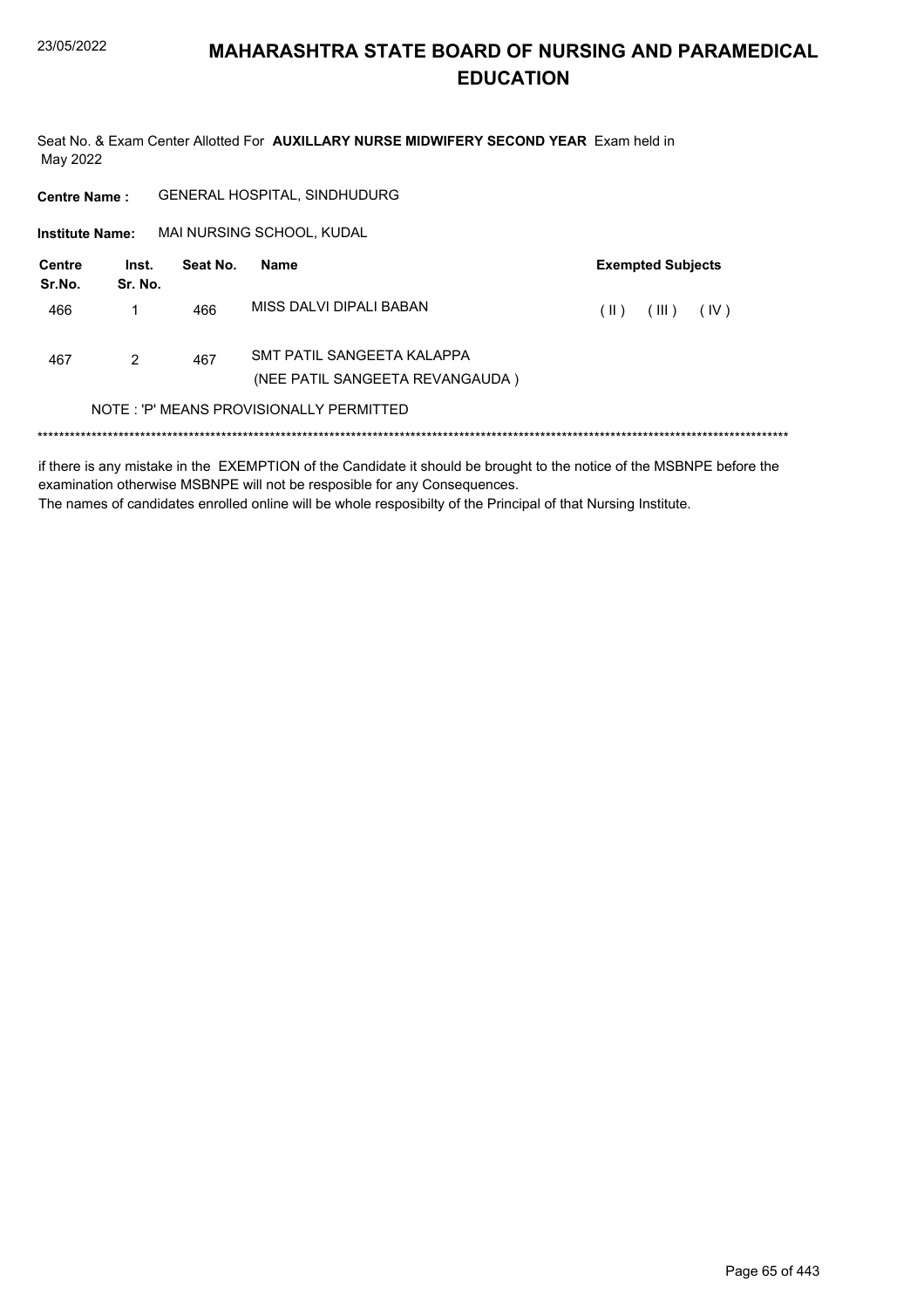Seat No. & Exam Center Allotted For AUXILLARY NURSE MIDWIFERY SECOND YEAR Exam held in May 2022

**Centre Name:** GENERAL HOSPITAL, SINDHUDURG

Institute Name: LATE MRS. ABOLI KULDEEP PEDNEKAR NURSING INSTITUTE, PINGULI, SINDHUDURG

| Centre<br>Sr.No. | Inst.<br>Sr. No. | Seat No. | Name                       | <b>Exempted Subjects</b> |  |  |
|------------------|------------------|----------|----------------------------|--------------------------|--|--|
| 468              |                  | 468      | MISS CHAVAN TANVI NARESH   | (III)<br>(IV)<br>(  )    |  |  |
| 469              | 2                | 469      | MISS KAMBLE PIYUSHA PRADIP |                          |  |  |

### NOTE: 'P' MEANS PROVISIONALLY PERMITTED

if there is any mistake in the EXEMPTION of the Candidate it should be brought to the notice of the MSBNPE before the examination otherwise MSBNPE will not be resposible for any Consequences. The names of candidates enrolled online will be whole resposibilty of the Principal of that Nursing Institute.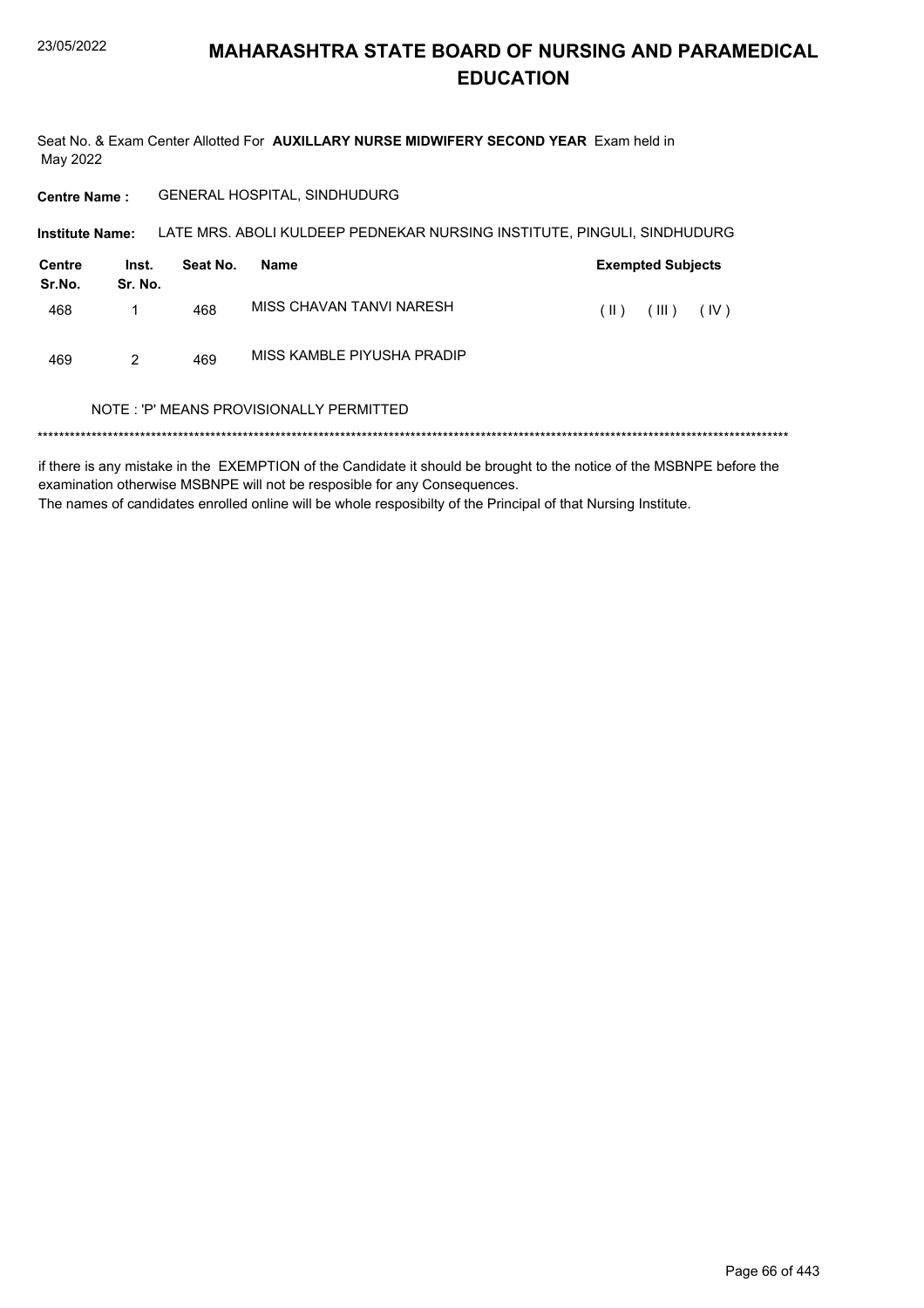Seat No. & Exam Center Allotted For **AUXILLARY NURSE MIDWIFERY SECOND YEAR** Exam held in May 2022

**Centre Name :** MATOSHRI ASARABAI DARADE SCHOOL OF NURSING, YEOLA, NASHIK

S.N.D. SCHOOL OF NURSING, JES, YEOLA, NASIK **Institute Name:**

| <b>Centre</b><br>Sr.No.                 | Inst.<br>Sr. No. | Seat No. | <b>Name</b>                  | <b>Exempted Subjects</b> |                |      |
|-----------------------------------------|------------------|----------|------------------------------|--------------------------|----------------|------|
| 470                                     | 1                | 470      | MISS DUMADA NIRMALA NANDU    | $(\parallel)$            | $(\mathbb{H})$ | (IV) |
| 471                                     | 2                | 471      | MISS DUNBALE ASHWINI DAULAT  | $(\parallel)$            | (III)          | (IV) |
| 472                                     | 3                | 472      | MISS HENGADI DEEPIKA DEVU    | $(\parallel)$            | (III)          | (IV) |
| 473                                     | 4                | 473      | MISS PARHAD KAMAL LALIT      |                          |                |      |
| 474                                     | 5                | 474      | MISS PARHAD NIKITA HIRU      | (1)                      | (III)          | (IV) |
| 475                                     | 6                | 475      | MISS VASAVE NIKITA KARAMSING | $(\parallel)$            | (III)          | (IV) |
| NOTE: 'P' MEANS PROVISIONALLY PERMITTED |                  |          |                              |                          |                |      |

\*\*\*\*\*\*\*\*\*\*\*\*\*\*\*\*\*\*\*\*\*\*\*\*\*\*\*\*\*\*\*\*\*\*\*\*\*\*\*\*\*\*\*\*\*\*\*\*\*\*\*\*\*\*\*\*\*\*\*\*\*\*\*\*\*\*\*\*\*\*\*\*\*\*\*\*\*\*\*\*\*\*\*\*\*\*\*\*\*\*\*\*\*\*\*\*\*\*\*\*\*\*\*\*\*\*\*\*\*\*\*\*\*\*\*\*\*\*\*\*\*\*\*\*\*\*\*\*\*\*\*\*\*\*\*\*\*\*\*

if there is any mistake in the EXEMPTION of the Candidate it should be brought to the notice of the MSBNPE before the examination otherwise MSBNPE will not be resposible for any Consequences.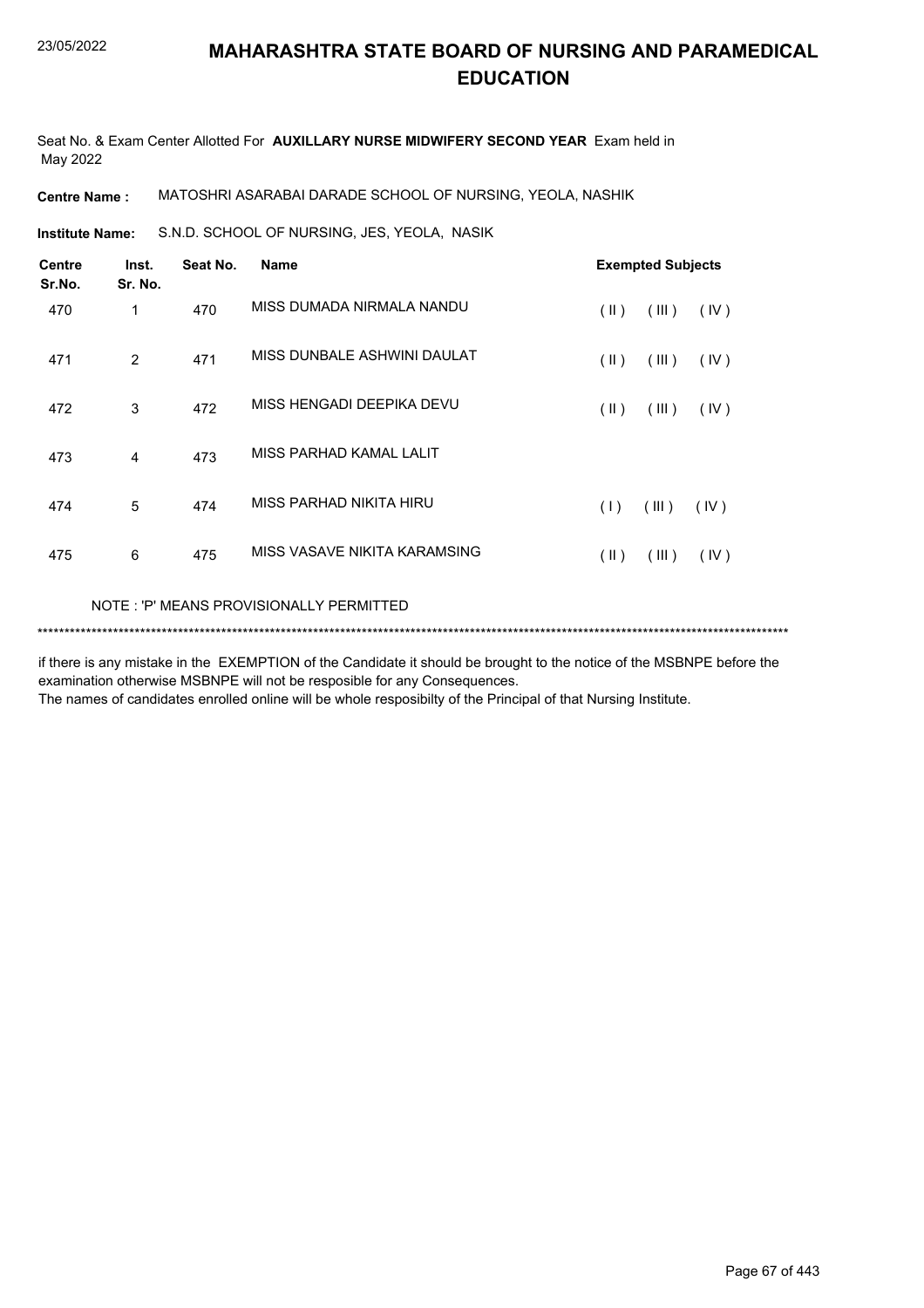Seat No. & Exam Center Allotted For **AUXILLARY NURSE MIDWIFERY SECOND YEAR** Exam held in May 2022

**Centre Name :** MATOSHRI ASARABAI DARADE SCHOOL OF NURSING, YEOLA, NASHIK

KARUNA SCHOOL OF NURSING, MANMAD, NASHIK **Institute Name:**

| Centre<br>Sr.No. | Inst.<br>Sr. No. | Seat No. | <b>Name</b>                             | <b>Exempted Subjects</b>       |  |  |
|------------------|------------------|----------|-----------------------------------------|--------------------------------|--|--|
| 476              | 1                | 477      | MISS AHIRE SHRADHA CHANDRAKANT          |                                |  |  |
| 477              | 2                | 479      | MISS KADAM ANJALI AABA                  |                                |  |  |
| 478              | 3                | 481      | MISS KATYARE ASHLESHA SUNIL             | $(\parallel)$<br>(1)           |  |  |
| 479              | 4                | 483      | MISS NIKAM SNEHAL SUNIL                 | $(\parallel)$<br>(III)<br>(IV) |  |  |
|                  |                  |          | NOTE: 'P' MEANS PROVISIONALLY PERMITTED |                                |  |  |
|                  |                  |          |                                         |                                |  |  |

if there is any mistake in the EXEMPTION of the Candidate it should be brought to the notice of the MSBNPE before the examination otherwise MSBNPE will not be resposible for any Consequences. The names of candidates enrolled online will be whole resposibilty of the Principal of that Nursing Institute.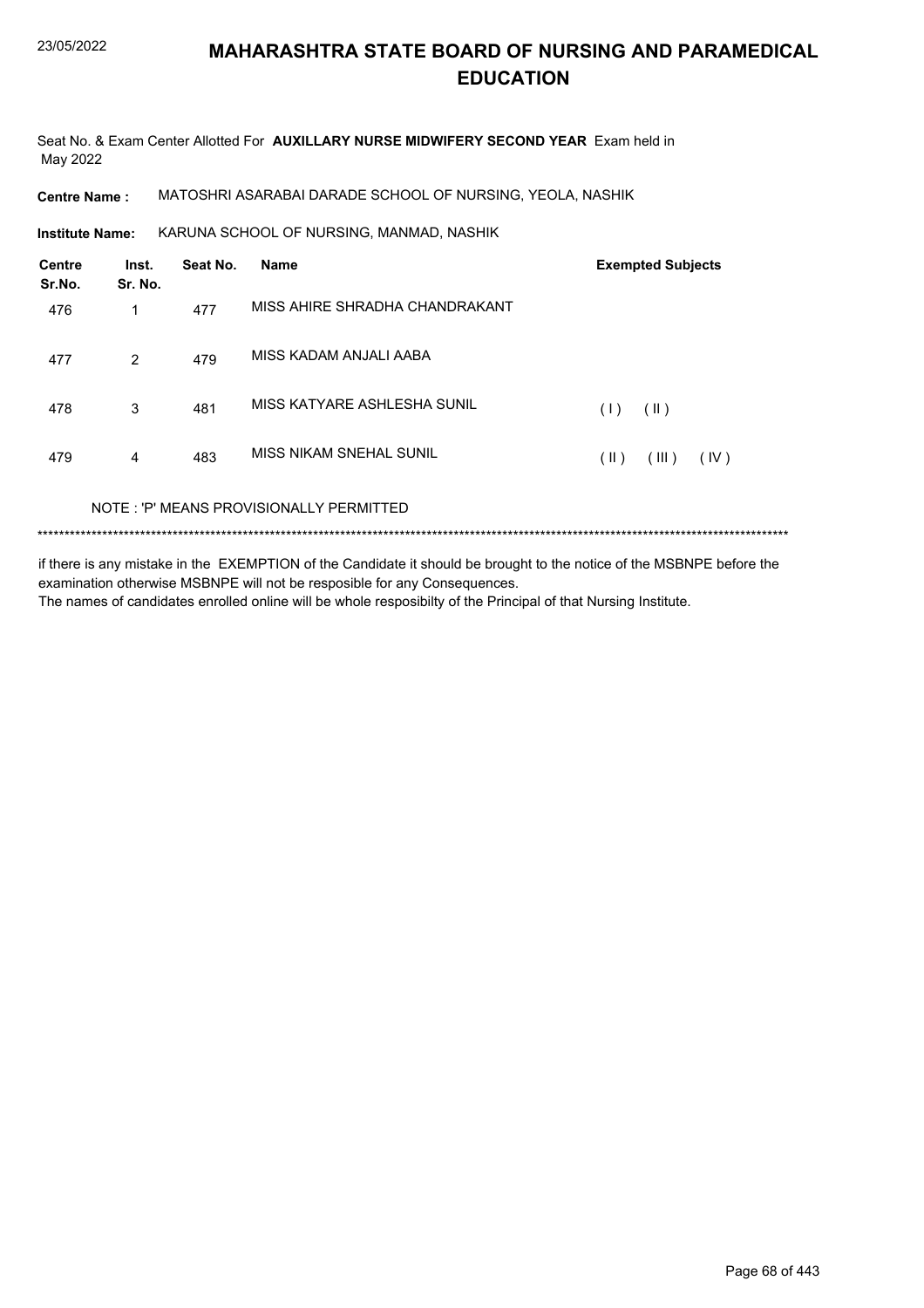Seat No. & Exam Center Allotted For **AUXILLARY NURSE MIDWIFERY SECOND YEAR** Exam held in May 2022

**Centre Name :** MATOSHRI ASARABAI DARADE SCHOOL OF NURSING, YEOLA, NASHIK

MATOSHRI SCHOOL OF A.N.M. NURSING , EKLAHARE, NASIK **Institute Name:**

| <b>Centre</b><br>Sr.No. | Inst.<br>Sr. No. | Seat No. | <b>Name</b>                 | <b>Exempted Subjects</b> |  |  |
|-------------------------|------------------|----------|-----------------------------|--------------------------|--|--|
| 480                     | 1                | 484      | MISS GAVIT ASHVINI AJIT     | (III)<br>(IV)            |  |  |
| 481                     | 2                | 485      | MISS GAVIT SONIYA RADTYA    | (III)<br>(IV)            |  |  |
| 482                     | 3                | 486      | MISS JADHAV ASHVINI PRAKASH | (III)<br>(  )<br>(IV)    |  |  |
| 483                     | 4                | 487      | MISS PAWARA SAHARA BIJALA   | (III)<br>(  )<br>(IV)    |  |  |
|                         |                  |          |                             |                          |  |  |

NOTE : 'P' MEANS PROVISIONALLY PERMITTED

\*\*\*\*\*\*\*\*\*\*\*\*\*\*\*\*\*\*\*\*\*\*\*\*\*\*\*\*\*\*\*\*\*\*\*\*\*\*\*\*\*\*\*\*\*\*\*\*\*\*\*\*\*\*\*\*\*\*\*\*\*\*\*\*\*\*\*\*\*\*\*\*\*\*\*\*\*\*\*\*\*\*\*\*\*\*\*\*\*\*\*\*\*\*\*\*\*\*\*\*\*\*\*\*\*\*\*\*\*\*\*\*\*\*\*\*\*\*\*\*\*\*\*\*\*\*\*\*\*\*\*\*\*\*\*\*\*\*\*

if there is any mistake in the EXEMPTION of the Candidate it should be brought to the notice of the MSBNPE before the examination otherwise MSBNPE will not be resposible for any Consequences.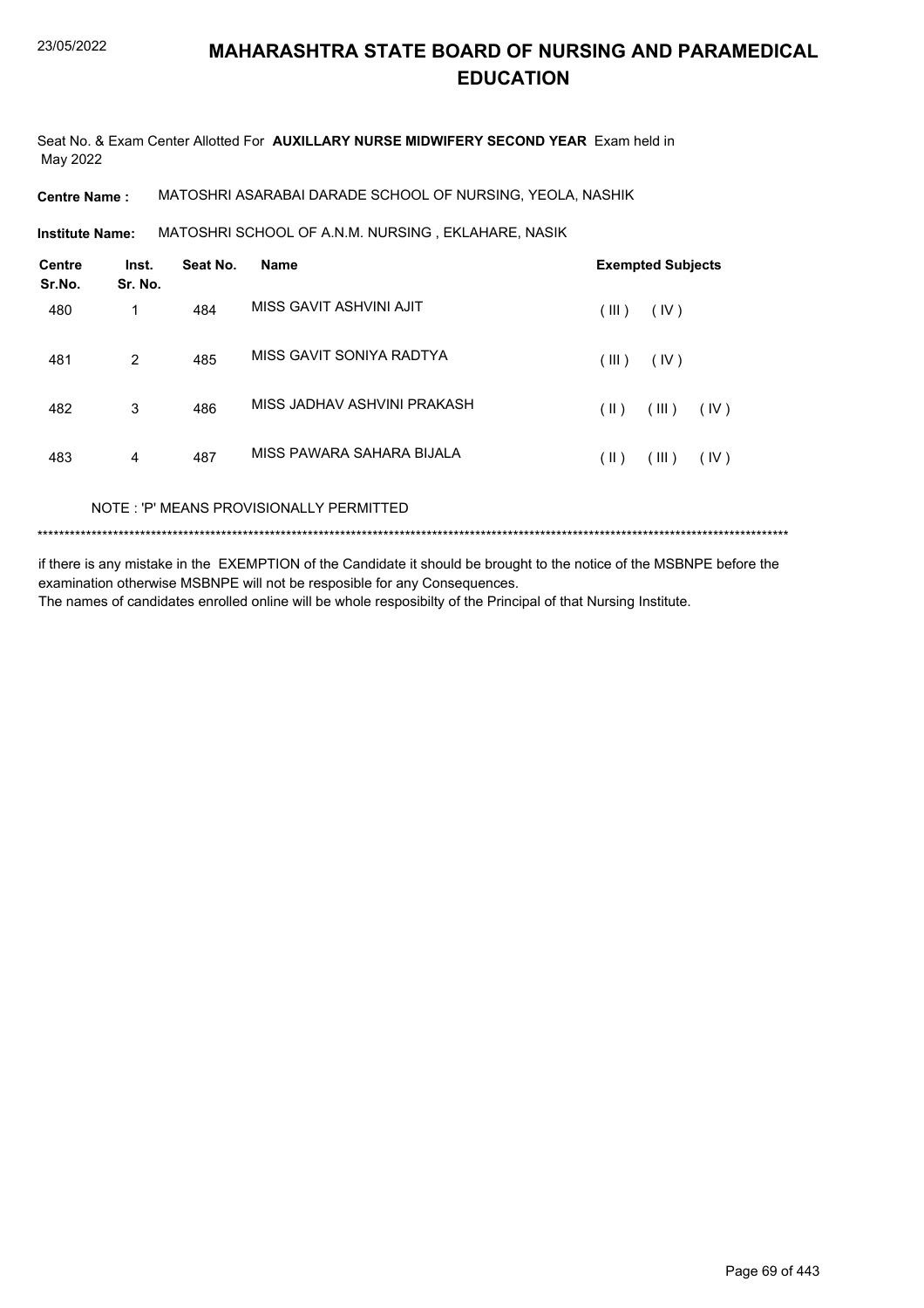Seat No. & Exam Center Allotted For **AUXILLARY NURSE MIDWIFERY SECOND YEAR** Exam held in May 2022

**Centre Name :** MATOSHRI ASARABAI DARADE SCHOOL OF NURSING, YEOLA, NASHIK

MATOSHRI SCHOOL OF A.N.M. NURSING , BABULGAON , NASIK **Institute Name:**

| Centre<br>Sr.No. | Inst.<br>Sr. No. | Seat No. | <b>Name</b>                             |               | <b>Exempted Subjects</b> |      |  |
|------------------|------------------|----------|-----------------------------------------|---------------|--------------------------|------|--|
| 484              | 1                | 488      | MISS PADAVI JAGRUTI AMARSING            | (III)         | (IV)                     |      |  |
| 485              | 2                | 489      | MISS PADVI SARITA RAMESH                | $(\parallel)$ | (III)                    | (IV) |  |
| 486              | 3                | 490      | MISS PADVI ROHINI KANTILAL              |               |                          |      |  |
| 487              | 4                | 491      | MISS PADVI BHAGYASHREE SAMBHAJI         | (  )          | (III)                    | (IV) |  |
| 488              | 5                | 492      | MISS SHENDE JYOTI MAHADU                | $(\parallel)$ | (III)                    | (IV) |  |
| 489              | 6                | 493      | MISS TADVI LATA MADAN                   | (  )          | (III)                    | (IV) |  |
|                  |                  |          | NOTE: 'P' MEANS PROVISIONALLY PERMITTED |               |                          |      |  |

\*\*\*\*\*\*\*\*\*\*\*\*\*\*\*\*\*\*\*\*\*\*\*\*\*\*\*\*\*\*\*\*\*\*\*\*\*\*\*\*\*\*\*\*\*\*\*\*\*\*\*\*\*\*\*\*\*\*\*\*\*\*\*\*\*\*\*\*\*\*\*\*\*\*\*\*\*\*\*\*\*\*\*\*\*\*\*\*\*\*\*\*\*\*\*\*\*\*\*\*\*\*\*\*\*\*\*\*\*\*\*\*\*\*\*\*\*\*\*\*\*\*\*\*\*\*\*\*\*\*\*\*\*\*\*\*\*\*\*

if there is any mistake in the EXEMPTION of the Candidate it should be brought to the notice of the MSBNPE before the examination otherwise MSBNPE will not be resposible for any Consequences.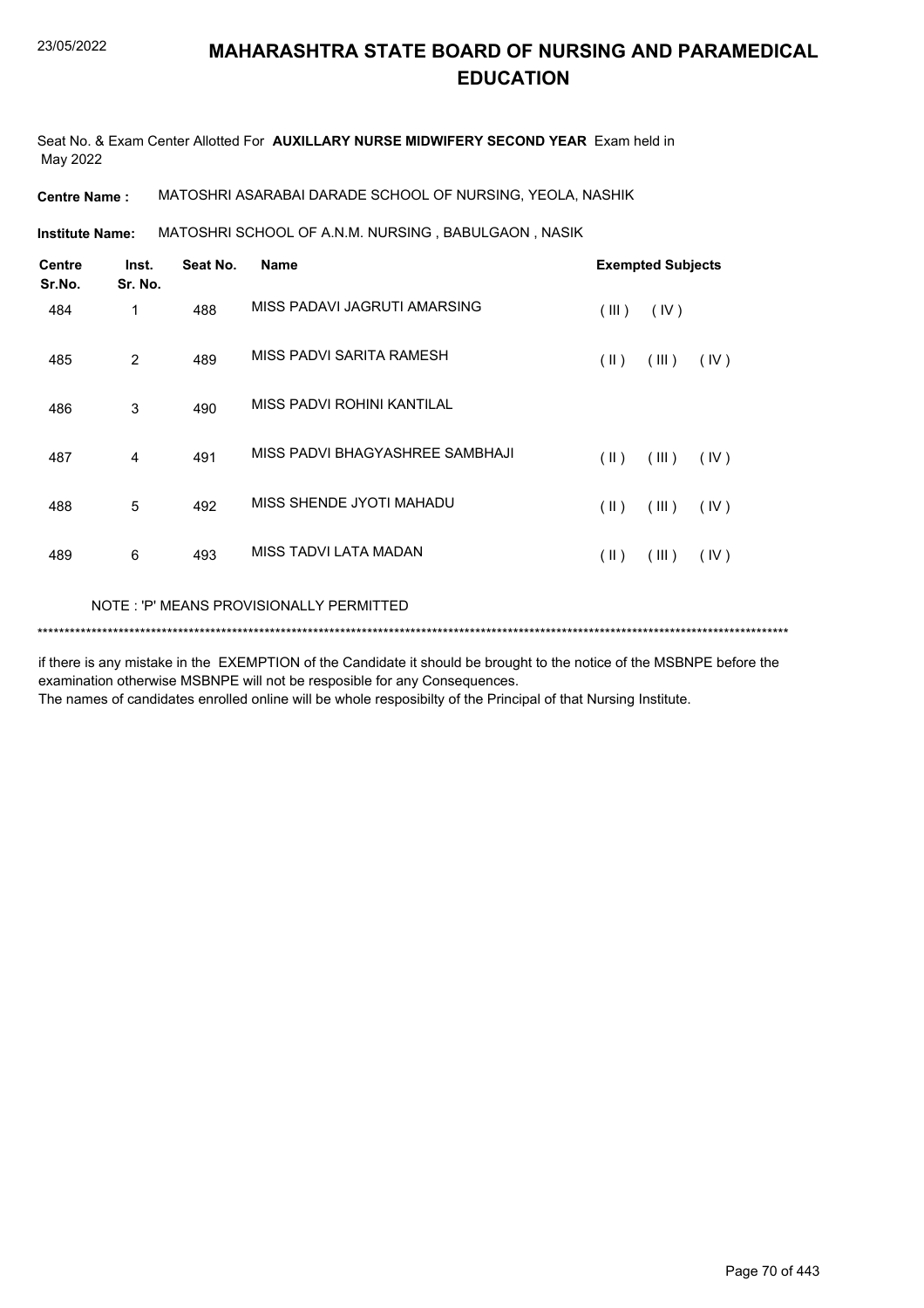Seat No. & Exam Center Allotted For **AUXILLARY NURSE MIDWIFERY SECOND YEAR** Exam held in May 2022

**Centre Name :** MATOSHRI ASARABAI DARADE SCHOOL OF NURSING, YEOLA, NASHIK

**Institute Name: YEOLA SCHOOL OF NURSING, YEOLA, NASHIK** 

| Centre<br>Sr.No. | Inst.<br>Sr. No. | Seat No. | <b>Name</b>                          | <b>Exempted Subjects</b> |                |      |
|------------------|------------------|----------|--------------------------------------|--------------------------|----------------|------|
| 490              | 1                | 494      | MISS GAVIT PRISTIKALA BHARAT         | (III)                    | (IV)           |      |
| 491              | $\overline{c}$   | 495      | MISS GAVIT SONIYA VILAS              | (1)                      | (III)          | (IV) |
| 492              | 3                | 496      | MISS GAVIT NILIMA SURSING            | (III)                    | (IV)           |      |
| 493              | 4                | 497      | MISS GAVIT SARASWATI GULABSING       | (III)                    | (IV)           |      |
| 494              | 5                | 498      | MISS KEDARE RUPALI BALU              | $(\parallel)$            | $($ III $)$    | (IV) |
| 495              | 6                | 499      | MISS KEDARE DIPALI CHANDRAKANT       | (III)                    | (IV)           |      |
| 496              | 7                | 500      | MISS MAHALE YOGITA BHASKAR           |                          |                |      |
| 497              | 8                | 501      | MISS MANWATKAR PRIYANKA PANDHARINATH | (1)                      | (III)          | (IV) |
| 498              | $\boldsymbol{9}$ | 502      | MISS NIKALJE PRITI DIPAK             | (1)                      | (III)          | (IV) |
| 499              | 10               | 503      | MISS PADAVI SONALI VASANT            | (1)                      | (III)          | (IV) |
| 500              | 11               | 504      | MISS PADAVI HARSHDA SALMYA           | (III)                    | (IV)           |      |
| 501              | 12               | 505      | MISS PADVI SONI BINDYA               | (1)                      | (III)          | (IV) |
| 502              | 13               | 506      | MISS SATPUTE GAURI LAXMAN            | $(\parallel)$            | (III)          | (IV) |
| 503              | 14               | 507      | MISS TADAVI VAISHALI JAMSING         |                          | $(III)$ $(IV)$ |      |
| 504              | 15               | 508      | MISS VALAVI RITA VIJYA               | (III)                    | (IV)           |      |
| 505              | 16               | 509      | MISS VASAVE CHHAYA UTTAM             | (III)                    | (IV)           |      |
| 506              | 17               | 510      | MISS VASAVE KAVITA MALSING           |                          |                |      |
| 507              | 18               | 511      | MISS VASAVE ASRA DATKYA              | (1)                      | (III)          | (IV) |
| 508              | 19               | 512      | MISS VASAVE ASHWINI SURESH           |                          | $(III)$ $(IV)$ |      |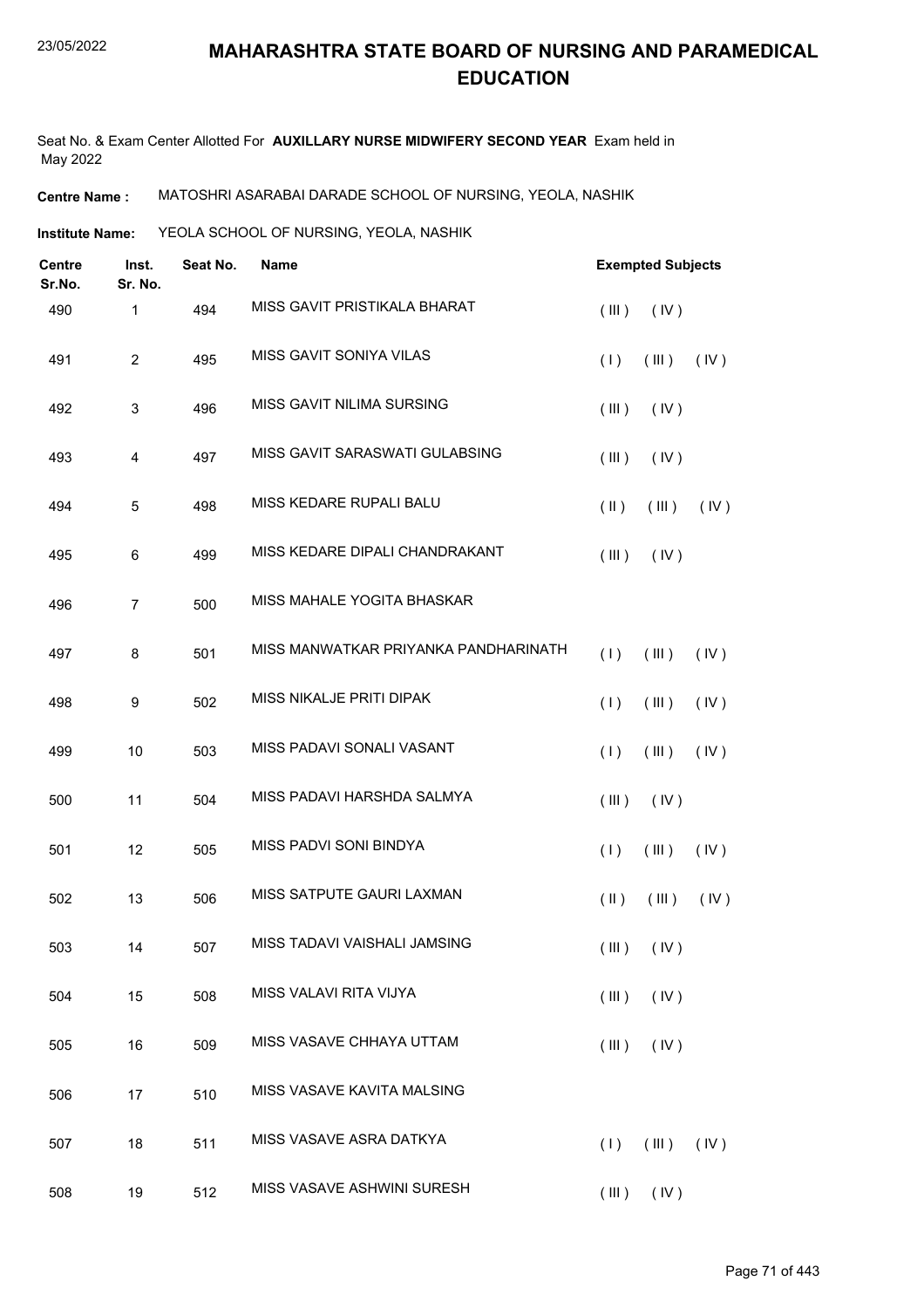Seat No. & Exam Center Allotted For AUXILLARY NURSE MIDWIFERY SECOND YEAR Exam held in May 2022

NOTE: 'P' MEANS PROVISIONALLY PERMITTED

if there is any mistake in the EXEMPTION of the Candidate it should be brought to the notice of the MSBNPE before the examination otherwise MSBNPE will not be resposible for any Consequences.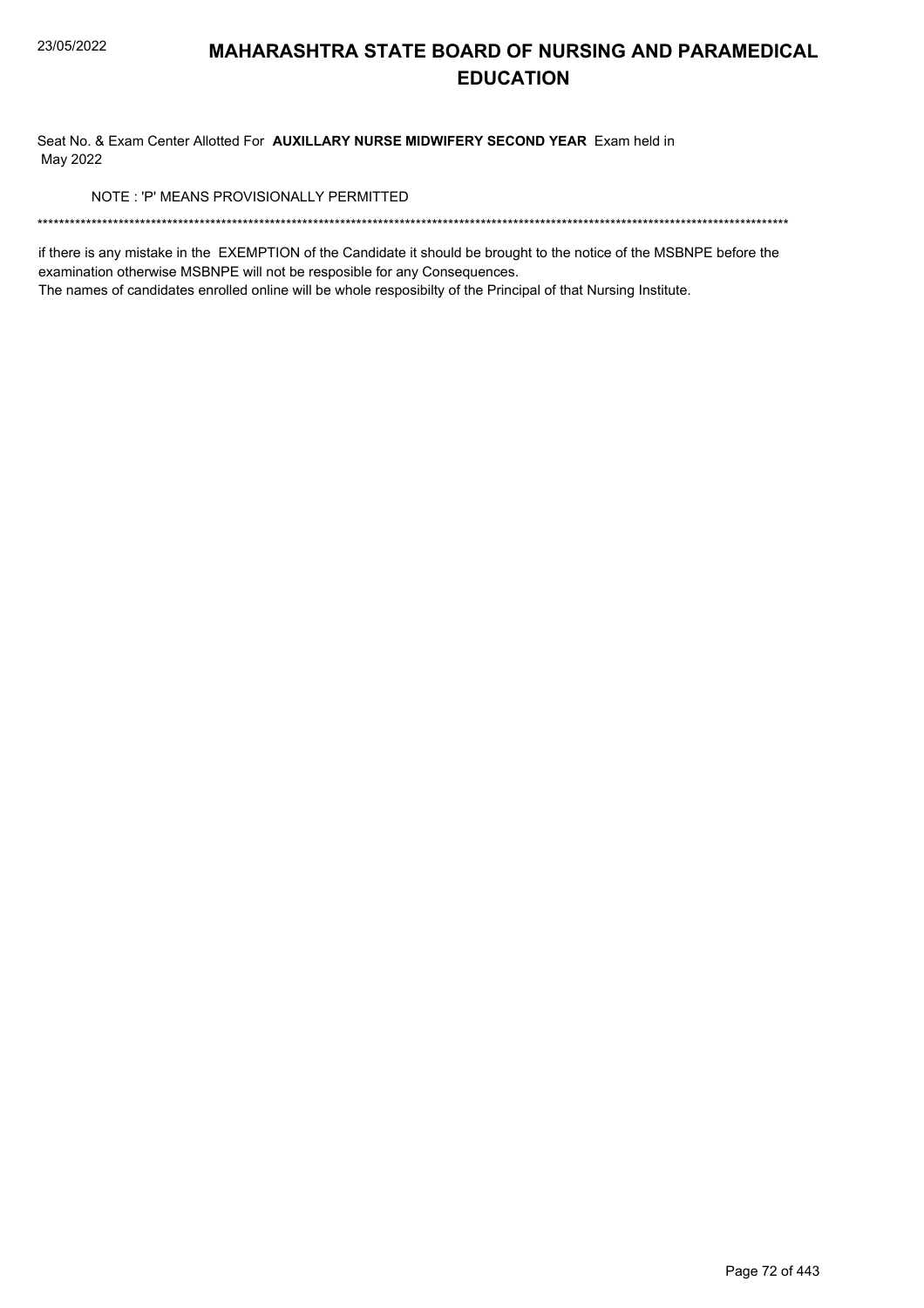Seat No. & Exam Center Allotted For **AUXILLARY NURSE MIDWIFERY SECOND YEAR** Exam held in May 2022

**Centre Name :** MATOSHRI ASARABAI DARADE SCHOOL OF NURSING, YEOLA, NASHIK

MATOSHRI ASARABAI DARADE SCHOOL OF NURSING, YEOLA, NASHIK **Institute Name:**

| <b>Centre</b><br>Sr.No. | Inst.<br>Sr. No. | Seat No. | <b>Name</b>                   |                                          | <b>Exempted Subjects</b> |  |  |
|-------------------------|------------------|----------|-------------------------------|------------------------------------------|--------------------------|--|--|
| 509                     | 1                | 513      | MISS BHOVAR VANDANA RAGHUNATH | (III)<br>(IV)                            |                          |  |  |
| 510                     | 2                | 514      | MISS DUMADA SADHANA RAGHU     | (III)<br>(IV)                            |                          |  |  |
| 511                     | 3                | 515      | MISS GHATAL SADHANA KISAN     | $(\parallel \parallel)$<br>(III)<br>(IV) |                          |  |  |
| 512                     | $\overline{4}$   | 516      | MISS KHADAKYA ARUNA NARESH    | (III)<br>$(\parallel \parallel)$<br>(IV) |                          |  |  |
| 513                     | 5                | 517      | MISS NIKOLE PRATIKSHA PRAKASH | $(\parallel)$<br>(III)<br>(IV)           |                          |  |  |
| 514                     | 6                | 518      | MISS SAMBARE POOJA BHAGWAN    | (1)<br>(III)<br>(IV)                     |                          |  |  |
| 515                     | $\overline{7}$   | 519      | MISS THORAT PRATIKSHA BALU    | $(\parallel)$<br>(III)<br>(IV)           |                          |  |  |
| 516                     | 8                | 520      | MISS VASAVE PRIYANKA DAULAT   | (III)<br>(IV)                            |                          |  |  |

NOTE : 'P' MEANS PROVISIONALLY PERMITTED

\*\*\*\*\*\*\*\*\*\*\*\*\*\*\*\*\*\*\*\*\*\*\*\*\*\*\*\*\*\*\*\*\*\*\*\*\*\*\*\*\*\*\*\*\*\*\*\*\*\*\*\*\*\*\*\*\*\*\*\*\*\*\*\*\*\*\*\*\*\*\*\*\*\*\*\*\*\*\*\*\*\*\*\*\*\*\*\*\*\*\*\*\*\*\*\*\*\*\*\*\*\*\*\*\*\*\*\*\*\*\*\*\*\*\*\*\*\*\*\*\*\*\*\*\*\*\*\*\*\*\*\*\*\*\*\*\*\*\*

if there is any mistake in the EXEMPTION of the Candidate it should be brought to the notice of the MSBNPE before the examination otherwise MSBNPE will not be resposible for any Consequences.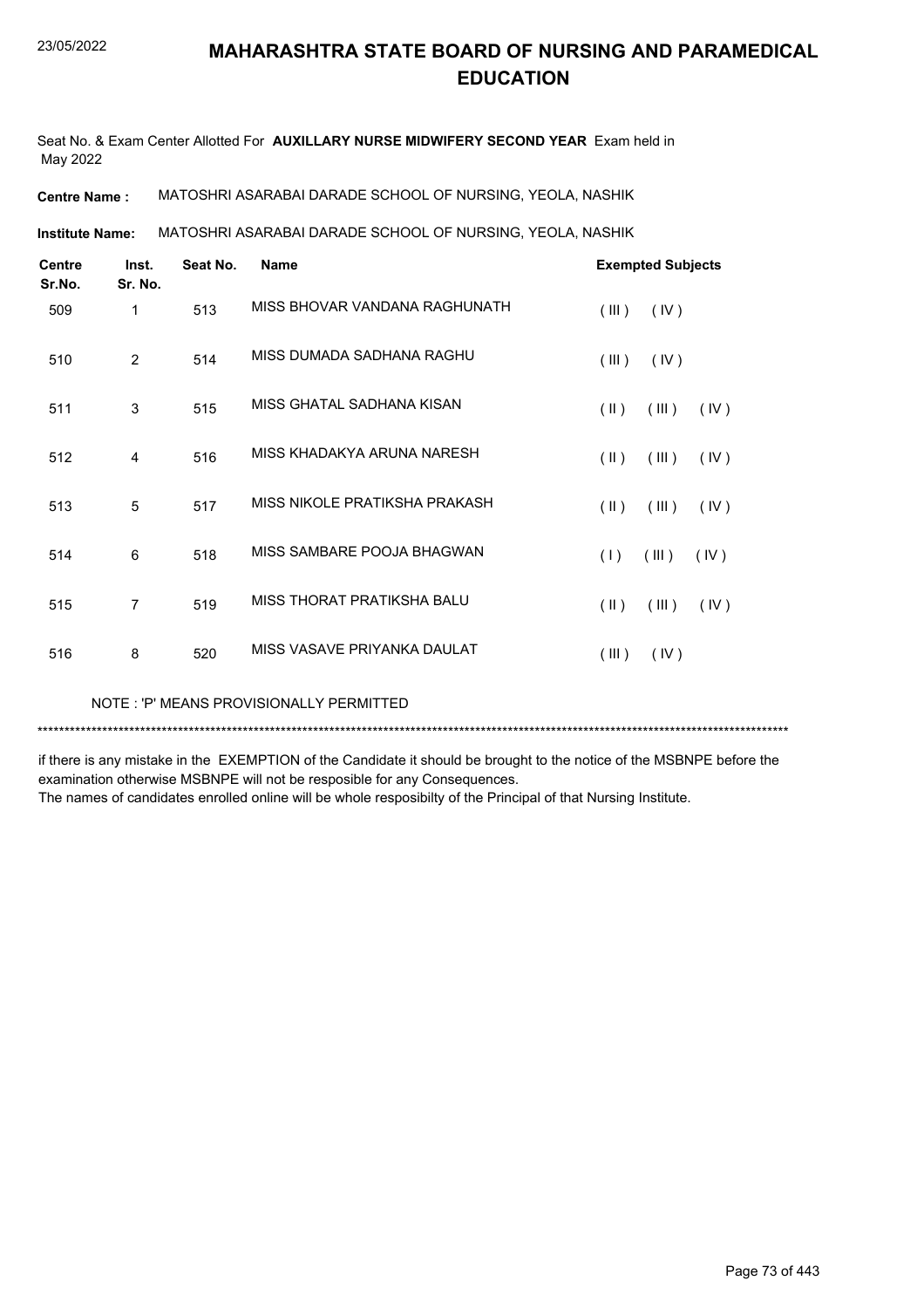Seat No. & Exam Center Allotted For **AUXILLARY NURSE MIDWIFERY SECOND YEAR** Exam held in May 2022

**Centre Name :** MATOSHRI ASARABAI DARADE SCHOOL OF NURSING, YEOLA, NASHIK

MANMAD NURSING SCHOOL, YEOLA, NASHIK **Institute Name:**

| <b>Centre</b><br>Sr.No. | Inst.<br>Sr. No. | Seat No. | <b>Name</b>                   |       | <b>Exempted Subjects</b> |      |
|-------------------------|------------------|----------|-------------------------------|-------|--------------------------|------|
| 517                     | 1                | 521      | MISS AHIRE LAXMI MANILAL      |       |                          |      |
| 518                     | 2                | 522      | MISS GAVIT AVINA DATTU        | (  )  | (III)                    | (IV) |
| 519                     | 3                | 523      | MISS GAVIT RINKU REGA         | (  )  | (III)                    | (IV) |
| 520                     | $\overline{4}$   | 524      | MISS MALUSARE NILAMBAI LAXMAN | (III) | (IV)                     |      |
| 521                     | 5                | 525      | MISS PAWAR VANDANA DULBA      | (III) | (IV)                     |      |

### NOTE : 'P' MEANS PROVISIONALLY PERMITTED

\*\*\*\*\*\*\*\*\*\*\*\*\*\*\*\*\*\*\*\*\*\*\*\*\*\*\*\*\*\*\*\*\*\*\*\*\*\*\*\*\*\*\*\*\*\*\*\*\*\*\*\*\*\*\*\*\*\*\*\*\*\*\*\*\*\*\*\*\*\*\*\*\*\*\*\*\*\*\*\*\*\*\*\*\*\*\*\*\*\*\*\*\*\*\*\*\*\*\*\*\*\*\*\*\*\*\*\*\*\*\*\*\*\*\*\*\*\*\*\*\*\*\*\*\*\*\*\*\*\*\*\*\*\*\*\*\*\*\*

if there is any mistake in the EXEMPTION of the Candidate it should be brought to the notice of the MSBNPE before the examination otherwise MSBNPE will not be resposible for any Consequences. The names of candidates enrolled online will be whole resposibilty of the Principal of that Nursing Institute.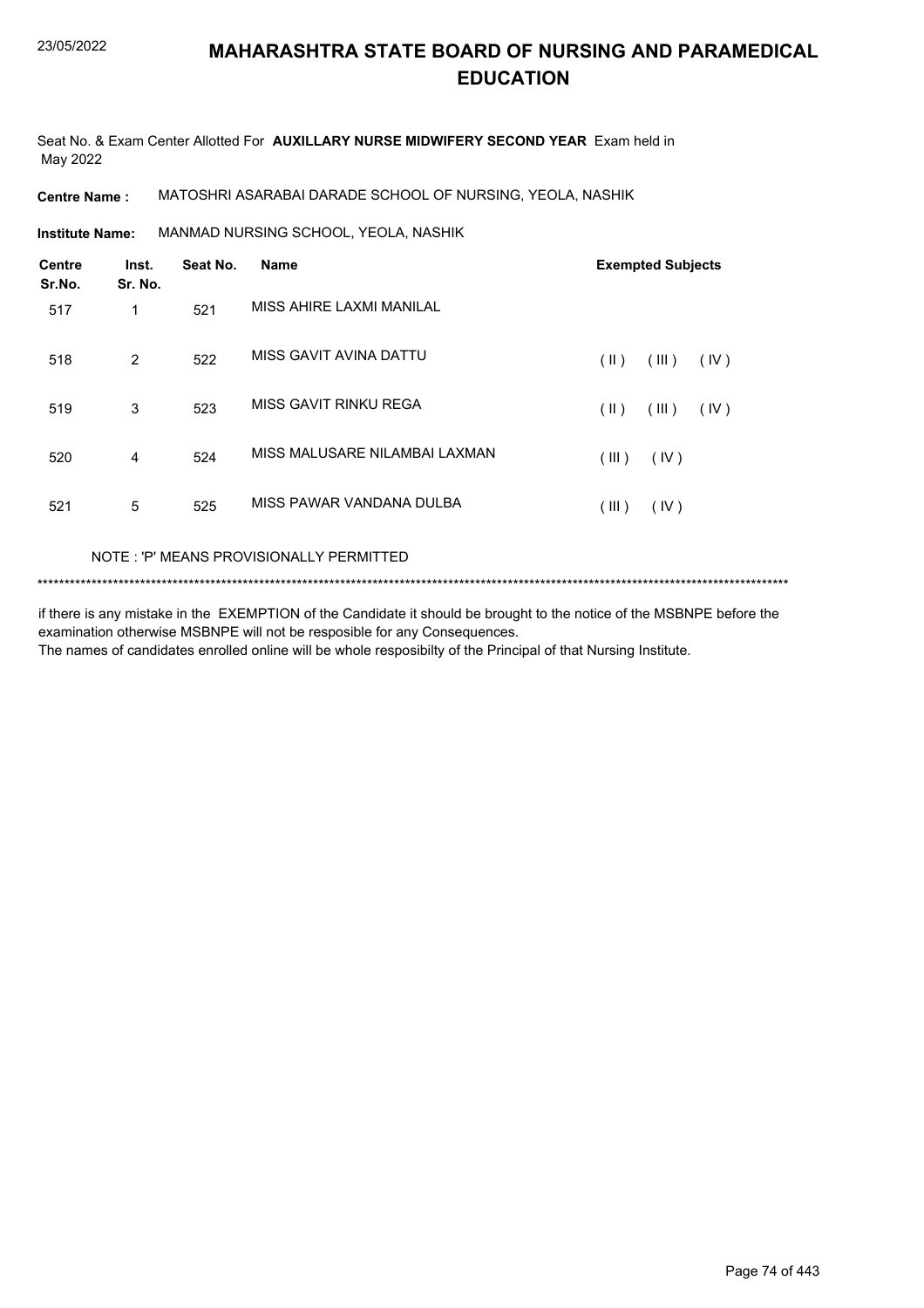Seat No. & Exam Center Allotted For **AUXILLARY NURSE MIDWIFERY SECOND YEAR** Exam held in May 2022

**Centre Name :** MATOSHRI ASARABAI DARADE SCHOOL OF NURSING, YEOLA, NASHIK

JIJAMATA NURSING SCHOOL, MALEGAON, NASHIK **Institute Name:**

| <b>Centre</b><br>Sr.No. | Inst.<br>Sr. No. | Seat No. | <b>Name</b>                   | <b>Exempted Subjects</b>       |
|-------------------------|------------------|----------|-------------------------------|--------------------------------|
| 522                     | 1                | 526      | MISS GANGURDE PRIYANKA SANJAY | (III)<br>(IV)                  |
| 523                     | 2                | 527      | MISS PADVI PRAMILA SUPA       | (IV)<br>(III)                  |
| 524                     | 3                | 528      | MISS PAWARA RIMI SUKLAL       | (III)<br>(IV)                  |
| 525                     | 4                | 529      | MISS PAWARA GITA DAYARAM      | (III)<br>(IV)                  |
| 526                     | 5                | 530      | MISS PAWARA BAYAJA DAMACHYA   | (III)<br>(IV)                  |
| 527                     | 6                | 531      | MISS PAWARA PUNAM UDEBHAN     | (III)<br>(IV)                  |
| 528                     | $\overline{7}$   | 532      | MISS RAUT SHARMILA OMDYA      | (III)<br>(IV)                  |
| 529                     | 8                | 533      | MISS THAKARE PUNIBAI KAILAS   | (III)<br>(IV)                  |
| 530                     | 9                | 534      | MISS VALVI MAMTA KHUMANSING   | $(\parallel)$<br>(III)<br>(IV) |
| 531                     | 10               | 535      | MISS VASAVE SHITAL SURESH     | (III)<br>(IV)                  |

#### NOTE : 'P' MEANS PROVISIONALLY PERMITTED

\*\*\*\*\*\*\*\*\*\*\*\*\*\*\*\*\*\*\*\*\*\*\*\*\*\*\*\*\*\*\*\*\*\*\*\*\*\*\*\*\*\*\*\*\*\*\*\*\*\*\*\*\*\*\*\*\*\*\*\*\*\*\*\*\*\*\*\*\*\*\*\*\*\*\*\*\*\*\*\*\*\*\*\*\*\*\*\*\*\*\*\*\*\*\*\*\*\*\*\*\*\*\*\*\*\*\*\*\*\*\*\*\*\*\*\*\*\*\*\*\*\*\*\*\*\*\*\*\*\*\*\*\*\*\*\*\*\*\*

if there is any mistake in the EXEMPTION of the Candidate it should be brought to the notice of the MSBNPE before the examination otherwise MSBNPE will not be resposible for any Consequences.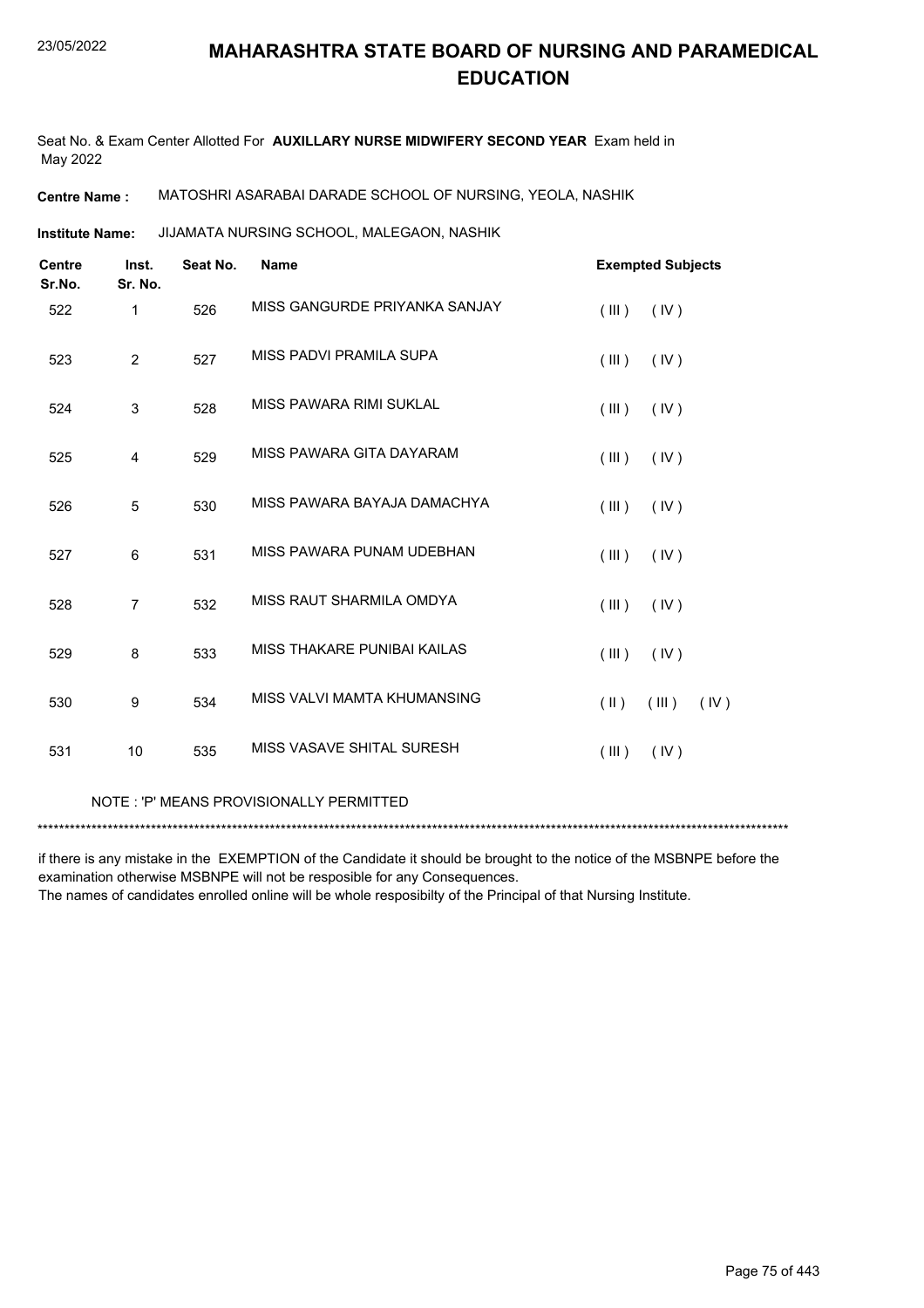Seat No. & Exam Center Allotted For AUXILLARY NURSE MIDWIFERY SECOND YEAR Exam held in May 2022

| <b>Centre Name:</b>     |                                         |          | <b>GENERAL HOSPITAL, AHMEDNAGAR</b> |                                |  |  |  |  |
|-------------------------|-----------------------------------------|----------|-------------------------------------|--------------------------------|--|--|--|--|
| <b>Institute Name:</b>  |                                         |          | <b>GENERAL HOSPITAL, AHMEDNAGAR</b> |                                |  |  |  |  |
| <b>Centre</b><br>Sr.No. | Inst.<br>Sr. No.                        | Seat No. | <b>Name</b>                         | <b>Exempted Subjects</b>       |  |  |  |  |
| 532                     |                                         | 536      | MISS PIMPARKAR AMRUTA PRAKASH       | (IV)<br>$(\parallel)$<br>(III) |  |  |  |  |
|                         | NOTE: 'P' MEANS PROVISIONALLY PERMITTED |          |                                     |                                |  |  |  |  |
|                         |                                         |          |                                     |                                |  |  |  |  |

if there is any mistake in the EXEMPTION of the Candidate it should be brought to the notice of the MSBNPE before the examination otherwise MSBNPE will not be resposible for any Consequences.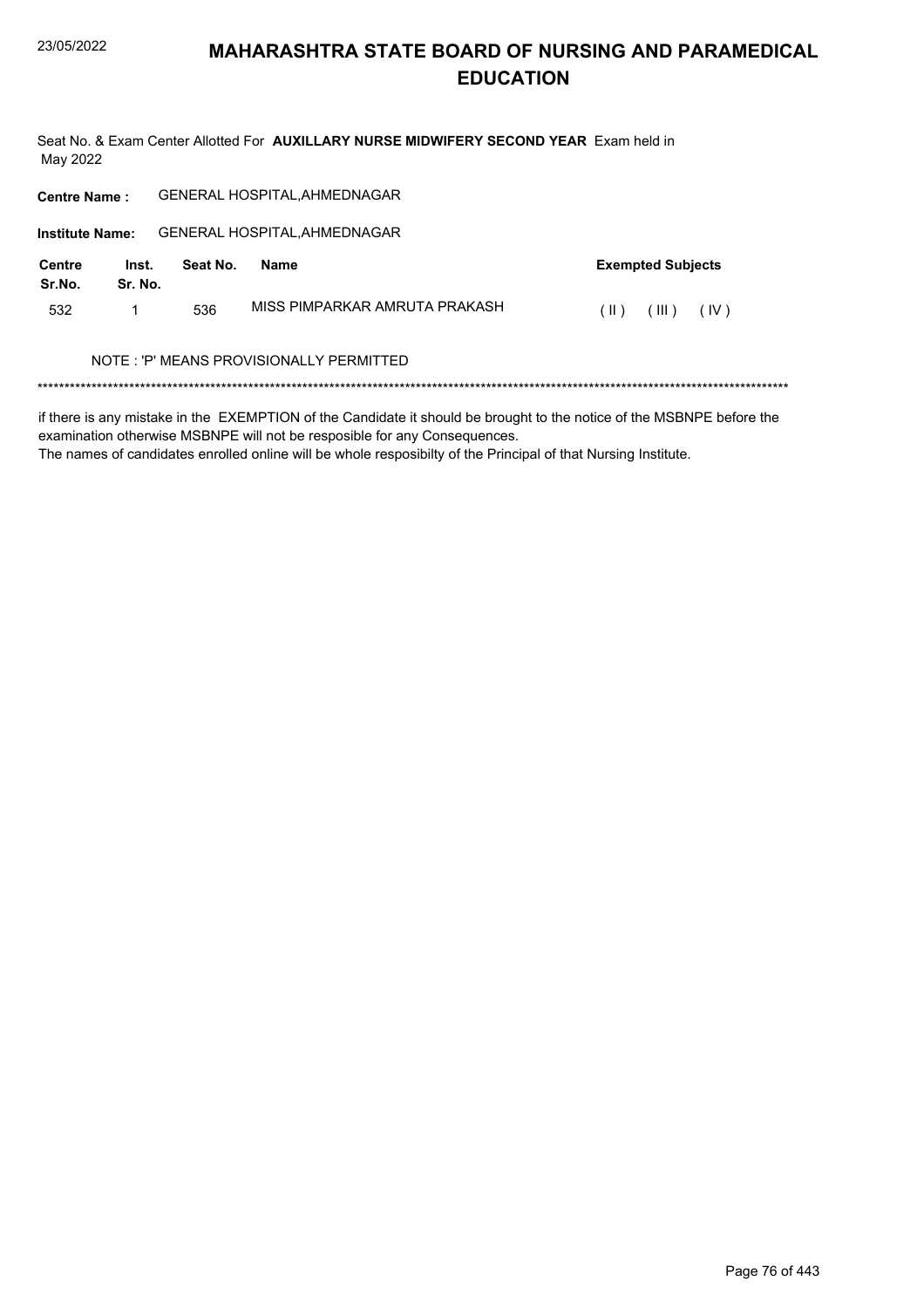Seat No. & Exam Center Allotted For AUXILLARY NURSE MIDWIFERY SECOND YEAR Exam held in May 2022

GENERAL HOSPITAL, AHMEDNAGAR **Centre Name:** 

Institute Name: F.J.F.M. HOSPITAL SCH OF NSG, NEWASA, DISTAHMEDNAGAR

| Centre<br>Sr.No. | Inst.<br>Sr. No. | Seat No. | Name                      |         | <b>Exempted Subjects</b> |
|------------------|------------------|----------|---------------------------|---------|--------------------------|
| 533              |                  | 537      | MISS GAIKWAD MANSI DEVDAN | (III )  | (IV)                     |
| 534              | 2                | 538      | MISS SALVE SHITAL ASHOK   | ( III ) | (IV)                     |

#### NOTE: 'P' MEANS PROVISIONALLY PERMITTED

if there is any mistake in the EXEMPTION of the Candidate it should be brought to the notice of the MSBNPE before the examination otherwise MSBNPE will not be resposible for any Consequences. The names of candidates enrolled online will be whole resposibilty of the Principal of that Nursing Institute.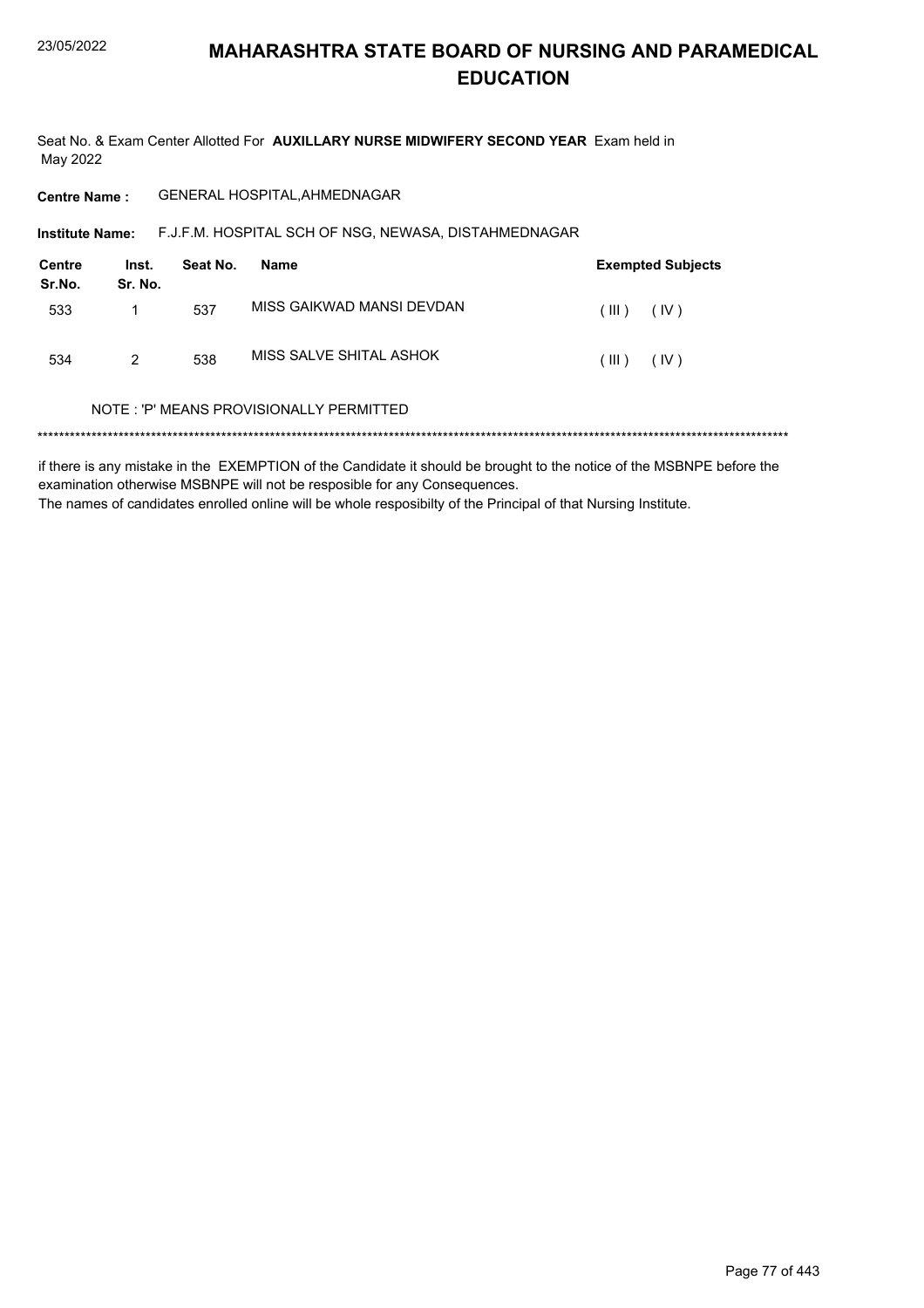Seat No. & Exam Center Allotted For AUXILLARY NURSE MIDWIFERY SECOND YEAR Exam held in May 2022

**Centre Name:** GENERAL HOSPITAL, AHMEDNAGAR

KRANTI SCHOOL OF NURSING AHMEDNAGAR **Institute Name:** 

| Centre<br>Sr.No. | Inst.<br>Sr. No. | Seat No. | Name                                                     | <b>Exempted Subjects</b> |
|------------------|------------------|----------|----------------------------------------------------------|--------------------------|
| 535              | 1                | 539      | MISS AMOLIK KAMINI RAOSAHEB                              | (III)<br>(IV)            |
| 536              | 2                | 540      | MISS JADHAV SHRADDHA UTTAM                               | (III)<br>(IV)<br>(  )    |
| 537              | 3                | 541      | SMT KAMBLE SHEFTAL SANJAY<br>(NEE THORAT SHEETAL SAHADU) | (III)<br>(IV)            |
|                  |                  |          | NOTE: 'P' MEANS PROVISIONALLY PERMITTED                  |                          |
|                  |                  |          |                                                          |                          |

if there is any mistake in the EXEMPTION of the Candidate it should be brought to the notice of the MSBNPE before the examination otherwise MSBNPE will not be resposible for any Consequences. The names of candidates enrolled online will be whole resposibilty of the Principal of that Nursing Institute.

Page 78 of 443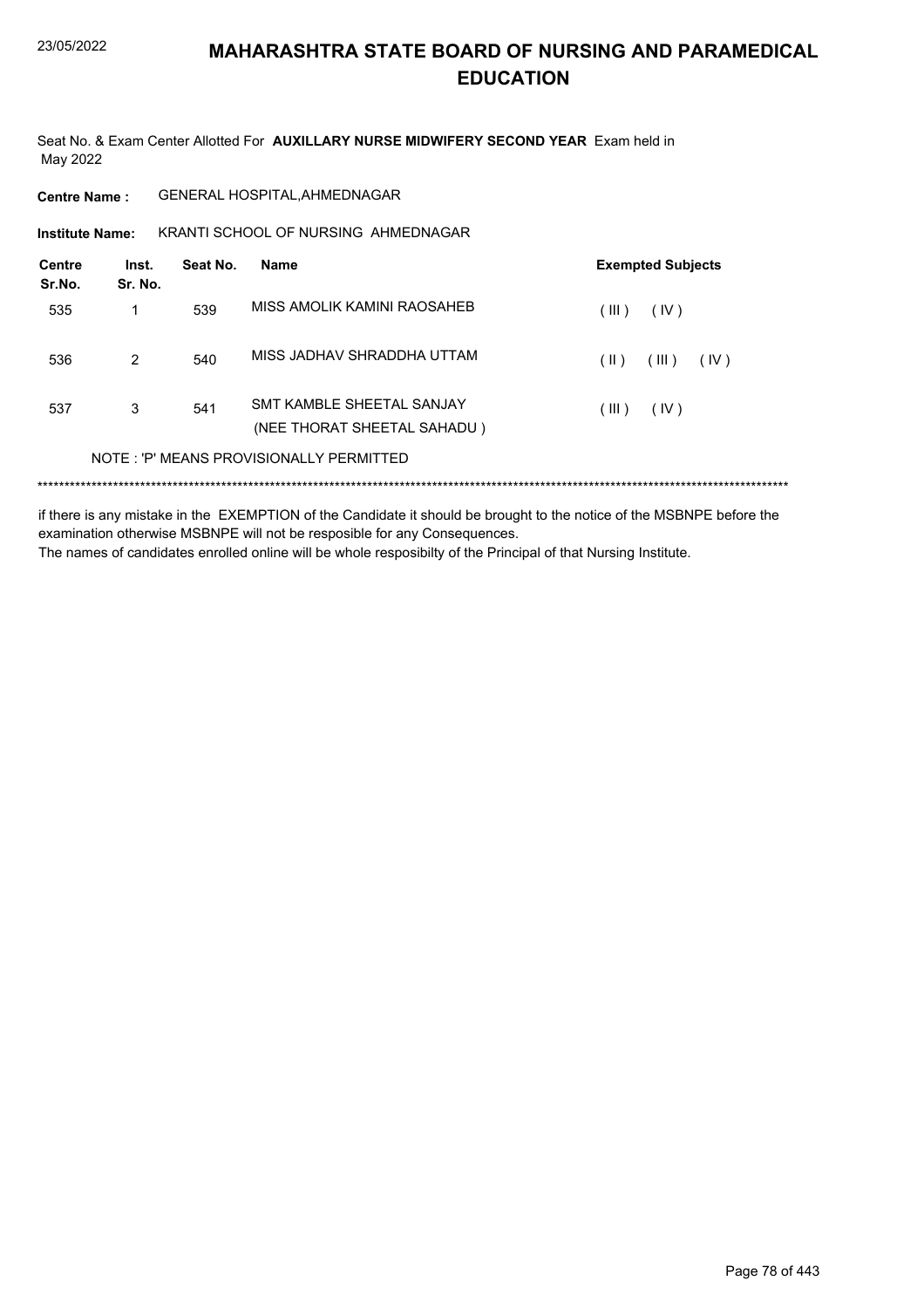Seat No. & Exam Center Allotted For **AUXILLARY NURSE MIDWIFERY SECOND YEAR** Exam held in May 2022

### **Centre Name :** GENERAL HOSPITAL,AHMEDNAGAR

VIJAY GANGA RURAL, MED RES FOUNDATION, SON, AHMEDNAGAR **Institute Name:**

| <b>Centre</b><br>Sr.No. | Inst.<br>Sr. No. | Seat No. | <b>Name</b>                             |               | <b>Exempted Subjects</b> |      |
|-------------------------|------------------|----------|-----------------------------------------|---------------|--------------------------|------|
| 538                     | 1                | 542      | MISS GHYARE SHILPA DEVMAN               | $(\parallel)$ | (III)                    | (IV) |
| 539                     | 2                | 543      | MISS INGLE PALLAVI DADARAO              | (  )          | (III)                    | (IV) |
| 540                     | 3                | 544      | MISS JABAR ARUNA DASU                   | (  )          | (III)                    | (IV) |
| 541                     | 4                | 545      | MISS SASANE VANDANA SHANKAR             | $(\parallel)$ | (III)                    | (IV) |
| 542                     | 5                | 546      | MISS TAYADE PALLAVI TULSHIRAM           | (III)         | (IV)                     |      |
| 543                     | 6                | 547      | MISS TAYDE MADHURI SARANGDHAR           | (  )          | (III)                    | (IV) |
| 544                     | $\overline{7}$   | 548      | MISS WANKHADE KOMAL RAMESHWAR           | (  )          | (III)                    | (IV) |
|                         |                  |          | NOTE: 'P' MEANS PROVISIONALLY PERMITTED |               |                          |      |

if there is any mistake in the EXEMPTION of the Candidate it should be brought to the notice of the MSBNPE before the examination otherwise MSBNPE will not be resposible for any Consequences.

\*\*\*\*\*\*\*\*\*\*\*\*\*\*\*\*\*\*\*\*\*\*\*\*\*\*\*\*\*\*\*\*\*\*\*\*\*\*\*\*\*\*\*\*\*\*\*\*\*\*\*\*\*\*\*\*\*\*\*\*\*\*\*\*\*\*\*\*\*\*\*\*\*\*\*\*\*\*\*\*\*\*\*\*\*\*\*\*\*\*\*\*\*\*\*\*\*\*\*\*\*\*\*\*\*\*\*\*\*\*\*\*\*\*\*\*\*\*\*\*\*\*\*\*\*\*\*\*\*\*\*\*\*\*\*\*\*\*\*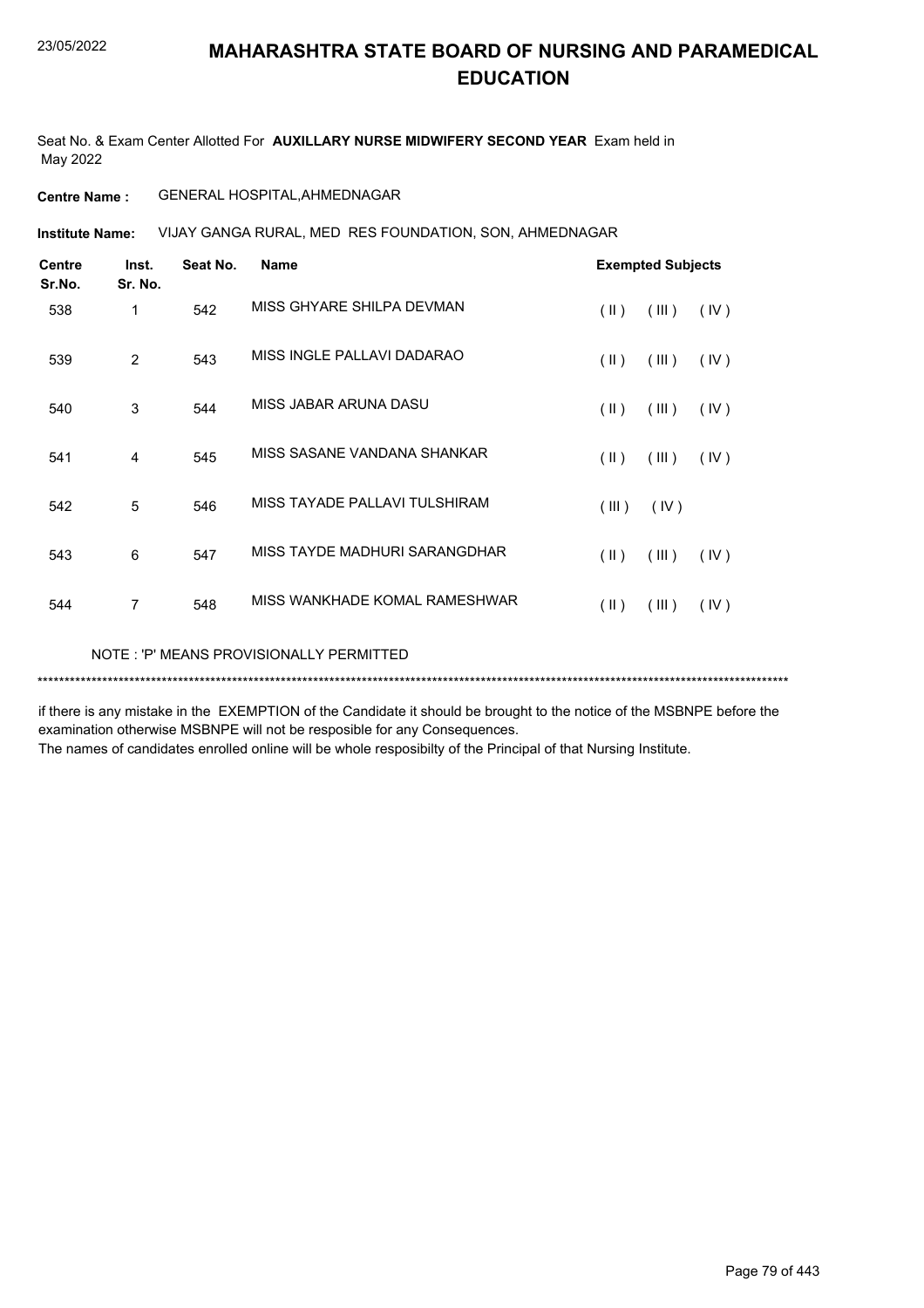Seat No. & Exam Center Allotted For AUXILLARY NURSE MIDWIFERY SECOND YEAR Exam held in May 2022

**Centre Name:** GENERAL HOSPITAL, AHMEDNAGAR

INDIRA GANDHI NSG, COLLEGE, PARNER, AHMEDNAGAR Institute Name:

| <b>Centre</b><br>Sr.No. | Inst.<br>Sr. No. | Seat No. | Name                        |      | <b>Exempted Subjects</b> |      |
|-------------------------|------------------|----------|-----------------------------|------|--------------------------|------|
| 545                     |                  | 549      | MISS BAGADE PRATIKSHA KIRAN | (  ) | (III)                    | (IV) |
| 546                     | 2                | 550      | MISS MADHE SONALI JIJABA    | (  ) | (III)                    | (IV) |

#### NOTE: 'P' MEANS PROVISIONALLY PERMITTED

if there is any mistake in the EXEMPTION of the Candidate it should be brought to the notice of the MSBNPE before the examination otherwise MSBNPE will not be resposible for any Consequences. The names of candidates enrolled online will be whole resposibilty of the Principal of that Nursing Institute.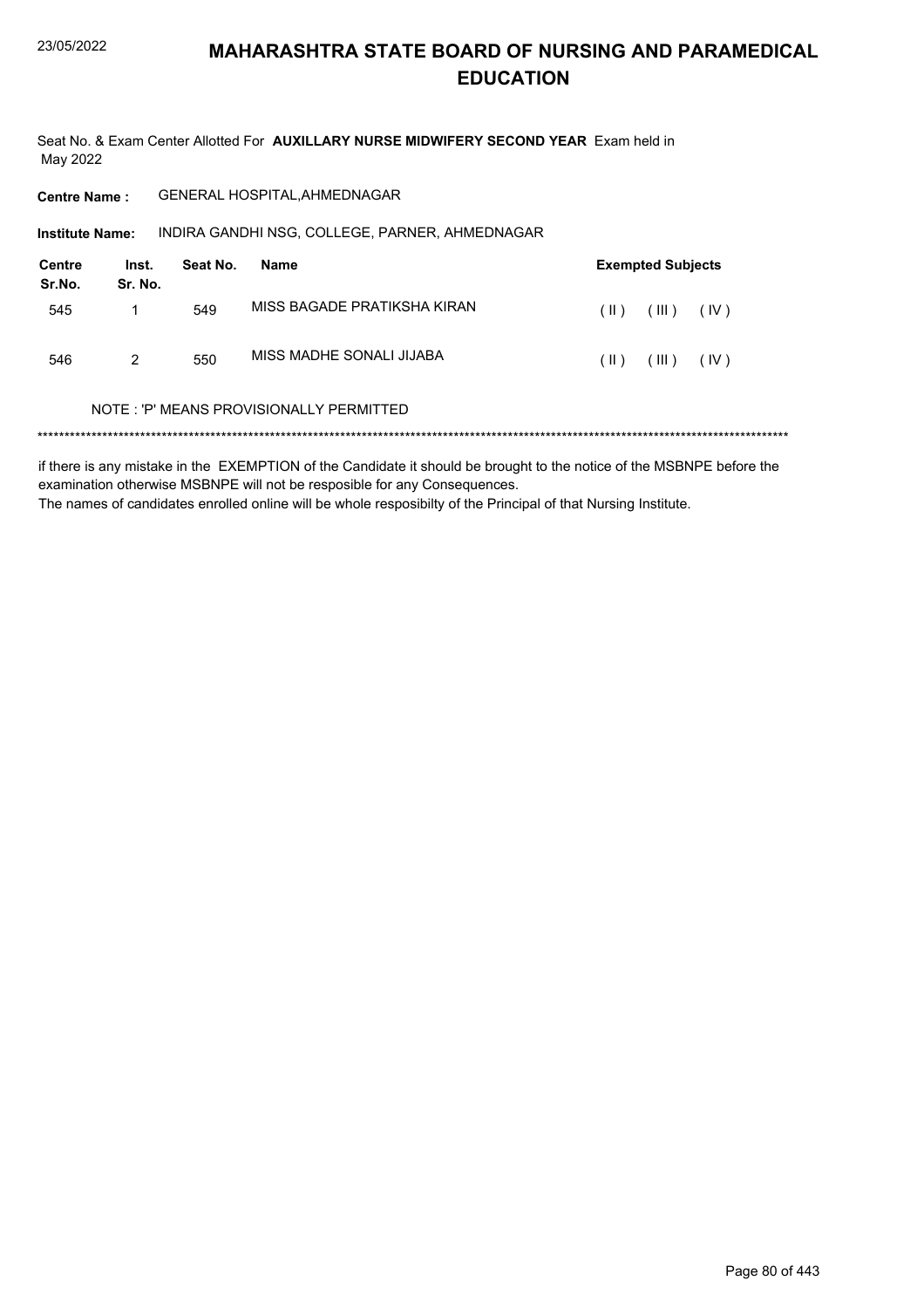Seat No. & Exam Center Allotted For **AUXILLARY NURSE MIDWIFERY SECOND YEAR** Exam held in May 2022

### **Centre Name :** GENERAL HOSPITAL,AHMEDNAGAR

PRAVARA MEDICAL TRUST,SON, SHEVGAON, AHMEDNAGAR **Institute Name:**

| <b>Centre</b><br>Sr.No. | Inst.<br>Sr. No. | Seat No. | <b>Name</b>                                             |               | <b>Exempted Subjects</b> |      |
|-------------------------|------------------|----------|---------------------------------------------------------|---------------|--------------------------|------|
| 547                     | 1                | 551      | SMT BANSODE PRITI MAHESH<br>(NEE AWASARMAL PREETI ANIL) | $(\parallel)$ | (III)                    | (IV) |
| 548                     | 2                | 552      | MISS DAHIPHALE SHITAL SAMBHAJI                          | (III)         | (IV)                     |      |
| 549                     | 3                | 553      | MISS GHUGE JAYSHRI BALU                                 | $(\parallel)$ | (III)                    | (IV) |
| 550                     | $\overline{4}$   | 554      | MISS JAGDHANE DURGA DHONDIRAM                           | $(\parallel)$ | (III)                    | (IV) |
| 551                     | 5                | 555      | MISS KALKUMBE PRITI VIJAY                               | $(\parallel)$ | (III)                    | (IV) |
| 552                     | 6                | 556      | MISS LAHASE BHAGYASHRI BABASAHEB                        | $($ II $)$    | (III)                    | (IV) |
| 553                     | 7                | 557      | MISS MASAL SARIKA SONYABAPU                             | (III)         | (IV)                     |      |
| 554                     | 8                | 558      | MISS PATHAN KAJAI HAMID                                 | $(\parallel)$ | (III)                    | (IV) |

NOTE : 'P' MEANS PROVISIONALLY PERMITTED

\*\*\*\*\*\*\*\*\*\*\*\*\*\*\*\*\*\*\*\*\*\*\*\*\*\*\*\*\*\*\*\*\*\*\*\*\*\*\*\*\*\*\*\*\*\*\*\*\*\*\*\*\*\*\*\*\*\*\*\*\*\*\*\*\*\*\*\*\*\*\*\*\*\*\*\*\*\*\*\*\*\*\*\*\*\*\*\*\*\*\*\*\*\*\*\*\*\*\*\*\*\*\*\*\*\*\*\*\*\*\*\*\*\*\*\*\*\*\*\*\*\*\*\*\*\*\*\*\*\*\*\*\*\*\*\*\*\*\*

if there is any mistake in the EXEMPTION of the Candidate it should be brought to the notice of the MSBNPE before the examination otherwise MSBNPE will not be resposible for any Consequences.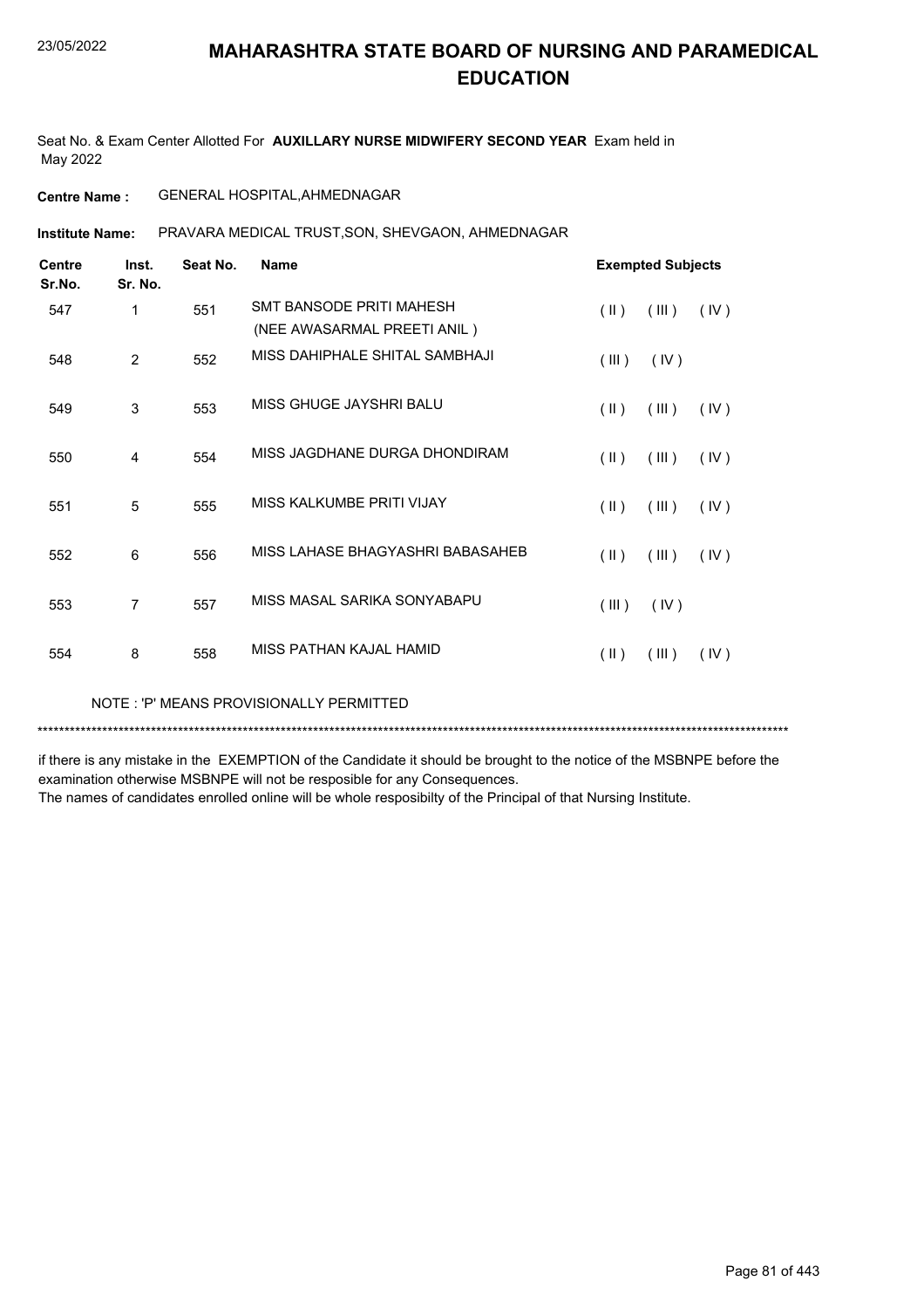Seat No. & Exam Center Allotted For **AUXILLARY NURSE MIDWIFERY SECOND YEAR** Exam held in May 2022

### **Centre Name :** GENERAL HOSPITAL,AHMEDNAGAR

**Institute Name: N**ITYASEVA HOSPITAL NURSING SCHOOL, SHEVGAON, AHMEDNAGAR

| Inst.<br>Sr. No. | Seat No. | <b>Name</b>                 |            |       |                          |
|------------------|----------|-----------------------------|------------|-------|--------------------------|
| 1                | 559      | MISS AMRAO SHITAL JANARDHAN | (  )       | (III) | (IV)                     |
| 2                | 560      | MISS HIVRALE VIDHYA RAJU    | (  )       | (III) | (IV)                     |
| 3                | 561      | MISS JIRE SWATI NANDU       | (  )       | (III) | (IV)                     |
| $\overline{4}$   | 562      | MISS MISAL PALLAVI ANKUSH   | $($ II $)$ | (III) | (IV)                     |
|                  |          |                             |            |       | <b>Exempted Subjects</b> |

NOTE : 'P' MEANS PROVISIONALLY PERMITTED

\*\*\*\*\*\*\*\*\*\*\*\*\*\*\*\*\*\*\*\*\*\*\*\*\*\*\*\*\*\*\*\*\*\*\*\*\*\*\*\*\*\*\*\*\*\*\*\*\*\*\*\*\*\*\*\*\*\*\*\*\*\*\*\*\*\*\*\*\*\*\*\*\*\*\*\*\*\*\*\*\*\*\*\*\*\*\*\*\*\*\*\*\*\*\*\*\*\*\*\*\*\*\*\*\*\*\*\*\*\*\*\*\*\*\*\*\*\*\*\*\*\*\*\*\*\*\*\*\*\*\*\*\*\*\*\*\*\*\*

if there is any mistake in the EXEMPTION of the Candidate it should be brought to the notice of the MSBNPE before the examination otherwise MSBNPE will not be resposible for any Consequences. The names of candidates enrolled online will be whole resposibilty of the Principal of that Nursing Institute.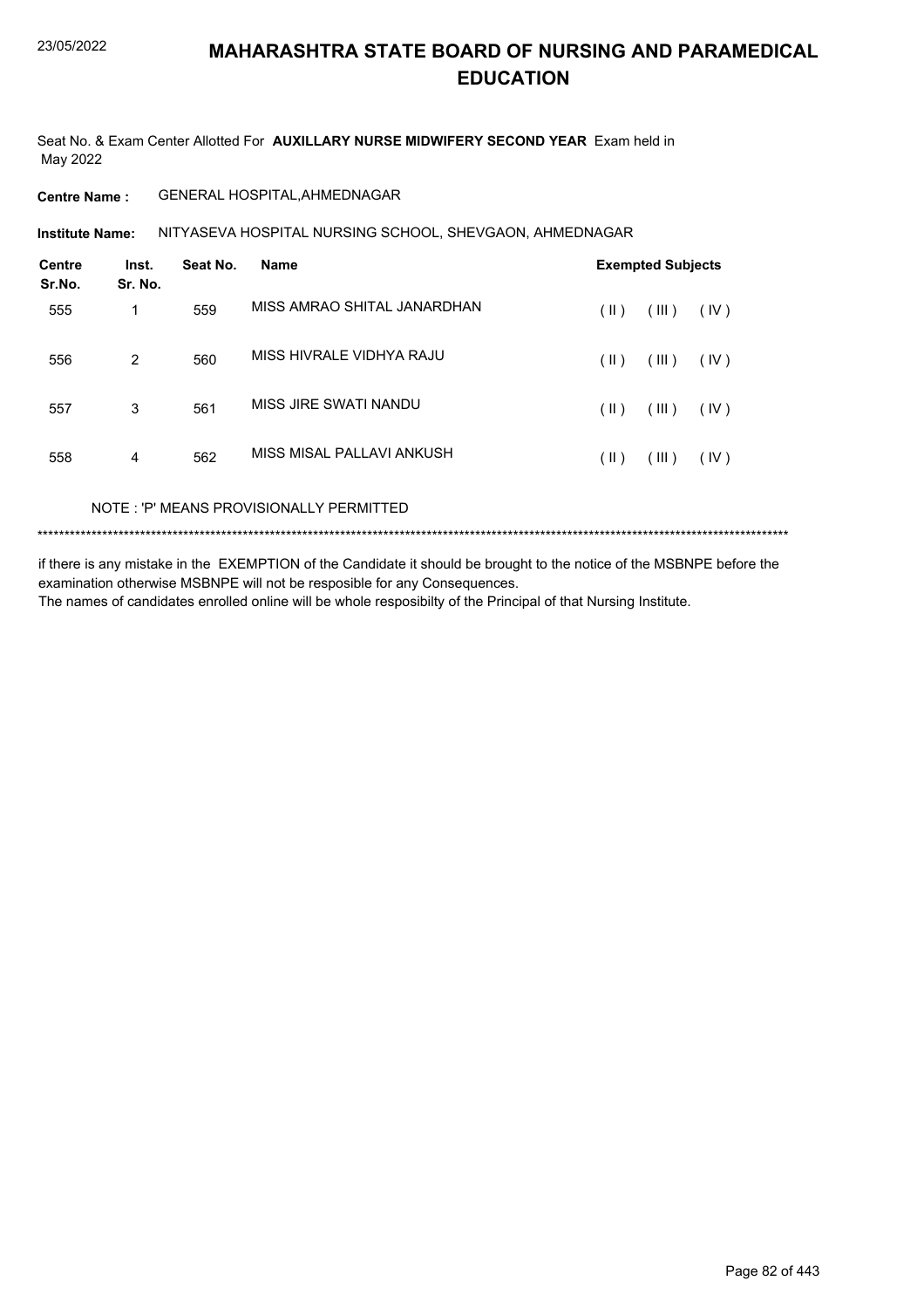Seat No. & Exam Center Allotted For **AUXILLARY NURSE MIDWIFERY SECOND YEAR** Exam held in May 2022

### **Centre Name :** GENERAL HOSPITAL,AHMEDNAGAR

PARVATIBAI MHASKE INSTITUTE OF NURSING, AHMEDNAGAR **Institute Name:**

| <b>Centre</b><br>Sr.No. | Inst.<br>Sr. No.        | Seat No. | <b>Name</b>                      | <b>Exempted Subjects</b> |       |      |
|-------------------------|-------------------------|----------|----------------------------------|--------------------------|-------|------|
| 559                     | 1                       | 563      | MISS ADAGALE TANUJA SAHEBRAO     | $($ II $)$               | (III) | (IV) |
| 560                     | $\overline{2}$          | 564      | MISS AUTE MEENA LIMBRAJ          | $($ II $)$               | (III) | (IV) |
| 561                     | 3                       | 565      | MISS DHAVALE PRATIKSHA BALU      | $(\parallel)$            | (III) | (IV) |
| 562                     | $\overline{\mathbf{4}}$ | 566      | MISS GAIKAWAD REKHA ARUN         | $($ II $)$               | (III) | (IV) |
| 563                     | 5                       | 567      | MISS JADHAV SAYALI PRABHUDAS     | $(\parallel)$            | (III) | (IV) |
| 564                     | 6                       | 568      | MISS KAMBLE RINA JAGANNATH       | $($ II $)$               | (III) | (IV) |
| 565                     | $\overline{7}$          | 569      | MISS KUDIYA SHIVANI RAJESH       | $(\parallel)$            | (III) | (IV) |
| 566                     | 8                       | 570      | MISS PADVI KALAWATI VIJAY        | $($ II $)$               | (III) | (IV) |
| 567                     | $\boldsymbol{9}$        | 571      | MISS RAHANE SUVARNA BALU         | $(\parallel)$            | (III) | (IV) |
| 568                     | 10                      | 572      | MISS RANDIVE ASHWINI AJAY        | $($ II $)$               | (III) | (IV) |
| 569                     | 11                      | 573      | MISS SALVE SANJIWANI CHANDRAKANT | $($ II $)$               | (III) | (IV) |
| 570                     | 12                      | 574      | MISS THOMBE PRATIMA SANTOSH      | $($ II $)$               | (III) | (IV) |
| 571                     | 13                      | 575      | MISS VASAVE ANITA DIVALYA        | $($ II $)$               | (III) | (IV) |

#### NOTE : 'P' MEANS PROVISIONALLY PERMITTED

\*\*\*\*\*\*\*\*\*\*\*\*\*\*\*\*\*\*\*\*\*\*\*\*\*\*\*\*\*\*\*\*\*\*\*\*\*\*\*\*\*\*\*\*\*\*\*\*\*\*\*\*\*\*\*\*\*\*\*\*\*\*\*\*\*\*\*\*\*\*\*\*\*\*\*\*\*\*\*\*\*\*\*\*\*\*\*\*\*\*\*\*\*\*\*\*\*\*\*\*\*\*\*\*\*\*\*\*\*\*\*\*\*\*\*\*\*\*\*\*\*\*\*\*\*\*\*\*\*\*\*\*\*\*\*\*\*\*\*

if there is any mistake in the EXEMPTION of the Candidate it should be brought to the notice of the MSBNPE before the examination otherwise MSBNPE will not be resposible for any Consequences. The names of candidates enrolled online will be whole resposibilty of the Principal of that Nursing Institute.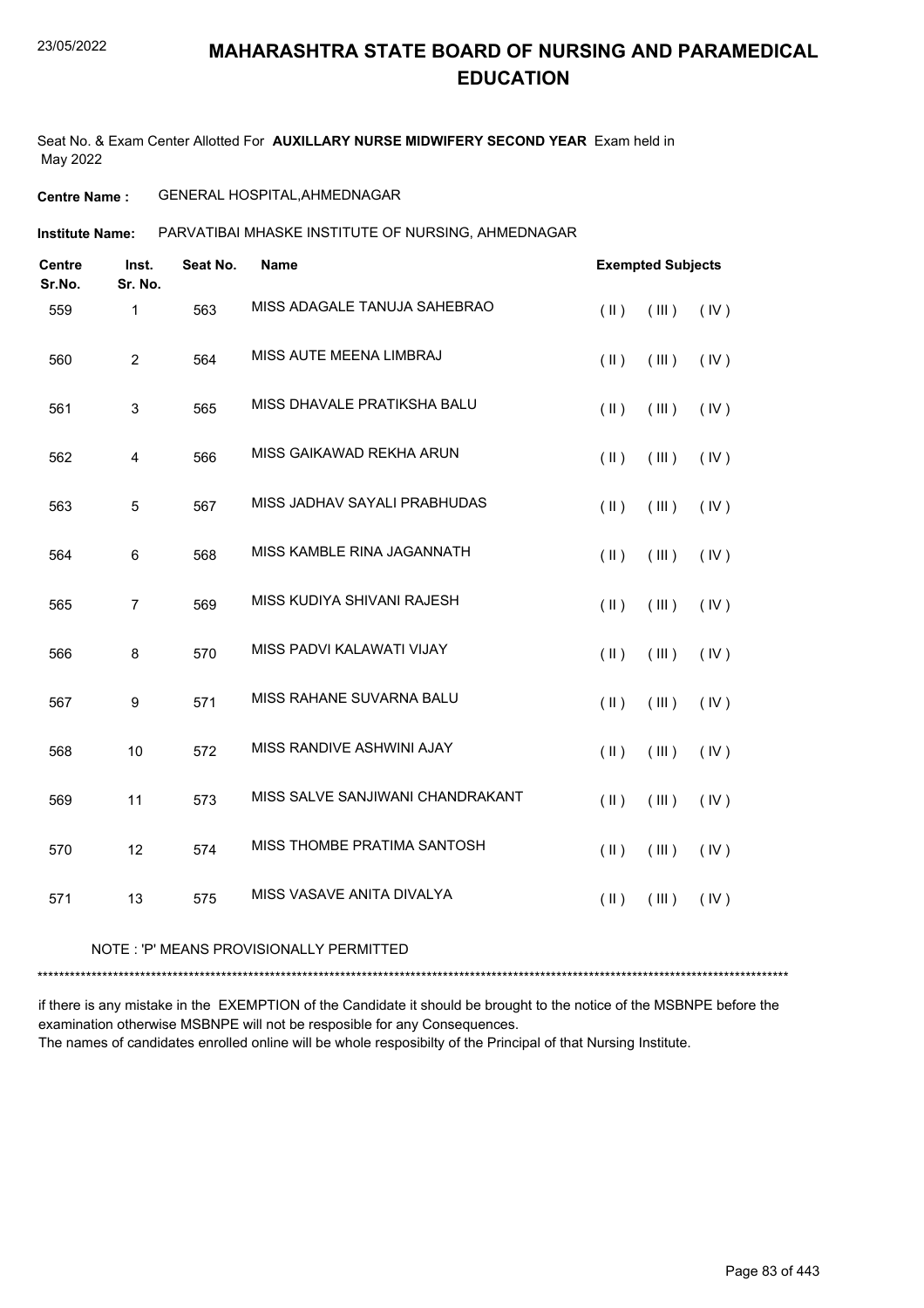Seat No. & Exam Center Allotted For **AUXILLARY NURSE MIDWIFERY SECOND YEAR** Exam held in May 2022

### **Centre Name :** GENERAL HOSPITAL,AHMEDNAGAR

WAMANRAO ITHAPE NURSING COLLEGE, SANGAMNER, AHMEDNAGAR **Institute Name:**

| <b>Centre</b><br>Sr.No. | Inst.<br>Sr. No. | Seat No. | <b>Name</b>                     |               | <b>Exempted Subjects</b>                      |      |
|-------------------------|------------------|----------|---------------------------------|---------------|-----------------------------------------------|------|
| 572                     | 1                | 576      | MISS BAMBARE MADHURI KESHAV     | $($ II $)$    | (III)                                         | (IV) |
| 573                     | $\overline{c}$   | 577      | MISS BAMBARE APARANA ROHIDAS    | $($ II $)$    | (III)                                         | (IV) |
| 574                     | $\mathbf{3}$     | 578      | MISS BHORE MADHURI VASANT       | $(\parallel)$ | (III)                                         | (IV) |
| 575                     | $\overline{4}$   | 579      | MISS BUDHAR NARMADA VISHRAM     | $(\parallel)$ | (III)                                         | (IV) |
| 576                     | 5                | 580      | MISS DIGHA DARSHANA MANGA       | $($ II $)$    | (III)                                         | (IV) |
| 577                     | 6                | 581      | MISS GAIKWAD PRATIKSHA SAVLERAM | $(\parallel)$ | (III)                                         | (IV) |
| 578                     | $\overline{7}$   | 582      | MISS GANDAL SUSHILA BHAUSAHEB   | $(\parallel)$ | (III)                                         | (IV) |
| 579                     | 8                | 583      | MISS GAVANDHA ARUNA TULSHIRAM   | $(\parallel)$ | (III)                                         | (IV) |
| 580                     | 9                | 584      | MISS GAVIT KAJAL KRUSHNA        | $(\parallel)$ | (III)                                         | (IV) |
| 581                     | 10               | 585      | MISS GHUMAL NAINA SUNIL         | (III)         | (IV)                                          |      |
| 582                     | 11               | 586      | MISS GOND MANISHA LAHANU        | $(\parallel)$ | (III)                                         | (IV) |
| 583                     | 12               | 587      | MISS JADHAV URMILA RAMCHANDRA   | $(\parallel)$ | (III)                                         | (IV) |
| 584                     | 13               | 588      | MISS KAVHA ASHWINI SAKHARAM     | $($ II $)$    | (III)                                         | (IV) |
| 585                     | 14               | 589      | MISS KHURKUTE PINTI SHANKAR     |               | $(\mathbb{I})$ $(\mathbb{II})$ $(\mathbb{N})$ |      |
| 586                     | 15               | 590      | MISS MENGAL SHITAL GULAB        |               |                                               |      |
| 587                     | 16               | 591      | MISS MORGHA VARSHA ANANDA       | $($ II $)$    | (III)                                         | (IV) |
| 588                     | 17               | 592      | MISS NAVALA SARASWATI RAGHUNATH | $($ II $)$    | (III)                                         | (IV) |
| 589                     | 18               | 593      | MISS PAWAR APARNA DILIP         | $(\parallel)$ | $($ III $)$                                   | (IV) |
| 590                     | 19               | 594      | MISS RAUT ARCHANA CHANDAR       | $(\parallel)$ | (III)                                         | (IV) |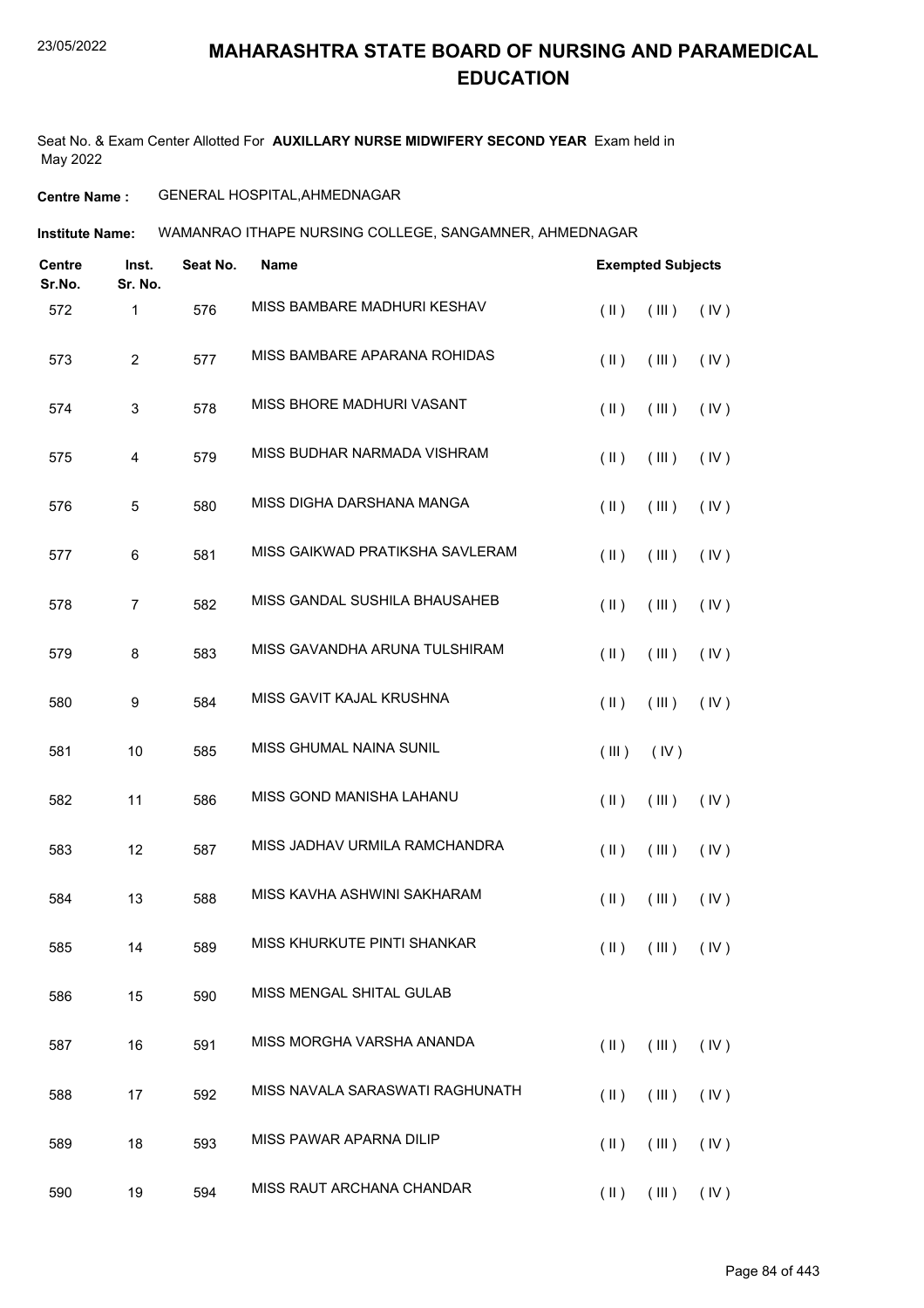Seat No. & Exam Center Allotted For AUXILLARY NURSE MIDWIFERY SECOND YEAR Exam held in May 2022

MISS WAGHADADA NIKITA BHASKAR 591 20 595  $(III)$   $(IV)$ 

NOTE: 'P' MEANS PROVISIONALLY PERMITTED

if there is any mistake in the EXEMPTION of the Candidate it should be brought to the notice of the MSBNPE before the examination otherwise MSBNPE will not be resposible for any Consequences. The names of candidates enrolled online will be whole resposibilty of the Principal of that Nursing Institute.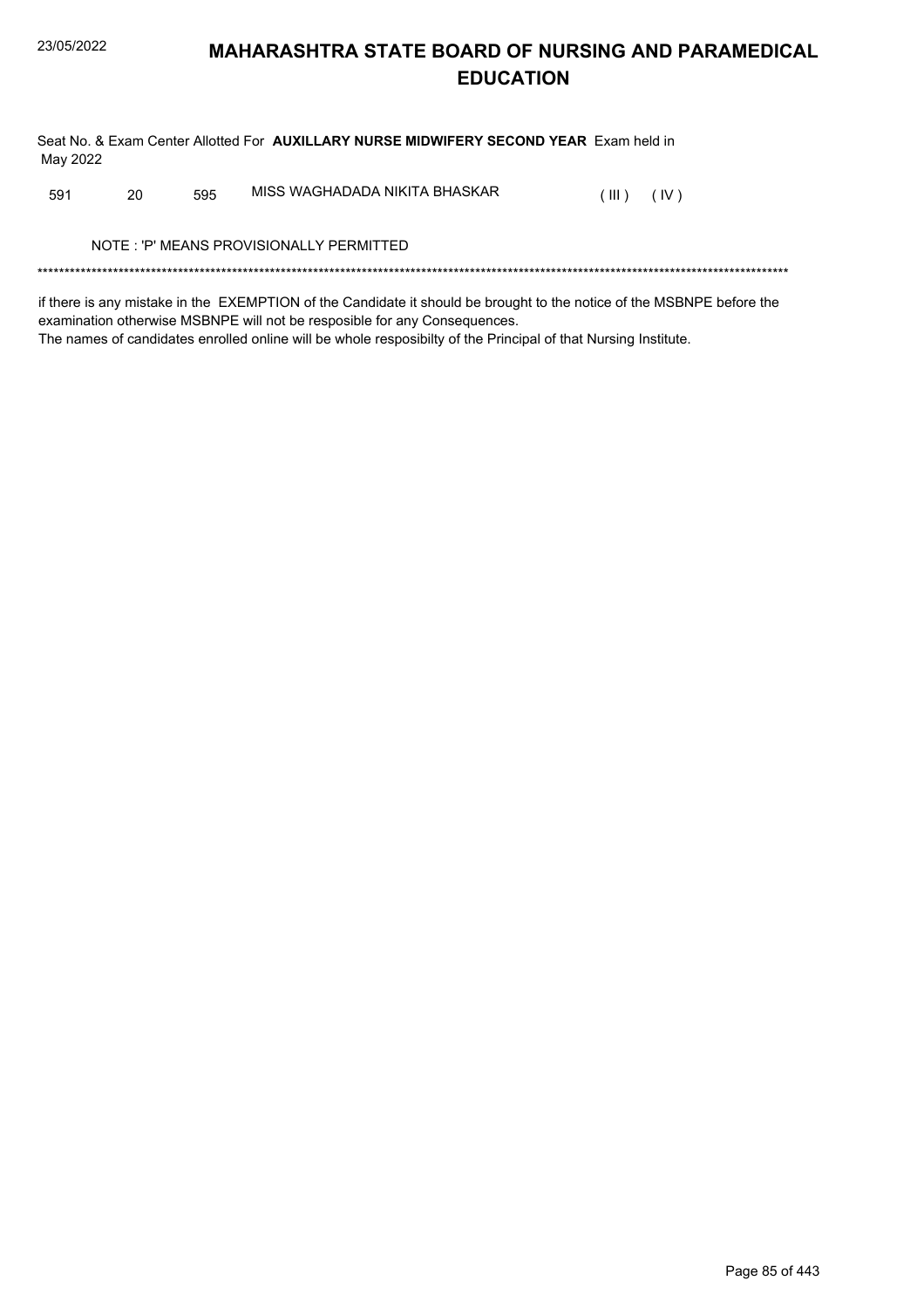### 23/05/2022

### **MAHARASHTRA STATE BOARD OF NURSING AND PARAMEDICAL EDUCATION**

Seat No. & Exam Center Allotted For **AUXILLARY NURSE MIDWIFERY SECOND YEAR** Exam held in May 2022

### **Centre Name :** GENERAL HOSPITAL,AHMEDNAGAR

Saibaba Nursing School, Kolpewadi, Ahmednagar **Institute Name:**

| <b>Centre</b><br>Sr.No. | Inst.<br>Sr. No. | Seat No. | Name                                     |               | <b>Exempted Subjects</b> |      |
|-------------------------|------------------|----------|------------------------------------------|---------------|--------------------------|------|
| 592                     | $\mathbf{1}$     | 596      | MISS BARAT NAYNA RAMESH                  | $(\parallel)$ | (III)                    | (IV) |
| 593                     | $\overline{c}$   | 597      | MISS BHURKUD ANITA NATHU                 | $($ II $)$    | (III)                    | (IV) |
| 594                     | 3                | 598      | MISS CHAUDHARI JYOTI JAU                 | $($ II $)$    | (III)                    | (IV) |
| 595                     | 4                | 599      | MISS GAVIT SARIKA GANPAT                 | $(\parallel)$ | (III)                    | (IV) |
| 596                     | 5                | 600      | MISS KAMADI YOGITA JANU                  | $(\parallel)$ | (III)                    | (IV) |
| 597                     | 6                | 601      | <b>MISS MORE SALONI SURESH</b>           | (III)         | (IV)                     |      |
| 598                     | $\overline{7}$   | 602      | MISS MUNDHE VISHAKHA BALU                | $(\parallel)$ | (III)                    | (IV) |
| 599                     | 8                | 603      | MISS PADAVI SHUBHANGI SOMA               | $(\parallel)$ | (III)                    | (IV) |
| 600                     | 9                | 604      | MISS PADIR HEMANTI AMBO                  |               |                          |      |
| 601                     | 10               | 605      | MISS PADVI ROHINI DEVIDAS                | $(\parallel)$ | (III)                    | (IV) |
| 602                     | 11               | 606      | MISS PAGI KALPANA BUDHYA                 | (III)         | (IV)                     |      |
| 603                     | 12               | 607      | MISS SAMBAR ANJULA KASHIRAM              | $($ II $)$    | (III)                    | (IV) |
| 604                     | 13               | 608      | MISS SAMBAR MANJULA KASHIRAM             | $(\parallel)$ | (III)                    | (IV) |
| 605                     | 14               | 609      | MISS SHELKA HARSHADA TUKARAM             | $(\parallel)$ | (III)                    | (IV) |
| 606                     | 15               | 610      | MISS VALVI ANJALI MOGYA                  | $(\parallel)$ | (III)                    | (IV) |
|                         |                  |          | NOTE : 'P' MEANS PROVISIONALLY PERMITTED |               |                          |      |

\*\*\*\*\*\*\*\*\*\*\*\*\*\*\*\*\*\*\*\*\*\*\*\*\*\*\*\*\*\*\*\*\*\*\*\*\*\*\*\*\*\*\*\*\*\*\*\*\*\*\*\*\*\*\*\*\*\*\*\*\*\*\*\*\*\*\*\*\*\*\*\*\*\*\*\*\*\*\*\*\*\*\*\*\*\*\*\*\*\*\*\*\*\*\*\*\*\*\*\*\*\*\*\*\*\*\*\*\*\*\*\*\*\*\*\*\*\*\*\*\*\*\*\*\*\*\*\*\*\*\*\*\*\*\*\*\*\*\*

if there is any mistake in the EXEMPTION of the Candidate it should be brought to the notice of the MSBNPE before the examination otherwise MSBNPE will not be resposible for any Consequences.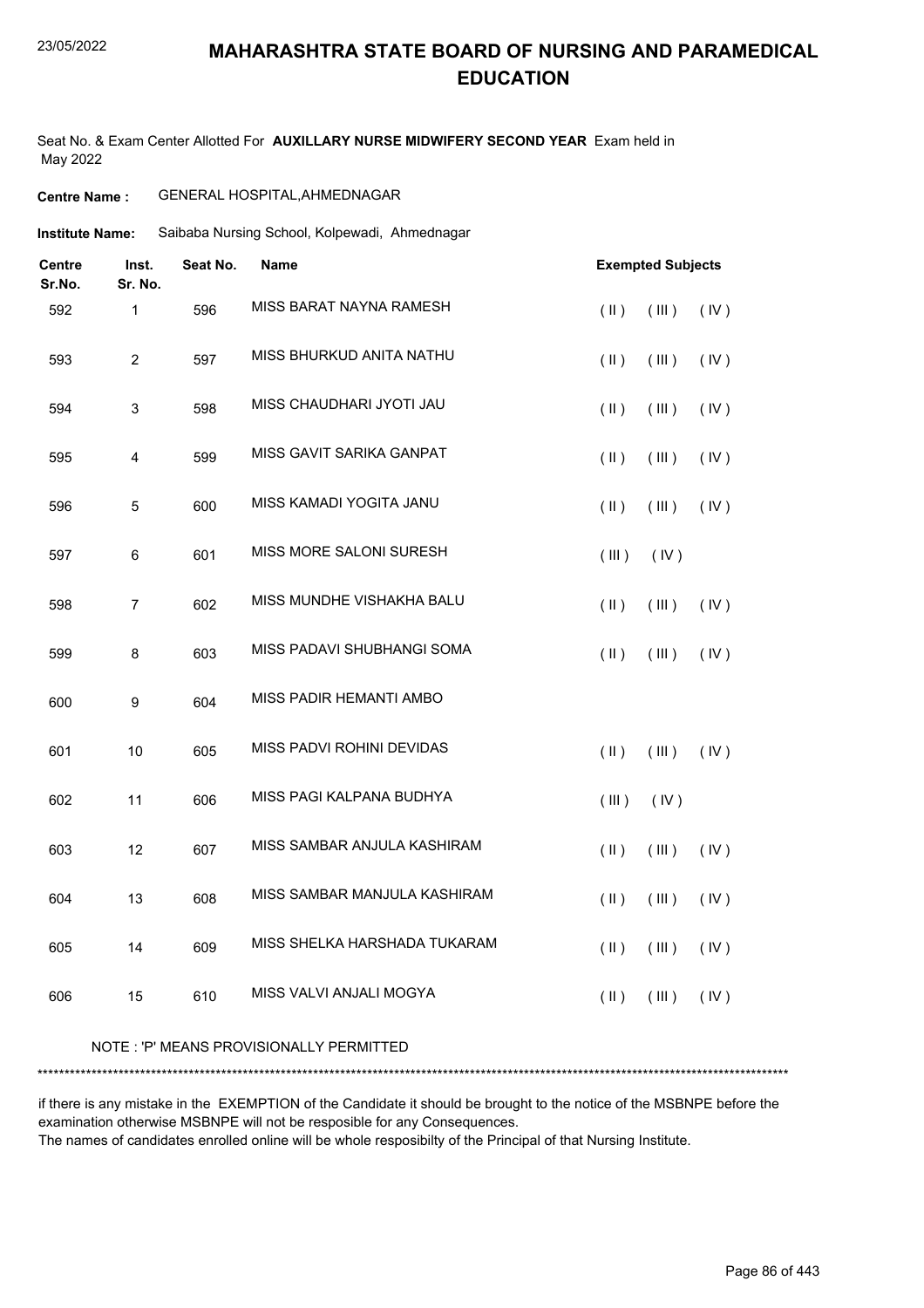Seat No. & Exam Center Allotted For AUXILLARY NURSE MIDWIFERY SECOND YEAR Exam held in May 2022

**Institute Name:** Praytna Nursing College, Ahmednagar

| <b>Centre</b><br>Sr.No. | Inst.<br>Sr. No. | Seat No. | <b>Name</b>               | <b>Exempted Subjects</b> |      |
|-------------------------|------------------|----------|---------------------------|--------------------------|------|
| 607                     | 1                | 611      | MISS PAWARA MOGEE MERSING | (III)<br>(  )            | (IV) |
| 608                     | 2                | 612      | MISS TADVI SEVA BINDYA    | (III)<br>(  )            | (IV) |
| 609                     | 3                | 613      | MISS VALAVI JYOTI SARPA   | (III)<br>$(\parallel)$   | (IV) |
| 610                     | 4                | 614      | MISS VASAVE AASHA RAJYA   | (III)<br>(  )            | (IV) |
|                         |                  |          |                           |                          |      |

NOTE: 'P' MEANS PROVISIONALLY PERMITTED

if there is any mistake in the EXEMPTION of the Candidate it should be brought to the notice of the MSBNPE before the examination otherwise MSBNPE will not be resposible for any Consequences.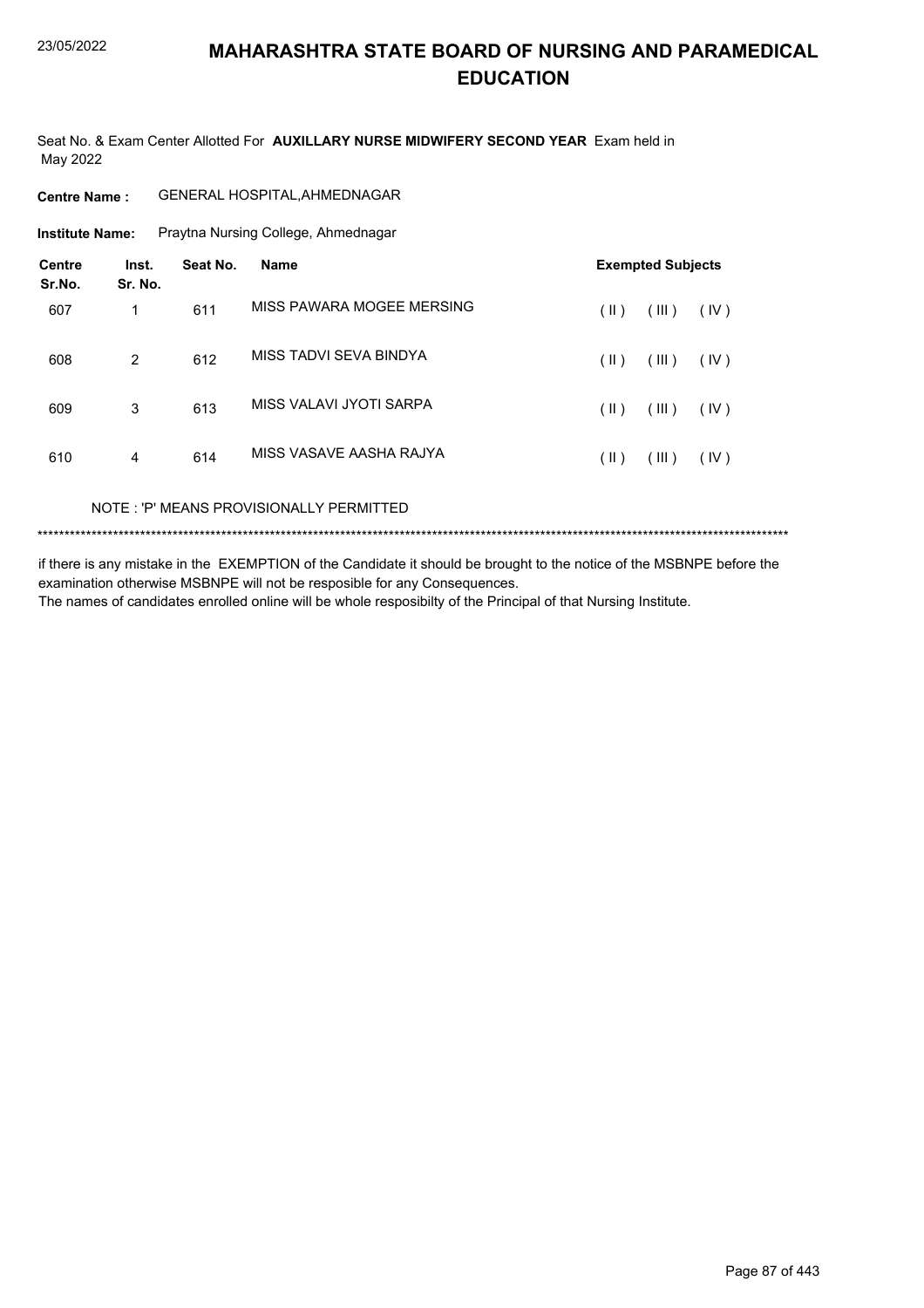Seat No. & Exam Center Allotted For **AUXILLARY NURSE MIDWIFERY SECOND YEAR** Exam held in May 2022

**Centre Name :** GENERAL HOSPITAL, Satara

**Institute Name: PHALTAN EDUCATION SOCIETY, SCHOOL OF NURSING, PHALTAN ,SATARA** 

| Centre<br>Sr.No. | Inst.<br>Sr. No. | Seat No. | <b>Name</b>                  | <b>Exempted Subjects</b> |
|------------------|------------------|----------|------------------------------|--------------------------|
| 611              | 1                | 615      | MISS AHIWALE SAKSHI SHRIKANT | (III)<br>(IV)<br>(1)     |
| 612              | 2                | 616      | MISS LONDHE MAYURI JAGANNATH | (III)<br>(IV)            |
| 613              | 3                | 617      | MISS PAWAR AKSHADA CHANDWAL  | (III)<br>(IV)            |
| 614              | 4                | 618      | MISS RITE AISHWARYA RAJENDRA | (III)<br>(IV)<br>(1)     |
|                  |                  |          |                              |                          |

NOTE : 'P' MEANS PROVISIONALLY PERMITTED

\*\*\*\*\*\*\*\*\*\*\*\*\*\*\*\*\*\*\*\*\*\*\*\*\*\*\*\*\*\*\*\*\*\*\*\*\*\*\*\*\*\*\*\*\*\*\*\*\*\*\*\*\*\*\*\*\*\*\*\*\*\*\*\*\*\*\*\*\*\*\*\*\*\*\*\*\*\*\*\*\*\*\*\*\*\*\*\*\*\*\*\*\*\*\*\*\*\*\*\*\*\*\*\*\*\*\*\*\*\*\*\*\*\*\*\*\*\*\*\*\*\*\*\*\*\*\*\*\*\*\*\*\*\*\*\*\*\*\*

if there is any mistake in the EXEMPTION of the Candidate it should be brought to the notice of the MSBNPE before the examination otherwise MSBNPE will not be resposible for any Consequences. The names of candidates enrolled online will be whole resposibilty of the Principal of that Nursing Institute.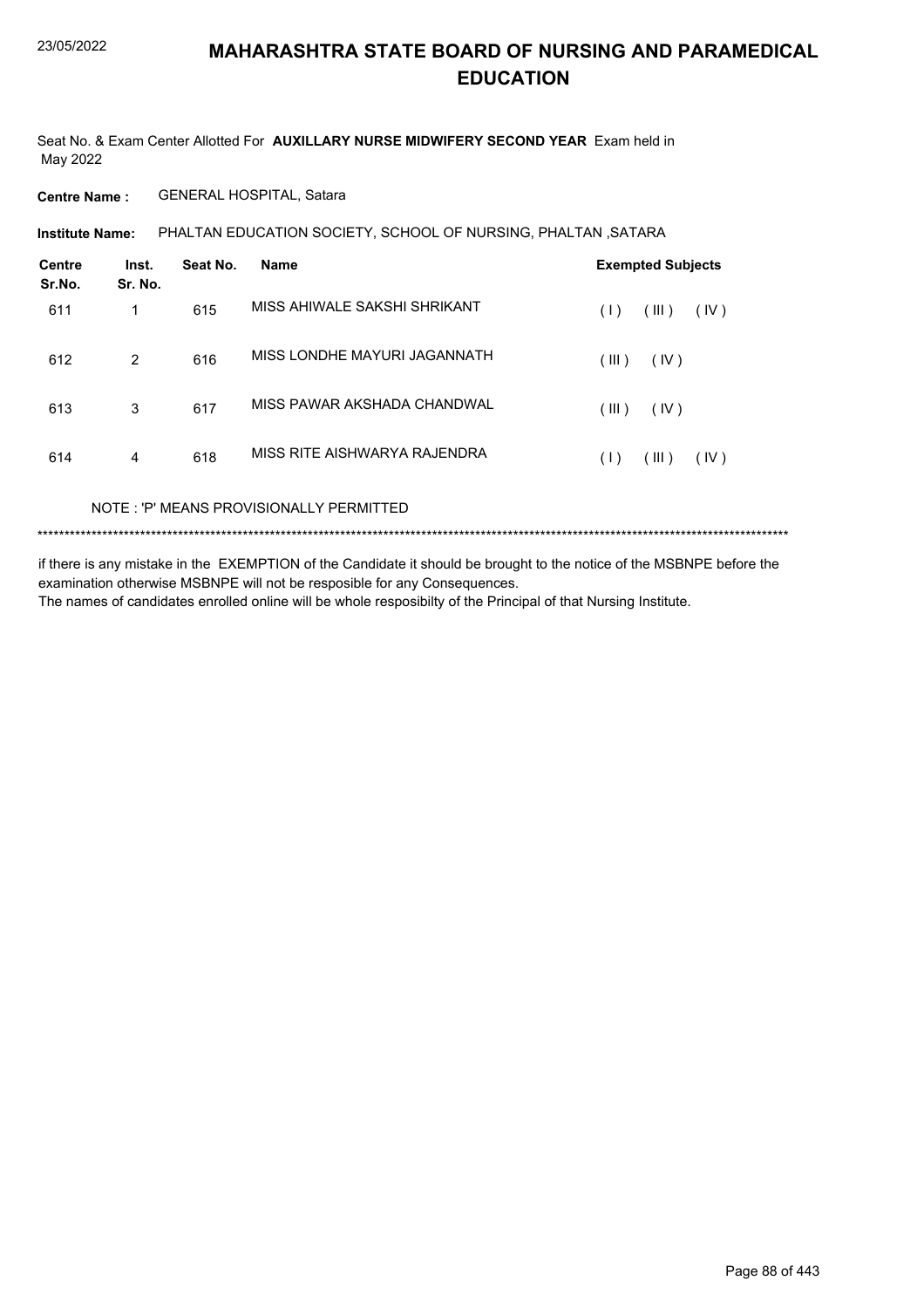Seat No. & Exam Center Allotted For AUXILLARY NURSE MIDWIFERY SECOND YEAR Exam held in May 2022

**Centre Name:** GENERAL HOSPITAL, Satara

Institute Name: KANISHKA CHARITABLE TRUSTS, SCHOOL OF NURSING, SATARA

| Centre<br>Sr.No. | Inst.<br>Sr. No. | Seat No. | Name                         | <b>Exempted Subjects</b> |         |      |
|------------------|------------------|----------|------------------------------|--------------------------|---------|------|
| 615              |                  | 619      | SMT JADHAV GEETA NITIN       | $(\ )$                   | (III)   | (IV) |
|                  |                  |          | (NEE CHOPDAR GEETA MAHENDRA) |                          |         |      |
| 616              | 2                | 620      | MISS KAMBLE CHHAYA BALU      | ( II )                   | ( III ) | (IV) |

#### NOTE: 'P' MEANS PROVISIONALLY PERMITTED

if there is any mistake in the EXEMPTION of the Candidate it should be brought to the notice of the MSBNPE before the examination otherwise MSBNPE will not be resposible for any Consequences. The names of candidates enrolled online will be whole resposibilty of the Principal of that Nursing Institute.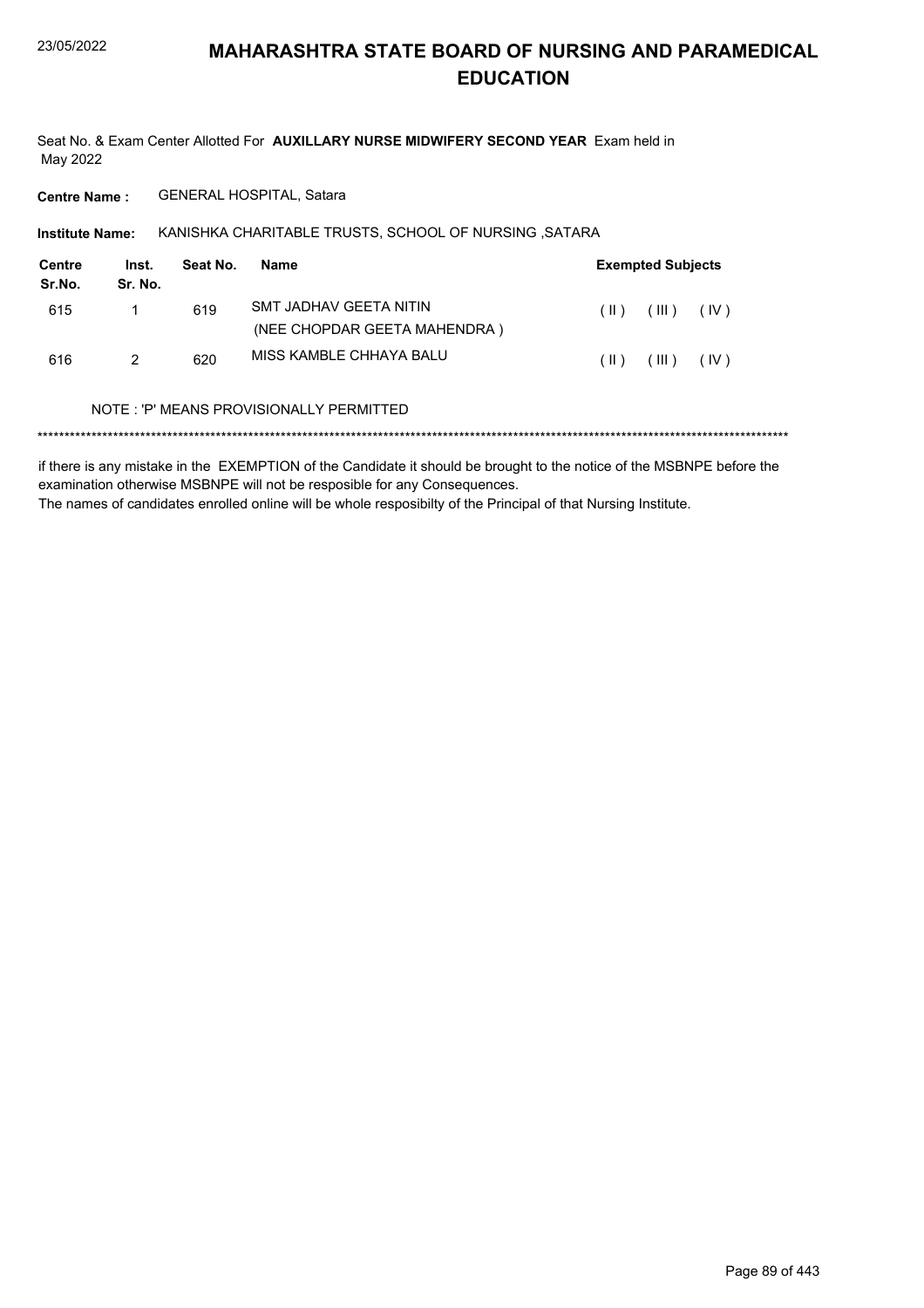Seat No. & Exam Center Allotted For **AUXILLARY NURSE MIDWIFERY SECOND YEAR** Exam held in May 2022

**Centre Name :** GENERAL HOSPITAL, Satara

| <b>Centre</b><br>Sr.No. | Inst.<br>Sr. No. | Seat No. | <b>Name</b>                   | <b>Exempted Subjects</b>                  |
|-------------------------|------------------|----------|-------------------------------|-------------------------------------------|
| 617                     | $\mathbf{1}$     | 621      | MISS AHADI ANKITA VINAY       | (III)<br>(IV)                             |
| 618                     | $\overline{c}$   | 622      | MISS BUJAD PINKI INDA         | (III)<br>(IV)                             |
| 619                     | 3                | 623      | MISS DABAKA SUVARNA RAMESH    | $(\parallel \parallel)$<br>(III)<br>(IV)  |
| 620                     | 4                | 624      | MISS DIGHE BHIMI KASHINATH    | (III)<br>(IV)                             |
| 621                     | 5                | 625      | MISS DONGARE ALISHA VINOD     | (III)<br>(IV)                             |
| 622                     | 6                | 626      | MISS GADAG NIKITA SURESH      | $(\parallel \parallel)$<br>(III)<br>(IV)  |
| 623                     | $\overline{7}$   | 627      | MISS GADAG SHITAL VILAS       | (III)<br>(IV)                             |
| 624                     | 8                | 628      | MISS GIMBHAL PUNAM YASHWANT   | (IV)<br>(III)                             |
| 625                     | 9                | 629      | MISS JANATHE KIRANTI DAMU     | $(\parallel)$<br>(III)<br>(IV)            |
| 626                     | 10               | 630      | MISS KATHYA ANITA LAXMAN      | (III)<br>(IV)                             |
| 627                     | 11               | 631      | MISS KHANJODE PRITI GANPAT    | (III)<br>(IV)                             |
| 628                     | 12               | 632      | MISS LILKA SARIKA BENDU       | (III)<br>(IV)                             |
| 629                     | 13               | 633      | MISS MOHANKAR ANKITA DHAKATYA | $($ III $)$<br>(IV)                       |
| 630                     | 14               | 634      | MISS MOR ARCHANA KISAN        | $(\parallel)$ $(\parallel)$ $(\parallel)$ |
| 631                     | 15               | 635      | MISS NAM SONU CHANDAR         | (III)<br>(IV)                             |
| 632                     | 16               | 636      | MISS PAWAR ARUNA KONDU        | $($ III $)$<br>(IV)                       |
| 633                     | 17               | 637      | MISS SHANVAR SEEMA RAMESH     | (III)<br>(IV)                             |
| 634                     | 18               | 638      | MISS SUTAR ALISHA BABU        | (III)<br>(IV)                             |
| 635                     | 19               | 639      | MISS VARTH ASHIKA RAMU        | $(III)$ $(IV)$                            |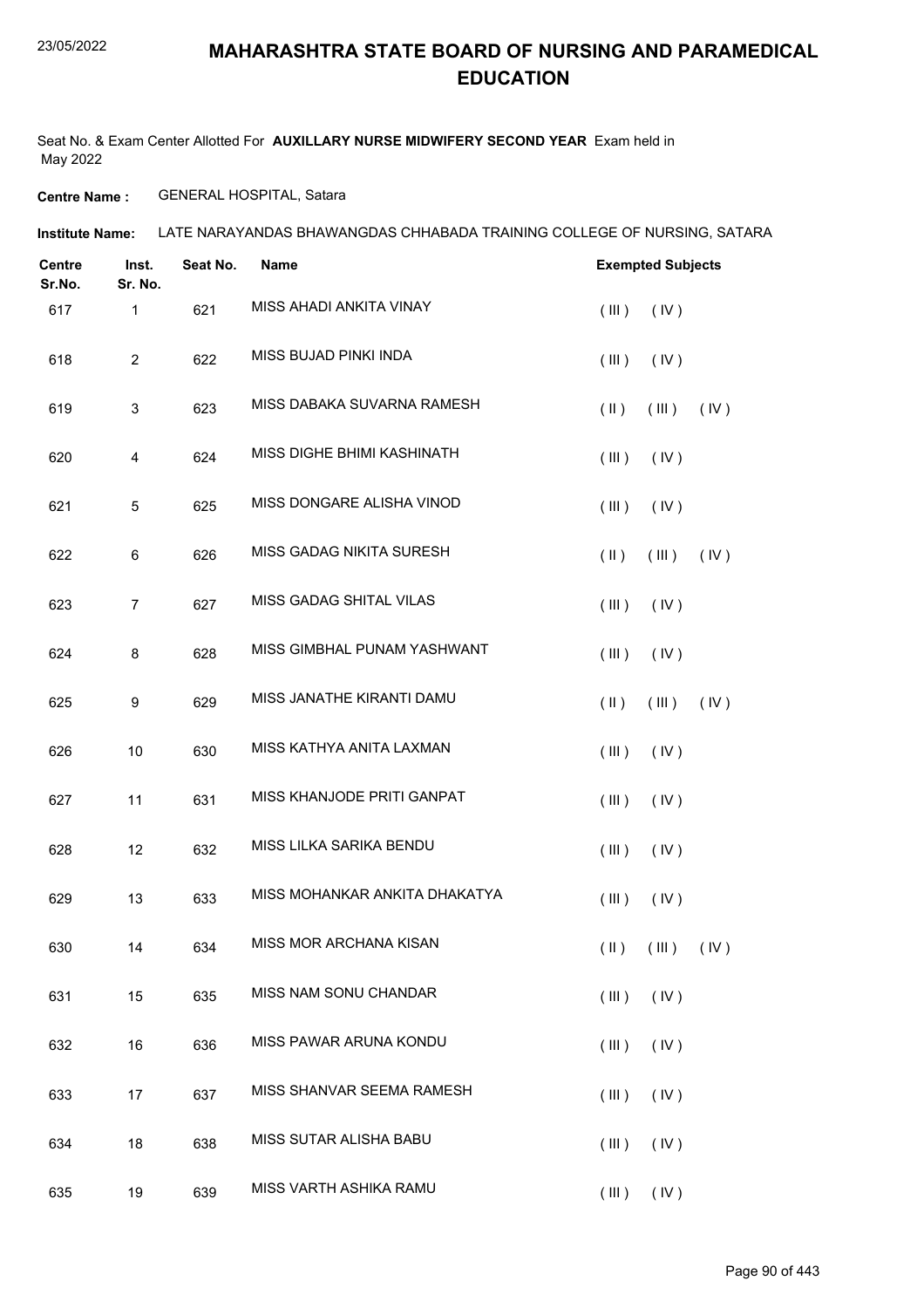| May 2022 |    |     | Seat No. & Exam Center Allotted For AUXILLARY NURSE MIDWIFERY SECOND YEAR Exam held in |                      |
|----------|----|-----|----------------------------------------------------------------------------------------|----------------------|
| 636      | 20 | 640 | MISS VARTHA RANJANA RAGHUNATH                                                          | (III)<br>(IV)        |
| 637      | 21 | 641 | MISS VAZARE ASHWINI SHIVRAM                                                            | (IV)<br>(III)        |
| 638      | 22 | 642 | MISS WAGH APURVA KASHIRAM                                                              | (III)<br>(IV)<br>(1) |
|          |    |     | NOTE: 'P' MEANS PROVISIONALLY PERMITTED                                                |                      |
|          |    |     |                                                                                        |                      |

if there is any mistake in the EXEMPTION of the Candidate it should be brought to the notice of the MSBNPE before the examination otherwise MSBNPE will not be resposible for any Consequences.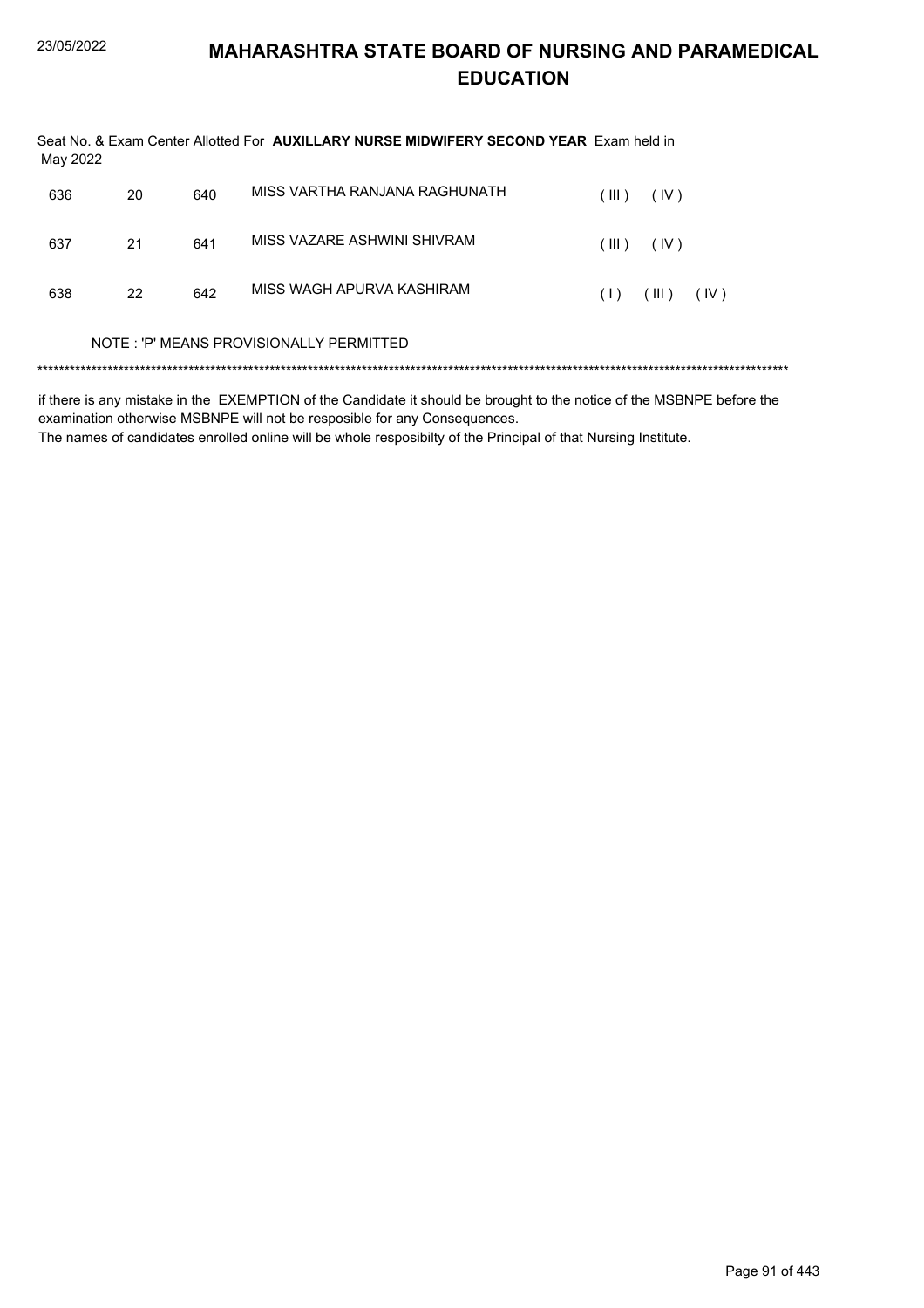Seat No. & Exam Center Allotted For AUXILLARY NURSE MIDWIFERY SECOND YEAR Exam held in May 2022

GENERAL HOSPITAL, Satara **Centre Name:** 

SHAKUNTALA INSTITUTE OF NURSING EDUCATION, SATARA **Institute Name: Centre** Inst. Seat No. **Exempted Subjects** Name Sr.No. Sr. No. MISS PAWAR ASHWINI JIVRAJ  $\left(\parallel\textbf{I}\parallel\textbf{I}\right) = \left(\parallel\textbf{II}\parallel\textbf{I}\right) = \left(\parallel\textbf{IV}\parallel\textbf{I}\parallel\textbf{I}\parallel\textbf{I}\parallel\textbf{I}\parallel\textbf{I}\parallel\textbf{I}\parallel\textbf{I}\parallel\textbf{I}\parallel\textbf{I}\parallel\textbf{I}\parallel\textbf{I}\parallel\textbf{I}\parallel\textbf{I}\parallel\textbf{I}\parallel\textbf{I}\parallel\textbf{I}\parallel\textbf{I}\parallel\textbf{I}\parallel\textbf{I}\parallel\textbf{I}\parallel\textbf{I}\parallel\textbf{I}\parallel\textbf{I}\parallel\textbf{I}\parallel\$ 639  $\mathbf{1}$ 643

### NOTE: 'P' MEANS PROVISIONALLY PERMITTED

if there is any mistake in the EXEMPTION of the Candidate it should be brought to the notice of the MSBNPE before the examination otherwise MSBNPE will not be resposible for any Consequences.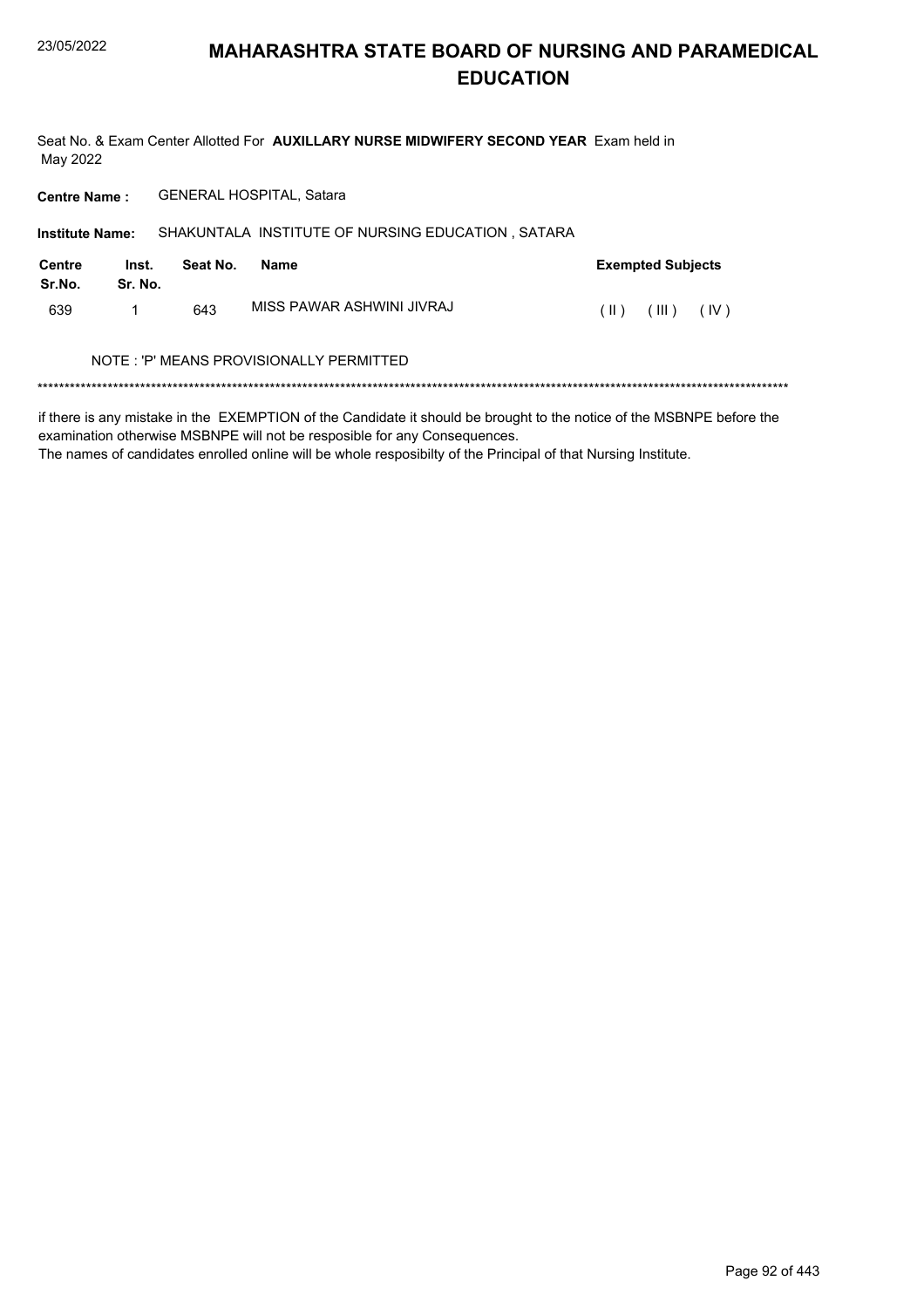Seat No. & Exam Center Allotted For AUXILLARY NURSE MIDWIFERY SECOND YEAR Exam held in May 2022

Centre Name: GENERAL HOSPITAL, Satara

| <b>Institute Name:</b>  |                  |          | SANJEEVAN MEDICAL COLLEGE OF NURSING, SATARA |                          |
|-------------------------|------------------|----------|----------------------------------------------|--------------------------|
| <b>Centre</b><br>Sr.No. | Inst.<br>Sr. No. | Seat No. | <b>Name</b>                                  | <b>Exempted Subjects</b> |
| 640                     |                  | 644      | MISS MORE SRUSHTI BHUSHAN                    | ( III )<br>(IV)          |
|                         |                  |          | NOTE: 'P' MEANS PROVISIONALLY PERMITTED      |                          |

if there is any mistake in the EXEMPTION of the Candidate it should be brought to the notice of the MSBNPE before the examination otherwise MSBNPE will not be resposible for any Consequences.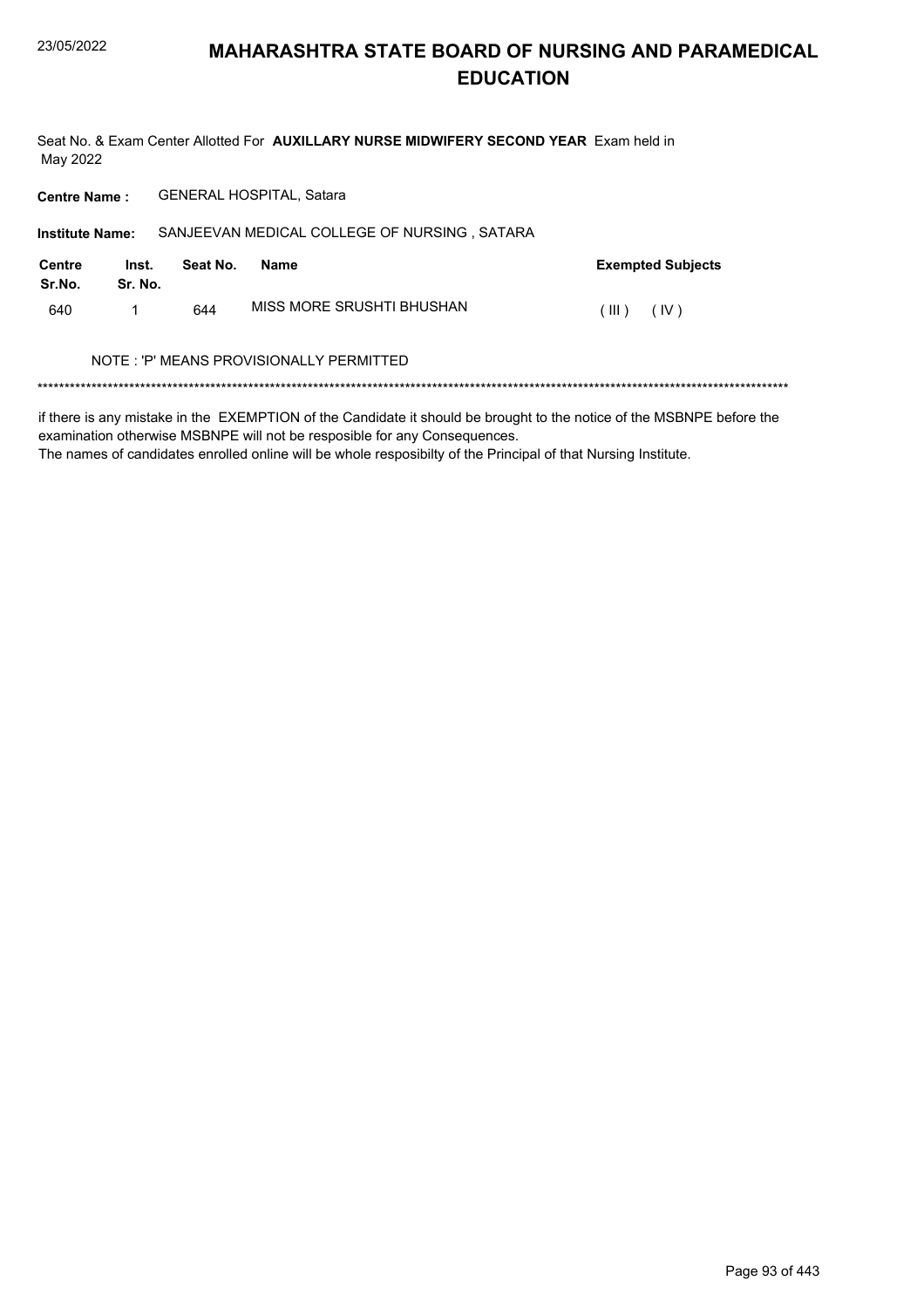Seat No. & Exam Center Allotted For AUXILLARY NURSE MIDWIFERY SECOND YEAR Exam held in May 2022

**Centre Name:** GENERAL HOSPITAL, Satara

SHIVRASHTRA COLLEGE OF NURSING, KARAD, SATARA **Institute Name:** 

| <b>Centre</b><br>Sr.No. | Inst.<br>Sr. No. | Seat No. | Name                                    |      | <b>Exempted Subjects</b> |      |
|-------------------------|------------------|----------|-----------------------------------------|------|--------------------------|------|
| 641                     | 1                | 645      | MISS MANE I AXMI PRABHAKAR              | (  ) | (III)                    | (IV) |
| 642                     | 2                | 646      | MISS SALUNKHE POOJA SUBHASH             | (1)  | (III)                    | (IV) |
| 643                     | 3                | 647      | MISS YATAM SNEHA ANIL                   | (1)  | (III)                    | (IV) |
|                         |                  |          | NOTE: 'P' MEANS PROVISIONALLY PERMITTED |      |                          |      |
|                         |                  |          |                                         |      |                          |      |

if there is any mistake in the EXEMPTION of the Candidate it should be brought to the notice of the MSBNPE before the examination otherwise MSBNPE will not be resposible for any Consequences. The names of candidates enrolled online will be whole resposibilty of the Principal of that Nursing Institute.

Page 94 of 443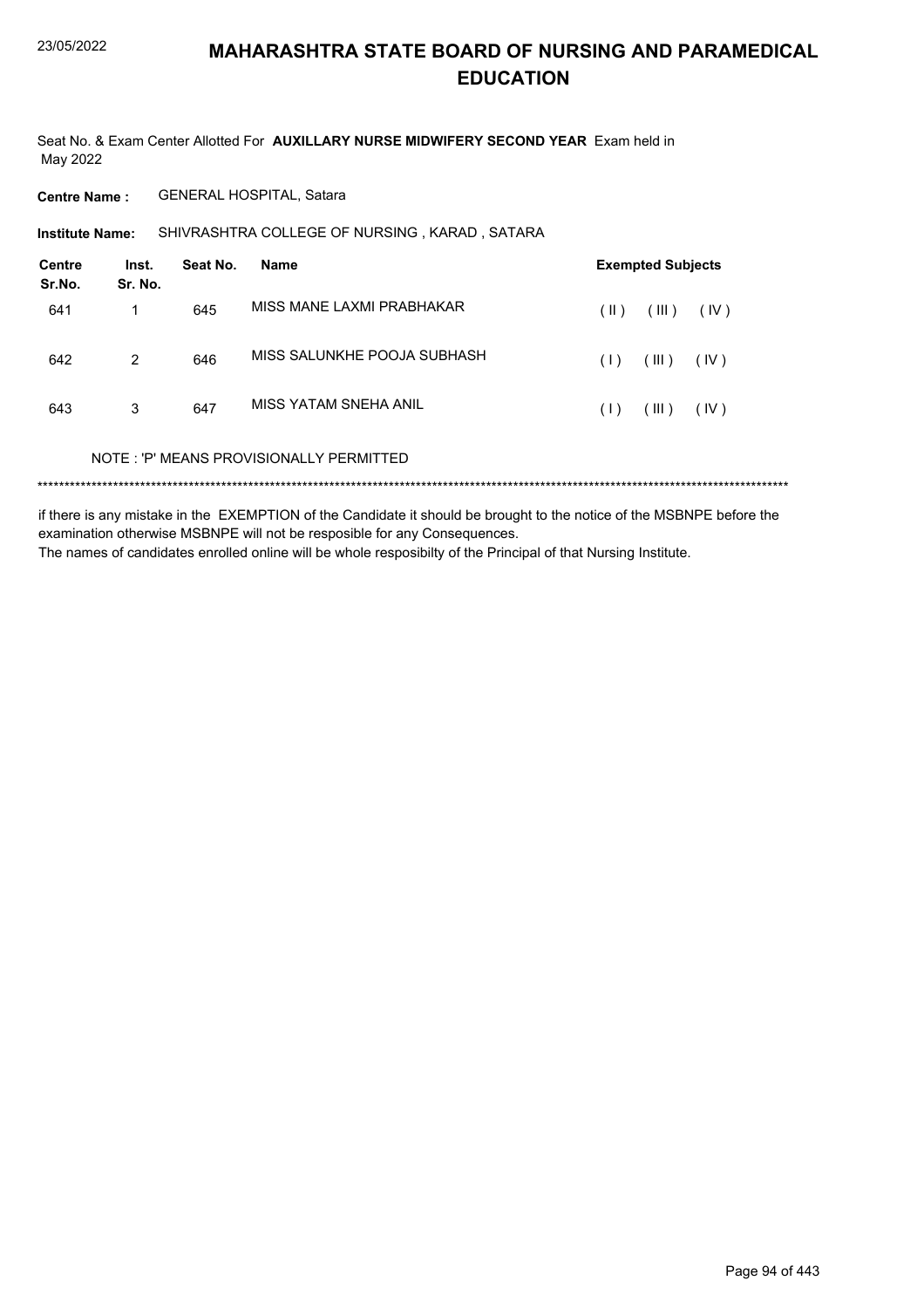Seat No. & Exam Center Allotted For AUXILLARY NURSE MIDWIFERY SECOND YEAR Exam held in May 2022

Centre Name: GENERAL HOSPITAL, Satara

| <b>Institute Name:</b>                  |                  |          | BEL AIR COLLEGE OF NURSING, PANCHAGANI, SATARA |               |                          |      |  |
|-----------------------------------------|------------------|----------|------------------------------------------------|---------------|--------------------------|------|--|
| Centre<br>Sr.No.                        | Inst.<br>Sr. No. | Seat No. | Name                                           |               | <b>Exempted Subjects</b> |      |  |
| 644                                     |                  | 648      | MISS SHINDE SONALI SANJAY                      | $(\parallel)$ | $(\mathbb{H})$           | (IV) |  |
| NOTE: 'P' MEANS PROVISIONALLY PERMITTED |                  |          |                                                |               |                          |      |  |
|                                         |                  |          |                                                |               |                          |      |  |

if there is any mistake in the EXEMPTION of the Candidate it should be brought to the notice of the MSBNPE before the examination otherwise MSBNPE will not be resposible for any Consequences.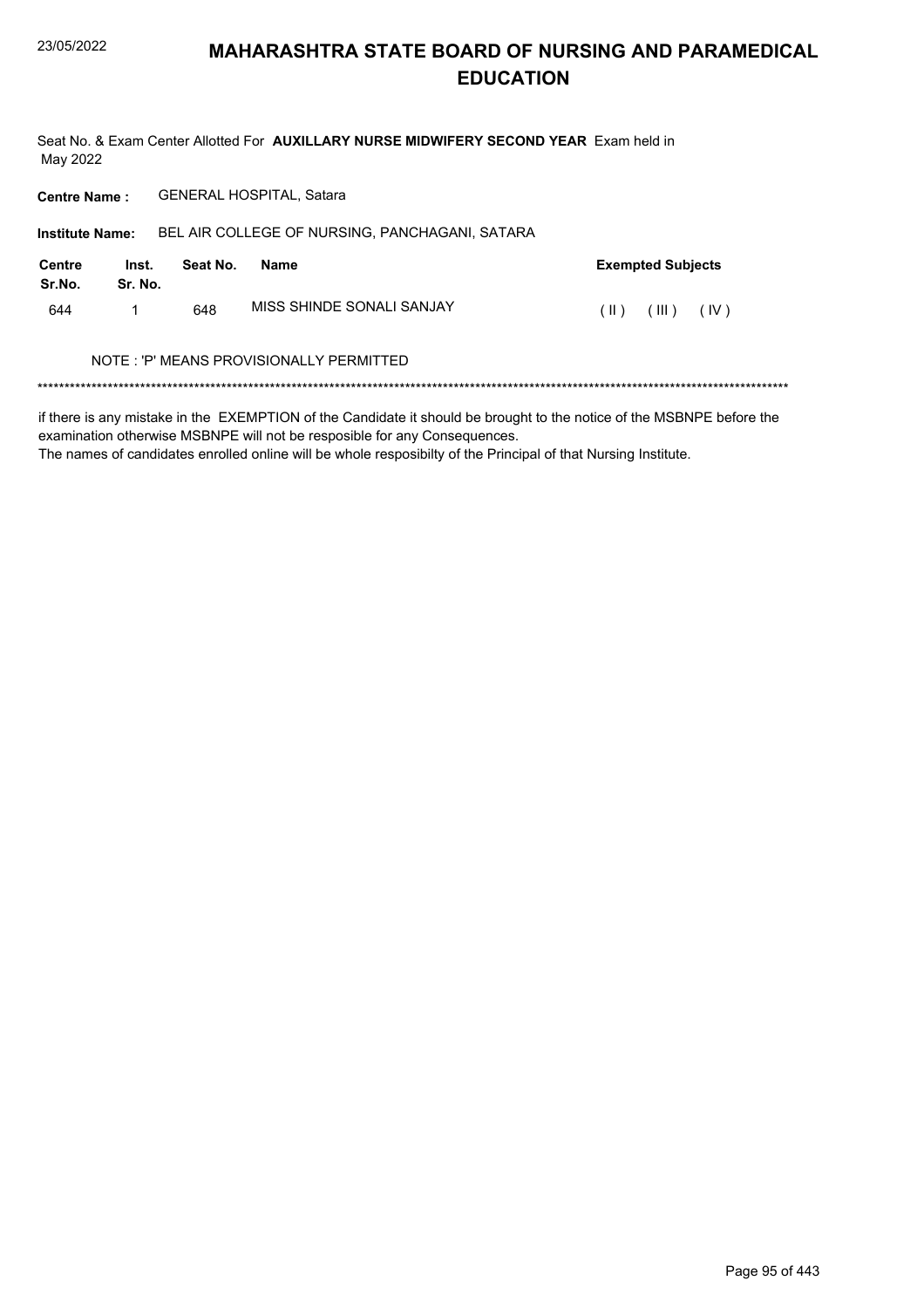Seat No. & Exam Center Allotted For AUXILLARY NURSE MIDWIFERY SECOND YEAR Exam held in May 2022

GENERAL HOSPITAL, Satara **Centre Name:** 

WILLIS F. PIERCE MEMORIAL HOSPITAL, WAI, SATARA **Institute Name:** 

| Centre<br>Sr.No.                        | Inst.<br>Sr. No. | Seat No. | Name                                                     | <b>Exempted Subjects</b> |  |
|-----------------------------------------|------------------|----------|----------------------------------------------------------|--------------------------|--|
| 645                                     |                  | 649      | MISS KHUDE NIKITA HANMANT                                |                          |  |
| 646                                     | 2                | 650      | SMT BHISE PRIYANKA KUMAR<br>(NEE PATOLE PRIYANKA SANDIP) |                          |  |
| NOTE: 'P' MEANS PROVISIONALLY PERMITTED |                  |          |                                                          |                          |  |
|                                         |                  |          |                                                          |                          |  |

if there is any mistake in the EXEMPTION of the Candidate it should be brought to the notice of the MSBNPE before the examination otherwise MSBNPE will not be resposible for any Consequences. The names of candidates enrolled online will be whole resposibilty of the Principal of that Nursing Institute.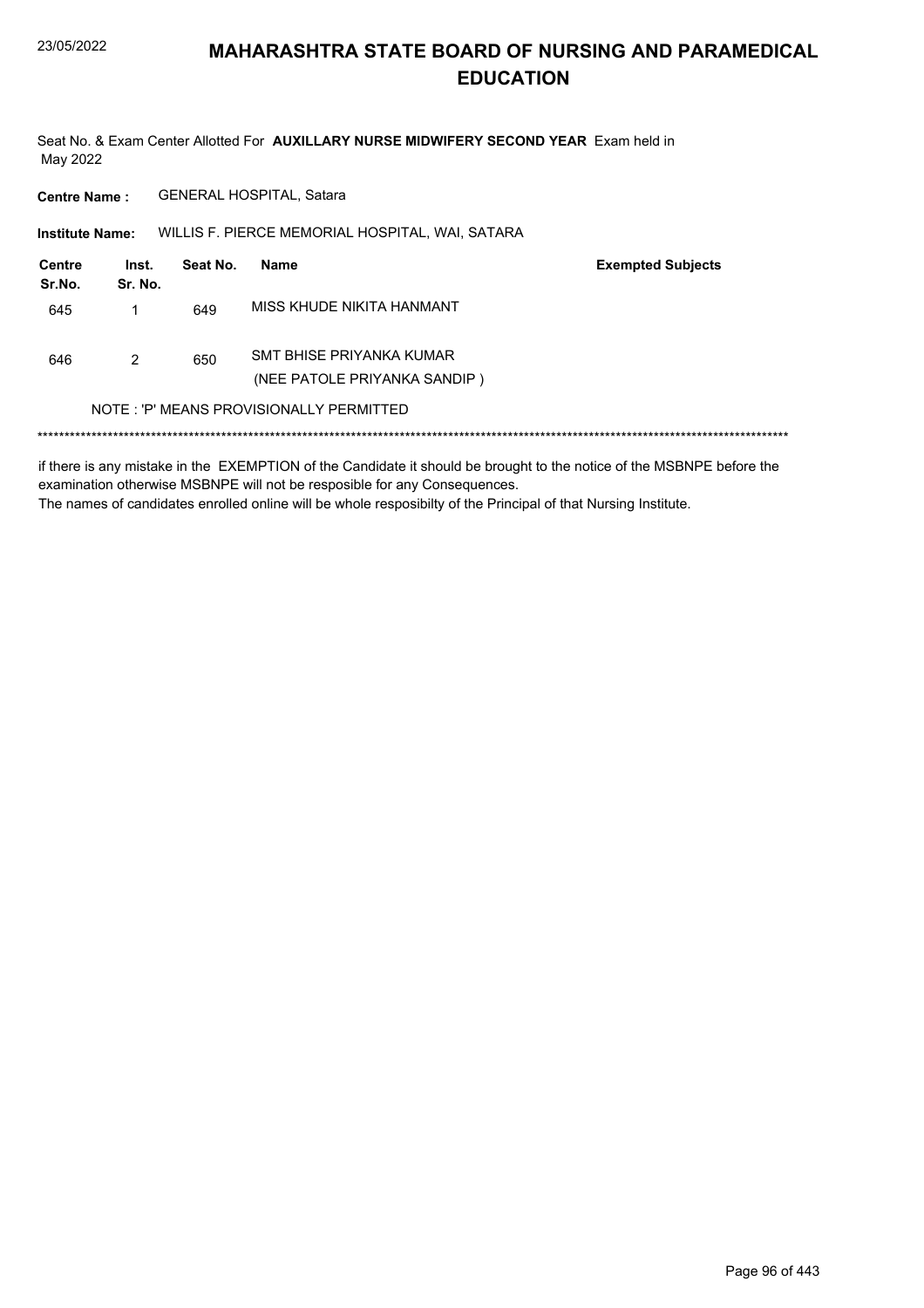Seat No. & Exam Center Allotted For AUXILLARY NURSE MIDWIFERY SECOND YEAR Exam held in May 2022

| C.P.R. GENERAL HOSPITAL, KOLHAPUR<br><b>Centre Name :</b> |  |
|-----------------------------------------------------------|--|
|-----------------------------------------------------------|--|

DR. J. J. MAGDUM SON, SHIROL, KOLHAPUR **Institute Name:** 

| <b>Centre</b><br>Sr.No. | Inst.<br>Sr. No. | Seat No. | Name                                    | <b>Exempted Subjects</b>       |  |  |
|-------------------------|------------------|----------|-----------------------------------------|--------------------------------|--|--|
| 647                     |                  | 651      | MISS HAVRE SHRADDHA SUDHIR              | $(\parallel)$<br>(III)<br>(IV) |  |  |
| 648                     | 2                | 652      | MISS LOKHANDE POONAM MOHAN              | $(\parallel)$<br>(III)<br>(IV) |  |  |
| 649                     | 3                | 653      | MISS NARGUNDE PRITEE RAJU               | (IV)<br>(III)                  |  |  |
|                         |                  |          | NOTE: 'P' MEANS PROVISIONALLY PERMITTED |                                |  |  |
|                         |                  |          |                                         |                                |  |  |

if there is any mistake in the EXEMPTION of the Candidate it should be brought to the notice of the MSBNPE before the examination otherwise MSBNPE will not be resposible for any Consequences. The names of candidates enrolled online will be whole resposibilty of the Principal of that Nursing Institute.

Page 97 of 443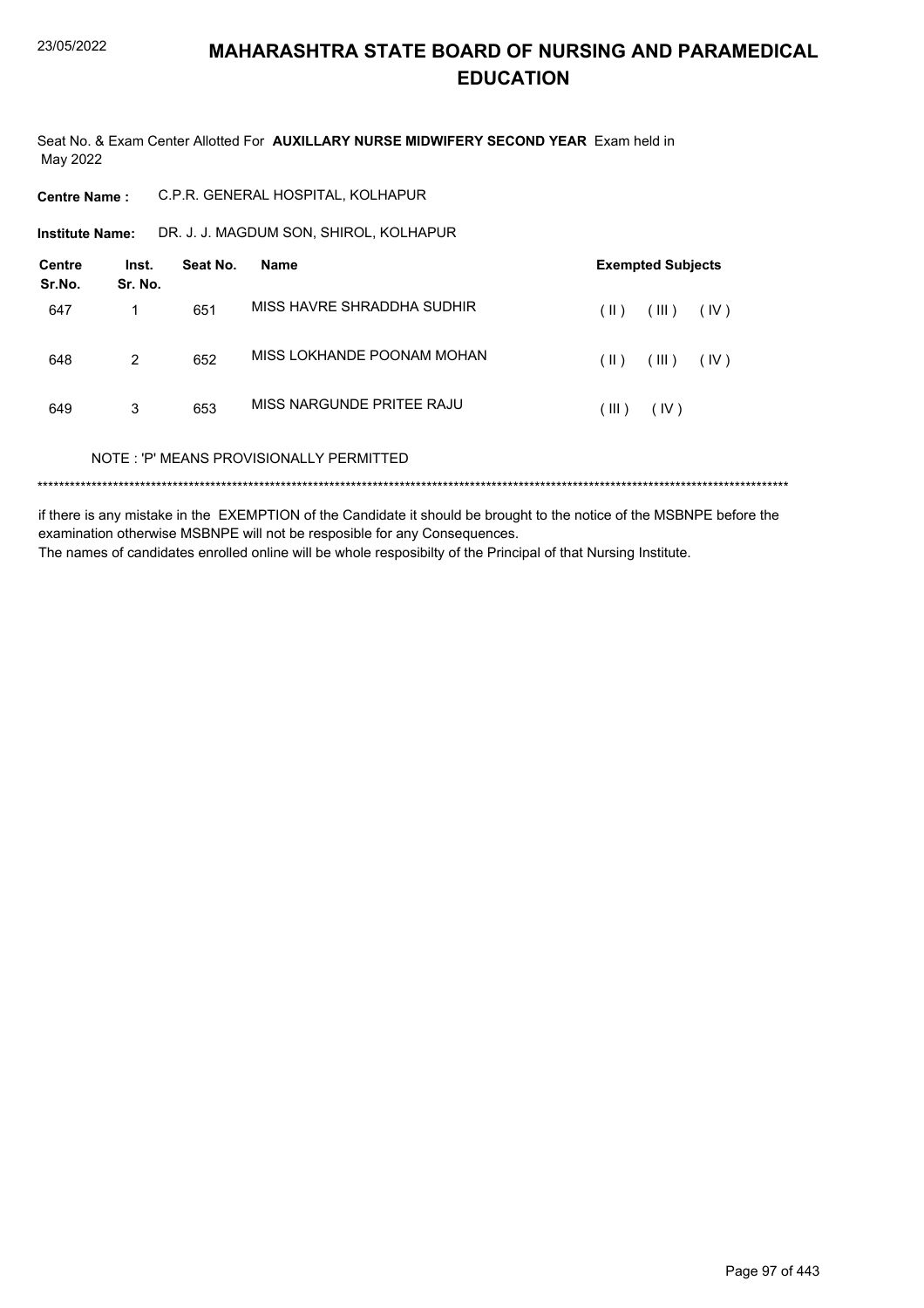Seat No. & Exam Center Allotted For **AUXILLARY NURSE MIDWIFERY SECOND YEAR** Exam held in May 2022

**Centre Name :** C.P.R. GENERAL HOSPITAL, KOLHAPUR

WESTERN MAHARASHTRA SCHOOL OF NURSING, TILWANI, KOLHAPUR **Institute Name:**

| <b>Centre</b><br>Sr.No. | Inst.<br>Sr. No. | Seat No. | <b>Name</b>                                         |               | <b>Exempted Subjects</b> |      |
|-------------------------|------------------|----------|-----------------------------------------------------|---------------|--------------------------|------|
| 650                     | 1                | 654      | MISS BHOSALE GITANJALI BAJARANG                     |               |                          |      |
| 651                     | 2                | 655      | MISS GAIKWAD LAXMI DADASO                           | $(\parallel)$ | (III)                    | (IV) |
| 652                     | 3                | 656      | SMT KAMBLE SNEHA ARJUN<br>(NEE MADHALE SNEHA DIPAK) | $(\parallel)$ | (III)                    | (IV) |
| 653                     | 4                | 657      | MISS MULLA SIMRAN BALECHAND                         | (11)          | (III)                    | (IV) |
| 654                     | 5                | 658      | MISS SATHE KAJAL DAGADU                             | $($ II $)$    | (III)                    | (IV) |
| 655                     | 6                | 659      | MISS VALE POOJA DIPAK                               | $(\parallel)$ | (III)                    | (IV) |
|                         |                  |          |                                                     |               |                          |      |

NOTE : 'P' MEANS PROVISIONALLY PERMITTED

\*\*\*\*\*\*\*\*\*\*\*\*\*\*\*\*\*\*\*\*\*\*\*\*\*\*\*\*\*\*\*\*\*\*\*\*\*\*\*\*\*\*\*\*\*\*\*\*\*\*\*\*\*\*\*\*\*\*\*\*\*\*\*\*\*\*\*\*\*\*\*\*\*\*\*\*\*\*\*\*\*\*\*\*\*\*\*\*\*\*\*\*\*\*\*\*\*\*\*\*\*\*\*\*\*\*\*\*\*\*\*\*\*\*\*\*\*\*\*\*\*\*\*\*\*\*\*\*\*\*\*\*\*\*\*\*\*\*\*

if there is any mistake in the EXEMPTION of the Candidate it should be brought to the notice of the MSBNPE before the examination otherwise MSBNPE will not be resposible for any Consequences.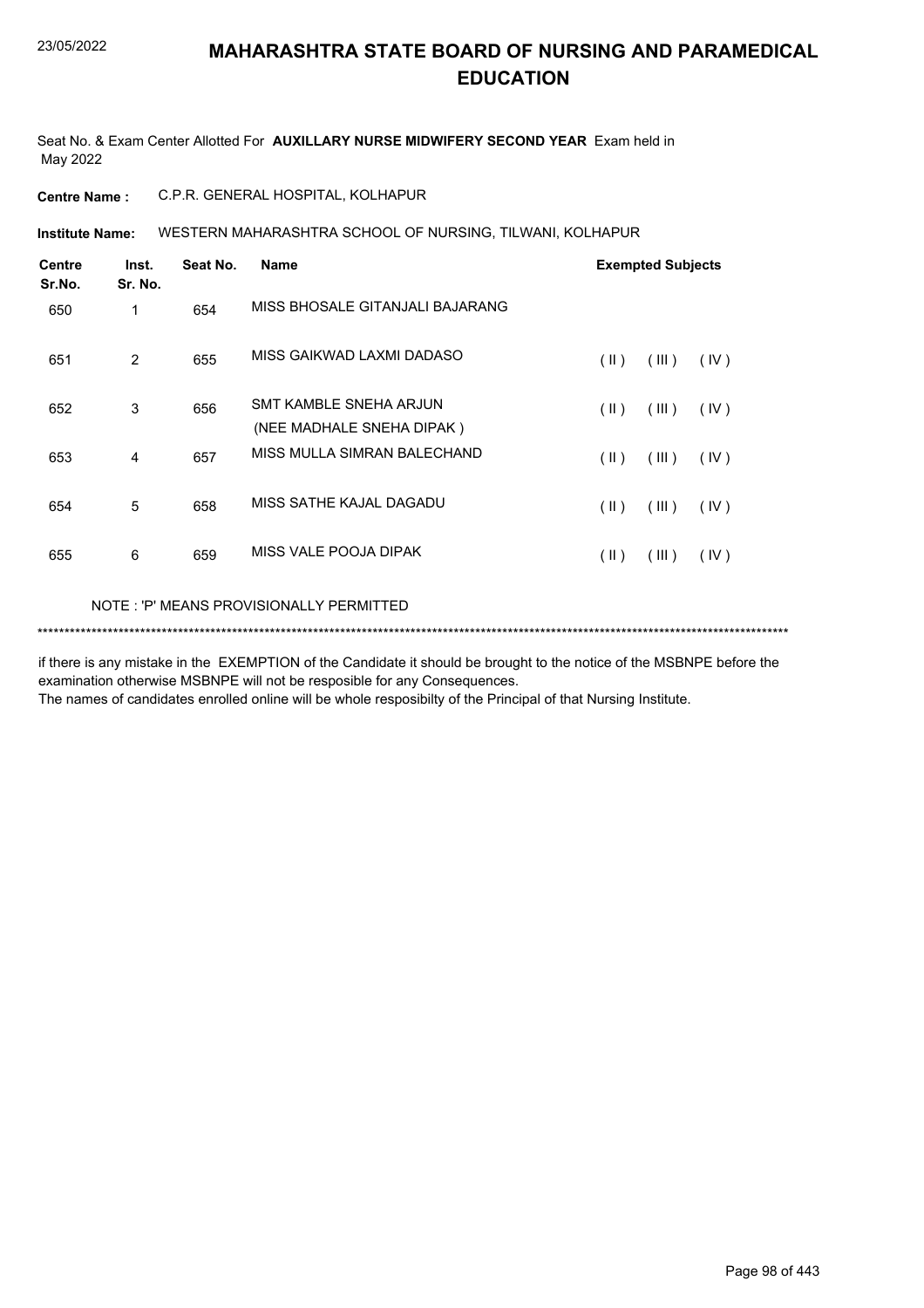Seat No. & Exam Center Allotted For AUXILLARY NURSE MIDWIFERY SECOND YEAR Exam held in May 2022

Centre Name : C.P.R. GENERAL HOSPITAL, KOLHAPUR

| <b>Institute Name:</b> |                  |          | SANT GAJANAN MAHARAJ, SCHOOL OF NURSING, GADHINGLAJ, KOLHAPUR |     |                          |      |  |
|------------------------|------------------|----------|---------------------------------------------------------------|-----|--------------------------|------|--|
| Centre<br>Sr.No.       | Inst.<br>Sr. No. | Seat No. | <b>Name</b>                                                   |     | <b>Exempted Subjects</b> |      |  |
| 656                    |                  | 660      | MISS GAVIT ARCHANA DAULAT                                     | (1) | (III)                    | (IV) |  |
|                        |                  |          | NOTE: 'P' MEANS PROVISIONALLY PERMITTED                       |     |                          |      |  |

if there is any mistake in the EXEMPTION of the Candidate it should be brought to the notice of the MSBNPE before the examination otherwise MSBNPE will not be resposible for any Consequences.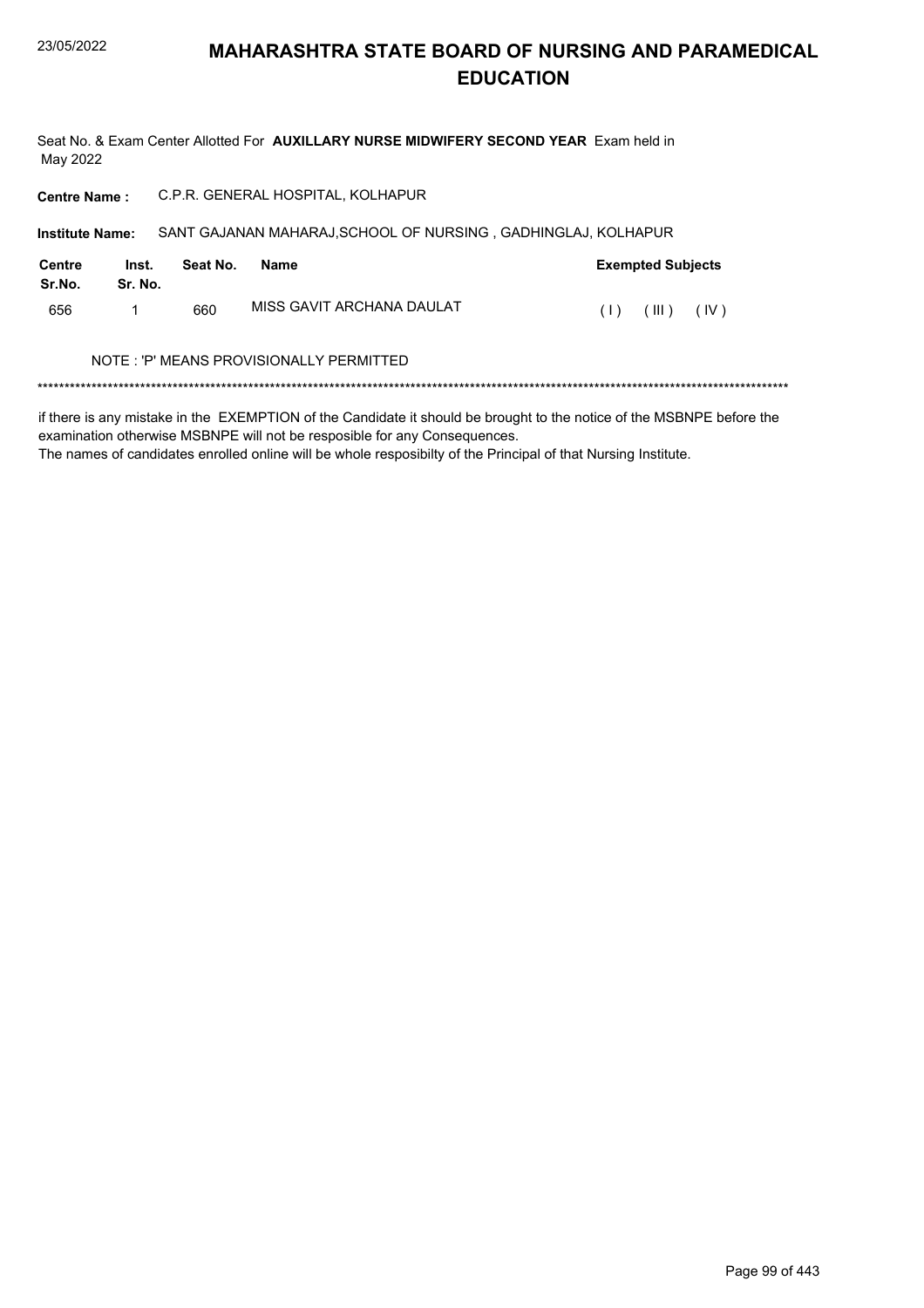Seat No. & Exam Center Allotted For **AUXILLARY NURSE MIDWIFERY SECOND YEAR** Exam held in May 2022

### **Centre Name :** C.P.R. GENERAL HOSPITAL, KOLHAPUR

### **Institute Name: MAHALAXMI NURSING INSTITUTE, KOLHAPUR**

| <b>Centre</b><br>Sr.No. | Inst.<br>Sr. No. | Seat No. | <b>Name</b>                             | <b>Exempted Subjects</b> |
|-------------------------|------------------|----------|-----------------------------------------|--------------------------|
| 657                     | $\mathbf{1}$     | 661      | MISS BHANDARE DIVYA VIKRANT             | (III)<br>(IV)<br>(1)     |
| 658                     | $\overline{2}$   | 662      | MISS KADAM SHUBHANGI SIKANDAR           | (IV)<br>(III)            |
| 659                     | $\mathsf 3$      | 663      | MISS KALE PRANITA ARUN                  | (IV)<br>(III)            |
| 660                     | 4                | 664      | MISS KAMBALE PUJA JAYAVANT              | (III)<br>(IV)            |
| 661                     | $\sqrt{5}$       | 665      | MISS KAMBLE KAJAL SUNIL                 | (III)<br>(IV)            |
| 662                     | 6                | 666      | MISS KAMBLE SHRADHA JAYSING             | (1)<br>(III)<br>(IV)     |
| 663                     | $\overline{7}$   | 667      | MISS KAMBLE APEKSHA KERBA               | (IV)<br>(III)            |
| 664                     | 8                | 668      | MISS KHABADE PRATIKSHA SANJAY           | (IV)<br>(1)<br>(III)     |
| 665                     | 9                | 669      | MISS KOLE KAJAL GAUTAM                  | (IV)<br>(III)            |
| 666                     | 10               | 670      | MISS LOKHANDE JAYASHRI SARJERAO         | (III)<br>(IV)            |
| 667                     | 11               | 671      | MISS PACHORE SUJATA BHIMRAO             | (III)<br>(IV)            |
|                         |                  |          | NOTE: 'P' MEANS PROVISIONALLY PERMITTED |                          |

\*\*\*\*\*\*\*\*\*\*\*\*\*\*\*\*\*\*\*\*\*\*\*\*\*\*\*\*\*\*\*\*\*\*\*\*\*\*\*\*\*\*\*\*\*\*\*\*\*\*\*\*\*\*\*\*\*\*\*\*\*\*\*\*\*\*\*\*\*\*\*\*\*\*\*\*\*\*\*\*\*\*\*\*\*\*\*\*\*\*\*\*\*\*\*\*\*\*\*\*\*\*\*\*\*\*\*\*\*\*\*\*\*\*\*\*\*\*\*\*\*\*\*\*\*\*\*\*\*\*\*\*\*\*\*\*\*\*\*

if there is any mistake in the EXEMPTION of the Candidate it should be brought to the notice of the MSBNPE before the examination otherwise MSBNPE will not be resposible for any Consequences.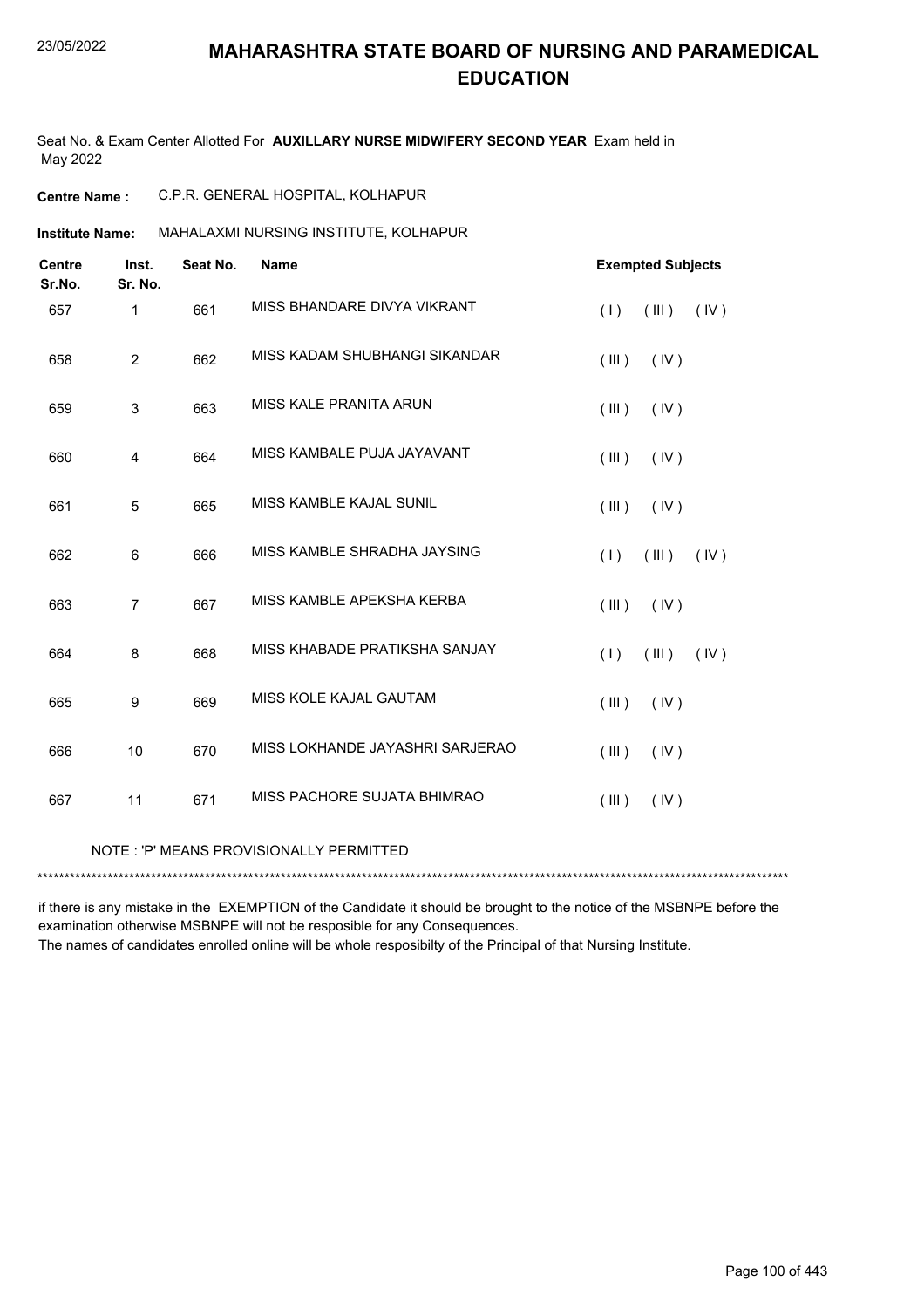Seat No. & Exam Center Allotted For **AUXILLARY NURSE MIDWIFERY SECOND YEAR** Exam held in May 2022

**Centre Name :** C.P.R. GENERAL HOSPITAL, KOLHAPUR

Y.D. MANE SCHOOL OF NURSING, KAGAL, KOLHAPUR **Institute Name:**

| Centre<br>Sr.No. | Inst.<br>Sr. No. | Seat No. | Name                        |         | <b>Exempted Subjects</b> |
|------------------|------------------|----------|-----------------------------|---------|--------------------------|
| 668              |                  | 672      | MISS KAMBLE ASHWINI GOVINDA | ( III ) | (IV)                     |
| 669              | 2                | 673      | MISS MULLA AFRIN SHAHANAWAJ | ( III ) | (IV)                     |

#### NOTE : 'P' MEANS PROVISIONALLY PERMITTED

\*\*\*\*\*\*\*\*\*\*\*\*\*\*\*\*\*\*\*\*\*\*\*\*\*\*\*\*\*\*\*\*\*\*\*\*\*\*\*\*\*\*\*\*\*\*\*\*\*\*\*\*\*\*\*\*\*\*\*\*\*\*\*\*\*\*\*\*\*\*\*\*\*\*\*\*\*\*\*\*\*\*\*\*\*\*\*\*\*\*\*\*\*\*\*\*\*\*\*\*\*\*\*\*\*\*\*\*\*\*\*\*\*\*\*\*\*\*\*\*\*\*\*\*\*\*\*\*\*\*\*\*\*\*\*\*\*\*\*

if there is any mistake in the EXEMPTION of the Candidate it should be brought to the notice of the MSBNPE before the examination otherwise MSBNPE will not be resposible for any Consequences. The names of candidates enrolled online will be whole resposibilty of the Principal of that Nursing Institute.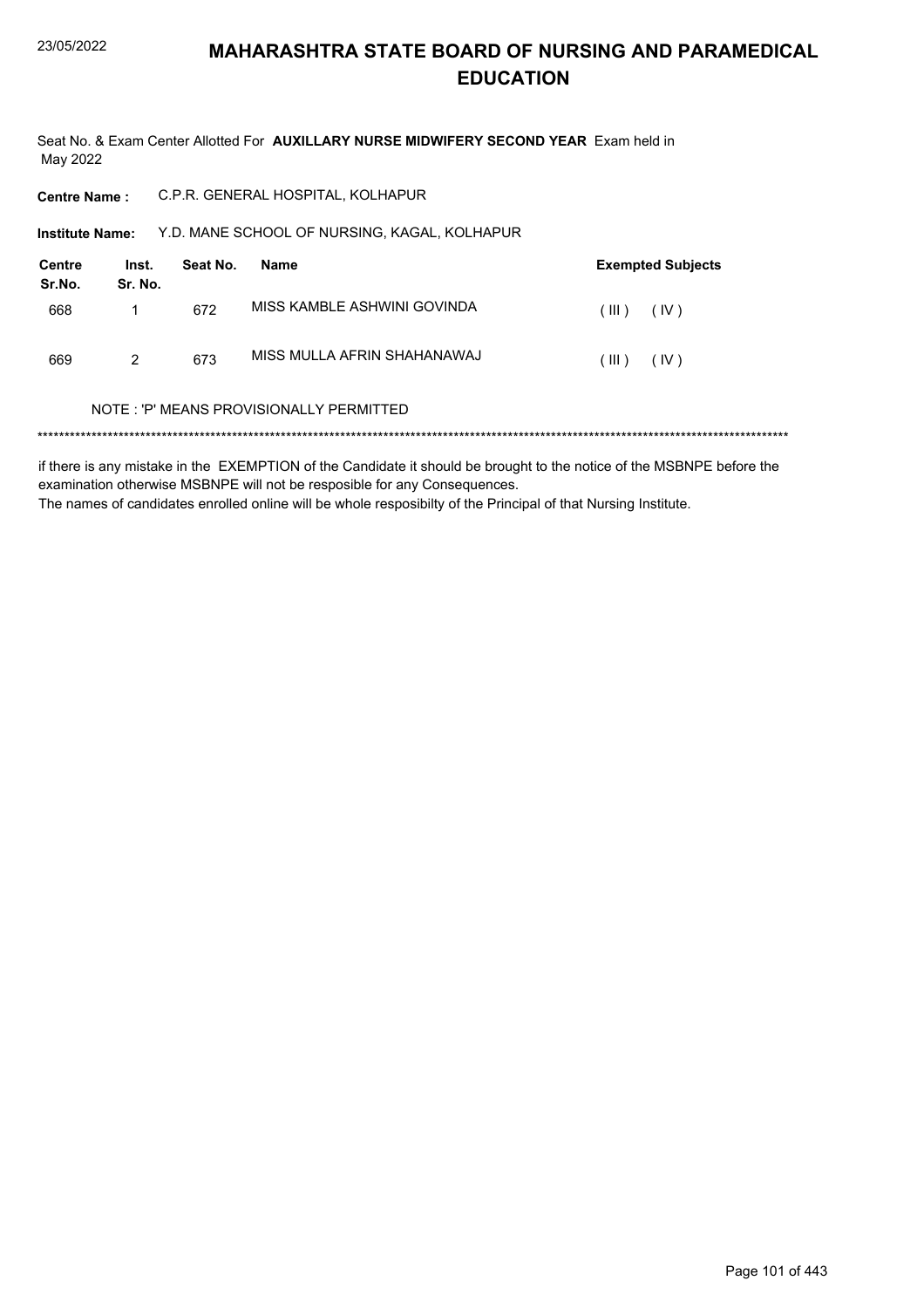Seat No. & Exam Center Allotted For AUXILLARY NURSE MIDWIFERY SECOND YEAR Exam held in May 2022

**Centre Name:** C.P.R. GENERAL HOSPITAL, KOLHAPUR

Institute Name: ADHAAR NURSING SCHOOL, AJRA KOLHAPUR

| Centre<br>Sr.No. | Inst.<br>Sr. No. | Seat No. | Name                         |         | <b>Exempted Subjects</b> |
|------------------|------------------|----------|------------------------------|---------|--------------------------|
| 670              |                  | 674      | MISS KADAM RUPALI DIPAK      | ( III ) | (IV)                     |
| 671              | 2                | 675      | MISS KAMBLE ASMITA PANDURANG | ( III ) | (IV)                     |

#### NOTE: 'P' MEANS PROVISIONALLY PERMITTED

if there is any mistake in the EXEMPTION of the Candidate it should be brought to the notice of the MSBNPE before the examination otherwise MSBNPE will not be resposible for any Consequences. The names of candidates enrolled online will be whole resposibilty of the Principal of that Nursing Institute.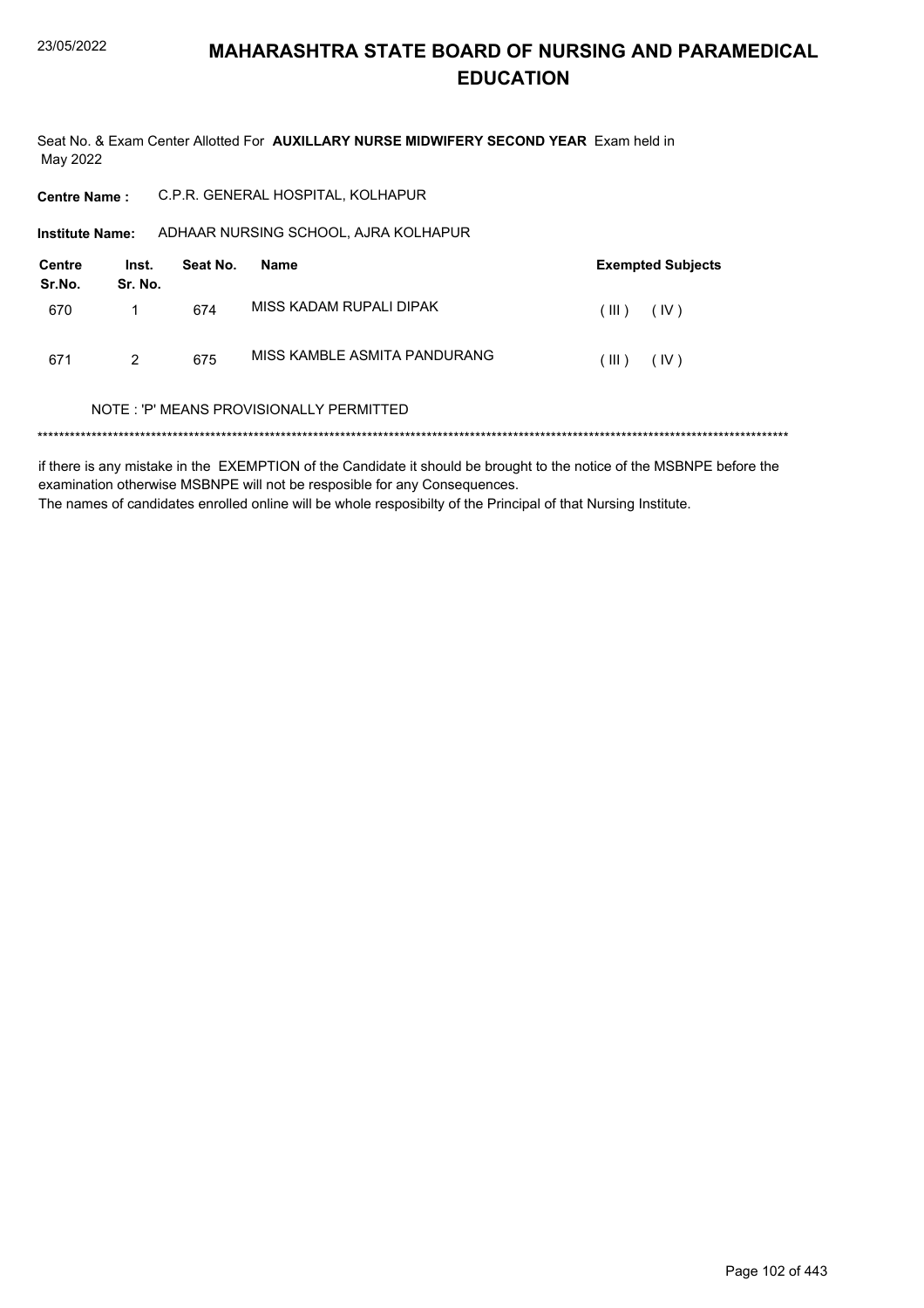Seat No. & Exam Center Allotted For AUXILLARY NURSE MIDWIFERY SECOND YEAR Exam held in May 2022

Centre Name : C.P.R. GENERAL HOSPITAL, KOLHAPUR

| <b>Institute Name:</b> |                                          |          |                             | KAI. BALWANTRAO HANUMANTRAO PATIL SHIKSHAN PRASARAK MANDAL, KARVIR, KOLHAPUR |  |  |  |
|------------------------|------------------------------------------|----------|-----------------------------|------------------------------------------------------------------------------|--|--|--|
| Centre<br>Sr.No.       | Inst.<br>Sr. No.                         | Seat No. | Name                        | <b>Exempted Subjects</b>                                                     |  |  |  |
| 672                    |                                          | 676      | MISS KAMBLE GAUTAMI YUVARAJ | (III)<br>(IV)<br>(  )                                                        |  |  |  |
|                        | NOTE : 'P' MEANS PROVISIONALLY PERMITTED |          |                             |                                                                              |  |  |  |
|                        |                                          |          |                             |                                                                              |  |  |  |

if there is any mistake in the EXEMPTION of the Candidate it should be brought to the notice of the MSBNPE before the

examination otherwise MSBNPE will not be resposible for any Consequences.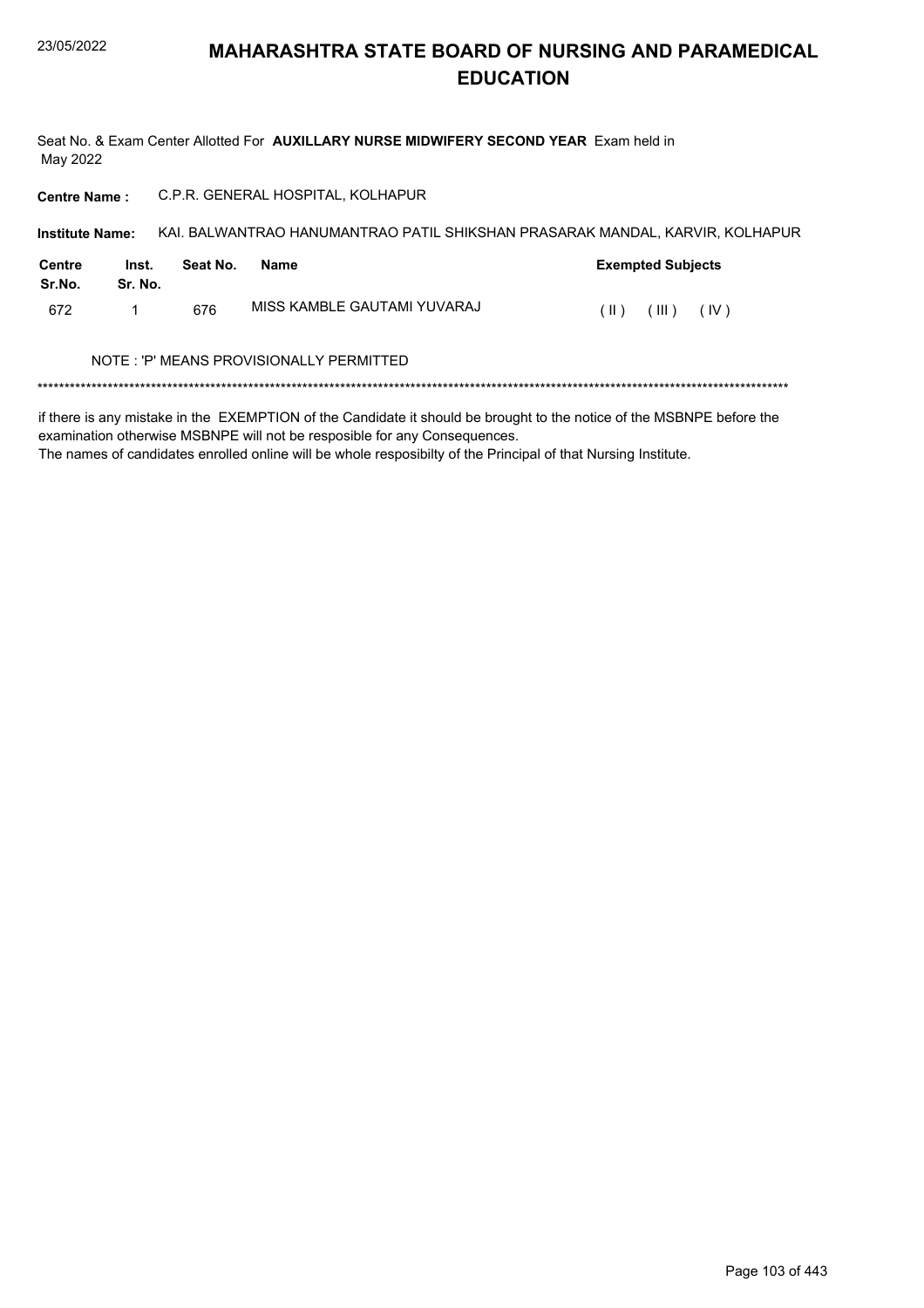Seat No. & Exam Center Allotted For **AUXILLARY NURSE MIDWIFERY SECOND YEAR** Exam held in May 2022

**Centre Name :** C.P.R. GENERAL HOSPITAL, KOLHAPUR

**Institute Name: SARASWATI GAIKWAD NURSING SCHOOL , KOTOLI, PANHALA, KOLHAPUR** 

| Centre<br>Sr.No. | Inst.<br>Sr. No. | Seat No. | <b>Name</b>                             |       | <b>Exempted Subjects</b> |      |
|------------------|------------------|----------|-----------------------------------------|-------|--------------------------|------|
| 673              | 1                | 677      | MISS CHOPADE PALLAVI VISHWAS            | (  )  | (III)                    | (IV) |
| 674              | $\overline{2}$   | 678      | MISS KAMBLE POONAM KRUSHANAT            |       |                          |      |
| 675              | 3                | 679      | MISS KAMBLE MINA TANAJI                 | (  )  | (III)                    | (IV) |
| 676              | 4                | 680      | MISS KAMBLE MADHURI BHIMRAO             | (III) | (IV)                     |      |
|                  |                  |          | NOTE: 'P' MEANS PROVISIONALLY PERMITTED |       |                          |      |

\*\*\*\*\*\*\*\*\*\*\*\*\*\*\*\*\*\*\*\*\*\*\*\*\*\*\*\*\*\*\*\*\*\*\*\*\*\*\*\*\*\*\*\*\*\*\*\*\*\*\*\*\*\*\*\*\*\*\*\*\*\*\*\*\*\*\*\*\*\*\*\*\*\*\*\*\*\*\*\*\*\*\*\*\*\*\*\*\*\*\*\*\*\*\*\*\*\*\*\*\*\*\*\*\*\*\*\*\*\*\*\*\*\*\*\*\*\*\*\*\*\*\*\*\*\*\*\*\*\*\*\*\*\*\*\*\*\*\*

if there is any mistake in the EXEMPTION of the Candidate it should be brought to the notice of the MSBNPE before the examination otherwise MSBNPE will not be resposible for any Consequences. The names of candidates enrolled online will be whole resposibilty of the Principal of that Nursing Institute.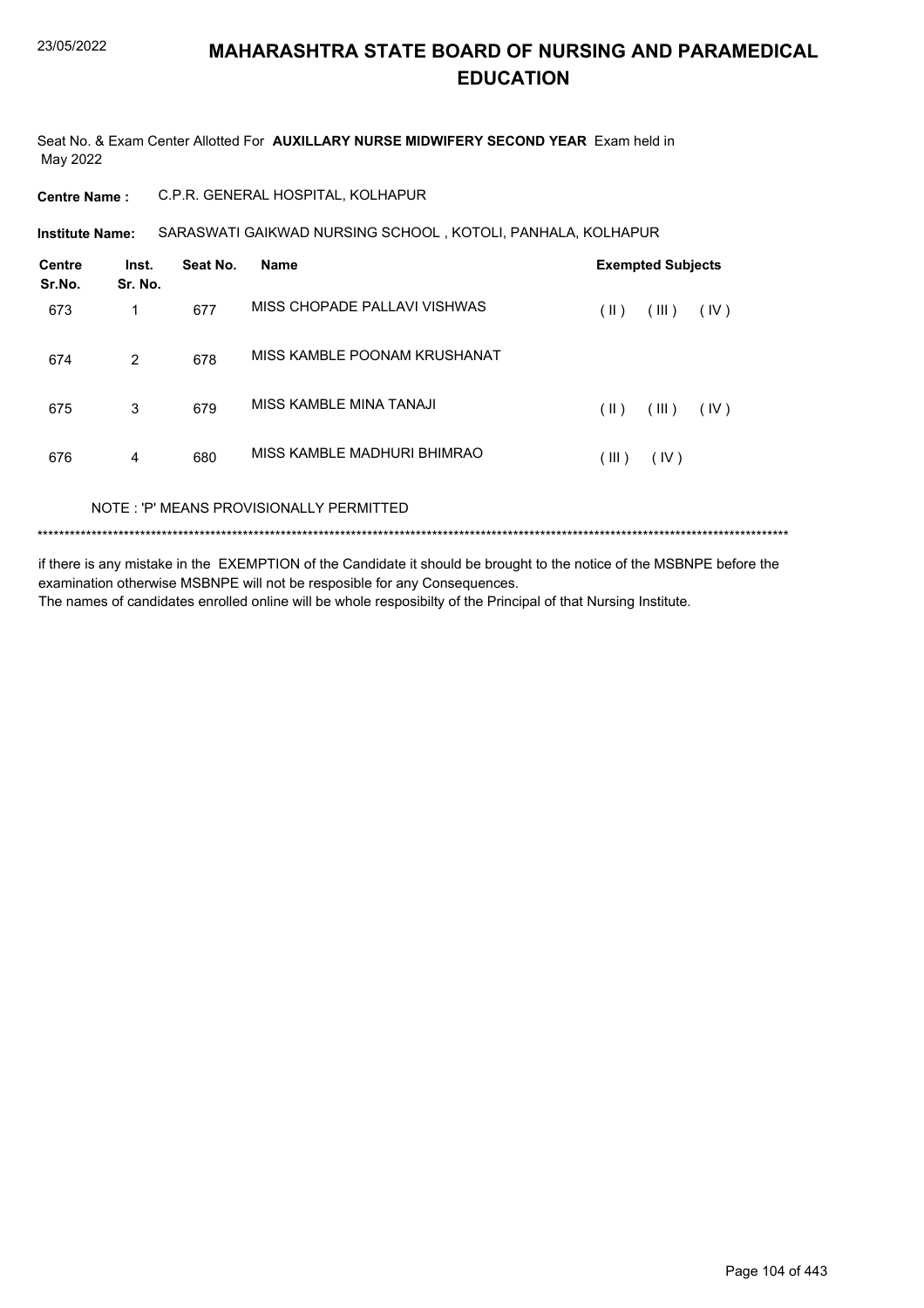Seat No. & Exam Center Allotted For AUXILLARY NURSE MIDWIFERY SECOND YEAR Exam held in May 2022

| <b>Centre Name:</b>    |                  |          | C.P.R. GENERAL HOSPITAL, KOLHAPUR               |                          |
|------------------------|------------------|----------|-------------------------------------------------|--------------------------|
| <b>Institute Name:</b> |                  |          | SAU. JEBELINA NURSING SCHOOL, GARGOTI, KOLHAPUR |                          |
| Centre<br>Sr.No.       | Inst.<br>Sr. No. | Seat No. | Name                                            | <b>Exempted Subjects</b> |
| 677                    |                  | 681      | MISS KAMBLE PRAJAKTA BABAN                      | (III)<br>(IV)<br>(1)     |
|                        |                  |          | NOTE : 'P' MEANS PROVISIONALLY PERMITTED        |                          |
|                        |                  |          |                                                 |                          |

if there is any mistake in the EXEMPTION of the Candidate it should be brought to the notice of the MSBNPE before the examination otherwise MSBNPE will not be resposible for any Consequences.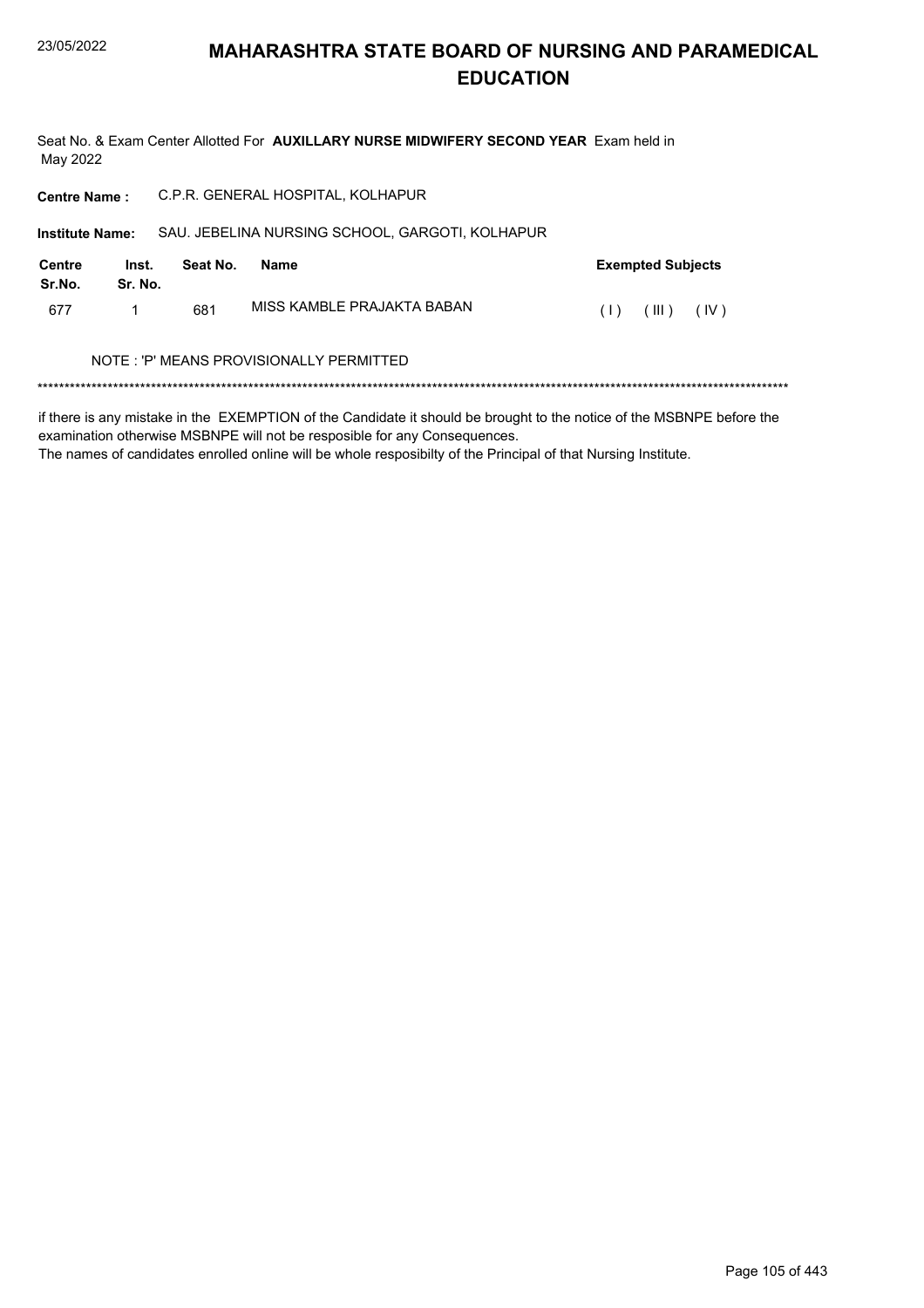Seat No. & Exam Center Allotted For AUXILLARY NURSE MIDWIFERY SECOND YEAR Exam held in May 2022

**Centre Name:** C.P.R. GENERAL HOSPITAL, KOLHAPUR

KURUNDWAD INST. OF NURSING EDUCATION, SHIROL, KOLHAPUR **Institute Name:** 

| <b>Centre</b><br>Sr.No. | Inst.<br>Sr. No. | Seat No. | <b>Name</b>                             |       | <b>Exempted Subjects</b> |      |
|-------------------------|------------------|----------|-----------------------------------------|-------|--------------------------|------|
| 678                     | 1                | 682      | MISS AWALE ANJALI EKANATH               | (III) | (IV)                     |      |
| 679                     | $\overline{2}$   | 683      | MISS MOHITE SHITAL ANIL                 | (  )  | (III)                    | (IV) |
| 680                     | 3                | 684      | MISS VARALE SNEHA GAUTAM                | (  )  | (III)                    | (IV) |
|                         |                  |          | NOTE: 'P' MEANS PROVISIONALLY PERMITTED |       |                          |      |
|                         |                  |          |                                         |       |                          |      |

if there is any mistake in the EXEMPTION of the Candidate it should be brought to the notice of the MSBNPE before the examination otherwise MSBNPE will not be resposible for any Consequences. The names of candidates enrolled online will be whole resposibilty of the Principal of that Nursing Institute.

Page 106 of 443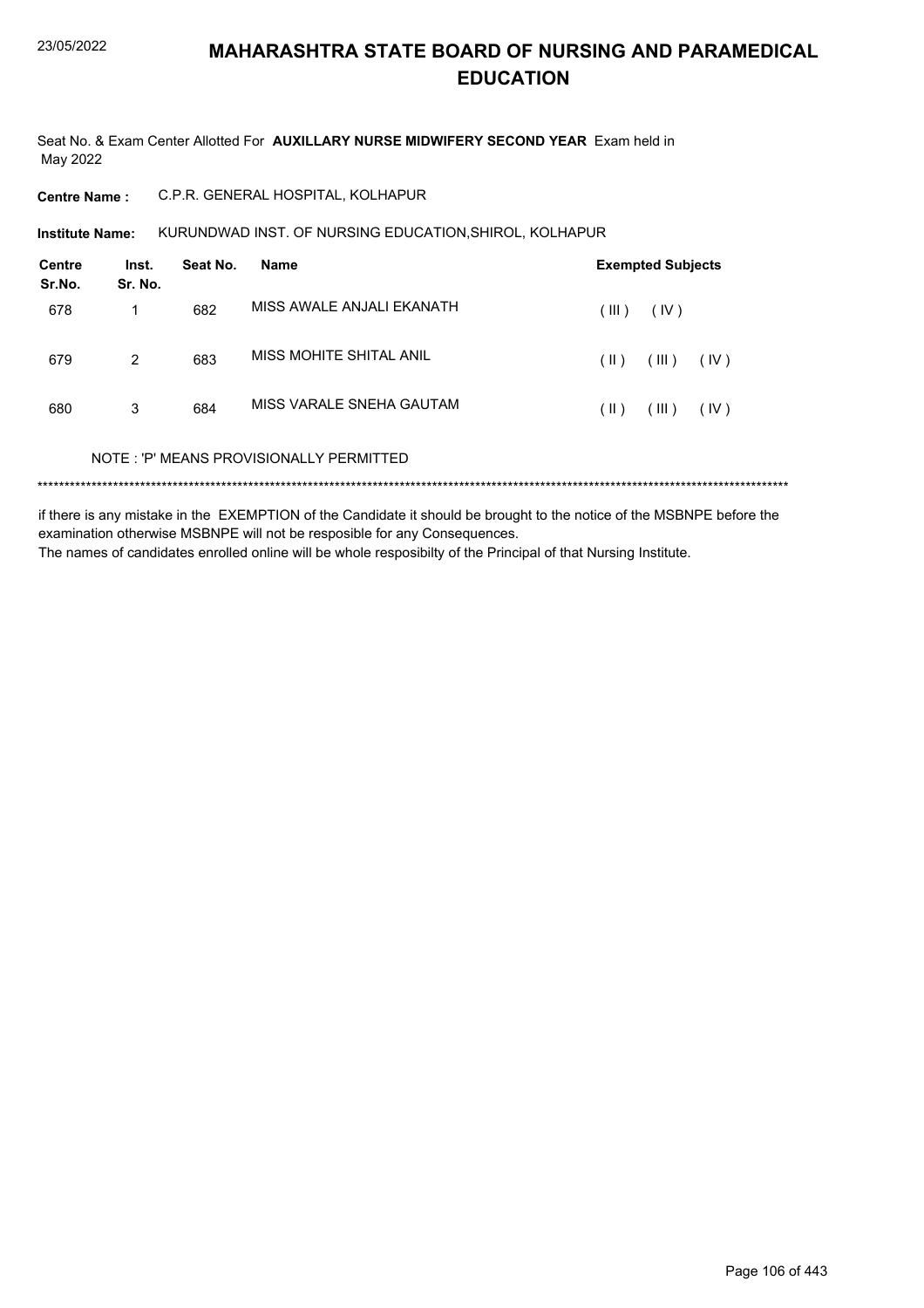Seat No. & Exam Center Allotted For **AUXILLARY NURSE MIDWIFERY SECOND YEAR** Exam held in May 2022

**Centre Name :** C.P.R. GENERAL HOSPITAL, KOLHAPUR

SHRI BHAIRAVNATH NURSING SCHOOL , ICHALKARANJI , KOLHAPUR **Institute Name:**

| <b>Centre</b><br>Sr.No. | Inst.<br>Sr. No. | Seat No. | <b>Name</b>                                        |                         | <b>Exempted Subjects</b> |      |
|-------------------------|------------------|----------|----------------------------------------------------|-------------------------|--------------------------|------|
| 681                     | 1                | 685      | MISS KAMBLE NAMRATA BALU                           | $(\parallel)$           | (III)                    | (IV) |
| 682                     | 2                | 686      | MISS KHALIFA SANA MOHAMMADSHAFI                    | $(\parallel \parallel)$ | (III)                    | (IV) |
| 683                     | 3                | 687      | MISS KURANE RITU RAMCHANDRA                        | $(\parallel \parallel)$ | (III)                    | (IV) |
| 684                     | 4                | 688      | MISS MUJAWAR HINAJ MASHAK                          | (III)                   | (IV)                     |      |
| 685                     | 5                | 689      | MISS SUTAR NANDINI SUNIL                           | (  )                    | (III)                    | (IV) |
| 686                     | 6                | 690      | SMT SHINDE MEGHA JAYESH<br>(NEE SUTAR MEGHA DILIP) | $(\parallel)$           | (III)                    | (IV) |
|                         |                  |          | NOTE: 'P' MEANS PROVISIONALLY PERMITTED            |                         |                          |      |
|                         |                  |          |                                                    |                         |                          |      |

if there is any mistake in the EXEMPTION of the Candidate it should be brought to the notice of the MSBNPE before the examination otherwise MSBNPE will not be resposible for any Consequences.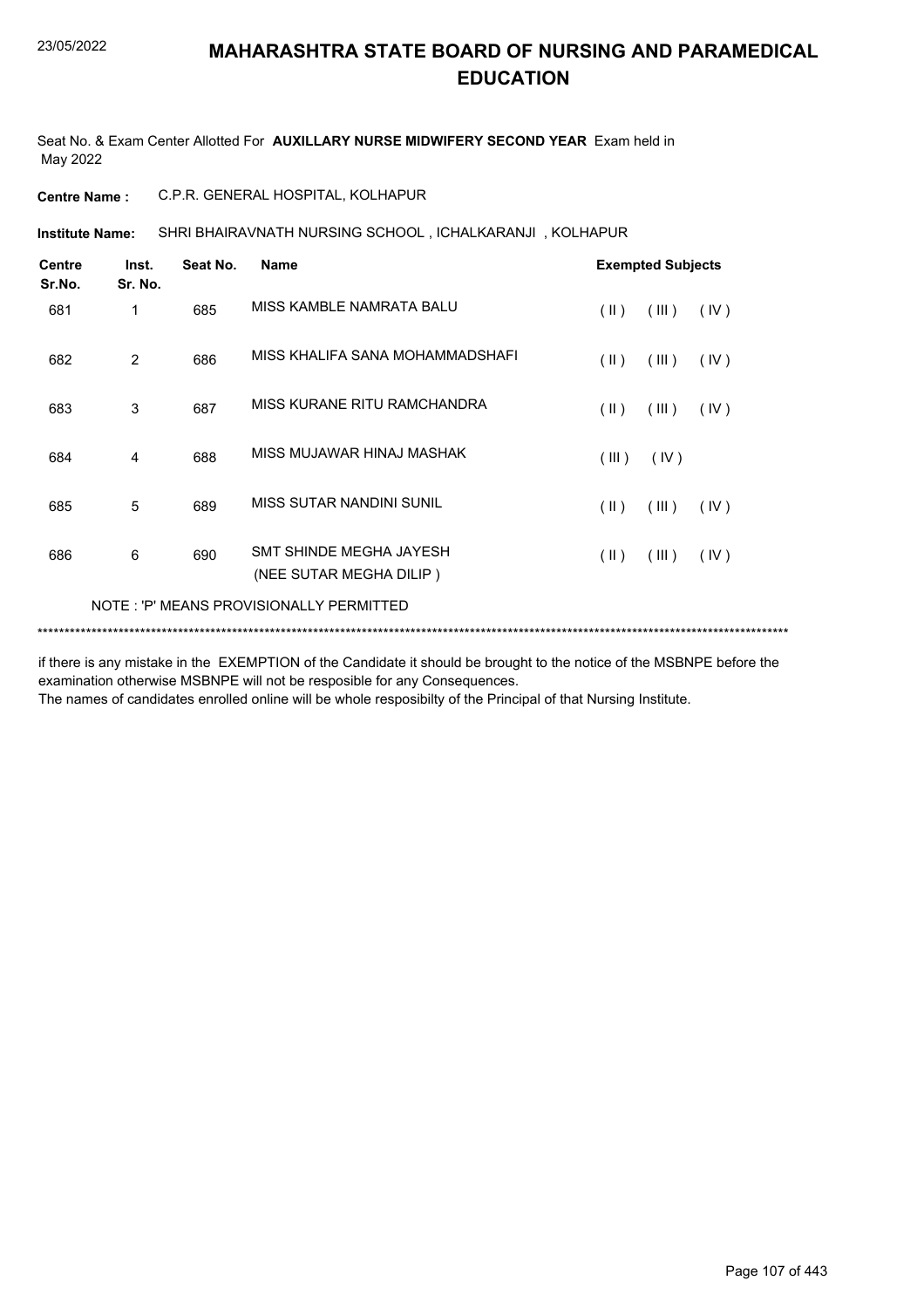Seat No. & Exam Center Allotted For AUXILLARY NURSE MIDWIFERY SECOND YEAR Exam held in May 2022

| <b>Centre Name:</b>    |                  | C.P.R. GENERAL HOSPITAL, KOLHAPUR |                                          |                          |  |
|------------------------|------------------|-----------------------------------|------------------------------------------|--------------------------|--|
| <b>Institute Name:</b> |                  | SANJEEVA NURSING SCHOOL, KOLHAPUR |                                          |                          |  |
| Centre<br>Sr.No.       | Inst.<br>Sr. No. | Seat No.                          | <b>Name</b>                              | <b>Exempted Subjects</b> |  |
| 687                    |                  | 691                               | MISS KAMBI F SHUBHANGI VINAYAK           | (IV)<br>(  )<br>(III)    |  |
|                        |                  |                                   | NOTE : 'P' MEANS PROVISIONALLY PERMITTED |                          |  |
|                        |                  |                                   |                                          |                          |  |

if there is any mistake in the EXEMPTION of the Candidate it should be brought to the notice of the MSBNPE before the examination otherwise MSBNPE will not be resposible for any Consequences.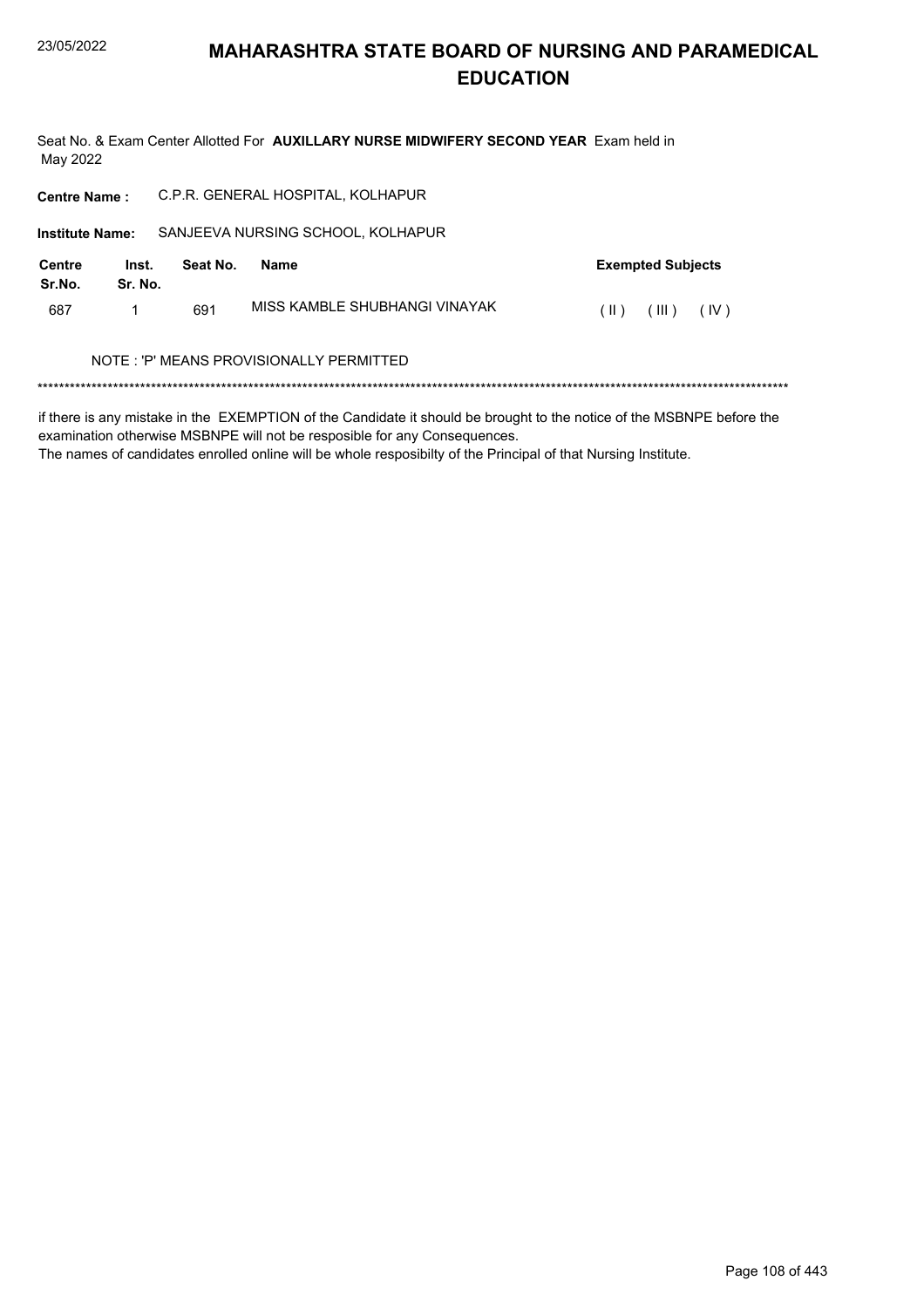Seat No. & Exam Center Allotted For **AUXILLARY NURSE MIDWIFERY SECOND YEAR** Exam held in May 2022

| <b>Centre Name:</b>     |                  |          | C.P.R. GENERAL HOSPITAL, KOLHAPUR           |               |                          |      |
|-------------------------|------------------|----------|---------------------------------------------|---------------|--------------------------|------|
| <b>Institute Name:</b>  |                  |          | SHRI SIDDHI NURSING SCHOOL, KAGAL, KOLHAPUR |               |                          |      |
| <b>Centre</b><br>Sr.No. | Inst.<br>Sr. No. | Seat No. | <b>Name</b>                                 |               | <b>Exempted Subjects</b> |      |
| 688                     | 1                | 692      | MISS GADE SUJATA YASHWANT                   |               |                          |      |
| 689                     | $\overline{2}$   | 693      | MISS KAGWADE ASHWINI VIRAPPA                | $(\parallel)$ | (III)                    | (IV) |
| 690                     | 3                | 694      | MISS KAMBLE VISHRANTI SADASHIV              |               |                          |      |
| 691                     | 4                | 695      | MISS KAMBLE ASHA SHANTARAM                  |               |                          |      |
| 692                     | 5                | 696      | MISS KAMBLE SHEETAL BABURAO                 |               |                          |      |
| 693                     | 6                | 697      | MISS PATIL SAYALLMARUTI                     | $(\parallel)$ | (III)                    | (IV) |
| 694                     | $\overline{7}$   | 698      | MISS SHRESHTHI POOJA PRAKASH                | $(\parallel)$ | (III)                    | (IV) |
| 695                     | 8                | 699      | MISS SUTAR POONAM DATTATRAY                 | (III)         | (IV)                     |      |
|                         |                  |          |                                             |               |                          |      |

NOTE : 'P' MEANS PROVISIONALLY PERMITTED

\*\*\*\*\*\*\*\*\*\*\*\*\*\*\*\*\*\*\*\*\*\*\*\*\*\*\*\*\*\*\*\*\*\*\*\*\*\*\*\*\*\*\*\*\*\*\*\*\*\*\*\*\*\*\*\*\*\*\*\*\*\*\*\*\*\*\*\*\*\*\*\*\*\*\*\*\*\*\*\*\*\*\*\*\*\*\*\*\*\*\*\*\*\*\*\*\*\*\*\*\*\*\*\*\*\*\*\*\*\*\*\*\*\*\*\*\*\*\*\*\*\*\*\*\*\*\*\*\*\*\*\*\*\*\*\*\*\*\*

if there is any mistake in the EXEMPTION of the Candidate it should be brought to the notice of the MSBNPE before the examination otherwise MSBNPE will not be resposible for any Consequences.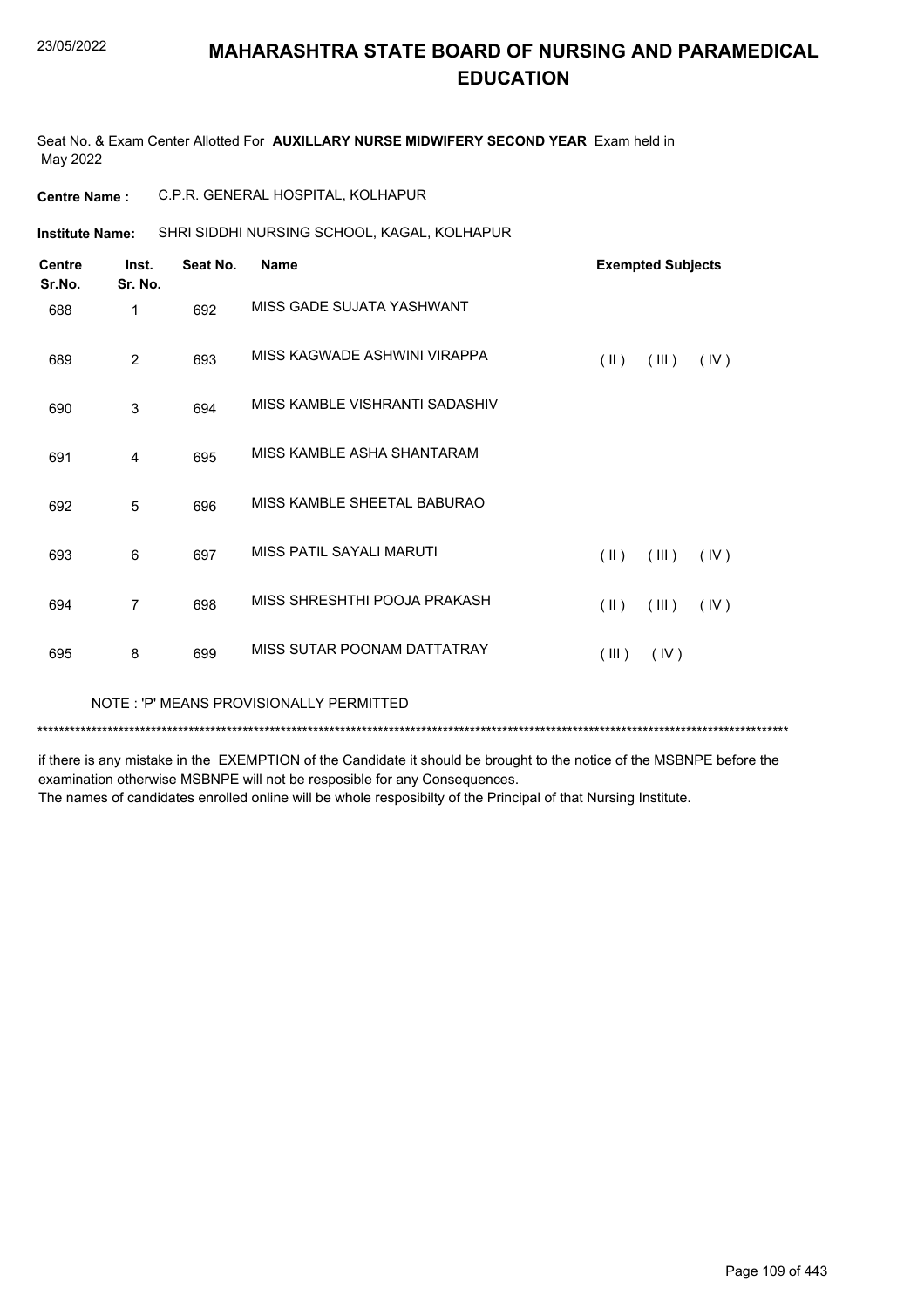Seat No. & Exam Center Allotted For AUXILLARY NURSE MIDWIFERY SECOND YEAR Exam held in May 2022

| <b>Centre Name:</b>    |                                          |          | C.P.R. GENERAL HOSPITAL, KOLHAPUR               |                                  |  |  |  |  |
|------------------------|------------------------------------------|----------|-------------------------------------------------|----------------------------------|--|--|--|--|
| <b>Institute Name:</b> |                                          |          | SIDDHAGIRI NURSING INSTITUTE, KARVEER, KOLHAPUR |                                  |  |  |  |  |
| Centre<br>Sr.No.       | Inst.<br>Sr. No.                         | Seat No. | Name                                            | <b>Exempted Subjects</b>         |  |  |  |  |
| 696                    |                                          | 700      | MISS JAMBHALE SIDDHIKA MARUTI                   | (IV)<br>(III)<br>$( \parallel )$ |  |  |  |  |
|                        | NOTE : 'P' MEANS PROVISIONALLY PERMITTED |          |                                                 |                                  |  |  |  |  |
|                        |                                          |          |                                                 |                                  |  |  |  |  |

if there is any mistake in the EXEMPTION of the Candidate it should be brought to the notice of the MSBNPE before the examination otherwise MSBNPE will not be resposible for any Consequences.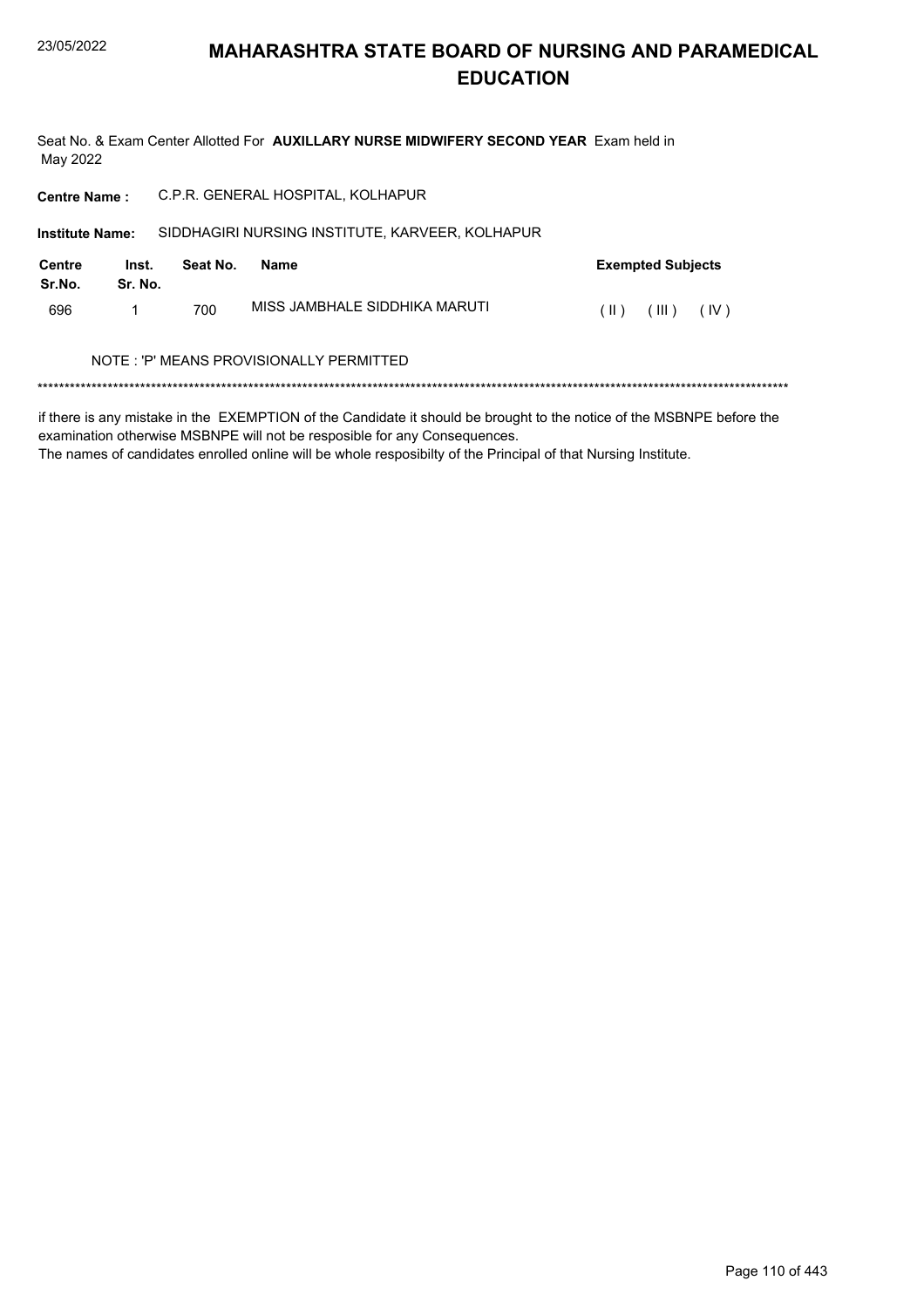Seat No. & Exam Center Allotted For **AUXILLARY NURSE MIDWIFERY SECOND YEAR** Exam held in May 2022

**Centre Name :** C.P.R. GENERAL HOSPITAL, KOLHAPUR

Late. Ushatai Nursing School, Kolhapur **Institute Name:**

| <b>Centre</b><br>Sr.No. | Inst.<br>Sr. No. | Seat No. | <b>Name</b>                     | <b>Exempted Subjects</b> |
|-------------------------|------------------|----------|---------------------------------|--------------------------|
| 697                     | 1                | 701      | MISS GHULE PORNIMA MAHADEV      | (  )<br>(III)<br>(IV)    |
| 698                     | 2                | 702      | MISS KAMBLE SNEHA DAYANAND      | (III)<br>(IV)            |
| 699                     | 3                | 703      | MISS KAMBLE SHUBHANGI PRABHAKAR | $($ II $)$               |
| 700                     | 4                | 704      | MISS MAHAJAN BHAGYASHRI HARI    | (  )<br>(III)<br>(IV)    |
| 701                     | 5                | 705      | MISS MORE SRUSHTEE NAMDEVRAO    |                          |

#### NOTE : 'P' MEANS PROVISIONALLY PERMITTED

\*\*\*\*\*\*\*\*\*\*\*\*\*\*\*\*\*\*\*\*\*\*\*\*\*\*\*\*\*\*\*\*\*\*\*\*\*\*\*\*\*\*\*\*\*\*\*\*\*\*\*\*\*\*\*\*\*\*\*\*\*\*\*\*\*\*\*\*\*\*\*\*\*\*\*\*\*\*\*\*\*\*\*\*\*\*\*\*\*\*\*\*\*\*\*\*\*\*\*\*\*\*\*\*\*\*\*\*\*\*\*\*\*\*\*\*\*\*\*\*\*\*\*\*\*\*\*\*\*\*\*\*\*\*\*\*\*\*\*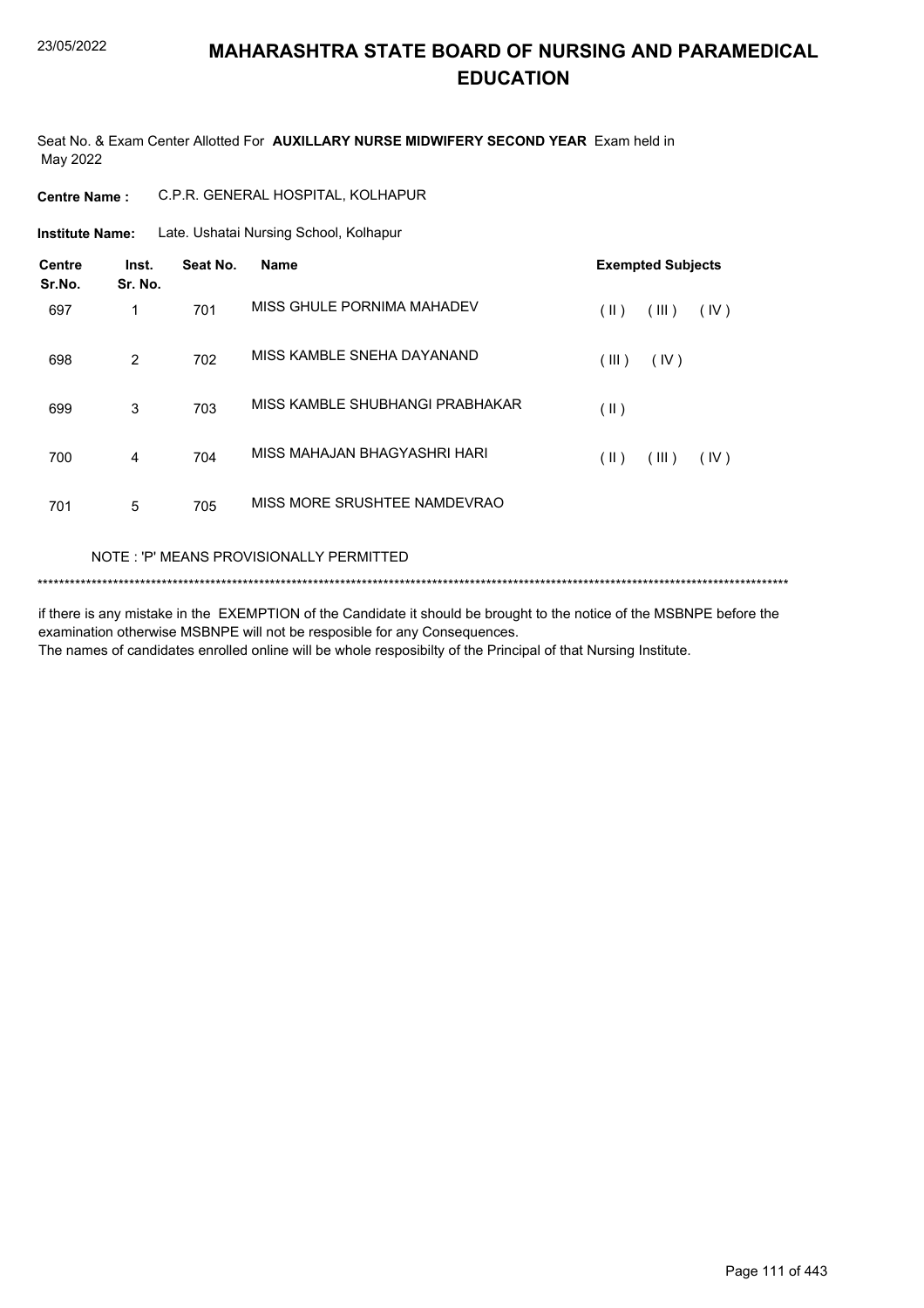Seat No. & Exam Center Allotted For **AUXILLARY NURSE MIDWIFERY SECOND YEAR** Exam held in May 2022

| <b>Centre Name :</b> | SEVA NURSING SCHOOL, AHMEDNAGAR |  |
|----------------------|---------------------------------|--|
|                      |                                 |  |

**Institute Name:** SEVA NURSING SCHOOL, AHMEDNAGAR

| <b>Centre</b><br>Sr.No. | Inst.<br>Sr. No. | Seat No. | <b>Name</b>                             |                         | <b>Exempted Subjects</b> |      |  |
|-------------------------|------------------|----------|-----------------------------------------|-------------------------|--------------------------|------|--|
| 702                     | 1                | 706      | MISS BARDE SWAPNALI HIRAMAN             | $(\parallel \parallel)$ | (III)                    | (IV) |  |
| 703                     | 2                | 707      | MISS BHATKAR SONI ASHOK                 | $(\parallel \parallel)$ | (III)                    | (IV) |  |
| 704                     | 3                | 708      | MISS GAIKWAD EKTA VIJAY                 | $(\parallel)$           |                          |      |  |
| 705                     | 4                | 709      | MISS KUWARE VAISHNAVI SHATRUGHNA        | $(\parallel)$           | (III)                    | (IV) |  |
| 706                     | 5                | 710      | MISS SALVE JOSANA SUNIL                 | (III)                   | (IV)                     |      |  |
| 707                     | 6                | 711      | MISS TAYADE DIPALI RAMESH               | $(\parallel)$           | (III)                    | (IV) |  |
|                         |                  |          | NOTE: 'P' MEANS PROVISIONALLY PERMITTED |                         |                          |      |  |

\*\*\*\*\*\*\*\*\*\*\*\*\*\*\*\*\*\*\*\*\*\*\*\*\*\*\*\*\*\*\*\*\*\*\*\*\*\*\*\*\*\*\*\*\*\*\*\*\*\*\*\*\*\*\*\*\*\*\*\*\*\*\*\*\*\*\*\*\*\*\*\*\*\*\*\*\*\*\*\*\*\*\*\*\*\*\*\*\*\*\*\*\*\*\*\*\*\*\*\*\*\*\*\*\*\*\*\*\*\*\*\*\*\*\*\*\*\*\*\*\*\*\*\*\*\*\*\*\*\*\*\*\*\*\*\*\*\*\*

if there is any mistake in the EXEMPTION of the Candidate it should be brought to the notice of the MSBNPE before the examination otherwise MSBNPE will not be resposible for any Consequences.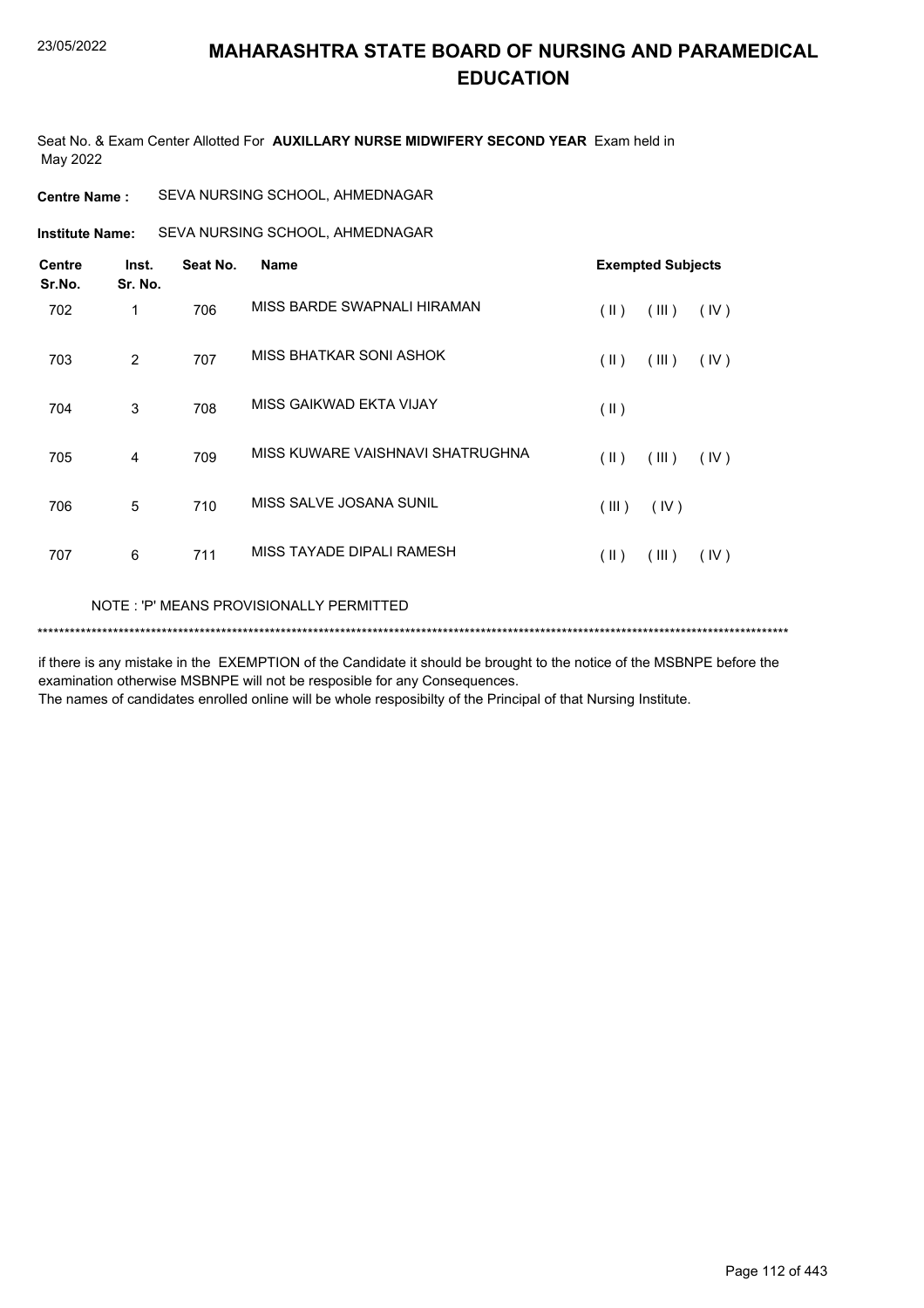Seat No. & Exam Center Allotted For **AUXILLARY NURSE MIDWIFERY SECOND YEAR** Exam held in May 2022

#### **Centre Name :** SEVA NURSING SCHOOL, AHMEDNAGAR

MAHARASHTRA HOMOEOPATHIC FOUNDATIONS SCHOOL OF NURSING , PATHAR , AHMEDNAGAR **Institute Name:**

| <b>Centre</b><br>Sr.No. | Inst.<br>Sr. No. | Seat No. | <b>Name</b>                |      | <b>Exempted Subjects</b> |      |
|-------------------------|------------------|----------|----------------------------|------|--------------------------|------|
| 708                     | 1                | 712      | MISS BARDE RESHMA NAMDEO   | (  ) | (III)                    | (IV) |
| 709                     | 2                | 713      | MISS GAVARI SAPANA VITTHAL | (  ) | (III)                    | (IV) |
| 710                     | 3                | 714      | MISS MENGAL SOMI RAGHUNATH | (  ) | (III)                    | (IV) |
| 711                     | 4                | 715      | MISS PATEKAR DURGA HARI    | (  ) | (III)                    | (IV) |
| 712                     | 5                | 716      | MISS WAGH GITA NAVASU      | (  ) | (III)                    | (IV) |

#### NOTE : 'P' MEANS PROVISIONALLY PERMITTED

\*\*\*\*\*\*\*\*\*\*\*\*\*\*\*\*\*\*\*\*\*\*\*\*\*\*\*\*\*\*\*\*\*\*\*\*\*\*\*\*\*\*\*\*\*\*\*\*\*\*\*\*\*\*\*\*\*\*\*\*\*\*\*\*\*\*\*\*\*\*\*\*\*\*\*\*\*\*\*\*\*\*\*\*\*\*\*\*\*\*\*\*\*\*\*\*\*\*\*\*\*\*\*\*\*\*\*\*\*\*\*\*\*\*\*\*\*\*\*\*\*\*\*\*\*\*\*\*\*\*\*\*\*\*\*\*\*\*\*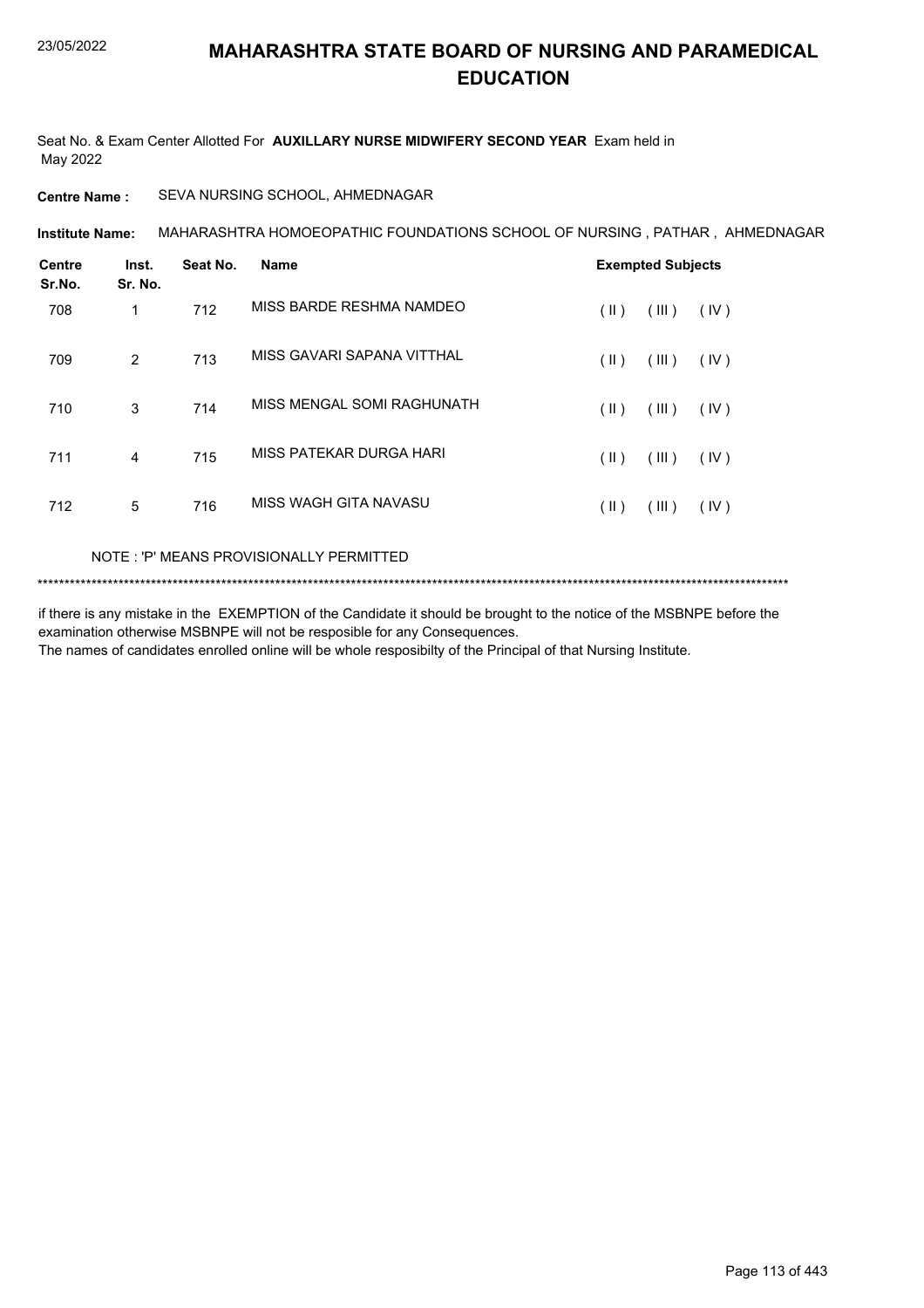Seat No. & Exam Center Allotted For **AUXILLARY NURSE MIDWIFERY SECOND YEAR** Exam held in May 2022

#### **Centre Name :** SEVA NURSING SCHOOL, AHMEDNAGAR

KOPERGAON TALUKA VIDYARTHI SAHAYYAK SCHOOL OF NURSING,KOPERGAON **Institute Name:**

| <b>Centre</b><br>Sr.No. | Inst.<br>Sr. No. | Seat No. | Name                              |               | <b>Exempted Subjects</b> |      |
|-------------------------|------------------|----------|-----------------------------------|---------------|--------------------------|------|
| 713                     | 1                | 717      | MISS ARANE SHARDDHA VIJAY         | $(\parallel)$ | (III)                    | (IV) |
| 714                     | $\overline{2}$   | 718      | MISS BANSODE PRAJAKTA RAJENDRA    | $($ II $)$    | (III)                    | (IV) |
| 715                     | 3                | 719      | MISS BHADANGE PRATIKSHA BHIMRAJ   | $(\parallel)$ | (III)                    | (IV) |
| 716                     | $\overline{4}$   | 720      | MISS JAGTAP SHAMAL DASHRATH       | (III)         | (IV)                     |      |
| 717                     | 5                | 721      | MISS KHAJEKAR AKANKSHA SHASHIKANT | $(\parallel)$ | (III)                    | (IV) |
| 718                     | 6                | 722      | MISS MAHALE MONIKA ASHOK          | $($ II $)$    | (III)                    | (IV) |
| 719                     | $\overline{7}$   | 723      | MISS MALI MANISHA GANPAT          | $(\parallel)$ | (III)                    | (IV) |
| 720                     | 8                | 724      | MISS MOKAL SAVITA RAMKISAN        | (III)         | (IV)                     |      |
| 721                     | 9                | 725      | MISS MOKAL NIKITA RAOSAHEB        | $($ II $)$    | (III)                    | (IV) |
| 722                     | 10               | 726      | MISS PARKHE VANITA APPASAHEB      | (III)         | (IV)                     |      |
| 723                     | 11               | 727      | MISS TRIBHUWAN NIKITA SANTOSH     | $($ II $)$    | (III)                    | (IV) |
| 724                     | 12               | 728      | MISS WAGHMARE KAJAL SANTOSH       | $(\parallel)$ | (III)                    | (IV) |
| 725                     | 13               | 729      | MISS WAGHMARE NIKITA CHANDRAKANT  | $(\parallel)$ | (III)                    | (IV) |

#### NOTE : 'P' MEANS PROVISIONALLY PERMITTED

\*\*\*\*\*\*\*\*\*\*\*\*\*\*\*\*\*\*\*\*\*\*\*\*\*\*\*\*\*\*\*\*\*\*\*\*\*\*\*\*\*\*\*\*\*\*\*\*\*\*\*\*\*\*\*\*\*\*\*\*\*\*\*\*\*\*\*\*\*\*\*\*\*\*\*\*\*\*\*\*\*\*\*\*\*\*\*\*\*\*\*\*\*\*\*\*\*\*\*\*\*\*\*\*\*\*\*\*\*\*\*\*\*\*\*\*\*\*\*\*\*\*\*\*\*\*\*\*\*\*\*\*\*\*\*\*\*\*\*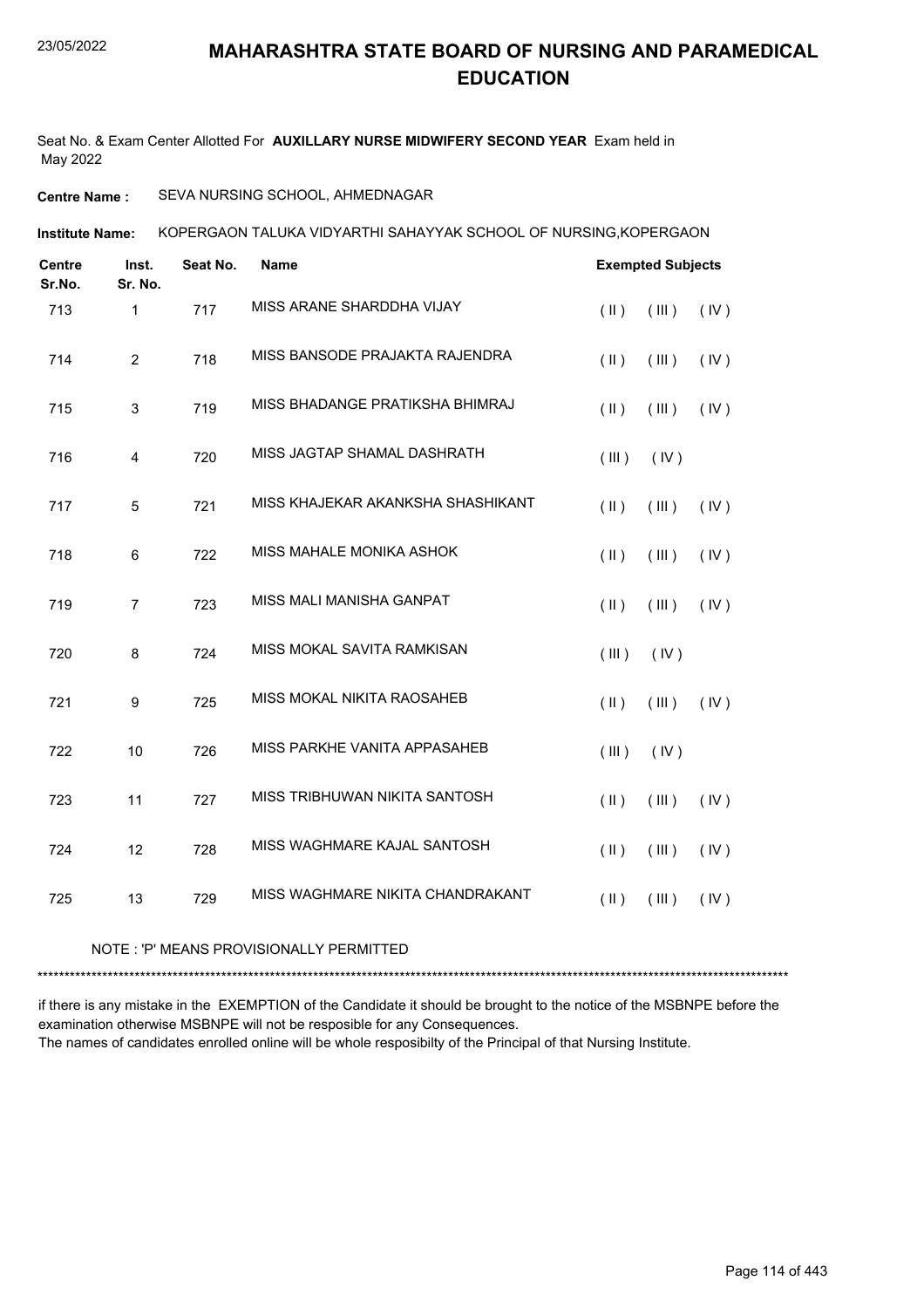Seat No. & Exam Center Allotted For AUXILLARY NURSE MIDWIFERY SECOND YEAR Exam held in May 2022

| <b>Centre Name:</b>    |                  |          | SEVA NURSING SCHOOL, AHMEDNAGAR               |                                |
|------------------------|------------------|----------|-----------------------------------------------|--------------------------------|
| <b>Institute Name:</b> |                  |          | SHREE SAI NURSING SCHOOL, JAMKHED, AHMEDNAGAR |                                |
| Centre<br>Sr.No.       | Inst.<br>Sr. No. | Seat No. | <b>Name</b>                                   | <b>Exempted Subjects</b>       |
| 726                    |                  | 730      | MISS DABHADE PALLAVI KIRAN                    |                                |
| 727                    | 2                | 731      | MISS UBALE POOJA JAGANNATH                    | $(\parallel)$<br>(III)<br>(IV) |
|                        |                  |          | NOTE: 'P' MEANS PROVISIONALLY PERMITTED       |                                |
|                        |                  |          |                                               |                                |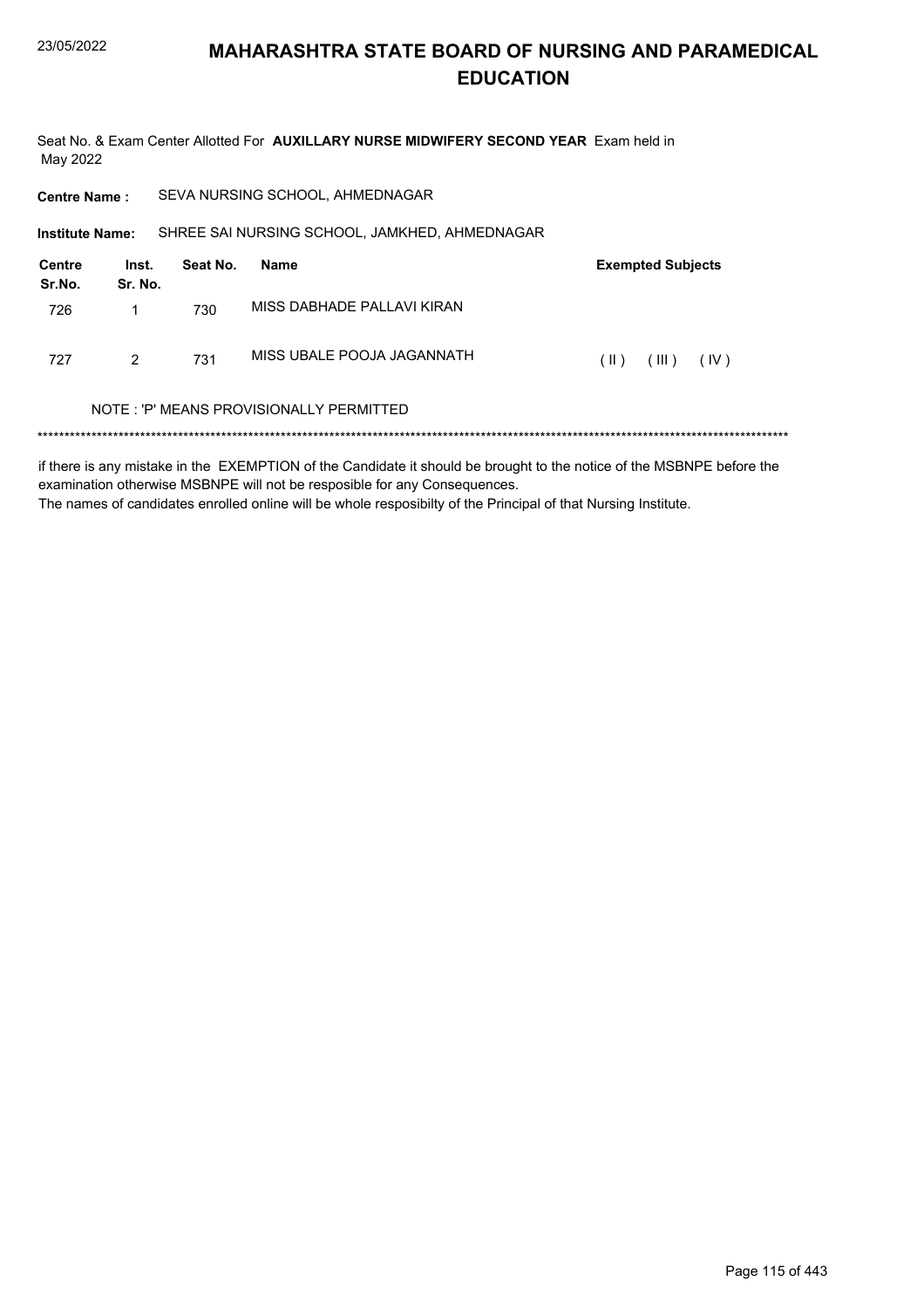Seat No. & Exam Center Allotted For **AUXILLARY NURSE MIDWIFERY SECOND YEAR** Exam held in May 2022

**Centre Name :** SEVA NURSING SCHOOL, AHMEDNAGAR

MANGALA INSTITUTE OF NURSING EDUCATION,AKOLE, AHMEDNAGAR **Institute Name:**

| <b>Centre</b><br>Sr.No. | Inst.<br>Sr. No. | Seat No. | <b>Name</b>                  |       | <b>Exempted Subjects</b> |      |
|-------------------------|------------------|----------|------------------------------|-------|--------------------------|------|
| 728                     | 1                | 732      | MISS BARAF SUNDARI BARAKYA   | (III) | (IV)                     |      |
| 729                     | 2                | 733      | MISS DHAGE JYOTI VITTHAL     | (  )  | (III)                    | (IV) |
| 730                     | 3                | 734      | MISS GIRHE SHILABAI TUKARAM  |       |                          |      |
| 731                     | $\overline{4}$   | 735      | MISS HADAL SUMITRA SHANTARAM | (  )  | (III)                    | (IV) |
| 732                     | 5                | 736      | MISS SHALKAR KOMAL RAMESH    | (  )  | (III)                    | (IV) |

NOTE : 'P' MEANS PROVISIONALLY PERMITTED

\*\*\*\*\*\*\*\*\*\*\*\*\*\*\*\*\*\*\*\*\*\*\*\*\*\*\*\*\*\*\*\*\*\*\*\*\*\*\*\*\*\*\*\*\*\*\*\*\*\*\*\*\*\*\*\*\*\*\*\*\*\*\*\*\*\*\*\*\*\*\*\*\*\*\*\*\*\*\*\*\*\*\*\*\*\*\*\*\*\*\*\*\*\*\*\*\*\*\*\*\*\*\*\*\*\*\*\*\*\*\*\*\*\*\*\*\*\*\*\*\*\*\*\*\*\*\*\*\*\*\*\*\*\*\*\*\*\*\*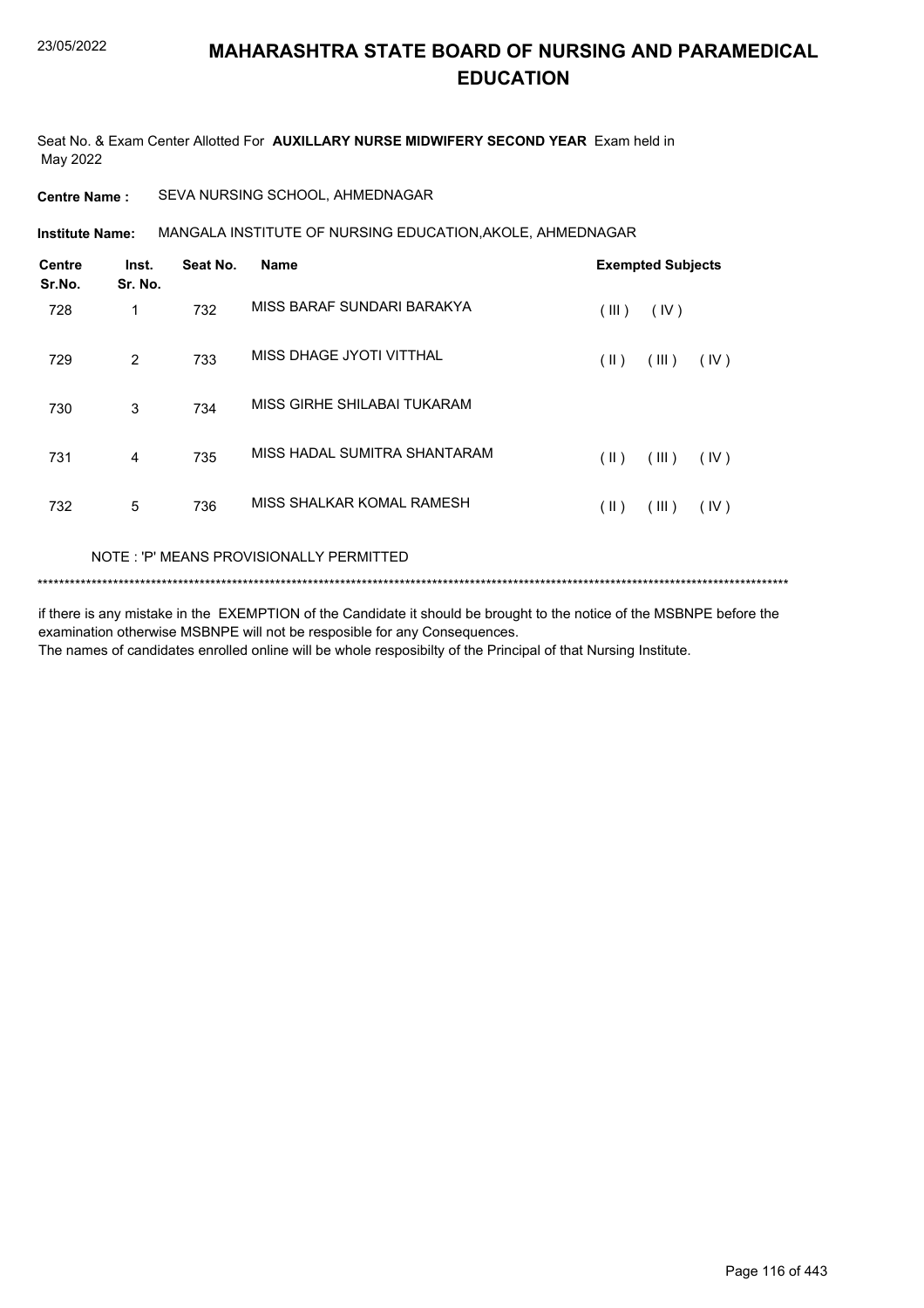Seat No. & Exam Center Allotted For **AUXILLARY NURSE MIDWIFERY SECOND YEAR** Exam held in May 2022

**Centre Name :** SEVA NURSING SCHOOL, AHMEDNAGAR

SAI NURSING SCHOOL, SHEVGAON, AHMEDNAGAR **Institute Name:**

| <b>Centre</b><br>Sr.No. | Inst.<br>Sr. No. | Seat No. | <b>Name</b>                   |               | <b>Exempted Subjects</b> |      |
|-------------------------|------------------|----------|-------------------------------|---------------|--------------------------|------|
| 733                     | 1                | 737      | MISS GAIKWAD MANISHA RAMESH   | $(\parallel)$ | (III)                    | (IV) |
| 734                     | 2                | 738      | MISS IRACHHE LALITA RAMESHWAR | $(\parallel)$ | (III)                    | (IV) |
| 735                     | 3                | 739      | MISS JAGDHANE SONU DILIP      | $(\parallel)$ | (III)                    | (IV) |
| 736                     | 4                | 740      | MISS MAGAR ARTI PRAKASH       | $(\parallel)$ | (III)                    | (IV) |
| 737                     | 5                | 741      | MISS NADE RANI BHAUSAHEB      | $(\parallel)$ | (III)                    | (IV) |
| 738                     | 6                | 742      | MISS WAGHMARE NEHA RAJU       | (III)         | (IV)                     |      |
|                         |                  |          |                               |               |                          |      |

NOTE : 'P' MEANS PROVISIONALLY PERMITTED

\*\*\*\*\*\*\*\*\*\*\*\*\*\*\*\*\*\*\*\*\*\*\*\*\*\*\*\*\*\*\*\*\*\*\*\*\*\*\*\*\*\*\*\*\*\*\*\*\*\*\*\*\*\*\*\*\*\*\*\*\*\*\*\*\*\*\*\*\*\*\*\*\*\*\*\*\*\*\*\*\*\*\*\*\*\*\*\*\*\*\*\*\*\*\*\*\*\*\*\*\*\*\*\*\*\*\*\*\*\*\*\*\*\*\*\*\*\*\*\*\*\*\*\*\*\*\*\*\*\*\*\*\*\*\*\*\*\*\*

if there is any mistake in the EXEMPTION of the Candidate it should be brought to the notice of the MSBNPE before the examination otherwise MSBNPE will not be resposible for any Consequences.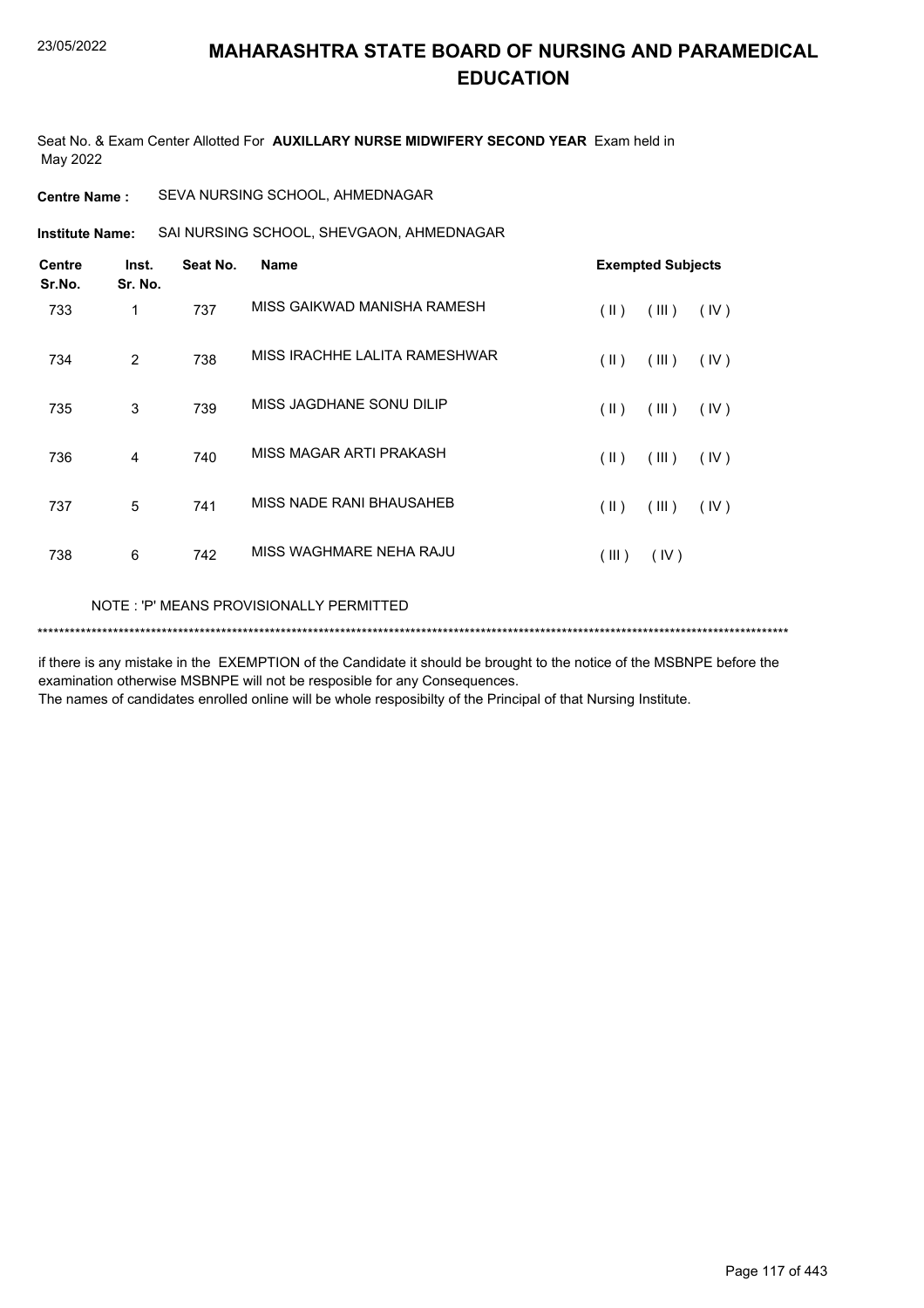Seat No. & Exam Center Allotted For **AUXILLARY NURSE MIDWIFERY SECOND YEAR** Exam held in May 2022

**Centre Name :** SEVA NURSING SCHOOL, AHMEDNAGAR

DR. RAMESH DHOKANE PATIL SCHOOL OF NURSING, NEWASA, AHMEDNAGAR **Institute Name:**

| <b>Centre</b><br>Sr.No. | Inst.<br>Sr. No. | Seat No. | <b>Name</b>                        |                         | <b>Exempted Subjects</b> |      |
|-------------------------|------------------|----------|------------------------------------|-------------------------|--------------------------|------|
| 739                     | 1                | 743      | MISS BODADE MANISHA MAHADEO        | $(\parallel)$           | (III)                    | (IV) |
| 740                     | $\overline{2}$   | 744      | MISS CHAUDHARI MADHURI CHANDRAKANT | (III)                   | (IV)                     |      |
| 741                     | 3                | 745      | MISS HIWARALE RESHMA RAJU          | $($ II $)$              | (III)                    | (IV) |
| 742                     | 4                | 746      | MISS INGLE PRIYANKA PRAKASH        | $($ II $)$              | (III)                    | (IV) |
| 743                     | 5                | 747      | MISS JADHAV MAYA ANDRES            | $(\parallel)$           | (III)                    | (IV) |
| 744                     | 6                | 748      | MISS JATALE SAVITA JAGANNATH       | $(\parallel)$           | (III)                    | (IV) |
| 745                     | $\overline{7}$   | 749      | MISS MORE SHITAL ANNASAHEB         | $(\parallel)$           | (III)                    | (IV) |
| 746                     | 8                | 750      | MISS SATPUTE SANGITA RAJARAM       | $(\parallel \parallel)$ | (III)                    | (IV) |
| 747                     | 9                | 751      | MISS TEMBHE SUNITA SUBHASH         | $(\parallel)$           | (III)                    | (IV) |
| 748                     | 10               | 752      | MISS WAHULE PRIYANKA EKNATH        | $(\parallel \parallel)$ | (III)                    | (IV) |

#### NOTE : 'P' MEANS PROVISIONALLY PERMITTED

\*\*\*\*\*\*\*\*\*\*\*\*\*\*\*\*\*\*\*\*\*\*\*\*\*\*\*\*\*\*\*\*\*\*\*\*\*\*\*\*\*\*\*\*\*\*\*\*\*\*\*\*\*\*\*\*\*\*\*\*\*\*\*\*\*\*\*\*\*\*\*\*\*\*\*\*\*\*\*\*\*\*\*\*\*\*\*\*\*\*\*\*\*\*\*\*\*\*\*\*\*\*\*\*\*\*\*\*\*\*\*\*\*\*\*\*\*\*\*\*\*\*\*\*\*\*\*\*\*\*\*\*\*\*\*\*\*\*\*

if there is any mistake in the EXEMPTION of the Candidate it should be brought to the notice of the MSBNPE before the examination otherwise MSBNPE will not be resposible for any Consequences.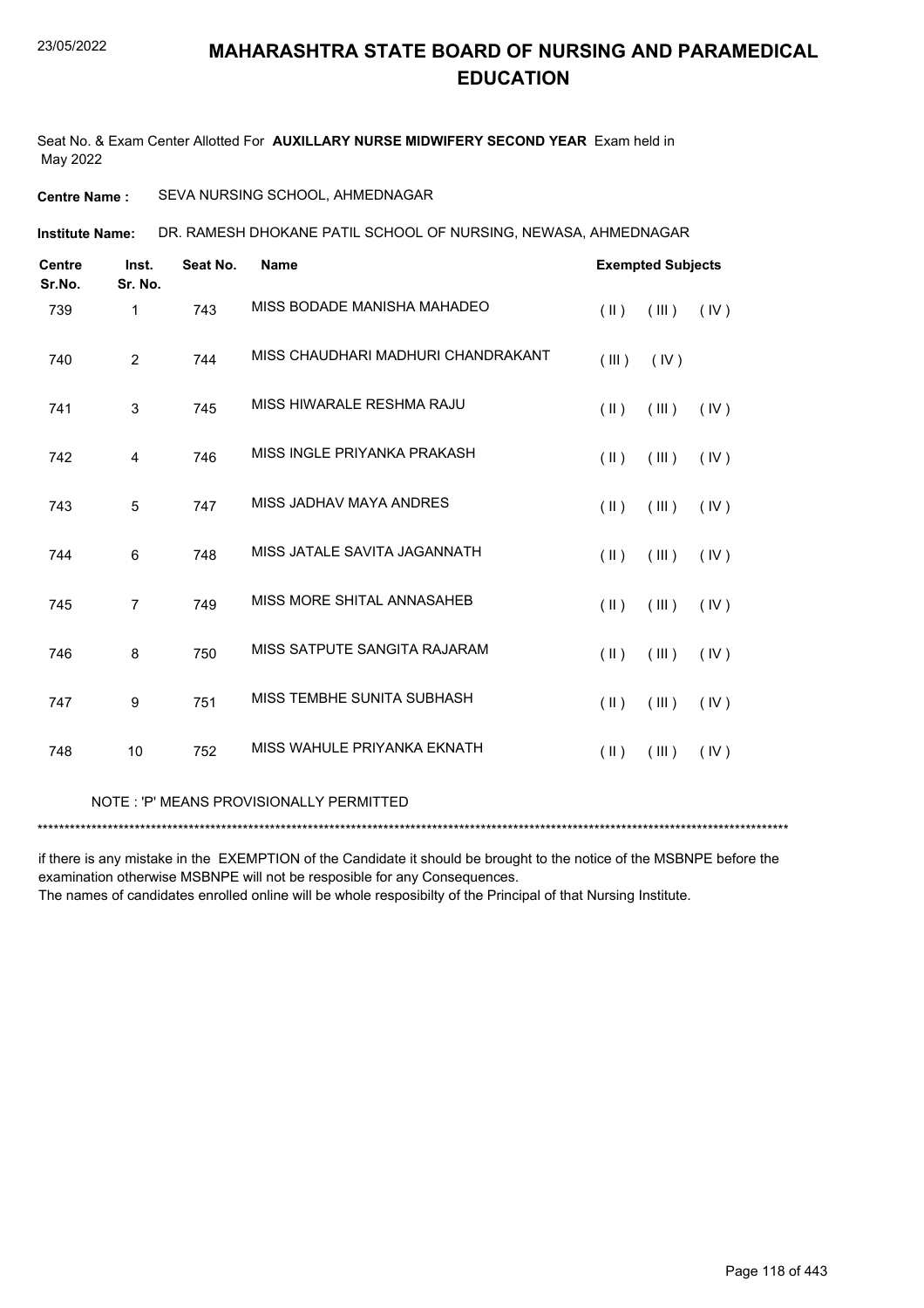Seat No. & Exam Center Allotted For AUXILLARY NURSE MIDWIFERY SECOND YEAR Exam held in May 2022

**Centre Name:** SEVA NURSING SCHOOL, AHMEDNAGAR

SHRUTI NURSING SCHOOL, SHRIRAMPUR, AHMEDNAGAR Institute Name:

| Centre<br>Sr.No. | Inst.<br>Sr. No. | Seat No. | Name                            | <b>Exempted Subjects</b> |
|------------------|------------------|----------|---------------------------------|--------------------------|
| 749              |                  | 753      | MISS JADHAV VIJAYA GANPAT       |                          |
| 750              | 2                | 754      | MISS KSHIRSAGAR ASHIVINI SURESH |                          |

#### NOTE: 'P' MEANS PROVISIONALLY PERMITTED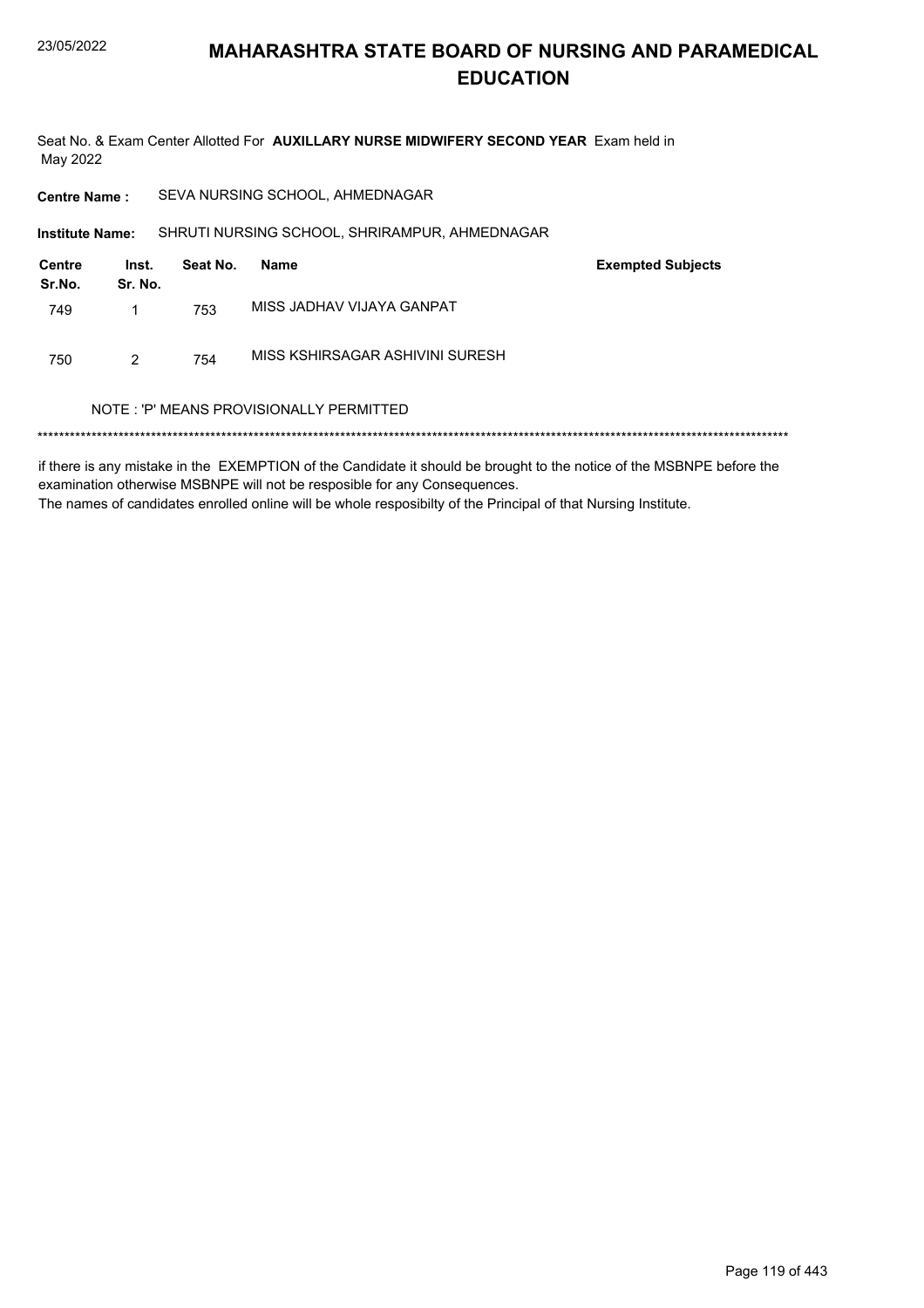Seat No. & Exam Center Allotted For **AUXILLARY NURSE MIDWIFERY SECOND YEAR** Exam held in May 2022

#### **Centre Name :** SEVA NURSING SCHOOL, AHMEDNAGAR

LATE BHAU DAJI PATIL DESHMUKH GRAMIN VIKAS PRATISHTHANS RANM SCHOOL, AHMEDNAGAR **Institute Name:**

| <b>Centre</b><br>Sr.No. | Inst.<br>Sr. No. | Seat No. | <b>Name</b>                   | <b>Exempted Subjects</b>                 |
|-------------------------|------------------|----------|-------------------------------|------------------------------------------|
| 751                     | $\mathbf{1}$     | 755      | MISS BANGAR RANUBAI RAMNATH   |                                          |
| 752                     | 2                | 756      | MISS BHANGARE SUJATA JAYRAM   | $(\parallel)$<br>(III)<br>(IV)           |
| 753                     | 3                | 757      | MISS DUDHAWADE SHILA DADABHAU | $(\parallel \parallel)$<br>(III)<br>(IV) |
| 754                     | 4                | 758      | MISS GHODE JYOTSNA SALU       | $(\parallel \parallel)$<br>(III)<br>(IV) |
| 755                     | 5                | 759      | MISS GIRE RUTUJA RAMDAS       | $(\parallel)$<br>(III)<br>(IV)           |
| 756                     | 6                | 760      | MISS GODE PAYAL KISAN         | $($ II $)$<br>(III)<br>(IV)              |
| 757                     | $\overline{7}$   | 761      | MISS KADALE AKSHADA POPAT     | $($ II $)$<br>(III)<br>(IV)              |
| 758                     | 8                | 762      | MISS KADU SHAKUNTALA SAKHARAM | $(\parallel)$<br>(III)<br>(IV)           |
| 759                     | 9                | 763      | MISS PARADHI MONIKA VITTHAL   | $(\parallel)$<br>(III)<br>(IV)           |
| 760                     | 10               | 764      | MISS PAWADE NEHA KISAN        | $(\parallel)$<br>(III)<br>(IV)           |

#### NOTE : 'P' MEANS PROVISIONALLY PERMITTED

\*\*\*\*\*\*\*\*\*\*\*\*\*\*\*\*\*\*\*\*\*\*\*\*\*\*\*\*\*\*\*\*\*\*\*\*\*\*\*\*\*\*\*\*\*\*\*\*\*\*\*\*\*\*\*\*\*\*\*\*\*\*\*\*\*\*\*\*\*\*\*\*\*\*\*\*\*\*\*\*\*\*\*\*\*\*\*\*\*\*\*\*\*\*\*\*\*\*\*\*\*\*\*\*\*\*\*\*\*\*\*\*\*\*\*\*\*\*\*\*\*\*\*\*\*\*\*\*\*\*\*\*\*\*\*\*\*\*\*

if there is any mistake in the EXEMPTION of the Candidate it should be brought to the notice of the MSBNPE before the examination otherwise MSBNPE will not be resposible for any Consequences.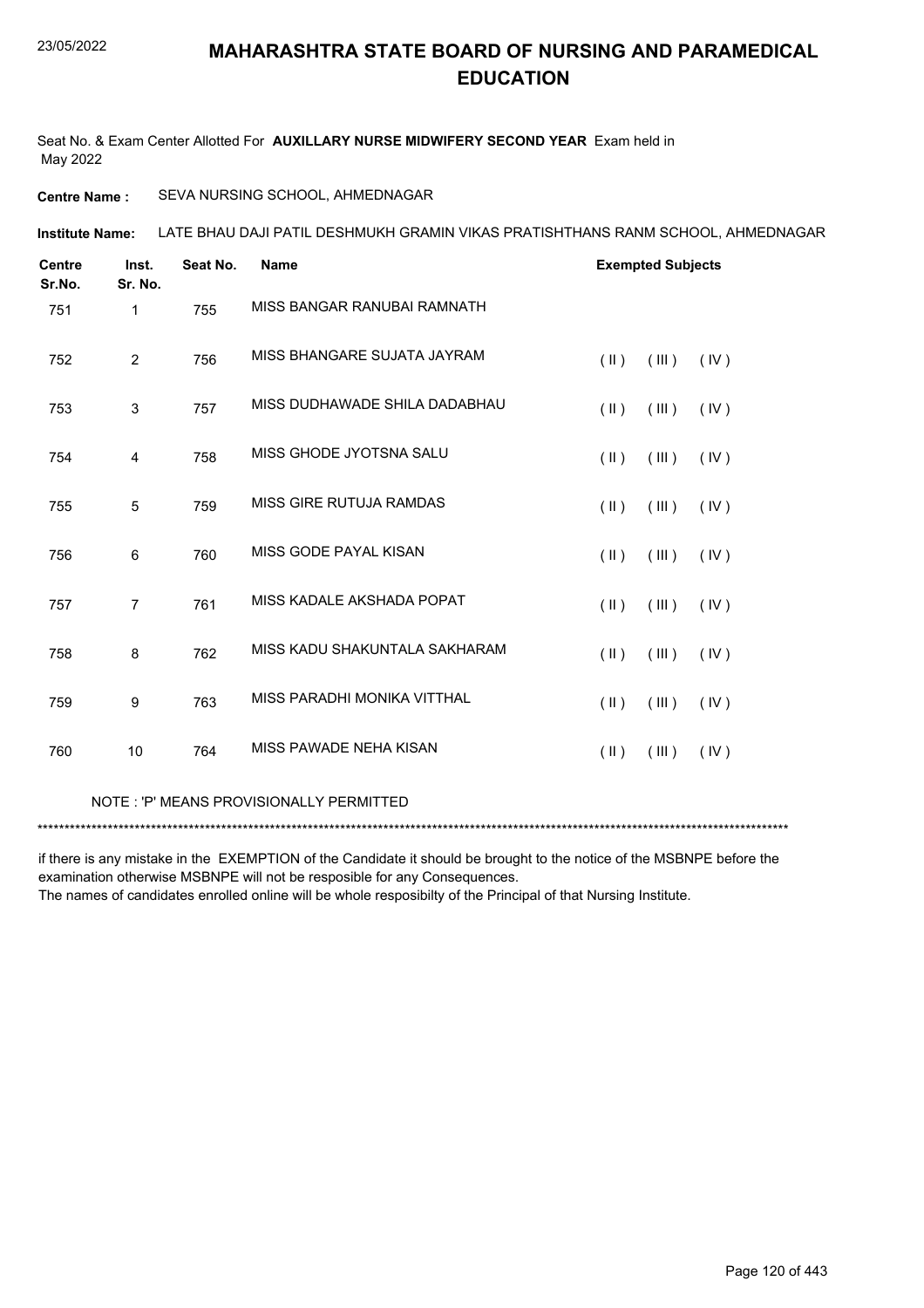Seat No. & Exam Center Allotted For **AUXILLARY NURSE MIDWIFERY SECOND YEAR** Exam held in May 2022

**Centre Name :** GENERAL HOSPITAL,AHMEDNAGAR

SAWALI SCHOOL OF NURSING, PARNER, AHMEDNAGAR **Institute Name:**

| <b>Centre</b><br>Sr.No. | Inst.<br>Sr. No. | Seat No. | <b>Name</b>                   | <b>Exempted Subjects</b> |
|-------------------------|------------------|----------|-------------------------------|--------------------------|
| 761                     | 1                | 765      | MISS BELHEKAR PRANALI BABAN   | (  )<br>(III)<br>(IV)    |
| 762                     | 2                | 766      | MISS DESHMUKH PALLAVI SUBHASH | (  )<br>(IV)<br>(1)      |
| 763                     | 3                | 767      | MISS JADHAV RUTUJA RAMESH     | (III)<br>(IV)<br>(  )    |
| 764                     | $\overline{4}$   | 768      | MISS KALE MADHURI NIVRUTTI    | (IV)                     |
| 765                     | 5                | 769      | MISS SALUNKE SWATI VITTHAL    |                          |

#### NOTE : 'P' MEANS PROVISIONALLY PERMITTED

\*\*\*\*\*\*\*\*\*\*\*\*\*\*\*\*\*\*\*\*\*\*\*\*\*\*\*\*\*\*\*\*\*\*\*\*\*\*\*\*\*\*\*\*\*\*\*\*\*\*\*\*\*\*\*\*\*\*\*\*\*\*\*\*\*\*\*\*\*\*\*\*\*\*\*\*\*\*\*\*\*\*\*\*\*\*\*\*\*\*\*\*\*\*\*\*\*\*\*\*\*\*\*\*\*\*\*\*\*\*\*\*\*\*\*\*\*\*\*\*\*\*\*\*\*\*\*\*\*\*\*\*\*\*\*\*\*\*\*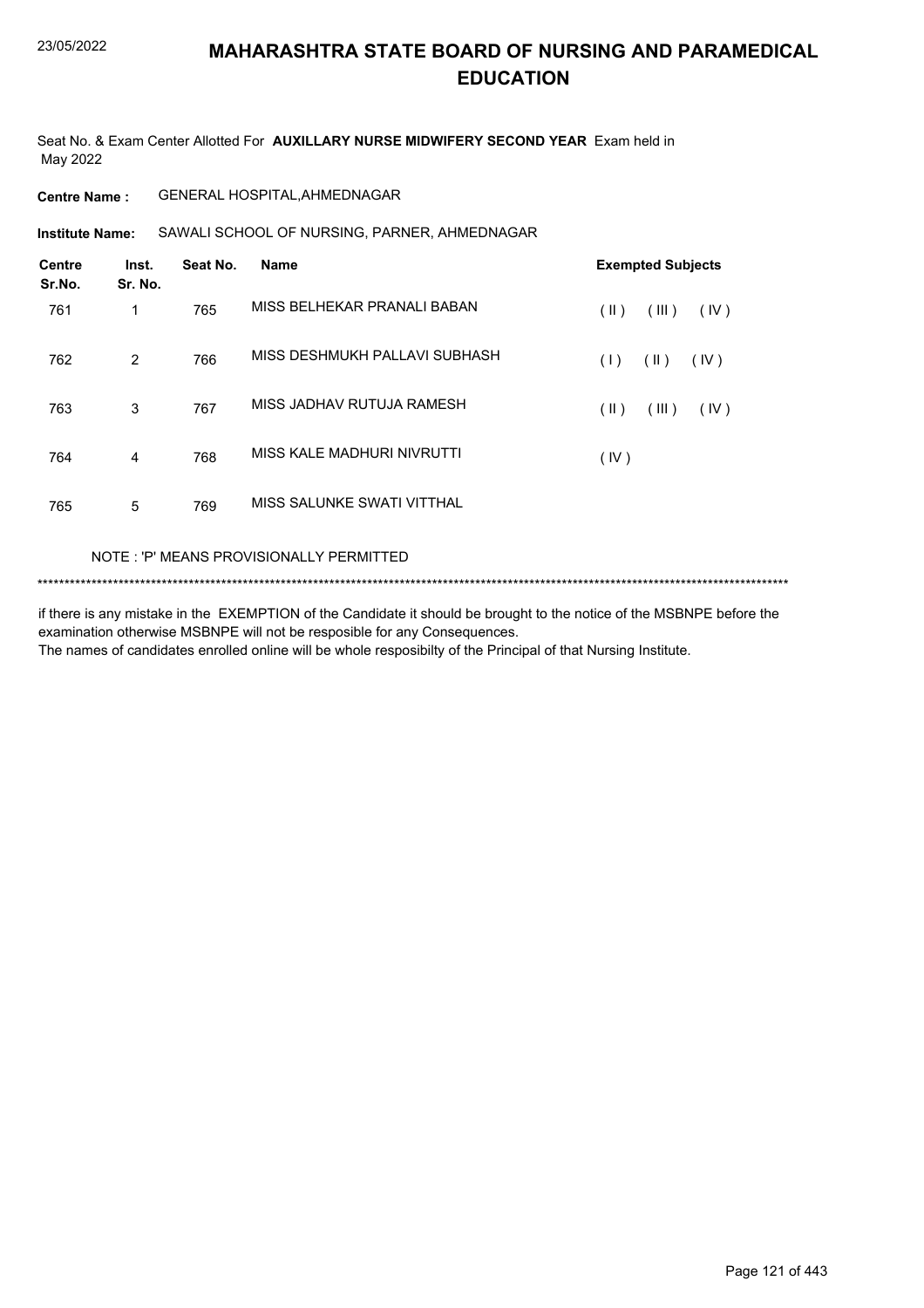Seat No. & Exam Center Allotted For **AUXILLARY NURSE MIDWIFERY SECOND YEAR** Exam held in May 2022

**Centre Name :** SEVA NURSING SCHOOL, AHMEDNAGAR

JIJAMATA NURSING SCHOOL, SHEVGAON, AHMEDNAGAR **Institute Name:**

| <b>Centre</b><br>Sr.No. | Inst.<br>Sr. No. | Seat No. | <b>Name</b>                  |                         | <b>Exempted Subjects</b> |      |
|-------------------------|------------------|----------|------------------------------|-------------------------|--------------------------|------|
| 766                     | 1                | 770      | MISS AGALE MANISHA BALASAHEB | $(\parallel \parallel)$ | (III)                    | (IV) |
| 767                     | $\overline{2}$   | 771      | MISS JADHAV ANJALI VASANT    | $(\parallel)$           | (III)                    | (IV) |
| 768                     | 3                | 772      | MISS JADHAV MANISHA KISHOR   | $(\parallel \parallel)$ | (III)                    | (IV) |
| 769                     | $\overline{4}$   | 773      | MISS KANGARE RAVEENA BABAN   | (III)                   | (IV)                     |      |
| 770                     | 5                | 774      | MISS KHANDAGLE KOMAL VILAS   | $(\parallel \parallel)$ | (III)                    | (IV) |
| 771                     | 6                | 775      | MISS SASANE MANISHA SUNIL    | $(\parallel)$           | (III)                    | (IV) |
| 772                     | $\overline{7}$   | 776      | MISS VAIRAGAR VIDYA SURESH   | $(\parallel)$           | (III)                    | (IV) |
| 773                     | 8                | 777      | MISS WAGHMARE RESHMA ANIL    | $(\parallel)$           | (III)                    | (IV) |

NOTE : 'P' MEANS PROVISIONALLY PERMITTED

\*\*\*\*\*\*\*\*\*\*\*\*\*\*\*\*\*\*\*\*\*\*\*\*\*\*\*\*\*\*\*\*\*\*\*\*\*\*\*\*\*\*\*\*\*\*\*\*\*\*\*\*\*\*\*\*\*\*\*\*\*\*\*\*\*\*\*\*\*\*\*\*\*\*\*\*\*\*\*\*\*\*\*\*\*\*\*\*\*\*\*\*\*\*\*\*\*\*\*\*\*\*\*\*\*\*\*\*\*\*\*\*\*\*\*\*\*\*\*\*\*\*\*\*\*\*\*\*\*\*\*\*\*\*\*\*\*\*\*

if there is any mistake in the EXEMPTION of the Candidate it should be brought to the notice of the MSBNPE before the examination otherwise MSBNPE will not be resposible for any Consequences.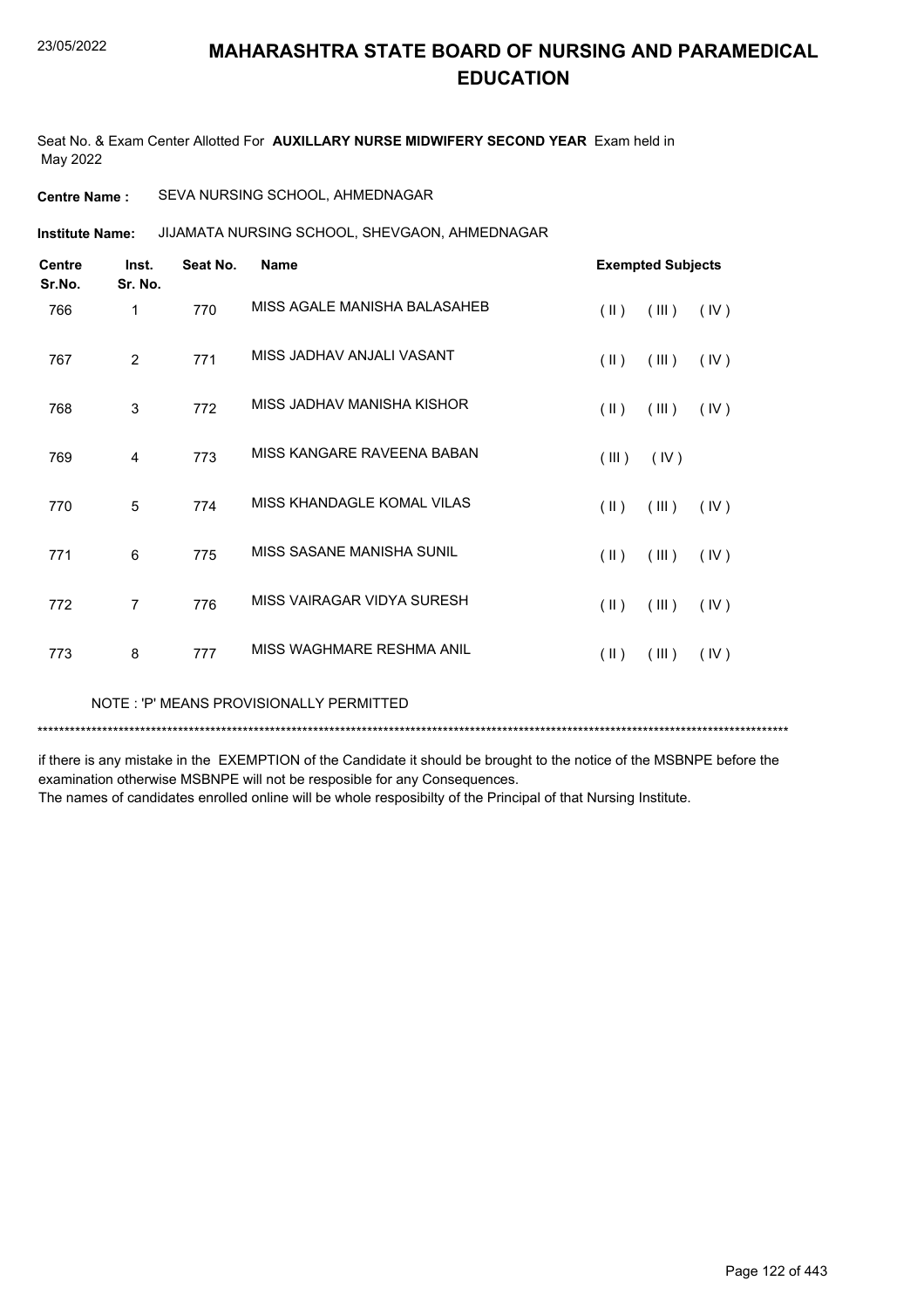Seat No. & Exam Center Allotted For AUXILLARY NURSE MIDWIFERY SECOND YEAR Exam held in May 2022

**Centre Name: GENERAL HOSPITAL, Sangli** 

ABHINAV SCH NSG. WALAWA SANGLI **Institute Name:** 

| <b>Centre</b><br>Sr.No. | Inst.<br>Sr. No. | Seat No. | Name                                    | <b>Exempted Subjects</b> |
|-------------------------|------------------|----------|-----------------------------------------|--------------------------|
| 774                     | 1                | 778      | MISS GHASTE PRAJAKTA GANESH             | (III)<br>(IV)            |
| 775                     | $\overline{2}$   | 779      | MISS KOLI NIKEETA NATHAJI               | (III)<br>(IV)<br>(1)     |
| 776                     | 3                | 780      | MISS TOMAKE PAYAL ARUN                  | (III)<br>(IV)<br>(1)     |
|                         |                  |          | NOTE: 'P' MEANS PROVISIONALLY PERMITTED |                          |
|                         |                  |          |                                         |                          |

if there is any mistake in the EXEMPTION of the Candidate it should be brought to the notice of the MSBNPE before the examination otherwise MSBNPE will not be resposible for any Consequences. The names of candidates enrolled online will be whole resposibilty of the Principal of that Nursing Institute.

Page 123 of 443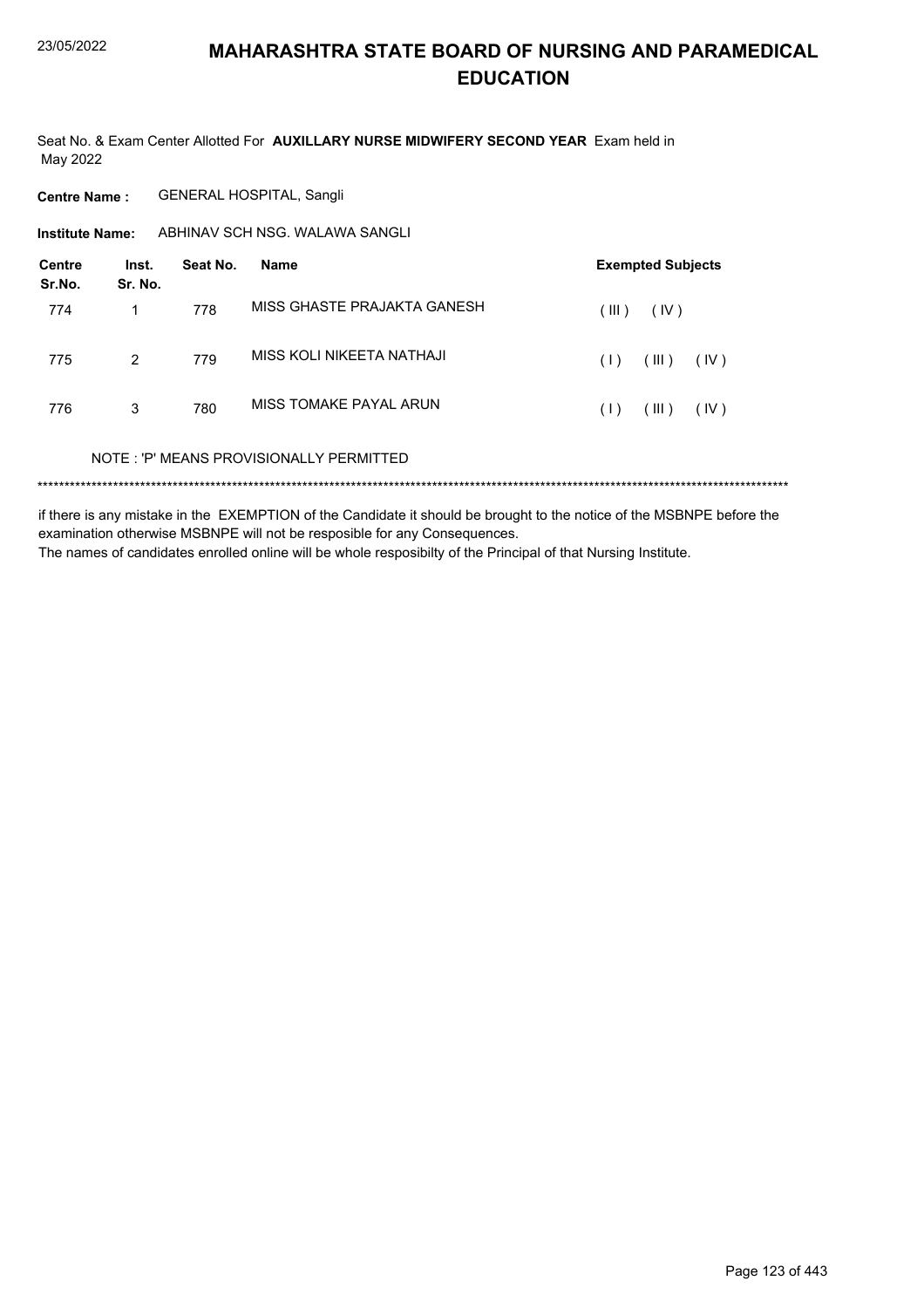Seat No. & Exam Center Allotted For AUXILLARY NURSE MIDWIFERY SECOND YEAR Exam held in May 2022

**Centre Name: GENERAL HOSPITAL, Sangli** 

Institute Name: KAMAL INSTITUTE OF NURSING EDUCATION, JATH, SANGLI

| Centre<br>Sr.No. | Inst.<br>Sr. No. | Seat No. | Name                           |                            | <b>Exempted Subjects</b> |      |
|------------------|------------------|----------|--------------------------------|----------------------------|--------------------------|------|
| 777              |                  | 781      | MISS KAMBLE GAYATRI VITTHAL    | ( II )                     | (III)                    | (IV) |
| 778              | 2                | 782      | MISS SURVE PRATIKSHA DADASAHEB | $\left( \parallel \right)$ | (III)                    | (IV) |

#### NOTE: 'P' MEANS PROVISIONALLY PERMITTED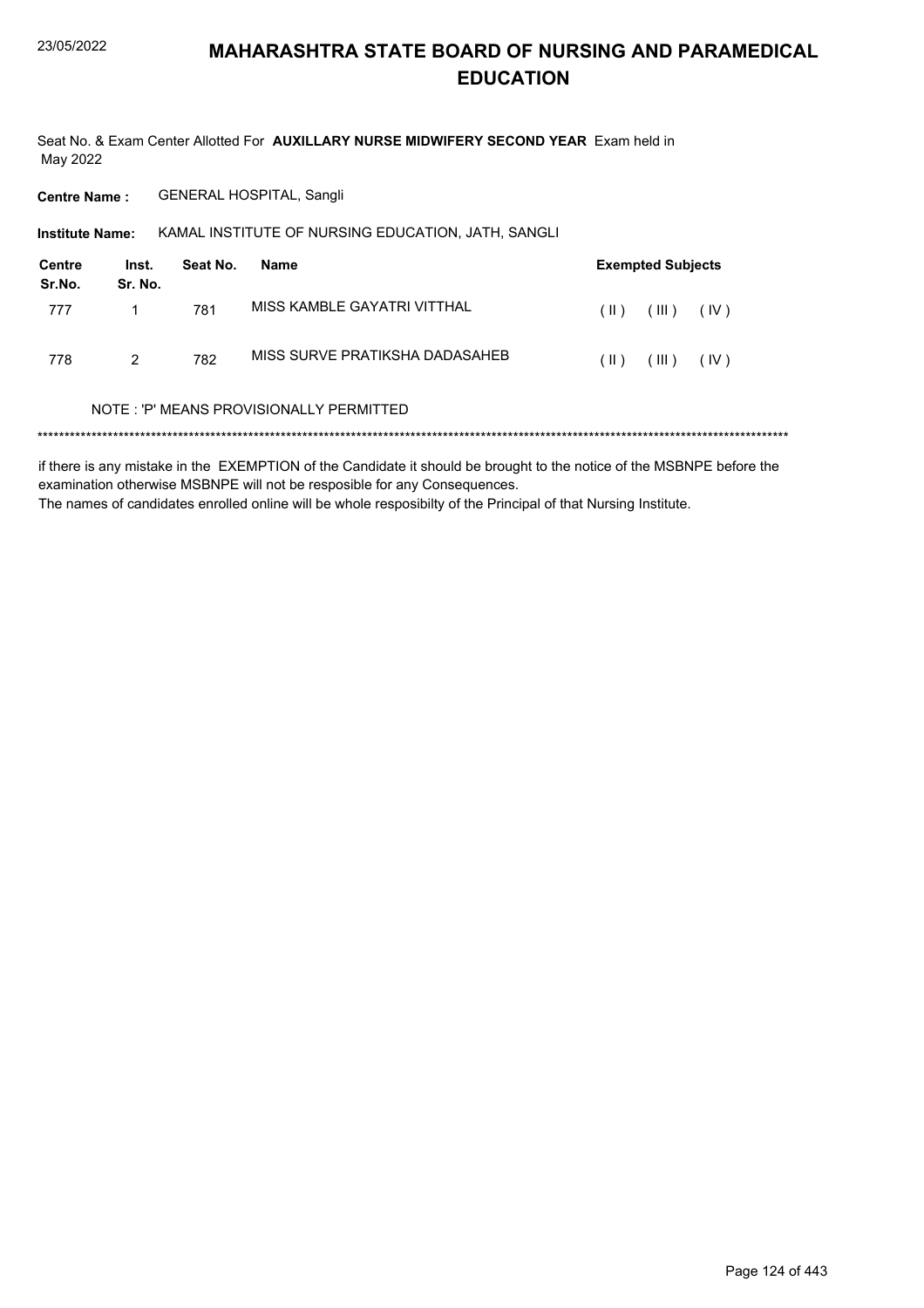Seat No. & Exam Center Allotted For AUXILLARY NURSE MIDWIFERY SECOND YEAR Exam held in May 2022

**Centre Name: GENERAL HOSPITAL, Sangli** 

HON.R.R.PATIL INSTITUTE OF NSG EDUCATION, SANGLI Institute Name:

| Centre<br>Sr.No. | Inst.<br>Sr. No. | Seat No. | Name                         |        | <b>Exempted Subjects</b> |      |
|------------------|------------------|----------|------------------------------|--------|--------------------------|------|
| 779              |                  | 783      | MISS HADIMANI SHIVANI SURESH | (1)    | $III$ )                  | (IV) |
| 780              | 2                | 784      | MISS SUTAR GOURI BALU        | $(\ )$ | (III)                    | (IV) |

#### NOTE: 'P' MEANS PROVISIONALLY PERMITTED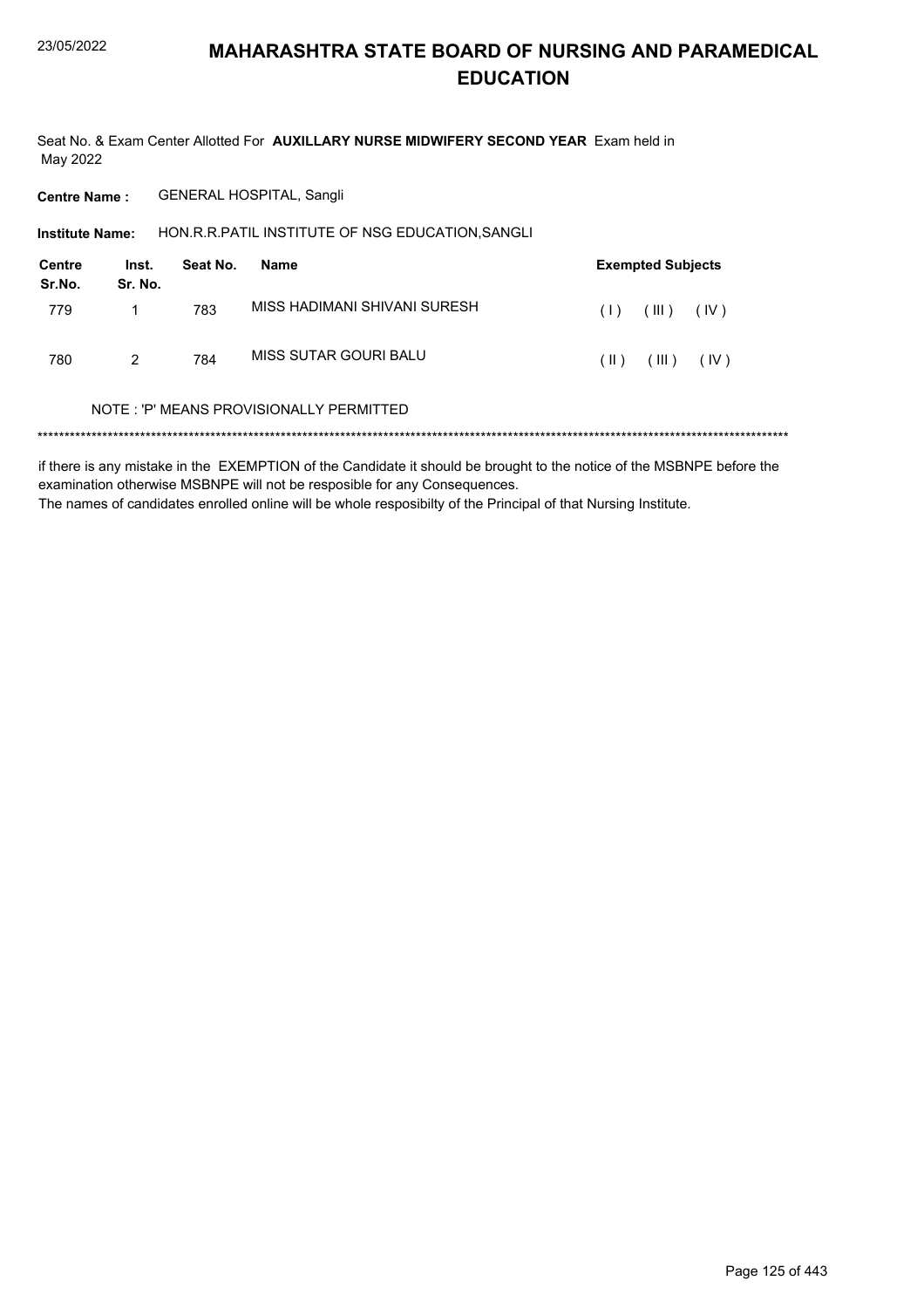Seat No. & Exam Center Allotted For AUXILLARY NURSE MIDWIFERY SECOND YEAR Exam held in May 2022

Centre Name: GENERAL HOSPITAL, Sangli

| <b>Institute Name:</b> |                  |          | KRANTIAGRANI G.D.BAPU LAD SCH OF NS, SANGLI |                          |
|------------------------|------------------|----------|---------------------------------------------|--------------------------|
| Centre<br>Sr.No.       | Inst.<br>Sr. No. | Seat No. | Name                                        | <b>Exempted Subjects</b> |
| 781                    |                  | 785      | MISS MANE PRANALI SATISH                    | (1)<br>$(\ )$            |
|                        |                  |          | NOTE: 'P' MEANS PROVISIONALLY PERMITTED     |                          |

if there is any mistake in the EXEMPTION of the Candidate it should be brought to the notice of the MSBNPE before the examination otherwise MSBNPE will not be resposible for any Consequences.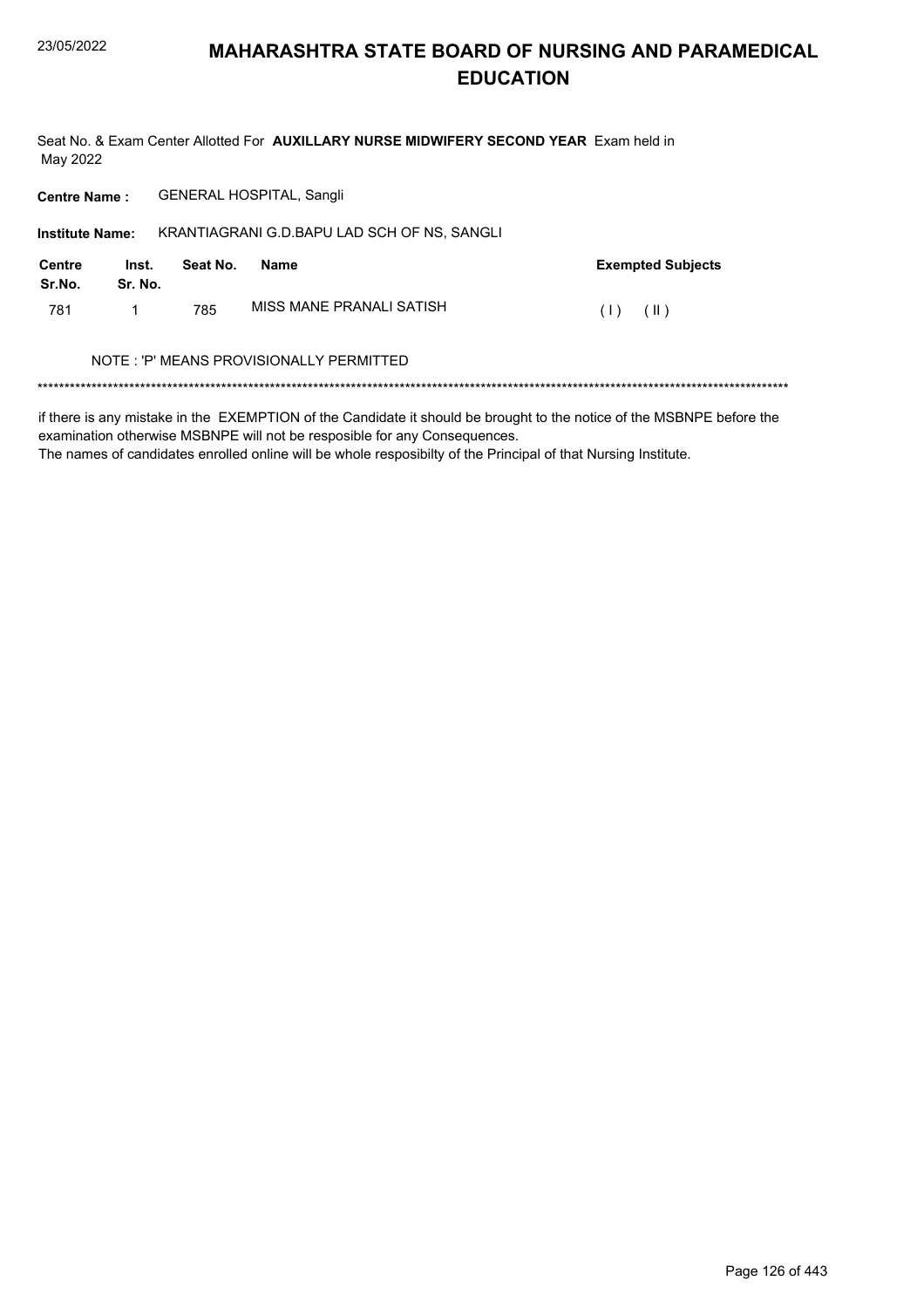Seat No. & Exam Center Allotted For **AUXILLARY NURSE MIDWIFERY SECOND YEAR** Exam held in May 2022

**Centre Name :** GENERAL HOSPITAL, Sangli

**Institute Name: UMA INST. OF NURSING EDUCATION, SANGLI** 

| <b>Centre</b><br>Sr.No. | Inst.<br>Sr. No. | Seat No. | <b>Name</b>                                              |               | <b>Exempted Subjects</b> |      |
|-------------------------|------------------|----------|----------------------------------------------------------|---------------|--------------------------|------|
| 782                     | 1                | 786      | MISS BANSODE RESHMA VITHOBA                              |               |                          |      |
| 783                     | 2                | 787      | SMT JAVIR LAXMI DNYANDEV<br>(NEE GEJAGE LAXMI BHAGAWANT) | $(\parallel)$ | (III)                    | (IV) |
| 784                     | 3                | 788      | MISS HUWALE POOJA PRAKASH                                | $(\parallel)$ | (III)                    | (IV) |
| 785                     | 4                | 789      | MISS KOLI BALABAI TUKARAM                                | $(\parallel)$ | (III)                    | (IV) |
| 786                     | 5                | 790      | MISS MORE PRATIKSHA SANJAY                               | $(\parallel)$ | (III)                    | (IV) |
| 787                     | 6                | 791      | MISS SAKAT MIRA VASANT                                   | $(\parallel)$ | (III)                    | (IV) |
|                         |                  |          | NOTE : 'P' MEANS PROVISIONALLY PERMITTED                 |               |                          |      |

\*\*\*\*\*\*\*\*\*\*\*\*\*\*\*\*\*\*\*\*\*\*\*\*\*\*\*\*\*\*\*\*\*\*\*\*\*\*\*\*\*\*\*\*\*\*\*\*\*\*\*\*\*\*\*\*\*\*\*\*\*\*\*\*\*\*\*\*\*\*\*\*\*\*\*\*\*\*\*\*\*\*\*\*\*\*\*\*\*\*\*\*\*\*\*\*\*\*\*\*\*\*\*\*\*\*\*\*\*\*\*\*\*\*\*\*\*\*\*\*\*\*\*\*\*\*\*\*\*\*\*\*\*\*\*\*\*\*\*

if there is any mistake in the EXEMPTION of the Candidate it should be brought to the notice of the MSBNPE before the examination otherwise MSBNPE will not be resposible for any Consequences.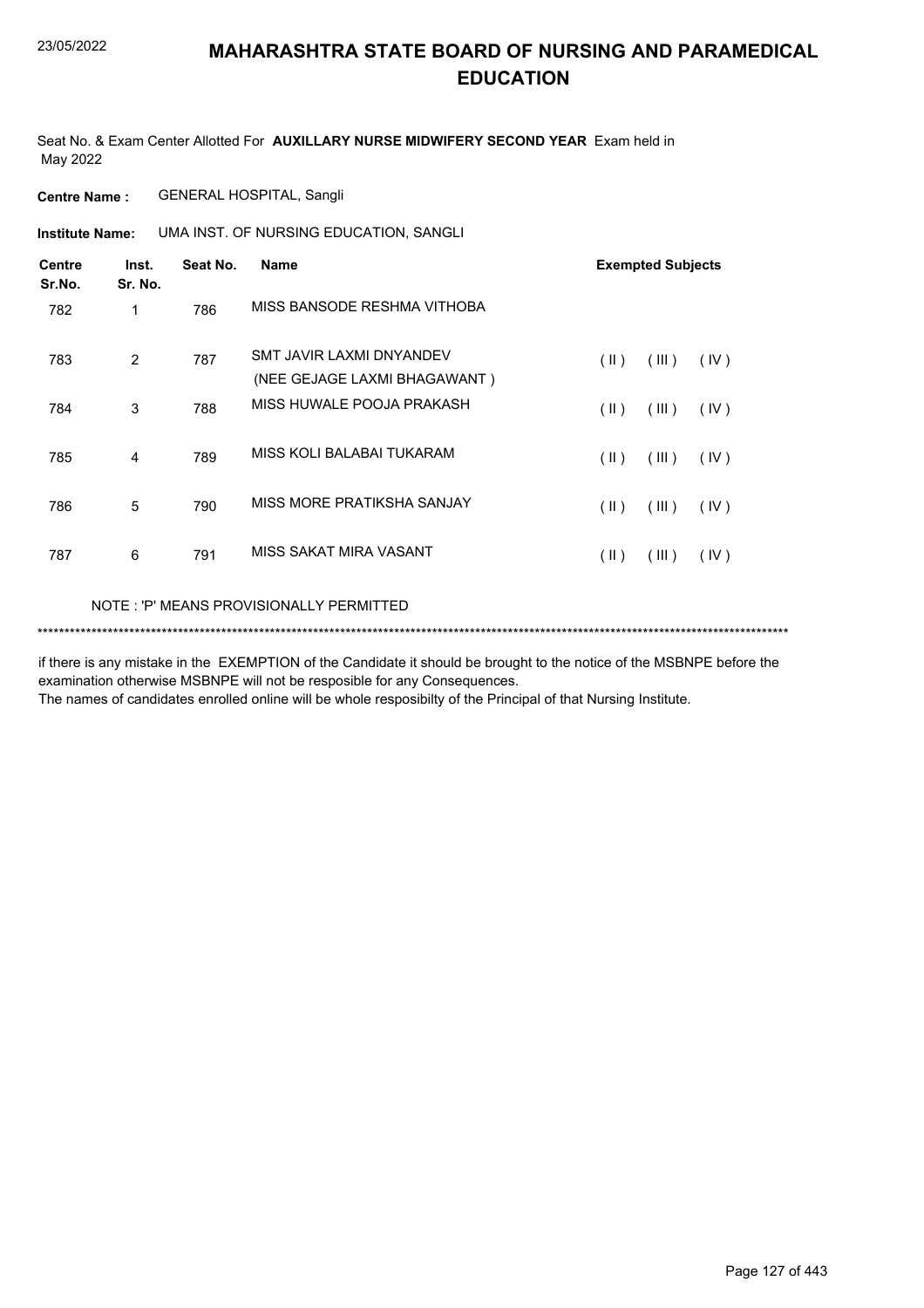Seat No. & Exam Center Allotted For AUXILLARY NURSE MIDWIFERY SECOND YEAR Exam held in May 2022

**GENERAL HOSPITAL, Sangli Centre Name:** 

Institute Name: ADARSH NURSING SCHOOL, VITA, SANGLI

| Centre<br>Sr.No. | Inst.<br>Sr. No. | Seat No. | Name                         | <b>Exempted Subjects</b> |
|------------------|------------------|----------|------------------------------|--------------------------|
| 788              |                  | 792      | MISS KARANDE SUPRIYA MAHADEV |                          |

#### NOTE : 'P' MEANS PROVISIONALLY PERMITTED

if there is any mistake in the EXEMPTION of the Candidate it should be brought to the notice of the MSBNPE before the examination otherwise MSBNPE will not be resposible for any Consequences.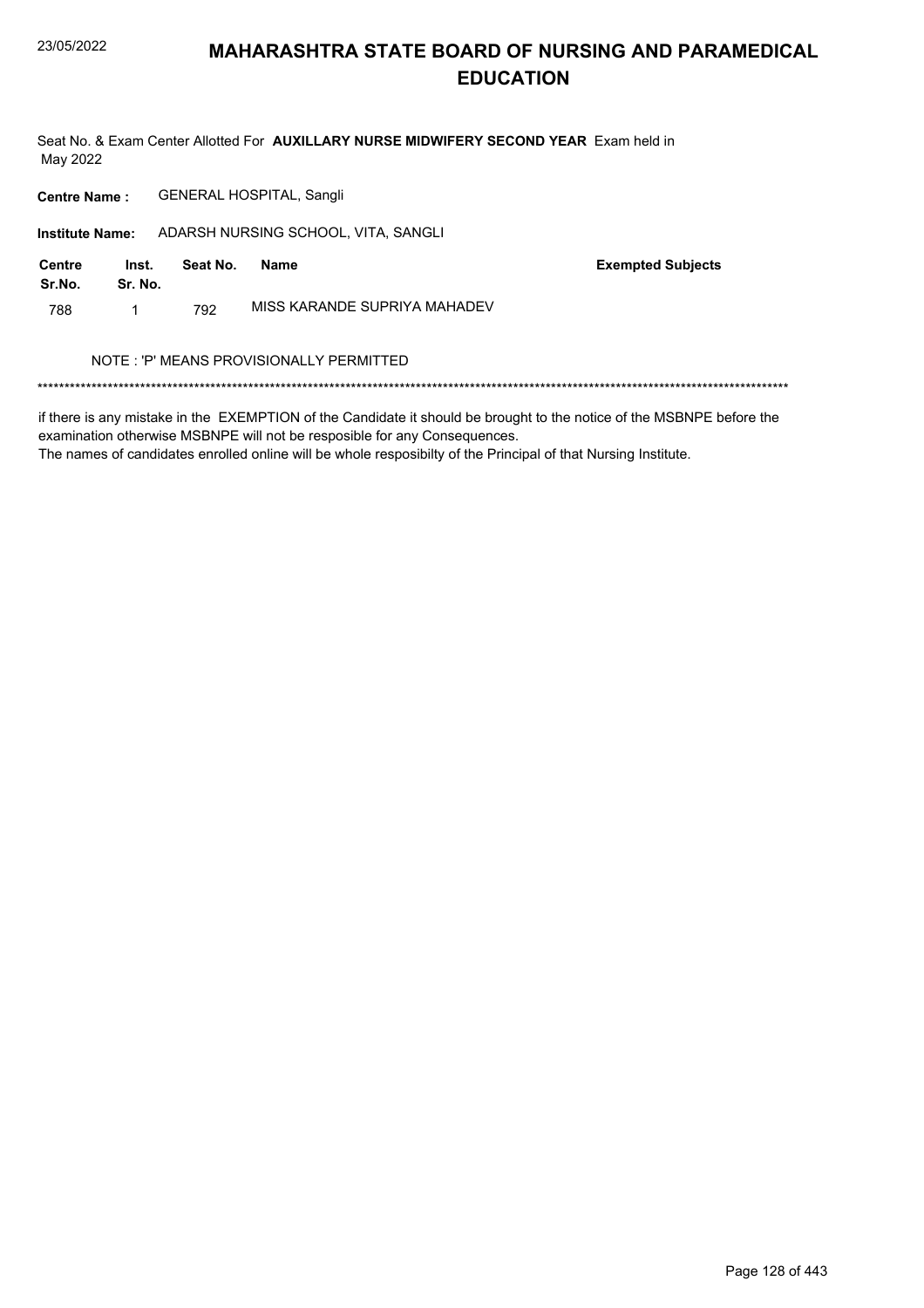Seat No. & Exam Center Allotted For AUXILLARY NURSE MIDWIFERY SECOND YEAR Exam held in May 2022

**GENERAL HOSPITAL, Sangli Centre Name:** 

Institute Name: VIDYA SAGAR NURSING SCHOOL, SANGLI

| <b>Centre</b><br>Sr.No. | Inst.<br>Sr. No. | Seat No. | Name                           | <b>Exempted Subjects</b> |
|-------------------------|------------------|----------|--------------------------------|--------------------------|
| 789                     |                  | 793      | MISS SAWANT RUTUJA RAVISHANKAR |                          |

#### NOTE : 'P' MEANS PROVISIONALLY PERMITTED

if there is any mistake in the EXEMPTION of the Candidate it should be brought to the notice of the MSBNPE before the examination otherwise MSBNPE will not be resposible for any Consequences.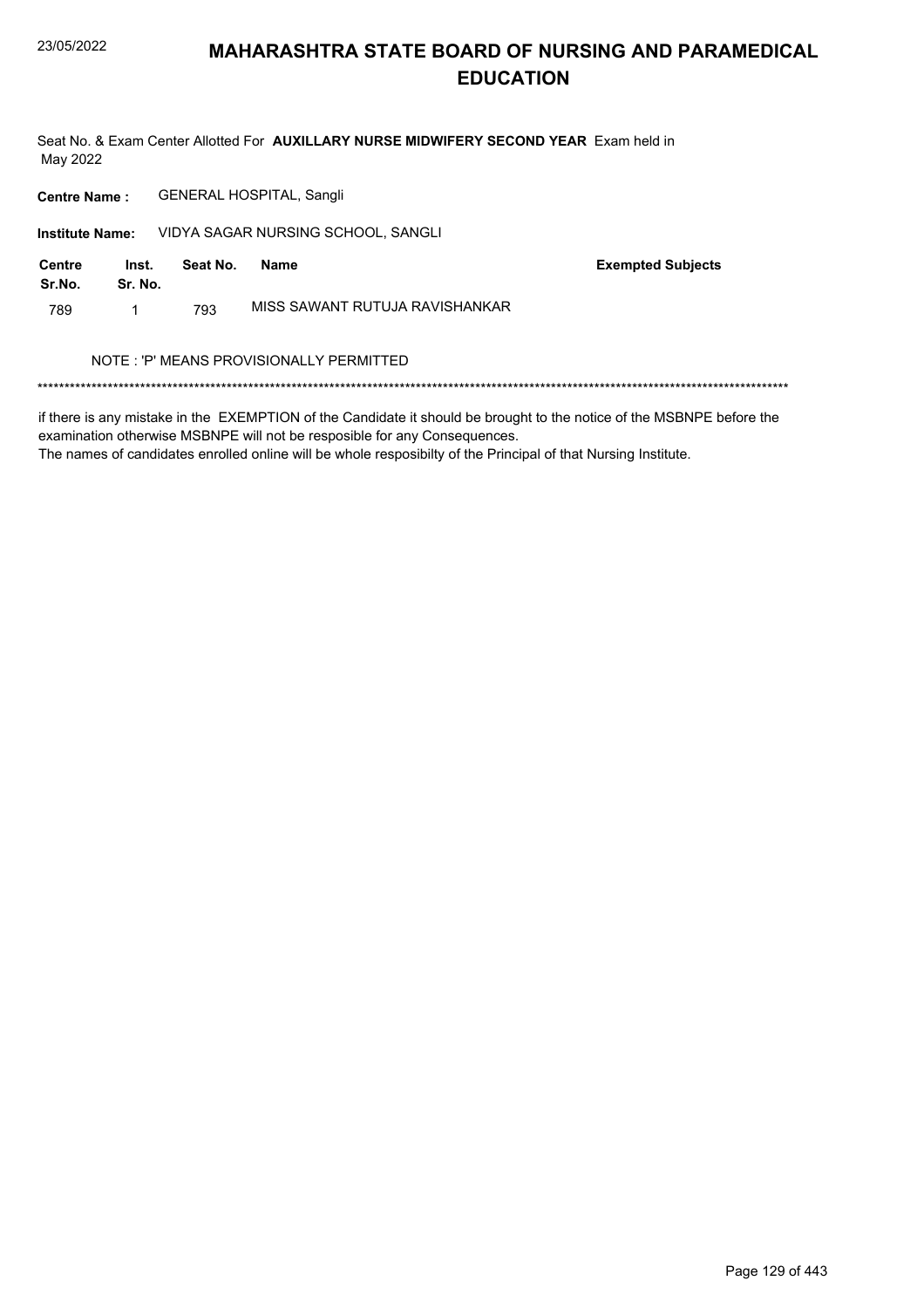Seat No. & Exam Center Allotted For **AUXILLARY NURSE MIDWIFERY SECOND YEAR** Exam held in May 2022

**Centre Name :** GENERAL HOSPITAL, Sangli

KEDARNATH NURSING SCHOOL, ISLAMPUR, SANGLI **Institute Name:**

| <b>Centre</b><br>Sr.No. | Inst.<br>Sr. No. | Seat No. | <b>Name</b>                                                  | <b>Exempted Subjects</b> |      |
|-------------------------|------------------|----------|--------------------------------------------------------------|--------------------------|------|
| 790                     | 1                | 794      | MISS DAHIWADE PRIYANKA PRAKASH                               | $(\parallel)$<br>(III)   | (IV) |
| 791                     | $\overline{2}$   | 795      | MISS DHUMALE ARUNA PAVAN                                     | (1)<br>(III)             | (IV) |
| 792                     | 3                | 796      | MISS DODMANI PRIYANKA SIDDHU                                 | (1)<br>$($ III $)$       | (IV) |
| 793                     | $\overline{4}$   | 797      | SMT SAMUDRE SWATI BHAGAVAN<br>(NEE GAVALE SWATI RAMESH)      | $($ III $)$<br>(1)       | (IV) |
| 794                     | 5                | 798      | SMT CHAVAN REKHATAI VIJAY<br>(NEE HATEKAR REKHATAI YASHWANT) | $($ III $)$<br>(1)       | (IV) |
| 795                     | 6                | 799      | MISS KAMBLE MEGHNA PRATAP                                    | (1)<br>(III)             | (IV) |
| 796                     | $\overline{7}$   | 800      | MISS MANE RUPALI MOHAN                                       | (III)<br>(IV)            |      |
| 797                     | 8                | 801      | <b>MISS MANE MANASI SUDHAKAR</b>                             | $($ II $)$<br>(III)      | (IV) |
| 798                     | 9                | 802      | MISS MANE SALGETA SANJAY                                     |                          |      |
| 799                     | 10               | 803      | MISS SATHE ROHINI RAMCHANDRA                                 | (III)<br>(IV)            |      |
| 800                     | 11               | 804      | MISS SAWANT ASMITA ASHOK                                     |                          |      |
| 801                     | 12               | 805      | MISS SHINDE GOURI ASHOK                                      | (III)<br>(IV)            |      |
|                         |                  |          |                                                              |                          |      |

#### NOTE : 'P' MEANS PROVISIONALLY PERMITTED

\*\*\*\*\*\*\*\*\*\*\*\*\*\*\*\*\*\*\*\*\*\*\*\*\*\*\*\*\*\*\*\*\*\*\*\*\*\*\*\*\*\*\*\*\*\*\*\*\*\*\*\*\*\*\*\*\*\*\*\*\*\*\*\*\*\*\*\*\*\*\*\*\*\*\*\*\*\*\*\*\*\*\*\*\*\*\*\*\*\*\*\*\*\*\*\*\*\*\*\*\*\*\*\*\*\*\*\*\*\*\*\*\*\*\*\*\*\*\*\*\*\*\*\*\*\*\*\*\*\*\*\*\*\*\*\*\*\*\*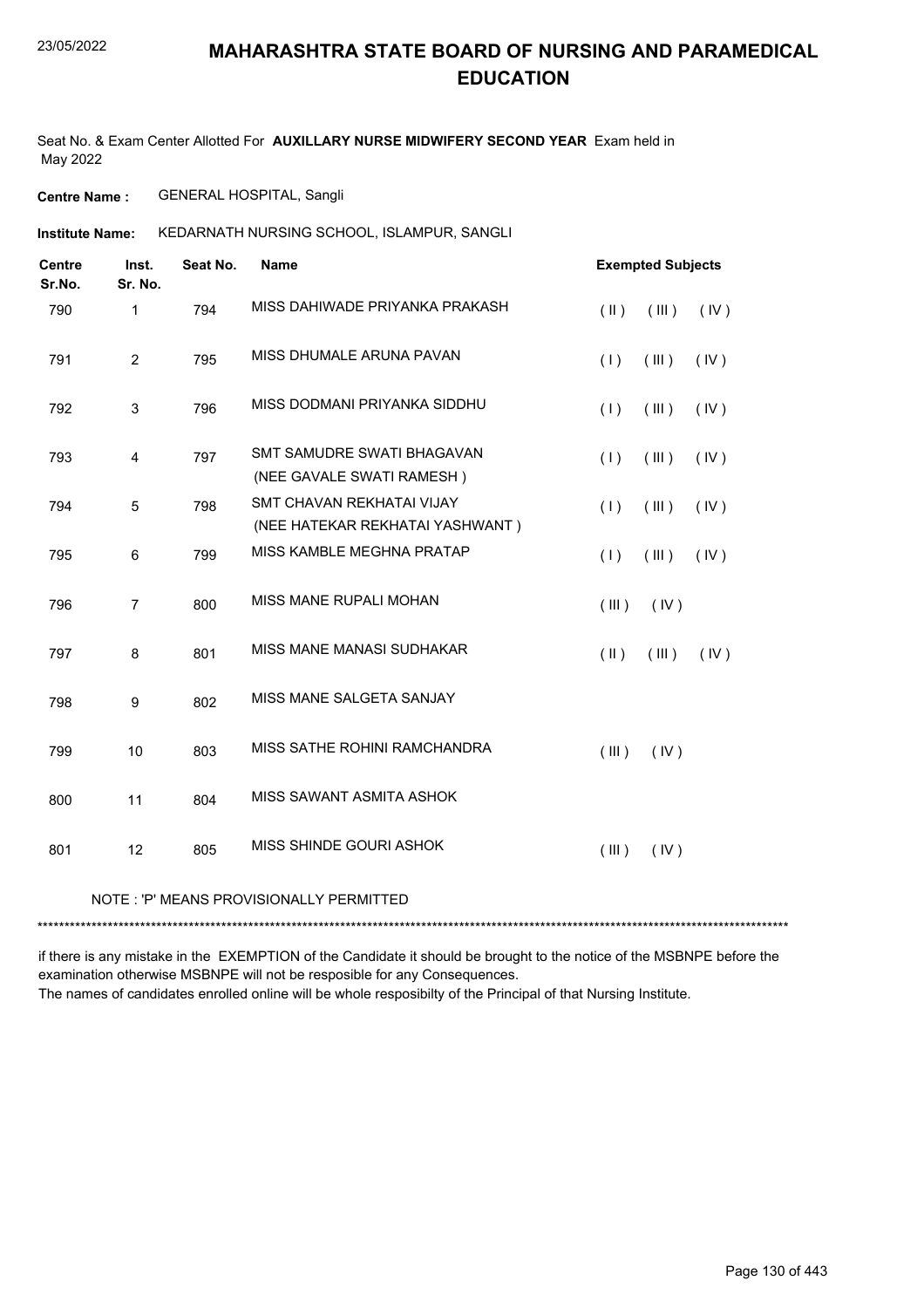Seat No. & Exam Center Allotted For AUXILLARY NURSE MIDWIFERY SECOND YEAR Exam held in May 2022

**Centre Name: GENERAL HOSPITAL, Sangli** 

LAXMIPRABHA NURSING INSTITUTE, MIRAJ, SANGLI **Institute Name:** 

| <b>Centre</b><br>Sr.No. | Inst.<br>Sr. No. | Seat No. | <b>Name</b>                             | <b>Exempted Subjects</b> |
|-------------------------|------------------|----------|-----------------------------------------|--------------------------|
| 802                     | 1                | 806      | MISS AIWALE POOJA CHIDANAND             | (III)<br>(IV)<br>(  )    |
| 803                     | $\overline{2}$   | 807      | MISS JAM KRANTI SANJAY                  | (III)<br>(  )<br>(IV)    |
| 804                     | 3                | 808      | MISS KAMBLE PUJAKKA JAKAPPA             | $(\parallel)$<br>(1)     |
|                         |                  |          | NOTE: 'P' MEANS PROVISIONALLY PERMITTED |                          |
|                         |                  |          |                                         |                          |

if there is any mistake in the EXEMPTION of the Candidate it should be brought to the notice of the MSBNPE before the examination otherwise MSBNPE will not be resposible for any Consequences. The names of candidates enrolled online will be whole resposibilty of the Principal of that Nursing Institute.

Page 131 of 443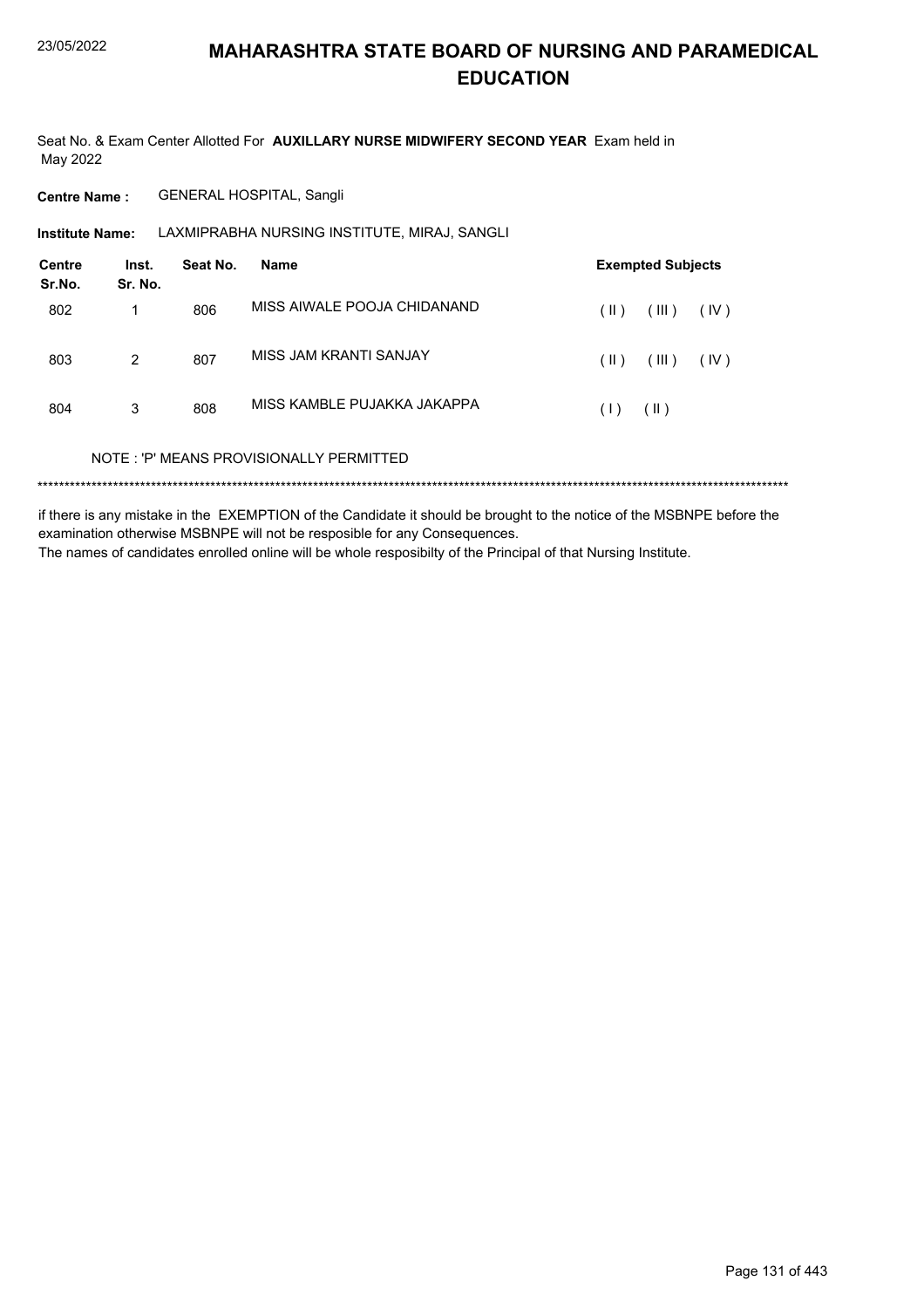Seat No. & Exam Center Allotted For **AUXILLARY NURSE MIDWIFERY SECOND YEAR** Exam held in May 2022

**Centre Name :** GENERAL HOSPITAL, Sangli

SHABBIR AHMED ANSARI NURSING SCHOOL, MIRAJ, SANGLI **Institute Name:**

| <b>Centre</b><br>Sr.No. | Inst.<br>Sr. No. | Seat No. | <b>Name</b>                                                           |                         | <b>Exempted Subjects</b> |      |
|-------------------------|------------------|----------|-----------------------------------------------------------------------|-------------------------|--------------------------|------|
| 805                     | 1                | 809      | MISS AWALE RESHMA MARUTI                                              | $(\parallel)$           | (III)                    | (IV) |
| 806                     | $\overline{2}$   | 810      | MISS CHAVAN SHAMAL SHASHIKANT                                         | $(\parallel)$           | (III)                    | (IV) |
| 807                     | 3                | 811      | MISS GHATGE SIMARAN VIKRAM                                            | $(\parallel \parallel)$ | (III)                    | (IV) |
| 808                     | $\overline{4}$   | 812      | MISS JAMADAR TABASSUUM ILAHI                                          | $(\parallel)$           | (III)                    | (IV) |
| 809                     | 5                | 813      | MISS KHAN RUZDA JAHANGIR                                              | $(\parallel)$           | (III)                    | (IV) |
| 810                     | 6                | 814      | SMT KHATFDAR BHGAYASHRFF NII FSH<br>(NEE NALBAND BHAGYASHREE PRAKASH) |                         |                          |      |
| 811                     | $\overline{7}$   | 815      | MISS PUJA PANDURANG AWALE                                             |                         |                          |      |
| 812                     | 8                | 816      | MISS SHIKALGAR SAMEERA UBED                                           |                         |                          |      |

#### NOTE : 'P' MEANS PROVISIONALLY PERMITTED

\*\*\*\*\*\*\*\*\*\*\*\*\*\*\*\*\*\*\*\*\*\*\*\*\*\*\*\*\*\*\*\*\*\*\*\*\*\*\*\*\*\*\*\*\*\*\*\*\*\*\*\*\*\*\*\*\*\*\*\*\*\*\*\*\*\*\*\*\*\*\*\*\*\*\*\*\*\*\*\*\*\*\*\*\*\*\*\*\*\*\*\*\*\*\*\*\*\*\*\*\*\*\*\*\*\*\*\*\*\*\*\*\*\*\*\*\*\*\*\*\*\*\*\*\*\*\*\*\*\*\*\*\*\*\*\*\*\*\*

if there is any mistake in the EXEMPTION of the Candidate it should be brought to the notice of the MSBNPE before the examination otherwise MSBNPE will not be resposible for any Consequences.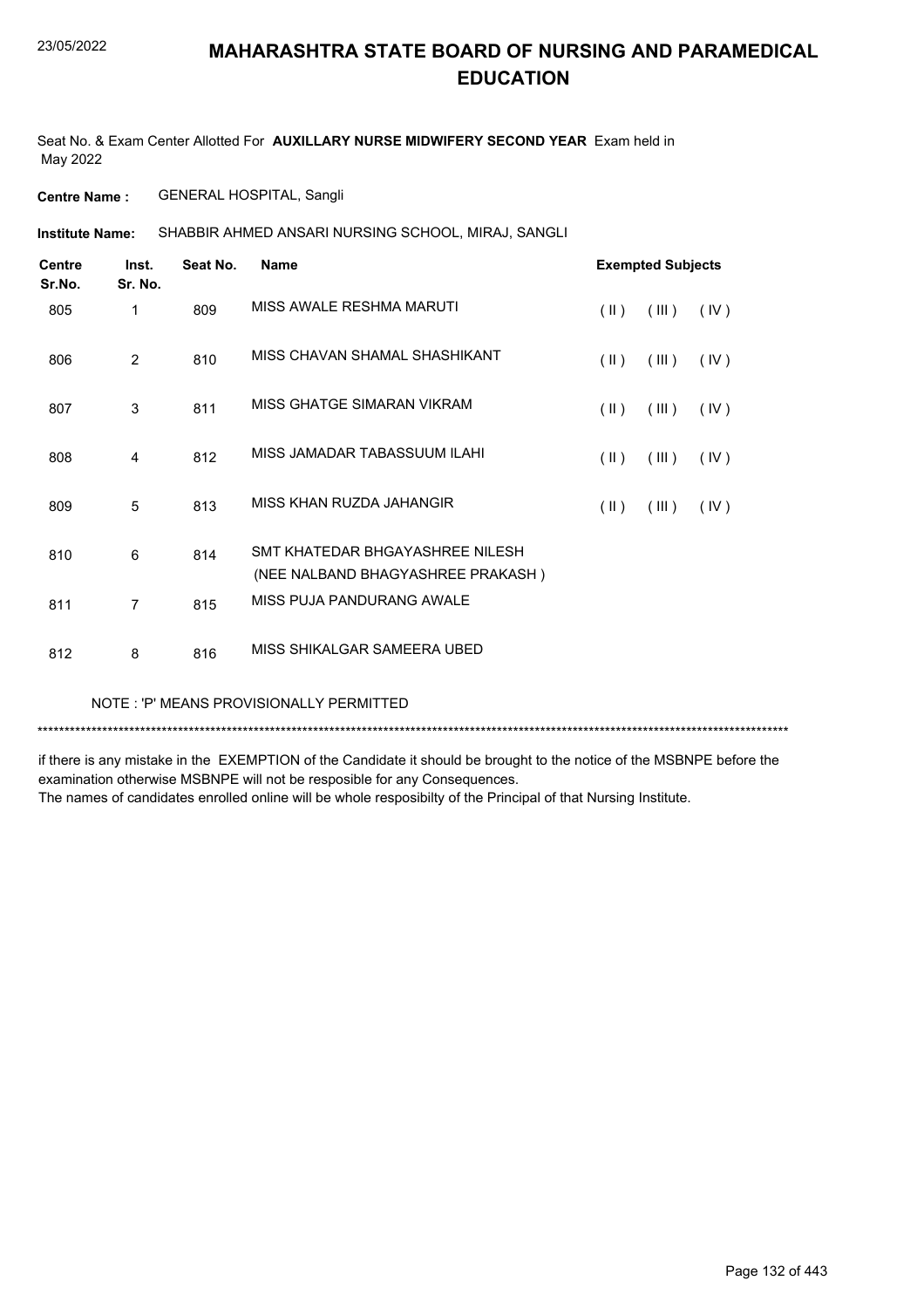Seat No. & Exam Center Allotted For AUXILLARY NURSE MIDWIFERY SECOND YEAR Exam held in May 2022

Centre Name: GENERAL HOSPITAL, Sangli

| <b>Institute Name:</b> |                  | DHANVANTARI INSTITUTE OF NURSING PARAMEDICAL SCIENCES, SHIRALA, SANGLI |                                          |     |                          |      |  |
|------------------------|------------------|------------------------------------------------------------------------|------------------------------------------|-----|--------------------------|------|--|
| Centre<br>Sr.No.       | Inst.<br>Sr. No. | Seat No.                                                               | Name                                     |     | <b>Exempted Subjects</b> |      |  |
| 813                    |                  | 817                                                                    | MISS ADHAV MINAL DILIP                   | (1) | (III)                    | (IV) |  |
| 814                    | 2                | 818                                                                    | MISS PARULE POONAM SURESH                | (1) | (III)                    | (IV) |  |
|                        |                  |                                                                        | NOTE : 'P' MEANS PROVISIONALLY PERMITTED |     |                          |      |  |

####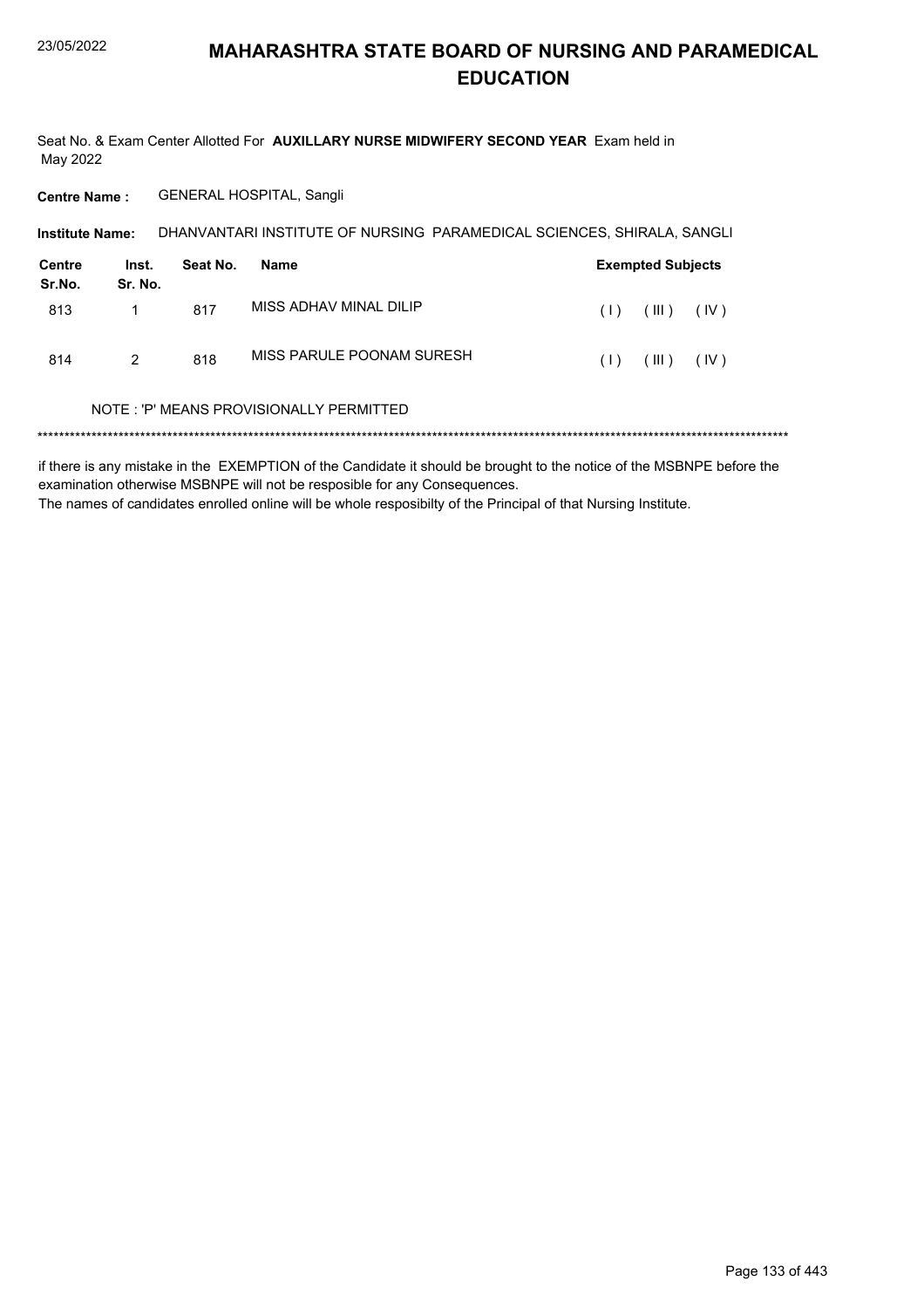Seat No. & Exam Center Allotted For **AUXILLARY NURSE MIDWIFERY SECOND YEAR** Exam held in May 2022

**Centre Name :** GENERAL HOSPITAL, Sangli

SHRI DATTA SCHOOL OF NURSING, SHIRALA, SANGLI **Institute Name:**

| <b>Centre</b><br>Sr.No. | Inst.<br>Sr. No. | Seat No. | <b>Name</b>                      |       | <b>Exempted Subjects</b> |      |
|-------------------------|------------------|----------|----------------------------------|-------|--------------------------|------|
| 815                     | $\mathbf{1}$     | 819      | SMT SAWANT PRATIBHA KUMAR        | (1)   | (III)                    | (IV) |
|                         |                  |          | (NEE GAIKWAD TAI SHIVAJI)        |       |                          |      |
| 816                     | $\overline{2}$   | 820      | SMT WAGHAMARE DIPALI BABA        | (1)   | (III)                    | (IV) |
|                         |                  |          | (NEE GAIKWAD SWATI GANAPATI)     |       |                          |      |
| 817                     | 3                | 821      | MISS GHOLAP KARISHMA SANJAY      | (1)   | (III)                    | (IV) |
| 818                     | 4                | 822      | MISS KALE PALLAVI RAVINDRA       | (1)   | (III)                    | (IV) |
| 819                     | 5                | 823      | SMT KADAM NII AM SANTOSH         | (III) | (IV)                     |      |
|                         |                  |          | (NEE KAMBALE NILAM VILAS)        |       |                          |      |
| 820                     | 6                | 824      | MISS KAMBLE DIPALI TANAJI        | (1)   | (III)                    | (IV) |
| 821                     | $\overline{7}$   | 825      | SMT KAMBLE SANGHARSHA KIRAN      | (1)   | (III)                    | (IV) |
|                         |                  |          | (NEE KAMBLE PRIYANKA BABAN)      |       |                          |      |
| 822                     | 8                | 826      | <b>SMT KAMBLE ARATI AMOL</b>     | (1)   | (III)                    | (IV) |
|                         |                  |          | (NEE KAMBLE PAURNIMA DATTATRAYA) |       |                          |      |
| 823                     | 9                | 827      | MISS KAMBLE SUNITA BALU          | (1)   | (III)                    | (IV) |
| 824                     | 10               | 828      | MISS KAMBLE PRADNYA DILIP        | (1)   | (III)                    | (IV) |
| 825                     | 11               | 829      | MISS SAKATE ASHWINI SUNIL        | (III) | (IV)                     |      |
|                         |                  |          |                                  |       |                          |      |

NOTE : 'P' MEANS PROVISIONALLY PERMITTED

\*\*\*\*\*\*\*\*\*\*\*\*\*\*\*\*\*\*\*\*\*\*\*\*\*\*\*\*\*\*\*\*\*\*\*\*\*\*\*\*\*\*\*\*\*\*\*\*\*\*\*\*\*\*\*\*\*\*\*\*\*\*\*\*\*\*\*\*\*\*\*\*\*\*\*\*\*\*\*\*\*\*\*\*\*\*\*\*\*\*\*\*\*\*\*\*\*\*\*\*\*\*\*\*\*\*\*\*\*\*\*\*\*\*\*\*\*\*\*\*\*\*\*\*\*\*\*\*\*\*\*\*\*\*\*\*\*\*\*

if there is any mistake in the EXEMPTION of the Candidate it should be brought to the notice of the MSBNPE before the examination otherwise MSBNPE will not be resposible for any Consequences.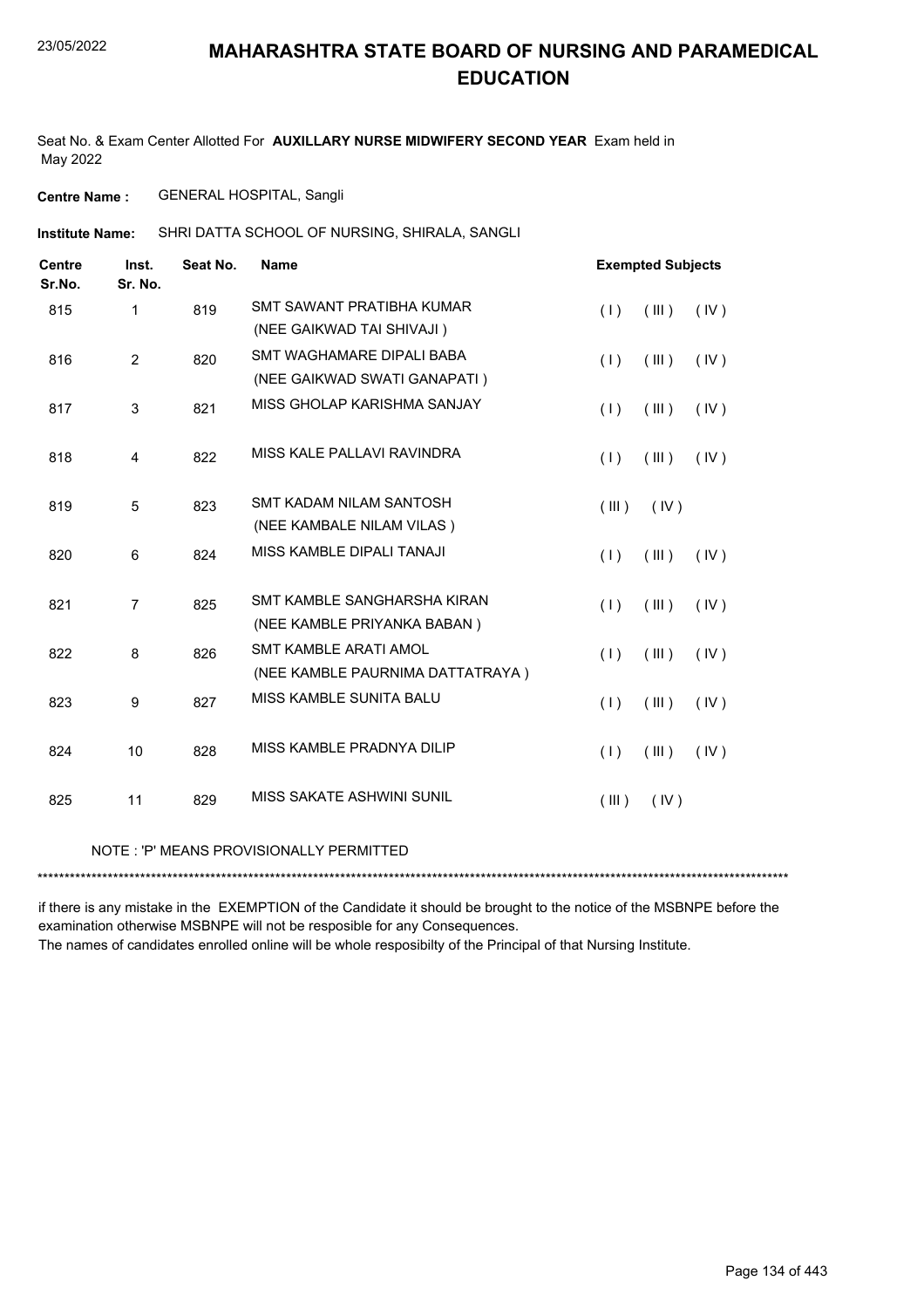Seat No. & Exam Center Allotted For AUXILLARY NURSE MIDWIFERY SECOND YEAR Exam held in May 2022

**Centre Name: GENERAL HOSPITAL, Solapur** 

SHIVAJI SHIKSHAN PRASARAK MANDALS, SON, BARSHI, SOLAPUR **Institute Name:** 

| <b>Centre</b><br>Sr.No. | Inst.<br>Sr. No. | Seat No. | <b>Name</b>                             |               | <b>Exempted Subjects</b> |      |
|-------------------------|------------------|----------|-----------------------------------------|---------------|--------------------------|------|
| 826                     | 1                | 830      | MISS BHANGE MANISHA GORAKH              | (  )          | (III)                    | (IV) |
| 827                     | $\overline{2}$   | 831      | MISS GHAYTIDAK POOJA DHARMARAJ          | (  )          | (III)                    | (IV) |
| 828                     | 3                | 832      | MISS GHOLAVE KALPANA SHATRUGHNA         | $(\parallel)$ | (III)                    | (IV) |
|                         |                  |          | NOTE: 'P' MEANS PROVISIONALLY PERMITTED |               |                          |      |
|                         |                  |          |                                         |               |                          |      |

if there is any mistake in the EXEMPTION of the Candidate it should be brought to the notice of the MSBNPE before the examination otherwise MSBNPE will not be resposible for any Consequences. The names of candidates enrolled online will be whole resposibilty of the Principal of that Nursing Institute.

Page 135 of 443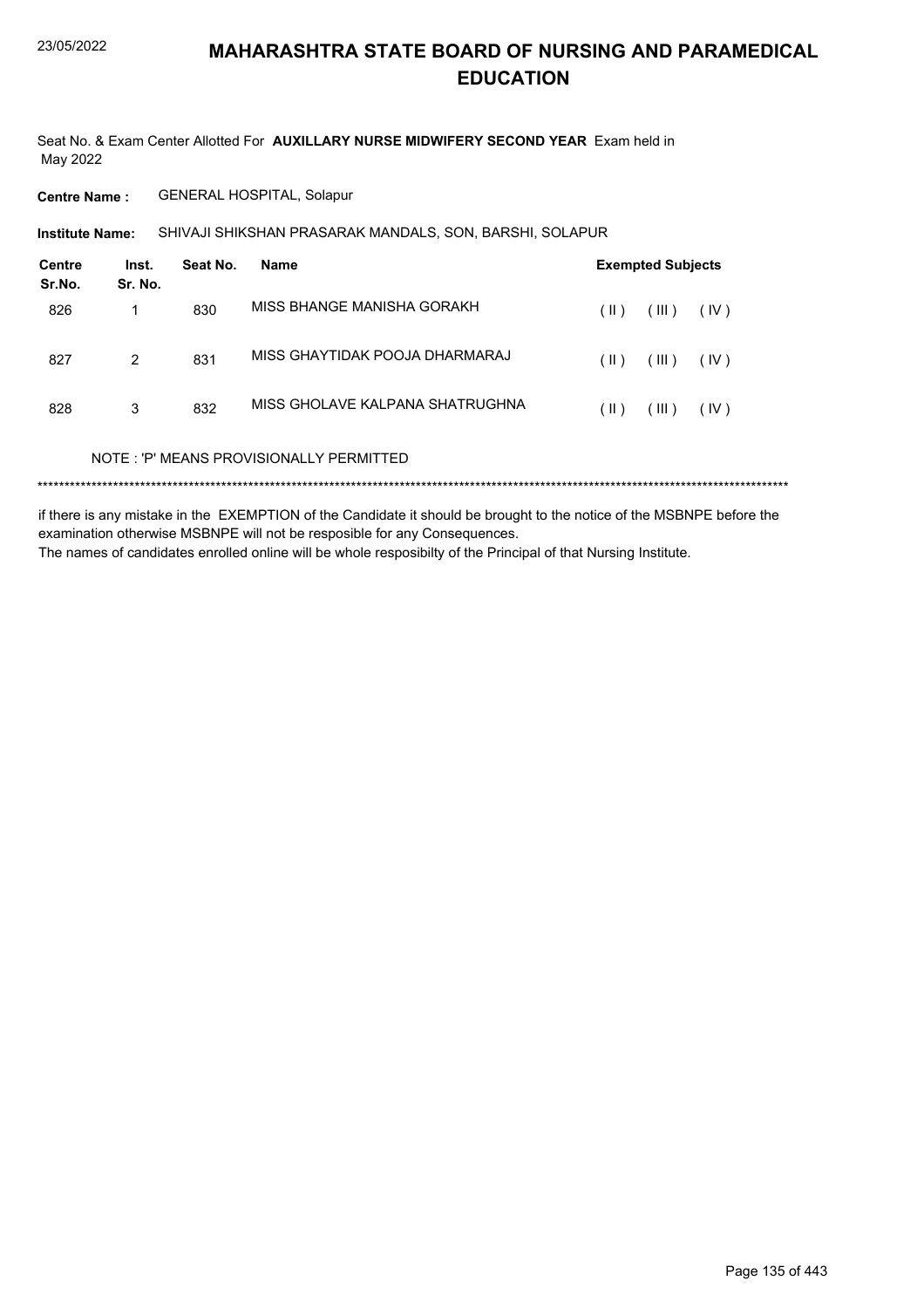Seat No. & Exam Center Allotted For AUXILLARY NURSE MIDWIFERY SECOND YEAR Exam held in May 2022

Centre Name: GENERAL HOSPITAL, Solapur

| <b>Institute Name:</b> |                  |          | SHRI MARKANDEY SOLAPUR SAHAKARI RUGNALAYA, SOLAPUR |                          |  |  |
|------------------------|------------------|----------|----------------------------------------------------|--------------------------|--|--|
| Centre<br>Sr.No.       | Inst.<br>Sr. No. | Seat No. | <b>Name</b>                                        | <b>Exempted Subjects</b> |  |  |
| 829                    | 1                | 833      | MISS SHRIMAL RAMYA RAMESH                          | (III)<br>(IV)            |  |  |
|                        |                  |          | NOTE : 'P' MEANS PROVISIONALLY PERMITTED           |                          |  |  |

if there is any mistake in the EXEMPTION of the Candidate it should be brought to the notice of the MSBNPE before the examination otherwise MSBNPE will not be resposible for any Consequences.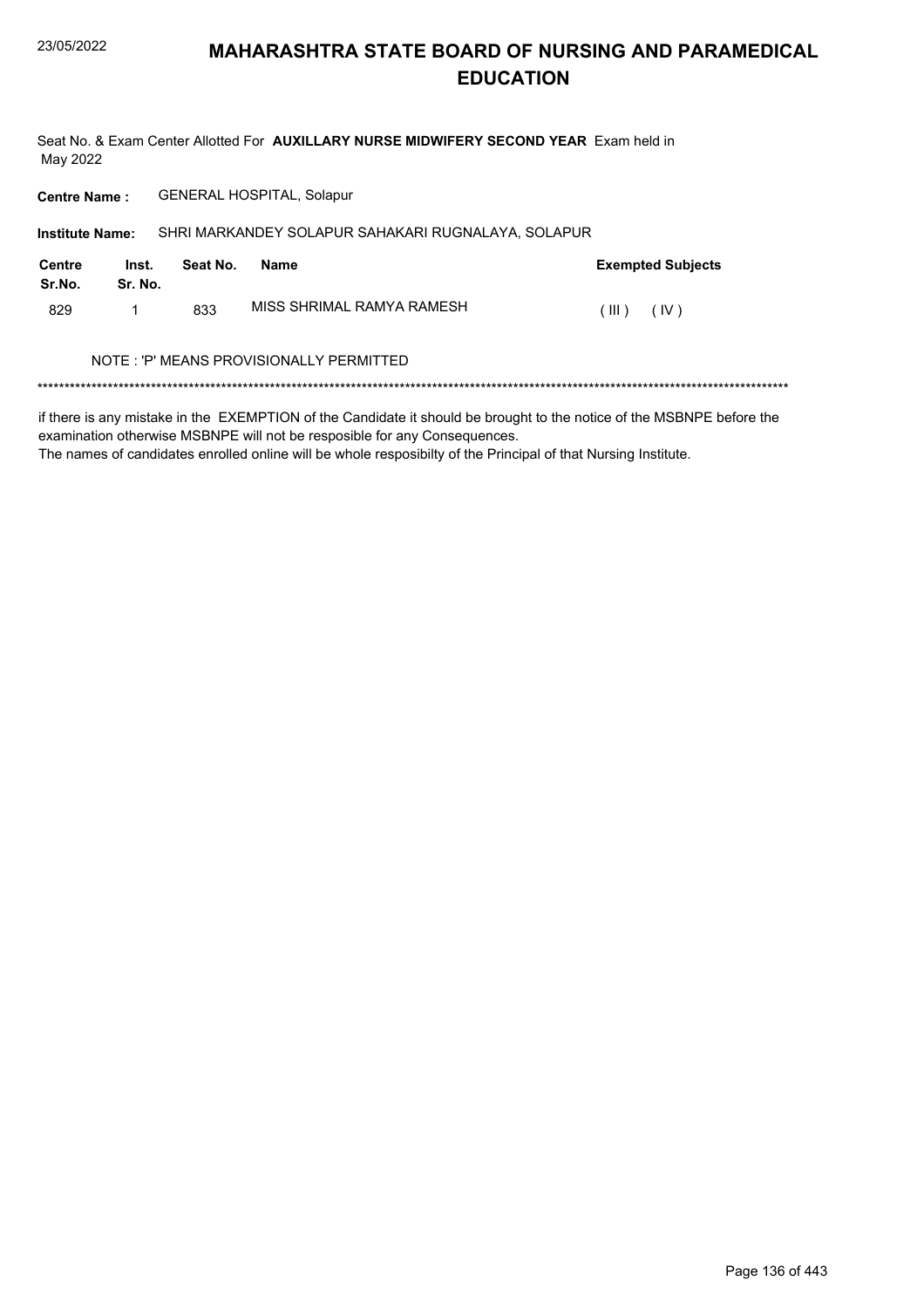Seat No. & Exam Center Allotted For **AUXILLARY NURSE MIDWIFERY SECOND YEAR** Exam held in May 2022

**Centre Name :** GENERAL HOSPITAL, Solapur

SAHARA INSTITUTE OF NURSING EDUCATION, AKLUJ , SOLAPUR **Institute Name:**

| <b>Centre</b><br>Sr.No. | Inst.<br>Sr. No. | Seat No. | <b>Name</b>                     | <b>Exempted Subjects</b>                 |
|-------------------------|------------------|----------|---------------------------------|------------------------------------------|
| 830                     | 1                | 834      | MISS ADGALE SWATI BHIMA         | (IV)<br>(III)                            |
| 831                     | 2                | 835      | MISS CHAUWDHARI SANTOSHI MAHESH | (III)<br>(IV)                            |
| 832                     | 3                | 836      | MISS GEJAGE DIPALI DATTATRAY    |                                          |
| 833                     | $\overline{4}$   | 837      | MISS KOTHARI KARISHMA VANSHA    | (III)<br>(IV)                            |
| 834                     | 5                | 838      | MISS LOKHANDE MONALI ANKUSH     | $(\parallel \parallel)$<br>(III)<br>(IV) |
| 835                     | $\,6$            | 839      | MISS LOKHANDE MOHINI RAMESH     | (III)<br>(IV)                            |
| 836                     | $\overline{7}$   | 840      | MISS LONDHE SHUBHANGI GORAKH    |                                          |
| 837                     | 8                | 841      | MISS MASKE UJJVALA ASHOK        |                                          |
| 838                     | 9                | 842      | MISS SARTAPE ANJALI GAJANAN     | $(\parallel)$<br>(III)<br>(IV)           |
| 839                     | 10               | 843      | MISS WAGHMARE ARATI BHARAT      |                                          |
|                         |                  |          |                                 |                                          |

NOTE : 'P' MEANS PROVISIONALLY PERMITTED

\*\*\*\*\*\*\*\*\*\*\*\*\*\*\*\*\*\*\*\*\*\*\*\*\*\*\*\*\*\*\*\*\*\*\*\*\*\*\*\*\*\*\*\*\*\*\*\*\*\*\*\*\*\*\*\*\*\*\*\*\*\*\*\*\*\*\*\*\*\*\*\*\*\*\*\*\*\*\*\*\*\*\*\*\*\*\*\*\*\*\*\*\*\*\*\*\*\*\*\*\*\*\*\*\*\*\*\*\*\*\*\*\*\*\*\*\*\*\*\*\*\*\*\*\*\*\*\*\*\*\*\*\*\*\*\*\*\*\*

if there is any mistake in the EXEMPTION of the Candidate it should be brought to the notice of the MSBNPE before the examination otherwise MSBNPE will not be resposible for any Consequences.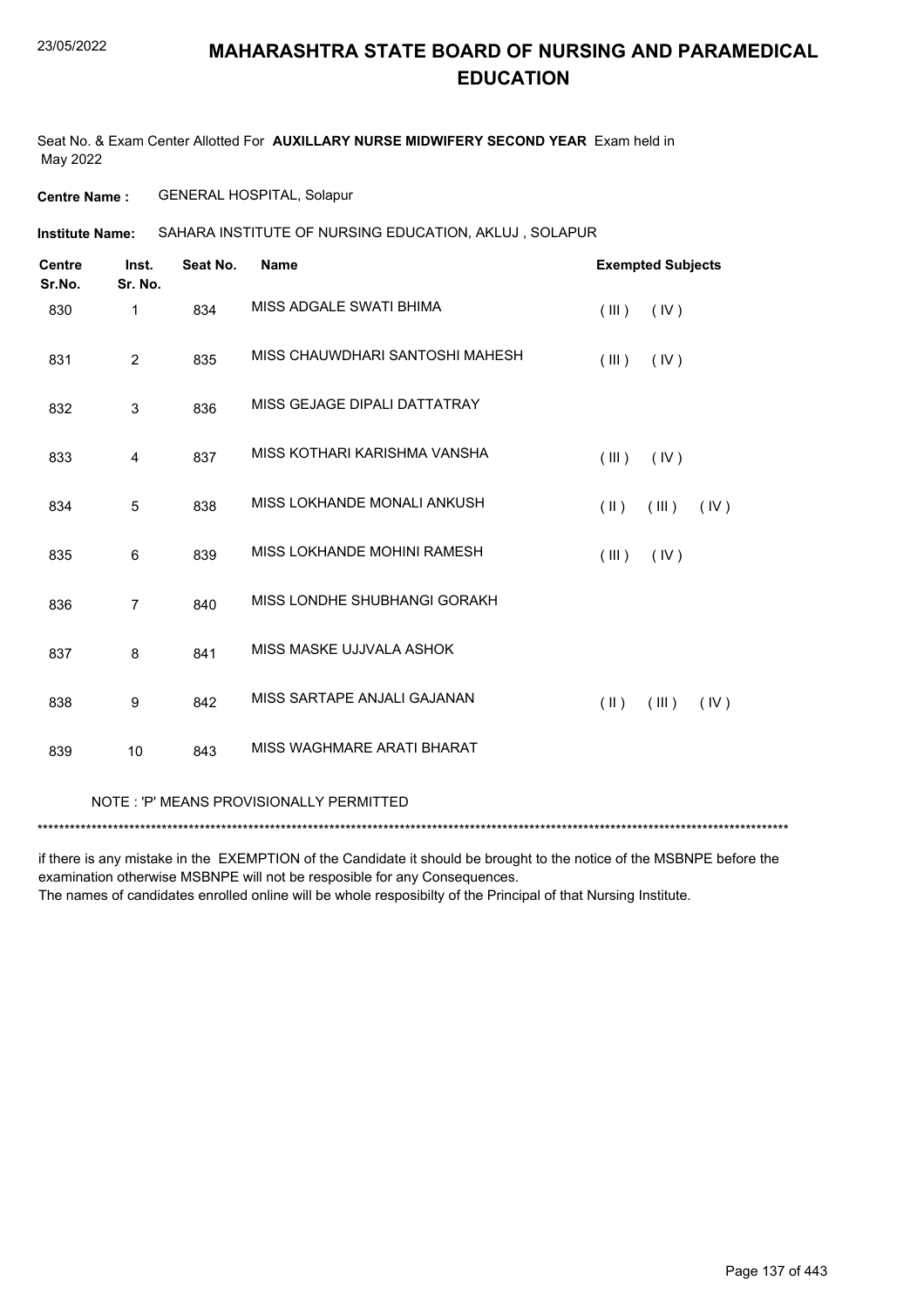Seat No. & Exam Center Allotted For AUXILLARY NURSE MIDWIFERY SECOND YEAR Exam held in May 2022

Centre Name: GENERAL HOSPITAL, Solapur

| <b>Institute Name:</b>  |                  |          | BINIT NURSING INSTITUTE, SOLAPUR        |                          |
|-------------------------|------------------|----------|-----------------------------------------|--------------------------|
| <b>Centre</b><br>Sr.No. | Inst.<br>Sr. No. | Seat No. | <b>Name</b>                             | <b>Exempted Subjects</b> |
| 840                     |                  | 844      | MISS UPARPALLI POOJA AMBADAS            | (III)<br>(IV)<br>(  )    |
|                         |                  |          | NOTE: 'P' MEANS PROVISIONALLY PERMITTED |                          |

if there is any mistake in the EXEMPTION of the Candidate it should be brought to the notice of the MSBNPE before the examination otherwise MSBNPE will not be resposible for any Consequences.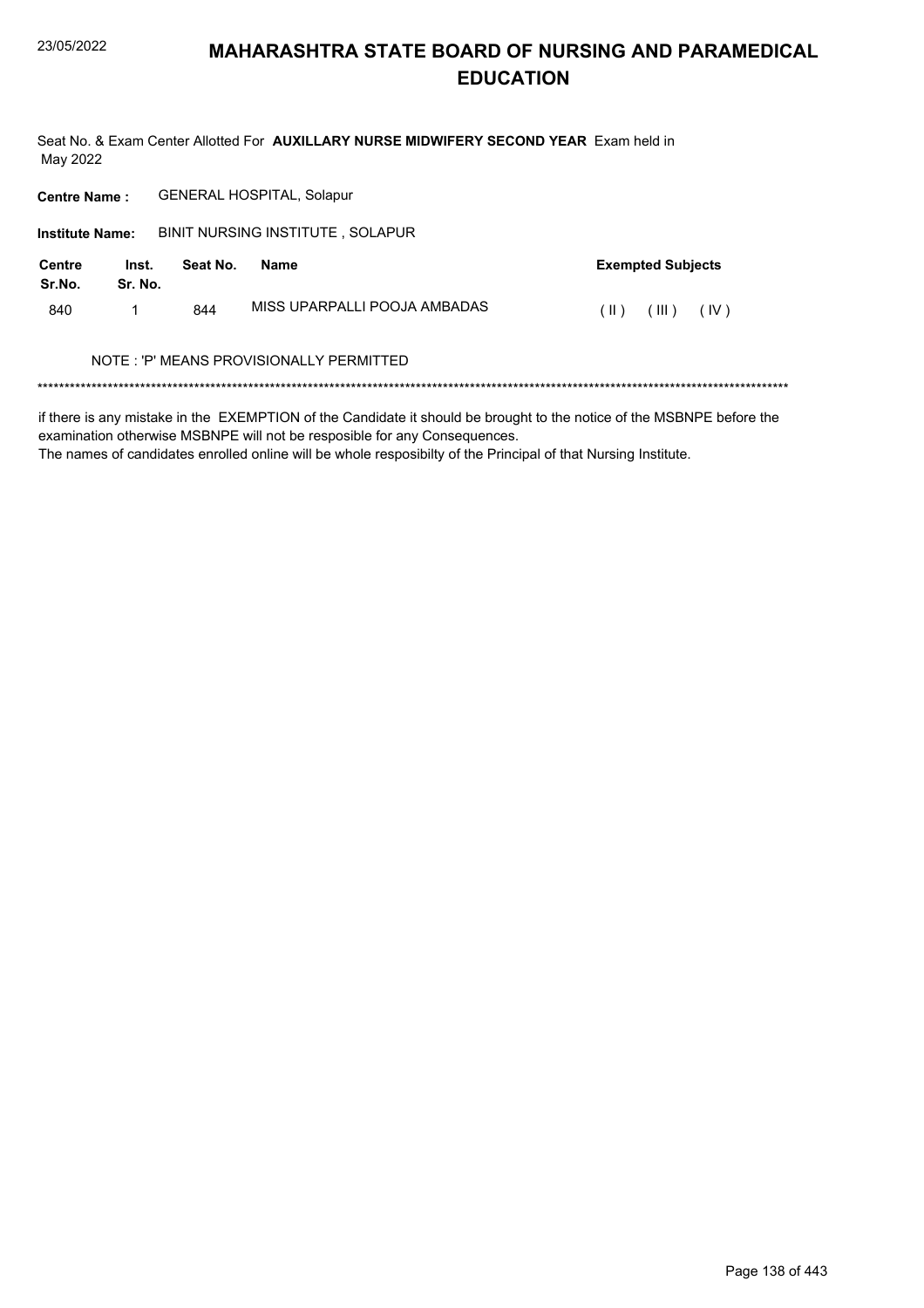Seat No. & Exam Center Allotted For **AUXILLARY NURSE MIDWIFERY SECOND YEAR** Exam held in May 2022

**Centre Name :** GENERAL HOSPITAL, Solapur

**Institute Name: RAJMATA JIJAU NURSING SCHOOL, PANDHARPUR** 

| <b>Centre</b><br>Sr.No. | Inst.<br>Sr. No. | Seat No. | <b>Name</b>                   | <b>Exempted Subjects</b>       |
|-------------------------|------------------|----------|-------------------------------|--------------------------------|
| 841                     | 1                | 845      | MISS ATKOR CHANDANI RAJU      | (III)<br>(IV)                  |
| 842                     | 2                | 846      | MISS DOLARE SNEHAL MADHUKAR   | $(\parallel)$<br>(1)           |
| 843                     | 3                | 847      | MISS KAMBLE ASHA VILAS        |                                |
| 844                     | 4                | 848      | MISS PUNDKAR AMRAPALI BHIMRAO | $(\parallel)$<br>(III)<br>(IV) |
| 845                     | 5                | 849      | MISS SURWADE DIKSHA BALU      | (III)<br>(IV)                  |
| 846                     | 6                | 850      | MISS SURYATAL SHUHAMA SANJAY  | $(\parallel)$<br>(III)<br>(IV) |
|                         |                  |          |                               |                                |

NOTE : 'P' MEANS PROVISIONALLY PERMITTED

\*\*\*\*\*\*\*\*\*\*\*\*\*\*\*\*\*\*\*\*\*\*\*\*\*\*\*\*\*\*\*\*\*\*\*\*\*\*\*\*\*\*\*\*\*\*\*\*\*\*\*\*\*\*\*\*\*\*\*\*\*\*\*\*\*\*\*\*\*\*\*\*\*\*\*\*\*\*\*\*\*\*\*\*\*\*\*\*\*\*\*\*\*\*\*\*\*\*\*\*\*\*\*\*\*\*\*\*\*\*\*\*\*\*\*\*\*\*\*\*\*\*\*\*\*\*\*\*\*\*\*\*\*\*\*\*\*\*\*

if there is any mistake in the EXEMPTION of the Candidate it should be brought to the notice of the MSBNPE before the examination otherwise MSBNPE will not be resposible for any Consequences.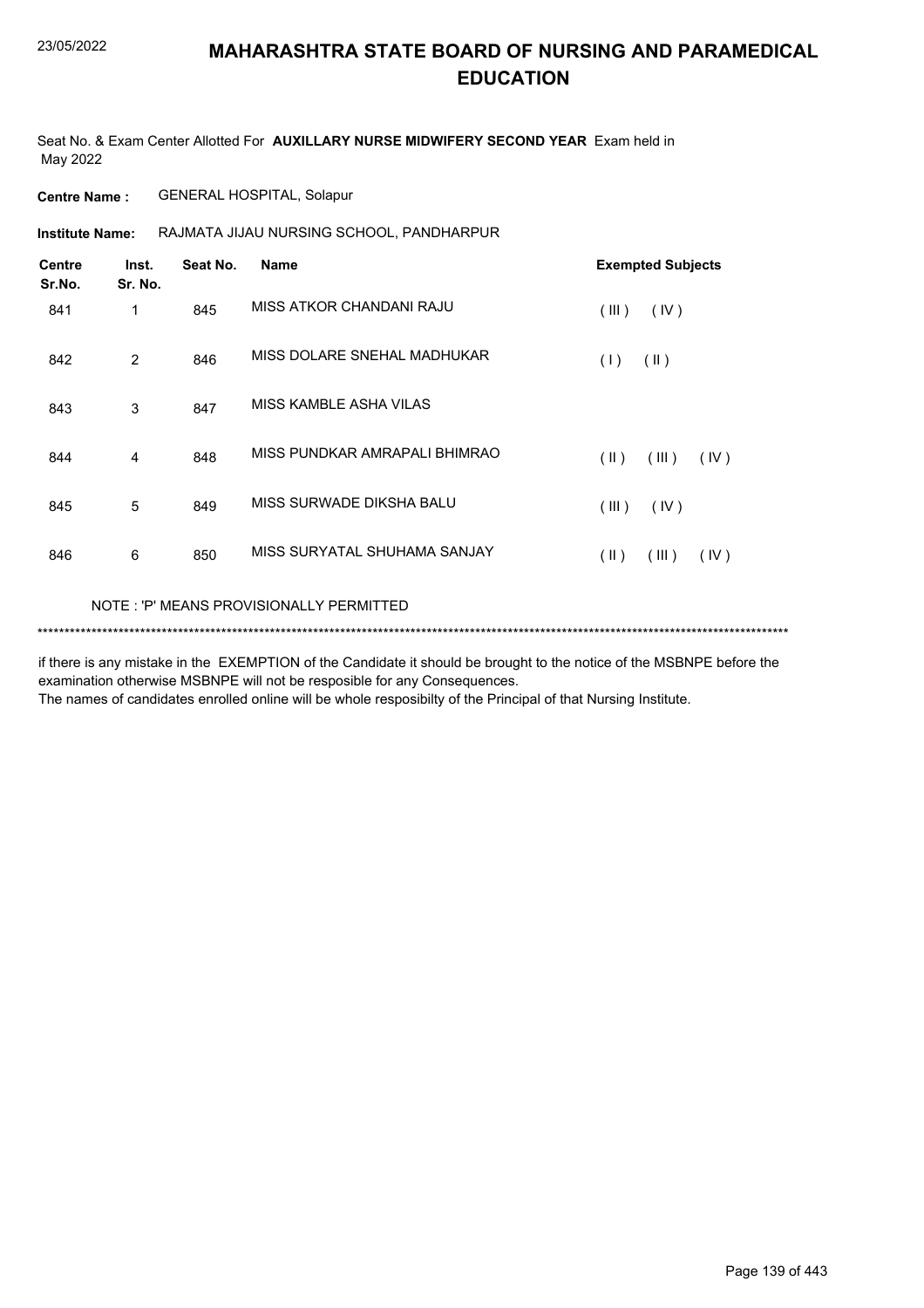Seat No. & Exam Center Allotted For **AUXILLARY NURSE MIDWIFERY SECOND YEAR** Exam held in May 2022

**Centre Name :** GENERAL HOSPITAL, Solapur

**Institute Name:** DHANVANTERI SCHOOL OF NURSING , MALSHIRAS , SOLAPUR

| <b>Centre</b><br>Sr.No. | Inst.<br>Sr. No.          | Seat No. | Name                             | <b>Exempted Subjects</b> |                |      |
|-------------------------|---------------------------|----------|----------------------------------|--------------------------|----------------|------|
| 847                     | 1                         | 851      | MISS DHODADE MANISHA SURESH      | $(\parallel \parallel)$  | (III)          | (IV) |
| 848                     | $\overline{2}$            | 852      | MISS GOVARI ANJALI SAKHARAM      | $(\parallel)$            | (III)          | (IV) |
| 849                     | $\ensuremath{\mathsf{3}}$ | 853      | MISS KAKAD DIPA VIJAY            | $($ II $)$               | (III)          | (IV) |
| 850                     | $\overline{4}$            | 854      | MISS KOTI SHEETAL BHANUDAS       | $(\parallel)$            | (III)          | (IV) |
| 851                     | 5                         | 855      | MISS LAHANGE SANJU RAJARAM       | $(\parallel)$            | (III)          | (IV) |
| 852                     | 6                         | 856      | MISS MORGHA DIPTEE NANHYA        | $(\parallel)$            | (III)          | (IV) |
| 853                     | $\overline{7}$            | 857      | MISS PAGI MANISHA CHANDU         | $(\parallel)$            | (III)          | (IV) |
| 854                     | 8                         | 858      | MISS PATIL PRAGATI SADANAND      | $(\parallel)$            | (III)          | (IV) |
| 855                     | 9                         | 859      | <b>MISS RADE RINA VISHNU</b>     | $(\parallel)$            | (III)          | (IV) |
| 856                     | 10                        | 860      | MISS ROKADA NIKITA DILIP         | $($ II $)$               | (III)          | (IV) |
| 857                     | 11                        | 861      | MISS SAPATE SUNITA NATHURAM      | $($ II $)$               |                |      |
| 858                     | 12                        | 862      | MISS VALAVI MANISHA GOPAL        | (III)                    | (IV)           |      |
| 859                     | 13                        | 863      | MISS VANGAD VANITA GOVIND        | (III)                    | (IV)           |      |
| 860                     | 14                        | 864      | MISS VARTHA SNEHA BHARAT         |                          | $(III)$ $(IV)$ |      |
| 861                     | 15                        | 865      | MISS VHANMANE AISHWARYA YESHWANT | (III)                    | (IV)           |      |
| 862                     | 16                        | 866      | MISS VILHAT JAMANI SHIDVA        | (III)                    | (IV)           |      |
| 863                     | 17                        | 867      | MISS WAGHAT SHUBHANGI SURESH     | (1)                      | (III)          | (IV) |

NOTE : 'P' MEANS PROVISIONALLY PERMITTED

\*\*\*\*\*\*\*\*\*\*\*\*\*\*\*\*\*\*\*\*\*\*\*\*\*\*\*\*\*\*\*\*\*\*\*\*\*\*\*\*\*\*\*\*\*\*\*\*\*\*\*\*\*\*\*\*\*\*\*\*\*\*\*\*\*\*\*\*\*\*\*\*\*\*\*\*\*\*\*\*\*\*\*\*\*\*\*\*\*\*\*\*\*\*\*\*\*\*\*\*\*\*\*\*\*\*\*\*\*\*\*\*\*\*\*\*\*\*\*\*\*\*\*\*\*\*\*\*\*\*\*\*\*\*\*\*\*\*\*

if there is any mistake in the EXEMPTION of the Candidate it should be brought to the notice of the MSBNPE before the examination otherwise MSBNPE will not be resposible for any Consequences.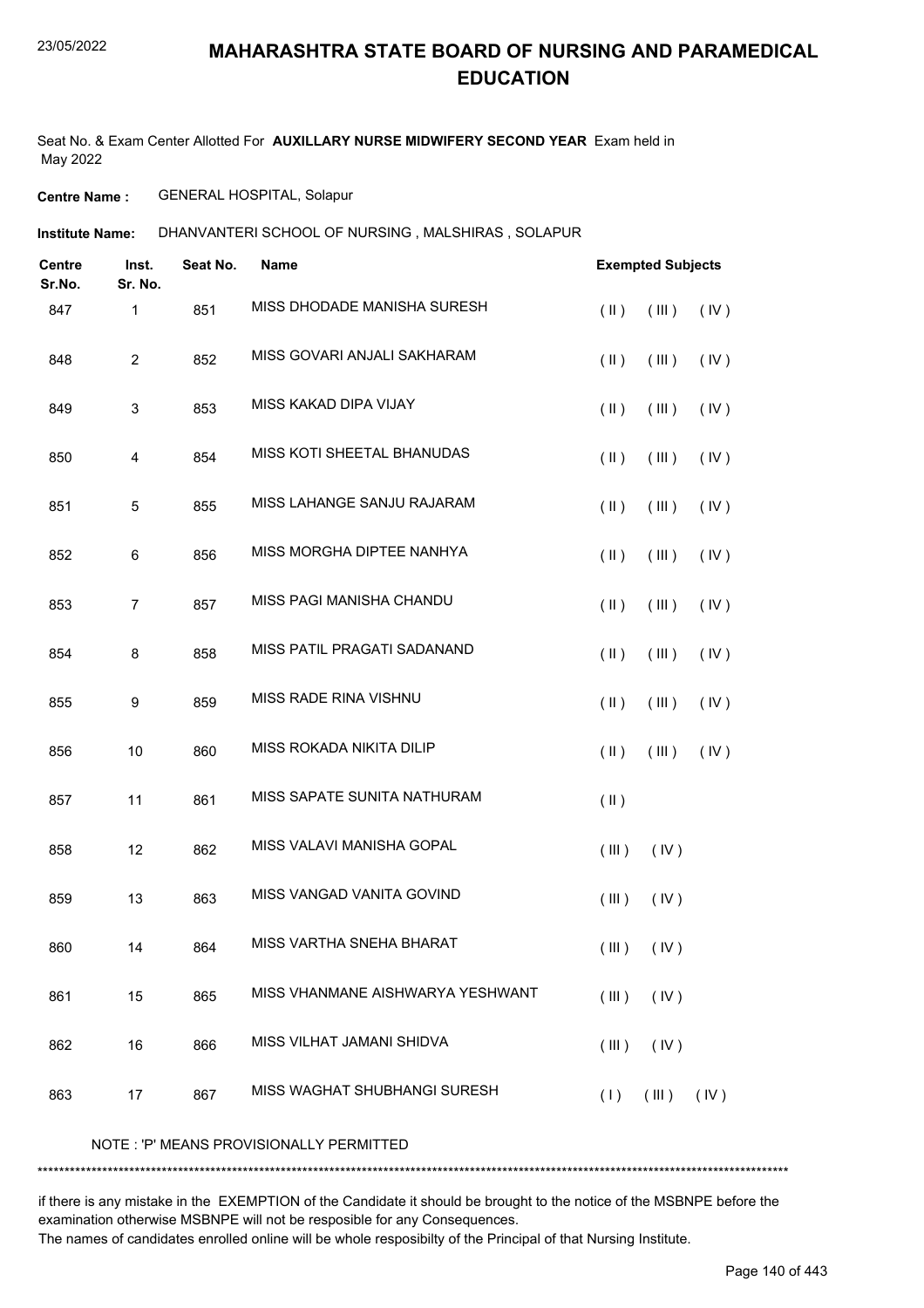Seat No. & Exam Center Allotted For AUXILLARY NURSE MIDWIFERY SECOND YEAR Exam held in May 2022

**Centre Name: GENERAL HOSPITAL, Solapur** 

VIJAYSINH MOHITE PATIL SCHOOL OF NURSING, MALSHIRAS, SOLAPUR Institute Name:

| Centre<br>Sr.No. | Inst.<br>Sr. No. | Seat No. | Name                          |          | <b>Exempted Subjects</b> |
|------------------|------------------|----------|-------------------------------|----------|--------------------------|
| 864              |                  | 868      | MISS PAWAL DIVYA DHANAJI      | $(\  \)$ | $\vert$ III )<br>(IV)    |
| 865              | 2                | 869      | MISS WAGHMARE SHILPA RAJENDRA | HI)      | (IV)                     |

#### NOTE: 'P' MEANS PROVISIONALLY PERMITTED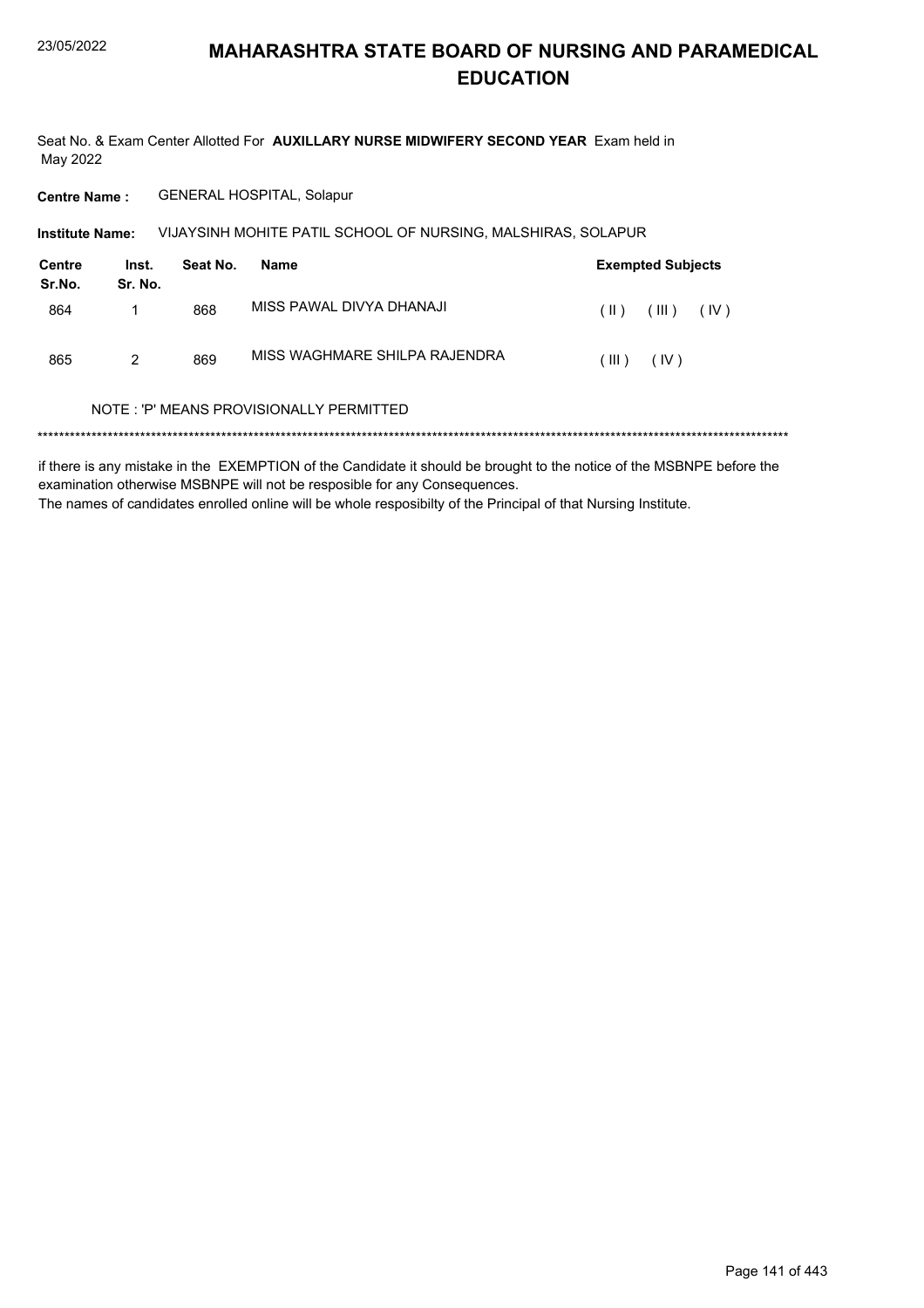Seat No. & Exam Center Allotted For **AUXILLARY NURSE MIDWIFERY SECOND YEAR** Exam held in May 2022

**Centre Name :** GENERAL HOSPITAL, Solapur

**Institute Name: SARDARBI INSTITUTE OF NURSING EDUCATION, MOHOL, SOLAPUR** 

| Centre<br>Sr.No. | Inst.<br>Sr. No. | Seat No. | Name                             | <b>Exempted Subjects</b>       |
|------------------|------------------|----------|----------------------------------|--------------------------------|
| 866              |                  | 870      | SMT KALE SACHINBAI AONE          | (III)<br>(IV)                  |
|                  |                  |          | (NEE BHOSALE SACHINBAI NIPLASHA) |                                |
| 867              | 2                | 871      | SMT BANSODE SUJATA SAMBHAJI      | $(\parallel)$<br>(III)<br>(IV) |
|                  |                  |          | (NEE GAIKWAD SUJATA SIDRAM)      |                                |
| 868              | 3                | 872      | MISS LONDHE ASHWINI CHHAGAN      | (III)<br>(IV)                  |
| 869              | 4                | 873      | MISS SHINDE SANGITA SHANKAR      | (  )                           |

NOTE : 'P' MEANS PROVISIONALLY PERMITTED

\*\*\*\*\*\*\*\*\*\*\*\*\*\*\*\*\*\*\*\*\*\*\*\*\*\*\*\*\*\*\*\*\*\*\*\*\*\*\*\*\*\*\*\*\*\*\*\*\*\*\*\*\*\*\*\*\*\*\*\*\*\*\*\*\*\*\*\*\*\*\*\*\*\*\*\*\*\*\*\*\*\*\*\*\*\*\*\*\*\*\*\*\*\*\*\*\*\*\*\*\*\*\*\*\*\*\*\*\*\*\*\*\*\*\*\*\*\*\*\*\*\*\*\*\*\*\*\*\*\*\*\*\*\*\*\*\*\*\*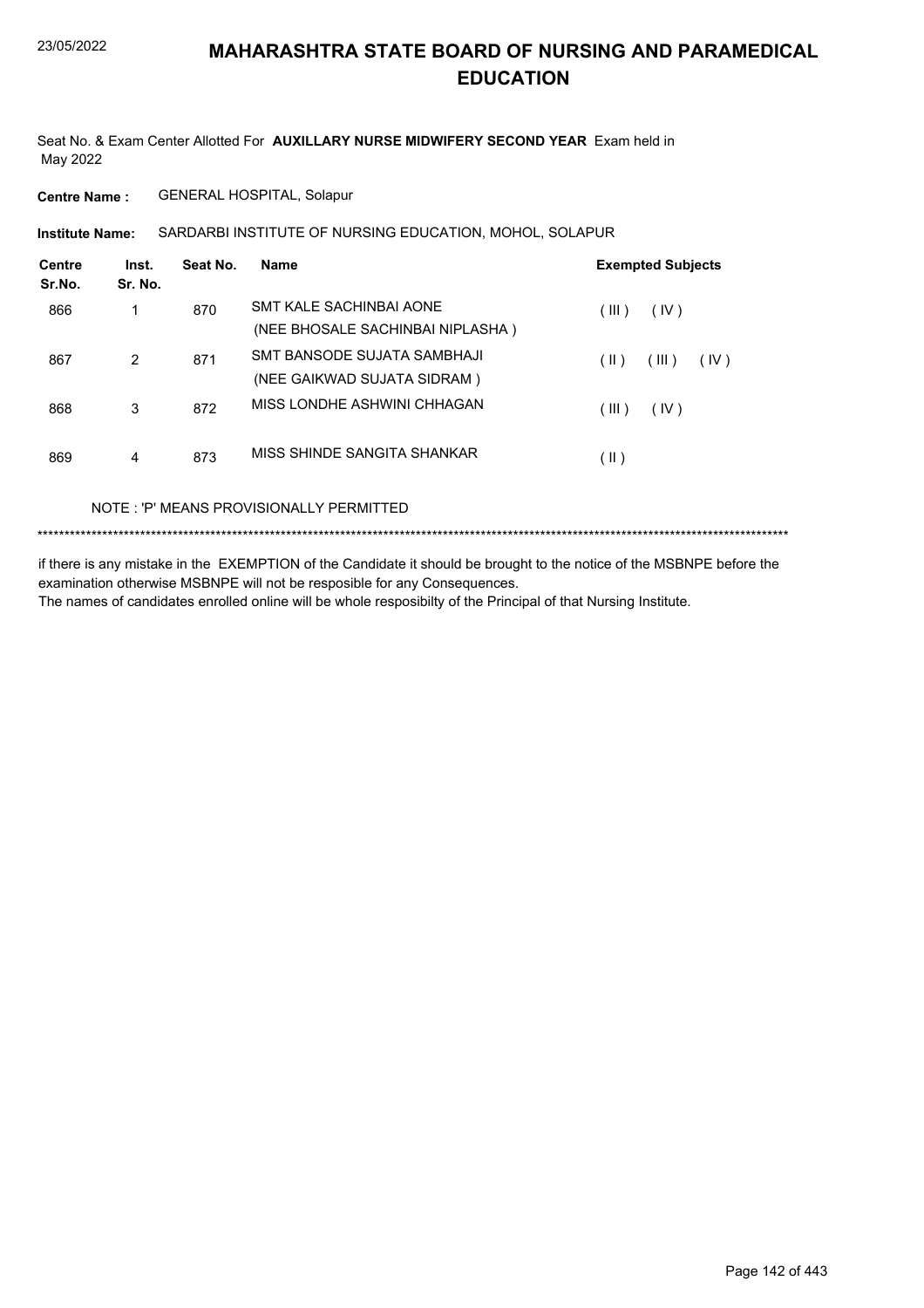Seat No. & Exam Center Allotted For **AUXILLARY NURSE MIDWIFERY SECOND YEAR** Exam held in May 2022

**Centre Name :** GENERAL HOSPITAL, Solapur

**Institute Name: JANKALYAN INSTITUTE OF NURSING EDUCATION, PANDHARPUR, SOLAPUR** 

| <b>Centre</b><br>Sr.No. | Inst.<br>Sr. No. | Seat No. | <b>Name</b>                                                       |       | <b>Exempted Subjects</b> |
|-------------------------|------------------|----------|-------------------------------------------------------------------|-------|--------------------------|
| 870                     | 1                | 874      | MISS KARAPE MAHADEVI APPASAHEB                                    | (III) | (IV)                     |
| 871                     | 2                | 875      | MISS KHARAT MAYURI MOHAN                                          | (III) | (IV)                     |
| 872                     | 3                | 876      | MISS MASALKHAMB MONALI MACCHINDRA                                 | (III) | (IV)                     |
| 873                     | 4                | 877      | MISS MASKE KAJAL SANJAY                                           | (III) | (IV)                     |
| 874                     | 5                | 878      | SMT SATHE SONALI DNYANESHWAR<br>(NEE NAIKNAWARE SONALI JAGGANATH) | (III) | (IV)                     |
| 875                     | 6                | 879      | MISS SATHE MRUDULA DATTATRAY                                      | (III) | (IV)                     |
| 876                     | 7                | 880      | MISS WAGHMARE MADHURI NARAYAN                                     | (III) | (IV)                     |

NOTE : 'P' MEANS PROVISIONALLY PERMITTED

\*\*\*\*\*\*\*\*\*\*\*\*\*\*\*\*\*\*\*\*\*\*\*\*\*\*\*\*\*\*\*\*\*\*\*\*\*\*\*\*\*\*\*\*\*\*\*\*\*\*\*\*\*\*\*\*\*\*\*\*\*\*\*\*\*\*\*\*\*\*\*\*\*\*\*\*\*\*\*\*\*\*\*\*\*\*\*\*\*\*\*\*\*\*\*\*\*\*\*\*\*\*\*\*\*\*\*\*\*\*\*\*\*\*\*\*\*\*\*\*\*\*\*\*\*\*\*\*\*\*\*\*\*\*\*\*\*\*\*

if there is any mistake in the EXEMPTION of the Candidate it should be brought to the notice of the MSBNPE before the examination otherwise MSBNPE will not be resposible for any Consequences.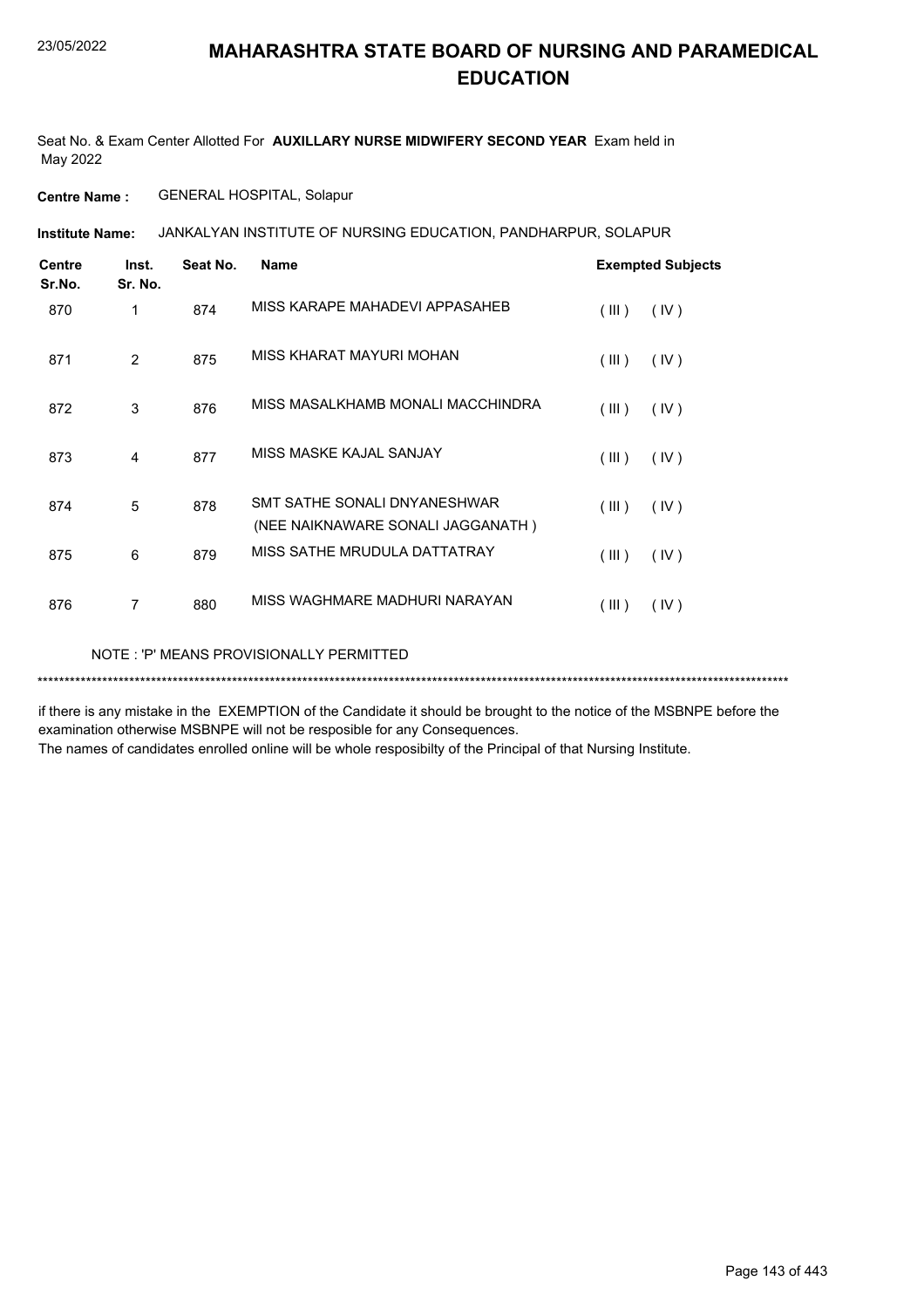Seat No. & Exam Center Allotted For **AUXILLARY NURSE MIDWIFERY SECOND YEAR** Exam held in May 2022

**Centre Name :** GENERAL HOSPITAL, Solapur

YASH INSTITUTE OF NURSING PARAMEDICAL SCIENCES, INDAPUR, PUNE **Institute Name:**

| <b>Centre</b><br>Sr.No. | Inst.<br>Sr. No. | Seat No. | <b>Name</b>                         | <b>Exempted Subjects</b> |       |      |
|-------------------------|------------------|----------|-------------------------------------|--------------------------|-------|------|
| 877                     | 1                | 881      | MISS DHENDE BHAGYASHRI BABAN        | $(\parallel)$            | (III) | (IV) |
| 878                     | 2                | 882      | MISS GHANTEWAD KAJAL PANDHARI       | $(\parallel)$            | (III) | (IV) |
| 879                     | 3                | 883      | MISS KHANDAGALE PANCHASHEELA SANTOS | (III)                    | (IV)  |      |
| 880                     | 4                | 884      | MISS MANE VRUSHALI PRAKASH          | $(\parallel)$            | (III) | (IV) |
| 881                     | 5                | 885      | MISS SAWANT KIRTI SUDHIR            | (  )                     | (III) | (IV) |

#### NOTE : 'P' MEANS PROVISIONALLY PERMITTED

\*\*\*\*\*\*\*\*\*\*\*\*\*\*\*\*\*\*\*\*\*\*\*\*\*\*\*\*\*\*\*\*\*\*\*\*\*\*\*\*\*\*\*\*\*\*\*\*\*\*\*\*\*\*\*\*\*\*\*\*\*\*\*\*\*\*\*\*\*\*\*\*\*\*\*\*\*\*\*\*\*\*\*\*\*\*\*\*\*\*\*\*\*\*\*\*\*\*\*\*\*\*\*\*\*\*\*\*\*\*\*\*\*\*\*\*\*\*\*\*\*\*\*\*\*\*\*\*\*\*\*\*\*\*\*\*\*\*\*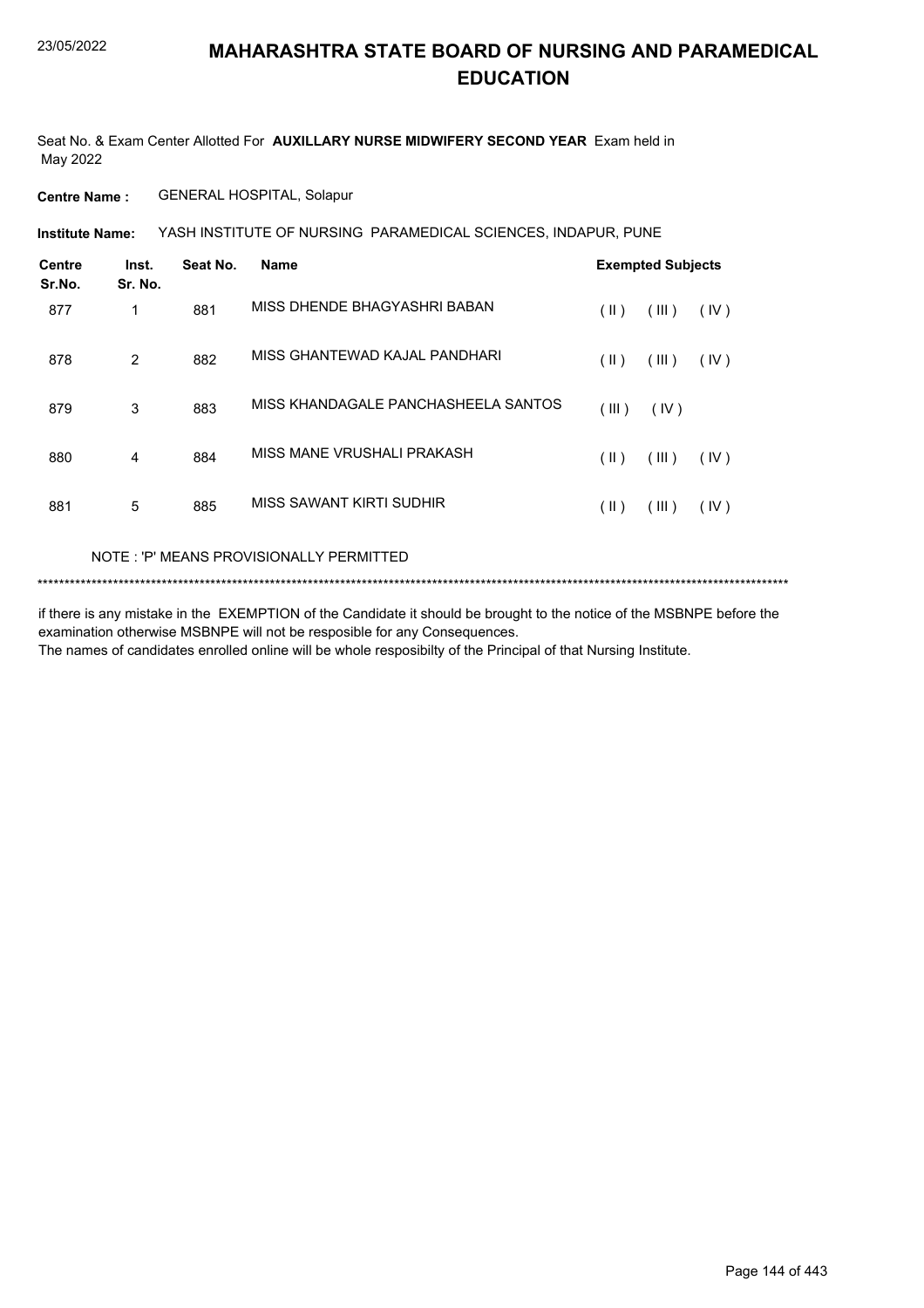Seat No. & Exam Center Allotted For **AUXILLARY NURSE MIDWIFERY SECOND YEAR** Exam held in May 2022

**Centre Name :** GENERAL HOSPITAL, Solapur

**Institute Name: SMT. KAMALBEN PATEL INSTITUTE OF NURISNG, KUMBHARI, SOLAPUR** 

| <b>Centre</b><br>Sr.No. | Inst.<br>Sr. No. | Seat No. | <b>Name</b>                             | <b>Exempted Subjects</b> |  |
|-------------------------|------------------|----------|-----------------------------------------|--------------------------|--|
| 882                     | 1                | 886      | MISS BANSODE ANJALI DAYANAND            | (1)<br>(III)<br>(IV)     |  |
| 883                     | $\overline{2}$   | 887      | MISS BAPAN POOJA HANMANTU               | (1)<br>(III)<br>(IV)     |  |
| 884                     | 3                | 888      | MISS GAIKWAD DEEPA APPASO               |                          |  |
| 885                     | 4                | 889      | MISS JADHAV DEVAKI BHARAT               | (1)<br>$(\parallel)$     |  |
| 886                     | 5                | 890      | MISS JANRAO SNEHAL SAMADHAN             | (1)                      |  |
| 887                     | 6                | 891      | MISS KAMBLE RUTUJA SANJAY               | (III)<br>(IV)            |  |
| 888                     | 7                | 892      | MISS SHINDE TANAYA SUHAS                | (III)<br>(1)<br>(IV)     |  |
|                         |                  |          | NOTE: 'P' MEANS PROVISIONALLY PERMITTED |                          |  |

if there is any mistake in the EXEMPTION of the Candidate it should be brought to the notice of the MSBNPE before the examination otherwise MSBNPE will not be resposible for any Consequences.

\*\*\*\*\*\*\*\*\*\*\*\*\*\*\*\*\*\*\*\*\*\*\*\*\*\*\*\*\*\*\*\*\*\*\*\*\*\*\*\*\*\*\*\*\*\*\*\*\*\*\*\*\*\*\*\*\*\*\*\*\*\*\*\*\*\*\*\*\*\*\*\*\*\*\*\*\*\*\*\*\*\*\*\*\*\*\*\*\*\*\*\*\*\*\*\*\*\*\*\*\*\*\*\*\*\*\*\*\*\*\*\*\*\*\*\*\*\*\*\*\*\*\*\*\*\*\*\*\*\*\*\*\*\*\*\*\*\*\*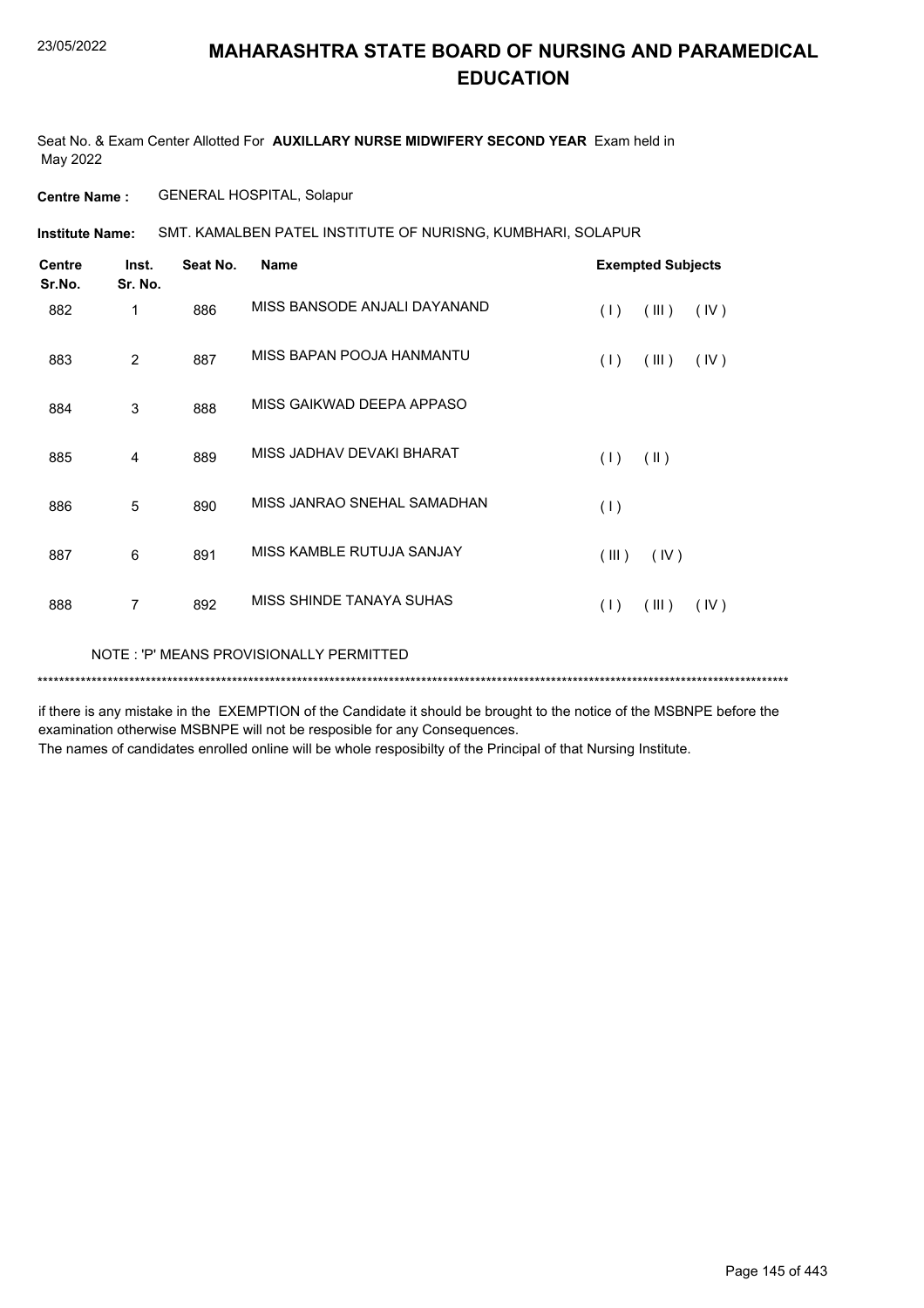Seat No. & Exam Center Allotted For AUXILLARY NURSE MIDWIFERY SECOND YEAR Exam held in May 2022

BHARATI VIDYAPEETH COLLEGE OF NURSING, PUNE **Centre Name:** 

SETH TARACHAND R.C.A. SCH. OF NSG HOSPITAL, PUNE **Institute Name:** 

| <b>Centre</b><br>Sr.No. | Inst.<br>Sr. No. | Seat No. | <b>Name</b>                             | <b>Exempted Subjects</b> |
|-------------------------|------------------|----------|-----------------------------------------|--------------------------|
| 889                     | 1                | 893      | MISS GALPHADE SHANTI DILIP              | (III)<br>(IV)            |
| 890                     | 2                | 894      | MISS KAMBLE PRACHI UTTAM                | (III)<br>(IV)            |
| 891                     | 3                | 895      | MISS MANOHAR VISHAKHA RAMESH            | (III)<br>(  )<br>(IV)    |
|                         |                  |          | NOTE: 'P' MEANS PROVISIONALLY PERMITTED |                          |
| ******                  |                  |          |                                         |                          |

if there is any mistake in the EXEMPTION of the Candidate it should be brought to the notice of the MSBNPE before the examination otherwise MSBNPE will not be resposible for any Consequences. The names of candidates enrolled online will be whole resposibilty of the Principal of that Nursing Institute.

Page 146 of 443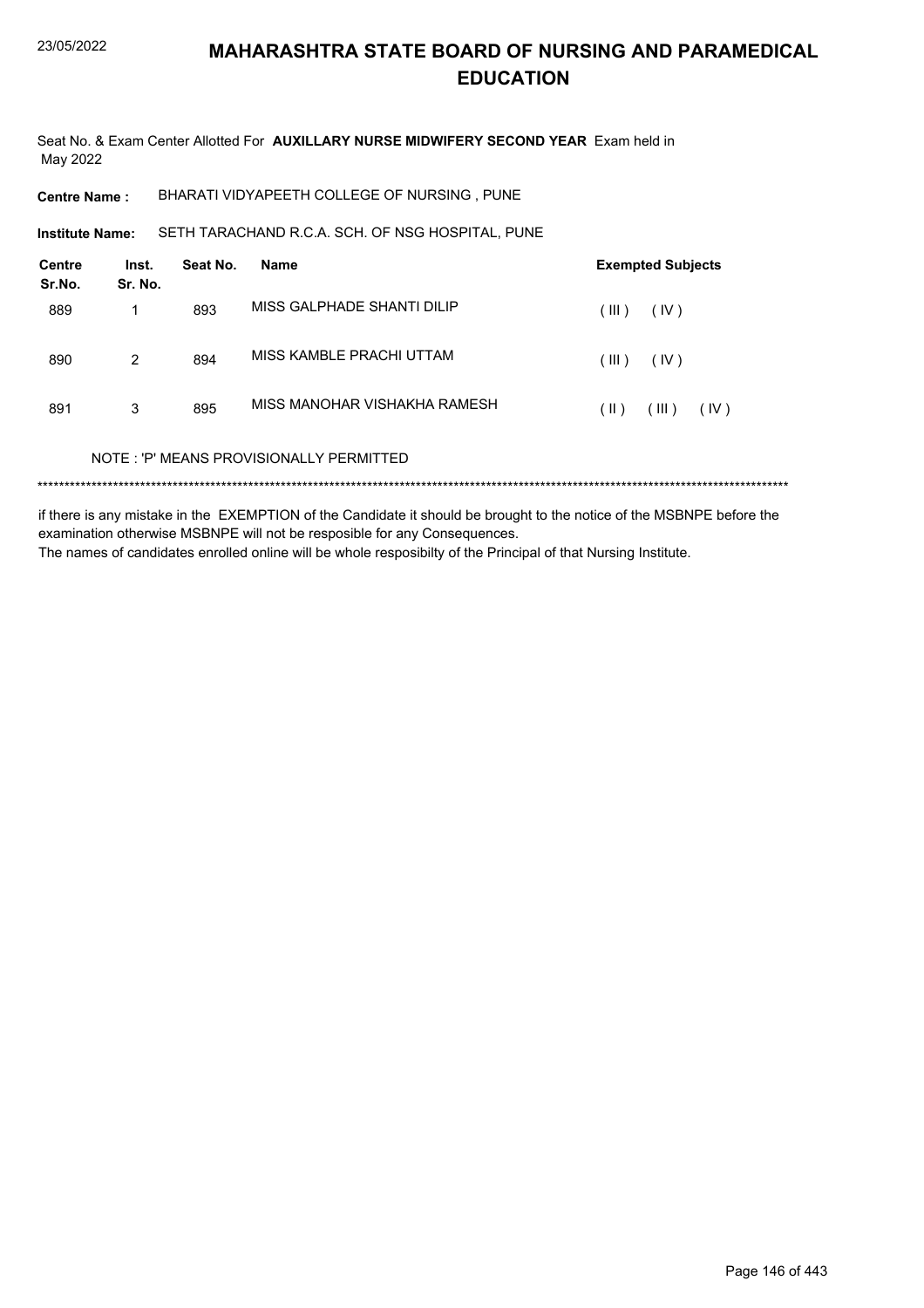Seat No. & Exam Center Allotted For AUXILLARY NURSE MIDWIFERY SECOND YEAR Exam held in May 2022

**Centre Name:** BHARATI VIDYAPEETH COLLEGE OF NURSING, PUNE

**Institute Name:** Maharashtra Arogya Mandal's Institute of Nursing Education, Malwadi, Hadapsar, Pune

| Centre<br>Sr.No. | Inst.<br>Sr. No. | Seat No. | Name                         | <b>Exempted Subjects</b> |
|------------------|------------------|----------|------------------------------|--------------------------|
| 892              |                  | 896      | MISS KAMBLE DIPALI SANJAY    |                          |
| 893              | 2                | 897      | MISS KUDKEKAR MAMTA SAHEBRAO |                          |

#### NOTE: 'P' MEANS PROVISIONALLY PERMITTED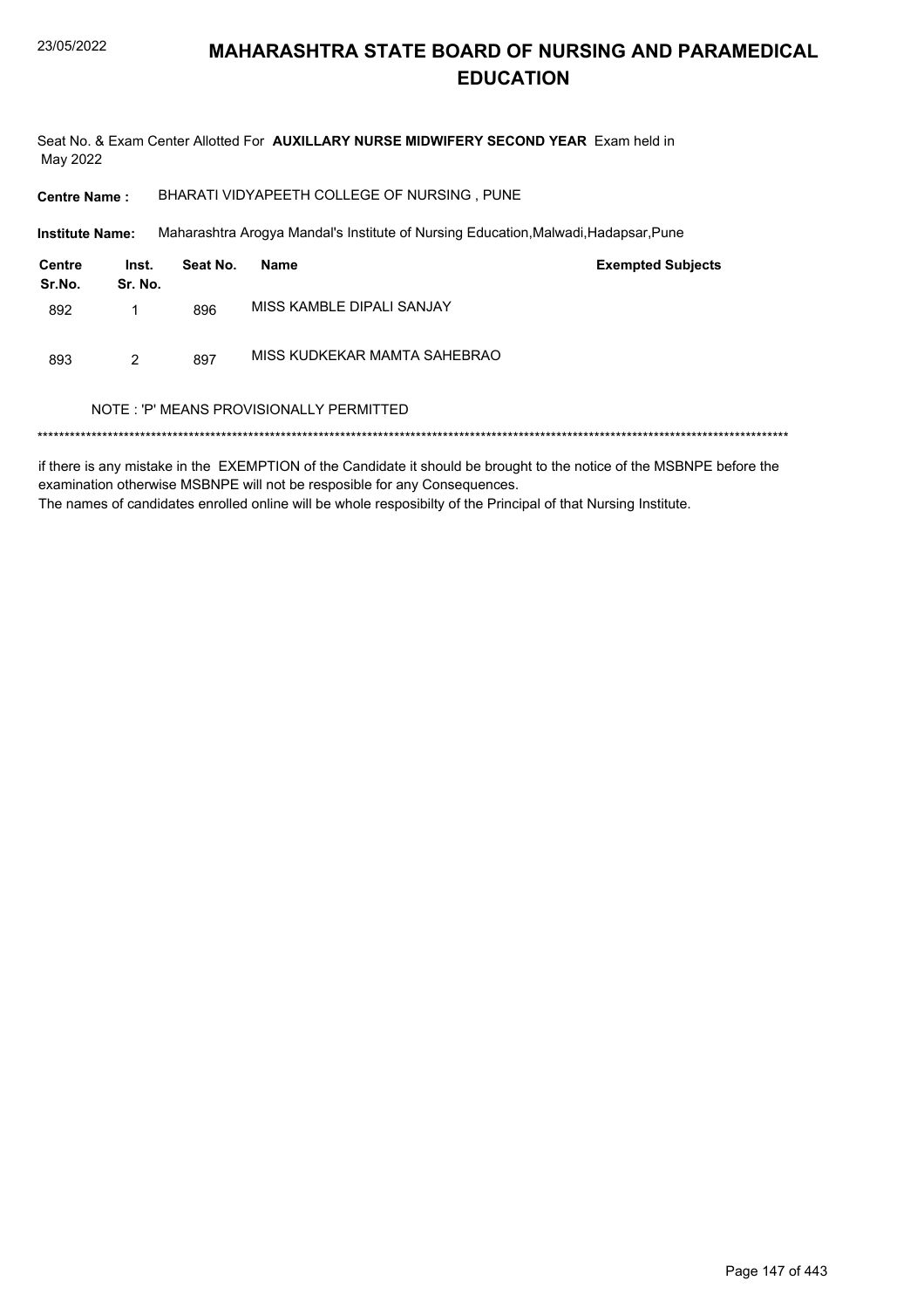Seat No. & Exam Center Allotted For AUXILLARY NURSE MIDWIFERY SECOND YEAR Exam held in May 2022

**Centre Name:** BHARATI VIDYAPEETH COLLEGE OF NURSING, PUNE

Institute Name: JANASEVA FOUNDATION SCH. OF NSG, PUNE

| Centre<br>Sr.No. | Inst.<br>Sr. No. | Seat No. | Name                            |        | <b>Exempted Subjects</b> |      |
|------------------|------------------|----------|---------------------------------|--------|--------------------------|------|
| 894              |                  | 898      | MISS AOUTADE RASIKA SURYAKANT   | $(\ )$ | (III)                    | (IV) |
| 895              | 2                | 899      | MISS GANVEER BIPASHA PRUTHVIRAJ | (1)    | (III)                    | (IV) |

#### NOTE: 'P' MEANS PROVISIONALLY PERMITTED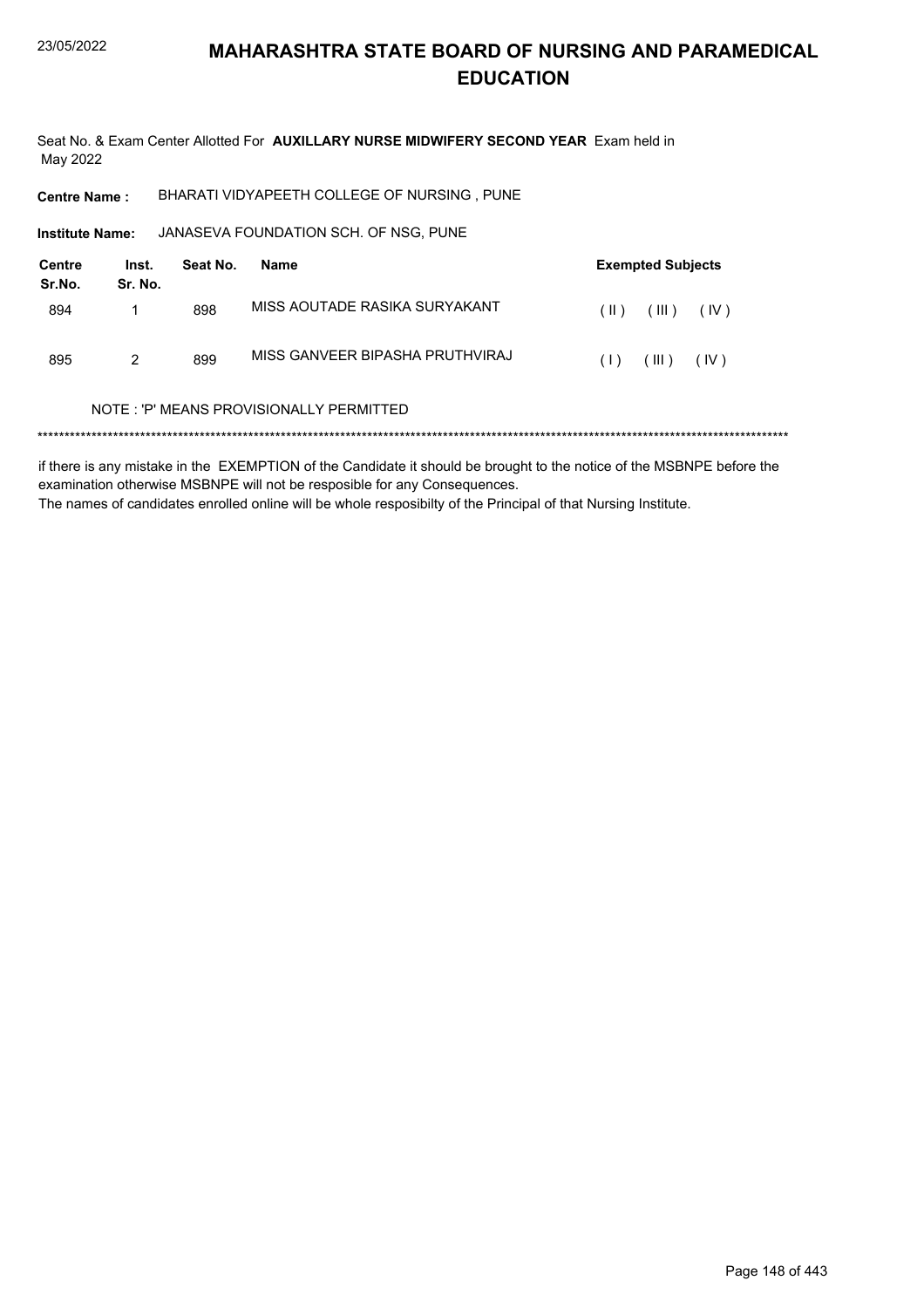Seat No. & Exam Center Allotted For AUXILLARY NURSE MIDWIFERY SECOND YEAR Exam held in May 2022

BHARATI VIDYAPEETH COLLEGE OF NURSING, PUNE **Centre Name:** 

Sevadham Trust A.S.M.T. SON, MAVAL, PUNE, **Institute Name:** 

| <b>Centre</b><br>Sr.No. | Inst.<br>Sr. No. | Seat No. | <b>Name</b>                             | <b>Exempted Subjects</b> |
|-------------------------|------------------|----------|-----------------------------------------|--------------------------|
| 896                     |                  | 900      | MISS BORHADE ASHA RAMCHANDRA            |                          |
| 897                     | 2                | 901      | MISS CHOUBHARKAR SHWETA SACHIN          |                          |
| 898                     | 3                | 902      | MISS KUSHVAHA NEHA MANOHAR              |                          |
|                         |                  |          | NOTE: 'P' MEANS PROVISIONALLY PERMITTED |                          |
|                         |                  |          |                                         |                          |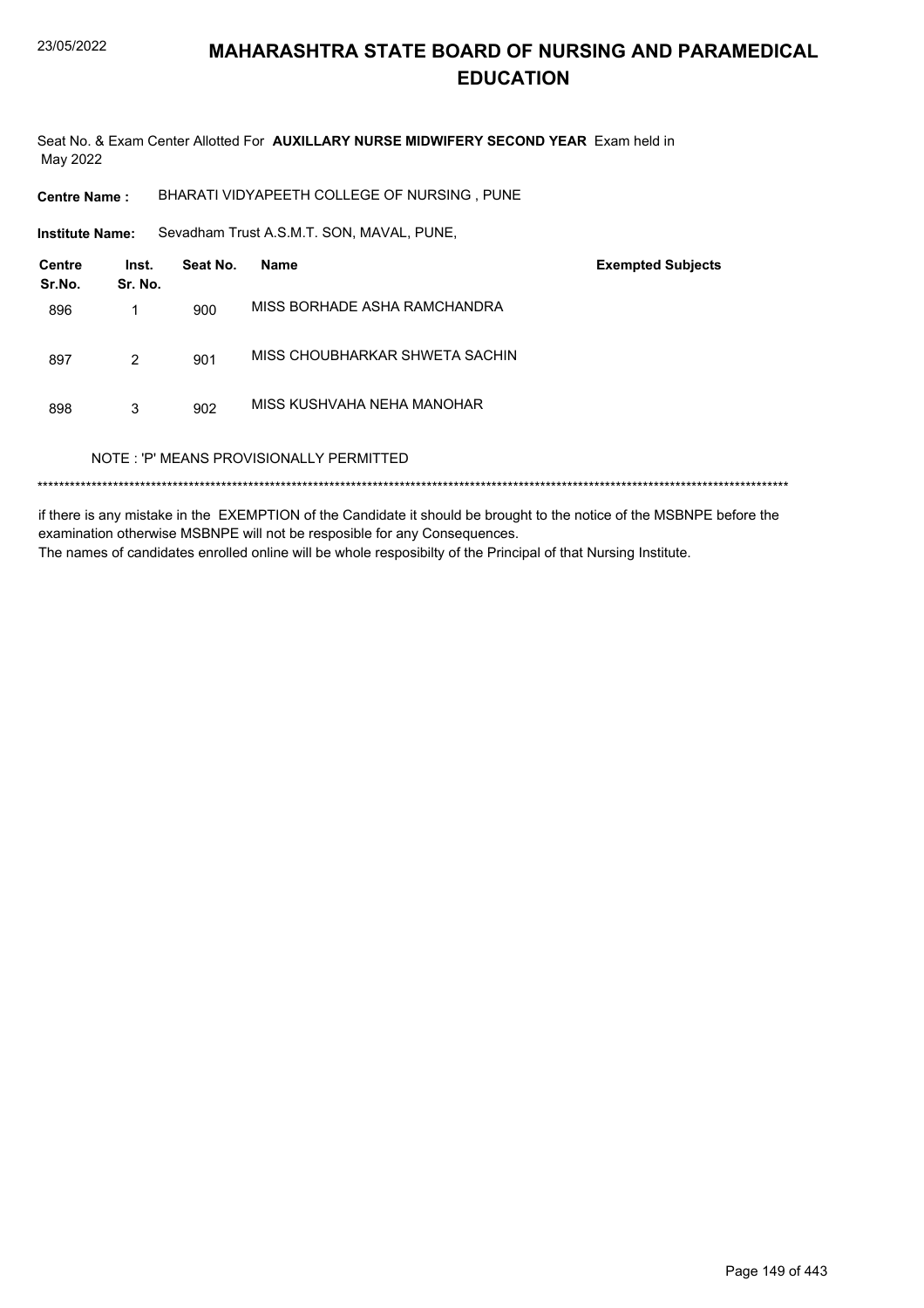Seat No. & Exam Center Allotted For AUXILLARY NURSE MIDWIFERY SECOND YEAR Exam held in May 2022

BHARATI VIDYAPEETH COLLEGE OF NURSING, PUNE **Centre Name:** 

Institute Name: SANT DNYANESHWAR MED EDUS, SCHOOL OF NURSING, PUNE

| Centre<br>Sr.No. | Inst.<br>Sr. No. | Seat No. | Name                        | <b>Exempted Subjects</b> |
|------------------|------------------|----------|-----------------------------|--------------------------|
| 899              |                  | 903      | MISS RAVTALE RAMILA HIRALAL | (III)<br>(IV)            |

#### NOTE : 'P' MEANS PROVISIONALLY PERMITTED

if there is any mistake in the EXEMPTION of the Candidate it should be brought to the notice of the MSBNPE before the examination otherwise MSBNPE will not be resposible for any Consequences.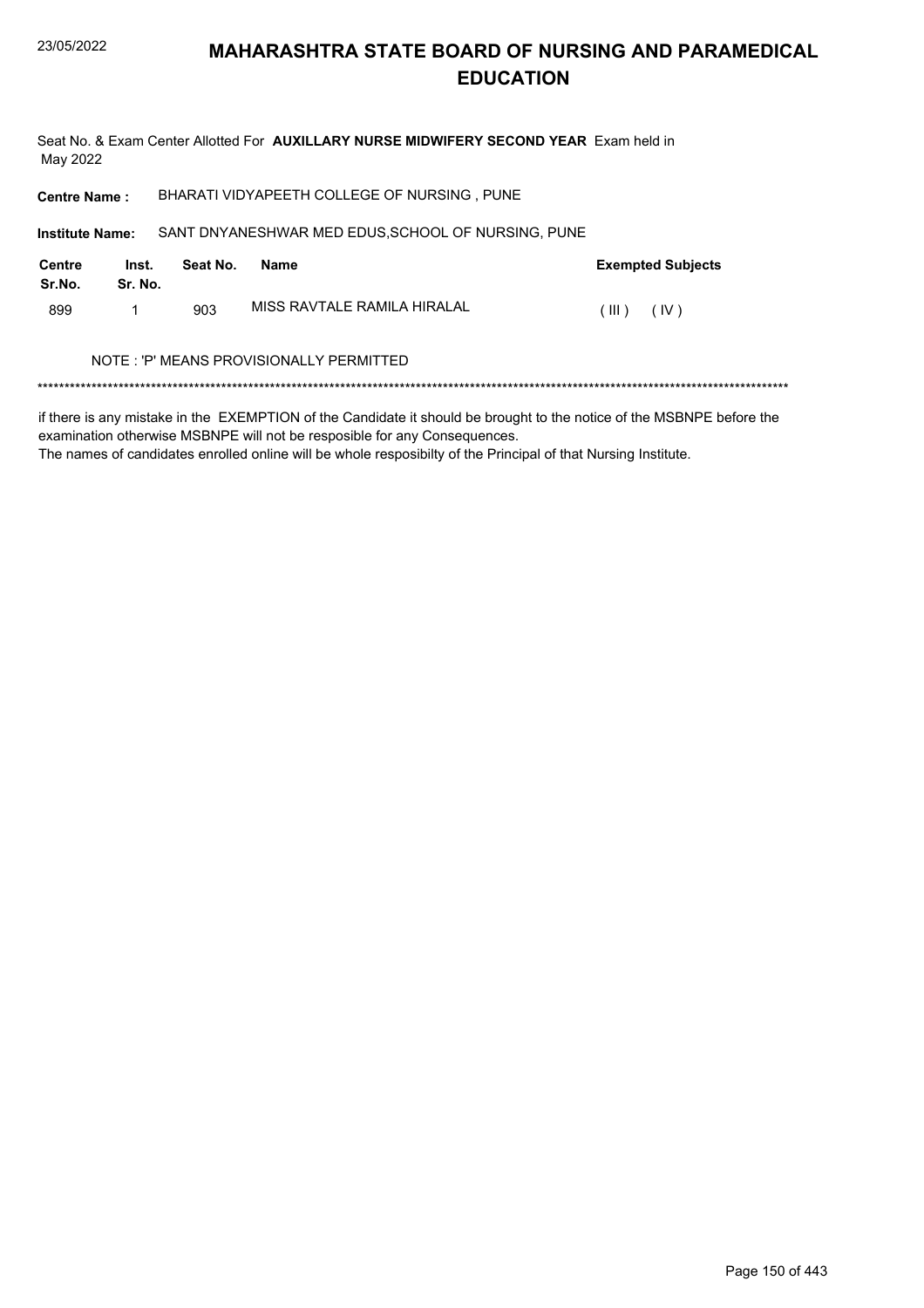Seat No. & Exam Center Allotted For **AUXILLARY NURSE MIDWIFERY SECOND YEAR** Exam held in May 2022

**Centre Name :** BHARATI VIDYAPEETH COLLEGE OF NURSING , PUNE

**Institute Name: MEERA NURSING SCHOOL, SASWAD, PUNE** 

| <b>Centre</b><br>Sr.No. | Inst.<br>Sr. No. | Seat No. | <b>Name</b>                      |      | <b>Exempted Subjects</b> |      |
|-------------------------|------------------|----------|----------------------------------|------|--------------------------|------|
| 900                     | 1                | 904      | MISS PAWARA PUJA DEVIDAS         | (  ) | (III)                    | (IV) |
| 901                     | 2                | 905      | MISS PAWARA DURGA RATA           | (  ) | (III)                    | (IV) |
| 902                     | 3                | 906      | MISS PHADATARE KAVERI DATTATRAYA | (  ) | (III)                    | (IV) |
| 903                     | 4                | 907      | MISS WALMIKI KAJAL MUKESH        | (IV) |                          |      |

NOTE : 'P' MEANS PROVISIONALLY PERMITTED

\*\*\*\*\*\*\*\*\*\*\*\*\*\*\*\*\*\*\*\*\*\*\*\*\*\*\*\*\*\*\*\*\*\*\*\*\*\*\*\*\*\*\*\*\*\*\*\*\*\*\*\*\*\*\*\*\*\*\*\*\*\*\*\*\*\*\*\*\*\*\*\*\*\*\*\*\*\*\*\*\*\*\*\*\*\*\*\*\*\*\*\*\*\*\*\*\*\*\*\*\*\*\*\*\*\*\*\*\*\*\*\*\*\*\*\*\*\*\*\*\*\*\*\*\*\*\*\*\*\*\*\*\*\*\*\*\*\*\*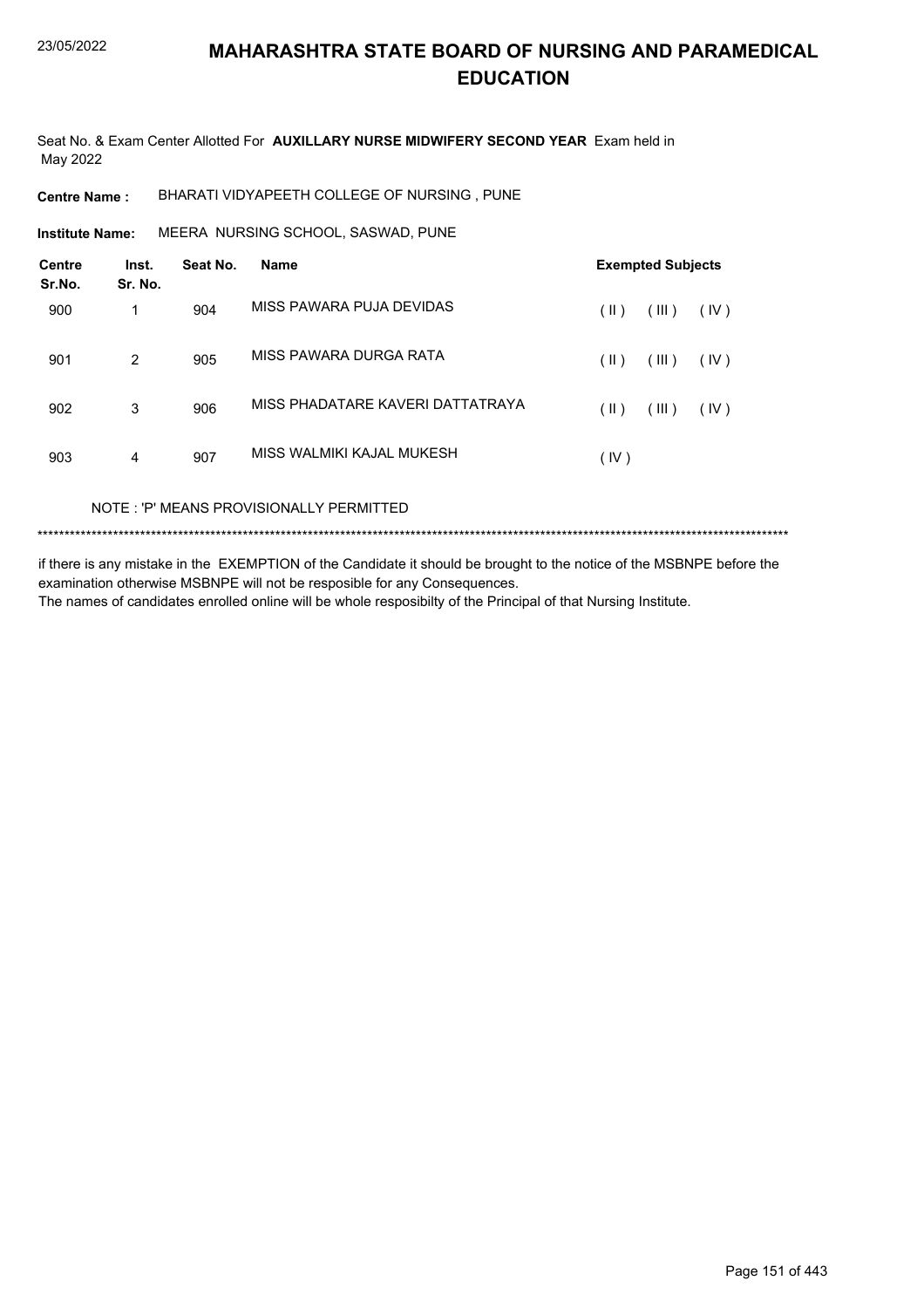Seat No. & Exam Center Allotted For **AUXILLARY NURSE MIDWIFERY SECOND YEAR** Exam held in May 2022

**Centre Name :** BHARATI VIDYAPEETH COLLEGE OF NURSING , PUNE

Maharshi Karve Stree Shikshan Samstha SMT BAKUL TAMBAT INSTITUTE OF NURSING EDUCATION, KARVE NAGAR PUNE **Institute Name:**

| <b>Centre</b><br>Sr.No.                 | Inst.<br>Sr. No. | Seat No. | <b>Name</b>                    |                         | <b>Exempted Subjects</b> |      |
|-----------------------------------------|------------------|----------|--------------------------------|-------------------------|--------------------------|------|
| 904                                     | 1                | 908      | MISS BHANDARE DIVYA RAHUL      | $(\parallel)$           | (III)                    | (IV) |
| 905                                     | $\overline{2}$   | 909      | MISS GHULE DIVYA SHRIKANT      | $(\parallel)$           | (III)                    | (IV) |
| 906                                     | 3                | 910      | MISS INGALE HEMA ANIL          | (III)                   | (IV)                     |      |
| 907                                     | 4                | 911      | MISS INGALE ASHVINI SHASHIKANT | $($ II $)$              | (III)                    | (IV) |
| 908                                     | 5                | 912      | MISS MUJMULE NIKITA SUDHAKAR   | (1)                     | $(\parallel)$            |      |
| 909                                     | 6                | 913      | MISS SHRIVASTAV SAMATA RAMESH  | $($ II $)$              | (III)                    | (IV) |
| 910                                     | $\overline{7}$   | 914      | MISS WAGHMARE DIPALI SATISH    | $(\parallel \parallel)$ | (III)                    | (IV) |
| NOTE: 'P' MEANS PROVISIONALLY PERMITTED |                  |          |                                |                         |                          |      |

if there is any mistake in the EXEMPTION of the Candidate it should be brought to the notice of the MSBNPE before the examination otherwise MSBNPE will not be resposible for any Consequences.

\*\*\*\*\*\*\*\*\*\*\*\*\*\*\*\*\*\*\*\*\*\*\*\*\*\*\*\*\*\*\*\*\*\*\*\*\*\*\*\*\*\*\*\*\*\*\*\*\*\*\*\*\*\*\*\*\*\*\*\*\*\*\*\*\*\*\*\*\*\*\*\*\*\*\*\*\*\*\*\*\*\*\*\*\*\*\*\*\*\*\*\*\*\*\*\*\*\*\*\*\*\*\*\*\*\*\*\*\*\*\*\*\*\*\*\*\*\*\*\*\*\*\*\*\*\*\*\*\*\*\*\*\*\*\*\*\*\*\*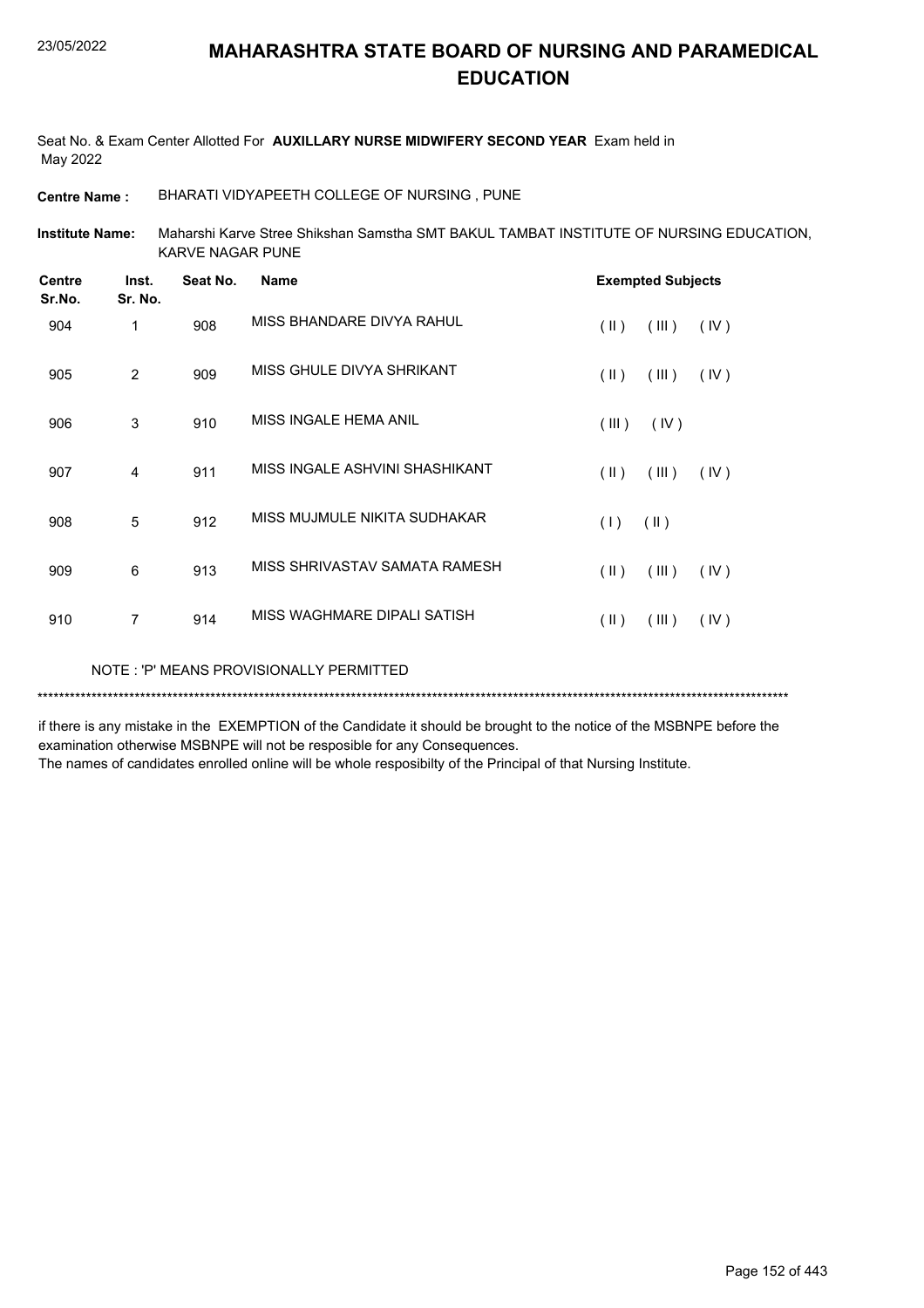Seat No. & Exam Center Allotted For **AUXILLARY NURSE MIDWIFERY SECOND YEAR** Exam held in May 2022

**Centre Name :** BHARATI VIDYAPEETH COLLEGE OF NURSING , PUNE

DWARIKA SANGAMNER INSTITUTE OF NURSING EDUCATION, PUNE **Institute Name:**

| Centre<br>Sr.No. | Inst.<br>Sr. No. | Seat No. | <b>Name</b>                    |               | <b>Exempted Subjects</b> |      |
|------------------|------------------|----------|--------------------------------|---------------|--------------------------|------|
| 911              | $\mathbf{1}$     | 915      | <b>MISS AANCHI AARTI BALA</b>  | (III)         | (IV)                     |      |
| 912              | $\overline{2}$   | 916      | MISS DONGARE ROHINI FAKIRCHAND | (III)         | (IV)                     |      |
| 913              | 3                | 917      | MISS GAIKWAD SAVITA KIRAN      | $(\parallel)$ | (III)                    | (IV) |
| 914              | 4                | 918      | MISS GAVADE RAJASHREE MADHUKAR | $(\parallel)$ | (III)                    | (IV) |
| 915              | $\sqrt{5}$       | 919      | MISS HODE SAYALI SANTOSH       | (III)         | (IV)                     |      |
| 916              | 6                | 920      | MISS KALE NEHA BHAGWAT         | $(\parallel)$ | (III)                    | (IV) |
| 917              | $\overline{7}$   | 921      | MISS KALGUDE RACHANA RAM       | (III)         | (IV)                     |      |
| 918              | 8                | 922      | MISS KAMBLE RUTUJA GANESH      | (III)         | (IV)                     |      |
| 919              | 9                | 923      | MISS LONDHE NEHA RAMESH        | (III)         | (IV)                     |      |
| 920              | 10               | 924      | MISS MANAVE SAKSHI GANESH      | $(\parallel)$ | (III)                    | (IV) |
| 921              | 11               | 925      | MISS MANDAVKAR ARCHANA AMRUT   | $($ II $)$    | (III)                    | (IV) |
| 922              | 12               | 926      | MISS RANGDE AKSHATA VIKAS      | (III)         | (IV)                     |      |
| 923              | 13               | 927      | MISS SHAIKH SAPANA BASHIR      | (III)         | (IV)                     |      |
| 924              | 14               | 928      | MISS SHINGE AMRAPALI KAMALAKAR | (III)         | (IV)                     |      |
| 925              | 15               | 929      | MISS ZOMBADE ANMOL SUBHASH     | (III)         | (IV)                     |      |
|                  |                  |          |                                |               |                          |      |

#### NOTE : 'P' MEANS PROVISIONALLY PERMITTED

\*\*\*\*\*\*\*\*\*\*\*\*\*\*\*\*\*\*\*\*\*\*\*\*\*\*\*\*\*\*\*\*\*\*\*\*\*\*\*\*\*\*\*\*\*\*\*\*\*\*\*\*\*\*\*\*\*\*\*\*\*\*\*\*\*\*\*\*\*\*\*\*\*\*\*\*\*\*\*\*\*\*\*\*\*\*\*\*\*\*\*\*\*\*\*\*\*\*\*\*\*\*\*\*\*\*\*\*\*\*\*\*\*\*\*\*\*\*\*\*\*\*\*\*\*\*\*\*\*\*\*\*\*\*\*\*\*\*\*

if there is any mistake in the EXEMPTION of the Candidate it should be brought to the notice of the MSBNPE before the examination otherwise MSBNPE will not be resposible for any Consequences.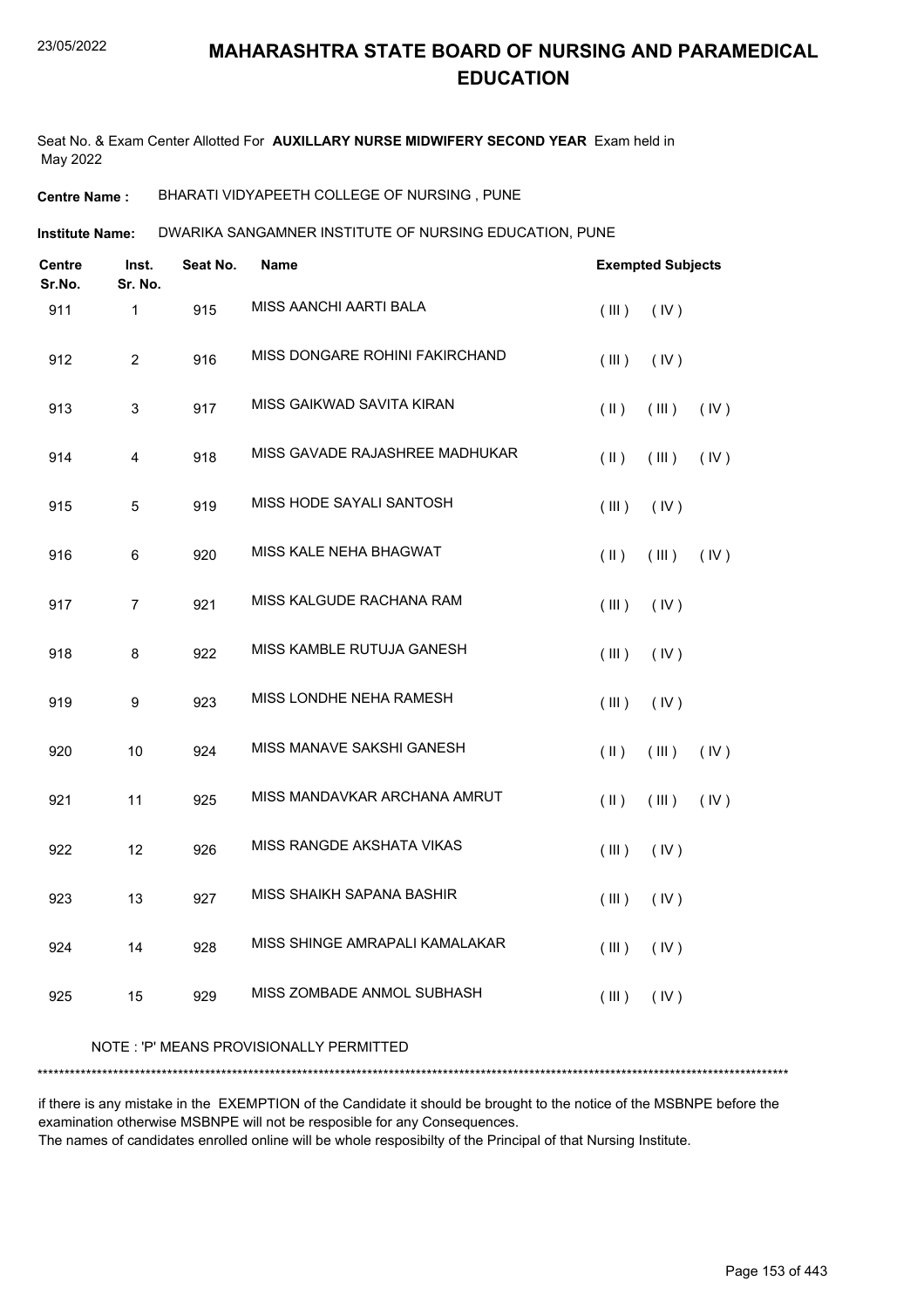Seat No. & Exam Center Allotted For **AUXILLARY NURSE MIDWIFERY SECOND YEAR** Exam held in May 2022

**Centre Name :** BHARATI VIDYAPEETH COLLEGE OF NURSING , PUNE

**Institute Name: C Y DANGAT PATIL SHIKSHAN AND KRIDA MANDAL, SCHOOL OF NURSING , PUNE** 

| <b>Centre</b><br>Sr.No. | Inst.<br>Sr. No. | Seat No. | <b>Name</b>                   |               | <b>Exempted Subjects</b> |      |
|-------------------------|------------------|----------|-------------------------------|---------------|--------------------------|------|
| 926                     | 1                | 930      | MISS PAWAR PRAMILA BHARAT     | $(\parallel)$ | (III)                    | (IV) |
| 927                     | $\overline{2}$   | 931      | MISS PAWARA ROSHANI ZINGYA    | $(\parallel)$ | (III)                    | (IV) |
| 928                     | 3                | 932      | MISS PAWARA SAPANA REMA       | $(\parallel)$ | (III)                    | (IV) |
| 929                     | $\overline{4}$   | 933      | MISS PAWARA BEBIBAI JIVAN     | $(\parallel)$ | (III)                    | (IV) |
| 930                     | 5                | 934      | MISS PAWARA JYOTI APSING      | (III)         | (IV)                     |      |
| 931                     | 6                | 935      | MISS PAWARA NARMADA PADAMSING | $(\parallel)$ | (III)                    | (IV) |
| 932                     | 7                | 936      | MISS THAKARE MIRA BRIJLAL     | (III)         | (IV)                     |      |
|                         |                  |          |                               |               |                          |      |

NOTE : 'P' MEANS PROVISIONALLY PERMITTED

\*\*\*\*\*\*\*\*\*\*\*\*\*\*\*\*\*\*\*\*\*\*\*\*\*\*\*\*\*\*\*\*\*\*\*\*\*\*\*\*\*\*\*\*\*\*\*\*\*\*\*\*\*\*\*\*\*\*\*\*\*\*\*\*\*\*\*\*\*\*\*\*\*\*\*\*\*\*\*\*\*\*\*\*\*\*\*\*\*\*\*\*\*\*\*\*\*\*\*\*\*\*\*\*\*\*\*\*\*\*\*\*\*\*\*\*\*\*\*\*\*\*\*\*\*\*\*\*\*\*\*\*\*\*\*\*\*\*\*

if there is any mistake in the EXEMPTION of the Candidate it should be brought to the notice of the MSBNPE before the examination otherwise MSBNPE will not be resposible for any Consequences.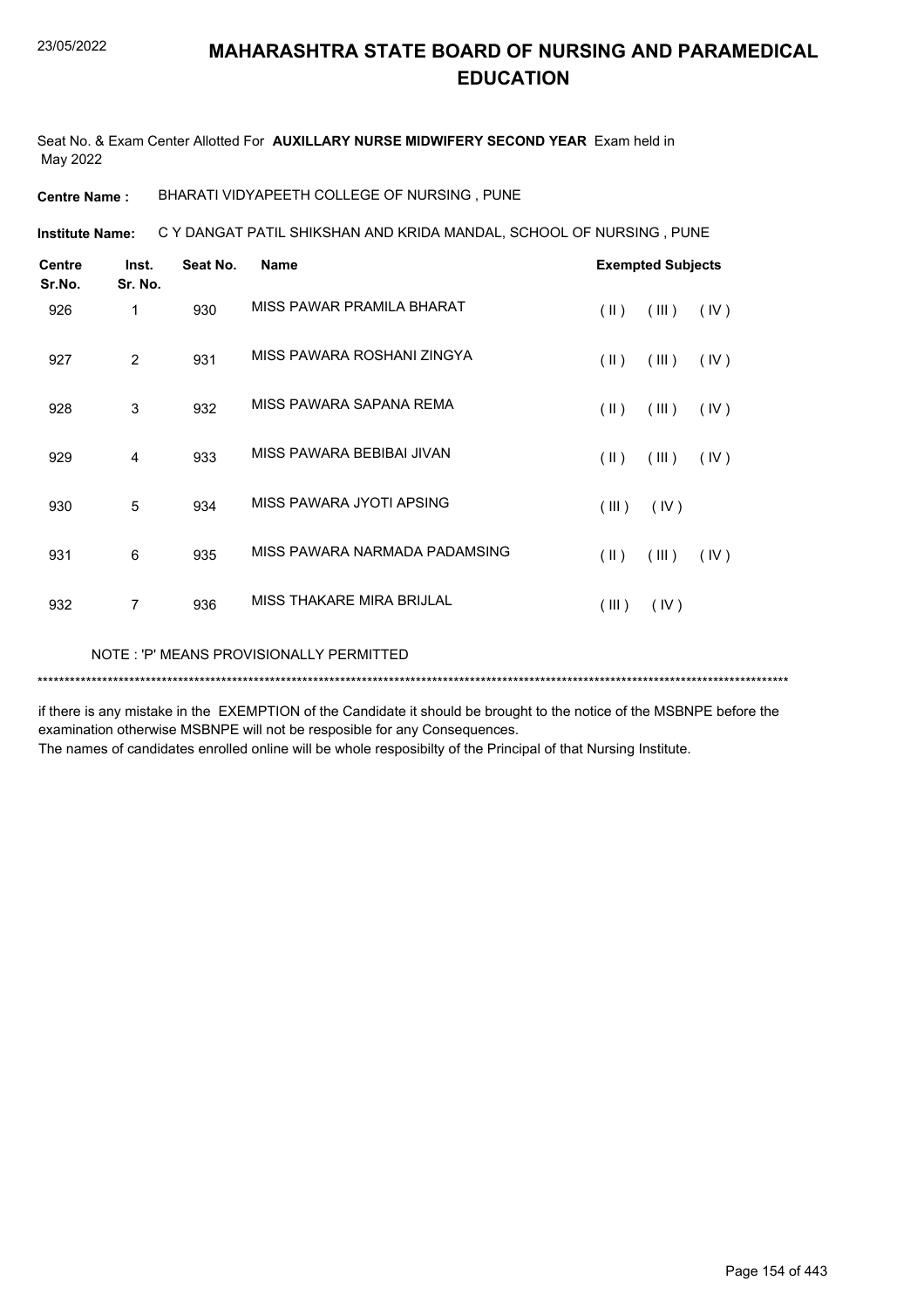Seat No. & Exam Center Allotted For **AUXILLARY NURSE MIDWIFERY SECOND YEAR** Exam held in May 2022

**Centre Name :** BHARATI VIDYAPEETH COLLEGE OF NURSING , PUNE

GIRIRAJ SCHOOL OF NURSING , BARAMATI **Institute Name:**

| <b>Centre</b><br>Sr.No. | Inst.<br>Sr. No. | Seat No. | <b>Name</b>                                                   | <b>Exempted Subjects</b>       |
|-------------------------|------------------|----------|---------------------------------------------------------------|--------------------------------|
| 933                     | 1                | 937      | SMT GADEKAR SAVITA RAMCHANDRA<br>(NEE GAJAKOSH SAVITA GANESH) | $(\parallel)$<br>(III)<br>(IV) |
| 934                     | $\overline{2}$   | 938      | MISS GALANDE POOJA SATISH                                     | (III)<br>(1)<br>(IV)           |
| 935                     | 3                | 939      | MISS SAWANT PRAJAKTA TANAJI                                   | (1)<br>(III)<br>(IV)           |
| 936                     | 4                | 940      | MISS SAWANT SAKSHI RAHUL                                      | $(\parallel)$<br>(IV)<br>(III) |
| 937                     | 5                | 941      | MISS SHAIKH MASIRA SADIK                                      | (III)<br>(IV)                  |
| 938                     | 6                | 942      | MISS TORANE MAYURI APPASO                                     | (III)<br>(IV)                  |
| 939                     | 7                | 943      | MISS WAGHMARE ARUNA HANUMANT                                  | (III)<br>(IV)                  |
|                         |                  |          |                                                               |                                |

NOTE : 'P' MEANS PROVISIONALLY PERMITTED

\*\*\*\*\*\*\*\*\*\*\*\*\*\*\*\*\*\*\*\*\*\*\*\*\*\*\*\*\*\*\*\*\*\*\*\*\*\*\*\*\*\*\*\*\*\*\*\*\*\*\*\*\*\*\*\*\*\*\*\*\*\*\*\*\*\*\*\*\*\*\*\*\*\*\*\*\*\*\*\*\*\*\*\*\*\*\*\*\*\*\*\*\*\*\*\*\*\*\*\*\*\*\*\*\*\*\*\*\*\*\*\*\*\*\*\*\*\*\*\*\*\*\*\*\*\*\*\*\*\*\*\*\*\*\*\*\*\*\*

if there is any mistake in the EXEMPTION of the Candidate it should be brought to the notice of the MSBNPE before the examination otherwise MSBNPE will not be resposible for any Consequences.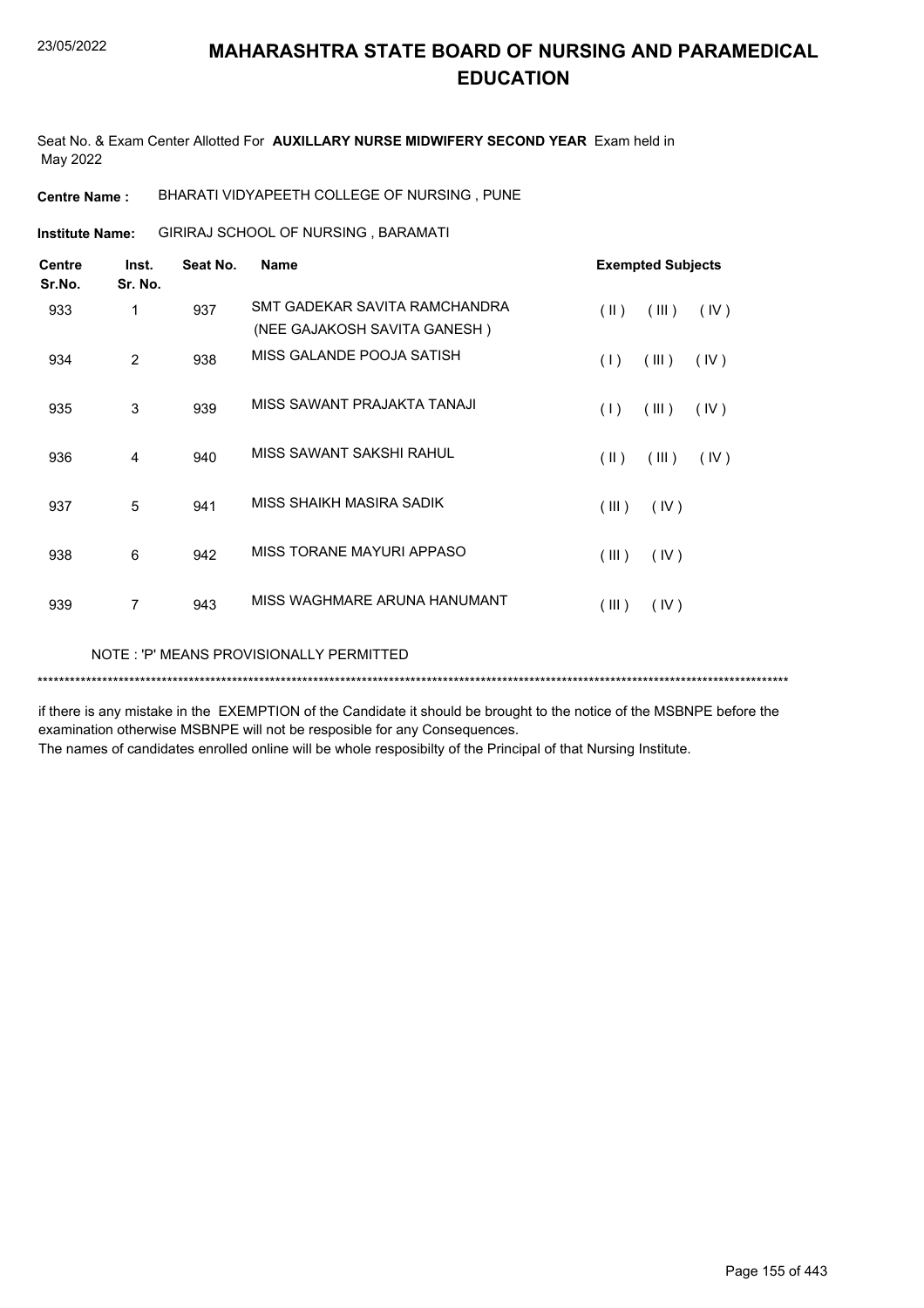Seat No. & Exam Center Allotted For AUXILLARY NURSE MIDWIFERY SECOND YEAR Exam held in May 2022

BHARATI VIDYAPEETH COLLEGE OF NURSING, PUNE **Centre Name:** 

Institute Name: GENERAL HOSPITAL, AUNDH, PUNE

| <b>Centre</b><br>Sr.No. | Inst.<br>Sr. No. | Seat No. | Name                            | <b>Exempted Subjects</b> |
|-------------------------|------------------|----------|---------------------------------|--------------------------|
| 940                     |                  | 944      | MISS LONDHE AISHWARYA BALASAHEB | $(\mathbb{H})$<br>(IV)   |

#### NOTE : 'P' MEANS PROVISIONALLY PERMITTED

if there is any mistake in the EXEMPTION of the Candidate it should be brought to the notice of the MSBNPE before the examination otherwise MSBNPE will not be resposible for any Consequences.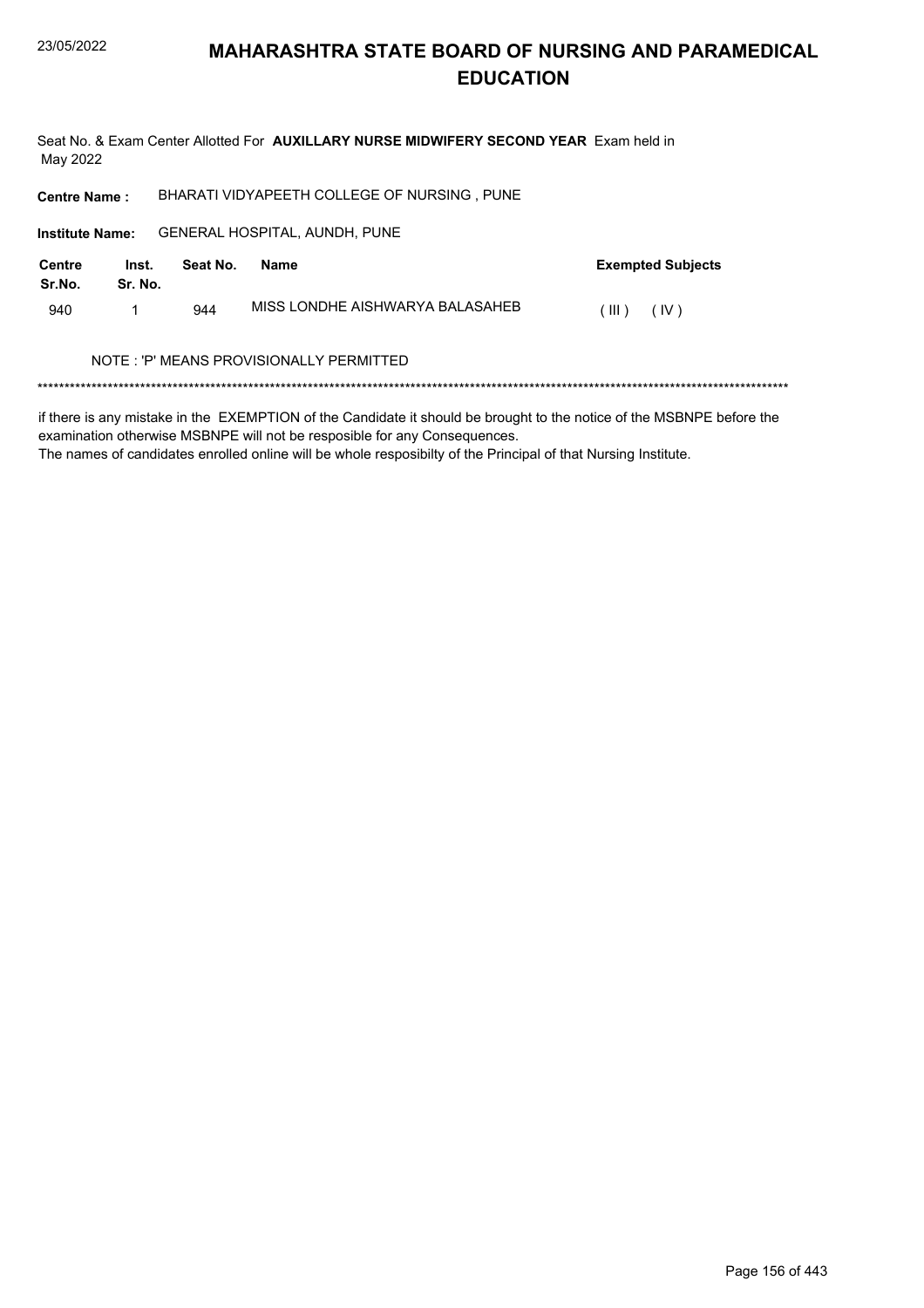Seat No. & Exam Center Allotted For **AUXILLARY NURSE MIDWIFERY SECOND YEAR** Exam held in May 2022

**Centre Name :** BHARATI VIDYAPEETH COLLEGE OF NURSING , PUNE

TEJASWINI NURSING SCHOOL, JUNNAR, PUNE **Institute Name:**

| <b>Centre</b><br>Sr.No. | Inst.<br>Sr. No. | Seat No. | <b>Name</b>                      | <b>Exempted Subjects</b>    |
|-------------------------|------------------|----------|----------------------------------|-----------------------------|
| 941                     | 1                | 945      | MISS DABHADE HEMLATA TANAJI      | $($ II $)$<br>(III)<br>(IV) |
| 942                     | 2                | 946      | MISS GODE DIPALI DAGADU          | (III)<br>(IV)<br>(1)        |
| 943                     | 3                | 947      | MISS MALVE NEHA CHANDRAKANT      | $($ II $)$<br>(III)<br>(IV) |
| 944                     | 4                | 948      | MISS MODHE CHITRALEKHA KONDIBHAU | (III)<br>(IV)               |
| 945                     | 5                | 949      | MISS MUTHE SHRADDHA RAMESH       | (III)<br>(IV)               |
| 946                     | 6                | 950      | MISS SANGADE POOJA LAXMAN        | (III)<br>(  )<br>(IV)       |
|                         |                  |          |                                  |                             |

NOTE : 'P' MEANS PROVISIONALLY PERMITTED

\*\*\*\*\*\*\*\*\*\*\*\*\*\*\*\*\*\*\*\*\*\*\*\*\*\*\*\*\*\*\*\*\*\*\*\*\*\*\*\*\*\*\*\*\*\*\*\*\*\*\*\*\*\*\*\*\*\*\*\*\*\*\*\*\*\*\*\*\*\*\*\*\*\*\*\*\*\*\*\*\*\*\*\*\*\*\*\*\*\*\*\*\*\*\*\*\*\*\*\*\*\*\*\*\*\*\*\*\*\*\*\*\*\*\*\*\*\*\*\*\*\*\*\*\*\*\*\*\*\*\*\*\*\*\*\*\*\*\*

if there is any mistake in the EXEMPTION of the Candidate it should be brought to the notice of the MSBNPE before the examination otherwise MSBNPE will not be resposible for any Consequences.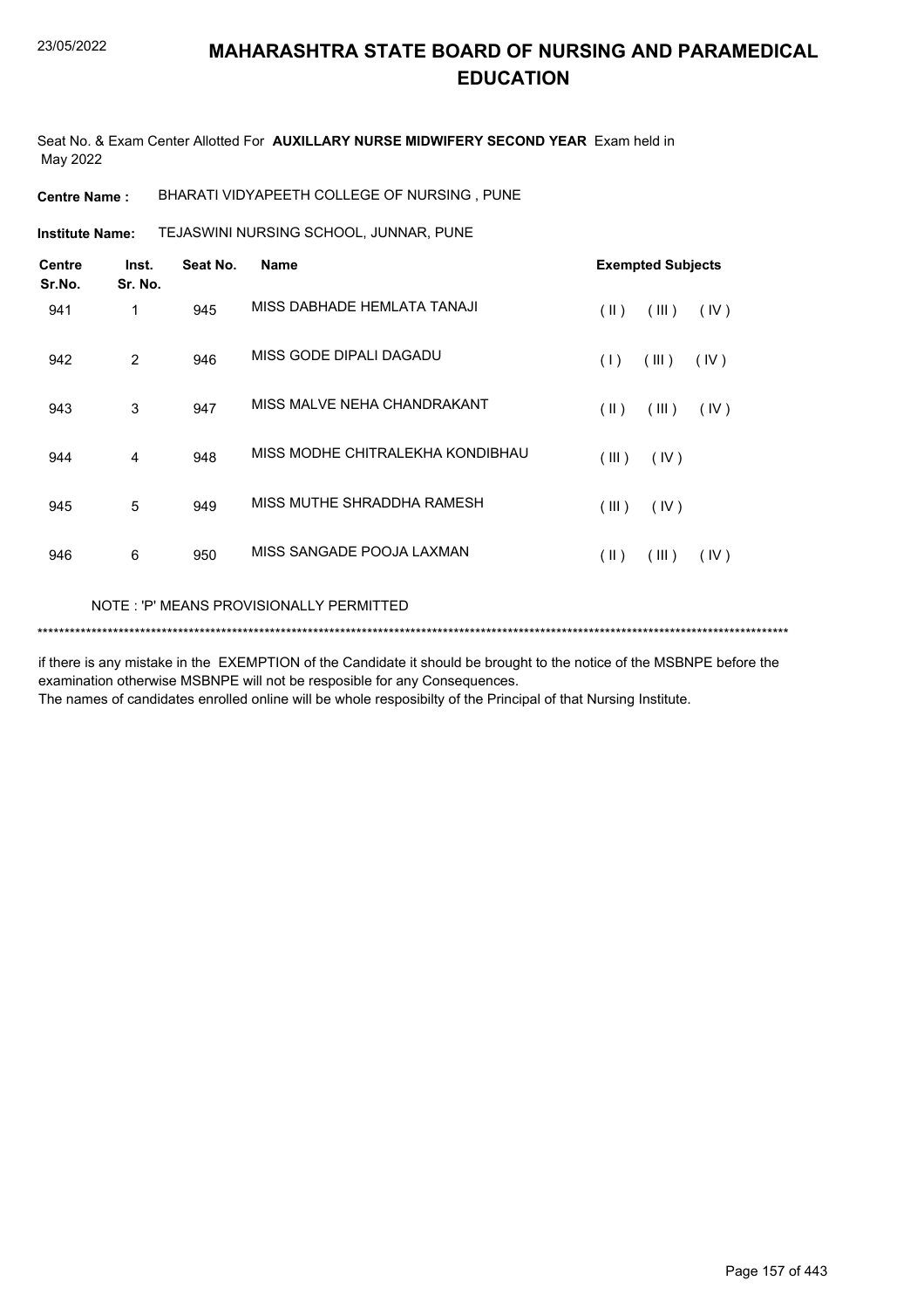Seat No. & Exam Center Allotted For **AUXILLARY NURSE MIDWIFERY SECOND YEAR** Exam held in May 2022

**Centre Name :** BHARATI VIDYAPEETH COLLEGE OF NURSING , PUNE

SHARDABAI PAWAR INSTITUTE OF NURSING, PUNE **Institute Name:**

| <b>Centre</b><br>Sr.No. | Inst.<br>Sr. No. | Seat No. | <b>Name</b>                      |               | <b>Exempted Subjects</b> |      |
|-------------------------|------------------|----------|----------------------------------|---------------|--------------------------|------|
| 947                     | 1                | 951      | MISS BHOSALE KALPNA ANIL         |               |                          |      |
| 948                     | $\overline{2}$   | 952      | MISS BISWAS SHAIPA SHYAMAL       | (1)           | (III)                    | (IV) |
| 949                     | $\mathsf 3$      | 953      | MISS CHOUGULE PRAJAKTA DATTATRAY | (1)           | (III)                    | (IV) |
| 950                     | $\overline{4}$   | 954      | MISS GAIN MANIKA SAMAR           | $(\parallel)$ | (III)                    | (IV) |
| 951                     | $\sqrt{5}$       | 955      | MISS GARGAM PORNIMA CHANDU       | $(\parallel)$ | (III)                    | (IV) |
| 952                     | 6                | 956      | MISS GOSWAMI ANJALI OMPRAKASH    | $(\parallel)$ | (III)                    | (IV) |
| 953                     | $\overline{7}$   | 957      | MISS JADHAV RUTUJA BHIKOBA       | (1)           | (III)                    | (IV) |
| 954                     | 8                | 958      | MISS KHANDE USHA KUNDLIK         | $(\parallel)$ | (III)                    | (IV) |
| 955                     | $\boldsymbol{9}$ | 959      | MISS KIRANGE VANDANA SUKU        | $($ II $)$    | (III)                    | (IV) |
| 956                     | 10               | 960      | MISS MAZI ANIMA NIRANJAN         | (III)         | (IV)                     |      |
| 957                     | 11               | 961      | <b>MISS PAWAR GAURI SANJAY</b>   | (III)         | (IV)                     |      |
| 958                     | 12               | 962      | MISS SARKAR DEEPA SUDHIR         | (III)         | (IV)                     |      |
| 959                     | 13               | 963      | MISS SAYYAD NURJAHA DILAWAR      | (III)         | (IV)                     |      |

NOTE : 'P' MEANS PROVISIONALLY PERMITTED

\*\*\*\*\*\*\*\*\*\*\*\*\*\*\*\*\*\*\*\*\*\*\*\*\*\*\*\*\*\*\*\*\*\*\*\*\*\*\*\*\*\*\*\*\*\*\*\*\*\*\*\*\*\*\*\*\*\*\*\*\*\*\*\*\*\*\*\*\*\*\*\*\*\*\*\*\*\*\*\*\*\*\*\*\*\*\*\*\*\*\*\*\*\*\*\*\*\*\*\*\*\*\*\*\*\*\*\*\*\*\*\*\*\*\*\*\*\*\*\*\*\*\*\*\*\*\*\*\*\*\*\*\*\*\*\*\*\*\*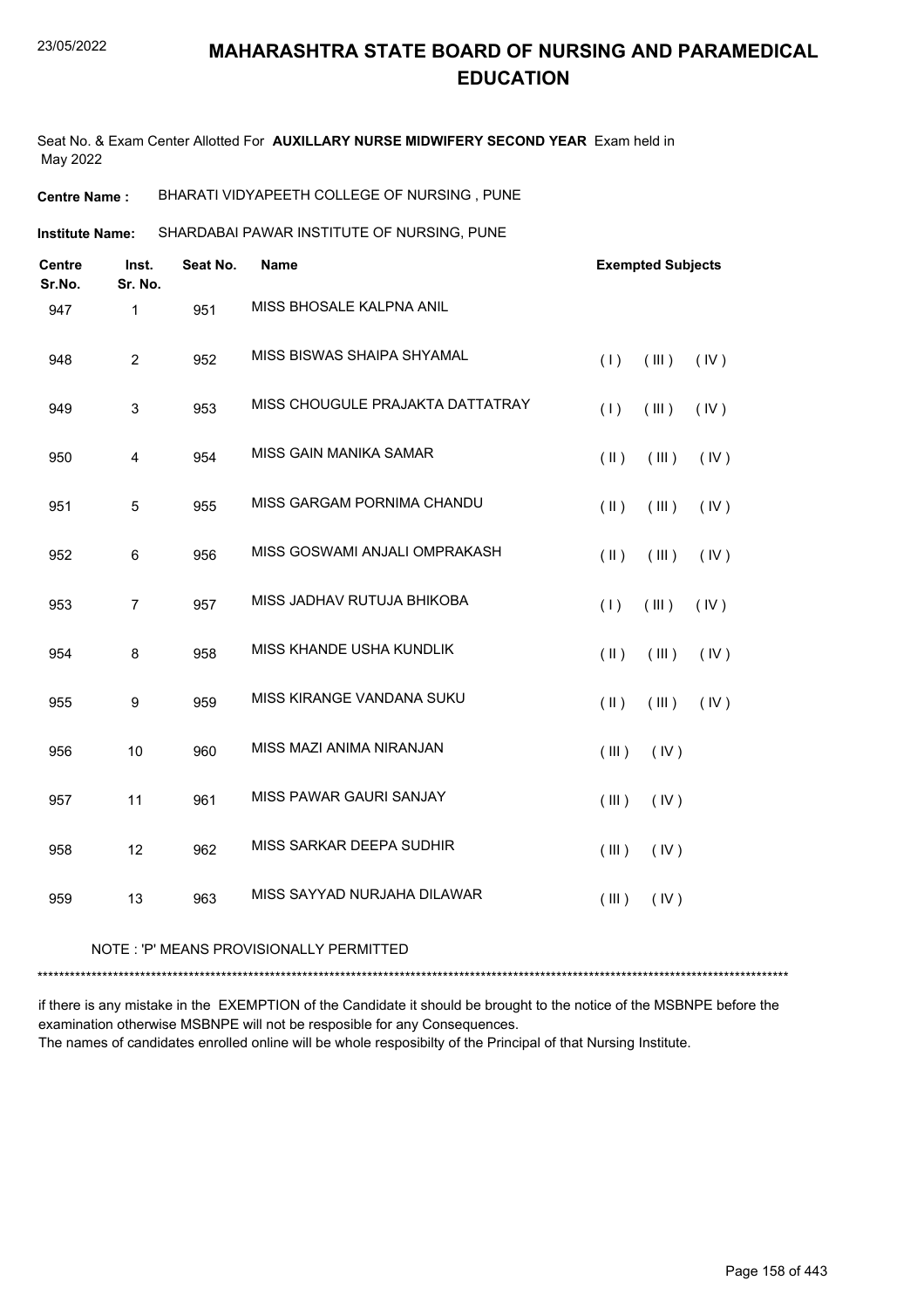Seat No. & Exam Center Allotted For **AUXILLARY NURSE MIDWIFERY SECOND YEAR** Exam held in May 2022

**Centre Name :** BHARATI VIDYAPEETH COLLEGE OF NURSING , PUNE

**Institute Name: ANY INSTITUTE OF NURSING, INDAPUR, PUNE** 

| <b>Centre</b><br>Sr.No. | Inst.<br>Sr. No. | Seat No. | <b>Name</b>                             | <b>Exempted Subjects</b> |
|-------------------------|------------------|----------|-----------------------------------------|--------------------------|
| 960                     | 1                | 964      | MISS BHAGAT ARTI KAILAS                 | (III)<br>(IV)            |
| 961                     | $\boldsymbol{2}$ | 965      | MISS BHATKAR BHAVIKA VINODRAO           | (III)<br>(IV)            |
| 962                     | 3                | 966      | MISS CHAVHAN MONIKA PANDURANG           | (III)<br>(IV)            |
| 963                     | 4                | 967      | MISS DONGARE RUPALI RAMRAO              | (III)<br>(IV)            |
| 964                     | 5                | 968      | MISS GAWAI SUJITA ARUN                  |                          |
| 965                     | 6                | 969      | MISS HEROLE POONAM VIJAY                | (III)<br>(IV)            |
| 966                     | $\overline{7}$   | 970      | MISS KAMBLE RUTUJA BALASAHEB            | (III)<br>(IV)            |
| 967                     | 8                | 971      | MISS KARANDE KALPANA NAFAJI             | (1)<br>(III)<br>(IV)     |
| 968                     | 9                | 972      | MISS LABDE SHITAL HIMMATRAO             |                          |
| 969                     | 10               | 973      | MISS MANOHARE KIMAYA RAMDAS             | (III)<br>(IV)            |
| 970                     | 11               | 974      | MISS MISAL PALLAVI DIGAMBAR             | (III)<br>(IV)            |
| 971                     | 12               | 975      | MISS SABALE SAYALI SEVANAND             | (III)<br>(IV)            |
| 972                     | 13               | 976      | MISS SHEGOKAR PRADNYA VISHWAS           | (III)<br>(IV)            |
| 973                     | 14               | 977      | MISS SIRSAT PRIYANKA VINOD              | (III)<br>$($ IV $)$      |
| 974                     | 15               | 978      | MISS TAYADE DIVYA RAOSAHEB              | (III)<br>(IV)            |
| 975                     | 16               | 979      | MISS THOMBARE DIVYA DEMAJI              | (1)<br>(III)<br>(IV)     |
|                         |                  |          | NOTE: 'P' MEANS PROVISIONALLY PERMITTED |                          |

if there is any mistake in the EXEMPTION of the Candidate it should be brought to the notice of the MSBNPE before the examination otherwise MSBNPE will not be resposible for any Consequences.

\*\*\*\*\*\*\*\*\*\*\*\*\*\*\*\*\*\*\*\*\*\*\*\*\*\*\*\*\*\*\*\*\*\*\*\*\*\*\*\*\*\*\*\*\*\*\*\*\*\*\*\*\*\*\*\*\*\*\*\*\*\*\*\*\*\*\*\*\*\*\*\*\*\*\*\*\*\*\*\*\*\*\*\*\*\*\*\*\*\*\*\*\*\*\*\*\*\*\*\*\*\*\*\*\*\*\*\*\*\*\*\*\*\*\*\*\*\*\*\*\*\*\*\*\*\*\*\*\*\*\*\*\*\*\*\*\*\*\*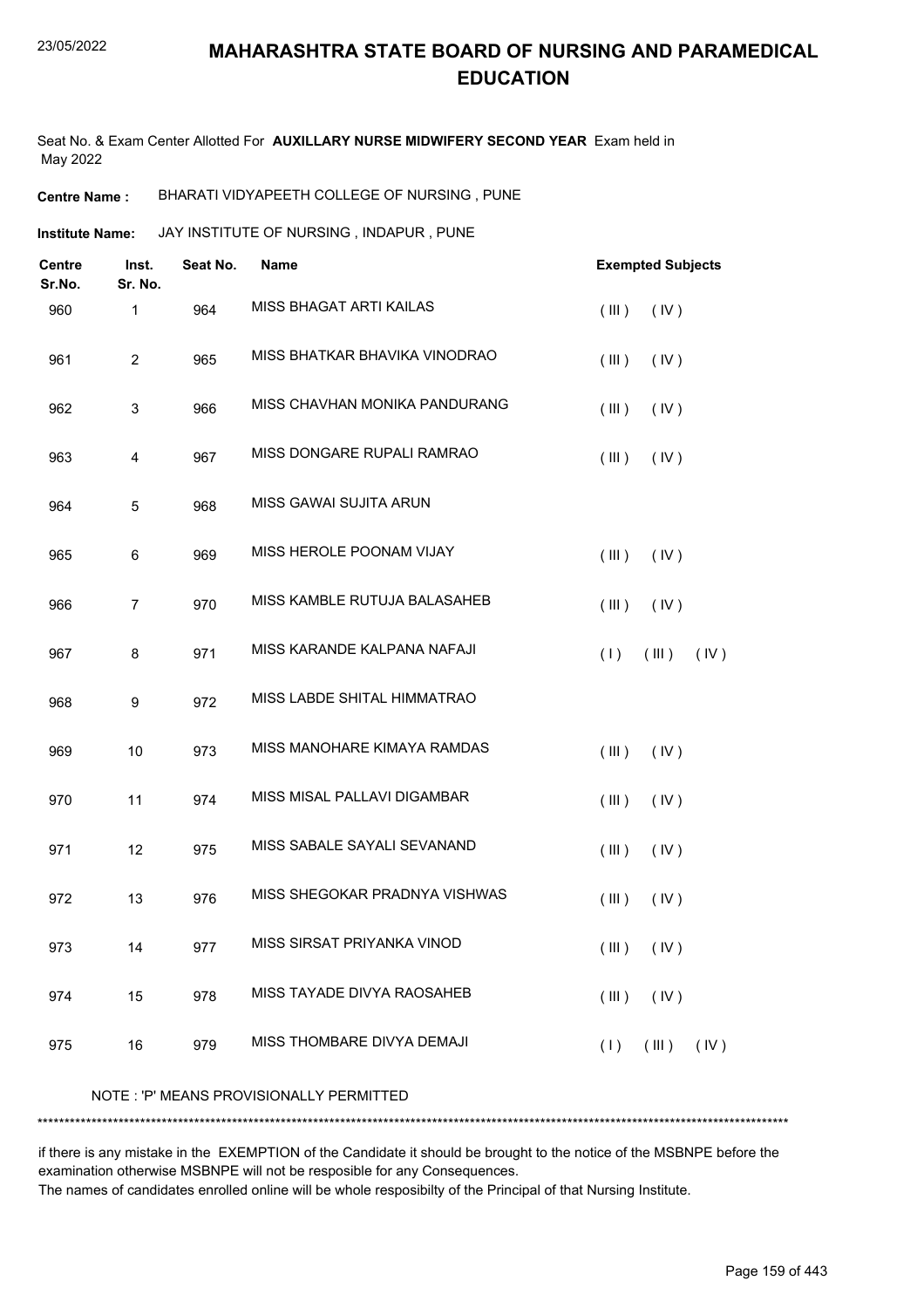Seat No. & Exam Center Allotted For AUXILLARY NURSE MIDWIFERY SECOND YEAR Exam held in May 2022

BHARATI VIDYAPEETH COLLEGE OF NURSING, PUNE **Centre Name:** 

JANAKI INSTITUTE OF NURSING EDUCATION, PUNE **Institute Name:** 

| <b>Centre</b><br>Sr.No. | Inst.<br>Sr. No. | Seat No. | <b>Name</b>                             |       | <b>Exempted Subjects</b> |      |
|-------------------------|------------------|----------|-----------------------------------------|-------|--------------------------|------|
| 976                     |                  | 980      | MISS BARDE SUNANDA ASHVIN               | (  )  | (III)                    | (IV) |
| 977                     | $\overline{2}$   | 981      | MISS PAWARA PRIYANKA DIWAN              | (III) | (IV)                     |      |
| 978                     | 3                | 982      | MISS SAMOLIN SUPRIYA SWAMI              | (  )  | (III)                    | (IV) |
|                         |                  |          | NOTE: 'P' MEANS PROVISIONALLY PERMITTED |       |                          |      |
|                         |                  |          |                                         |       |                          |      |

if there is any mistake in the EXEMPTION of the Candidate it should be brought to the notice of the MSBNPE before the examination otherwise MSBNPE will not be resposible for any Consequences. The names of candidates enrolled online will be whole resposibilty of the Principal of that Nursing Institute.

Page 160 of 443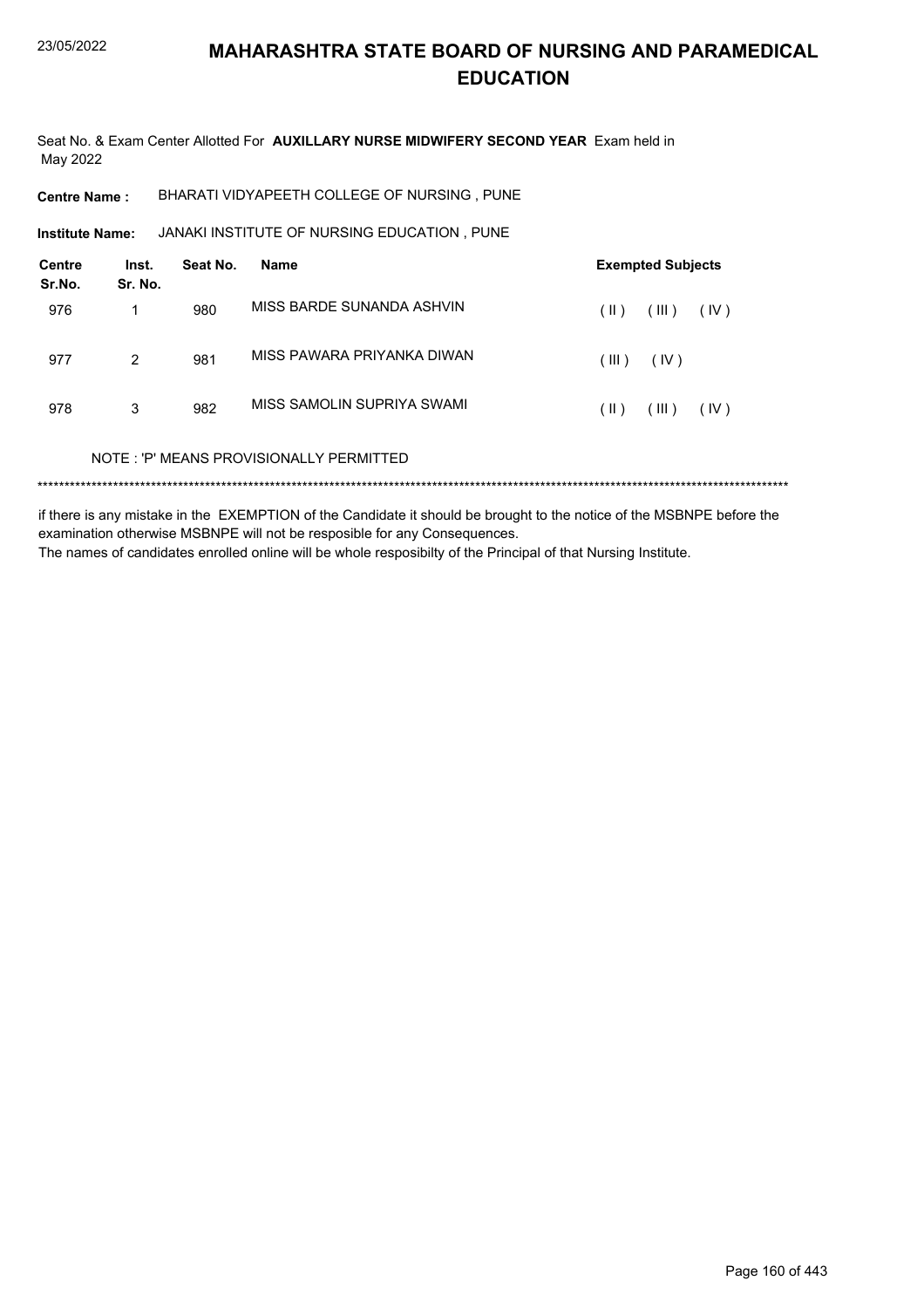Seat No. & Exam Center Allotted For **AUXILLARY NURSE MIDWIFERY SECOND YEAR** Exam held in May 2022

**Centre Name :** BHARATI VIDYAPEETH COLLEGE OF NURSING , PUNE

Sushrusha Nursing School, Ap Daund, Pune **Institute Name:**

| <b>Centre</b><br>Sr.No. | Inst.<br>Sr. No. | Seat No. | <b>Name</b>                 | <b>Exempted Subjects</b> |  |  |  |
|-------------------------|------------------|----------|-----------------------------|--------------------------|--|--|--|
| 979                     | $\mathbf{1}$     | 983      | MISS GADE AMRUTA APPA       | (  )<br>(III)<br>(IV)    |  |  |  |
| 980                     | $\overline{2}$   | 984      | MISS KEDAR NIKITA KAKAJI    | (III)<br>(IV)            |  |  |  |
| 981                     | 3                | 985      | MISS KULTHE SANJIVNI SUNIL  | (1)<br>$(\parallel)$     |  |  |  |
| 982                     | 4                | 986      | MISS RATHOD KOMAL PANDURANG | (IV)<br>(III)            |  |  |  |
| 983                     | 5                | 987      | MISS RATHOD PRITI SURESH    | (1)<br>$(\parallel)$     |  |  |  |
| 984                     | 6                | 988      | MISS SAKAT SEJAL PRADIP     | (11)<br>(III)<br>(IV)    |  |  |  |
|                         |                  |          |                             |                          |  |  |  |

NOTE : 'P' MEANS PROVISIONALLY PERMITTED

\*\*\*\*\*\*\*\*\*\*\*\*\*\*\*\*\*\*\*\*\*\*\*\*\*\*\*\*\*\*\*\*\*\*\*\*\*\*\*\*\*\*\*\*\*\*\*\*\*\*\*\*\*\*\*\*\*\*\*\*\*\*\*\*\*\*\*\*\*\*\*\*\*\*\*\*\*\*\*\*\*\*\*\*\*\*\*\*\*\*\*\*\*\*\*\*\*\*\*\*\*\*\*\*\*\*\*\*\*\*\*\*\*\*\*\*\*\*\*\*\*\*\*\*\*\*\*\*\*\*\*\*\*\*\*\*\*\*\*

if there is any mistake in the EXEMPTION of the Candidate it should be brought to the notice of the MSBNPE before the examination otherwise MSBNPE will not be resposible for any Consequences.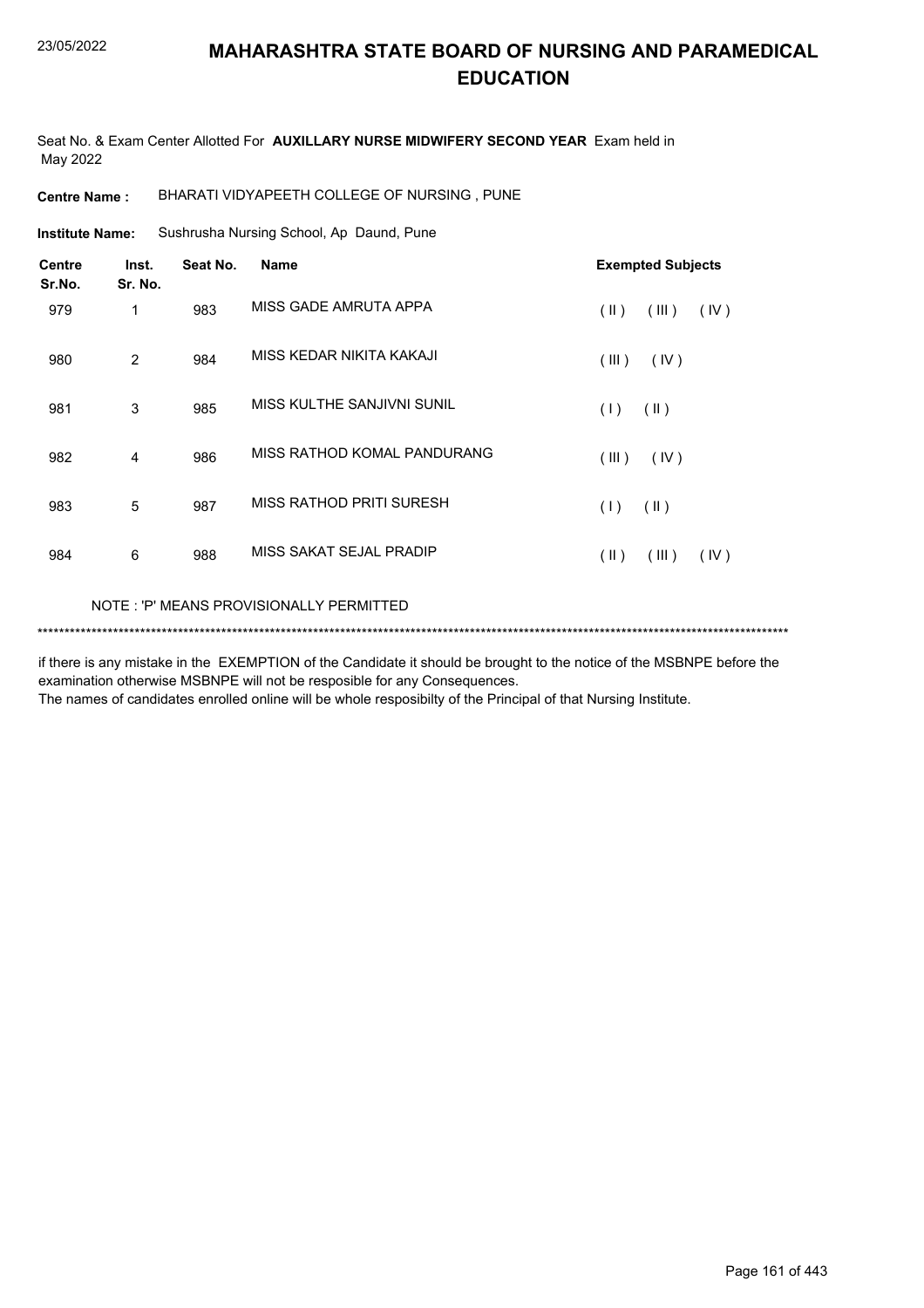Seat No. & Exam Center Allotted For AUXILLARY NURSE MIDWIFERY SECOND YEAR Exam held in May 2022

BHARATI VIDYAPEETH COLLEGE OF NURSING, PUNE **Centre Name:** 

SUSHILA NURSING SCHOOL, DAUND, PUNE **Institute Name:** 

| <b>Centre</b><br>Sr.No. | Inst.<br>Sr. No. | Seat No. | <b>Name</b>                             |     | <b>Exempted Subjects</b> |      |
|-------------------------|------------------|----------|-----------------------------------------|-----|--------------------------|------|
| 985                     |                  | 989      | MISS GAVALL SUSHMA BABURAO              | (1) | (III)                    | (IV) |
| 986                     | 2                | 990      | MISS RANDIVE SOUNDARYA DIPAK            | (1) |                          |      |
| 987                     | 3                | 991      | MISS VITE POOJA ANJANAPPA               | (1) | $(\parallel)$            |      |
|                         |                  |          | NOTE: 'P' MEANS PROVISIONALLY PERMITTED |     |                          |      |
|                         |                  |          |                                         |     |                          |      |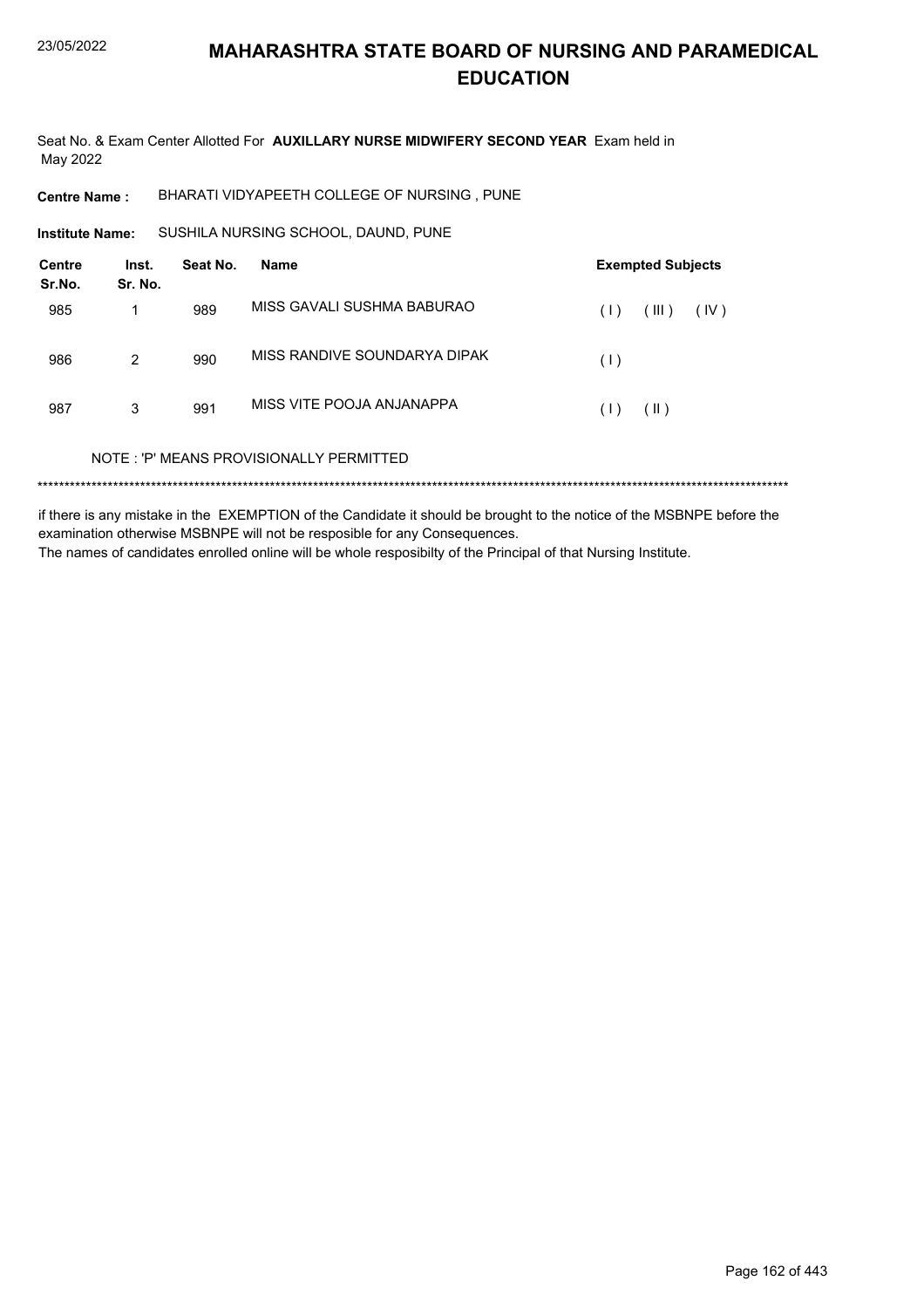| May 2022                |                  |                     | Seat No. & Exam Center Allotted For AUXILLARY NURSE MIDWIFERY SECOND YEAR Exam held in |               |                          |      |
|-------------------------|------------------|---------------------|----------------------------------------------------------------------------------------|---------------|--------------------------|------|
| <b>Centre Name:</b>     |                  |                     | BHARATI VIDYAPEETH COLLEGE OF NURSING, PUNE                                            |               |                          |      |
| <b>Institute Name:</b>  |                  | <b>SHIRUR, PUNE</b> | PRIYADARSHINI SHAK. BAU. GRAM VIKAS MAHILA SEVABHAVI MANDAL, SCHOOL OF NURSING,        |               |                          |      |
| <b>Centre</b><br>Sr.No. | Inst.<br>Sr. No. | Seat No.            | Name                                                                                   |               | <b>Exempted Subjects</b> |      |
| 988                     | 1                | 992                 | MISS DIGE ASHVINI VILAS                                                                | $(\parallel)$ | (III)                    | (IV) |
| 989                     | 2                | 993                 | MISS GAVAI NIKITA SAHDEV                                                               | (III)         | (IV)                     |      |
|                         |                  |                     | NOTE: 'P' MEANS PROVISIONALLY PERMITTED                                                |               |                          |      |
|                         |                  |                     |                                                                                        |               |                          |      |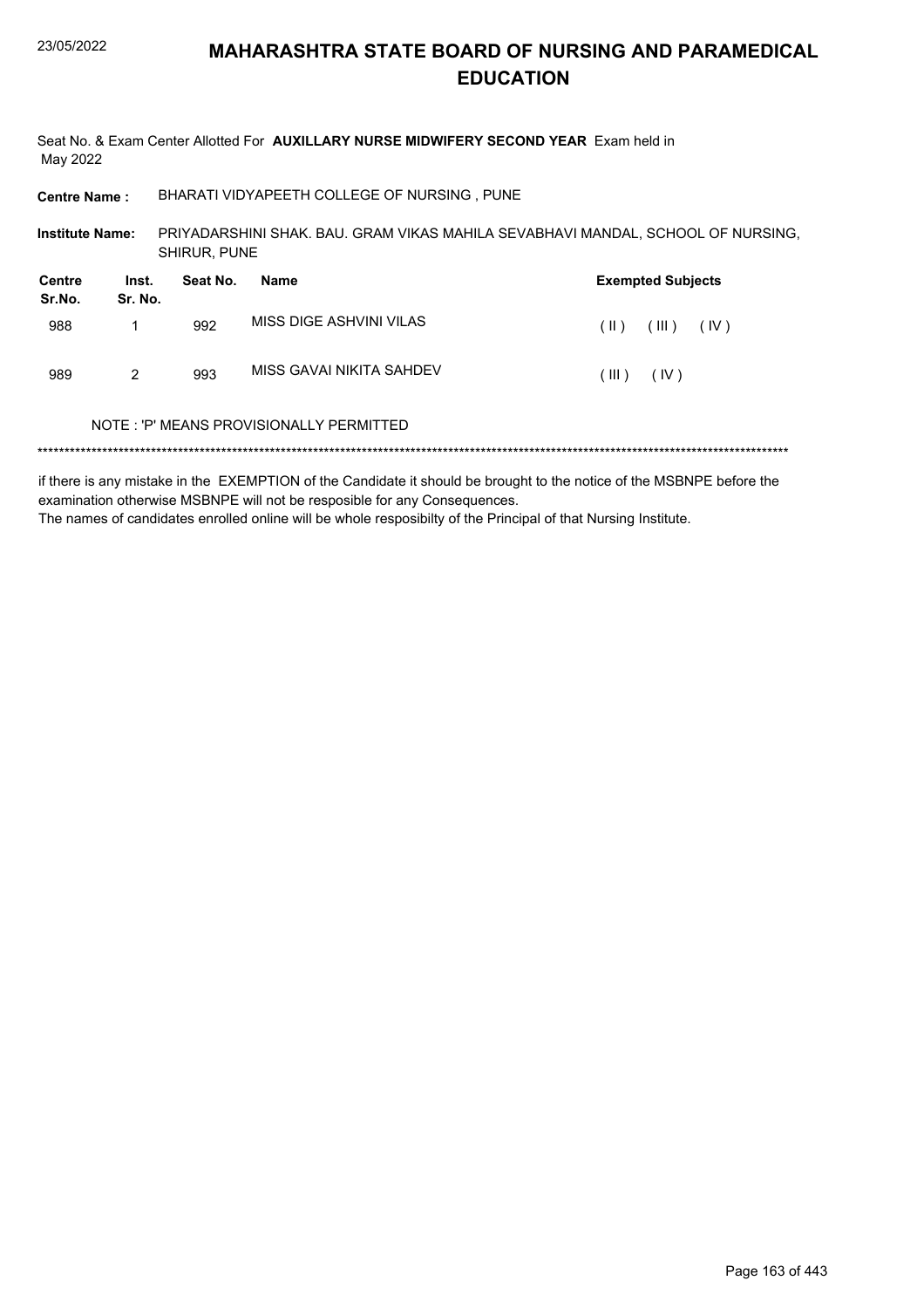Seat No. & Exam Center Allotted For AUXILLARY NURSE MIDWIFERY SECOND YEAR Exam held in May 2022

BHARATI VIDYAPEETH COLLEGE OF NURSING, PUNE **Centre Name:** 

TILAK MAHARASHTRA VIDYAPEETH INSTITUTE OF NURSING EDUCATION RESEARCH, PUNE Institute Name:

| Centre<br>Sr.No. | Inst.<br>Sr. No. | Seat No. | Name                                                       | <b>Exempted Subjects</b> |                     |
|------------------|------------------|----------|------------------------------------------------------------|--------------------------|---------------------|
| 990              |                  | 994      | MISS SHEWALE PRAGATI KAILAS                                | (  )                     | (III)<br>(IV)       |
| 991              | 2                | 995      | SMT PANCHAL VAISHALI VINOD<br>(NEE SUTAR VAISHALI TUKARAM) | (  )                     | $($ III $)$<br>(IV) |
|                  |                  |          | NOTE: 'P' MEANS PROVISIONALLY PERMITTED                    |                          |                     |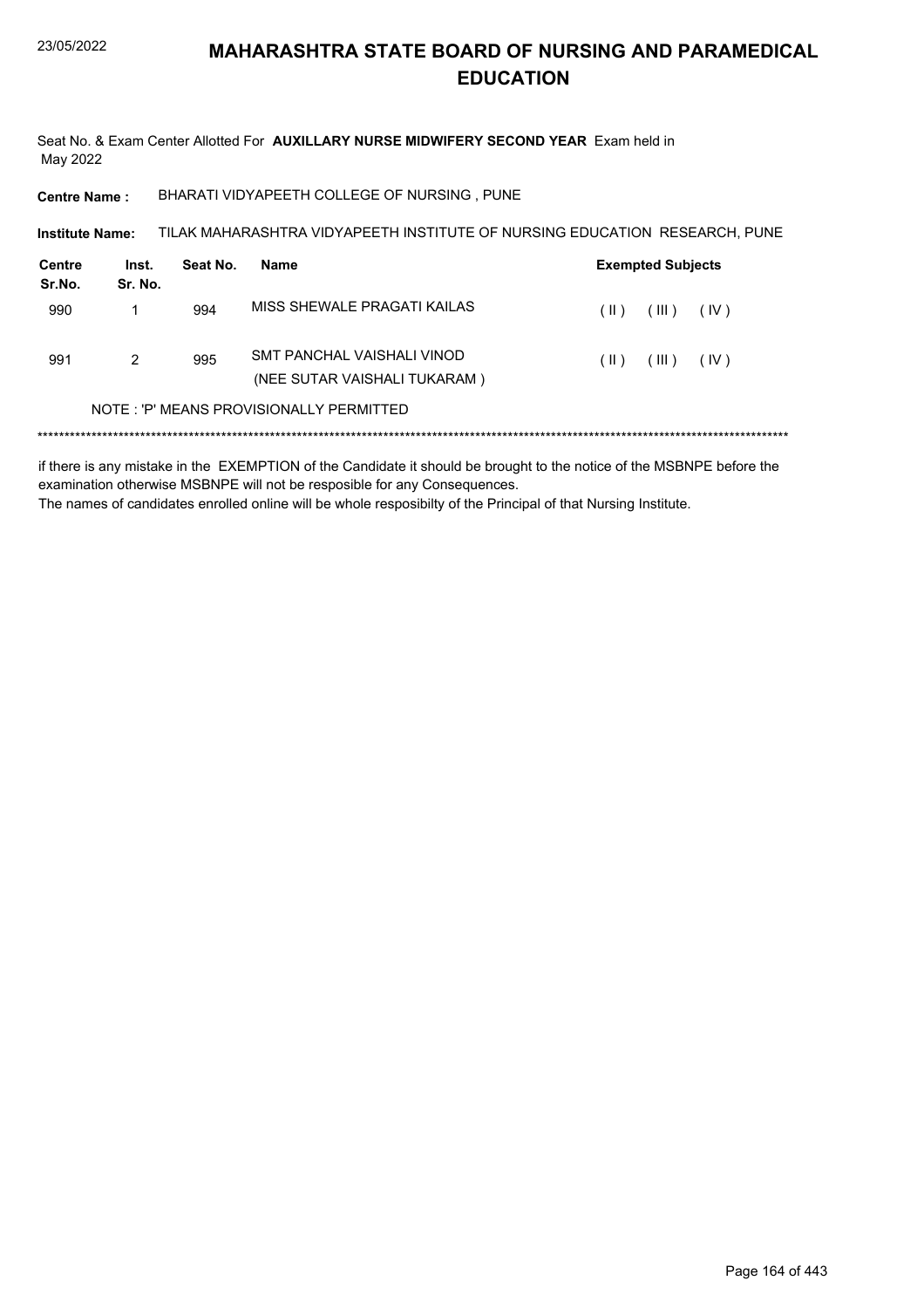Seat No. & Exam Center Allotted For **AUXILLARY NURSE MIDWIFERY SECOND YEAR** Exam held in May 2022

**Centre Name :** BHARATI VIDYAPEETH COLLEGE OF NURSING , PUNE

LATE UDHAVRAO TULSHIRAM JADHAVAR FOUNDATIONS INSTITUTE OF NURSING, PUNE **Institute Name:**

| <b>Centre</b><br>Sr.No. | Inst.<br>Sr. No. | Seat No. | <b>Name</b>                   |               | <b>Exempted Subjects</b> |      |
|-------------------------|------------------|----------|-------------------------------|---------------|--------------------------|------|
| 992                     | $\mathbf{1}$     | 996      | MISS DANGAT PRATIKSHA VITTHAL | $(\parallel)$ | (III)                    | (IV) |
| 993                     | $\overline{2}$   | 997      | MISS PATALE BHARATI TARACHAND | (III)         | (IV)                     |      |
| 994                     | $\mathsf 3$      | 998      | MISS PAWAR MANISHA PRADHAN    | $(\parallel)$ | (III)                    | (IV) |
| 995                     | 4                | 999      | MISS PAWAR ROSHANI ANIL       | $(\parallel)$ | (III)                    | (IV) |
| 996                     | $\sqrt{5}$       | 1000     | MISS PAWARA SARASWATI SHIVDAS | (III)         | (IV)                     |      |
| 997                     | 6                | 1001     | MISS PAWARA SHITAL CHAITRAM   | $($ II $)$    | (III)                    | (IV) |
| 998                     | $\overline{7}$   | 1002     | MISS PAWARA SUKITA REVALSING  | $(\parallel)$ | (III)                    | (IV) |
| 999                     | 8                | 1003     | MISS PAWARA MEGHANA THABA     | $($ II $)$    | (III)                    | (IV) |
| 1000                    | 9                | 1004     | MISS PAWARA BABITA PREMLAL    | $($ II $)$    | (III)                    | (IV) |
| 1001                    | 10               | 1005     | MISS PAWARA RANJANA JAGDISH   | (III)         | (IV)                     |      |
| 1002                    | 11               | 1006     | MISS PAWARA RITA REVSING      | $($ II $)$    | (III)                    | (IV) |
| 1003                    | 12               | 1007     | MISS SUPE KARINA ARUN         | $(\parallel)$ | (III)                    | (IV) |

#### NOTE : 'P' MEANS PROVISIONALLY PERMITTED

\*\*\*\*\*\*\*\*\*\*\*\*\*\*\*\*\*\*\*\*\*\*\*\*\*\*\*\*\*\*\*\*\*\*\*\*\*\*\*\*\*\*\*\*\*\*\*\*\*\*\*\*\*\*\*\*\*\*\*\*\*\*\*\*\*\*\*\*\*\*\*\*\*\*\*\*\*\*\*\*\*\*\*\*\*\*\*\*\*\*\*\*\*\*\*\*\*\*\*\*\*\*\*\*\*\*\*\*\*\*\*\*\*\*\*\*\*\*\*\*\*\*\*\*\*\*\*\*\*\*\*\*\*\*\*\*\*\*\*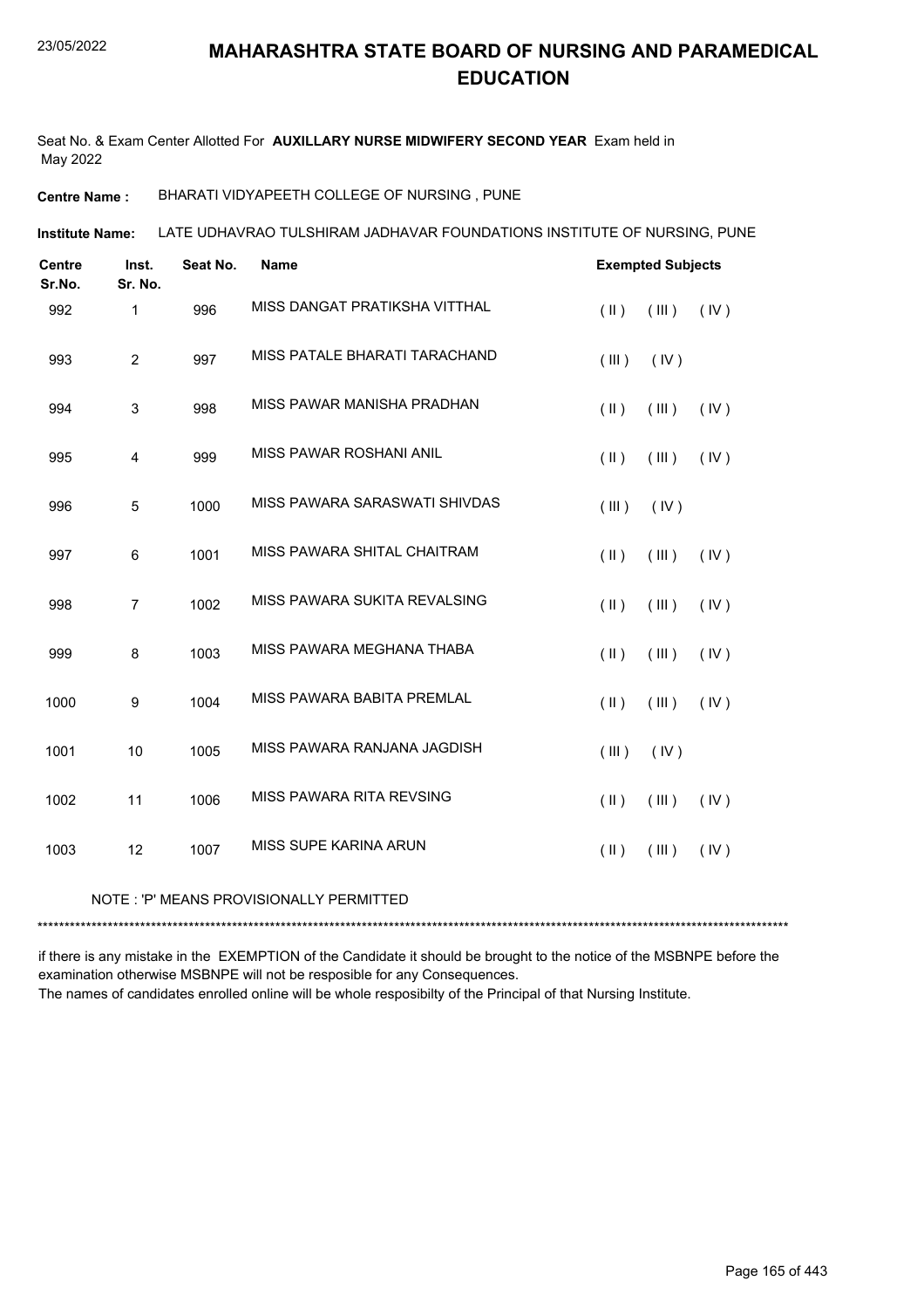Seat No. & Exam Center Allotted For **AUXILLARY NURSE MIDWIFERY SECOND YEAR** Exam held in May 2022

**Centre Name :** BHARATI VIDYAPEETH COLLEGE OF NURSING , PUNE

Dhareshwar Institute of Nursing, Pune **Institute Name:**

| <b>Centre</b><br>Sr.No. | Inst.<br>Sr. No. | Seat No. | <b>Name</b>                    | <b>Exempted Subjects</b>       |
|-------------------------|------------------|----------|--------------------------------|--------------------------------|
| 1004                    | 1                | 1008     | MISS BHOYE RUTIKA SUNIL        | $(\parallel)$<br>(III)<br>(IV) |
| 1005                    | 2                | 1009     | MISS DHANGADA MAMATA RAGHUNATH | $($ II $)$<br>(III)<br>(IV)    |
| 1006                    | 3                | 1010     | MISS GOND SONALI VASANT        | $(\parallel)$<br>(IV)<br>(III) |
| 1007                    | 4                | 1011     | MISS KHEBADE NIKITA RAMESH     | $(\parallel)$<br>(III)<br>(IV) |
| 1008                    | 5                | 1012     | MISS PAWARA RANJITA DARBAR     | $(\parallel)$<br>(IV)<br>(III) |
| 1009                    | 6                | 1013     | MISS SHINDE NITA SHIVAJI       | $(\parallel)$<br>(III)<br>(IV) |
| 1010                    | $\overline{7}$   | 1014     | MISS THORE PAYAL PRAKASH       | $(\parallel)$<br>(IV)<br>(III) |
| 1011                    | 8                | 1015     | MISS WARANGADE NITA RAGHUNATH  | $($ II $)$<br>(IV)<br>(III)    |

NOTE : 'P' MEANS PROVISIONALLY PERMITTED

\*\*\*\*\*\*\*\*\*\*\*\*\*\*\*\*\*\*\*\*\*\*\*\*\*\*\*\*\*\*\*\*\*\*\*\*\*\*\*\*\*\*\*\*\*\*\*\*\*\*\*\*\*\*\*\*\*\*\*\*\*\*\*\*\*\*\*\*\*\*\*\*\*\*\*\*\*\*\*\*\*\*\*\*\*\*\*\*\*\*\*\*\*\*\*\*\*\*\*\*\*\*\*\*\*\*\*\*\*\*\*\*\*\*\*\*\*\*\*\*\*\*\*\*\*\*\*\*\*\*\*\*\*\*\*\*\*\*\*

if there is any mistake in the EXEMPTION of the Candidate it should be brought to the notice of the MSBNPE before the examination otherwise MSBNPE will not be resposible for any Consequences.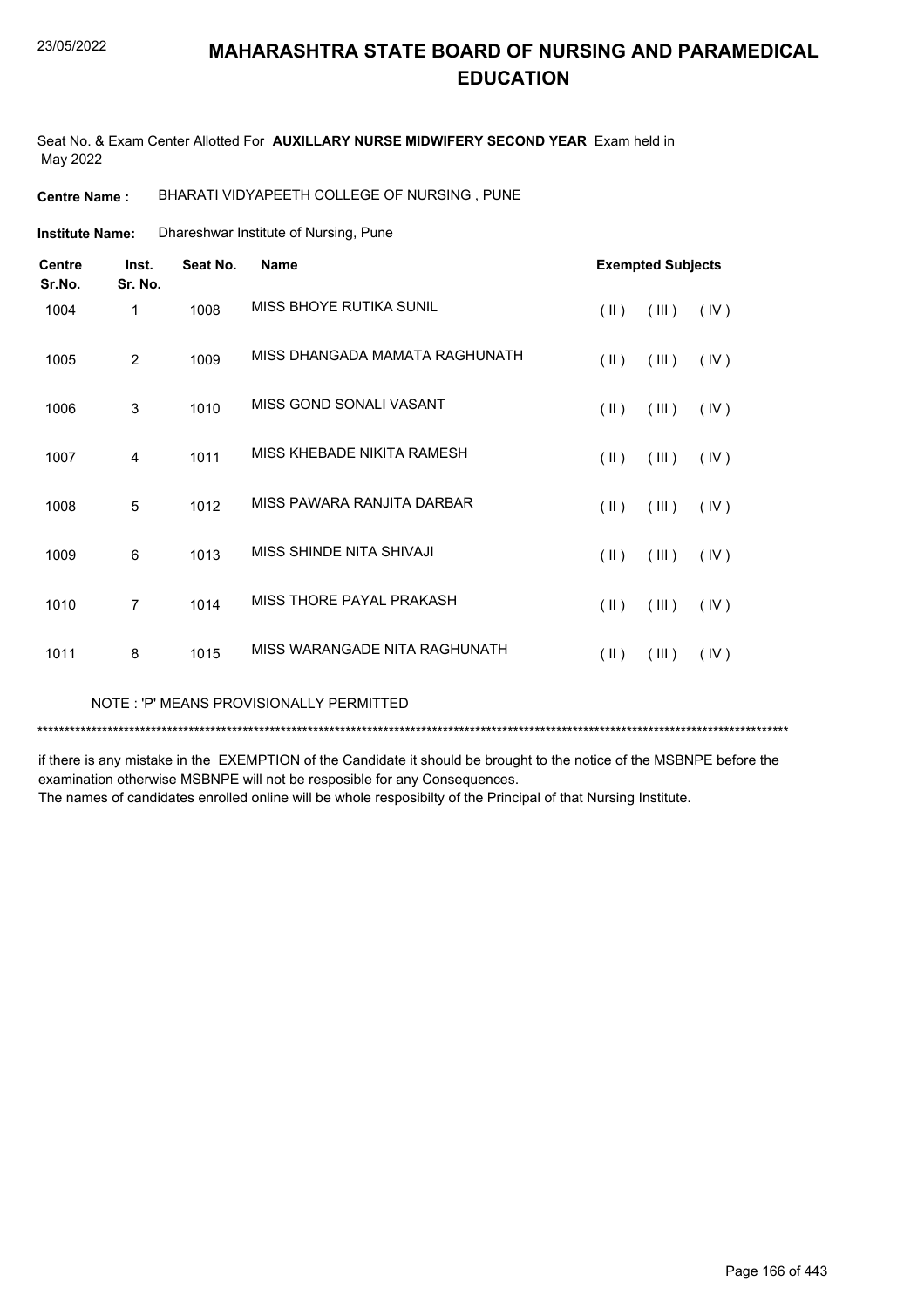Seat No. & Exam Center Allotted For **AUXILLARY NURSE MIDWIFERY SECOND YEAR** Exam held in May 2022

**Centre Name :** GENERAL HOSPITAL, WARDHA

FLORENCE NIGHTINGALE TRAINING COLLEGE OF NURSING,WARDHA. **Institute Name:**

| <b>Centre</b><br>Sr.No. | Inst.<br>Sr. No. | Seat No. | <b>Name</b>                             |               | <b>Exempted Subjects</b> |      |
|-------------------------|------------------|----------|-----------------------------------------|---------------|--------------------------|------|
| 1012                    | 1                | 1016     | MISS KAMBLE PRATIKSHA YASHWANT          | (III)         | (IV)                     |      |
| 1013                    | $\overline{2}$   | 1017     | MISS KANNAKE RASIKA MAROTRAO            | $(\parallel)$ | (III)                    | (IV) |
| 1014                    | 3                | 1018     | MISS KANNAKE POOJA CHANDRASHEKHAR       | $(\parallel)$ | (III)                    | (IV) |
| 1015                    | 4                | 1019     | MISS KHANDERAO RAMA RAJU                | (11)          | (III)                    | (IV) |
| 1016                    | 5                | 1020     | MISS KHURSANGE PUJA VILASRAO            | (11)          | (III)                    | (IV) |
| 1017                    | 6                | 1021     | MISS MADAVI CHAITALI SUNIL              | (III)         | (IV)                     |      |
| 1018                    | $\overline{7}$   | 1022     | MISS MHAISKAR ACHAL VINOD               | (III)         | (IV)                     |      |
| 1019                    | 8                | 1023     | MISS PATIL PAYAL HARIDAS                | (III)         | (IV)                     |      |
| 1020                    | 9                | 1024     | MISS SAHARE REENA PRAMOD                | $(\parallel)$ | (III)                    | (IV) |
| 1021                    | 10               | 1025     | MISS THAKARE KOMAL GAJANAN              |               |                          |      |
| 1022                    | 11               | 1026     | MISS THOOL TANOO WASUDEORAO             | (III)         | (IV)                     |      |
|                         |                  |          | NOTE: 'P' MEANS PROVISIONALLY PERMITTED |               |                          |      |
|                         |                  |          |                                         |               |                          |      |

if there is any mistake in the EXEMPTION of the Candidate it should be brought to the notice of the MSBNPE before the examination otherwise MSBNPE will not be resposible for any Consequences.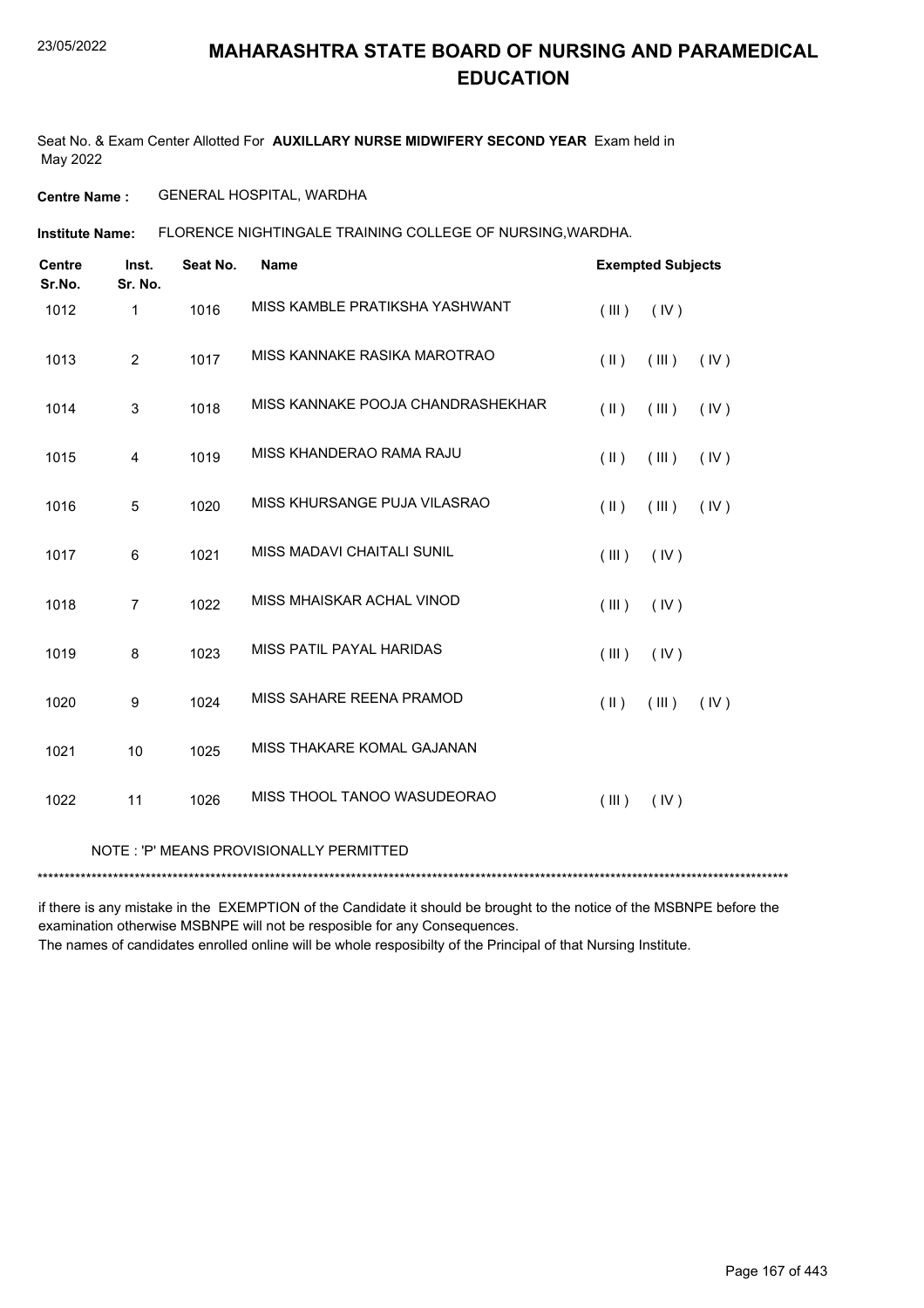Seat No. & Exam Center Allotted For **AUXILLARY NURSE MIDWIFERY SECOND YEAR** Exam held in May 2022

**Centre Name :** GENERAL HOSPITAL, WARDHA

BHARTIYA MAHILA VIKAS NURSING SCHOOL, RAMNAGAR, WARDHA **Institute Name:**

| <b>Centre</b><br>Sr.No. | Inst.<br>Sr. No. | Seat No. | <b>Name</b>                       |                         | <b>Exempted Subjects</b> |      |
|-------------------------|------------------|----------|-----------------------------------|-------------------------|--------------------------|------|
| 1023                    | 1                | 1027     | MISS AATRAM DIMPAL RAJESHVAR      | $($ III $)$             | (IV)                     |      |
| 1024                    | 2                | 1028     | MISS BANGAR KANCHAN ARVIND        | (III)                   | (IV)                     |      |
| 1025                    | 3                | 1029     | MISS CHAVHAN ANJALI JANARDHAN     | $(\parallel)$           | (III)                    | (IV) |
| 1026                    | $\overline{4}$   | 1030     | MISS KHADATKAR AKANKSHA PADAMAKAR | (III)                   | (IV)                     |      |
| 1027                    | 5                | 1031     | MISS MADAVI ALKA SHRIRAM          | (III)                   | (IV)                     |      |
| 1028                    | 6                | 1032     | MISS SHEIKH RUKHSARPARVIN IBRAHIM | (III)                   | (IV)                     |      |
| 1029                    | $\overline{7}$   | 1033     | MISS THOOL VAISHALI LAXMANRAO     | $(\parallel \parallel)$ | (III)                    | (IV) |
| 1030                    | 8                | 1034     | MISS UIKEY MANGALA ISHWAR         | (III)                   | (IV)                     |      |
| 1031                    | 9                | 1035     | MISS WADME NIKITA PRABHAKAR       | (III)                   | (IV)                     |      |
|                         |                  |          |                                   |                         |                          |      |

NOTE : 'P' MEANS PROVISIONALLY PERMITTED

\*\*\*\*\*\*\*\*\*\*\*\*\*\*\*\*\*\*\*\*\*\*\*\*\*\*\*\*\*\*\*\*\*\*\*\*\*\*\*\*\*\*\*\*\*\*\*\*\*\*\*\*\*\*\*\*\*\*\*\*\*\*\*\*\*\*\*\*\*\*\*\*\*\*\*\*\*\*\*\*\*\*\*\*\*\*\*\*\*\*\*\*\*\*\*\*\*\*\*\*\*\*\*\*\*\*\*\*\*\*\*\*\*\*\*\*\*\*\*\*\*\*\*\*\*\*\*\*\*\*\*\*\*\*\*\*\*\*\*

if there is any mistake in the EXEMPTION of the Candidate it should be brought to the notice of the MSBNPE before the examination otherwise MSBNPE will not be resposible for any Consequences.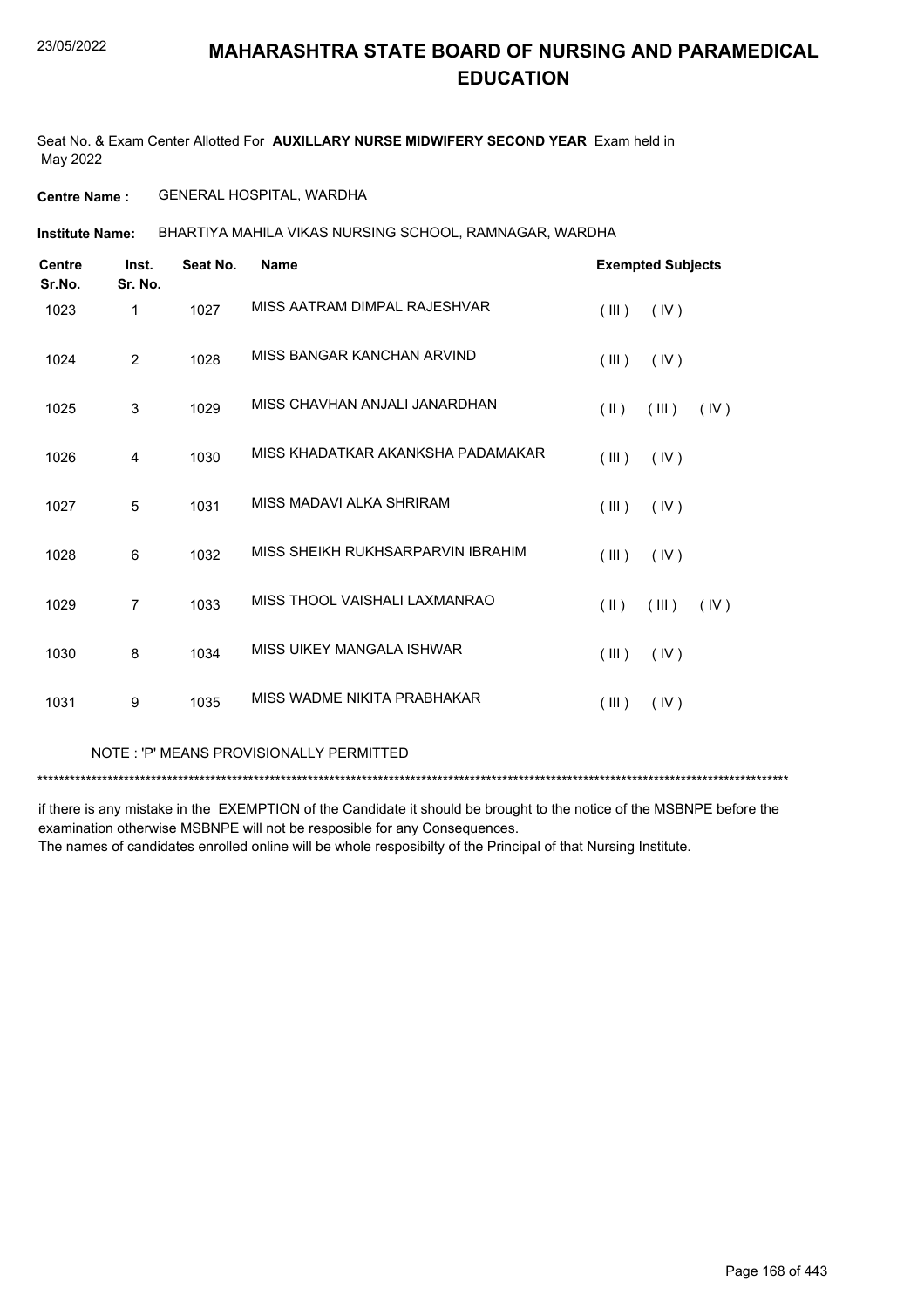Seat No. & Exam Center Allotted For AUXILLARY NURSE MIDWIFERY SECOND YEAR Exam held in May 2022

**Centre Name:** GENERAL HOSPITAL, WARDHA

SHRI RADHASWAMI NURSING SCHOOL, WARDHA Institute Name:

| <b>Centre</b><br>Sr.No. | Inst.<br>Sr. No. | Seat No. | Name                                    | <b>Exempted Subjects</b> |
|-------------------------|------------------|----------|-----------------------------------------|--------------------------|
| 1032                    |                  | 1036     | MISS GUJAR MEGHA MORESHWARRAO           | (IV)<br>(III)            |
| 1033                    | 2                | 1037     | MISS PANDE RUPALI TAPAN                 | (IV)<br>(III)            |
| 1034                    | 3                | 1038     | MISS TODSAM PREETI PRAMODRAO            | (IV)<br>(III)            |
|                         |                  |          | NOTE: 'P' MEANS PROVISIONALLY PERMITTED |                          |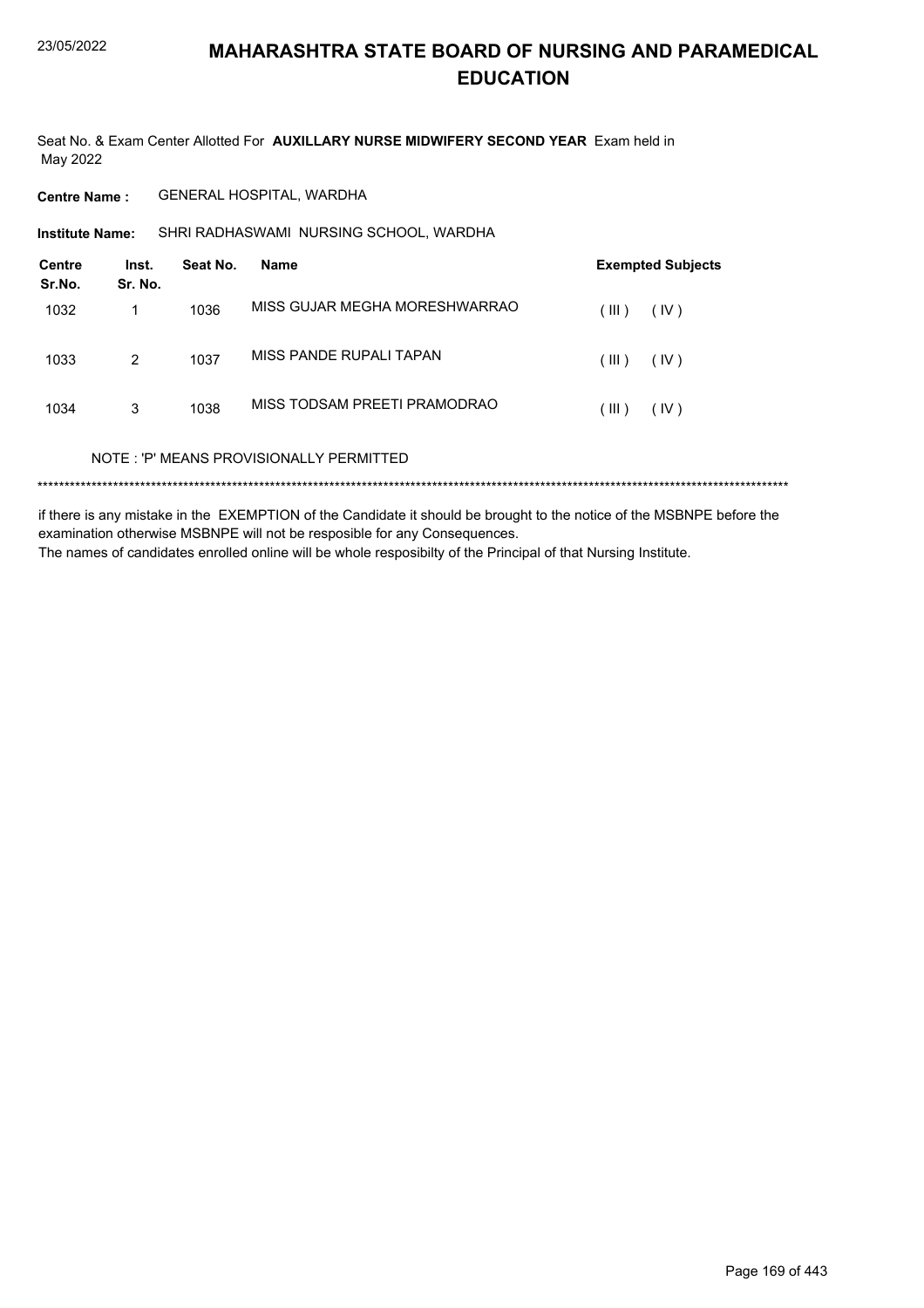Seat No. & Exam Center Allotted For AUXILLARY NURSE MIDWIFERY SECOND YEAR Exam held in May 2022

GENERAL HOSPITAL, WARDHA **Centre Name:** 

Institute Name: JANATA NURSING SCHOOL, HINGANGHAT, WARDHA

| Centre<br>Sr.No. | Inst.<br>Sr. No. | Seat No. | Name                        | <b>Exempted Subjects</b> |
|------------------|------------------|----------|-----------------------------|--------------------------|
| 1035             |                  | 1039     | MISS LOKHANDE MANISHA DIPAK | ( III )<br>(IV)          |
| 1036             | 2                | 1040     | MISS ZADE ASHWINI SURESH    | TIL)<br>(IV)<br>(1)      |

#### NOTE: 'P' MEANS PROVISIONALLY PERMITTED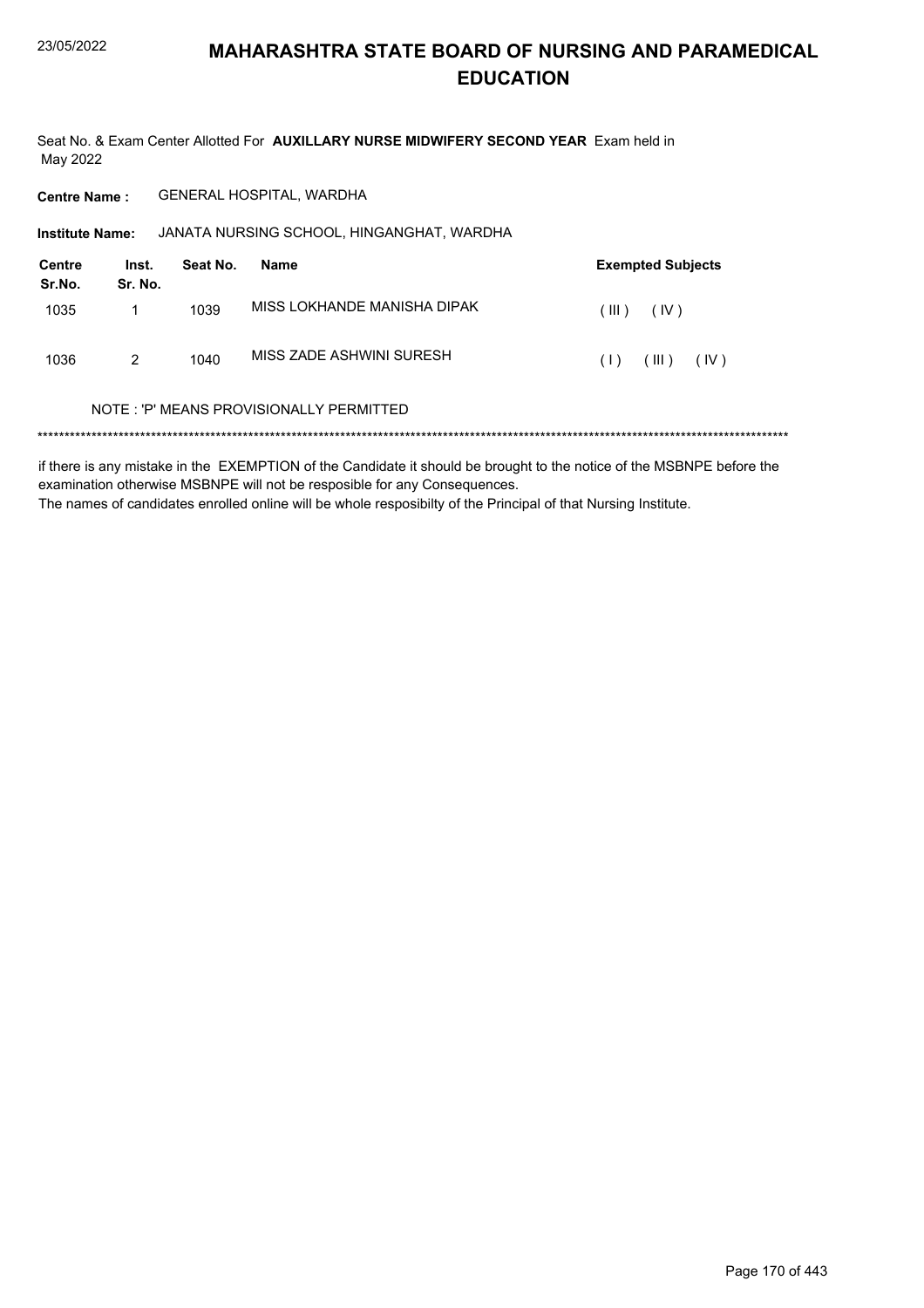Seat No. & Exam Center Allotted For **AUXILLARY NURSE MIDWIFERY SECOND YEAR** Exam held in May 2022

**Centre Name :** GENERAL HOSPITAL, WARDHA

**Institute Name:** SHALOM SCHOOL OF NURSING, WARDHA

| <b>Centre</b><br>Sr.No. | Inst.<br>Sr. No. | Seat No. | <b>Name</b>                             | <b>Exempted Subjects</b>       |
|-------------------------|------------------|----------|-----------------------------------------|--------------------------------|
| 1037                    | 1                | 1041     | MISS KHADSE KAJAL PRAKASH               |                                |
| 1038                    | 2                | 1042     | MISS KODAPE CHHAYA RAMDASJI             |                                |
| 1039                    | 3                | 1043     | MISS LOKHANDE MANISHA RAJENDRA          |                                |
| 1040                    | 4                | 1044     | MISS MOON ASHWINI DIGAMBER              | (III)<br>(IV)                  |
| 1041                    | 5                | 1045     | MISS NAGRALE SHABNAM VINOD              |                                |
| 1042                    | 6                | 1046     | MISS SAYARE SIMMI SAJJAN                | $(\parallel)$<br>(III)<br>(IV) |
| 1043                    | 7                | 1047     | MISS SHRIRAME SUSHMA SHANTARAM          | $($ II $)$                     |
|                         |                  |          | NOTE: 'P' MEANS PROVISIONALLY PERMITTED |                                |

if there is any mistake in the EXEMPTION of the Candidate it should be brought to the notice of the MSBNPE before the examination otherwise MSBNPE will not be resposible for any Consequences.

\*\*\*\*\*\*\*\*\*\*\*\*\*\*\*\*\*\*\*\*\*\*\*\*\*\*\*\*\*\*\*\*\*\*\*\*\*\*\*\*\*\*\*\*\*\*\*\*\*\*\*\*\*\*\*\*\*\*\*\*\*\*\*\*\*\*\*\*\*\*\*\*\*\*\*\*\*\*\*\*\*\*\*\*\*\*\*\*\*\*\*\*\*\*\*\*\*\*\*\*\*\*\*\*\*\*\*\*\*\*\*\*\*\*\*\*\*\*\*\*\*\*\*\*\*\*\*\*\*\*\*\*\*\*\*\*\*\*\*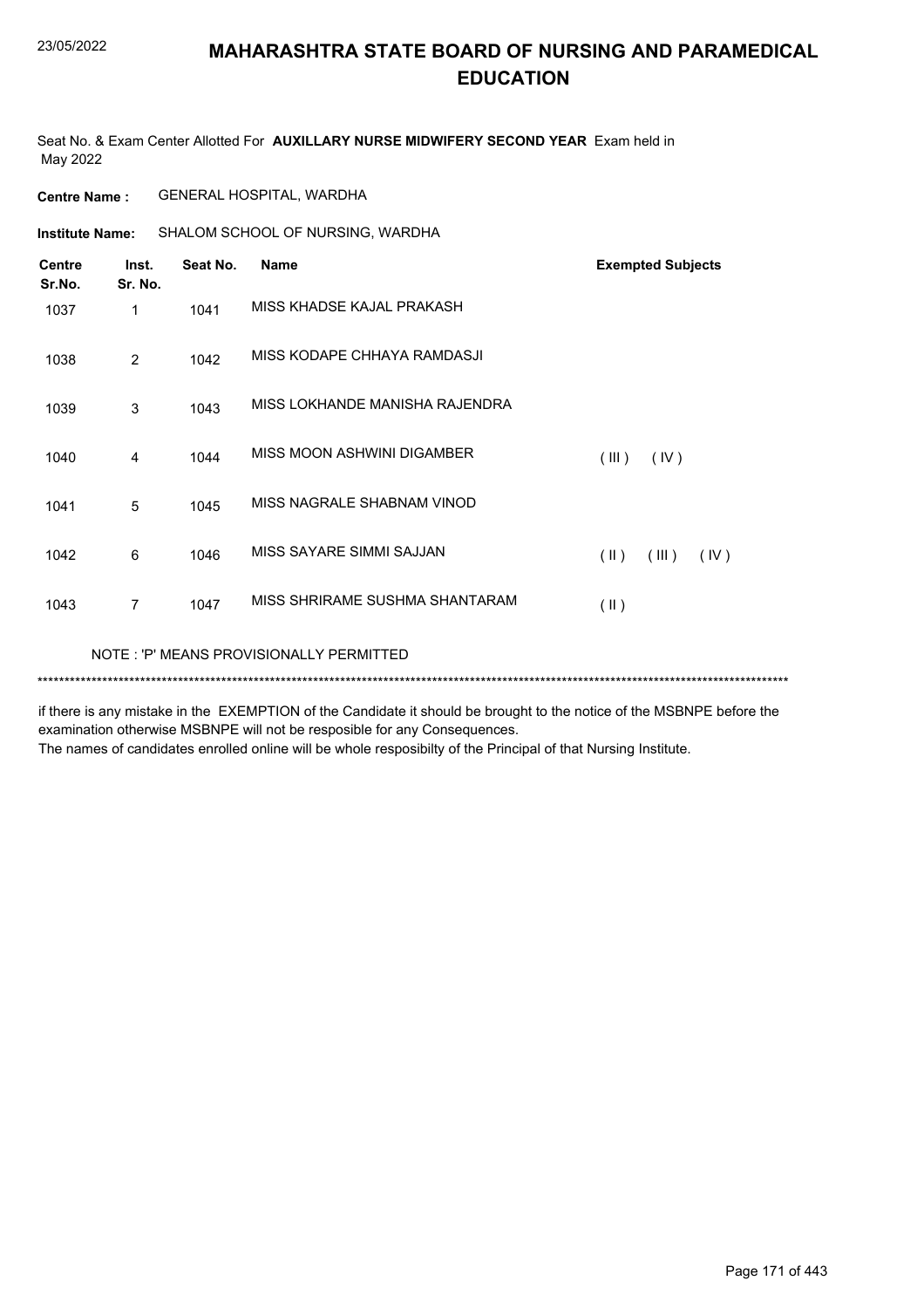Seat No. & Exam Center Allotted For **AUXILLARY NURSE MIDWIFERY SECOND YEAR** Exam held in May 2022

**Centre Name :** GENERAL HOSPITAL, WARDHA

KASABAI SCHOOL OF NURSING, SEVAGRAM,WARDHA **Institute Name:**

| <b>Centre</b><br>Sr.No. | Inst.<br>Sr. No. | Seat No. | <b>Name</b>                     |               | <b>Exempted Subjects</b> |      |
|-------------------------|------------------|----------|---------------------------------|---------------|--------------------------|------|
| 1044                    | 1                | 1048     | MISS AANPAN RANI MORESHWAR      | $(\parallel)$ | (III)                    | (IV) |
| 1045                    | $\overline{2}$   | 1049     | MISS CHATE VISHAKHA RAJU        | $($ II $)$    | (III)                    | (IV) |
| 1046                    | 3                | 1050     | MISS KHOBRAGADE ROSHANI PRAKASH | (III)         | (IV)                     |      |
| 1047                    | 4                | 1051     | MISS KOVE SANJIWANI SUDHAKARRAO | $(\parallel)$ | (III)                    | (IV) |
| 1048                    | 5                | 1052     | MISS LOKHANDE JYOTI ASHOK       | (III)         | (IV)                     |      |
| 1049                    | 6                | 1053     | MISS NAGADEWATE GUNJAN SUHAS    | $($ II $)$    | (III)                    | (IV) |
| 1050                    | 7                | 1054     | MISS PARTETI NISHA SOHAN        | $($ II $)$    | (III)                    | (IV) |
| 1051                    | 8                | 1055     | MISS WANKAR MAYURI BABANRAO     |               |                          |      |

NOTE : 'P' MEANS PROVISIONALLY PERMITTED

\*\*\*\*\*\*\*\*\*\*\*\*\*\*\*\*\*\*\*\*\*\*\*\*\*\*\*\*\*\*\*\*\*\*\*\*\*\*\*\*\*\*\*\*\*\*\*\*\*\*\*\*\*\*\*\*\*\*\*\*\*\*\*\*\*\*\*\*\*\*\*\*\*\*\*\*\*\*\*\*\*\*\*\*\*\*\*\*\*\*\*\*\*\*\*\*\*\*\*\*\*\*\*\*\*\*\*\*\*\*\*\*\*\*\*\*\*\*\*\*\*\*\*\*\*\*\*\*\*\*\*\*\*\*\*\*\*\*\*

if there is any mistake in the EXEMPTION of the Candidate it should be brought to the notice of the MSBNPE before the examination otherwise MSBNPE will not be resposible for any Consequences.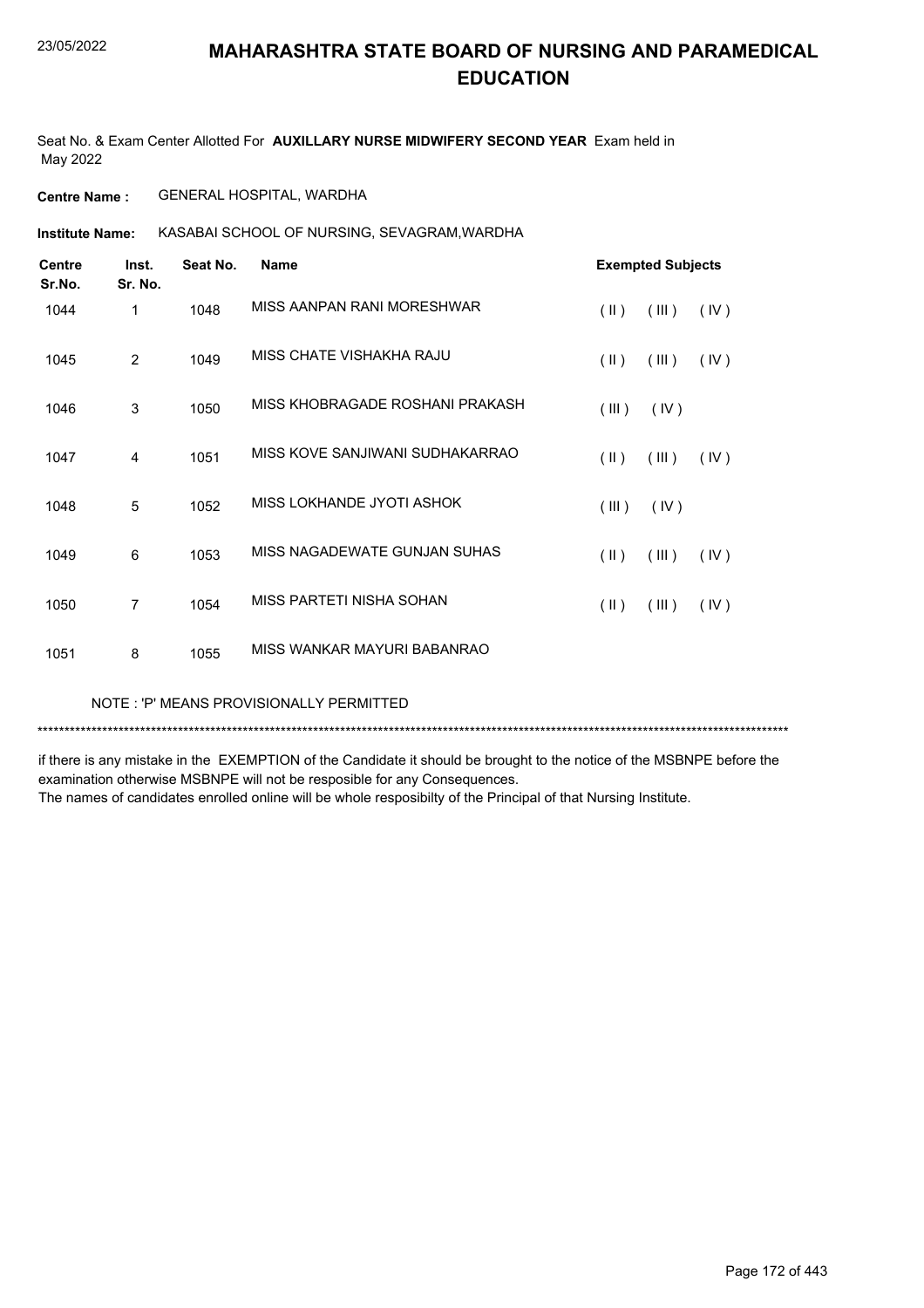Seat No. & Exam Center Allotted For **AUXILLARY NURSE MIDWIFERY SECOND YEAR** Exam held in May 2022

**Centre Name :** GENERAL HOSPITAL, WARDHA

EKVIRA DEVI EDUCATION SOCIETY, SCHOOL OF NURSING, WARDHA **Institute Name:**

| <b>Centre</b><br>Sr.No. | Inst.<br>Sr. No. | Seat No. | <b>Name</b>                             |                         | <b>Exempted Subjects</b> |      |
|-------------------------|------------------|----------|-----------------------------------------|-------------------------|--------------------------|------|
| 1052                    | 1                | 1056     | MISS BANSOD ROHINI PURANRAO             | (III)                   | (IV)                     |      |
| 1053                    | $\overline{2}$   | 1057     | MISS HUMANE KOMAL BHOJRAJ               | $(\parallel)$           | (III)                    | (IV) |
| 1054                    | 3                | 1058     | MISS KHAIRKAR MONIKA SUBHASH            | (III)                   | (IV)                     |      |
| 1055                    | 4                | 1059     | MISS KHOBRAGADE KARISHMA GOPICHAND      | (III)                   | (IV)                     |      |
| 1056                    | 5                | 1060     | MISS MAHAJAN MAYURI ARUN                | (III)                   | (IV)                     |      |
| 1057                    | 6                | 1061     | MISS MESHRAM SANJANA RAMESHRAO          | $(\parallel)$           | (III)                    | (IV) |
| 1058                    | $\overline{7}$   | 1062     | MISS NIMRAD JYOTSNA MORESHWARRAO        | $($ II $)$              | (III)                    | (IV) |
| 1059                    | 8                | 1063     | MISS UIKE MAYURI NARAYAN                | (III)                   | (IV)                     |      |
| 1060                    | 9                | 1064     | MISS URKUDE PRACHI KHUSHAK              | (III)                   | (IV)                     |      |
| 1061                    | 10               | 1065     | MISS WANKHEDE NEHA PRAKASH              | $(\parallel)$           | (III)                    | (IV) |
| 1062                    | 11               | 1066     | MISS WASNIK SONALI ASHOK                | $(\parallel \parallel)$ | (III)                    | (IV) |
|                         |                  |          | NOTE: 'P' MEANS PROVISIONALLY PERMITTED |                         |                          |      |

\*\*\*\*\*\*\*\*\*\*\*\*\*\*\*\*\*\*\*\*\*\*\*\*\*\*\*\*\*\*\*\*\*\*\*\*\*\*\*\*\*\*\*\*\*\*\*\*\*\*\*\*\*\*\*\*\*\*\*\*\*\*\*\*\*\*\*\*\*\*\*\*\*\*\*\*\*\*\*\*\*\*\*\*\*\*\*\*\*\*\*\*\*\*\*\*\*\*\*\*\*\*\*\*\*\*\*\*\*\*\*\*\*\*\*\*\*\*\*\*\*\*\*\*\*\*\*\*\*\*\*\*\*\*\*\*\*\*\*

if there is any mistake in the EXEMPTION of the Candidate it should be brought to the notice of the MSBNPE before the examination otherwise MSBNPE will not be resposible for any Consequences.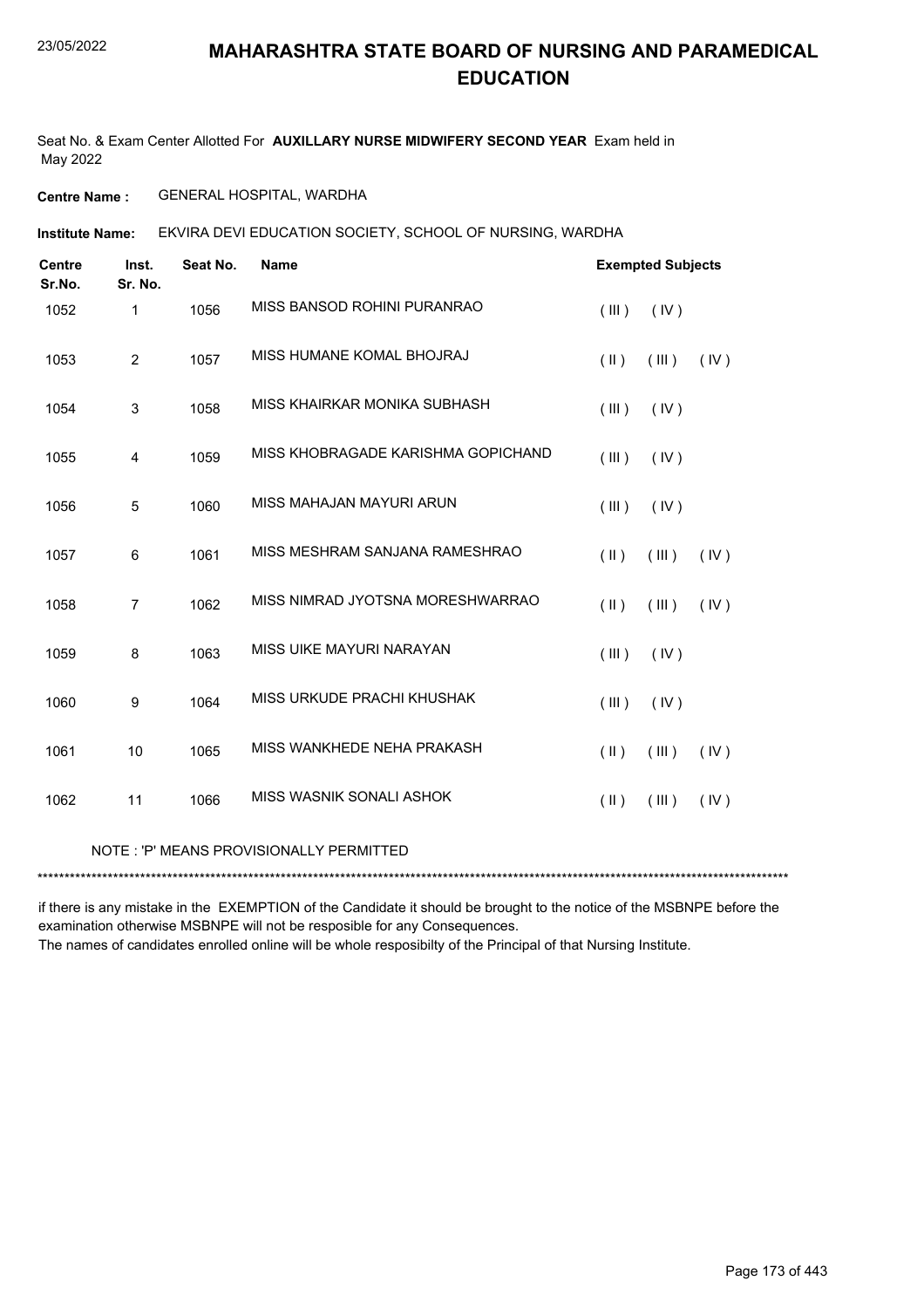Seat No. & Exam Center Allotted For **AUXILLARY NURSE MIDWIFERY SECOND YEAR** Exam held in May 2022

**Centre Name :** GENERAL HOSPITAL, WARDHA

SARASWATI NURSING SCHOOL GUNJKHEDA WARDHA **Institute Name:**

| <b>Centre</b><br>Sr.No. | Inst.<br>Sr. No. | Seat No. | <b>Name</b>                        | <b>Exempted Subjects</b> |
|-------------------------|------------------|----------|------------------------------------|--------------------------|
| 1063                    | 1                | 1067     | MISS GOURKHEDE SUSHMITA DEEPAK     | (III)<br>(IV)            |
| 1064                    | 2                | 1068     | MISS KASAR SANGITA KRUSHNA         |                          |
| 1065                    | 3                | 1069     | MISS KHANDARE ANJU BABARAO         | (1)<br>(III)<br>(IV)     |
| 1066                    | 4                | 1070     | MISS KHOBRAGADE ARTI KONDESHWARRAO | (III)<br>(IV)            |
| 1067                    | 5                | 1071     | MISS MOON PRATIKSHA DHANRAJJI      | (III)<br>(IV)            |
| 1068                    | 6                | 1072     | MISS NEHARE RESHMA MANOHAR         | (III)<br>(IV)            |
| 1069                    | 7                | 1073     | MISS TEMBHARE MANJU PRAKASH        | (III)<br>(IV)            |
|                         |                  |          |                                    |                          |

\*\*\*\*\*\*\*\*\*\*\*\*\*\*\*\*\*\*\*\*\*\*\*\*\*\*\*\*\*\*\*\*\*\*\*\*\*\*\*\*\*\*\*\*\*\*\*\*\*\*\*\*\*\*\*\*\*\*\*\*\*\*\*\*\*\*\*\*\*\*\*\*\*\*\*\*\*\*\*\*\*\*\*\*\*\*\*\*\*\*\*\*\*\*\*\*\*\*\*\*\*\*\*\*\*\*\*\*\*\*\*\*\*\*\*\*\*\*\*\*\*\*\*\*\*\*\*\*\*\*\*\*\*\*\*\*\*\*\* NOTE : 'P' MEANS PROVISIONALLY PERMITTED

if there is any mistake in the EXEMPTION of the Candidate it should be brought to the notice of the MSBNPE before the examination otherwise MSBNPE will not be resposible for any Consequences.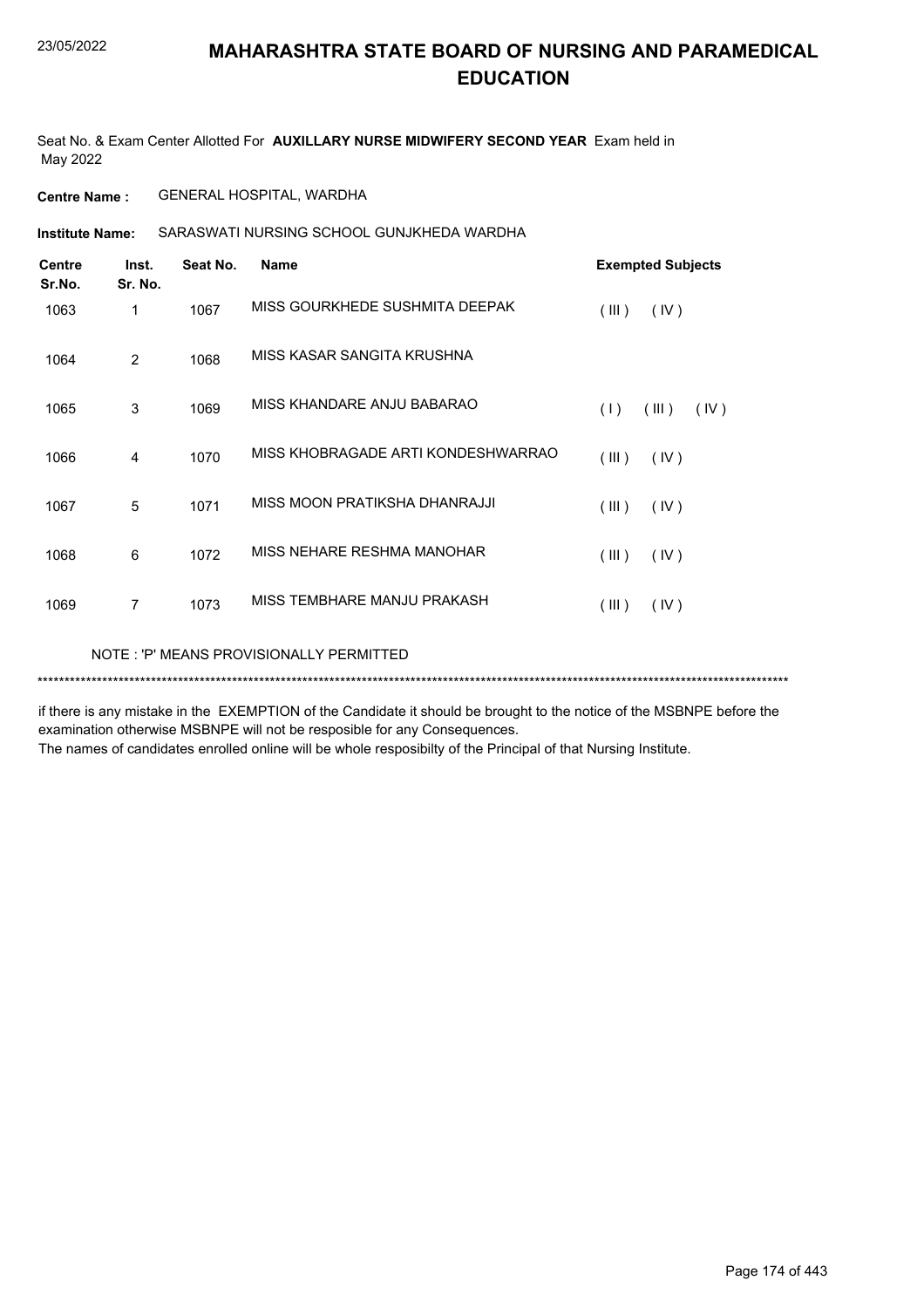Seat No. & Exam Center Allotted For **AUXILLARY NURSE MIDWIFERY SECOND YEAR** Exam held in May 2022

**Centre Name :** GENERAL HOSPITAL, WARDHA

**Institute Name:** PARVATIBAI SCHOOL OF NURSING, WARDHA

| <b>Centre</b><br>Sr.No. | Inst.<br>Sr. No.        | Seat No. | <b>Name</b>                       |               | <b>Exempted Subjects</b> |      |
|-------------------------|-------------------------|----------|-----------------------------------|---------------|--------------------------|------|
| 1070                    | 1                       | 1074     | MISS BALVIR PRADNYA BABANRAO      | $(\parallel)$ | (III)                    | (IV) |
| 1071                    | $\overline{2}$          | 1075     | MISS BHONDE VAISHNAVI RAVINDRA    | (III)         | (IV)                     |      |
| 1072                    | $\mathsf 3$             | 1076     | MISS DHURVE KAREENA GAJANAN       |               |                          |      |
| 1073                    | $\overline{\mathbf{4}}$ | 1077     | MISS DHURVE AARTI SUKHADEORAO     | $(\parallel)$ | (III)                    | (IV) |
| 1074                    | 5                       | 1078     | MISS GONDANE SAVITA HIRALAL       | (III)         | (IV)                     |      |
| 1075                    | $\,6$                   | 1079     | MISS IRPATE DIKSHA RAJENDRA       | $($ II $)$    | (III)                    | (IV) |
| 1076                    | $\overline{7}$          | 1080     | MISS KHAIRKAR MEGHA WASUDEORAO    | (III)         | (IV)                     |      |
| 1077                    | 8                       | 1081     | MISS KUDMATE SAYALI PUNJABRAO     | (III)         | (IV)                     |      |
| 1078                    | $\boldsymbol{9}$        | 1082     | MISS KUMBHRE ANJALI ASHOKRAO      | $($ II $)$    | (III)                    | (IV) |
| 1079                    | 10                      | 1083     | MISS MADAVI ASMITA DYNESHWARRAO   | (III)         | (IV)                     |      |
| 1080                    | 11                      | 1084     | MISS MADAVI PALLAVI TUKARAM       | (III)         | (IV)                     |      |
| 1081                    | 12                      | 1085     | MISS NAVGHARE BHAGYASHRI SUNILRAO | (III)         | (IV)                     |      |
| 1082                    | 13                      | 1086     | MISS RAUT SHUBHANGI DEONATH       | (III)         | (IV)                     |      |

NOTE : 'P' MEANS PROVISIONALLY PERMITTED

\*\*\*\*\*\*\*\*\*\*\*\*\*\*\*\*\*\*\*\*\*\*\*\*\*\*\*\*\*\*\*\*\*\*\*\*\*\*\*\*\*\*\*\*\*\*\*\*\*\*\*\*\*\*\*\*\*\*\*\*\*\*\*\*\*\*\*\*\*\*\*\*\*\*\*\*\*\*\*\*\*\*\*\*\*\*\*\*\*\*\*\*\*\*\*\*\*\*\*\*\*\*\*\*\*\*\*\*\*\*\*\*\*\*\*\*\*\*\*\*\*\*\*\*\*\*\*\*\*\*\*\*\*\*\*\*\*\*\*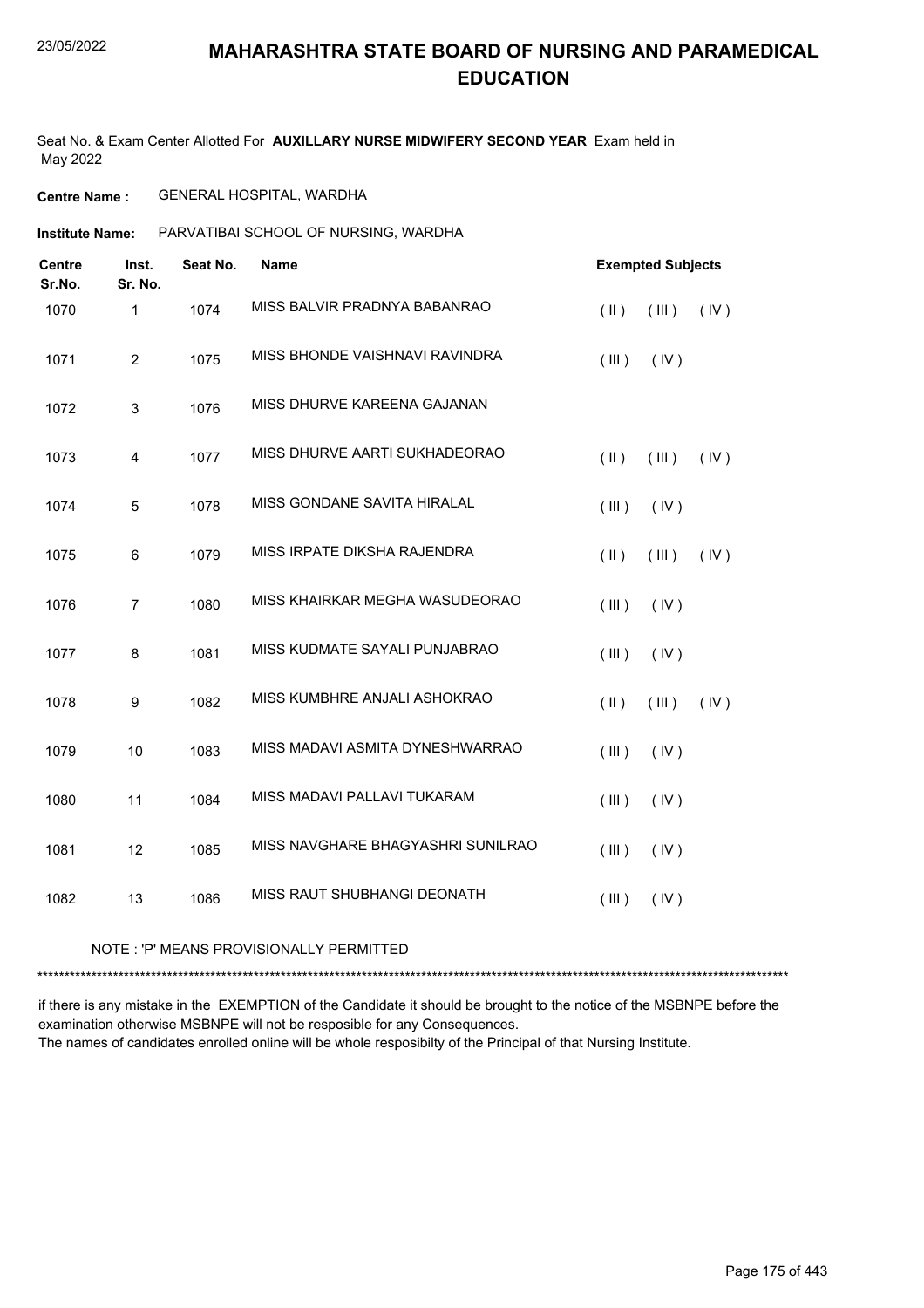Seat No. & Exam Center Allotted For **AUXILLARY NURSE MIDWIFERY SECOND YEAR** Exam held in May 2022

**Centre Name :** GENERAL HOSPITAL, WARDHA

NEW MAHARASHTRA INSTITUTE OF NURSING, MAHADEVPURA, WARDHA **Institute Name:**

| <b>Centre</b><br>Sr.No. | Inst.<br>Sr. No. | Seat No. | Name                                                        |       | <b>Exempted Subjects</b> |      |
|-------------------------|------------------|----------|-------------------------------------------------------------|-------|--------------------------|------|
| 1083                    | 1                | 1087     | MISS KHIRALE YOGITA SHESHRAO                                | (  )  | (III)                    | (IV) |
| 1084                    | 2                | 1088     | MISS MADAVI ASHVINI MADANRAO                                | (III) | (IV)                     |      |
| 1085                    | 3                | 1089     | SMT GOTE PRITI CHANDRAKANT<br>(NEE MHAISKAR PRITI RAJENDRA) | (  )  | (III)                    | (IV) |
| 1086                    | 4                | 1090     | MISS PATIL PRATIKSHA RAVINDRA                               | (III) | (IV)                     |      |
| 1087                    | 5                | 1091     | MISS SUTE BHAGYASHREE BHIMRAOJI                             | (  )  | (III)                    | (IV) |

NOTE : 'P' MEANS PROVISIONALLY PERMITTED

\*\*\*\*\*\*\*\*\*\*\*\*\*\*\*\*\*\*\*\*\*\*\*\*\*\*\*\*\*\*\*\*\*\*\*\*\*\*\*\*\*\*\*\*\*\*\*\*\*\*\*\*\*\*\*\*\*\*\*\*\*\*\*\*\*\*\*\*\*\*\*\*\*\*\*\*\*\*\*\*\*\*\*\*\*\*\*\*\*\*\*\*\*\*\*\*\*\*\*\*\*\*\*\*\*\*\*\*\*\*\*\*\*\*\*\*\*\*\*\*\*\*\*\*\*\*\*\*\*\*\*\*\*\*\*\*\*\*\*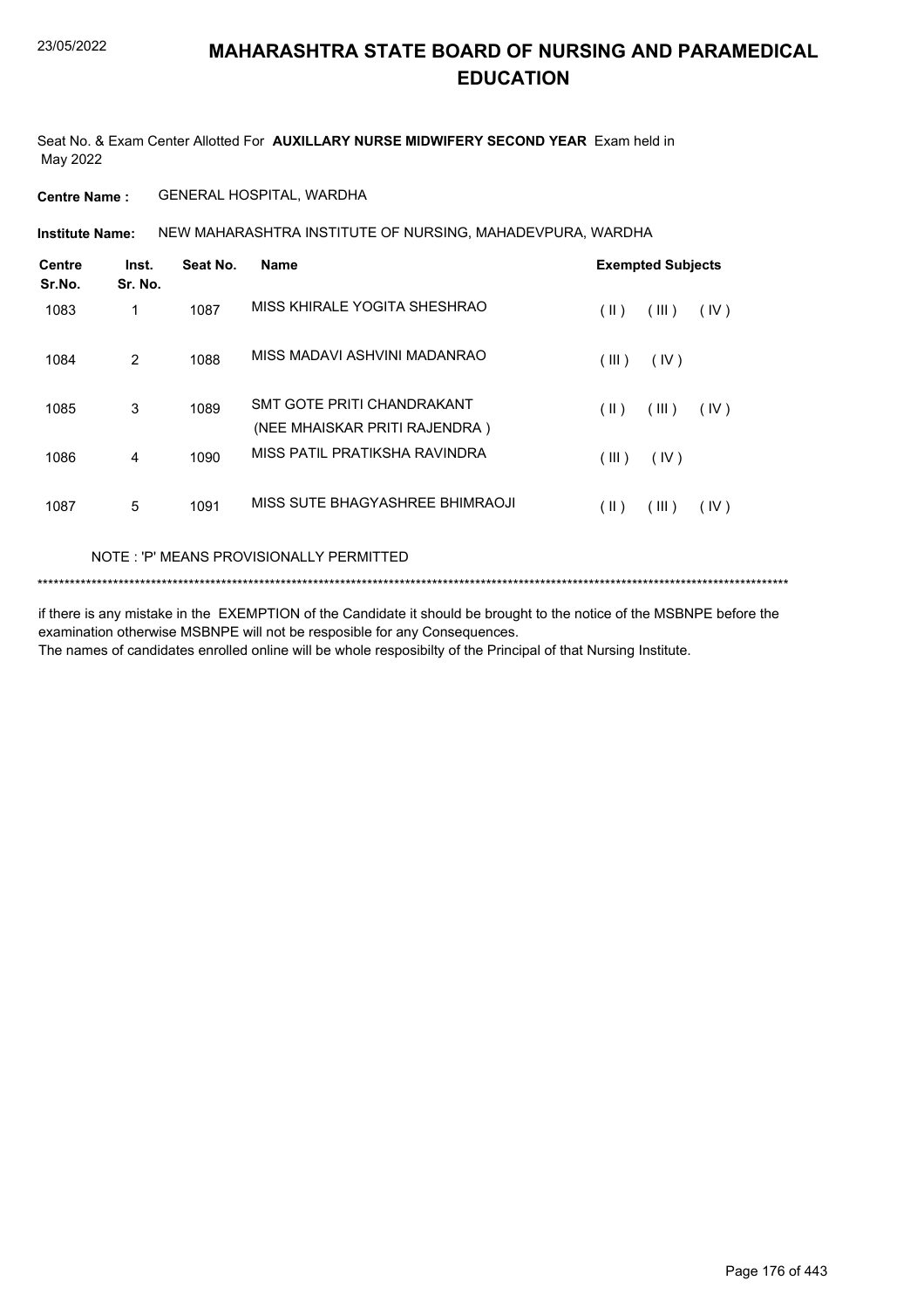#### 23/05/2022

#### **MAHARASHTRA STATE BOARD OF NURSING AND PARAMEDICAL EDUCATION**

Seat No. & Exam Center Allotted For **AUXILLARY NURSE MIDWIFERY SECOND YEAR** Exam held in May 2022

#### **Centre Name :** GENERAL HOSPITAL, WARDHA

| Institute Name: | Sunita Nursing School, Tal Shelu, Wardha |  |
|-----------------|------------------------------------------|--|
|                 |                                          |  |

| Centre<br>Sr.No. | Inst.<br>Sr. No. | Seat No. | <b>Name</b>                         |               | <b>Exempted Subjects</b>                       |      |  |
|------------------|------------------|----------|-------------------------------------|---------------|------------------------------------------------|------|--|
| 1088             | 1                | 1092     | MISS ADE PALLAVI KESHAO             |               |                                                |      |  |
| 1089             | $\overline{c}$   | 1093     | MISS AWACHAT KOMAL PUSARAM          | $($ II $)$    | (III)                                          | (IV) |  |
| 1090             | 3                | 1094     | MISS BACHALE SUNITA PREMLAL         | $(\parallel)$ | (III)                                          | (IV) |  |
| 1091             | 4                | 1095     | MISS DAMLE PRATIKSHA ANAND          | $($ II $)$    | (III)                                          | (IV) |  |
| 1092             | 5                | 1096     | MISS IVNATHE NIKITA SUNILRAO        | $($ II $)$    | $($ III $)$                                    | (IV) |  |
| 1093             | 6                | 1097     | MISS KAMBLE PUNAM SAKHARAM          | (III)         | (IV)                                           |      |  |
| 1094             | $\overline{7}$   | 1098     | MISS KUMARE VAISHNAVI SHANKARRAO    | (III)         | (IV)                                           |      |  |
| 1095             | 8                | 1099     | MISS KUMBHARE DIPALI CHANDRABHAN    | (III)         | (IV)                                           |      |  |
| 1096             | 9                | 1100     | MISS MARASKOLHE KANCHAN DNYANESHWA  | (III)         | (IV)                                           |      |  |
| 1097             | 10               | 1101     | MISS MASRAM ARATI PRABHAKAR         | $($ II $)$    | (III)                                          | (IV) |  |
| 1098             | 11               | 1102     | MISS MASRAM PRANALI CHANDRABHANJI   | $($ II $)$    | $($ III $)$                                    | (IV) |  |
| 1099             | 12               | 1103     | MISS MASRAM NAMRATA MEGHARAJ        | (III)         | (IV)                                           |      |  |
| 1100             | 13               | 1104     | MISS METKAR NEHA RAMESH             | $($ III $)$   | (IV)                                           |      |  |
| 1101             | 14               | 1105     | MISS MOON PALLAVI SURESH            |               |                                                |      |  |
| 1102             | 15               | 1106     | MISS PENDAM PRANALI HIRAMAN         | $(\parallel)$ | (III)                                          | (IV) |  |
| 1103             | 16               | 1107     | MISS SALODKAR SNEHAL ANIL           | $(\parallel)$ | (III)                                          | (IV) |  |
| 1104             | 17               | 1108     | MISS SHAHARE MAYURI TUKARAM         |               |                                                |      |  |
| 1105             | 18               | 1109     | MISS SHELKE SWATI BHOJRAJ           | $(\parallel)$ | (III)                                          | (IV) |  |
| 1106             | 19               | 1110     | MISS SHIRJOSHI VISHRANTI PARMESHWAR |               | $(\mathbb{I})$ $(\mathbb{II})$ $(\mathbb{IV})$ |      |  |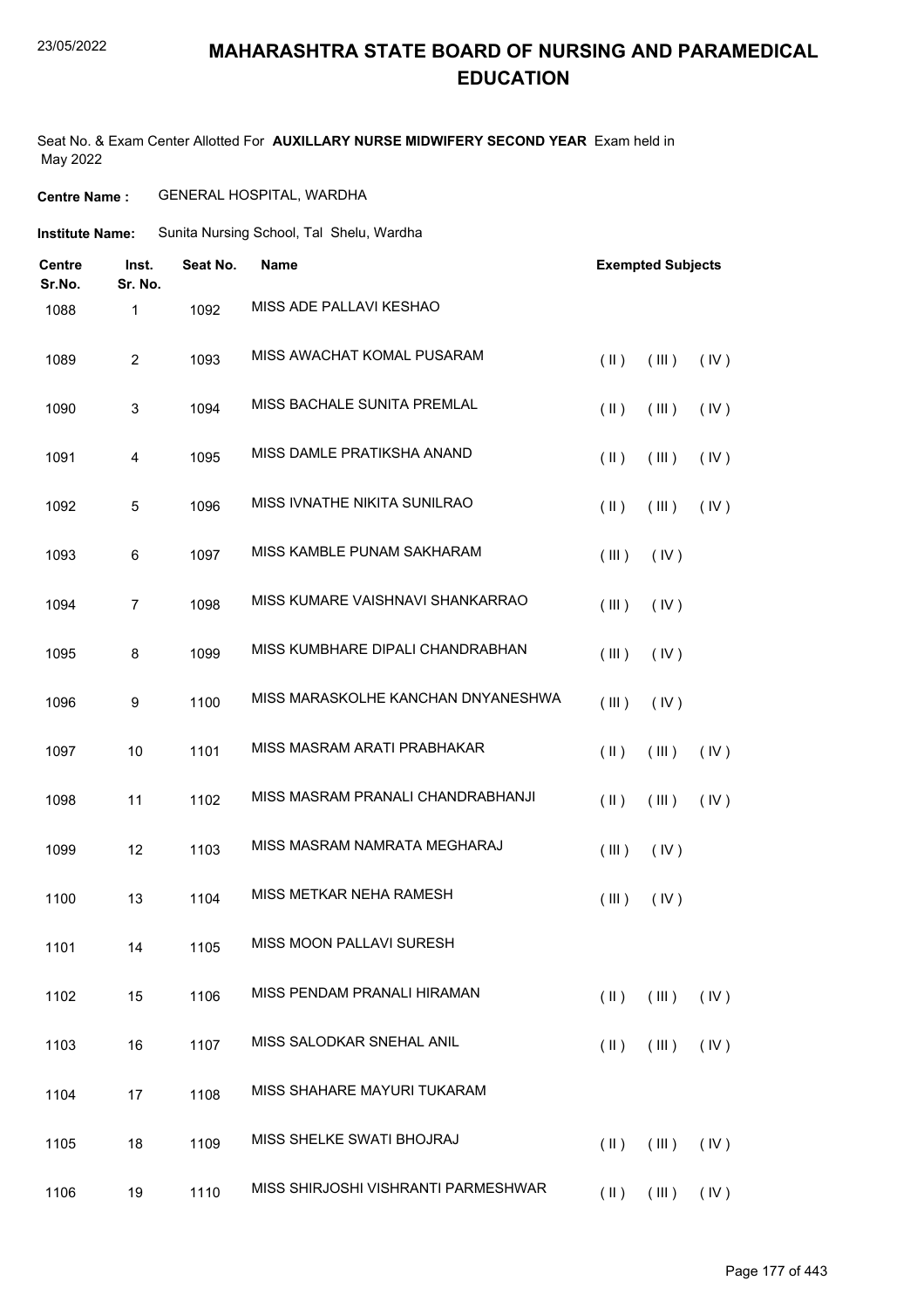| May 2022 |    |      | Seat No. & Exam Center Allotted For <b>AUXILLARY NURSE MIDWIFERY SECOND YEAR</b> Exam held in |                 |       |      |  |
|----------|----|------|-----------------------------------------------------------------------------------------------|-----------------|-------|------|--|
| 1107     | 20 | 1111 | MISS TODASE ARTI SHALIK                                                                       |                 |       |      |  |
| 1108     | 21 | 1112 | MISS UKEY PALLAVI MAHADEO                                                                     | $( \parallel )$ | (III) | (IV) |  |
| 1109     | 22 | 1113 | MISS UMARE SUKESHNI BANDU                                                                     | (III)           | (IV)  |      |  |
| 1110     | 23 | 1114 | MISS WALKONDAWAR SARIKA LAXMAN                                                                | (III)           | (IV)  |      |  |
|          |    |      | NOTE: 'P' MEANS PROVISIONALLY PERMITTED                                                       |                 |       |      |  |
|          |    |      |                                                                                               |                 |       |      |  |

if there is any mistake in the EXEMPTION of the Candidate it should be brought to the notice of the MSBNPE before the examination otherwise MSBNPE will not be resposible for any Consequences.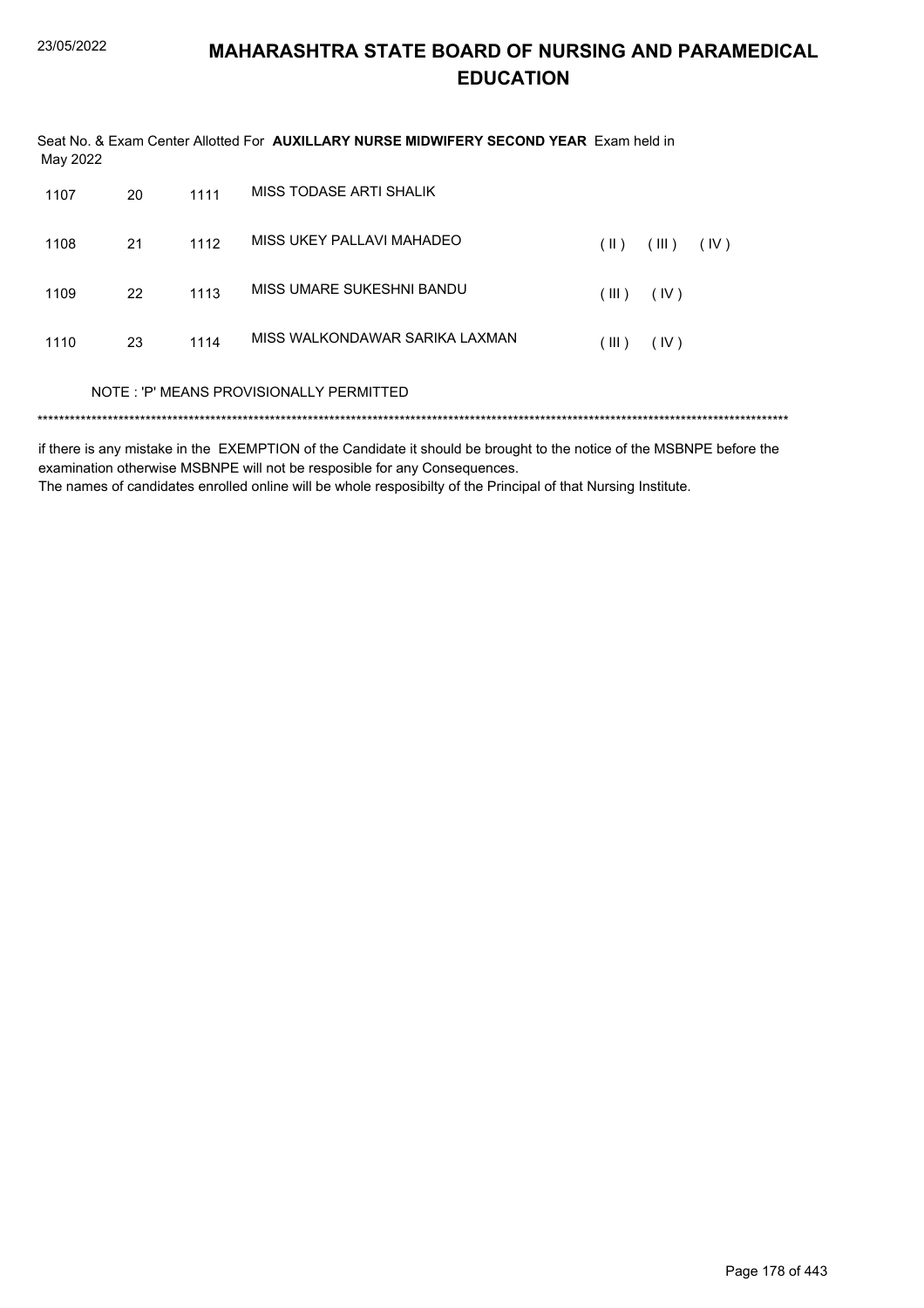Seat No. & Exam Center Allotted For AUXILLARY NURSE MIDWIFERY SECOND YEAR Exam held in May 2022

**Centre Name:** GENERAL HOSPITAL, WARDHA

CHETNA NURSING INSTITUTE, WARDHA **Institute Name:** 

| Centre<br>Sr.No. | Inst.<br>Sr. No. | Seat No. | Name                                    | <b>Exempted Subjects</b> |
|------------------|------------------|----------|-----------------------------------------|--------------------------|
| 1111             | 1                | 1115     | MISS KHAIRKAR MONIKA PARMESHWAR         |                          |
| 1112             | 2                | 1116     | MISS PARVE SHIVANI MANGESH              | (III)<br>(IV)            |
| 1113             | 3                | 1117     | MISS WAGHMARE SHAMAL MANOJ              | (III)<br>(IV)            |
|                  |                  |          | NOTE: 'P' MEANS PROVISIONALLY PERMITTED |                          |
|                  |                  |          |                                         |                          |

if there is any mistake in the EXEMPTION of the Candidate it should be brought to the notice of the MSBNPE before the examination otherwise MSBNPE will not be resposible for any Consequences. The names of candidates enrolled online will be whole resposibilty of the Principal of that Nursing Institute.

Page 179 of 443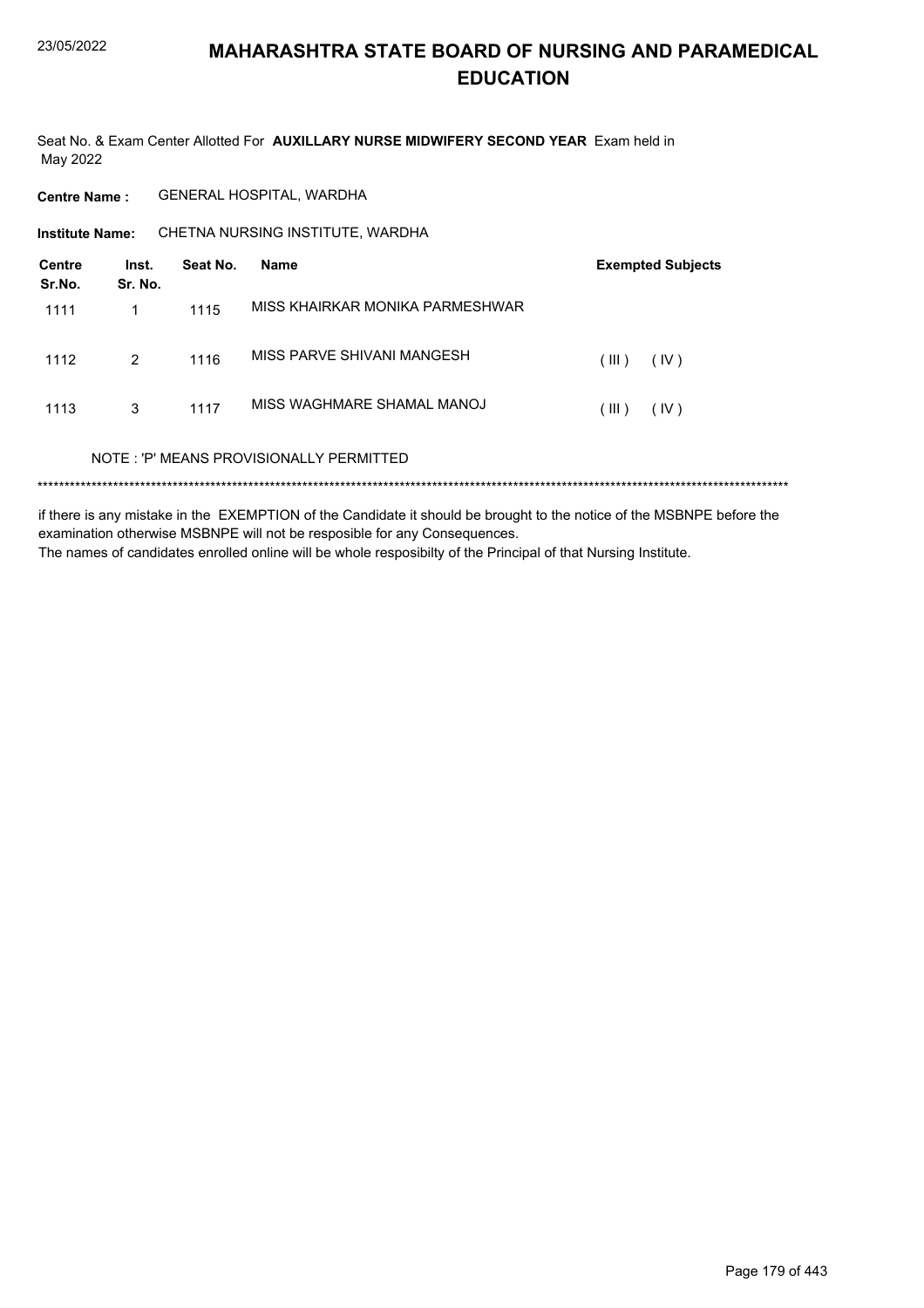Seat No. & Exam Center Allotted For **AUXILLARY NURSE MIDWIFERY SECOND YEAR** Exam held in May 2022

**Centre Name :** GENERAL HOSPITAL, WARDHA

**Institute Name: ANANDATAI LOHAVE SCHOOL OF NURSING, WARDHA** 

| <b>Centre</b><br>Sr.No. | Inst.<br>Sr. No. | Seat No. | <b>Name</b>                                                       |                         | <b>Exempted Subjects</b>       |      |  |
|-------------------------|------------------|----------|-------------------------------------------------------------------|-------------------------|--------------------------------|------|--|
| 1114                    | 1                | 1118     | MISS BAMBULKAR MAYURI NANDKISHOR                                  | (III)                   | (IV)                           |      |  |
| 1115                    | $\overline{2}$   | 1119     | MISS BHAGAT HINA GAJANAN                                          | $(\parallel)$           | (III)                          | (IV) |  |
| 1116                    | 3                | 1120     | MISS GAWANDE SHUBHANGI GANPAT                                     | $(\parallel)$           | (III)                          | (IV) |  |
| 1117                    | $\overline{4}$   | 1121     | MISS GOSAVI POONAM DILIP                                          | (III)                   | (IV)                           |      |  |
| 1118                    | 5                | 1122     | SMT NAGRALE ARCHANA SUSHILRAO<br>(NEE HADKE ARCHANA MORESHWARRAO) | (III)                   | (IV)                           |      |  |
| 1119                    | 6                | 1123     | MISS INGALE MAYURI MORESHWAR                                      | (III)                   | (IV)                           |      |  |
| 1120                    | $\overline{7}$   | 1124     | MISS JADHAO ACHAL DIPAK                                           | $(\parallel)$           | (III)                          | (IV) |  |
| 1121                    | 8                | 1125     | MISS KIRNAKE PRAVINA SUBHASHRAO                                   | (III)                   | (IV)                           |      |  |
| 1122                    | 9                | 1126     | MISS KUDMATE PRIYANKA BANDU                                       | (III)                   | (IV)                           |      |  |
| 1123                    | 10               | 1127     | MISS KUDMATE LEENA DADARAO                                        | $(\parallel)$           | (III)                          | (IV) |  |
| 1124                    | 11               | 1128     | MISS KUMRE ANKITA KUMDEV                                          | $(\parallel)$           | (III)                          | (IV) |  |
| 1125                    | 12               | 1129     | MISS MUNDEKAR DURGA RAMESHWAR                                     | (III)                   | (IV)                           |      |  |
| 1126                    | 13               | 1130     | MISS NANDANE SIMRAN VITTHALRAO                                    | $(\parallel)$           | (III)                          | (IV) |  |
| 1127                    | 14               | 1131     | MISS SADMAKE PRANALI SHATRUGHAN                                   |                         | $(\mathbb{II})$ $(\mathbb{V})$ |      |  |
| 1128                    | 15               | 1132     | MISS SADMAKE PRATIKSHA SHATRUGHN                                  | (III)                   | (IV)                           |      |  |
| 1129                    | 16               | 1133     | MISS TODASE NIKITA RUPRAO                                         | (III)                   | (IV)                           |      |  |
| 1130                    | 17               | 1134     | MISS WARGHANE BHUNESHWARI DARSHAN                                 | $(\parallel)$           | (III)                          | (IV) |  |
| 1131                    | 18               | 1135     | MISS WARKHADE DIPALI ARUNRAO                                      | $(\parallel \parallel)$ | (III)                          | (IV) |  |
| 1132                    | 19               | 1136     | MISS YETE VAISHNAVI SHAILENDRA                                    |                         | $(III)$ $(IV)$                 |      |  |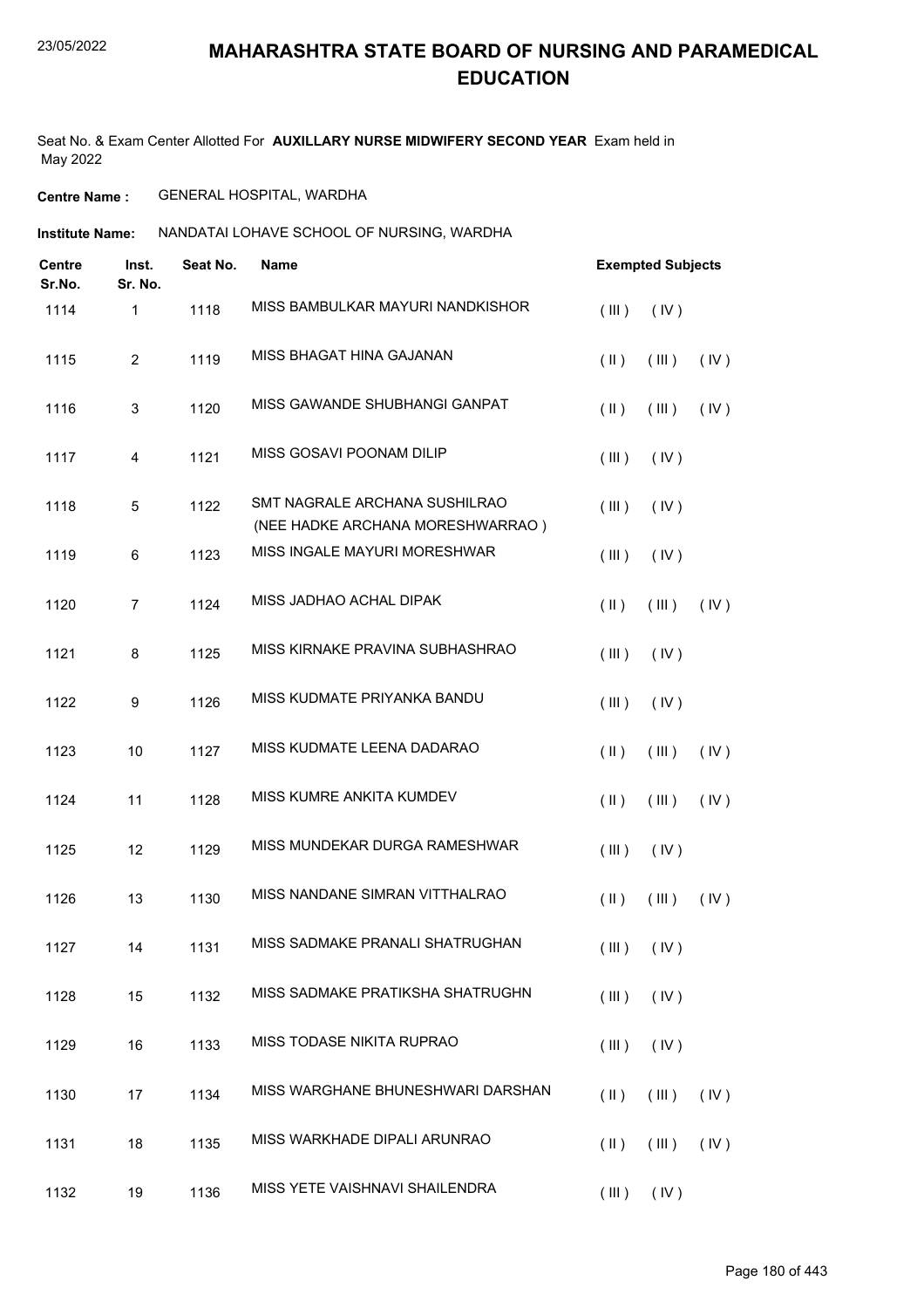Seat No. & Exam Center Allotted For AUXILLARY NURSE MIDWIFERY SECOND YEAR Exam held in May 2022

NOTE: 'P' MEANS PROVISIONALLY PERMITTED

if there is any mistake in the EXEMPTION of the Candidate it should be brought to the notice of the MSBNPE before the examination otherwise MSBNPE will not be resposible for any Consequences.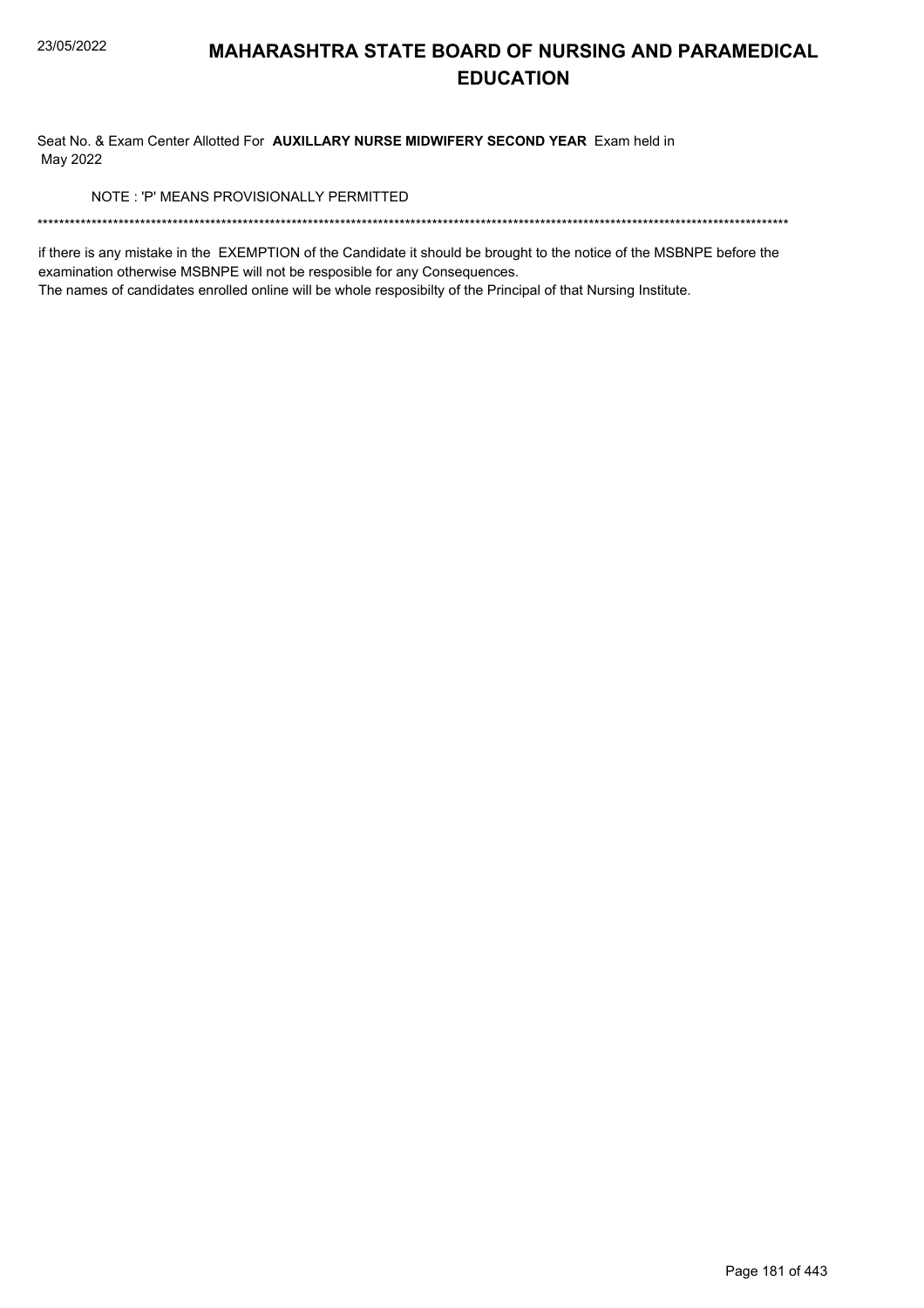Seat No. & Exam Center Allotted For AUXILLARY NURSE MIDWIFERY SECOND YEAR Exam held in May 2022

GENERAL HOSPITAL, WARDHA **Centre Name:** 

Institute Name: SATAO NURSING TRAINING SCHOOL, WARDHA

| Centre<br>Sr.No. | Inst.<br>Sr. No. | Seat No. | Name                          | <b>Exempted Subjects</b> |
|------------------|------------------|----------|-------------------------------|--------------------------|
| 1133             |                  | 1137     | MISS BALVIR PRAJAKTA SHRAVAN  | (IV)<br>(III)            |
| 1134             | 2                | 1138     | MISS DARONDE TAMANNA RAJENDRA | (III)<br>(IV)<br>(1)     |

#### NOTE: 'P' MEANS PROVISIONALLY PERMITTED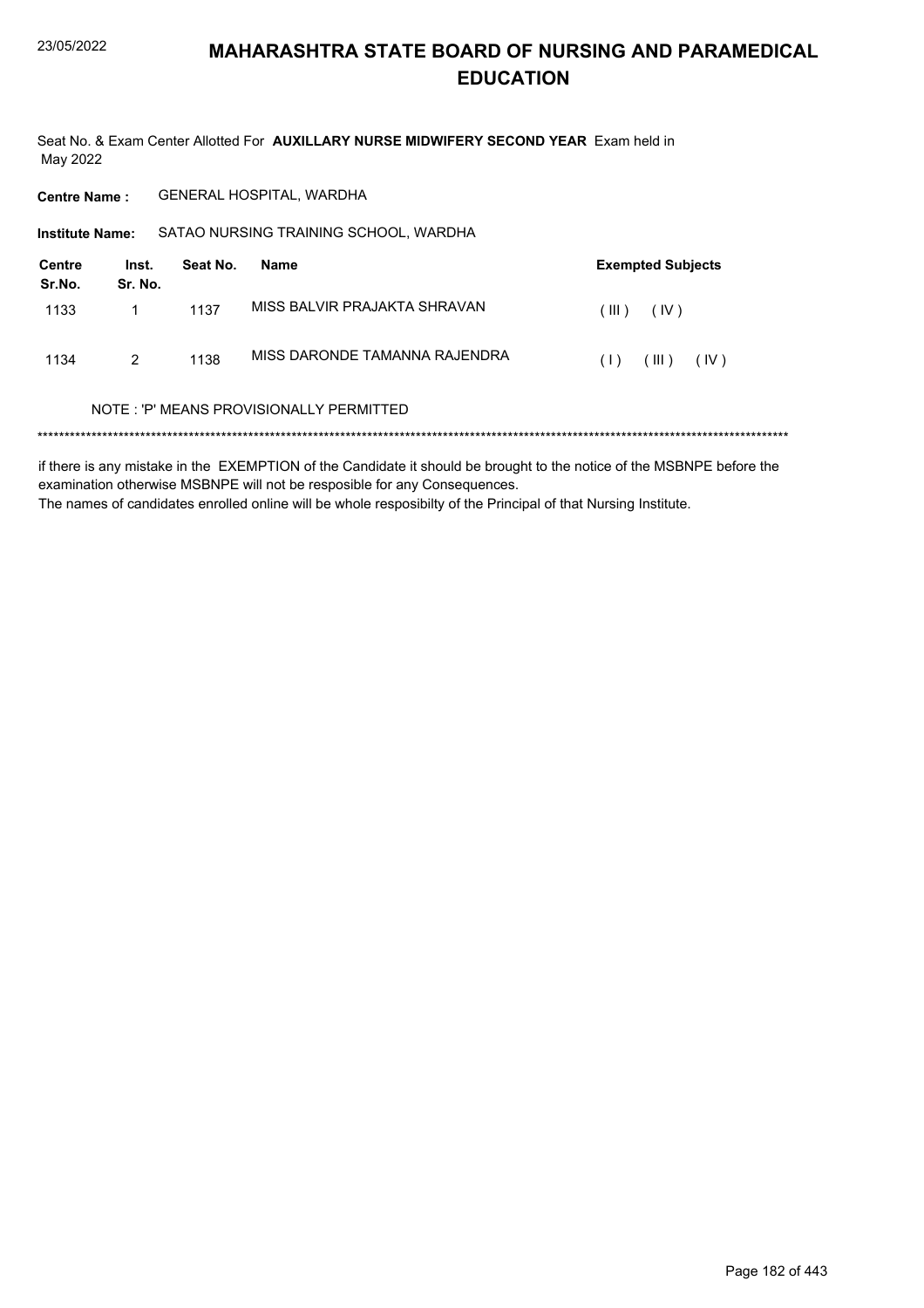Seat No. & Exam Center Allotted For AUXILLARY NURSE MIDWIFERY SECOND YEAR Exam held in May 2022

#### **Centre Name:** GENERAL HOSPITAL, WARDHA

**Institute Name:** Dimond Nursing Institute, Deoli, Wardha

| Centre<br>Sr.No. | Inst.<br>Sr. No. | Seat No. | <b>Name</b>                              |       | <b>Exempted Subjects</b> |      |
|------------------|------------------|----------|------------------------------------------|-------|--------------------------|------|
| 1135             | 1                | 1139     | MISS GAIKWAD PAYAL RAJU                  | (  )  | (III)                    | (IV) |
| 1136             | 2                | 1140     | MISS JADHAV NIKITA SHANKAR               | (III) | (IV)                     |      |
| 1137             | 3                | 1141     | MISS KAMBLE GOURI GAJANAN                |       |                          |      |
| 1138             | 4                | 1142     | MISS POPATKAR PUJA GAUTAMRAO             | (  )  | (III)                    | (IV) |
|                  |                  |          | NOTE · 'P' MEANS PROVISIONALLY PERMITTED |       |                          |      |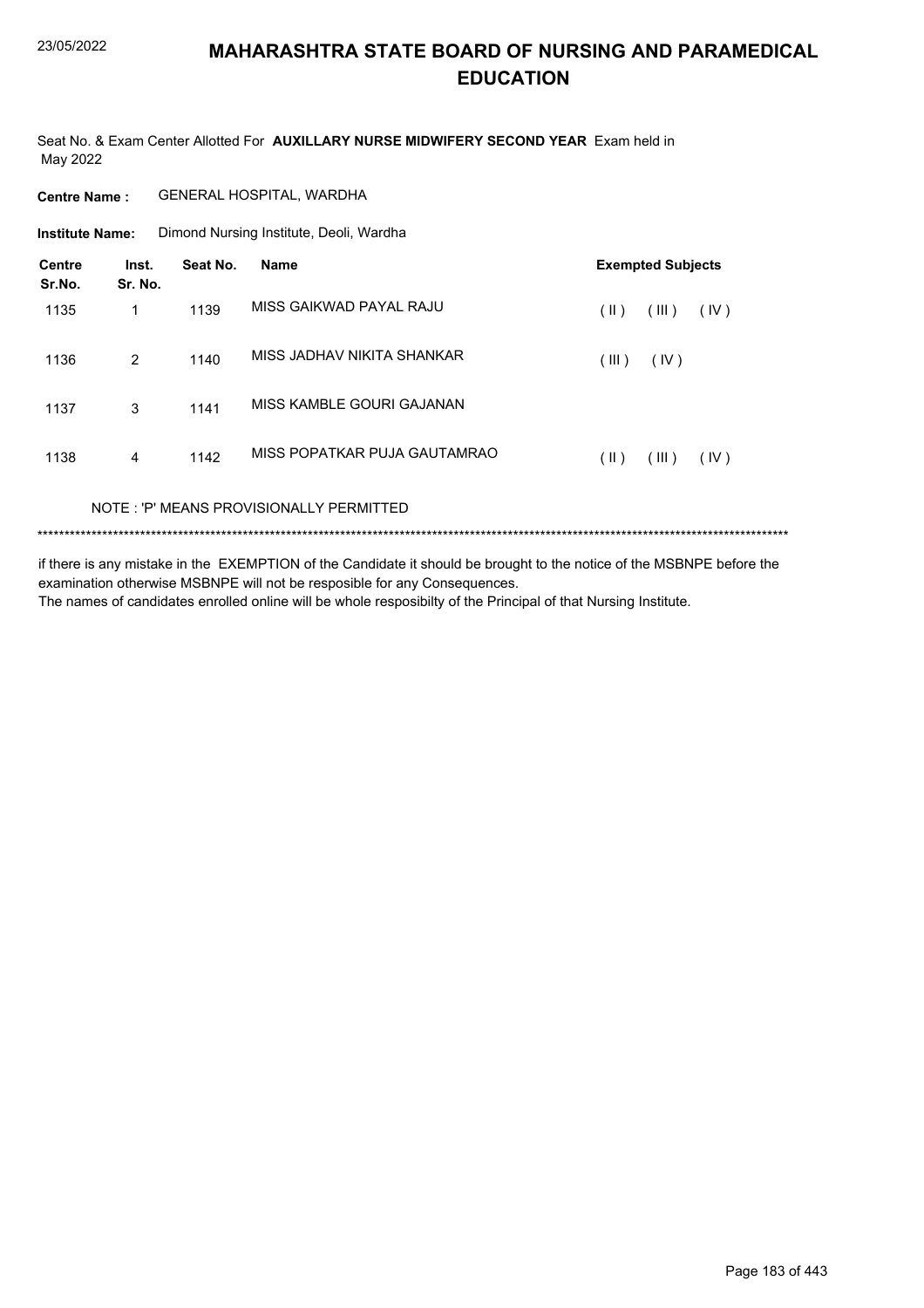Seat No. & Exam Center Allotted For AUXILLARY NURSE MIDWIFERY SECOND YEAR Exam held in May 2022

GENERAL HOSPITAL, WARDHA **Centre Name:** 

**Institute Name:** Kasturba Nurisng School, Samudrapur, Wardha

| Centre<br>Sr.No. | Inst.<br>Sr. No. | Seat No. | Name                         |      | <b>Exempted Subjects</b> |      |
|------------------|------------------|----------|------------------------------|------|--------------------------|------|
| 1139             |                  | 1143     | MISS BAWANE YOGITA PRAMODRAO | (  ) | (III)                    | (IV) |
| 1140             | 2                | 1144     | MISS GAWANDE PRIYANKA VINOD  | (  ) | (III)                    | (IV) |

#### NOTE: 'P' MEANS PROVISIONALLY PERMITTED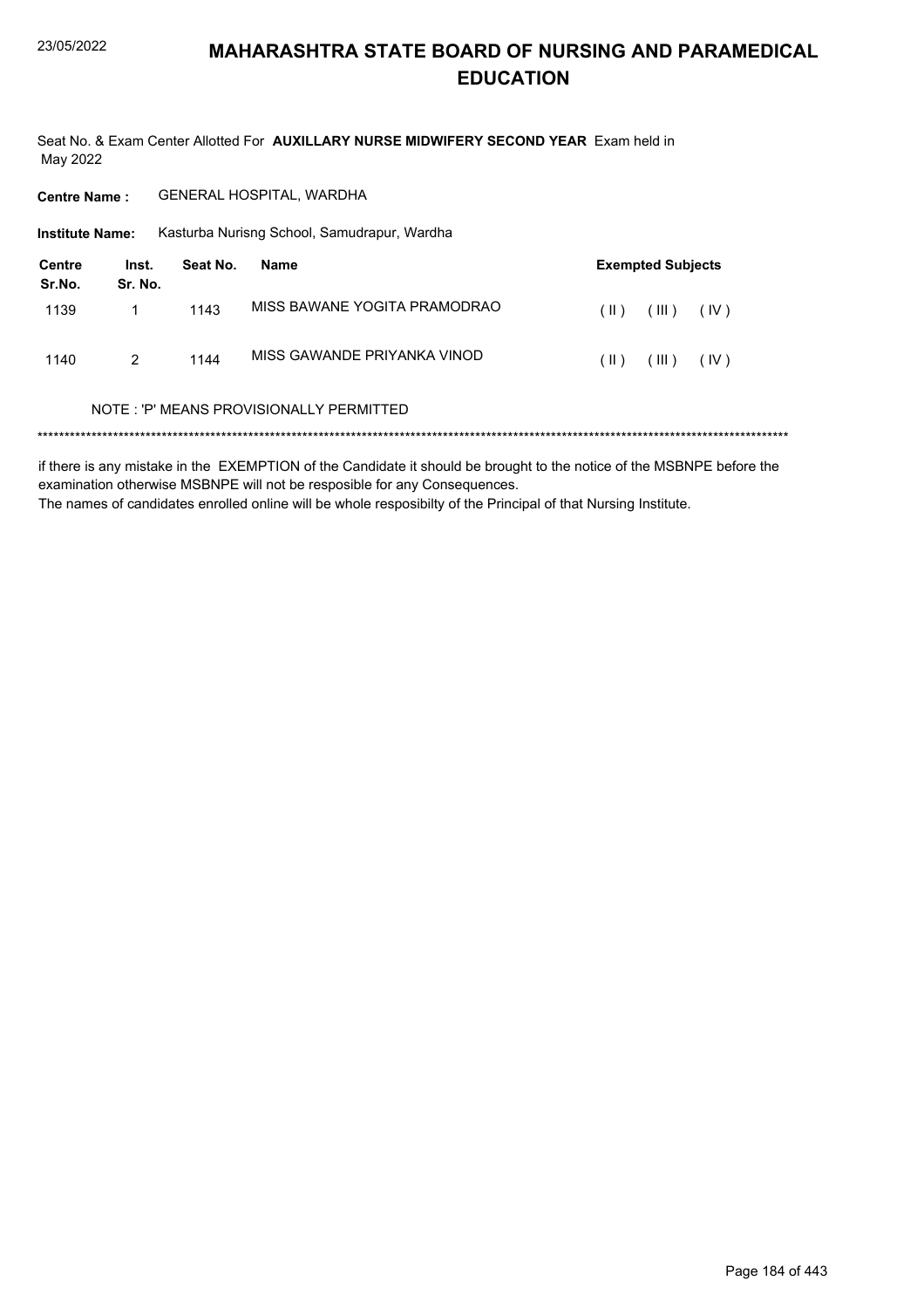Seat No. & Exam Center Allotted For **AUXILLARY NURSE MIDWIFERY SECOND YEAR** Exam held in May 2022

**Centre Name :** GENERAL HOSPITAL, WARDHA

**Institute Name: MAHATMA GANDHI NURSING INSTITUTE, DEOLI, WARDHA** 

| <b>Centre</b><br>Sr.No. | Inst.<br>Sr. No. | Seat No. | <b>Name</b>                    | <b>Exempted Subjects</b>       |
|-------------------------|------------------|----------|--------------------------------|--------------------------------|
| 1141                    | 1                | 1145     | MISS CHIKTE PRATIKSHA HARIBHAU | (III)<br>(IV)                  |
| 1142                    | 2                | 1146     | MISS FUSATE PRATIKSHA YOGIRAJ  | (1)<br>$(\parallel)$           |
| 1143                    | 3                | 1147     | MISS GAJBHIYE SAKSHI ANIL      | $(\parallel)$<br>(III)<br>(IV) |
| 1144                    | 4                | 1148     | MISS GEDAM SONALI DILIP        | $(\parallel)$<br>(III)<br>(IV) |
| 1145                    | 5                | 1149     | MISS KAMBLE ARATI KISHOR       | (III)<br>(IV)                  |
| 1146                    | 6                | 1150     | MISS MADAVI NIKITA SHANKARRAO  | (III)<br>(IV)                  |
| 1147                    | $\overline{7}$   | 1151     | MISS MADAVI PAI LAVI BHARAT    | $($ III $)$<br>(IV)            |
| 1148                    | 8                | 1152     | MISS MOON AACHAL SUDHAKAR      | (III)<br>(IV)                  |
| 1149                    | 9                | 1153     | MISS THOOL NIKITA RAJENDRARAO  | (III)<br>(IV)                  |
|                         |                  |          |                                |                                |

NOTE : 'P' MEANS PROVISIONALLY PERMITTED

\*\*\*\*\*\*\*\*\*\*\*\*\*\*\*\*\*\*\*\*\*\*\*\*\*\*\*\*\*\*\*\*\*\*\*\*\*\*\*\*\*\*\*\*\*\*\*\*\*\*\*\*\*\*\*\*\*\*\*\*\*\*\*\*\*\*\*\*\*\*\*\*\*\*\*\*\*\*\*\*\*\*\*\*\*\*\*\*\*\*\*\*\*\*\*\*\*\*\*\*\*\*\*\*\*\*\*\*\*\*\*\*\*\*\*\*\*\*\*\*\*\*\*\*\*\*\*\*\*\*\*\*\*\*\*\*\*\*\*

if there is any mistake in the EXEMPTION of the Candidate it should be brought to the notice of the MSBNPE before the examination otherwise MSBNPE will not be resposible for any Consequences.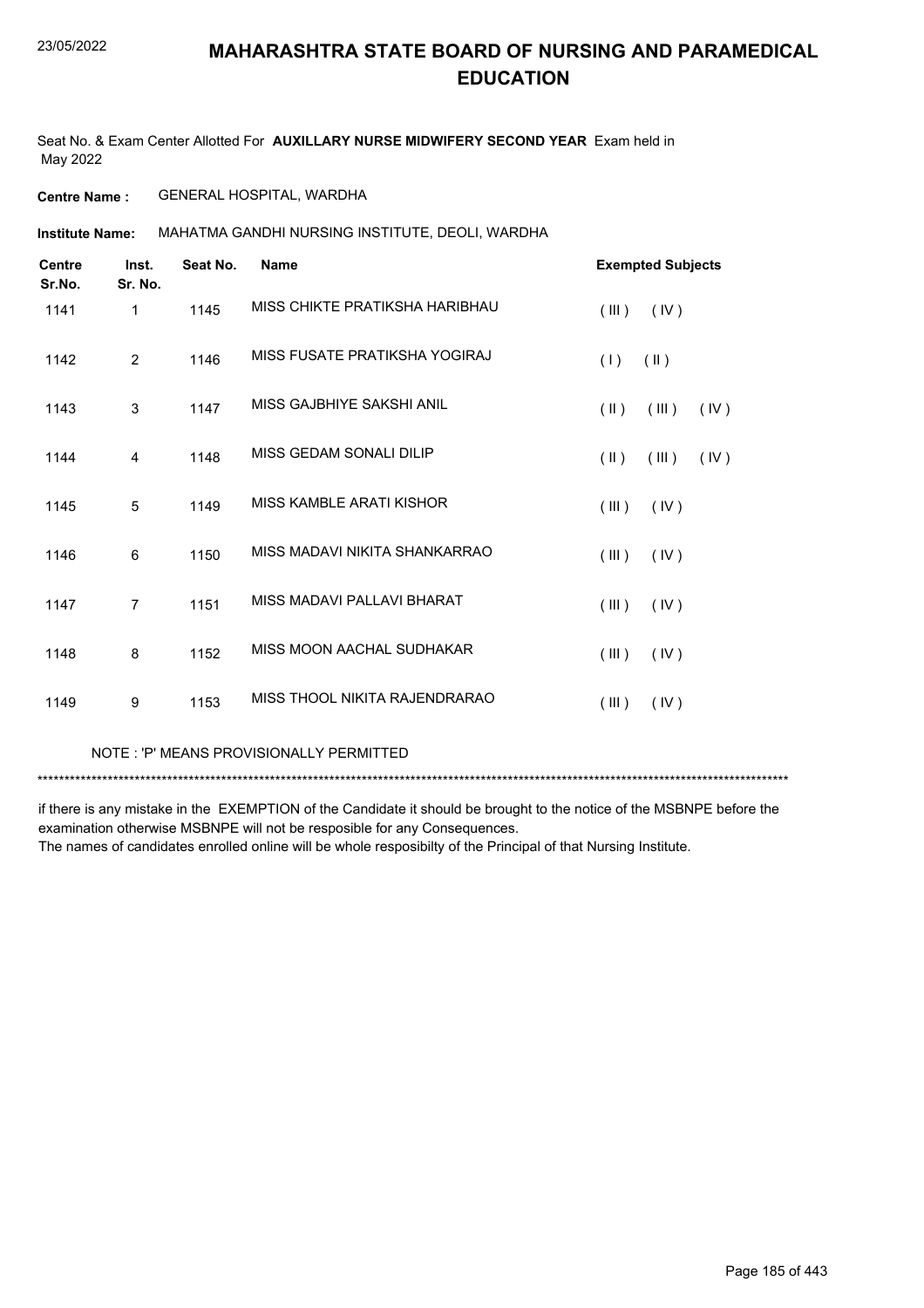Seat No. & Exam Center Allotted For **AUXILLARY NURSE MIDWIFERY SECOND YEAR** Exam held in May 2022

### **Centre Name :** DAGA MEMORIAL HOSPITAL, NAGPUR

MOTHER TERESA NURSING INSTITUTE , NAGPUR **Institute Name:**

| <b>Centre</b><br>Sr.No. | Inst.<br>Sr. No. | Seat No. | <b>Name</b>                      | <b>Exempted Subjects</b> |
|-------------------------|------------------|----------|----------------------------------|--------------------------|
| 1150                    | 1                | 1154     | MISS ANSARI ASFIYA MOHHOMMAD     | (III)<br>(IV)            |
| 1151                    | 2                | 1155     | MISS DHURVE PALLAVI PRABHAKAR    | (III)<br>(IV)<br>(1)     |
| 1152                    | 3                | 1156     | MISS FULZELE TEJAL BABAN         | (  )<br>(III)<br>(IV)    |
| 1153                    | 4                | 1157     | MISS JAMBHULE PRANALI NATTHUJI   | (III)<br>(IV)            |
| 1154                    | 5                | 1158     | MISS RANGARI APEKSHA DNYANESHWAR | $($ III $)$<br>(IV)      |

### NOTE : 'P' MEANS PROVISIONALLY PERMITTED

```
*******************************************************************************************************************************************
```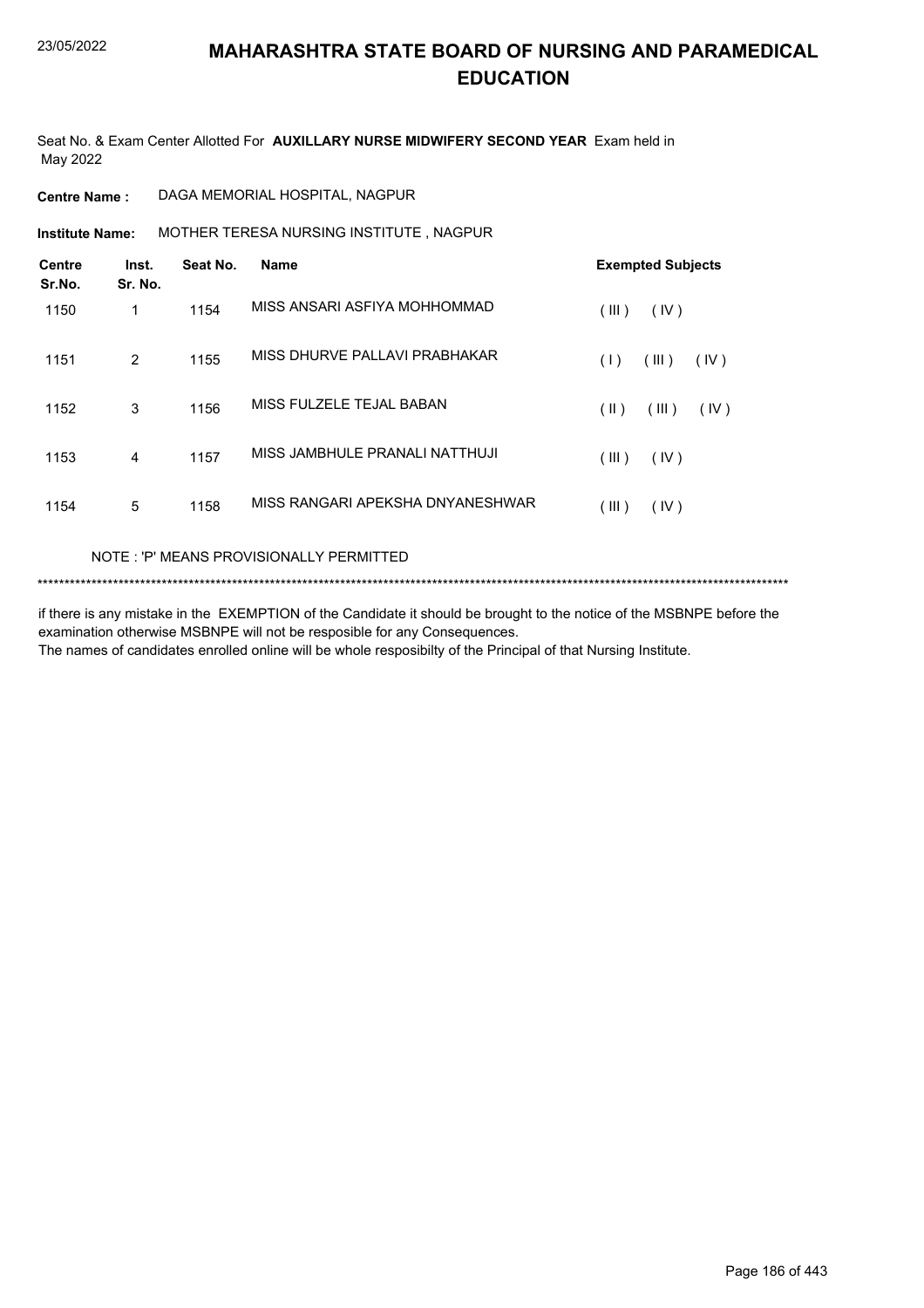Seat No. & Exam Center Allotted For **AUXILLARY NURSE MIDWIFERY SECOND YEAR** Exam held in May 2022

**Centre Name :** DAGA MEMORIAL HOSPITAL, NAGPUR

SUMANTAI WASNIK INSTITUTE OF NURSING, NAGPUR **Institute Name:**

| <b>Centre</b><br>Sr.No. | Inst.<br>Sr. No. | Seat No. | <b>Name</b>                         | <b>Exempted Subjects</b>     |      |
|-------------------------|------------------|----------|-------------------------------------|------------------------------|------|
| 1155                    | $\mathbf{1}$     | 1159     | MISS AMBADE SUBHANGINI SANJAY       | (III)<br>(IV)                |      |
| 1156                    | $\overline{2}$   | 1160     | MISS BANKAR SHWETA VIJAY            | $(\parallel)$<br>$($ III $)$ | (IV) |
| 1157                    | 3                | 1161     | MISS BHIVGADE SEJAL SANJAYRAO       | (III)<br>(IV)                |      |
| 1158                    | 4                | 1162     | MISS CHAVRE KAVERI DHARTIPAL        | $($ III $)$<br>(IV)          |      |
| 1159                    | $\sqrt{5}$       | 1163     | MISS DAHAT SAPNA VIJAY              | (III)<br>(IV)                |      |
| 1160                    | 6                | 1164     | MISS GHODESHWAR DIVYANI VISHWADAYAL | (1)<br>(III)                 | (IV) |
| 1161                    | $\overline{7}$   | 1165     | MISS KANGALE SHUBHANGI DEVIDAS      | (III)<br>(IV)                |      |
| 1162                    | 8                | 1166     | MISS MOTIKAR KIRTI MANOHAR          |                              |      |
| 1163                    | 9                | 1167     | MISS POHANKAR PRACHI SURESH         | (III)<br>(IV)                |      |
| 1164                    | 10               | 1168     | MISS RAUT NIKITA GOVINDAJI          | (III)<br>(IV)                |      |
| 1165                    | 11               | 1169     | MISS RAUT SHITAL BHIMRAO            | (III)<br>(IV)                |      |
| 1166                    | 12               | 1170     | MISS SHINDE SONAL DINESH            | $(\parallel)$<br>(III)       | (IV) |
| 1167                    | 13               | 1171     | MISS SHINGADE PRIYA PRADIP          | (III)<br>(IV)                |      |
| 1168                    | 14               | 1172     | MISS SIRSAM RUCHIKA SURAJ           | (III)<br>(IV)                |      |
|                         |                  |          |                                     |                              |      |

#### NOTE : 'P' MEANS PROVISIONALLY PERMITTED

\*\*\*\*\*\*\*\*\*\*\*\*\*\*\*\*\*\*\*\*\*\*\*\*\*\*\*\*\*\*\*\*\*\*\*\*\*\*\*\*\*\*\*\*\*\*\*\*\*\*\*\*\*\*\*\*\*\*\*\*\*\*\*\*\*\*\*\*\*\*\*\*\*\*\*\*\*\*\*\*\*\*\*\*\*\*\*\*\*\*\*\*\*\*\*\*\*\*\*\*\*\*\*\*\*\*\*\*\*\*\*\*\*\*\*\*\*\*\*\*\*\*\*\*\*\*\*\*\*\*\*\*\*\*\*\*\*\*\*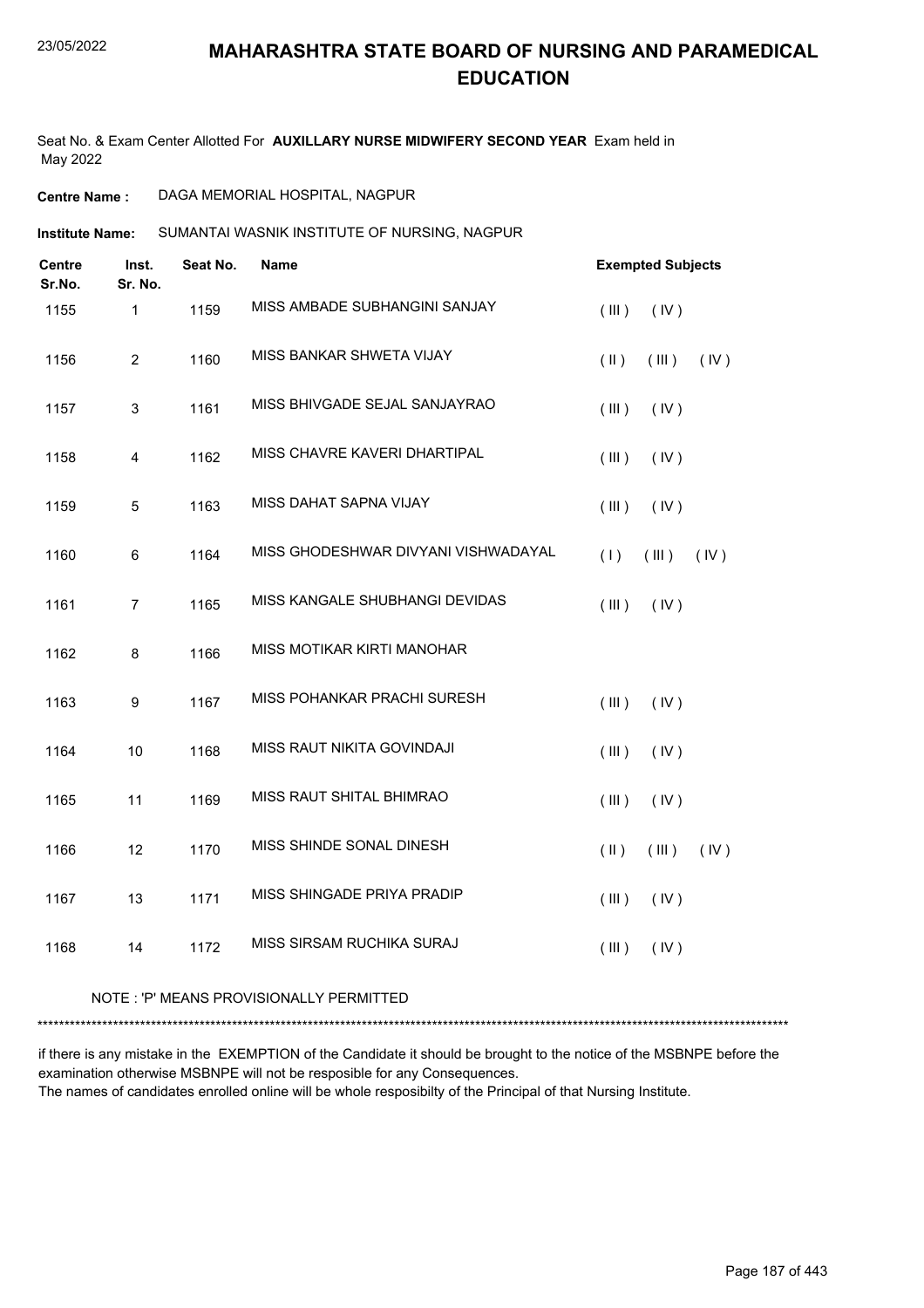Seat No. & Exam Center Allotted For **AUXILLARY NURSE MIDWIFERY SECOND YEAR** Exam held in May 2022

| <b>Centre Name :</b> | DAGA MEMORIAL HOSPITAL, NAGPUR |  |
|----------------------|--------------------------------|--|
|----------------------|--------------------------------|--|

**Institute Name:** POOJA NURSING SCHOOL, NAGPUR

| <b>Centre</b><br>Sr.No. | Inst.<br>Sr. No.          | Seat No. | Name                          | <b>Exempted Subjects</b>       |
|-------------------------|---------------------------|----------|-------------------------------|--------------------------------|
| 1169                    | $\mathbf{1}$              | 1173     | MISS BADOLE RITIKA RAVINDRA   | (III)<br>(IV)                  |
| 1170                    | $\overline{c}$            | 1174     | MISS CHAVHAN PRITI ANIL       | $(\parallel)$<br>(III)<br>(IV) |
| 1171                    | $\ensuremath{\mathsf{3}}$ | 1175     | MISS DONGRE RUPALI ARUN       | (IV)<br>$(\parallel)$<br>(III) |
| 1172                    | 4                         | 1176     | MISS GAJBHIYE ANJALI RAMDAS   | (III)<br>(IV)                  |
| 1173                    | $\mathbf 5$               | 1177     | MISS GEDAM SNEHA SIDDHARTH    | (IV)<br>$(\parallel)$<br>(III) |
| 1174                    | 6                         | 1178     | MISS GHARDE MINAKSHI DADARAO  | (III)<br>(IV)                  |
| 1175                    | $\overline{7}$            | 1179     | MISS GHONMODE POOJA RAVINDRA  | (1)<br>(III)<br>(IV)           |
| 1176                    | 8                         | 1180     | MISS INGOLE KAJAL NARESH      | $($ III $)$<br>(IV)            |
| 1177                    | $\boldsymbol{9}$          | 1181     | MISS KAMBLE PALLAVI VINESH    |                                |
| 1178                    | 10                        | 1182     | MISS KHOBRAGADE JUHI BHIMRAO  | (III)<br>(IV)                  |
| 1179                    | 11                        | 1183     | MISS MADAVI RUPALI DASHRATH   | (IV)<br>$(\parallel)$<br>(III) |
| 1180                    | 12                        | 1184     | MISS MADAVI TINA JAYENDRA     | (III)<br>(IV)                  |
| 1181                    | 13                        | 1185     | MISS MANDARE KALYANI KRISHNA  | (III)<br>(IV)                  |
| 1182                    | 14                        | 1186     | MISS MARKAM NAMRATA SUKHCHAND | (III)<br>(IV)                  |
| 1183                    | 15                        | 1187     | MISS MAVASKAR SHITAL SUBHASH  | (III)<br>(IV)                  |
| 1184                    | 16                        | 1188     | MISS MESHRAM RAJNI TIRTHARAJ  | (III)<br>(1)<br>(N)            |
| 1185                    | 17                        | 1189     | MISS NEHARE RANJANA RAMESH    | (III)<br>(IV)                  |
| 1186                    | 18                        | 1190     | MISS NIKOSE SAVITA RAJU       | (1)<br>(III)<br>(IV)           |
| 1187                    | 19                        | 1191     | MISS PATIL KARISHMA KISHOR    | $(III)$ $(IV)$                 |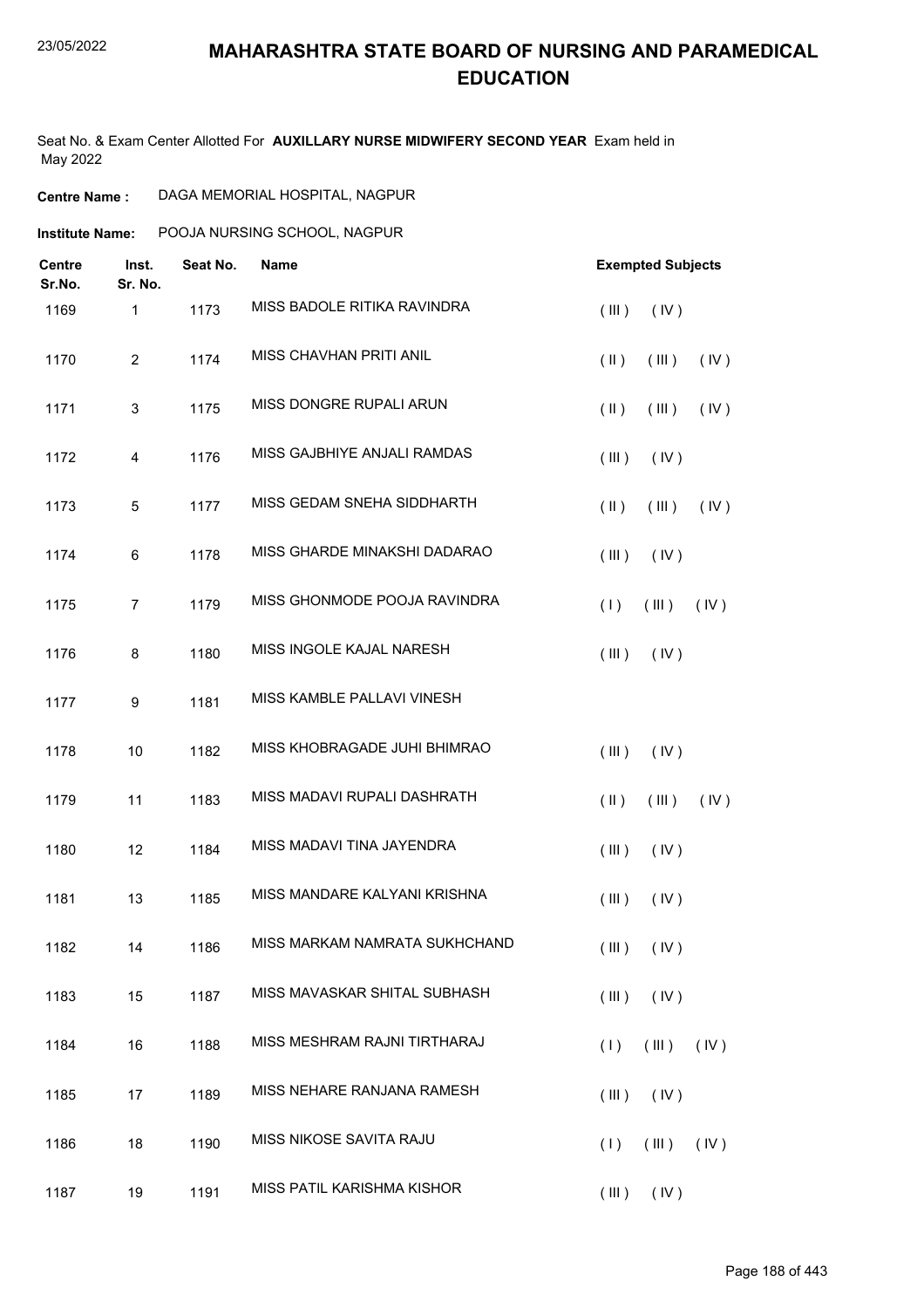| May 2022 |    |      | Seat No. & Exam Center Allotted For AUXILLARY NURSE MIDWIFERY SECOND YEAR Exam held in |               |       |      |
|----------|----|------|----------------------------------------------------------------------------------------|---------------|-------|------|
| 1188     | 20 | 1192 | MISS RAUT PRIYANKA PRAHLAD                                                             | (III)         | (IV)  |      |
| 1189     | 21 | 1193 | MISS RAVINDRA MONIKA GAJBHIYE                                                          | (III)         | (IV)  |      |
| 1190     | 22 | 1194 | MISS SAHARE MANJITA DEVDAS                                                             | (III)         | (IV)  |      |
| 1191     | 23 | 1195 | MISS SAHARE SEJAL VIDYANAND                                                            | $(\parallel)$ | (III) | (IV) |
| 1192     | 24 | 1196 | MISS SIDAM NANDA BHAURAO                                                               | (III)         | (IV)  |      |
| 1193     | 25 | 1197 | MISS SUDAME KAJAL CHARANDAS                                                            | (III)         | (IV)  |      |
| 1194     | 26 | 1198 | MISS TEKAM SHITAL BHAGYAWAN                                                            | $($ II $)$    | (III) | (IV) |
| 1195     | 27 | 1199 | MISS THAKARE NEHA TULSIRAM                                                             | (II)          | (III) | (IV) |
| 1196     | 28 | 1200 | MISS THAWARE MANSI DIPIRAJ                                                             | (III)         | (IV)  |      |
| 1197     | 29 | 1201 | MISS UKE PUJA JITENDRA                                                                 | $(\parallel)$ | (III) | (IV) |
| 1198     | 30 | 1202 | <b>MISS VETE URMILA RUSHI</b>                                                          | (III)         | (IV)  |      |
| 1199     | 31 | 1203 | MISS WANKHEDE PUJA GANESH                                                              |               |       |      |
| 1200     | 32 | 1204 | MISS WARKADE AACHAL CHINTAMAN                                                          | (III)         | (IV)  |      |
|          |    |      | NOTE: 'P' MEANS PROVISIONALLY PERMITTED                                                |               |       |      |

if there is any mistake in the EXEMPTION of the Candidate it should be brought to the notice of the MSBNPE before the examination otherwise MSBNPE will not be resposible for any Consequences.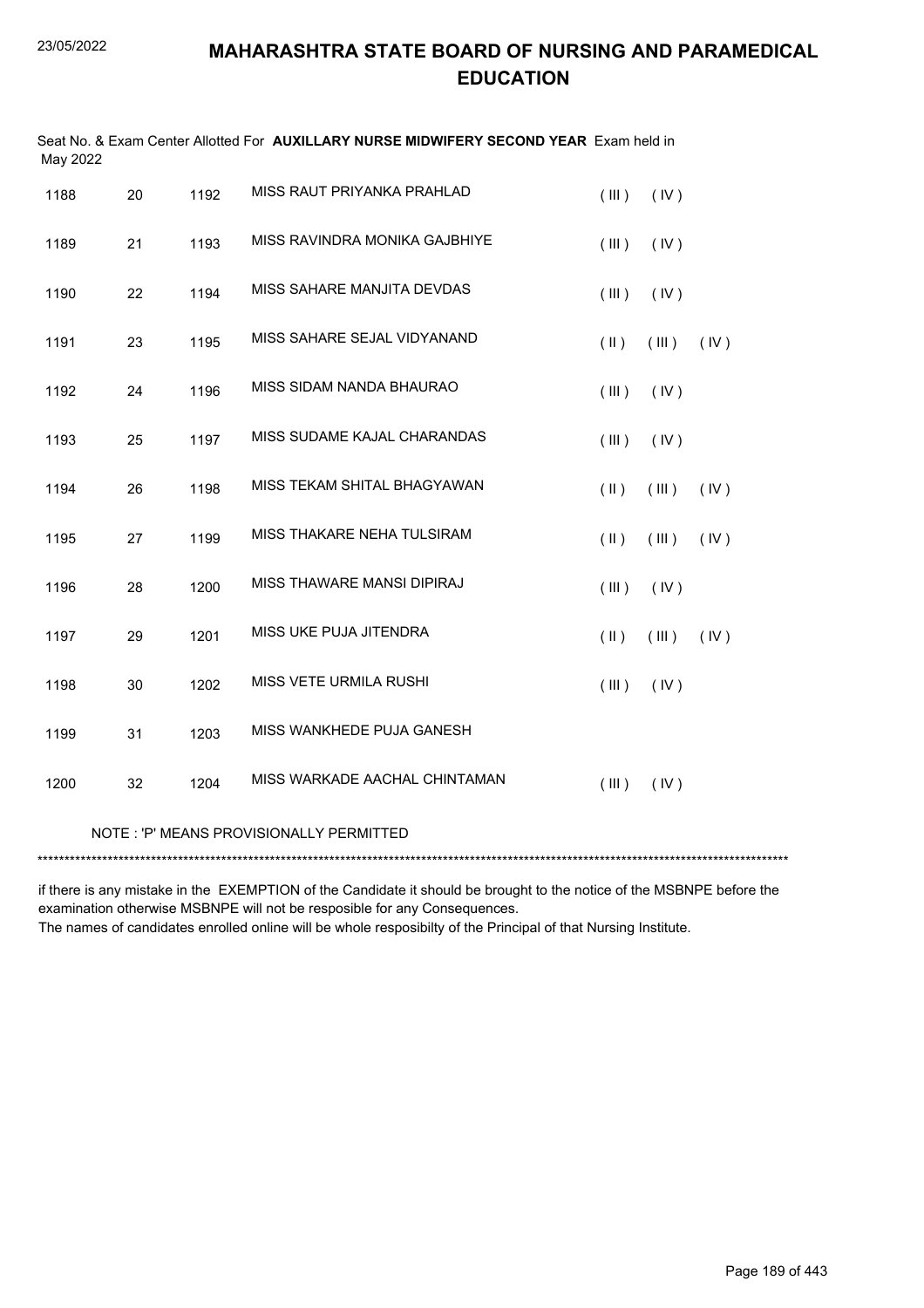Seat No. & Exam Center Allotted For **AUXILLARY NURSE MIDWIFERY SECOND YEAR** Exam held in May 2022

### **Centre Name :** DAGA MEMORIAL HOSPITAL, NAGPUR

GONDIA CITY INSTITUTE OF NURSING PARAMEDICAL SCIENCES, GONDIA **Institute Name:**

| <b>Centre</b><br>Sr.No. | Inst.<br>Sr. No. | Seat No. | Name                                    |               | <b>Exempted Subjects</b> |      |
|-------------------------|------------------|----------|-----------------------------------------|---------------|--------------------------|------|
| 1201                    | 1                | 1205     | MISS BORKAR DISHA TULSIRAM              | (III)         | (IV)                     |      |
| 1202                    | $\overline{c}$   | 1206     | MISS CHAUDHARI PUNAM GULAB              | (III)         | (IV)                     |      |
| 1203                    | $\mathbf{3}$     | 1207     | MISS DIHARI SHITAL PUSHARAJ             | (III)         | (IV)                     |      |
| 1204                    | 4                | 1208     | MISS DONGARE PALLAVI NARENDRA           | $(\parallel)$ | (III)                    | (IV) |
| 1205                    | 5                | 1209     | MISS GAJBHIYE RAGINI SUBHASH            | (III)         | (IV)                     |      |
| 1206                    | 6                | 1210     | MISS GAJBHIYE SHWETA JAGDISH            | (III)         | (IV)                     |      |
| 1207                    | $\overline{7}$   | 1211     | MISS GAWALE REKHA BRIJLAL               | (III)         | (IV)                     |      |
| 1208                    | 8                | 1212     | MISS MANE MINAL RAJESH                  | (III)         | (IV)                     |      |
| 1209                    | 9                | 1213     | MISS MESHRAM SHILPA HARIDAS             | $($ II $)$    | (III)                    | (IV) |
| 1210                    | 10               | 1214     | MISS NANDESHWAR PRACHEE UMESH           | (III)         | (IV)                     |      |
| 1211                    | 11               | 1215     | MISS NEWARE GEETA LALCHAND              |               |                          |      |
| 1212                    | 12               | 1216     | <b>MISS RAUT BHARATI ANIL</b>           | $(\parallel)$ | (III)                    | (IV) |
| 1213                    | 13               | 1217     | MISS SHAHARE NEELAM RAMESHWAR           | $($ II $)$    | (III)                    | (IV) |
| 1214                    | 14               | 1218     | MISS TEKAM MEGHA SHIVDAS                |               | $(III)$ $(IV)$           |      |
| 1215                    | 15               | 1219     | MISS UIKEY KRUPALI HOMSING              | (III)         | (IV)                     |      |
| 1216                    | 16               | 1220     | MISS WHAGADE YOGITA BHARATRAM           | (III)         | (IV)                     |      |
|                         |                  |          | NOTE: 'P' MEANS PROVISIONALLY PERMITTED |               |                          |      |

if there is any mistake in the EXEMPTION of the Candidate it should be brought to the notice of the MSBNPE before the examination otherwise MSBNPE will not be resposible for any Consequences.

\*\*\*\*\*\*\*\*\*\*\*\*\*\*\*\*\*\*\*\*\*\*\*\*\*\*\*\*\*\*\*\*\*\*\*\*\*\*\*\*\*\*\*\*\*\*\*\*\*\*\*\*\*\*\*\*\*\*\*\*\*\*\*\*\*\*\*\*\*\*\*\*\*\*\*\*\*\*\*\*\*\*\*\*\*\*\*\*\*\*\*\*\*\*\*\*\*\*\*\*\*\*\*\*\*\*\*\*\*\*\*\*\*\*\*\*\*\*\*\*\*\*\*\*\*\*\*\*\*\*\*\*\*\*\*\*\*\*\*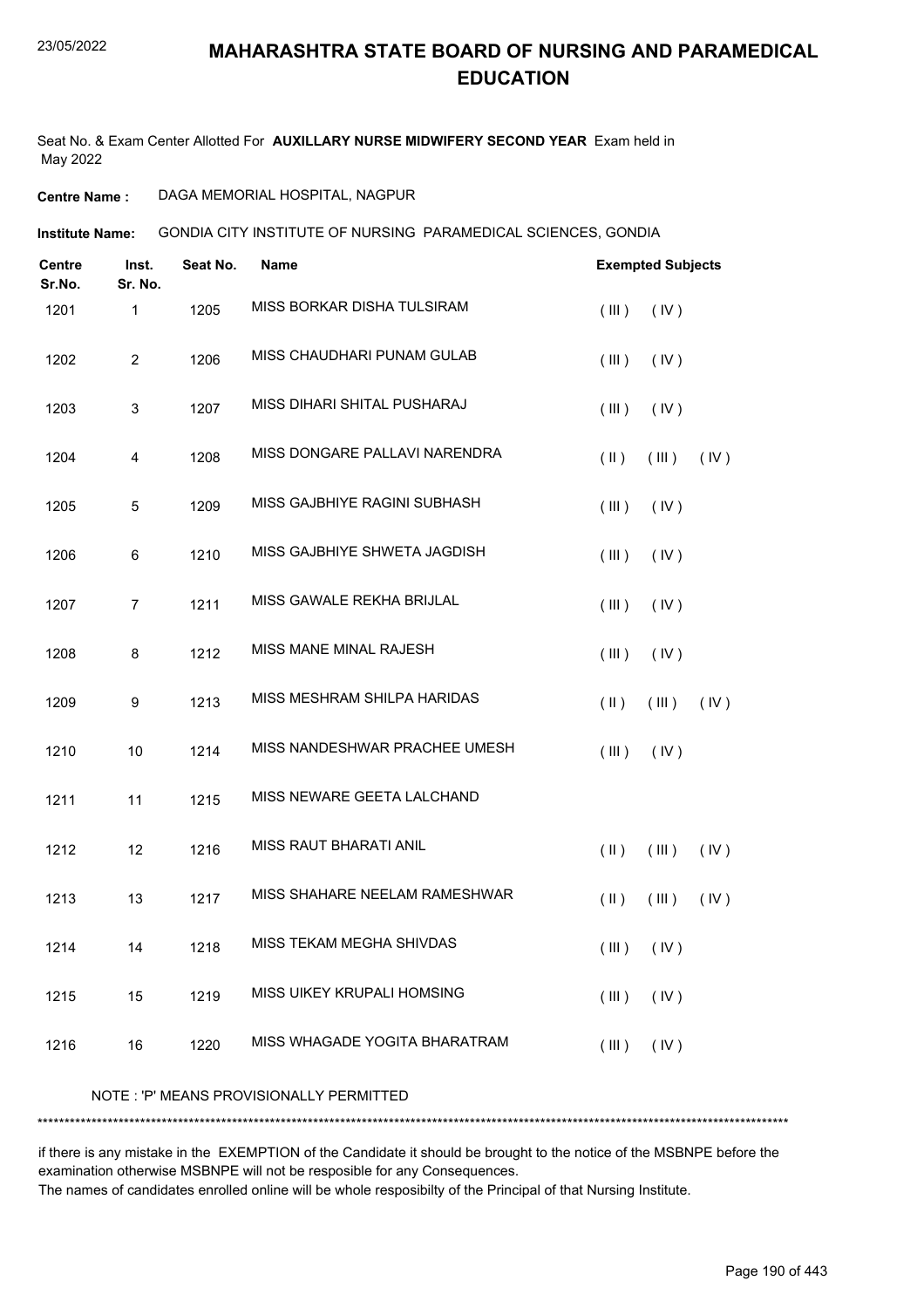Seat No. & Exam Center Allotted For **AUXILLARY NURSE MIDWIFERY SECOND YEAR** Exam held in May 2022

### **Centre Name :** GENERAL HOSPITAL,CHANDRAPUR

**Institute Name: PRABHADEVI NURSING SCHOOL, CHANDRAPUR** 

| <b>Centre</b><br>Sr.No. | Inst.<br>Sr. No. | Seat No. | <b>Name</b>                        | <b>Exempted Subjects</b>         |      |
|-------------------------|------------------|----------|------------------------------------|----------------------------------|------|
| 1217                    | $\mathbf{1}$     | 1221     | MISS ATRAM ROSHANA SADASHIV        | $(\parallel)$<br>(III)           | (IV) |
| 1218                    | $\overline{2}$   | 1222     | MISS BAWANE MADHURI DILIP          | $(\parallel)$                    |      |
| 1219                    | 3                | 1223     | MISS BHAGWAT SNEHA SHAMRAO         | (III)<br>$(\parallel)$           | (IV) |
| 1220                    | 4                | 1224     | MISS BORKAR PALLAVI GURUDAS        | (III)<br>$(\parallel)$           | (IV) |
| 1221                    | 5                | 1225     | MISS CHOURE PRANALI DILIP          | (III)<br>$(\parallel)$           | (IV) |
| 1222                    | 6                | 1226     | MISS CHUTE SHILPA TULSHIRAM        | $(\parallel)$<br>(III)           | (IV) |
| 1223                    | $\overline{7}$   | 1227     | MISS DORE RANI DATTA               |                                  |      |
| 1224                    | 8                | 1228     | MISS KHOBRAGADE CHHABBITAI PISARAM | (1)<br>$(\parallel)$             |      |
| 1225                    | 9                | 1229     | MISS MESHRAM DIKSHA SURESH         | $(\parallel)$<br>(III)           | (IV) |
| 1226                    | 10               | 1230     | MISS RAIPURE KOMAL RAJU            |                                  |      |
| 1227                    | 11               | 1231     | MISS RAMTEKE JOTSANA ASHOK         | $(\parallel)$<br>(III)           | (IV) |
| 1228                    | 12               | 1232     | MISS SOMKUWAR KAJAL PRAMODRAO      | $(\parallel \parallel)$<br>(III) | (IV) |
|                         |                  |          |                                    |                                  |      |

### NOTE : 'P' MEANS PROVISIONALLY PERMITTED

\*\*\*\*\*\*\*\*\*\*\*\*\*\*\*\*\*\*\*\*\*\*\*\*\*\*\*\*\*\*\*\*\*\*\*\*\*\*\*\*\*\*\*\*\*\*\*\*\*\*\*\*\*\*\*\*\*\*\*\*\*\*\*\*\*\*\*\*\*\*\*\*\*\*\*\*\*\*\*\*\*\*\*\*\*\*\*\*\*\*\*\*\*\*\*\*\*\*\*\*\*\*\*\*\*\*\*\*\*\*\*\*\*\*\*\*\*\*\*\*\*\*\*\*\*\*\*\*\*\*\*\*\*\*\*\*\*\*\*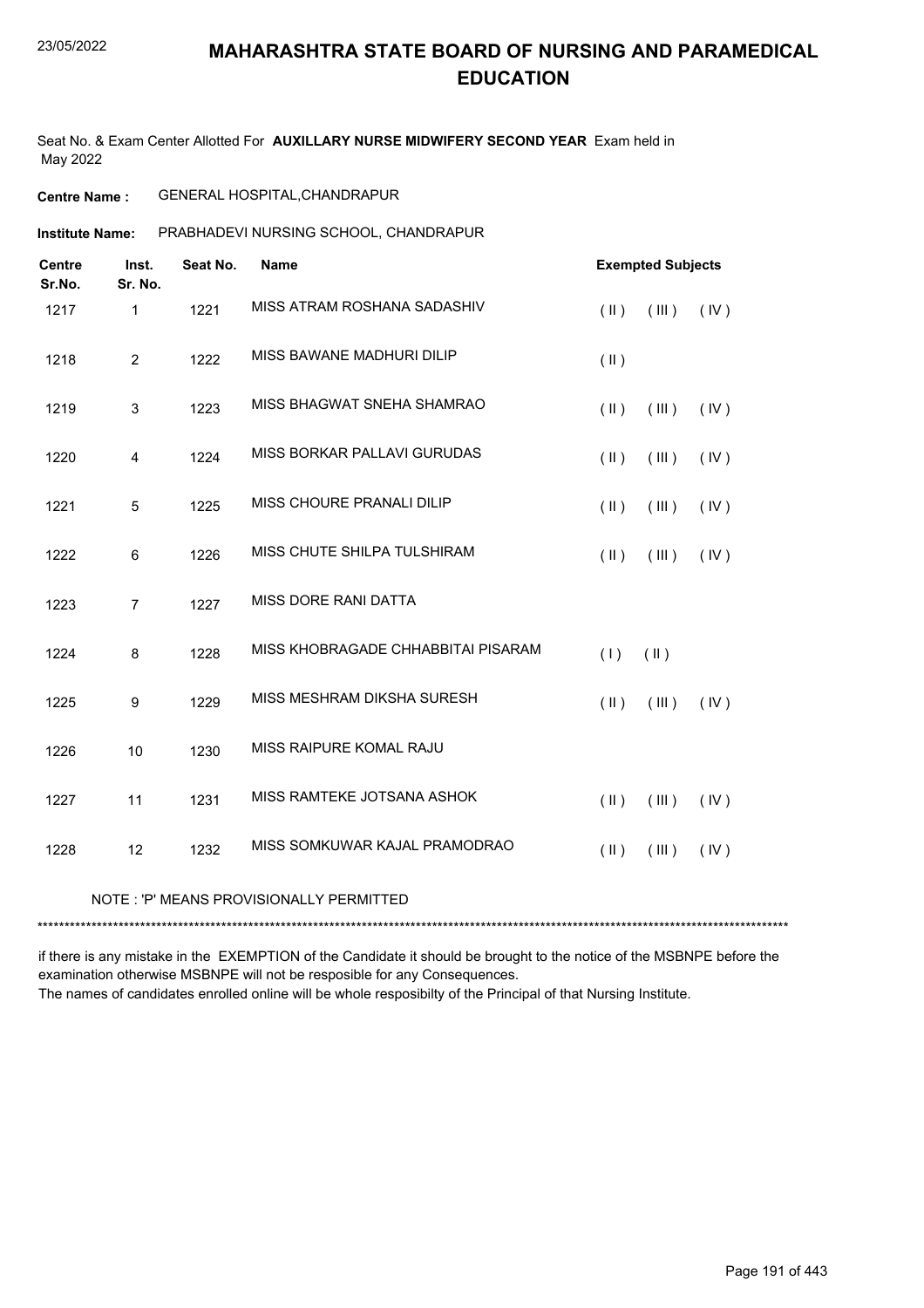Seat No. & Exam Center Allotted For AUXILLARY NURSE MIDWIFERY SECOND YEAR Exam held in May 2022

| <b>Centre Name:</b>                                                 |                  |          | <b>GENERAL HOSPITAL, CHANDRAPUR</b> |                          |  |  |
|---------------------------------------------------------------------|------------------|----------|-------------------------------------|--------------------------|--|--|
| DEONIL SCHOOL OF NURSING, MUL, CHANDRAPUR<br><b>Institute Name:</b> |                  |          |                                     |                          |  |  |
| Centre<br>Sr.No.                                                    | Inst.<br>Sr. No. | Seat No. | <b>Name</b>                         | <b>Exempted Subjects</b> |  |  |
| 1229                                                                |                  | 1233     | MISS KUSRAM KARISHMA SURESH         | (IV)<br>(III)            |  |  |
| NOTE : 'P' MEANS PROVISIONALLY PERMITTED                            |                  |          |                                     |                          |  |  |
|                                                                     |                  |          |                                     |                          |  |  |

if there is any mistake in the EXEMPTION of the Candidate it should be brought to the notice of the MSBNPE before the examination otherwise MSBNPE will not be resposible for any Consequences.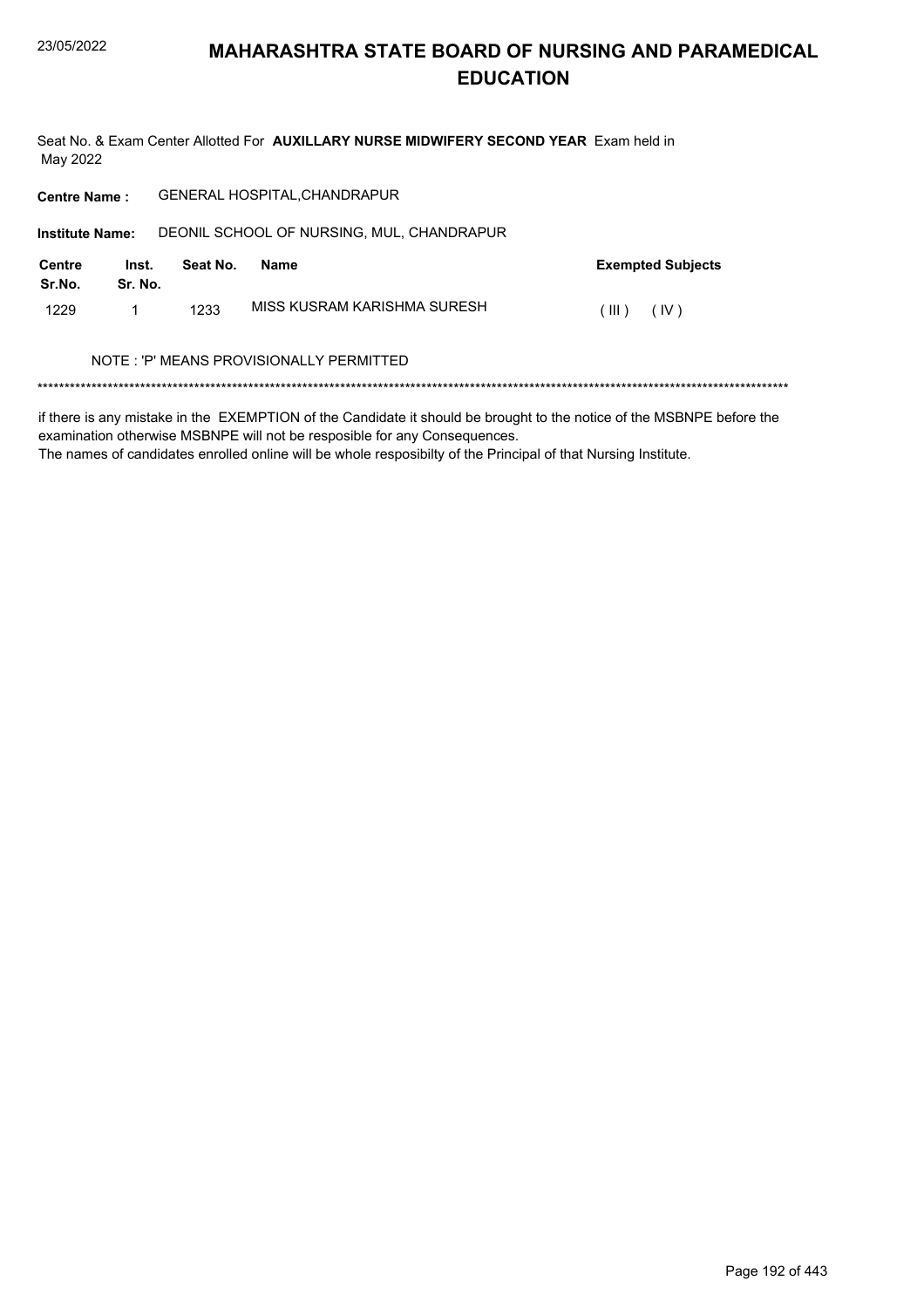Seat No. & Exam Center Allotted For **AUXILLARY NURSE MIDWIFERY SECOND YEAR** Exam held in May 2022

**Centre Name :** GENERAL HOSPITAL,CHANDRAPUR

**Institute Name: MOTHER TERESA NURSING ACADAMY, BALLARPUR, CHANDRAPUR** 

| <b>Centre</b><br>Sr.No. | Inst.<br>Sr. No. | Seat No. | <b>Name</b>                             | <b>Exempted Subjects</b> |       |      |  |
|-------------------------|------------------|----------|-----------------------------------------|--------------------------|-------|------|--|
| 1230                    | 1                | 1234     | MISS DIGAMBAR SAPANA GANFADE            | $(\parallel)$            | (III) | (IV) |  |
| 1231                    | 2                | 1235     | MISS GOPICHANND PRIYANKA TEMBHURKAR     | $(\parallel)$            | (III) | (IV) |  |
| 1232                    | 3                | 1236     | MISS JAYPAL DIPA SAKHARE                | $(\parallel)$            | (III) | (IV) |  |
| 1233                    | 4                | 1237     | MISS KISAN RUPALI GADGE                 | (  )                     | (III) | (IV) |  |
| 1234                    | 5                | 1238     | MISS RAJU ROHINI KARMARKAR              | $(\parallel)$            | (III) | (IV) |  |
| 1235                    | 6                | 1239     | MISS RAMESH AKSHATA GANDHARE            |                          |       |      |  |
| 1236                    | $\overline{7}$   | 1240     | MISS TAHEVAR SADAFSAHER ALI             |                          |       |      |  |
|                         |                  |          | NOTE: 'P' MEANS PROVISIONALLY PERMITTED |                          |       |      |  |

if there is any mistake in the EXEMPTION of the Candidate it should be brought to the notice of the MSBNPE before the examination otherwise MSBNPE will not be resposible for any Consequences.

\*\*\*\*\*\*\*\*\*\*\*\*\*\*\*\*\*\*\*\*\*\*\*\*\*\*\*\*\*\*\*\*\*\*\*\*\*\*\*\*\*\*\*\*\*\*\*\*\*\*\*\*\*\*\*\*\*\*\*\*\*\*\*\*\*\*\*\*\*\*\*\*\*\*\*\*\*\*\*\*\*\*\*\*\*\*\*\*\*\*\*\*\*\*\*\*\*\*\*\*\*\*\*\*\*\*\*\*\*\*\*\*\*\*\*\*\*\*\*\*\*\*\*\*\*\*\*\*\*\*\*\*\*\*\*\*\*\*\*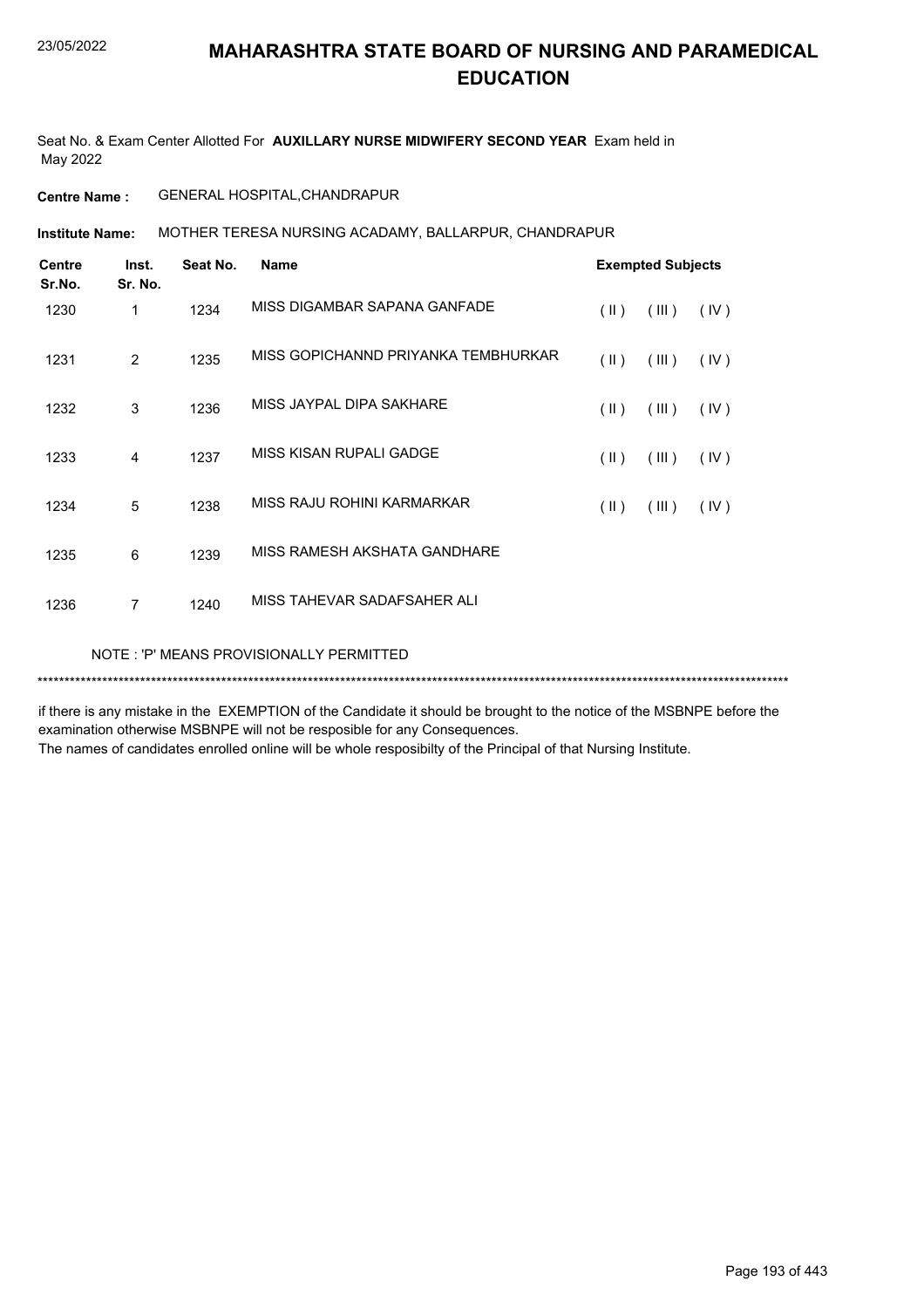Seat No. & Exam Center Allotted For AUXILLARY NURSE MIDWIFERY SECOND YEAR Exam held in May 2022

**Centre Name:** Indira Gandhi Medical College & Hospital, Nagpur

ACHARYA VINOBA BHAVE SCHOOL OF NURSING, KATOL, NAGPUR **Institute Name:** 

| <b>Centre</b><br>Sr.No. | Inst.<br>Sr. No. | Seat No. | <b>Name</b>                             | <b>Exempted Subjects</b> |
|-------------------------|------------------|----------|-----------------------------------------|--------------------------|
| 1237                    | 1                | 1241     | MISS DHOKE LAXMI RAVINDRA               |                          |
| 1238                    | 2                | 1242     | MISS GONDANE NIRMALA YUWARAJ            |                          |
| 1239                    | 3                | 1243     | MISS GORLE USHA SHANKARRAO              |                          |
| 1240                    | 4                | 1244     | MISS SAHARE MONIKA RAVINDRAJI           |                          |
| 1241                    | 5                | 1245     | MISS WANKHEDE PRERNA VISHWAS            | (IV)<br>(III)            |
|                         |                  |          | NOTE: 'P' MEANS PROVISIONALLY PERMITTED |                          |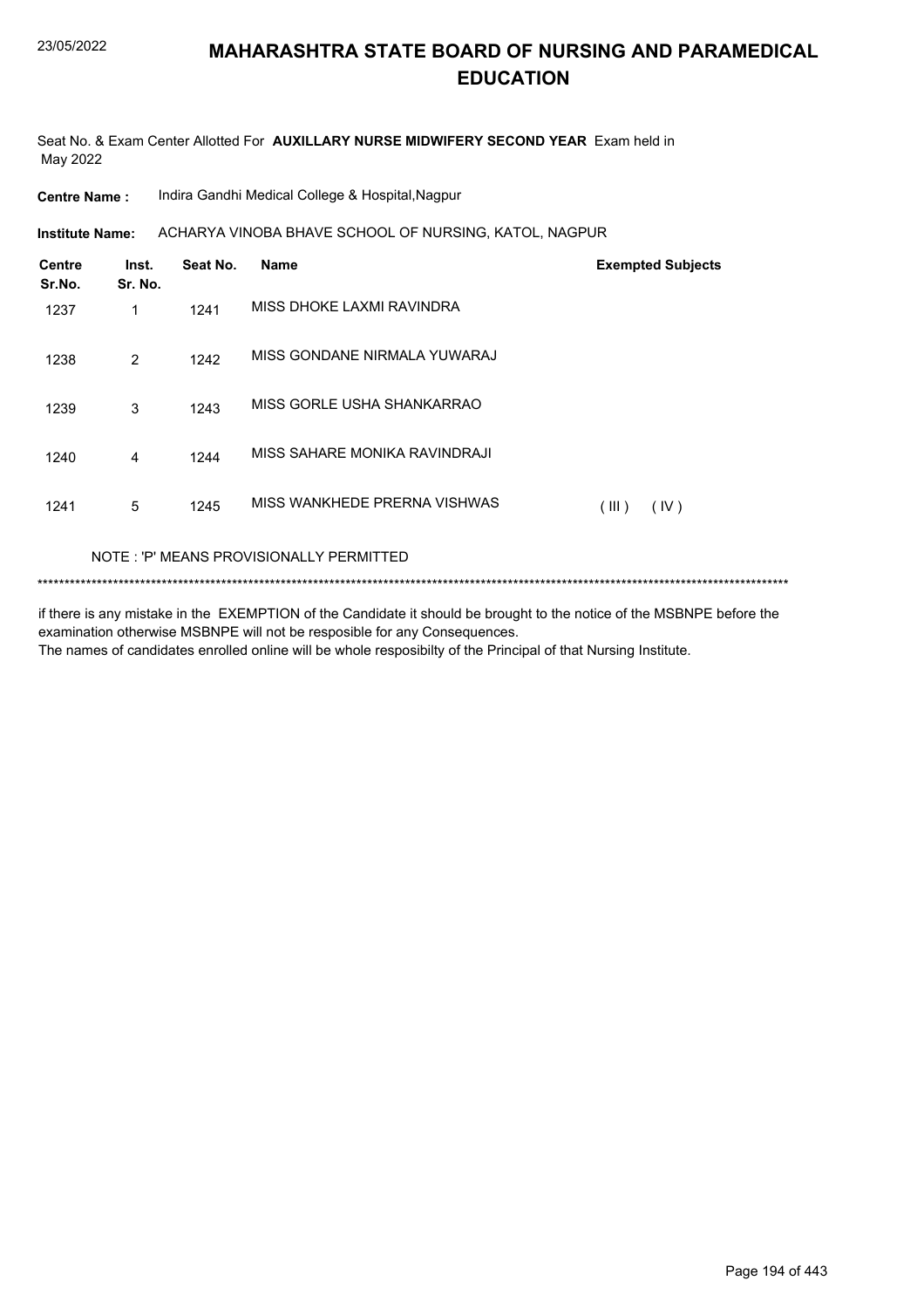Seat No. & Exam Center Allotted For AUXILLARY NURSE MIDWIFERY SECOND YEAR Exam held in May 2022

GENERAL HOSPITAL, CHANDRAPUR **Centre Name:** 

| <b>Institute Name:</b> |                  |          | SANT GAJANAN MAHARAJ NURSING SCHOOL, SINDE WAHI, CHANDRAPUR |      |                          |      |  |  |  |
|------------------------|------------------|----------|-------------------------------------------------------------|------|--------------------------|------|--|--|--|
| Centre<br>Sr.No.       | Inst.<br>Sr. No. | Seat No. | Name                                                        |      | <b>Exempted Subjects</b> |      |  |  |  |
| 1242                   |                  | 1246     | MISS BORKAR MAHIMA NANDKISHOR                               | (  ) | (III)                    | (IV) |  |  |  |
| 1243                   | 2                | 1247     | MISS PATRE SNEHAL GHANSHYAM                                 | (  ) | (III)                    | (IV) |  |  |  |

#### NOTE: 'P' MEANS PROVISIONALLY PERMITTED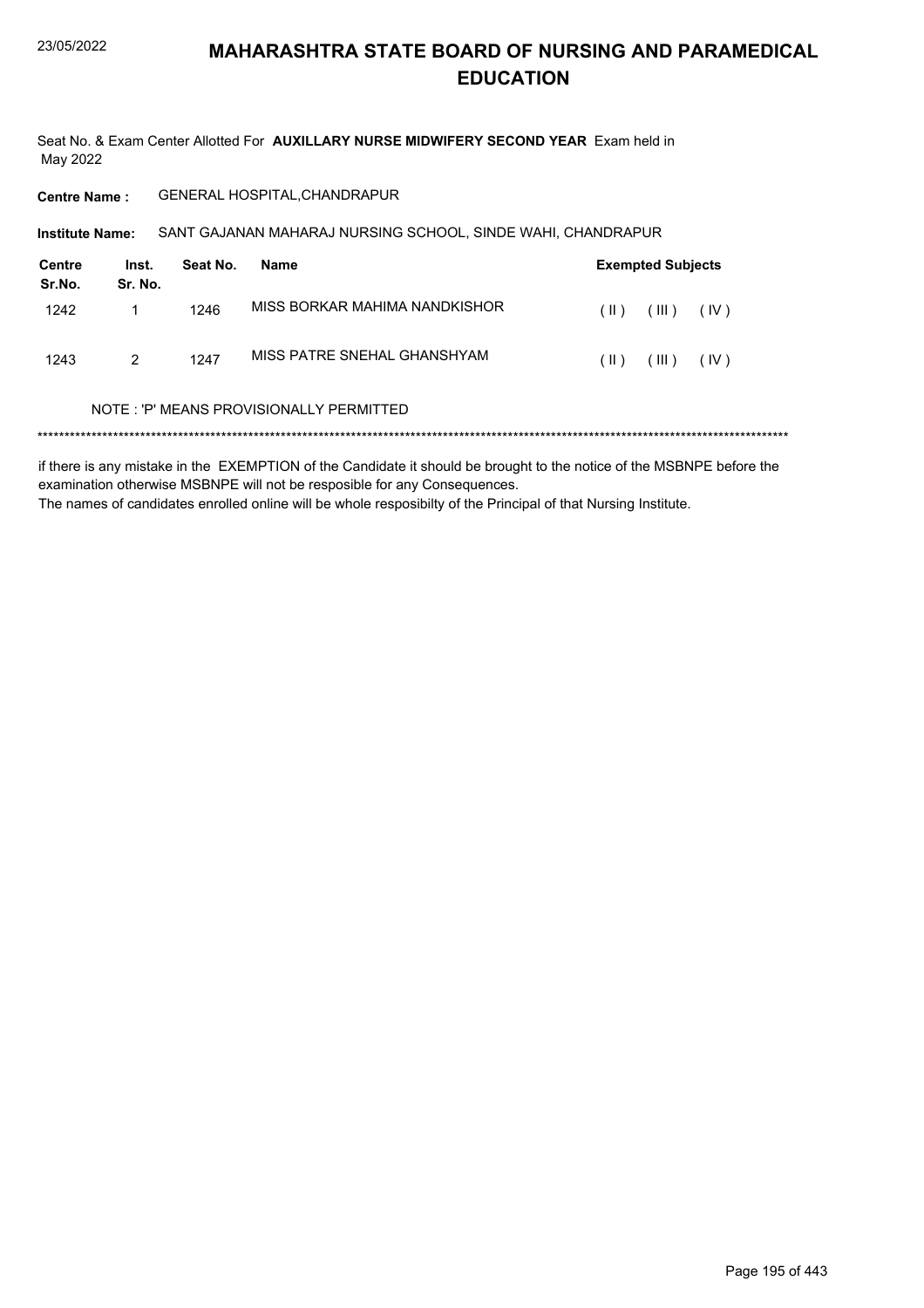Seat No. & Exam Center Allotted For **AUXILLARY NURSE MIDWIFERY SECOND YEAR** Exam held in May 2022

### **Centre Name :** GENERAL HOSPITAL,CHANDRAPUR

Jijamata Insitute of Nursing, Bhadrawati, Chandrapur **Institute Name:**

| <b>Centre</b><br>Sr.No. | Inst.<br>Sr. No. | Seat No. | <b>Name</b>                             | <b>Exempted Subjects</b>       |
|-------------------------|------------------|----------|-----------------------------------------|--------------------------------|
| 1244                    | 1                | 1248     | MISS AMTE PAYAL SHUDDHODHAN             | (III)<br>(IV)                  |
| 1245                    | $\overline{2}$   | 1249     | MISS BOBADE ASHLESHA MAHADEO            | (III)<br>(IV)                  |
| 1246                    | 3                | 1250     | <b>MISS GHARAT SWATI VILAS</b>          | (III)<br>(IV)                  |
| 1247                    | 4                | 1251     | MISS KIRADE NILIMA MAROTI               | (III)<br>(IV)                  |
| 1248                    | 5                | 1252     | MISS KSHIRSAGAR SWETA RAMESH            | (III)<br>(IV)                  |
| 1249                    | 6                | 1253     | MISS MESHRAM JAYSHREE NAMDEO            | $(\parallel)$<br>(III)<br>(IV) |
| 1250                    | $\overline{7}$   | 1254     | MISS NALE PRANJALI VINOD                | (III)<br>(IV)                  |
| 1251                    | 8                | 1255     | MISS NALE JOSHNA RUSHI                  | (III)<br>$(\parallel)$<br>(IV) |
| 1252                    | 9                | 1256     | MISS PACHARE LIKHITA VINAYAKRAO         | $(\parallel)$<br>(III)<br>(IV) |
| 1253                    | 10               | 1257     | MISS PAL PARVATI DHARMPRAKASH           |                                |
| 1254                    | 11               | 1258     | MISS UIKE MANISHA DATTATRAY             | $(\parallel)$<br>(III)<br>(IV) |
|                         |                  |          | NOTE: 'P' MEANS PROVISIONALLY PERMITTED |                                |
|                         |                  |          |                                         |                                |

if there is any mistake in the EXEMPTION of the Candidate it should be brought to the notice of the MSBNPE before the examination otherwise MSBNPE will not be resposible for any Consequences.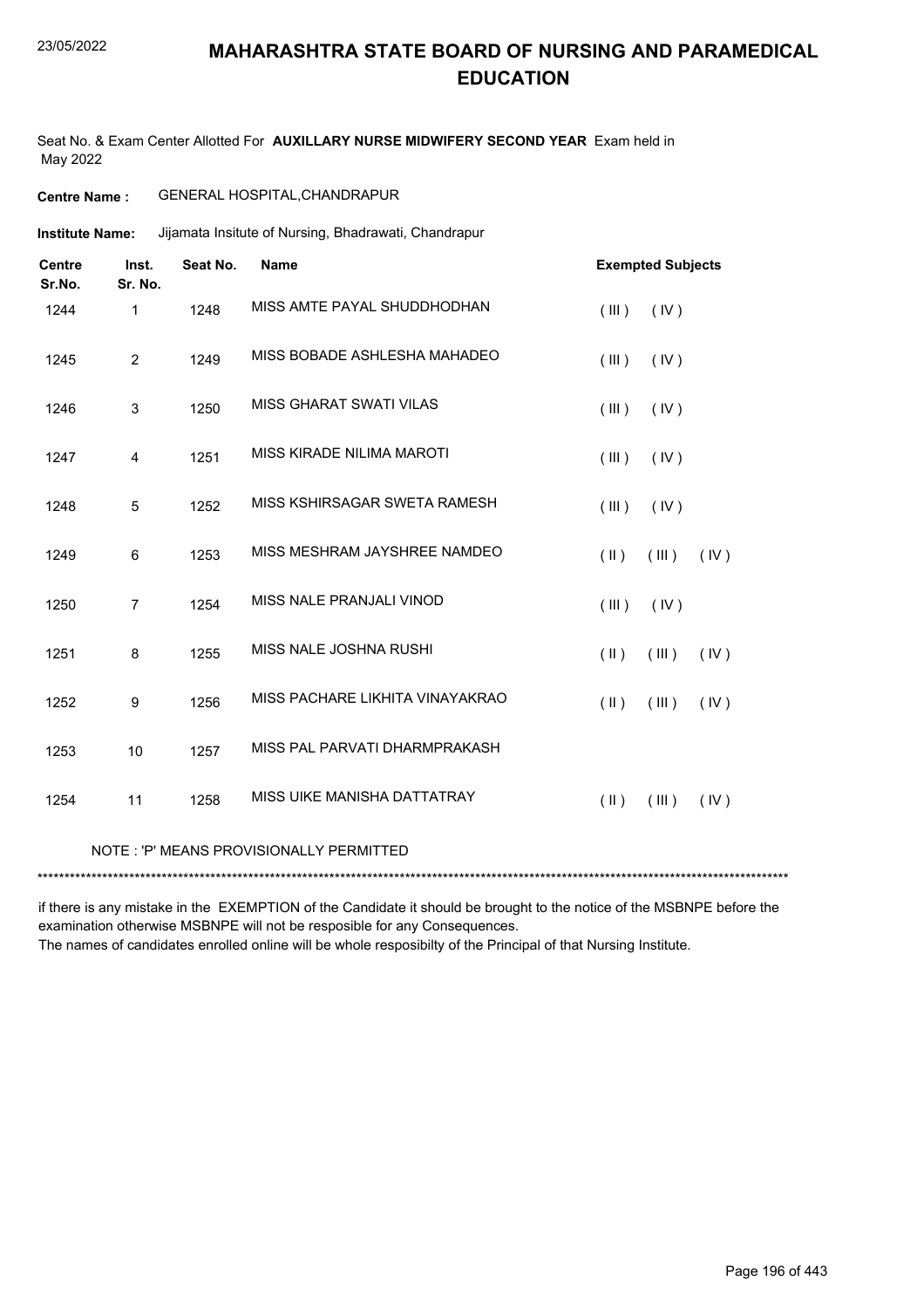Seat No. & Exam Center Allotted For **AUXILLARY NURSE MIDWIFERY SECOND YEAR** Exam held in May 2022

| <b>Centre Name:</b>     |                  |          | <b>GENERAL HOSPITAL, CHANDRAPUR</b>         |                                          |
|-------------------------|------------------|----------|---------------------------------------------|------------------------------------------|
| <b>Institute Name:</b>  |                  |          | Rashtriy Nursing School, Rajura, Chandrapur |                                          |
| <b>Centre</b><br>Sr.No. | Inst.<br>Sr. No. | Seat No. | <b>Name</b>                                 | <b>Exempted Subjects</b>                 |
| 1255                    | 1                | 1259     | MISS KHOBRAGADE PRACHI PRAKASH              |                                          |
| 1256                    | $\overline{2}$   | 1260     | MISS KUKUDE SNEHA BANDU                     | $(\parallel)$<br>(III)<br>(IV)           |
| 1257                    | 3                | 1261     | MISS NARELWAR SONIKA YELESH                 | (III)<br>(IV)                            |
| 1258                    | 4                | 1262     | MISS NARELWAR MONIKA YELESH                 | (III)<br>(IV)                            |
| 1259                    | 5                | 1263     | MISS PIDURKAR PRATIKSHA SHANKAR             | $(\parallel \parallel)$<br>(III)<br>(IV) |
| 1260                    | 6                | 1264     | MISS RAMTEKE NIKITA SANJAY                  | (III)<br>(IV)                            |
| 1261                    | $\overline{7}$   | 1265     | MISS VASE SHIVANI PRABHUDAS                 | $(\parallel)$<br>(III)<br>(IV)           |
|                         |                  |          | NOTE: 'P' MEANS PROVISIONALLY PERMITTED     |                                          |
|                         |                  |          |                                             |                                          |

if there is any mistake in the EXEMPTION of the Candidate it should be brought to the notice of the MSBNPE before the examination otherwise MSBNPE will not be resposible for any Consequences.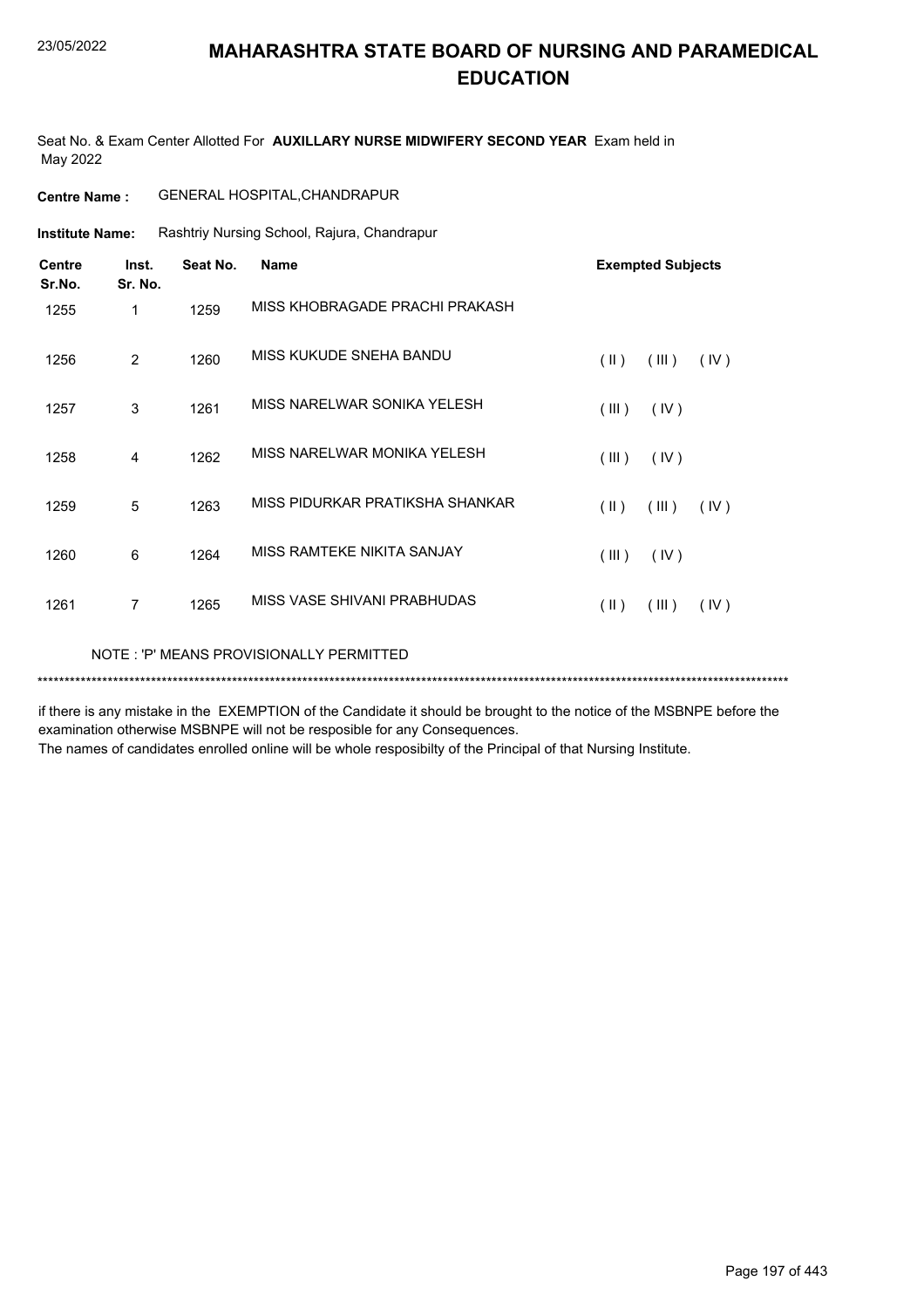Seat No. & Exam Center Allotted For **AUXILLARY NURSE MIDWIFERY SECOND YEAR** Exam held in May 2022

**Centre Name :** GENERAL HOSPITAL ,YAVATMAL

SUMITRABAI THAKARE TRAINING COLLEGE OF NURSING, YAVATMAL **Institute Name:**

| <b>Centre</b><br>Sr.No. | Inst.<br>Sr. No. | Seat No. | <b>Name</b>                   | <b>Exempted Subjects</b> |       |      |
|-------------------------|------------------|----------|-------------------------------|--------------------------|-------|------|
| 1262                    | 1                | 1266     | MISS BHAGAT DIKSHA GAUTAM     | (III)                    | (IV)  |      |
| 1263                    | $\overline{2}$   | 1267     | MISS GADE PUSHALI TUKARAM     | $(\parallel)$            | (III) | (IV) |
| 1264                    | 3                | 1268     | MISS MESHRAM KAJAL SANTOSH    | (III)                    | (IV)  |      |
| 1265                    | 4                | 1269     | MISS MOHOD PRANALI DHANRAJ    | $(\parallel \parallel)$  | (III) | (IV) |
| 1266                    | 5                | 1270     | MISS MUNESHWAR MANISHA SANJAY | (III)                    | (IV)  |      |
| 1267                    | 6                | 1271     | MISS PENDOR PRANJALI MAHADEO  | (III)                    | (IV)  |      |
| 1268                    | $\overline{7}$   | 1272     | MISS TODSAM JYOTSNA BHIMRAO   | (III)                    | (IV)  |      |
| 1269                    | 8                | 1273     | MISS UIKE PRATIBHA SUBHASH    | (III)                    | (IV)  |      |
| 1270                    | 9                | 1274     | MISS UIKE PRATIKSHA RAJENDRA  | $(\parallel \parallel)$  | (III) | (IV) |
| 1271                    | 10               | 1275     | MISS WANWE KAMAKSHI PRALHAD   | $(\parallel \parallel)$  | (III) | (IV) |

### NOTE : 'P' MEANS PROVISIONALLY PERMITTED

\*\*\*\*\*\*\*\*\*\*\*\*\*\*\*\*\*\*\*\*\*\*\*\*\*\*\*\*\*\*\*\*\*\*\*\*\*\*\*\*\*\*\*\*\*\*\*\*\*\*\*\*\*\*\*\*\*\*\*\*\*\*\*\*\*\*\*\*\*\*\*\*\*\*\*\*\*\*\*\*\*\*\*\*\*\*\*\*\*\*\*\*\*\*\*\*\*\*\*\*\*\*\*\*\*\*\*\*\*\*\*\*\*\*\*\*\*\*\*\*\*\*\*\*\*\*\*\*\*\*\*\*\*\*\*\*\*\*\*

if there is any mistake in the EXEMPTION of the Candidate it should be brought to the notice of the MSBNPE before the examination otherwise MSBNPE will not be resposible for any Consequences.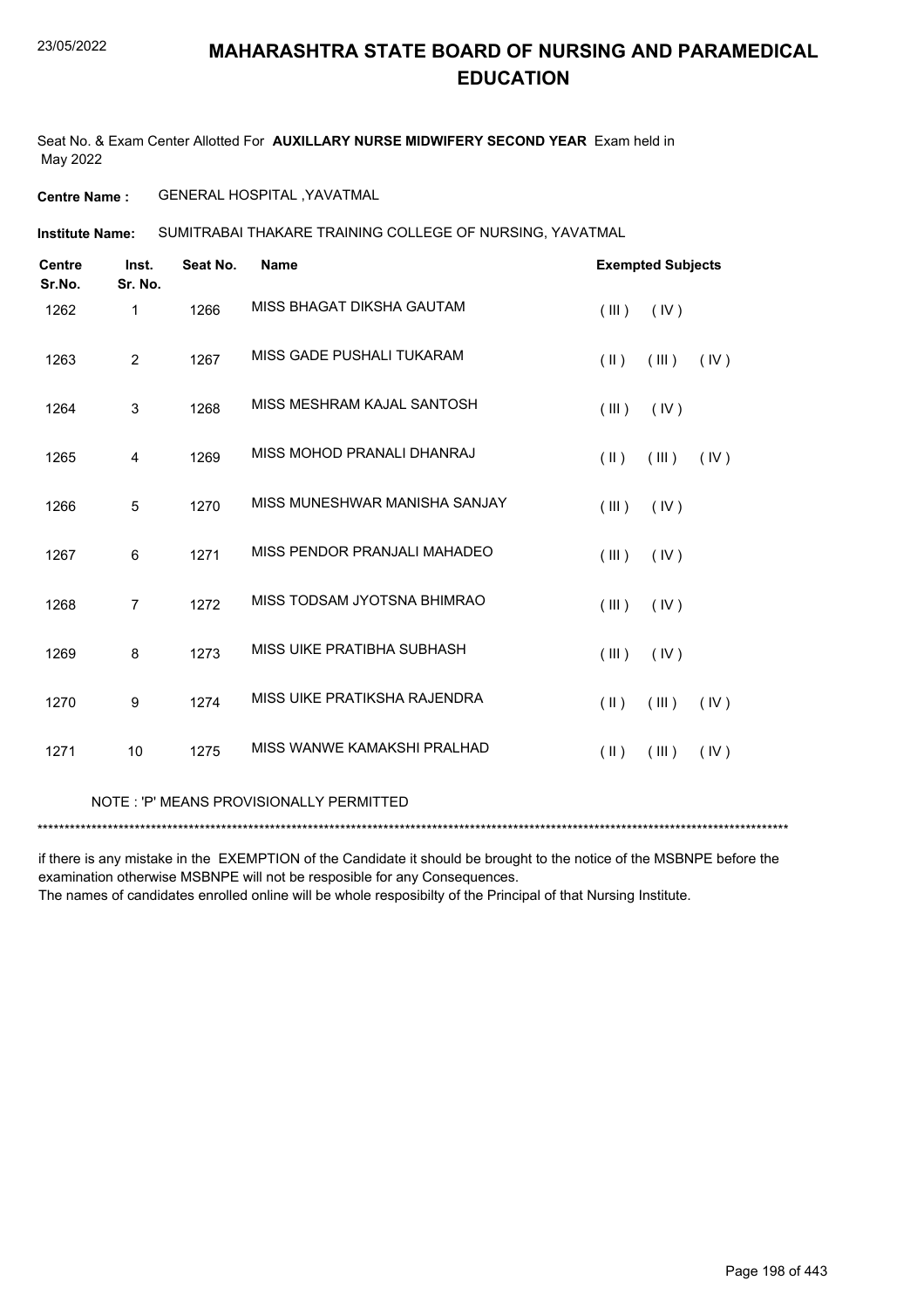Seat No. & Exam Center Allotted For AUXILLARY NURSE MIDWIFERY SECOND YEAR Exam held in May 2022

**Centre Name: GENERAL HOSPITAL , YAVATMAL** 

Institute Name: PADOLE NURSING SCHOOL, YAVATMAL

| <b>Centre</b><br>Sr.No. | Inst.<br>Sr. No. | Seat No. | <b>Name</b>                    |               | <b>Exempted Subjects</b> |      |
|-------------------------|------------------|----------|--------------------------------|---------------|--------------------------|------|
| 1272                    | 1                | 1276     | MISS KURSANGE ANUSAYA HANUMANT | (  )          | (III)                    | (IV) |
| 1273                    | 2                | 1277     | MISS MESHRAM SAPNA LAXMAN      | $(\parallel)$ | (III)                    | (IV) |
| 1274                    | 3                | 1278     | MISS POYAM SWATI ARUNRAO       | (III)         | (IV)                     |      |
| 1275                    | $\overline{4}$   | 1279     | MISS RAMTEKE SHITAL JANARDHAN  |               |                          |      |

NOTE: 'P' MEANS PROVISIONALLY PERMITTED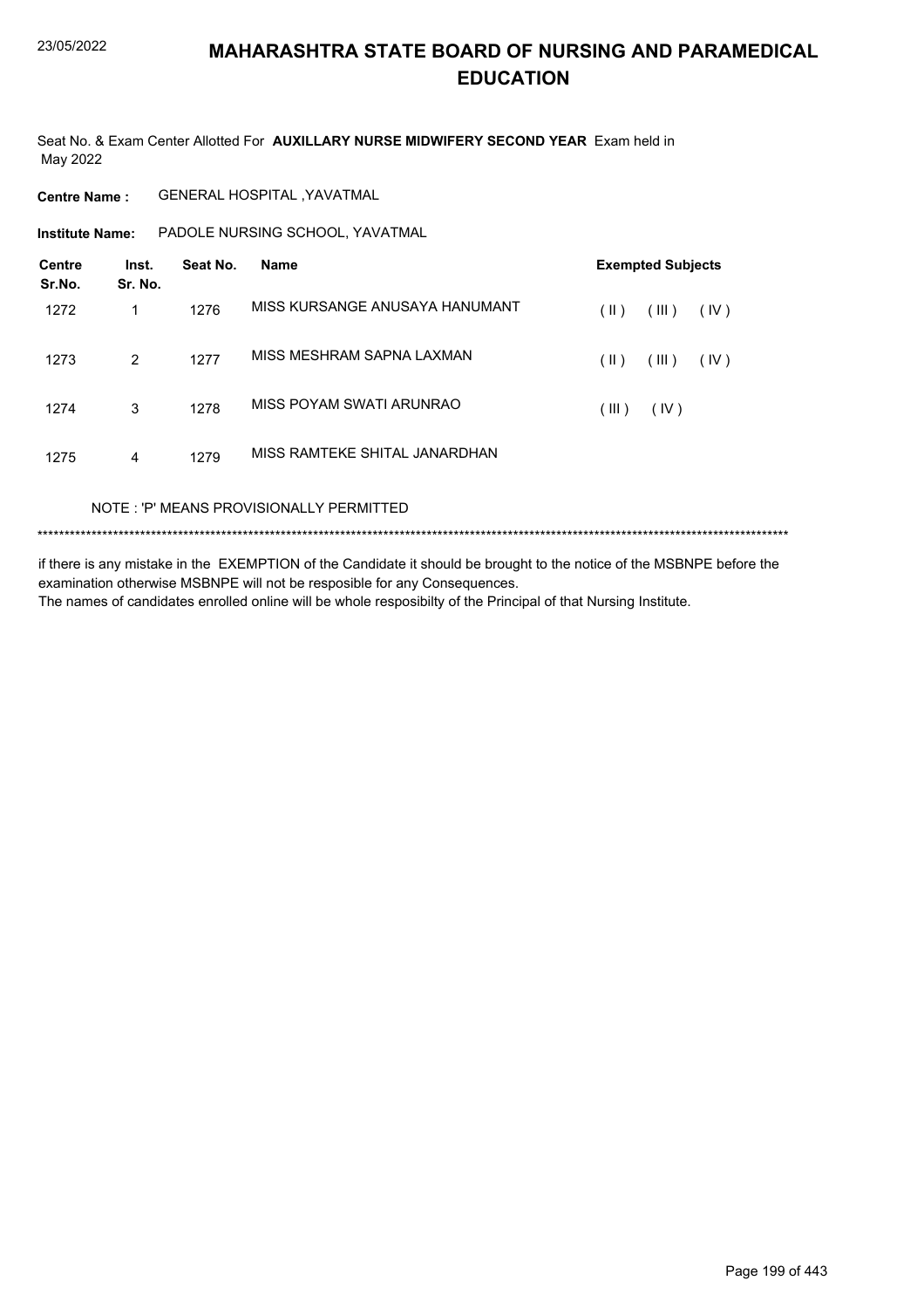Seat No. & Exam Center Allotted For **AUXILLARY NURSE MIDWIFERY SECOND YEAR** Exam held in May 2022

**Centre Name :** GENERAL HOSPITAL ,YAVATMAL

TULSHIRAMJI SHEBE SCHOOL OF NURSING, PUSAD, YAVATMAL **Institute Name:**

| <b>Centre</b><br>Sr.No. | Inst.<br>Sr. No.        | Seat No. | Name                           |                     | <b>Exempted Subjects</b> |      |  |
|-------------------------|-------------------------|----------|--------------------------------|---------------------|--------------------------|------|--|
| 1276                    | $\mathbf{1}$            | 1280     | MISS BHUJADE NIKITA DADARAO    | (III)               | (IV)                     |      |  |
| 1277                    | $\overline{c}$          | 1281     | MISS DAWANE SHITAL PRAKASH     | $($ II $)$          | (III)                    | (IV) |  |
| 1278                    | $\sqrt{3}$              | 1282     | MISS GAYAKWAD DIPALI DILIP     | $($ II $)$          | (III)                    | (IV) |  |
| 1279                    | $\overline{\mathbf{4}}$ | 1283     | MISS GULVE DIVYA MAHADEV       | $($ II $)$          | (III)                    | (IV) |  |
| 1280                    | 5                       | 1284     | MISS INGOLE PRADNYA NANDKISHOR | $(\parallel)$       | (III)                    | (IV) |  |
| 1281                    | 6                       | 1285     | MISS JOGDANDE DIPIKA GOPALRAO  | (III)               | (IV)                     |      |  |
| 1282                    | $\overline{7}$          | 1286     | MISS KAMBALE DIVYA KISHOR      |                     |                          |      |  |
| 1283                    | 8                       | 1287     | MISS KHADE SUSHAMA MADAN       | $($ II $)$          | (III)                    | (IV) |  |
| 1284                    | $\boldsymbol{9}$        | 1288     | MISS KHANDARE RAJANI BHARAT    | (III)               | (IV)                     |      |  |
| 1285                    | 10                      | 1289     | MISS KHANDARE PAYAL SAHEBRAO   | $($ $\parallel$ $)$ | (III)                    | (IV) |  |
| 1286                    | 11                      | 1290     | MISS KHANDARE SUVARNA SANTOSH  | $($ II $)$          | (III)                    | (IV) |  |
| 1287                    | 12                      | 1291     | MISS KHANDARE ASHVINI SAMBHAJI | $($ II $)$          | (III)                    | (IV) |  |
| 1288                    | 13                      | 1292     | MISS PAVANE PRIYA VILAS        | $($ II $)$          | (III)                    | (IV) |  |
| 1289                    | 14                      | 1293     | MISS RANMALE ARCHANA BALU      | $($ II $)$          | (III)                    | (IV) |  |
|                         |                         |          |                                |                     |                          |      |  |

#### NOTE : 'P' MEANS PROVISIONALLY PERMITTED

\*\*\*\*\*\*\*\*\*\*\*\*\*\*\*\*\*\*\*\*\*\*\*\*\*\*\*\*\*\*\*\*\*\*\*\*\*\*\*\*\*\*\*\*\*\*\*\*\*\*\*\*\*\*\*\*\*\*\*\*\*\*\*\*\*\*\*\*\*\*\*\*\*\*\*\*\*\*\*\*\*\*\*\*\*\*\*\*\*\*\*\*\*\*\*\*\*\*\*\*\*\*\*\*\*\*\*\*\*\*\*\*\*\*\*\*\*\*\*\*\*\*\*\*\*\*\*\*\*\*\*\*\*\*\*\*\*\*\*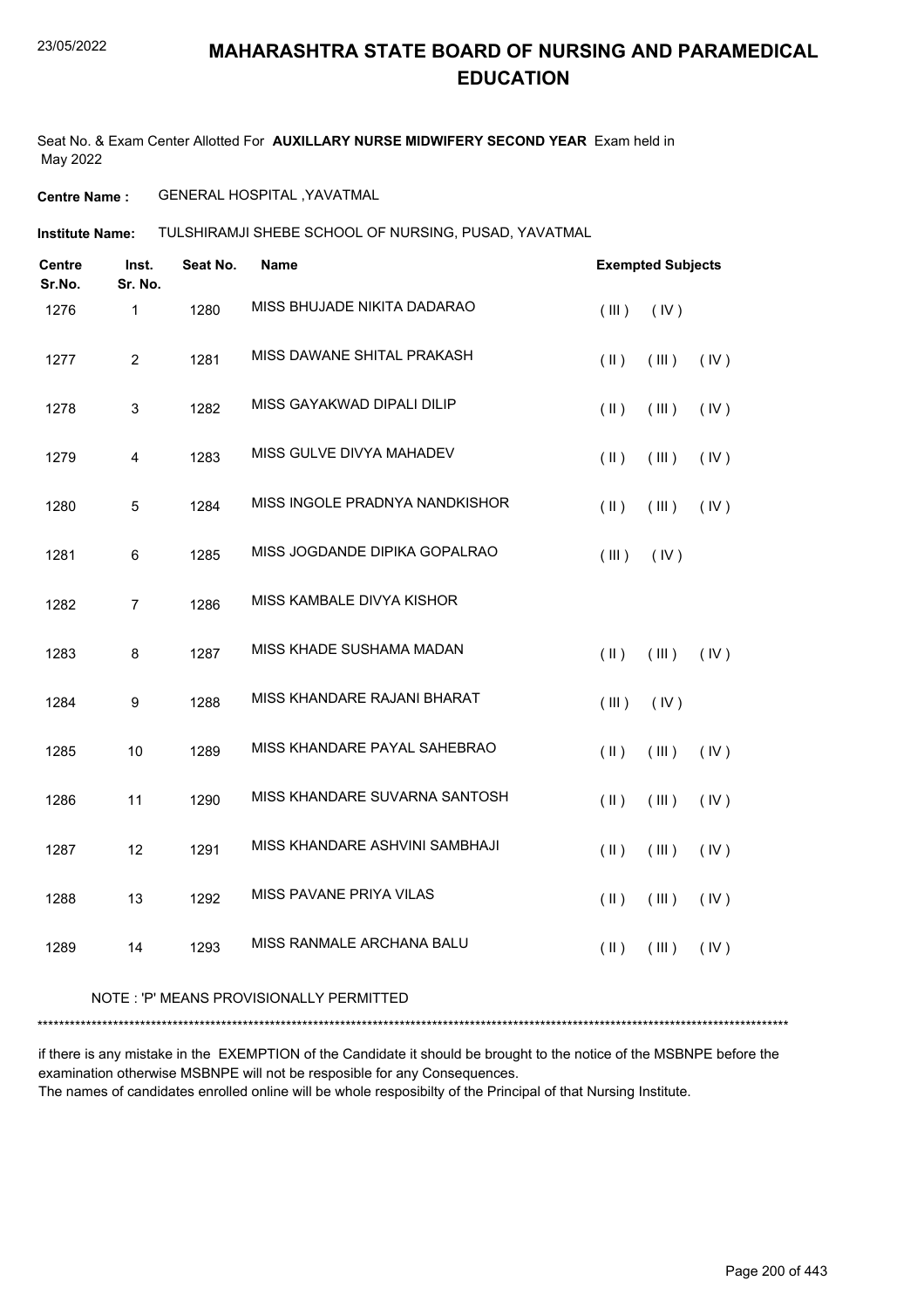Seat No. & Exam Center Allotted For **AUXILLARY NURSE MIDWIFERY SECOND YEAR** Exam held in May 2022

**Centre Name :** GENERAL HOSPITAL ,YAVATMAL

MUNGASAJI MAHARAJ NURSING SCHOOL, YAVATMAL **Institute Name:**

| Centre<br>Sr.No. | Inst.<br>Sr. No.        | Seat No. | <b>Name</b>                      |                     | <b>Exempted Subjects</b> |      |
|------------------|-------------------------|----------|----------------------------------|---------------------|--------------------------|------|
| 1290             | $\mathbf{1}$            | 1294     | MISS DHOKE PUJA SIDHDARTH        | (III)               | (IV)                     |      |
| 1291             | $\overline{2}$          | 1295     | MISS DOLARKAR PRATIKSHA LAKSHMAN | (III)               | (IV)                     |      |
| 1292             | 3                       | 1296     | MISS DONGARE DURGA ONKAR         | (III)               | (IV)                     |      |
| 1293             | $\overline{\mathbf{4}}$ | 1297     | MISS FULKE SAKSHI SUBHASH        | $(\parallel)$       | (III)                    | (IV) |
| 1294             | 5                       | 1298     | MISS GAYAKWAD PRATIKSHA PRAKASH  | $($ $\parallel$ $)$ | (III)                    | (IV) |
| 1295             | 6                       | 1299     | MISS GEDAM RESHMA PANDHARINATH   | $(\parallel)$       | (III)                    | (IV) |
| 1296             | $\overline{7}$          | 1300     | MISS KAMBLE SHUBHANGI JITENDRA   | (III)               | (IV)                     |      |
| 1297             | 8                       | 1301     | MISS KAMBLE ANUPAMA LAXMAN       | $($ II $)$          | (III)                    | (IV) |
| 1298             | 9                       | 1302     | MISS KASDEKAR REKHA RAGHULAL     | (III)               | (IV)                     |      |
| 1299             | 10                      | 1303     | MISS KURSINGE PUJA RAMBHAU       | (III)               | (IV)                     |      |
| 1300             | 11                      | 1304     | MISS MADAVI KAVITA PANDURANG     | (III)               | (IV)                     |      |
| 1301             | 12                      | 1305     | MISS MANDALE SAPNA MAHADEV       | $($ II $)$          | (III)                    | (IV) |
| 1302             | 13                      | 1306     | MISS MESHRAM AKANSHA RAMESH      | (III)               | (IV)                     |      |
| 1303             | 14                      | 1307     | MISS TAYADE SONALI RAVINDRA      | $($ II $)$          | (III)                    | (IV) |
| 1304             | 15                      | 1308     | MISS WANKHADE SHIVANI DILIP      | $($ II $)$          | (III)                    | (IV) |
|                  |                         |          |                                  |                     |                          |      |

NOTE : 'P' MEANS PROVISIONALLY PERMITTED

\*\*\*\*\*\*\*\*\*\*\*\*\*\*\*\*\*\*\*\*\*\*\*\*\*\*\*\*\*\*\*\*\*\*\*\*\*\*\*\*\*\*\*\*\*\*\*\*\*\*\*\*\*\*\*\*\*\*\*\*\*\*\*\*\*\*\*\*\*\*\*\*\*\*\*\*\*\*\*\*\*\*\*\*\*\*\*\*\*\*\*\*\*\*\*\*\*\*\*\*\*\*\*\*\*\*\*\*\*\*\*\*\*\*\*\*\*\*\*\*\*\*\*\*\*\*\*\*\*\*\*\*\*\*\*\*\*\*\*

if there is any mistake in the EXEMPTION of the Candidate it should be brought to the notice of the MSBNPE before the examination otherwise MSBNPE will not be resposible for any Consequences.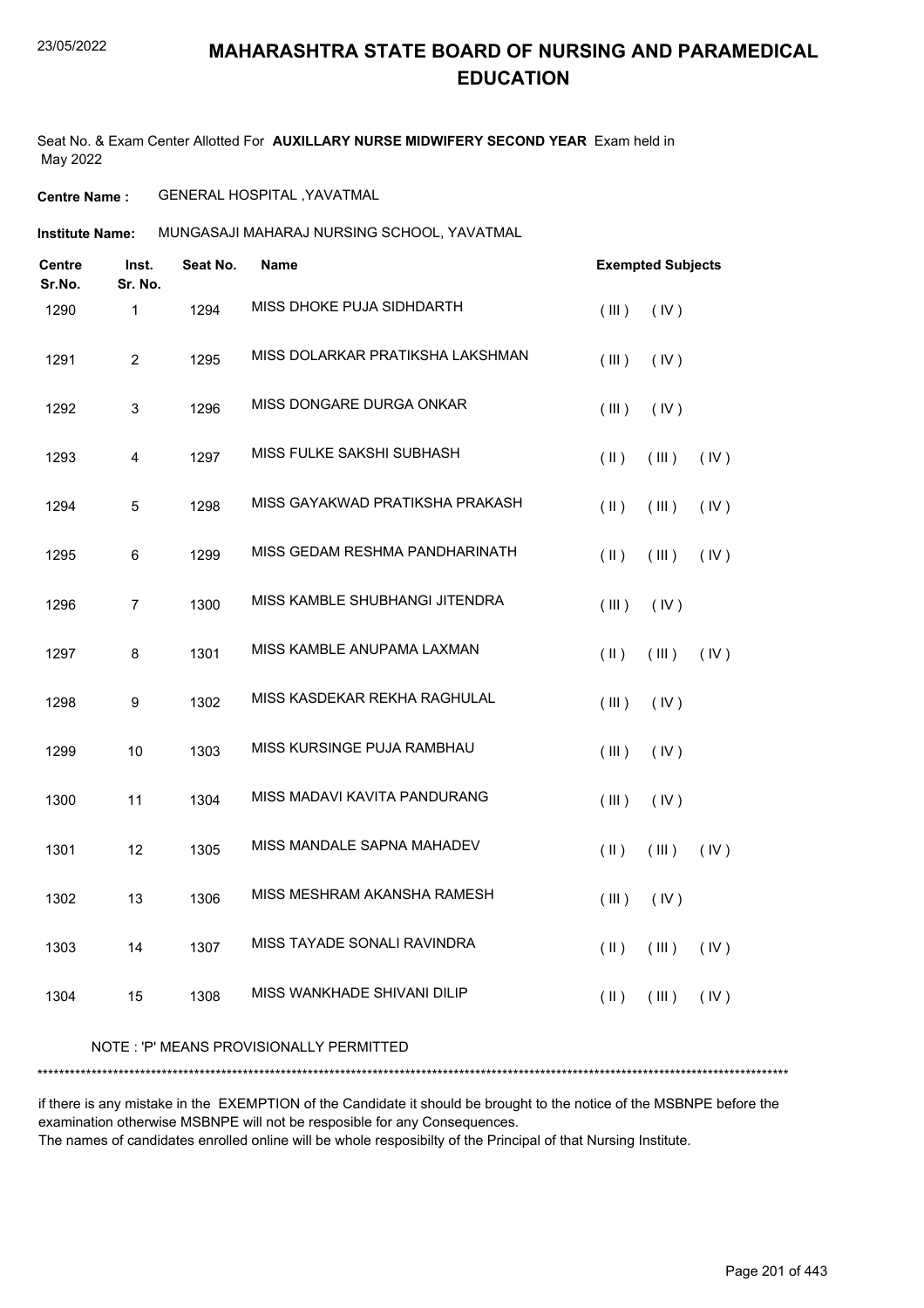Seat No. & Exam Center Allotted For **AUXILLARY NURSE MIDWIFERY SECOND YEAR** Exam held in May 2022

**Centre Name :** GENERAL HOSPITAL ,YAVATMAL

MUNGASAJI MAHARAJ NURSING SCHOOL, DHARWA, YAVATMAL **Institute Name:**

| <b>Centre</b><br>Sr.No. | Inst.<br>Sr. No. | Seat No. | <b>Name</b>                     |                         | <b>Exempted Subjects</b> |      |
|-------------------------|------------------|----------|---------------------------------|-------------------------|--------------------------|------|
| 1305                    | 1                | 1309     | MISS DUMARE MANISHA SAMBHAJI    | (III)                   | (IV)                     |      |
| 1306                    | $\overline{2}$   | 1310     | MISS FUPATE ARATI ARUN          | (III)                   | (IV)                     |      |
| 1307                    | 3                | 1311     | MISS KASARDAR PRATIKSHA DADARAO | $(\parallel \parallel)$ | (III)                    | (IV) |
| 1308                    | 4                | 1312     | MISS MADAVI SHALINI RAMESH      | $(\parallel)$           | (III)                    | (IV) |
| 1309                    | 5                | 1313     | MISS MOHOD KARISHMA RAJESH      | $(\parallel \parallel)$ | (III)                    | (IV) |
| 1310                    | 6                | 1314     | MISS NEWARE PRANITA DNYANESHWAR | $(\parallel \parallel)$ | (III)                    | (IV) |
| 1311                    | $\overline{7}$   | 1315     | MISS SANAP BHARATI UDDHAORAO    | $(\parallel \parallel)$ | (III)                    | (IV) |
| 1312                    | 8                | 1316     | MISS SIRSAT KAJAL ABARAO        | $(\parallel)$           | (III)                    | (IV) |
| 1313                    | 9                | 1317     | MISS THAKARE SUMAN TUKARAM      | $(\parallel \parallel)$ | (III)                    | (IV) |
|                         |                  |          |                                 |                         |                          |      |

NOTE : 'P' MEANS PROVISIONALLY PERMITTED

\*\*\*\*\*\*\*\*\*\*\*\*\*\*\*\*\*\*\*\*\*\*\*\*\*\*\*\*\*\*\*\*\*\*\*\*\*\*\*\*\*\*\*\*\*\*\*\*\*\*\*\*\*\*\*\*\*\*\*\*\*\*\*\*\*\*\*\*\*\*\*\*\*\*\*\*\*\*\*\*\*\*\*\*\*\*\*\*\*\*\*\*\*\*\*\*\*\*\*\*\*\*\*\*\*\*\*\*\*\*\*\*\*\*\*\*\*\*\*\*\*\*\*\*\*\*\*\*\*\*\*\*\*\*\*\*\*\*\*

if there is any mistake in the EXEMPTION of the Candidate it should be brought to the notice of the MSBNPE before the examination otherwise MSBNPE will not be resposible for any Consequences.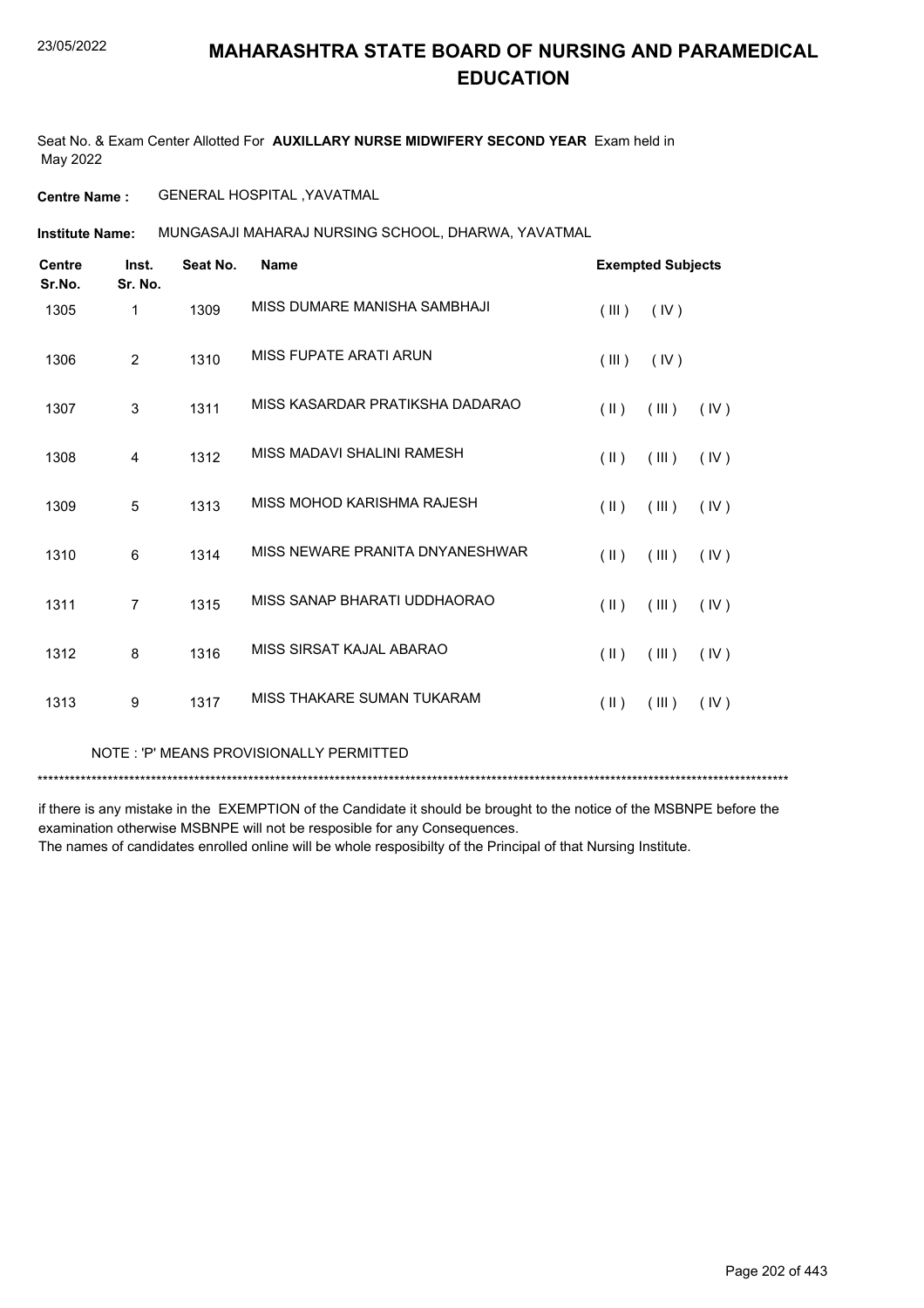Seat No. & Exam Center Allotted For **AUXILLARY NURSE MIDWIFERY SECOND YEAR** Exam held in May 2022

**Centre Name :** GENERAL HOSPITAL ,YAVATMAL

PRUTHVIRAJ DESHMUKH NURSING INSTITUTE, LOHARA, YAVATMAL **Institute Name:**

| <b>Centre</b><br>Sr.No. | Inst.<br>Sr. No. | Seat No. | <b>Name</b>                        | <b>Exempted Subjects</b> |       |      |
|-------------------------|------------------|----------|------------------------------------|--------------------------|-------|------|
| 1314                    | 1                | 1318     | MISS ATRAM NEETA KESHAV            | (III)                    | (IV)  |      |
| 1315                    | $\overline{2}$   | 1319     | MISS BELE RESHMA MAROTI            | $(\parallel)$            | (III) | (IV) |
| 1316                    | 3                | 1320     | MISS BHUSARE YOGITA BHIMRAO        | (III)                    | (IV)  |      |
| 1317                    | 4                | 1321     | MISS DHAMNE TRUPTI VISHNU          | $(\parallel \parallel)$  | (III) | (IV) |
| 1318                    | 5                | 1322     | MISS GHODESWAR PRATIKSHA BHIMANAND | $(\parallel \parallel)$  | (III) | (IV) |
| 1319                    | 6                | 1323     | MISS GODGHATE MEGHA SANJAY         | $(\parallel \parallel)$  | (III) | (IV) |
| 1320                    | $\overline{7}$   | 1324     | MISS KAMBLE SHIVANI SHIDHARTH      | $(\parallel \parallel)$  | (III) | (IV) |
| 1321                    | 8                | 1325     | MISS PUNWATKAR ASHWINI UMESH       | $(\parallel \parallel)$  | (III) | (IV) |
| 1322                    | 9                | 1326     | MISS ZAMRE VAISHNAVI KISHOR        | $(\parallel \parallel)$  | (III) | (IV) |

NOTE : 'P' MEANS PROVISIONALLY PERMITTED

\*\*\*\*\*\*\*\*\*\*\*\*\*\*\*\*\*\*\*\*\*\*\*\*\*\*\*\*\*\*\*\*\*\*\*\*\*\*\*\*\*\*\*\*\*\*\*\*\*\*\*\*\*\*\*\*\*\*\*\*\*\*\*\*\*\*\*\*\*\*\*\*\*\*\*\*\*\*\*\*\*\*\*\*\*\*\*\*\*\*\*\*\*\*\*\*\*\*\*\*\*\*\*\*\*\*\*\*\*\*\*\*\*\*\*\*\*\*\*\*\*\*\*\*\*\*\*\*\*\*\*\*\*\*\*\*\*\*\*

if there is any mistake in the EXEMPTION of the Candidate it should be brought to the notice of the MSBNPE before the examination otherwise MSBNPE will not be resposible for any Consequences.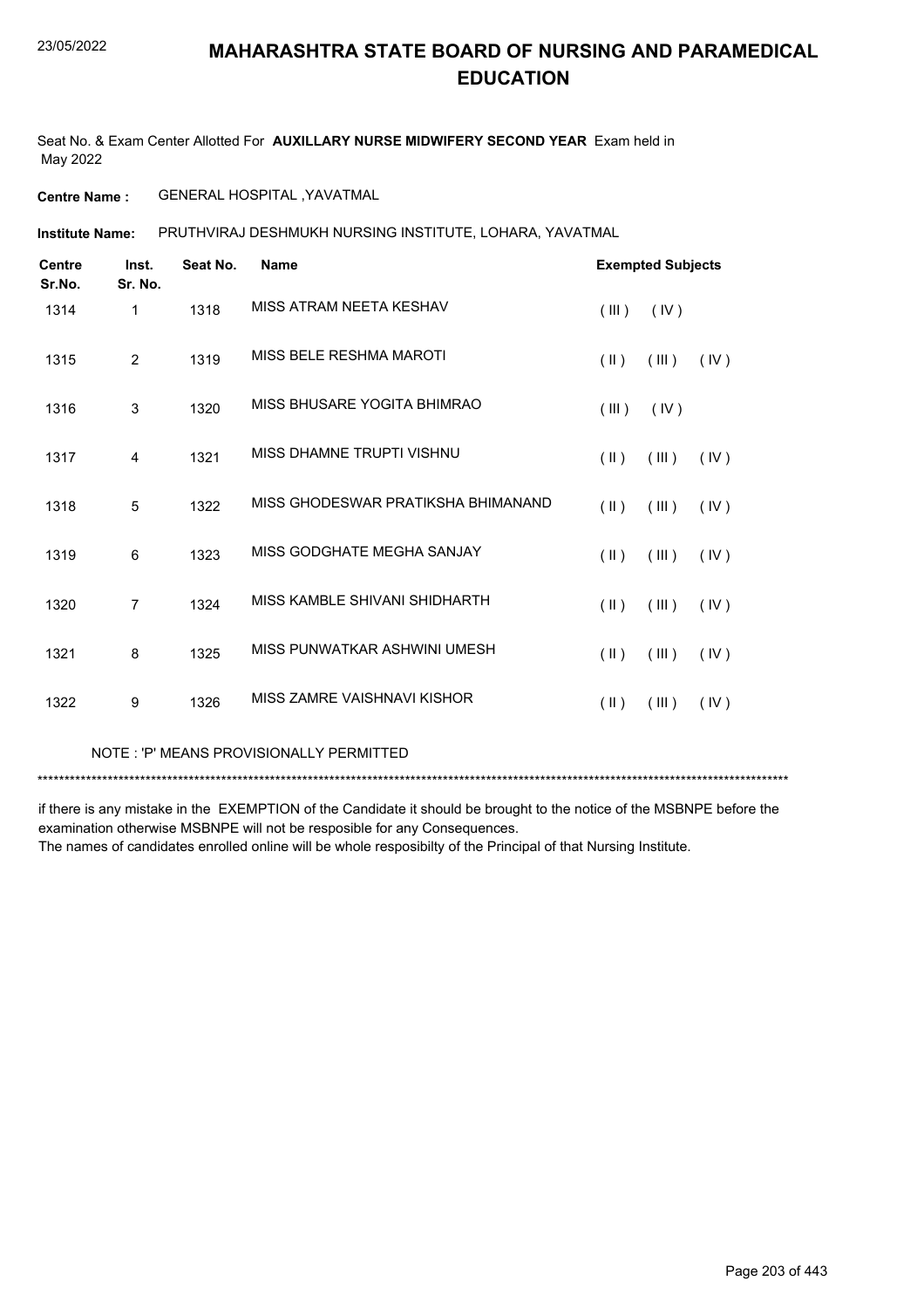Seat No. & Exam Center Allotted For AUXILLARY NURSE MIDWIFERY SECOND YEAR Exam held in May 2022

**GENERAL HOSPITAL , YAVATMAL Centre Name:** 

SHRI SWAMI SAMARTH NURSING SCHOOL, YAVATMAL Institute Name:

| Centre<br>Sr.No. | Inst.<br>Sr. No. | Seat No. | Name                      |       | <b>Exempted Subjects</b> |      |
|------------------|------------------|----------|---------------------------|-------|--------------------------|------|
| 1323             |                  | 1327     | MISS GAWAI AKANSHA BHARAT | (III) | (IV)                     |      |
| 1324             | 2                | 1328     | MISS RAUT PRAGATI AJABRAO | (1)   | (III)                    | (IV) |

#### NOTE: 'P' MEANS PROVISIONALLY PERMITTED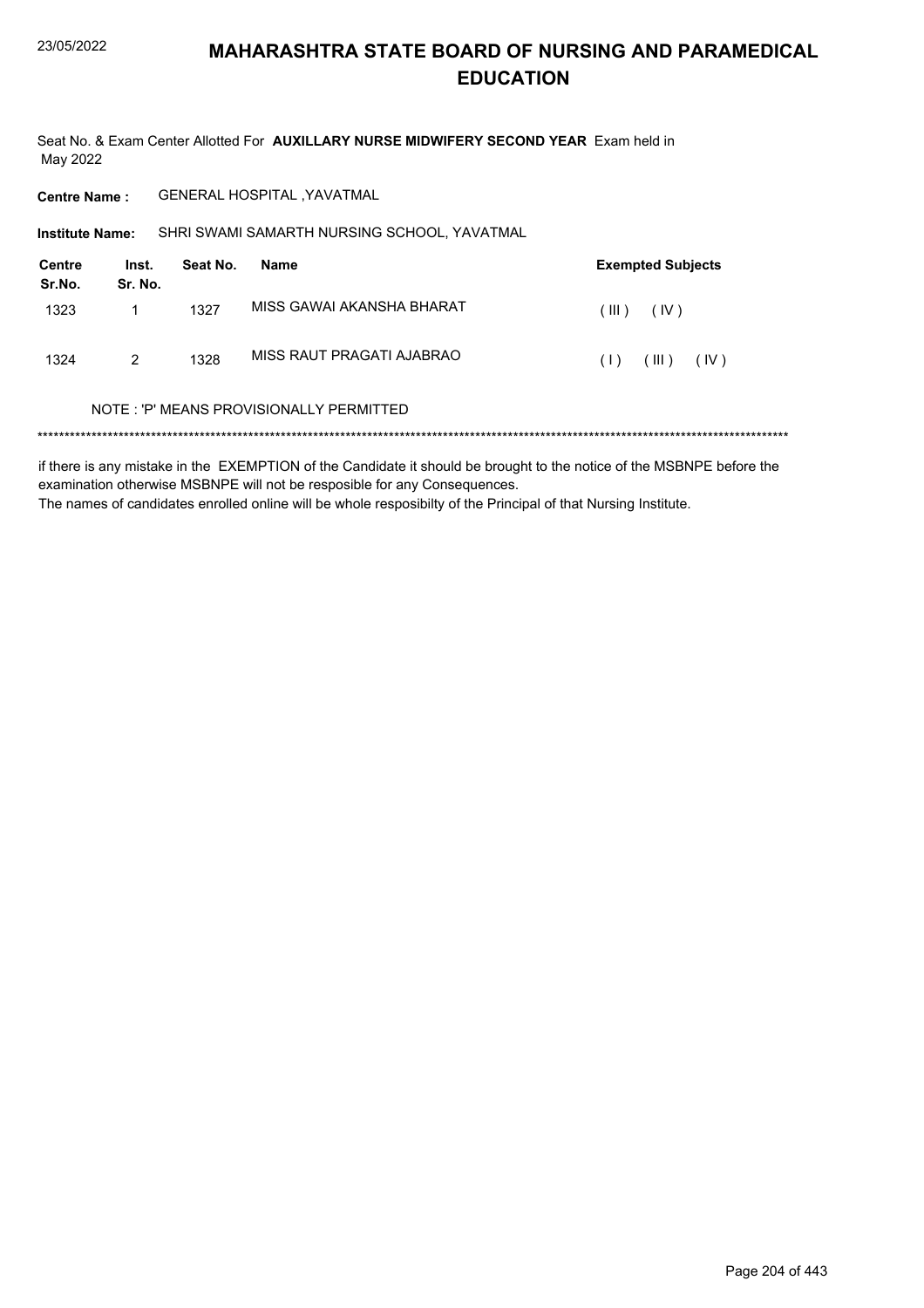Seat No. & Exam Center Allotted For **AUXILLARY NURSE MIDWIFERY SECOND YEAR** Exam held in May 2022

**Centre Name :** GENERAL HOSPITAL ,YAVATMAL

SHRI VINAYAKRAOBAPU DESHMUKH NURSING SCHOOL , SAWARGAON , YAVATMAL **Institute Name:**

| <b>Centre</b><br>Sr.No. | Inst.<br>Sr. No. | Seat No. | <b>Name</b>                    | <b>Exempted Subjects</b>       |  |  |
|-------------------------|------------------|----------|--------------------------------|--------------------------------|--|--|
| 1325                    | 1                | 1329     | MISS DAKHORE SURYAKANTA MAROTI | (III)<br>(IV)                  |  |  |
| 1326                    | 2                | 1330     | MISS KAMBLE MANISHA DIPAK      | $(\parallel)$<br>(III)<br>(IV) |  |  |
| 1327                    | 3                | 1331     | MISS MADAVI DIMPAL SAHEBRAO    | (III)<br>(IV)                  |  |  |
| 1328                    | 4                | 1332     | MISS NEHARE PALLAVI GAJANAN    | (III)<br>(IV)                  |  |  |
| 1329                    | 5                | 1333     | MISS PENDOR ARTI MAROTI        | (1)<br>(III)<br>(IV)           |  |  |
| 1330                    | 6                | 1334     | MISS SIDAM JAYSHREE DATTA      | (1)<br>(III)<br>(IV)           |  |  |
| 1331                    | $\overline{7}$   | 1335     | MISS WASNIK DHANASHRI SUBHASH  | (III)<br>(IV)                  |  |  |
|                         |                  |          |                                |                                |  |  |

NOTE : 'P' MEANS PROVISIONALLY PERMITTED

\*\*\*\*\*\*\*\*\*\*\*\*\*\*\*\*\*\*\*\*\*\*\*\*\*\*\*\*\*\*\*\*\*\*\*\*\*\*\*\*\*\*\*\*\*\*\*\*\*\*\*\*\*\*\*\*\*\*\*\*\*\*\*\*\*\*\*\*\*\*\*\*\*\*\*\*\*\*\*\*\*\*\*\*\*\*\*\*\*\*\*\*\*\*\*\*\*\*\*\*\*\*\*\*\*\*\*\*\*\*\*\*\*\*\*\*\*\*\*\*\*\*\*\*\*\*\*\*\*\*\*\*\*\*\*\*\*\*\*

if there is any mistake in the EXEMPTION of the Candidate it should be brought to the notice of the MSBNPE before the examination otherwise MSBNPE will not be resposible for any Consequences.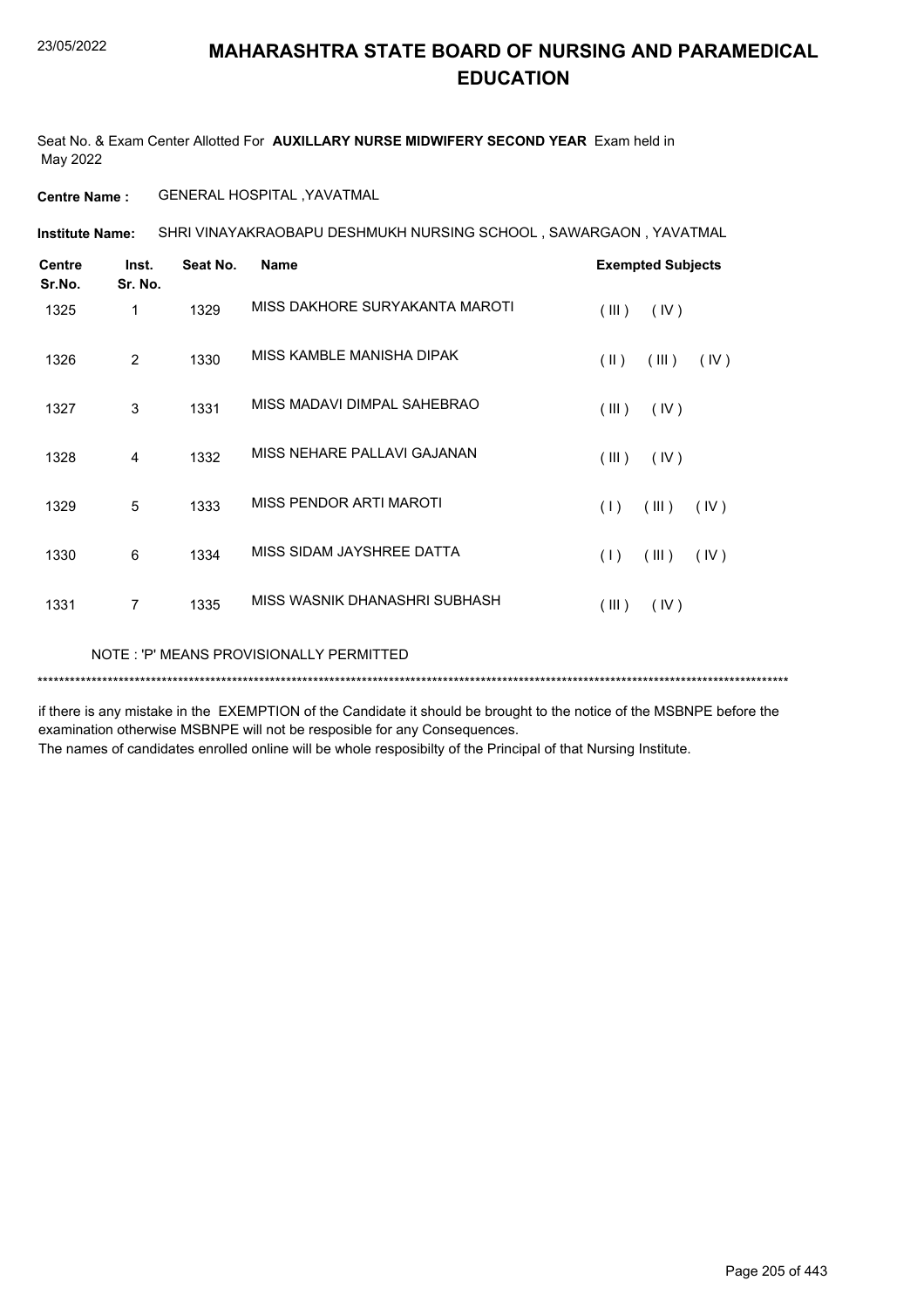Seat No. & Exam Center Allotted For **AUXILLARY NURSE MIDWIFERY SECOND YEAR** Exam held in May 2022

**Centre Name :** GENERAL HOSPITAL ,YAVATMAL

MATOSHRI ORGANIZATION OF NURSING EDUCATION , YAVATMAL **Institute Name:**

| <b>Centre</b><br>Sr.No. | Inst.<br>Sr. No. | Seat No. | <b>Name</b>                      |               | <b>Exempted Subjects</b> |      |  |
|-------------------------|------------------|----------|----------------------------------|---------------|--------------------------|------|--|
| 1332                    | 1                | 1336     | MISS ADAKANE MANISHA PAVAN       | (III)         | (IV)                     |      |  |
| 1333                    | $\overline{2}$   | 1337     | MISS BHAGAT ASHWINI SURESH       | $(\parallel)$ | (III)                    | (IV) |  |
| 1334                    | $\mathsf 3$      | 1338     | MISS GOURKHEDE LUMBINI DHANANJAY | $($ II $)$    | (III)                    | (IV) |  |
| 1335                    | $\overline{4}$   | 1339     | MISS KALE JYOTSANA LABHAJI       | $($ II $)$    | (III)                    | (IV) |  |
| 1336                    | 5                | 1340     | MISS KOYCHADE SNEHAL DASHRATH    | $($ II $)$    | (III)                    | (IV) |  |
| 1337                    | 6                | 1341     | MISS KUDMETHE DISHA PRAKASH      | $($ II $)$    | (III)                    | (IV) |  |
| 1338                    | $\overline{7}$   | 1342     | MISS KULSANGE KOMAL GOPICHAND    | $(\parallel)$ | (III)                    | (IV) |  |
| 1339                    | 8                | 1343     | MISS KURSANGE SONALI RAMDAS      | $($ II $)$    | (III)                    | (IV) |  |
| 1340                    | $\boldsymbol{9}$ | 1344     | MISS PARCHAKE PRIYA RAMESH       | $(\parallel)$ | (III)                    | (IV) |  |
| 1341                    | 10               | 1345     | MISS UMARE RUPALI VASHISHTHARAO  | (III)         | (IV)                     |      |  |
| 1342                    | 11               | 1346     | MISS YELADE RAJANI PANDURANG     | $(\parallel)$ | (III)                    | (IV) |  |
| 1343                    | 12               | 1347     | MISS YETE ARATI FAKIRA           | (III)         | (IV)                     |      |  |

### NOTE : 'P' MEANS PROVISIONALLY PERMITTED

\*\*\*\*\*\*\*\*\*\*\*\*\*\*\*\*\*\*\*\*\*\*\*\*\*\*\*\*\*\*\*\*\*\*\*\*\*\*\*\*\*\*\*\*\*\*\*\*\*\*\*\*\*\*\*\*\*\*\*\*\*\*\*\*\*\*\*\*\*\*\*\*\*\*\*\*\*\*\*\*\*\*\*\*\*\*\*\*\*\*\*\*\*\*\*\*\*\*\*\*\*\*\*\*\*\*\*\*\*\*\*\*\*\*\*\*\*\*\*\*\*\*\*\*\*\*\*\*\*\*\*\*\*\*\*\*\*\*\*

if there is any mistake in the EXEMPTION of the Candidate it should be brought to the notice of the MSBNPE before the examination otherwise MSBNPE will not be resposible for any Consequences.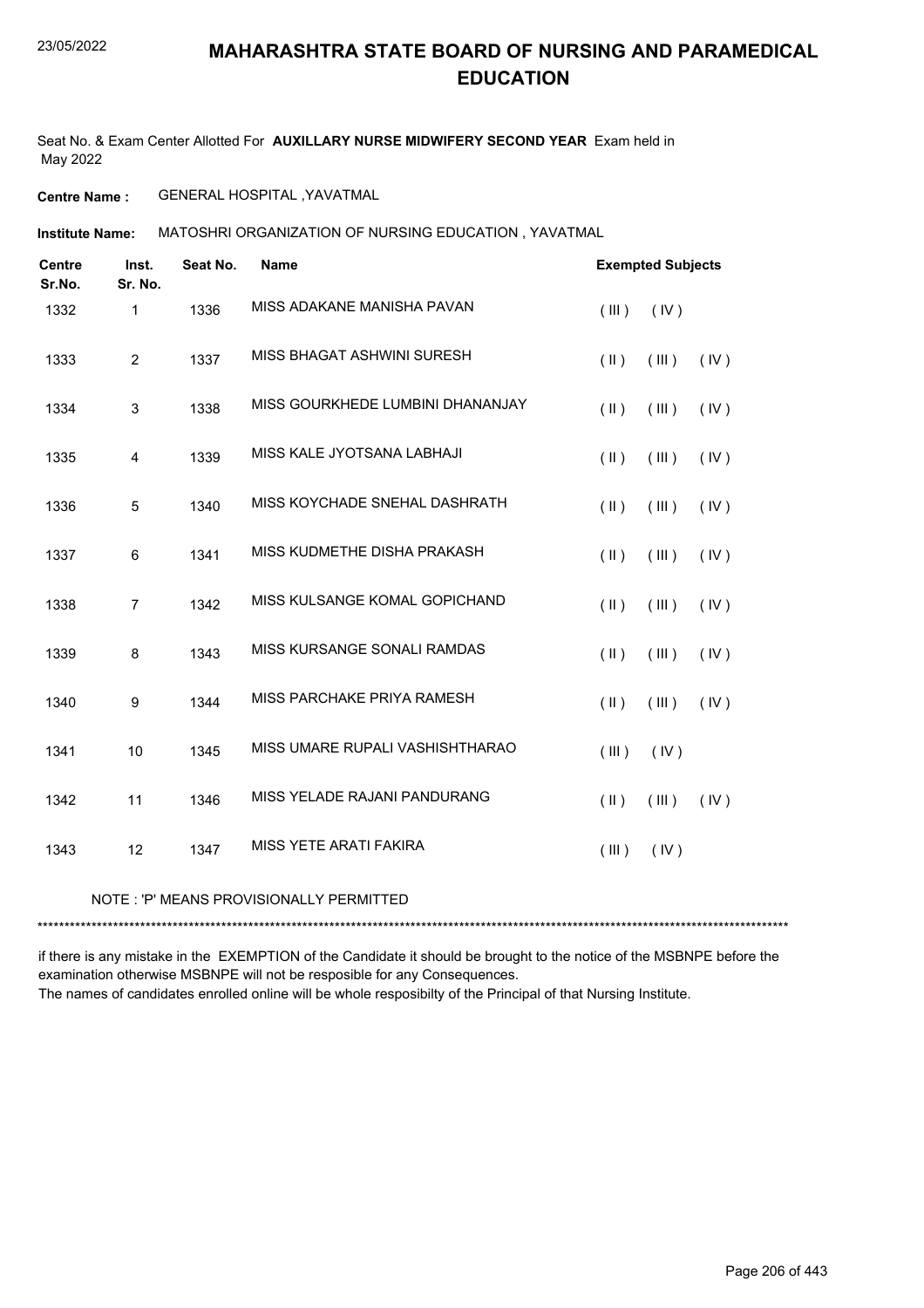Seat No. & Exam Center Allotted For **AUXILLARY NURSE MIDWIFERY SECOND YEAR** Exam held in May 2022

**Centre Name :** GENERAL HOSPITAL ,YAVATMAL

Jeevan Rekha School of Nursing, Tal Umarkhed, Yavatmal **Institute Name:**

| <b>Centre</b><br>Sr.No. | Inst.<br>Sr. No. | Seat No. | <b>Name</b>                                                         | <b>Exempted Subjects</b>                 |  |  |
|-------------------------|------------------|----------|---------------------------------------------------------------------|------------------------------------------|--|--|
| 1344                    | 1                | 1348     | MISS GHOGEWAD SHILPA LAHU                                           | $(\parallel)$<br>(III)<br>(IV)           |  |  |
| 1345                    | $\overline{2}$   | 1349     | <b>SMT KAMBALE SUKESHNI SACHIN</b><br>(NEE KHILADE SUKESHNI RAMESH) | (III)<br>(IV)                            |  |  |
| 1346                    | 3                | 1350     | MISS KHOKALE TULASA SHRIRAM                                         | $(\parallel \parallel)$<br>(III)<br>(IV) |  |  |
| 1347                    | 4                | 1351     | SMT KAMBLE KAJAL UMESH<br>(NEE RANVIR KAJAL SANJAY)                 | (III)<br>(IV)                            |  |  |
| 1348                    | 5                | 1352     | SMT SONULE SANGHMITRA PRAMOD<br>(NEE RAUT SANGHMITRA AMBADAS)       | $(\parallel)$<br>(III)<br>(IV)           |  |  |
| 1349                    | 6                | 1353     | MISS SALVE MANISHA DEORAO                                           | $(\parallel)$<br>(III)<br>(IV)           |  |  |
| 1350                    | $\overline{7}$   | 1354     | MISS VINKARE MANISHA ARJUN                                          | (III)<br>(IV)                            |  |  |
| 1351                    | 8                | 1355     | MISS WATHORE LAXMIPUJA SURESH                                       | (III)<br>$(\parallel)$<br>(IV)           |  |  |
| 1352                    | 9                | 1356     | MISS WATHORE MAYURI ARVIND                                          | $($ II $)$<br>(III)<br>(IV)              |  |  |
| 1353                    | 10               | 1357     | MISS WATHORE DHANSHRI DATTA                                         | $($ II $)$<br>(III)<br>(IV)              |  |  |
| 1354                    | 11               | 1358     | MISS YALUTWAD POOJA KAILAS                                          | (III)<br>(IV)                            |  |  |
|                         |                  |          |                                                                     |                                          |  |  |

### NOTE : 'P' MEANS PROVISIONALLY PERMITTED

\*\*\*\*\*\*\*\*\*\*\*\*\*\*\*\*\*\*\*\*\*\*\*\*\*\*\*\*\*\*\*\*\*\*\*\*\*\*\*\*\*\*\*\*\*\*\*\*\*\*\*\*\*\*\*\*\*\*\*\*\*\*\*\*\*\*\*\*\*\*\*\*\*\*\*\*\*\*\*\*\*\*\*\*\*\*\*\*\*\*\*\*\*\*\*\*\*\*\*\*\*\*\*\*\*\*\*\*\*\*\*\*\*\*\*\*\*\*\*\*\*\*\*\*\*\*\*\*\*\*\*\*\*\*\*\*\*\*\*

if there is any mistake in the EXEMPTION of the Candidate it should be brought to the notice of the MSBNPE before the examination otherwise MSBNPE will not be resposible for any Consequences.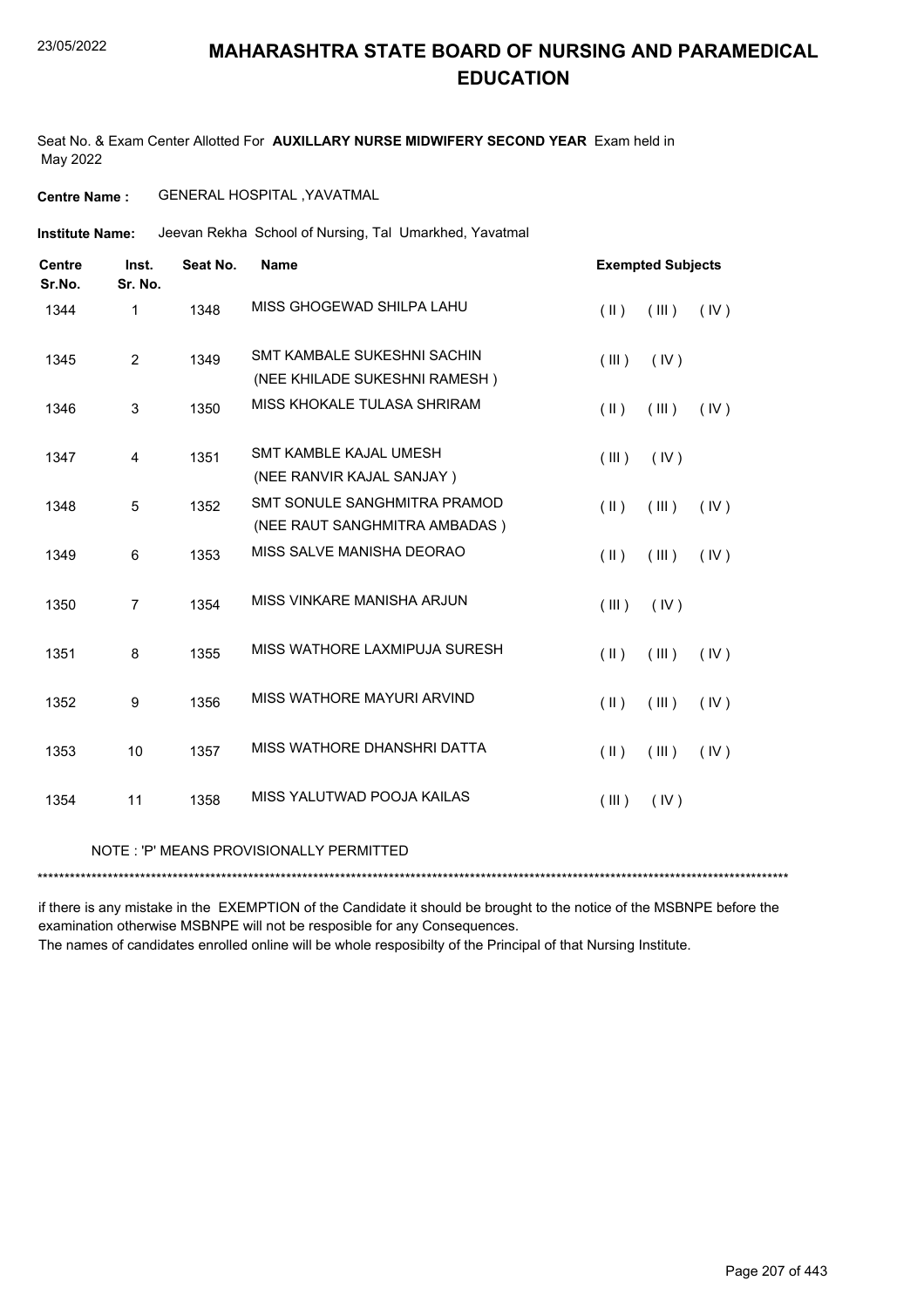#### 23/05/2022

### **MAHARASHTRA STATE BOARD OF NURSING AND PARAMEDICAL EDUCATION**

Seat No. & Exam Center Allotted For **AUXILLARY NURSE MIDWIFERY SECOND YEAR** Exam held in May 2022

**Centre Name :** GENERAL HOSPITAL ,YAVATMAL

Sanjeevan Nursing School, Yavatmal, **Institute Name:**

| <b>Centre</b><br>Sr.No. | Inst.<br>Sr. No. | Seat No. | <b>Name</b>                   | <b>Exempted Subjects</b> |
|-------------------------|------------------|----------|-------------------------------|--------------------------|
| 1355                    | 1                | 1359     | MISS ATRAM ASHVINI RAMDAS     | (III)<br>(IV)            |
| 1356                    | $\overline{2}$   | 1360     | MISS CHAKRE SHIVANI GANESH    | (1)<br>(III)<br>(IV)     |
| 1357                    | $\sqrt{3}$       | 1361     | MISS CHUTE DIVYA PRABHAKAR    | (1)<br>(III)<br>(IV)     |
| 1358                    | 4                | 1362     | MISS DARVAI DEVYANI GANESHRAO | (1)<br>(III)<br>(IV)     |
| 1359                    | 5                | 1363     | MISS KAMBLE PRACHI NIRANJAN   | (III)<br>(IV)            |
| 1360                    | 6                | 1364     | MISS KHODWE DIVYA RAJESH      | (III)<br>(IV)            |
| 1361                    | $\overline{7}$   | 1365     | MISS LAMBE MEGHA MILIND       | (III)<br>(IV)            |
| 1362                    | 8                | 1366     | MISS LASWANTE PUNAM NARESH    | (III)<br>(1)<br>(IV)     |
| 1363                    | 9                | 1367     | MISS SHINDE PUJA ASHOK        | (III)<br>(1)<br>(IV)     |
| 1364                    | 10               | 1368     | MISS UMATE RAVINA SUDHAKAR    | (III)<br>(IV)            |

#### NOTE : 'P' MEANS PROVISIONALLY PERMITTED

\*\*\*\*\*\*\*\*\*\*\*\*\*\*\*\*\*\*\*\*\*\*\*\*\*\*\*\*\*\*\*\*\*\*\*\*\*\*\*\*\*\*\*\*\*\*\*\*\*\*\*\*\*\*\*\*\*\*\*\*\*\*\*\*\*\*\*\*\*\*\*\*\*\*\*\*\*\*\*\*\*\*\*\*\*\*\*\*\*\*\*\*\*\*\*\*\*\*\*\*\*\*\*\*\*\*\*\*\*\*\*\*\*\*\*\*\*\*\*\*\*\*\*\*\*\*\*\*\*\*\*\*\*\*\*\*\*\*\*

if there is any mistake in the EXEMPTION of the Candidate it should be brought to the notice of the MSBNPE before the examination otherwise MSBNPE will not be resposible for any Consequences.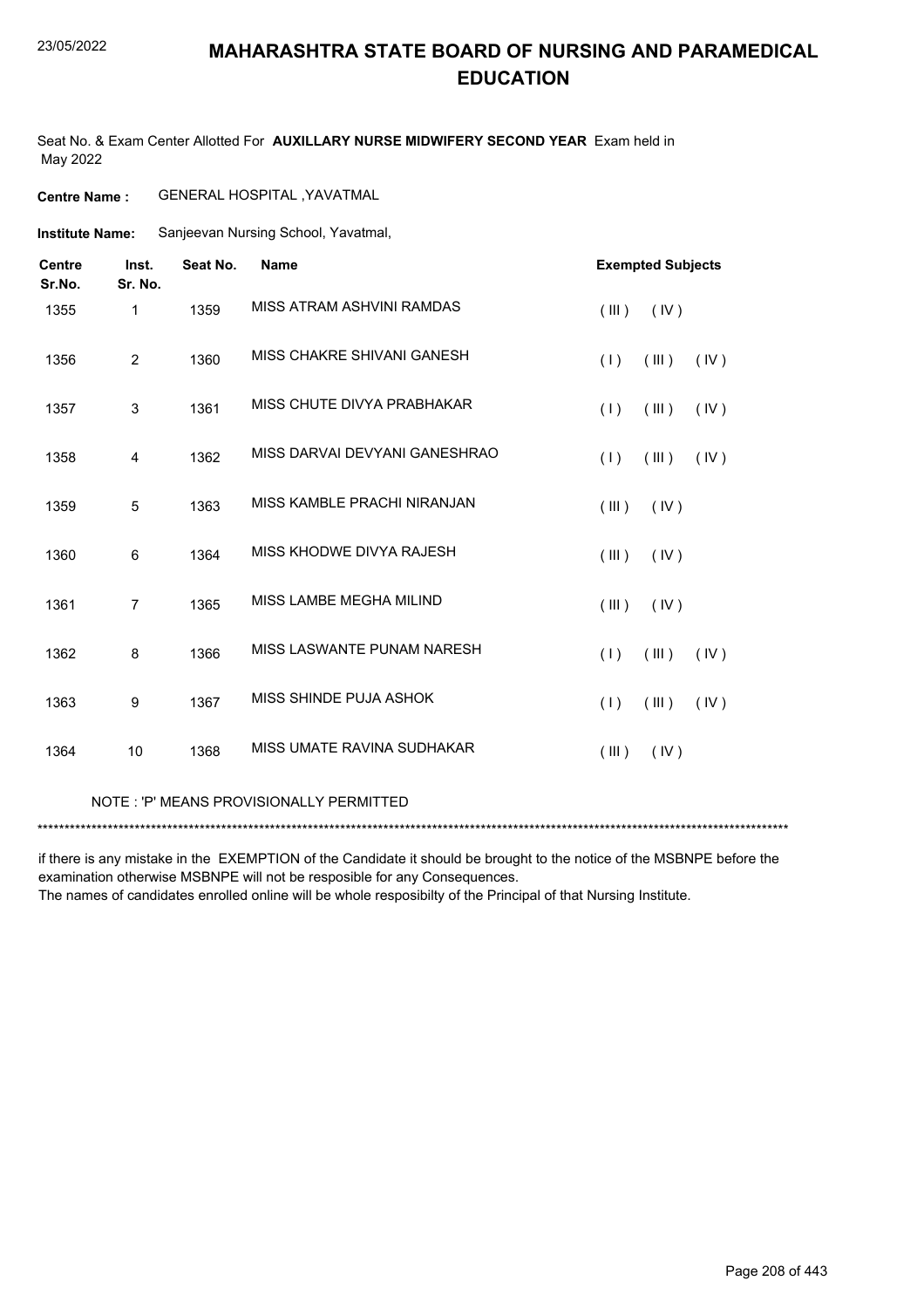Seat No. & Exam Center Allotted For AUXILLARY NURSE MIDWIFERY SECOND YEAR Exam held in May 2022

**GENERAL HOSPITAL , YAVATMAL Centre Name:** 

Institute Name: Yash Institute of Nursing, Athori Bazar, Yavatmal

| Centre<br>Sr.No. | Inst.<br>Sr. No. | Seat No. | Name                          |        | <b>Exempted Subjects</b> |      |
|------------------|------------------|----------|-------------------------------|--------|--------------------------|------|
| 1365             |                  | 1369     | MISS ADHAU SHILPA SHRIKRUSHNA | $(\ )$ | $(\parallel \parallel)$  | (IV) |
| 1366             | 2                | 1370     | MISS RAMTEKE NEHA DILIP       | (1)    | (III)                    | (IV) |

#### NOTE: 'P' MEANS PROVISIONALLY PERMITTED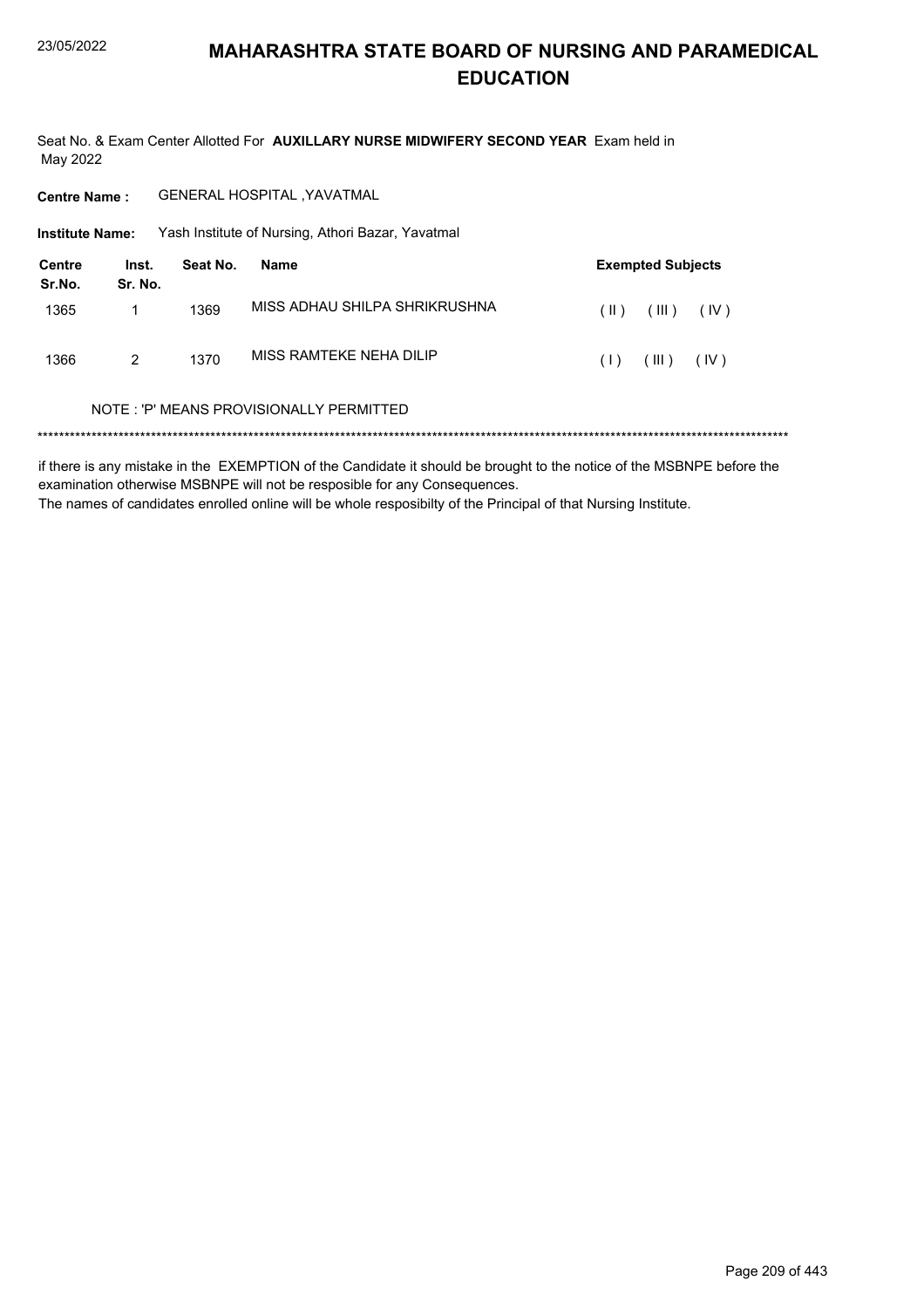Seat No. & Exam Center Allotted For **AUXILLARY NURSE MIDWIFERY SECOND YEAR** Exam held in May 2022

**Centre Name :** GENERAL HOSPITAL ,YAVATMAL

**Institute Name: SWA. RUPESHKUMAR INGOLE SCHOOL OF NURSING, YAVATMAL** 

| <b>Centre</b><br>Sr.No. | Inst.<br>Sr. No. | Seat No. | <b>Name</b>                    |                                  |      | <b>Exempted Subjects</b> |  |  |
|-------------------------|------------------|----------|--------------------------------|----------------------------------|------|--------------------------|--|--|
| 1367                    | $\mathbf{1}$     | 1371     | MISS ATRAM SAKSHI UTTAM        | (III)<br>(IV)                    |      |                          |  |  |
| 1368                    | 2                | 1372     | MISS ATRAM RESHMA TULSHIRAM    | (III)<br>(IV)                    |      |                          |  |  |
| 1369                    | 3                | 1373     | MISS ATRAM SURAKSHA GAJANAN    | (III)<br>(IV)                    |      |                          |  |  |
| 1370                    | $\overline{4}$   | 1374     | MISS DAYEDAR NAVASHALI GAJANAN | $(\parallel)$<br>(III)           | (IV) |                          |  |  |
| 1371                    | 5                | 1375     | MISS GHODMARE PRIYA PUNDLIKRAO | (III)<br>(IV)                    |      |                          |  |  |
| 1372                    | 6                | 1376     | MISS KANAKE PRATIKSHA PUNARAM  | (III)<br>(IV)                    |      |                          |  |  |
| 1373                    | $\overline{7}$   | 1377     | MISS MADAVI MAYURI VITTHAL     | (III)<br>(IV)                    |      |                          |  |  |
| 1374                    | 8                | 1378     | MISS MAHAJAN SONALI MAHADEV    | (III)<br>(IV)                    |      |                          |  |  |
| 1375                    | 9                | 1379     | MISS MANDIRKAR RAJSHRI SHANKAR | $(\parallel \parallel)$<br>(III) | (IV) |                          |  |  |
| 1376                    | 10               | 1380     | MISS MANKAR NUTAN AVINASH      | (III)<br>(IV)                    |      |                          |  |  |
| 1377                    | 11               | 1381     | MISS NAGOSE HEMA NAMDEO        | $(\parallel \parallel)$<br>(III) | (IV) |                          |  |  |
| 1378                    | 12               | 1382     | MISS NAITAM POONAM GULAB       | (III)<br>(IV)                    |      |                          |  |  |
| 1379                    | 13               | 1383     | MISS PANDHARE PRATIKSHA LAXMAN | (III)<br>(IV)                    |      |                          |  |  |
| 1380                    | 14               | 1384     | MISS PENDAM KAJAL NARAYAN      | $(III)$ $(IV)$                   |      |                          |  |  |
| 1381                    | 15               | 1385     | MISS PENDOR AACHAL SANJAYRAO   | (III)<br>(IV)                    |      |                          |  |  |
| 1382                    | 16               | 1386     | MISS PENDOR SHIVANI AVDHUT     | (III)<br>(IV)                    |      |                          |  |  |
| 1383                    | 17               | 1387     | MISS SALAM DIPALI PRALHAD      | (IV)<br>(III)                    |      |                          |  |  |
| 1384                    | 18               | 1388     | MISS SHEDMAKE PALLAVI DEVIDAS  | (III)<br>(IV)                    |      |                          |  |  |
| 1385                    | 19               | 1389     | MISS WAGARHANDE PRACHI RAMBHAU | (III)<br>$($ IV $)$              |      |                          |  |  |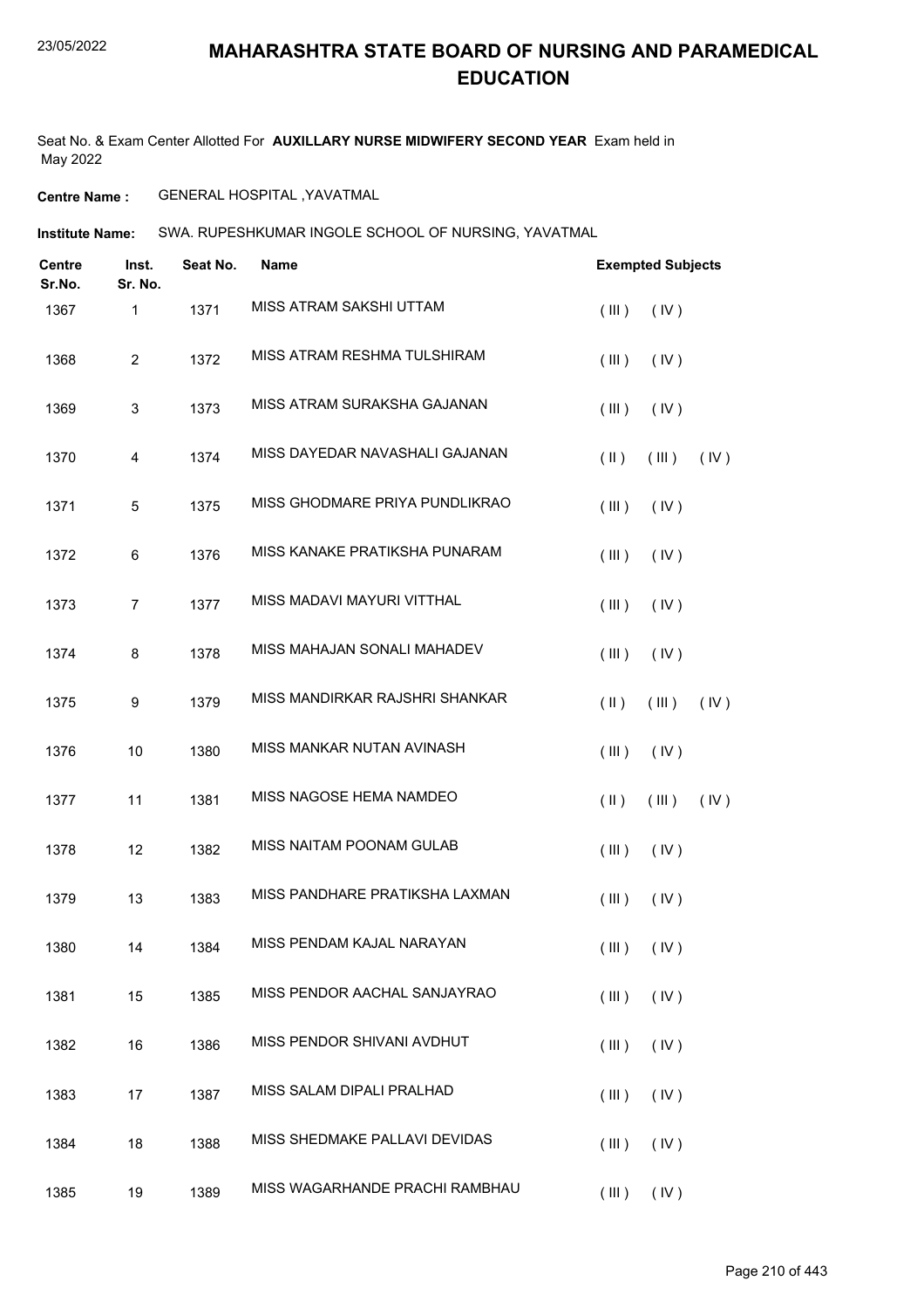Seat No. & Exam Center Allotted For AUXILLARY NURSE MIDWIFERY SECOND YEAR Exam held in May 2022

NOTE: 'P' MEANS PROVISIONALLY PERMITTED

if there is any mistake in the EXEMPTION of the Candidate it should be brought to the notice of the MSBNPE before the examination otherwise MSBNPE will not be resposible for any Consequences.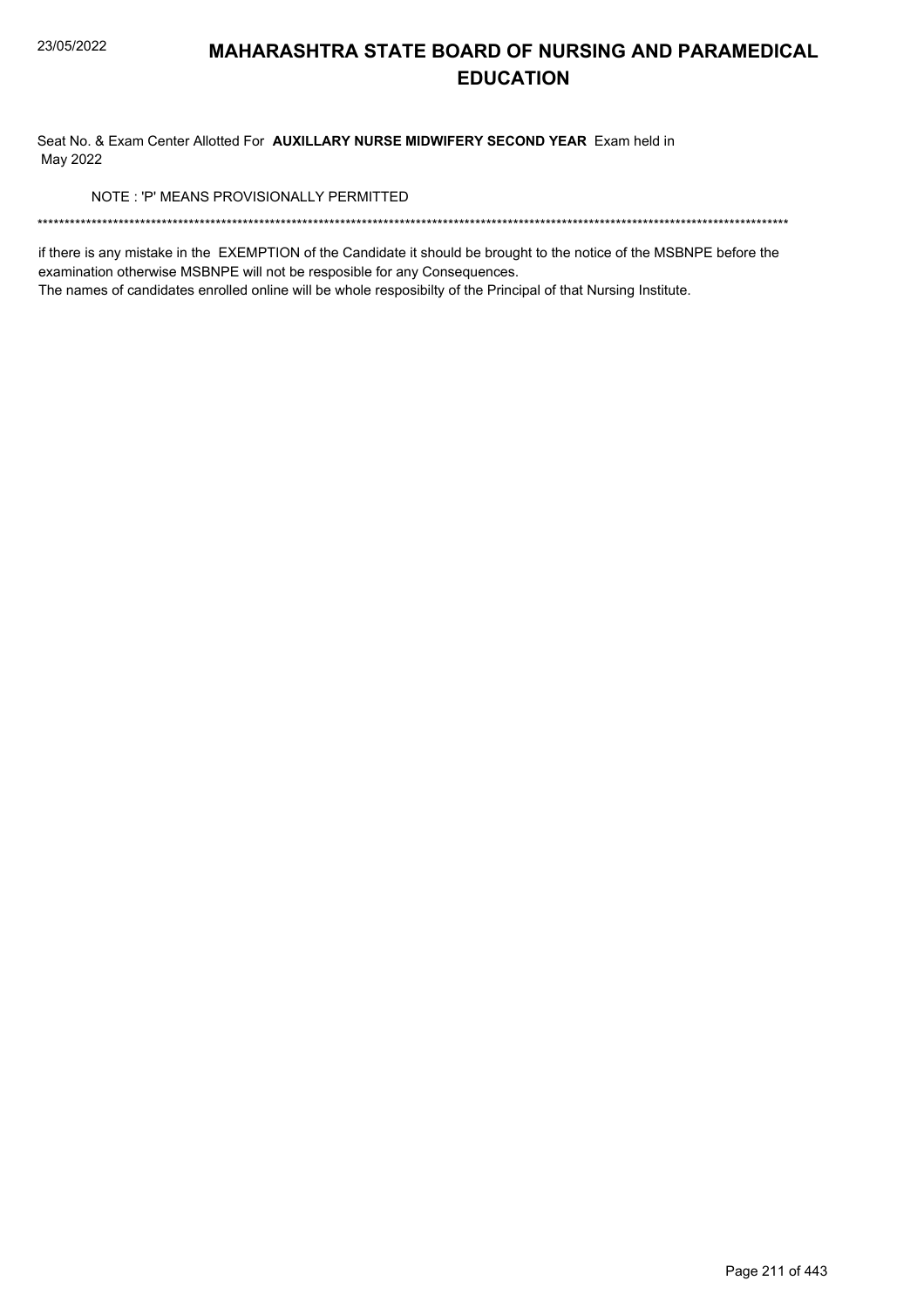Seat No. & Exam Center Allotted For **AUXILLARY NURSE MIDWIFERY SECOND YEAR** Exam held in May 2022

**Centre Name :** GENERAL HOSPITAL ,YAVATMAL

**Institute Name: MAHAJAN NURSING SCHOOL, YAVATMAL** 

| Centre<br>Sr.No. | Inst.<br>Sr. No.        | Seat No. | <b>Name</b>                    | <b>Exempted Subjects</b> |       |      |
|------------------|-------------------------|----------|--------------------------------|--------------------------|-------|------|
| 1386             | $\mathbf{1}$            | 1390     | MISS ATRAM KIRTI ISHWAR        | $($ $\parallel$ $)$      | (III) | (IV) |
| 1387             | $\overline{c}$          | 1391     | MISS BHUJADE NILIMA SHANKAR    | (III)                    | (IV)  |      |
| 1388             | $\sqrt{3}$              | 1392     | MISS CHACHANE PRATIKSHA GANPAT | $($ II $)$               | (III) | (IV) |
| 1389             | $\overline{\mathbf{4}}$ | 1393     | MISS DAKHORE HARSHA PRADIP     | $($ II $)$               | (III) | (IV) |
| 1390             | 5                       | 1394     | MISS GAJBE GAURI RAVINDRA      | $(\parallel)$            | (III) | (IV) |
| 1391             | $\,6$                   | 1395     | MISS GOHADE ANJALI PARASRAM    | $($ III $)$              | (IV)  |      |
| 1392             | $\overline{7}$          | 1396     | MISS JAGDHANE ARATI SURESH     | $(\parallel)$            | (III) | (IV) |
| 1393             | 8                       | 1397     | MISS KHANDRE MAMTA PRALHAD     | $($ $\parallel$ $)$      | (III) | (IV) |
| 1394             | $\boldsymbol{9}$        | 1398     | MISS NAGMOTE VAISHALI GULABRAO | (III)                    | (IV)  |      |
| 1395             | 10                      | 1399     | MISS PARADHI KAVITA HANUMAN    | $(\parallel)$            | (III) | (IV) |
| 1396             | 11                      | 1400     | MISS PARADHI BHAGYASHRI KISAN  | $($ II $)$               | (III) | (IV) |
| 1397             | 12                      | 1401     | MISS TUMRAM VIDHYA VILAS       | $($ $\parallel$ $)$      | (III) | (IV) |
| 1398             | 13                      | 1402     | MISS UIKE SRUSHTI LAXMAN       | $($ III $)$              | (IV)  |      |
| 1399             | 14                      | 1403     | MISS WASRIKAR PAYAL NIRANJAN   | (III)                    | (IV)  |      |

### NOTE : 'P' MEANS PROVISIONALLY PERMITTED

\*\*\*\*\*\*\*\*\*\*\*\*\*\*\*\*\*\*\*\*\*\*\*\*\*\*\*\*\*\*\*\*\*\*\*\*\*\*\*\*\*\*\*\*\*\*\*\*\*\*\*\*\*\*\*\*\*\*\*\*\*\*\*\*\*\*\*\*\*\*\*\*\*\*\*\*\*\*\*\*\*\*\*\*\*\*\*\*\*\*\*\*\*\*\*\*\*\*\*\*\*\*\*\*\*\*\*\*\*\*\*\*\*\*\*\*\*\*\*\*\*\*\*\*\*\*\*\*\*\*\*\*\*\*\*\*\*\*\*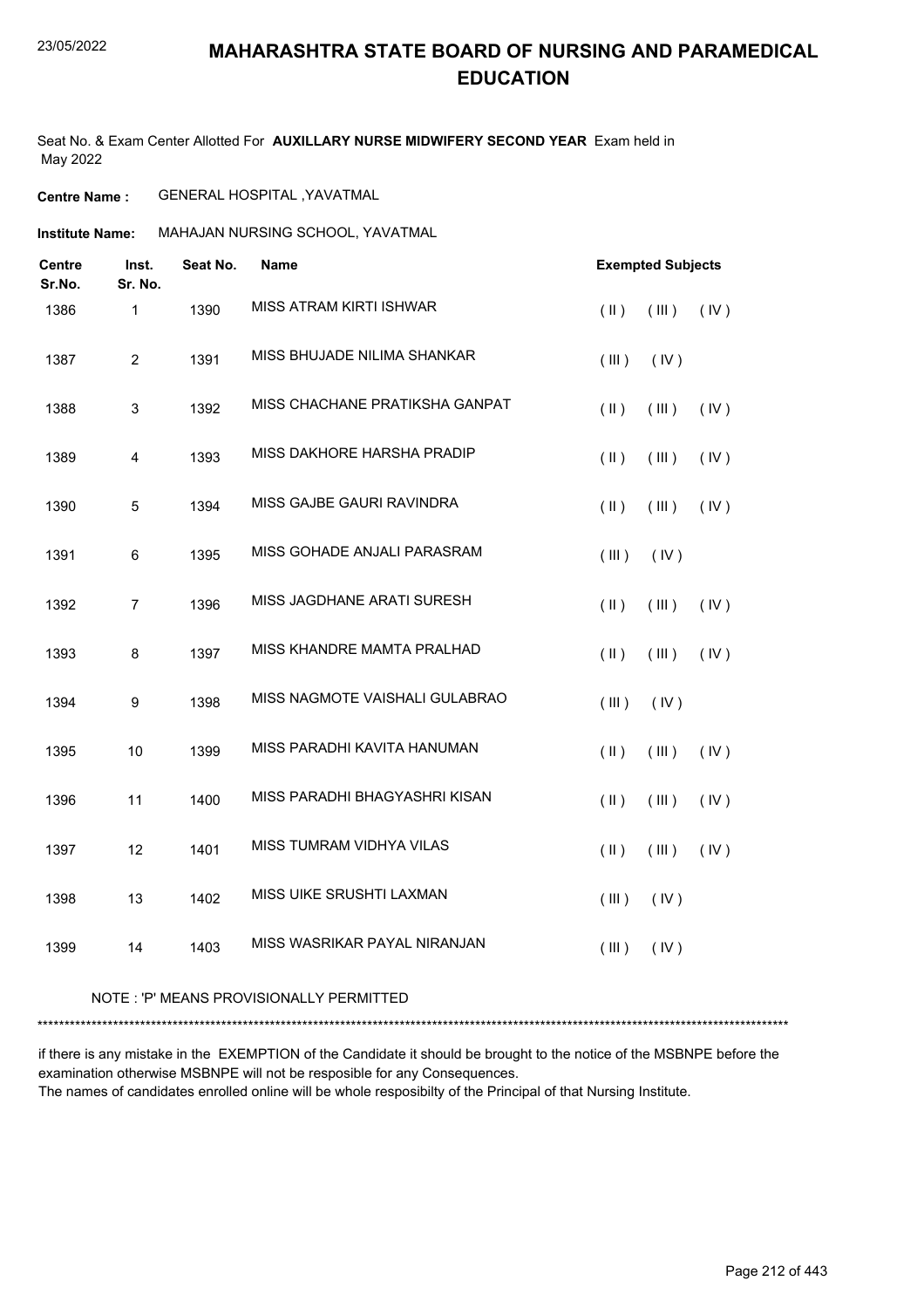Seat No. & Exam Center Allotted For **AUXILLARY NURSE MIDWIFERY SECOND YEAR** Exam held in May 2022

**Centre Name :** GENERAL HOSPITAL ,YAVATMAL

**Institute Name: INDIRABAI BHOYAR SCHOOL OF NURSING, GHATANJI, YAVATMAL** 

| <b>Centre</b><br>Sr.No. | Inst.<br>Sr. No. | Seat No. | <b>Name</b>                    |       | <b>Exempted Subjects</b> |      |
|-------------------------|------------------|----------|--------------------------------|-------|--------------------------|------|
| 1400                    | 1                | 1404     | MISS KAMBLE ACHAL SUNIL        | (  )  | (III)                    | (IV) |
| 1401                    | 2                | 1405     | MISS KHANDARE PALLAVI BHUMANNA | (  )  | (III)                    | (IV) |
| 1402                    | 3                | 1406     | MISS KUMRE SNEHA DATTA         | (III) | (IV)                     |      |
| 1403                    | $\overline{4}$   | 1407     | MISS MESHRAM URMILA CHINTAMAN  | (  )  | (III)                    | (IV) |
|                         |                  |          |                                |       |                          |      |

NOTE : 'P' MEANS PROVISIONALLY PERMITTED

\*\*\*\*\*\*\*\*\*\*\*\*\*\*\*\*\*\*\*\*\*\*\*\*\*\*\*\*\*\*\*\*\*\*\*\*\*\*\*\*\*\*\*\*\*\*\*\*\*\*\*\*\*\*\*\*\*\*\*\*\*\*\*\*\*\*\*\*\*\*\*\*\*\*\*\*\*\*\*\*\*\*\*\*\*\*\*\*\*\*\*\*\*\*\*\*\*\*\*\*\*\*\*\*\*\*\*\*\*\*\*\*\*\*\*\*\*\*\*\*\*\*\*\*\*\*\*\*\*\*\*\*\*\*\*\*\*\*\*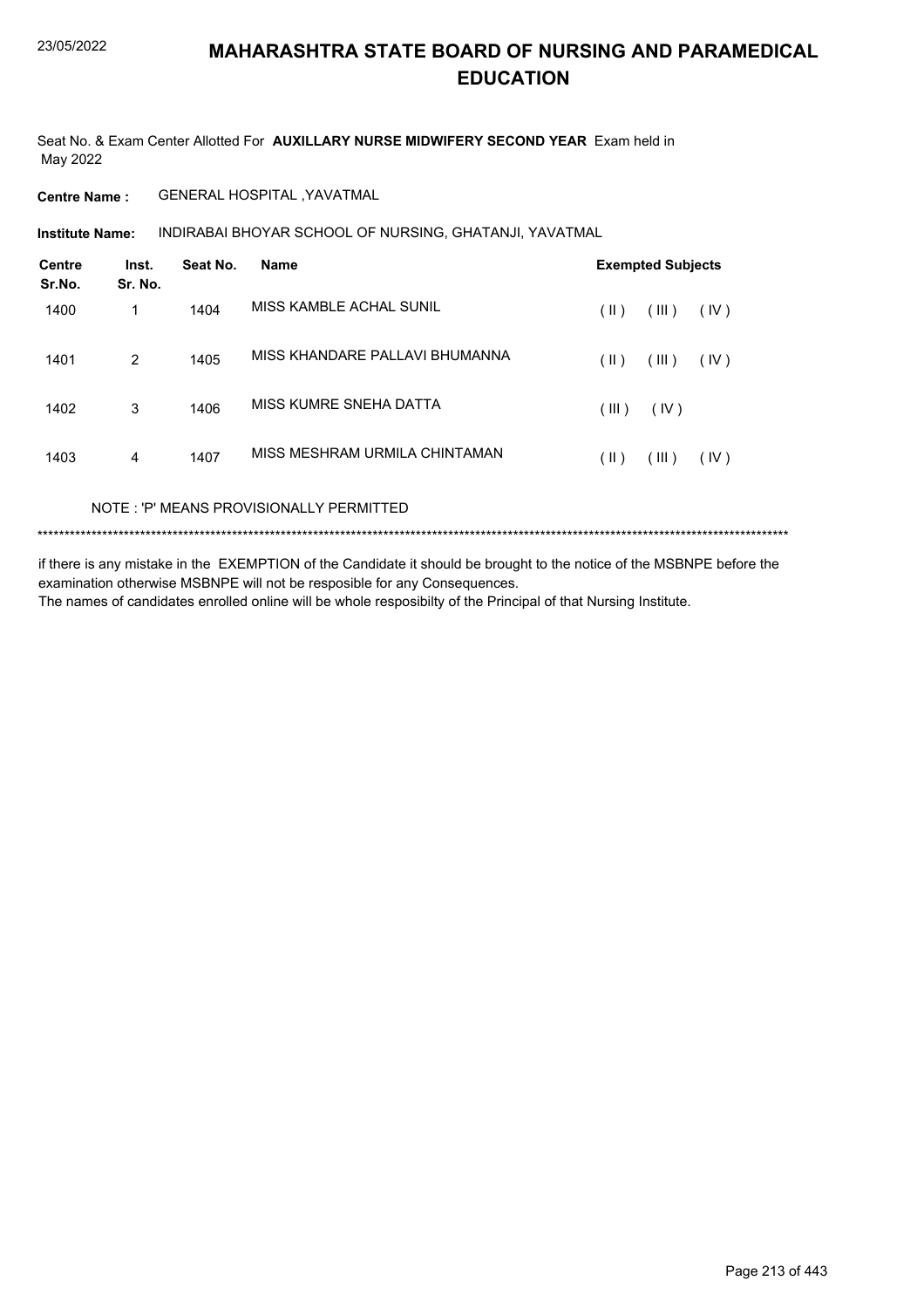#### 23/05/2022

### **MAHARASHTRA STATE BOARD OF NURSING AND PARAMEDICAL EDUCATION**

Seat No. & Exam Center Allotted For **AUXILLARY NURSE MIDWIFERY SECOND YEAR** Exam held in May 2022

### **Centre Name :** GENERAL HOSPITAL ,YAVATMAL

Varsharaj Nursing School, Wani, Yavatmal **Institute Name:**

| <b>Centre</b><br>Sr.No. | Inst.<br>Sr. No. | Seat No. | <b>Name</b>                                                | <b>Exempted Subjects</b> |             |      |
|-------------------------|------------------|----------|------------------------------------------------------------|--------------------------|-------------|------|
| 1404                    | 1                | 1408     | MISS ADKAPURE PRERNA DILIP                                 | $($ II $)$               | (III)       | (IV) |
| 1405                    | $\overline{2}$   | 1409     | <b>SMT MANKAR SONAL ASHISH</b><br>(NEE BADRE SONAL NANAJI) | $(\parallel)$            | $($ III $)$ | (IV) |
| 1406                    | 3                | 1410     | MISS GEDAM PRIYANKA JANADHAN                               | (III)                    | (IV)        |      |
| 1407                    | $\overline{4}$   | 1411     | MISS GEDAM MAYURI MANOHAR                                  | $($ II $)$               | $($ III $)$ | (IV) |
| 1408                    | 5                | 1412     | MISS KAMBLE PAYAL BANDU                                    | (III)                    | (IV)        |      |
| 1409                    | 6                | 1413     | MISS KHAIRE DIKSHA MAHENDRA                                | (III)                    | (IV)        |      |
| 1410                    | $\overline{7}$   | 1414     | MISS KULSANGE VRUSHALI MAROTI                              | (III)                    | (IV)        |      |
| 1411                    | 8                | 1415     | MISS KUMARE POOJA SURESH                                   | (III)                    | (IV)        |      |
| 1412                    | $\boldsymbol{9}$ | 1416     | MISS MADAVI PRITI CHARANDAS                                | (III)                    | (IV)        |      |
| 1413                    | 10               | 1417     | MISS MANKAR ROHINI DATTU                                   | (III)                    | (IV)        |      |
| 1414                    | 11               | 1418     | MISS TELTUMBADE BHAVANA PURUSHOTTAM                        | (III)                    | (IV)        |      |
| 1415                    | 12               | 1419     | MISS UIKE PRATIKSHA VINOD                                  | $($ II $)$               | (III)       | (IV) |
| 1416                    | 13               | 1420     | MISS WARPATKAR SNEHA SHANKAR                               | $($ II $)$               | (III)       | (IV) |

#### NOTE : 'P' MEANS PROVISIONALLY PERMITTED

\*\*\*\*\*\*\*\*\*\*\*\*\*\*\*\*\*\*\*\*\*\*\*\*\*\*\*\*\*\*\*\*\*\*\*\*\*\*\*\*\*\*\*\*\*\*\*\*\*\*\*\*\*\*\*\*\*\*\*\*\*\*\*\*\*\*\*\*\*\*\*\*\*\*\*\*\*\*\*\*\*\*\*\*\*\*\*\*\*\*\*\*\*\*\*\*\*\*\*\*\*\*\*\*\*\*\*\*\*\*\*\*\*\*\*\*\*\*\*\*\*\*\*\*\*\*\*\*\*\*\*\*\*\*\*\*\*\*\*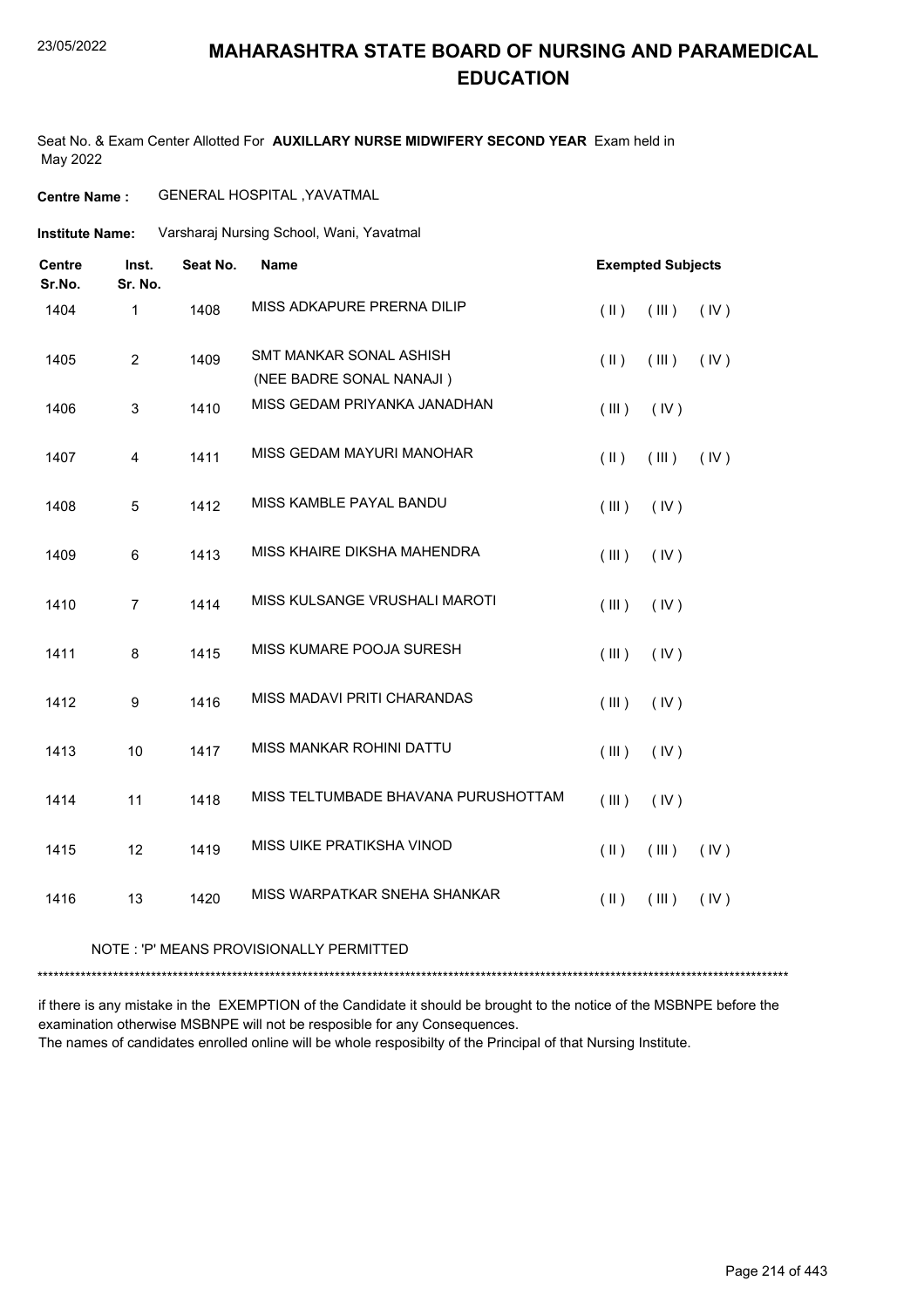#### 23/05/2022

### **MAHARASHTRA STATE BOARD OF NURSING AND PARAMEDICAL EDUCATION**

Seat No. & Exam Center Allotted For **AUXILLARY NURSE MIDWIFERY SECOND YEAR** Exam held in May 2022

**Centre Name :** GENERAL HOSPITAL ,YAVATMAL

Devyani School of Nursing, Yavatmal **Institute Name:**

| <b>Centre</b><br>Sr.No. | Inst.<br>Sr. No.                        | Seat No. | <b>Name</b>                        |               | <b>Exempted Subjects</b> |      |  |  |
|-------------------------|-----------------------------------------|----------|------------------------------------|---------------|--------------------------|------|--|--|
| 1417                    | $\mathbf{1}$                            | 1421     | MISS AGALDHARE DNYANESHWARI NAMDEV | $(\parallel)$ | (III)                    | (IV) |  |  |
| 1418                    | $\overline{2}$                          | 1422     | MISS ATRAM ASHVINI ARUNRAO         | (III)         | (IV)                     |      |  |  |
| 1419                    | 3                                       | 1423     | MISS DEVASTHALE SONALI PUNAJI      |               |                          |      |  |  |
| 1420                    | 4                                       | 1424     | MISS GAIKWAD SADHANA BABAN         | (III)         | (IV)                     |      |  |  |
| 1421                    | 5                                       | 1425     | MISS KHARATADE PUJA VILAS          | (III)         | (IV)                     |      |  |  |
| 1422                    | 6                                       | 1426     | MISS KHOBRAGADE HARSHADA BHIMARAO  | (III)         | (IV)                     |      |  |  |
| 1423                    | $\overline{7}$                          | 1427     | MISS MADAVI HARSHALI KRUSHNA       | $($ II $)$    | (III)                    | (IV) |  |  |
| 1424                    | 8                                       | 1428     | MISS MESHRAM PRADHNYA NIRANJAN     |               |                          |      |  |  |
| 1425                    | 9                                       | 1429     | MISS PURAM CHETNA BHARAT           | (III)         | (IV)                     |      |  |  |
| 1426                    | 10                                      | 1430     | MISS SHIKHARE PRAJAKTA ARUN        |               |                          |      |  |  |
| 1427                    | 11                                      | 1431     | MISS UDRAKE MAYURI SUKHDEV         | (III)         | (IV)                     |      |  |  |
|                         | NOTE: 'P' MEANS PROVISIONALLY PERMITTED |          |                                    |               |                          |      |  |  |
|                         |                                         |          |                                    |               |                          |      |  |  |

if there is any mistake in the EXEMPTION of the Candidate it should be brought to the notice of the MSBNPE before the examination otherwise MSBNPE will not be resposible for any Consequences.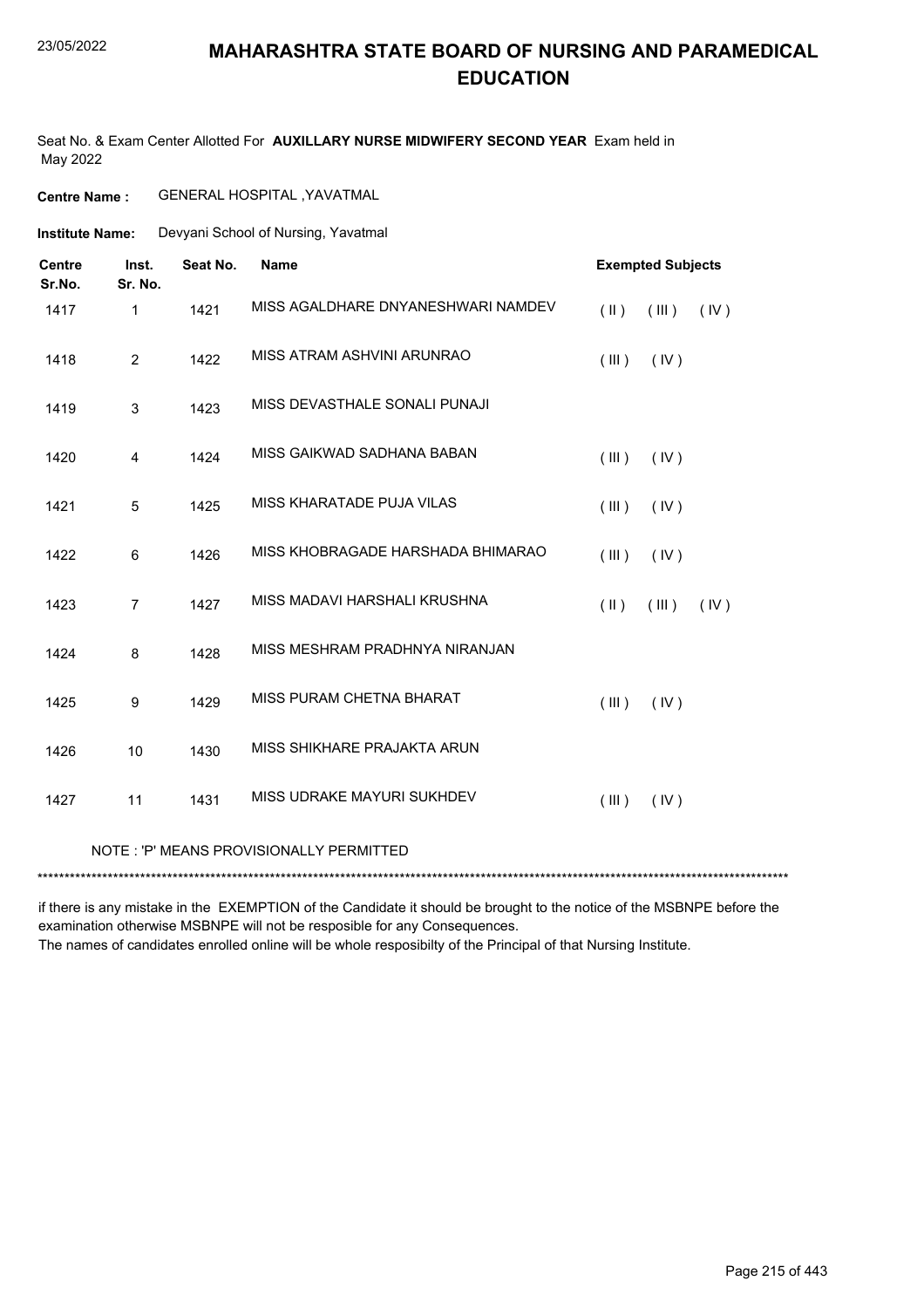Seat No. & Exam Center Allotted For **AUXILLARY NURSE MIDWIFERY SECOND YEAR** Exam held in May 2022

**Centre Name :** GENERAL HOSPITAL ,YAVATMAL

Institute Name: Chintamani School of Nursing, Kalamb, Yavatmal

| Centre<br>Sr.No. | Inst.<br>Sr. No. | Seat No. | <b>Name</b>                          | <b>Exempted Subjects</b> |                      |      |
|------------------|------------------|----------|--------------------------------------|--------------------------|----------------------|------|
| 1428             | 1                | 1432     | MISS BHALAVI VISHAKHA PANDURANG      | (III)                    | (IV)                 |      |
| 1429             | $\overline{c}$   | 1433     | MISS BOTARE PRATIBHA PURUSHOTTAM     | (III)                    | (IV)                 |      |
| 1430             | 3                | 1434     | MISS KAMBLE DIKSHA DHANRAJ           | $(\parallel)$            | (III)                | (IV) |
| 1431             | 4                | 1435     | MISS KHAIRKAR PRADNYA DAMODAR        | $(\parallel)$            | (III)                | (IV) |
| 1432             | 5                | 1436     | MISS KUMARE REENA ASHOKRAO           | $(\parallel)$            | (III)                | (IV) |
| 1433             | 6                | 1437     | MISS LOHAKARE NISHA PANDIT           | (III)                    | (IV)                 |      |
| 1434             | $\overline{7}$   | 1438     | MISS MADAVI ACHAL MADHUKAR           | (III)                    | (IV)                 |      |
| 1435             | 8                | 1439     | MISS NAIKAWAD PUNAM SUKHDEV          | (III)                    | (IV)                 |      |
| 1436             | 9                | 1440     | MISS NAIKWAD KAVESHVARI ASHOK        | (III)                    | (IV)                 |      |
| 1437             | 10               | 1441     | MISS NAIKWAD VAISHALI DURGESH        | (III)                    | (IV)                 |      |
| 1438             | 11               | 1442     | MISS NARNAVARE YOGITA CHANDRANBHANJI | $(\parallel)$            | (III)                | (IV) |
| 1439             | 12               | 1443     | MISS NEHARE POOJA GANESHRAO          | $(\parallel)$            | (III)                | (IV) |
| 1440             | 13               | 1444     | MISS PENDOR TEJASWINI SADANAND       | (III)                    | (IV)                 |      |
| 1441             | 14               | 1445     | MISS PENDOR POOJA SANJAY             |                          | $(III)$ $(IV)$       |      |
| 1442             | 15               | 1446     | MISS RENGAPURE JAYSHREE AMBADAS      | (III)                    | (IV)                 |      |
| 1443             | 16               | 1447     | MISS SHERAM NIKITA PURUSHOTTAM       | (III)                    | (IV)                 |      |
| 1444             | 17               | 1448     | MISS VILARI SACHITA SHANKAR          | (III)                    | (IV)                 |      |
| 1445             | 18               | 1449     | MISS WAGHADE PRATIKSHA VITTHAL       | (III)                    | (IV)                 |      |
| 1446             | 19               | 1450     | MISS WANKHADE PRAGATI SHRIRAM        |                          | $(1)$ $(III)$ $(IV)$ |      |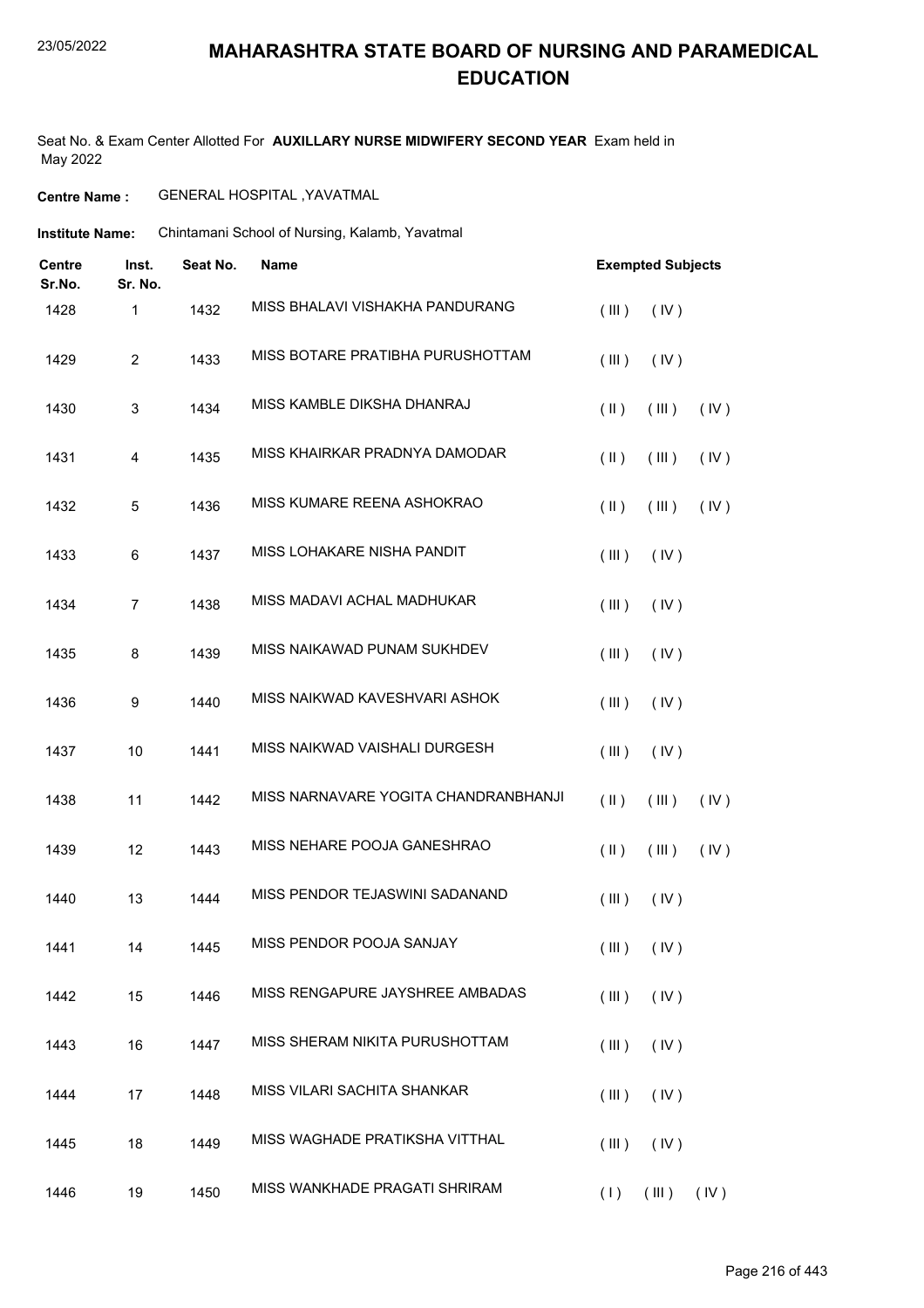Seat No. & Exam Center Allotted For AUXILLARY NURSE MIDWIFERY SECOND YEAR Exam held in May 2022

MISS WATOLE POOJA SAHEBRAO 1447 20 1451  $(III)$   $(IV)$ 

NOTE: 'P' MEANS PROVISIONALLY PERMITTED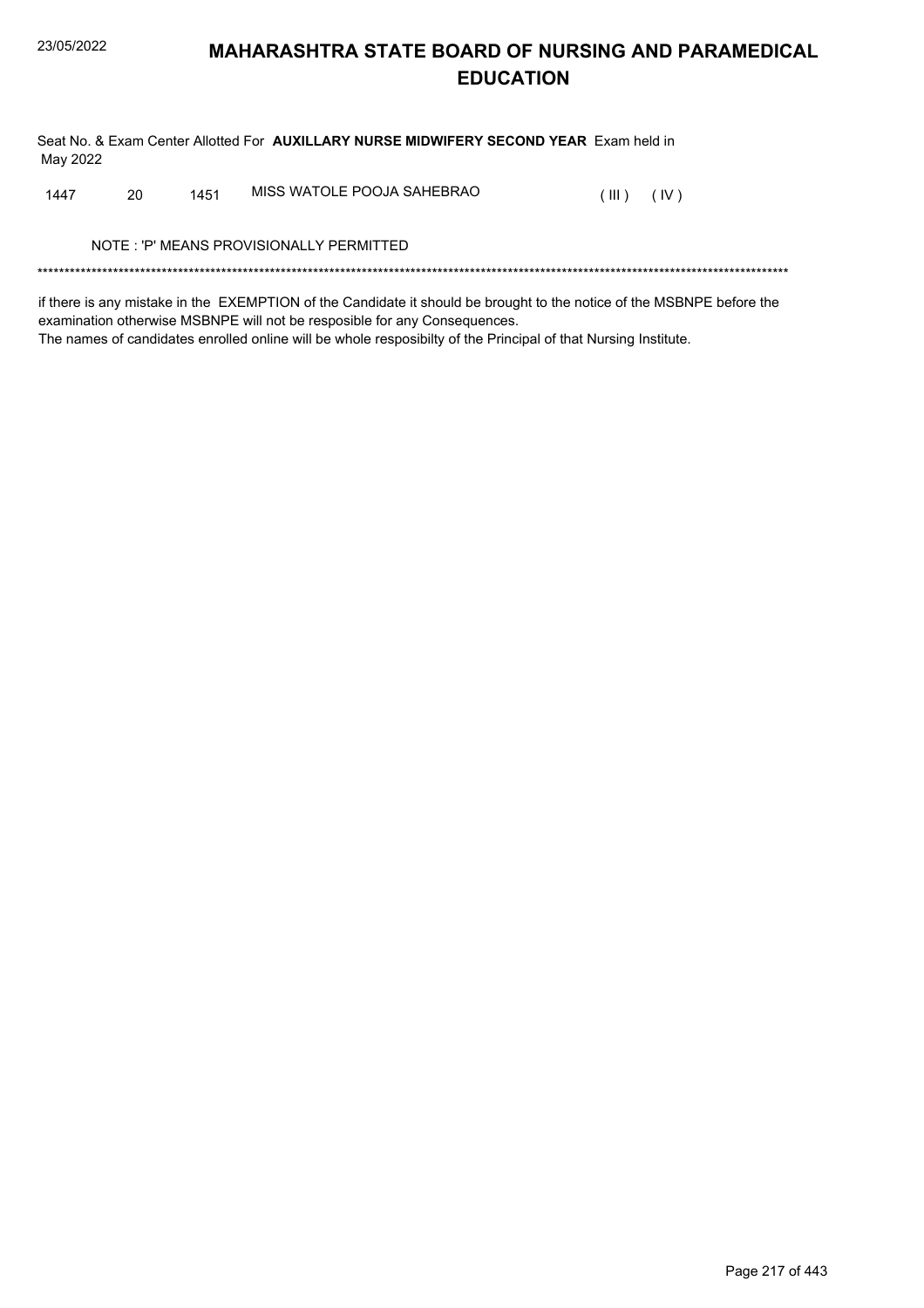Seat No. & Exam Center Allotted For **AUXILLARY NURSE MIDWIFERY SECOND YEAR** Exam held in May 2022

#### **Centre Name :** GENERAL HOSPITAL, BULDANA

**Institute Name:** ANURADHA NURSING SCHOOL , CHIKHALI

| <b>Centre</b><br>Sr.No. | Inst.<br>Sr. No. | Seat No. | <b>Name</b>                    | <b>Exempted Subjects</b> |
|-------------------------|------------------|----------|--------------------------------|--------------------------|
| 1448                    | 1                | 1452     | MISS AWASARMOL NILAM RAMESH    |                          |
| 1449                    | 2                | 1453     | MISS INGLE RUPALI DINKAR       | (III)<br>(IV)            |
| 1450                    | 3                | 1454     | MISS KHURDE LAXMIBAI CHARANDAS |                          |
| 1451                    | 4                | 1455     | MISS TUNDLAYAT SHWETA RAKESH   | (III)<br>(  )<br>(IV)    |
| 1452                    | 5                | 1456     | MISS YANGAD KIRAN SAMADHAN     | (III)<br>(IV)            |

#### NOTE : 'P' MEANS PROVISIONALLY PERMITTED

\*\*\*\*\*\*\*\*\*\*\*\*\*\*\*\*\*\*\*\*\*\*\*\*\*\*\*\*\*\*\*\*\*\*\*\*\*\*\*\*\*\*\*\*\*\*\*\*\*\*\*\*\*\*\*\*\*\*\*\*\*\*\*\*\*\*\*\*\*\*\*\*\*\*\*\*\*\*\*\*\*\*\*\*\*\*\*\*\*\*\*\*\*\*\*\*\*\*\*\*\*\*\*\*\*\*\*\*\*\*\*\*\*\*\*\*\*\*\*\*\*\*\*\*\*\*\*\*\*\*\*\*\*\*\*\*\*\*\*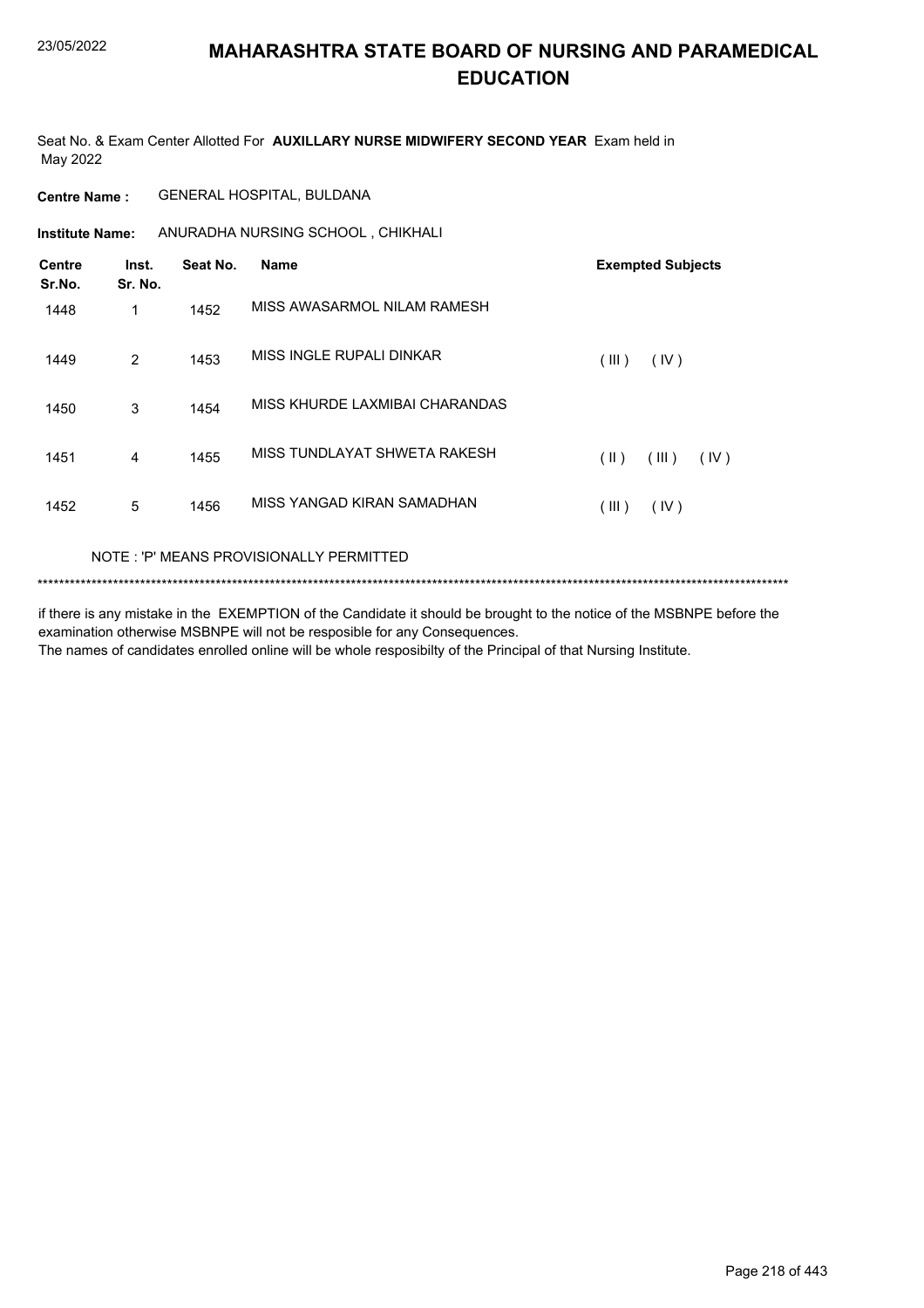Seat No. & Exam Center Allotted For **AUXILLARY NURSE MIDWIFERY SECOND YEAR** Exam held in May 2022

#### **Centre Name :** GENERAL HOSPITAL, BULDANA

**Institute Name: INDIRA BAHU. SHIKSHAN SANSTHS, SCHOOL OF NURSING, SAGWAN, BULDHANA** 

| <b>Centre</b><br>Sr.No. | Inst.<br>Sr. No. | Seat No. | Name                          |               | <b>Exempted Subjects</b> |      |
|-------------------------|------------------|----------|-------------------------------|---------------|--------------------------|------|
| 1453                    | 1                | 1457     | MISS KHARAT SHITAL GAJANAN    | (  )          | (III)                    | (IV) |
| 1454                    | 2                | 1458     | MISS KHILLARE JAYASHRI MILIND | $(\parallel)$ | (III)                    | (IV) |
| 1455                    | 3                | 1459     | MISS SARODE SUVARNA DADARAO   | (III)         | (IV)                     |      |
| 1456                    | 4                | 1460     | MISS YANGAD SHILPA GAJANAN    | (  )          | (III)                    | (IV) |

NOTE : 'P' MEANS PROVISIONALLY PERMITTED

\*\*\*\*\*\*\*\*\*\*\*\*\*\*\*\*\*\*\*\*\*\*\*\*\*\*\*\*\*\*\*\*\*\*\*\*\*\*\*\*\*\*\*\*\*\*\*\*\*\*\*\*\*\*\*\*\*\*\*\*\*\*\*\*\*\*\*\*\*\*\*\*\*\*\*\*\*\*\*\*\*\*\*\*\*\*\*\*\*\*\*\*\*\*\*\*\*\*\*\*\*\*\*\*\*\*\*\*\*\*\*\*\*\*\*\*\*\*\*\*\*\*\*\*\*\*\*\*\*\*\*\*\*\*\*\*\*\*\*

if there is any mistake in the EXEMPTION of the Candidate it should be brought to the notice of the MSBNPE before the examination otherwise MSBNPE will not be resposible for any Consequences.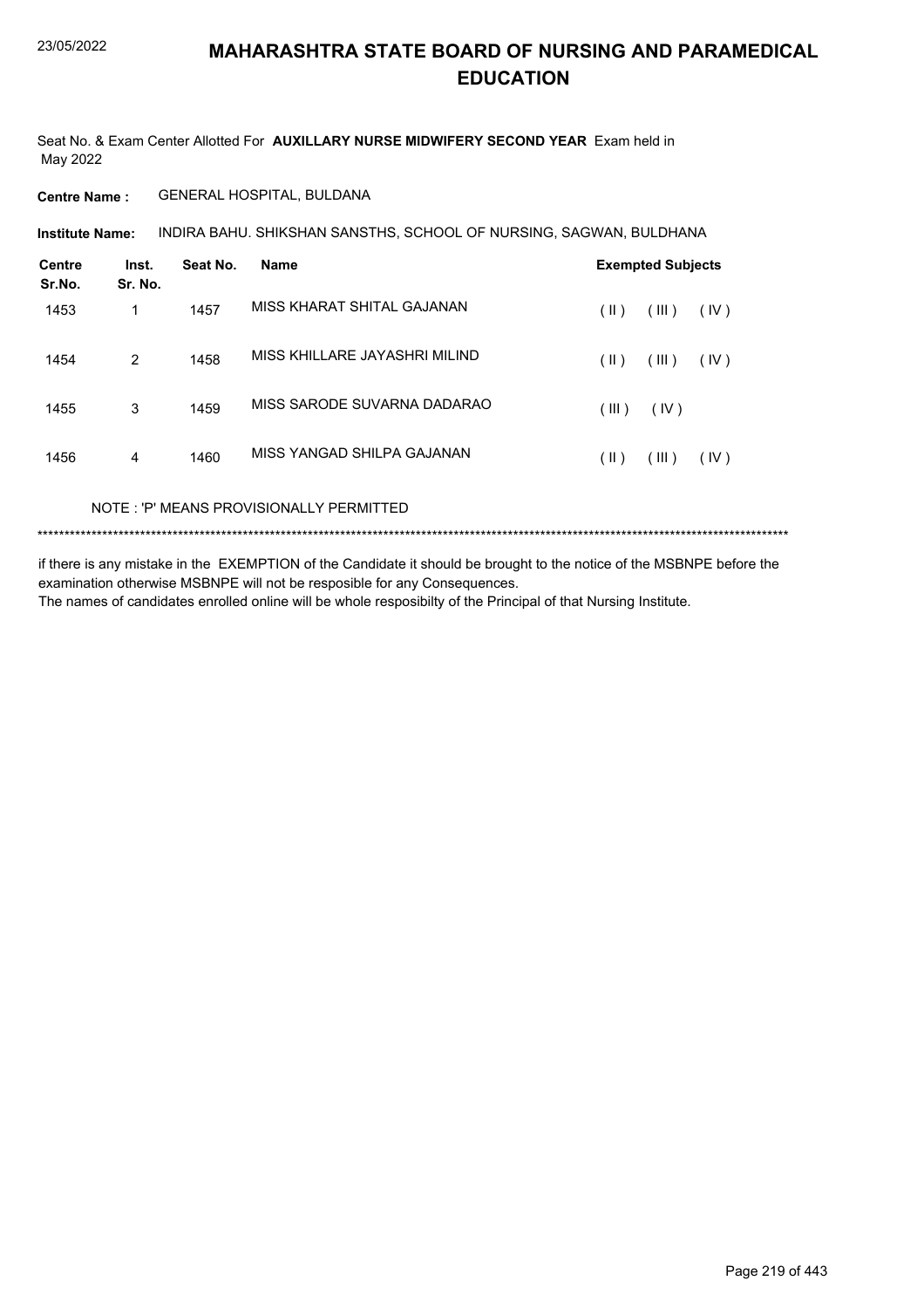Seat No. & Exam Center Allotted For **AUXILLARY NURSE MIDWIFERY SECOND YEAR** Exam held in May 2022

#### **Centre Name :** GENERAL HOSPITAL, BULDANA

INDIRA BAHU SHIKSHAN SANSTHS, SCHOOL OF NURSING,BELAD MALKAPUR **Institute Name:**

| <b>Centre</b><br>Sr.No. | Inst.<br>Sr. No. | Seat No. | <b>Name</b>                    |                         | <b>Exempted Subjects</b> |      |
|-------------------------|------------------|----------|--------------------------------|-------------------------|--------------------------|------|
| 1457                    | 1                | 1461     | MISS GAWAI VAISHALI PANJAB     | $(\parallel \parallel)$ | (III)                    | (IV) |
| 1458                    | $\overline{2}$   | 1462     | MISS INGLE SANGHAMITRA ANIL    | (  )                    | (III)                    | (IV) |
| 1459                    | 3                | 1463     | MISS INGLE BHAGYASHALI DILIP   | $($ II $)$              | (III)                    | (IV) |
| 1460                    | 4                | 1464     | MISS SHEGOKAR SWATI RAMESHWAR  | (III)                   | (IV)                     |      |
| 1461                    | 5                | 1465     | MISS SHEKOKAR SHITAL RAMESH    | $(\parallel)$           | (III)                    | (IV) |
| 1462                    | $6\phantom{1}6$  | 1466     | MISS SONONE BHARTI SHRIKRUSHNA | (  )                    | (III)                    | (IV) |
| 1463                    | 7                | 1467     | MISS ZANKE ANKITA EKNATH       | $($ II $)$              | (III)                    | (IV) |
|                         |                  |          |                                |                         |                          |      |

NOTE : 'P' MEANS PROVISIONALLY PERMITTED

#### \*\*\*\*\*\*\*\*\*\*\*\*\*\*\*\*\*\*\*\*\*\*\*\*\*\*\*\*\*\*\*\*\*\*\*\*\*\*\*\*\*\*\*\*\*\*\*\*\*\*\*\*\*\*\*\*\*\*\*\*\*\*\*\*\*\*\*\*\*\*\*\*\*\*\*\*\*\*\*\*\*\*\*\*\*\*\*\*\*\*\*\*\*\*\*\*\*\*\*\*\*\*\*\*\*\*\*\*\*\*\*\*\*\*\*\*\*\*\*\*\*\*\*\*\*\*\*\*\*\*\*\*\*\*\*\*\*\*\*

if there is any mistake in the EXEMPTION of the Candidate it should be brought to the notice of the MSBNPE before the examination otherwise MSBNPE will not be resposible for any Consequences.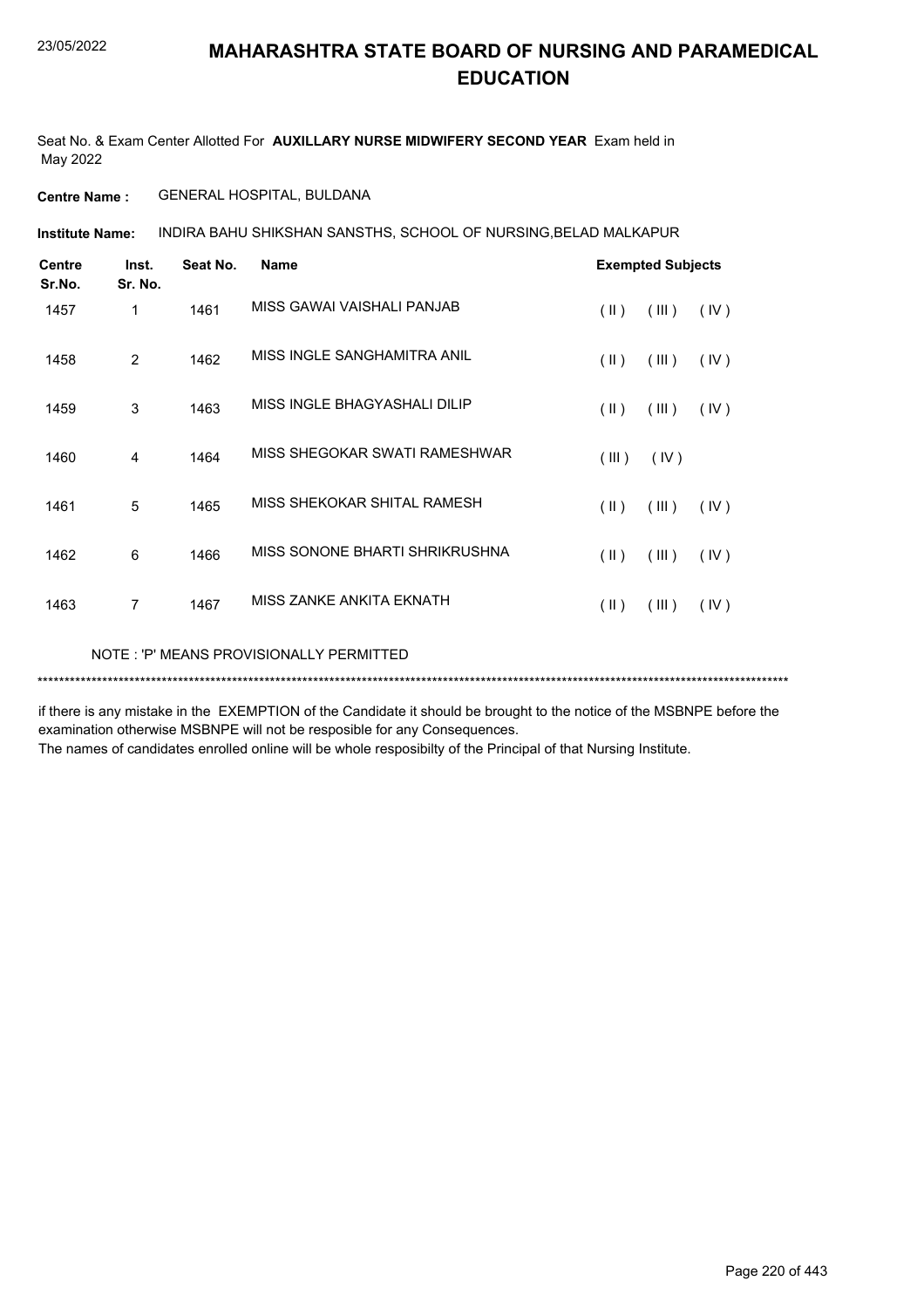Seat No. & Exam Center Allotted For AUXILLARY NURSE MIDWIFERY SECOND YEAR Exam held in May 2022

**GENERAL HOSPITAL, BULDANA Centre Name:** 

Institute Name: RAJSHREE SCHOOL OF NURSING, MEHKAR, BULDANA

| <b>Centre</b><br>Sr.No. | Inst.<br>Sr. No. | Seat No. | Name                       |        | <b>Exempted Subjects</b> |
|-------------------------|------------------|----------|----------------------------|--------|--------------------------|
| 1464                    |                  | 1468     | MISS HIWALE NEHA KAILAS    | (III)  | (IV)                     |
| 1465                    | 2                | 1469     | MISS WANKHADE POOJA BHARAT | $(\ )$ | $($ III $)$<br>(IV)      |

#### NOTE: 'P' MEANS PROVISIONALLY PERMITTED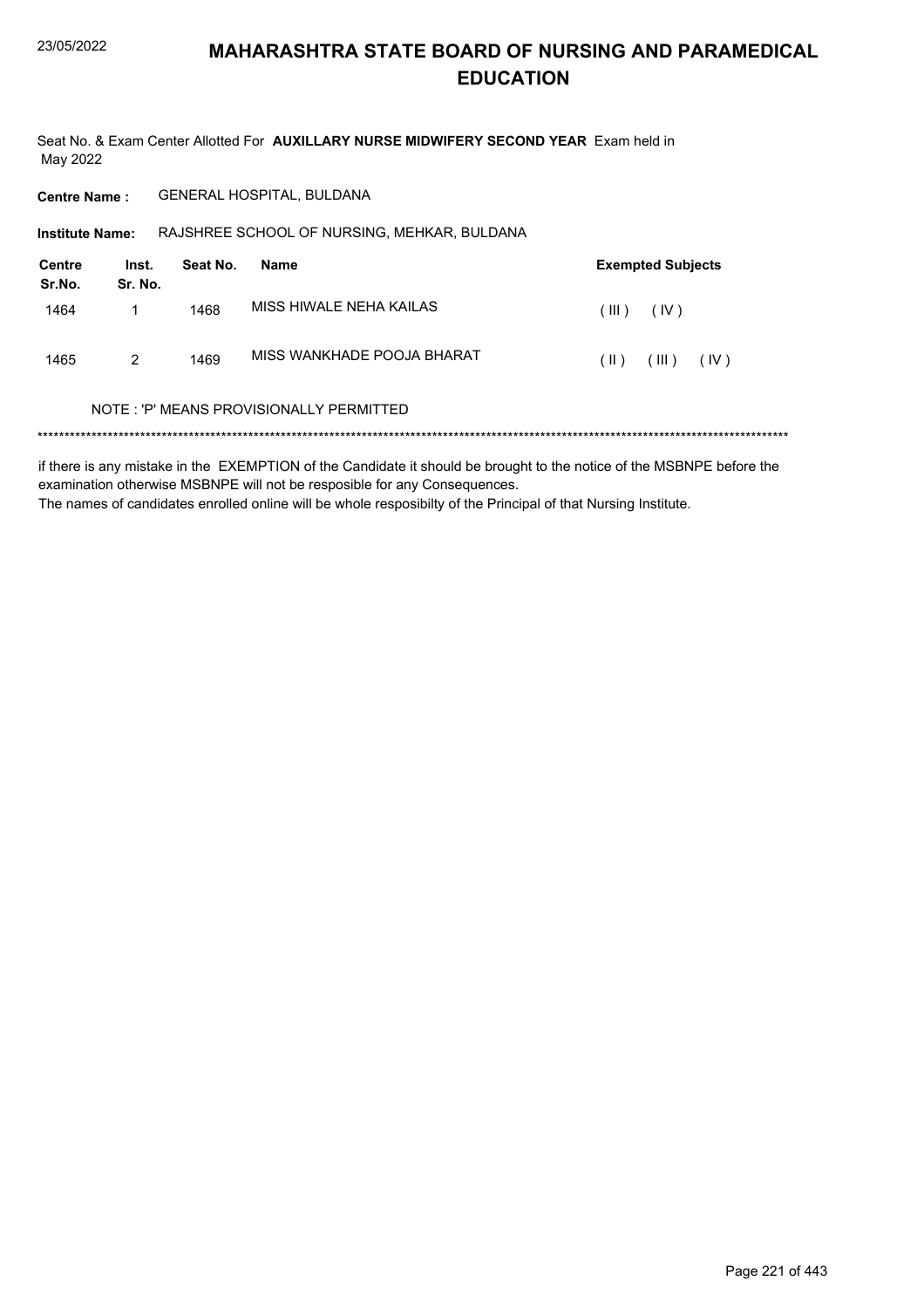Seat No. & Exam Center Allotted For **AUXILLARY NURSE MIDWIFERY SECOND YEAR** Exam held in May 2022

**Centre Name :** GENERAL HOSPITAL, BULDANA

HARSH SCHOOL OF NURSING, KHAMGAON, BULDANA **Institute Name:**

| <b>Centre</b><br>Sr.No. | Inst.<br>Sr. No. | Seat No. | <b>Name</b>                             | <b>Exempted Subjects</b>       |
|-------------------------|------------------|----------|-----------------------------------------|--------------------------------|
| 1466                    | 1                | 1470     | MISS AMBHORE PRATIKSHA BRAMHA           | (III)<br>(IV)                  |
| 1467                    | $\overline{2}$   | 1471     | MISS BHAGWAT POOJA SUBHASH              | (III)<br>(IV)<br>(1)           |
| 1468                    | $\mathbf{3}$     | 1472     | MISS DANDGE DIKSHA GAJANAN              | (IV)<br>(III)                  |
| 1469                    | $\overline{4}$   | 1473     | MISS DHURANDHAR ANKITA VILAS            | (III)<br>(IV)                  |
| 1470                    | 5                | 1474     | MISS KALASKAR BHARTI SANJAY             | (III)<br>(IV)                  |
| 1471                    | 6                | 1475     | MISS KALE VAISHNAVI MAROTI              | (IV)<br>(III)                  |
| 1472                    | $\overline{7}$   | 1476     | MISS SINGH GAYATRI KAMALSINGH           | (III)<br>(IV)                  |
| 1473                    | 8                | 1477     | MISS SURWADE SARALA KISHOR              | (1)<br>(III)<br>(IV)           |
| 1474                    | 9                | 1478     | MISS WAKODE AMRAPALI GOVARDHAN          | (III)<br>(IV)                  |
| 1475                    | 10               | 1479     | MISS WAKODE JAYA MANOHAR                | $(\parallel)$<br>(III)<br>(IV) |
| 1476                    | 11               | 1480     | MISS WANKHADE REKHA BHAURAO             | (IV)<br>(III)                  |
|                         |                  |          | NOTE: 'P' MEANS PROVISIONALLY PERMITTED |                                |

\*\*\*\*\*\*\*\*\*\*\*\*\*\*\*\*\*\*\*\*\*\*\*\*\*\*\*\*\*\*\*\*\*\*\*\*\*\*\*\*\*\*\*\*\*\*\*\*\*\*\*\*\*\*\*\*\*\*\*\*\*\*\*\*\*\*\*\*\*\*\*\*\*\*\*\*\*\*\*\*\*\*\*\*\*\*\*\*\*\*\*\*\*\*\*\*\*\*\*\*\*\*\*\*\*\*\*\*\*\*\*\*\*\*\*\*\*\*\*\*\*\*\*\*\*\*\*\*\*\*\*\*\*\*\*\*\*\*\*

if there is any mistake in the EXEMPTION of the Candidate it should be brought to the notice of the MSBNPE before the examination otherwise MSBNPE will not be resposible for any Consequences.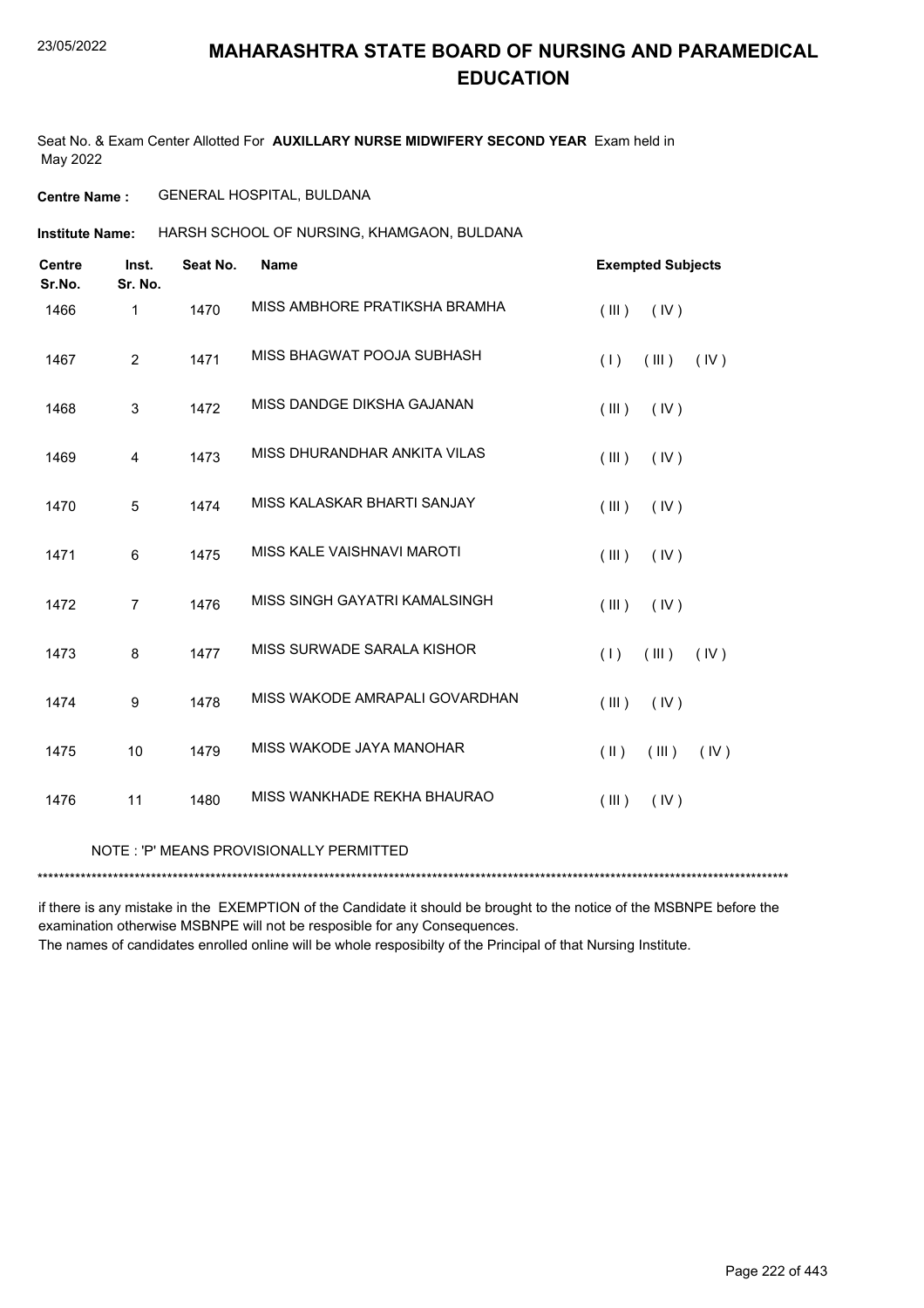Seat No. & Exam Center Allotted For AUXILLARY NURSE MIDWIFERY SECOND YEAR Exam held in May 2022

**Centre Name:** GENERAL HOSPITAL, BULDANA

PAINGANGA INSTITUTE OF NURSING, BULDANA **Institute Name:** 

| <b>Centre</b><br>Sr.No. | Inst.<br>Sr. No. | Seat No. | Name                                                          | <b>Exempted Subjects</b> |
|-------------------------|------------------|----------|---------------------------------------------------------------|--------------------------|
| 1477                    |                  | 1481     | SMT REDDI BHAVAN YASHPAL<br>(NEE FIRRANGE BHAVANA RAMKRUSHNA) | (III)<br>(IV)<br>(1)     |
| 1478                    | 2                | 1482     | MISS MISAL SAPNA RAJU                                         | (III)<br>(IV)            |
| 1479                    | 3                | 1483     | MISS TAYDE SAPANA PRAKASH                                     |                          |
|                         |                  |          | NOTE: 'P' MEANS PROVISIONALLY PERMITTED                       |                          |
|                         |                  |          |                                                               |                          |

if there is any mistake in the EXEMPTION of the Candidate it should be brought to the notice of the MSBNPE before the examination otherwise MSBNPE will not be resposible for any Consequences. The names of candidates enrolled online will be whole resposibilty of the Principal of that Nursing Institute.

Page 223 of 443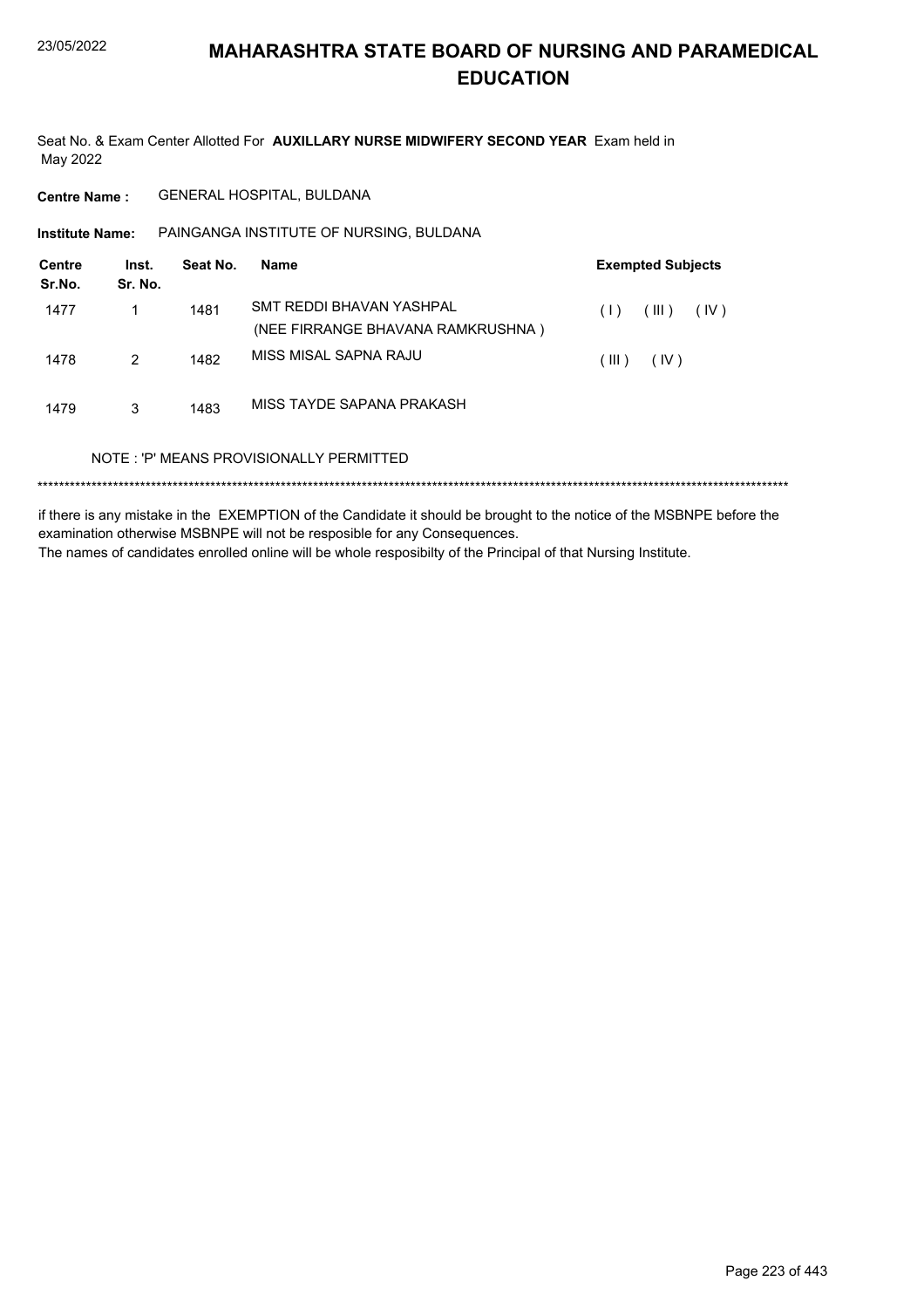Seat No. & Exam Center Allotted For **AUXILLARY NURSE MIDWIFERY SECOND YEAR** Exam held in May 2022

#### **Centre Name :** GENERAL HOSPITAL, BULDANA

DR. K. B. MAPRI INSTITUTE OF NURISNG, LONAR, BULDHANA **Institute Name:**

| <b>Centre</b><br>Sr.No. | Inst.<br>Sr. No. | Seat No. | Name                           |               | <b>Exempted Subjects</b> |      |
|-------------------------|------------------|----------|--------------------------------|---------------|--------------------------|------|
| 1480                    | 1                | 1484     | MISS CHAVAN ASHWINI RAJESH     | $(\parallel)$ | (III)                    | (IV) |
| 1481                    | $\overline{2}$   | 1485     | MISS DHAKARKE MANISHA MADHUKAR | (III)         | (IV)                     |      |
| 1482                    | 3                | 1486     | MISS LAHANE MAYURI JALINDAR    | (III)         | (IV)                     |      |
| 1483                    | 4                | 1487     | MISS PANDE MAYURI BALU         | (  )          | (III)                    | (IV) |
| 1484                    | 5                | 1488     | MISS POOJA DINKAR JUMDE        | (  )          | (III)                    | (IV) |

#### NOTE : 'P' MEANS PROVISIONALLY PERMITTED

\*\*\*\*\*\*\*\*\*\*\*\*\*\*\*\*\*\*\*\*\*\*\*\*\*\*\*\*\*\*\*\*\*\*\*\*\*\*\*\*\*\*\*\*\*\*\*\*\*\*\*\*\*\*\*\*\*\*\*\*\*\*\*\*\*\*\*\*\*\*\*\*\*\*\*\*\*\*\*\*\*\*\*\*\*\*\*\*\*\*\*\*\*\*\*\*\*\*\*\*\*\*\*\*\*\*\*\*\*\*\*\*\*\*\*\*\*\*\*\*\*\*\*\*\*\*\*\*\*\*\*\*\*\*\*\*\*\*\*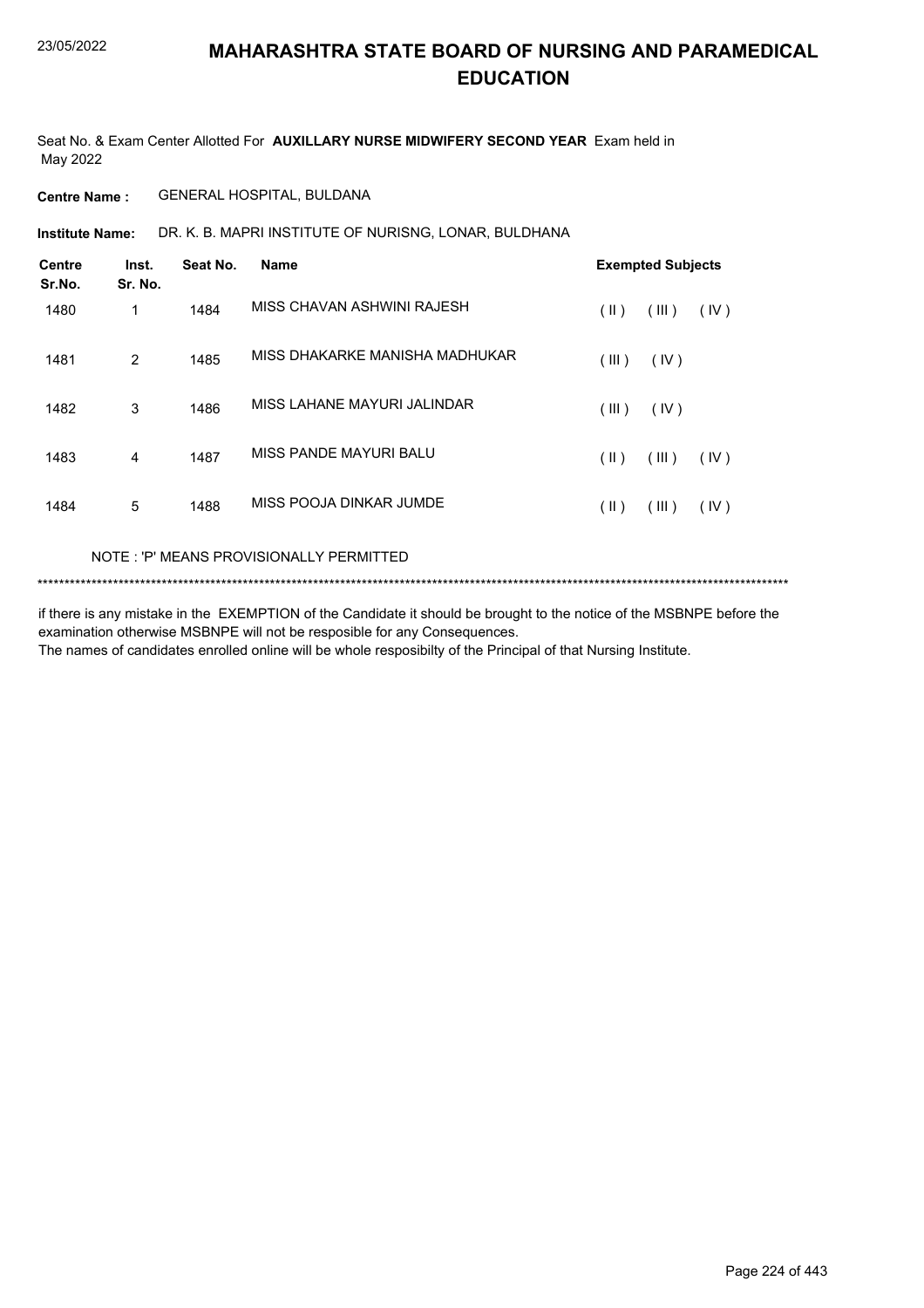Seat No. & Exam Center Allotted For **AUXILLARY NURSE MIDWIFERY SECOND YEAR** Exam held in May 2022

**Centre Name :** GENERAL HOSPITAL, BULDANA

**Institute Name:** KALASKAR NURSING INSTITUTE, NANDURA, BULDHANA

| <b>Centre</b><br>Sr.No. | Inst.<br>Sr. No.          | Seat No. | Name                                                            |               | <b>Exempted Subjects</b>       |      |
|-------------------------|---------------------------|----------|-----------------------------------------------------------------|---------------|--------------------------------|------|
| 1485                    | 1                         | 1489     | MISS AMBHORE PRATIKSHA SHUDDHODHAN                              | $(\parallel)$ | (III)                          | (IV) |
| 1486                    | $\sqrt{2}$                | 1490     | MISS ATHAWALE AMRAPALI SHANKAR                                  | $(\parallel)$ | (III)                          | (IV) |
| 1487                    | $\ensuremath{\mathsf{3}}$ | 1491     | MISS ATHAWALE PUJA SHESHRAO                                     | $(\parallel)$ | (III)                          | (IV) |
| 1488                    | $\overline{\mathbf{4}}$   | 1492     | MISS DANGE LAXMI WASUDEO                                        | (III)         | (IV)                           |      |
| 1489                    | 5                         | 1493     | MISS DONGRE PUNAM BHARAT                                        |               |                                |      |
| 1490                    | 6                         | 1494     | SMT INGLE VANDANA SIDDHARTH<br>(NEE GAVHANDE VANDANA DHONDIRAM) | $(\parallel)$ | (III)                          | (IV) |
| 1491                    | $\boldsymbol{7}$          | 1495     | MISS JAMNIK NAYANA PANDHARI                                     | (1)           | (III)                          | (IV) |
| 1492                    | 8                         | 1496     | MISS KURIL KOMAL SANTOSH                                        | (III)         | (IV)                           |      |
| 1493                    | 9                         | 1497     | MISS NRUPNARAYAN SHALAKA DEVANAND                               | (  )          | (III)                          | (IV) |
| 1494                    | 10                        | 1498     | MISS POHARKAR VANDANA BHIMRAO                                   | (III)         | (IV)                           |      |
| 1495                    | 11                        | 1499     | MISS SHAMBHARKAR SANDHYA NIRANJAN                               | $($ III $)$   | (IV)                           |      |
| 1496                    | 12                        | 1500     | MISS SHEJAO AKANKSHA VINOD                                      | $(\parallel)$ | (III)                          | (IV) |
| 1497                    | 13                        | 1501     | MISS SIRSAT ANITA VASUDEV                                       | (III)         | (IV)                           |      |
| 1498                    | 14                        | 1502     | MISS SONTAKKE VISHAKHA GAJANAN                                  |               | $(\mathbb{II})$ $(\mathbb{N})$ |      |
| 1499                    | 15                        | 1503     | MISS THOSAR RUPALI NAMDEO                                       | $(\parallel)$ | (III)                          | (IV) |
| 1500                    | 16                        | 1504     | MISS WANKHADE KAJAL VIJAY                                       | (III)         | (IV)                           |      |
| 1501                    | 17                        | 1505     | MISS WARTHE RAJNANDINI SUJIT                                    | (III)         | (IV)                           |      |

NOTE : 'P' MEANS PROVISIONALLY PERMITTED

\*\*\*\*\*\*\*\*\*\*\*\*\*\*\*\*\*\*\*\*\*\*\*\*\*\*\*\*\*\*\*\*\*\*\*\*\*\*\*\*\*\*\*\*\*\*\*\*\*\*\*\*\*\*\*\*\*\*\*\*\*\*\*\*\*\*\*\*\*\*\*\*\*\*\*\*\*\*\*\*\*\*\*\*\*\*\*\*\*\*\*\*\*\*\*\*\*\*\*\*\*\*\*\*\*\*\*\*\*\*\*\*\*\*\*\*\*\*\*\*\*\*\*\*\*\*\*\*\*\*\*\*\*\*\*\*\*\*\*

if there is any mistake in the EXEMPTION of the Candidate it should be brought to the notice of the MSBNPE before the examination otherwise MSBNPE will not be resposible for any Consequences.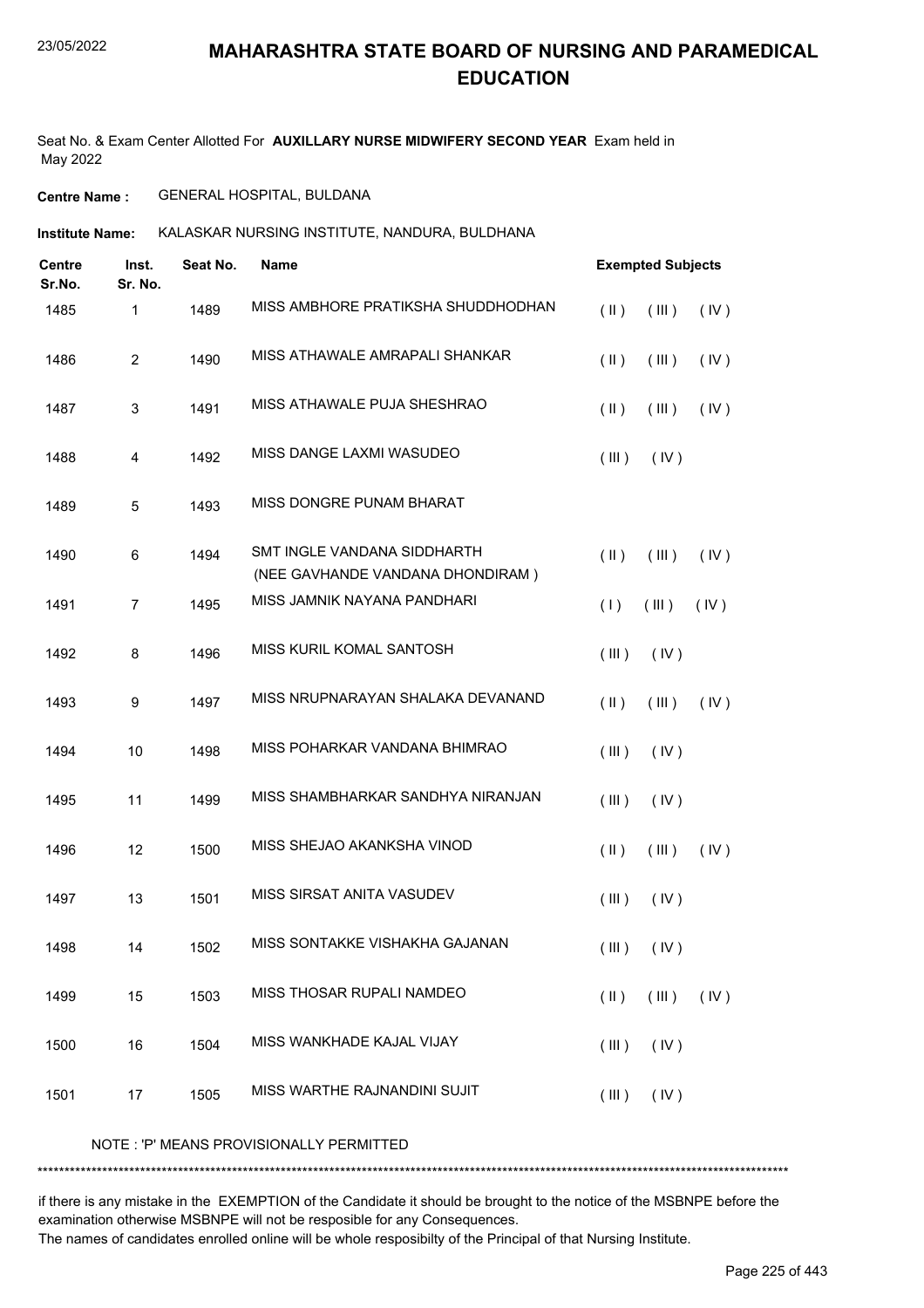Seat No. & Exam Center Allotted For **AUXILLARY NURSE MIDWIFERY SECOND YEAR** Exam held in May 2022

#### **Centre Name :** GENERAL HOSPITAL, BULDANA

Vision Nursing School, Buldhana **Institute Name:**

| <b>Centre</b><br>Sr.No. | Inst.<br>Sr. No. | Seat No. | <b>Name</b>                             |               | <b>Exempted Subjects</b> |      |
|-------------------------|------------------|----------|-----------------------------------------|---------------|--------------------------|------|
| 1502                    | 1                | 1506     | MISS AWACHAR REKHA BABURAO              |               |                          |      |
| 1503                    | 2                | 1507     | MISS GADE MADHURI ANANTA                | $(\parallel)$ | (III)                    | (IV) |
| 1504                    | 3                | 1508     | MISS GHOPE VANDANA RAMKRUSHNA           |               |                          |      |
| 1505                    | 4                | 1509     | MISS INGLE DIPALI RAVINDRA              | (  )          | (III)                    | (IV) |
| 1506                    | 5                | 1510     | MISS JADHAV KOMAL MADAN                 | $(\parallel)$ | (III)                    | (IV) |
| 1507                    | 6                | 1511     | MISS MORE JAI MAROTI                    |               |                          |      |
| 1508                    | $\overline{7}$   | 1512     | MISS SANANSE GEETA RAMDAS               | (III)         | (IV)                     |      |
|                         |                  |          | NOTE: 'P' MEANS PROVISIONALLY PERMITTED |               |                          |      |
|                         |                  |          |                                         |               |                          |      |

if there is any mistake in the EXEMPTION of the Candidate it should be brought to the notice of the MSBNPE before the examination otherwise MSBNPE will not be resposible for any Consequences.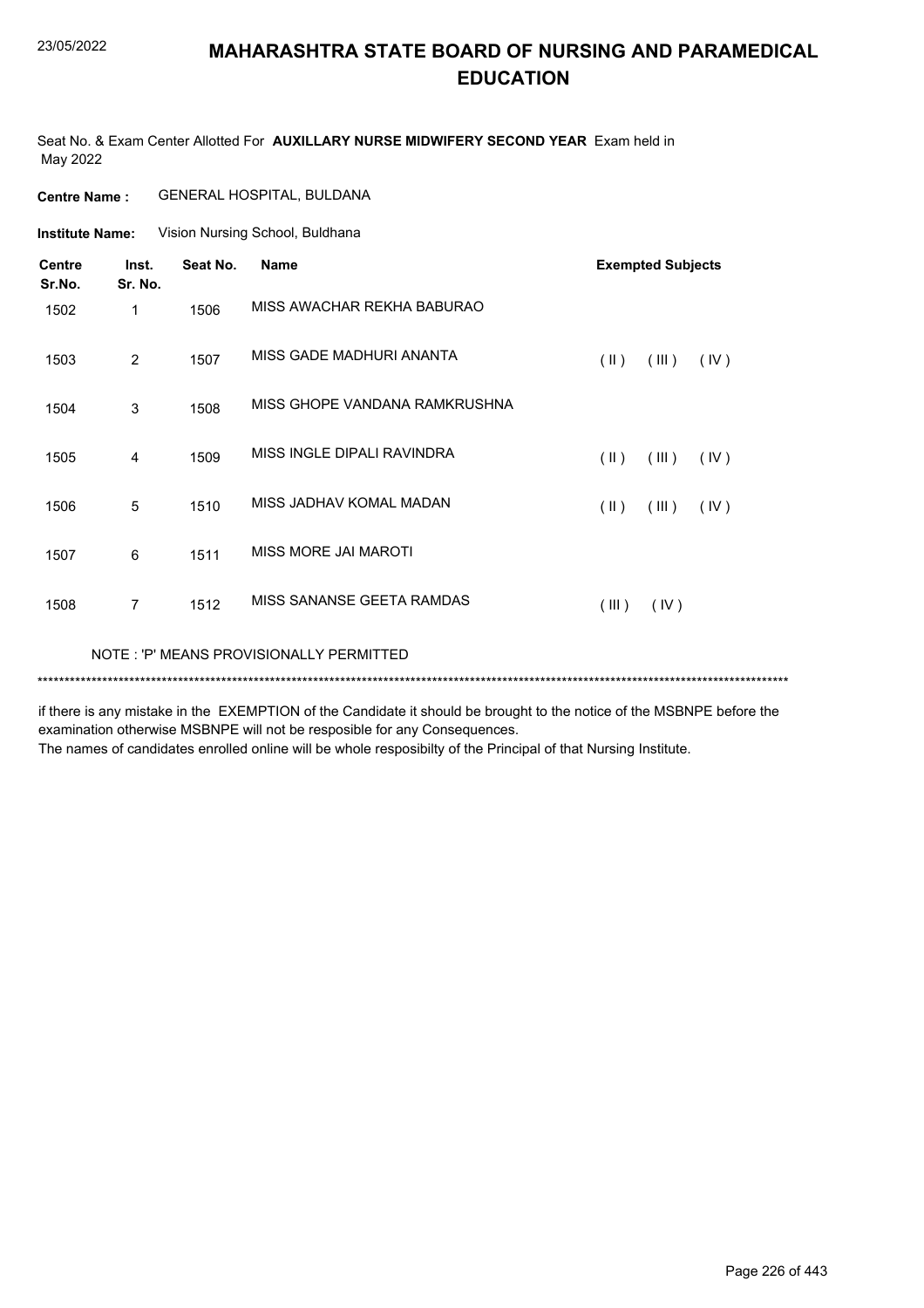Seat No. & Exam Center Allotted For **AUXILLARY NURSE MIDWIFERY SECOND YEAR** Exam held in May 2022

#### **Centre Name :** GENERAL HOSPITAL, BULDANA

Dnyandeep Vimukta Va Bhatkya Jati, Jamati Shikshan Prasarak Mandal Nursing School, Buldhana **Institute Name:**

| <b>Centre</b><br>Sr.No. | Inst.<br>Sr. No. | Seat No. | <b>Name</b>                   |               | <b>Exempted Subjects</b> |      |
|-------------------------|------------------|----------|-------------------------------|---------------|--------------------------|------|
| 1509                    | $\mathbf{1}$     | 1513     | MISS CHIBHADE LAXMI TULSIRAM  | (  )          | (III)                    | (IV) |
| 1510                    | 2                | 1514     | MISS GADHAVE RATNAMALA KADUBA | (  )          | (III)                    | (IV) |
| 1511                    | 3                | 1515     | MISS GHATE JAYASHRI ASHOK     | $(\parallel)$ | (III)                    | (IV) |
| 1512                    | 4                | 1516     | MISS INGALE POOJA DEVRAO      | $(\parallel)$ | (III)                    | (IV) |
| 1513                    | 5                | 1517     | MISS KOTHULE PRITI SANTOSH    | $(\parallel)$ | (III)                    | (IV) |
| 1514                    | 6                | 1518     | MISS SURADKAR DIKSHA GAUTAM   | (III)         | (IV)                     |      |

#### NOTE : 'P' MEANS PROVISIONALLY PERMITTED

\*\*\*\*\*\*\*\*\*\*\*\*\*\*\*\*\*\*\*\*\*\*\*\*\*\*\*\*\*\*\*\*\*\*\*\*\*\*\*\*\*\*\*\*\*\*\*\*\*\*\*\*\*\*\*\*\*\*\*\*\*\*\*\*\*\*\*\*\*\*\*\*\*\*\*\*\*\*\*\*\*\*\*\*\*\*\*\*\*\*\*\*\*\*\*\*\*\*\*\*\*\*\*\*\*\*\*\*\*\*\*\*\*\*\*\*\*\*\*\*\*\*\*\*\*\*\*\*\*\*\*\*\*\*\*\*\*\*\*

if there is any mistake in the EXEMPTION of the Candidate it should be brought to the notice of the MSBNPE before the examination otherwise MSBNPE will not be resposible for any Consequences.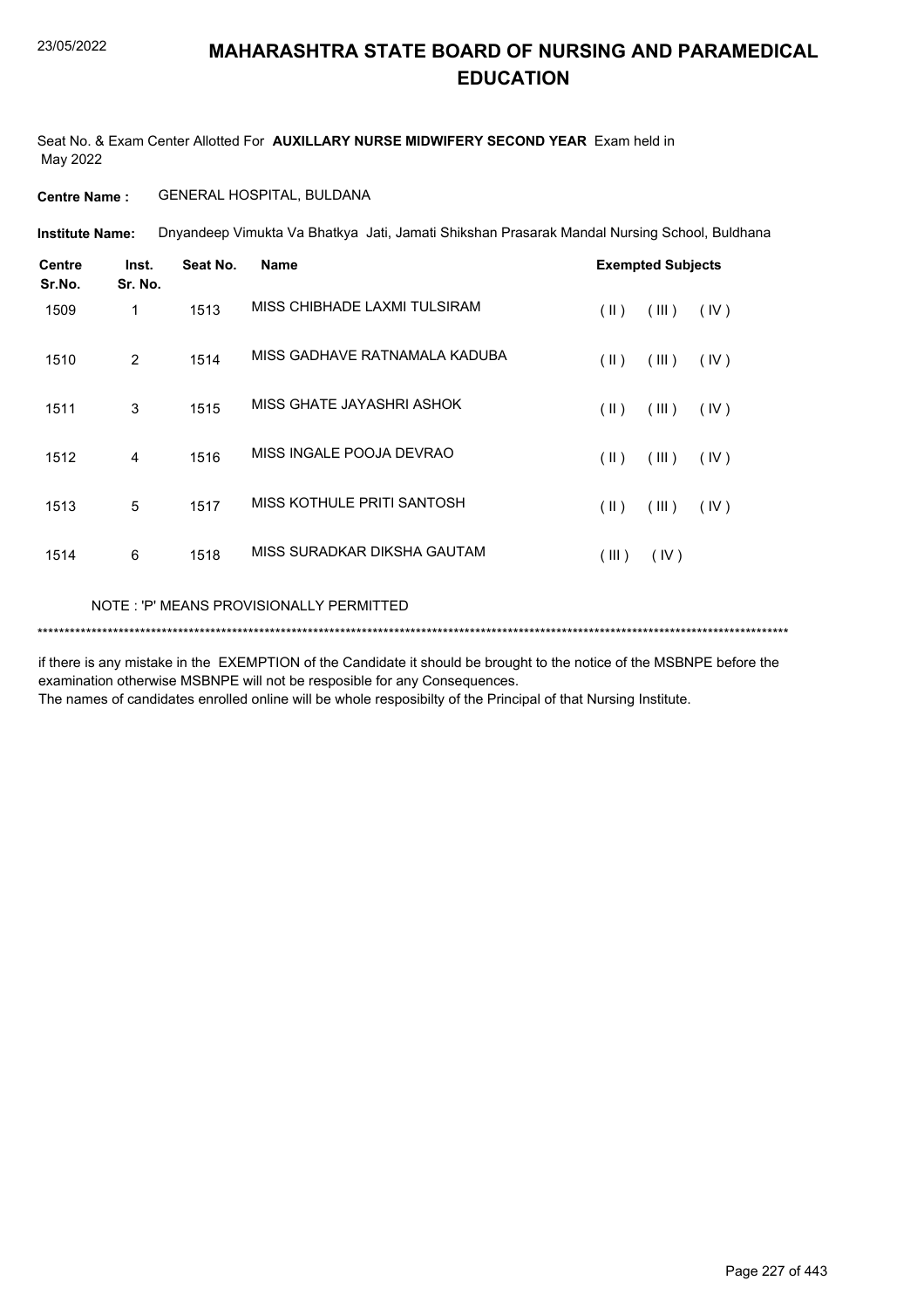#### 23/05/2022

## **MAHARASHTRA STATE BOARD OF NURSING AND PARAMEDICAL EDUCATION**

Seat No. & Exam Center Allotted For **AUXILLARY NURSE MIDWIFERY SECOND YEAR** Exam held in May 2022

| <b>Institute Name:</b>  |                  | POOJA NURSING INSTITUTE, BHANDARA |                                   |                                |  |  |  |
|-------------------------|------------------|-----------------------------------|-----------------------------------|--------------------------------|--|--|--|
| <b>Centre</b><br>Sr.No. | Inst.<br>Sr. No. | Seat No.                          | <b>Name</b>                       | <b>Exempted Subjects</b>       |  |  |  |
| 1515                    | $\mathbf{1}$     | 1519                              | MISS BANSOD AACHAL BHAURAO        |                                |  |  |  |
| 1516                    | $\overline{2}$   | 1520                              | MISS BELEKAR DIVYA SHATRUGHAN     |                                |  |  |  |
| 1517                    | 3                | 1521                              | MISS BELEKAR SHWETA RAJANAND      | (1)<br>(III)                   |  |  |  |
| 1518                    | 4                | 1522                              | MISS CHAUBE SARITA RAMKRUSHNA     | (IV)                           |  |  |  |
| 1519                    | 5                | 1523                              | MISS CHAVAN DIPALI MADHUKAR       |                                |  |  |  |
| 1520                    | 6                | 1524                              | MISS CHOUBE NAYANA JAIRAJ         |                                |  |  |  |
| 1521                    | $\overline{7}$   | 1525                              | MISS DONGARE SHUBHEKSHA YADORAO   |                                |  |  |  |
| 1522                    | 8                | 1526                              | MISS GAJBHIYE ALFA SHAILENDRA     | (1)<br>(III)<br>(IV)           |  |  |  |
| 1523                    | 9                | 1527                              | MISS GONDANE CHHAYA RAJKUMAR      |                                |  |  |  |
| 1524                    | 10               | 1528                              | MISS KAITHWAS ANJALI MADAN        | $(\parallel)$<br>(III)<br>(IV) |  |  |  |
| 1525                    | 11               | 1529                              | MISS KAITHWAS ROHINI RAMNATH      |                                |  |  |  |
| 1526                    | 12               | 1530                              | MISS KHAROLE KOMAL BABURAO        | (III)<br>(IV)                  |  |  |  |
| 1527                    | 13               | 1531                              | MISS KUMBHARE MAMTA KANILAL       |                                |  |  |  |
| 1528                    | 14               | 1532                              | MISS LONARE MADHURI ASHOK         |                                |  |  |  |
| 1529                    | 15               | 1533                              | MISS MANGATE DIPALI DHANRAJ       |                                |  |  |  |
| 1530                    | 16               | 1534                              | MISS NAMDEO SHILPA RAUT           |                                |  |  |  |
| 1531                    | 17               | 1535                              | MISS NEWARE NIKITA SANTOSH        |                                |  |  |  |
| 1532                    | 18               | 1536                              | MISS PIMPALSHENDE PRIYANKA SURESH | (III)<br>(IV)                  |  |  |  |
| 1533                    | 19               | 1537                              | MISS RAMTEKE SHRUSTI NARENDRA     | $(III)$ $(IV)$                 |  |  |  |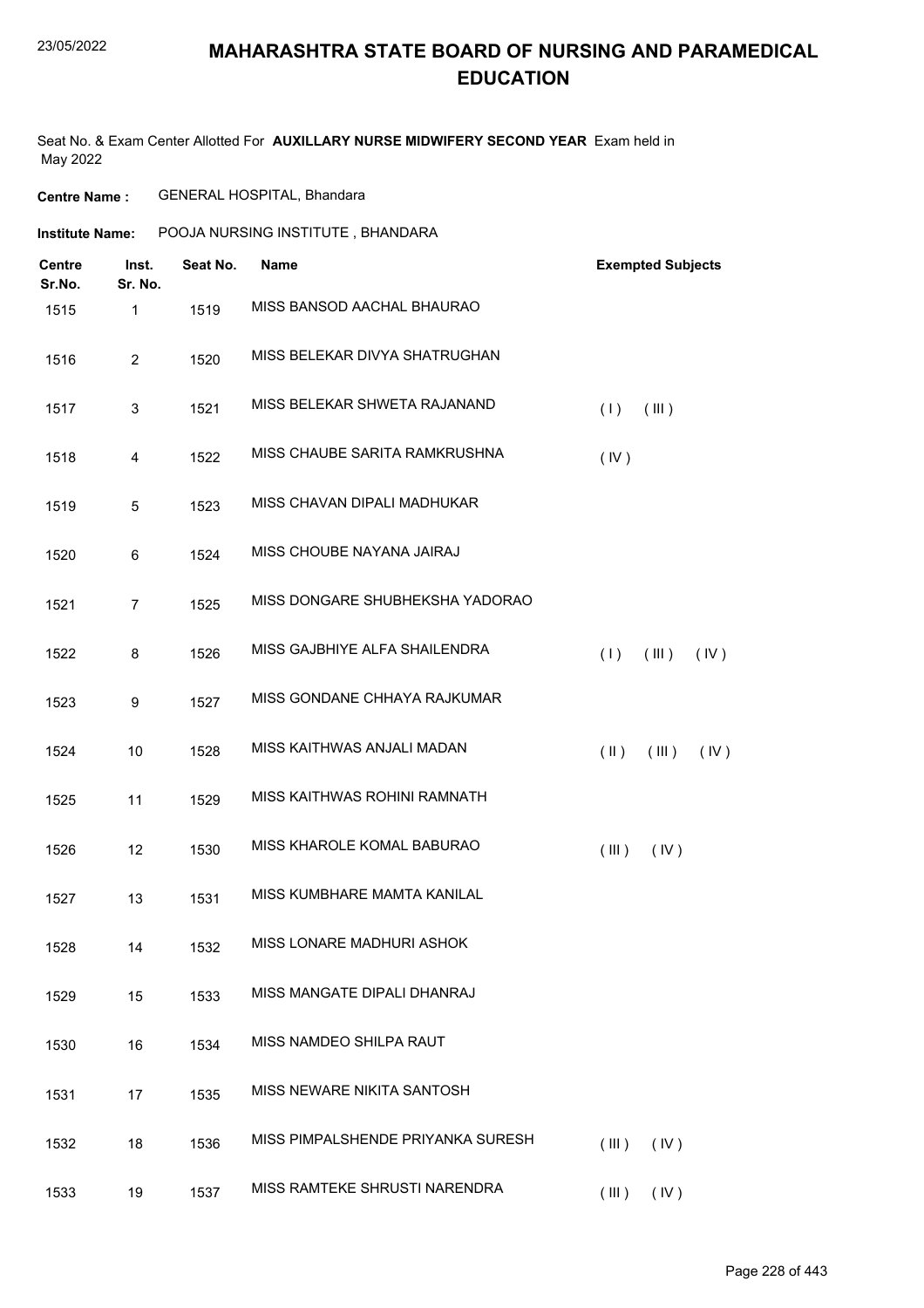| Seat No. & Exam Center Allotted For AUXILLARY NURSE MIDWIFERY SECOND YEAR Exam held in<br>May 2022 |    |      |                                   |       |                |  |
|----------------------------------------------------------------------------------------------------|----|------|-----------------------------------|-------|----------------|--|
| 1534                                                                                               | 20 | 1538 | MISS RAMTEKE PRANJALI PADMAKAR    |       |                |  |
| 1535                                                                                               | 21 | 1539 | MISS RAMTEKE SAROJ VISHWANATH     |       |                |  |
| 1536                                                                                               | 22 | 1540 | MISS RAUT KALESHWARI SUKHAURAM    |       |                |  |
| 1537                                                                                               | 23 | 1541 | MISS RAUT RAKHI NAMDEO            | (1)   | $(\parallel)$  |  |
| 1538                                                                                               | 24 | 1542 | MISS SHAHARE LARNITA GOWARDHAN    |       |                |  |
| 1539                                                                                               | 25 | 1543 | MISS SHAHARE ASHWINI RADHESHYAM   | (III) | (IV)           |  |
| 1540                                                                                               | 26 | 1544 | MISS SHAHARE JAYA WASUDEO         |       |                |  |
| 1541                                                                                               | 27 | 1545 | MISS SHENDE ASHWINI KISHOR        |       |                |  |
| 1542                                                                                               | 28 | 1546 | MISS SONEKAR SHUBHANGI YADAV      | (III) | (IV)           |  |
| 1543                                                                                               | 29 | 1547 | MISS SUKHADEVE DIVYA ANIL         | (III) | (IV)           |  |
| 1544                                                                                               | 30 | 1548 | MISS SUKHADEVE PRIYA VILAS        |       |                |  |
| 1545                                                                                               | 31 | 1549 | MISS SUKHADEVE DIVYABHARTI NATTHU |       |                |  |
| 1546                                                                                               | 32 | 1550 | MISS TANDEKAR NUTAN RAJESH        |       |                |  |
| 1547                                                                                               | 33 | 1551 | MISS TANDEKAR SALONI RAJESH       |       | $(III)$ $(IV)$ |  |
| 1548                                                                                               | 34 | 1552 | MISS TANDEKAR SHWETA RAJESH       | (III) | (IV)           |  |
| 1549                                                                                               | 35 | 1553 | MISS WAGHMARE MINAKSHI KISHOR     |       |                |  |
| 1550                                                                                               | 36 | 1554 | MISS WAKADE MAYA GANGADHAR        |       |                |  |
|                                                                                                    |    |      |                                   |       |                |  |

#### NOTE : 'P' MEANS PROVISIONALLY PERMITTED

\*\*\*\*\*\*\*\*\*\*\*\*\*\*\*\*\*\*\*\*\*\*\*\*\*\*\*\*\*\*\*\*\*\*\*\*\*\*\*\*\*\*\*\*\*\*\*\*\*\*\*\*\*\*\*\*\*\*\*\*\*\*\*\*\*\*\*\*\*\*\*\*\*\*\*\*\*\*\*\*\*\*\*\*\*\*\*\*\*\*\*\*\*\*\*\*\*\*\*\*\*\*\*\*\*\*\*\*\*\*\*\*\*\*\*\*\*\*\*\*\*\*\*\*\*\*\*\*\*\*\*\*\*\*\*\*\*\*\*

if there is any mistake in the EXEMPTION of the Candidate it should be brought to the notice of the MSBNPE before the examination otherwise MSBNPE will not be resposible for any Consequences.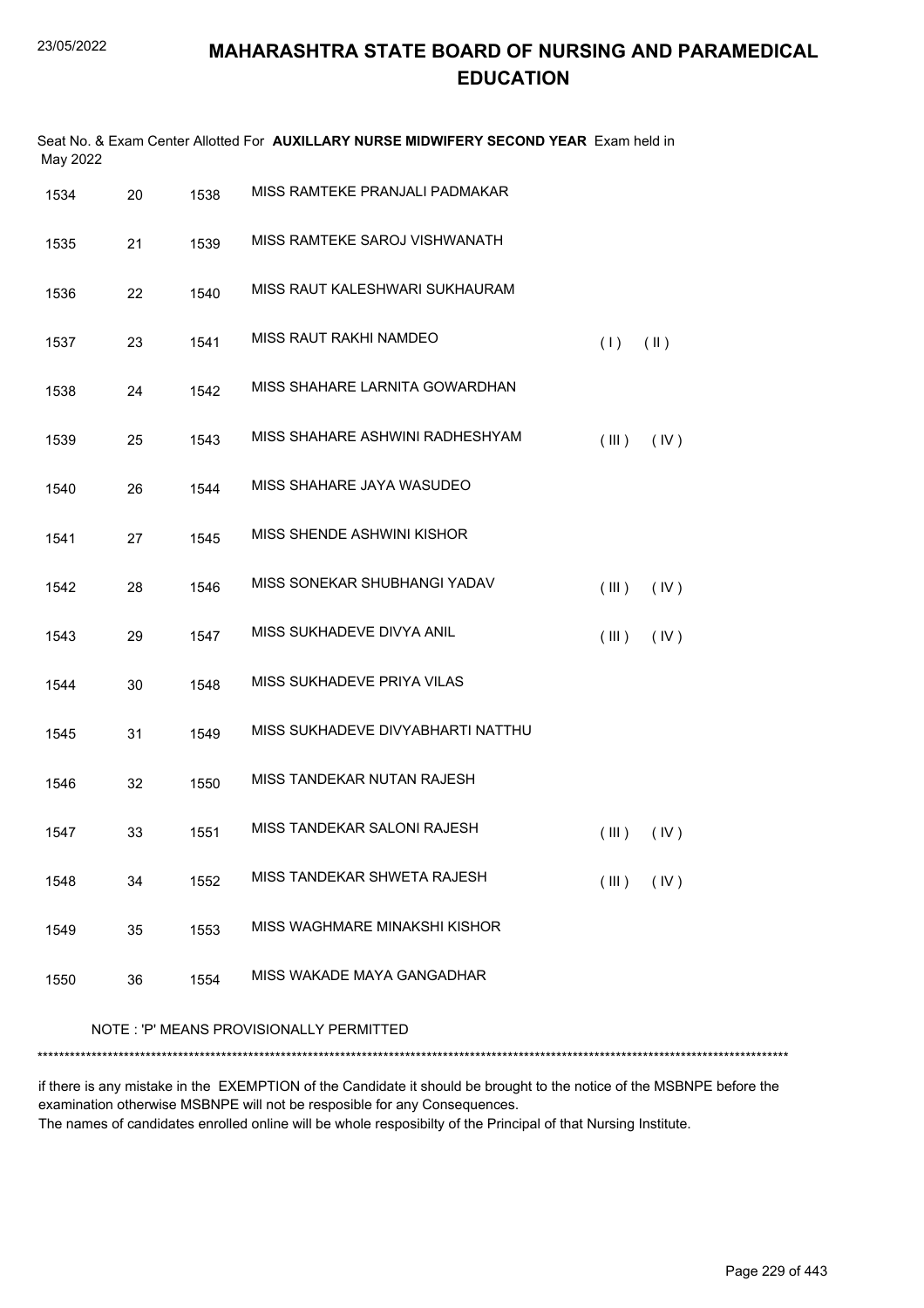Seat No. & Exam Center Allotted For **AUXILLARY NURSE MIDWIFERY SECOND YEAR** Exam held in May 2022

**Centre Name :** GENERAL HOSPITAL, Bhandara

ASHIRWAD NURSING SCHOOL OF ANM, SAKOLI BHANDARA **Institute Name:**

| <b>Centre</b><br>Sr.No. | Inst.<br>Sr. No. | Seat No. | <b>Name</b>                       | <b>Exempted Subjects</b> |
|-------------------------|------------------|----------|-----------------------------------|--------------------------|
| 1551                    | 1                | 1555     | MISS BADOLE AAKANKSHA BHARAT      | (III)<br>(IV)            |
| 1552                    | 2                | 1556     | MISS BARSAGADE MEGHA MACHCHHINDRA | (III)<br>(IV)            |
| 1553                    | 3                | 1557     | MISS GADPAYLE PAYAL BAPUDAS       | (III)<br>(  )<br>(IV)    |
| 1554                    | $\overline{4}$   | 1558     | MISS JAMBHULKAR ARJU DHANRAJ      | $(\parallel)$<br>(1)     |
| 1555                    | 5                | 1559     | MISS MADAVI RITA ANANDRAO         | (III)<br>( II )<br>(IV)  |

NOTE : 'P' MEANS PROVISIONALLY PERMITTED

\*\*\*\*\*\*\*\*\*\*\*\*\*\*\*\*\*\*\*\*\*\*\*\*\*\*\*\*\*\*\*\*\*\*\*\*\*\*\*\*\*\*\*\*\*\*\*\*\*\*\*\*\*\*\*\*\*\*\*\*\*\*\*\*\*\*\*\*\*\*\*\*\*\*\*\*\*\*\*\*\*\*\*\*\*\*\*\*\*\*\*\*\*\*\*\*\*\*\*\*\*\*\*\*\*\*\*\*\*\*\*\*\*\*\*\*\*\*\*\*\*\*\*\*\*\*\*\*\*\*\*\*\*\*\*\*\*\*\*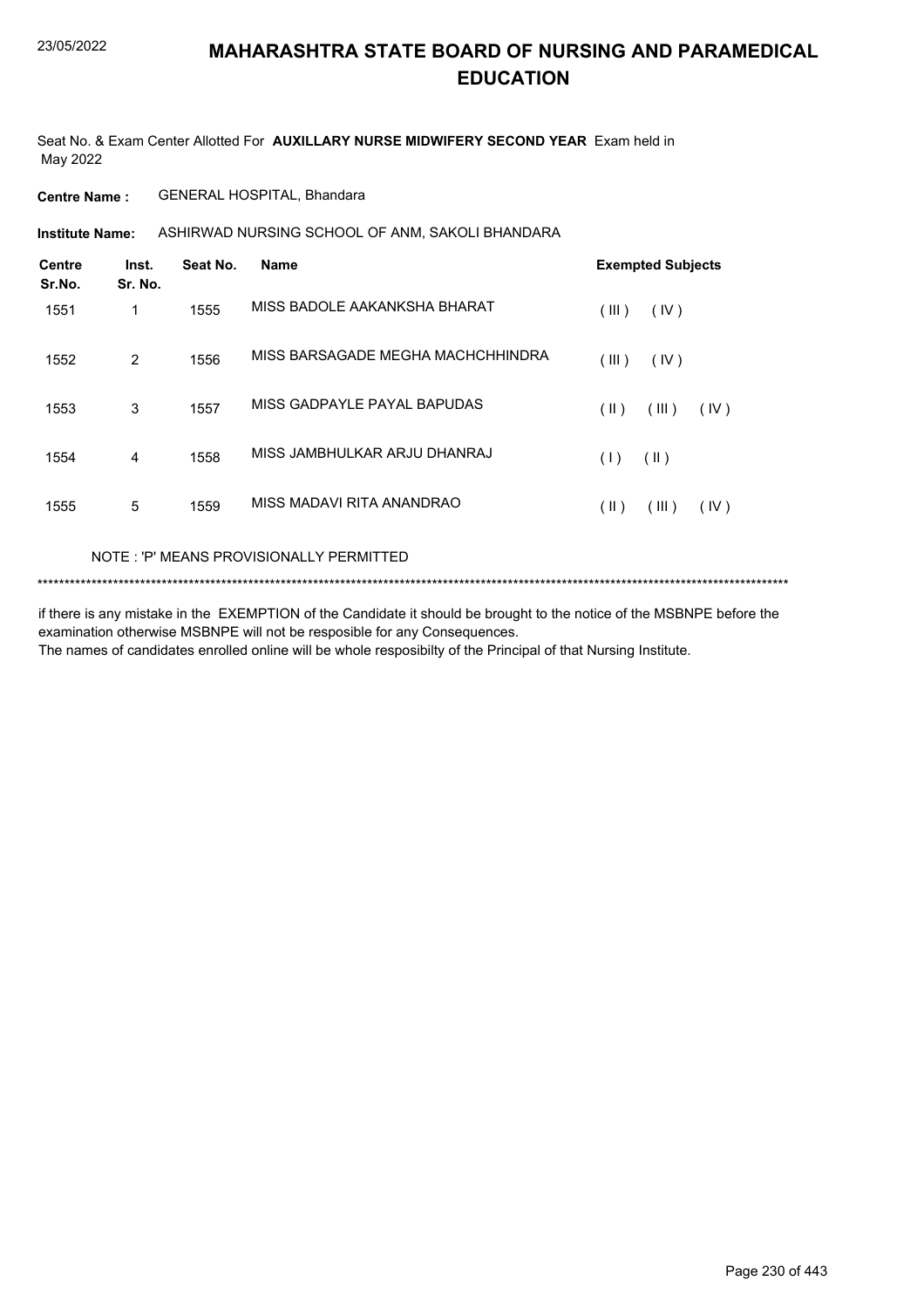Seat No. & Exam Center Allotted For **AUXILLARY NURSE MIDWIFERY SECOND YEAR** Exam held in May 2022

**Centre Name :** GENERAL HOSPITAL, Bhandara

**Institute Name:** MAHALAXMI NURSING SCHOOL, TUMSAR, BHANDARA

| <b>Centre</b><br>Sr.No. | Inst.<br>Sr. No. | Seat No. | <b>Name</b>                  | <b>Exempted Subjects</b> |
|-------------------------|------------------|----------|------------------------------|--------------------------|
| 1556                    | 1                | 1560     | MISS BHONDEKAR RESHMA MUKESH | (III)<br>(IV)            |
| 1557                    | 2                | 1561     | MISS KURVE SAKSHI RADHESHYAM | (III)<br>(IV)            |
| 1558                    | 3                | 1562     | MISS MARASKOLHE RITA SUKRAM  | (III)<br>(IV)            |
| 1559                    | 4                | 1563     | MISS SHAMKUWAR ASHWINI VIJAY |                          |
| 1560                    | 5                | 1564     | MISS TEKAM DIKSHA DIWAN      | (  )<br>(III)<br>(IV)    |

#### NOTE : 'P' MEANS PROVISIONALLY PERMITTED

\*\*\*\*\*\*\*\*\*\*\*\*\*\*\*\*\*\*\*\*\*\*\*\*\*\*\*\*\*\*\*\*\*\*\*\*\*\*\*\*\*\*\*\*\*\*\*\*\*\*\*\*\*\*\*\*\*\*\*\*\*\*\*\*\*\*\*\*\*\*\*\*\*\*\*\*\*\*\*\*\*\*\*\*\*\*\*\*\*\*\*\*\*\*\*\*\*\*\*\*\*\*\*\*\*\*\*\*\*\*\*\*\*\*\*\*\*\*\*\*\*\*\*\*\*\*\*\*\*\*\*\*\*\*\*\*\*\*\*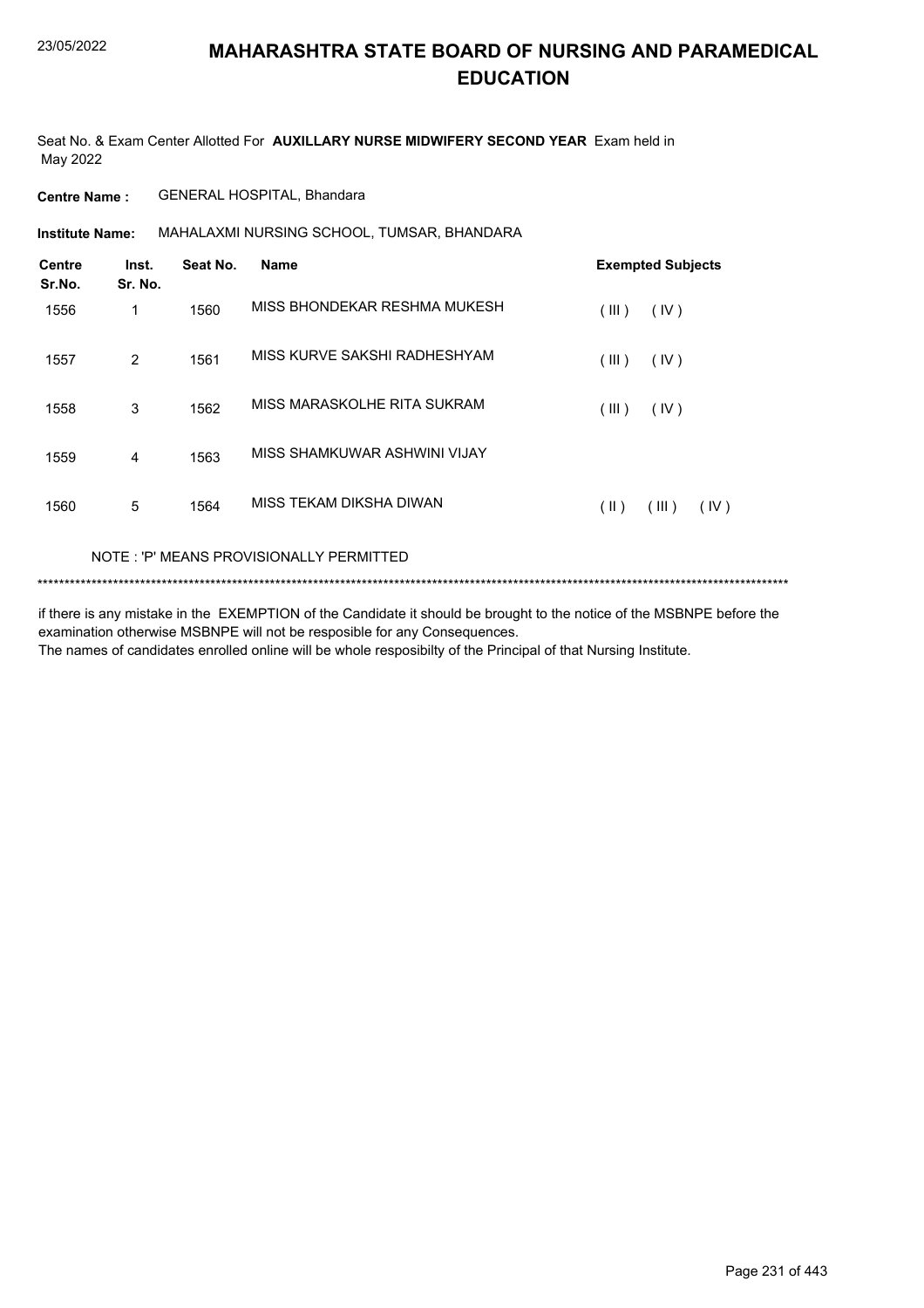Seat No. & Exam Center Allotted For **AUXILLARY NURSE MIDWIFERY SECOND YEAR** Exam held in May 2022

**Centre Name :** GENERAL HOSPITAL, Bhandara

SAI NURSING SCHOOL, TUMSAR, BHANDARA **Institute Name:**

| <b>Centre</b><br>Sr.No. | Inst.<br>Sr. No. | Seat No. | Name                                |         | <b>Exempted Subjects</b> |      |  |
|-------------------------|------------------|----------|-------------------------------------|---------|--------------------------|------|--|
| 1561                    | 1                | 1565     | MISS EACHPACHE SUBHANGI ISHWARDAYAL | (III)   | (IV)                     |      |  |
| 1562                    | 2                | 1566     | MISS KOHALE PRIYANKA BALAKDAS       | (  )    | (III)                    | (IV) |  |
| 1563                    | 3                | 1567     | MISS MESHRAM ACHAL JAIPRAKASH       | (  )    | (III)                    | (IV) |  |
| 1564                    | 4                | 1568     | MISS SAKHARE KASHMIRI SANTOSH       | (III)   | (IV)                     |      |  |
| 1565                    | 5                | 1569     | MISS SIRSAM PRAGATI SHANTARAM       | $III$ ) | (IV)                     |      |  |

NOTE : 'P' MEANS PROVISIONALLY PERMITTED

\*\*\*\*\*\*\*\*\*\*\*\*\*\*\*\*\*\*\*\*\*\*\*\*\*\*\*\*\*\*\*\*\*\*\*\*\*\*\*\*\*\*\*\*\*\*\*\*\*\*\*\*\*\*\*\*\*\*\*\*\*\*\*\*\*\*\*\*\*\*\*\*\*\*\*\*\*\*\*\*\*\*\*\*\*\*\*\*\*\*\*\*\*\*\*\*\*\*\*\*\*\*\*\*\*\*\*\*\*\*\*\*\*\*\*\*\*\*\*\*\*\*\*\*\*\*\*\*\*\*\*\*\*\*\*\*\*\*\*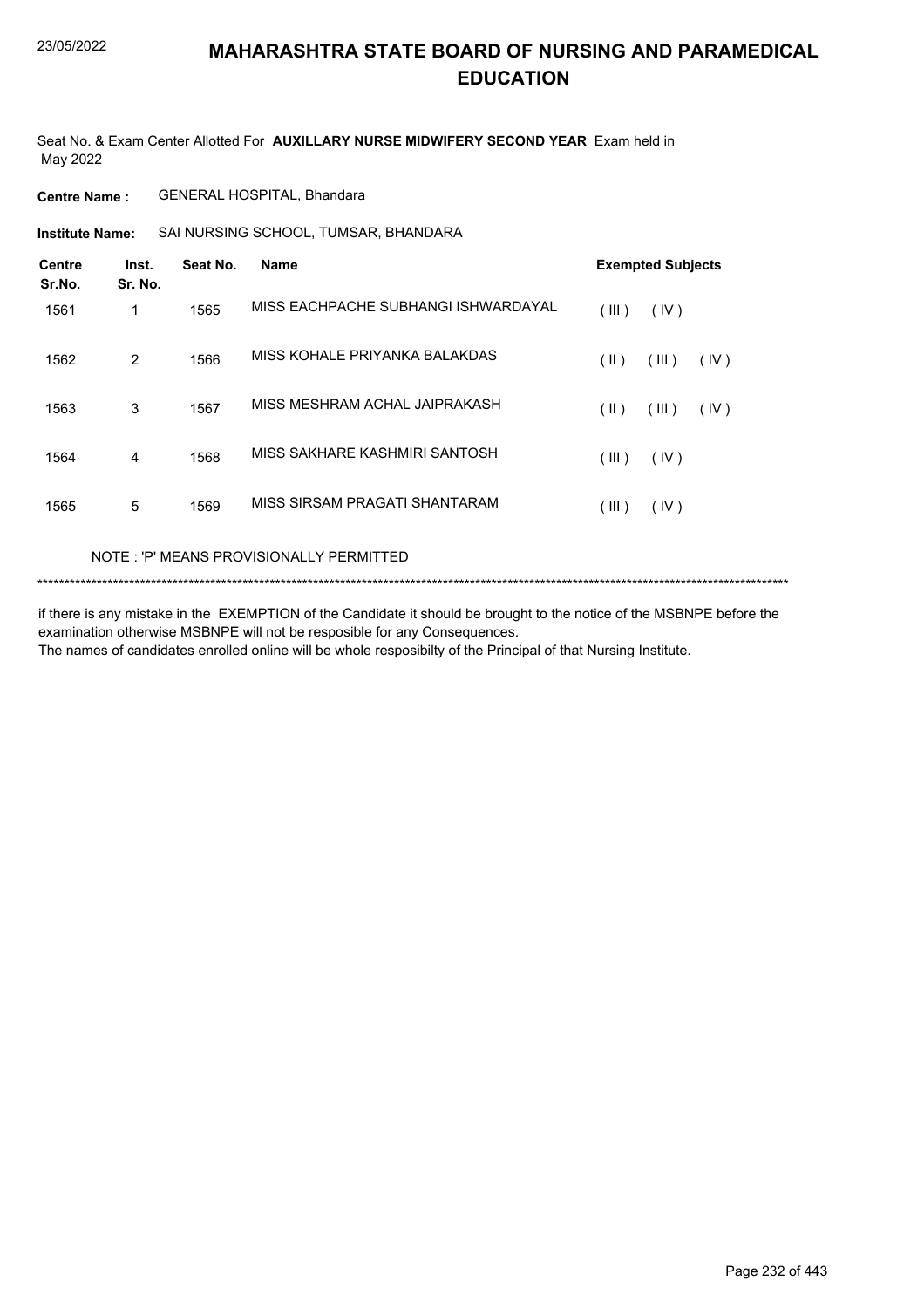Seat No. & Exam Center Allotted For AUXILLARY NURSE MIDWIFERY SECOND YEAR Exam held in May 2022

GENERAL HOSPITAL, Bhandara **Centre Name:** AROMIRA SCHOOL OF NURSING, BHANDARA **Institute Name: Centre** Inst. **Exempted Subjects** Seat No. **Name** Sr.No. Sr. No. MISS BHALAVI MAMITA KUVARLAL 1566  $\mathbf{1}$ 1570 MISS BHALAVI SONU KISAN 1567  $\overline{2}$ 1571  $(III)$  $(IV)$ MISS SHENDE TRUPTI NARESH 1568  $\overline{3}$ 1572  $(\mathbb{I})$   $(\mathbb{II})$   $(\mathbb{IV})$ NOTE: 'P' MEANS PROVISIONALLY PERMITTED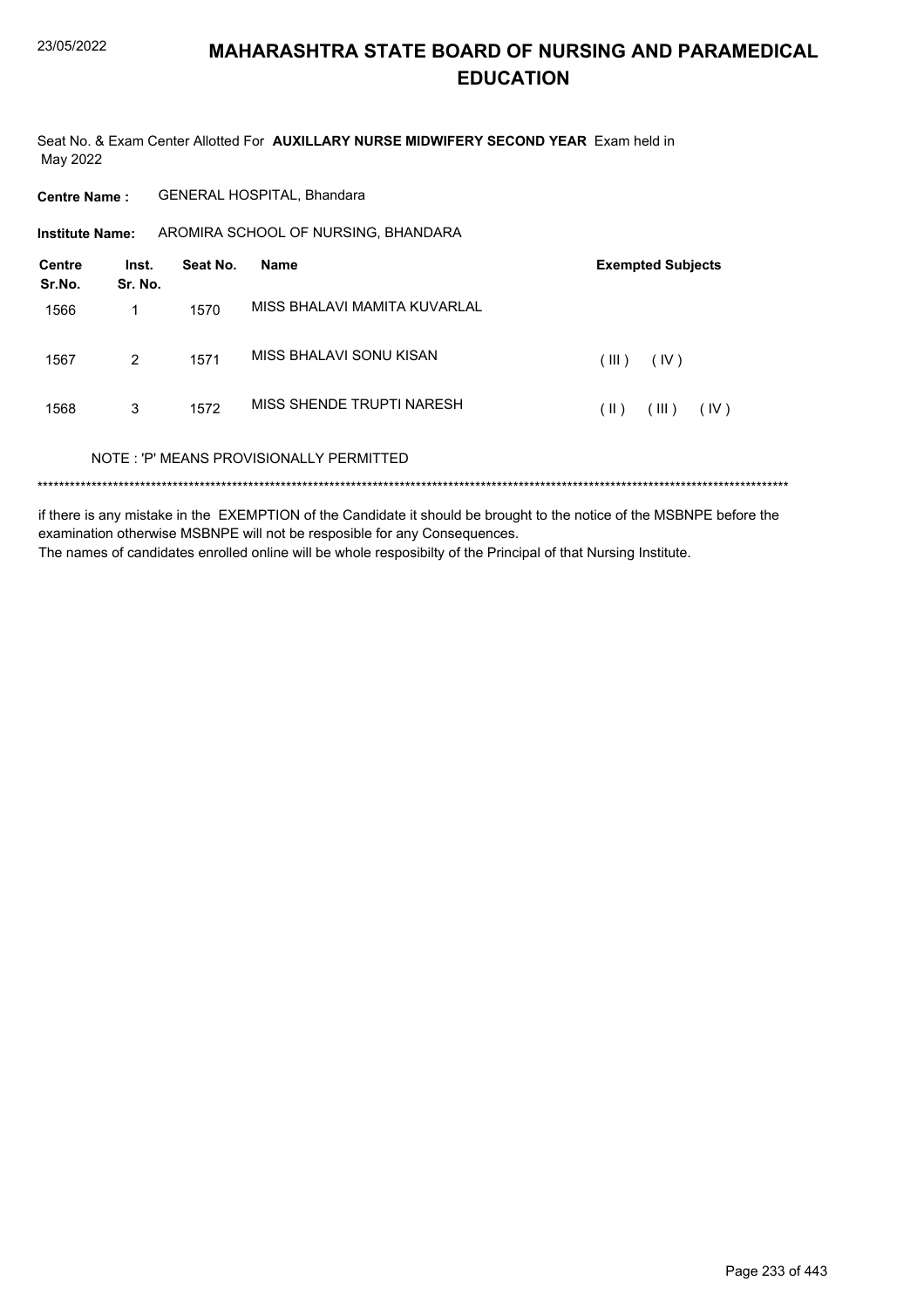#### 23/05/2022

#### **MAHARASHTRA STATE BOARD OF NURSING AND PARAMEDICAL EDUCATION**

Seat No. & Exam Center Allotted For **AUXILLARY NURSE MIDWIFERY SECOND YEAR** Exam held in May 2022

#### **Centre Name :** GENERAL HOSPITAL, Bhandara

| NAV YUVA NURSING SCHOOL, BHANDARA<br><b>Institute Name:</b> |
|-------------------------------------------------------------|
|-------------------------------------------------------------|

| <b>Centre</b><br>Sr.No. | Inst.<br>Sr. No. | Seat No. | <b>Name</b>                        |            | <b>Exempted Subjects</b> |      |
|-------------------------|------------------|----------|------------------------------------|------------|--------------------------|------|
| 1569                    | 1                | 1573     | MISS BADOLE RUSHALI SUNIL          |            |                          |      |
| 1570                    | $\overline{c}$   | 1574     | MISS DHORE PORNIMA JAGDISH         | (III)      | (IV)                     |      |
| 1571                    | 3                | 1575     | MISS DHORE RAKSHA CHANDRAKANT      | (III)      | (IV)                     |      |
| 1572                    | 4                | 1576     | MISS GOSWAMI PRANALI SUNIL         | (III)      | (IV)                     |      |
| 1573                    | 5                | 1577     | MISS ILAMKAR SIDDHI NETAJI         | (III)      | (IV)                     |      |
| 1574                    | 6                | 1578     | MISS KHOBRAGADE PRAGATI NILKANTH   |            |                          |      |
| 1575                    | $\overline{7}$   | 1579     | MISS LENDARE DIKSHA DEVANAND       | $($ II $)$ | (III)                    | (IV) |
| 1576                    | 8                | 1580     | MISS MADAVI LALITA PARASRAM        | (III)      | (IV)                     |      |
| 1577                    | 9                | 1581     | MISS MANDARI NISHA SHANKAR         | (III)      | (IV)                     |      |
| 1578                    | 10               | 1582     | MISS MESHRAM KRUNALI MADAN         | (III)      | (IV)                     |      |
| 1579                    | 11               | 1583     | MISS NAGDEVE PRAJAKTA RANJIT       | (III)      | (IV)                     |      |
| 1580                    | 12               | 1584     | MISS NANDESHWAR RACHANA PARAMANAND | (III)      | (IV)                     |      |
| 1581                    | 13               | 1585     | MISS RAMTEKE SHUBHANGI KARAN       | (III)      | (IV)                     |      |
| 1582                    | 14               | 1586     | MISS RAMTEKE SNEHAL RAMESH         |            | $(1)$ $(11)$ $(10)$      |      |
| 1583                    | 15               | 1587     | MISS SAKHARE DIPALI MURLIDHAR      | (III)      | (IV)                     |      |
| 1584                    | 16               | 1588     | MISS SHENDE POURNIMA RAMDAS        | (III)      | (IV)                     |      |
| 1585                    | 17               | 1589     | MISS SHIDAME SWATI PRABHU          |            |                          |      |
| 1586                    | 18               | 1590     | MISS TEMBHURKAR SONALI RAJESH      | (III)      | (IV)                     |      |
| 1587                    | 19               | 1591     | MISS TEMBHURNE NEHA RAJENDRA       |            | $(1)$ $(11)$ $(10)$      |      |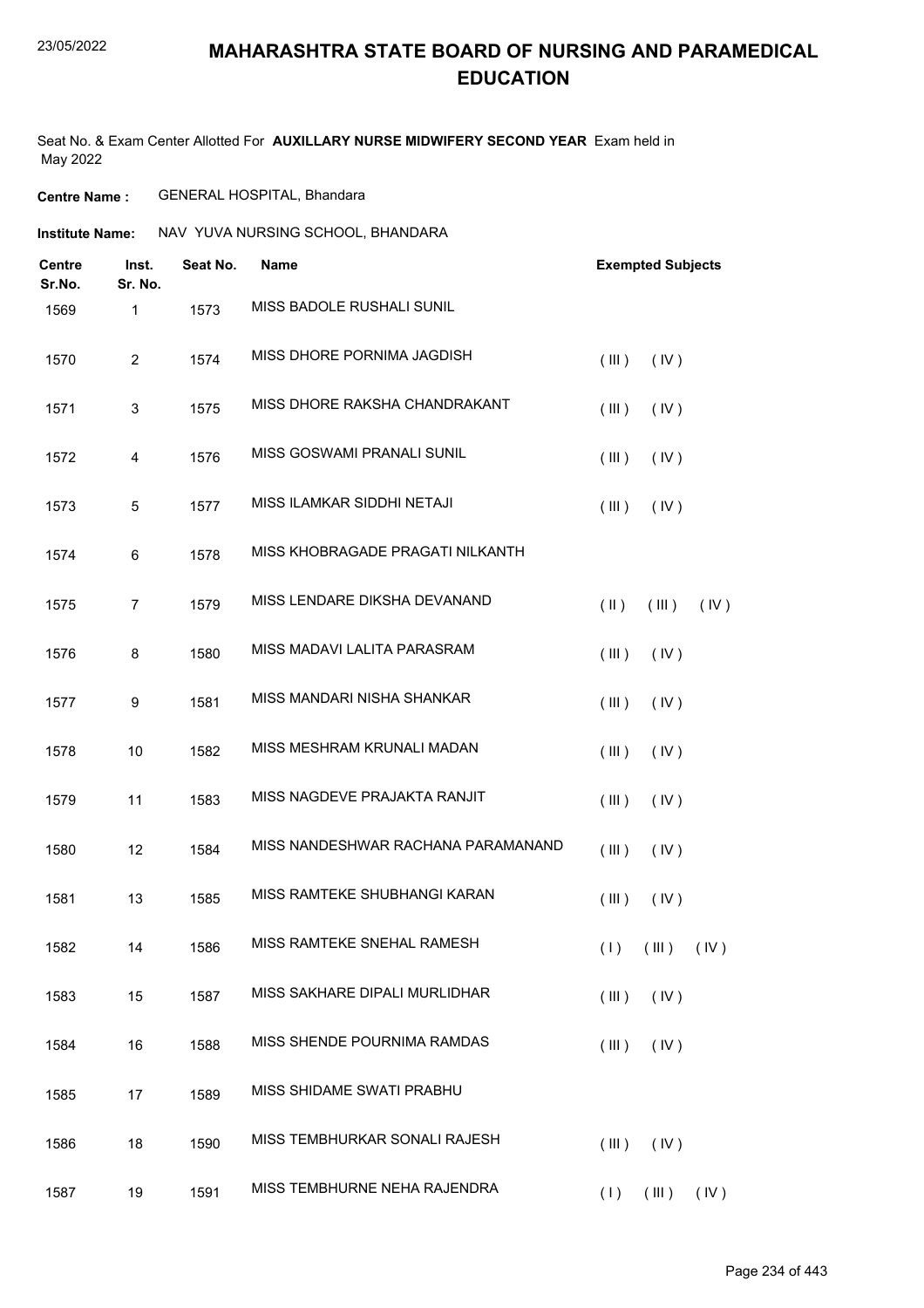Seat No. & Exam Center Allotted For AUXILLARY NURSE MIDWIFERY SECOND YEAR Exam held in May 2022

MISS WAGHMARE MOHINI KAILAS 1588 20 1592  $(III)$   $(IV)$ 

NOTE: 'P' MEANS PROVISIONALLY PERMITTED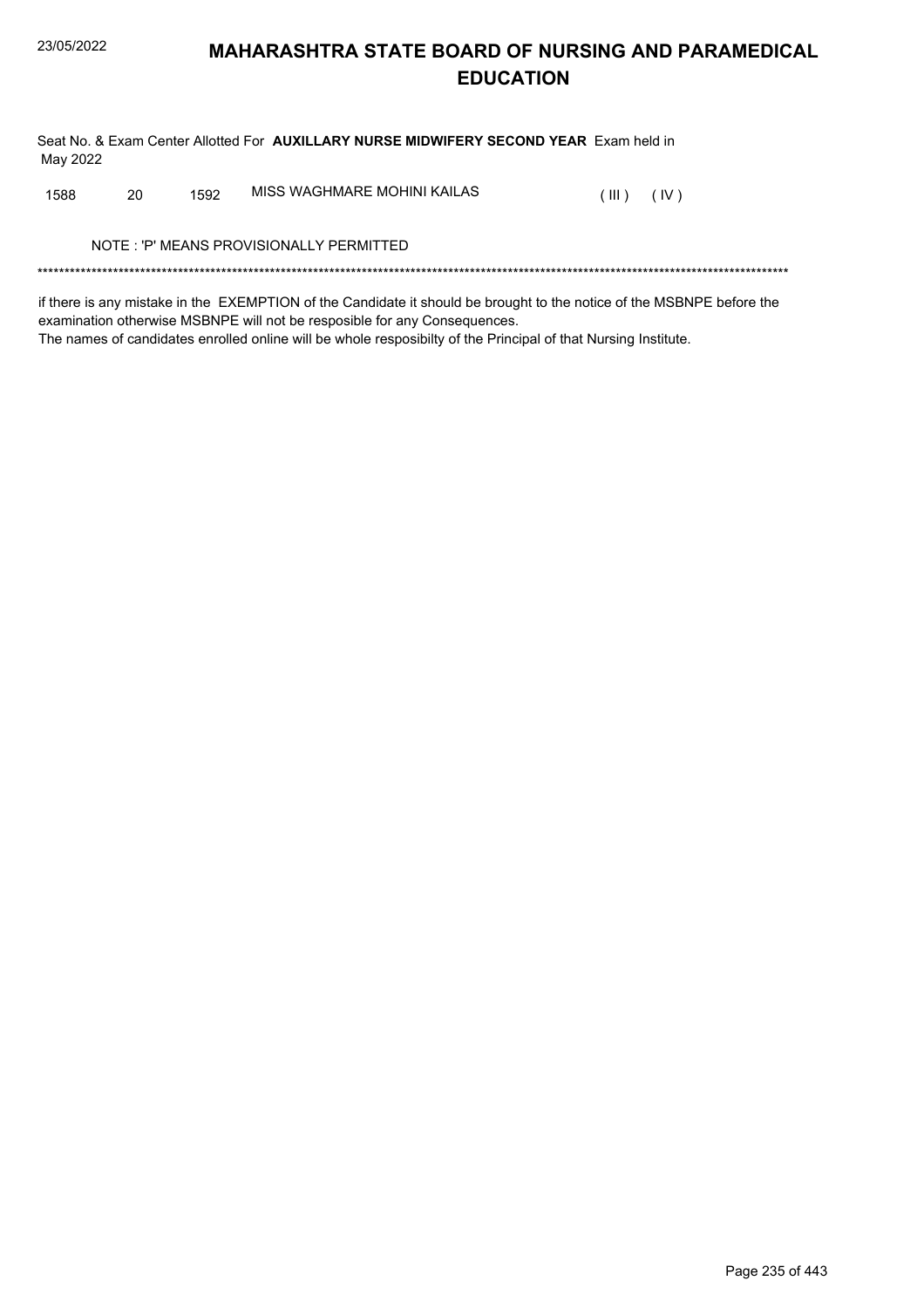Seat No. & Exam Center Allotted For **AUXILLARY NURSE MIDWIFERY SECOND YEAR** Exam held in May 2022

**Centre Name :** GENERAL HOSPITAL, Bhandara

G.S.NURSING SCHOOL, SAKOLI, BHANDARA **Institute Name:**

| <b>Centre</b><br>Sr.No. | Inst.<br>Sr. No. | Seat No. | <b>Name</b>                     | <b>Exempted Subjects</b>                 |
|-------------------------|------------------|----------|---------------------------------|------------------------------------------|
| 1589                    | 1                | 1593     | MISS HUMANE PRAJAKTA ROSHAN     | (III)<br>(IV)                            |
| 1590                    | $\overline{2}$   | 1594     | MISS KHOBRAGADE SONAM KASHINATH | (III)<br>(IV)                            |
| 1591                    | 3                | 1595     | MISS KUSRAM SUNITA KUNJILAL     | (III)<br>(IV)                            |
| 1592                    | $\overline{4}$   | 1596     | MISS MADAVI HEMESHWARI RAMDAS   | (III)<br>$(\parallel \parallel)$<br>(IV) |
| 1593                    | 5                | 1597     | MISS MESHRAM KALYANI KAILAS     | (III)<br>(IV)                            |
| 1594                    | 6                | 1598     | MISS MESHRAM TINA ASHOK         | (III)<br>$(\parallel \parallel)$<br>(IV) |
| 1595                    | 7                | 1599     | MISS PURAM KAJAL ASHOK          | (III)<br>(IV)                            |
| 1596                    | 8                | 1600     | MISS SAROTE CHANDA MOHAN        | (III)<br>$(\parallel)$<br>(IV)           |

NOTE : 'P' MEANS PROVISIONALLY PERMITTED

\*\*\*\*\*\*\*\*\*\*\*\*\*\*\*\*\*\*\*\*\*\*\*\*\*\*\*\*\*\*\*\*\*\*\*\*\*\*\*\*\*\*\*\*\*\*\*\*\*\*\*\*\*\*\*\*\*\*\*\*\*\*\*\*\*\*\*\*\*\*\*\*\*\*\*\*\*\*\*\*\*\*\*\*\*\*\*\*\*\*\*\*\*\*\*\*\*\*\*\*\*\*\*\*\*\*\*\*\*\*\*\*\*\*\*\*\*\*\*\*\*\*\*\*\*\*\*\*\*\*\*\*\*\*\*\*\*\*\*

if there is any mistake in the EXEMPTION of the Candidate it should be brought to the notice of the MSBNPE before the examination otherwise MSBNPE will not be resposible for any Consequences.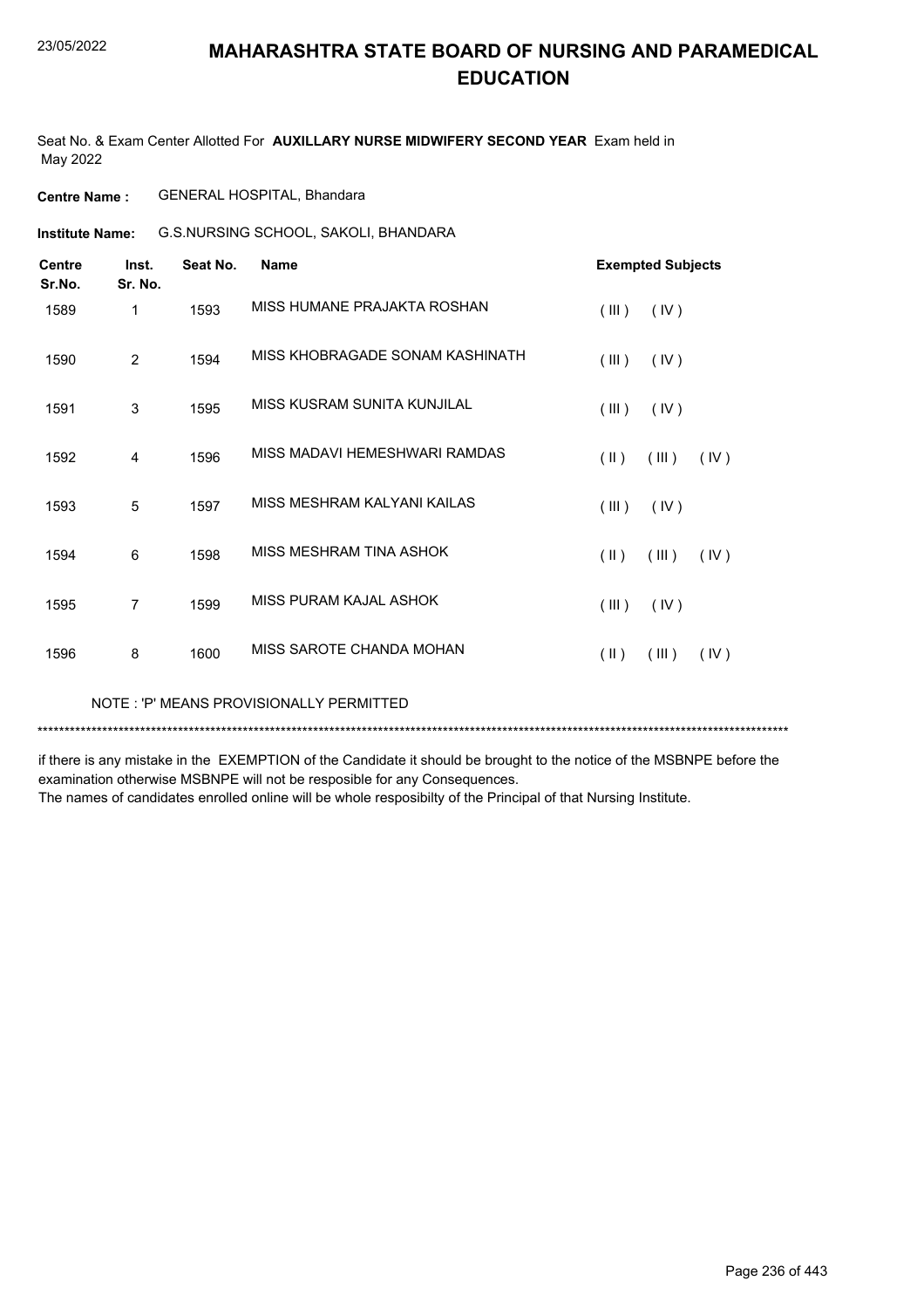Seat No. & Exam Center Allotted For AUXILLARY NURSE MIDWIFERY SECOND YEAR Exam held in May 2022

**Centre Name:** GENERAL HOSPITAL, Bhandara

**Institute Name:** Spandan Nursing School, Pauni, Bhandara

| <b>Centre</b><br>Sr.No. | Inst.<br>Sr. No. | Seat No. | <b>Name</b>                             | <b>Exempted Subjects</b> |
|-------------------------|------------------|----------|-----------------------------------------|--------------------------|
| 1597                    |                  | 1601     | MISS BHALAVI BHAGYASHRI SUDHAKRRAO      | (III)<br>(IV)            |
| 1598                    | 2                | 1602     | MISS GAJBHIYE RAKSANDHYA AHINSA         | (  )<br>(III)<br>(IV)    |
| 1599                    | 3                | 1603     | MISS RAMTEKE PALLAVI ARVIND             | (III)<br>(IV)<br>(1)     |
|                         |                  |          | NOTE: 'P' MEANS PROVISIONALLY PERMITTED |                          |
|                         |                  |          |                                         |                          |

if there is any mistake in the EXEMPTION of the Candidate it should be brought to the notice of the MSBNPE before the examination otherwise MSBNPE will not be resposible for any Consequences. The names of candidates enrolled online will be whole resposibilty of the Principal of that Nursing Institute.

Page 237 of 443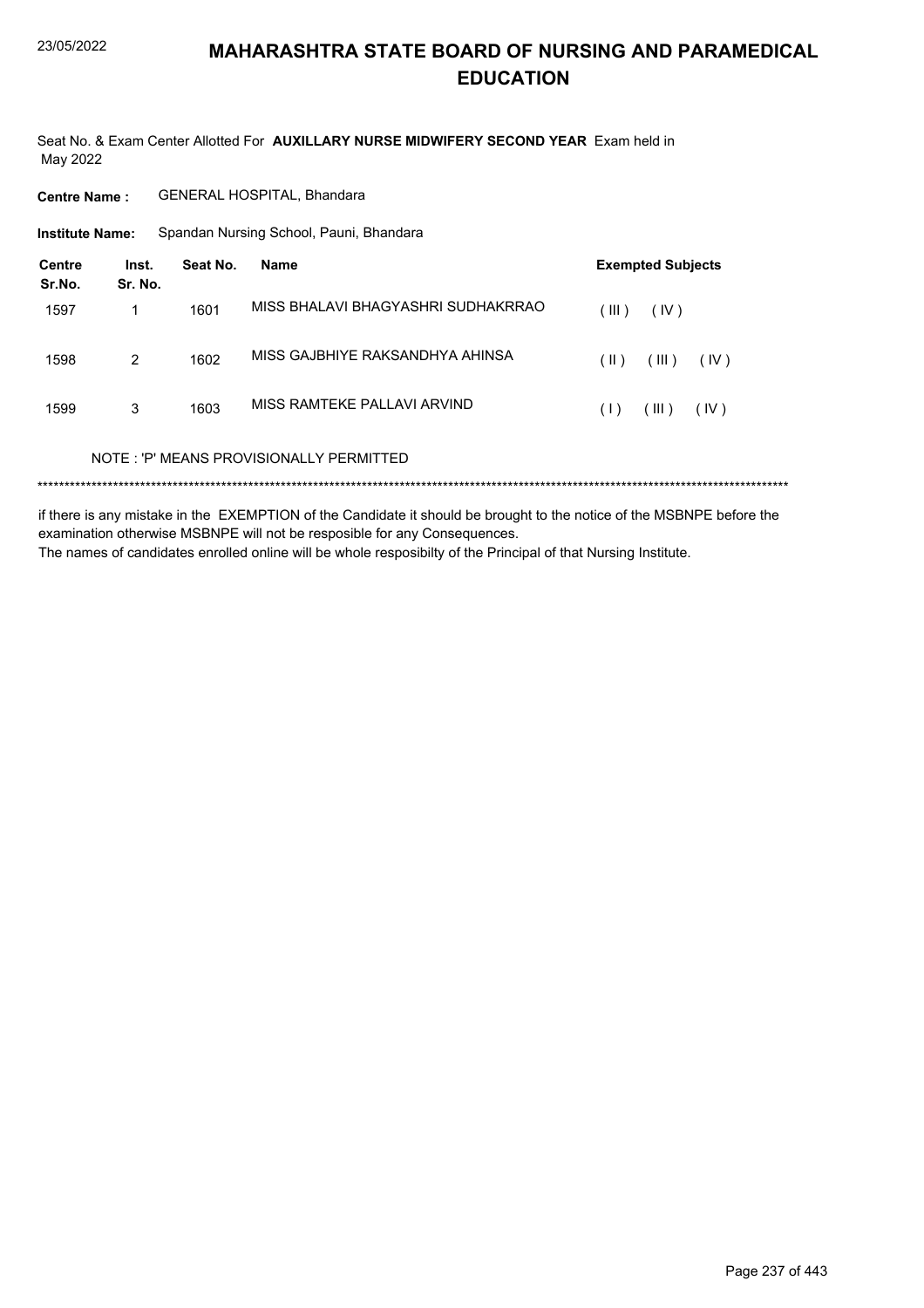Seat No. & Exam Center Allotted For AUXILLARY NURSE MIDWIFERY SECOND YEAR Exam held in May 2022

GENERAL HOSPITAL GADCHIROLI **Centre Name:** 

DR. SALVE NURSING INSTITUTE COLLEGE, GADCHIROLI **Institute Name:** 

| Centre<br>Sr.No. | Inst.<br>Sr. No. | Seat No. | Name                        |       | <b>Exempted Subjects</b> |
|------------------|------------------|----------|-----------------------------|-------|--------------------------|
| 1600             |                  | 1604     | MISS HALAMI NISHA TUKARAM   | (  )  | (III)<br>(IV)            |
| 1601             | 2                | 1605     | MISS TULAVI RESHMA TULSIRAM | (III) | (IV)                     |

#### NOTE: 'P' MEANS PROVISIONALLY PERMITTED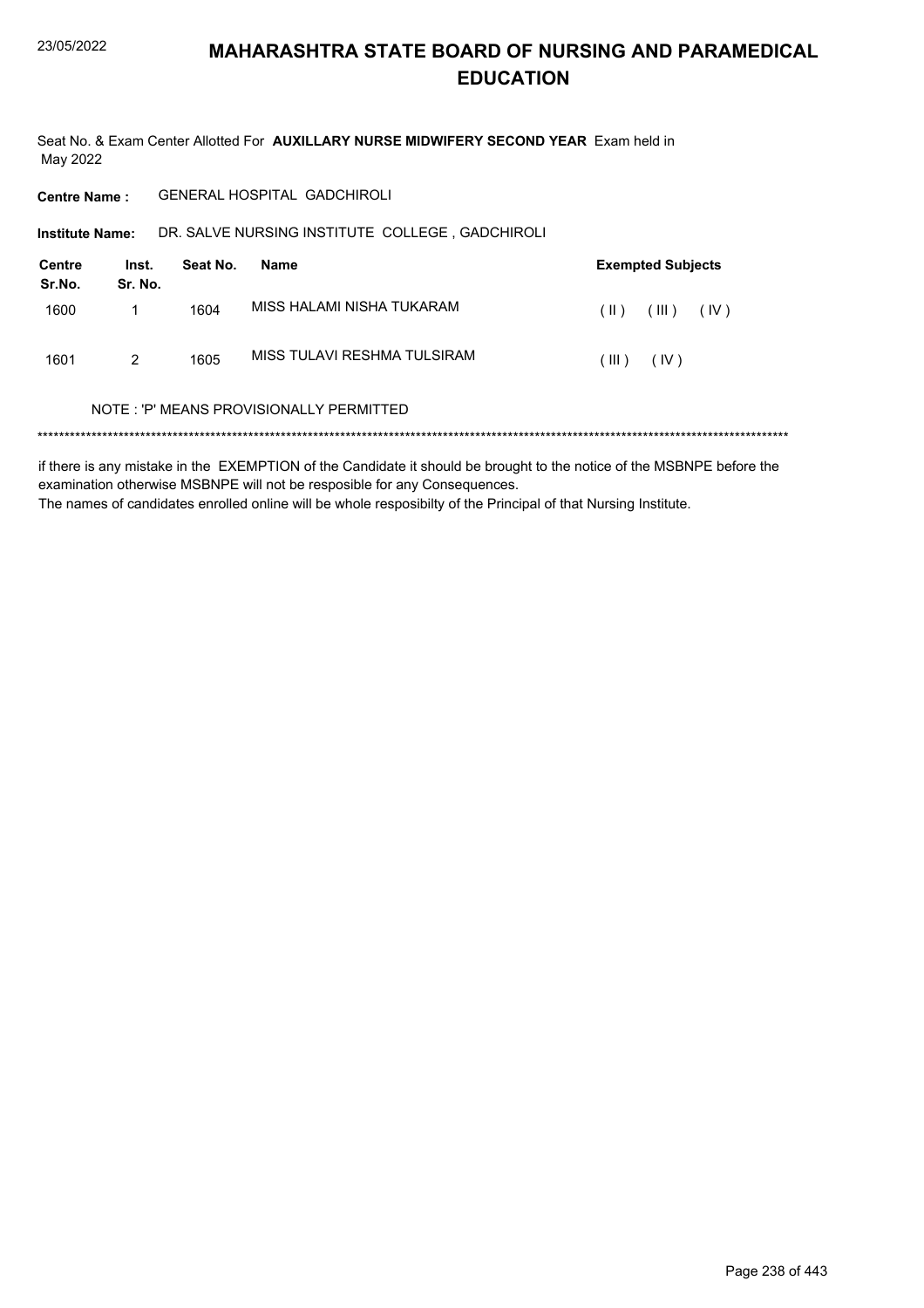Seat No. & Exam Center Allotted For **AUXILLARY NURSE MIDWIFERY SECOND YEAR** Exam held in May 2022

#### **Centre Name :** GENERAL HOSPITAL GADCHIROLI

**Institute Name: NAVJEEVAN NURSING SCHOOL, CHAMORSHI, GADCHIROLI** 

| Centre<br>Sr.No. | Inst.<br>Sr. No. | Seat No. | <b>Name</b>                  |               | <b>Exempted Subjects</b> |      |
|------------------|------------------|----------|------------------------------|---------------|--------------------------|------|
| 1602             | 1                | 1606     | MISS ATRAM AISHWARYA SHANKAR | (III)         | (IV)                     |      |
| 1603             | $\overline{2}$   | 1607     | MISS BARSAGADE SAKSHI SUNIL  | (1)           | (III)                    | (IV) |
| 1604             | $\mathsf 3$      | 1608     | MISS BORKUT MAMATA NARAYAN   | (1)           | (III)                    | (IV) |
| 1605             | 4                | 1609     | MISS DURKE JYOTI VYENKATI    | (III)         | (IV)                     |      |
| 1606             | 5                | 1610     | MISS GECHCHO PAYAL CHINNA    | (III)         | (IV)                     |      |
| 1607             | 6                | 1611     | MISS KANNAKE PRAJAKTA RAMESH | $($ II $)$    | (III)                    | (IV) |
| 1608             | $\overline{7}$   | 1612     | MISS MADAVI NIRANJANA TANU   | (III)         | (IV)                     |      |
| 1609             | 8                | 1613     | MISS MADAVI CHANDANI VIJYA   | (III)         | (IV)                     |      |
| 1610             | $\boldsymbol{9}$ | 1614     | MISS MAJUMDER SUNITA SUBRATA | $($ II $)$    | (III)                    | (IV) |
| 1611             | 10               | 1615     | MISS MESHRAM ANJALI RAMESH   | $(\parallel)$ | (III)                    | (IV) |
| 1612             | 11               | 1616     | MISS MOON KARISHMA RAGHUNATH | $($ II $)$    | (III)                    | (IV) |
| 1613             | 12               | 1617     | MISS NAITAM NIRMALA SUKARU   | $($ III $)$   | (IV)                     |      |
| 1614             | 13               | 1618     | MISS NAITAM JAISRI MORESHWAR | $($ III $)$   | (IV)                     |      |
| 1615             | 14               | 1619     | MISS SADMEK BICHCHI BACHAYYA | $($ II $)$    | (III)                    | (IV) |

#### NOTE : 'P' MEANS PROVISIONALLY PERMITTED

\*\*\*\*\*\*\*\*\*\*\*\*\*\*\*\*\*\*\*\*\*\*\*\*\*\*\*\*\*\*\*\*\*\*\*\*\*\*\*\*\*\*\*\*\*\*\*\*\*\*\*\*\*\*\*\*\*\*\*\*\*\*\*\*\*\*\*\*\*\*\*\*\*\*\*\*\*\*\*\*\*\*\*\*\*\*\*\*\*\*\*\*\*\*\*\*\*\*\*\*\*\*\*\*\*\*\*\*\*\*\*\*\*\*\*\*\*\*\*\*\*\*\*\*\*\*\*\*\*\*\*\*\*\*\*\*\*\*\*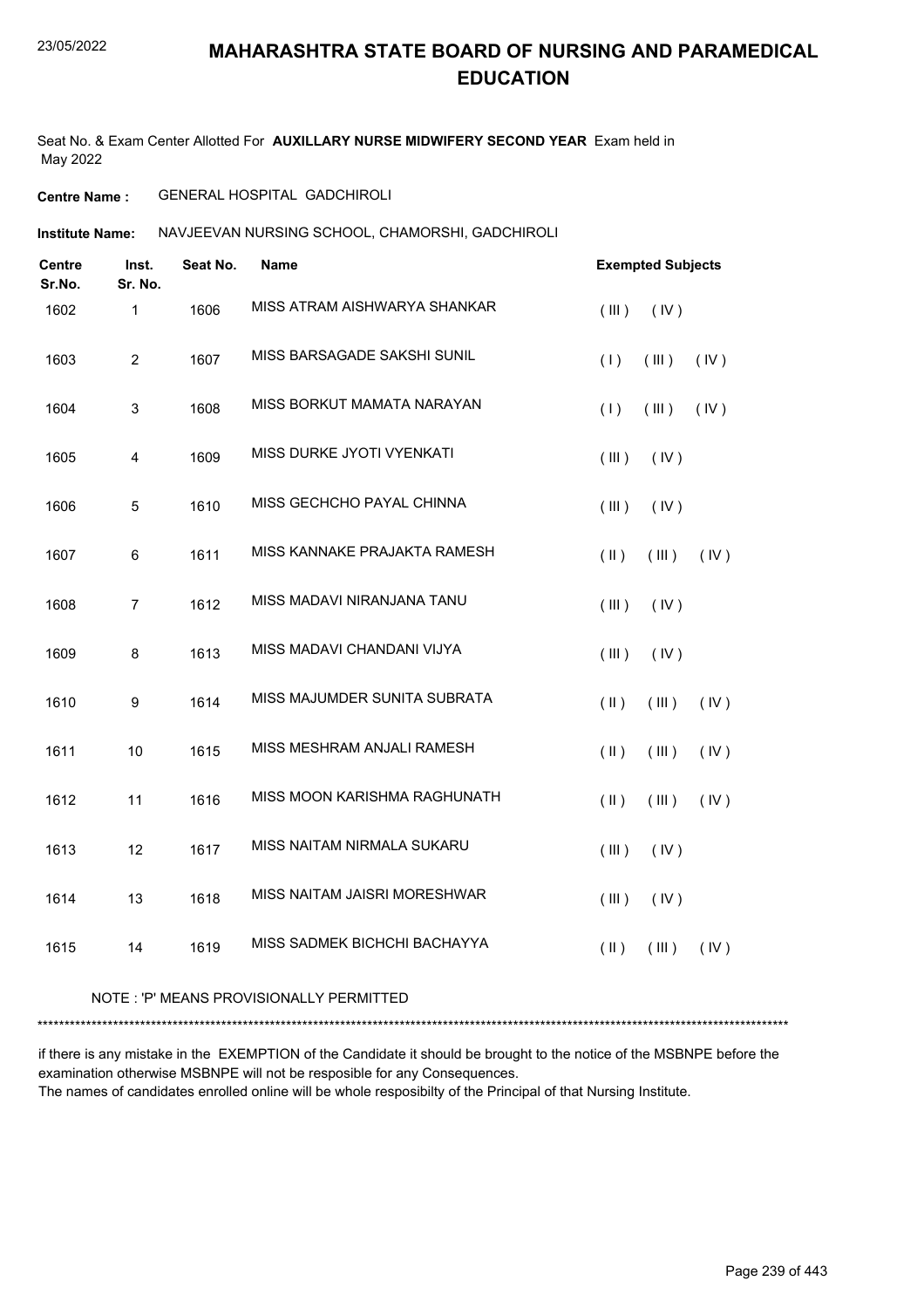Seat No. & Exam Center Allotted For AUXILLARY NURSE MIDWIFERY SECOND YEAR Exam held in May 2022

GENERAL HOSPITAL GADCHIROLI **Centre Name:** 

SHRI SAI SCHOOL OF NURSING, ARMORI, GADCHIROLI Institute Name:

| Centre<br>Sr.No. | Inst.<br>Sr. No. | Seat No. | Name                               |        | <b>Exempted Subjects</b> |      |
|------------------|------------------|----------|------------------------------------|--------|--------------------------|------|
| 1616             |                  | 1620     | MISS CHANDANKHEDE PREMKIRAN MADHAO | $(\ )$ | $($ III $)$              | (IV) |
| 1617             | $\mathcal{P}$    | 1621     | MISS RAMTEKE PRIYA NANDAKUMAR      | (  )   | $($ III $)$              | (IV) |

#### NOTE: 'P' MEANS PROVISIONALLY PERMITTED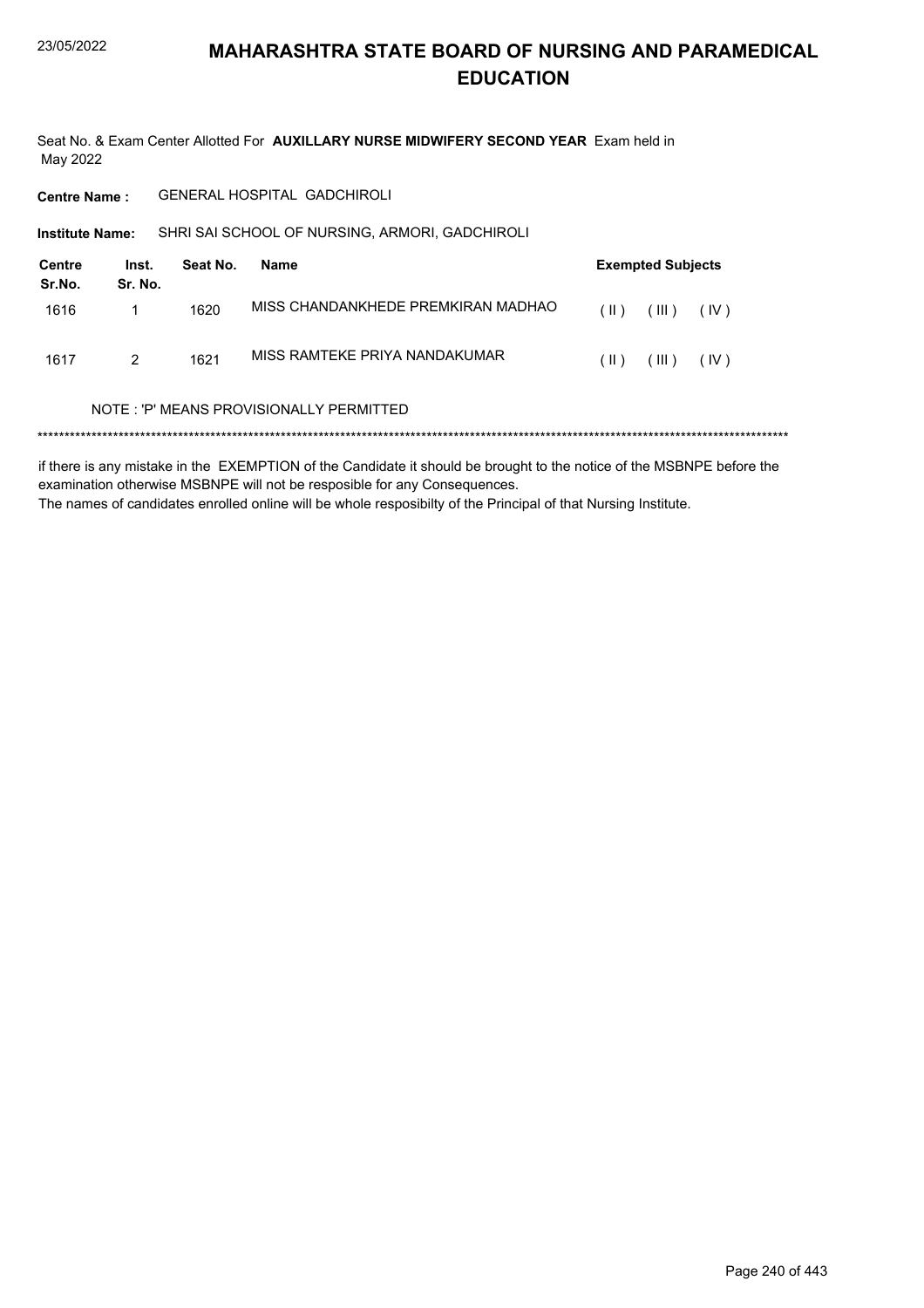Seat No. & Exam Center Allotted For **AUXILLARY NURSE MIDWIFERY SECOND YEAR** Exam held in May 2022

**Centre Name :** DR. PANJABRAO DESHMUKH INST. OF NSG. AMRAVATI

**Institute Name: MAA GAYATRI SCHOOL OF NURSING, ACHALPUR, AMRAVATI** 

| <b>Centre</b><br>Sr.No. | Inst.<br>Sr. No. | Seat No. | <b>Name</b>                    | <b>Exempted Subjects</b> |
|-------------------------|------------------|----------|--------------------------------|--------------------------|
| 1618                    | 1                | 1622     | MISS BHATKAR PRIYA PRALAHDRAO  | (III)<br>(  )<br>(IV)    |
| 1619                    | 2                | 1623     | MISS DARSIMBE SAVITA HIRA      | $(\parallel)$<br>(1)     |
| 1620                    | 3                | 1624     | MISS KOTHALKAR KALYANI DADARAO | (III)<br>(IV)            |
| 1621                    | 4                | 1625     | MISS MAVASKAR SHALU SHANKAR    | (III)<br>(IV)            |
|                         |                  |          |                                |                          |

NOTE : 'P' MEANS PROVISIONALLY PERMITTED

\*\*\*\*\*\*\*\*\*\*\*\*\*\*\*\*\*\*\*\*\*\*\*\*\*\*\*\*\*\*\*\*\*\*\*\*\*\*\*\*\*\*\*\*\*\*\*\*\*\*\*\*\*\*\*\*\*\*\*\*\*\*\*\*\*\*\*\*\*\*\*\*\*\*\*\*\*\*\*\*\*\*\*\*\*\*\*\*\*\*\*\*\*\*\*\*\*\*\*\*\*\*\*\*\*\*\*\*\*\*\*\*\*\*\*\*\*\*\*\*\*\*\*\*\*\*\*\*\*\*\*\*\*\*\*\*\*\*\*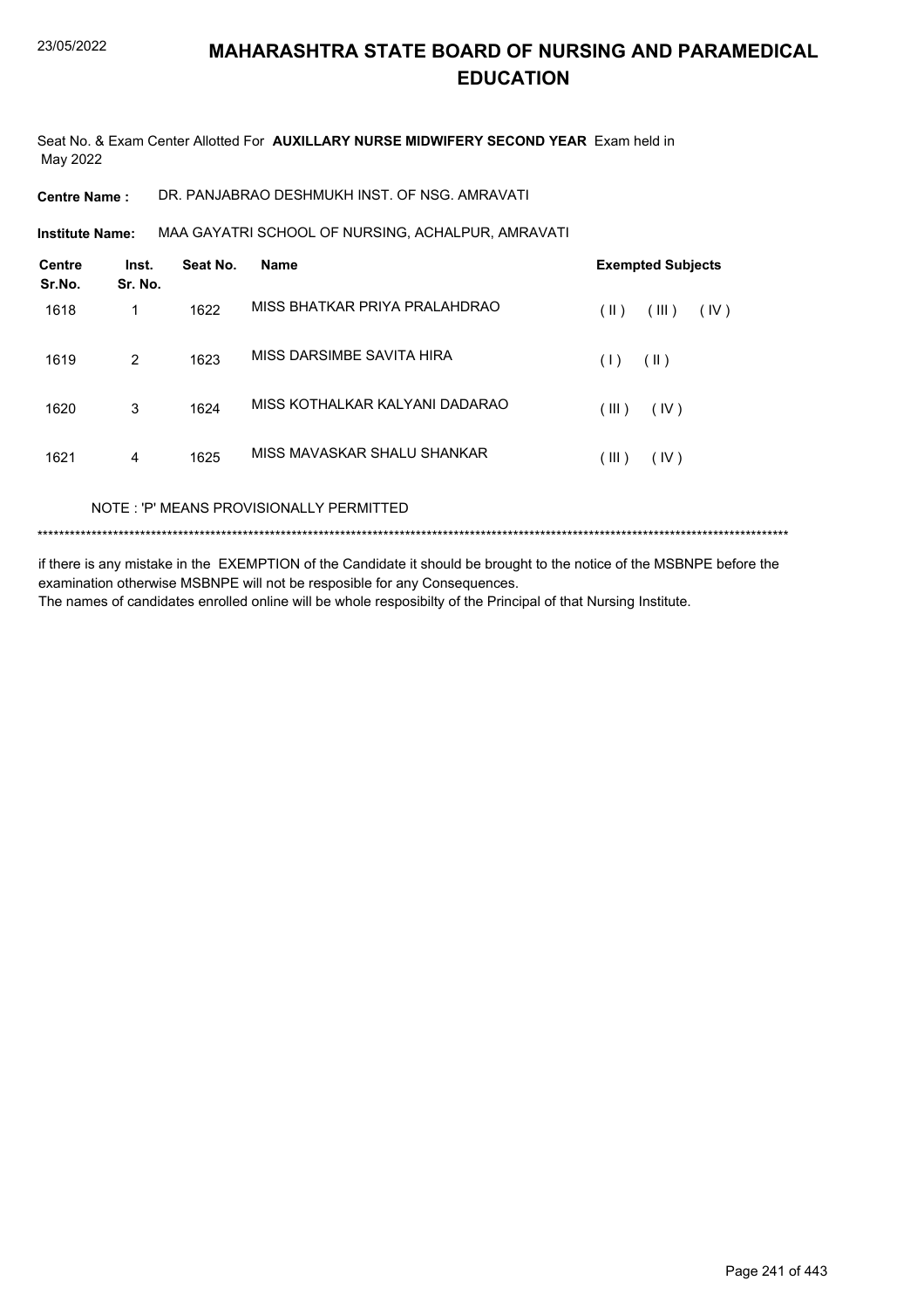Seat No. & Exam Center Allotted For **AUXILLARY NURSE MIDWIFERY SECOND YEAR** Exam held in May 2022

**Centre Name :** DR. PANJABRAO DESHMUKH INST. OF NSG. AMRAVATI

SUJATA SCHOOL OF NURSING, AMRAVATI **Institute Name:**

| <b>Centre</b><br>Sr.No. | Inst.<br>Sr. No. | Seat No. | <b>Name</b>                        | <b>Exempted Subjects</b> |       |      |
|-------------------------|------------------|----------|------------------------------------|--------------------------|-------|------|
| 1622                    | $\mathbf{1}$     | 1626     | MISS BELSARE SHEVANTA BANSI        | (III)                    | (IV)  |      |
| 1623                    | $\overline{2}$   | 1627     | MISS CHANDANKAR SHUBHANGI YADAVRAO | (III)                    | (IV)  |      |
| 1624                    | 3                | 1628     | MISS GHOSE SHRADDHA SHANKARRAO     | $(\parallel)$            | (III) | (IV) |
| 1625                    | 4                | 1629     | MISS HIRE PRATIKSHA RAMESH         | $(\parallel)$            | (III) | (IV) |
| 1626                    | 5                | 1630     | MISS IWANE SUSHMAWATI MANGILAL     | (III)                    | (IV)  |      |
| 1627                    | $\,6$            | 1631     | MISS KALAM ANUSAYA GOPAL           | $($ II $)$               | (III) | (IV) |
| 1628                    | $\overline{7}$   | 1632     | MISS KASDEKAR PUJA SUKLAL          | (III)                    | (IV)  |      |
| 1629                    | 8                | 1633     | MISS PANEKAR SEJAL SURESH          |                          |       |      |
| 1630                    | $\boldsymbol{9}$ | 1634     | MISS RAUT AVANTIKA GOPAL           |                          |       |      |
| 1631                    | 10               | 1635     | MISS RUPNARAYAN PAYAL GANESHRAO    | (III)                    | (IV)  |      |
| 1632                    | 11               | 1636     | MISS SHENDE HEMLATA HARISHCHANDRA  | $(\parallel)$            | (III) | (IV) |
| 1633                    | 12               | 1637     | MISS SONONE DIKSHA DEVANAND        | $($ II $)$               | (III) | (IV) |
| 1634                    | 13               | 1638     | MISS ZATALE DIKSHA RUPESH          | (III)                    | (IV)  |      |
|                         |                  |          |                                    |                          |       |      |

#### NOTE : 'P' MEANS PROVISIONALLY PERMITTED

\*\*\*\*\*\*\*\*\*\*\*\*\*\*\*\*\*\*\*\*\*\*\*\*\*\*\*\*\*\*\*\*\*\*\*\*\*\*\*\*\*\*\*\*\*\*\*\*\*\*\*\*\*\*\*\*\*\*\*\*\*\*\*\*\*\*\*\*\*\*\*\*\*\*\*\*\*\*\*\*\*\*\*\*\*\*\*\*\*\*\*\*\*\*\*\*\*\*\*\*\*\*\*\*\*\*\*\*\*\*\*\*\*\*\*\*\*\*\*\*\*\*\*\*\*\*\*\*\*\*\*\*\*\*\*\*\*\*\*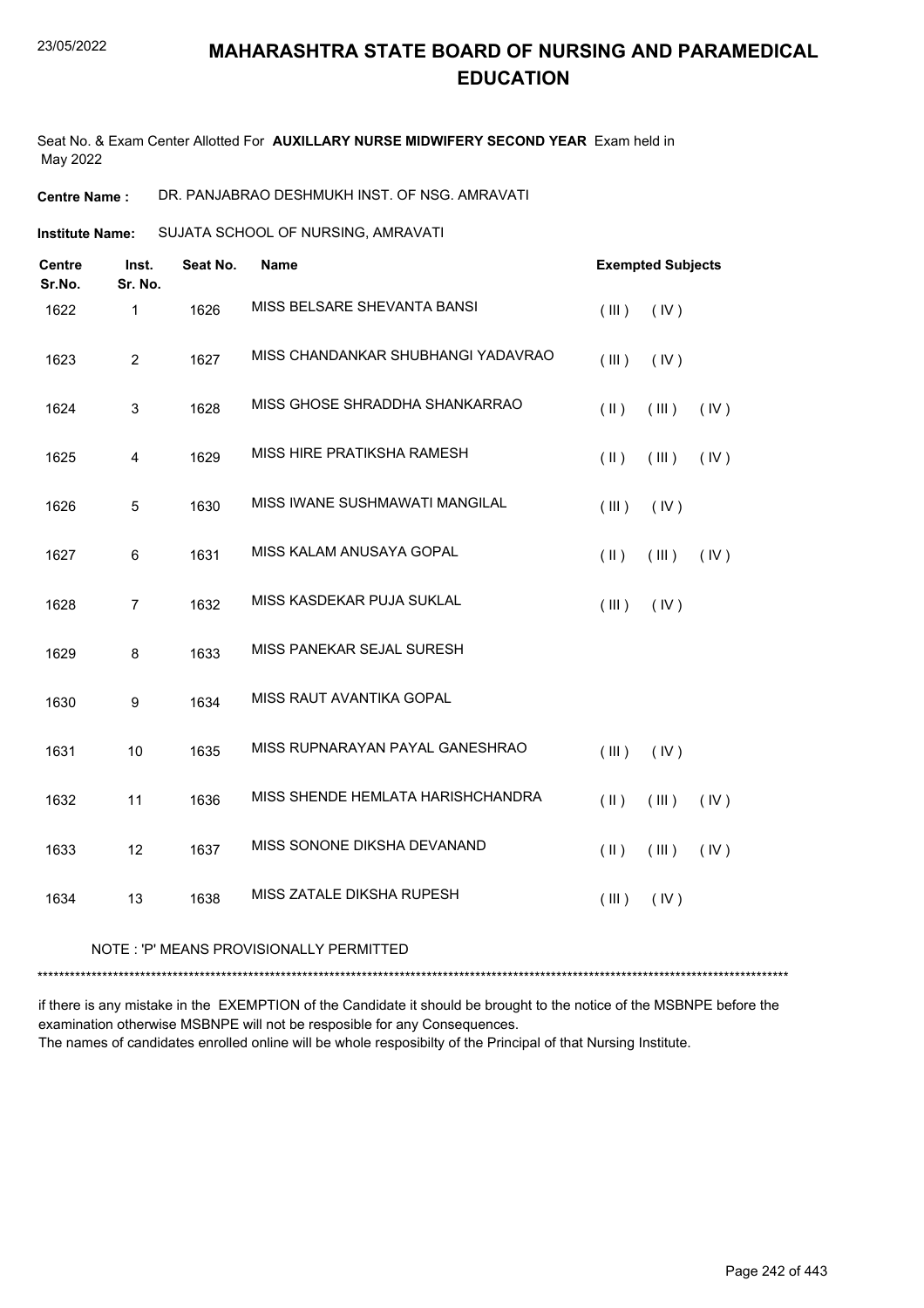Seat No. & Exam Center Allotted For **AUXILLARY NURSE MIDWIFERY SECOND YEAR** Exam held in May 2022

**Centre Name :** DR. PANJABRAO DESHMUKH INST. OF NSG. AMRAVATI

DR. PANJABRAO DESHMUKH INST. OF NSG. AMRAVATI **Institute Name:**

| <b>Centre</b><br>Sr.No. | Inst.<br>Sr. No. | Seat No. | <b>Name</b>                   | <b>Exempted Subjects</b>       |
|-------------------------|------------------|----------|-------------------------------|--------------------------------|
| 1635                    | 1                | 1639     | MISS GADLING MONALI NANA      | (  )<br>(1)                    |
| 1636                    | 2                | 1640     | MISS MAHORE HARSHALI SAHEBRAO | (III)<br>(IV)<br>$(\parallel)$ |
| 1637                    | 3                | 1641     | MISS SHENDE MONIKA VIDHYADHAR | (III)<br>$(\parallel)$<br>(IV) |
| 1638                    | 4                | 1642     | MISS YEOLE PRIYANKA RAMU      | (IV)<br>$($ III $)$            |

NOTE : 'P' MEANS PROVISIONALLY PERMITTED

\*\*\*\*\*\*\*\*\*\*\*\*\*\*\*\*\*\*\*\*\*\*\*\*\*\*\*\*\*\*\*\*\*\*\*\*\*\*\*\*\*\*\*\*\*\*\*\*\*\*\*\*\*\*\*\*\*\*\*\*\*\*\*\*\*\*\*\*\*\*\*\*\*\*\*\*\*\*\*\*\*\*\*\*\*\*\*\*\*\*\*\*\*\*\*\*\*\*\*\*\*\*\*\*\*\*\*\*\*\*\*\*\*\*\*\*\*\*\*\*\*\*\*\*\*\*\*\*\*\*\*\*\*\*\*\*\*\*\*

if there is any mistake in the EXEMPTION of the Candidate it should be brought to the notice of the MSBNPE before the examination otherwise MSBNPE will not be resposible for any Consequences. The names of candidates enrolled online will be whole resposibilty of the Principal of that Nursing Institute.

Page 243 of 443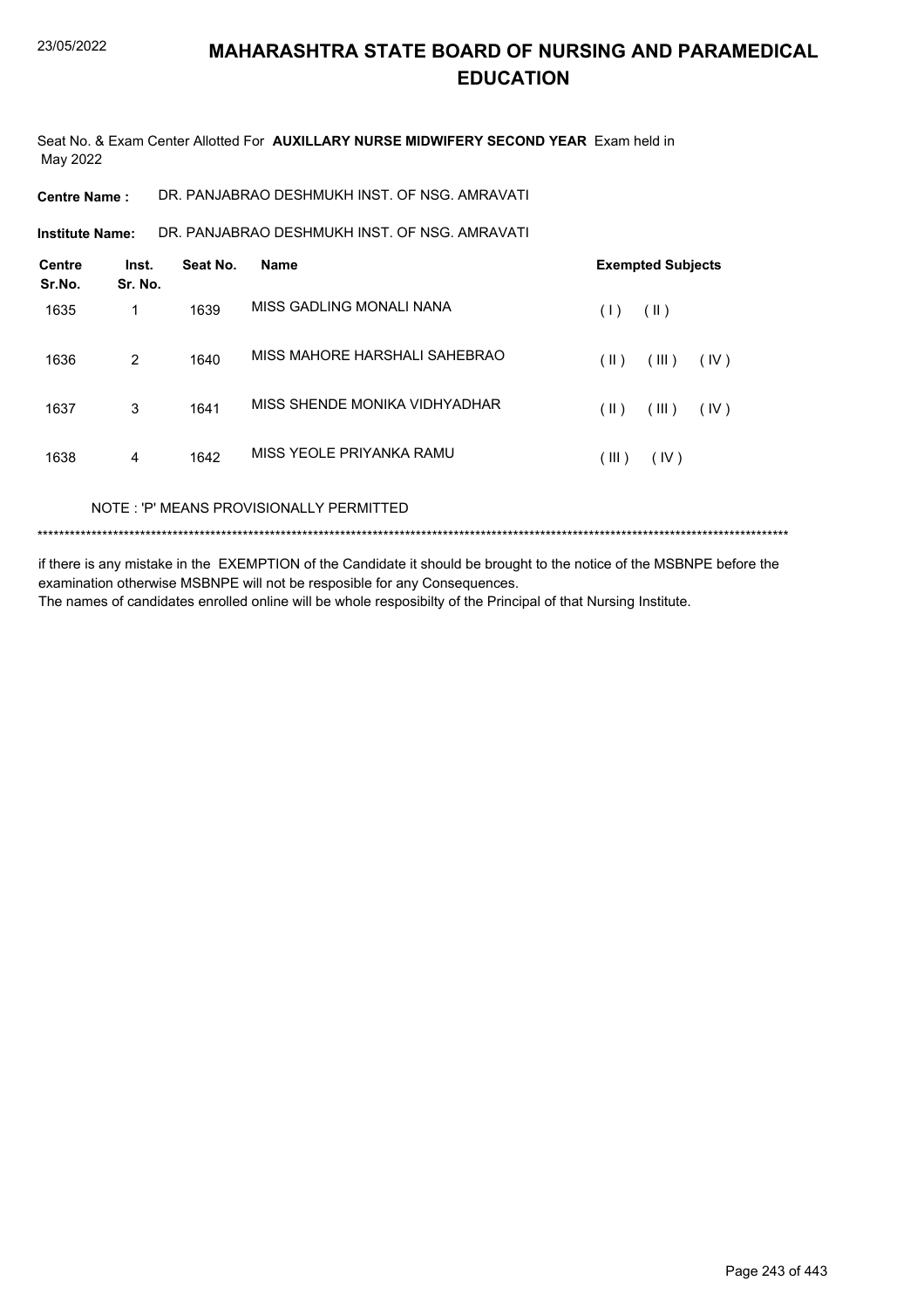Seat No. & Exam Center Allotted For **AUXILLARY NURSE MIDWIFERY SECOND YEAR** Exam held in May 2022

**Centre Name :** DR. PANJABRAO DESHMUKH INST. OF NSG. AMRAVATI

UTTAMRAO UMAK MEMORIAL NURSING SCHOOL, ANJANGAON, AMRAVATI **Institute Name:**

| <b>Centre</b><br>Sr.No. | Inst.<br>Sr. No. | Seat No. | <b>Name</b>                                             | <b>Exempted Subjects</b> |       |      |
|-------------------------|------------------|----------|---------------------------------------------------------|--------------------------|-------|------|
| 1639                    | 1                | 1643     | MISS BHASHKARE KALYANI SANJAY                           | $(\parallel)$            | (III) | (IV) |
| 1640                    | $\overline{2}$   | 1644     | MISS GAYAKWAD SHRADDHA AMBADASRAO                       | $(\parallel)$            | (III) | (IV) |
| 1641                    | 3                | 1645     | MISS GHARDE SNEHA SURESH                                | $(\parallel \parallel)$  | (III) | (IV) |
| 1642                    | $\overline{4}$   | 1646     | MISS INGLE SHALINI SATYAVIJAY                           | $(\parallel)$            | (III) | (IV) |
| 1643                    | 5                | 1647     | SMT JAWARKAR SARITA SURESH<br>(NEE MORE SARITA DAYARAM) | $(\parallel \parallel)$  | (III) | (IV) |
| 1644                    | 6                | 1648     | MISS SAWALE DIVYANI NANDU                               |                          |       |      |
| 1645                    | 7                | 1649     | MISS WANKHADE MRUNALI PREMANAND                         | $(\parallel)$            | (III) | (IV) |
| 1646                    | 8                | 1650     | MISS WANKHADE REENA ANIL                                | $(\parallel)$            | (III) | (IV) |
| 1647                    | 9                | 1651     | MISS WARKE PUNAM ARUN                                   | $(\parallel)$            | (III) | (IV) |
|                         |                  |          |                                                         |                          |       |      |

NOTE : 'P' MEANS PROVISIONALLY PERMITTED

\*\*\*\*\*\*\*\*\*\*\*\*\*\*\*\*\*\*\*\*\*\*\*\*\*\*\*\*\*\*\*\*\*\*\*\*\*\*\*\*\*\*\*\*\*\*\*\*\*\*\*\*\*\*\*\*\*\*\*\*\*\*\*\*\*\*\*\*\*\*\*\*\*\*\*\*\*\*\*\*\*\*\*\*\*\*\*\*\*\*\*\*\*\*\*\*\*\*\*\*\*\*\*\*\*\*\*\*\*\*\*\*\*\*\*\*\*\*\*\*\*\*\*\*\*\*\*\*\*\*\*\*\*\*\*\*\*\*\*

if there is any mistake in the EXEMPTION of the Candidate it should be brought to the notice of the MSBNPE before the examination otherwise MSBNPE will not be resposible for any Consequences.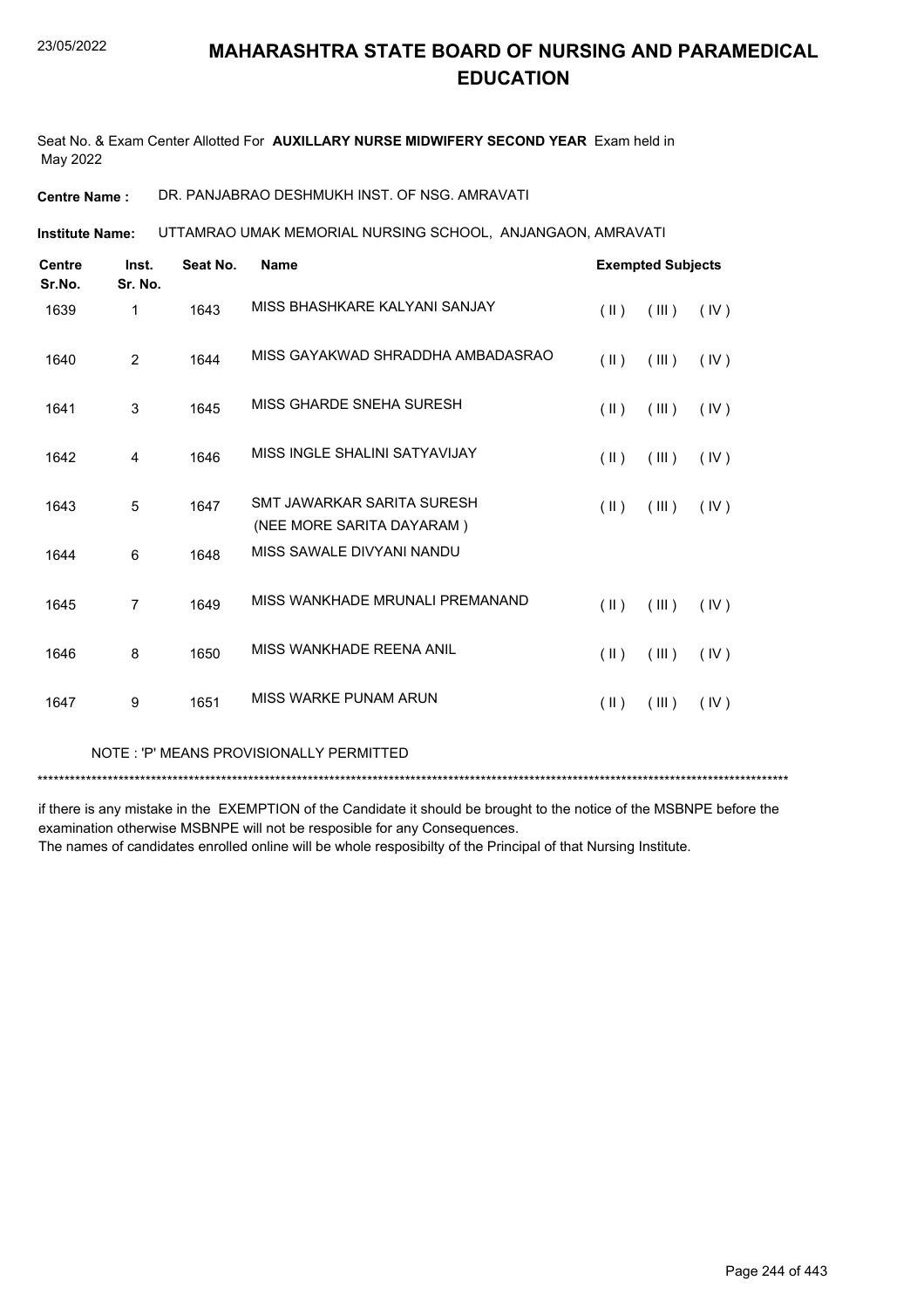Seat No. & Exam Center Allotted For **AUXILLARY NURSE MIDWIFERY SECOND YEAR** Exam held in May 2022

**Centre Name :** DR. PANJABRAO DESHMUKH INST. OF NSG. AMRAVATI

KAMLABAI UMAK NURSING SCHOOL, AMRAVATI **Institute Name:**

| <b>Centre</b><br>Sr.No. | Inst.<br>Sr. No. | Seat No. | <b>Name</b>                    | <b>Exempted Subjects</b> |
|-------------------------|------------------|----------|--------------------------------|--------------------------|
| 1648                    | 1                | 1652     | MISS BETHEKAR JYOTI KHANU      |                          |
| 1649                    | $\overline{2}$   | 1653     | MISS BETHEKAR LAXMI MUNNA      |                          |
| 1650                    | 3                | 1654     | MISS GHUGULMANE SONAL KISANRAO | $($ II $)$               |
| 1651                    | 4                | 1655     | MISS KASDEKAR USHA HARIRAM     | (III)<br>(IV)            |
| 1652                    | 5                | 1656     | MISS KASDEKAR ANJALI BANSILAL  | (III)<br>(IV)            |

#### NOTE : 'P' MEANS PROVISIONALLY PERMITTED

\*\*\*\*\*\*\*\*\*\*\*\*\*\*\*\*\*\*\*\*\*\*\*\*\*\*\*\*\*\*\*\*\*\*\*\*\*\*\*\*\*\*\*\*\*\*\*\*\*\*\*\*\*\*\*\*\*\*\*\*\*\*\*\*\*\*\*\*\*\*\*\*\*\*\*\*\*\*\*\*\*\*\*\*\*\*\*\*\*\*\*\*\*\*\*\*\*\*\*\*\*\*\*\*\*\*\*\*\*\*\*\*\*\*\*\*\*\*\*\*\*\*\*\*\*\*\*\*\*\*\*\*\*\*\*\*\*\*\*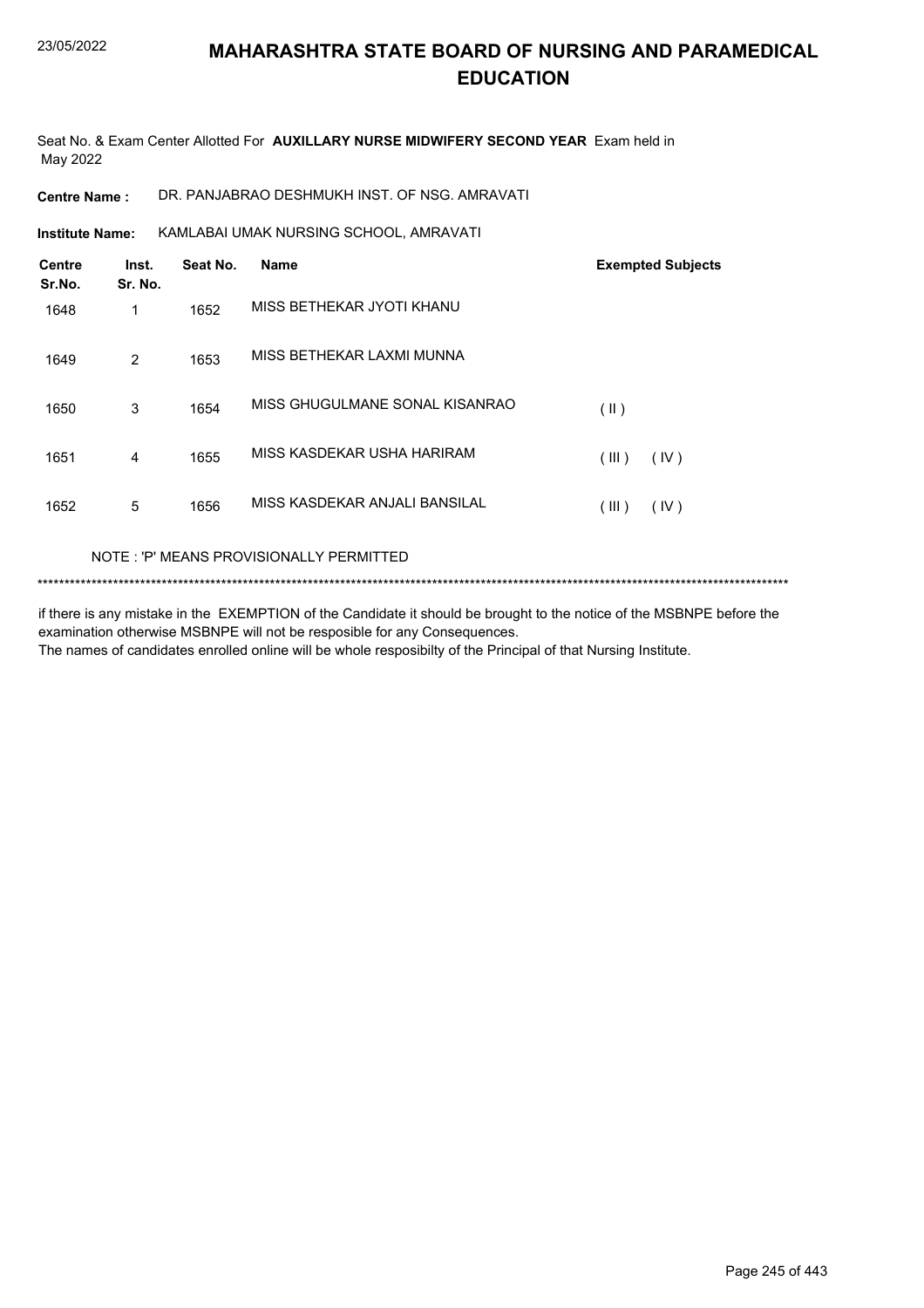Seat No. & Exam Center Allotted For **AUXILLARY NURSE MIDWIFERY SECOND YEAR** Exam held in May 2022

**Centre Name :** DR. PANJABRAO DESHMUKH INST. OF NSG. AMRAVATI

LAXMANRAO UMAK MEMORIAL NURSING SCHOOL, BADNERA, AMRAVATI **Institute Name:**

| Centre<br>Sr.No. | Inst.<br>Sr. No. | Seat No. | Name                                                   | <b>Exempted Subjects</b> |             |      |
|------------------|------------------|----------|--------------------------------------------------------|--------------------------|-------------|------|
| 1653             | 1                | 1657     | MISS ATHAWALE SUVARNA SUNIL                            | $(\parallel)$            | $($ III $)$ | (IV) |
| 1654             | $\overline{c}$   | 1658     | SMT WANKHADE DURGA VICKY<br>(NEE BANGAR DURGA DEVIDAS) | (III)                    | (IV)        |      |
| 1655             | $\mathsf 3$      | 1659     | MISS BHILAVEKAR MAHIMA KALURAM                         | (III)                    | (IV)        |      |
| 1656             | 4                | 1660     | MISS GAWANDE ASHWINI SUKHDEORAO                        | $($ II $)$               | $($ III $)$ | (IV) |
| 1657             | 5                | 1661     | MISS INGLE AARATI KAILAS                               | (III)                    | (IV)        |      |
| 1658             | 6                | 1662     | MISS KOHARI MAYURI RAMDAS                              | $(\parallel)$            | (III)       | (IV) |
| 1659             | $\overline{7}$   | 1663     | MISS KUMBHALWAR PRATIKSHA ATUL                         | $($ II $)$               | (III)       | (IV) |
| 1660             | 8                | 1664     | MISS MAVASKAR PRIYA SAHEBLAL                           | $(\parallel)$            | (III)       | (IV) |
| 1661             | $\boldsymbol{9}$ | 1665     | MISS MESHRAM CHHAYA DHANPAL                            | $(\parallel)$            | (III)       | (IV) |
| 1662             | 10               | 1666     | MISS MESHRAM SHITAL GUNWANT                            | $(\parallel)$            | (III)       | (IV) |
| 1663             | 11               | 1667     | MISS MOHOD POOJA DEVANAND                              | $($ II $)$               | (III)       | (IV) |
| 1664             | 12               | 1668     | MISS NAIK PUNAM DILIP                                  | $($ $\parallel$ $)$      | (III)       | (IV) |
| 1665             | 13               | 1669     | MISS SOLANKE MOHINI SUDARSHAN                          | (III)                    | (IV)        |      |
| 1666             | 14               | 1670     | MISS UKE SHRUTI RAVI                                   | $($ II $)$               | (III)       | (IV) |

#### NOTE : 'P' MEANS PROVISIONALLY PERMITTED

\*\*\*\*\*\*\*\*\*\*\*\*\*\*\*\*\*\*\*\*\*\*\*\*\*\*\*\*\*\*\*\*\*\*\*\*\*\*\*\*\*\*\*\*\*\*\*\*\*\*\*\*\*\*\*\*\*\*\*\*\*\*\*\*\*\*\*\*\*\*\*\*\*\*\*\*\*\*\*\*\*\*\*\*\*\*\*\*\*\*\*\*\*\*\*\*\*\*\*\*\*\*\*\*\*\*\*\*\*\*\*\*\*\*\*\*\*\*\*\*\*\*\*\*\*\*\*\*\*\*\*\*\*\*\*\*\*\*\*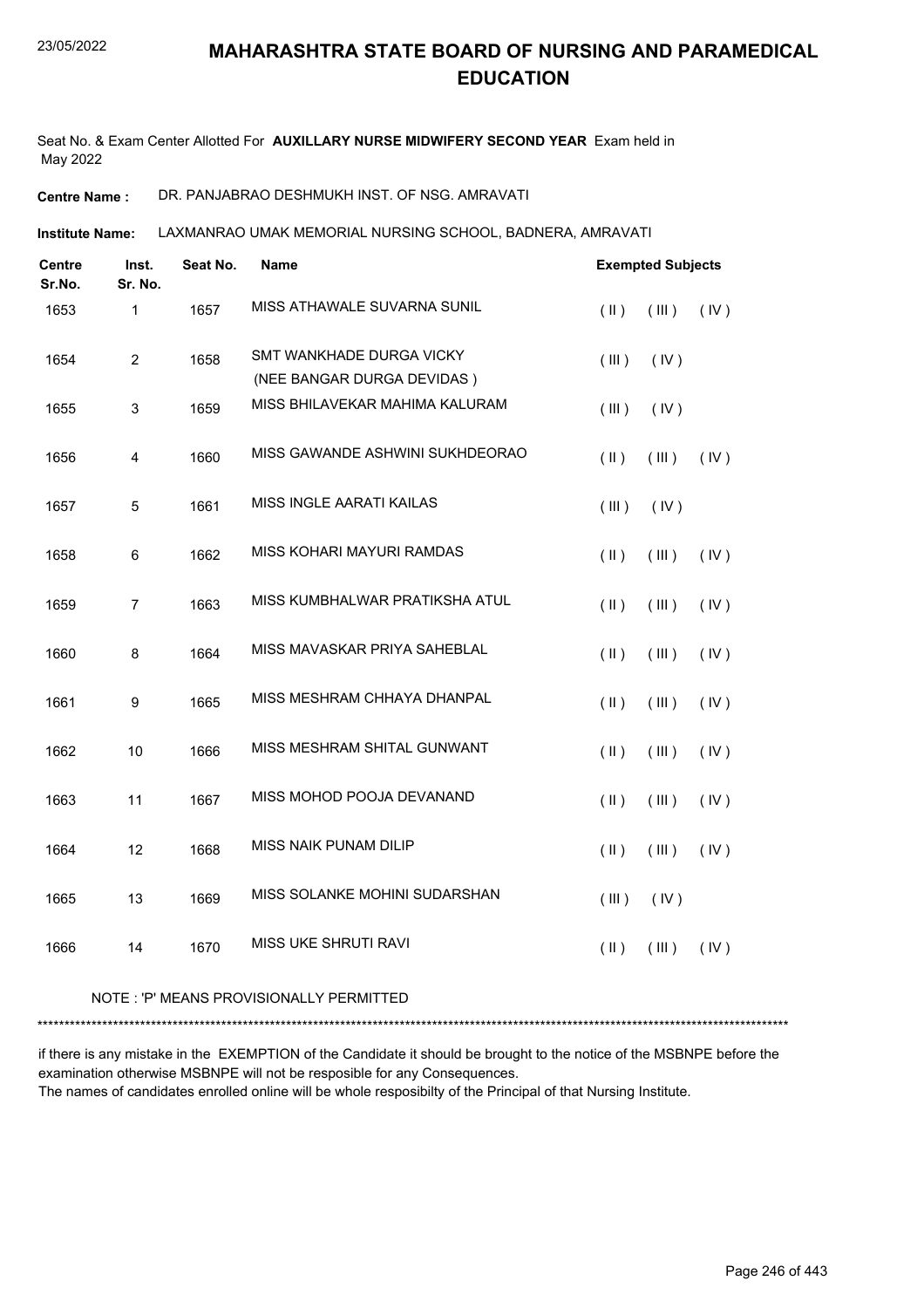Seat No. & Exam Center Allotted For **AUXILLARY NURSE MIDWIFERY SECOND YEAR** Exam held in May 2022

**Centre Name :** DR. PANJABRAO DESHMUKH INST. OF NSG. AMRAVATI

BHAKTI VEDANT SCHOOL OF NURSING, AMRAVATI **Institute Name:**

| <b>Centre</b><br>Sr.No. | Inst.<br>Sr. No. | Seat No. | <b>Name</b>                    |               | <b>Exempted Subjects</b> |      |
|-------------------------|------------------|----------|--------------------------------|---------------|--------------------------|------|
| 1667                    | 1                | 1671     | MISS JAWANJAL SHILPA AWADHUT   | $($ II $)$    | (III)                    | (IV) |
| 1668                    | 2                | 1672     | MISS TANTRAPALE VIDYA DIPAKRAO | $(\parallel)$ | (III)                    | (IV) |
| 1669                    | 3                | 1673     | MISS TAYADE PALLAVI GOKUL      |               |                          |      |
| 1670                    | 4                | 1674     | MISS WANKHADE SARIKA ASHOKRAO  |               |                          |      |
|                         |                  |          | -- -                           |               |                          |      |

NOTE : 'P' MEANS PROVISIONALLY PERMITTED

\*\*\*\*\*\*\*\*\*\*\*\*\*\*\*\*\*\*\*\*\*\*\*\*\*\*\*\*\*\*\*\*\*\*\*\*\*\*\*\*\*\*\*\*\*\*\*\*\*\*\*\*\*\*\*\*\*\*\*\*\*\*\*\*\*\*\*\*\*\*\*\*\*\*\*\*\*\*\*\*\*\*\*\*\*\*\*\*\*\*\*\*\*\*\*\*\*\*\*\*\*\*\*\*\*\*\*\*\*\*\*\*\*\*\*\*\*\*\*\*\*\*\*\*\*\*\*\*\*\*\*\*\*\*\*\*\*\*\*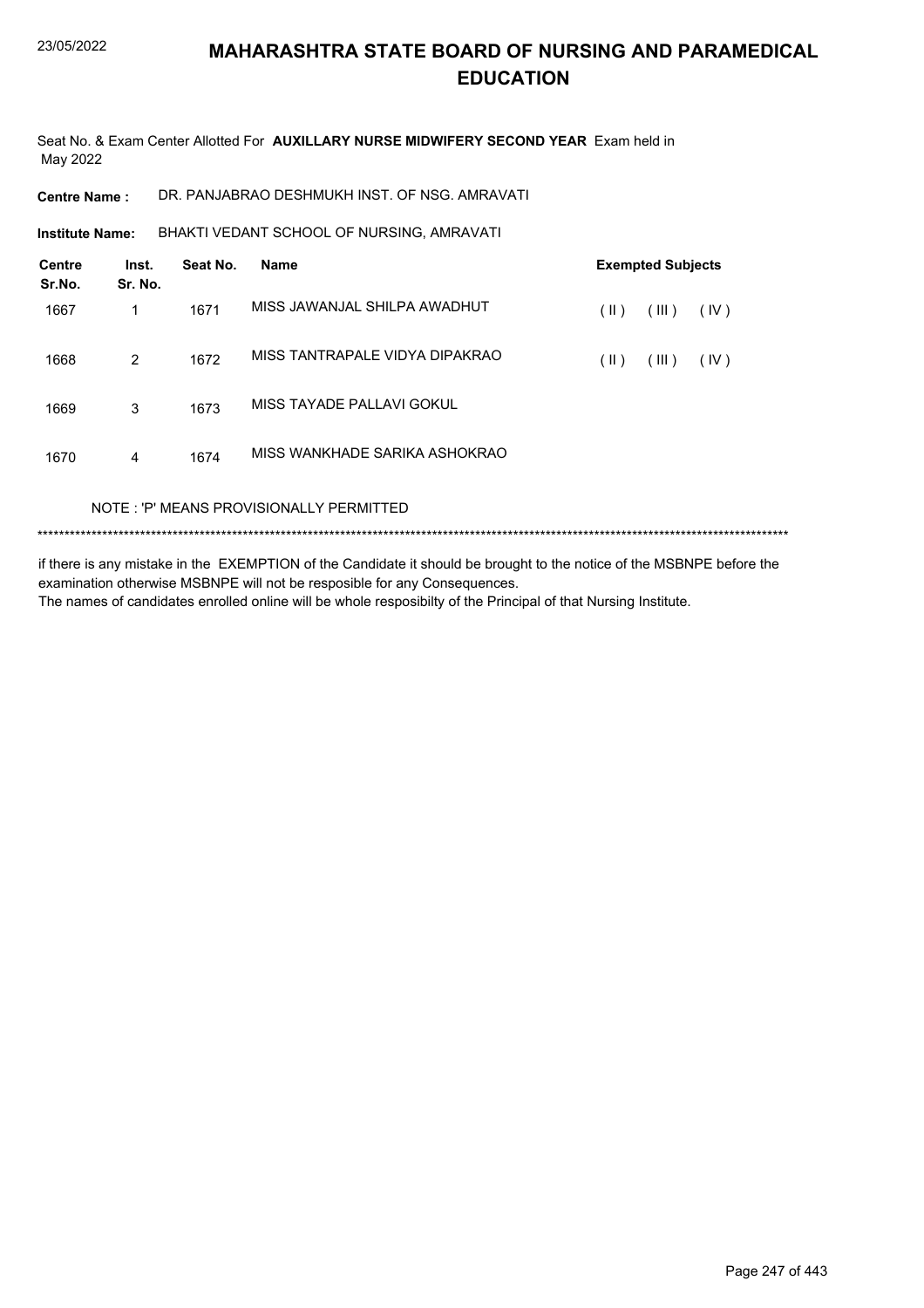Seat No. & Exam Center Allotted For **AUXILLARY NURSE MIDWIFERY SECOND YEAR** Exam held in May 2022

**Centre Name :** DR. PANJABRAO DESHMUKH INST. OF NSG. AMRAVATI

FLORENCE NIGHTINGLE NURSING SCHOOL, AMRAVATI **Institute Name:**

| <b>Centre</b><br>Sr.No. | Inst.<br>Sr. No. | Seat No. | Name                             | <b>Exempted Subjects</b> |       |      |
|-------------------------|------------------|----------|----------------------------------|--------------------------|-------|------|
| 1671                    | $\mathbf{1}$     | 1675     | MISS AKHANDE LATA RAVAJI         | (III)                    | (IV)  |      |
| 1672                    | $\overline{2}$   | 1676     | MISS BELSARE RAJKANYA ANTULAL    | $($ II $)$               | (III) | (IV) |
| 1673                    | $\mathsf 3$      | 1677     | MISS BETHEKAR KIRAN PARASRAM     | $(\parallel)$            | (III) | (IV) |
| 1674                    | 4                | 1678     | MISS BHILAWEKAR SARIKA SHOBHARAM | $(\parallel)$            | (III) | (IV) |
| 1675                    | 5                | 1679     | MISS CHIMOTE SANGITA LABU        | $($ II $)$               | (III) | (IV) |
| 1676                    | 6                | 1680     | MISS DARSIMBE LATA THANNU        | (III)                    | (IV)  |      |
| 1677                    | $\overline{7}$   | 1681     | MISS DHANDE SARITA RAJJU         | $(\parallel)$            | (III) | (IV) |
| 1678                    | 8                | 1682     | MISS DHANDE SUNANDA SAKHARAM     | $(\parallel)$            | (III) | (IV) |
| 1679                    | $\boldsymbol{9}$ | 1683     | MISS DHIKAR GANGA SHALIKRAM      | (III)                    | (IV)  |      |
| 1680                    | 10               | 1684     | MISS DHIKAR BABLI GANE           | (III)                    | (IV)  |      |
| 1681                    | 11               | 1685     | MISS DHIKAR MEENA RAMA           |                          |       |      |
| 1682                    | 12               | 1686     | MISS KASDEKAR ROSHANI LAKSHMAN   | $(\parallel)$            | (III) | (IV) |
| 1683                    | 13               | 1687     | MISS KASDEKAR ASMITA MANSU       |                          |       |      |
|                         |                  |          |                                  |                          |       |      |

#### NOTE : 'P' MEANS PROVISIONALLY PERMITTED

\*\*\*\*\*\*\*\*\*\*\*\*\*\*\*\*\*\*\*\*\*\*\*\*\*\*\*\*\*\*\*\*\*\*\*\*\*\*\*\*\*\*\*\*\*\*\*\*\*\*\*\*\*\*\*\*\*\*\*\*\*\*\*\*\*\*\*\*\*\*\*\*\*\*\*\*\*\*\*\*\*\*\*\*\*\*\*\*\*\*\*\*\*\*\*\*\*\*\*\*\*\*\*\*\*\*\*\*\*\*\*\*\*\*\*\*\*\*\*\*\*\*\*\*\*\*\*\*\*\*\*\*\*\*\*\*\*\*\*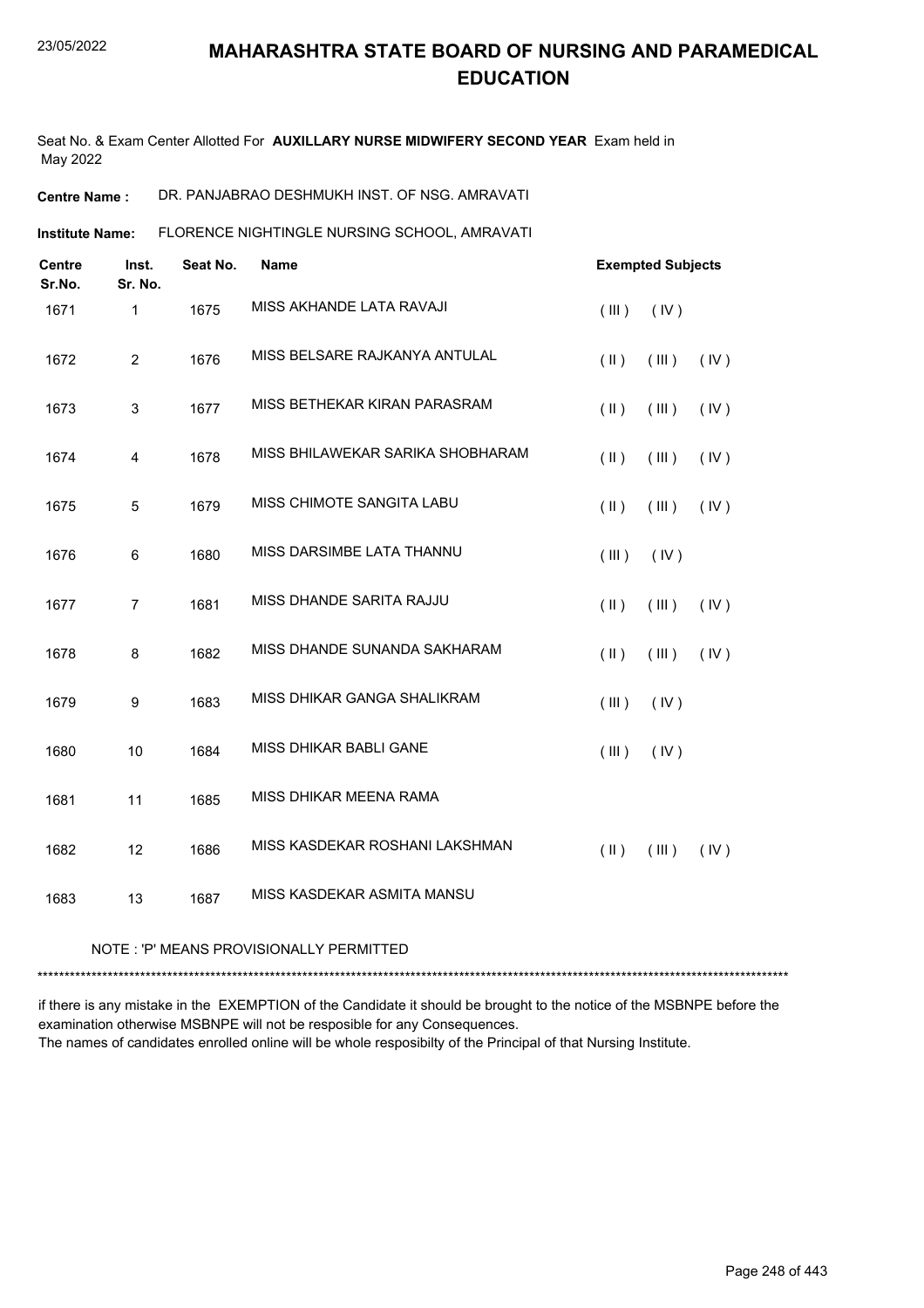Seat No. & Exam Center Allotted For AUXILLARY NURSE MIDWIFERY SECOND YEAR Exam held in May 2022

DR. PANJABRAO DESHMUKH INST. OF NSG. AMRAVATI **Centre Name:** 

EKVIRA SCHOOL OF NURSING, DARYAPUR, AMRAVATI Institute Name:

| Centre<br>Sr.No. | Inst.<br>Sr. No. | Seat No. | Name                       | <b>Exempted Subjects</b> |  |
|------------------|------------------|----------|----------------------------|--------------------------|--|
| 1684             |                  | 1688     | MISS TAYADE PRIYA PRAMOD   | (III)<br>(IV)<br>(1)     |  |
| 1685             | 2                | 1689     | MISS WANKHADE POONAM VILAS | $III$ )<br>(IV)          |  |

#### NOTE: 'P' MEANS PROVISIONALLY PERMITTED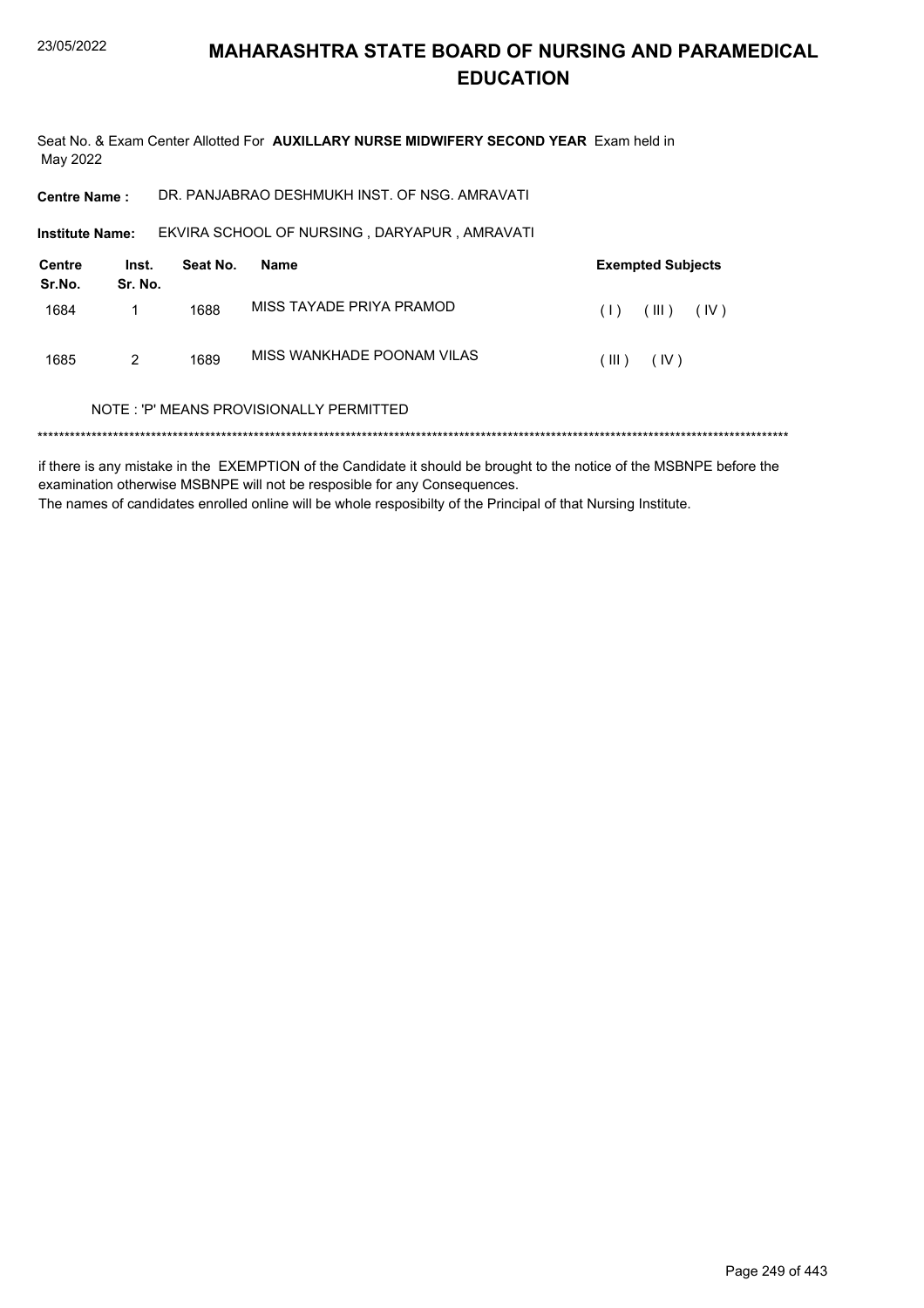Seat No. & Exam Center Allotted For **AUXILLARY NURSE MIDWIFERY SECOND YEAR** Exam held in May 2022

**Centre Name :** DR. PANJABRAO DESHMUKH INST. OF NSG. AMRAVATI

M.J. PAWADE NURSING SCHOOL, WARUD, AMRAVATI **Institute Name:**

| <b>Centre</b><br>Sr.No. | Inst.<br>Sr. No. | Seat No. | <b>Name</b>                     | <b>Exempted Subjects</b> |       |      |
|-------------------------|------------------|----------|---------------------------------|--------------------------|-------|------|
| 1686                    | 1                | 1690     | MISS BELSARE ANJALI FULAJI      | (1)                      | (III) | (IV) |
| 1687                    | $\overline{2}$   | 1691     | MISS BRAMHANE GOURI RAJU        | (III)                    | (IV)  |      |
| 1688                    | 3                | 1692     | MISS CHANDANE SONALI PRAKASHRAO | (III)                    | (IV)  |      |
| 1689                    | 4                | 1693     | MISS IDPACHI KARISHMA ZAMSING   |                          |       |      |
| 1690                    | 5                | 1694     | MISS KHANDARE PALLAVI PANDHARI  | $(\parallel)$            | (III) | (IV) |
| 1691                    | 6                | 1695     | MISS KOKODE SHITAL DAULATRAO    | $(\parallel)$            | (III) | (IV) |
| 1692                    | 7                | 1696     | MISS MADANE ASHVINI GANPATRAO   | $(\parallel \parallel)$  | (III) | (IV) |
| 1693                    | 8                | 1697     | MISS SADAPURE SWATY NARAYANRAO  | $(\parallel \parallel)$  | (III) | (IV) |
| 1694                    | 9                | 1698     | MISS UIKEY RITA SAHEBRAO        | $(\parallel)$            | (III) | (IV) |
|                         |                  |          |                                 |                          |       |      |

NOTE : 'P' MEANS PROVISIONALLY PERMITTED

\*\*\*\*\*\*\*\*\*\*\*\*\*\*\*\*\*\*\*\*\*\*\*\*\*\*\*\*\*\*\*\*\*\*\*\*\*\*\*\*\*\*\*\*\*\*\*\*\*\*\*\*\*\*\*\*\*\*\*\*\*\*\*\*\*\*\*\*\*\*\*\*\*\*\*\*\*\*\*\*\*\*\*\*\*\*\*\*\*\*\*\*\*\*\*\*\*\*\*\*\*\*\*\*\*\*\*\*\*\*\*\*\*\*\*\*\*\*\*\*\*\*\*\*\*\*\*\*\*\*\*\*\*\*\*\*\*\*\*

if there is any mistake in the EXEMPTION of the Candidate it should be brought to the notice of the MSBNPE before the examination otherwise MSBNPE will not be resposible for any Consequences.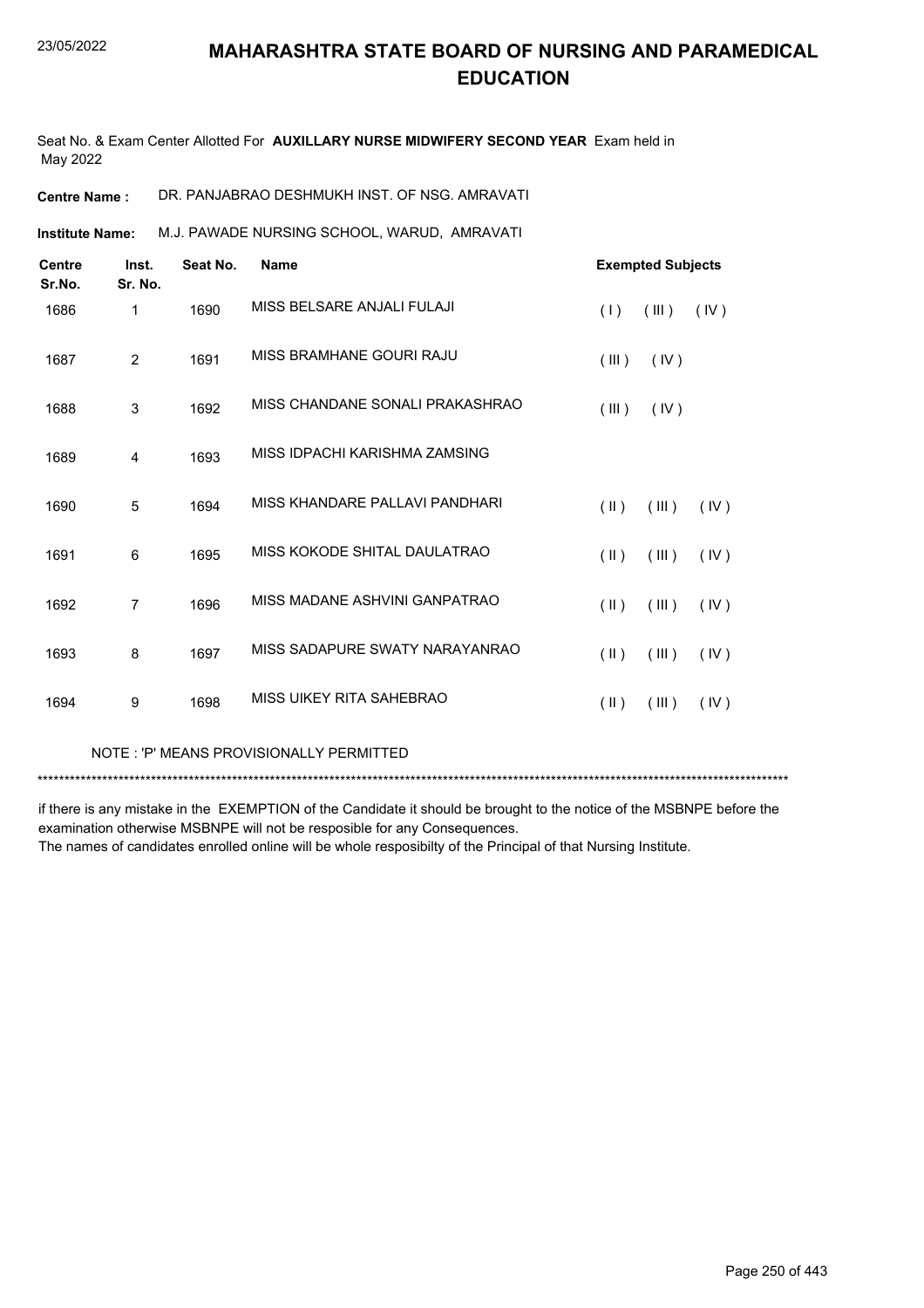Seat No. & Exam Center Allotted For **AUXILLARY NURSE MIDWIFERY SECOND YEAR** Exam held in May 2022

**Centre Name :** DR. PANJABRAO DESHMUKH INST. OF NSG. AMRAVATI

SMT. VASUNDHARABAI GHUIKHEDKAR NURSING SCHOOL, AMRAVATI **Institute Name:**

| Centre<br>Sr.No. | Inst.<br>Sr. No. | Seat No. | Name                                                                | <b>Exempted Subjects</b> |             |      |
|------------------|------------------|----------|---------------------------------------------------------------------|--------------------------|-------------|------|
| 1695             | 1                | 1699     | MISS BETHEKAR PRIYANKA GANESHRAO                                    | $($ II $)$               | (III)       | (IV) |
| 1696             | $\overline{c}$   | 1700     | MISS BETHEKAR URMILA SHRIRAM                                        | $($ II $)$               | (III)       | (IV) |
| 1697             | $\mathsf 3$      | 1701     | MISS BHAGAT AKANKSHA SANTOSH                                        | $($ II $)$               | $($ III $)$ | (IV) |
| 1698             | 4                | 1702     | MISS BHUSUM SONALI DINESH                                           | (III)                    | (IV)        |      |
| 1699             | $\mathbf 5$      | 1703     | MISS CHAVHAN RAVINA VINOD                                           | (III)                    | (IV)        |      |
| 1700             | $\,6$            | 1704     | MISS DAMLE ASHVINI RAMESH                                           |                          |             |      |
| 1701             | $\overline{7}$   | 1705     | MISS INGALE REKHA BHAGWAN                                           | (  )                     | (III)       | (IV) |
| 1702             | 8                | 1706     | MISS JADHAO POOJA RAJARAM                                           | $($ II $)$               | (III)       | (IV) |
| 1703             | $\boldsymbol{9}$ | 1707     | MISS KAMBLE LAXMI SANTOSH                                           | (1)                      | (III)       | (IV) |
| 1704             | 10               | 1708     | MISS MAVASKAR ANJALI SHIVPRASAD                                     | (III)                    | (IV)        |      |
| 1705             | 11               | 1709     | MISS MAVASKAR PRIYANKA RAJARAM                                      | (1)                      | (III)       | (IV) |
| 1706             | 12               | 1710     | MISS MESHRAM PRACHI RAVINDRA                                        | (1)                      | (III)       | (IV) |
| 1707             | 13               | 1711     | <b>SMT GAJBHIYE SUNITA PRADEEP</b><br>(NEE PANEKAR SUNITA SHYAMRAO) |                          |             |      |
| 1708             | 14               | 1712     | MISS SHELARE DIKSHA DURYODHAN                                       |                          |             |      |
| 1709             | 15               | 1713     | MISS WARDHE JAYA BABULAL                                            |                          |             |      |

#### NOTE : 'P' MEANS PROVISIONALLY PERMITTED

\*\*\*\*\*\*\*\*\*\*\*\*\*\*\*\*\*\*\*\*\*\*\*\*\*\*\*\*\*\*\*\*\*\*\*\*\*\*\*\*\*\*\*\*\*\*\*\*\*\*\*\*\*\*\*\*\*\*\*\*\*\*\*\*\*\*\*\*\*\*\*\*\*\*\*\*\*\*\*\*\*\*\*\*\*\*\*\*\*\*\*\*\*\*\*\*\*\*\*\*\*\*\*\*\*\*\*\*\*\*\*\*\*\*\*\*\*\*\*\*\*\*\*\*\*\*\*\*\*\*\*\*\*\*\*\*\*\*\*

if there is any mistake in the EXEMPTION of the Candidate it should be brought to the notice of the MSBNPE before the examination otherwise MSBNPE will not be resposible for any Consequences.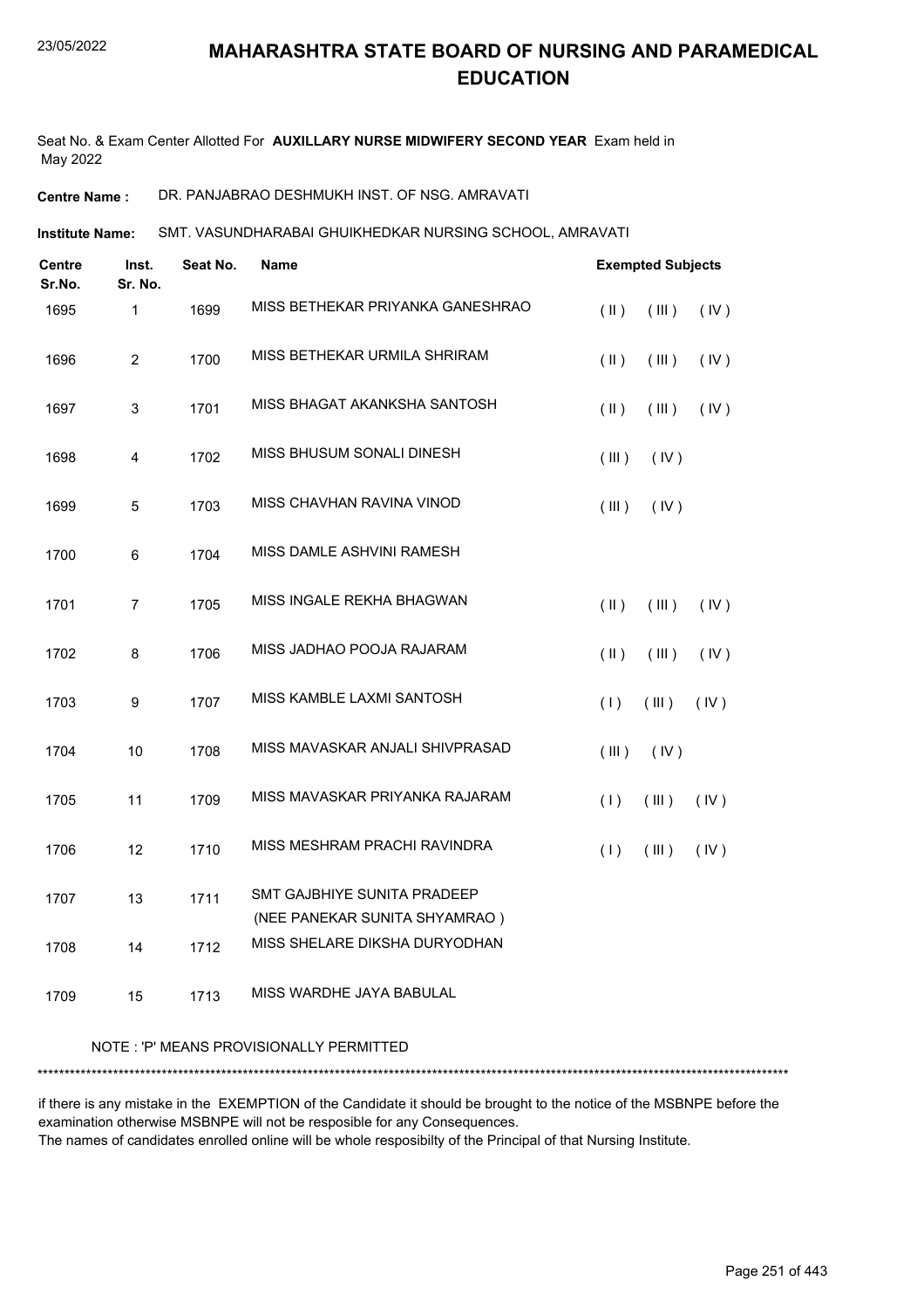Seat No. & Exam Center Allotted For AUXILLARY NURSE MIDWIFERY SECOND YEAR Exam held in May 2022 DR. PANJABRAO DESHMUKH INST. OF NSG. AMRAVATI **Centre Name: Institute Name:** MELGHAT NURSING SCHOOL, PARATWADA, AMRAVATI **Centre** Inst. Seat No. **Exempted Subjects Name** Sr.No. Sr. No. MISS JAMUNKAR MONIKA BAPURAO  $(11)$   $(11)$   $(10)$ 1710  $\mathbf{1}$ 1714 NOTE: 'P' MEANS PROVISIONALLY PERMITTED 

if there is any mistake in the EXEMPTION of the Candidate it should be brought to the notice of the MSBNPE before the examination otherwise MSBNPE will not be resposible for any Consequences.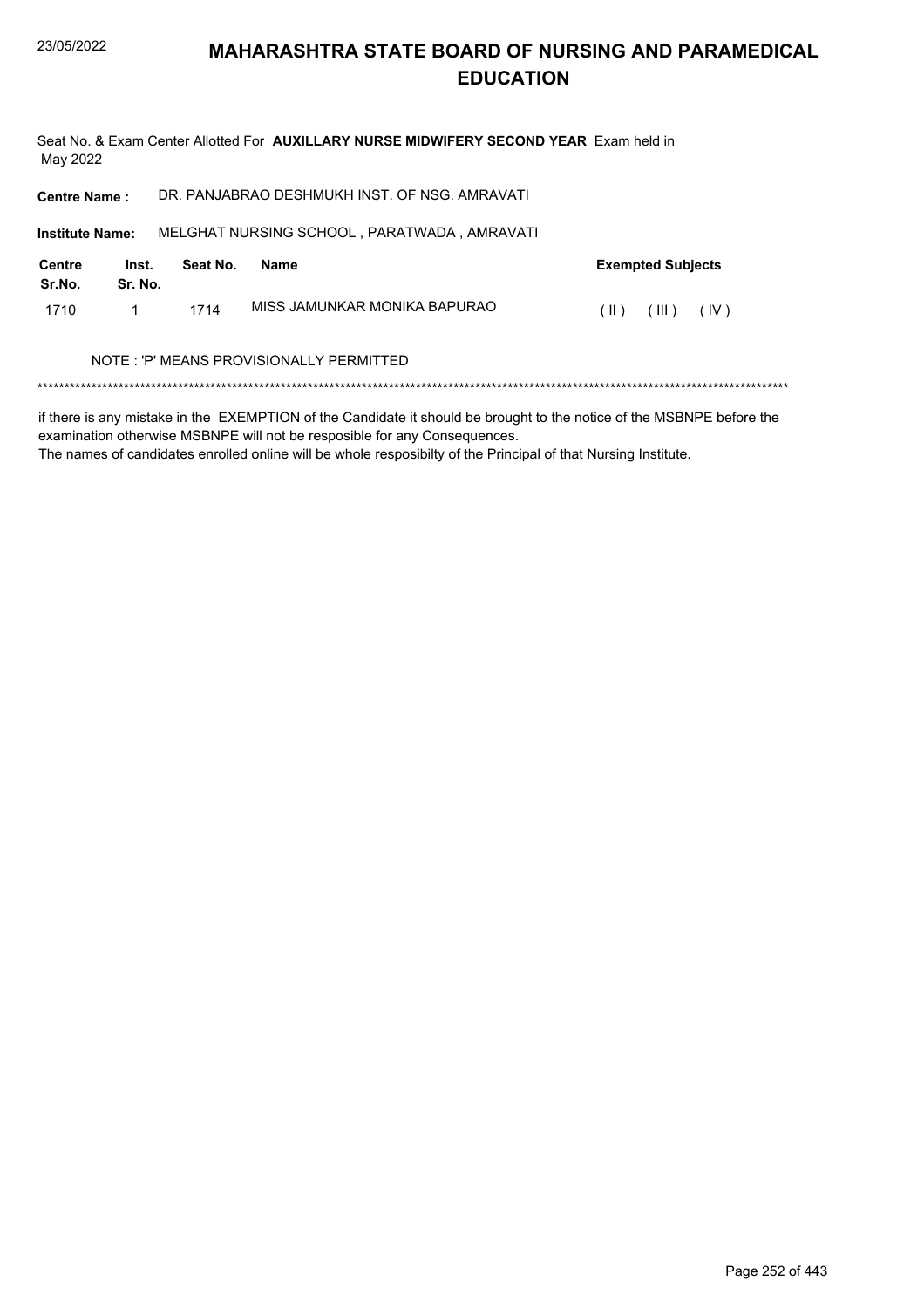Seat No. & Exam Center Allotted For **AUXILLARY NURSE MIDWIFERY SECOND YEAR** Exam held in May 2022

**Centre Name :** DR. PANJABRAO DESHMUKH INST. OF NSG. AMRAVATI

SHRI SANT LAHANUJI MAHARAJ SCHOOL OF NURSING, DARYAPUR, AMRAVATI **Institute Name:**

| <b>Centre</b><br>Sr.No. | Inst.<br>Sr. No.        | Seat No. | <b>Name</b>                             |                         | <b>Exempted Subjects</b> |      |
|-------------------------|-------------------------|----------|-----------------------------------------|-------------------------|--------------------------|------|
| 1711                    | $\mathbf{1}$            | 1715     | MISS AMBHORE KOMAL ANIL                 | $(\parallel)$           | $(\mathbb{H})$           | (IV) |
| 1712                    | $\overline{2}$          | 1716     | MISS BHATKAR SUJATA PRAKASH             | $(\parallel)$           | (III)                    | (IV) |
| 1713                    | 3                       | 1717     | MISS BHUSUM BABITA MANIRAM              | $(\parallel)$           | (III)                    | (IV) |
| 1714                    | $\overline{\mathbf{4}}$ | 1718     | MISS GAWAI KAJAL SUDHAKAR               | $(\parallel)$           | (III)                    | (IV) |
| 1715                    | 5                       | 1719     | MISS KALE MAYURI LAXMAN                 |                         |                          |      |
| 1716                    | 6                       | 1720     | MISS KASDEKAR SANCHANA RAMKISAN         | $(\parallel)$           | (III)                    | (IV) |
| 1717                    | $\overline{7}$          | 1721     | MISS RAUT NEHA DADARAO                  | $(\parallel)$           | (III)                    | (IV) |
| 1718                    | 8                       | 1722     | MISS SAWALKAR NANDINI SANTOSH           | (  )                    | (III)                    | (IV) |
| 1719                    | 9                       | 1723     | MISS SOLANKE DIPALI DAMODAR             | $(\parallel \parallel)$ | (III)                    | (IV) |
| 1720                    | 10                      | 1724     | MISS SOLANKE RITA SEVAKRAM              | $(\parallel)$           | (III)                    | (IV) |
| 1721                    | 11                      | 1725     | MISS TOTE SUNI MAHADEV                  | $(\parallel)$           | (III)                    | (IV) |
|                         |                         |          | NOTE: 'P' MEANS PROVISIONALLY PERMITTED |                         |                          |      |

\*\*\*\*\*\*\*\*\*\*\*\*\*\*\*\*\*\*\*\*\*\*\*\*\*\*\*\*\*\*\*\*\*\*\*\*\*\*\*\*\*\*\*\*\*\*\*\*\*\*\*\*\*\*\*\*\*\*\*\*\*\*\*\*\*\*\*\*\*\*\*\*\*\*\*\*\*\*\*\*\*\*\*\*\*\*\*\*\*\*\*\*\*\*\*\*\*\*\*\*\*\*\*\*\*\*\*\*\*\*\*\*\*\*\*\*\*\*\*\*\*\*\*\*\*\*\*\*\*\*\*\*\*\*\*\*\*\*\*

if there is any mistake in the EXEMPTION of the Candidate it should be brought to the notice of the MSBNPE before the examination otherwise MSBNPE will not be resposible for any Consequences.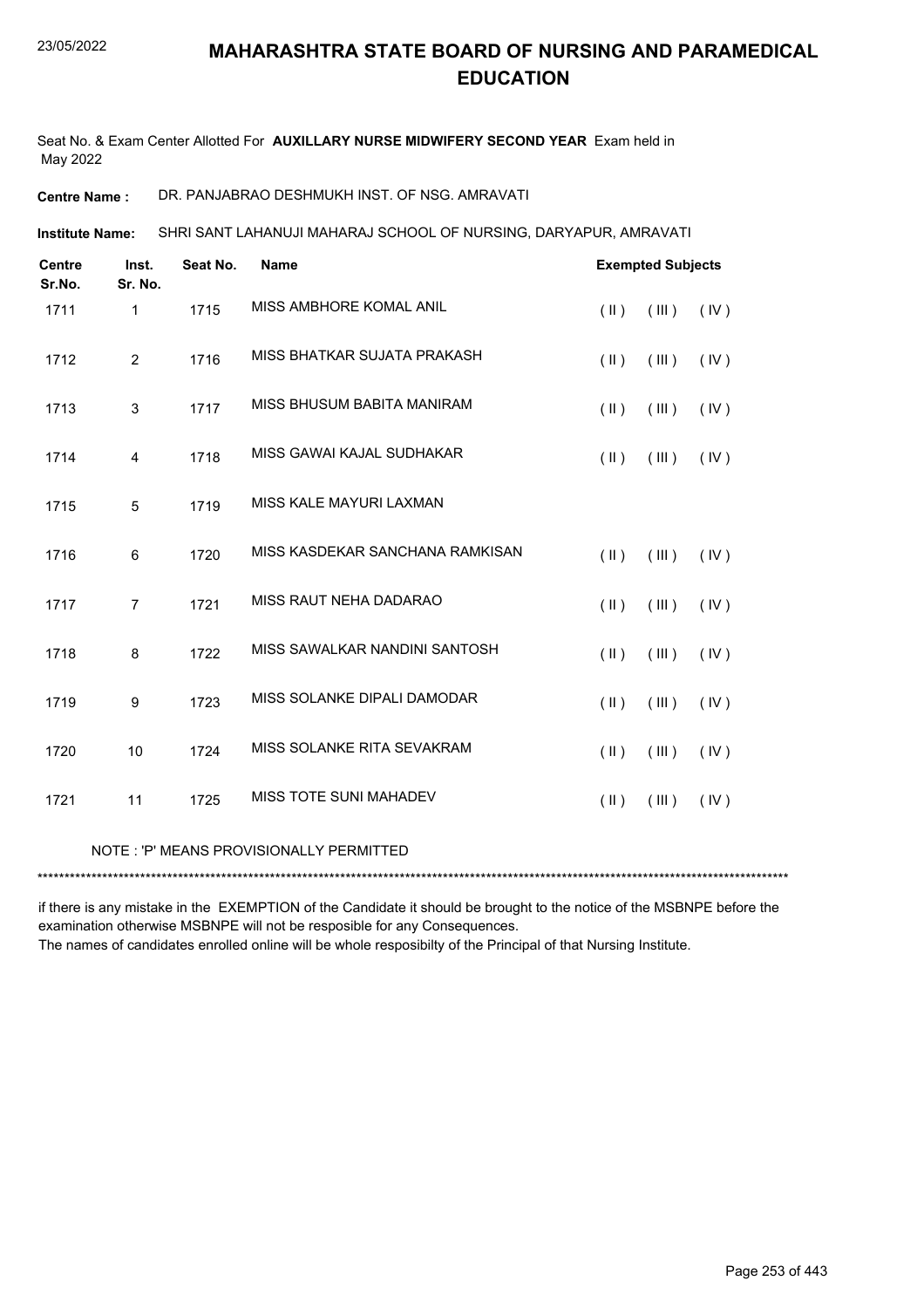Seat No. & Exam Center Allotted For **AUXILLARY NURSE MIDWIFERY SECOND YEAR** Exam held in May 2022

**Centre Name :** DR. PANJABRAO DESHMUKH INST. OF NSG. AMRAVATI

Sardar Nursing Institute, Walgaon Road, Amravati **Institute Name:**

| <b>Centre</b><br>Sr.No. | Inst.<br>Sr. No. | Seat No. | <b>Name</b>                   | <b>Exempted Subjects</b> |  |
|-------------------------|------------------|----------|-------------------------------|--------------------------|--|
| 1722                    | 1                | 1726     | MISS GAYAN ANITA BABU         | (III)<br>(IV)            |  |
| 1723                    | 2                | 1727     | MISS JAMBEKAR SIMA ISHWARLAL  | (III)<br>(IV)            |  |
| 1724                    | 3                | 1728     | MISS JAMBEKAR UJJVALA HARIRAM | (III)<br>(IV)            |  |
| 1725                    | 4                | 1729     | MISS PATORKAR ARUNA RAMKISAN  | (III)<br>(IV)            |  |

NOTE : 'P' MEANS PROVISIONALLY PERMITTED

\*\*\*\*\*\*\*\*\*\*\*\*\*\*\*\*\*\*\*\*\*\*\*\*\*\*\*\*\*\*\*\*\*\*\*\*\*\*\*\*\*\*\*\*\*\*\*\*\*\*\*\*\*\*\*\*\*\*\*\*\*\*\*\*\*\*\*\*\*\*\*\*\*\*\*\*\*\*\*\*\*\*\*\*\*\*\*\*\*\*\*\*\*\*\*\*\*\*\*\*\*\*\*\*\*\*\*\*\*\*\*\*\*\*\*\*\*\*\*\*\*\*\*\*\*\*\*\*\*\*\*\*\*\*\*\*\*\*\*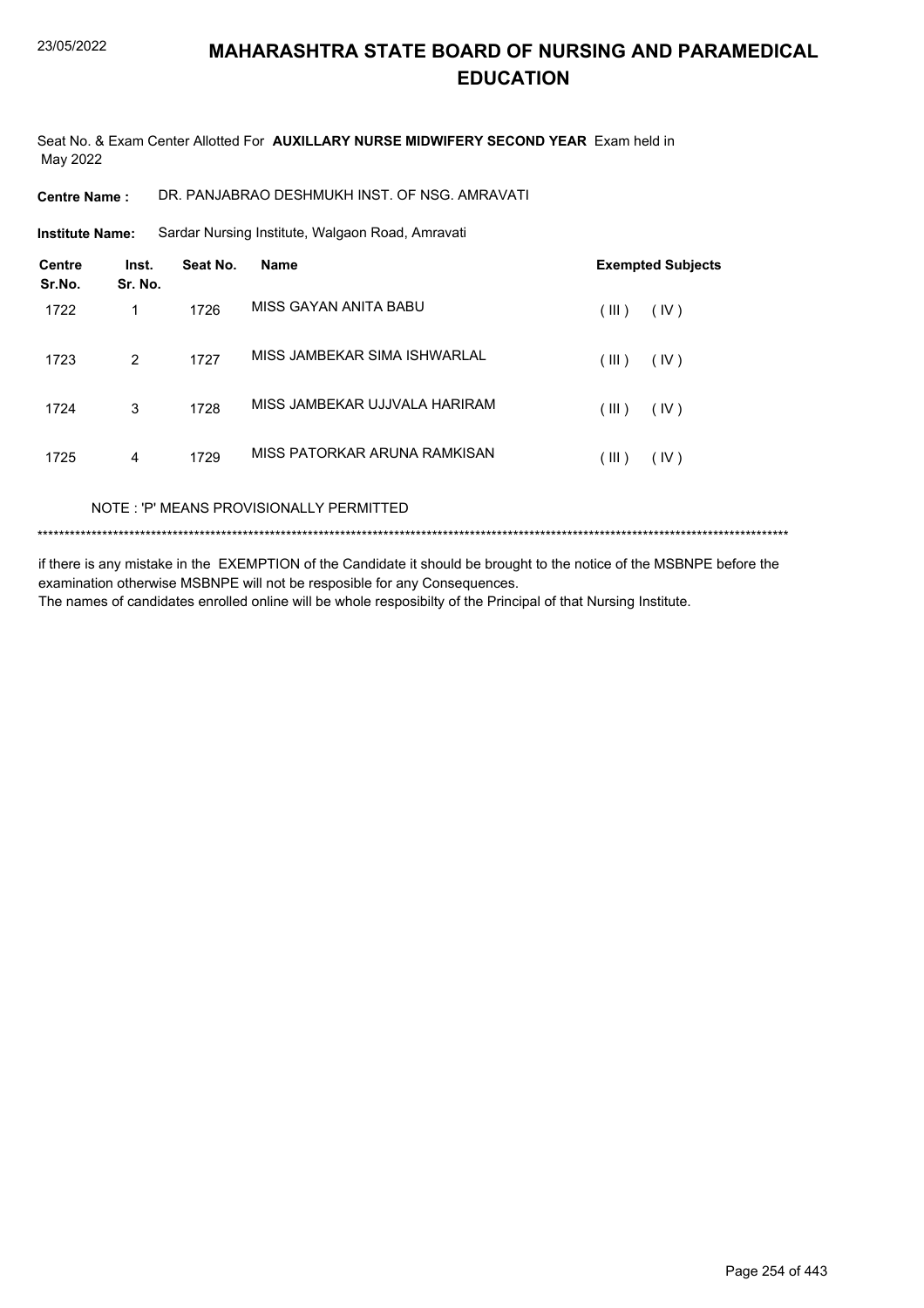Seat No. & Exam Center Allotted For **AUXILLARY NURSE MIDWIFERY SECOND YEAR** Exam held in May 2022

**Centre Name :** DR. PANJABRAO DESHMUKH INST. OF NSG. AMRAVATI

M.J. Pawade Nurisng School, Tal Morshi, Amravati **Institute Name:**

| <b>Centre</b><br>Sr.No. | Inst.<br>Sr. No. | Seat No. | <b>Name</b>                             | <b>Exempted Subjects</b>       |
|-------------------------|------------------|----------|-----------------------------------------|--------------------------------|
| 1726                    | 1                | 1730     | MISS DAHIKAR SAVITA BANSILAL            | $($ II $)$<br>(III)<br>(IV)    |
| 1727                    | $\overline{2}$   | 1731     | MISS DHANDE SONALI SITARAM              | (III)<br>$($ II $)$<br>(IV)    |
| 1728                    | 3                | 1732     | MISS DHURVE RANJANA BAPURAO             | (III)<br>$(\parallel)$<br>(IV) |
| 1729                    | 4                | 1733     | MISS KASDEKAR JYOTI BAHADURSING         | $(\parallel)$<br>(III)<br>(IV) |
| 1730                    | 5                | 1734     | MISS KHADSE POOJA SUBHASHRAO            | $($ II $)$<br>(III)<br>(IV)    |
| 1731                    | 6                | 1735     | MISS KHATARKAR DIVYA RAJESH             | (III)<br>(IV)                  |
| 1732                    | $\overline{7}$   | 1736     | MISS MAWSKAR GYANI CHOTELAL             | (III)<br>(IV)                  |
| 1733                    | 8                | 1737     | MISS PATIL KOMAL RAJU                   | (III)<br>(IV)<br>(1)           |
| 1734                    | 9                | 1738     | MISS SAVALKAR MANISHA ANVARLAL          | (IV)<br>(III)                  |
| 1735                    | 10               | 1739     | MISS UIKE VAISHALI JANGLSING            | $(\parallel)$<br>(III)<br>(IV) |
| 1736                    | 11               | 1740     | MISS WANKHADE TRUPTI ASHOK              | $($ II $)$<br>(III)<br>(IV)    |
|                         |                  |          | NOTE: 'P' MEANS PROVISIONALLY PERMITTED |                                |

\*\*\*\*\*\*\*\*\*\*\*\*\*\*\*\*\*\*\*\*\*\*\*\*\*\*\*\*\*\*\*\*\*\*\*\*\*\*\*\*\*\*\*\*\*\*\*\*\*\*\*\*\*\*\*\*\*\*\*\*\*\*\*\*\*\*\*\*\*\*\*\*\*\*\*\*\*\*\*\*\*\*\*\*\*\*\*\*\*\*\*\*\*\*\*\*\*\*\*\*\*\*\*\*\*\*\*\*\*\*\*\*\*\*\*\*\*\*\*\*\*\*\*\*\*\*\*\*\*\*\*\*\*\*\*\*\*\*\* if there is any mistake in the EXEMPTION of the Candidate it should be brought to the notice of the MSBNPE before the

examination otherwise MSBNPE will not be resposible for any Consequences. The names of candidates enrolled online will be whole resposibilty of the Principal of that Nursing Institute.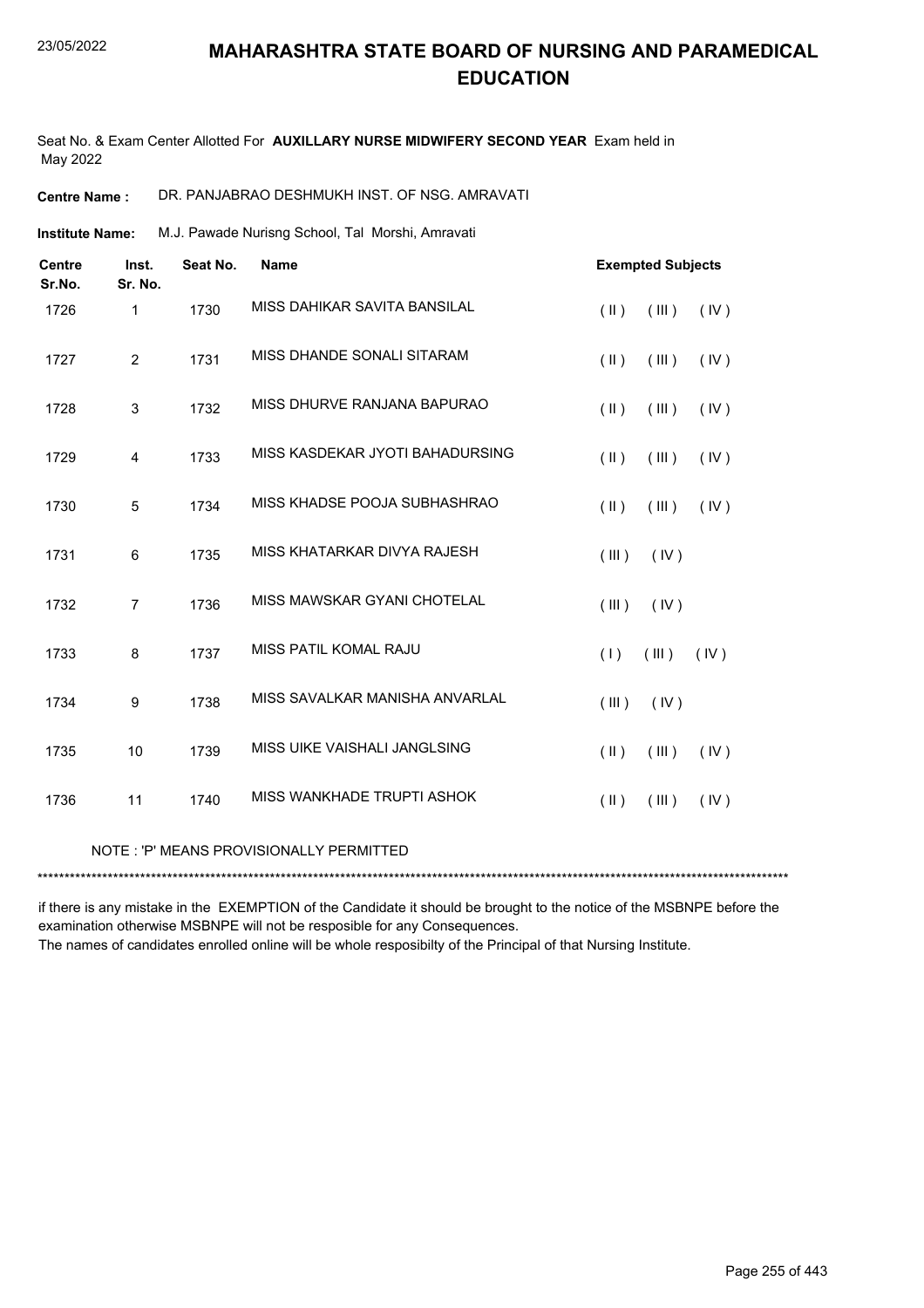Seat No. & Exam Center Allotted For **AUXILLARY NURSE MIDWIFERY SECOND YEAR** Exam held in May 2022

**Centre Name :** DR. PANJABRAO DESHMUKH INST. OF NSG. AMRAVATI

Gurumauli Institue of Nursing Science, Amravati **Institute Name:**

| <b>Centre</b><br>Sr.No. | Inst.<br>Sr. No. | Seat No. | <b>Name</b>                      |                         | <b>Exempted Subjects</b> |      |
|-------------------------|------------------|----------|----------------------------------|-------------------------|--------------------------|------|
| 1737                    | 1                | 1741     | MISS BETHEKAR KOMAL SEKHLAL      | $(\parallel)$           | (III)                    | (IV) |
| 1738                    | $\overline{2}$   | 1742     | MISS BHILAVEKAR SHEETAL MOUJILAL |                         |                          |      |
| 1739                    | 3                | 1743     | MISS BHILAWEKAR ARCHANA PRAKASH  | (III)                   | (IV)                     |      |
| 1740                    | 4                | 1744     | MISS DHIMREKAR GEETA NANAKRAM    | (III)                   | (IV)                     |      |
| 1741                    | 5                | 1745     | MISS JAMBEKAR AASHA DILIP        | (III)                   | (IV)                     |      |
| 1742                    | 6                | 1746     | MISS JAWARKAR VAISHNAVI GOMA     | $(\parallel \parallel)$ | (III)                    | (IV) |
| 1743                    | $\overline{7}$   | 1747     | MISS KASDEKAR NILIMA SURESH      | $($ II $)$              | (III)                    | (IV) |
| 1744                    | 8                | 1748     | MISS NAGOLE ROHINI DILIPKUMAR    | $($ II $)$              | (III)                    | (IV) |
| 1745                    | 9                | 1749     | MISS UIKE NANDINI JOHARI         | (III)                   | (IV)                     |      |
| 1746                    | 10               | 1750     | MISS ZAMARKAR BALI SAKHARAM      | $($ II $)$              | (III)                    | (IV) |

#### NOTE : 'P' MEANS PROVISIONALLY PERMITTED

\*\*\*\*\*\*\*\*\*\*\*\*\*\*\*\*\*\*\*\*\*\*\*\*\*\*\*\*\*\*\*\*\*\*\*\*\*\*\*\*\*\*\*\*\*\*\*\*\*\*\*\*\*\*\*\*\*\*\*\*\*\*\*\*\*\*\*\*\*\*\*\*\*\*\*\*\*\*\*\*\*\*\*\*\*\*\*\*\*\*\*\*\*\*\*\*\*\*\*\*\*\*\*\*\*\*\*\*\*\*\*\*\*\*\*\*\*\*\*\*\*\*\*\*\*\*\*\*\*\*\*\*\*\*\*\*\*\*\*

if there is any mistake in the EXEMPTION of the Candidate it should be brought to the notice of the MSBNPE before the examination otherwise MSBNPE will not be resposible for any Consequences.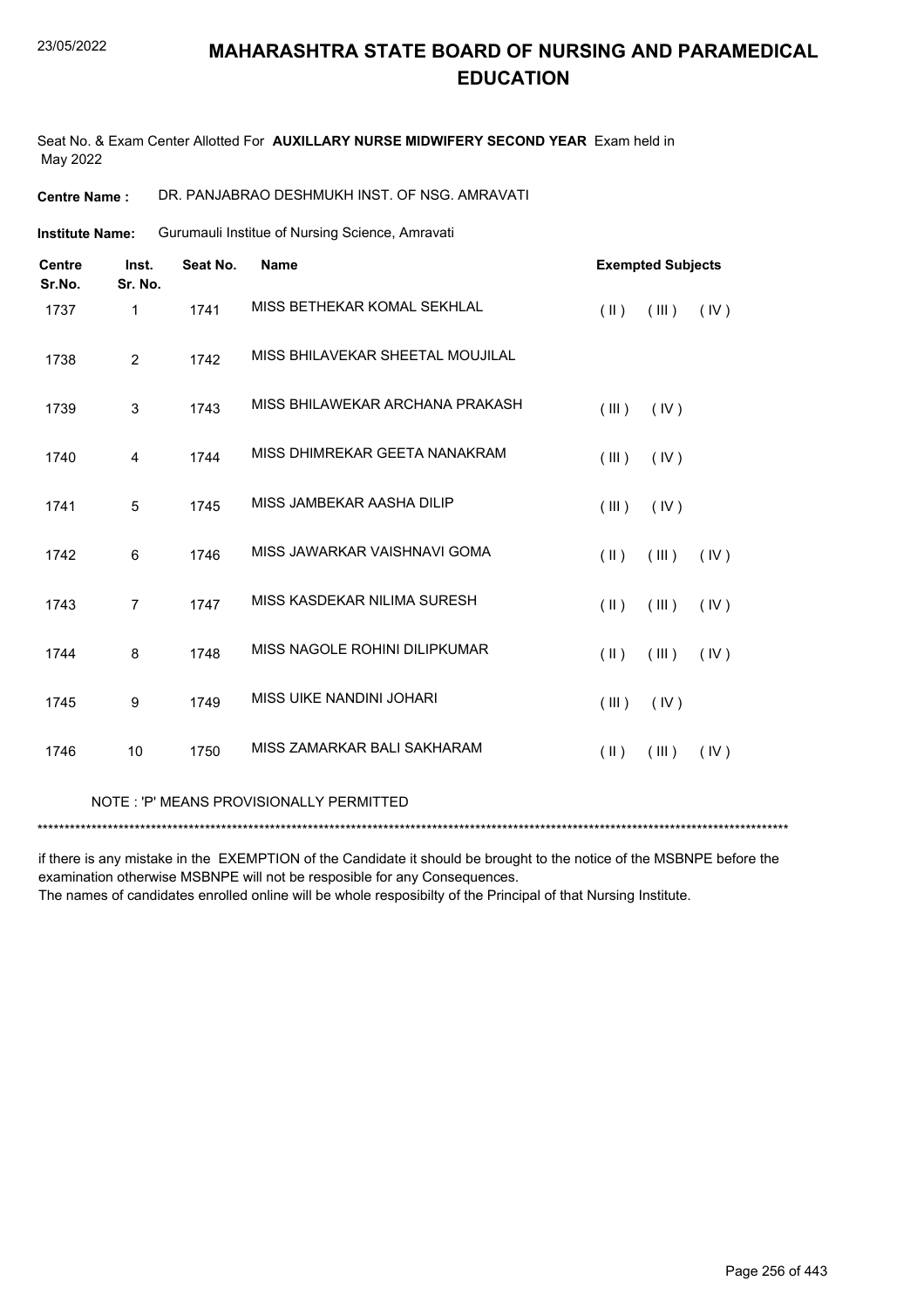Seat No. & Exam Center Allotted For **AUXILLARY NURSE MIDWIFERY SECOND YEAR** Exam held in May 2022

**Centre Name :** DR. PANJABRAO DESHMUKH INST. OF NSG. AMRAVATI

**Institute Name: SARASWATI INSTITUTE OF NURSING SCIENCES AND RESEARCH, AMRAVATI** 

| <b>Centre</b><br>Sr.No. | Inst.<br>Sr. No. | Seat No. | <b>Name</b>                     | <b>Exempted Subjects</b>         |      |
|-------------------------|------------------|----------|---------------------------------|----------------------------------|------|
| 1747                    | 1                | 1751     | MISS ANBHORE ANJALI PRASHANT    | $(\parallel)$                    |      |
| 1748                    | $\overline{2}$   | 1752     | MISS BETHE KAJAL SAHEBLAL       |                                  |      |
| 1749                    | $\sqrt{3}$       | 1753     | MISS BETHEKAR SHIVRATI SABULAL  | $(\parallel)$<br>(III)           | (IV) |
| 1750                    | $\overline{4}$   | 1754     | MISS BETHEKAR MAMTA RINGA       | $(\parallel)$<br>(III)           | (IV) |
| 1751                    | $\,$ 5 $\,$      | 1755     | MISS BETHEKAR BHARATI RAMESHRAO | $(\parallel)$<br>(III)           | (IV) |
| 1752                    | 6                | 1756     | MISS BHAVARE AARATI BHADDU      | $(\parallel)$<br>(III)           | (IV) |
| 1753                    | $\overline{7}$   | 1757     | MISS BHUSUM SITA BHANU          | (III)<br>(IV)                    |      |
| 1754                    | 8                | 1758     | <b>MISS BHUSUM SWATI BABU</b>   | (III)<br>(IV)                    |      |
| 1755                    | 9                | 1759     | MISS CHIMOTE VARSHA MOTILAL     | (III)<br>(IV)                    |      |
| 1756                    | 10               | 1760     | MISS DAHIKAR SUSMITA HARIRAM    | (III)<br>(IV)                    |      |
| 1757                    | 11               | 1761     | MISS DHANDE SUNITA MANU         | (III)<br>(IV)                    |      |
| 1758                    | 12               | 1762     | MISS DHANDE SAVITA SAKHARAM     | (III)<br>(IV)                    |      |
| 1759                    | 13               | 1763     | MISS JAMUNKAR RANJITA TULSHIRAM | $(\parallel)$<br>(III)           | (IV) |
| 1760                    | 14               | 1764     | MISS JAMUNKAR ASHA CHANDULAL    | $(\mathbb{II})$ $(\mathbb{N})$   |      |
| 1761                    | 15               | 1765     | MISS JAWARKAR KAVITA SHYAMLAL   | (III)<br>(IV)                    |      |
| 1762                    | 16               | 1766     | MISS KUMRE SARITA ARJUN         | (III)<br>(IV)                    |      |
| 1763                    | 17               | 1767     | MISS MAVASKAR LILA SONAJI       | $(\parallel \parallel)$<br>(III) | (IV) |
| 1764                    | 18               | 1768     | MISS PATANKAR CHHAYA HIRALAL    | (1)<br>(III)                     | (IV) |
| 1765                    | 19               | 1769     | MISS RAUT SHUBHANGI RAJESH      | $(III)$ $(IV)$                   |      |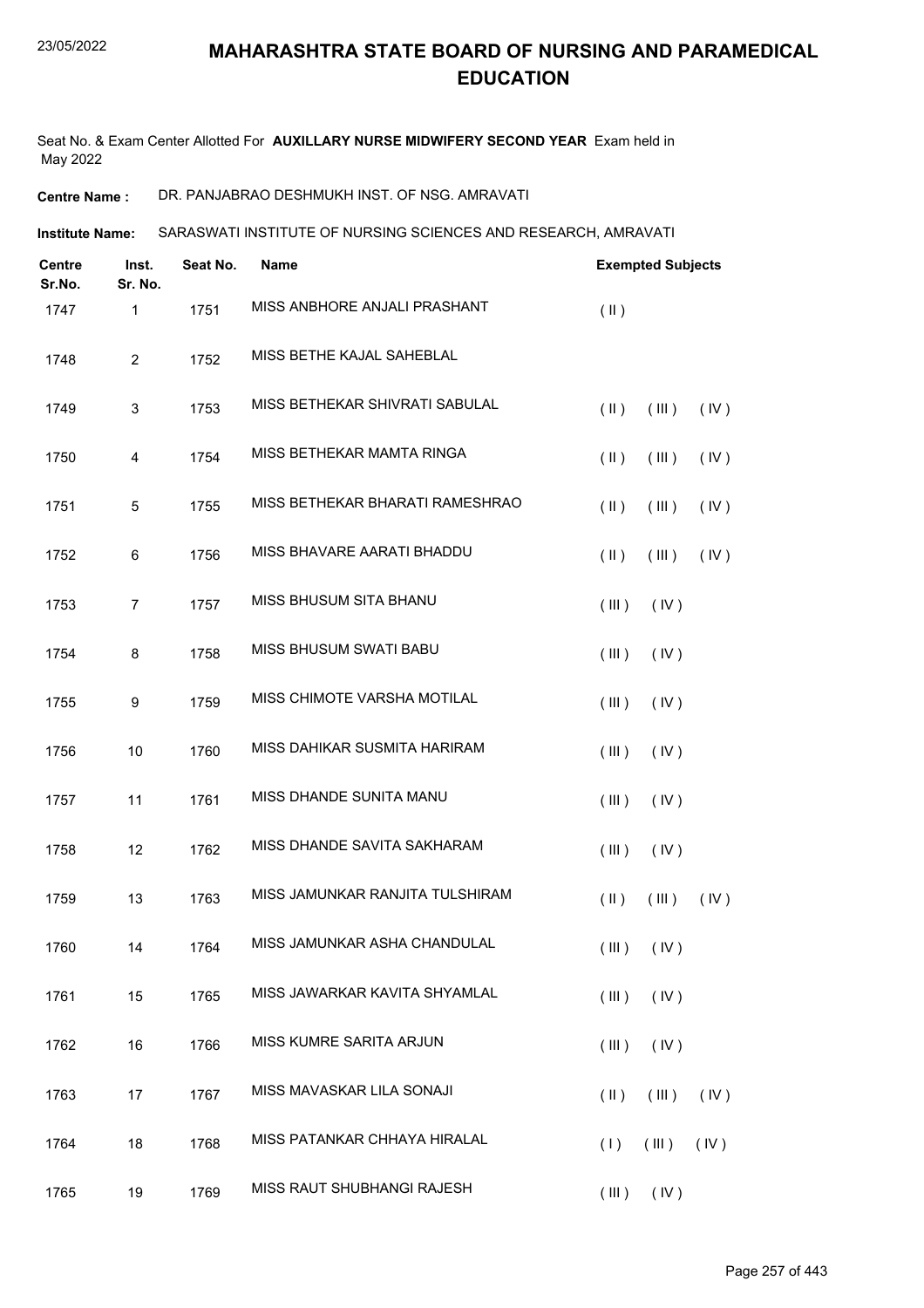| May 2022 |    |      | Seat No. & Exam Center Allotted For <b>AUXILLARY NURSE MIDWIFERY SECOND YEAR</b> Exam held in |               |       |      |  |
|----------|----|------|-----------------------------------------------------------------------------------------------|---------------|-------|------|--|
| 1766     | 20 | 1770 | MISS SHELOKAR YAMUNA KISAN                                                                    | (1)           | (III) | (IV) |  |
| 1767     | 21 | 1771 | MISS UIKE GAURI GANESH                                                                        | (1)           | (III) | (IV) |  |
| 1768     | 22 | 1772 | MISS UIKE ANITA DHEMU                                                                         | (III)         | (IV)  |      |  |
| 1769     | 23 | 1773 | MISS UKE CHANCHAL SANJAY                                                                      | (III)         | (IV)  |      |  |
| 1770     | 24 | 1774 | MISS ZAMARKAR NILAM BISRAM                                                                    | $(\parallel)$ | (III) | (IV) |  |
|          |    |      | NOTE: 'P' MEANS PROVISIONALLY PERMITTED                                                       |               |       |      |  |
|          |    |      |                                                                                               |               |       |      |  |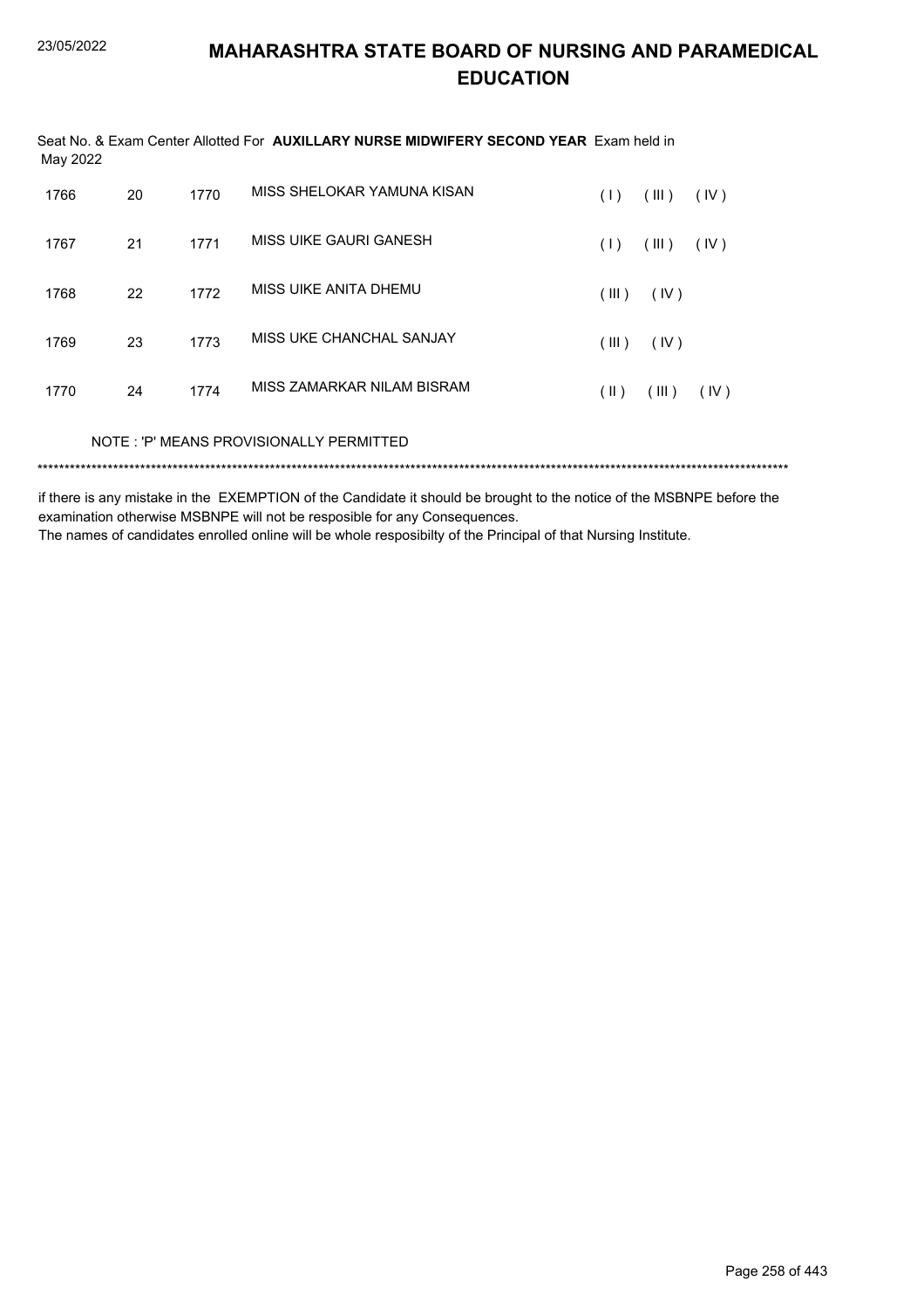Seat No. & Exam Center Allotted For **AUXILLARY NURSE MIDWIFERY SECOND YEAR** Exam held in May 2022

**Centre Name :** DR. PANJABRAO DESHMUKH INST. OF NSG. AMRAVATI

VIDHARBH SCHOOL OF NURSING, AMRAVATI **Institute Name:**

| <b>Centre</b><br>Sr.No. | Inst.<br>Sr. No. | Seat No. | Name                                     |               | <b>Exempted Subjects</b> |      |  |
|-------------------------|------------------|----------|------------------------------------------|---------------|--------------------------|------|--|
| 1771                    | 1                | 1775     | MISS CHANDNE RINA RAMESH                 | $(\parallel)$ | (III)                    | (IV) |  |
| 1772                    | $\overline{2}$   | 1776     | MISS CHAVHAN KANCHAN GAJANAN             | (III)         | (IV)                     |      |  |
| 1773                    | 3                | 1777     | MISS JAWANJAL NIKITA DNYNESHWAR          | (III)         | (IV)                     |      |  |
| 1774                    | 4                | 1778     | MISS KHANDARE KOMAL JANARDHAN            | $($ II $)$    | (III)                    | (IV) |  |
| 1775                    | 5                | 1779     | MISS MANKAR MANISHA VINOD                | $(\parallel)$ | (III)                    | (IV) |  |
| 1776                    | 6                | 1780     | MISS RAUT SONALI SANTOSH                 | $(\parallel)$ | (III)                    | (IV) |  |
|                         |                  |          | NOTE : 'P' MEANS PROVISIONALLY PERMITTED |               |                          |      |  |

\*\*\*\*\*\*\*\*\*\*\*\*\*\*\*\*\*\*\*\*\*\*\*\*\*\*\*\*\*\*\*\*\*\*\*\*\*\*\*\*\*\*\*\*\*\*\*\*\*\*\*\*\*\*\*\*\*\*\*\*\*\*\*\*\*\*\*\*\*\*\*\*\*\*\*\*\*\*\*\*\*\*\*\*\*\*\*\*\*\*\*\*\*\*\*\*\*\*\*\*\*\*\*\*\*\*\*\*\*\*\*\*\*\*\*\*\*\*\*\*\*\*\*\*\*\*\*\*\*\*\*\*\*\*\*\*\*\*\*

if there is any mistake in the EXEMPTION of the Candidate it should be brought to the notice of the MSBNPE before the examination otherwise MSBNPE will not be resposible for any Consequences.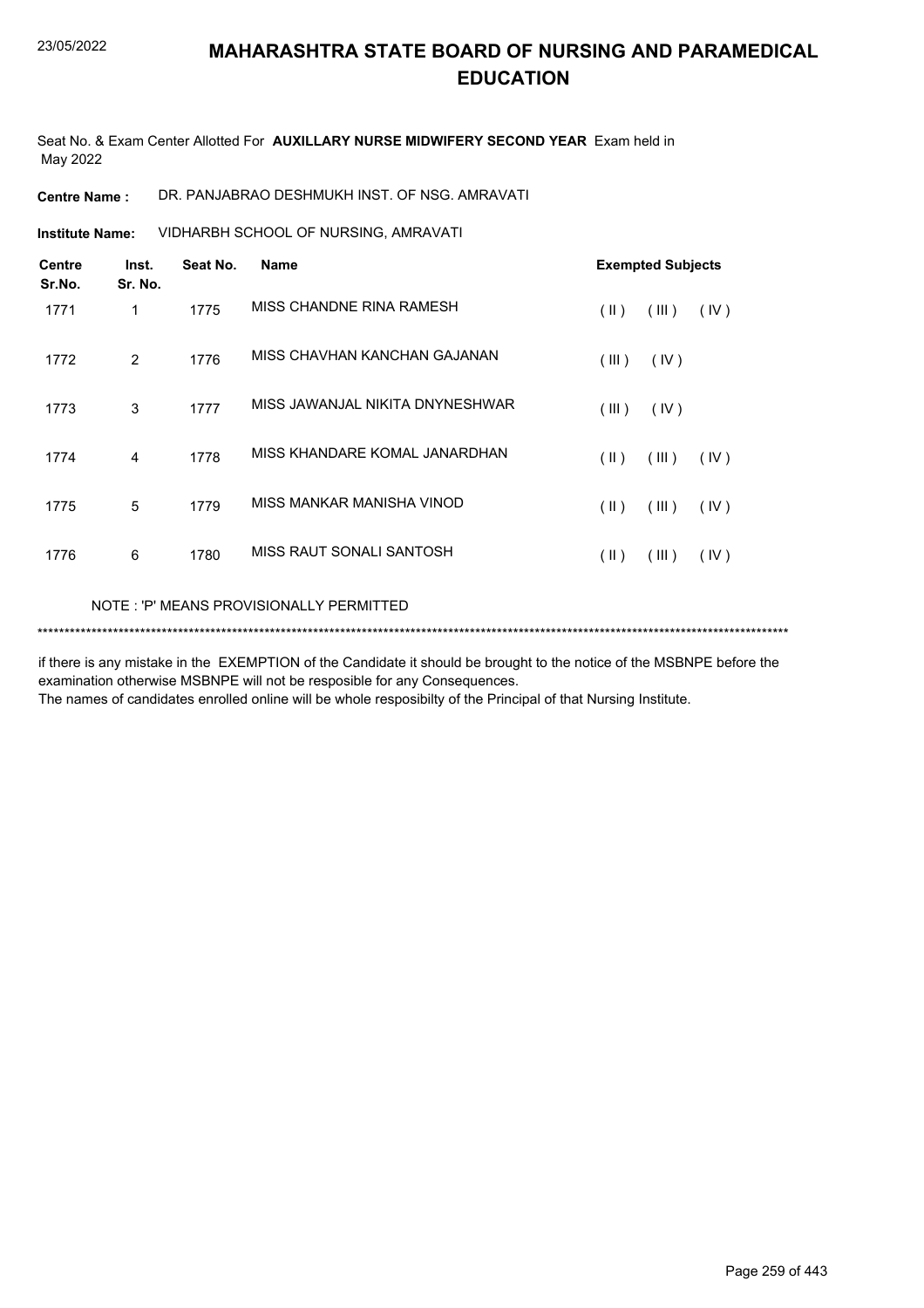Seat No. & Exam Center Allotted For **AUXILLARY NURSE MIDWIFERY SECOND YEAR** Exam held in May 2022

**Centre Name :** DR. PANJABRAO DESHMUKH INST. OF NSG. AMRAVATI

**Institute Name:** ASHA NURSING SCHOOL, AMRAVATI

| <b>Centre</b><br>Sr.No. | Inst.<br>Sr. No. | Seat No. | <b>Name</b>                      | <b>Exempted Subjects</b>       |
|-------------------------|------------------|----------|----------------------------------|--------------------------------|
| 1777                    | 1                | 1781     | MISS CHAVHAN ASHWINI SIDDAHARTH  | (III)<br>(IV)                  |
| 1778                    | $\overline{2}$   | 1782     | MISS GAWAI PRATIKSHA DIGAMBAR    | (III)<br>(IV)                  |
| 1779                    | 3                | 1783     | MISS GEDAM DHANASHREE SHANKARRAO | (III)<br>(IV)                  |
| 1780                    | 4                | 1784     | MISS KAMBLE SWATI RAMESH         | (III)<br>(IV)                  |
| 1781                    | 5                | 1785     | MISS KAMBLE ARTI ANIL            | (III)<br>(IV)                  |
| 1782                    | 6                | 1786     | MISS MAHORE SHUBHANGI KAILAS     | $(\parallel)$<br>(III)<br>(IV) |
| 1783                    | $\overline{7}$   | 1787     | MISS MAKODE KALYANI OMPRAKASH    | (III)<br>(IV)                  |
| 1784                    | 8                | 1788     | MISS MESHRAM NUTAN DEEPAK        | (III)<br>(IV)                  |
| 1785                    | 9                | 1789     | MISS MISALE PRACHI GOPAL         | (IV)<br>(III)                  |
| 1786                    | 10               | 1790     | MISS PATIL TEJASVINI RAMBHAU     | (III)<br>(IV)                  |
| 1787                    | 11               | 1791     | MISS RAMTEKE AACHAL SUDHAKAR     | (III)<br>(IV)                  |
| 1788                    | 12               | 1792     | MISS SONONE MANISHA VILASRAO     | (III)<br>(IV)                  |
| 1789                    | 13               | 1793     | MISS TAYADE SHUBHANGI DIPAKRAO   | (IV)<br>(III)                  |

NOTE : 'P' MEANS PROVISIONALLY PERMITTED

\*\*\*\*\*\*\*\*\*\*\*\*\*\*\*\*\*\*\*\*\*\*\*\*\*\*\*\*\*\*\*\*\*\*\*\*\*\*\*\*\*\*\*\*\*\*\*\*\*\*\*\*\*\*\*\*\*\*\*\*\*\*\*\*\*\*\*\*\*\*\*\*\*\*\*\*\*\*\*\*\*\*\*\*\*\*\*\*\*\*\*\*\*\*\*\*\*\*\*\*\*\*\*\*\*\*\*\*\*\*\*\*\*\*\*\*\*\*\*\*\*\*\*\*\*\*\*\*\*\*\*\*\*\*\*\*\*\*\*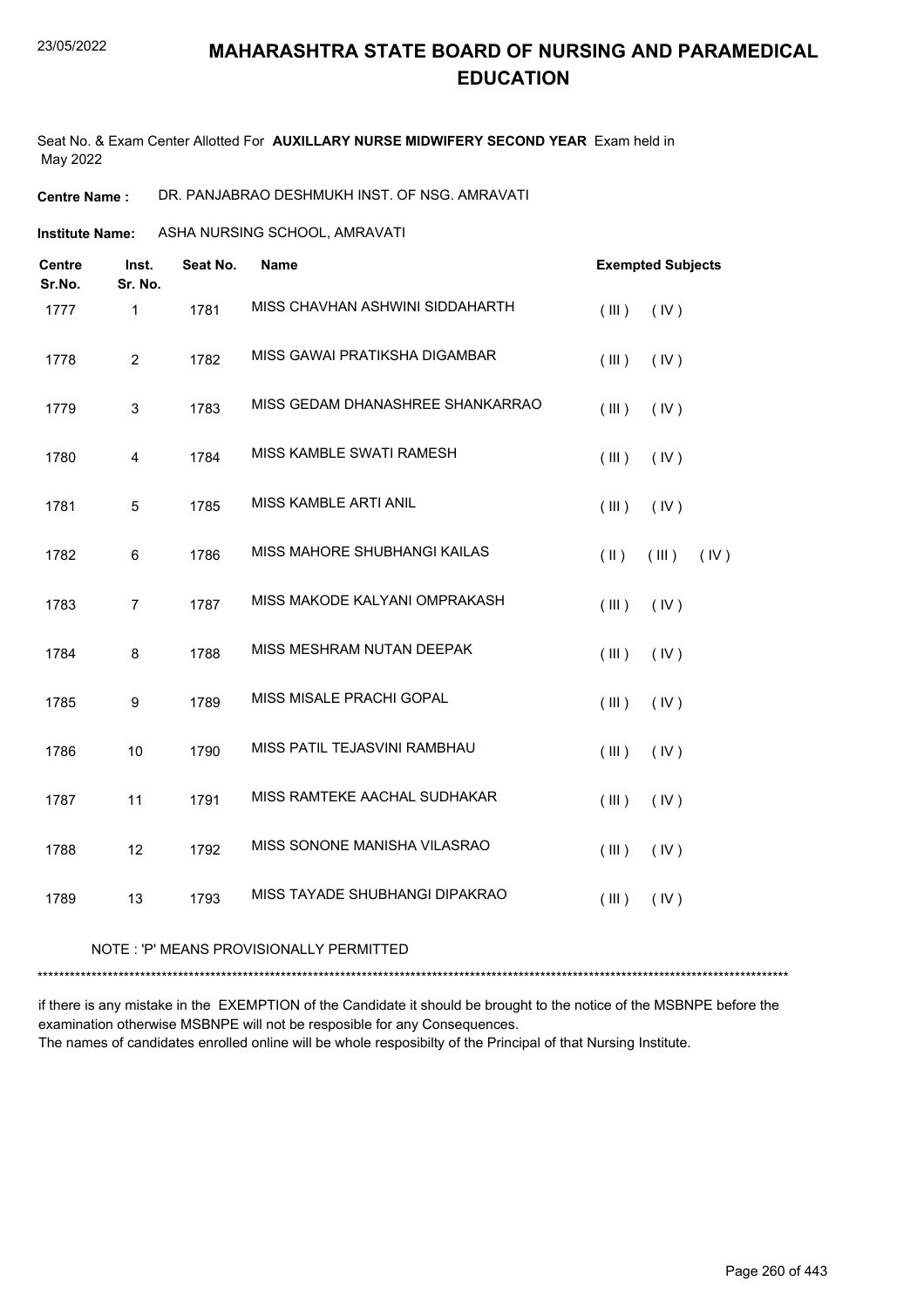Seat No. & Exam Center Allotted For **AUXILLARY NURSE MIDWIFERY SECOND YEAR** Exam held in May 2022

**Centre Name :** DR. PANJABRAO DESHMUKH INST. OF NSG. AMRAVATI

SARSWATI NURSING SCHOOL, DHAMANGAON, AMRAVATI **Institute Name:**

| <b>Centre</b><br>Sr.No. | Inst.<br>Sr. No. | Seat No. | <b>Name</b>                        | <b>Exempted Subjects</b>       |
|-------------------------|------------------|----------|------------------------------------|--------------------------------|
| 1790                    | $\mathbf{1}$     | 1794     | MISS BANTE MONIKA SUNIL            |                                |
| 1791                    | $\overline{2}$   | 1795     | MISS BAWANE DURGA BHOLAJI          | (  )<br>(III)<br>(IV)          |
| 1792                    | $\mathsf 3$      | 1796     | MISS BHONGADE TANVI GANPAT         | (1)<br>(III)<br>(IV)           |
| 1793                    | $\overline{4}$   | 1797     | MISS CHAUDHARI MEGHA SANJAY        | (IV)<br>$($ II $)$<br>(III)    |
| 1794                    | 5                | 1798     | MISS CHAVHAN PRIYANKA SUDHAKAR     |                                |
| 1795                    | 6                | 1799     | MISS KAMBLE SAKSHI PREMANAND       | $(\parallel)$<br>(III)<br>(IV) |
| 1796                    | $\overline{7}$   | 1800     | MISS KOHARE VAISHNAVI BABARAOJI    |                                |
| 1797                    | 8                | 1801     | MISS KORDE RITU PRAVIN             |                                |
| 1798                    | $\boldsymbol{9}$ | 1802     | MISS MARASKOLHE RANI HARISHCHANDRA | $($ II $)$<br>(III)<br>(IV)    |
| 1799                    | 10               | 1803     | MISS NAKHALE SONALI HARIDAS        | (III)<br>(IV)                  |
| 1800                    | 11               | 1804     | MISS RAMTEKE BHAGYASHRI DHARMPALJI | (III)<br>(IV)                  |
| 1801                    | 12               | 1805     | MISS SALAME JAYABHARTI ARUN        | $($ II $)$<br>(III)<br>(IV)    |
| 1802                    | 13               | 1806     | MISS UBHAD PUNAM BANDUJI           | $($ II $)$<br>(III)<br>(IV)    |
| 1803                    | 14               | 1807     | MISS WANKHADE RANI ASHOKRAO        |                                |
|                         |                  |          |                                    |                                |

#### NOTE : 'P' MEANS PROVISIONALLY PERMITTED

\*\*\*\*\*\*\*\*\*\*\*\*\*\*\*\*\*\*\*\*\*\*\*\*\*\*\*\*\*\*\*\*\*\*\*\*\*\*\*\*\*\*\*\*\*\*\*\*\*\*\*\*\*\*\*\*\*\*\*\*\*\*\*\*\*\*\*\*\*\*\*\*\*\*\*\*\*\*\*\*\*\*\*\*\*\*\*\*\*\*\*\*\*\*\*\*\*\*\*\*\*\*\*\*\*\*\*\*\*\*\*\*\*\*\*\*\*\*\*\*\*\*\*\*\*\*\*\*\*\*\*\*\*\*\*\*\*\*\*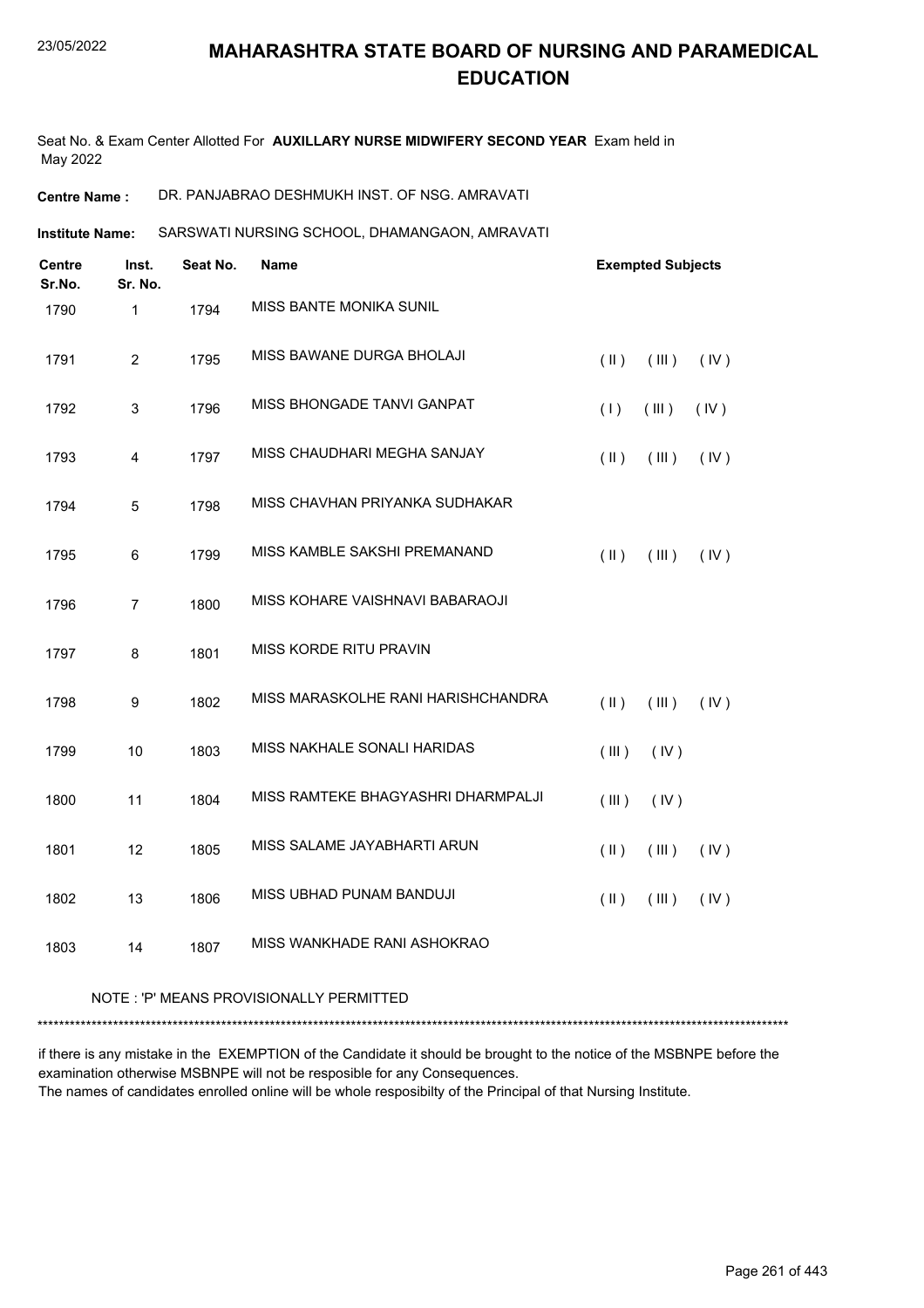#### **MAHARASHTRA STATE BOARD OF NURSING AND PARAMEDICAL EDUCATION**

Seat No. & Exam Center Allotted For AUXILLARY NURSE MIDWIFERY SECOND YEAR Exam held in May 2022

| <b>Centre Name:</b>    |                  |          | Indira Gandhi Medical College & Hospital, Nagpur |                                                            |      |                          |      |  |
|------------------------|------------------|----------|--------------------------------------------------|------------------------------------------------------------|------|--------------------------|------|--|
| <b>Institute Name:</b> |                  |          |                                                  | SWAMI VIVEKANAND MED MISSION, PARSODI, SON, KHAPRI, NAGPUR |      |                          |      |  |
| Centre<br>Sr.No.       | Inst.<br>Sr. No. | Seat No. | Name                                             |                                                            |      | <b>Exempted Subjects</b> |      |  |
| 1804                   |                  | 1808     | MISS ZODE SWATI SANJAY                           |                                                            | (  ) | (III)                    | (IV) |  |
|                        |                  |          | NOTE : 'P' MEANS PROVISIONALLY PERMITTED         |                                                            |      |                          |      |  |
|                        |                  |          |                                                  |                                                            |      |                          |      |  |

if there is any mistake in the EXEMPTION of the Candidate it should be brought to the notice of the MSBNPE before the examination otherwise MSBNPE will not be resposible for any Consequences.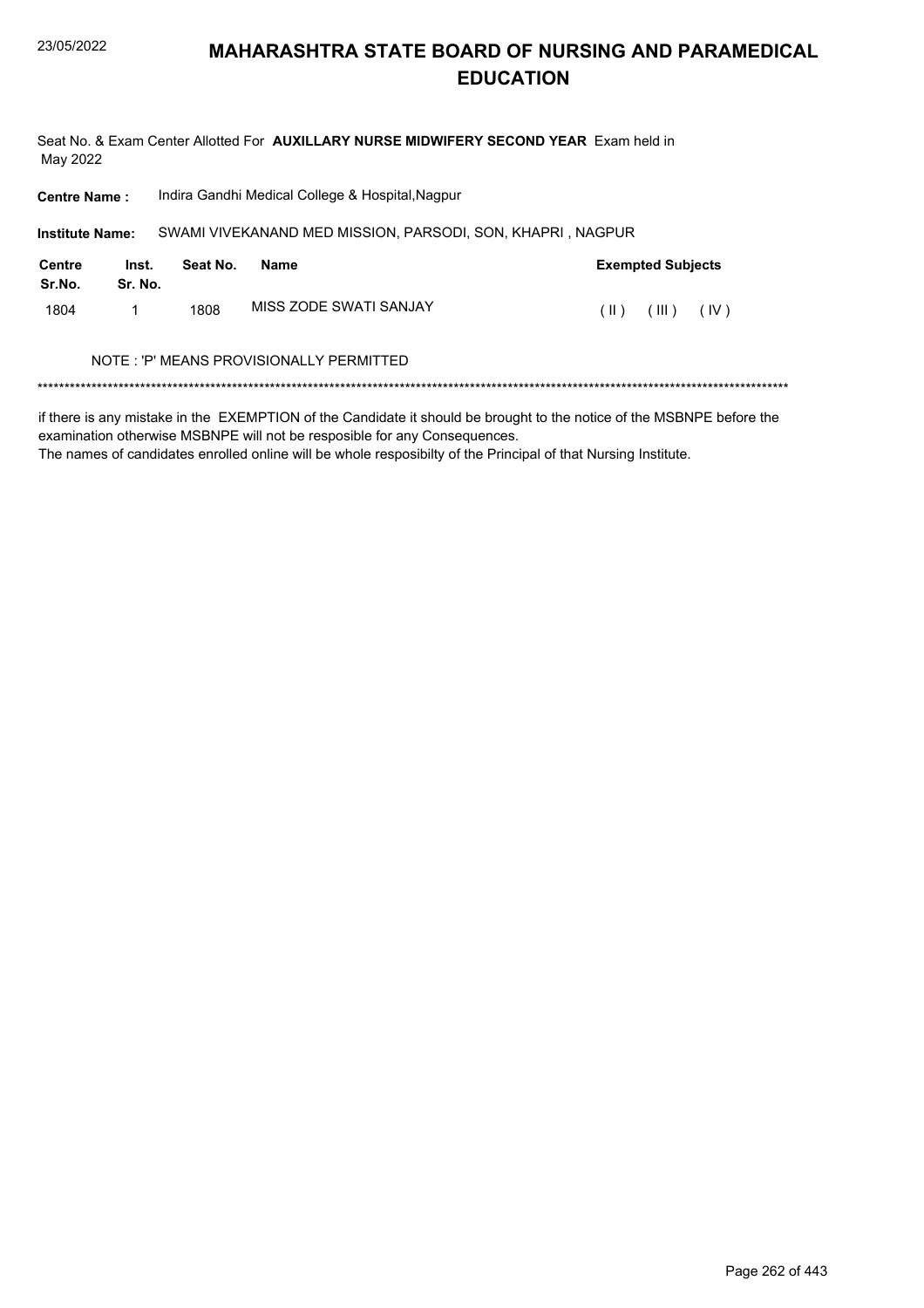Seat No. & Exam Center Allotted For AUXILLARY NURSE MIDWIFERY SECOND YEAR Exam held in May 2022

| <b>Centre Name:</b>     |                  |          | Indira Gandhi Medical College & Hospital, Nagpur |                          |
|-------------------------|------------------|----------|--------------------------------------------------|--------------------------|
| <b>Institute Name:</b>  |                  |          | DR.DALVI MEMORIAL HOSPITAL, SON, NAGPUR          |                          |
| <b>Centre</b><br>Sr.No. | Inst.<br>Sr. No. | Seat No. | <b>Name</b>                                      | <b>Exempted Subjects</b> |
| 1805                    | 1                | 1809     | MISS MESHRAM SHYAMI I SHAII FSH                  |                          |
| 1806                    | 2                | 1810     | MISS NIMBULKAR ASHWINI SHESHRAO                  | (  )<br>(IV)<br>(III)    |
|                         |                  |          | NOTE : 'P' MEANS PROVISIONALLY PERMITTED         |                          |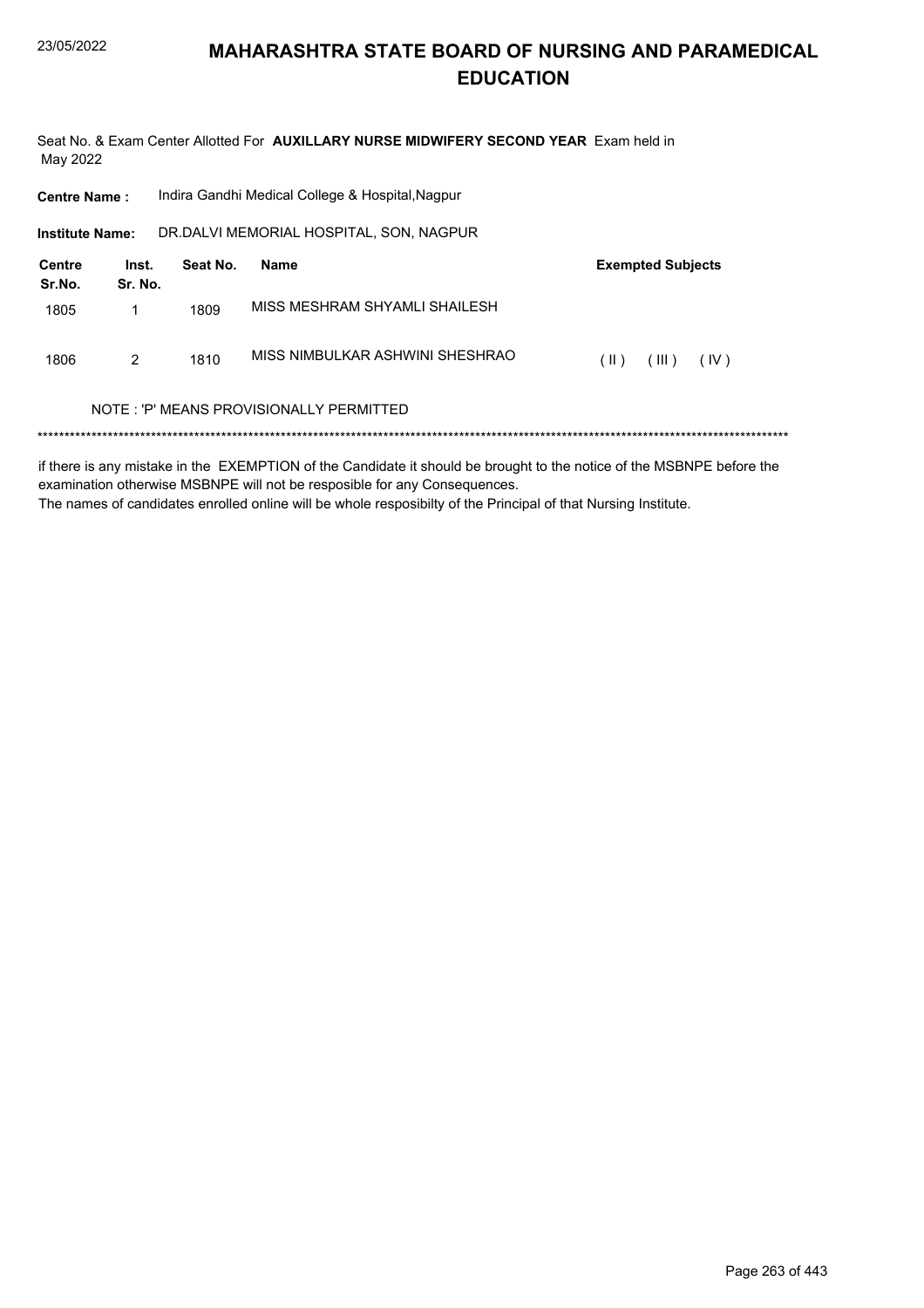Seat No. & Exam Center Allotted For AUXILLARY NURSE MIDWIFERY SECOND YEAR Exam held in May 2022

| <b>Centre Name :</b> | Indira Gandhi Medical College & Hospital, Nagpur |  |
|----------------------|--------------------------------------------------|--|
|                      |                                                  |  |

Institute Name: RIGHT VALUE INSTITUTE OF NURSING, NAGPUR

| <b>Centre</b><br>Sr.No. | Inst.<br>Sr. No. | Seat No. | <b>Name</b>                             |               | <b>Exempted Subjects</b> |      |
|-------------------------|------------------|----------|-----------------------------------------|---------------|--------------------------|------|
| 1807                    |                  | 1811     | MISS GAIKWAD PUNAM YASHVANT             | $(\parallel)$ | (III)                    | (IV) |
| 1808                    | 2                | 1812     | MISS LONARE PAPIYA GUNWANT              | $(\parallel)$ | (III)                    | (IV) |
| 1809                    | 3                | 1813     | MISS PAHADE RUTUJA MANOHAR              | (III)         | (IV)                     |      |
|                         |                  |          | NOTE: 'P' MEANS PROVISIONALLY PERMITTED |               |                          |      |
|                         |                  |          |                                         |               |                          |      |

if there is any mistake in the EXEMPTION of the Candidate it should be brought to the notice of the MSBNPE before the examination otherwise MSBNPE will not be resposible for any Consequences.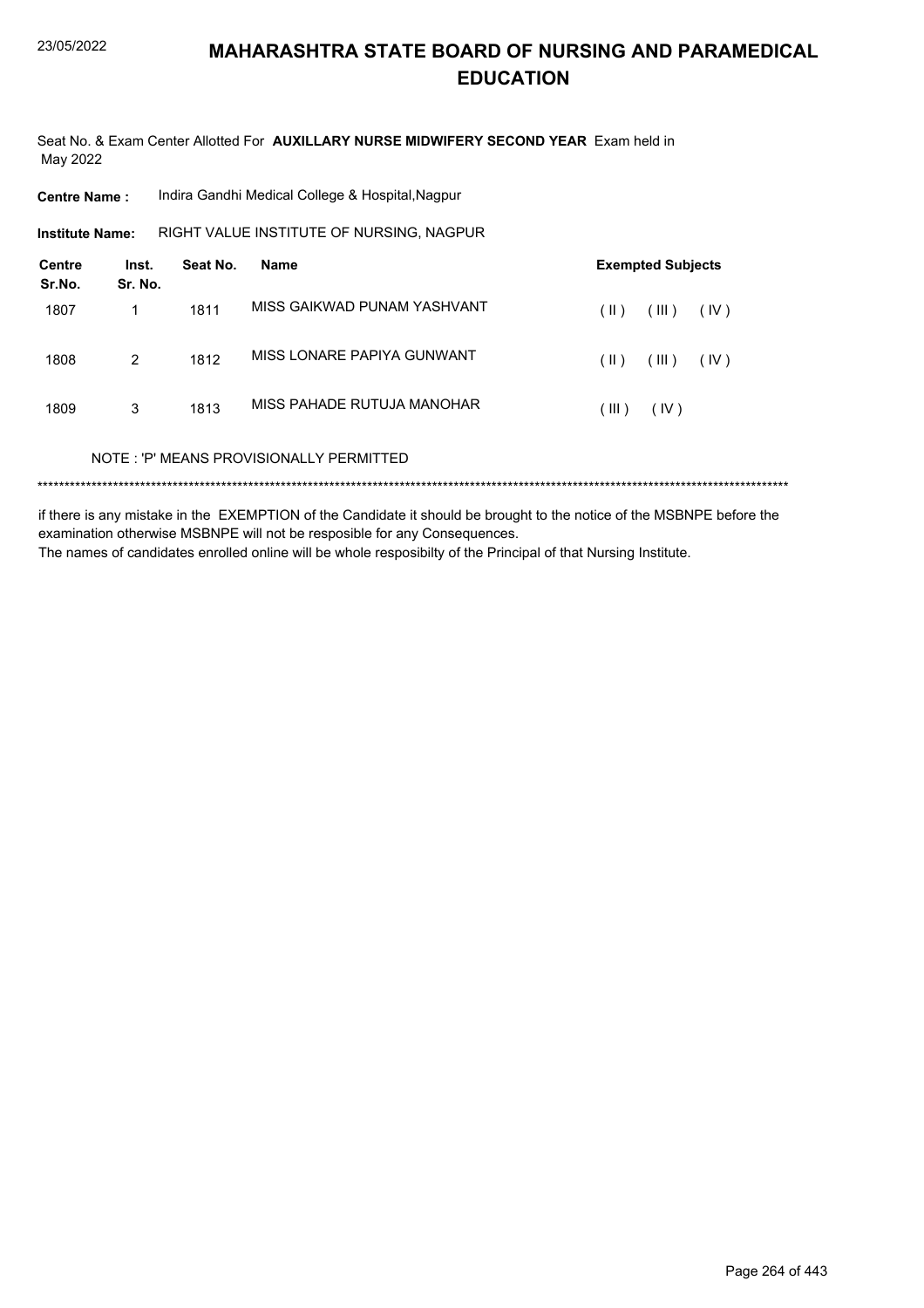Seat No. & Exam Center Allotted For **AUXILLARY NURSE MIDWIFERY SECOND YEAR** Exam held in May 2022

| <b>Centre Name :</b> | Indira Gandhi Medical College & Hospital, Nagpur |
|----------------------|--------------------------------------------------|
|----------------------|--------------------------------------------------|

| Institute Name: | TIRPUDE NURSING TRAINING SCHOOL, NAGPUR |  |
|-----------------|-----------------------------------------|--|
|                 |                                         |  |

| <b>Centre</b><br>Sr.No. | Inst.<br>Sr. No. | Seat No. | Name                             | <b>Exempted Subjects</b>               |            |
|-------------------------|------------------|----------|----------------------------------|----------------------------------------|------------|
| 1810                    | 1                | 1814     | MISS AMBADE KARISHMA SANJU       | (III)<br>(IV)                          |            |
| 1811                    | $\overline{2}$   | 1815     | MISS BAGDE AMISHA SOYAM          | (III)<br>(IV)                          |            |
| 1812                    | $\mathbf{3}$     | 1816     | MISS BELAWALA SANOBAR RAFEEQUE   | (III)<br>(IV)                          |            |
| 1813                    | $\overline{4}$   | 1817     | MISS BRAMHE SHIVANI VIJAY        | $(\parallel)$<br>(III)                 | (IV)       |
| 1814                    | 5                | 1818     | MISS DHOMNE PRANJALI PRABHAKAR   | (III)<br>(IV)                          |            |
| 1815                    | 6                | 1819     | MISS GAJBHIYE TWINKLE VINOD      | $(\parallel)$<br>(III)                 | (IV)       |
| 1816                    | $\overline{7}$   | 1820     | MISS GAWALI JAISHREE DEVIDAS     |                                        |            |
| 1817                    | 8                | 1821     | MISS GONDANE DIVYA DINESH        | (III)<br>(IV)                          |            |
| 1818                    | 9                | 1822     | MISS INDURKAR SHITAL RAJENDRA    | (1)<br>(III)                           | (IV)       |
| 1819                    | 10               | 1823     | MISS KALE SIMRAN SUDHIR          | $($ II $)$<br>(III)                    | (IV)       |
| 1820                    | 11               | 1824     | MISS KAMBLE DIKSHA ANIL          | (III)<br>(IV)                          |            |
| 1821                    | 12               | 1825     | MISS NANDESHWARM MINAKSHI YOGRAG | $(\parallel)$<br>(III)                 | (IV)       |
| 1822                    | 13               | 1826     | MISS NARNAVRE SAKSHI PRAKASH     | $(\parallel)$<br>(III)                 | (IV)       |
| 1823                    | 14               | 1827     | MISS NITNAVRE RESHMA GAUTAM      |                                        |            |
| 1824                    | 15               | 1828     | MISS PATIL BHARTI NIRANJAN       | $(\parallel \parallel)$<br>$($ III $)$ | $($ IV $)$ |
| 1825                    | 16               | 1829     | MISS RAMTEKE UNVITA PURUSHOTTAM  | (IV)<br>(III)                          |            |
| 1826                    | 17               | 1830     | MISS RANGARI SARIKA KRUSHNAJI    | (III)<br>$(\parallel)$                 | (IV)       |
| 1827                    | 18               | 1831     | MISS SAHARE DIKSHA JAYANT        |                                        |            |
| 1828                    | 19               | 1832     | MISS SAHARE RITIKA VIJAU         | $(III)$ $(IV)$                         |            |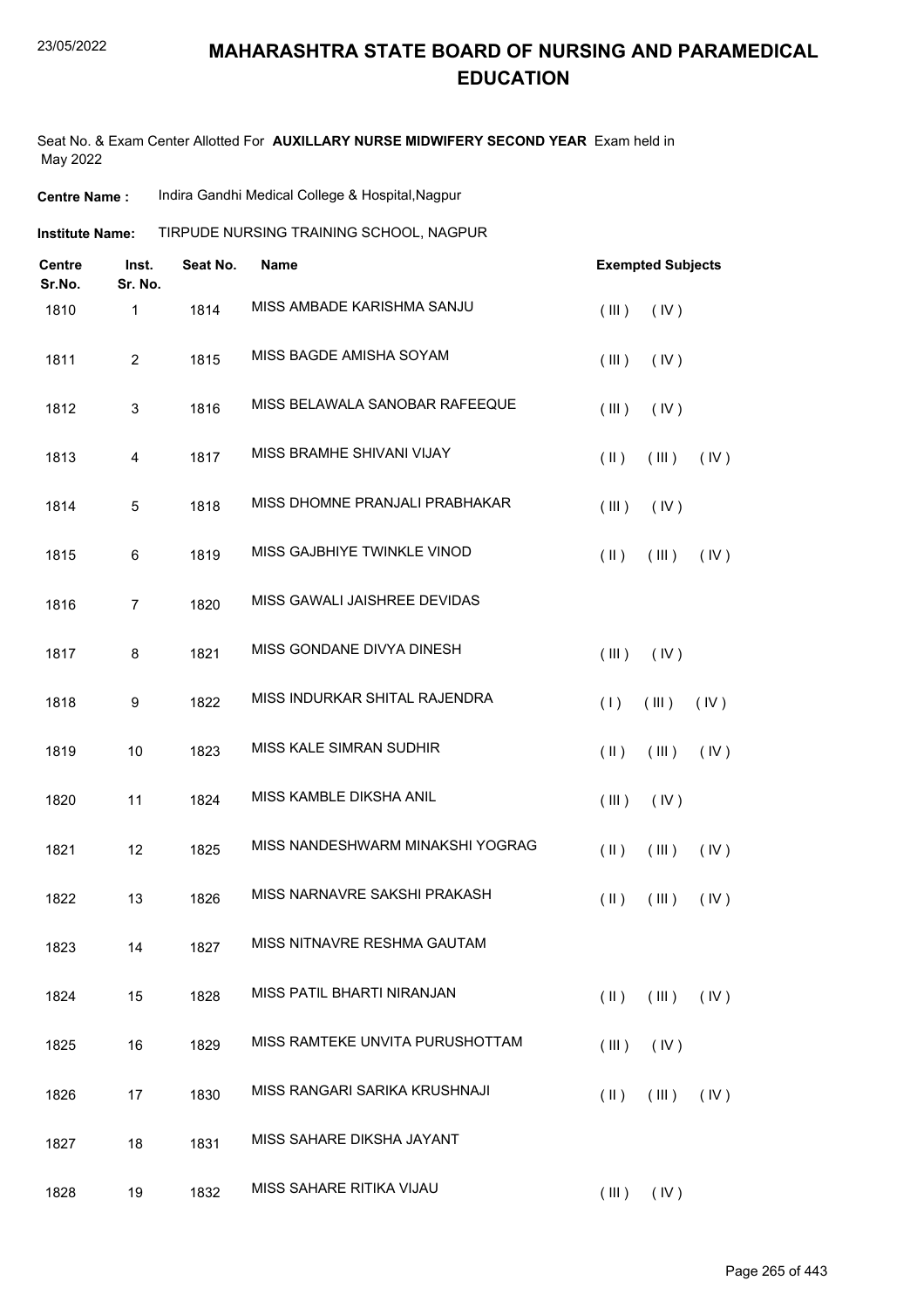| May 2022 |    |      | Seat No. & Exam Center Allotted For AUXILLARY NURSE MIDWIFERY SECOND YEAR Exam held in |               |       |      |  |
|----------|----|------|----------------------------------------------------------------------------------------|---------------|-------|------|--|
| 1829     | 20 | 1833 | MISS SAKHARE AKANKSHA UDAY                                                             |               |       |      |  |
| 1830     | 21 | 1834 | MISS SANGOLE PRADNYA AJAY                                                              | (1)           | (III) | (IV) |  |
| 1831     | 22 | 1835 | MISS SINGH NIKITA ARVIND                                                               | (III)         | (IV)  |      |  |
| 1832     | 23 | 1836 | MISS TEKAM PUNAM CHANDAN                                                               | $(\parallel)$ | (III) | (IV) |  |
| 1833     | 24 | 1837 | MISS TEMBHURNE ANJALI ARUN                                                             | $(\parallel)$ | (III) | (IV) |  |
|          |    |      | NOTE: 'P' MEANS PROVISIONALLY PERMITTED                                                |               |       |      |  |
|          |    |      |                                                                                        |               |       |      |  |

if there is any mistake in the EXEMPTION of the Candidate it should be brought to the notice of the MSBNPE before the examination otherwise MSBNPE will not be resposible for any Consequences.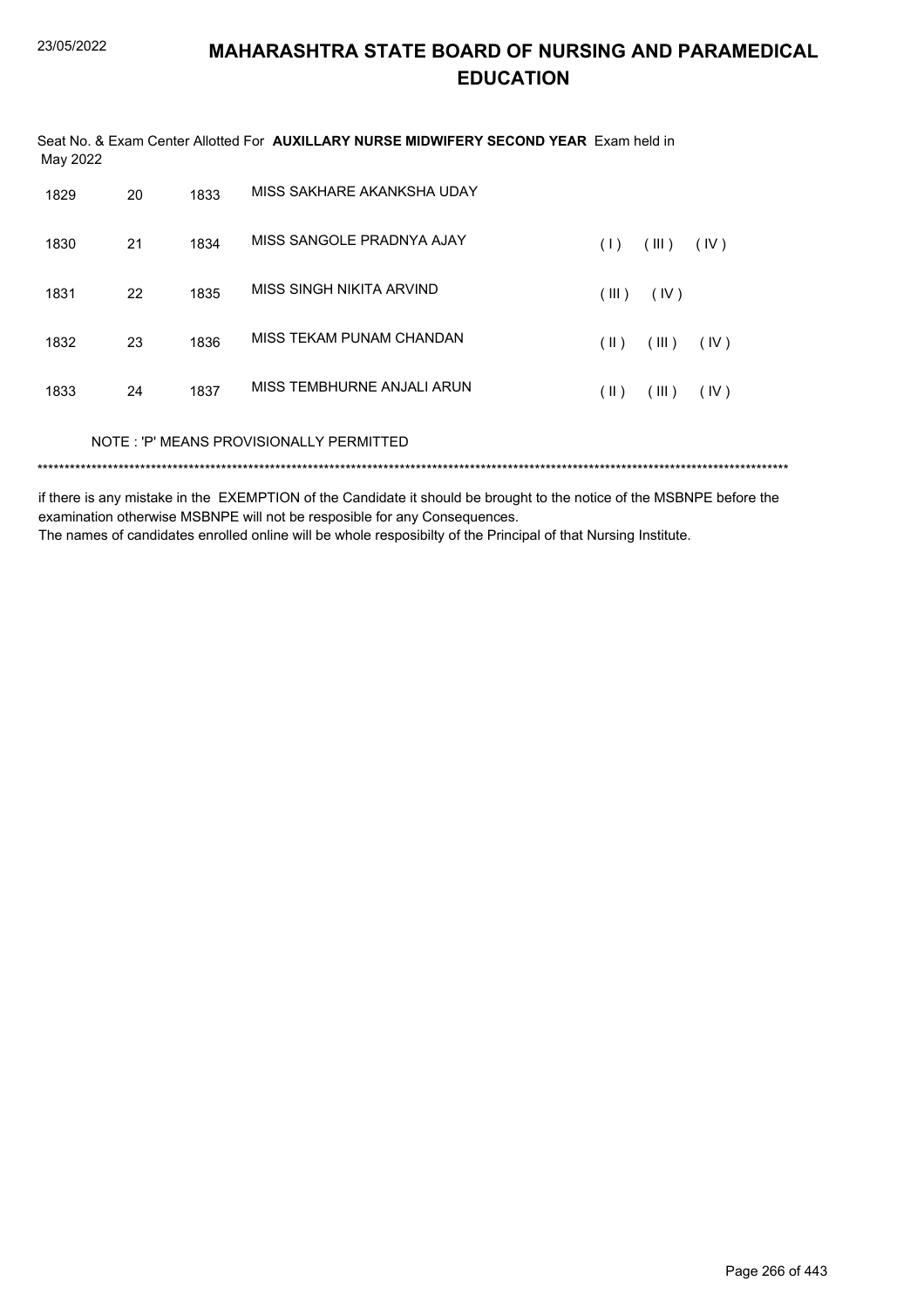Seat No. & Exam Center Allotted For AUXILLARY NURSE MIDWIFERY SECOND YEAR Exam held in May 2022

| <b>Centre Name:</b> | Indira Gandhi Medical College & Hospital, Nagpur |
|---------------------|--------------------------------------------------|
|---------------------|--------------------------------------------------|

Institute Name: ARNEJA INSTITUTE OF NURSING SCIENCES, NAGPUR

| <b>Centre</b><br>Sr.No. | Inst.<br>Sr. No. | Seat No. | Name                      | <b>Exempted Subjects</b> |
|-------------------------|------------------|----------|---------------------------|--------------------------|
| 1834                    |                  | 1838     | MISS AVCHAR KARISHMA RAVI | (III)<br>(IV)            |
| 1835                    | 2                | 1839     | MISS KAMBLE APEKSHA DILIP | (III)<br>(IV)<br>(1)     |

#### NOTE: 'P' MEANS PROVISIONALLY PERMITTED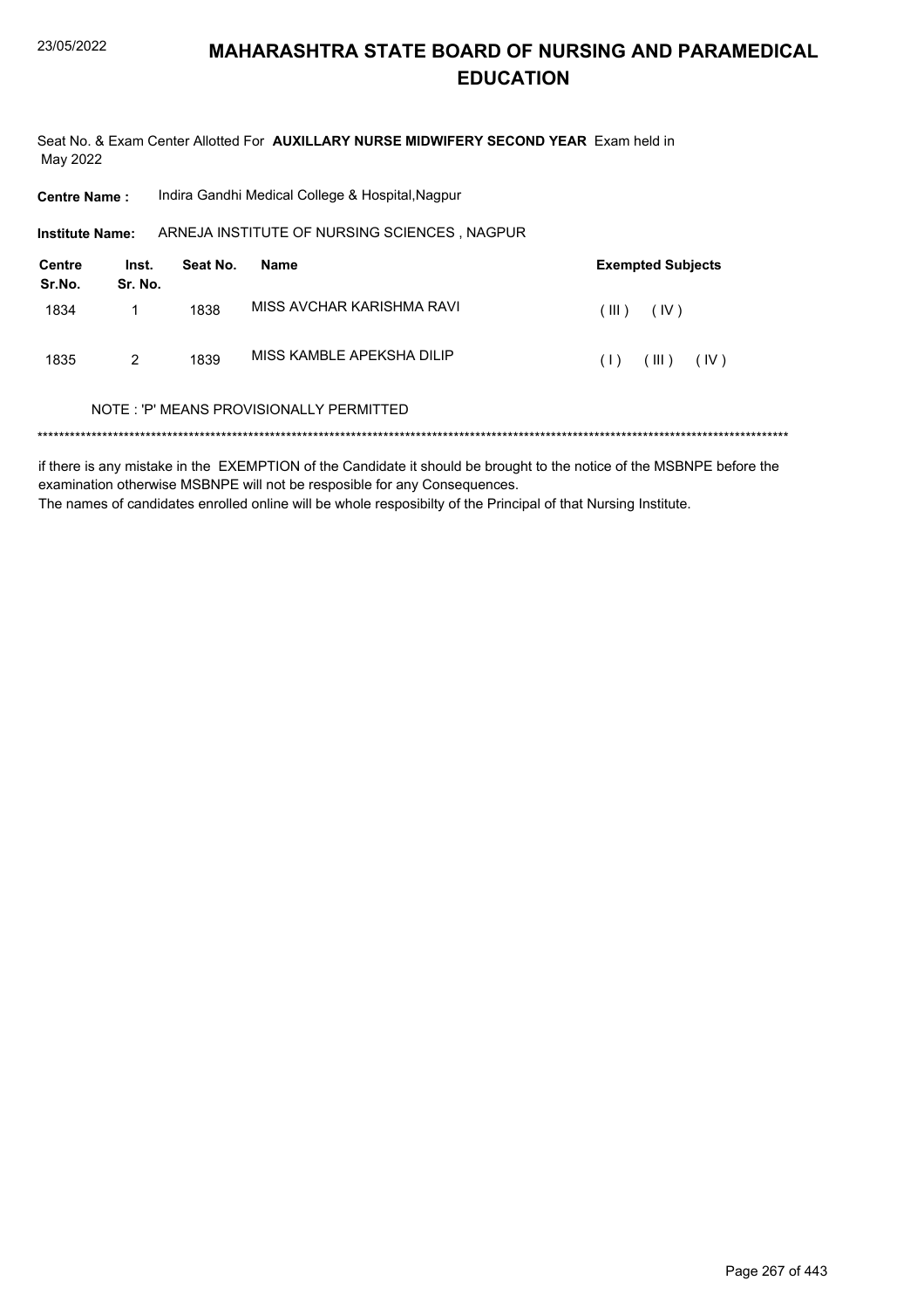Seat No. & Exam Center Allotted For AUXILLARY NURSE MIDWIFERY SECOND YEAR Exam held in May 2022

| <b>Centre Name:</b>     |                  |          | Indira Gandhi Medical College & Hospital, Nagpur |                                |
|-------------------------|------------------|----------|--------------------------------------------------|--------------------------------|
| <b>Institute Name:</b>  |                  |          | ASHARAM SCHOOL OF NURSING, NAGPUR                |                                |
| <b>Centre</b><br>Sr.No. | Inst.<br>Sr. No. | Seat No. | Name                                             | <b>Exempted Subjects</b>       |
| 1836                    |                  | 1840     | MISS NAGDEVE NEHA BHIMRAO                        | (III)<br>(IV)<br>$(\parallel)$ |
| 1837                    | 2                | 1841     | MISS SINGH PRAVINA RAJENDRA                      | (III)<br>(IV)                  |
|                         |                  |          | NOTE: 'P' MEANS PROVISIONALLY PERMITTED          |                                |
|                         |                  |          |                                                  |                                |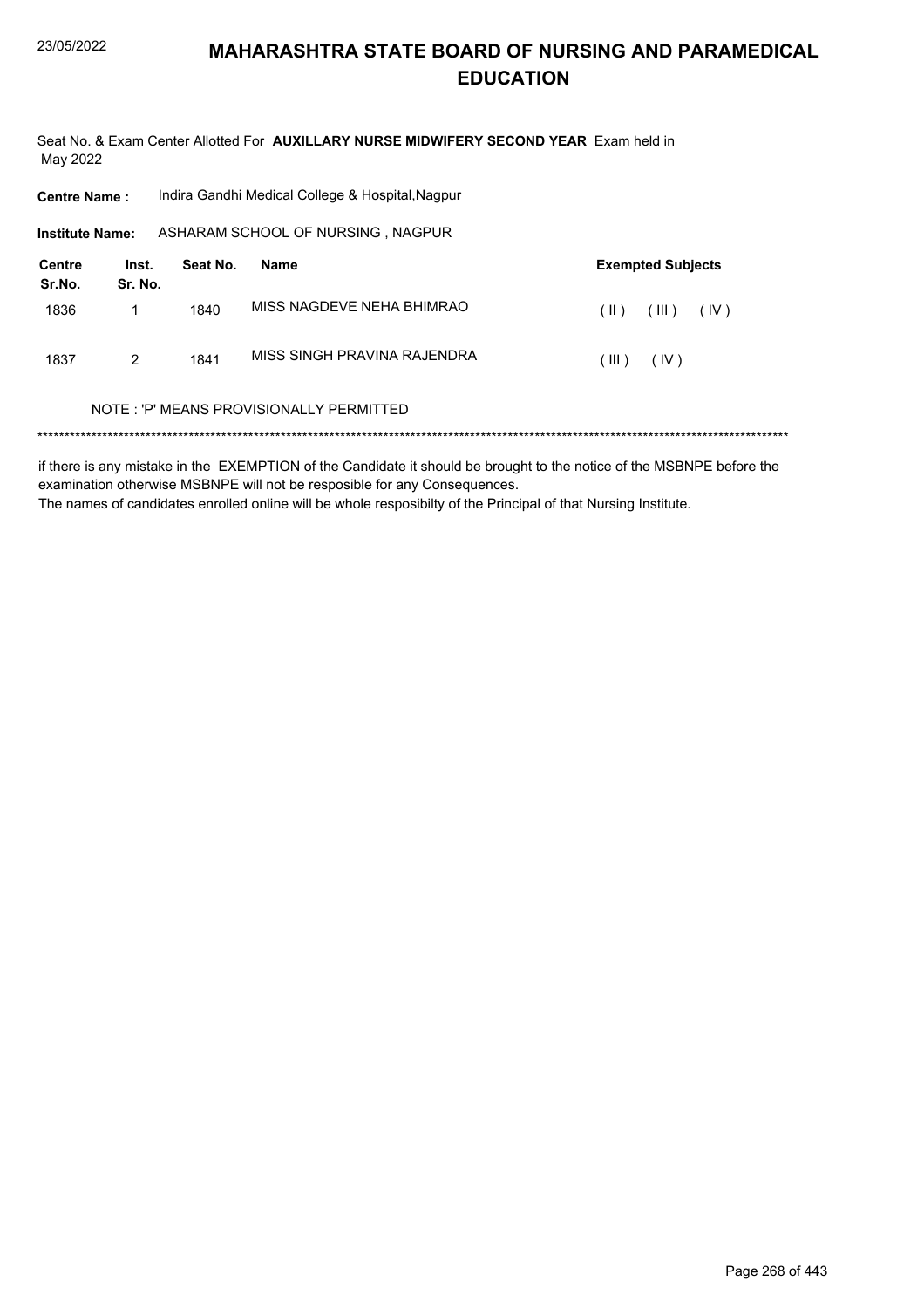Seat No. & Exam Center Allotted For AUXILLARY NURSE MIDWIFERY SECOND YEAR Exam held in May 2022

| <b>Centre Name:</b>     |                  | Indira Gandhi Medical College & Hospital, Nagpur |                                          |                                                                   |  |  |  |
|-------------------------|------------------|--------------------------------------------------|------------------------------------------|-------------------------------------------------------------------|--|--|--|
| <b>Institute Name:</b>  |                  |                                                  |                                          | MATRU SEVA SANGH NURSING SCHOOL, SITABULDI, MATERNITY HOME NAGPUR |  |  |  |
| <b>Centre</b><br>Sr.No. | Inst.<br>Sr. No. | Seat No.                                         | Name                                     | <b>Exempted Subjects</b>                                          |  |  |  |
| 1838                    |                  | 1842                                             | MISS GOKHAI F VAISHNAVI ANII             | $(\parallel)$<br>(III)<br>(IV)                                    |  |  |  |
|                         |                  |                                                  | NOTE : 'P' MEANS PROVISIONALLY PERMITTED |                                                                   |  |  |  |
|                         |                  |                                                  |                                          |                                                                   |  |  |  |

if there is any mistake in the EXEMPTION of the Candidate it should be brought to the notice of the MSBNPE before the examination otherwise MSBNPE will not be resposible for any Consequences.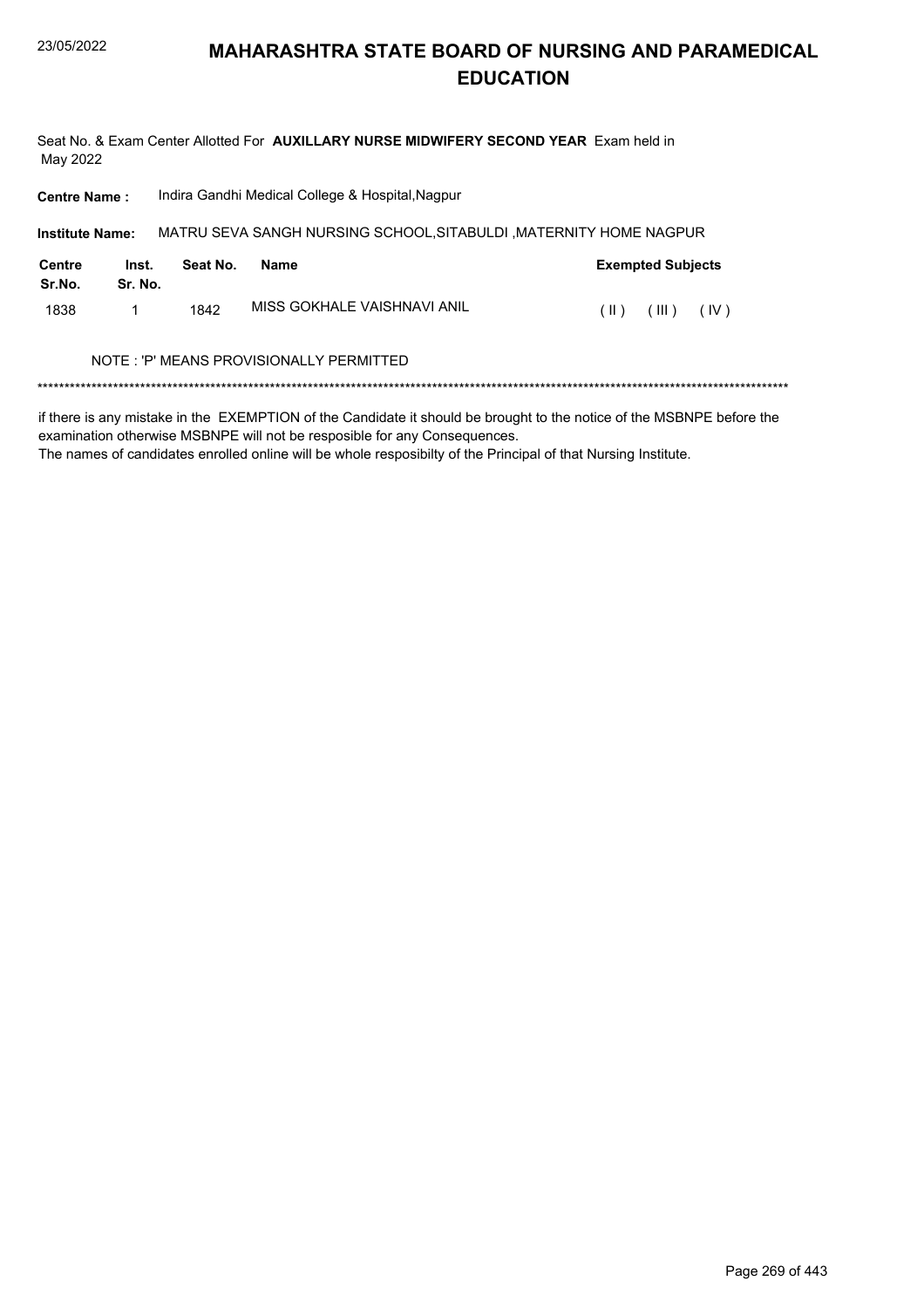Seat No. & Exam Center Allotted For **AUXILLARY NURSE MIDWIFERY SECOND YEAR** Exam held in May 2022

**Centre Name :** Indira Gandhi Medical College & Hospital,Nagpur

MADHUKARRAO MAHAKALKAR NURSING SCHOOL , DIGHORI , NAGPUR **Institute Name:**

| <b>Centre</b><br>Sr.No. | Inst.<br>Sr. No. | Seat No. | <b>Name</b>                   | <b>Exempted Subjects</b> |
|-------------------------|------------------|----------|-------------------------------|--------------------------|
| 1839                    | 1                | 1843     | MISS BARDE KISHORI GOVINDRAO  | (II)<br>(III)<br>(IV)    |
| 1840                    | 2                | 1844     | MISS BODNASE ASHWINI DEVENDRA | (III)<br>(IV)            |
| 1841                    | 3                | 1845     | MISS DHEPE ACHAL GAJANAN      | (III)<br>(IV)            |
| 1842                    | 4                | 1846     | MISS HINGE NIKITA DURGAPRASAD | (III)<br>(  )<br>(IV)    |
| 1843                    | 5                | 1847     | MISS NITNAWRE APARNA DHIRAJ   | (III)<br>(IV)            |
| 1844                    | 6                | 1848     | MISS RAMTEKE AARADHNA ULHAS   | (III)<br>(IV)            |
|                         |                  |          |                               |                          |

NOTE : 'P' MEANS PROVISIONALLY PERMITTED

\*\*\*\*\*\*\*\*\*\*\*\*\*\*\*\*\*\*\*\*\*\*\*\*\*\*\*\*\*\*\*\*\*\*\*\*\*\*\*\*\*\*\*\*\*\*\*\*\*\*\*\*\*\*\*\*\*\*\*\*\*\*\*\*\*\*\*\*\*\*\*\*\*\*\*\*\*\*\*\*\*\*\*\*\*\*\*\*\*\*\*\*\*\*\*\*\*\*\*\*\*\*\*\*\*\*\*\*\*\*\*\*\*\*\*\*\*\*\*\*\*\*\*\*\*\*\*\*\*\*\*\*\*\*\*\*\*\*\*

if there is any mistake in the EXEMPTION of the Candidate it should be brought to the notice of the MSBNPE before the examination otherwise MSBNPE will not be resposible for any Consequences.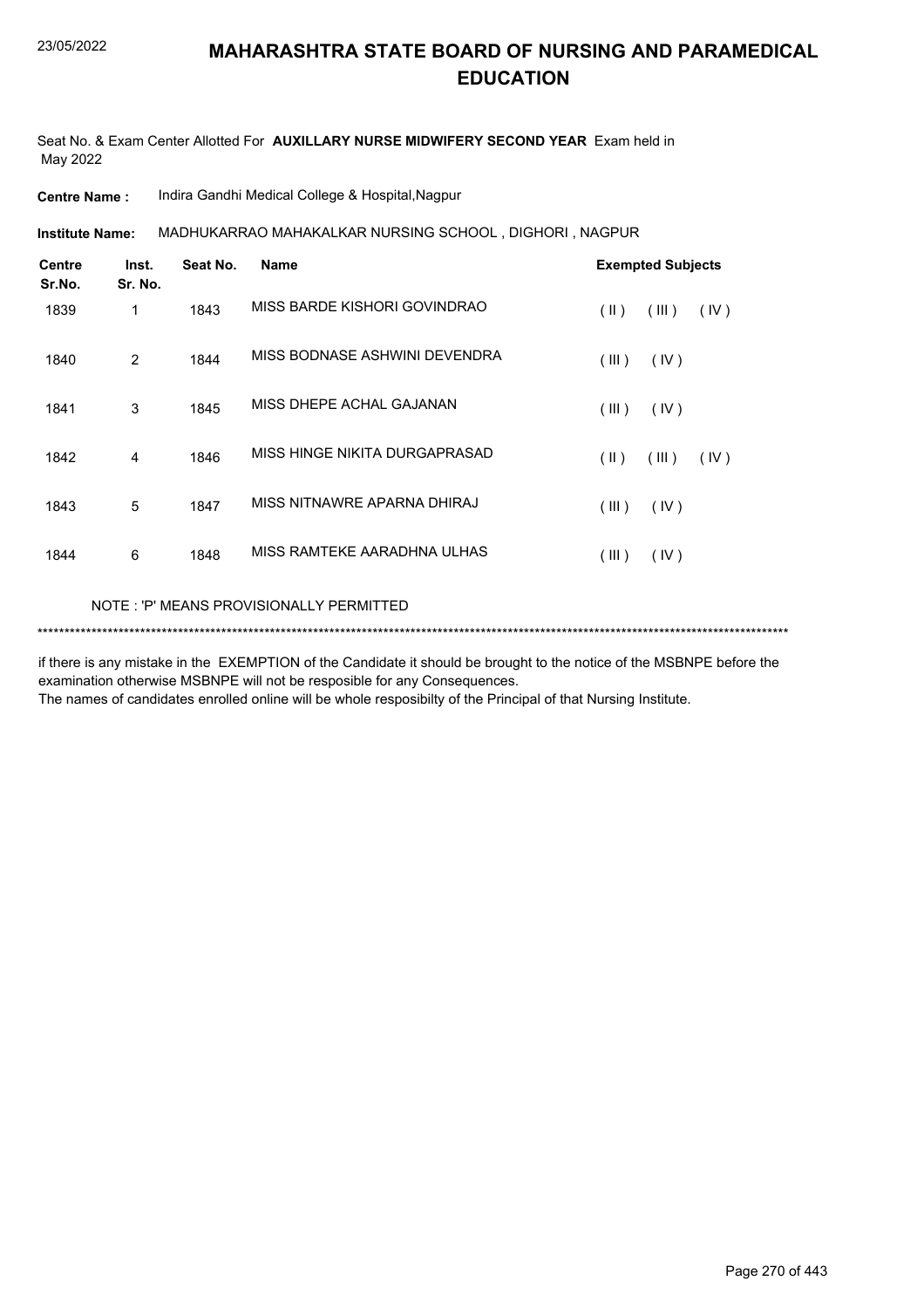Seat No. & Exam Center Allotted For **AUXILLARY NURSE MIDWIFERY SECOND YEAR** Exam held in May 2022

| <b>Centre Name :</b> |  | Indira Gandhi Medical College & Hospital, Nagpur |
|----------------------|--|--------------------------------------------------|
|----------------------|--|--------------------------------------------------|

| <b>Centre</b><br>Sr.No. | Inst.<br>Sr. No. | Seat No. | <b>Name</b>                     | <b>Exempted Subjects</b> |
|-------------------------|------------------|----------|---------------------------------|--------------------------|
| 1845                    | $\mathbf{1}$     | 1849     | MISS BHAGAT PUNAM ARVIND        | (III)<br>(IV)            |
| 1846                    | $\overline{2}$   | 1850     | MISS BONDRE PAYAL MANOJ         | (III)<br>(IV)            |
| 1847                    | 3                | 1851     | MISS CHIWANDE PALLAVI DILIP     | (III)<br>(IV)            |
| 1848                    | 4                | 1852     | MISS DEEP ARADHANA GIRDHARI     | (III)<br>(IV)            |
| 1849                    | 5                | 1853     | MISS DHARMIK ASHWINI RAJU       | (III)<br>(IV)            |
| 1850                    | 6                | 1854     | MISS JANGADE VAISHANAVI GANESH  | (III)<br>(IV)            |
| 1851                    | $\overline{7}$   | 1855     | MISS KAMBLE VAISHALI KAWDU      | (III)<br>(IV)            |
| 1852                    | 8                | 1856     | MISS MESHRAM NASHIKA GHANSHAM   | (III)<br>(IV)            |
| 1853                    | 9                | 1857     | MISS NANDAGAWALI PRITI AMBAL    | (III)<br>(IV)            |
| 1854                    | 10               | 1858     | MISS WANKHEDE DAKSHATA RAVIKANT | (1)<br>(III)<br>(IV)     |
| 1855                    | 11               | 1859     | MISS ZINGARE LUKESHWARI DEVDAS  | (IV)<br>(III)            |
|                         |                  |          |                                 |                          |

#### NOTE : 'P' MEANS PROVISIONALLY PERMITTED

\*\*\*\*\*\*\*\*\*\*\*\*\*\*\*\*\*\*\*\*\*\*\*\*\*\*\*\*\*\*\*\*\*\*\*\*\*\*\*\*\*\*\*\*\*\*\*\*\*\*\*\*\*\*\*\*\*\*\*\*\*\*\*\*\*\*\*\*\*\*\*\*\*\*\*\*\*\*\*\*\*\*\*\*\*\*\*\*\*\*\*\*\*\*\*\*\*\*\*\*\*\*\*\*\*\*\*\*\*\*\*\*\*\*\*\*\*\*\*\*\*\*\*\*\*\*\*\*\*\*\*\*\*\*\*\*\*\*\*

if there is any mistake in the EXEMPTION of the Candidate it should be brought to the notice of the MSBNPE before the examination otherwise MSBNPE will not be resposible for any Consequences.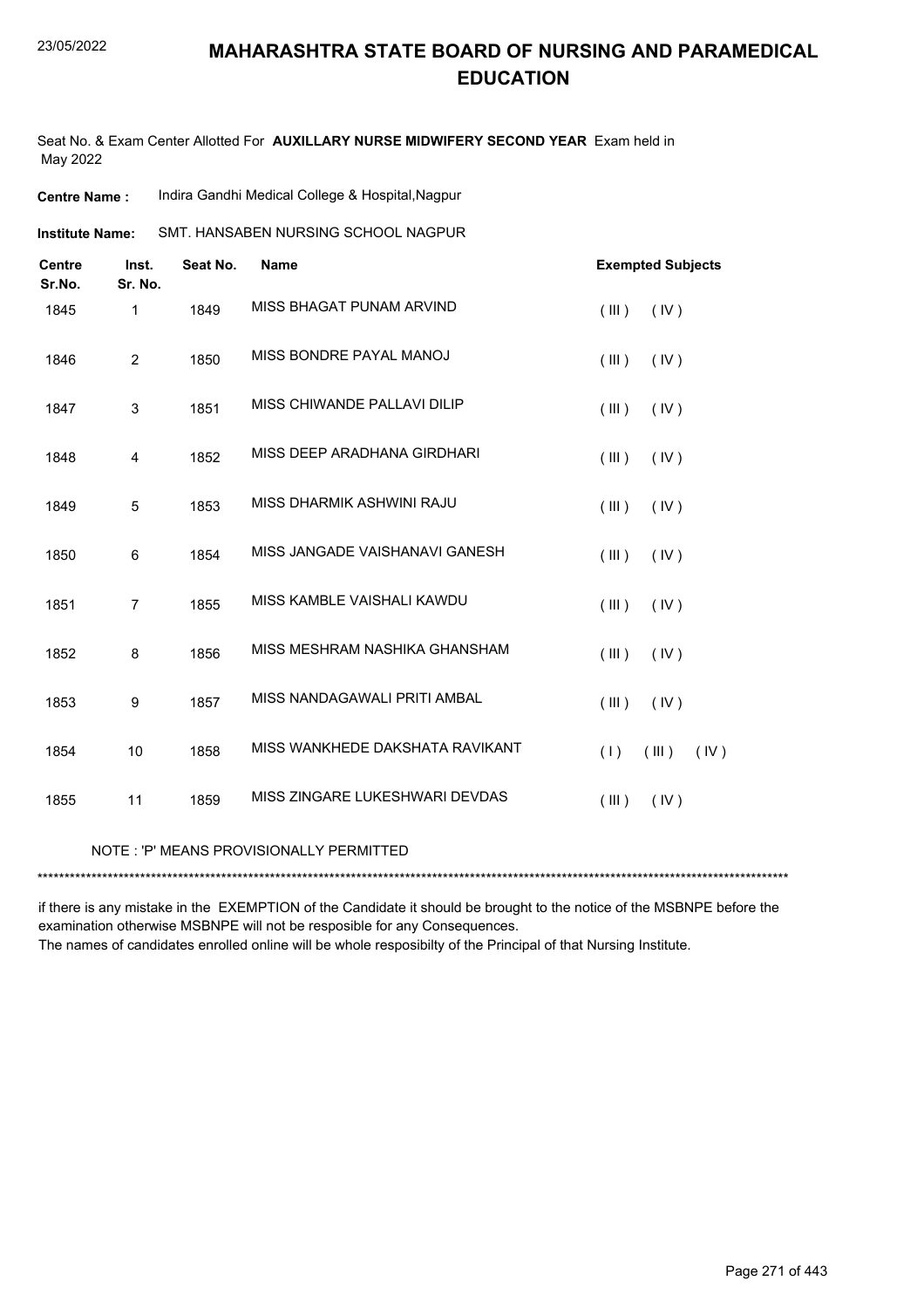Seat No. & Exam Center Allotted For **AUXILLARY NURSE MIDWIFERY SECOND YEAR** Exam held in May 2022

| <b>Centre Name:</b>                         | Indira Gandhi Medical College & Hospital, Nagpur |                                          |                                |  |  |
|---------------------------------------------|--------------------------------------------------|------------------------------------------|--------------------------------|--|--|
| <b>Institute Name:</b>                      |                                                  | SUVARNA SCHOOL OF NURSING SAONER, NAGPUR |                                |  |  |
| <b>Centre</b><br>Inst.<br>Sr.No.<br>Sr. No. | Seat No.                                         | <b>Name</b>                              | <b>Exempted Subjects</b>       |  |  |
| 1856<br>1                                   | 1860                                             | MISS BAGSAR RUPALI LAXMAN                |                                |  |  |
| $\overline{2}$<br>1857                      | 1861                                             | MISS GAJBHIYE MANISHA ANANDRAO           |                                |  |  |
| 1858<br>$\mathbf{3}$                        | 1862                                             | MISS GANAR PRACHI DILIP                  |                                |  |  |
| 1859<br>4                                   | 1863                                             | MISS KALE JYOTI RAJESHRAO                |                                |  |  |
| 1860<br>5                                   | 1864                                             | MISS KHOBRAGADE NIKITA KIRAN             | (11)<br>(III)<br>(IV)          |  |  |
| 1861<br>6                                   | 1865                                             | MISS KHULAGE KAVITA PRAMOD               |                                |  |  |
| $\overline{7}$<br>1862                      | 1866                                             | MISS MESHRAM PRIYANKA RAMAJI             |                                |  |  |
| 8<br>1863                                   | 1867                                             | MISS NAGPURE RAJASHRI DAULAT             | $(\parallel)$<br>(III)<br>(IV) |  |  |
| 1864<br>9                                   | 1868                                             | MISS PAKIDDE ANKITA PRATAP               |                                |  |  |
| 10<br>1865                                  | 1869                                             | <b>MISS RAUT BIPASHA BASANT</b>          |                                |  |  |
| 1866<br>11                                  | 1870                                             | MISS VISHWAKARMA MEENA GIRJESH           |                                |  |  |
|                                             |                                                  | NOTE: 'P' MEANS PROVISIONALLY PERMITTED  |                                |  |  |

if there is any mistake in the EXEMPTION of the Candidate it should be brought to the notice of the MSBNPE before the examination otherwise MSBNPE will not be resposible for any Consequences.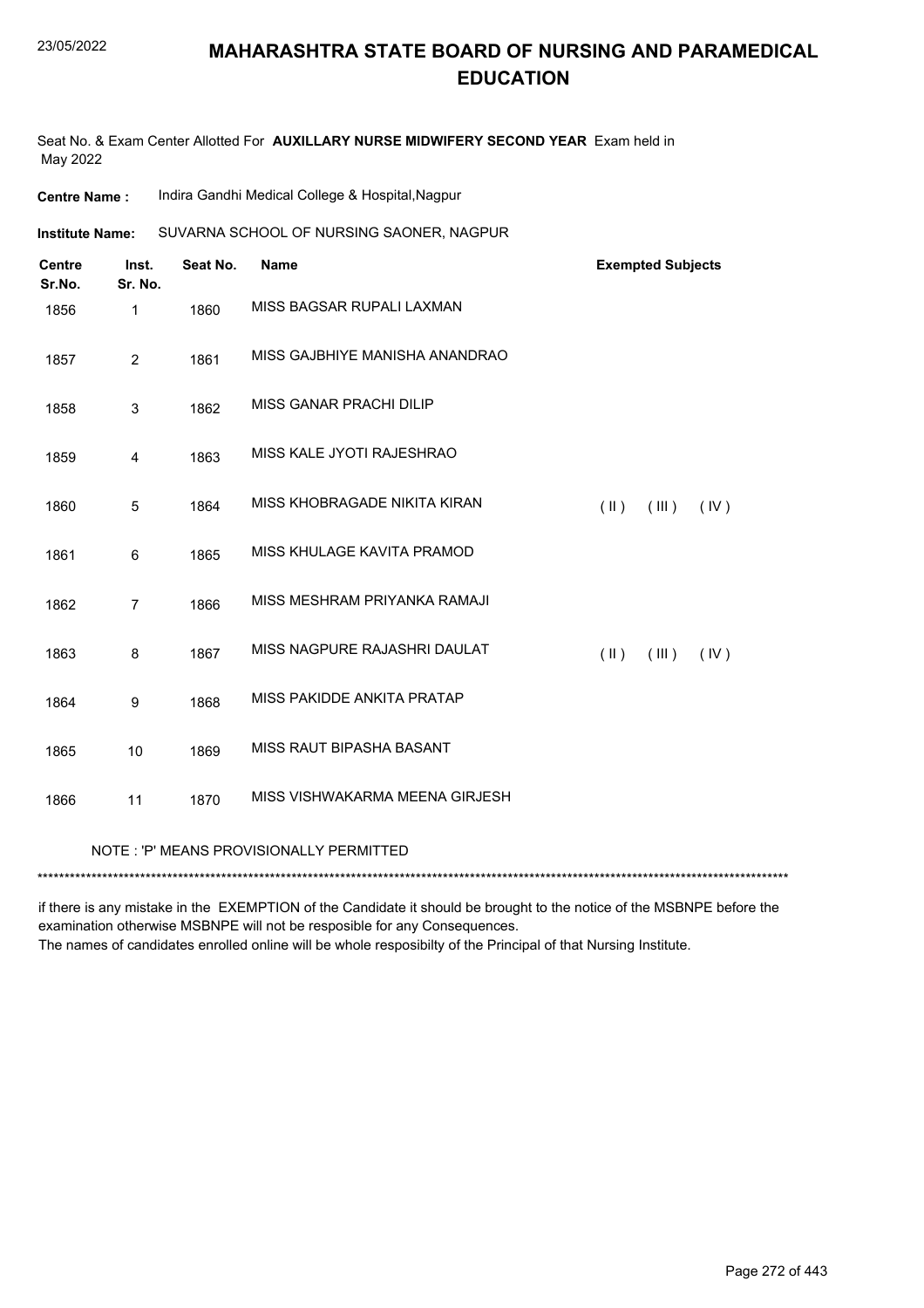Seat No. & Exam Center Allotted For AUXILLARY NURSE MIDWIFERY SECOND YEAR Exam held in May 2022

| <b>Centre Name:</b>     |                  | Indira Gandhi Medical College & Hospital, Nagpur |                                                        |                                |  |  |  |
|-------------------------|------------------|--------------------------------------------------|--------------------------------------------------------|--------------------------------|--|--|--|
| <b>Institute Name:</b>  |                  |                                                  | Indira Gandhi ANM Nursing School, Tal Bhiwapur, Nagpur |                                |  |  |  |
| <b>Centre</b><br>Sr.No. | Inst.<br>Sr. No. | Seat No.                                         | <b>Name</b>                                            | <b>Exempted Subjects</b>       |  |  |  |
| 1867                    |                  | 1871                                             | MISS BURADE GUDDI ASARAM                               | $(\parallel)$<br>(III)<br>(IV) |  |  |  |
| 1868                    | 2                | 1872                                             | MISS GOWARDHAN SUJATA GURUDAS                          | (  )<br>(III)<br>(IV)          |  |  |  |
|                         |                  |                                                  | NOTE: 'P' MEANS PROVISIONALLY PERMITTED                |                                |  |  |  |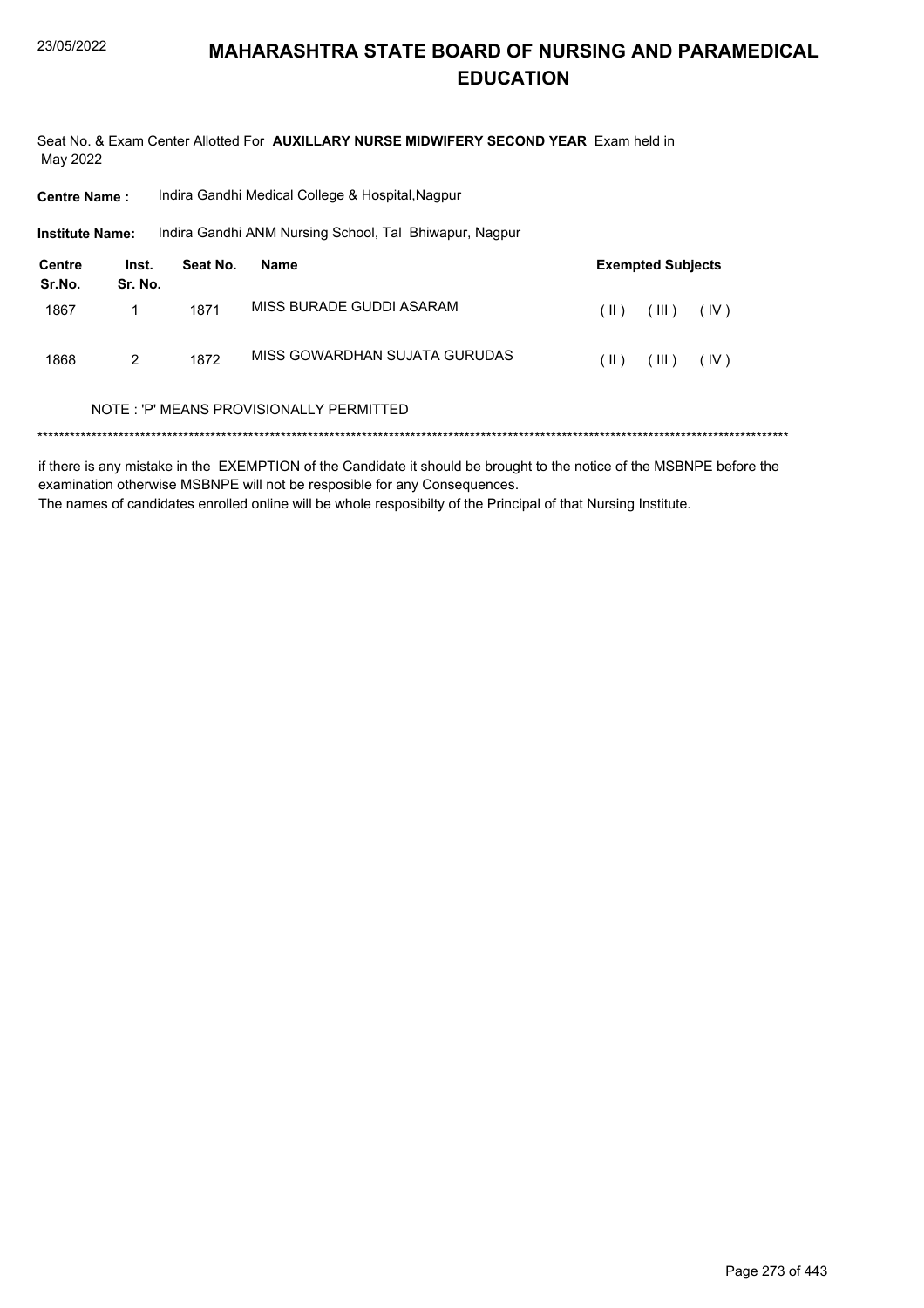Seat No. & Exam Center Allotted For **AUXILLARY NURSE MIDWIFERY SECOND YEAR** Exam held in May 2022

**Institute Name: AVATAR MEHER BABA SCHOOL OF NURSING, NAGPUR** 

| <b>Centre</b><br>Sr.No. | Inst.<br>Sr. No. | Seat No. | <b>Name</b>                       | <b>Exempted Subjects</b> |       |      |
|-------------------------|------------------|----------|-----------------------------------|--------------------------|-------|------|
| 1869                    | 1                | 1873     | MISS DANGE SONALI RAJHANS         | $(\parallel)$            | (III) | (IV) |
| 1870                    | 2                | 1874     | MISS JAMBHULKAR SAMRUDDHI SANDIP  | $(\parallel)$            | (III) | (IV) |
| 1871                    | 3                | 1875     | MISS KAMBLE SEEMA RAJU            | (III)                    | (IV)  |      |
| 1872                    | 4                | 1876     | MISS KHEDKAR SHAMA ANAND          | (III)                    | (IV)  |      |
| 1873                    | 5                | 1877     | MISS NEWARE SHIVANI RAVINDRA      | (III)                    | (IV)  |      |
| 1874                    | 6                | 1878     | MISS SHAMBHARKAR PRATIKSHA NARESH | (III)                    | (IV)  |      |
| 1875                    | $\overline{7}$   | 1879     | MISS UIKEY PAYAL DIGAMBAR         | (III)                    | (IV)  |      |
|                         |                  |          |                                   |                          |       |      |

NOTE : 'P' MEANS PROVISIONALLY PERMITTED

\*\*\*\*\*\*\*\*\*\*\*\*\*\*\*\*\*\*\*\*\*\*\*\*\*\*\*\*\*\*\*\*\*\*\*\*\*\*\*\*\*\*\*\*\*\*\*\*\*\*\*\*\*\*\*\*\*\*\*\*\*\*\*\*\*\*\*\*\*\*\*\*\*\*\*\*\*\*\*\*\*\*\*\*\*\*\*\*\*\*\*\*\*\*\*\*\*\*\*\*\*\*\*\*\*\*\*\*\*\*\*\*\*\*\*\*\*\*\*\*\*\*\*\*\*\*\*\*\*\*\*\*\*\*\*\*\*\*\*

if there is any mistake in the EXEMPTION of the Candidate it should be brought to the notice of the MSBNPE before the examination otherwise MSBNPE will not be resposible for any Consequences.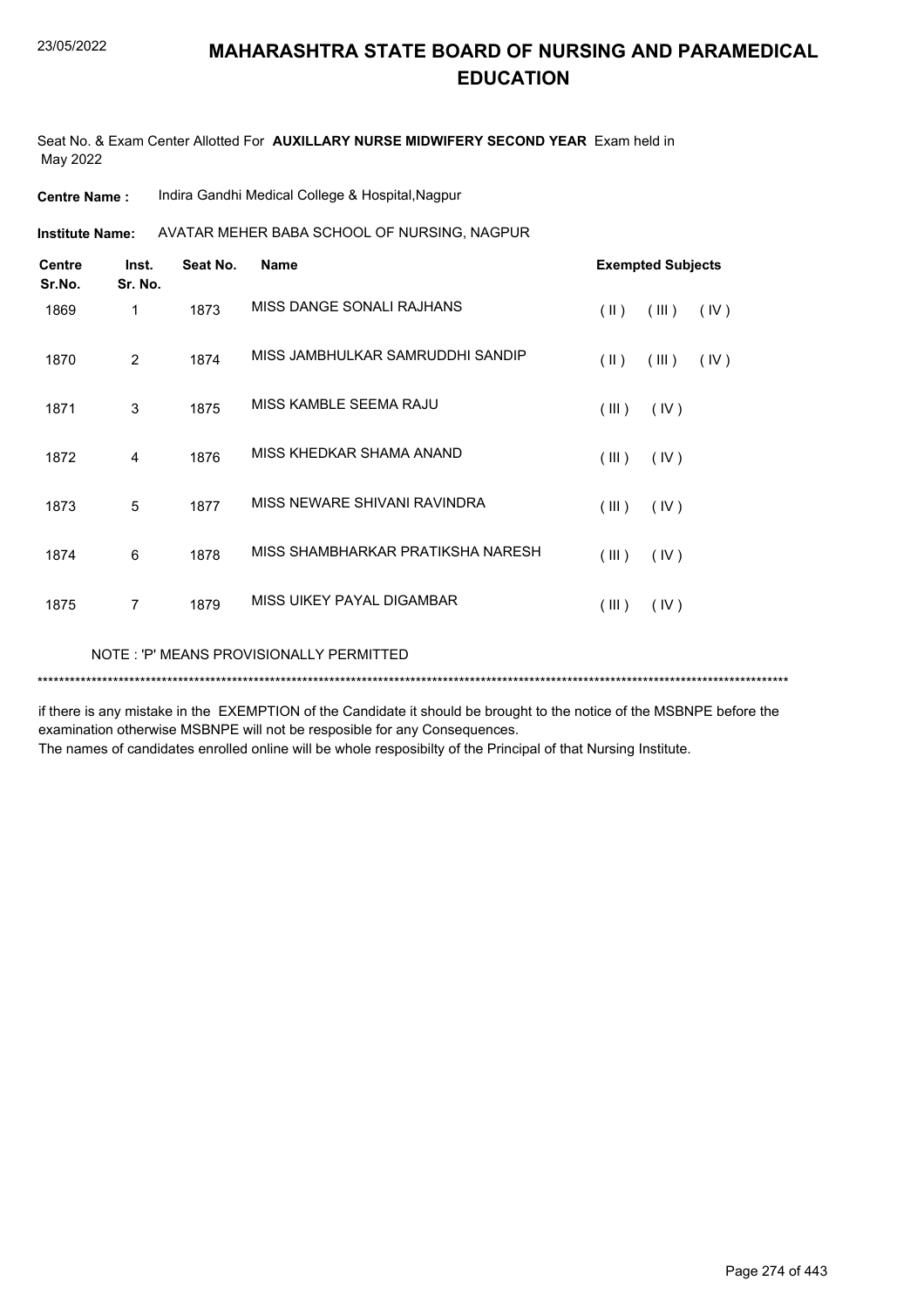Seat No. & Exam Center Allotted For AUXILLARY NURSE MIDWIFERY SECOND YEAR Exam held in May 2022

Centre Name: GENERAL HOSPITAL, Akola

| <b>Institute Name:</b>  |                  |          | DIST.HOSPITAL FOR WOMEN, AKOLA          |                                |
|-------------------------|------------------|----------|-----------------------------------------|--------------------------------|
| <b>Centre</b><br>Sr.No. | Inst.<br>Sr. No. | Seat No. | Name                                    | <b>Exempted Subjects</b>       |
| 1876                    |                  | 1880     | MISS JOSHI PALLAVI VINAYAK              | (III)<br>(IV)<br>$(\parallel)$ |
|                         |                  |          | NOTE: 'P' MEANS PROVISIONALLY PERMITTED |                                |

if there is any mistake in the EXEMPTION of the Candidate it should be brought to the notice of the MSBNPE before the examination otherwise MSBNPE will not be resposible for any Consequences.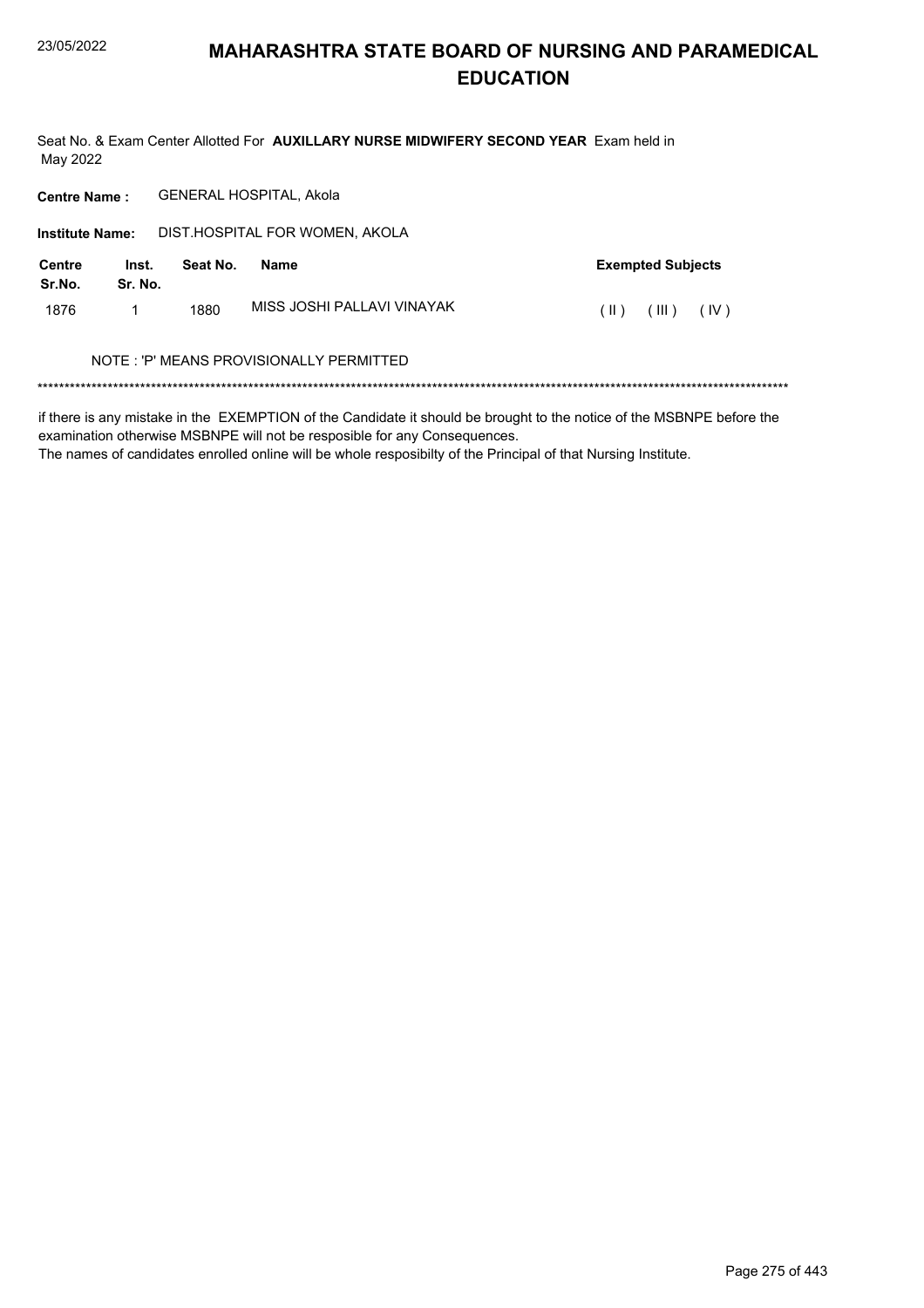Seat No. & Exam Center Allotted For AUXILLARY NURSE MIDWIFERY SECOND YEAR Exam held in May 2022

**Centre Name: GENERAL HOSPITAL, Akola** 

INSTITUTE OF NURSING EDUCATION & RESEARCH, AKOLA **Institute Name:** 

| <b>Centre</b><br>Sr.No. | Inst.<br>Sr. No. | Seat No. | <b>Name</b>                             | <b>Exempted Subjects</b> |
|-------------------------|------------------|----------|-----------------------------------------|--------------------------|
| 1877                    |                  | 1881     | MISS INGLE ASHWINI BALU                 | (III)<br>(IV)            |
| 1878                    | 2                | 1882     | MISS MORE PRASHIKTA RAMRAO              | (III)<br>(IV)            |
| 1879                    | 3                | 1883     | MISS TAYDE POOJA RAJU                   | (III)<br>(  )<br>(IV)    |
|                         |                  |          | NOTE: 'P' MEANS PROVISIONALLY PERMITTED |                          |
|                         |                  |          |                                         |                          |

if there is any mistake in the EXEMPTION of the Candidate it should be brought to the notice of the MSBNPE before the examination otherwise MSBNPE will not be resposible for any Consequences. The names of candidates enrolled online will be whole resposibilty of the Principal of that Nursing Institute.

Page 276 of 443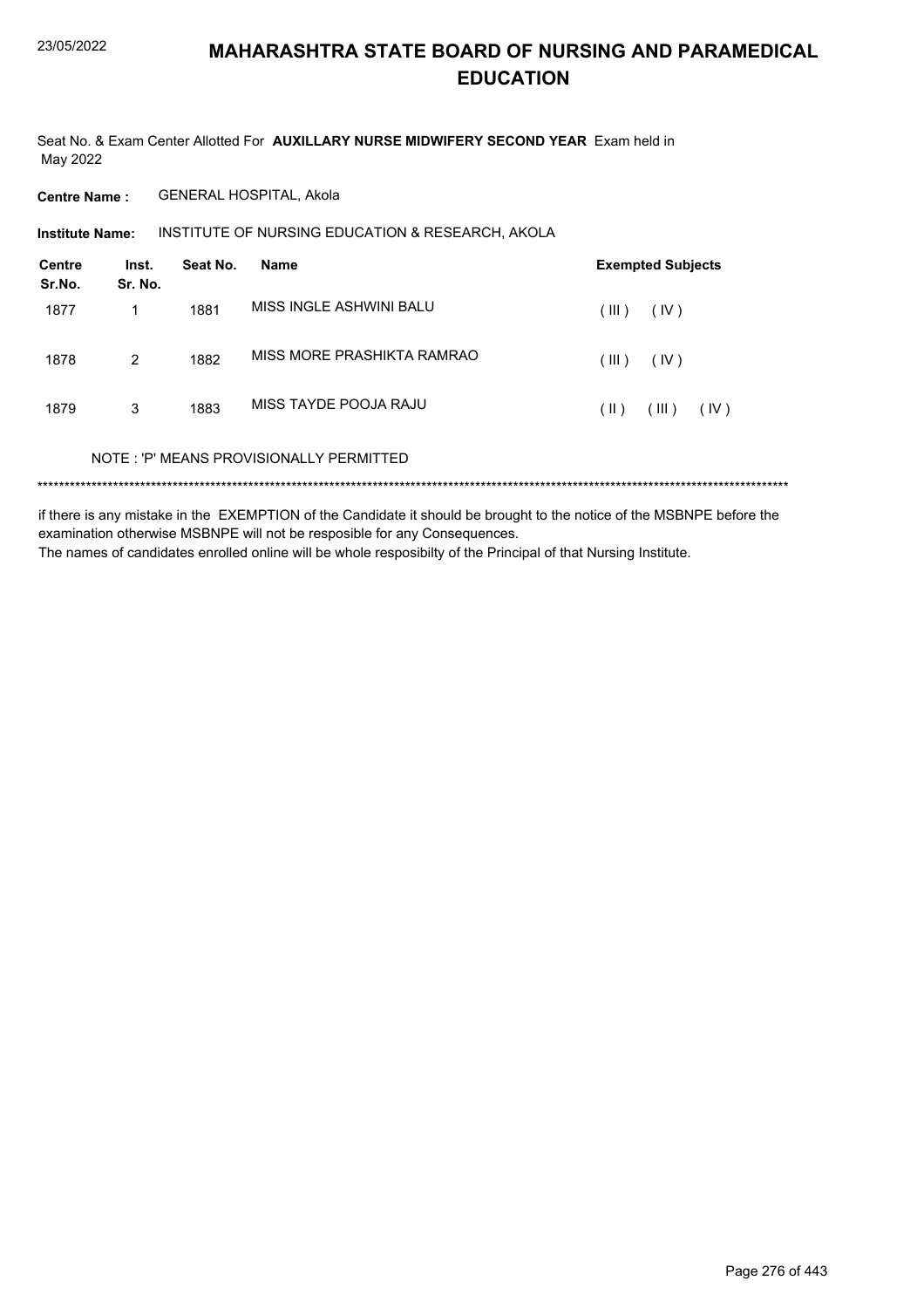Seat No. & Exam Center Allotted For **AUXILLARY NURSE MIDWIFERY SECOND YEAR** Exam held in May 2022

**Centre Name :** GENERAL HOSPITAL, Akola

**Institute Name: MAHATMA PHULE INSTITUTE OF NURSING, AKOLA** 

| <b>Centre</b><br>Sr.No. | Inst.<br>Sr. No. | Seat No. | <b>Name</b>                     | <b>Exempted Subjects</b>             |  |  |
|-------------------------|------------------|----------|---------------------------------|--------------------------------------|--|--|
| 1880                    | 1                | 1884     | MISS ADAYKAR DIPALI KADU        | (III)<br>(IV)                        |  |  |
| 1881                    | $\overline{c}$   | 1885     | MISS CHAKRE ROSHNI RAJU         | $(\parallel)$<br>(III)<br>(IV)       |  |  |
| 1882                    | 3                | 1886     | MISS DONGRE SHUBHANGI GAJANAN   | (III)<br>(IV)                        |  |  |
| 1883                    | 4                | 1887     | MISS GAYSAMUDRE SUKANYA SUBHASH | (III)<br>(IV)                        |  |  |
| 1884                    | 5                | 1888     | MISS GHUGE PRIYANKA SAMPAT      | $($ III $)$<br>(IV)<br>$(\parallel)$ |  |  |
| 1885                    | 6                | 1889     | MISS KHADASE SWATI VILAS        | (III)<br>(IV)                        |  |  |
| 1886                    | $\overline{7}$   | 1890     | MISS KHANDARE DIVYA SURESH      | (III)<br>(IV)                        |  |  |
| 1887                    | 8                | 1891     | MISS MOHOD SAKSHI RAHUL         | (III)<br>(IV)                        |  |  |
| 1888                    | 9                | 1892     | MISS MOHOD SHITAL RAJESH        | $(\parallel)$<br>(III)<br>(IV)       |  |  |
| 1889                    | 10               | 1893     | MISS PANDE SHIVANI MADAN        | (III)<br>(IV)                        |  |  |
| 1890                    | 11               | 1894     | MISS SADANSHIV ASMITA VIDYADHAR | $($ II $)$<br>(III)<br>(IV)          |  |  |
| 1891                    | 12               | 1895     | MISS SARDAR PRADNYA PURUSHOTTAM | (III)<br>(IV)                        |  |  |
| 1892                    | 13               | 1896     | MISS TAYADE NIKITA BABARAO      | (III)<br>(IV)                        |  |  |
| 1893                    | 14               | 1897     | MISS WANKHADE NIKITA NAJUKRAO   | $(\parallel)$<br>(III)<br>(IV)       |  |  |
| 1894                    | 15               | 1898     | MISS WANKHADE ROHINI RAJESH     | (III)<br>(IV)                        |  |  |

#### NOTE : 'P' MEANS PROVISIONALLY PERMITTED

\*\*\*\*\*\*\*\*\*\*\*\*\*\*\*\*\*\*\*\*\*\*\*\*\*\*\*\*\*\*\*\*\*\*\*\*\*\*\*\*\*\*\*\*\*\*\*\*\*\*\*\*\*\*\*\*\*\*\*\*\*\*\*\*\*\*\*\*\*\*\*\*\*\*\*\*\*\*\*\*\*\*\*\*\*\*\*\*\*\*\*\*\*\*\*\*\*\*\*\*\*\*\*\*\*\*\*\*\*\*\*\*\*\*\*\*\*\*\*\*\*\*\*\*\*\*\*\*\*\*\*\*\*\*\*\*\*\*\*

if there is any mistake in the EXEMPTION of the Candidate it should be brought to the notice of the MSBNPE before the examination otherwise MSBNPE will not be resposible for any Consequences.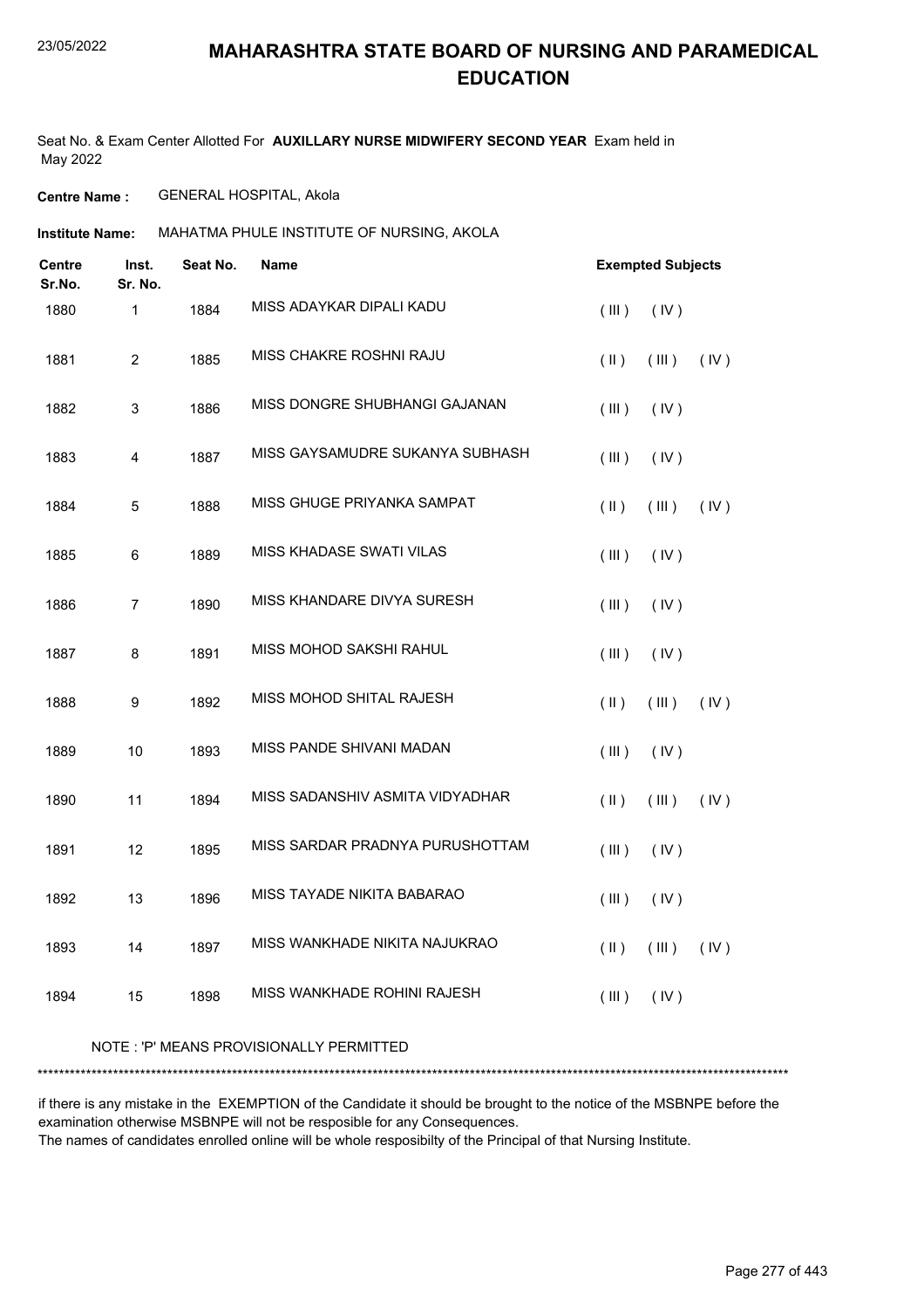Seat No. & Exam Center Allotted For **AUXILLARY NURSE MIDWIFERY SECOND YEAR** Exam held in May 2022

**Centre Name :** GENERAL HOSPITAL, Akola

**Institute Name: RADHIKA NURSING SCHOOL, AKOLA** 

| <b>Centre</b><br>Sr.No. | Inst.<br>Sr. No. | Seat No. | <b>Name</b>                  |               | <b>Exempted Subjects</b> |      |
|-------------------------|------------------|----------|------------------------------|---------------|--------------------------|------|
| 1895                    | 1                | 1899     | MISS ADHAO BHARTI SANTOSH    | $(\parallel)$ | (III)                    | (IV) |
| 1896                    | $\overline{c}$   | 1900     | MISS BODADE ASMITA GANESH    | $(\parallel)$ | (III)                    | (IV) |
| 1897                    | $\sqrt{3}$       | 1901     | MISS DHOKE SHEETAL DEVANAND  | $(\parallel)$ | (III)                    | (IV) |
| 1898                    | 4                | 1902     | MISS INGLE DIVYA NAGORAO     | $(\parallel)$ | (III)                    | (IV) |
| 1899                    | 5                | 1903     | MISS KAMBLE PRATIKSHA ANIL   | (III)         | (IV)                     |      |
| 1900                    | $\,6$            | 1904     | MISS MESHRAM PUNAM SANTOSH   | $(\parallel)$ | (III)                    | (IV) |
| 1901                    | $\overline{7}$   | 1905     | MISS PHUKAT SHRADDHA RAJESH  | $(\parallel)$ | (III)                    | (IV) |
| 1902                    | 8                | 1906     | MISS SADAR ANJALI ASHOK      | (III)         | (IV)                     |      |
| 1903                    | $\boldsymbol{9}$ | 1907     | MISS SHEJOKAR RUTUJA SURESH  | $(\parallel)$ | (III)                    | (IV) |
| 1904                    | 10               | 1908     | MISS TAYADE SMITA BALASAHEB  | (III)         | (IV)                     |      |
| 1905                    | 11               | 1909     | MISS THOMBARE KAJAL GAJANAN  | (III)         | (IV)                     |      |
| 1906                    | 12               | 1910     | MISS THOSARE SWATEJA SANTOSH | (III)         | (IV)                     |      |
| 1907                    | 13               | 1911     | MISS WANKHADE VAISHNAVI ANIL | $(\parallel)$ | (III)                    | (IV) |

NOTE : 'P' MEANS PROVISIONALLY PERMITTED

\*\*\*\*\*\*\*\*\*\*\*\*\*\*\*\*\*\*\*\*\*\*\*\*\*\*\*\*\*\*\*\*\*\*\*\*\*\*\*\*\*\*\*\*\*\*\*\*\*\*\*\*\*\*\*\*\*\*\*\*\*\*\*\*\*\*\*\*\*\*\*\*\*\*\*\*\*\*\*\*\*\*\*\*\*\*\*\*\*\*\*\*\*\*\*\*\*\*\*\*\*\*\*\*\*\*\*\*\*\*\*\*\*\*\*\*\*\*\*\*\*\*\*\*\*\*\*\*\*\*\*\*\*\*\*\*\*\*\*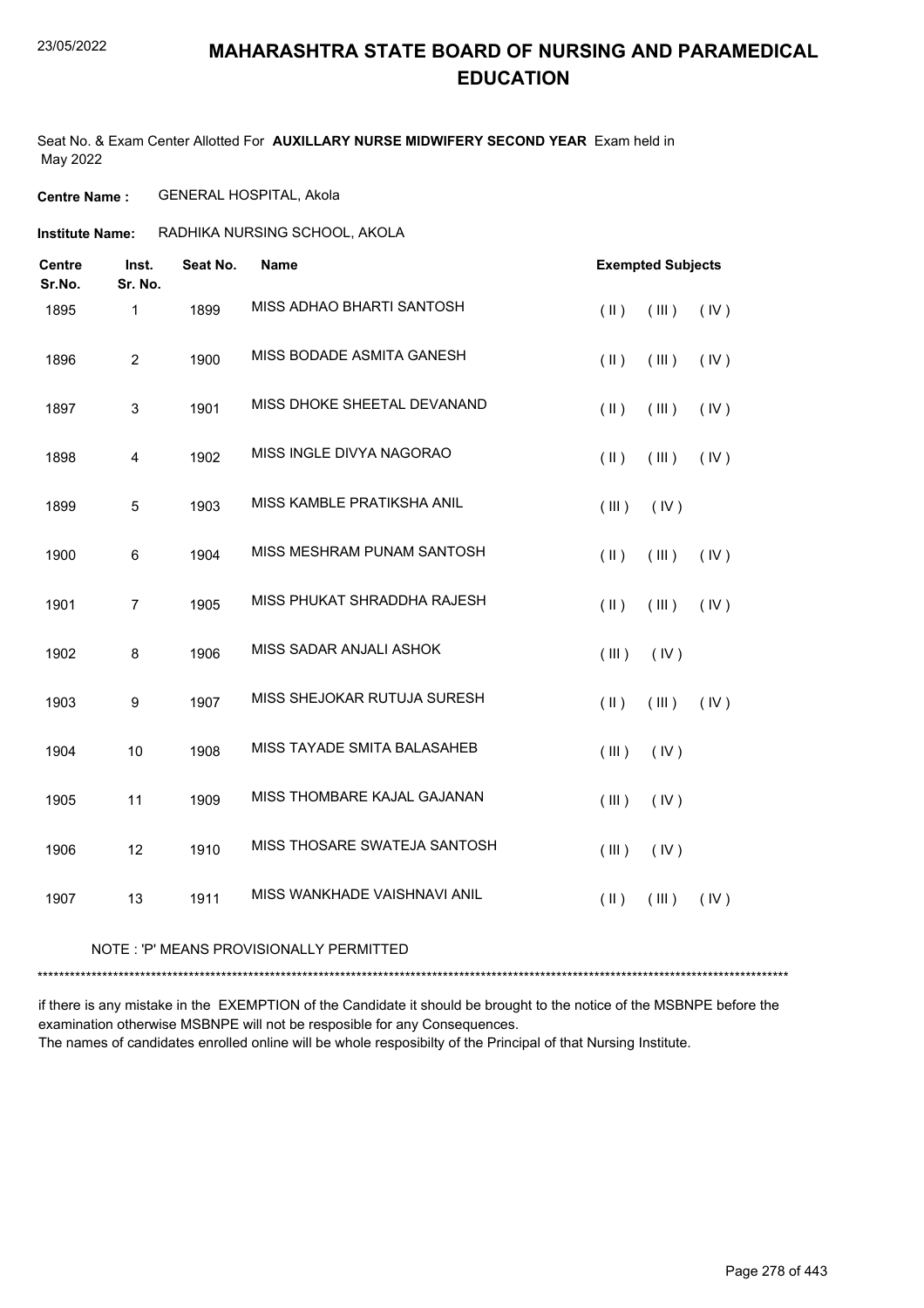Seat No. & Exam Center Allotted For **AUXILLARY NURSE MIDWIFERY SECOND YEAR** Exam held in May 2022

**Centre Name :** GENERAL HOSPITAL, Akola

**Institute Name:** ANGLE OF MERCY INSTITUTE OF NURSING SCIENCE, AKOLA

| <b>Centre</b><br>Sr.No. | Inst.<br>Sr. No. | Seat No. | <b>Name</b>                   |       | <b>Exempted Subjects</b> |      |
|-------------------------|------------------|----------|-------------------------------|-------|--------------------------|------|
| 1908                    | 1                | 1912     | MISS GAIKWAD KOMAL SUDHAKAR   | (  )  | (III)                    | (IV) |
| 1909                    | 2                | 1913     | MISS WALSE SHITAL RAJESH      | (III) | (IV)                     |      |
| 1910                    | 3                | 1914     | MISS WANKHADE DIPALI MADHUKAR | (III) | (IV)                     |      |
| 1911                    | 4                | 1915     | MISS WANKHADE VARSH JAYDEO    | (  )  | (III)                    | (IV) |
|                         |                  |          |                               |       |                          |      |

NOTE : 'P' MEANS PROVISIONALLY PERMITTED

\*\*\*\*\*\*\*\*\*\*\*\*\*\*\*\*\*\*\*\*\*\*\*\*\*\*\*\*\*\*\*\*\*\*\*\*\*\*\*\*\*\*\*\*\*\*\*\*\*\*\*\*\*\*\*\*\*\*\*\*\*\*\*\*\*\*\*\*\*\*\*\*\*\*\*\*\*\*\*\*\*\*\*\*\*\*\*\*\*\*\*\*\*\*\*\*\*\*\*\*\*\*\*\*\*\*\*\*\*\*\*\*\*\*\*\*\*\*\*\*\*\*\*\*\*\*\*\*\*\*\*\*\*\*\*\*\*\*\*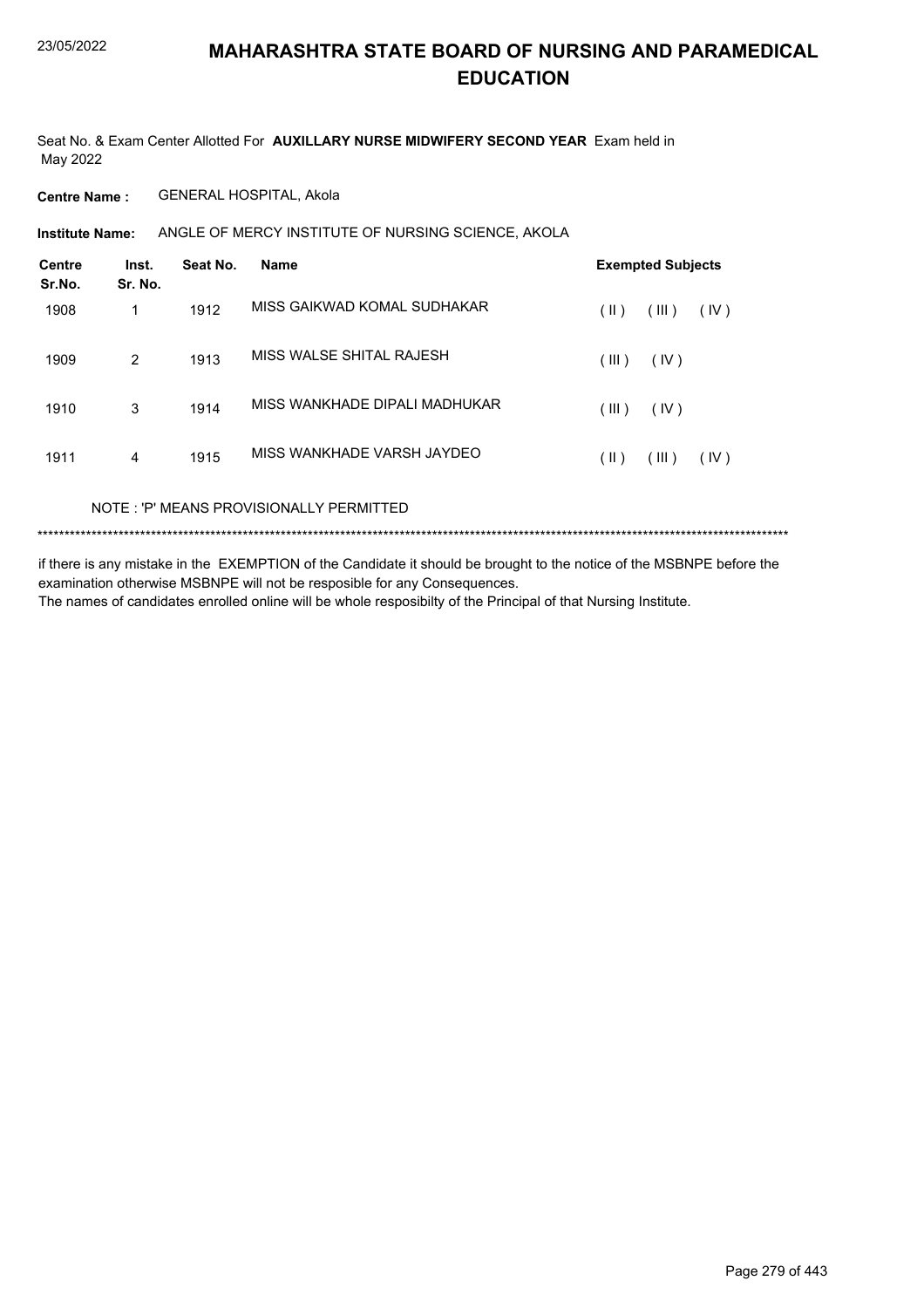Seat No. & Exam Center Allotted For **AUXILLARY NURSE MIDWIFERY SECOND YEAR** Exam held in May 2022

**Centre Name :** GENERAL HOSPITAL, Akola

MAHARSHI WALMIKI INSTITUTE OF NURSING MALKAPUR,AKOLA **Institute Name:**

| <b>Centre</b><br>Sr.No. | Inst.<br>Sr. No. | Seat No. | <b>Name</b>                     |               | <b>Exempted Subjects</b> |      |
|-------------------------|------------------|----------|---------------------------------|---------------|--------------------------|------|
| 1912                    | 1                | 1916     | MISS AMBHORE YOGITA SAMADHAN    | $(\parallel)$ | (III)                    | (IV) |
| 1913                    | 2                | 1917     | MISS BRAMHANE JAYASHRI NAJUKRAO |               |                          |      |
| 1914                    | 3                | 1918     | MISS DONGARE MAYURI SHANTARAM   | $(\parallel)$ | (III)                    | (IV) |
| 1915                    | 4                | 1919     | MISS HIWRALE PRITI UMRAO        | (III)         | (IV)                     |      |
| 1916                    | 5                | 1920     | MISS KAITHWAS ARATEE KAILAS     |               |                          |      |
| 1917                    | 6                | 1921     | MISS SHIRSAT NIKITA GAUTAM      | (III)         | (IV)                     |      |
| 1918                    | 7                | 1922     | MISS TAYDE TEJASWINI SAHEBRAO   | $(\parallel)$ | (III)                    | (IV) |
| 1919                    | 8                | 1923     | MISS UMALE VAISHNAVI GAJANAN    | (III)         | (IV)                     |      |

NOTE : 'P' MEANS PROVISIONALLY PERMITTED

\*\*\*\*\*\*\*\*\*\*\*\*\*\*\*\*\*\*\*\*\*\*\*\*\*\*\*\*\*\*\*\*\*\*\*\*\*\*\*\*\*\*\*\*\*\*\*\*\*\*\*\*\*\*\*\*\*\*\*\*\*\*\*\*\*\*\*\*\*\*\*\*\*\*\*\*\*\*\*\*\*\*\*\*\*\*\*\*\*\*\*\*\*\*\*\*\*\*\*\*\*\*\*\*\*\*\*\*\*\*\*\*\*\*\*\*\*\*\*\*\*\*\*\*\*\*\*\*\*\*\*\*\*\*\*\*\*\*\*

if there is any mistake in the EXEMPTION of the Candidate it should be brought to the notice of the MSBNPE before the examination otherwise MSBNPE will not be resposible for any Consequences.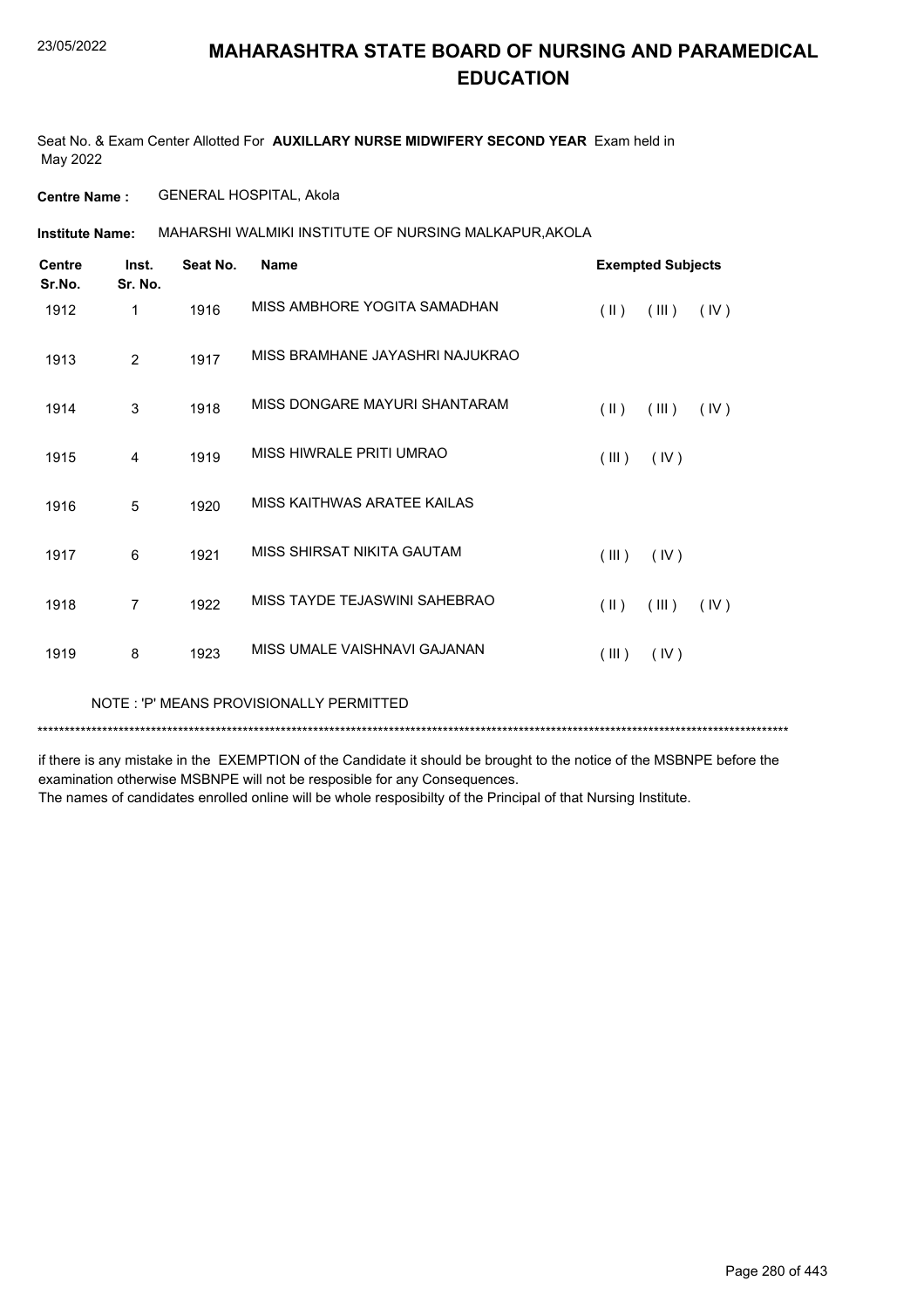Seat No. & Exam Center Allotted For **AUXILLARY NURSE MIDWIFERY SECOND YEAR** Exam held in May 2022

**Centre Name :** GENERAL HOSPITAL, Akola

**Institute Name: AZAD HIND NURSING SCHOOL, AKOLA** 

| <b>Centre</b><br>Sr.No. | Inst.<br>Sr. No. | Seat No. | <b>Name</b>                      |               | <b>Exempted Subjects</b> |      |
|-------------------------|------------------|----------|----------------------------------|---------------|--------------------------|------|
| 1920                    | $\mathbf{1}$     | 1924     | MISS DHAWALE PUNAM GANESH        | $($ II $)$    | (III)                    | (IV) |
| 1921                    | $\overline{2}$   | 1925     | MISS GAWAI SARLA RAMESH          | $(\parallel)$ | (III)                    | (IV) |
| 1922                    | $\mathsf 3$      | 1926     | MISS INGLE PRIYA UTTAM           |               |                          |      |
| 1923                    | 4                | 1927     | MISS INGOLE NIKITA SAMADHAN      | $($ II $)$    | (III)                    | (IV) |
| 1924                    | 5                | 1928     | MISS JAGTAP DIKSHA RAHUL         | (III)         | (IV)                     |      |
| 1925                    | 6                | 1929     | MISS KHANDEKAR ASHWINI SANTOSH   | $($ II $)$    | (III)                    | (IV) |
| 1926                    | $\overline{7}$   | 1930     | MISS PATIL ANJALI SURESH         | $($ II $)$    | (III)                    | (IV) |
| 1927                    | 8                | 1931     | MISS SADANSHIV NEHA MUKUNDA      |               |                          |      |
| 1928                    | 9                | 1932     | MISS TOTE ROSHNI RAMKRUSHAN      | (1)           | $($ III $)$              | (IV) |
| 1929                    | 10               | 1933     | <b>MISS VATTHI SUSHMA SURESH</b> | $(\parallel)$ | (III)                    | (IV) |
| 1930                    | 11               | 1934     | MISS WAKPANJAR KIRAN NAJUKARAO   | (III)         | (IV)                     |      |
| 1931                    | 12               | 1935     | MISS WANKHADE NAYANA SHIVDAS     | (1)           | (III)                    | (IV) |

#### NOTE : 'P' MEANS PROVISIONALLY PERMITTED

\*\*\*\*\*\*\*\*\*\*\*\*\*\*\*\*\*\*\*\*\*\*\*\*\*\*\*\*\*\*\*\*\*\*\*\*\*\*\*\*\*\*\*\*\*\*\*\*\*\*\*\*\*\*\*\*\*\*\*\*\*\*\*\*\*\*\*\*\*\*\*\*\*\*\*\*\*\*\*\*\*\*\*\*\*\*\*\*\*\*\*\*\*\*\*\*\*\*\*\*\*\*\*\*\*\*\*\*\*\*\*\*\*\*\*\*\*\*\*\*\*\*\*\*\*\*\*\*\*\*\*\*\*\*\*\*\*\*\*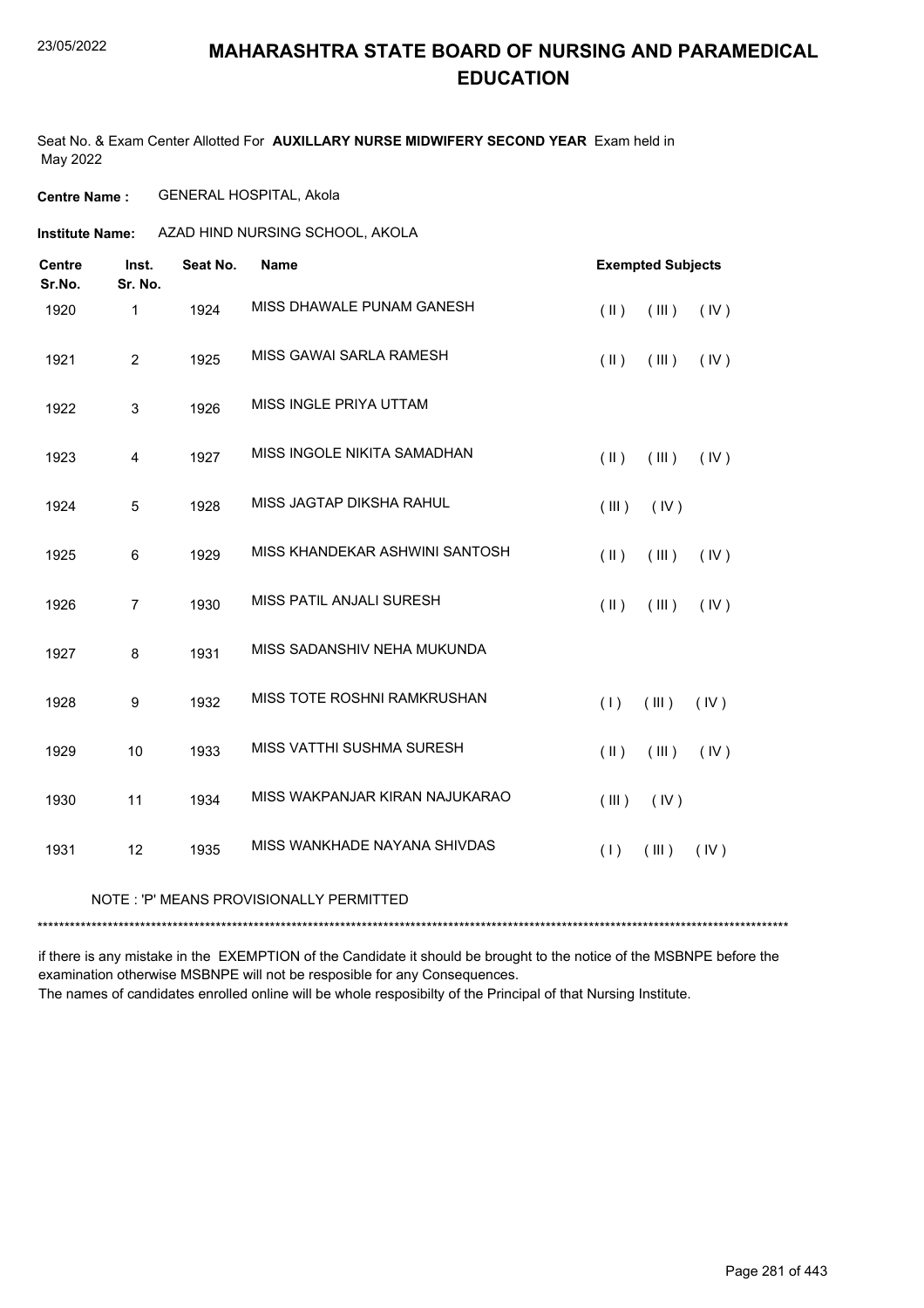Seat No. & Exam Center Allotted For **AUXILLARY NURSE MIDWIFERY SECOND YEAR** Exam held in May 2022

**Centre Name :** GENERAL HOSPITAL, Akola

**Institute Name: MAA ANUSAYA SCHOOL OF NURSING, AKOLA** 

| <b>Centre</b><br>Sr.No. | Inst.<br>Sr. No. | Seat No. | <b>Name</b>                        | <b>Exempted Subjects</b> |       |      |
|-------------------------|------------------|----------|------------------------------------|--------------------------|-------|------|
| 1932                    | 1                | 1936     | MISS CHAURPAGAR ASMITA GAJANAN     | (III)                    | (IV)  |      |
| 1933                    | $\overline{2}$   | 1937     | MISS GAWAI SHUBHANGI SADANAND      | (III)                    | (IV)  |      |
| 1934                    | $\mathsf 3$      | 1938     | MISS INGLE MONALI PRATAP           | $($ II $)$               | (III) | (IV) |
| 1935                    | 4                | 1939     | MISS NIMBOKAR JAYSHREE BALKRUSHNA  | (III)                    | (IV)  |      |
| 1936                    | 5                | 1940     | MISS SHEGOKAR PRATIKSHA NAMDEO     | $(\parallel)$            | (III) | (IV) |
| 1937                    | 6                | 1941     | MISS SOLANKE RUSHALI RAJU          | $(\parallel)$            | (III) | (IV) |
| 1938                    | $\overline{7}$   | 1942     | MISS SOLANKE DIPALI ANIL           | (III)                    | (IV)  |      |
| 1939                    | 8                | 1943     | MISS WANKHADE SAPNA MANIK          | (III)                    | (IV)  |      |
| 1940                    | 9                | 1944     | MISS ZAKARDE VAISHNAVI CHATARSINGH | (III)                    | (IV)  |      |
|                         |                  |          |                                    |                          |       |      |

NOTE : 'P' MEANS PROVISIONALLY PERMITTED

\*\*\*\*\*\*\*\*\*\*\*\*\*\*\*\*\*\*\*\*\*\*\*\*\*\*\*\*\*\*\*\*\*\*\*\*\*\*\*\*\*\*\*\*\*\*\*\*\*\*\*\*\*\*\*\*\*\*\*\*\*\*\*\*\*\*\*\*\*\*\*\*\*\*\*\*\*\*\*\*\*\*\*\*\*\*\*\*\*\*\*\*\*\*\*\*\*\*\*\*\*\*\*\*\*\*\*\*\*\*\*\*\*\*\*\*\*\*\*\*\*\*\*\*\*\*\*\*\*\*\*\*\*\*\*\*\*\*\*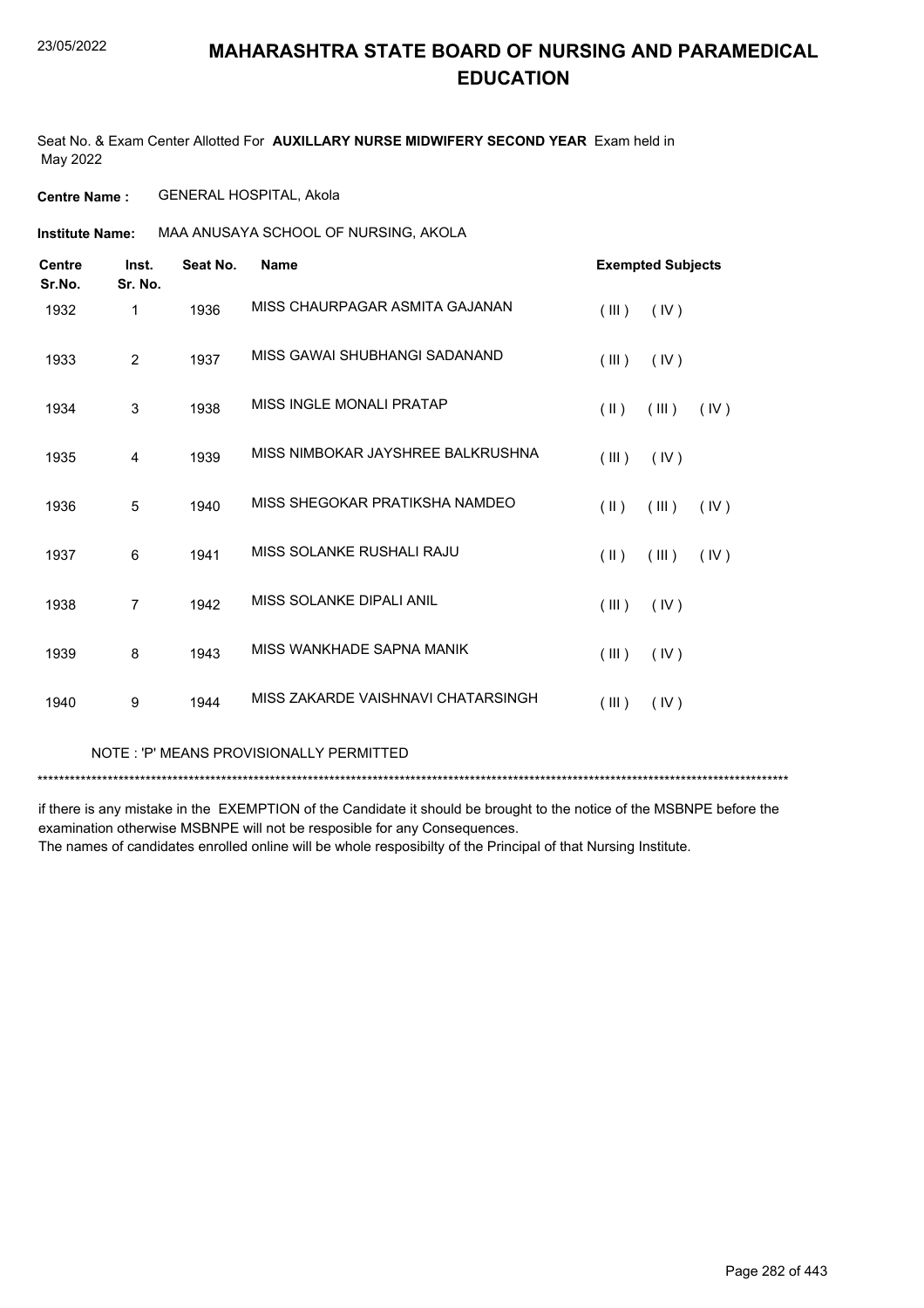Seat No. & Exam Center Allotted For **AUXILLARY NURSE MIDWIFERY SECOND YEAR** Exam held in May 2022

**Centre Name :** SURETECH COLLEGE OF NURSING, NAGPUR

**Institute Name: KALYANI NURSING SCHOOL, NAGPUR** 

| <b>Centre</b><br>Sr.No. | Inst.<br>Sr. No. | Seat No. | <b>Name</b>                                                | <b>Exempted Subjects</b> |  |  |
|-------------------------|------------------|----------|------------------------------------------------------------|--------------------------|--|--|
| 1941                    | 1                | 1945     | MISS CHOPADE BHAGYASHALI ANIL                              | (III)<br>(IV)            |  |  |
| 1942                    | 2                | 1946     | MISS JAMNIK RASHI RAJKUMAR                                 | (III)<br>(IV)            |  |  |
| 1943                    | 3                | 1947     | SMT KUSHWAHA PINKEE GANESH<br>(NEE KUSHWAHA PINKEE RAMESH) | (III)<br>(IV)            |  |  |
| 1944                    | 4                | 1948     | SMT BORKAR JYOTI ASHISH<br>(NEE MESHRAM JYOTI PRUTHVIRAJ)  | (III)<br>(IV)            |  |  |
| 1945                    | 5                | 1949     | MISS PATIL SMITA DARYAO                                    | (III)<br>(  )<br>(IV)    |  |  |
| 1946                    | 6                | 1950     | MISS RAMTEKE SHALINI BHARAT                                | (III)<br>(IV)            |  |  |
| 1947                    | 7                | 1951     | MISS SAHARE KAMINI KAILAS                                  | (IV)<br>(III)            |  |  |

NOTE : 'P' MEANS PROVISIONALLY PERMITTED

\*\*\*\*\*\*\*\*\*\*\*\*\*\*\*\*\*\*\*\*\*\*\*\*\*\*\*\*\*\*\*\*\*\*\*\*\*\*\*\*\*\*\*\*\*\*\*\*\*\*\*\*\*\*\*\*\*\*\*\*\*\*\*\*\*\*\*\*\*\*\*\*\*\*\*\*\*\*\*\*\*\*\*\*\*\*\*\*\*\*\*\*\*\*\*\*\*\*\*\*\*\*\*\*\*\*\*\*\*\*\*\*\*\*\*\*\*\*\*\*\*\*\*\*\*\*\*\*\*\*\*\*\*\*\*\*\*\*\*

if there is any mistake in the EXEMPTION of the Candidate it should be brought to the notice of the MSBNPE before the examination otherwise MSBNPE will not be resposible for any Consequences.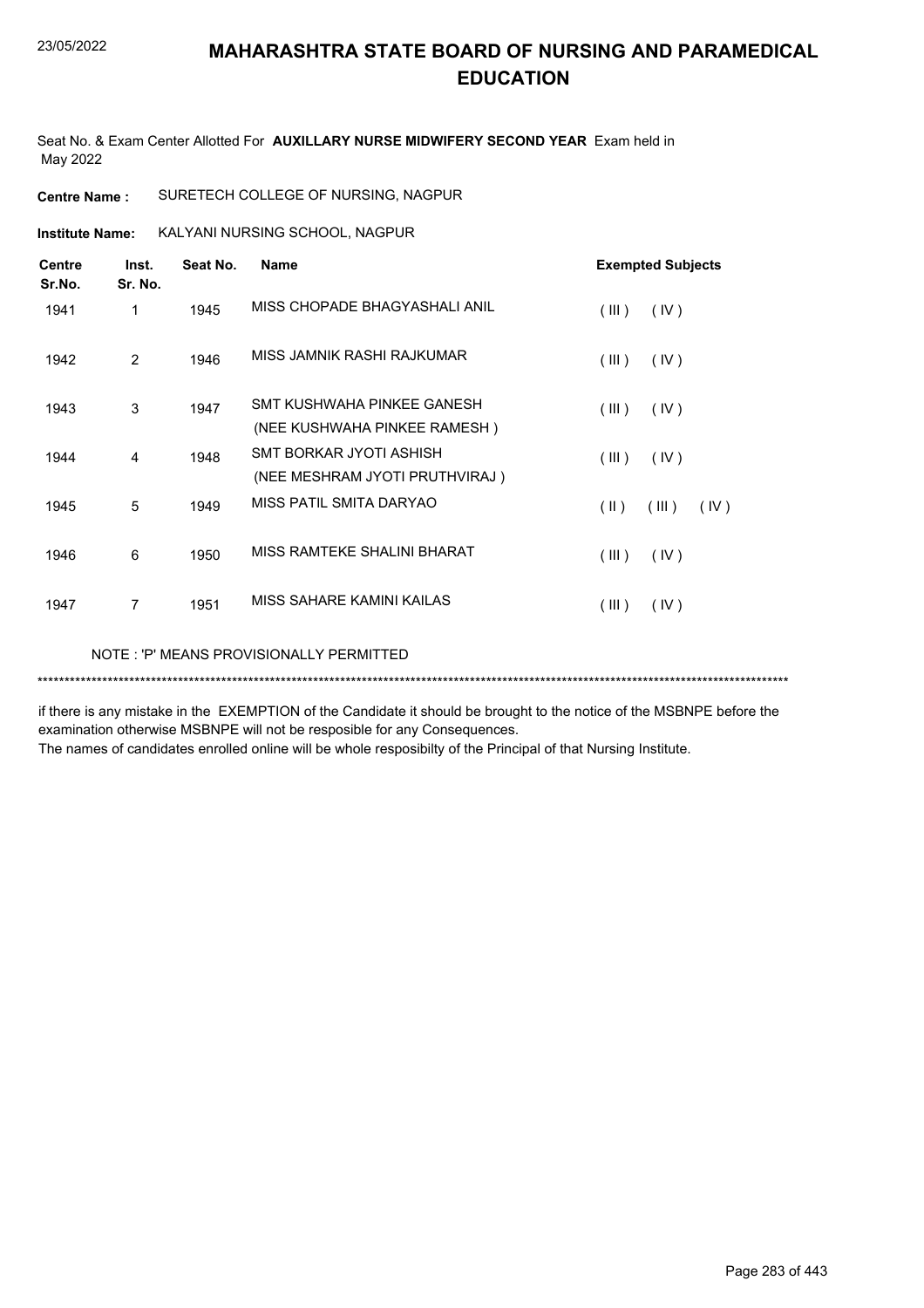Seat No. & Exam Center Allotted For **AUXILLARY NURSE MIDWIFERY SECOND YEAR** Exam held in May 2022

**Centre Name :** SURETECH COLLEGE OF NURSING, NAGPUR

SURETECH COLLEGE OF NURSING, NAGPUR **Institute Name:**

| Inst.<br><b>Centre</b><br>Sr.No.<br>Sr. No. |   | Seat No. | <b>Name</b>                         | <b>Exempted Subjects</b> |  |
|---------------------------------------------|---|----------|-------------------------------------|--------------------------|--|
| 1948                                        | 1 | 1952     | MISS BONDRE BHAGYASHRI YADHYNESHWAR | (III)<br>(IV)            |  |
| 1949                                        | 2 | 1953     | MISS GAIKAWAD ASHVINI RAJENDRA      | (III)<br>(IV)            |  |
| 1950                                        | 3 | 1954     | MISS KORAM PRATIKSHA NARENDRA       | (III)<br>(IV)            |  |
| 1951                                        | 4 | 1955     | MISS MADAVI MEGHA ABAJI             | (III)<br>(IV)            |  |
| 1952                                        | 5 | 1956     | MISS MESHRAM DHANASHREE DINESH      | (III)<br>(IV)            |  |
| 1953                                        | 6 | 1957     | MISS NIRWAN MAYAVATI SITARAM        | (III)<br>(IV)            |  |
| 1954                                        | 7 | 1958     | MISS SANESHWAR AAKANKSHA BABLU      | (III)<br>(IV)            |  |
| 1955                                        | 8 | 1959     | MISS WANKHEDE SNEHA PRADIP          | (III)<br>(IV)            |  |

NOTE : 'P' MEANS PROVISIONALLY PERMITTED

\*\*\*\*\*\*\*\*\*\*\*\*\*\*\*\*\*\*\*\*\*\*\*\*\*\*\*\*\*\*\*\*\*\*\*\*\*\*\*\*\*\*\*\*\*\*\*\*\*\*\*\*\*\*\*\*\*\*\*\*\*\*\*\*\*\*\*\*\*\*\*\*\*\*\*\*\*\*\*\*\*\*\*\*\*\*\*\*\*\*\*\*\*\*\*\*\*\*\*\*\*\*\*\*\*\*\*\*\*\*\*\*\*\*\*\*\*\*\*\*\*\*\*\*\*\*\*\*\*\*\*\*\*\*\*\*\*\*\*

if there is any mistake in the EXEMPTION of the Candidate it should be brought to the notice of the MSBNPE before the examination otherwise MSBNPE will not be resposible for any Consequences.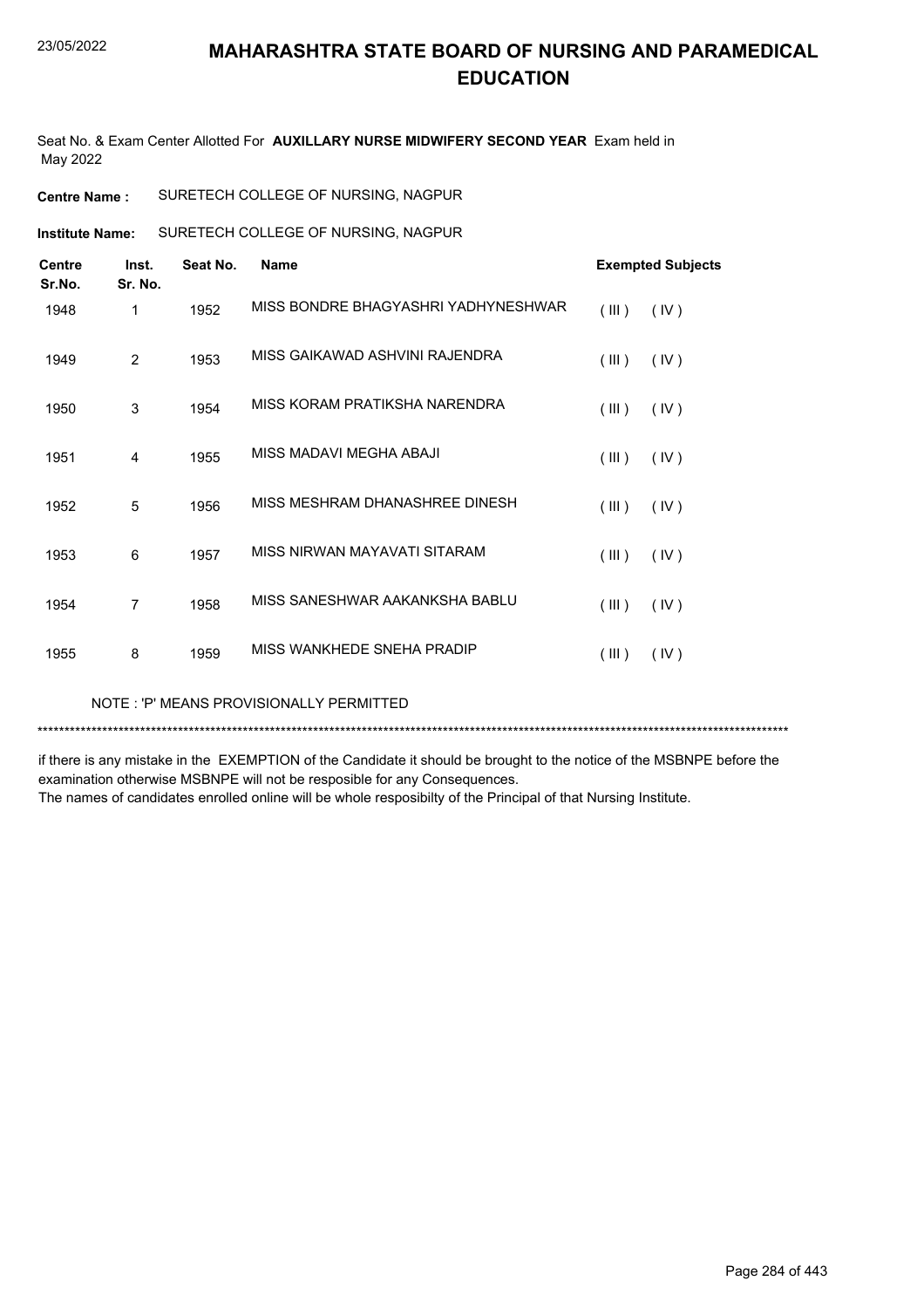Seat No. & Exam Center Allotted For **AUXILLARY NURSE MIDWIFERY SECOND YEAR** Exam held in May 2022

**Centre Name :** SURETECH COLLEGE OF NURSING, NAGPUR

SAIRAM SCHOOL OF NURSING, RAMTEK, NAGPUR **Institute Name:**

| <b>Centre</b><br>Sr.No. | Inst.<br>Sr. No. | Seat No. | <b>Name</b>                      | <b>Exempted Subjects</b>             |  |  |
|-------------------------|------------------|----------|----------------------------------|--------------------------------------|--|--|
| 1956                    | 1                | 1960     | MISS BADWAIK KALYANI CHANDRABHAN | $($ $\parallel$ $)$<br>(IV)<br>(III) |  |  |
| 1957                    | $\overline{c}$   | 1961     | MISS BHIMTE KOMAL HARIDAS        | (IV)<br>$($ II $)$<br>(III)          |  |  |
| 1958                    | $\mathbf{3}$     | 1962     | MISS CHAUHAN SWARNA RAJESH       | $(\parallel)$<br>(III)<br>(IV)       |  |  |
| 1959                    | 4                | 1963     | MISS CHIMANKAR CHANCHAL RAVINDRA | $($ II $)$<br>(III)<br>(IV)          |  |  |
| 1960                    | $\mathbf 5$      | 1964     | MISS DHURVE MANISHA RAJKUMAR     | $($ II $)$<br>(III)<br>(IV)          |  |  |
| 1961                    | $\,6$            | 1965     | MISS KATHAUTE KHUSHBU SANJAY     | $($ II $)$<br>(IV)<br>(III)          |  |  |
| 1962                    | $\overline{7}$   | 1966     | MISS MANWATKAR DAMINI KAILASH    | (III)<br>(IV)                        |  |  |
| 1963                    | 8                | 1967     | MISS MESHRAM VAISHALI DASHRATH   | $($ II $)$<br>(III)<br>(IV)          |  |  |
| 1964                    | $\boldsymbol{9}$ | 1968     | MISS NARELWAR NIKITA MANOJ       | (IV)<br>$($ II $)$<br>(III)          |  |  |
| 1965                    | 10               | 1969     | MISS RAUT SHRADDHA TARACHAND     | (III)<br>(IV)                        |  |  |
| 1966                    | 11               | 1970     | MISS SALAME NILAM AKADYA         | (III)<br>(IV)                        |  |  |
| 1967                    | 12               | 1971     | MISS SALAME SHITAL SURYBHAN      | (III)<br>(IV)                        |  |  |
| 1968                    | 13               | 1972     | MISS TANDEKAR PRATIKSHA RAJHANS  | $($ II $)$<br>(IV)<br>(III)          |  |  |

NOTE : 'P' MEANS PROVISIONALLY PERMITTED

\*\*\*\*\*\*\*\*\*\*\*\*\*\*\*\*\*\*\*\*\*\*\*\*\*\*\*\*\*\*\*\*\*\*\*\*\*\*\*\*\*\*\*\*\*\*\*\*\*\*\*\*\*\*\*\*\*\*\*\*\*\*\*\*\*\*\*\*\*\*\*\*\*\*\*\*\*\*\*\*\*\*\*\*\*\*\*\*\*\*\*\*\*\*\*\*\*\*\*\*\*\*\*\*\*\*\*\*\*\*\*\*\*\*\*\*\*\*\*\*\*\*\*\*\*\*\*\*\*\*\*\*\*\*\*\*\*\*\*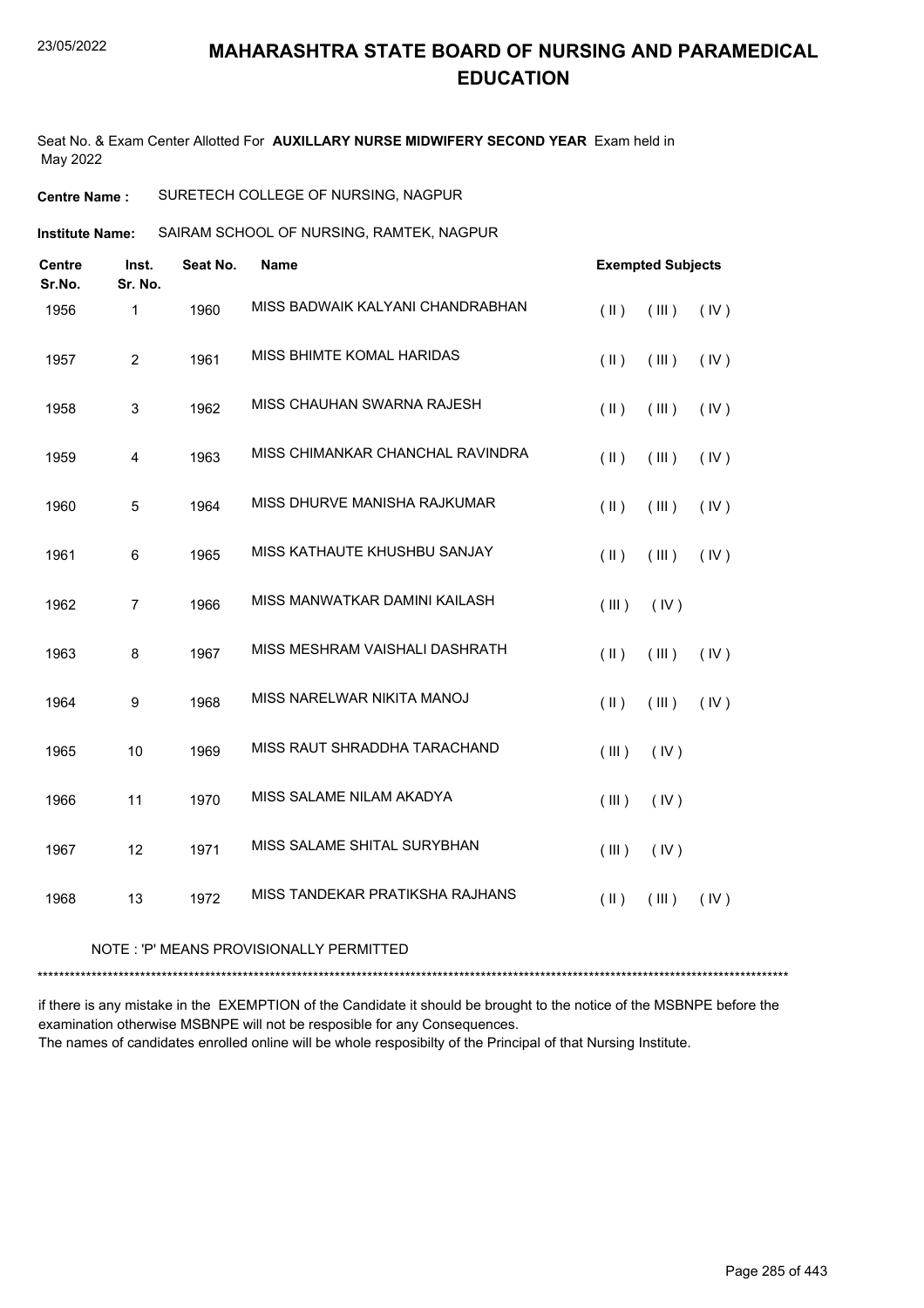Seat No. & Exam Center Allotted For **AUXILLARY NURSE MIDWIFERY SECOND YEAR** Exam held in May 2022

**Centre Name :** SURETECH COLLEGE OF NURSING, NAGPUR

**Institute Name:** Aakar School of Nursing, Nagpur

| <b>Centre</b><br>Sr.No. | Inst.<br>Sr. No. | Seat No. | <b>Name</b>                             | <b>Exempted Subjects</b> |
|-------------------------|------------------|----------|-----------------------------------------|--------------------------|
| 1969                    | $\mathbf{1}$     | 1973     | MISS BHARDE KANCHAN RAVINDRA            | (III)<br>(IV)            |
| 1970                    | $\overline{2}$   | 1974     | MISS DADMAL RADHIKA MAROTI              | (III)<br>(IV)            |
| 1971                    | 3                | 1975     | MISS KAWADATI JAYASHRI RAMCHANDRA       | (III)<br>(IV)            |
| 1972                    | $\overline{4}$   | 1976     | MISS MESHRAM ARTI RAJENDRA              | (III)<br>(IV)            |
| 1973                    | 5                | 1977     | MISS MESHRAM PRIYANKA ISHWAR            | (III)<br>(IV)            |
| 1974                    | 6                | 1978     | MISS NAITAM SONALI SURESH               | (III)<br>(IV)            |
| 1975                    | $\overline{7}$   | 1979     | MISS SHINGADE PRACHI NILKANTH           | (III)<br>(IV)            |
| 1976                    | 8                | 1980     | MISS TELANG NIKITA PRAKASH              | (III)<br>(IV)            |
| 1977                    | 9                | 1981     | MISS TUPE RUCHIKA VILAS                 | (III)<br>(IV)            |
| 1978                    | 10               | 1982     | MISS UIKEY SANSKRUTI DHONDBA            | (III)<br>(IV)            |
| 1979                    | 11               | 1983     | MISS YUVNATE MONIKA DHANRAJ             | (III)<br>(IV)<br>(1)     |
|                         |                  |          | NOTE: 'P' MEANS PROVISIONALLY PERMITTED |                          |

\*\*\*\*\*\*\*\*\*\*\*\*\*\*\*\*\*\*\*\*\*\*\*\*\*\*\*\*\*\*\*\*\*\*\*\*\*\*\*\*\*\*\*\*\*\*\*\*\*\*\*\*\*\*\*\*\*\*\*\*\*\*\*\*\*\*\*\*\*\*\*\*\*\*\*\*\*\*\*\*\*\*\*\*\*\*\*\*\*\*\*\*\*\*\*\*\*\*\*\*\*\*\*\*\*\*\*\*\*\*\*\*\*\*\*\*\*\*\*\*\*\*\*\*\*\*\*\*\*\*\*\*\*\*\*\*\*\*\*

if there is any mistake in the EXEMPTION of the Candidate it should be brought to the notice of the MSBNPE before the examination otherwise MSBNPE will not be resposible for any Consequences.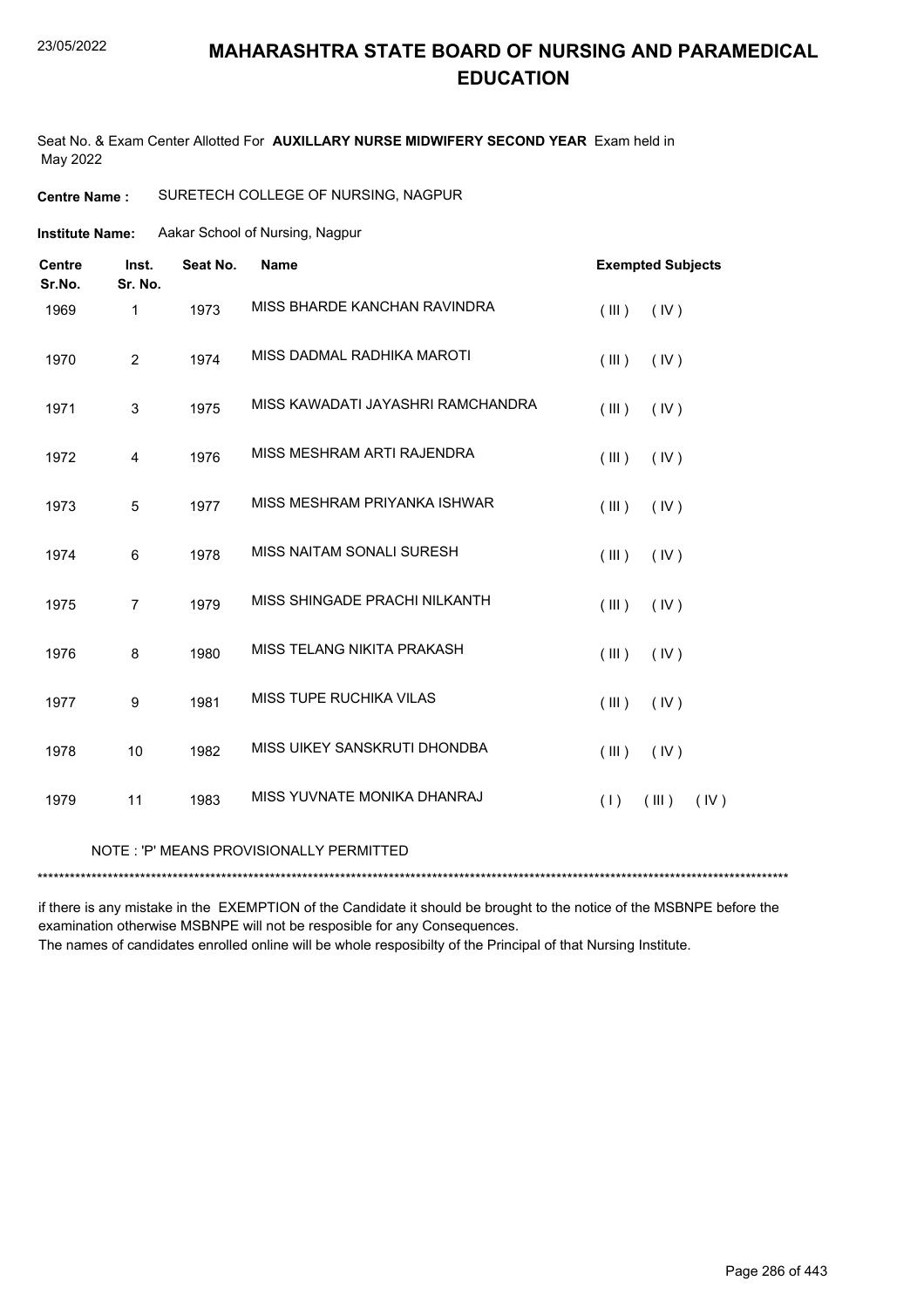Seat No. & Exam Center Allotted For AUXILLARY NURSE MIDWIFERY SECOND YEAR Exam held in May 2022

**Centre Name:** SURETECH COLLEGE OF NURSING, NAGPUR

**Institute Name:** Tanisq School of Nursing, Nagpur

| <b>Centre</b><br>Sr.No. | Inst.<br>Sr. No. | Seat No. | <b>Name</b>                             | <b>Exempted Subjects</b>       |  |
|-------------------------|------------------|----------|-----------------------------------------|--------------------------------|--|
| 1980                    |                  | 1984     | MISS BELF ROHINI SATISH                 | (III)<br>(IV)<br>(1)           |  |
| 1981                    | 2                | 1985     | MISS FULMALI SAYALI VIJAY               | (III)<br>$(\parallel)$<br>(IV) |  |
| 1982                    | 3                | 1986     | MISS WAGHMARF PRAJAKTA JIVAN            | (III)<br>(  )<br>(IV)          |  |
|                         |                  |          | NOTE: 'P' MEANS PROVISIONALLY PERMITTED |                                |  |
|                         |                  |          |                                         |                                |  |

if there is any mistake in the EXEMPTION of the Candidate it should be brought to the notice of the MSBNPE before the examination otherwise MSBNPE will not be resposible for any Consequences. The names of candidates enrolled online will be whole resposibilty of the Principal of that Nursing Institute.

Page 287 of 443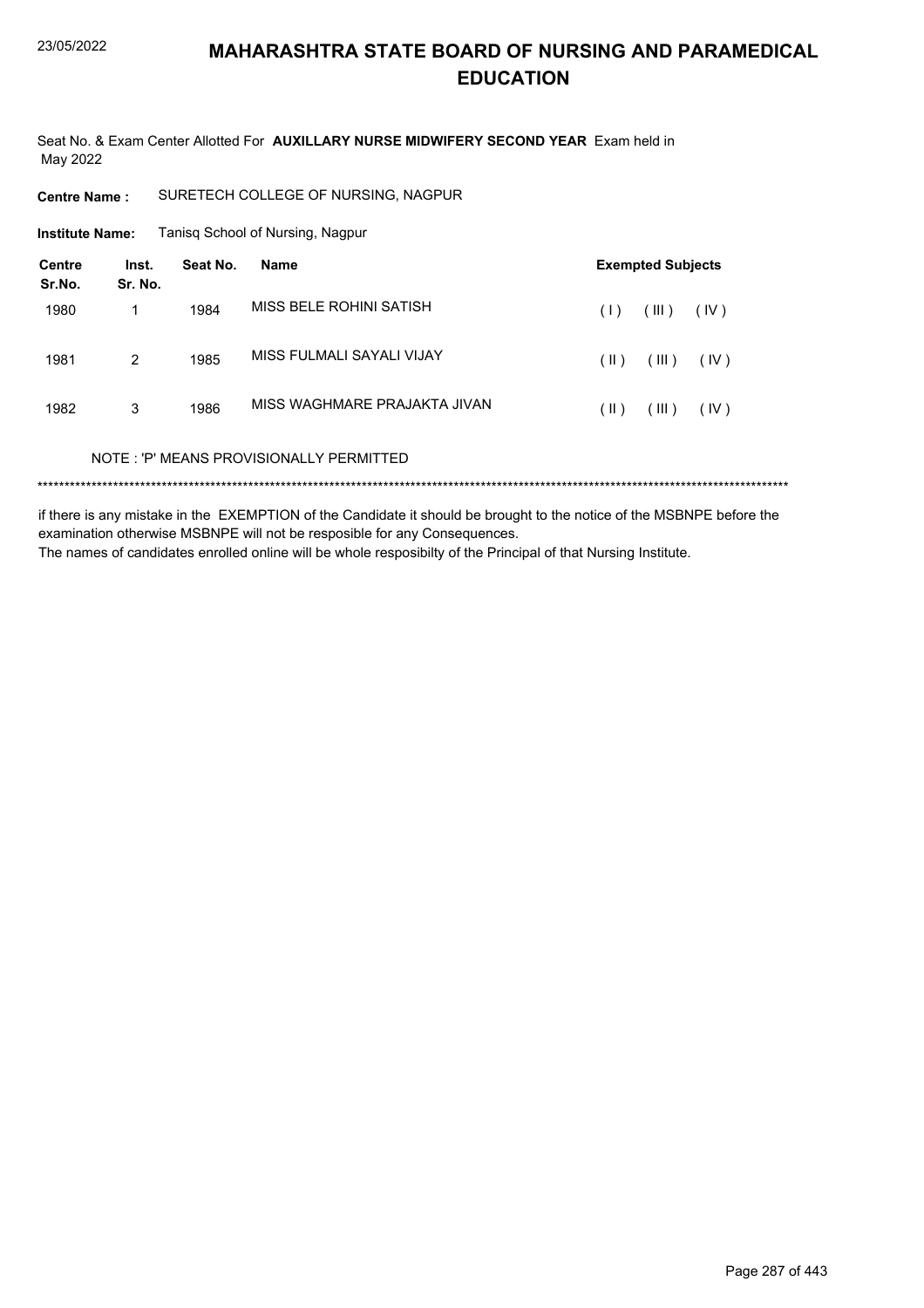Seat No. & Exam Center Allotted For AUXILLARY NURSE MIDWIFERY SECOND YEAR Exam held in May 2022

**Centre Name:** SURETECH COLLEGE OF NURSING, NAGPUR

**Institute Name:** Shree Sai School of Nursing, Umrer, Nagpur

| Centre<br>Sr.No. | Inst.<br>Sr. No. | Seat No. | <b>Exempted Subjects</b><br>Name |         |             |      |
|------------------|------------------|----------|----------------------------------|---------|-------------|------|
| 1983             |                  | 1987     | MISS GHONMODE ASHWINI RAJU       | $(\ )$  | $($ III $)$ | (IV) |
| 1984             | 2                | 1988     | MISS RANE NISHA RAJENDRA         | ( III ) | (IV)        |      |

#### NOTE: 'P' MEANS PROVISIONALLY PERMITTED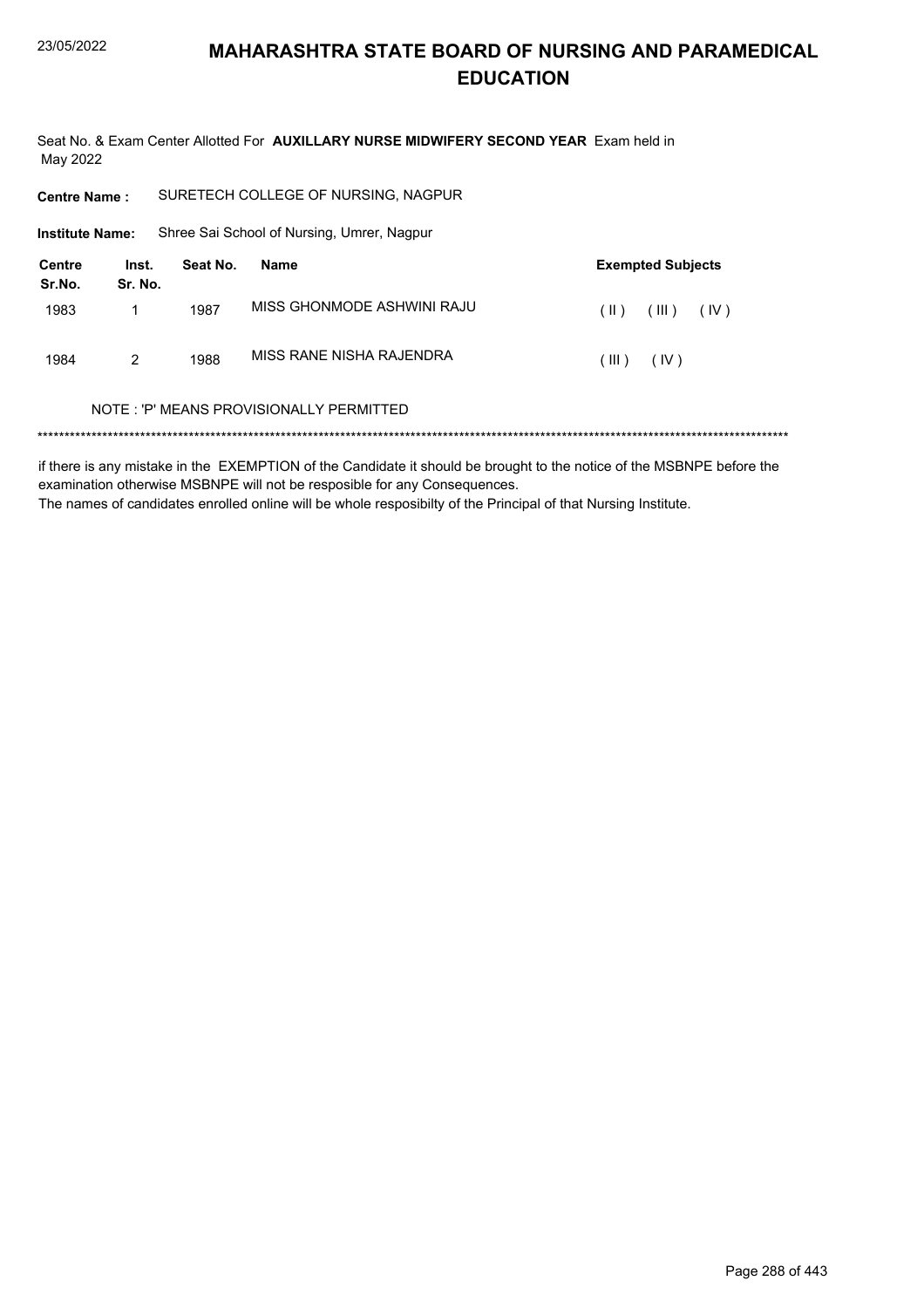Seat No. & Exam Center Allotted For **AUXILLARY NURSE MIDWIFERY SECOND YEAR** Exam held in May 2022

#### **Centre Name :** SURETECH COLLEGE OF NURSING, NAGPUR

INDIRA GANDHI SCHOOL OF NURSING,Golchha marg,sadar, NAGPUR **Institute Name:**

| <b>Centre</b><br>Sr.No. | Inst.<br>Sr. No. | Seat No. | <b>Name</b>                             |               | <b>Exempted Subjects</b> |      |
|-------------------------|------------------|----------|-----------------------------------------|---------------|--------------------------|------|
| 1985                    | $\mathbf{1}$     | 1989     | MISS BADHEL VINITA SUDESH               | (III)         | (IV)                     |      |
| 1986                    | $\overline{c}$   | 1990     | MISS BODELE ARTI ATUL                   | (III)         | (IV)                     |      |
| 1987                    | 3                | 1991     | MISS CHIGHORE APEKSHA KISHOR            | $($ II $)$    | (III)                    | (IV) |
| 1988                    | 4                | 1992     | MISS FAGWANI MANISHA NIRMAL             | $(\parallel)$ | (III)                    | (IV) |
| 1989                    | 5                | 1993     | MISS HADKE SHIPA HARISH                 | (III)         | (IV)                     |      |
| 1990                    | 6                | 1994     | MISS JABEEN KHANAM AZMATKHAN            | (III)         | (IV)                     |      |
| 1991                    | $\overline{7}$   | 1995     | MISS JAMBHULKAR TANU PRAMOD             | $($ II $)$    | (III)                    | (IV) |
| 1992                    | 8                | 1996     | MISS KHANDARE KHUSHBU MANOHAR           | (  )          | (III)                    | (IV) |
| 1993                    | 9                | 1997     | MISS LONARE SHEFALI SHASHIKANT          | $($ II $)$    | (III)                    | (IV) |
| 1994                    | 10               | 1998     | MISS RAMTEKE PUNAM GHANSHYAM            | (III)         | (IV)                     |      |
| 1995                    | 11               | 1999     | MISS RAUT SNEHAL MILIND                 | $($ III $)$   | (IV)                     |      |
| 1996                    | 12               | 2000     | MISS SAKHARE JUHI RATIRAM               | (III)         | (IV)                     |      |
| 1997                    | 13               | 2001     | MISS SATIKOSRE VINA KAWADUJI            | $(\parallel)$ | (III)                    | (IV) |
| 1998                    | 14               | 2002     | MISS SUKHDEVE AARTI HEMRAJ              | $($ II $)$    | (III)                    | (IV) |
| 1999                    | 15               | 2003     | MISS THAKRE LAXMI RATANLAL              | $($ II $)$    | (III)                    | (IV) |
|                         |                  |          | NOTE: 'P' MEANS PROVISIONALLY PERMITTED |               |                          |      |

#### \*\*\*\*\*\*\*\*\*\*\*\*\*\*\*\*\*\*\*\*\*\*\*\*\*\*\*\*\*\*\*\*\*\*\*\*\*\*\*\*\*\*\*\*\*\*\*\*\*\*\*\*\*\*\*\*\*\*\*\*\*\*\*\*\*\*\*\*\*\*\*\*\*\*\*\*\*\*\*\*\*\*\*\*\*\*\*\*\*\*\*\*\*\*\*\*\*\*\*\*\*\*\*\*\*\*\*\*\*\*\*\*\*\*\*\*\*\*\*\*\*\*\*\*\*\*\*\*\*\*\*\*\*\*\*\*\*\*\*

if there is any mistake in the EXEMPTION of the Candidate it should be brought to the notice of the MSBNPE before the examination otherwise MSBNPE will not be resposible for any Consequences.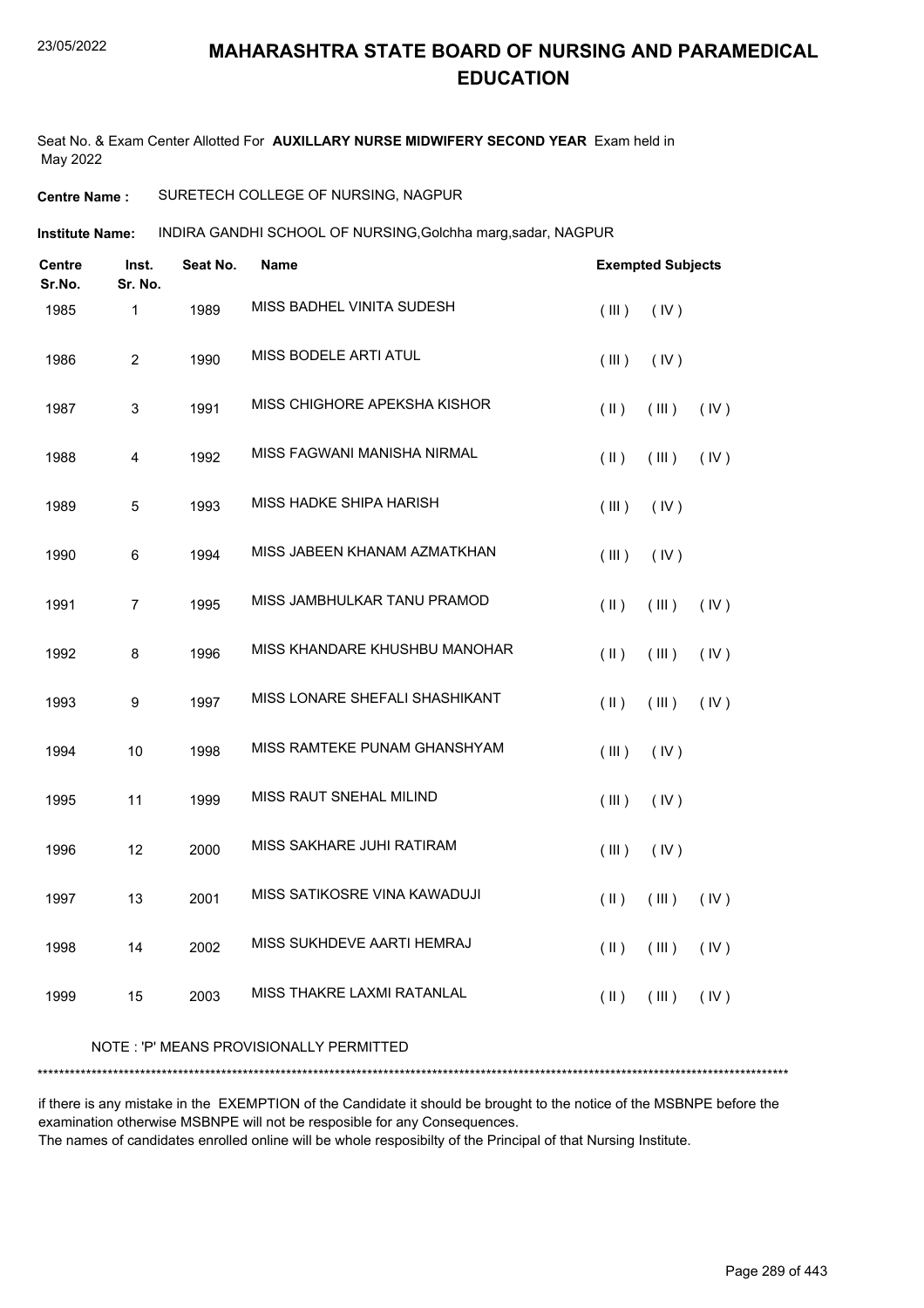Seat No. & Exam Center Allotted For **AUXILLARY NURSE MIDWIFERY SECOND YEAR** Exam held in May 2022

#### **Centre Name :** K.T.S. GENERAL HOSPITAL, GONDIA

Shri Dattatraya Prabhu Bahu. Shikshan Sanstha, Tiroda, Gondia **Institute Name:**

| <b>Centre</b><br>Sr.No. | Inst.<br>Sr. No. | Seat No. | Name                              |       | <b>Exempted Subjects</b> |      |
|-------------------------|------------------|----------|-----------------------------------|-------|--------------------------|------|
| 2000                    | 1                | 2004     | MISS BAGDE PRACHI LANKESH         | (  )  | (III)                    | (IV) |
| 2001                    | 2                | 2005     | MISS DONGRE NIKITA VASANTA        | (  )  | (III)                    | (IV) |
| 2002                    | 3                | 2006     | MISS KOTANGALE ROHINI DEWANAND    |       |                          |      |
| 2003                    | 4                | 2007     | MISS KUMBHARE RUPALI MUKESH       | (III) | (IV)                     |      |
| 2004                    | 5                | 2008     | MISS TEMBHURNIKAR SAMRUDDHI MANOJ | (  )  | (III)                    | (IV) |

#### NOTE : 'P' MEANS PROVISIONALLY PERMITTED

\*\*\*\*\*\*\*\*\*\*\*\*\*\*\*\*\*\*\*\*\*\*\*\*\*\*\*\*\*\*\*\*\*\*\*\*\*\*\*\*\*\*\*\*\*\*\*\*\*\*\*\*\*\*\*\*\*\*\*\*\*\*\*\*\*\*\*\*\*\*\*\*\*\*\*\*\*\*\*\*\*\*\*\*\*\*\*\*\*\*\*\*\*\*\*\*\*\*\*\*\*\*\*\*\*\*\*\*\*\*\*\*\*\*\*\*\*\*\*\*\*\*\*\*\*\*\*\*\*\*\*\*\*\*\*\*\*\*\*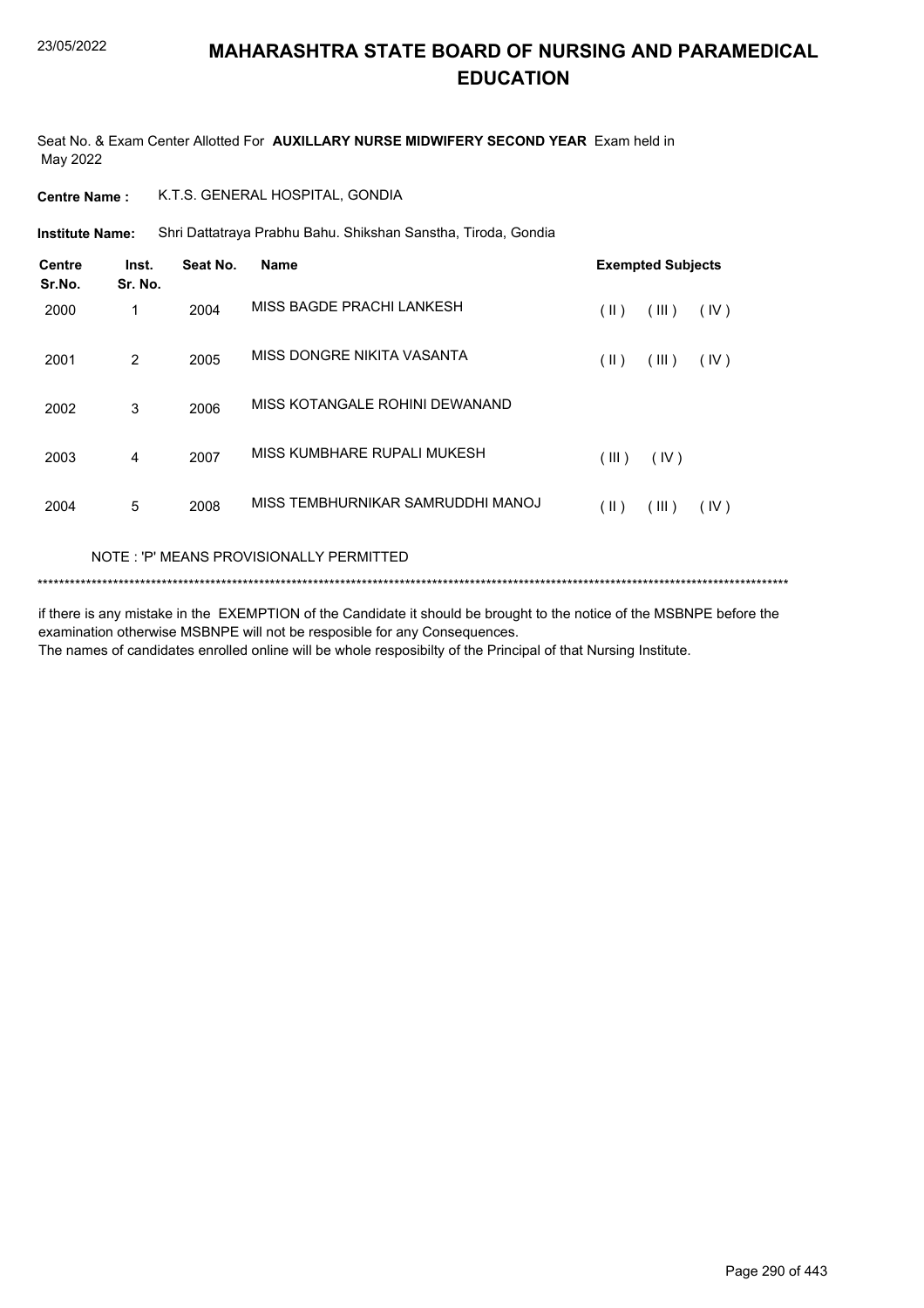Seat No. & Exam Center Allotted For **AUXILLARY NURSE MIDWIFERY SECOND YEAR** Exam held in May 2022

**Centre Name :** K.T.S. GENERAL HOSPITAL, GONDIA

Gondia Nursing College, Gondia **Institute Name:**

| <b>Centre</b><br>Sr.No.                  | Inst.<br>Sr. No. | Seat No. | <b>Name</b>                         |               | <b>Exempted Subjects</b> |      |  |
|------------------------------------------|------------------|----------|-------------------------------------|---------------|--------------------------|------|--|
| 2005                                     | 1                | 2009     | MISS FUNDE TRIVENI LOKCHAND         | (III)         | (IV)                     |      |  |
| 2006                                     | 2                | 2010     | MISS KOHRE DURGA JAIRAM             | $(\parallel)$ | (III)                    | (IV) |  |
| 2007                                     | 3                | 2011     | MISS MADAVI MADHURI BHARAT          | $(\parallel)$ | (III)                    | (IV) |  |
| 2008                                     | 4                | 2012     | MISS SHAHARE MANIKA BABULAL         | (  )          | (III)                    | (IV) |  |
| 2009                                     | 5                | 2013     | MISS TEMBHURNIKAR VIBHANGI YASHWANT |               |                          |      |  |
| 2010                                     | 6                | 2014     | MISS WALVE SHALINA FULICHAND        | $(\parallel)$ | (III)                    | (IV) |  |
| NOTE : 'P' MEANS PROVISIONALLY PERMITTED |                  |          |                                     |               |                          |      |  |

\*\*\*\*\*\*\*\*\*\*\*\*\*\*\*\*\*\*\*\*\*\*\*\*\*\*\*\*\*\*\*\*\*\*\*\*\*\*\*\*\*\*\*\*\*\*\*\*\*\*\*\*\*\*\*\*\*\*\*\*\*\*\*\*\*\*\*\*\*\*\*\*\*\*\*\*\*\*\*\*\*\*\*\*\*\*\*\*\*\*\*\*\*\*\*\*\*\*\*\*\*\*\*\*\*\*\*\*\*\*\*\*\*\*\*\*\*\*\*\*\*\*\*\*\*\*\*\*\*\*\*\*\*\*\*\*\*\*\*

if there is any mistake in the EXEMPTION of the Candidate it should be brought to the notice of the MSBNPE before the examination otherwise MSBNPE will not be resposible for any Consequences.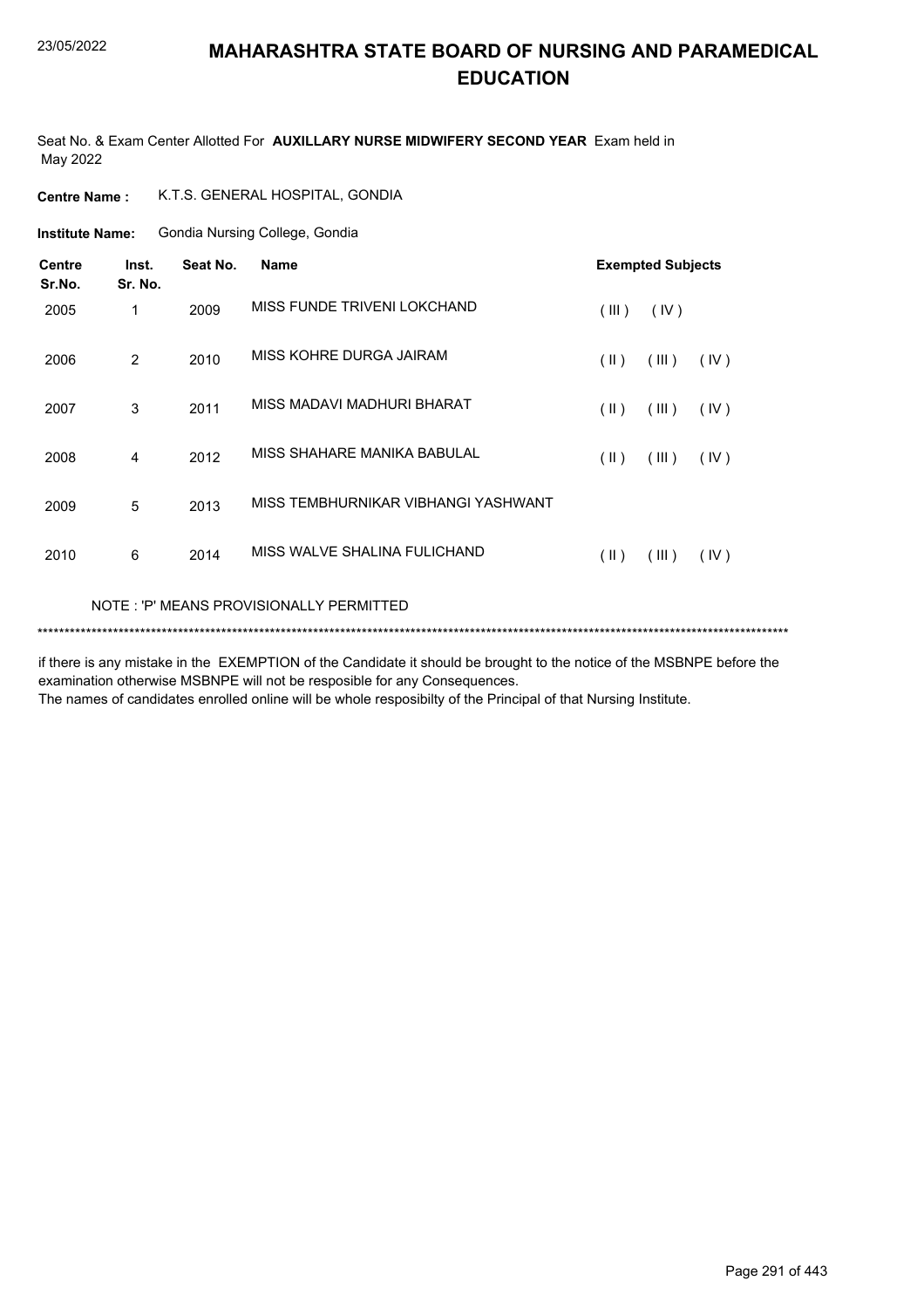Seat No. & Exam Center Allotted For **AUXILLARY NURSE MIDWIFERY SECOND YEAR** Exam held in May 2022

**Centre Name :** K.T.S. GENERAL HOSPITAL, GONDIA

**Institute Name:** S.R.V. NURSING SCHOOL, DAWAKI, TAL DEORI DIST GONDIA

| <b>Centre</b><br>Sr.No. | Inst.<br>Sr. No. | Seat No. | <b>Name</b>                     |               | <b>Exempted Subjects</b> |      |
|-------------------------|------------------|----------|---------------------------------|---------------|--------------------------|------|
| 2011                    | 1                | 2015     | MISS BANKAR HINAL DIWAKAR       |               |                          |      |
| 2012                    | $\overline{2}$   | 2016     | MISS GAYAKWAD NIKITA DHARMENDRA | (III)         | (IV)                     |      |
| 2013                    | 3                | 2017     | MISS KUMBHARE ROHINI MADANLAL   | $(\parallel)$ | (III)                    | (IV) |
| 2014                    | 4                | 2018     | MISS KUNJAM KAVITA SHIVLAL      | (III)         | (IV)                     |      |
| 2015                    | $\sqrt{5}$       | 2019     | MISS MESHRAM NISHA SHIVSHANKAR  | (III)         | (IV)                     |      |
| 2016                    | 6                | 2020     | MISS SHAHARE MEGHA SHALIKRAM    | (III)         | (IV)                     |      |
| 2017                    | $\overline{7}$   | 2021     | MISS SHENDRE VASUNDHARA ASHOK   | (III)         | (IV)                     |      |
| 2018                    | 8                | 2022     | MISS UIKEY ROHINI SURESH        | $(\parallel)$ | (III)                    | (IV) |
| 2019                    | 9                | 2023     | MISS UKEY PUJA GYANIRAM         | (III)         | (IV)                     |      |
| 2020                    | 10               | 2024     | MISS WALDE PRANALI GYANIRAM     | (III)         | (IV)                     |      |
| 2021                    | 11               | 2025     | MISS WALDE KANCHAN PYARELAL     | (III)         | (IV)                     |      |
| 2022                    | 12               | 2026     | MISS WANKHEDE SHRADHA AMRUT     |               |                          |      |

#### NOTE : 'P' MEANS PROVISIONALLY PERMITTED

\*\*\*\*\*\*\*\*\*\*\*\*\*\*\*\*\*\*\*\*\*\*\*\*\*\*\*\*\*\*\*\*\*\*\*\*\*\*\*\*\*\*\*\*\*\*\*\*\*\*\*\*\*\*\*\*\*\*\*\*\*\*\*\*\*\*\*\*\*\*\*\*\*\*\*\*\*\*\*\*\*\*\*\*\*\*\*\*\*\*\*\*\*\*\*\*\*\*\*\*\*\*\*\*\*\*\*\*\*\*\*\*\*\*\*\*\*\*\*\*\*\*\*\*\*\*\*\*\*\*\*\*\*\*\*\*\*\*\*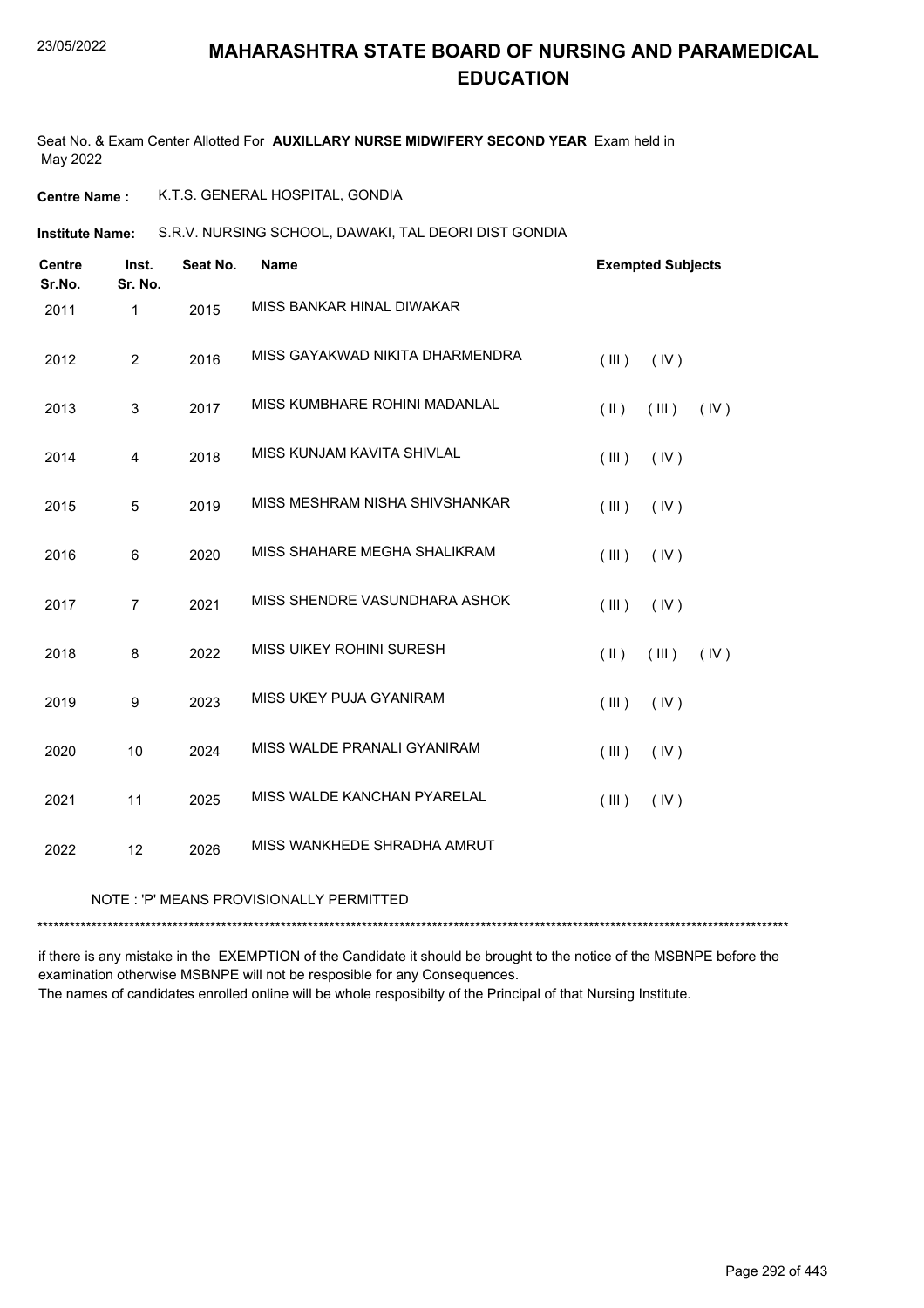Seat No. & Exam Center Allotted For **AUXILLARY NURSE MIDWIFERY SECOND YEAR** Exam held in May 2022

**Centre Name :** K.T.S. GENERAL HOSPITAL, GONDIA

**Institute Name: KAMALATAI BUDHE NURSING SCHOOL, GONDIA** 

| Centre<br>Sr.No. | Inst.<br>Sr. No. | Seat No. | Name                           |             | <b>Exempted Subjects</b> |
|------------------|------------------|----------|--------------------------------|-------------|--------------------------|
| 2023             |                  | 2027     | MISS BHALADHARE MOHINI MUKESH  | (III)       | (IV)                     |
| 2024             | 2                | 2028     | MISS PARTE VIDHYAMINI MADANLAL | $($ III $)$ | (IV)                     |

#### NOTE : 'P' MEANS PROVISIONALLY PERMITTED

\*\*\*\*\*\*\*\*\*\*\*\*\*\*\*\*\*\*\*\*\*\*\*\*\*\*\*\*\*\*\*\*\*\*\*\*\*\*\*\*\*\*\*\*\*\*\*\*\*\*\*\*\*\*\*\*\*\*\*\*\*\*\*\*\*\*\*\*\*\*\*\*\*\*\*\*\*\*\*\*\*\*\*\*\*\*\*\*\*\*\*\*\*\*\*\*\*\*\*\*\*\*\*\*\*\*\*\*\*\*\*\*\*\*\*\*\*\*\*\*\*\*\*\*\*\*\*\*\*\*\*\*\*\*\*\*\*\*\*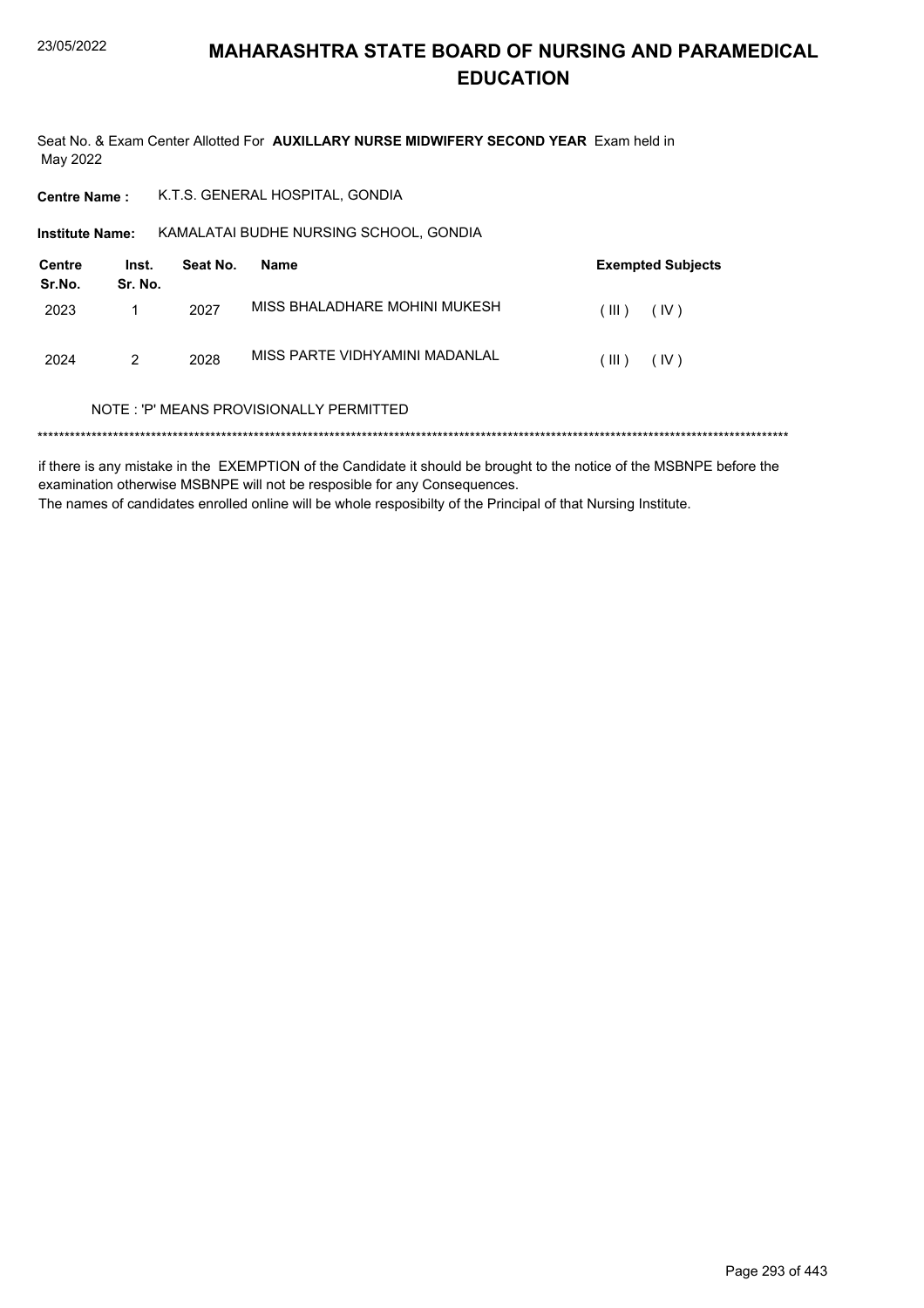Seat No. & Exam Center Allotted For **AUXILLARY NURSE MIDWIFERY SECOND YEAR** Exam held in May 2022

**Centre Name :** K.T.S. GENERAL HOSPITAL, GONDIA

HEALTH CARE NURSING SCHOOL, AMGAON, GONDIA **Institute Name:**

| <b>Centre</b><br>Sr.No. | Inst.<br>Sr. No. | Seat No. | Name                            | <b>Exempted Subjects</b>    |
|-------------------------|------------------|----------|---------------------------------|-----------------------------|
| 2025                    | 1                | 2029     | MISS JAGNE MANISHA TILAKCHAND   | (III)<br>(IV)               |
| 2026                    | $\overline{c}$   | 2030     | MISS MADAVI SUPRABHA KUWARLAL   | (III)<br>(IV)               |
| 2027                    | 3                | 2031     | MISS MADAVI SHILPA INDRAPAL     | (III)<br>(IV)               |
| 2028                    | 4                | 2032     | MISS MADAVI MANISHA DHANIRAM    | (III)<br>(IV)               |
| 2029                    | 5                | 2033     | MISS MADAVI VANDANA SAMMELAL    | (III)<br>(IV)               |
| 2030                    | $\,6$            | 2034     | MISS MANGHATLE PRIYANKA MAHESH  | (III)<br>(IV)               |
| 2031                    | $\overline{7}$   | 2035     | MISS MESHRAM MADHURI KIRTIKUMAR | $($ II $)$<br>(III)<br>(IV) |
| 2032                    | 8                | 2036     | MISS MESHRAM SWATEE GIRDHARI    | (III)<br>(IV)               |
| 2033                    | $\boldsymbol{9}$ | 2037     | MISS NANDESHWAR DISHA PRAKASH   | (III)<br>(IV)               |
| 2034                    | 10               | 2038     | MISS NEWARE PUSHPA SUNDARLAL    | (III)<br>(IV)               |
| 2035                    | 11               | 2039     | MISS SHAHARE ARATI RAJESH       | (III)<br>(IV)               |
| 2036                    | 12               | 2040     | MISS SHINGADE MONALI SURYAKANT  | $($ II $)$<br>(III)<br>(IV) |
| 2037                    | 13               | 2041     | MISS TEKAM PRIYA SHOBHELAL      | (III)<br>(IV)               |

NOTE : 'P' MEANS PROVISIONALLY PERMITTED

\*\*\*\*\*\*\*\*\*\*\*\*\*\*\*\*\*\*\*\*\*\*\*\*\*\*\*\*\*\*\*\*\*\*\*\*\*\*\*\*\*\*\*\*\*\*\*\*\*\*\*\*\*\*\*\*\*\*\*\*\*\*\*\*\*\*\*\*\*\*\*\*\*\*\*\*\*\*\*\*\*\*\*\*\*\*\*\*\*\*\*\*\*\*\*\*\*\*\*\*\*\*\*\*\*\*\*\*\*\*\*\*\*\*\*\*\*\*\*\*\*\*\*\*\*\*\*\*\*\*\*\*\*\*\*\*\*\*\*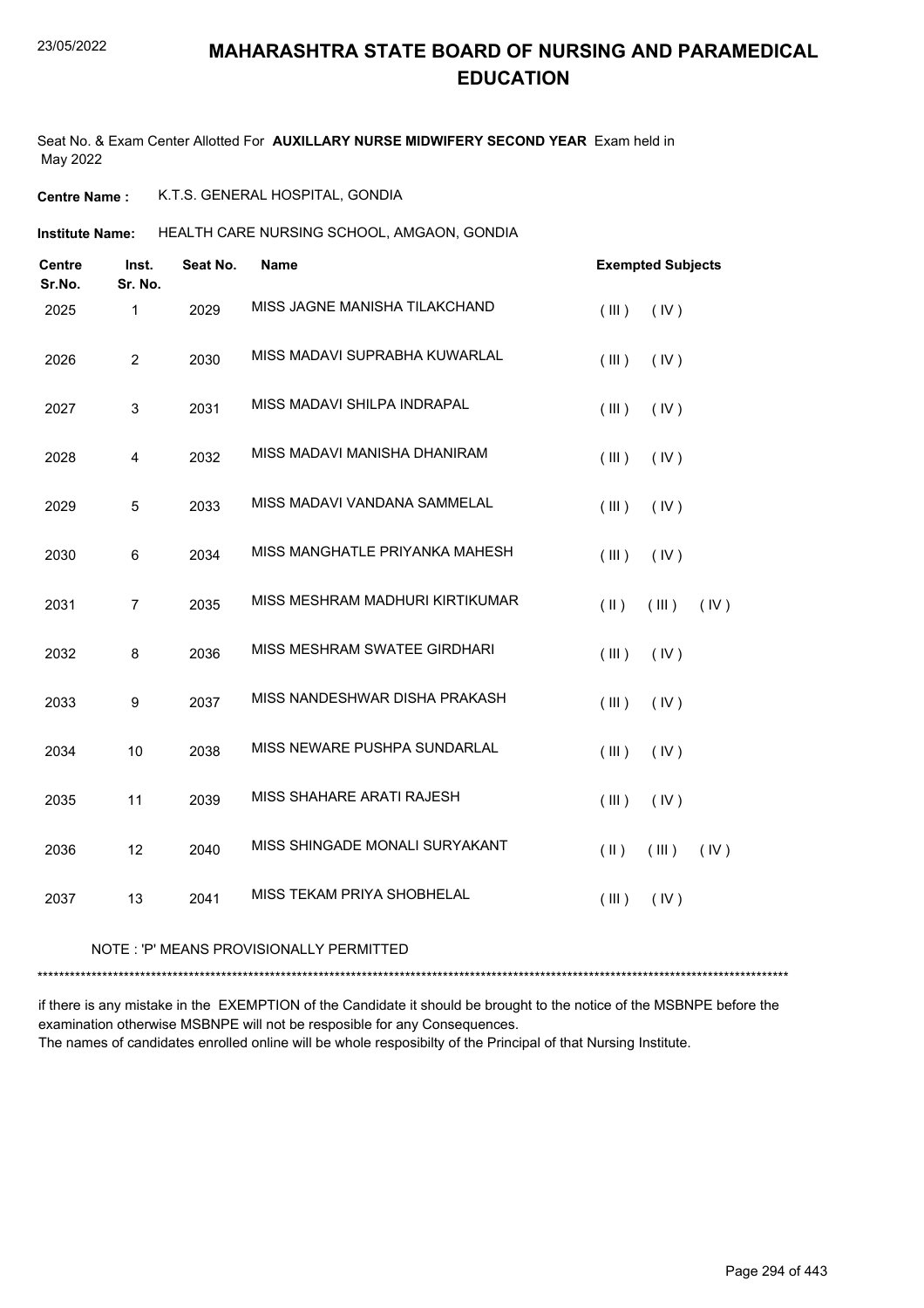Seat No. & Exam Center Allotted For **AUXILLARY NURSE MIDWIFERY SECOND YEAR** Exam held in May 2022

**Centre Name :** K.T.S. GENERAL HOSPITAL, GONDIA

SMT. LAXMIBAI CHANDEKAR NURSING SCHOOL, GORGAON, GONDIA **Institute Name:**

| <b>Centre</b><br>Sr.No. | Inst.<br>Sr. No.                        | Seat No. | <b>Name</b>                        |               | <b>Exempted Subjects</b> |      |  |  |  |
|-------------------------|-----------------------------------------|----------|------------------------------------|---------------|--------------------------|------|--|--|--|
| 2038                    | 1                                       | 2042     | MISS KATHEWAR DIKSHA MUNNALAL      | (III)         | (IV)                     |      |  |  |  |
| 2039                    | $\overline{2}$                          | 2043     | MISS MADAVI VANDANA RUPCHAND       | (III)         | (IV)                     |      |  |  |  |
| 2040                    | 3                                       | 2044     | MISS SHAHARE JAGESHRI PRAKASH      | $(\parallel)$ | (III)                    | (IV) |  |  |  |
| 2041                    | 4                                       | 2045     | MISS TEMBHURNIKAR PRANALI DIGAMBAR | $(\parallel)$ | (III)                    | (IV) |  |  |  |
| 2042                    | 5                                       | 2046     | MISS TEMBHURNIKAR DIKSHA RAJESH    | (  )          | (III)                    | (IV) |  |  |  |
| 2043                    | 6                                       | 2047     | MISS VATTI SANDHYA DEVNATH         | $(\parallel)$ | (III)                    | (IV) |  |  |  |
| 2044                    | 7                                       | 2048     | MISS WARKHADE SANGITA SHANTARAM    | (II)          | (III)                    | (IV) |  |  |  |
|                         | NOTE: 'P' MEANS PROVISIONALLY PERMITTED |          |                                    |               |                          |      |  |  |  |

if there is any mistake in the EXEMPTION of the Candidate it should be brought to the notice of the MSBNPE before the examination otherwise MSBNPE will not be resposible for any Consequences.

\*\*\*\*\*\*\*\*\*\*\*\*\*\*\*\*\*\*\*\*\*\*\*\*\*\*\*\*\*\*\*\*\*\*\*\*\*\*\*\*\*\*\*\*\*\*\*\*\*\*\*\*\*\*\*\*\*\*\*\*\*\*\*\*\*\*\*\*\*\*\*\*\*\*\*\*\*\*\*\*\*\*\*\*\*\*\*\*\*\*\*\*\*\*\*\*\*\*\*\*\*\*\*\*\*\*\*\*\*\*\*\*\*\*\*\*\*\*\*\*\*\*\*\*\*\*\*\*\*\*\*\*\*\*\*\*\*\*\*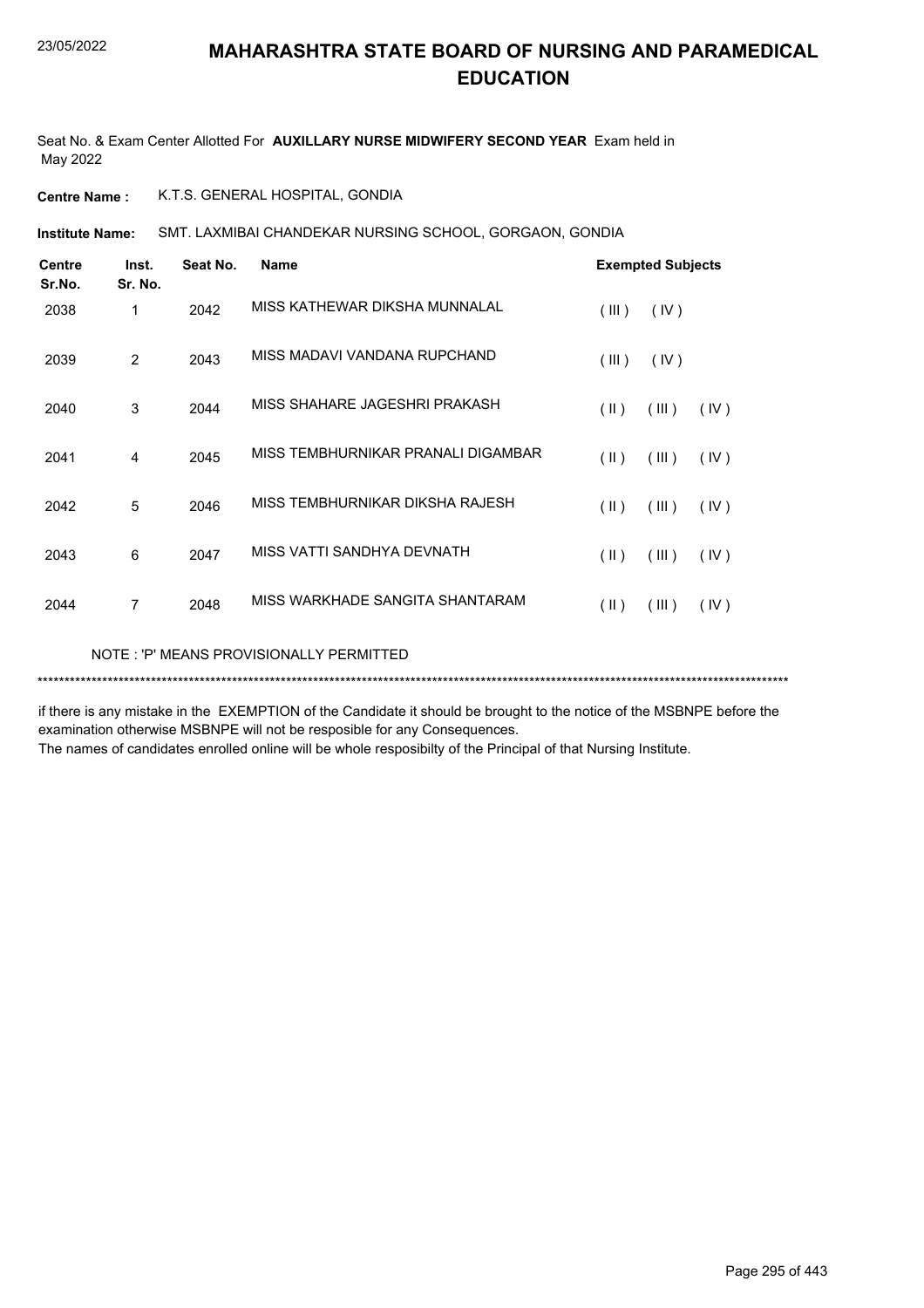#### 23/05/2022

#### **MAHARASHTRA STATE BOARD OF NURSING AND PARAMEDICAL EDUCATION**

Seat No. & Exam Center Allotted For **AUXILLARY NURSE MIDWIFERY SECOND YEAR** Exam held in May 2022

**Centre Name :** K.T.S. GENERAL HOSPITAL, GONDIA

S.M.Nursing School, Gondia **Institute Name:**

| <b>Centre</b><br>Sr.No. | Inst.<br>Sr. No. | Seat No. | <b>Name</b>                       |                     | <b>Exempted Subjects</b> |      |
|-------------------------|------------------|----------|-----------------------------------|---------------------|--------------------------|------|
| 2045                    | $\mathbf 1$      | 2049     | MISS AMBADARE VAISHALI VITTHAL    | (III)               | (IV)                     |      |
| 2046                    | $\overline{2}$   | 2050     | MISS AMBEDARE VARSHA DADIRAM      | $($ $\parallel$ $)$ | (III)                    | (IV) |
| 2047                    | 3                | 2051     | MISS BOMBARDE DAMINEE SURYAKUMAR  | (III)               | (IV)                     |      |
| 2048                    | $\overline{4}$   | 2052     | MISS BORKAR KHUSHBU SUNIL         | (III)               | (IV)                     |      |
| 2049                    | $\sqrt{5}$       | 2053     | MISS DAHAT GEETA TULSIDAS         | $($ II $)$          | (III)                    | (IV) |
| 2050                    | 6                | 2054     | MISS DONGARE MEGHA NANDLAL        | (III)               | (IV)                     |      |
| 2051                    | $\overline{7}$   | 2055     | MISS GAJBHIYE DIKSHA KIRANKUMAR   | (III)               | (IV)                     |      |
| 2052                    | 8                | 2056     | MISS JANBANDHU SNEHA RAVINDRA     | (III)               | (IV)                     |      |
| 2053                    | 9                | 2057     | MISS KANOJE KHUSHBU RAJKUMAR      | (III)               | (IV)                     |      |
| 2054                    | 10               | 2058     | MISS KUNDBHARE NEHA BABLU         | $($ $\parallel$ $)$ | (III)                    | (IV) |
| 2055                    | 11               | 2059     | MISS SAKHARE PRIYA VINOBA         | (III)               | (IV)                     |      |
| 2056                    | 12               | 2060     | MISS SHAHARE DIVYA PRAKASH        | (III)               | (IV)                     |      |
| 2057                    | 13               | 2061     | MISS SONWANE VARSHA SANTOSH       | (1)                 | (III)                    | (IV) |
| 2058                    | 14               | 2062     | MISS TEMBHEKAR KRUSHNALI PRASHANT | (III)               | (IV)                     |      |
|                         |                  |          |                                   |                     |                          |      |

#### NOTE : 'P' MEANS PROVISIONALLY PERMITTED

\*\*\*\*\*\*\*\*\*\*\*\*\*\*\*\*\*\*\*\*\*\*\*\*\*\*\*\*\*\*\*\*\*\*\*\*\*\*\*\*\*\*\*\*\*\*\*\*\*\*\*\*\*\*\*\*\*\*\*\*\*\*\*\*\*\*\*\*\*\*\*\*\*\*\*\*\*\*\*\*\*\*\*\*\*\*\*\*\*\*\*\*\*\*\*\*\*\*\*\*\*\*\*\*\*\*\*\*\*\*\*\*\*\*\*\*\*\*\*\*\*\*\*\*\*\*\*\*\*\*\*\*\*\*\*\*\*\*\*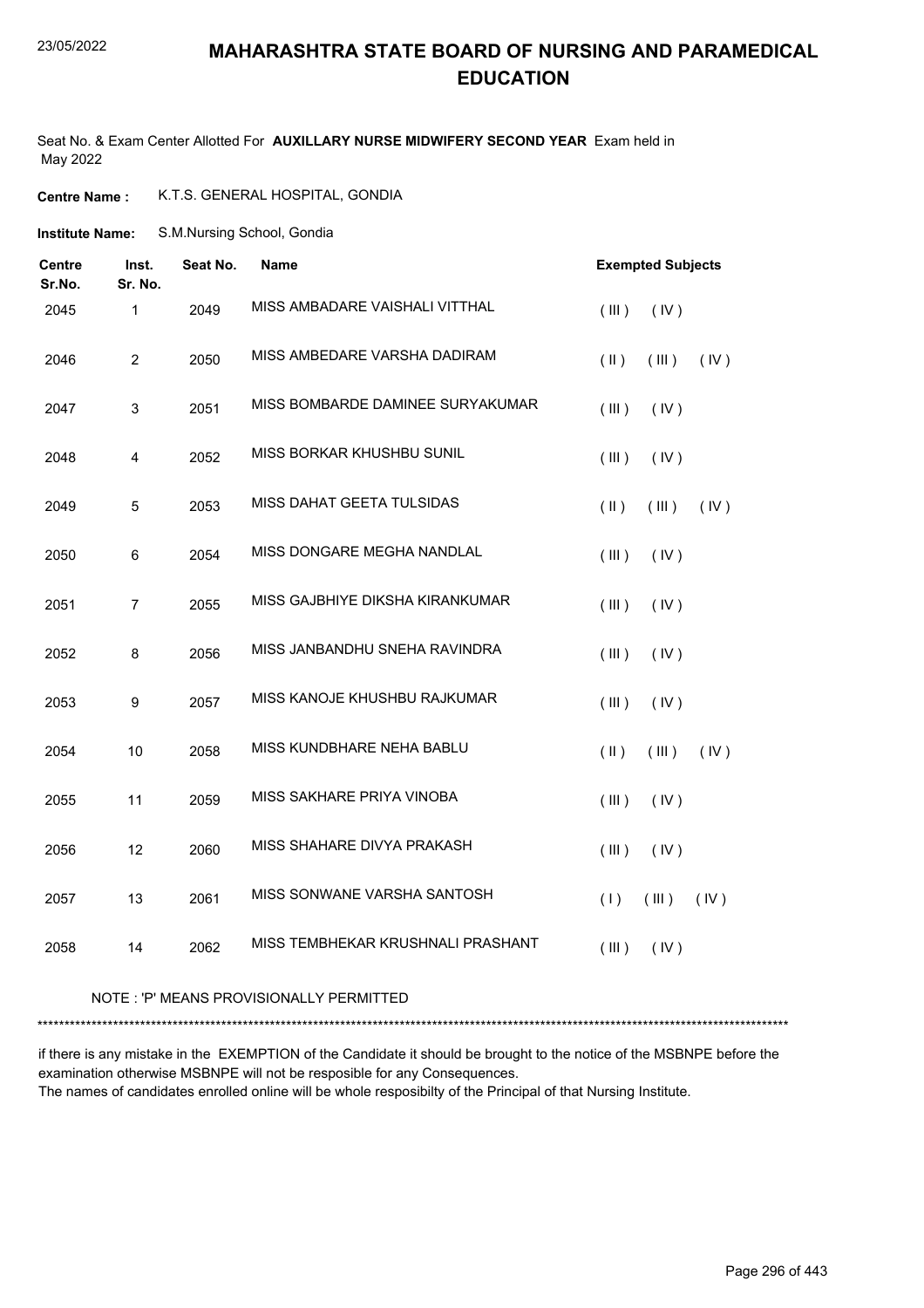Seat No. & Exam Center Allotted For **AUXILLARY NURSE MIDWIFERY SECOND YEAR** Exam held in May 2022

**Centre Name :** K.T.S. GENERAL HOSPITAL, GONDIA

**Institute Name: RADHABAI BAHEKAR SCHOOL OF NURSING, GONDIA.** 

| <b>Centre</b><br>Sr.No. | Inst.<br>Sr. No. | Seat No. | Name                                    | <b>Exempted Subjects</b> |
|-------------------------|------------------|----------|-----------------------------------------|--------------------------|
| 2059                    | $\mathbf{1}$     | 2063     | MISS BAWANKAR BHAGYASHRI SHALIKRAM      | (1)<br>(III)<br>(IV)     |
| 2060                    | $\overline{c}$   | 2064     | MISS BISEN KHELESHWARI KEWALCHAND       | (III)<br>(IV)            |
| 2061                    | 3                | 2065     | MISS BORKAR JYOTI KEWALDAS              | (IV)<br>(III)            |
| 2062                    | 4                | 2066     | MISS CHOPDE ANJALI NAMESHWAR            |                          |
| 2063                    | 5                | 2067     | MISS GAJBHIYE PRAGATEE PURANLAL         | (III)<br>(IV)            |
| 2064                    | 6                | 2068     | MISS JAMBHULKAR AACHAL SURESH           | (III)<br>(IV)            |
| 2065                    | $\overline{7}$   | 2069     | MISS JAMBHULKAR RAJNI VIJAY             |                          |
| 2066                    | 8                | 2070     | MISS JAMBHULKAR SHITAL AVINASH          |                          |
| 2067                    | 9                | 2071     | MISS KEWALCHAND SWATI BISEN             | (III)<br>(IV)            |
| 2068                    | 10               | 2072     | MISS KHANDATE NITU SOMALAL              |                          |
| 2069                    | 11               | 2073     | MISS MADAVI DURGESHWARI HIRALAL         | (III)<br>(IV)            |
| 2070                    | 12               | 2074     | MISS VAIDHYA PALLAVI MACHHINDRA         | (III)<br>(IV)            |
| 2071                    | 13               | 2075     | MISS VAIDYA SNEHAL ASHOK                |                          |
| 2072                    | 14               | 2076     | MISS WAHANE ROSHANI MANIK               | (III)<br>(IV)            |
|                         |                  |          | NOTE: 'P' MEANS PROVISIONALLY PERMITTED |                          |

\*\*\*\*\*\*\*\*\*\*\*\*\*\*\*\*\*\*\*\*\*\*\*\*\*\*\*\*\*\*\*\*\*\*\*\*\*\*\*\*\*\*\*\*\*\*\*\*\*\*\*\*\*\*\*\*\*\*\*\*\*\*\*\*\*\*\*\*\*\*\*\*\*\*\*\*\*\*\*\*\*\*\*\*\*\*\*\*\*\*\*\*\*\*\*\*\*\*\*\*\*\*\*\*\*\*\*\*\*\*\*\*\*\*\*\*\*\*\*\*\*\*\*\*\*\*\*\*\*\*\*\*\*\*\*\*\*\*\*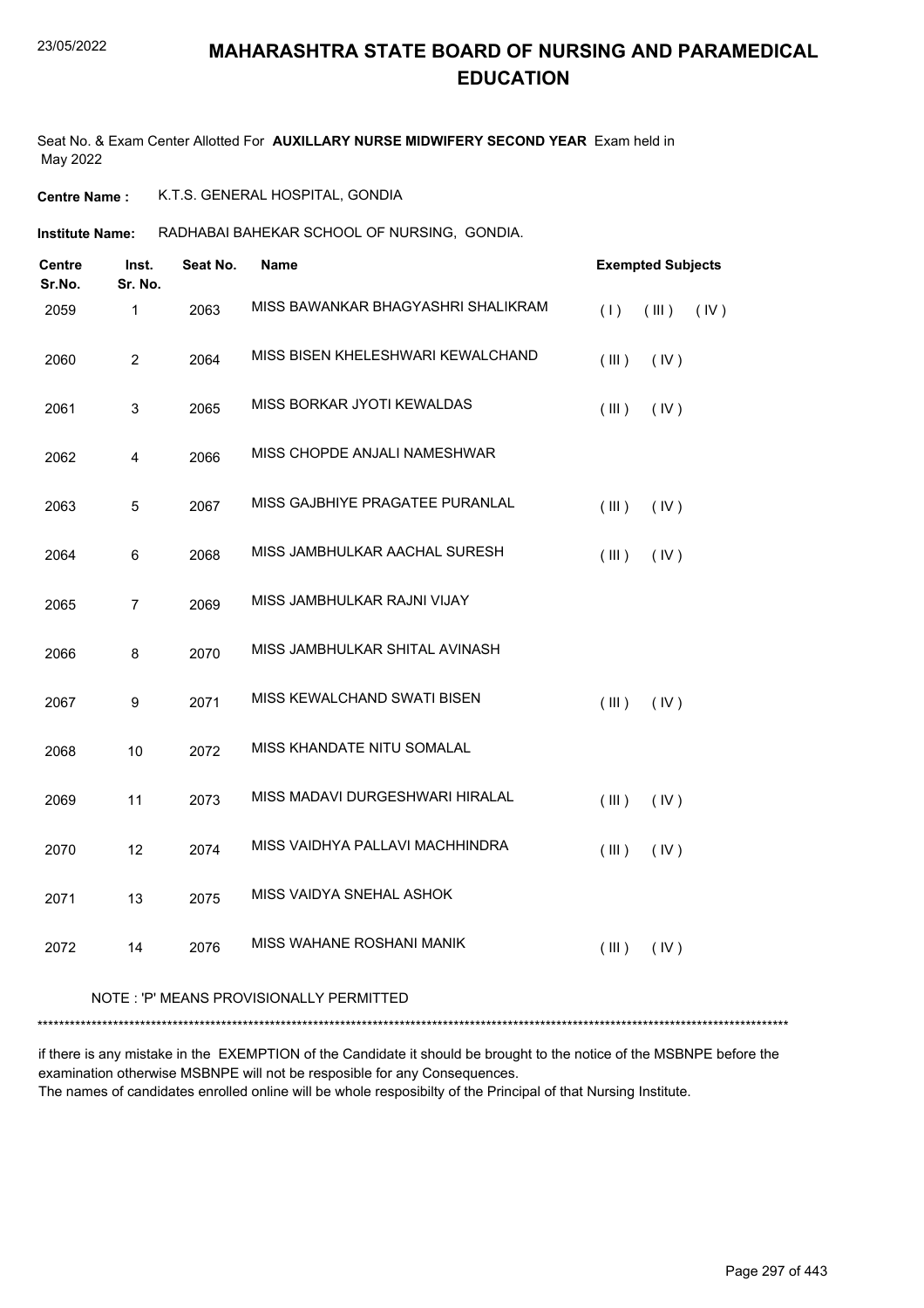Seat No. & Exam Center Allotted For AUXILLARY NURSE MIDWIFERY SECOND YEAR Exam held in May 2022

| <b>Centre Name:</b>    |                  |          | K.T.S. GENERAL HOSPITAL, GONDIA         |                          |
|------------------------|------------------|----------|-----------------------------------------|--------------------------|
| <b>Institute Name:</b> |                  |          | ASHWINI NURSING TRAINING SCHOOL, GONDIA |                          |
| Centre<br>Sr.No.       | Inst.<br>Sr. No. | Seat No. | <b>Name</b>                             | <b>Exempted Subjects</b> |
| 2073                   |                  | 2077     | MISS MADAVI KUNTI SANGAM                | (IV)<br>(III)            |
|                        |                  |          | NOTE: 'P' MEANS PROVISIONALLY PERMITTED |                          |
|                        |                  |          |                                         |                          |

if there is any mistake in the EXEMPTION of the Candidate it should be brought to the notice of the MSBNPE before the examination otherwise MSBNPE will not be resposible for any Consequences.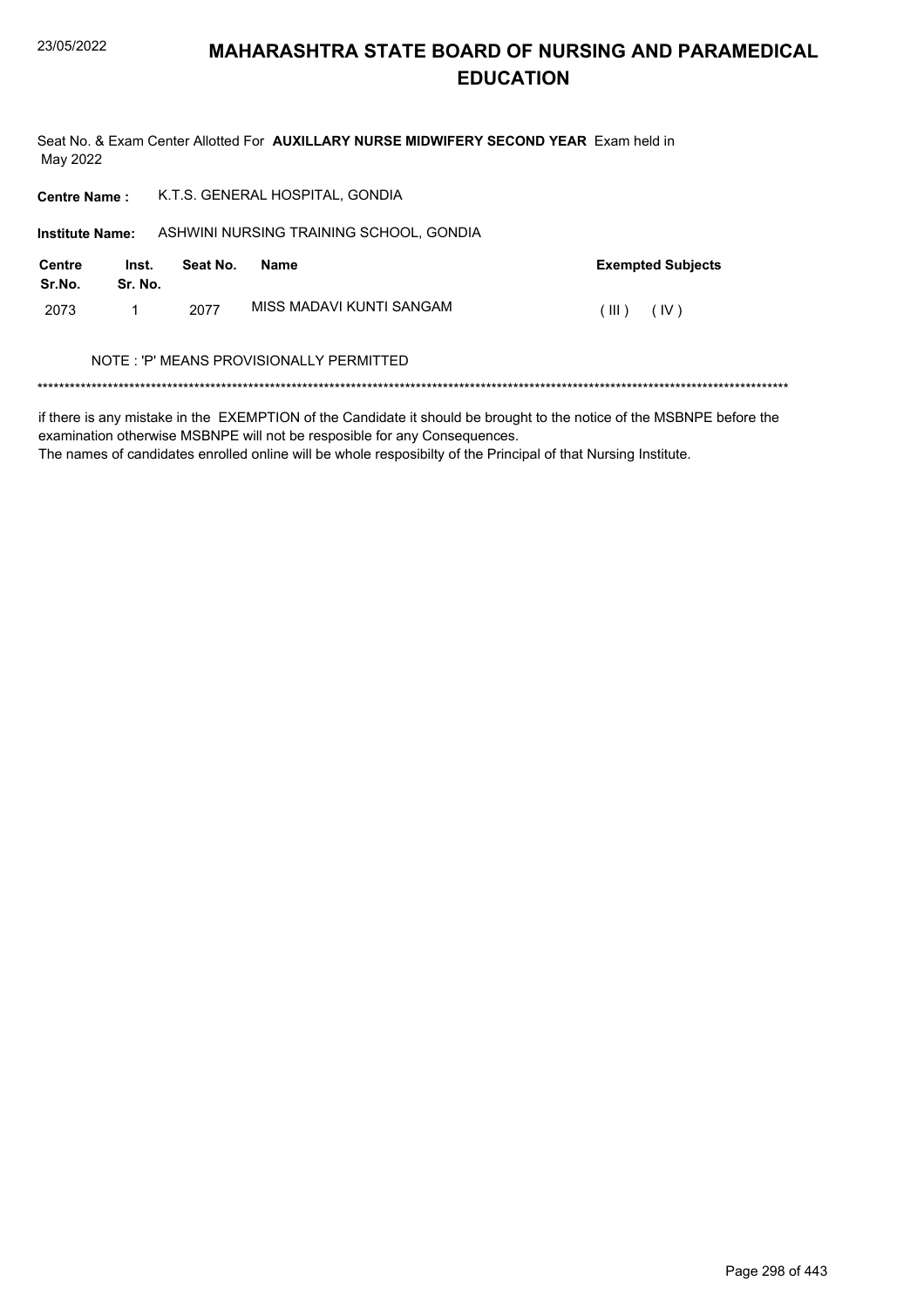Seat No. & Exam Center Allotted For AUXILLARY NURSE MIDWIFERY SECOND YEAR Exam held in May 2022

**GENERAL HOSPITAL, WASHIM Centre Name:** MAA GANGA NURSING SCHOOL, WASHIM **Institute Name: Centre** Inst. **Exempted Subjects** Seat No. Name Sr.No. Sr. No. MISS MORE SHILPA SAMADHAN 2074  $\mathbf{1}$ 2078  $(III)$   $(IV)$ NOTE: 'P' MEANS PROVISIONALLY PERMITTED 

if there is any mistake in the EXEMPTION of the Candidate it should be brought to the notice of the MSBNPE before the examination otherwise MSBNPE will not be resposible for any Consequences.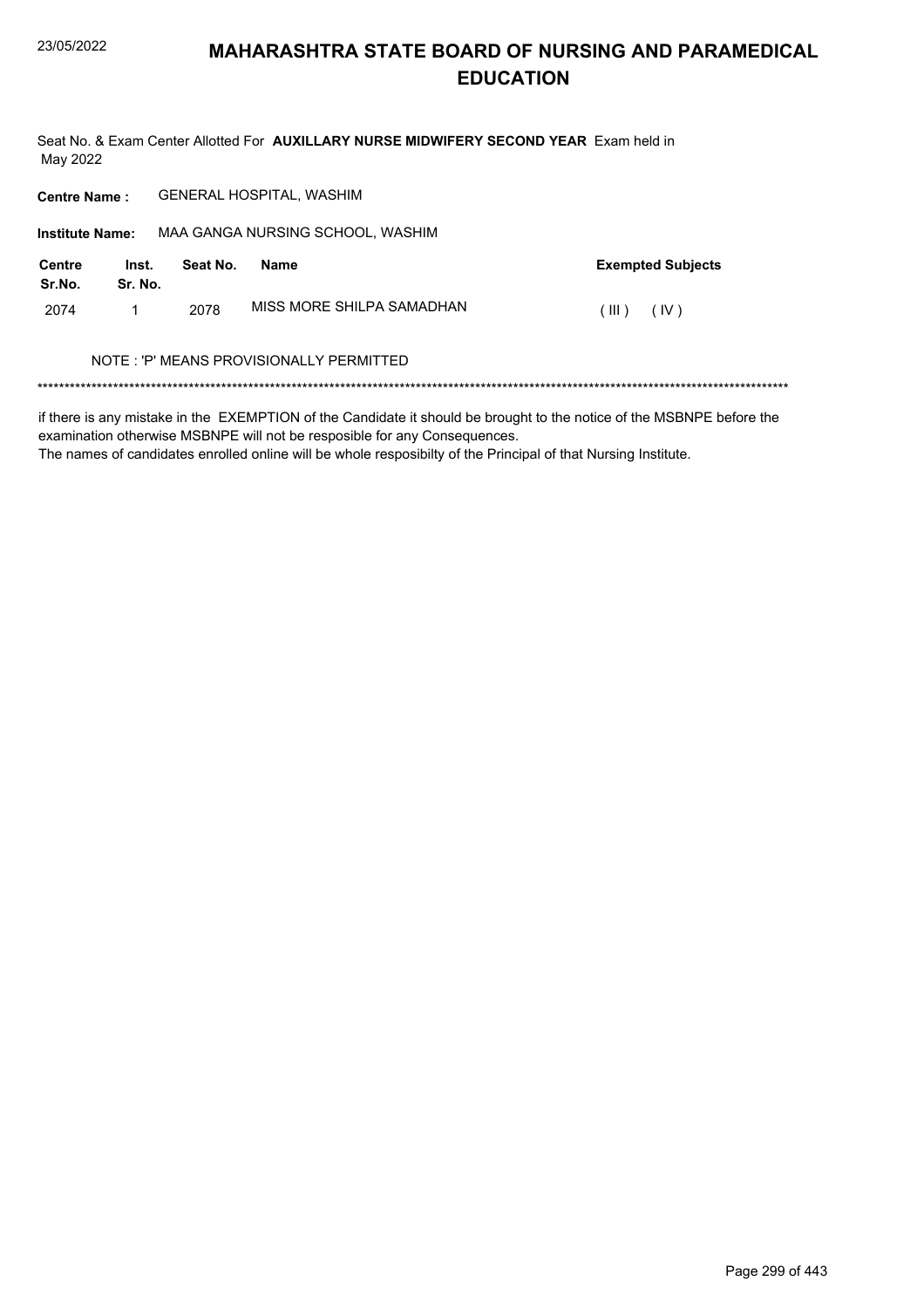Seat No. & Exam Center Allotted For AUXILLARY NURSE MIDWIFERY SECOND YEAR Exam held in May 2022

**Centre Name: GENERAL HOSPITAL, WASHIM** 

MANSI COLLEGE OF NURSING, WASHIM **Institute Name:** 

| Centre<br>Sr.No. | Inst.<br>Sr. No. | Seat No. | Name                                    | <b>Exempted Subjects</b>       |
|------------------|------------------|----------|-----------------------------------------|--------------------------------|
| 2075             |                  | 2079     | MISS CHIBDE RENUKA SADASHIV             | (III)<br>(  )<br>(IV)          |
| 2076             | 2                | 2080     | MISS DHANDE VAISHALI SHRIPAT            | (III)<br>$(\parallel)$<br>(IV) |
| 2077             | 3                | 2081     | MISS KHANDARE ANJALI SANTOSH            | $($ II $)$                     |
|                  |                  |          | NOTE: 'P' MEANS PROVISIONALLY PERMITTED |                                |
|                  |                  |          |                                         |                                |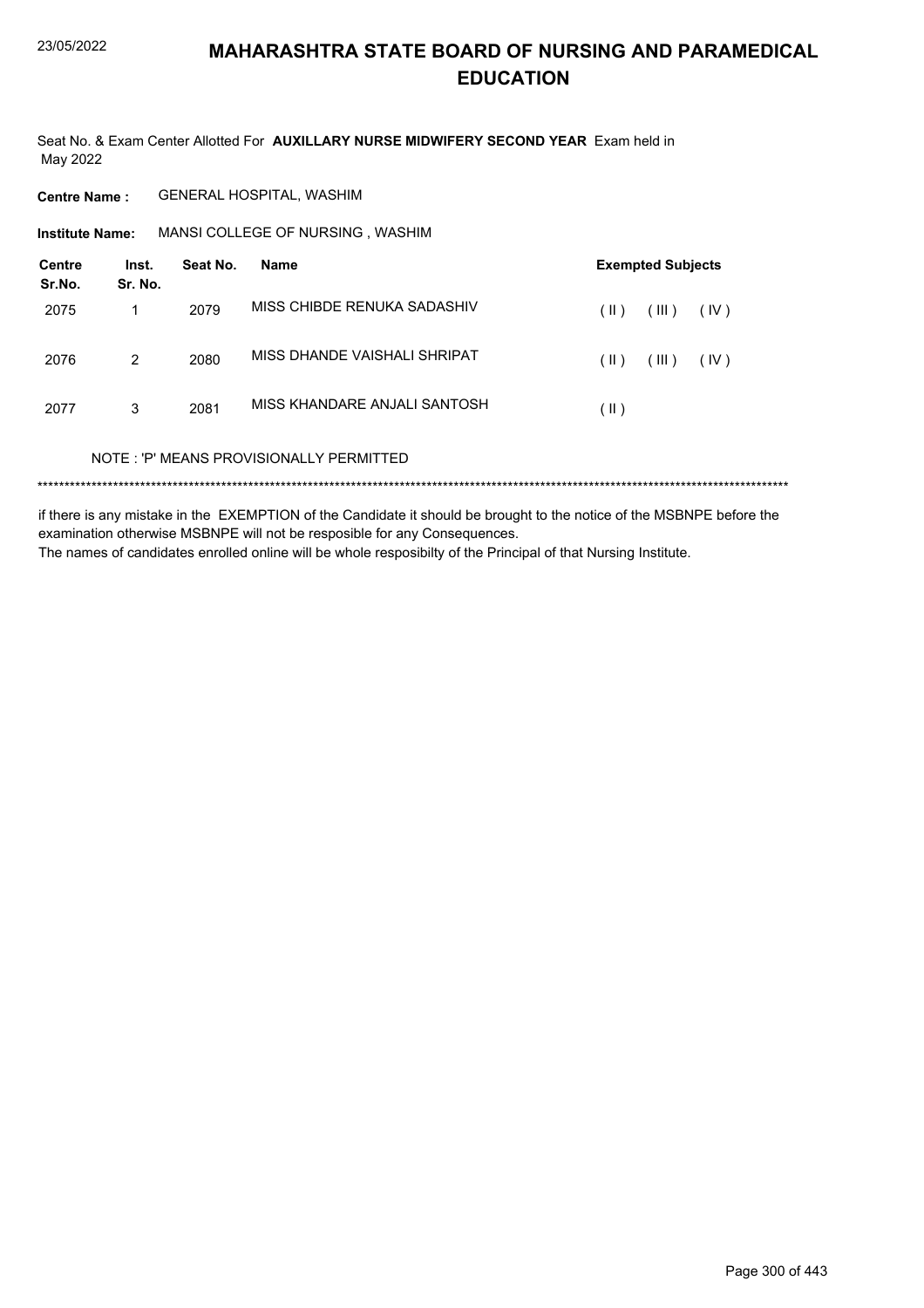Seat No. & Exam Center Allotted For AUXILLARY NURSE MIDWIFERY SECOND YEAR Exam held in May 2022

**GENERAL HOSPITAL, WASHIM Centre Name:** 

**Institute Name:** Nazarene Nursing Training College, Pusad Road, Washim

| Centre<br>Sr.No. | Inst.<br>Sr. No. | Seat No. | Name                      | <b>Exempted Subjects</b> |
|------------------|------------------|----------|---------------------------|--------------------------|
| 2078             |                  | 2082     | MISS BHAGAT DURGA TRAMBAK | $(III)$ $(IV)$           |

#### NOTE : 'P' MEANS PROVISIONALLY PERMITTED

if there is any mistake in the EXEMPTION of the Candidate it should be brought to the notice of the MSBNPE before the examination otherwise MSBNPE will not be resposible for any Consequences.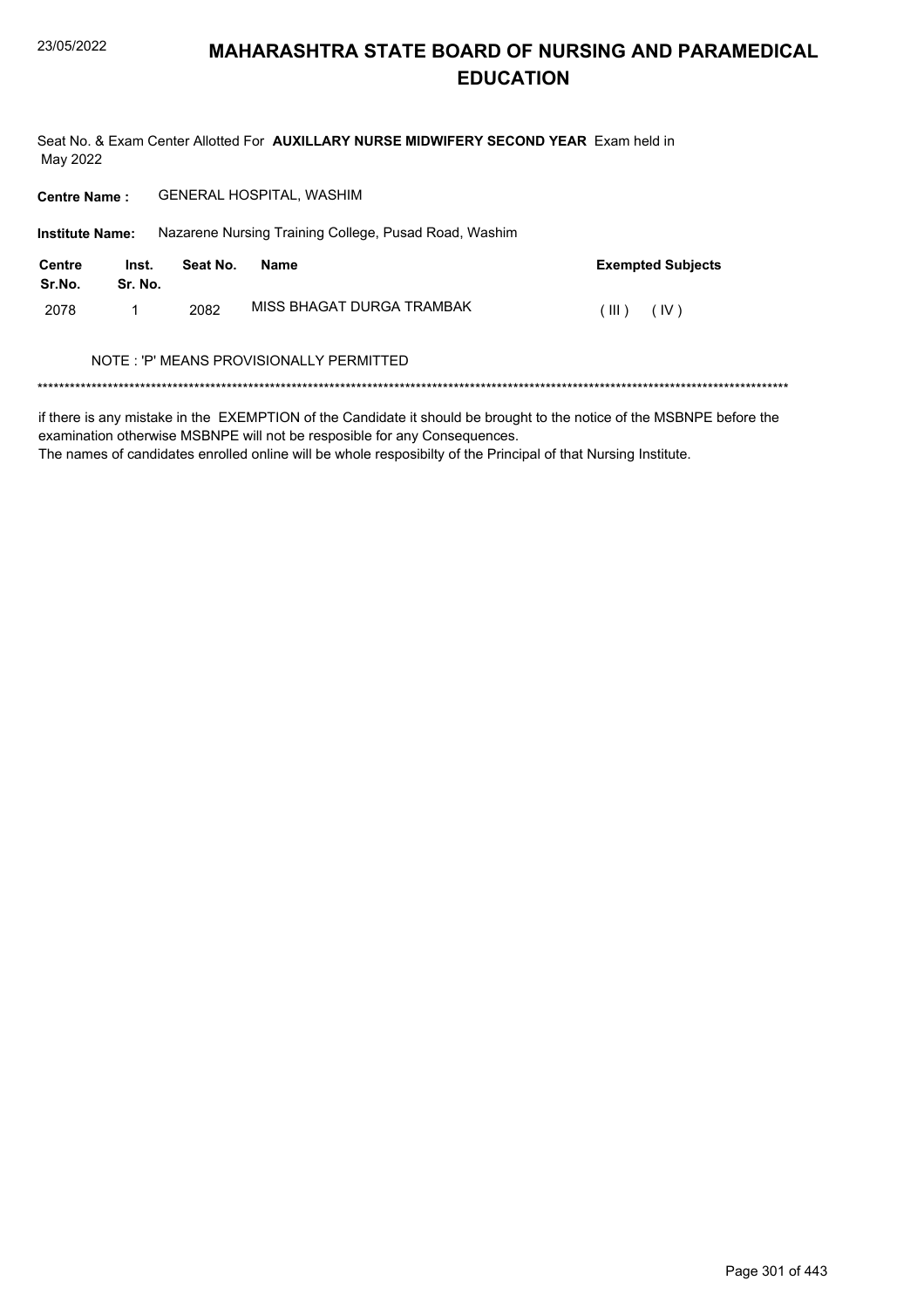Seat No. & Exam Center Allotted For **AUXILLARY NURSE MIDWIFERY SECOND YEAR** Exam held in May 2022

**Centre Name :** Shri Guru Govind Singh Mem. Hospital, Station Road, Nanded

INDIRA GANDHI NURSING SCHOOL, MUKHED, NANDED **Institute Name:**

| <b>Centre</b><br>Sr.No. | Inst.<br>Sr. No. | Seat No. | Name                              |            | <b>Exempted Subjects</b> |      |
|-------------------------|------------------|----------|-----------------------------------|------------|--------------------------|------|
| 2079                    | 1                | 2083     | MISS BHANDARE ARCHANA KISHAN      | (III)      | (IV)                     |      |
| 2080                    | 2                | 2084     | MISS BIJALE VANMALA SUDAM         | $($ II $)$ | (III)                    | (IV) |
| 2081                    | 3                | 2085     | MISS GHATE JYOTI PUNDLIK          | (III)      | (IV)                     |      |
| 2082                    | 4                | 2086     | MISS JADHAV SONI KISHAN           | (III)      | (IV)                     |      |
| 2083                    | 5                | 2087     | MISS WAGHMARE RANI MAROTI         | $($ II $)$ | (III)                    | (IV) |
| 2084                    | 6                | 2088     | MISS WAGHMARE VISHRANTI SHESHERAO | $($ II $)$ | (III)                    | (IV) |
|                         |                  |          |                                   |            |                          |      |

NOTE : 'P' MEANS PROVISIONALLY PERMITTED

\*\*\*\*\*\*\*\*\*\*\*\*\*\*\*\*\*\*\*\*\*\*\*\*\*\*\*\*\*\*\*\*\*\*\*\*\*\*\*\*\*\*\*\*\*\*\*\*\*\*\*\*\*\*\*\*\*\*\*\*\*\*\*\*\*\*\*\*\*\*\*\*\*\*\*\*\*\*\*\*\*\*\*\*\*\*\*\*\*\*\*\*\*\*\*\*\*\*\*\*\*\*\*\*\*\*\*\*\*\*\*\*\*\*\*\*\*\*\*\*\*\*\*\*\*\*\*\*\*\*\*\*\*\*\*\*\*\*\*

if there is any mistake in the EXEMPTION of the Candidate it should be brought to the notice of the MSBNPE before the examination otherwise MSBNPE will not be resposible for any Consequences.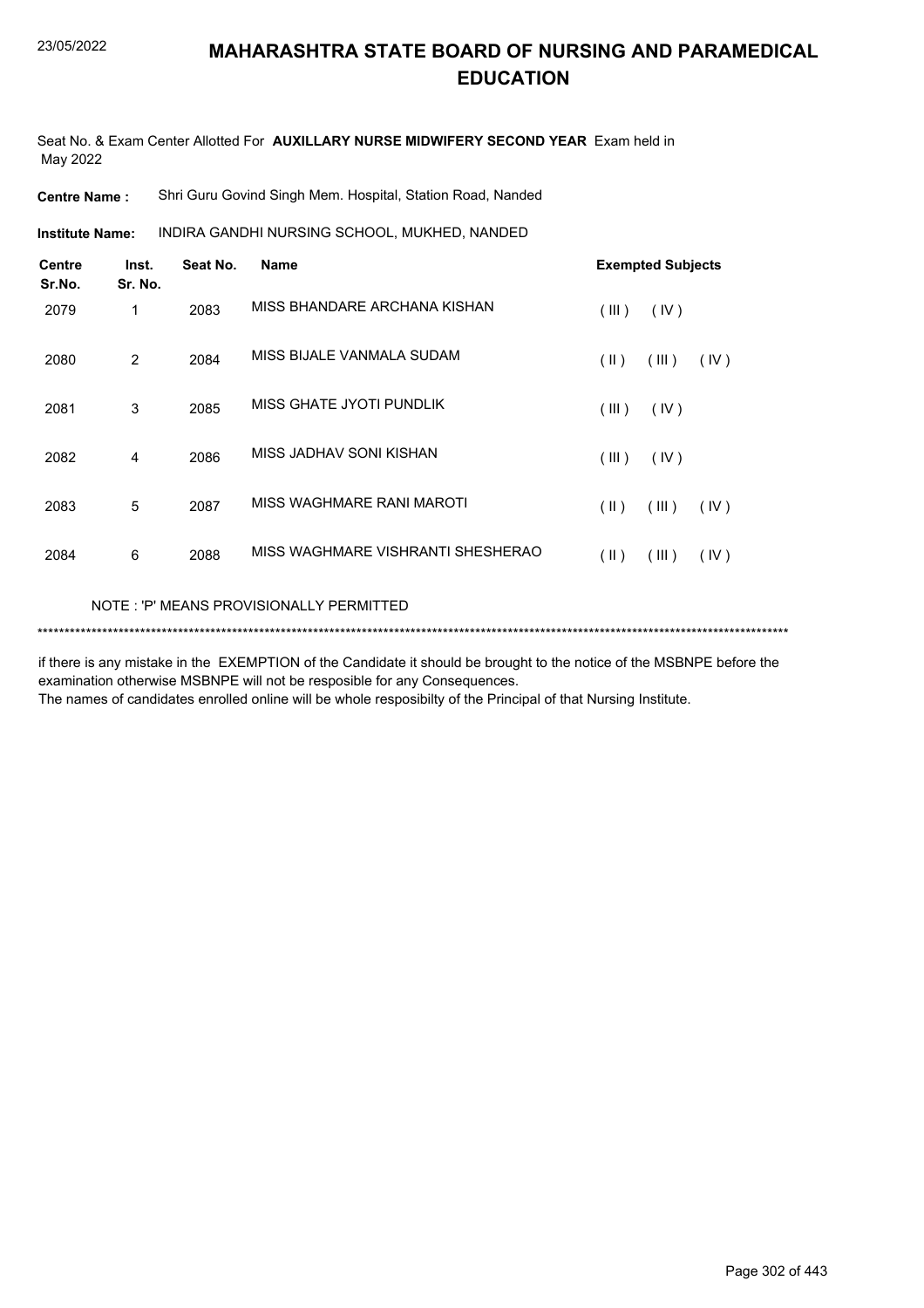Seat No. & Exam Center Allotted For **AUXILLARY NURSE MIDWIFERY SECOND YEAR** Exam held in May 2022

**Centre Name :** Shri Guru Govind Singh Mem. Hospital, Station Road, Nanded

DR. G. A. GAIKWAD INSTITUTE OF NURSING, DEGLOOR, NANDED **Institute Name:**

| <b>Centre</b><br>Sr.No. | Inst.<br>Sr. No. | Seat No. | <b>Name</b>                                               |               | <b>Exempted Subjects</b> |      |
|-------------------------|------------------|----------|-----------------------------------------------------------|---------------|--------------------------|------|
| 2085                    | 1                | 2089     | MISS BHUTNARE SNEHA RAMESHWAR                             | $($ II $)$    | (III)                    | (IV) |
| 2086                    | $\overline{c}$   | 2090     | MISS BHUYARE DHANSHRI SHIVAJI                             | $(\parallel)$ | (III)                    | (IV) |
| 2087                    | 3                | 2091     | MISS BHUYARE JYOTI TUKARAM                                | (III)         | (IV)                     |      |
| 2088                    | 4                | 2092     | MISS BUDDHEWAR ARATI GANGADHAR                            | $($ II $)$    | (III)                    | (IV) |
| 2089                    | 5                | 2093     | MISS CHEVATE SANDYARANI ANILREDDY                         | $(\parallel)$ | (III)                    | (IV) |
| 2090                    | 6                | 2094     | MISS GAIKWAD PRANITA KHANDU                               | (III)         | (IV)                     |      |
| 2091                    | 7                | 2095     | MISS GAIKWAD SUREKHA GOVIND                               | (III)         | (IV)                     |      |
| 2092                    | 8                | 2096     | MISS GAIKWAD KOMAL TULSHIRAM                              | (III)         | (IV)                     |      |
| 2093                    | 9                | 2097     | <b>MISS GHATE ASHWINI MAROTI</b>                          | $($ II $)$    | (III)                    | (IV) |
| 2094                    | 10               | 2098     | MISS KAMBLE BHAGYASHRI ANTESHWAR                          | (1)           | (III)                    | (IV) |
| 2095                    | 11               | 2099     | MISS NARBAGE MANISHA ANANDRAO                             | $($ II $)$    | (III)                    | (IV) |
| 2096                    | 12               | 2100     | SMT SHEKH AYASHABEGUM CHAND<br>(NEE SHEKH AYASHA MAHAMAD) | $($ II $)$    | (III)                    | (IV) |
| 2097                    | 13               | 2101     | MISS SHINDE ANITA TUKARAM                                 | (III)         | (IV)                     |      |
| 2098                    | 14               | 2102     | MISS SONKAMBLE SWATI PANDURANG                            | $(\parallel)$ | (III)                    | (IV) |
| 2099                    | 15               | 2103     | MISS SONTODE MEENA NARSINGRAO                             | (III)         | (IV)                     |      |
| 2100                    | 16               | 2104     | MISS VANANJE WARSHA RAOSAHEB                              | (III)         | (IV)                     |      |
| 2101                    | 17               | 2105     | MISS WANANJE MANGAL JALBA                                 | (III)         | (IV)                     |      |

NOTE : 'P' MEANS PROVISIONALLY PERMITTED

\*\*\*\*\*\*\*\*\*\*\*\*\*\*\*\*\*\*\*\*\*\*\*\*\*\*\*\*\*\*\*\*\*\*\*\*\*\*\*\*\*\*\*\*\*\*\*\*\*\*\*\*\*\*\*\*\*\*\*\*\*\*\*\*\*\*\*\*\*\*\*\*\*\*\*\*\*\*\*\*\*\*\*\*\*\*\*\*\*\*\*\*\*\*\*\*\*\*\*\*\*\*\*\*\*\*\*\*\*\*\*\*\*\*\*\*\*\*\*\*\*\*\*\*\*\*\*\*\*\*\*\*\*\*\*\*\*\*\*

if there is any mistake in the EXEMPTION of the Candidate it should be brought to the notice of the MSBNPE before the examination otherwise MSBNPE will not be resposible for any Consequences.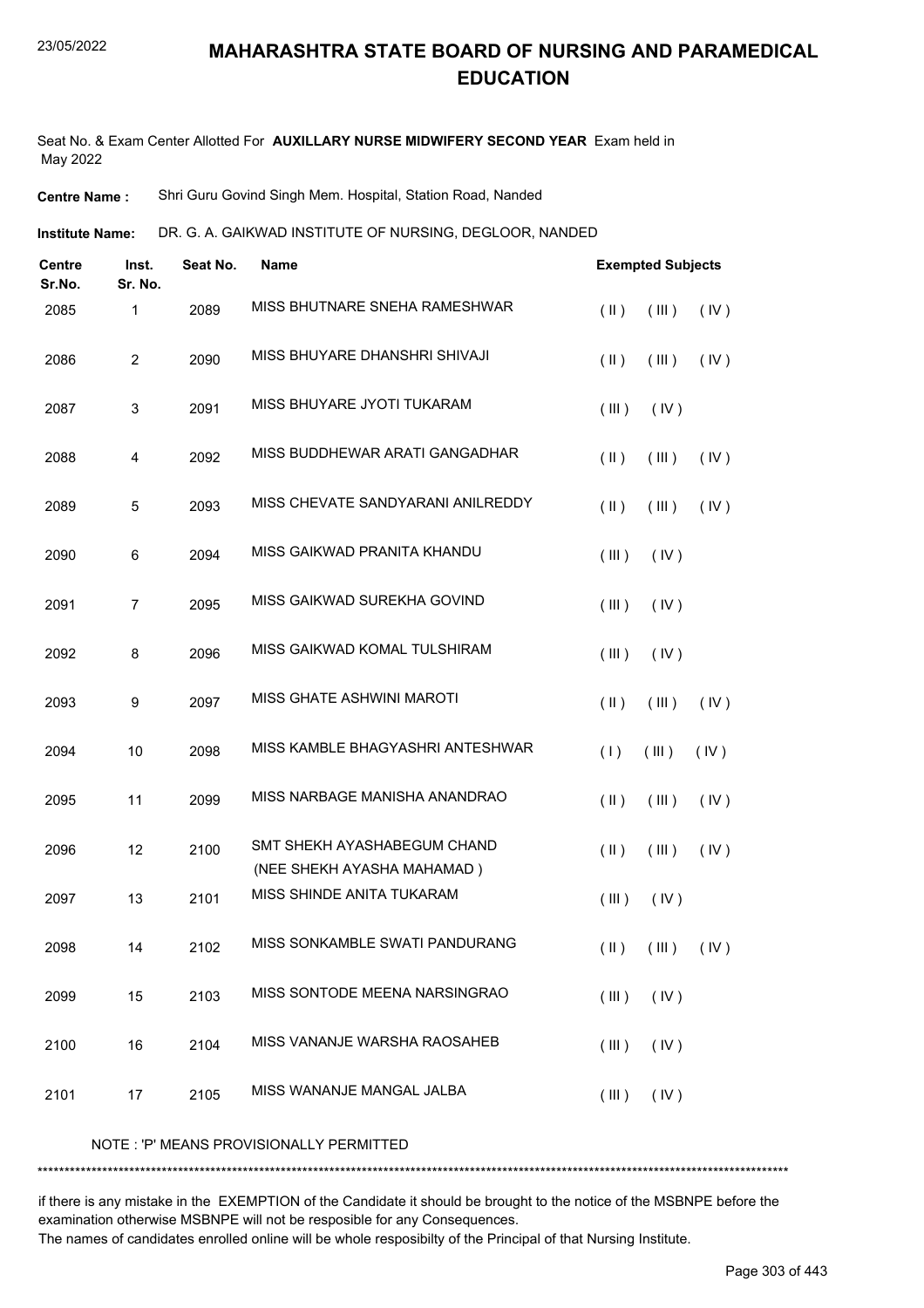Seat No. & Exam Center Allotted For **AUXILLARY NURSE MIDWIFERY SECOND YEAR** Exam held in May 2022

**Centre Name :** Shri Guru Govind Singh Mem. Hospital, Station Road, Nanded

Sharadrao Nursing College, Naigona Nanded **Institute Name:**

| <b>Centre</b><br>Sr.No. | Inst.<br>Sr. No. | Seat No. | <b>Name</b>                   | <b>Exempted Subjects</b> |
|-------------------------|------------------|----------|-------------------------------|--------------------------|
| 2102                    | 1                | 2106     | MISS BANSODE ASHVINI YADAV    | (III)<br>(IV)            |
| 2103                    | 2                | 2107     | MISS GANAGE MOHINEE PURBHAJEE | (III)<br>(IV)            |
| 2104                    | 3                | 2108     | MISS MALYA SANJANI ANSHEL     | (III)<br>(IV)            |
| 2105                    | $\overline{4}$   | 2109     | MISS PATIL SARA ANDREW        | (  )<br>(III)<br>(IV)    |
| 2106                    | 5                | 2110     | MISS PAWAR LAXMIBAI RAOSAHEB  | $($ III $)$<br>(IV)      |

#### NOTE : 'P' MEANS PROVISIONALLY PERMITTED

```
*******************************************************************************************************************************************
```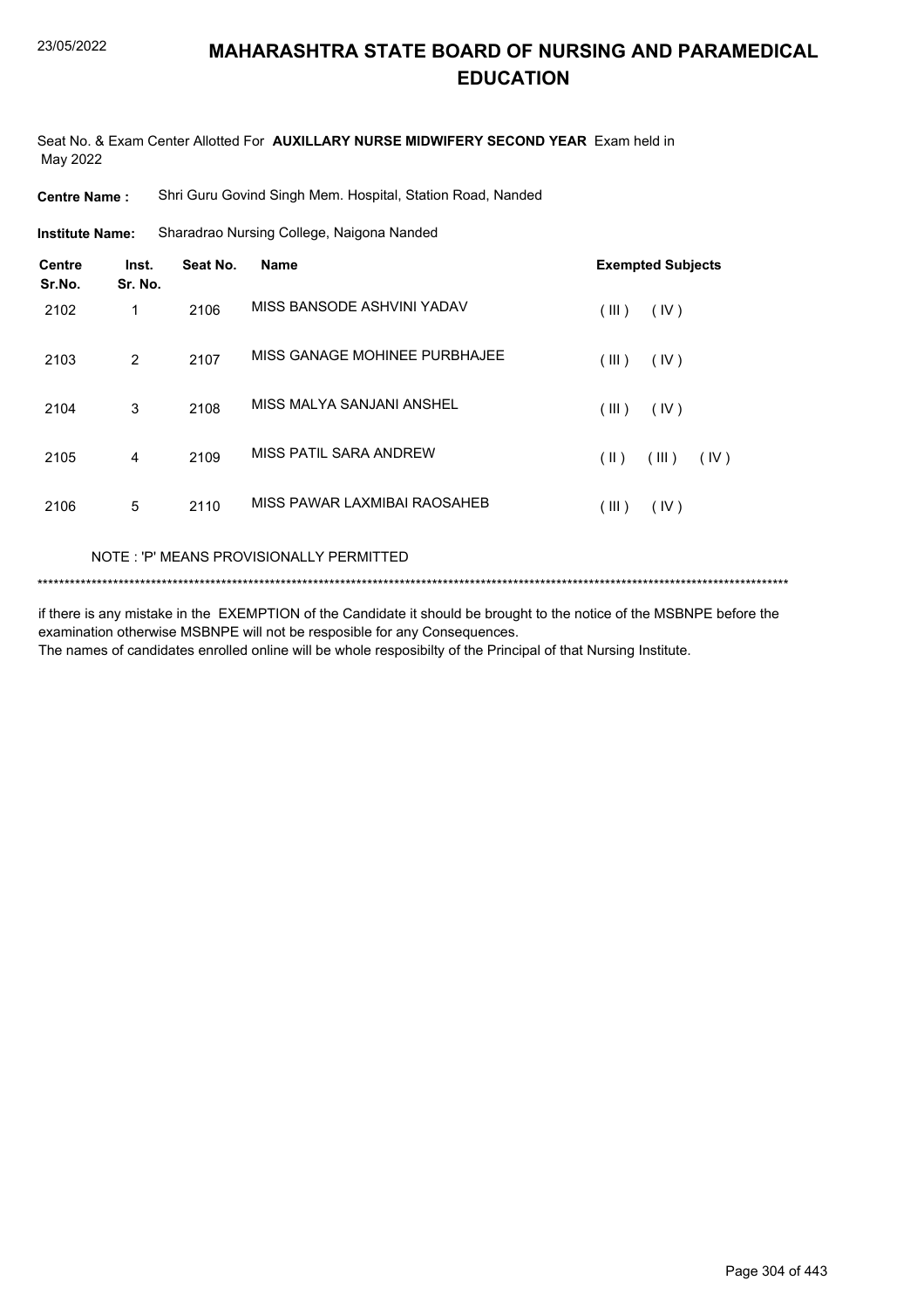Seat No. & Exam Center Allotted For **AUXILLARY NURSE MIDWIFERY SECOND YEAR** Exam held in May 2022

**Centre Name :** Shri Guru Govind Singh Mem. Hospital, Station Road, Nanded

GANSHANTI NURSING SCHOOL, NANDED **Institute Name:**

| <b>Centre</b><br>Sr.No. | Inst.<br>Sr. No. | Seat No. | <b>Name</b>                       |               | <b>Exempted Subjects</b> |      |
|-------------------------|------------------|----------|-----------------------------------|---------------|--------------------------|------|
| 2107                    | 1                | 2111     | MISS BANSODE DIKSHA PRAKASH       | $($ II $)$    | (III)                    | (IV) |
| 2108                    | $\overline{c}$   | 2112     | MISS BHALERAO PRIYNKA CHANDAR     | $(\parallel)$ | (III)                    | (IV) |
| 2109                    | 3                | 2113     | MISS GAIKAWAD VIDYA NEELKANTH     | (III)         | (IV)                     |      |
| 2110                    | 4                | 2114     | MISS GODBOLE VARSHA KESHAV        | $(\parallel)$ | (III)                    | (IV) |
| 2111                    | $\mathbf 5$      | 2115     | MISS HANMANTE DIVYABHARTI MALHARI | (III)         | (IV)                     |      |
| 2112                    | $\,6\,$          | 2116     | MISS HARNAWALE KOMAL DATTA        | (III)         | (IV)                     |      |
| 2113                    | $\overline{7}$   | 2117     | MISS KAMBLE SUWRNA MAROTI         | $(\parallel)$ | (III)                    | (IV) |
| 2114                    | 8                | 2118     | MISS KAMBLE DIPALI DILIP          | $(\parallel)$ | (III)                    | (IV) |
| 2115                    | 9                | 2119     | MISS KARANDKAR MADHURI BALAJI     | $($ II $)$    | (III)                    | (IV) |
| 2116                    | 10               | 2120     | MISS KASBE ROHINI UTTAMRAO        | $(\parallel)$ | (III)                    | (IV) |
| 2117                    | 11               | 2121     | MISS NIRMALE SEEMA BALAJI         | $(\parallel)$ | (III)                    | (IV) |
| 2118                    | 12               | 2122     | MISS NIRMALE RUKHMIN PURBHAJI     | $($ II $)$    | (III)                    | (IV) |
| 2119                    | 13               | 2123     | MISS PAWAR PORNIMA MADHAV         | $(\parallel)$ | (III)                    | (IV) |
| 2120                    | 14               | 2124     | MISS RAKSHASE PRITI ROHIDAS       | $(\parallel)$ | $($ III $)$              | (IV) |
| 2121                    | 15               | 2125     | MISS REDE KAVITA VYANKATI         | $(\parallel)$ | (III)                    | (IV) |
| 2122                    | 16               | 2126     | MISS SURYATAL MANISHA GANGADHAR   | (III)         | (IV)                     |      |
| 2123                    | 17               | 2127     | MISS ZUNJARE MADHURI ASHOK        | $(\parallel)$ | (III)                    | (IV) |

NOTE : 'P' MEANS PROVISIONALLY PERMITTED

\*\*\*\*\*\*\*\*\*\*\*\*\*\*\*\*\*\*\*\*\*\*\*\*\*\*\*\*\*\*\*\*\*\*\*\*\*\*\*\*\*\*\*\*\*\*\*\*\*\*\*\*\*\*\*\*\*\*\*\*\*\*\*\*\*\*\*\*\*\*\*\*\*\*\*\*\*\*\*\*\*\*\*\*\*\*\*\*\*\*\*\*\*\*\*\*\*\*\*\*\*\*\*\*\*\*\*\*\*\*\*\*\*\*\*\*\*\*\*\*\*\*\*\*\*\*\*\*\*\*\*\*\*\*\*\*\*\*\*

if there is any mistake in the EXEMPTION of the Candidate it should be brought to the notice of the MSBNPE before the examination otherwise MSBNPE will not be resposible for any Consequences.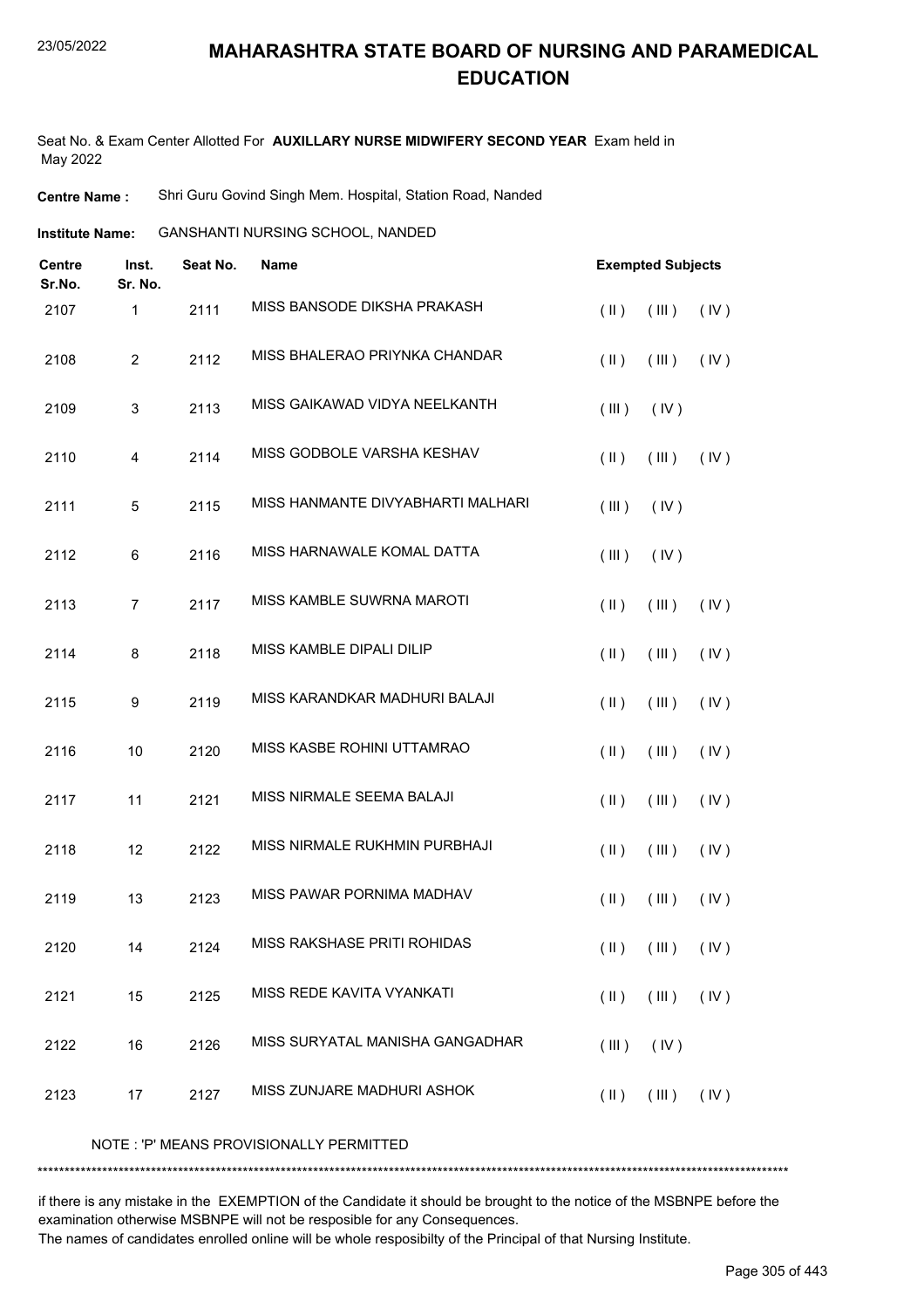Seat No. & Exam Center Allotted For **AUXILLARY NURSE MIDWIFERY SECOND YEAR** Exam held in May 2022

**Centre Name :** Shri Guru Govind Singh Mem. Hospital, Station Road, Nanded

GOVINDRAO PAUL NURSING SCHOOL, NANDED **Institute Name:**

| <b>Centre</b><br>Sr.No. | Inst.<br>Sr. No.          | Seat No. | <b>Name</b>                      |               | <b>Exempted Subjects</b> |      |
|-------------------------|---------------------------|----------|----------------------------------|---------------|--------------------------|------|
| 2124                    | $\mathbf 1$               | 2128     | MISS BHISE JYOTI DATTA           | $($ II $)$    | (III)                    | (IV) |
| 2125                    | $\overline{c}$            | 2129     | MISS DESHMUKHE KANCHAN SAMBHAJI  | (III)         | (IV)                     |      |
| 2126                    | $\ensuremath{\mathsf{3}}$ | 2130     | MISS DHOLE SUREKHA BAPURAO       | $($ II $)$    | (III)                    | (IV) |
| 2127                    | 4                         | 2131     | MISS GHODAGE ASHVINI BHARAT      | $(\parallel)$ | (III)                    | (IV) |
| 2128                    | 5                         | 2132     | MISS KAMBLE PRIYANKA BABAN       | $(\parallel)$ | (III)                    | (IV) |
| 2129                    | 6                         | 2133     | MISS KARHALE BHAGYASHREE SUBHASH | $($ II $)$    | (III)                    | (IV) |
| 2130                    | $\overline{7}$            | 2134     | MISS KHOKALE RIMA KISHAN         | $(\parallel)$ | (III)                    | (IV) |
| 2131                    | 8                         | 2135     | MISS KHUPASE VARSHA HANUMANT     | $($ II $)$    | (III)                    | (IV) |
| 2132                    | $\boldsymbol{9}$          | 2136     | MISS MORE SURYAKANTA GANPAT      | $($ II $)$    | (III)                    | (IV) |
| 2133                    | 10                        | 2137     | MISS MURMURE KAVITA TUKARAM      | $($ II $)$    | (III)                    | (IV) |
| 2134                    | 11                        | 2138     | MISS MURMURE KALPANA VITHOBA     | $($ II $)$    | (III)                    | (IV) |
| 2135                    | 12                        | 2139     | MISS NARWADE ASHWINI SOPAN       | $($ II $)$    | (III)                    | (IV) |
| 2136                    | 13                        | 2140     | MISS NARWADE POOJA UMAJI         | $($ II $)$    | (III)                    | (IV) |
| 2137                    | 14                        | 2141     | MISS TARPE SATYABHAMA SAHEBRAO   | $($ II $)$    | $($ III $)$              | (IV) |
| 2138                    | 15                        | 2142     | MISS WAGADKAR ASHWINI TUKARAM    | $($ II $)$    | (III)                    | (IV) |
| 2139                    | 16                        | 2143     | MISS WAGATKAR SUNITA ANANDRAO    | $(\parallel)$ | (III)                    | (IV) |
| 2140                    | 17                        | 2144     | MISS ZALKE TIRTHAMALA SHRIHARI   | $($ II $)$    | (III)                    | (IV) |
|                         |                           |          |                                  |               |                          |      |

NOTE : 'P' MEANS PROVISIONALLY PERMITTED

\*\*\*\*\*\*\*\*\*\*\*\*\*\*\*\*\*\*\*\*\*\*\*\*\*\*\*\*\*\*\*\*\*\*\*\*\*\*\*\*\*\*\*\*\*\*\*\*\*\*\*\*\*\*\*\*\*\*\*\*\*\*\*\*\*\*\*\*\*\*\*\*\*\*\*\*\*\*\*\*\*\*\*\*\*\*\*\*\*\*\*\*\*\*\*\*\*\*\*\*\*\*\*\*\*\*\*\*\*\*\*\*\*\*\*\*\*\*\*\*\*\*\*\*\*\*\*\*\*\*\*\*\*\*\*\*\*\*\*

if there is any mistake in the EXEMPTION of the Candidate it should be brought to the notice of the MSBNPE before the examination otherwise MSBNPE will not be resposible for any Consequences.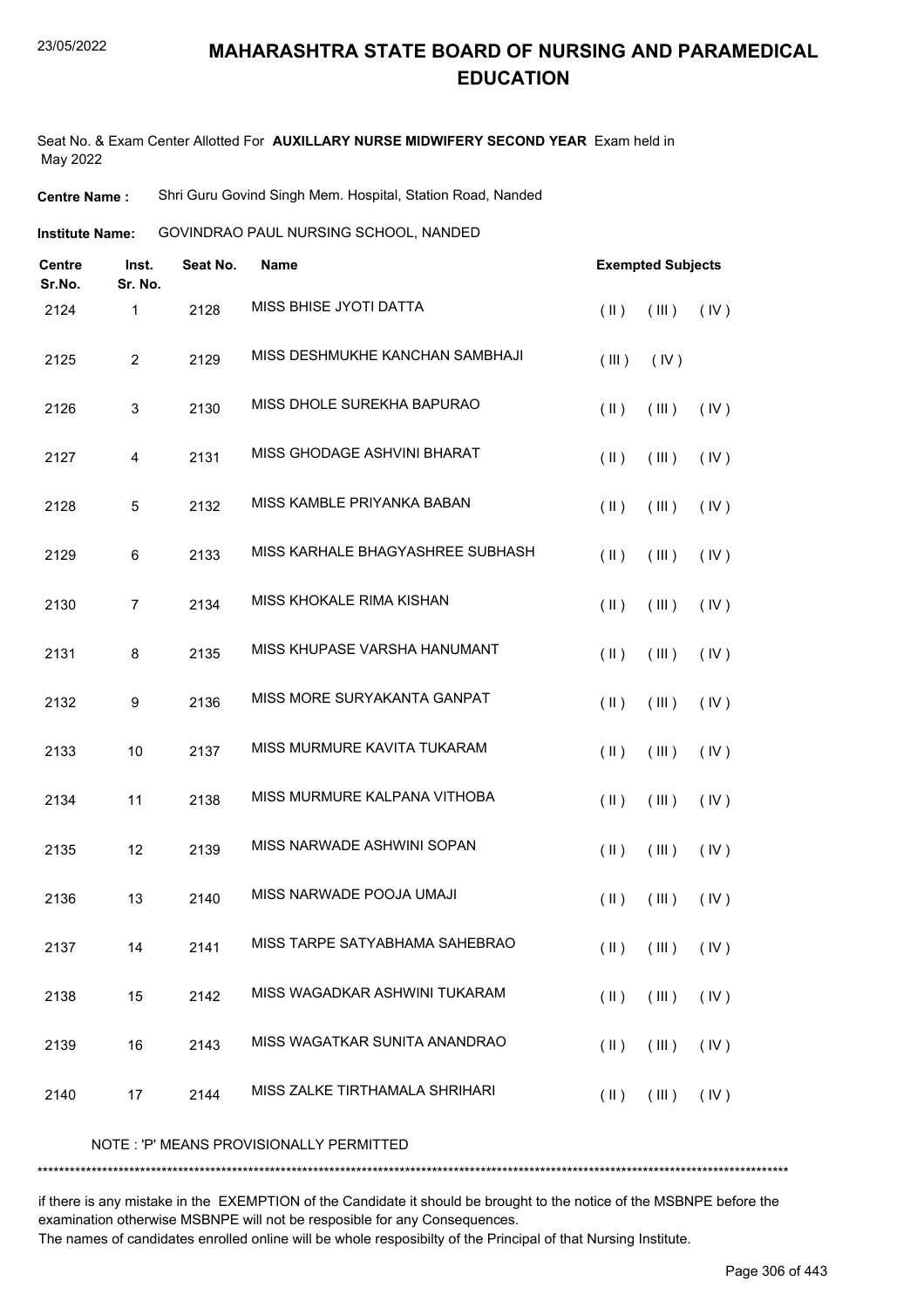Seat No. & Exam Center Allotted For **AUXILLARY NURSE MIDWIFERY SECOND YEAR** Exam held in May 2022

**Centre Name :** Shri Guru Govind Singh Mem. Hospital, Station Road, Nanded

SUBHADRA INSTITUTE NURSING SCHOOL, BILOLI, NANDED **Institute Name:**

| Centre<br>Sr.No. | Inst.<br>Sr. No. | Seat No. | Name                          |               | <b>Exempted Subjects</b> |      |
|------------------|------------------|----------|-------------------------------|---------------|--------------------------|------|
| 2141             |                  | 2145     | MISS BAILWAD AASHA VISHWANATH | $(\parallel)$ | $(III)$ $(IV)$           |      |
| 2142             | $\mathcal{P}$    | 2146     | MISS UDE SUNITA CHAMPAT       | (  )          | (III)                    | (IV) |

#### NOTE : 'P' MEANS PROVISIONALLY PERMITTED

\*\*\*\*\*\*\*\*\*\*\*\*\*\*\*\*\*\*\*\*\*\*\*\*\*\*\*\*\*\*\*\*\*\*\*\*\*\*\*\*\*\*\*\*\*\*\*\*\*\*\*\*\*\*\*\*\*\*\*\*\*\*\*\*\*\*\*\*\*\*\*\*\*\*\*\*\*\*\*\*\*\*\*\*\*\*\*\*\*\*\*\*\*\*\*\*\*\*\*\*\*\*\*\*\*\*\*\*\*\*\*\*\*\*\*\*\*\*\*\*\*\*\*\*\*\*\*\*\*\*\*\*\*\*\*\*\*\*\*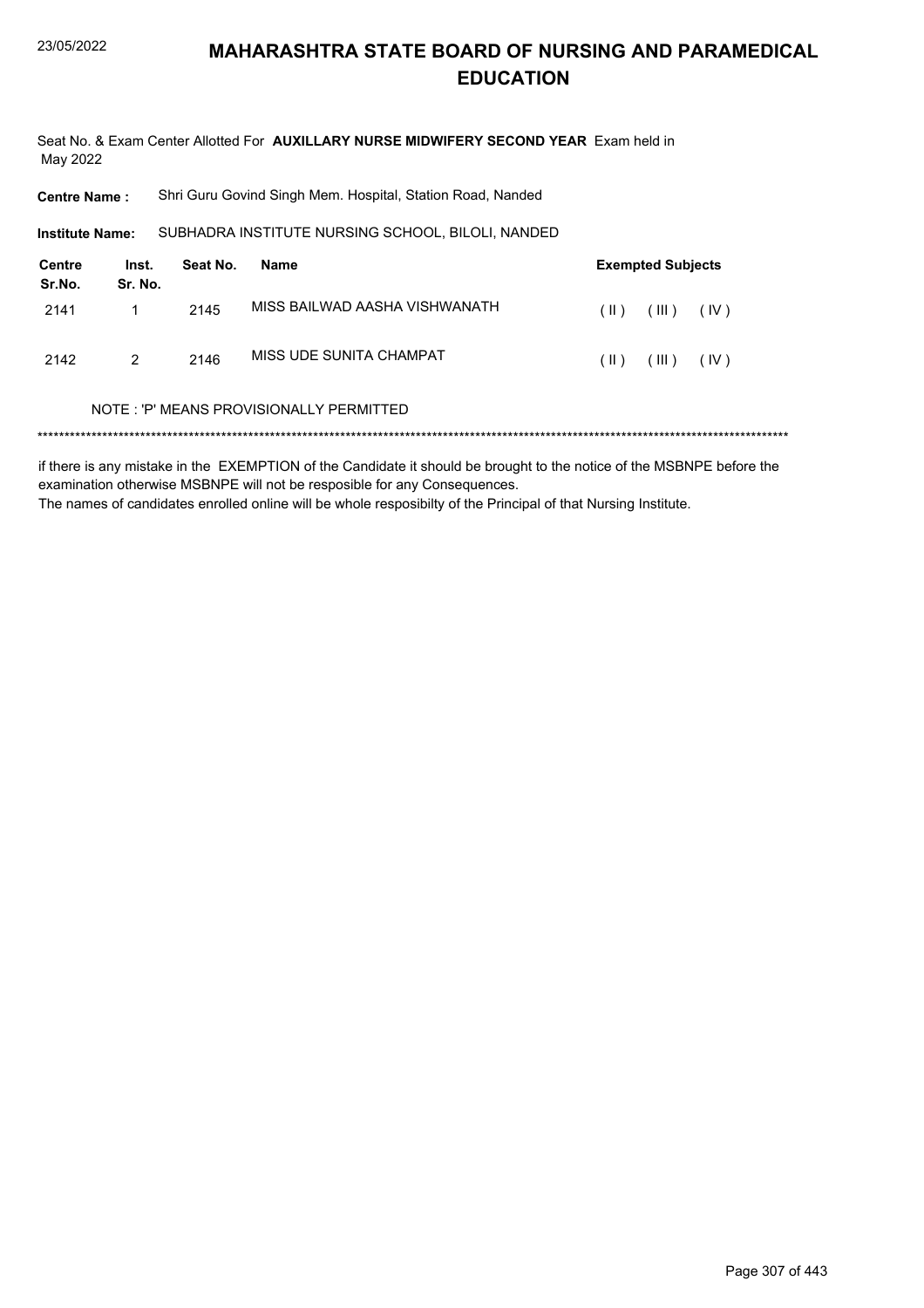Seat No. & Exam Center Allotted For **AUXILLARY NURSE MIDWIFERY SECOND YEAR** Exam held in May 2022

**Centre Name :** Shri Guru Govind Singh Mem. Hospital, Station Road, Nanded

BHIVRAJ KALANTRI NURSING INSTITUTE, NANDED **Institute Name:**

| <b>Centre</b><br>Sr.No. | Inst.<br>Sr. No. | Seat No. | <b>Name</b>                       |                         | <b>Exempted Subjects</b> |      |
|-------------------------|------------------|----------|-----------------------------------|-------------------------|--------------------------|------|
| 2143                    | 1                | 2147     | MISS BHORGE PREETI TUKARAM        | $(\parallel \parallel)$ | (III)                    | (IV) |
| 2144                    | $\overline{2}$   | 2148     | MISS DAVANE SINDHU KACHRU         | $(\parallel \parallel)$ | (III)                    | (IV) |
| 2145                    | 3                | 2149     | MISS GADEKAR SUPRABHA MAROTI      | $(\parallel)$           | (III)                    | (IV) |
| 2146                    | 4                | 2150     | MISS GAIKWAD DIKSHA CHANDU        |                         |                          |      |
| 2147                    | 5                | 2151     | MISS GAIKWAD DIKSHA BALAJI        | (III)                   | (IV)                     |      |
| 2148                    | 6                | 2152     | MISS GAIKWAD KOMAL MAROTRAO       | $(\parallel)$           | (III)                    | (IV) |
| 2149                    | 7                | 2153     | MISS SONKAMBALE MEENA GANGADHAR   | $(\parallel)$           | (III)                    | (IV) |
| 2150                    | 8                | 2154     | MISS TIRMALE MANISHA SURESH       | $(\parallel \parallel)$ | (III)                    | (IV) |
| 2151                    | 9                | 2155     | MISS WAGHMARE JAYKRANTI SHESHERAO | $(\parallel)$           | (III)                    | (IV) |
|                         |                  |          |                                   |                         |                          |      |

NOTE : 'P' MEANS PROVISIONALLY PERMITTED

\*\*\*\*\*\*\*\*\*\*\*\*\*\*\*\*\*\*\*\*\*\*\*\*\*\*\*\*\*\*\*\*\*\*\*\*\*\*\*\*\*\*\*\*\*\*\*\*\*\*\*\*\*\*\*\*\*\*\*\*\*\*\*\*\*\*\*\*\*\*\*\*\*\*\*\*\*\*\*\*\*\*\*\*\*\*\*\*\*\*\*\*\*\*\*\*\*\*\*\*\*\*\*\*\*\*\*\*\*\*\*\*\*\*\*\*\*\*\*\*\*\*\*\*\*\*\*\*\*\*\*\*\*\*\*\*\*\*\*

if there is any mistake in the EXEMPTION of the Candidate it should be brought to the notice of the MSBNPE before the examination otherwise MSBNPE will not be resposible for any Consequences.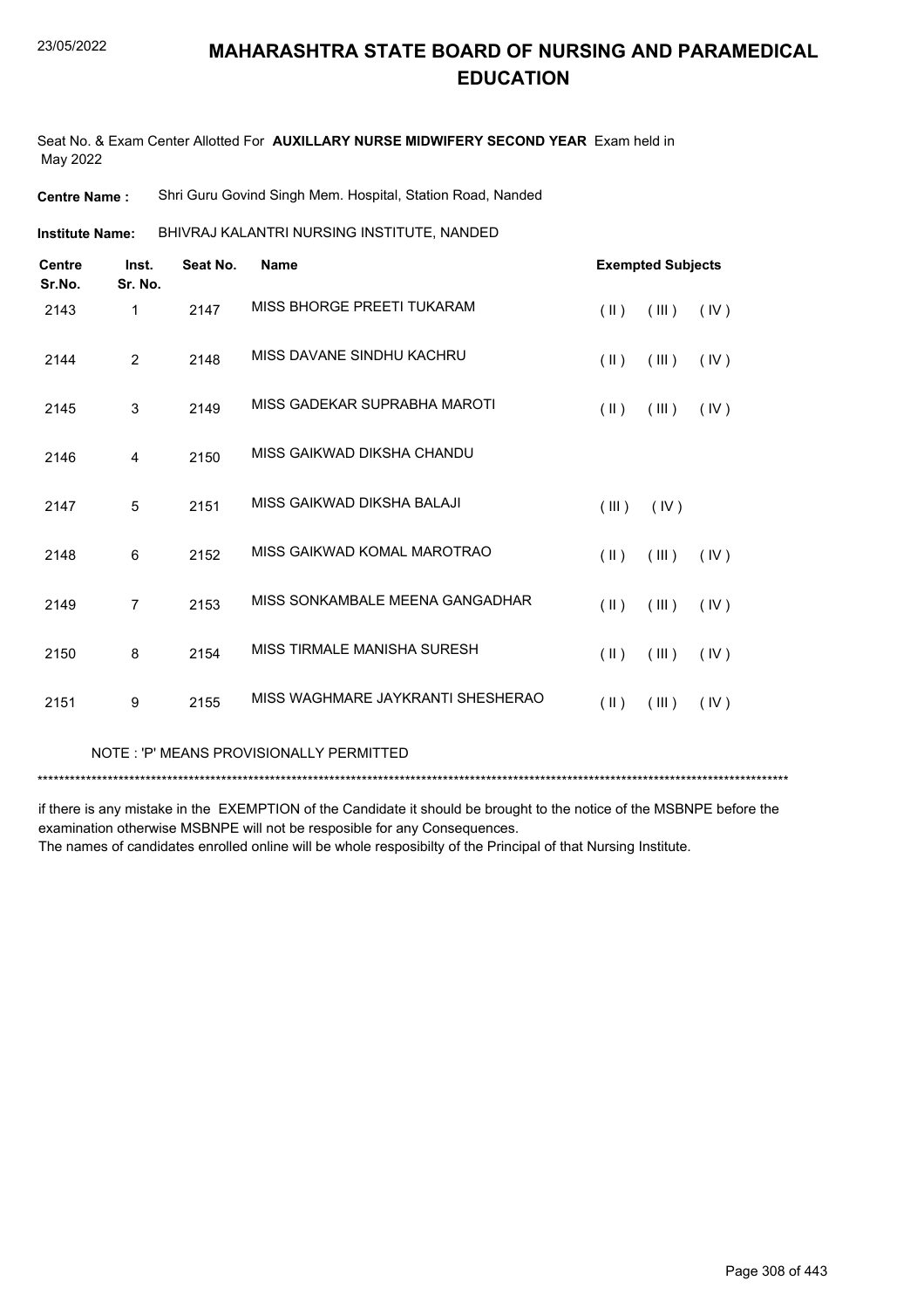Seat No. & Exam Center Allotted For **AUXILLARY NURSE MIDWIFERY SECOND YEAR** Exam held in May 2022

**Centre Name :** Shri Guru Govind Singh Mem. Hospital, Station Road, Nanded

RAJMATA JIJAU NURSING SCHOOL, NANDED **Institute Name:**

| <b>Centre</b><br>Sr.No. | Inst.<br>Sr. No. | Seat No. | <b>Name</b>                        |                         | <b>Exempted Subjects</b> |      |
|-------------------------|------------------|----------|------------------------------------|-------------------------|--------------------------|------|
| 2152                    | $\mathbf{1}$     | 2156     | MISS AMBORE PUJA GOVIND            |                         |                          |      |
| 2153                    | $\overline{2}$   | 2157     | MISS BOLAKE DHURPATA PANDURANG     |                         |                          |      |
| 2154                    | 3                | 2158     | MISS EDKE SANGITA DNYANOBA         | $($ II $)$              | (III)                    | (IV) |
| 2155                    | 4                | 2159     | MISS GAVALE MANJUSHARANI GANGADHAR |                         |                          |      |
| 2156                    | 5                | 2160     | MISS JONDHALE NIKITA BHIMRAO       | (  )                    | (III)                    | (IV) |
| 2157                    | 6                | 2161     | MISS NARWADE MEERA NAGORAO         | $(\parallel)$           | (III)                    | (IV) |
| 2158                    | $\overline{7}$   | 2162     | MISS PAIKRAO AARTI VINAYAK         | (III)                   | (IV)                     |      |
| 2159                    | 8                | 2163     | MISS PANDIT SHIVANI PRAFULL        | $($ II $)$              | (III)                    | (IV) |
| 2160                    | 9                | 2164     | MISS SIDAM ANKITA DILIP            | (III)                   | (IV)                     |      |
| 2161                    | 10               | 2165     | MISS YEDKE SUHANI DEVANAND         | $(\parallel \parallel)$ | (III)                    | (IV) |

#### NOTE : 'P' MEANS PROVISIONALLY PERMITTED

\*\*\*\*\*\*\*\*\*\*\*\*\*\*\*\*\*\*\*\*\*\*\*\*\*\*\*\*\*\*\*\*\*\*\*\*\*\*\*\*\*\*\*\*\*\*\*\*\*\*\*\*\*\*\*\*\*\*\*\*\*\*\*\*\*\*\*\*\*\*\*\*\*\*\*\*\*\*\*\*\*\*\*\*\*\*\*\*\*\*\*\*\*\*\*\*\*\*\*\*\*\*\*\*\*\*\*\*\*\*\*\*\*\*\*\*\*\*\*\*\*\*\*\*\*\*\*\*\*\*\*\*\*\*\*\*\*\*\*

if there is any mistake in the EXEMPTION of the Candidate it should be brought to the notice of the MSBNPE before the examination otherwise MSBNPE will not be resposible for any Consequences.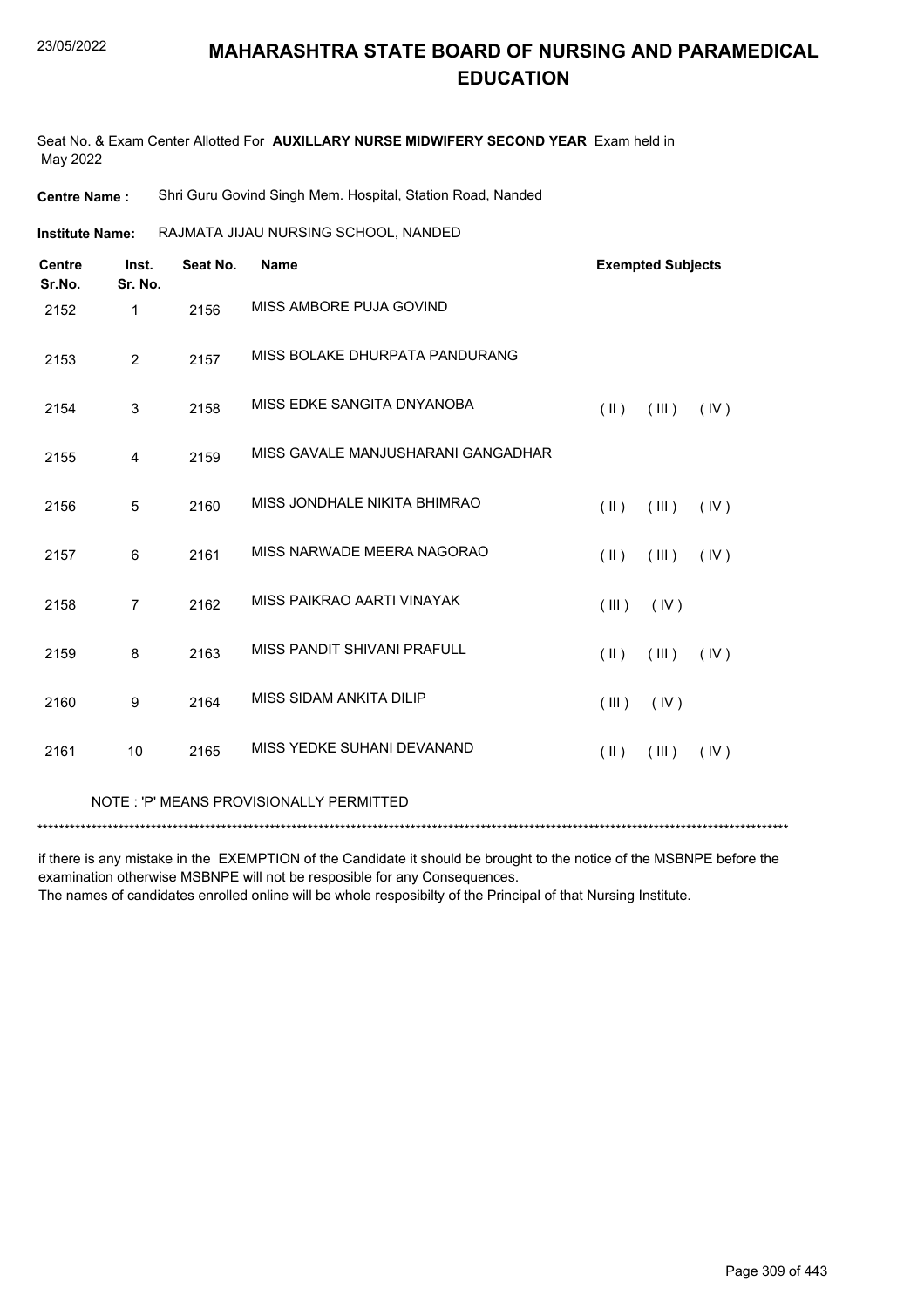Seat No. & Exam Center Allotted For **AUXILLARY NURSE MIDWIFERY SECOND YEAR** Exam held in May 2022

| MOTHER TERESA NURSING SCHOOL, NANDED<br><b>Centre Name :</b> |
|--------------------------------------------------------------|
|--------------------------------------------------------------|

**Institute Name: MOTHER TERESA NURSING SCHOOL, NANDED** 

| <b>Centre</b><br>Sr.No. | Inst.<br>Sr. No. | Seat No. | <b>Name</b>                                                    |                         | <b>Exempted Subjects</b> |      |
|-------------------------|------------------|----------|----------------------------------------------------------------|-------------------------|--------------------------|------|
| 2162                    | 1                | 2166     | MISS DUKARE SONALI MAROTRAO                                    | (III)                   | (IV)                     |      |
| 2163                    | $\overline{2}$   | 2167     | MISS GAIKWAD ASHWINI SHRIRAM                                   | $(\parallel)$           | (III)                    | (IV) |
| 2164                    | 3                | 2168     | MISS GAIKWAD PALLAVI BALAJI                                    |                         |                          |      |
| 2165                    | 4                | 2169     | MISS KANDHARE JYOTI GANGADHAR                                  | (III)                   | (IV)                     |      |
| 2166                    | 5                | 2170     | SMT ADHAV JYOTI PRAKASH                                        | $(\parallel)$           | (III)                    | (IV) |
|                         |                  |          | (NEE KOLATE JYOTI GANGADHAR)<br>MISS LOKHARE MAMTA CHANDRAKANT |                         |                          |      |
| 2167                    | 6                | 2171     |                                                                | $(\parallel)$           | (III)                    | (IV) |
| 2168                    | $\overline{7}$   | 2172     | MISS WAGHAMARE SWATI SHIDDHARTH                                | $(\parallel)$           | (III)                    | (IV) |
| 2169                    | 8                | 2173     | MISS WAGHMARE PRIYANKA ARJUN                                   | (III)                   | (IV)                     |      |
| 2170                    | 9                | 2174     | MISS WAGHMARE POOJA UTTAM                                      | $(\parallel \parallel)$ | (III)                    | (IV) |

NOTE : 'P' MEANS PROVISIONALLY PERMITTED

\*\*\*\*\*\*\*\*\*\*\*\*\*\*\*\*\*\*\*\*\*\*\*\*\*\*\*\*\*\*\*\*\*\*\*\*\*\*\*\*\*\*\*\*\*\*\*\*\*\*\*\*\*\*\*\*\*\*\*\*\*\*\*\*\*\*\*\*\*\*\*\*\*\*\*\*\*\*\*\*\*\*\*\*\*\*\*\*\*\*\*\*\*\*\*\*\*\*\*\*\*\*\*\*\*\*\*\*\*\*\*\*\*\*\*\*\*\*\*\*\*\*\*\*\*\*\*\*\*\*\*\*\*\*\*\*\*\*\*

if there is any mistake in the EXEMPTION of the Candidate it should be brought to the notice of the MSBNPE before the examination otherwise MSBNPE will not be resposible for any Consequences.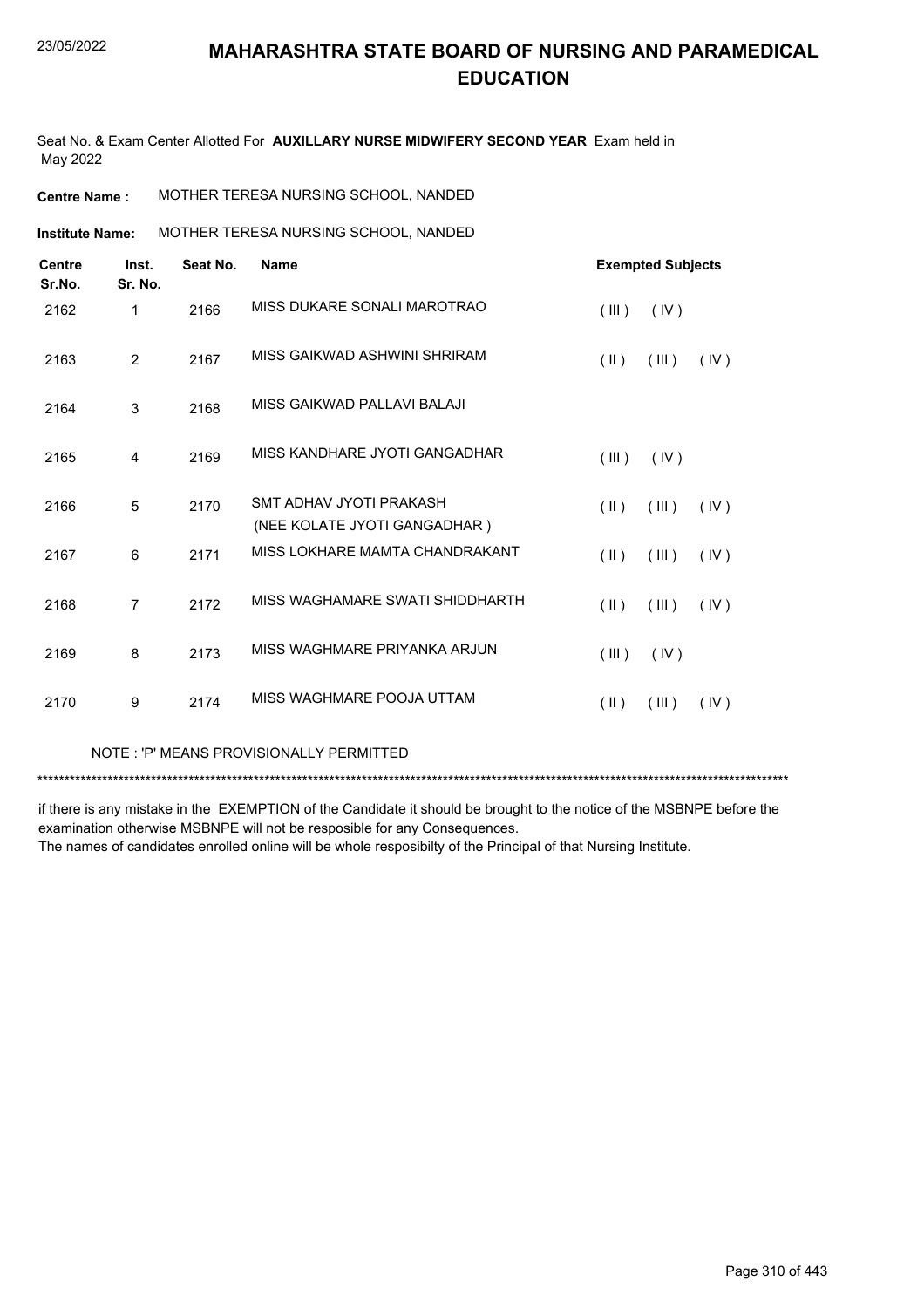Seat No. & Exam Center Allotted For **AUXILLARY NURSE MIDWIFERY SECOND YEAR** Exam held in May 2022

**Centre Name :** Shri Guru Govind Singh Mem. Hospital, Station Road, Nanded

MUKTAI NURSING SCHOOL, NANDED **Institute Name:**

| <b>Centre</b><br>Sr.No. | Inst.<br>Sr. No. | Seat No. | <b>Name</b>                   |                         | <b>Exempted Subjects</b> |      |
|-------------------------|------------------|----------|-------------------------------|-------------------------|--------------------------|------|
| 2171                    | 1                | 2175     | MISS DORNEKAR KAVITA VITTHAL  | $(\parallel)$           | (III)                    | (IV) |
| 2172                    | $\overline{2}$   | 2176     | MISS DUMANE ASHVINI SHESHERAO | $($ II $)$              | (III)                    | (IV) |
| 2173                    | 3                | 2177     | MISS GAWALE DEVKANYA TANAJI   | $(\parallel \parallel)$ | (III)                    | (IV) |
| 2174                    | $\overline{4}$   | 2178     | MISS ISHWARE SUPRIYA SANJAY   |                         |                          |      |
| 2175                    | 5                | 2179     | MISS KOLTE SARIKA SURYKANT    | (III)                   | (IV)                     |      |
| 2176                    | 6                | 2180     | MISS KUDKEKAR POOJA VIJAY     | (1)                     | (III)                    | (IV) |
| 2177                    | $\overline{7}$   | 2181     | MISS MUNESHWAR AKANKSHA ARJUN | $($ II $)$              | (III)                    | (IV) |
| 2178                    | 8                | 2182     | MISS NARWADE RUPALI SAHEBRAO  | $(\parallel)$           | (III)                    | (IV) |

NOTE : 'P' MEANS PROVISIONALLY PERMITTED

\*\*\*\*\*\*\*\*\*\*\*\*\*\*\*\*\*\*\*\*\*\*\*\*\*\*\*\*\*\*\*\*\*\*\*\*\*\*\*\*\*\*\*\*\*\*\*\*\*\*\*\*\*\*\*\*\*\*\*\*\*\*\*\*\*\*\*\*\*\*\*\*\*\*\*\*\*\*\*\*\*\*\*\*\*\*\*\*\*\*\*\*\*\*\*\*\*\*\*\*\*\*\*\*\*\*\*\*\*\*\*\*\*\*\*\*\*\*\*\*\*\*\*\*\*\*\*\*\*\*\*\*\*\*\*\*\*\*\*

if there is any mistake in the EXEMPTION of the Candidate it should be brought to the notice of the MSBNPE before the examination otherwise MSBNPE will not be resposible for any Consequences.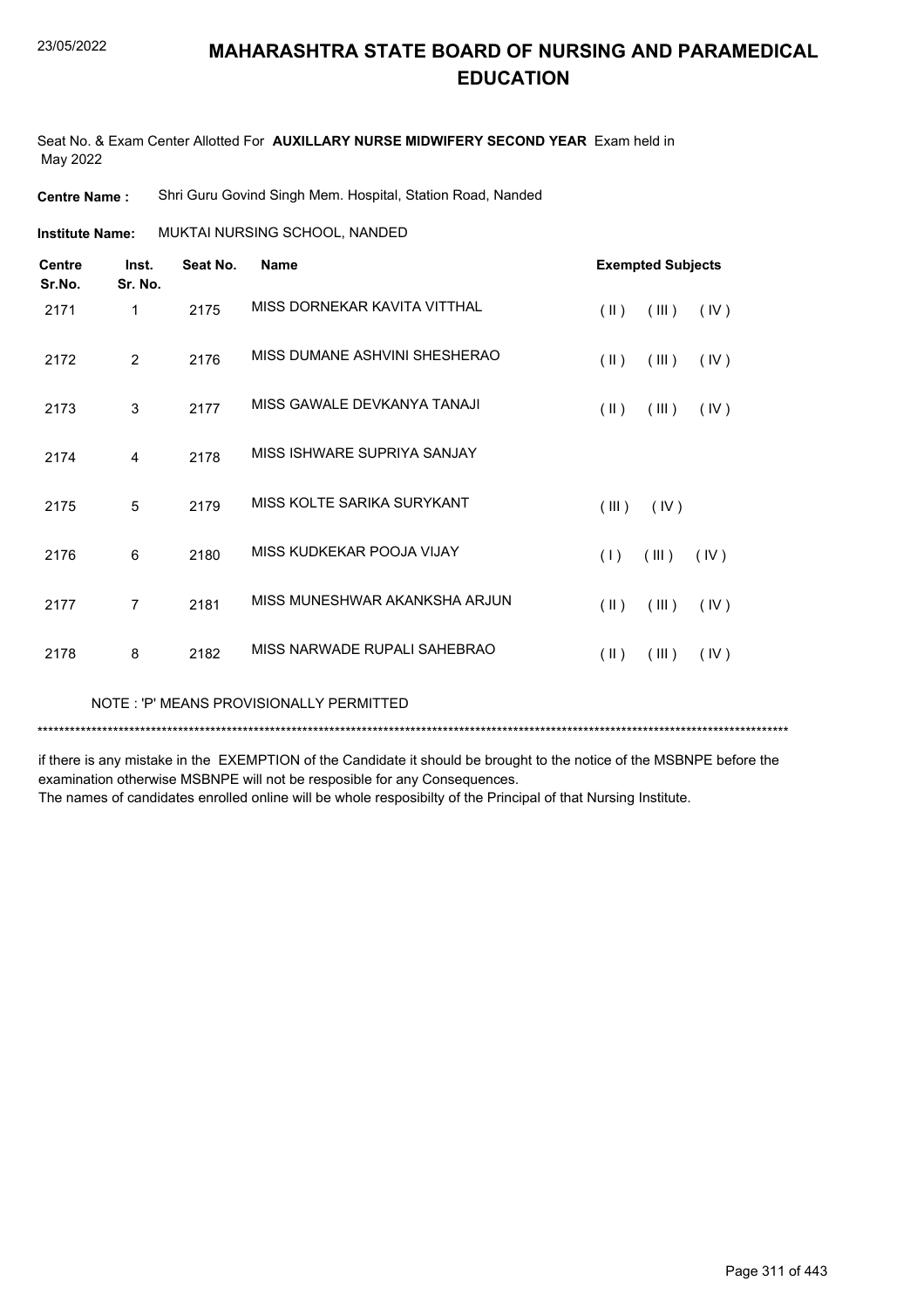#### 23/05/2022

#### **MAHARASHTRA STATE BOARD OF NURSING AND PARAMEDICAL EDUCATION**

Seat No. & Exam Center Allotted For **AUXILLARY NURSE MIDWIFERY SECOND YEAR** Exam held in May 2022

**Centre Name :** Shri Guru Govind Singh Mem. Hospital, Station Road, Nanded

| Marathwada Nursing School, Nanded<br>Institute Name: |
|------------------------------------------------------|
|------------------------------------------------------|

| <b>Centre</b><br>Sr.No. | Inst.<br>Sr. No. | Seat No. | <b>Name</b>                       |                         | <b>Exempted Subjects</b> |      |  |  |
|-------------------------|------------------|----------|-----------------------------------|-------------------------|--------------------------|------|--|--|
| 2179                    | 1                | 2183     | MISS AMBHORE NISHA PREMDAS        | $(\parallel \parallel)$ | (III)                    | (IV) |  |  |
| 2180                    | $\overline{2}$   | 2184     | MISS BAHADURE MANISHA MANOHAR     |                         |                          |      |  |  |
| 2181                    | 3                | 2185     | MISS BALKHANDE PRIYA SUHAS        |                         |                          |      |  |  |
| 2182                    | 4                | 2186     | MISS BANKAR SONALI KAILAS         |                         |                          |      |  |  |
| 2183                    | 5                | 2187     | MISS BANSODE PRIYANKA PRABHU      | $(\parallel)$           | (III)                    | (IV) |  |  |
| 2184                    | 6                | 2188     | MISS BHALERAO RADHA ANIL          | (III)                   | (IV)                     |      |  |  |
| 2185                    | $\overline{7}$   | 2189     | MISS BHALERAO MONIKA PRAKASH      |                         |                          |      |  |  |
| 2186                    | 8                | 2190     | MISS CHABUKSWAR VAISHALI SHRIKANT | (III)                   | (IV)                     |      |  |  |
| 2187                    | 9                | 2191     | MISS CHOUTHMAL NEHA DIPAKRAO      |                         |                          |      |  |  |
| 2188                    | 10               | 2192     | MISS DEHADE SHUBANGI KAILAS       | (III)                   | (IV)                     |      |  |  |
| 2189                    | 11               | 2193     | MISS DHAGE PRITEE FULCHAND        |                         |                          |      |  |  |
| 2190                    | 12               | 2194     | MISS DHAWALE MANISHA BHAURAO      | (III)                   | (IV)                     |      |  |  |
| 2191                    | 13               | 2195     | MISS GANGAWANE ANURADHA WAMAN     |                         |                          |      |  |  |
| 2192                    | 14               | 2196     | MISS GAWALE SONU SHESHRAO         |                         |                          |      |  |  |
| 2193                    | 15               | 2197     | MISS GUNDALE NIYOJITA MANIKRAO    |                         |                          |      |  |  |
| 2194                    | 16               | 2198     | MISS HANUWATE NISHA PRALHAD       |                         |                          |      |  |  |
| 2195                    | 17               | 2199     | MISS HIWRALE NANDINI RAJU         | (III)                   | (IV)                     |      |  |  |
| 2196                    | 18               | 2200     | MISS INGOLE VAISHALI DHONDU       |                         |                          |      |  |  |
| 2197                    | 19               | 2201     | MISS JADHAV RESHMA KHANDU         |                         |                          |      |  |  |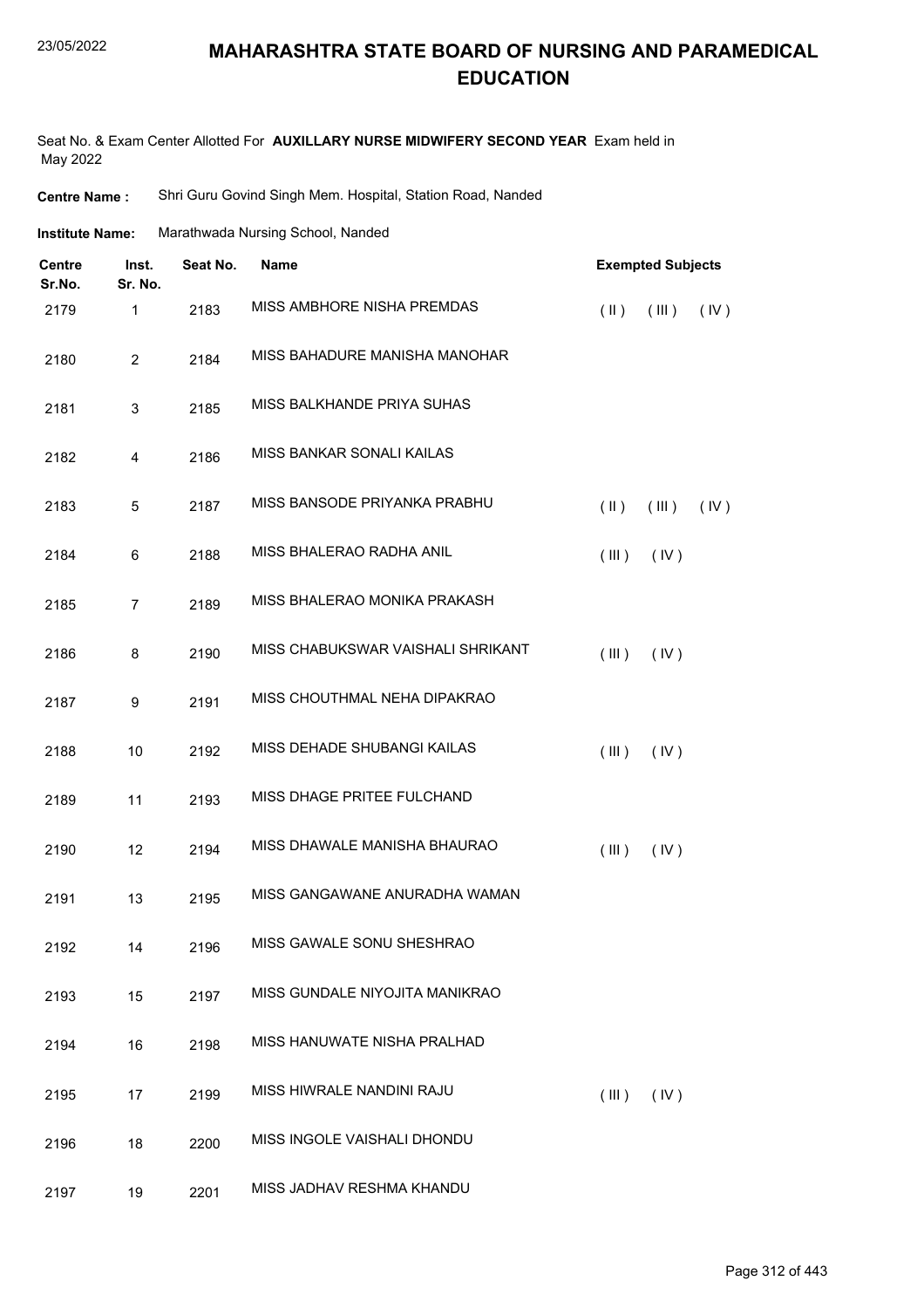| May 2022 |    |      | Seat No. & Exam Center Allotted For AUXILLARY NURSE MIDWIFERY SECOND YEAR Exam held in |                         |       |      |
|----------|----|------|----------------------------------------------------------------------------------------|-------------------------|-------|------|
| 2198     | 20 | 2202 | MISS JADHAV AASHA ANNA                                                                 |                         |       |      |
| 2199     | 21 | 2203 | MISS JADHAV KAVITA NANA                                                                |                         |       |      |
| 2200     | 22 | 2204 | MISS JAWALE SAGARBAI MAROTIRAO                                                         | $(\parallel \parallel)$ | (III) | (IV) |
| 2201     | 23 | 2205 | MISS KADAM JYOTI ARJUNRAO                                                              | $(\parallel \parallel)$ | (III) | (IV) |
| 2202     | 24 | 2206 | MISS KAMBLE SONU RATAN                                                                 |                         |       |      |
| 2203     | 25 | 2207 | MISS KAMBLE DEEPIKA SHRIDHARRAO                                                        | (III)                   | (IV)  |      |
| 2204     | 26 | 2208 | MISS KAMBLE AARTI ASHOK                                                                | (III)                   | (IV)  |      |
| 2205     | 27 | 2209 | MISS KAMBLE SEEMA KALABA                                                               | $(\parallel)$           | (III) | (IV) |
| 2206     | 28 | 2210 | MISS KAMBLE SMITA SHANKARRAO                                                           | (III)                   | (IV)  |      |
| 2207     | 29 | 2211 | MISS KANDHARE PRIYANKA RAJESH                                                          | (III)                   | (IV)  |      |
| 2208     | 30 | 2212 | MISS LANDGE KALPANA MALHARI                                                            | (III)                   | (IV)  |      |
| 2209     | 31 | 2213 | MISS MULE JYOTI BABURAO                                                                |                         |       |      |
| 2210     | 32 | 2214 | MISS PANDIT ASHWINI GOVIND                                                             | (III)                   | (IV)  |      |
| 2211     | 33 | 2215 | MISS PATEKAR VIDESHA RAMESH                                                            |                         |       |      |
| 2212     | 34 | 2216 | MISS PATEKAR SWATI BHAGWAN                                                             | $($ III $)$             | (IV)  |      |
| 2213     | 35 | 2217 | MISS PAWAR KOMAL BHIKAN                                                                |                         |       |      |
| 2214     | 36 | 2218 | MISS PAWAR SHITAL BHIKAN                                                               | (III)                   | (IV)  |      |
| 2215     | 37 | 2219 | MISS POLKE DIPALI DILIP                                                                |                         |       |      |
| 2216     | 38 | 2220 | MISS SAVATE KOMAL NAGORAO                                                              |                         |       |      |
| 2217     | 39 | 2221 | MISS SONKAMBLE ANITA VITTHAL                                                           | (III)                   | (IV)  |      |
| 2218     | 40 | 2222 | MISS SURYATAL ASMITA ASHOK                                                             |                         |       |      |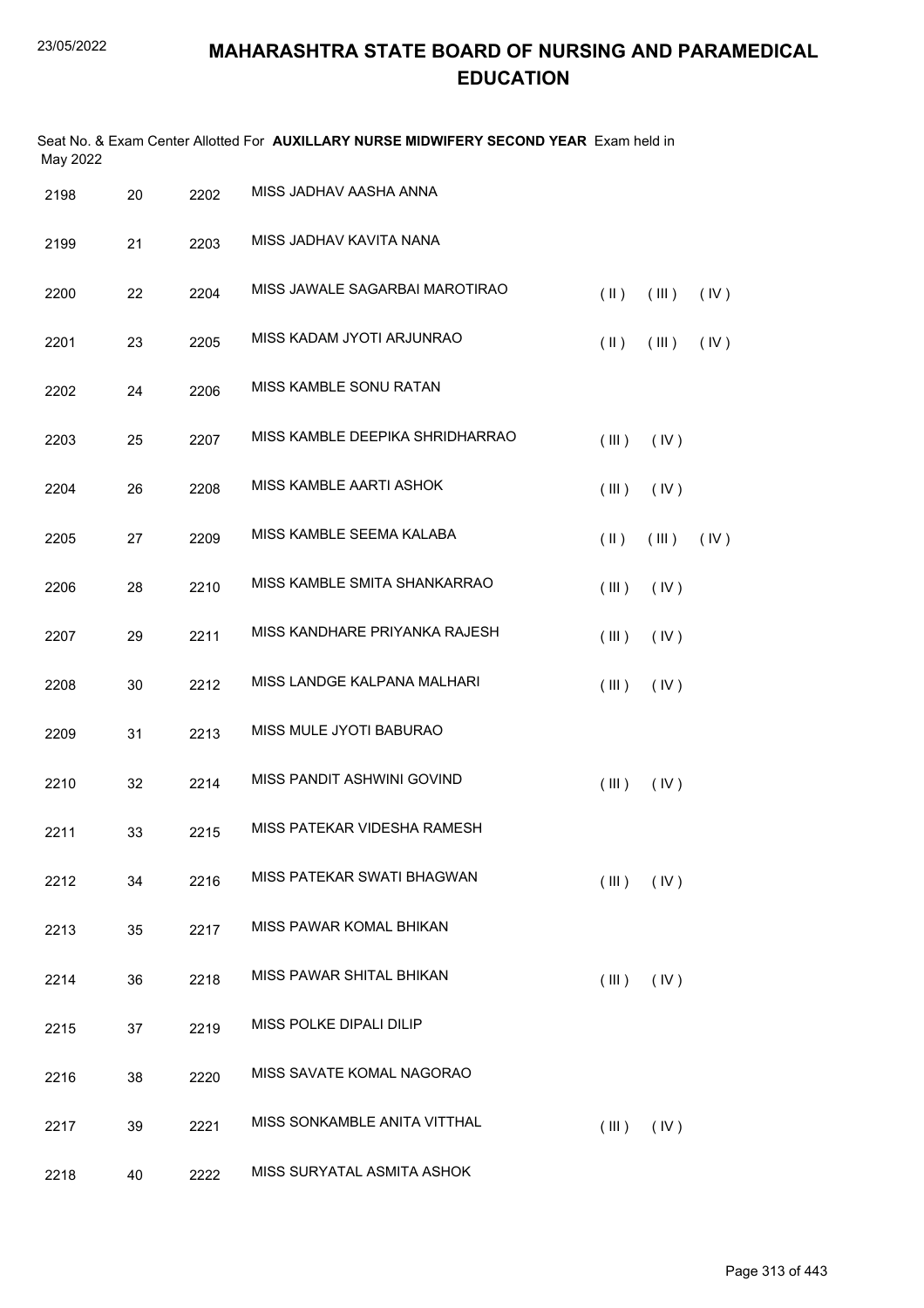Seat No. & Exam Center Allotted For AUXILLARY NURSE MIDWIFERY SECOND YEAR Exam held in May 2022

NOTE: 'P' MEANS PROVISIONALLY PERMITTED

if there is any mistake in the EXEMPTION of the Candidate it should be brought to the notice of the MSBNPE before the examination otherwise MSBNPE will not be resposible for any Consequences.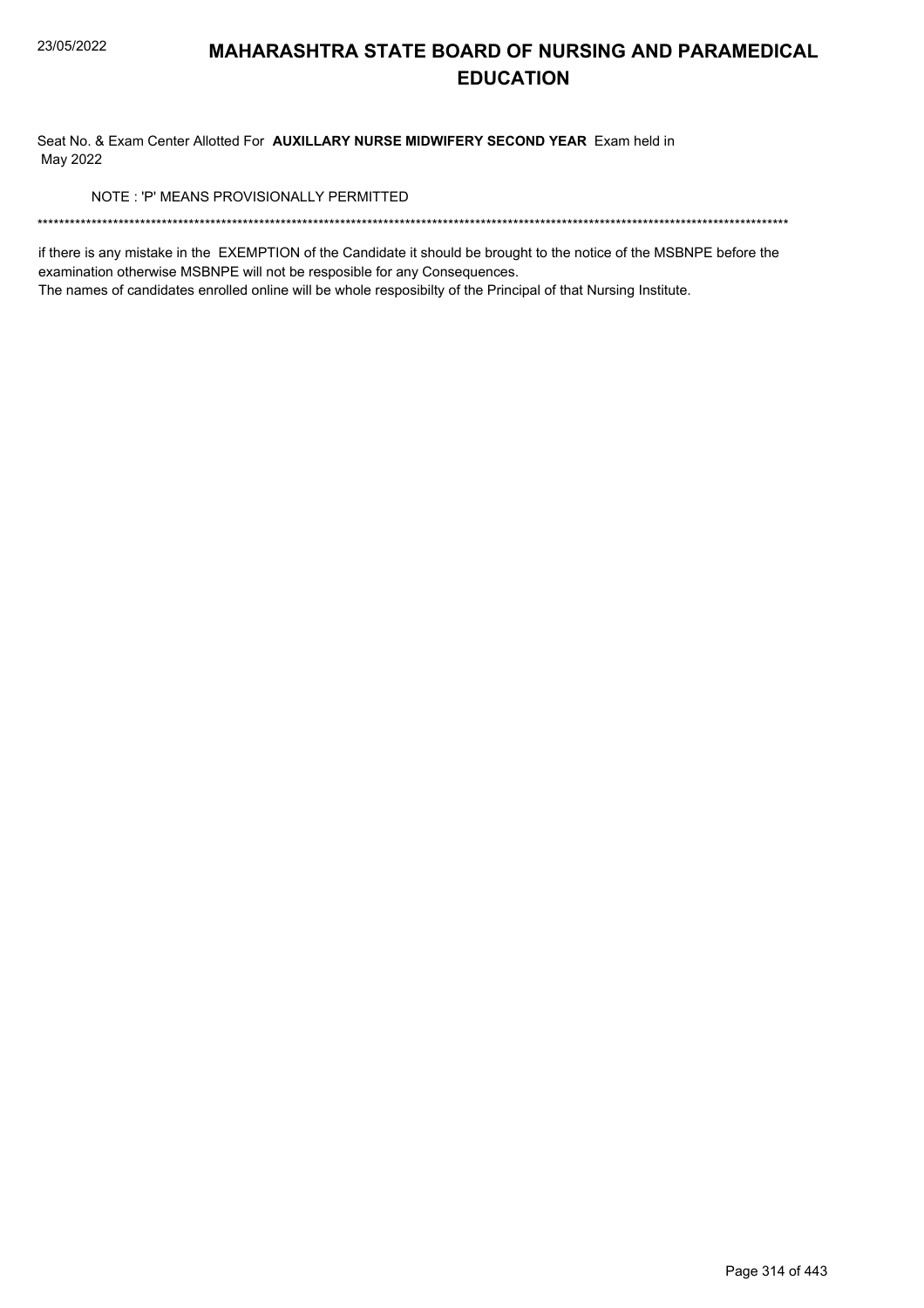Seat No. & Exam Center Allotted For AUXILLARY NURSE MIDWIFERY SECOND YEAR Exam held in May 2022

**Centre Name:** Shri Guru Govind Singh Mem. Hospital, Station Road, Nanded

**Institute Name:** Matoshri Nursing School, Nanded

| Centre<br>Sr.No. | Inst.<br>Sr. No. | Seat No. | Name                        |         | <b>Exempted Subjects</b> |
|------------------|------------------|----------|-----------------------------|---------|--------------------------|
| 2219             |                  | 2223     | MISS DHOTRE SWAPNALI RAMESG | ( III ) | (IV)                     |
| 2220             | 2                | 2224     | MISS KAMBLE NIRGUNA MARIBA  | ( III ) | (IV)                     |

#### NOTE: 'P' MEANS PROVISIONALLY PERMITTED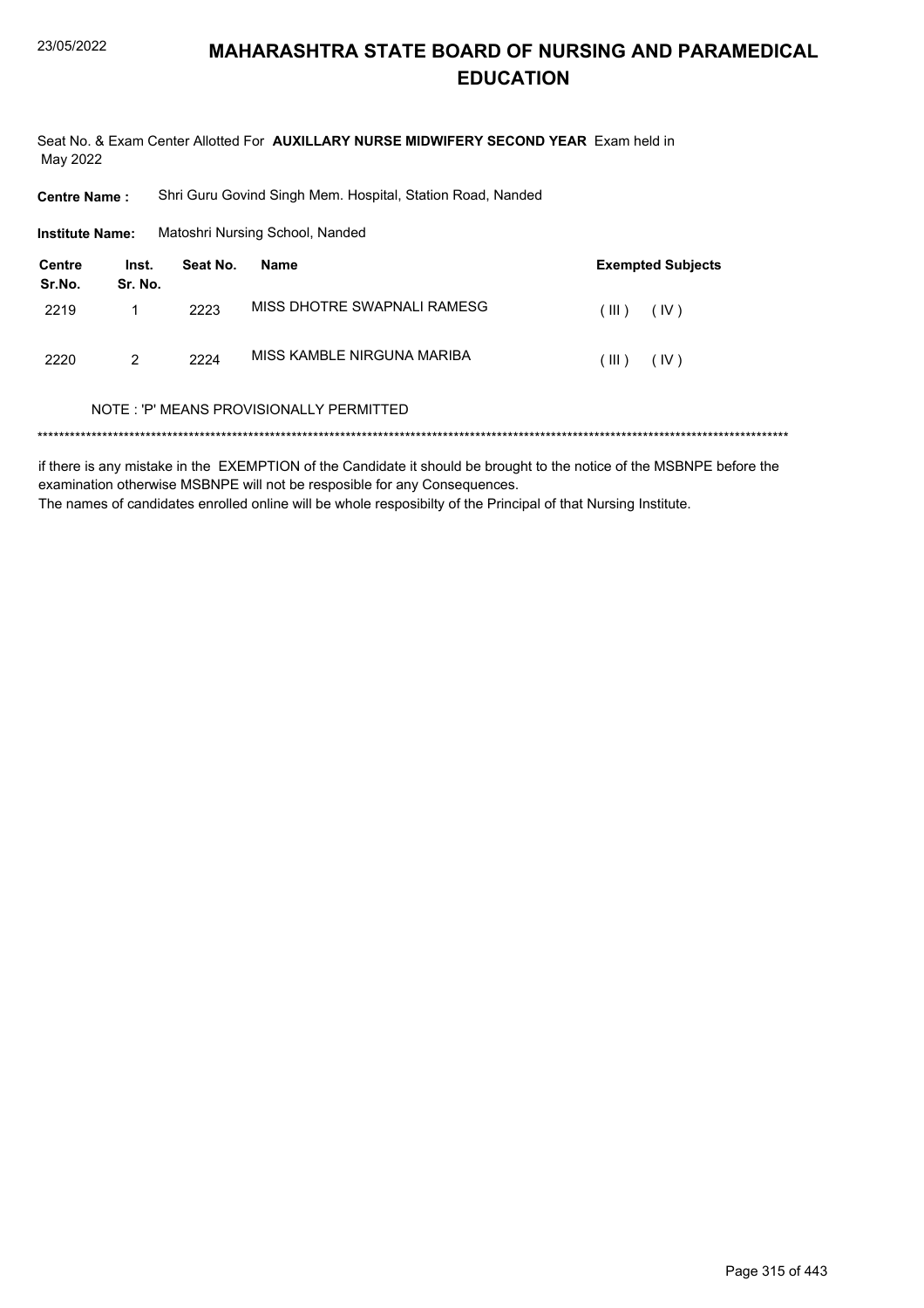Seat No. & Exam Center Allotted For **AUXILLARY NURSE MIDWIFERY SECOND YEAR** Exam held in May 2022

**Centre Name :** Shri Guru Govind Singh Mem. Hospital, Station Road, Nanded

TIRUMALA ANM SCHOOL OF NURSING,HADGAON,NANDED **Institute Name:**

| <b>Centre</b><br>Sr.No. | Inst.<br>Sr. No. | Seat No. | <b>Name</b>                       |               | <b>Exempted Subjects</b> |      |
|-------------------------|------------------|----------|-----------------------------------|---------------|--------------------------|------|
| 2221                    | 1                | 2225     | MISS METKAR SHRIMATA SATAVA       | (  )          | (III)                    | (IV) |
| 2222                    | $\overline{2}$   | 2226     | MISS NARWADE MINAKSHI LANKESH     | (  )          | (III)                    | (IV) |
| 2223                    | 3                | 2227     | MISS PAIKRO NITA PUNJARAM         | $(\parallel)$ | (III)                    | (IV) |
| 2224                    | 4                | 2228     | MISS SARODE GANGASHRI VISHNU      | (  )          | (III)                    | (IV) |
| 2225                    | 5                | 2229     | MISS SURYAWANSHI AMRAPALI PRAKASH | $(\parallel)$ | (III)                    | (IV) |

NOTE : 'P' MEANS PROVISIONALLY PERMITTED

```
*******************************************************************************************************************************************
```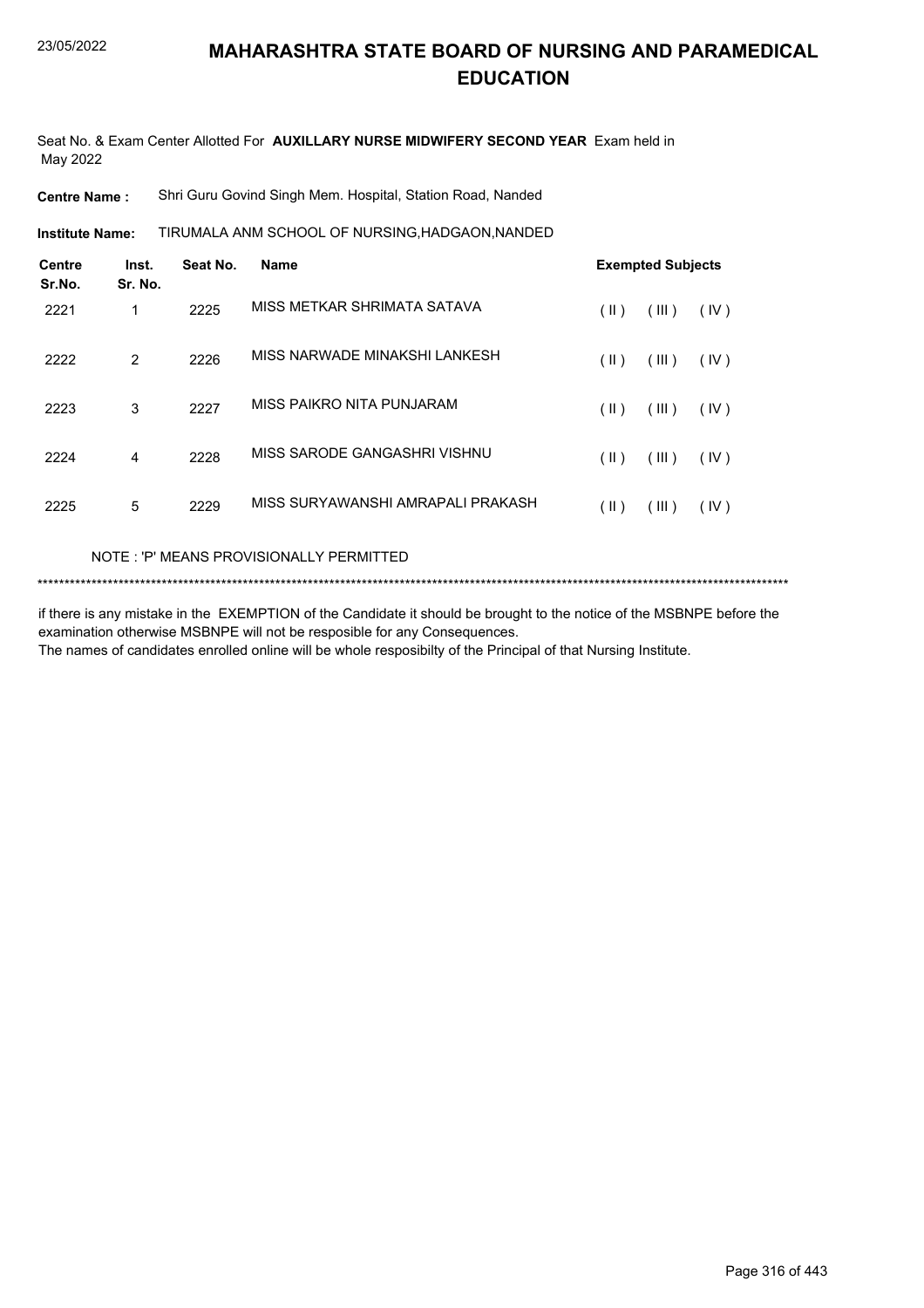Seat No. & Exam Center Allotted For **AUXILLARY NURSE MIDWIFERY SECOND YEAR** Exam held in May 2022

**Centre Name :** GENERAL HOSPITAL, Parbhani

**Institute Name: MAULI INSTITUTE OF NURSING, PARBHANI** 

| <b>Centre</b><br>Sr.No. | Inst.<br>Sr. No. | Seat No. | <b>Name</b>                             |               | <b>Exempted Subjects</b> |      |
|-------------------------|------------------|----------|-----------------------------------------|---------------|--------------------------|------|
| 2226                    | 1                | 2230     | MISS BORKAR KIRAN SUDAM                 | $(\parallel)$ | (III)                    | (IV) |
| 2227                    | $\overline{2}$   | 2231     | MISS DAKE PUNAM MANIKRAO                | (III)         | (IV)                     |      |
| 2228                    | 3                | 2232     | MISS KHANDARE VARSHA PRAKASH            | (  )          | (III)                    | (IV) |
| 2229                    | 4                | 2233     | MISS LATE DEEPALI SURYAPRAKASH          | (  )          | (III)                    | (IV) |
| 2230                    | 5                | 2234     | MISS SHINDE VARSHA PIRAJI               | (  )          | (III)                    | (IV) |
| 2231                    | 6                | 2235     | MISS TAPRE DIVYA SANJAY                 | $(\parallel)$ | (III)                    | (IV) |
| 2232                    | $\overline{7}$   | 2236     | MISS TURUKMANE YOGITA RAMCHANDRA        | (II)          | (III)                    | (IV) |
|                         |                  |          | NOTE: 'P' MEANS PROVISIONALLY PERMITTED |               |                          |      |

\*\*\*\*\*\*\*\*\*\*\*\*\*\*\*\*\*\*\*\*\*\*\*\*\*\*\*\*\*\*\*\*\*\*\*\*\*\*\*\*\*\*\*\*\*\*\*\*\*\*\*\*\*\*\*\*\*\*\*\*\*\*\*\*\*\*\*\*\*\*\*\*\*\*\*\*\*\*\*\*\*\*\*\*\*\*\*\*\*\*\*\*\*\*\*\*\*\*\*\*\*\*\*\*\*\*\*\*\*\*\*\*\*\*\*\*\*\*\*\*\*\*\*\*\*\*\*\*\*\*\*\*\*\*\*\*\*\*\* if there is any mistake in the EXEMPTION of the Candidate it should be brought to the notice of the MSBNPE before the

examination otherwise MSBNPE will not be resposible for any Consequences.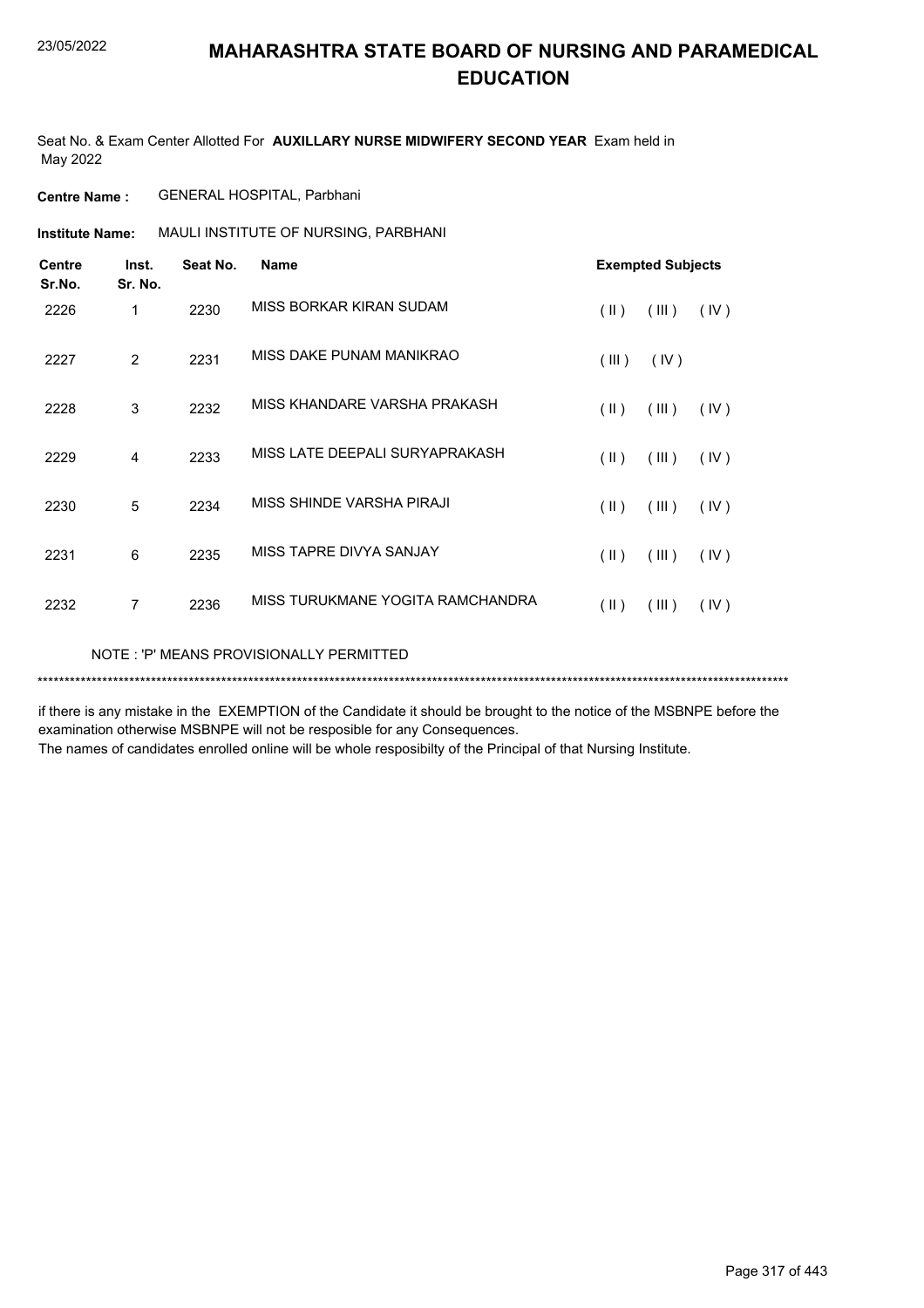Seat No. & Exam Center Allotted For **AUXILLARY NURSE MIDWIFERY SECOND YEAR** Exam held in May 2022

**Centre Name :** GENERAL HOSPITAL, Parbhani

**Institute Name: MATOSHRI NURSING SCHOOL, PARBHANI** 

| <b>Centre</b><br>Sr.No. | Inst.<br>Sr. No.        | Seat No. | <b>Name</b>                             |                         | <b>Exempted Subjects</b> |      |
|-------------------------|-------------------------|----------|-----------------------------------------|-------------------------|--------------------------|------|
| 2233                    | $\mathbf{1}$            | 2237     | MISS DUKARE ARCHANA BALU                | (III)                   | (IV)                     |      |
| 2234                    | $\overline{2}$          | 2238     | MISS GAIKWAD ANUSAYA MAROTI             | (III)                   | (IV)                     |      |
| 2235                    | 3                       | 2239     | MISS JONDHALE KOMAL BHIMRAO             | $(\parallel \parallel)$ | (III)                    | (IV) |
| 2236                    | $\overline{\mathbf{4}}$ | 2240     | MISS LANDGE MOHINI SANJAY               | (III)                   | (IV)                     |      |
| 2237                    | 5                       | 2241     | MISS LONDHE JAYSHRI GUNAJI              | (III)                   | (IV)                     |      |
| 2238                    | 6                       | 2242     | MISS MASKE DHANASHRI RAMESHRAO          | $(\parallel \parallel)$ | (III)                    | (IV) |
| 2239                    | $\overline{7}$          | 2243     | MISS PAIKRAO DURGA KAILAS               | $(\parallel \parallel)$ | (III)                    | (IV) |
| 2240                    | 8                       | 2244     | MISS PANDE SATYBHAMA JAGDERAO           | (III)                   | (IV)                     |      |
| 2241                    | 9                       | 2245     | MISS PANDHARE RENUKA TANHAJI            | (III)                   | (IV)                     |      |
| 2242                    | 10                      | 2246     | MISS WAKALE ASHA MUKINDA                | (III)                   | (IV)                     |      |
| 2243                    | 11                      | 2247     | MISS YELANE NITA RUKHMAJI               | (III)                   | (IV)                     |      |
|                         |                         |          | NOTE: 'P' MEANS PROVISIONALLY PERMITTED |                         |                          |      |

\*\*\*\*\*\*\*\*\*\*\*\*\*\*\*\*\*\*\*\*\*\*\*\*\*\*\*\*\*\*\*\*\*\*\*\*\*\*\*\*\*\*\*\*\*\*\*\*\*\*\*\*\*\*\*\*\*\*\*\*\*\*\*\*\*\*\*\*\*\*\*\*\*\*\*\*\*\*\*\*\*\*\*\*\*\*\*\*\*\*\*\*\*\*\*\*\*\*\*\*\*\*\*\*\*\*\*\*\*\*\*\*\*\*\*\*\*\*\*\*\*\*\*\*\*\*\*\*\*\*\*\*\*\*\*\*\*\*\*

if there is any mistake in the EXEMPTION of the Candidate it should be brought to the notice of the MSBNPE before the examination otherwise MSBNPE will not be resposible for any Consequences.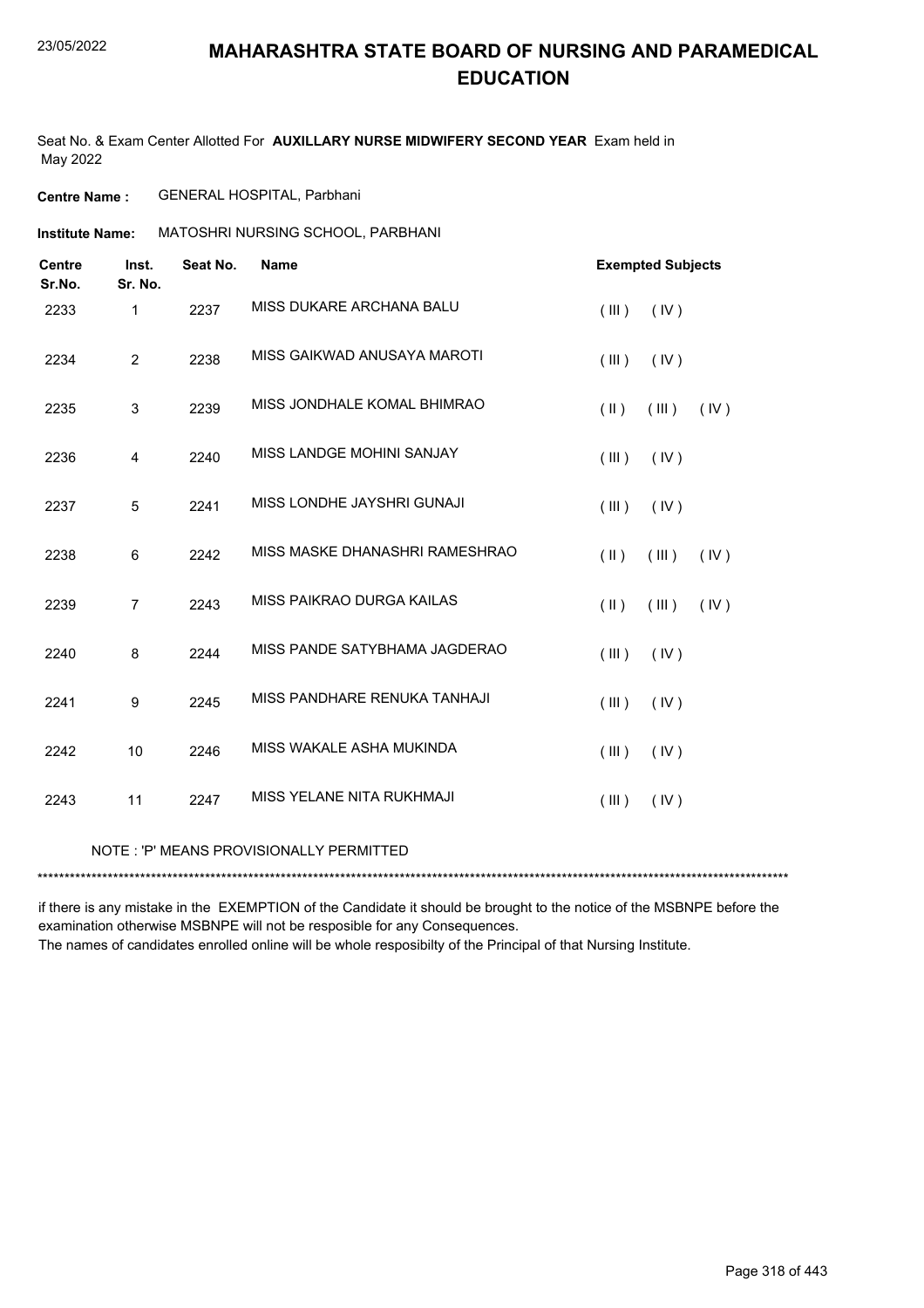Seat No. & Exam Center Allotted For **AUXILLARY NURSE MIDWIFERY SECOND YEAR** Exam held in May 2022

**Centre Name :** GENERAL HOSPITAL, Parbhani

TIRUPATI NURSING SCHOOL,PARBHANI **Institute Name:**

| <b>Centre</b><br>Sr.No. | Inst.<br>Sr. No. | Seat No. | <b>Name</b>                       | <b>Exempted Subjects</b>                 |
|-------------------------|------------------|----------|-----------------------------------|------------------------------------------|
| 2244                    | 1                | 2248     | MISS GAWALE VISHAKHA SUDAS        | (III)<br>(IV)                            |
| 2245                    | 2                | 2249     | MISS GHONGADE SHILPA SADANKUMAR   | (III)<br>(IV)                            |
| 2246                    | 3                | 2250     | MISS KHANDARE SONALI YUVRAJ       | (III)<br>(IV)                            |
| 2247                    | 4                | 2251     | MISS SALVE RAKHEE VINAYAK         | (III)<br>(IV)                            |
| 2248                    | 5                | 2252     | MISS SARODE SWATI NAGORAO         | $(\parallel \parallel)$<br>(III)<br>(IV) |
| 2249                    | 6                | 2253     | MISS SURYAWANSHI ASHAWINI BHAGWAN | $($ II $)$<br>(III)<br>(IV)              |
| 2250                    | $\overline{7}$   | 2254     | MISS WAGHMARE VAISHALI NARAYAN    | (III)<br>(IV)                            |
| 2251                    | 8                | 2255     | MISS WANKHEDE VAISHALI BHAURAO    | $($ II $)$<br>(III)<br>(IV)              |

NOTE : 'P' MEANS PROVISIONALLY PERMITTED

\*\*\*\*\*\*\*\*\*\*\*\*\*\*\*\*\*\*\*\*\*\*\*\*\*\*\*\*\*\*\*\*\*\*\*\*\*\*\*\*\*\*\*\*\*\*\*\*\*\*\*\*\*\*\*\*\*\*\*\*\*\*\*\*\*\*\*\*\*\*\*\*\*\*\*\*\*\*\*\*\*\*\*\*\*\*\*\*\*\*\*\*\*\*\*\*\*\*\*\*\*\*\*\*\*\*\*\*\*\*\*\*\*\*\*\*\*\*\*\*\*\*\*\*\*\*\*\*\*\*\*\*\*\*\*\*\*\*\*

if there is any mistake in the EXEMPTION of the Candidate it should be brought to the notice of the MSBNPE before the examination otherwise MSBNPE will not be resposible for any Consequences.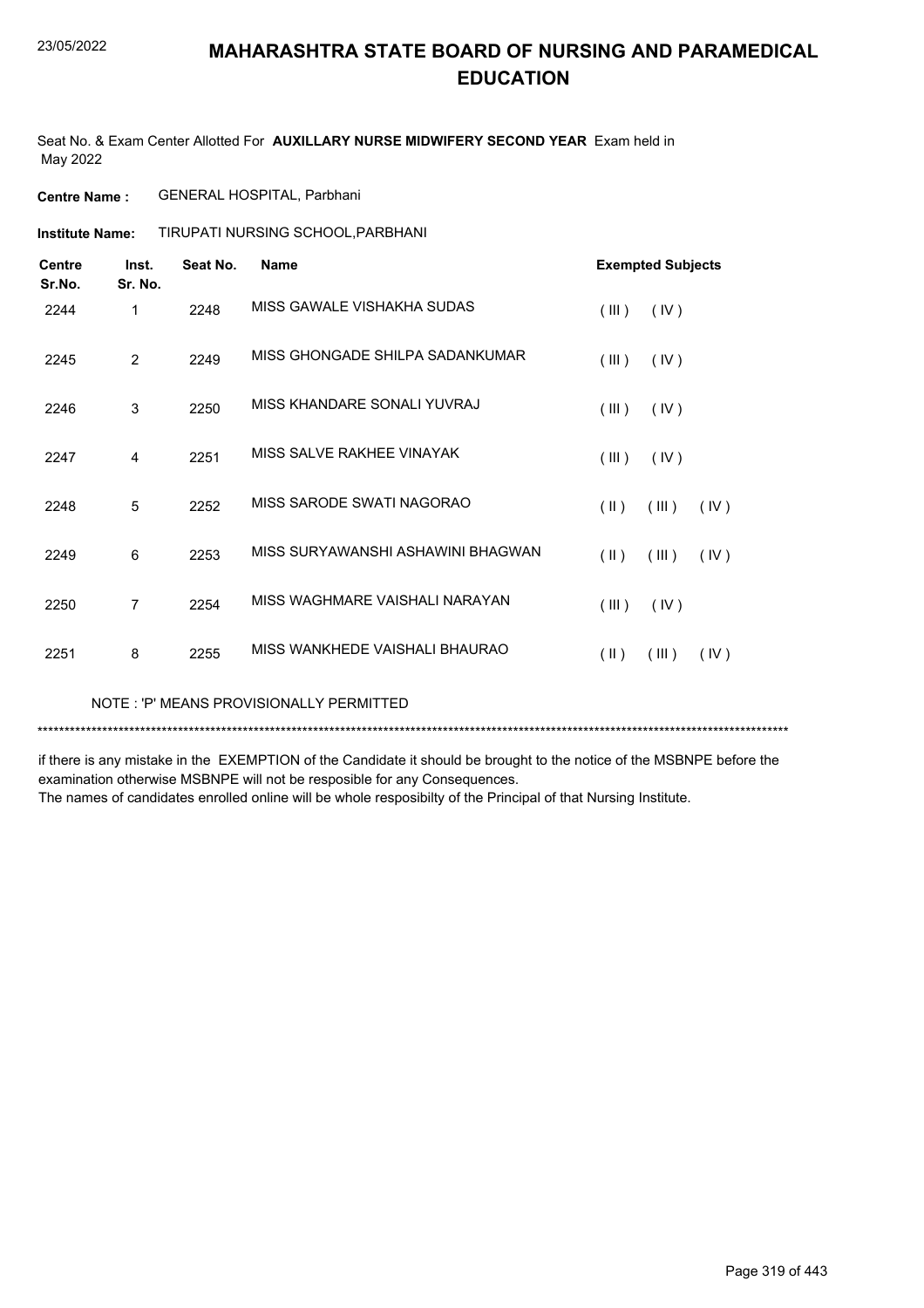Seat No. & Exam Center Allotted For **AUXILLARY NURSE MIDWIFERY SECOND YEAR** Exam held in May 2022

#### **Centre Name :** GENERAL HOSPITAL, Parbhani

**Institute Name:** MADHAV A.N.M. SCHOOL, PARBHANI

| <b>Centre</b><br>Sr.No. | Inst.<br>Sr. No. | Seat No. | <b>Name</b>                                                |               | <b>Exempted Subjects</b> |      |
|-------------------------|------------------|----------|------------------------------------------------------------|---------------|--------------------------|------|
| 2252                    | $\mathbf{1}$     | 2256     | MISS BELE LATA KESHAV                                      | $($ II $)$    | (III)                    | (IV) |
| 2253                    | $\overline{c}$   | 2257     | MISS BELE SAVITA GANGARAM                                  | (III)         | (IV)                     |      |
| 2254                    | 3                | 2258     | MISS BHANDARWAD BABY MAROTRAO                              | $(\parallel)$ | (III)                    | (IV) |
| 2255                    | 4                | 2259     | MISS CHIBHADE ANURADHA SHAMRAO                             | (III)         | (IV)                     |      |
| 2256                    | 5                | 2260     | MISS DHULE PRATIKSHA BHGWAN                                | $(\parallel)$ | (III)                    | (IV) |
| 2257                    | 6                | 2261     | SMT CHOPADE ASHA VITTHAL<br>(NEE JAVANE ASHALATA JANARDAN) |               |                          |      |
| 2258                    | $\overline{7}$   | 2262     | MISS JAWALE PRAMITA MUNJAJI                                |               |                          |      |
| 2259                    | 8                | 2263     | MISS KAPATE JAYSHRI DADARAO                                | $($ II $)$    | (III)                    | (IV) |
| 2260                    | $\boldsymbol{9}$ | 2264     | MISS KOKATE NANDA MAROTI                                   | $($ II $)$    | (III)                    | (IV) |
| 2261                    | 10               | 2265     | MISS PANDIT BHAGYSHRI RAMESHWAR                            | $($ II $)$    | (III)                    | (IV) |
| 2262                    | 11               | 2266     | MISS SHEMBADE RATNMALA DEVRAV                              | $($ II $)$    | (III)                    | (IV) |
| 2263                    | 12               | 2267     | MISS SURYAKAMBLE PAYAL MOHAN                               | (III)         | (IV)                     |      |

#### NOTE : 'P' MEANS PROVISIONALLY PERMITTED

\*\*\*\*\*\*\*\*\*\*\*\*\*\*\*\*\*\*\*\*\*\*\*\*\*\*\*\*\*\*\*\*\*\*\*\*\*\*\*\*\*\*\*\*\*\*\*\*\*\*\*\*\*\*\*\*\*\*\*\*\*\*\*\*\*\*\*\*\*\*\*\*\*\*\*\*\*\*\*\*\*\*\*\*\*\*\*\*\*\*\*\*\*\*\*\*\*\*\*\*\*\*\*\*\*\*\*\*\*\*\*\*\*\*\*\*\*\*\*\*\*\*\*\*\*\*\*\*\*\*\*\*\*\*\*\*\*\*\*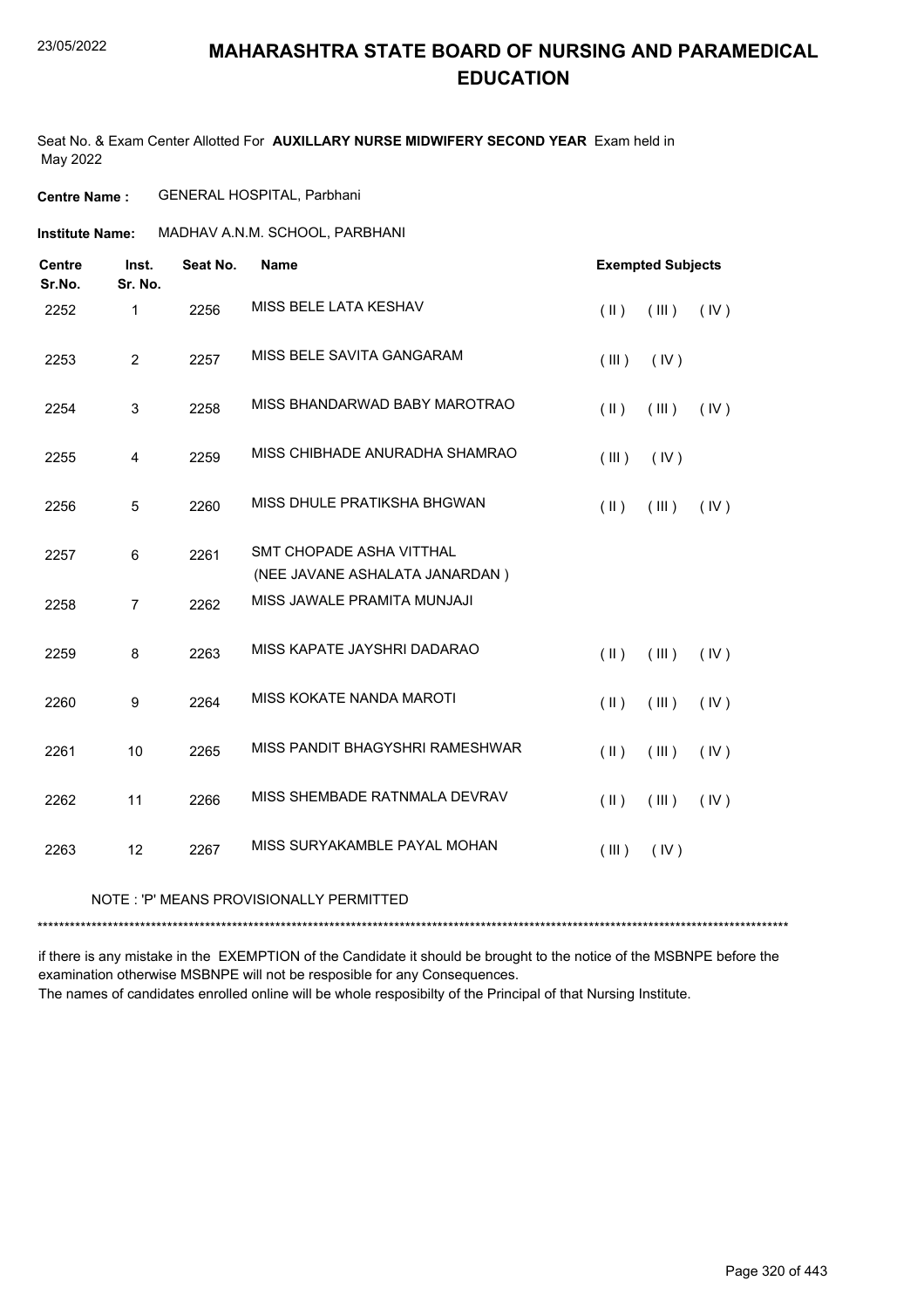Seat No. & Exam Center Allotted For **AUXILLARY NURSE MIDWIFERY SECOND YEAR** Exam held in May 2022

| <b>Centre Name :</b> | <b>GENERAL HOSPITAL, Parbhani</b> |
|----------------------|-----------------------------------|
|                      |                                   |

Dr.Prafulla Patil Nursing School, Parbhani **Institute Name:**

| <b>Centre</b><br>Sr.No. | Inst.<br>Sr. No. | Seat No. | <b>Name</b>                     |                         | <b>Exempted Subjects</b> |      |
|-------------------------|------------------|----------|---------------------------------|-------------------------|--------------------------|------|
| 2264                    | 1                | 2268     | MISS KARHALE NIRMALABAI VILAS   |                         |                          |      |
| 2265                    | 2                | 2269     | MISS MUJMULE RAMAI BHANUDASRAO  | $(\parallel)$           | (III)                    | (IV) |
| 2266                    | 3                | 2270     | MISS PANCHANGE DIPALI BALASAHEB | $(\parallel \parallel)$ | (III)                    | (IV) |
| 2267                    | 4                | 2271     | MISS THORAT DAIWSHALA NAGORAO   | $(\parallel)$           | (III)                    | (IV) |
| 2268                    | 5                | 2272     | MISS TONGRAJ INDUMATI MUNJAJI   | $($ II $)$              | (III)                    | (IV) |
| 2269                    | 6                | 2273     | MISS WAMAN MEENA SUDHAKAR       | $(\parallel)$           | (III)                    | (IV) |
|                         |                  |          |                                 |                         |                          |      |

NOTE : 'P' MEANS PROVISIONALLY PERMITTED

\*\*\*\*\*\*\*\*\*\*\*\*\*\*\*\*\*\*\*\*\*\*\*\*\*\*\*\*\*\*\*\*\*\*\*\*\*\*\*\*\*\*\*\*\*\*\*\*\*\*\*\*\*\*\*\*\*\*\*\*\*\*\*\*\*\*\*\*\*\*\*\*\*\*\*\*\*\*\*\*\*\*\*\*\*\*\*\*\*\*\*\*\*\*\*\*\*\*\*\*\*\*\*\*\*\*\*\*\*\*\*\*\*\*\*\*\*\*\*\*\*\*\*\*\*\*\*\*\*\*\*\*\*\*\*\*\*\*\*

if there is any mistake in the EXEMPTION of the Candidate it should be brought to the notice of the MSBNPE before the examination otherwise MSBNPE will not be resposible for any Consequences.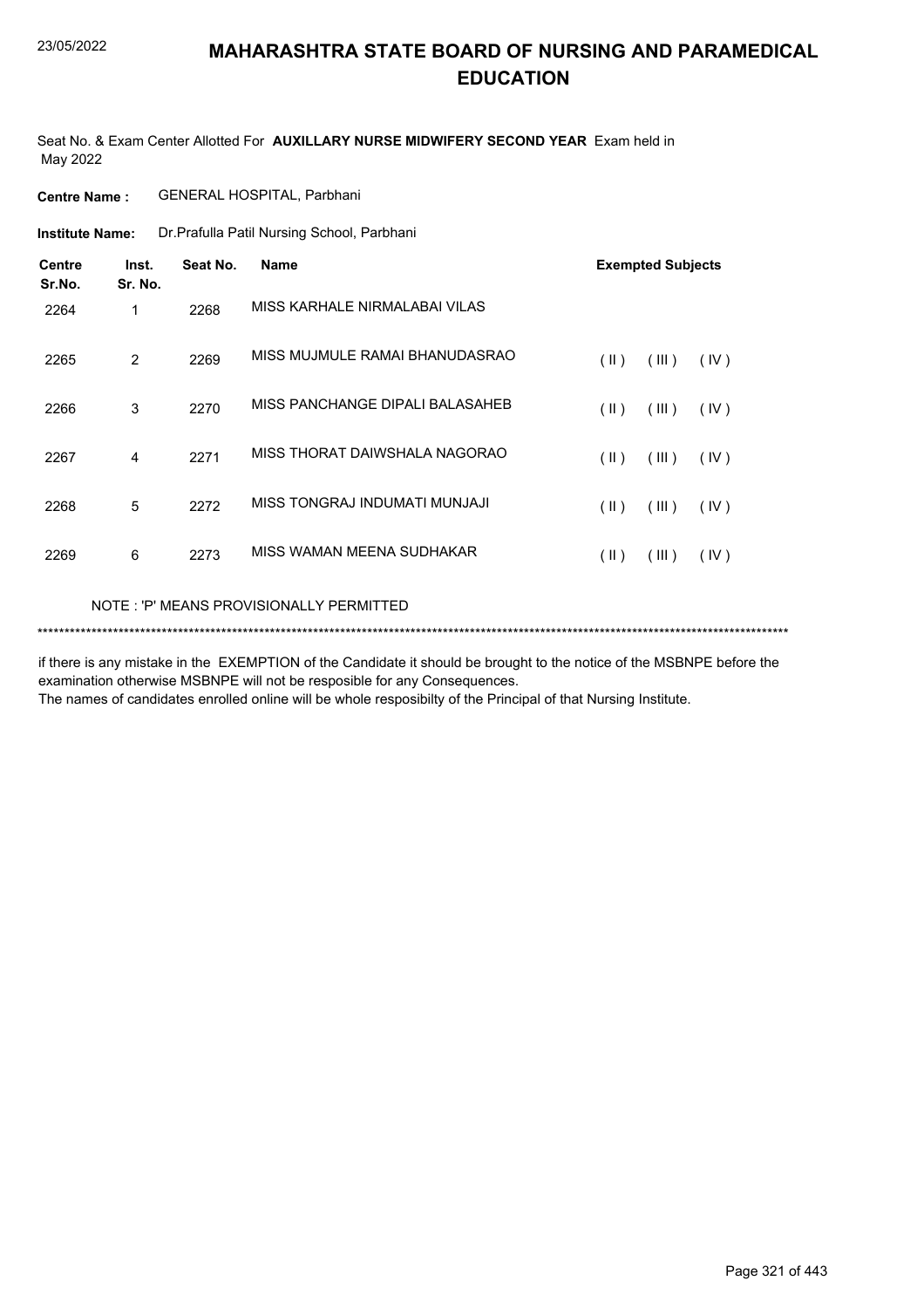Seat No. & Exam Center Allotted For **AUXILLARY NURSE MIDWIFERY SECOND YEAR** Exam held in May 2022

**Centre Name :** GENERAL HOSPITAL, Parbhani

INDIRA GANDHI A.N.M. NURSING SCHOOL, PARBHANI **Institute Name:**

| <b>Centre</b><br>Sr.No. | Inst.<br>Sr. No. | Seat No. | <b>Name</b>                   |               | <b>Exempted Subjects</b> |      |  |
|-------------------------|------------------|----------|-------------------------------|---------------|--------------------------|------|--|
| 2270                    | 1                | 2274     | MISS AGALE SHILPA BABURAO     |               |                          |      |  |
| 2271                    | 2                | 2275     | MISS DAKHURE KALPANA KONDABA  | $(\parallel)$ | (III)                    | (IV) |  |
| 2272                    | 3                | 2276     | MISS DHANVE VAISHALI KERBA    | $(\parallel)$ | (III)                    | (IV) |  |
| 2273                    | 4                | 2277     | MISS KARHALE MAYA GOPINATH    |               |                          |      |  |
| 2274                    | 5                | 2278     | MISS KHUDE SONABAI SHIVAJI    |               |                          |      |  |
| 2275                    | 6                | 2279     | MISS KOKATE SHITAL RAJENDRA   | $(\parallel)$ | (III)                    | (IV) |  |
| 2276                    | 7                | 2280     | MISS LANDGE SUPRIYA DATTARAYA |               |                          |      |  |
| 2277                    | 8                | 2281     | MISS SARPATE SAKSHI RAHUL     | $(\parallel)$ | (III)                    | (IV) |  |
|                         |                  |          |                               |               |                          |      |  |

NOTE : 'P' MEANS PROVISIONALLY PERMITTED

\*\*\*\*\*\*\*\*\*\*\*\*\*\*\*\*\*\*\*\*\*\*\*\*\*\*\*\*\*\*\*\*\*\*\*\*\*\*\*\*\*\*\*\*\*\*\*\*\*\*\*\*\*\*\*\*\*\*\*\*\*\*\*\*\*\*\*\*\*\*\*\*\*\*\*\*\*\*\*\*\*\*\*\*\*\*\*\*\*\*\*\*\*\*\*\*\*\*\*\*\*\*\*\*\*\*\*\*\*\*\*\*\*\*\*\*\*\*\*\*\*\*\*\*\*\*\*\*\*\*\*\*\*\*\*\*\*\*\*

if there is any mistake in the EXEMPTION of the Candidate it should be brought to the notice of the MSBNPE before the examination otherwise MSBNPE will not be resposible for any Consequences.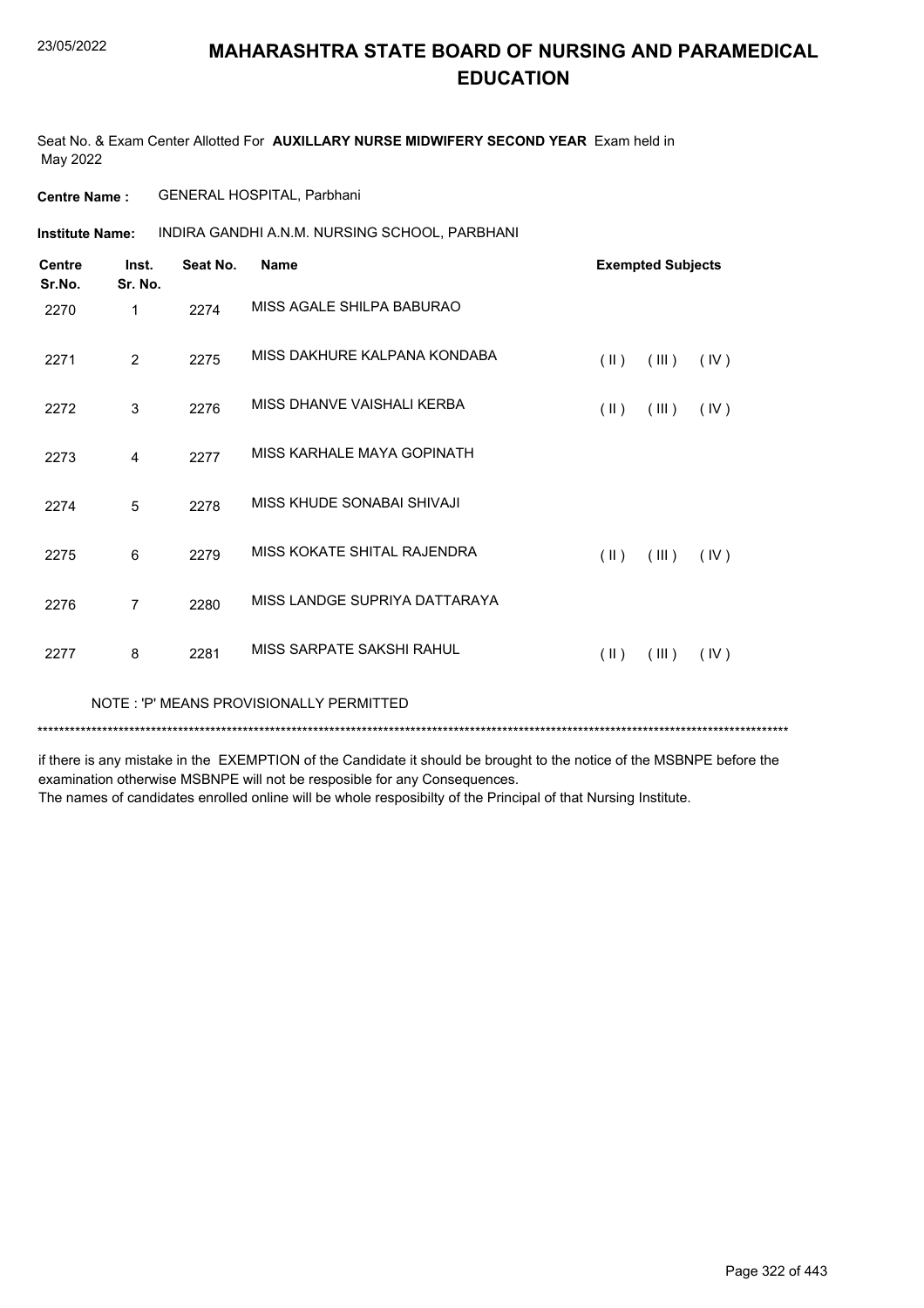Seat No. & Exam Center Allotted For **AUXILLARY NURSE MIDWIFERY SECOND YEAR** Exam held in May 2022

**Centre Name :** GENERAL HOSPITAL, Parbhani

RAJMATA AHILYA DEVI INSTITUTION OF NURSING, PARBHANI **Institute Name:**

| <b>Centre</b><br>Sr.No. | Inst.<br>Sr. No. | Seat No. | <b>Name</b>                    |                         | <b>Exempted Subjects</b> |      |
|-------------------------|------------------|----------|--------------------------------|-------------------------|--------------------------|------|
| 2278                    | 1                | 2282     | MISS BANSODE KSHITIJA DNYANOBA | $(\parallel \parallel)$ | (III)                    | (IV) |
| 2279                    | $\overline{2}$   | 2283     | MISS DEVRE SONI MADHUKAR       | $(\parallel)$           | (III)                    | (IV) |
| 2280                    | 3                | 2284     | MISS GAIKWAD VARSHA DILIPRAO   | $(\parallel)$           | (III)                    | (IV) |
| 2281                    | 4                | 2285     | MISS GHANSAWANT SPANA KISHOR   |                         |                          |      |
| 2282                    | 5                | 2286     | MISS KABLE DIPALI DATTA        | (III)                   | (IV)                     |      |
| 2283                    | 6                | 2287     | MISS KAMBLE KAJAL CHANDU       | $(\parallel)$           | (III)                    | (IV) |
| 2284                    | 7                | 2288     | MISS KHARE DIVYA JIVAN         | $(\parallel \parallel)$ | (III)                    | (IV) |
| 2285                    | 8                | 2289     | MISS LONE KOMAL VILAS          | (III)                   | (IV)                     |      |

NOTE : 'P' MEANS PROVISIONALLY PERMITTED

\*\*\*\*\*\*\*\*\*\*\*\*\*\*\*\*\*\*\*\*\*\*\*\*\*\*\*\*\*\*\*\*\*\*\*\*\*\*\*\*\*\*\*\*\*\*\*\*\*\*\*\*\*\*\*\*\*\*\*\*\*\*\*\*\*\*\*\*\*\*\*\*\*\*\*\*\*\*\*\*\*\*\*\*\*\*\*\*\*\*\*\*\*\*\*\*\*\*\*\*\*\*\*\*\*\*\*\*\*\*\*\*\*\*\*\*\*\*\*\*\*\*\*\*\*\*\*\*\*\*\*\*\*\*\*\*\*\*\*

if there is any mistake in the EXEMPTION of the Candidate it should be brought to the notice of the MSBNPE before the examination otherwise MSBNPE will not be resposible for any Consequences.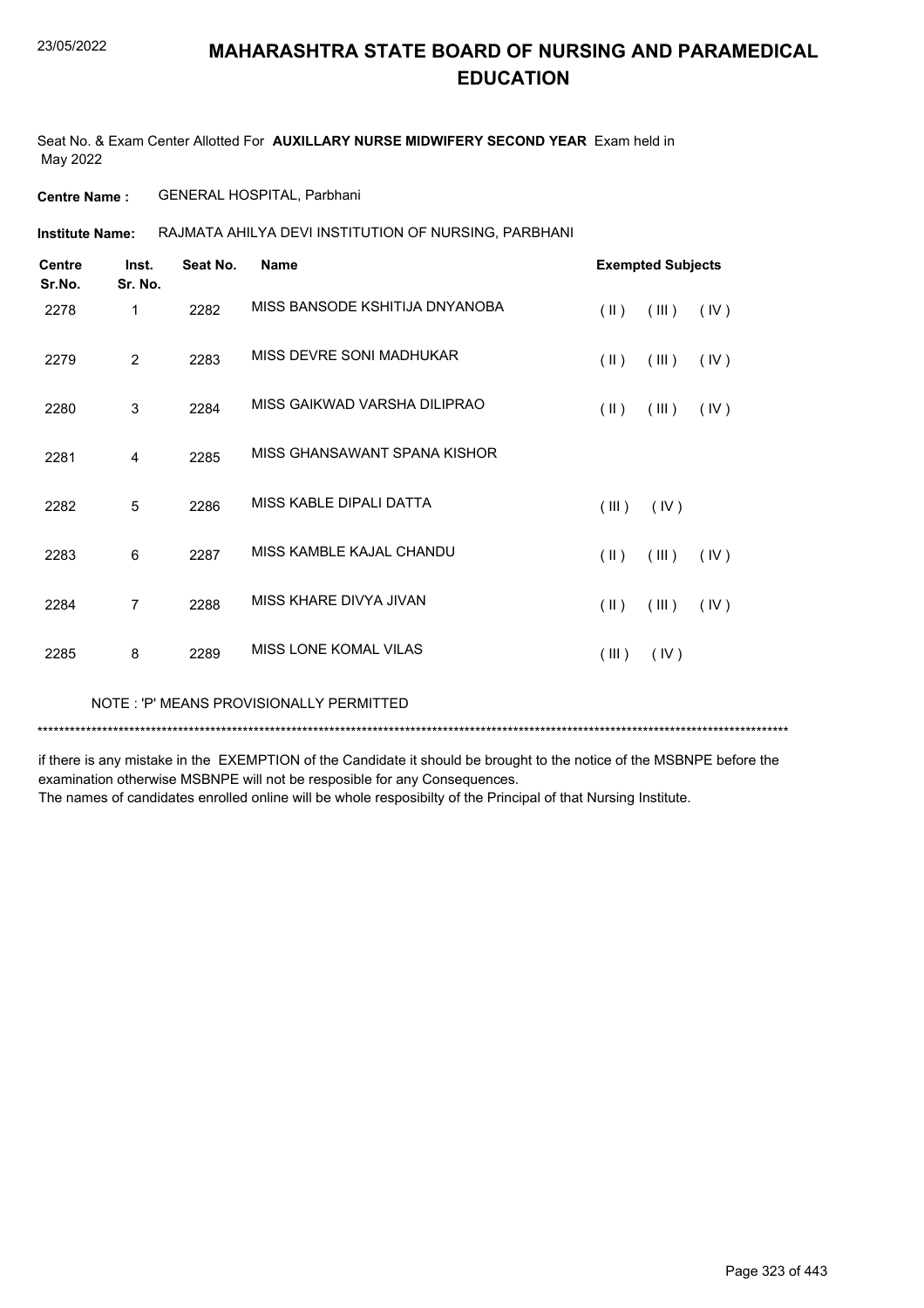Seat No. & Exam Center Allotted For **AUXILLARY NURSE MIDWIFERY SECOND YEAR** Exam held in May 2022

**Centre Name :** GENERAL HOSPITAL, Parbhani

RADHAI INSTITUTE OF NURSING SCHOOL, GANGAKHED, PARBHANI **Institute Name:**

| <b>Centre</b><br>Sr.No. | Inst.<br>Sr. No. | Seat No. | <b>Name</b>                     | <b>Exempted Subjects</b> |       |      |
|-------------------------|------------------|----------|---------------------------------|--------------------------|-------|------|
| 2286                    | 1                | 2290     | MISS DABDE VARSHA CHHAGAN       | $(\parallel)$            | (III) | (IV) |
| 2287                    | $\overline{2}$   | 2291     | MISS JOGDAND ADITI BALAJI       | (1)                      | (III) | (IV) |
| 2288                    | 3                | 2292     | MISS PANDIT DHANSHRI SHIVAJI    | (1)                      | (III) | (IV) |
| 2289                    | $\overline{4}$   | 2293     | MISS POTWALE ASHWINI LAXMAN     | (III)                    | (IV)  |      |
| 2290                    | 5                | 2294     | MISS SAWANT ASHVINI SADHU       | (III)                    | (IV)  |      |
| 2291                    | 6                | 2295     | MISS SAWANT PORNIMA TUKARAM     | (III)                    | (IV)  |      |
| 2292                    | $\overline{7}$   | 2296     | MISS SAWANT SANGHAMITRA TUKARAM | (III)                    | (IV)  |      |
| 2293                    | 8                | 2297     | MISS SONWANE PRATIKSHA ASHOK    | (III)                    | (IV)  |      |
| 2294                    | 9                | 2298     | MISS WHAVALE AMRAPALI DATTRAO   | $($ II $)$               | (III) | (IV) |

NOTE : 'P' MEANS PROVISIONALLY PERMITTED

\*\*\*\*\*\*\*\*\*\*\*\*\*\*\*\*\*\*\*\*\*\*\*\*\*\*\*\*\*\*\*\*\*\*\*\*\*\*\*\*\*\*\*\*\*\*\*\*\*\*\*\*\*\*\*\*\*\*\*\*\*\*\*\*\*\*\*\*\*\*\*\*\*\*\*\*\*\*\*\*\*\*\*\*\*\*\*\*\*\*\*\*\*\*\*\*\*\*\*\*\*\*\*\*\*\*\*\*\*\*\*\*\*\*\*\*\*\*\*\*\*\*\*\*\*\*\*\*\*\*\*\*\*\*\*\*\*\*\*

if there is any mistake in the EXEMPTION of the Candidate it should be brought to the notice of the MSBNPE before the examination otherwise MSBNPE will not be resposible for any Consequences.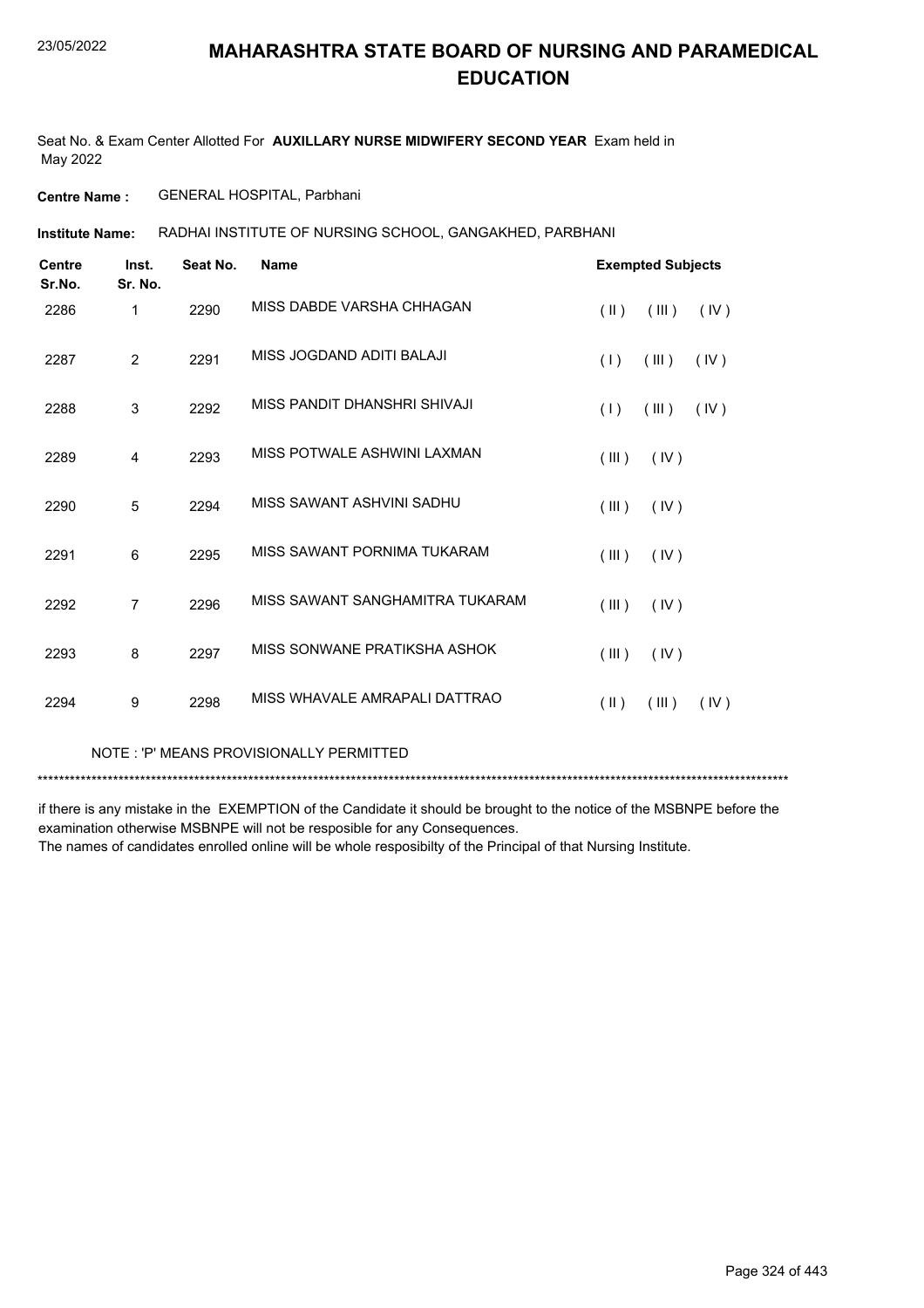Seat No. & Exam Center Allotted For **AUXILLARY NURSE MIDWIFERY SECOND YEAR** Exam held in May 2022

**Centre Name :** GENERAL HOSPITAL, Parbhani

**Institute Name:** SAMARTH NURSING SCHOOL, PARBHANI

| <b>Centre</b><br>Sr.No. | Inst.<br>Sr. No. | Seat No. | <b>Name</b>                    |                         | <b>Exempted Subjects</b> |      |
|-------------------------|------------------|----------|--------------------------------|-------------------------|--------------------------|------|
| 2295                    | 1                | 2299     | MISS DHAWALE RUTUJA KAMRAJ     | (III)                   | (IV)                     |      |
| 2296                    | 2                | 2300     | MISS GAIKWAD RUPALI DILIP      | (III)                   | (IV)                     |      |
| 2297                    | $\mathsf 3$      | 2301     | MISS GANGAWANE JAYSHREE RAMESH | (III)                   | (IV)                     |      |
| 2298                    | 4                | 2302     | MISS LOKARE JYOTI NARAYAN      | (III)                   | (IV)                     |      |
| 2299                    | 5                | 2303     | MISS MOGARE SHIVANI RAJU       | (III)                   | (IV)                     |      |
| 2300                    | 6                | 2304     | MISS MUKNE DEEPALI BABURAO     | $(\parallel \parallel)$ | (III)                    | (IV) |
| 2301                    | 7                | 2305     | MISS PAIKRAO JYOTI MADHUKAR    | (III)                   | (IV)                     |      |
| 2302                    | 8                | 2306     | MISS SARODE MANISHA SANJAY     | (III)                   | (IV)                     |      |
| 2303                    | 9                | 2307     | MISS UCHIT SHILPA MAROTI       | $(\parallel)$           | (III)                    | (IV) |

NOTE : 'P' MEANS PROVISIONALLY PERMITTED

\*\*\*\*\*\*\*\*\*\*\*\*\*\*\*\*\*\*\*\*\*\*\*\*\*\*\*\*\*\*\*\*\*\*\*\*\*\*\*\*\*\*\*\*\*\*\*\*\*\*\*\*\*\*\*\*\*\*\*\*\*\*\*\*\*\*\*\*\*\*\*\*\*\*\*\*\*\*\*\*\*\*\*\*\*\*\*\*\*\*\*\*\*\*\*\*\*\*\*\*\*\*\*\*\*\*\*\*\*\*\*\*\*\*\*\*\*\*\*\*\*\*\*\*\*\*\*\*\*\*\*\*\*\*\*\*\*\*\*

if there is any mistake in the EXEMPTION of the Candidate it should be brought to the notice of the MSBNPE before the examination otherwise MSBNPE will not be resposible for any Consequences.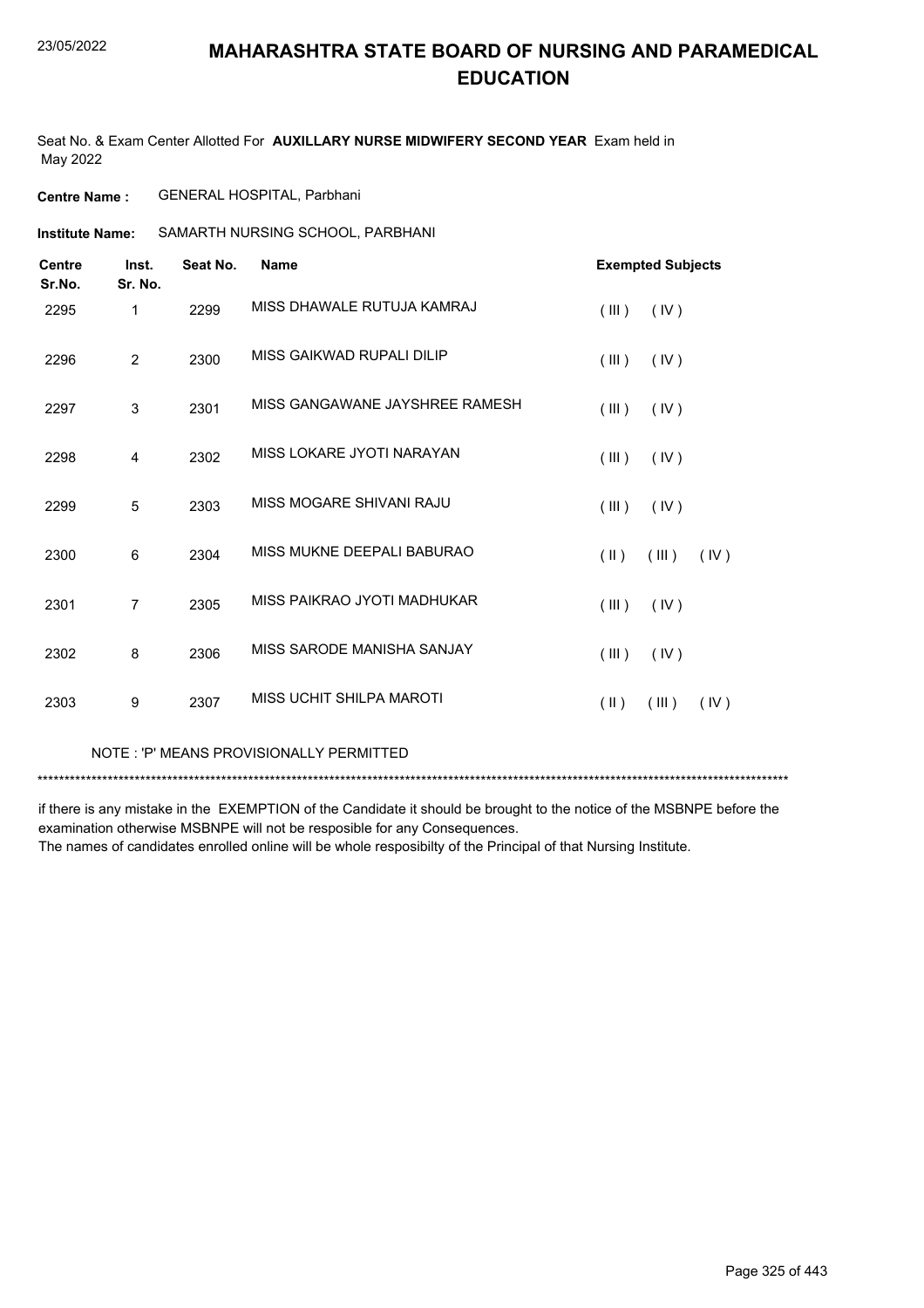Seat No. & Exam Center Allotted For **AUXILLARY NURSE MIDWIFERY SECOND YEAR** Exam held in May 2022

#### **Centre Name :** GENERAL HOSPITAL, Parbhani

**Institute Name:** Aai Institute of Nursing, Parbhani

| <b>Centre</b><br>Sr.No. | Inst.<br>Sr. No. | Seat No. | <b>Name</b>                   |               | <b>Exempted Subjects</b> |      |
|-------------------------|------------------|----------|-------------------------------|---------------|--------------------------|------|
| 2304                    | 1                | 2308     | MISS BHUJBAL ARUNA RAJABHAU   | $(\parallel)$ | (III)                    | (IV) |
| 2305                    | $\overline{2}$   | 2309     | MISS CHAVAN RANI SHIVAJI      | (III)         | (IV)                     |      |
| 2306                    | 3                | 2310     | MISS GHOGARE RENUKA BHARAT    | (III)         | (IV)                     |      |
| 2307                    | $\overline{4}$   | 2311     | MISS KHILLARE SEEMA GAUTAM    |               |                          |      |
| 2308                    | 5                | 2312     | MISS MANVATKAR NIRJALA UDDHAV | $(\parallel)$ | (III)                    | (IV) |
| 2309                    | 6                | 2313     | MISS PARDE KOMAL PANDHARI     | (III)         | (IV)                     |      |
| 2310                    | $\overline{7}$   | 2314     | MISS SALVE SHAMAL BHAGWAN     |               |                          |      |
| 2311                    | 8                | 2315     | MISS SHEGAONKAR KAJAL SANJAY  | (III)         | (IV)                     |      |
| 2312                    | 9                | 2316     | MISS SONWANE HARSHDA SATWAJI  | $(\parallel)$ | (III)                    | (IV) |
| 2313                    | 10               | 2317     | MISS WAGHMARE NISHA BHARAT    | (III)         | (IV)                     |      |

#### NOTE : 'P' MEANS PROVISIONALLY PERMITTED

\*\*\*\*\*\*\*\*\*\*\*\*\*\*\*\*\*\*\*\*\*\*\*\*\*\*\*\*\*\*\*\*\*\*\*\*\*\*\*\*\*\*\*\*\*\*\*\*\*\*\*\*\*\*\*\*\*\*\*\*\*\*\*\*\*\*\*\*\*\*\*\*\*\*\*\*\*\*\*\*\*\*\*\*\*\*\*\*\*\*\*\*\*\*\*\*\*\*\*\*\*\*\*\*\*\*\*\*\*\*\*\*\*\*\*\*\*\*\*\*\*\*\*\*\*\*\*\*\*\*\*\*\*\*\*\*\*\*\*

if there is any mistake in the EXEMPTION of the Candidate it should be brought to the notice of the MSBNPE before the examination otherwise MSBNPE will not be resposible for any Consequences.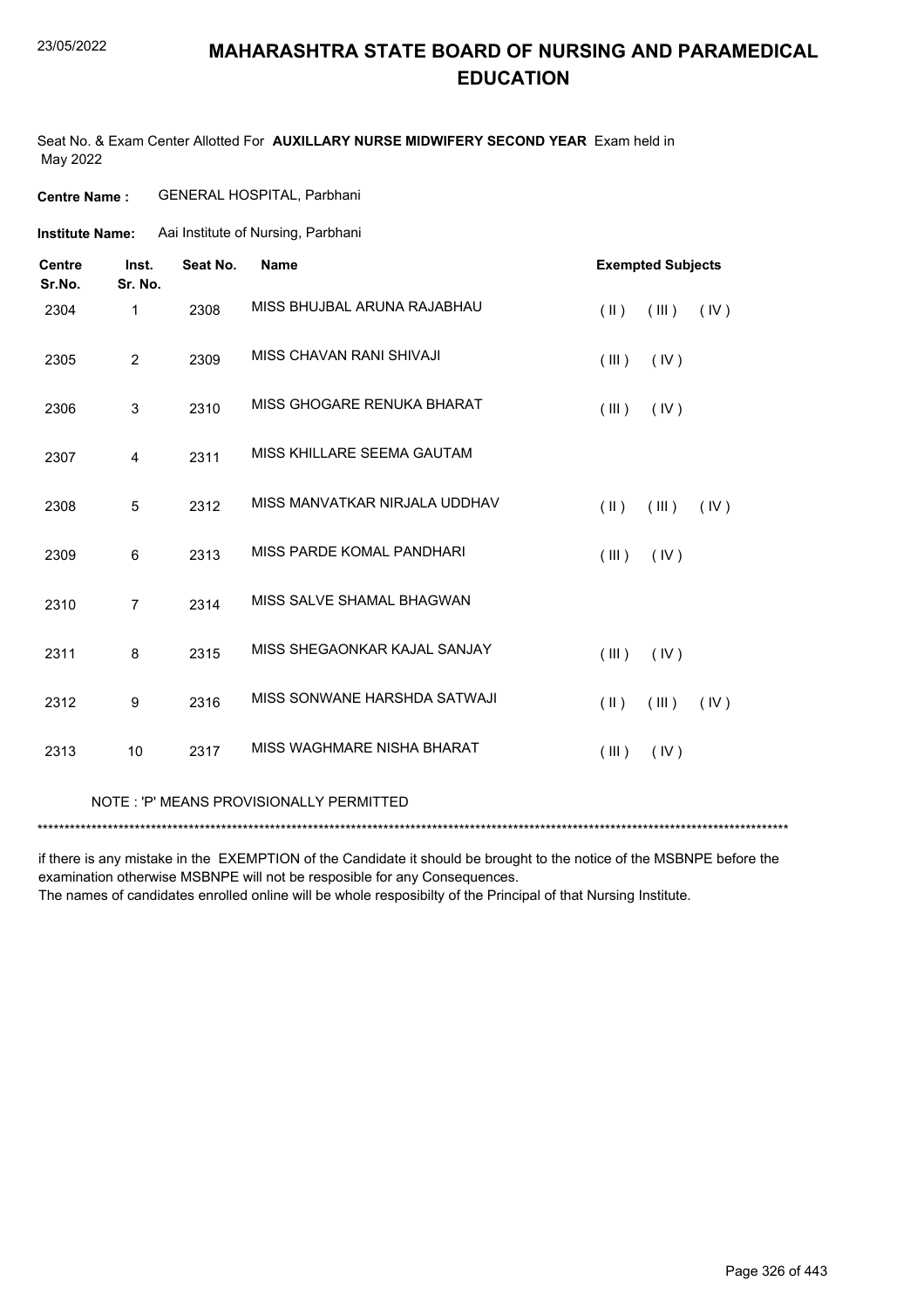Seat No. & Exam Center Allotted For **AUXILLARY NURSE MIDWIFERY SECOND YEAR** Exam held in May 2022

**Centre Name :** GENERAL HOSPITAL, Parbhani

BLESSING INSTITUTE OF NURSING, PARBHANI **Institute Name:**

| <b>Centre</b><br>Sr.No. | Inst.<br>Sr. No. | Seat No. | <b>Name</b>                    | <b>Exempted Subjects</b>                 |
|-------------------------|------------------|----------|--------------------------------|------------------------------------------|
| 2314                    | 1                | 2318     | MISS AHIRE RUTUJA GAJANAN      | $(\parallel \parallel)$<br>(III)<br>(IV) |
| 2315                    | $\overline{2}$   | 2319     | MISS GAIKWAD JOTSANA RAMESHRAO | (III)<br>(IV)                            |
| 2316                    | 3                | 2320     | MISS KAMBLE PRATIKSHA DILIP    | $(\parallel \parallel)$<br>(III)<br>(IV) |
| 2317                    | $\overline{4}$   | 2321     | MISS PACHPUNJE MEERA NARAYAN   | (III)<br>(1)<br>(IV)                     |
| 2318                    | 5                | 2322     | MISS PACHPUNJE GAUTAMI SITARAM | $(\parallel)$<br>(III)<br>(IV)           |
| 2319                    | 6                | 2323     | MISS PARADHE SANTOSHI SATISH   | (III)<br>(IV)                            |
| 2320                    | 7                | 2324     | MISS RAYBOLE SIMRAN RAVI       | (  )<br>(III)<br>(IV)                    |
| 2321                    | 8                | 2325     | MISS SONWANE USHA ASHOK        | (  )<br>(III)<br>(IV)                    |

NOTE : 'P' MEANS PROVISIONALLY PERMITTED

\*\*\*\*\*\*\*\*\*\*\*\*\*\*\*\*\*\*\*\*\*\*\*\*\*\*\*\*\*\*\*\*\*\*\*\*\*\*\*\*\*\*\*\*\*\*\*\*\*\*\*\*\*\*\*\*\*\*\*\*\*\*\*\*\*\*\*\*\*\*\*\*\*\*\*\*\*\*\*\*\*\*\*\*\*\*\*\*\*\*\*\*\*\*\*\*\*\*\*\*\*\*\*\*\*\*\*\*\*\*\*\*\*\*\*\*\*\*\*\*\*\*\*\*\*\*\*\*\*\*\*\*\*\*\*\*\*\*\*

if there is any mistake in the EXEMPTION of the Candidate it should be brought to the notice of the MSBNPE before the examination otherwise MSBNPE will not be resposible for any Consequences.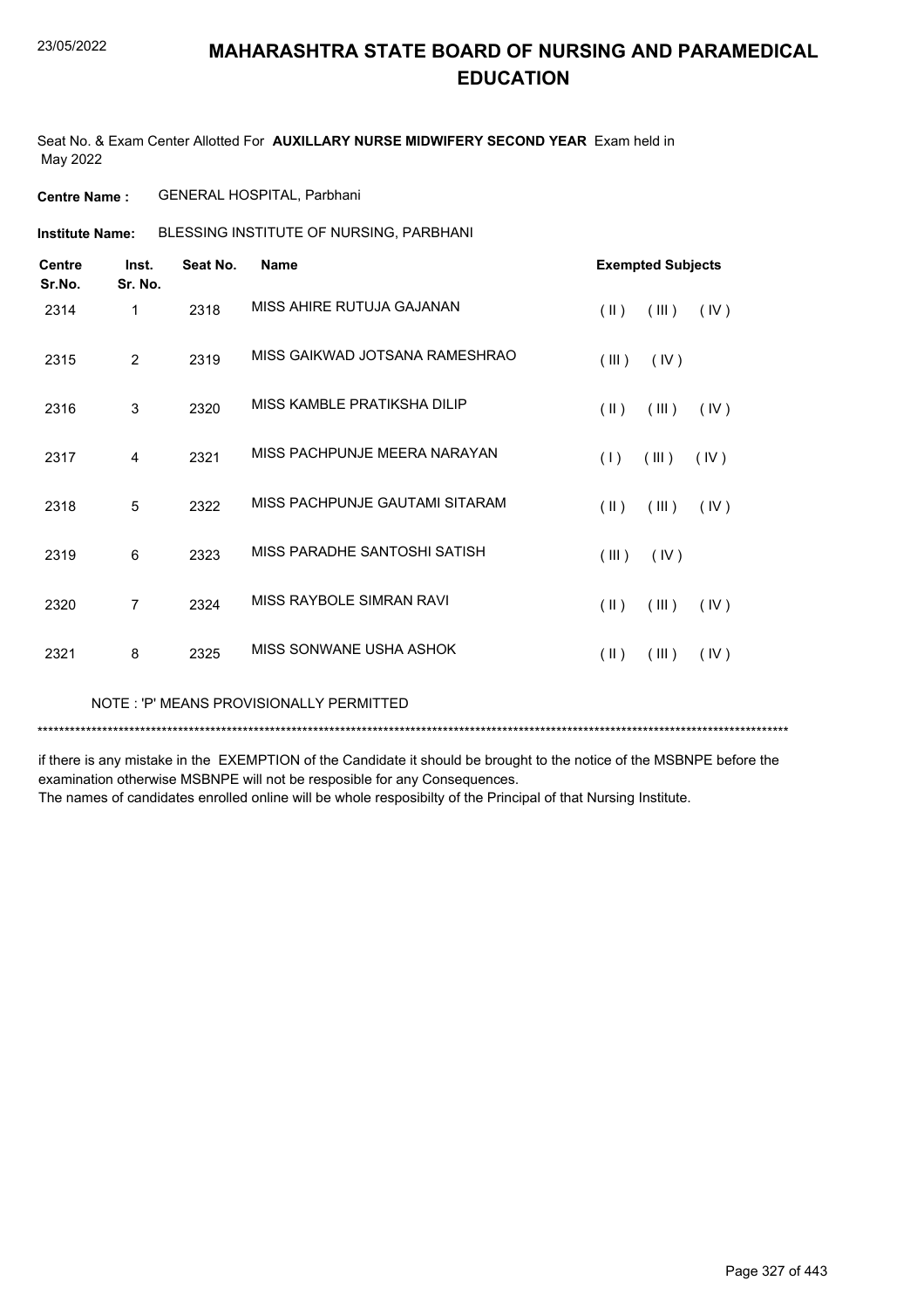Seat No. & Exam Center Allotted For **AUXILLARY NURSE MIDWIFERY SECOND YEAR** Exam held in May 2022

**Centre Name :** GENERAL HOSPITAL,Osmanabad

INDIRA GANDHI NURSING SCHOOL, OSMANABAD **Institute Name:**

| <b>Centre</b><br>Sr.No. | Inst.<br>Sr. No. | Seat No. | <b>Name</b>                       |               | <b>Exempted Subjects</b> |      |  |
|-------------------------|------------------|----------|-----------------------------------|---------------|--------------------------|------|--|
| 2322                    | 1                | 2326     | MISS AWATE AIRAWATI BIBHISHAN     | (  )          | (III)                    | (IV) |  |
| 2323                    | $\overline{2}$   | 2327     | MISS BEDARE TEJASHRI JANAK        | $(\parallel)$ | (III)                    | (IV) |  |
| 2324                    | 3                | 2328     | MISS BHISE MANGAL KAMALAKAR       | (  )          | (III)                    | (IV) |  |
| 2325                    | 4                | 2329     | MISS GAVHANE POONAM RAJENDRA      | (  )          | (III)                    | (IV) |  |
| 2326                    | 5                | 2330     | MISS WAGHMARE SHUBHANGI KAMALAKAR | (  )          | (III)                    | (IV) |  |

NOTE : 'P' MEANS PROVISIONALLY PERMITTED

\*\*\*\*\*\*\*\*\*\*\*\*\*\*\*\*\*\*\*\*\*\*\*\*\*\*\*\*\*\*\*\*\*\*\*\*\*\*\*\*\*\*\*\*\*\*\*\*\*\*\*\*\*\*\*\*\*\*\*\*\*\*\*\*\*\*\*\*\*\*\*\*\*\*\*\*\*\*\*\*\*\*\*\*\*\*\*\*\*\*\*\*\*\*\*\*\*\*\*\*\*\*\*\*\*\*\*\*\*\*\*\*\*\*\*\*\*\*\*\*\*\*\*\*\*\*\*\*\*\*\*\*\*\*\*\*\*\*\*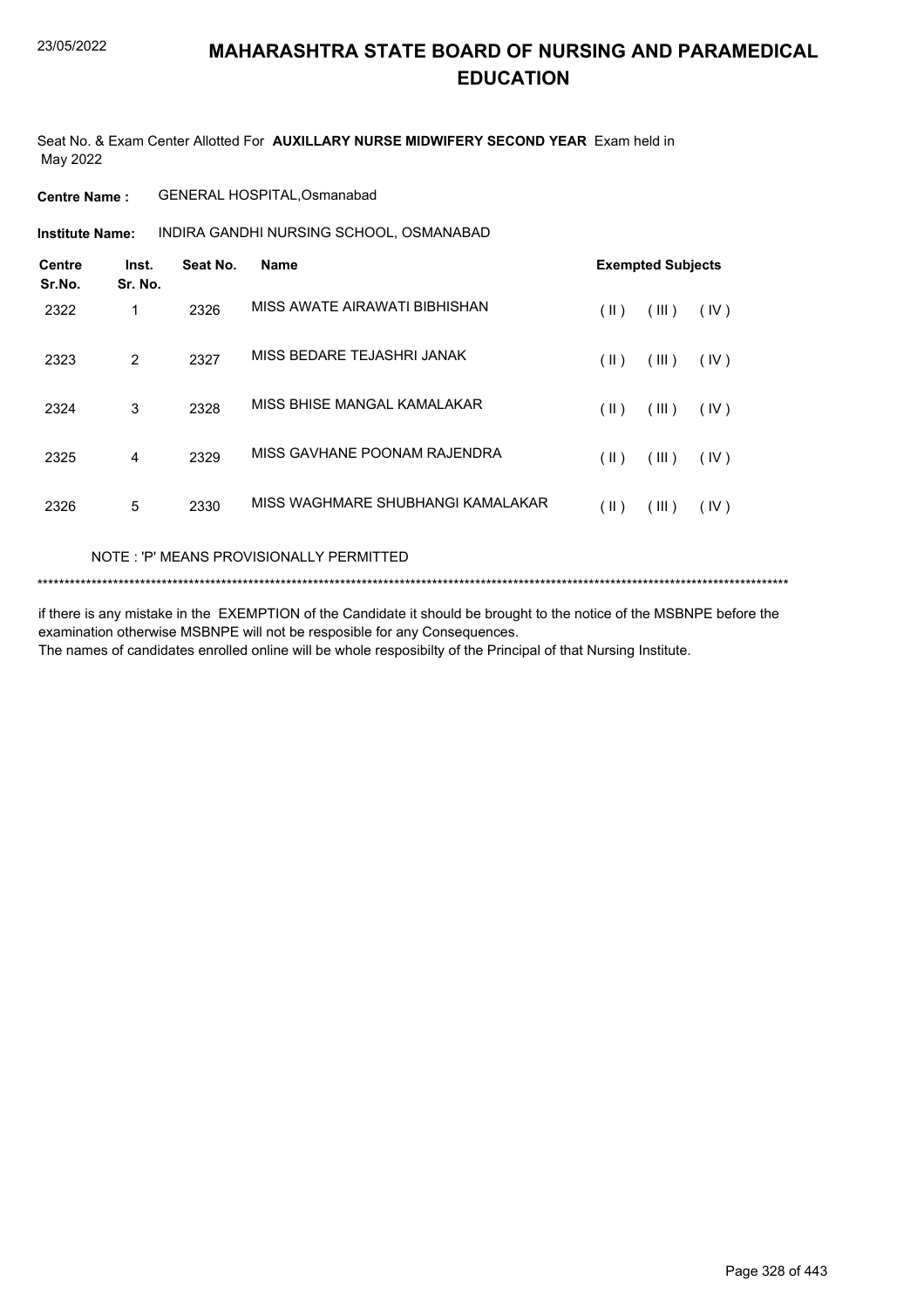Seat No. & Exam Center Allotted For **AUXILLARY NURSE MIDWIFERY SECOND YEAR** Exam held in May 2022

#### **Centre Name :** GENERAL HOSPITAL,Osmanabad

JEEVAN JYOT AROGYA SHIKSHAN SANSTHA, SCHOOL OF NURSING, OSMANABAD **Institute Name:**

| <b>Centre</b><br>Sr.No. | Inst.<br>Sr. No. | Seat No. | <b>Name</b>                     |               | <b>Exempted Subjects</b> |      |
|-------------------------|------------------|----------|---------------------------------|---------------|--------------------------|------|
| 2327                    | $\mathbf{1}$     | 2331     | SMT RATHOD VIDHYA SANTOSH       | $($ II $)$    | (III)                    | (IV) |
|                         |                  |          | (NEE CHAVAN VIDHYA GANPATRAO)   |               |                          |      |
| 2328                    | $\overline{2}$   | 2332     | MISS DHAYGUDE SNEHA BABAN       | $(\parallel)$ | (III)                    | (IV) |
| 2329                    | 3                | 2333     | MISS GARAD NIKITA PANDURANG     | $(\parallel)$ | (III)                    | (IV) |
| 2330                    | $\overline{4}$   | 2334     | MISS KAMBLE ASHVINEE RAMHRI     | $(\parallel)$ | (III)                    | (IV) |
| 2331                    | 5                | 2335     | MISS SALUNKE PRIYANKA PANDURANG | (III)         | (IV)                     |      |
| 2332                    | 6                | 2336     | MISS SAYYAD SHAMINA SHAHANUR    | (III)         | (IV)                     |      |
| 2333                    | $\overline{7}$   | 2337     | MISS SHAIKH TAHESEEMBEGUM ALEEM | $($ II $)$    | (III)                    | (IV) |
| 2334                    | 8                | 2338     | MISS TAKPIRE PALLAVI BHAGWAN    | $(\parallel)$ | (III)                    | (IV) |
| 2335                    | 9                | 2339     | MISS TAKPIRE KIRAN GOPAL        | $($ II $)$    | (III)                    | (IV) |
| 2336                    | 10               | 2340     | MISS TAKPIRE DIPALI BHAGWAN     | $($ II $)$    | (III)                    | (IV) |
| 2337                    | 11               | 2341     | MISS TAKPIRE RAVITA GOPAL       | (III)         | (IV)                     |      |
|                         |                  |          |                                 |               |                          |      |

#### NOTE : 'P' MEANS PROVISIONALLY PERMITTED

\*\*\*\*\*\*\*\*\*\*\*\*\*\*\*\*\*\*\*\*\*\*\*\*\*\*\*\*\*\*\*\*\*\*\*\*\*\*\*\*\*\*\*\*\*\*\*\*\*\*\*\*\*\*\*\*\*\*\*\*\*\*\*\*\*\*\*\*\*\*\*\*\*\*\*\*\*\*\*\*\*\*\*\*\*\*\*\*\*\*\*\*\*\*\*\*\*\*\*\*\*\*\*\*\*\*\*\*\*\*\*\*\*\*\*\*\*\*\*\*\*\*\*\*\*\*\*\*\*\*\*\*\*\*\*\*\*\*\*

if there is any mistake in the EXEMPTION of the Candidate it should be brought to the notice of the MSBNPE before the examination otherwise MSBNPE will not be resposible for any Consequences.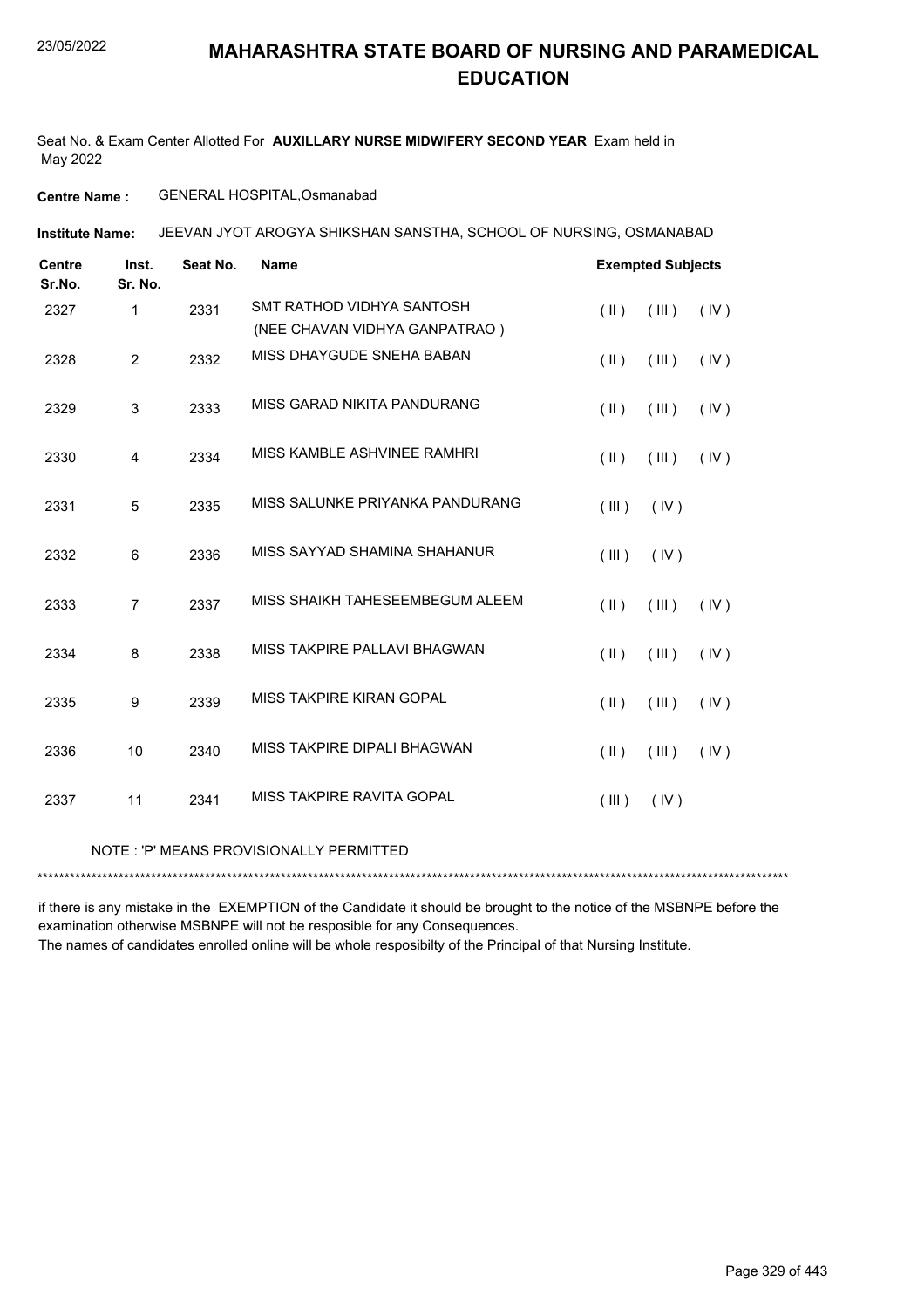Seat No. & Exam Center Allotted For **AUXILLARY NURSE MIDWIFERY SECOND YEAR** Exam held in May 2022

**Centre Name :** GENERAL HOSPITAL,Osmanabad

Late Changdevrao Banger Nursing School, Tal Bhum, Osmanabad **Institute Name:**

| <b>Centre</b><br>Sr.No. | Inst.<br>Sr. No. | Seat No. | <b>Name</b>                             | <b>Exempted Subjects</b> |
|-------------------------|------------------|----------|-----------------------------------------|--------------------------|
| 2338                    |                  | 2342     | MISS CHOPADE PALLAVI BABURAO            | (III)<br>(IV)<br>(  )    |
| 2339                    | 2                | 2343     | MISS HIWRALE ARCHANA HARDAS             | (IV)<br>(III)            |
| 2340                    | 3                | 2344     | MISS TAYADE PUNAM RAJU                  | (IV)<br>(III)            |
|                         |                  |          | NOTE: 'P' MEANS PROVISIONALLY PERMITTED |                          |

if there is any mistake in the EXEMPTION of the Candidate it should be brought to the notice of the MSBNPE before the examination otherwise MSBNPE will not be resposible for any Consequences. The names of candidates enrolled online will be whole resposibilty of the Principal of that Nursing Institute.

Page 330 of 443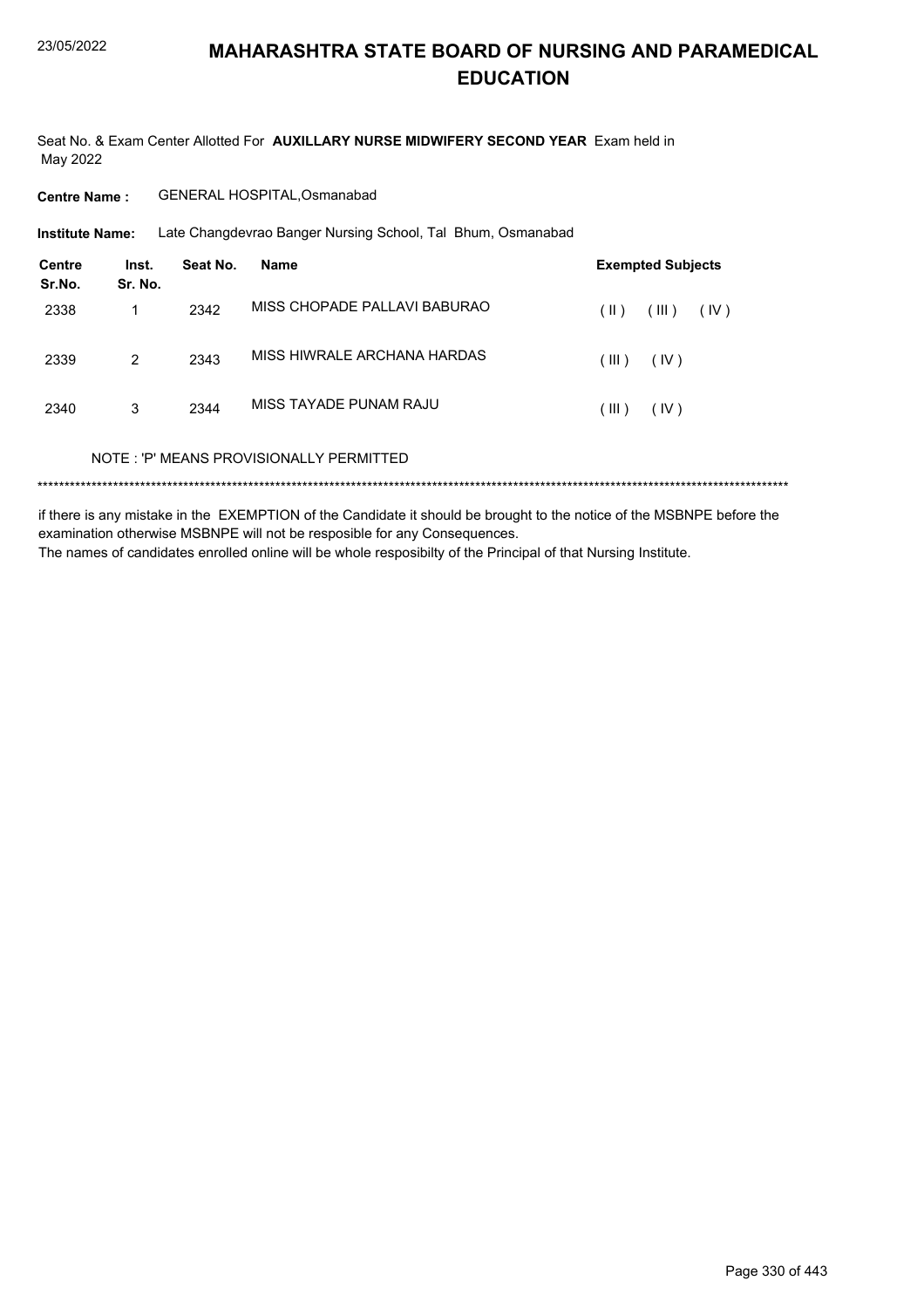Seat No. & Exam Center Allotted For **AUXILLARY NURSE MIDWIFERY SECOND YEAR** Exam held in May 2022

**Centre Name :** GENERAL HOSPITAL,Osmanabad

**Institute Name:** BILL GATES NURSING SCHOOL, OSMANABAD

| <b>Centre</b><br>Sr.No. | Inst.<br>Sr. No. | Seat No. | <b>Name</b>                 | <b>Exempted Subjects</b>       |
|-------------------------|------------------|----------|-----------------------------|--------------------------------|
| 2341                    | 1                | 2345     | MISS ADGALE TANUJA SANTOSH  | (III)<br>(IV)<br>$(\parallel)$ |
| 2342                    | 2                | 2346     | MISS BANSODE MAYURI SACHIN  | (III)<br>(IV)                  |
| 2343                    | 3                | 2347     | MISS MASKE MAITHILI MANOJ   | (III)<br>(IV)<br>(1)           |
| 2344                    | $\overline{4}$   | 2348     | MISS SARWADE RUTUJA SANTOSH | (III)<br>(IV)                  |

NOTE : 'P' MEANS PROVISIONALLY PERMITTED

\*\*\*\*\*\*\*\*\*\*\*\*\*\*\*\*\*\*\*\*\*\*\*\*\*\*\*\*\*\*\*\*\*\*\*\*\*\*\*\*\*\*\*\*\*\*\*\*\*\*\*\*\*\*\*\*\*\*\*\*\*\*\*\*\*\*\*\*\*\*\*\*\*\*\*\*\*\*\*\*\*\*\*\*\*\*\*\*\*\*\*\*\*\*\*\*\*\*\*\*\*\*\*\*\*\*\*\*\*\*\*\*\*\*\*\*\*\*\*\*\*\*\*\*\*\*\*\*\*\*\*\*\*\*\*\*\*\*\*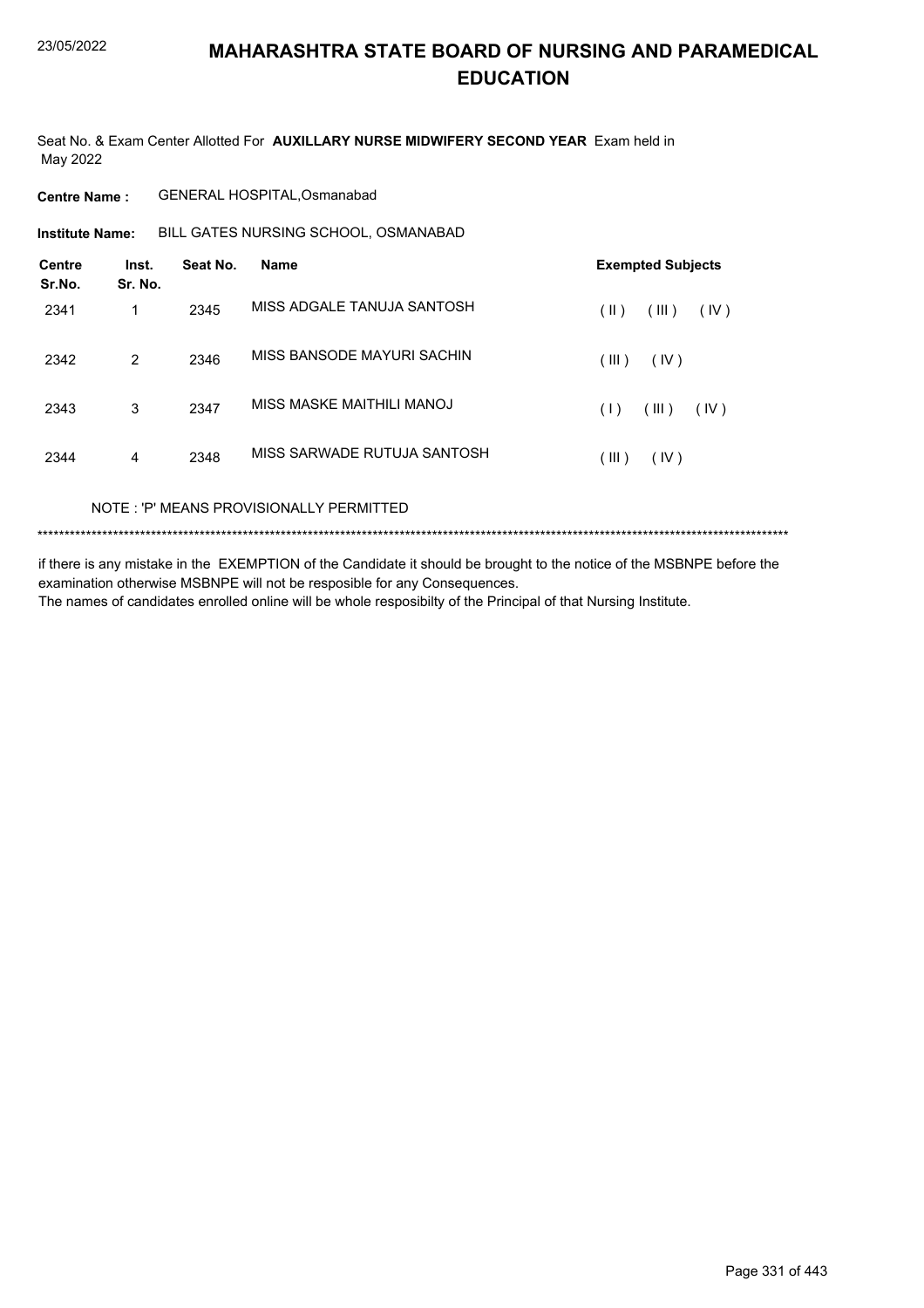Seat No. & Exam Center Allotted For **AUXILLARY NURSE MIDWIFERY SECOND YEAR** Exam held in May 2022

**Centre Name :** GENERAL HOSPITAL,Osmanabad

RENUKA NURSING RANM SCHOOL, KALAMB, OSMANABAD **Institute Name:**

| <b>Centre</b><br>Sr.No. | Inst.<br>Sr. No. | Seat No. | <b>Name</b>                                | <b>Exempted Subjects</b>   |
|-------------------------|------------------|----------|--------------------------------------------|----------------------------|
| 2345                    | 1                | 2349     | MISS GHADGE CHANDNI VITTHAL                | (III)<br>(IV)              |
| 2346                    | $\overline{2}$   | 2350     | MISS HAJARE SANJIVANI SAHEBRAO             | (III)<br>(IV)              |
| 2347                    | 3                | 2351     | MISS MAGRE PRITI PRABHU                    | (IV)<br>(III)              |
| 2348                    | 4                | 2352     | MISS SAKHARE NANDINI PANDURANG             |                            |
| 2349                    | 5                | 2353     | MISS SAWANT SUSMITA BALASAHEB              | (1)<br>$($ III $)$<br>(IV) |
| 2350                    | 6                | 2354     | MISS SAWANT PRANJALI BALASAHEB             | $($ III $)$<br>(IV)        |
| 2351                    | $\overline{7}$   | 2355     | MISS SHINDE SNEHA SUDAM                    | (III)<br>(IV)              |
| 2352                    | 8                | 2356     | MISS SHINDE SANJANA VIJAY                  | (III)<br>(IV)              |
| 2353                    | 9                | 2357     | MISS WAVHAL DIPALI LAXMAN                  | (III)<br>(1)<br>(IV)       |
| 2354                    | 10               | 2358     | MISS WAVHAL PAYAL RAJABHAU                 | (1)<br>(III)<br>(IV)       |
| 2355                    | 11               | 2359     | MISS ZOMBADE MONALI BABURAO                |                            |
|                         |                  |          | MOTE JIDI MEANIC DDOVICIONALLI V DEDMITTED |                            |

NOTE : 'P' MEANS PROVISIONALLY PERMITTED

\*\*\*\*\*\*\*\*\*\*\*\*\*\*\*\*\*\*\*\*\*\*\*\*\*\*\*\*\*\*\*\*\*\*\*\*\*\*\*\*\*\*\*\*\*\*\*\*\*\*\*\*\*\*\*\*\*\*\*\*\*\*\*\*\*\*\*\*\*\*\*\*\*\*\*\*\*\*\*\*\*\*\*\*\*\*\*\*\*\*\*\*\*\*\*\*\*\*\*\*\*\*\*\*\*\*\*\*\*\*\*\*\*\*\*\*\*\*\*\*\*\*\*\*\*\*\*\*\*\*\*\*\*\*\*\*\*\*\*

if there is any mistake in the EXEMPTION of the Candidate it should be brought to the notice of the MSBNPE before the examination otherwise MSBNPE will not be resposible for any Consequences.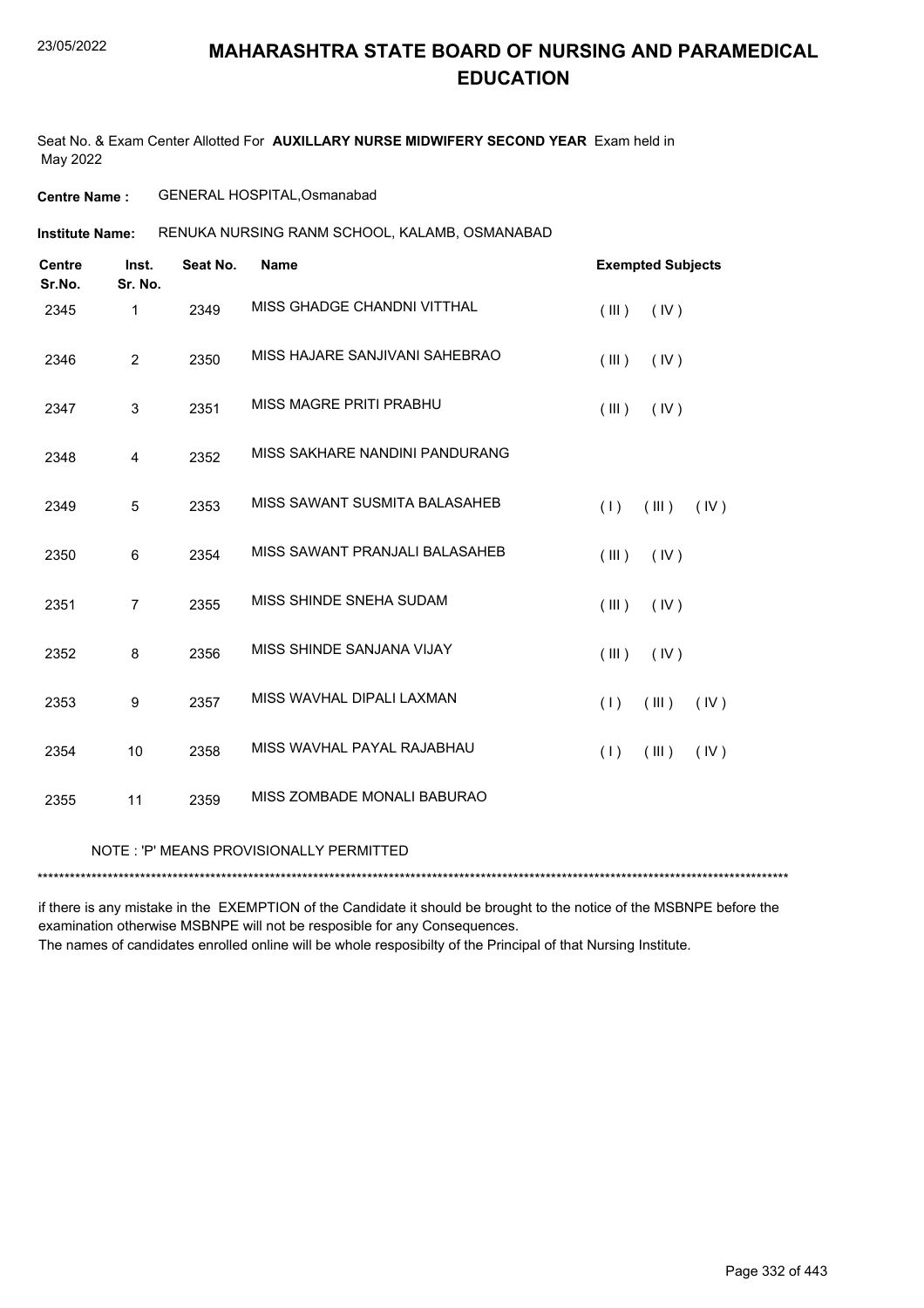Seat No. & Exam Center Allotted For **AUXILLARY NURSE MIDWIFERY SECOND YEAR** Exam held in May 2022

**Centre Name :** GENERAL HOSPITAL,Osmanabad

**Institute Name:** K.T. PATIL SCHOOL OF NURSING, OSMANABAD

| <b>Centre</b><br>Sr.No. | Inst.<br>Sr. No. | Seat No. | <b>Name</b>                   | <b>Exempted Subjects</b>    |
|-------------------------|------------------|----------|-------------------------------|-----------------------------|
| 2356                    | 1                | 2360     | MISS BABAR VISHAKHA VYANKAT   | (III)<br>(  )<br>(IV)       |
| 2357                    | $\overline{2}$   | 2361     | MISS BANSODE ROHINI RAMESHWAR | (III)<br>(IV)               |
| 2358                    | 3                | 2362     | MISS GHANGHAV SUSHAMA BAPURAO | (III)<br>(1)<br>(IV)        |
| 2359                    | 4                | 2363     | MISS ROKADE SONALI DAYANAND   | $($ II $)$<br>(III)<br>(IV) |

NOTE : 'P' MEANS PROVISIONALLY PERMITTED

\*\*\*\*\*\*\*\*\*\*\*\*\*\*\*\*\*\*\*\*\*\*\*\*\*\*\*\*\*\*\*\*\*\*\*\*\*\*\*\*\*\*\*\*\*\*\*\*\*\*\*\*\*\*\*\*\*\*\*\*\*\*\*\*\*\*\*\*\*\*\*\*\*\*\*\*\*\*\*\*\*\*\*\*\*\*\*\*\*\*\*\*\*\*\*\*\*\*\*\*\*\*\*\*\*\*\*\*\*\*\*\*\*\*\*\*\*\*\*\*\*\*\*\*\*\*\*\*\*\*\*\*\*\*\*\*\*\*\*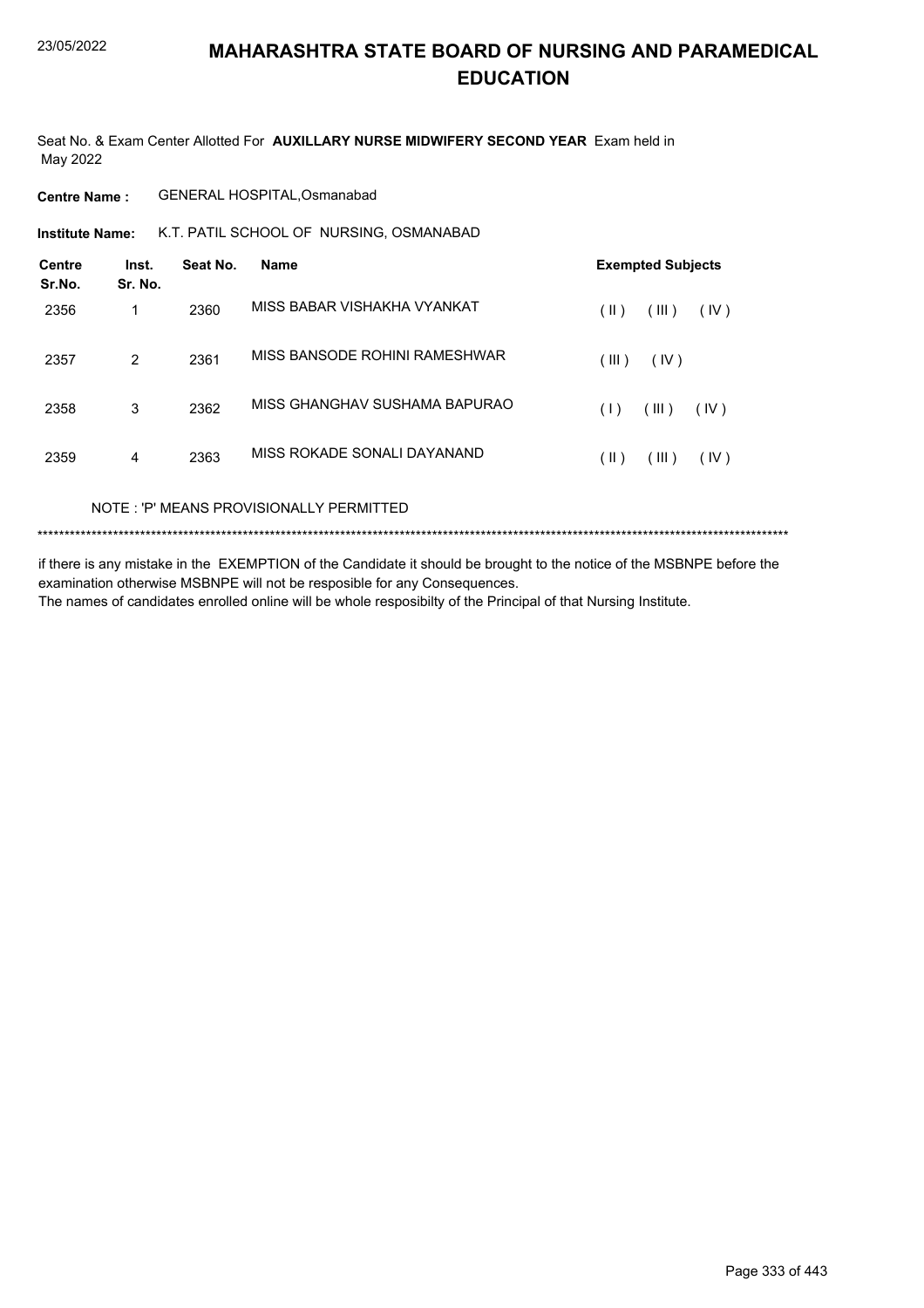Seat No. & Exam Center Allotted For **AUXILLARY NURSE MIDWIFERY SECOND YEAR** Exam held in May 2022

**Centre Name :** GENERAL HOSPITAL,Osmanabad

SAI NURSING COLLEGE, UMERGA, OSMANABAD **Institute Name:**

| <b>Centre</b><br>Sr.No. | Inst.<br>Sr. No. | Seat No. | <b>Name</b>                       |                 | <b>Exempted Subjects</b> |      |
|-------------------------|------------------|----------|-----------------------------------|-----------------|--------------------------|------|
| 2360                    | 1                | 2364     | MISS GAIKWAD GODAWARI DNYANESHWAR | (1)             | (III)                    | (IV) |
| 2361                    | $\overline{2}$   | 2365     | MISS JAMADAR SUPRIYA SANJAY       | (1)             | (III)                    | (IV) |
| 2362                    | 3                | 2366     | MISS KAMBLE POOJA SUBHASH         | (  )            | (III)                    | (IV) |
| 2363                    | 4                | 2367     | MISS MOHITE SITAL DHONDIRAM       | (III)           | (IV)                     |      |
| 2364                    | 5                | 2368     | MISS SHINDE RUPSHRI KALIDAS       | $( \parallel )$ | (III)                    | (IV) |

#### NOTE : 'P' MEANS PROVISIONALLY PERMITTED

```
*******************************************************************************************************************************************
```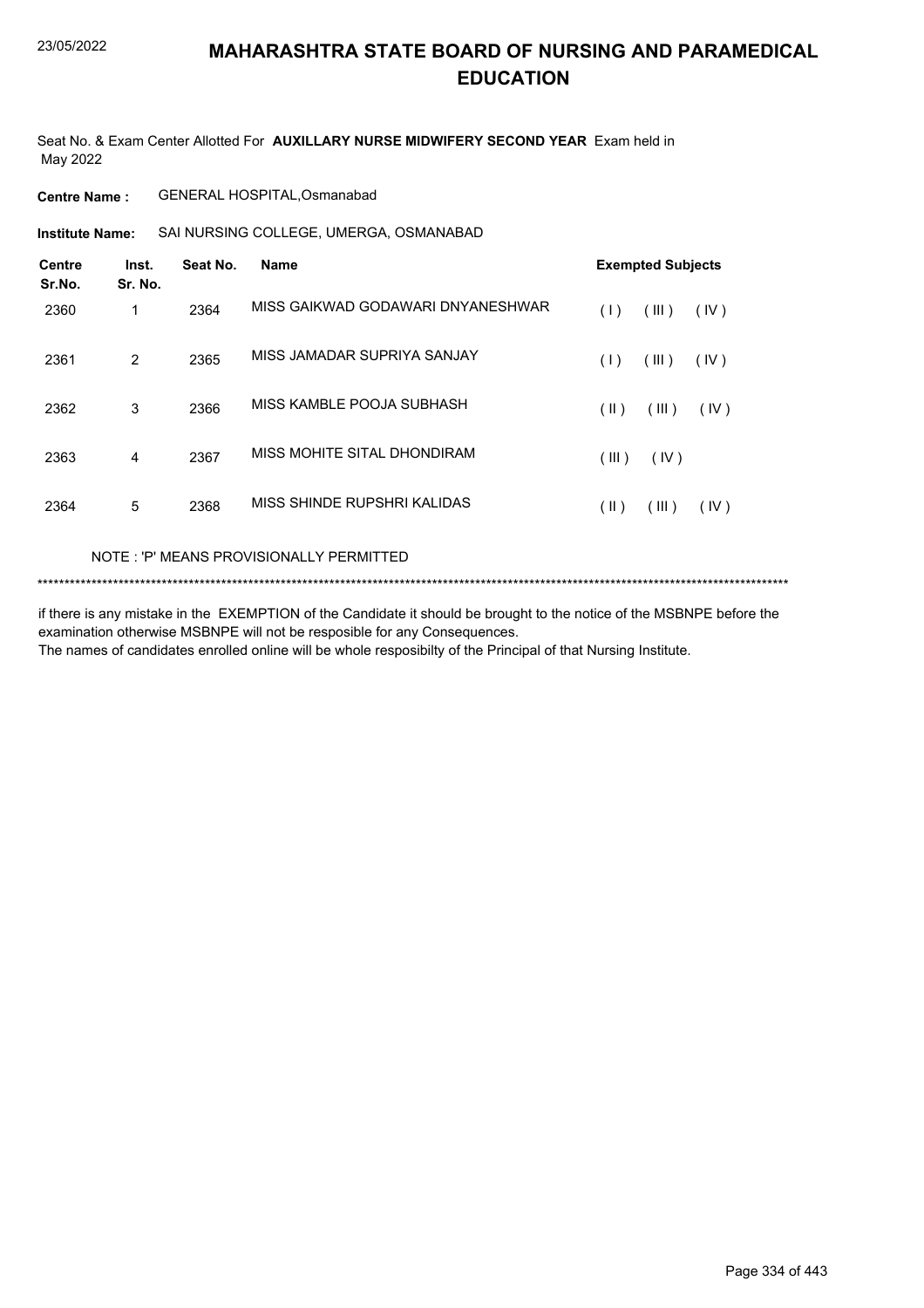Seat No. & Exam Center Allotted For **AUXILLARY NURSE MIDWIFERY SECOND YEAR** Exam held in May 2022

**Centre Name :** MAHATMA GANDHI MISSION INSTITUTE OF NURSING EDUCATION, AURANGABAD

**Institute Name:** SHRI DHANESHWARI MANAV VIKAS MANDAL, AURANGABAD

| <b>Centre</b><br>Sr.No. | Inst.<br>Sr. No. | Seat No. | <b>Name</b>                     |               | <b>Exempted Subjects</b>                  |      |
|-------------------------|------------------|----------|---------------------------------|---------------|-------------------------------------------|------|
| 2365                    | 1                | 2369     | MISS BARDE BEBI BHARAT          | $(\parallel)$ | (III)                                     | (IV) |
| 2366                    | $\overline{c}$   | 2370     | MISS KALE ARCHANA SIDDHARTHA    | (III)         | (IV)                                      |      |
| 2367                    | 3                | 2371     | MISS KHARDE NIKITA SHRAVAN      | $(\parallel)$ | (III)                                     | (IV) |
| 2368                    | 4                | 2372     | MISS PADVI NISHA BARKYA         | $(\parallel)$ | (III)                                     | (IV) |
| 2369                    | 5                | 2373     | MISS PATALE GAYATRI HARISH      | (III)         | (IV)                                      |      |
| 2370                    | 6                | 2374     | MISS PAWARA GEETA DILA          | (III)         | (IV)                                      |      |
| 2371                    | $\overline{7}$   | 2375     | MISS PAWARA PARVATI GIRDHAR     | (III)         | (IV)                                      |      |
| 2372                    | 8                | 2376     | MISS PAWARA ANJANA BHIMSING     | (III)         | (IV)                                      |      |
| 2373                    | 9                | 2377     | MISS PAWARA SAKILA DILIP        | (III)         | (IV)                                      |      |
| 2374                    | 10               | 2378     | MISS PAWARA ALKA VIKLA          | (III)         | (IV)                                      |      |
| 2375                    | 11               | 2379     | MISS PAWARA USHA LALSING        | (III)         | (IV)                                      |      |
| 2376                    | 12               | 2380     | MISS PAWARA BAYALI BURAKA       | (III)         | (IV)                                      |      |
| 2377                    | 13               | 2381     | MISS PAWARA SONIYA DOHANYA      | $(\parallel)$ | (III)                                     | (IV) |
| 2378                    | 14               | 2382     | MISS PAWARA AEMANA BARKYA       |               | $(\parallel)$ $(\parallel)$ $(\parallel)$ |      |
| 2379                    | 15               | 2383     | MISS TADVI SARSWATIBAI RAJKUMAR | $(\parallel)$ | (III)                                     | (IV) |
| 2380                    | 16               | 2384     | MISS VALVI LATA RAJYA           | (1)           | (III)                                     | (IV) |
| 2381                    | 17               | 2385     | MISS VASAVE AARTI MANSING       | (III)         | (IV)                                      |      |
| 2382                    | 18               | 2386     | MISS VASAVE RAMILA DITYA        | (III)         | (IV)                                      |      |
| 2383                    | 19               | 2387     | MISS VASAVE SEMA BURAJI         |               | $(III)$ $(IV)$                            |      |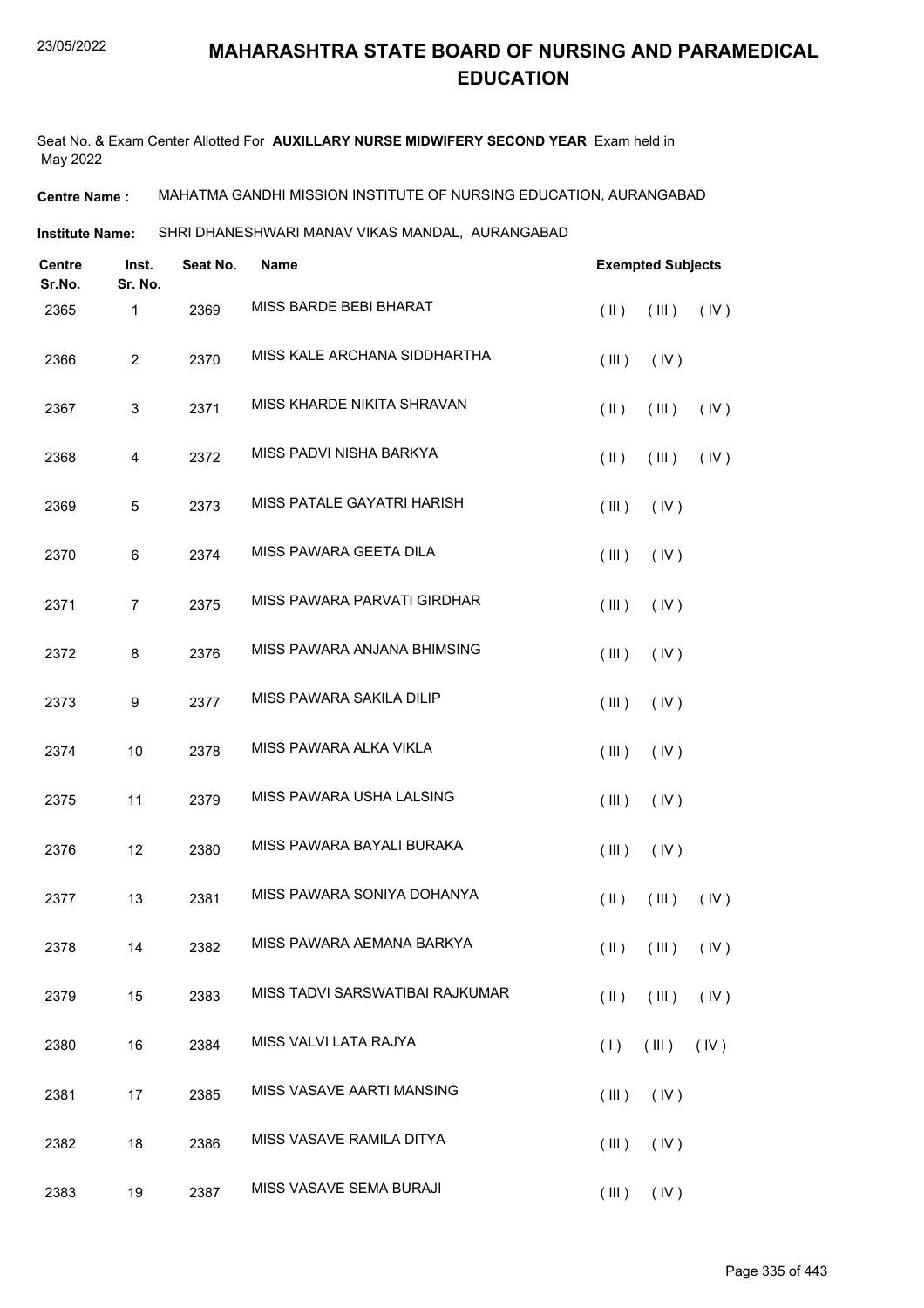Seat No. & Exam Center Allotted For **AUXILLARY NURSE MIDWIFERY SECOND YEAR** Exam held in May 2022

NOTE : 'P' MEANS PROVISIONALLY PERMITTED

\*\*\*\*\*\*\*\*\*\*\*\*\*\*\*\*\*\*\*\*\*\*\*\*\*\*\*\*\*\*\*\*\*\*\*\*\*\*\*\*\*\*\*\*\*\*\*\*\*\*\*\*\*\*\*\*\*\*\*\*\*\*\*\*\*\*\*\*\*\*\*\*\*\*\*\*\*\*\*\*\*\*\*\*\*\*\*\*\*\*\*\*\*\*\*\*\*\*\*\*\*\*\*\*\*\*\*\*\*\*\*\*\*\*\*\*\*\*\*\*\*\*\*\*\*\*\*\*\*\*\*\*\*\*\*\*\*\*\*

if there is any mistake in the EXEMPTION of the Candidate it should be brought to the notice of the MSBNPE before the examination otherwise MSBNPE will not be resposible for any Consequences.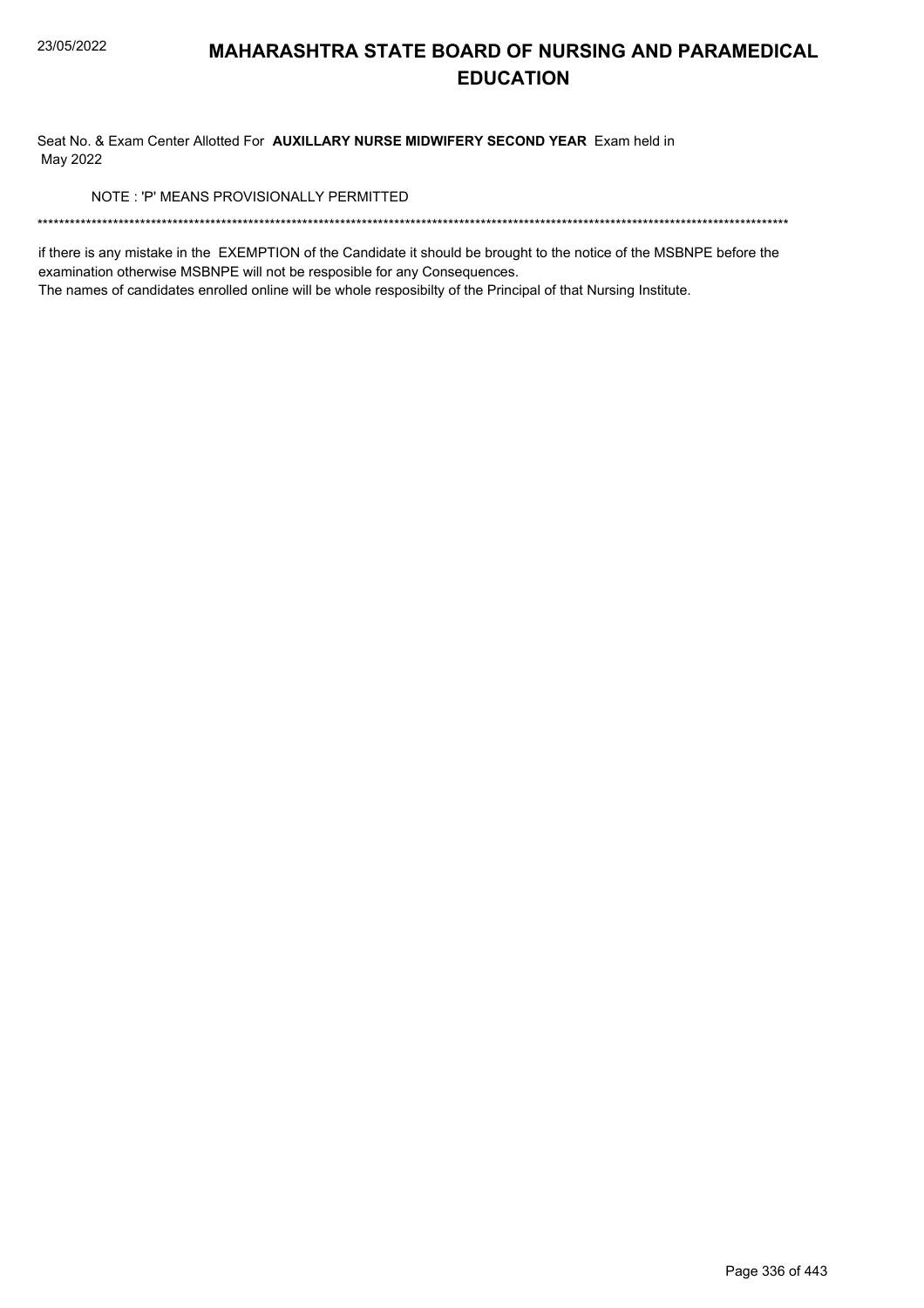Seat No. & Exam Center Allotted For **AUXILLARY NURSE MIDWIFERY SECOND YEAR** Exam held in May 2022

| <b>Centre Name:</b>                     |                  |          | MAHATMA GANDHI MISSION INSTITUTE OF NURSING EDUCATION, AURANGABAD |                                |  |
|-----------------------------------------|------------------|----------|-------------------------------------------------------------------|--------------------------------|--|
| <b>Institute Name:</b>                  |                  |          | MAHATMA GANDHI MISSION INSTITUTE OF NURSING EDUCATION, AURANGABAD |                                |  |
| Centre<br>Sr.No.                        | Inst.<br>Sr. No. | Seat No. | <b>Name</b>                                                       | <b>Exempted Subjects</b>       |  |
| 2384                                    | 1                | 2388     | MISS RAGDE NEHA SUBHASH                                           | (III)<br>(IV)<br>$(\parallel)$ |  |
| NOTE: 'P' MEANS PROVISIONALLY PERMITTED |                  |          |                                                                   |                                |  |

\*\*\*\*\*\*\*\*\*\*\*\*\*\*\*\*\*\*\*\*\*\*\*\*\*\*\*\*\*\*\*\*\*\*\*\*\*\*\*\*\*\*\*\*\*\*\*\*\*\*\*\*\*\*\*\*\*\*\*\*\*\*\*\*\*\*\*\*\*\*\*\*\*\*\*\*\*\*\*\*\*\*\*\*\*\*\*\*\*\*\*\*\*\*\*\*\*\*\*\*\*\*\*\*\*\*\*\*\*\*\*\*\*\*\*\*\*\*\*\*\*\*\*\*\*\*\*\*\*\*\*\*\*\*\*\*\*\*\*

if there is any mistake in the EXEMPTION of the Candidate it should be brought to the notice of the MSBNPE before the examination otherwise MSBNPE will not be resposible for any Consequences.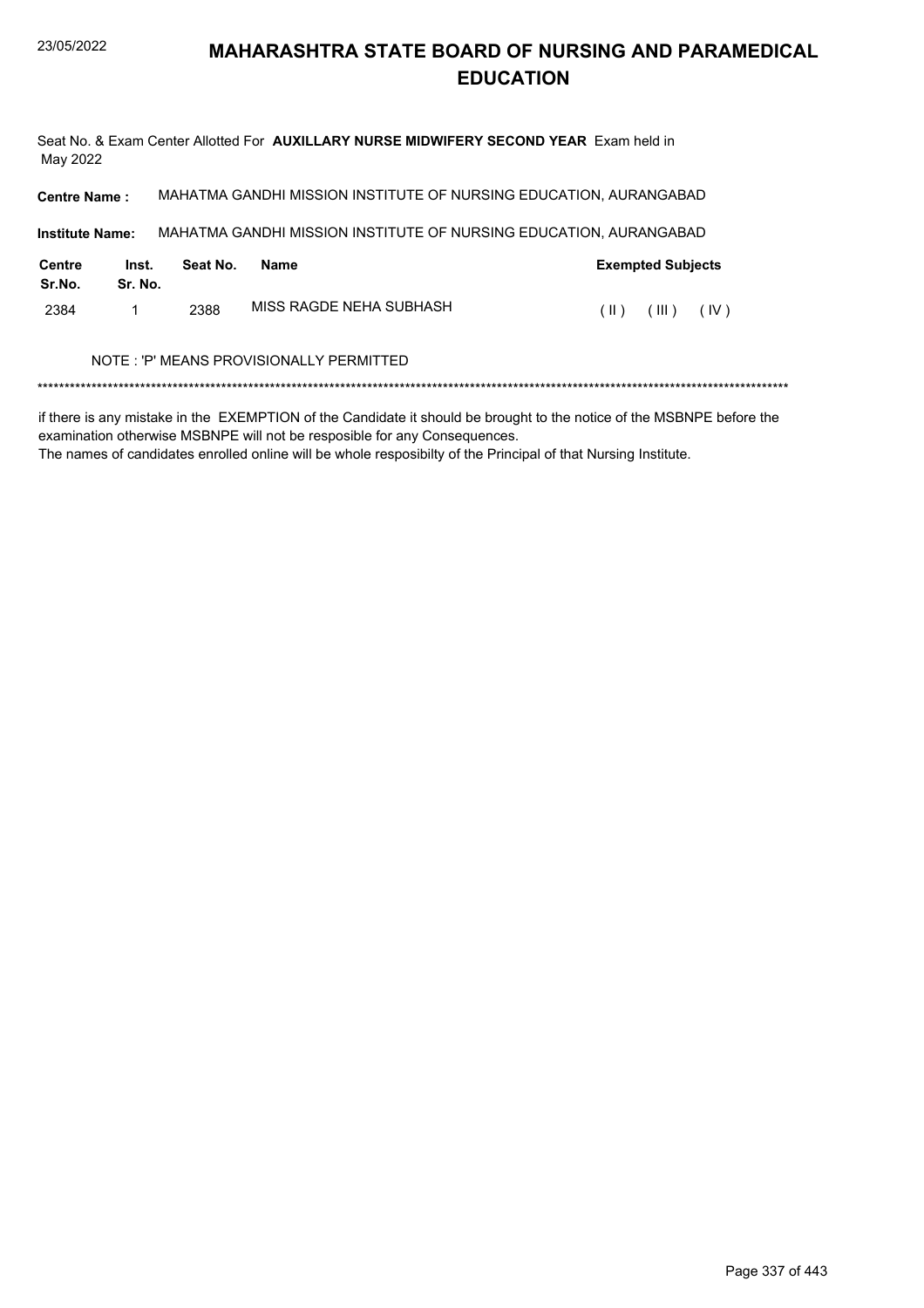Seat No. & Exam Center Allotted For **AUXILLARY NURSE MIDWIFERY SECOND YEAR** Exam held in May 2022

**Centre Name :** MAHATMA GANDHI MISSION INSTITUTE OF NURSING EDUCATION, AURANGABAD

**Institute Name: MATA GIRIJA SCHOOL OF NURSING, AURANGABAD.** 

| <b>Centre</b><br>Sr.No. | Inst.<br>Sr. No. | Seat No. | <b>Name</b>                             | <b>Exempted Subjects</b> |       |      |
|-------------------------|------------------|----------|-----------------------------------------|--------------------------|-------|------|
| 2385                    | 1                | 2389     | MISS BIRARE ARATI RAMESH                | (  )                     | (III) | (IV) |
| 2386                    | 2                | 2390     | MISS JADHAV MANGAL MANIK                | (  )                     | (III) | (IV) |
| 2387                    | 3                | 2391     | MISS JADHAV PRAJAKTA VILAS              |                          |       |      |
| 2388                    | 4                | 2392     | MISS RAJGURU PRERNA BALU                | (  )                     | (III) | (IV) |
|                         |                  |          | NOTE: 'P' MEANS PROVISIONALLY PERMITTED |                          |       |      |

\*\*\*\*\*\*\*\*\*\*\*\*\*\*\*\*\*\*\*\*\*\*\*\*\*\*\*\*\*\*\*\*\*\*\*\*\*\*\*\*\*\*\*\*\*\*\*\*\*\*\*\*\*\*\*\*\*\*\*\*\*\*\*\*\*\*\*\*\*\*\*\*\*\*\*\*\*\*\*\*\*\*\*\*\*\*\*\*\*\*\*\*\*\*\*\*\*\*\*\*\*\*\*\*\*\*\*\*\*\*\*\*\*\*\*\*\*\*\*\*\*\*\*\*\*\*\*\*\*\*\*\*\*\*\*\*\*\*\*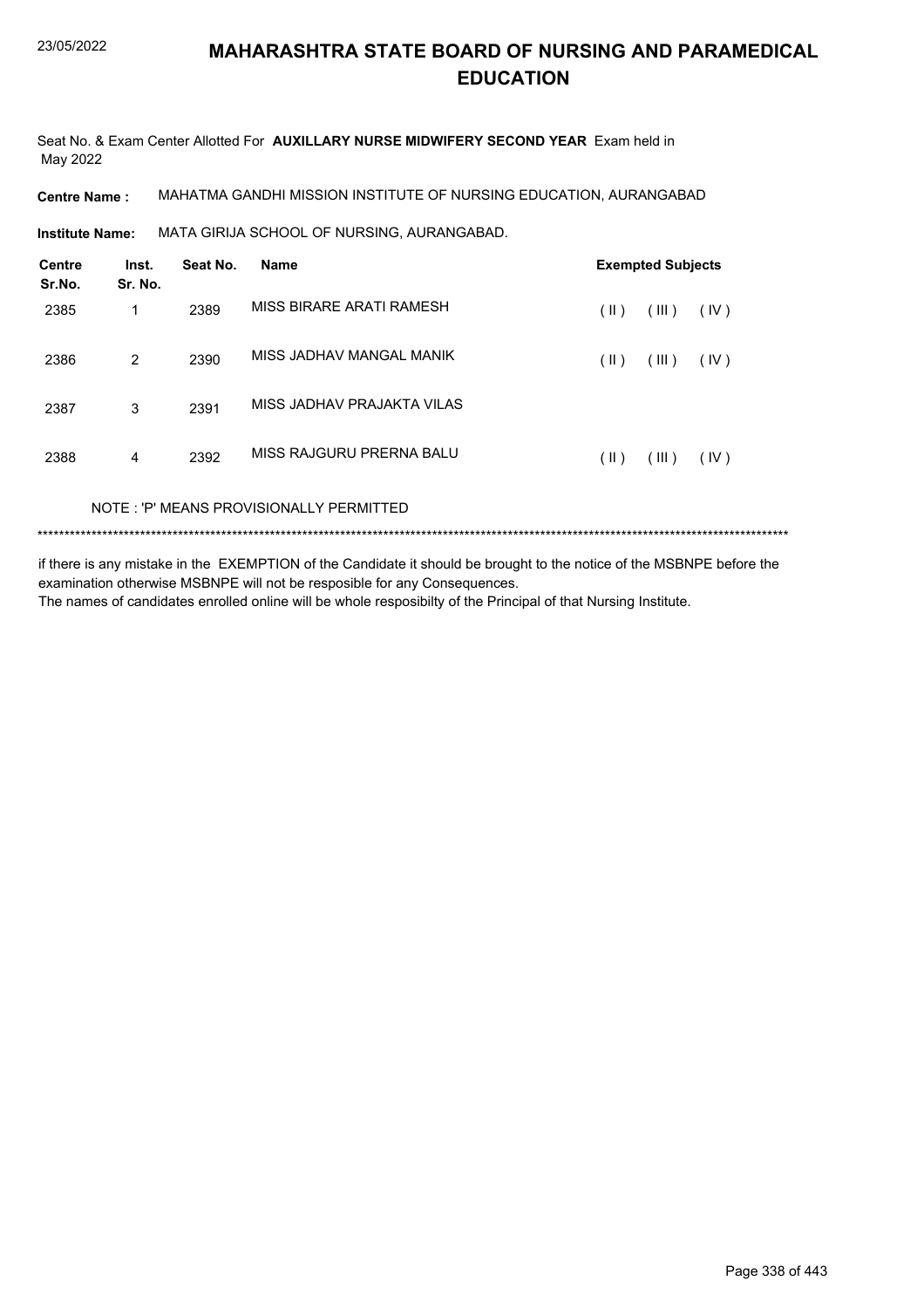Seat No. & Exam Center Allotted For **AUXILLARY NURSE MIDWIFERY SECOND YEAR** Exam held in May 2022

**Centre Name :** MAHATMA GANDHI MISSION INSTITUTE OF NURSING EDUCATION, AURANGABAD

AURANGABAD NURSING SCHOOL, BHALGAON, AURANGABAD **Institute Name:**

| Centre<br>Sr.No. | Inst.<br>Sr. No. | Seat No. | <b>Name</b>                        |       | <b>Exempted Subjects</b> |      |  |
|------------------|------------------|----------|------------------------------------|-------|--------------------------|------|--|
| 2389             | 1                | 2393     | MISS BANSODE DAIVSHILA PANDIT      | (III) | (IV)                     |      |  |
| 2390             | 2                | 2394     | MISS DANDEGAONKAR MINAKSHI KACHARU | (  )  | (III)                    | (IV) |  |
| 2391             | 3                | 2395     | MISS GAVIT RUSHINA BHIMSING        | (  )  | (III)                    | (IV) |  |
| 2392             | 4                | 2396     | MISS SASANE PRAGATI SUNIL          | (  )  | (III)                    | (IV) |  |
| 2393             | 5                | 2397     | MISS TADVI KAVITA PARTA            | (  )  | (III)                    | (IV) |  |

#### NOTE : 'P' MEANS PROVISIONALLY PERMITTED

\*\*\*\*\*\*\*\*\*\*\*\*\*\*\*\*\*\*\*\*\*\*\*\*\*\*\*\*\*\*\*\*\*\*\*\*\*\*\*\*\*\*\*\*\*\*\*\*\*\*\*\*\*\*\*\*\*\*\*\*\*\*\*\*\*\*\*\*\*\*\*\*\*\*\*\*\*\*\*\*\*\*\*\*\*\*\*\*\*\*\*\*\*\*\*\*\*\*\*\*\*\*\*\*\*\*\*\*\*\*\*\*\*\*\*\*\*\*\*\*\*\*\*\*\*\*\*\*\*\*\*\*\*\*\*\*\*\*\*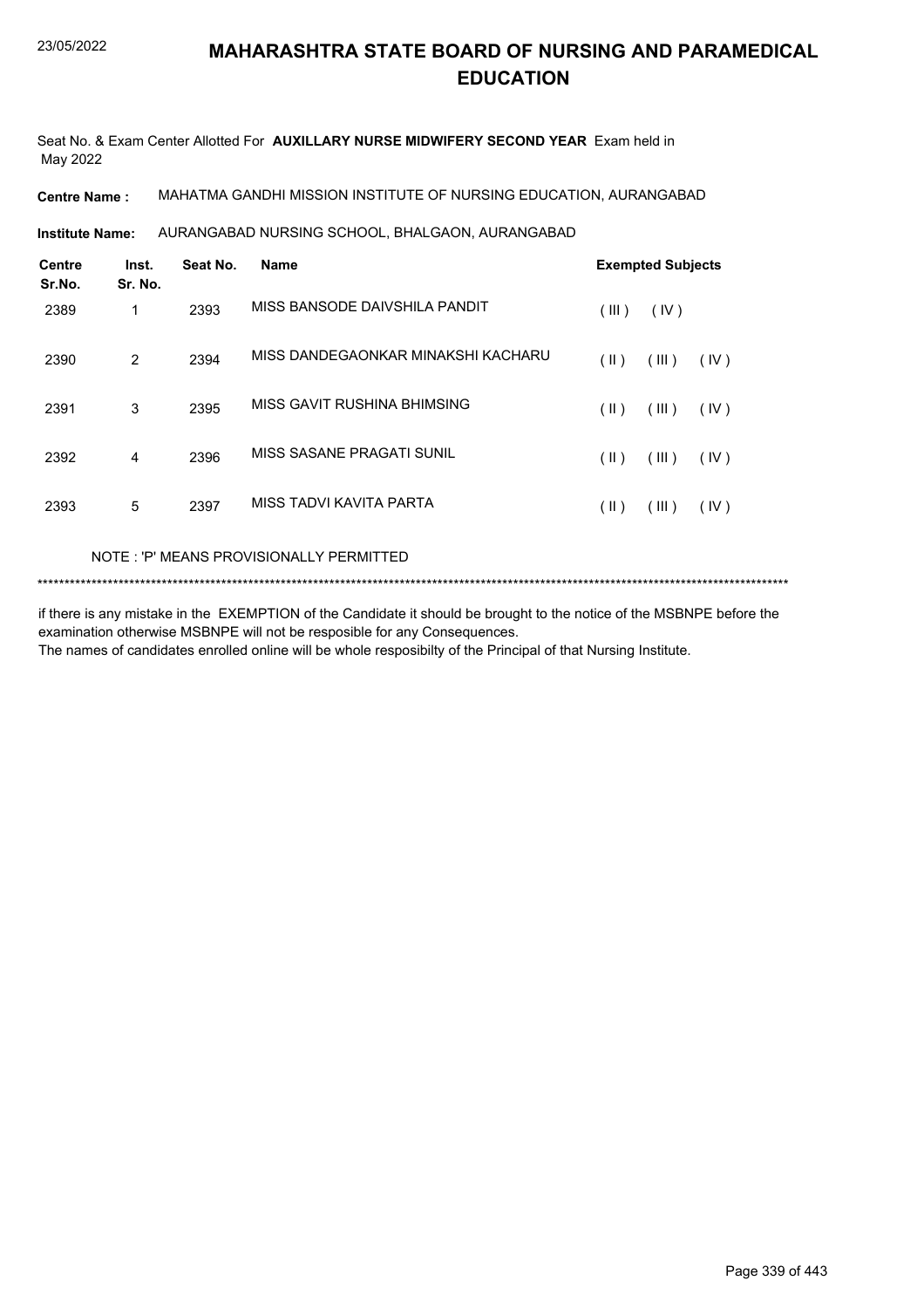Seat No. & Exam Center Allotted For **AUXILLARY NURSE MIDWIFERY SECOND YEAR** Exam held in May 2022

**Centre Name :** MAHATMA GANDHI MISSION INSTITUTE OF NURSING EDUCATION, AURANGABAD

**Institute Name:** Manik Nursing School, Garkhed, Aurangabad

| Centre<br>Sr.No. | Inst.<br>Sr. No. | Seat No. | <b>Name</b>                      |               | <b>Exempted Subjects</b>                      |      |  |
|------------------|------------------|----------|----------------------------------|---------------|-----------------------------------------------|------|--|
| 2394             | $\mathbf 1$      | 2398     | <b>MISS KATKAR NIKITA GANESH</b> | (III)         | (IV)                                          |      |  |
| 2395             | $\overline{c}$   | 2399     | MISS KHARAT GEETA DILIP          | (III)         | (IV)                                          |      |  |
| 2396             | 3                | 2400     | MISS LAVHALE VAISHNAVI ASHOK     | $(\parallel)$ | (III)                                         | (IV) |  |
| 2397             | 4                | 2401     | MISS MAGRE SAPNA ARJUN           |               |                                               |      |  |
| 2398             | 5                | 2402     | MISS MARKAL ANUSAYA MAROTI       | (III)         | (IV)                                          |      |  |
| 2399             | 6                | 2403     | MISS PADVI AARTI RAMSING         | (III)         | (IV)                                          |      |  |
| 2400             | $\overline{7}$   | 2404     | MISS PAWARA BHARTI SAYSING       | $(\parallel)$ | (III)                                         | (IV) |  |
| 2401             | 8                | 2405     | MISS PAWARA KAVITA LULA          | (III)         | (IV)                                          |      |  |
| 2402             | $\boldsymbol{9}$ | 2406     | MISS PAWARA SEVI JAYA            | (III)         | (IV)                                          |      |  |
| 2403             | 10               | 2407     | MISS PAWARA KANTA SAYKA          | (III)         | (IV)                                          |      |  |
| 2404             | 11               | 2408     | MISS PAWARA KUSHA LUWARYA        | (III)         | (IV)                                          |      |  |
| 2405             | 12               | 2409     | MISS PAWARA LALITA MERSING       | (III)         | (IV)                                          |      |  |
| 2406             | 13               | 2410     | MISS PAWARA RATNA SEVALYA        | (III)         | (IV)                                          |      |  |
| 2407             | 14               | 2411     | MISS TADAVI CHANDRAKALA NAGSEN   |               | $(\mathbb{I})$ $(\mathbb{II})$ $(\mathbb{V})$ |      |  |
| 2408             | 15               | 2412     | MISS TADAVI PRIYANKA VIJAY       | $(\parallel)$ | $($ III $)$                                   | (IV) |  |
| 2409             | 16               | 2413     | MISS TADVI MAKTI BHIKA           | (III)         | (IV)                                          |      |  |
| 2410             | 17               | 2414     | MISS THAKARE VANDANA PRAKASH     | $(\parallel)$ | (III)                                         | (IV) |  |
| 2411             | 18               | 2415     | MISS VALVI RANJANA VASANT        | $(\parallel)$ | (III)                                         | (IV) |  |
| 2412             | 19               | 2416     | MISS VALVI AARTI DILWARSING      | $(\parallel)$ | (III)                                         | (IV) |  |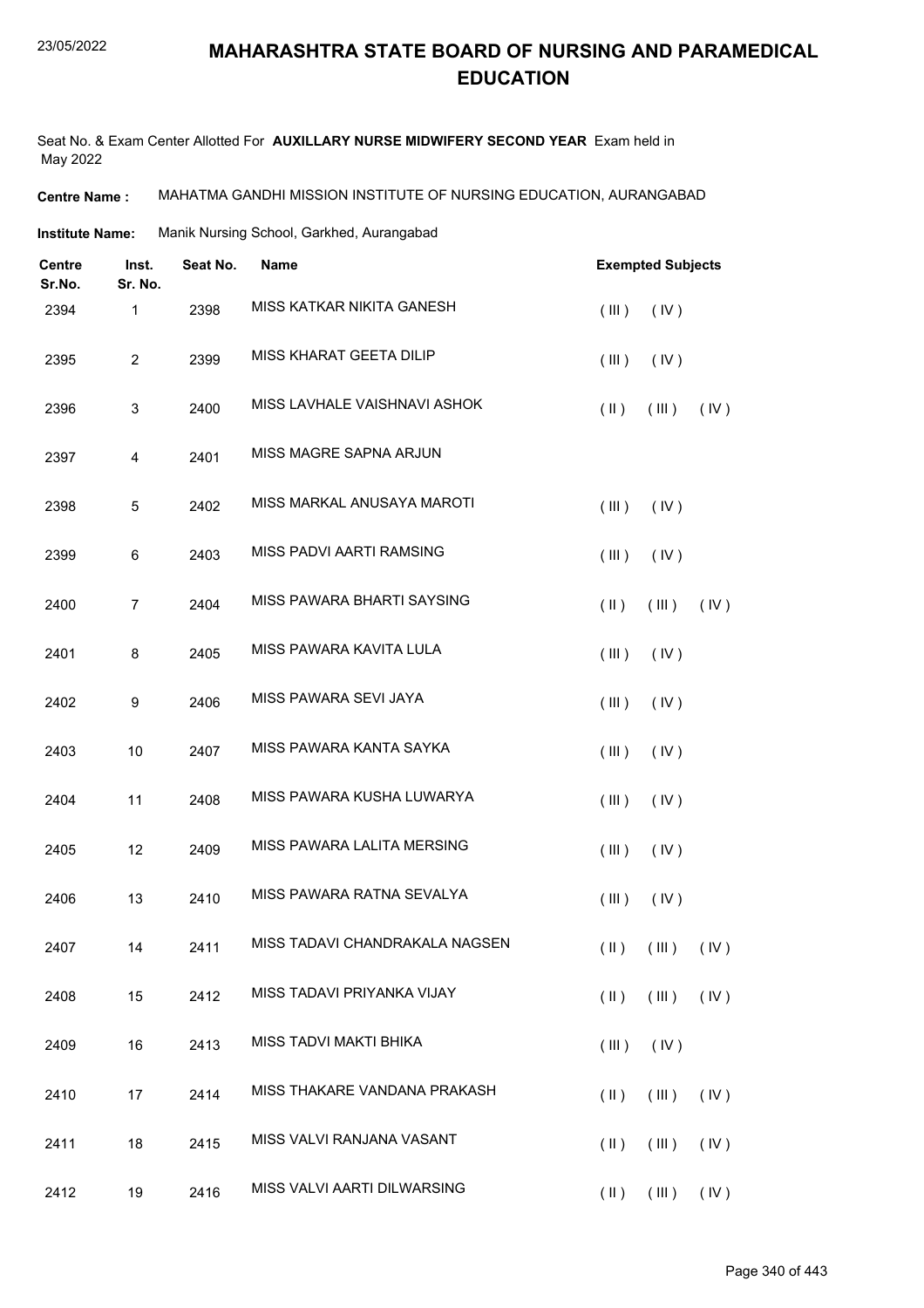| May 2022 |    |      | Seat No. & Exam Center Allotted For <b>AUXILLARY NURSE MIDWIFERY SECOND YEAR</b> Exam held in |            |       |      |
|----------|----|------|-----------------------------------------------------------------------------------------------|------------|-------|------|
| 2413     | 20 | 2417 | MISS VALVI YOGITA DASHRATH                                                                    | (III)      | (IV)  |      |
| 2414     | 21 | 2418 | MISS VALVI JEMALI SAMA                                                                        | $($ II $)$ | (III) | (IV) |
| 2415     | 22 | 2419 | MISS VALVI PRAMILA KIRTA                                                                      | (III)      | (IV)  |      |
| 2416     | 23 | 2420 | MISS VASAVE SUNITA KELLA                                                                      | (III)      | (IV)  |      |
| 2417     | 24 | 2421 | MISS VASAVE NEHA DILIP                                                                        | (1)        | (III) | (IV) |
| 2418     | 25 | 2422 | MISS VASAVE SAPANA SIPA                                                                       | (III)      | (IV)  |      |
| 2419     | 26 | 2423 | MISS VASAVE KUNANDA DIWALYA                                                                   | (III)      | (IV)  |      |
|          |    |      |                                                                                               |            |       |      |

NOTE : 'P' MEANS PROVISIONALLY PERMITTED

\*\*\*\*\*\*\*\*\*\*\*\*\*\*\*\*\*\*\*\*\*\*\*\*\*\*\*\*\*\*\*\*\*\*\*\*\*\*\*\*\*\*\*\*\*\*\*\*\*\*\*\*\*\*\*\*\*\*\*\*\*\*\*\*\*\*\*\*\*\*\*\*\*\*\*\*\*\*\*\*\*\*\*\*\*\*\*\*\*\*\*\*\*\*\*\*\*\*\*\*\*\*\*\*\*\*\*\*\*\*\*\*\*\*\*\*\*\*\*\*\*\*\*\*\*\*\*\*\*\*\*\*\*\*\*\*\*\*\*

if there is any mistake in the EXEMPTION of the Candidate it should be brought to the notice of the MSBNPE before the examination otherwise MSBNPE will not be resposible for any Consequences.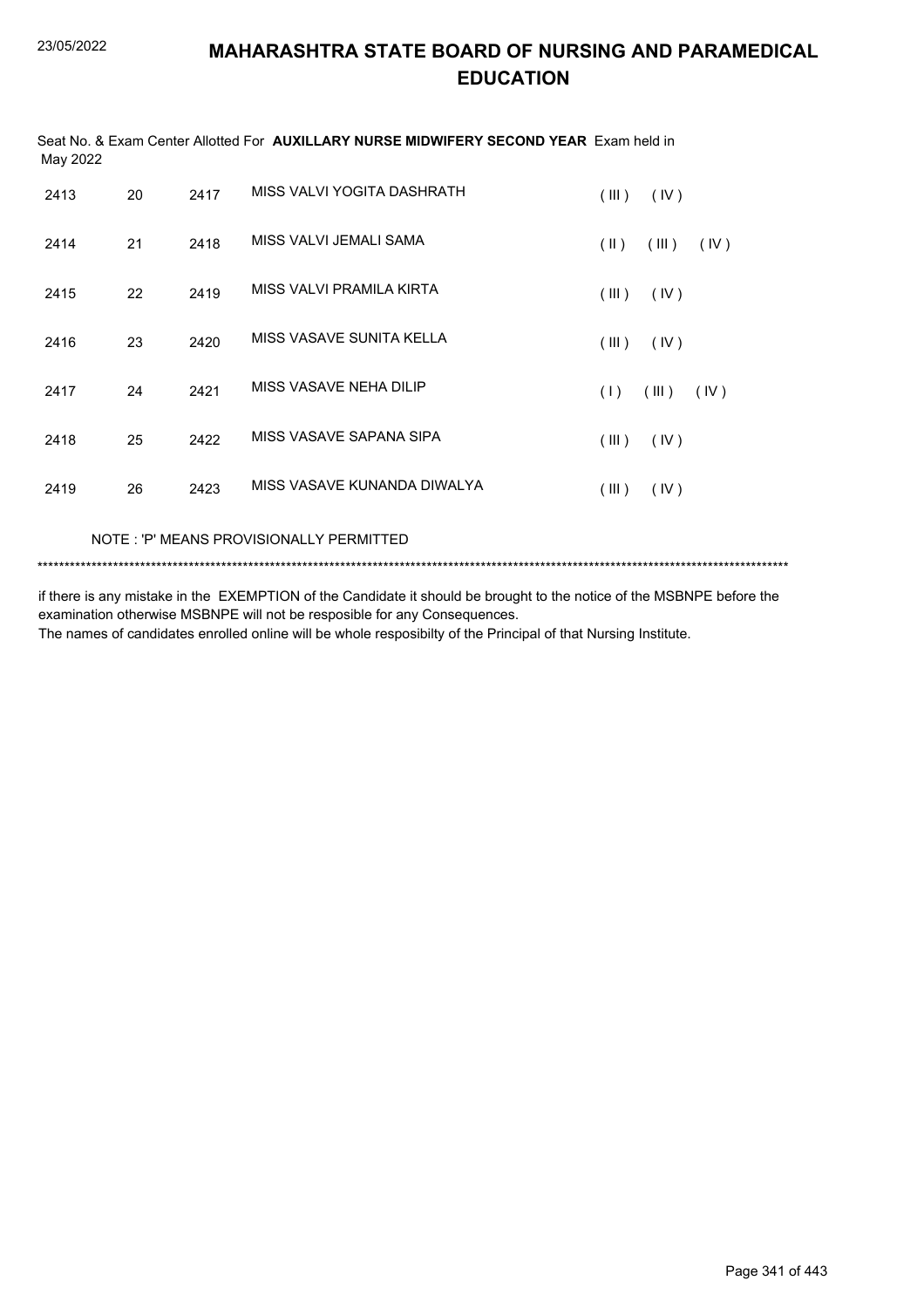Seat No. & Exam Center Allotted For **AUXILLARY NURSE MIDWIFERY SECOND YEAR** Exam held in May 2022

**Centre Name :** MAHATMA GANDHI MISSION INSTITUTE OF NURSING EDUCATION, AURANGABAD

Yeshwant Institute of Nursing, Paithan Road, Aurangabad **Institute Name:**

| <b>Centre</b><br>Sr.No. | Inst.<br>Sr. No. | Seat No. | <b>Name</b>                                                     | <b>Exempted Subjects</b> |       |      |
|-------------------------|------------------|----------|-----------------------------------------------------------------|--------------------------|-------|------|
| 2420                    | 1                | 2424     | MISS BANKAR ASHA KALYAN                                         | (III)                    | (IV)  |      |
| 2421                    | $\overline{2}$   | 2425     | SMT RAMANDWAL YASHODA KISHOR<br>(NEE BARSAWNE YASHODA DIPCHAND) | (III)                    | (IV)  |      |
| 2422                    | 3                | 2426     | MISS BHALERAO PRATIMA PRAKASH                                   | (1)                      | (III) | (IV) |
| 2423                    | 4                | 2427     | MISS GAIKWAD NISHA SANJAY                                       |                          |       |      |
| 2424                    | 5                | 2428     | MISS KAHALE SUREKHA MADHUKAR                                    | $(\parallel \parallel)$  | (III) | (IV) |
| 2425                    | 6                | 2429     | MISS KEDARE PINKI KACHARU                                       | (III)                    | (IV)  |      |
| 2426                    | $\overline{7}$   | 2430     | MISS KHILLARE NIKITA DILIP                                      | (1)                      | (III) | (IV) |
| 2427                    | 8                | 2431     | MISS KOTURWAR PRIYANKA SAYANNA                                  | (1)                      | (III) | (IV) |
| 2428                    | 9                | 2432     | MISS TUPE PRIYANKA BALU                                         | (III)                    | (IV)  |      |
| 2429                    | 10               | 2433     | MISS WANKHADE POOJA UKANDA                                      | $(\parallel)$            | (III) | (IV) |

#### NOTE : 'P' MEANS PROVISIONALLY PERMITTED

\*\*\*\*\*\*\*\*\*\*\*\*\*\*\*\*\*\*\*\*\*\*\*\*\*\*\*\*\*\*\*\*\*\*\*\*\*\*\*\*\*\*\*\*\*\*\*\*\*\*\*\*\*\*\*\*\*\*\*\*\*\*\*\*\*\*\*\*\*\*\*\*\*\*\*\*\*\*\*\*\*\*\*\*\*\*\*\*\*\*\*\*\*\*\*\*\*\*\*\*\*\*\*\*\*\*\*\*\*\*\*\*\*\*\*\*\*\*\*\*\*\*\*\*\*\*\*\*\*\*\*\*\*\*\*\*\*\*\*

if there is any mistake in the EXEMPTION of the Candidate it should be brought to the notice of the MSBNPE before the examination otherwise MSBNPE will not be resposible for any Consequences.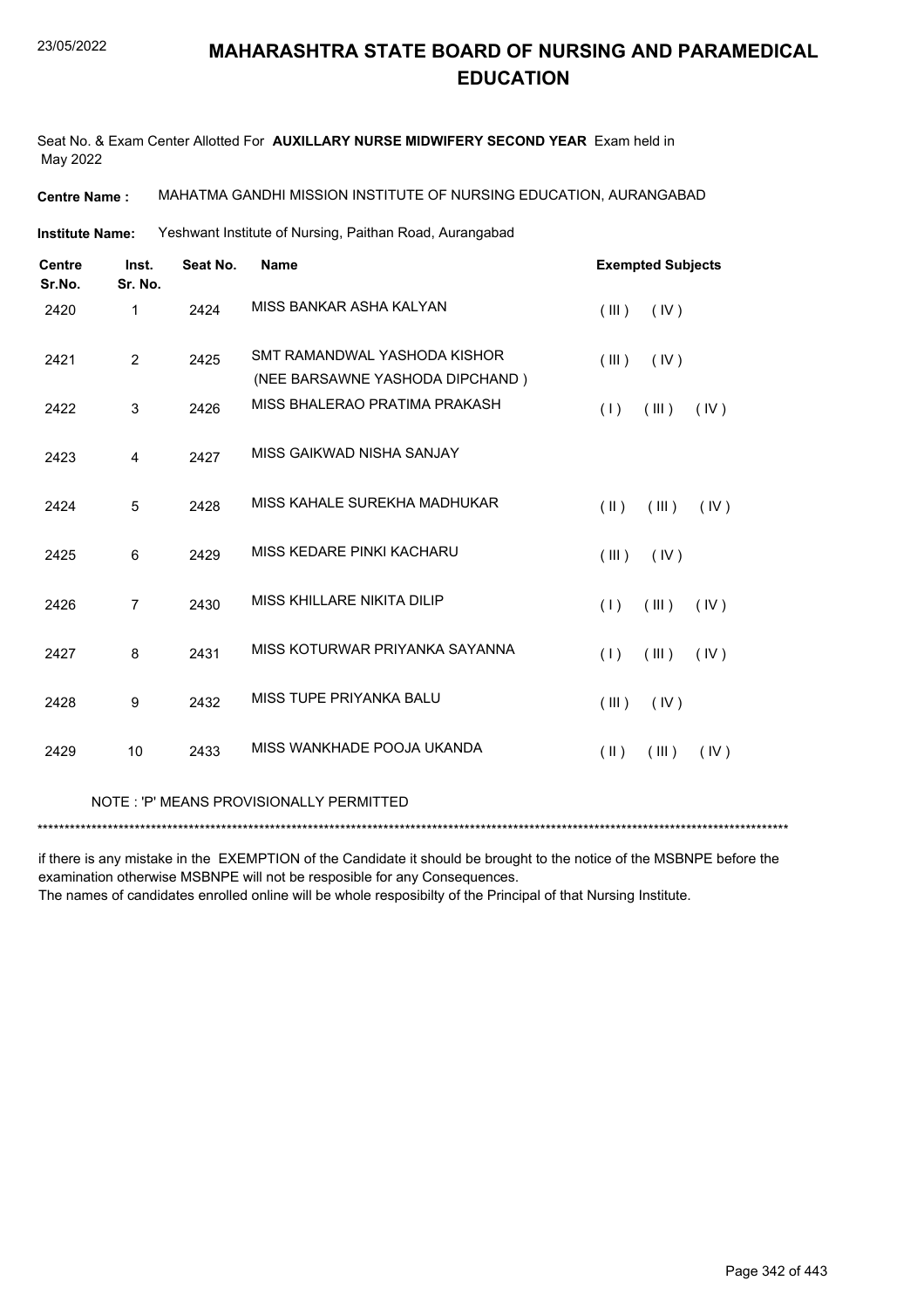Seat No. & Exam Center Allotted For **AUXILLARY NURSE MIDWIFERY SECOND YEAR** Exam held in May 2022

**Centre Name :** MAHATMA GANDHI MISSION INSTITUTE OF NURSING EDUCATION, AURANGABAD

Prabhavati Nursing School, Aurangabad **Institute Name:**

| <b>Centre</b><br>Sr.No. | Inst.<br>Sr. No. | Seat No. | <b>Name</b>                      | <b>Exempted Subjects</b> |             |      |
|-------------------------|------------------|----------|----------------------------------|--------------------------|-------------|------|
| 2430                    | $\mathbf{1}$     | 2434     | MISS BANSODE VARSHA PRABHAKAR    | (III)                    | (IV)        |      |
| 2431                    | $\overline{2}$   | 2435     | MISS GHEVANDE DIKSHA BHANUDAS    | $(\parallel)$            | $($ III $)$ | (IV) |
| 2432                    | $\mathsf 3$      | 2436     | MISS INGLE SANJANA RAVINDRA      | (III)                    | (IV)        |      |
| 2433                    | $\overline{4}$   | 2437     | MISS KAMBLE MADHURI ARVIND       | (III)                    | (IV)        |      |
| 2434                    | 5                | 2438     | MISS KAMBLE PALLAVI VINOD        | $($ II $)$               | (III)       | (IV) |
| 2435                    | 6                | 2439     | MISS KHARAT SANDHYA BABAN        | (III)                    | (IV)        |      |
| 2436                    | $\overline{7}$   | 2440     | MISS MADURSE PRATIKSHA SANJAY    | $($ II $)$               | (III)       | (IV) |
| 2437                    | 8                | 2441     | MISS MISAL MONIKA MURLIDHAR      | $(\parallel)$            | (III)       | (IV) |
| 2438                    | $\boldsymbol{9}$ | 2442     | MISS NITNAVARE RADHIKA BALASAHEB | $($ II $)$               | (III)       | (IV) |
| 2439                    | 10               | 2443     | MISS PAWARA VARSHA GULAB         | $($ II $)$               | (III)       | (IV) |
| 2440                    | 11               | 2444     | MISS PAWARA KAVITA LULA          | $($ $\parallel$ $)$      | (III)       | (IV) |
| 2441                    | 12               | 2445     | MISS PAWARA GITA FATTESING       | (III)                    | (IV)        |      |
| 2442                    | 13               | 2446     | MISS VALVI RAJILA SHANKAR        | $($ II $)$               | $($ III $)$ | (IV) |
| 2443                    | 14               | 2447     | MISS VASAVE ASHA TIJYA           | (III)                    | (IV)        |      |
|                         |                  |          |                                  |                          |             |      |

#### NOTE : 'P' MEANS PROVISIONALLY PERMITTED

\*\*\*\*\*\*\*\*\*\*\*\*\*\*\*\*\*\*\*\*\*\*\*\*\*\*\*\*\*\*\*\*\*\*\*\*\*\*\*\*\*\*\*\*\*\*\*\*\*\*\*\*\*\*\*\*\*\*\*\*\*\*\*\*\*\*\*\*\*\*\*\*\*\*\*\*\*\*\*\*\*\*\*\*\*\*\*\*\*\*\*\*\*\*\*\*\*\*\*\*\*\*\*\*\*\*\*\*\*\*\*\*\*\*\*\*\*\*\*\*\*\*\*\*\*\*\*\*\*\*\*\*\*\*\*\*\*\*\*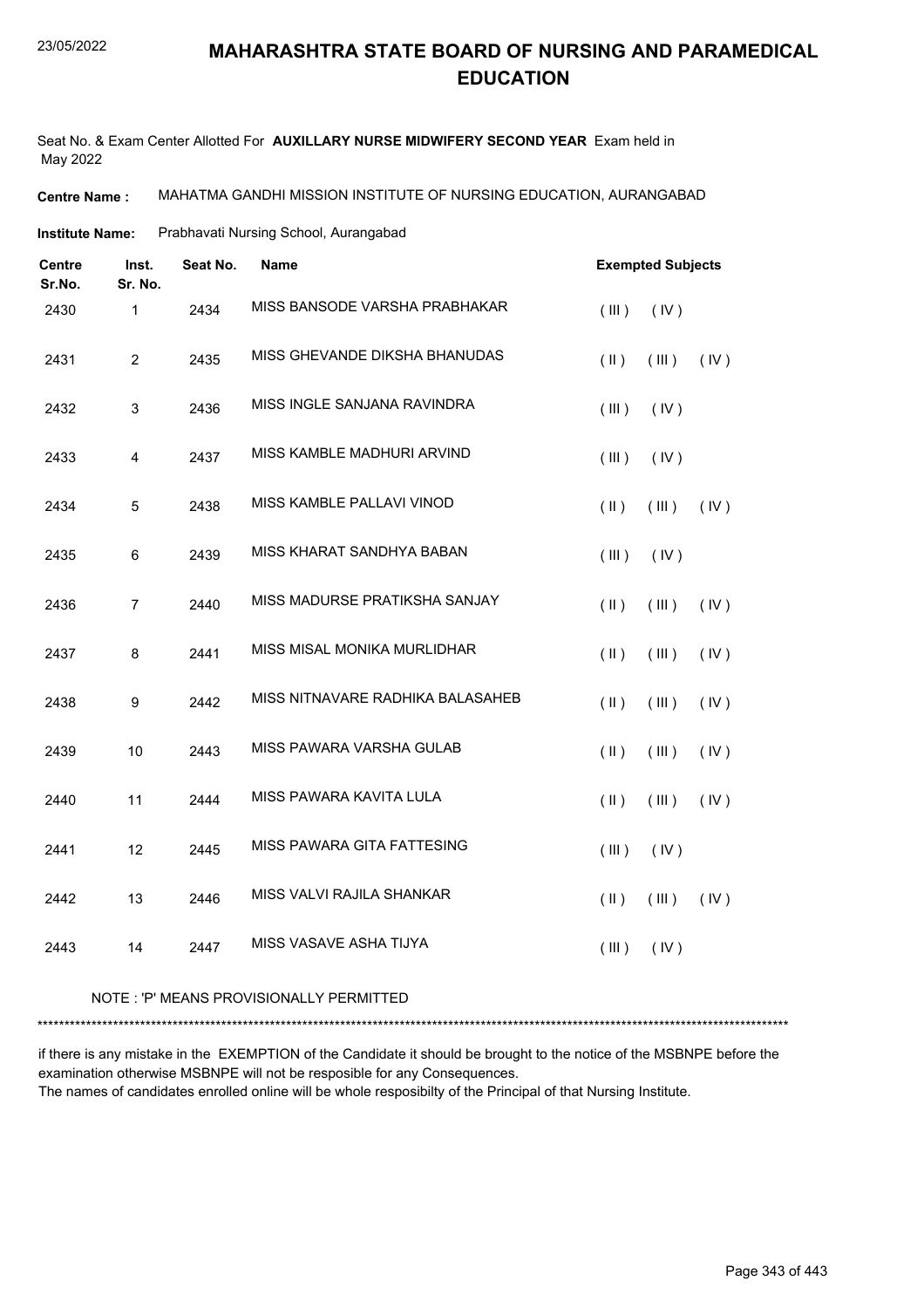Seat No. & Exam Center Allotted For **AUXILLARY NURSE MIDWIFERY SECOND YEAR** Exam held in May 2022

**Centre Name :** MAHATMA GANDHI MISSION INSTITUTE OF NURSING EDUCATION, AURANGABAD

GOGANATH BABA ANM NURSING SCHOOL CHITEGAON AURANGABAD **Institute Name:**

| <b>Centre</b><br>Sr.No. | Inst.<br>Sr. No. | Seat No. | <b>Name</b>                      | <b>Exempted Subjects</b> |       |      |
|-------------------------|------------------|----------|----------------------------------|--------------------------|-------|------|
| 2444                    | 1                | 2448     | MISS ADAGALE VAISHNAVI NANDKUMAR | (1)                      | (III) | (IV) |
| 2445                    | $\overline{2}$   | 2449     | MISS BHISE MINA BHARAT           | (III)                    | (IV)  |      |
| 2446                    | 3                | 2450     | MISS GAWALI MONIKA KADUBA        | $(\parallel \parallel)$  | (III) | (IV) |
| 2447                    | $\overline{4}$   | 2451     | MISS HIVRALE SUVARNA UTTAM       | (III)                    | (IV)  |      |
| 2448                    | 5                | 2452     | MISS KASBE CHANCHAL HANUMANT     | (III)                    | (IV)  |      |
| 2449                    | 6                | 2453     | MISS SALVE NALEENI BABASAHEB     | (1)                      | (III) | (IV) |
| 2450                    | $\overline{7}$   | 2454     | MISS TADVI PARVATI SIPA          | (III)                    | (IV)  |      |
| 2451                    | 8                | 2455     | MISS UBALE POOJA SITARAM         | (III)                    | (IV)  |      |
| 2452                    | 9                | 2456     | MISS UBALE KAJAL RAJU            | $(\parallel \parallel)$  | (III) | (IV) |
|                         |                  |          |                                  |                          |       |      |

NOTE : 'P' MEANS PROVISIONALLY PERMITTED

\*\*\*\*\*\*\*\*\*\*\*\*\*\*\*\*\*\*\*\*\*\*\*\*\*\*\*\*\*\*\*\*\*\*\*\*\*\*\*\*\*\*\*\*\*\*\*\*\*\*\*\*\*\*\*\*\*\*\*\*\*\*\*\*\*\*\*\*\*\*\*\*\*\*\*\*\*\*\*\*\*\*\*\*\*\*\*\*\*\*\*\*\*\*\*\*\*\*\*\*\*\*\*\*\*\*\*\*\*\*\*\*\*\*\*\*\*\*\*\*\*\*\*\*\*\*\*\*\*\*\*\*\*\*\*\*\*\*\*

if there is any mistake in the EXEMPTION of the Candidate it should be brought to the notice of the MSBNPE before the examination otherwise MSBNPE will not be resposible for any Consequences.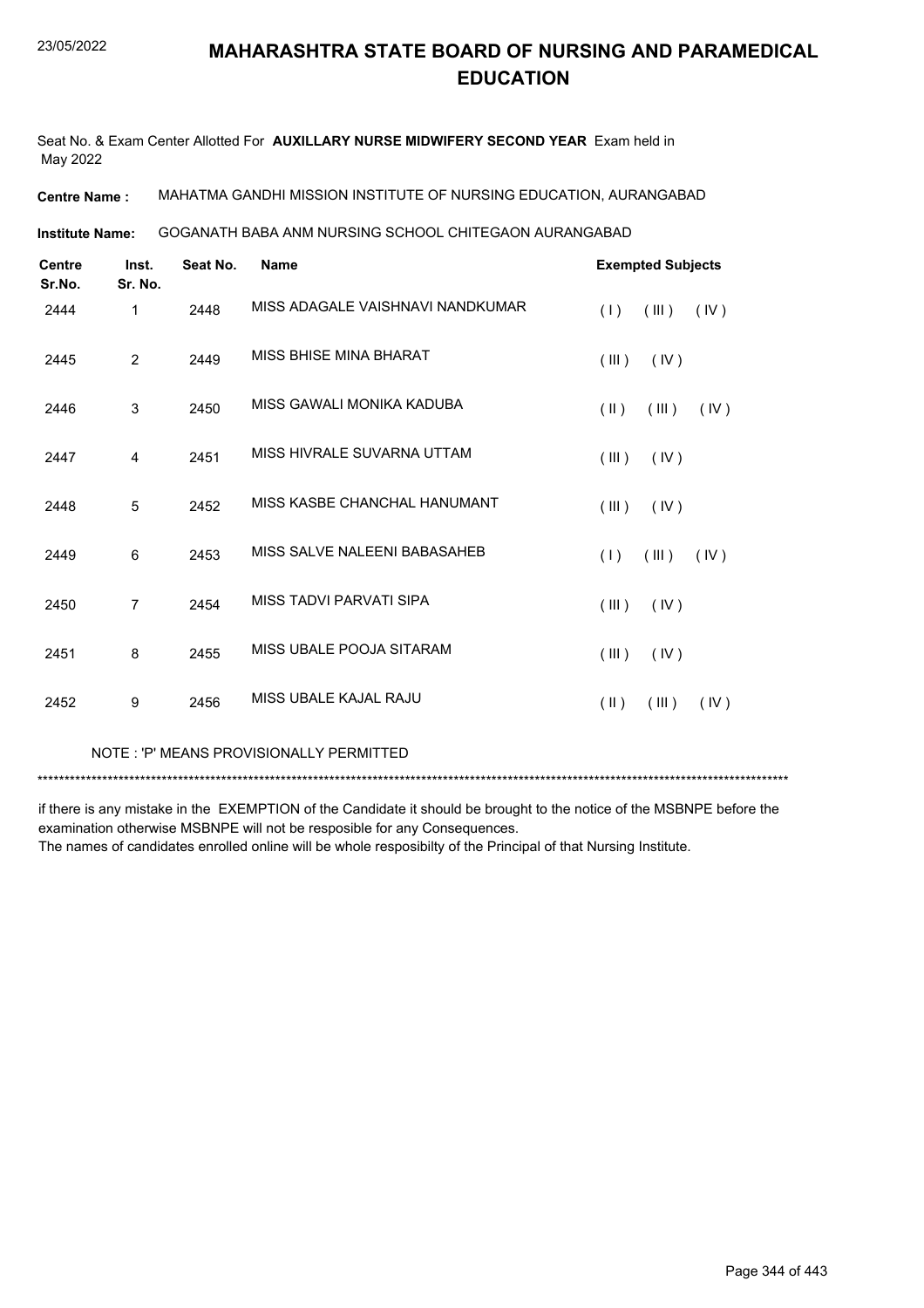Seat No. & Exam Center Allotted For **AUXILLARY NURSE MIDWIFERY SECOND YEAR** Exam held in May 2022

**Centre Name :** MAHATMA GANDHI MISSION INSTITUTE OF NURSING EDUCATION, AURANGABAD

SHAHNAWAZ NURSING SCHOOL, AURANGABAD **Institute Name:**

| Centre<br>Sr.No. | Inst.<br>Sr. No. | Seat No. | Name                                    | <b>Exempted Subjects</b> |               |  |
|------------------|------------------|----------|-----------------------------------------|--------------------------|---------------|--|
| 2453             |                  | 2457     | MISS AVHAD SAVITRI RATNAKAR             | (III)                    | (IV)          |  |
| 2454             | 2                | 2458     | MISS JOGDANDE SUPRIYA RAJU              | (  )                     | (III)<br>(IV) |  |
| 2455             | 3                | 2459     | MISS NIKALJE DURGA PANDHARINATH         | (III)                    | (IV)          |  |
|                  |                  |          | NOTE: 'P' MEANS PROVISIONALLY PERMITTED |                          |               |  |
|                  |                  |          |                                         |                          |               |  |

if there is any mistake in the EXEMPTION of the Candidate it should be brought to the notice of the MSBNPE before the examination otherwise MSBNPE will not be resposible for any Consequences. The names of candidates enrolled online will be whole resposibilty of the Principal of that Nursing Institute.

Page 345 of 443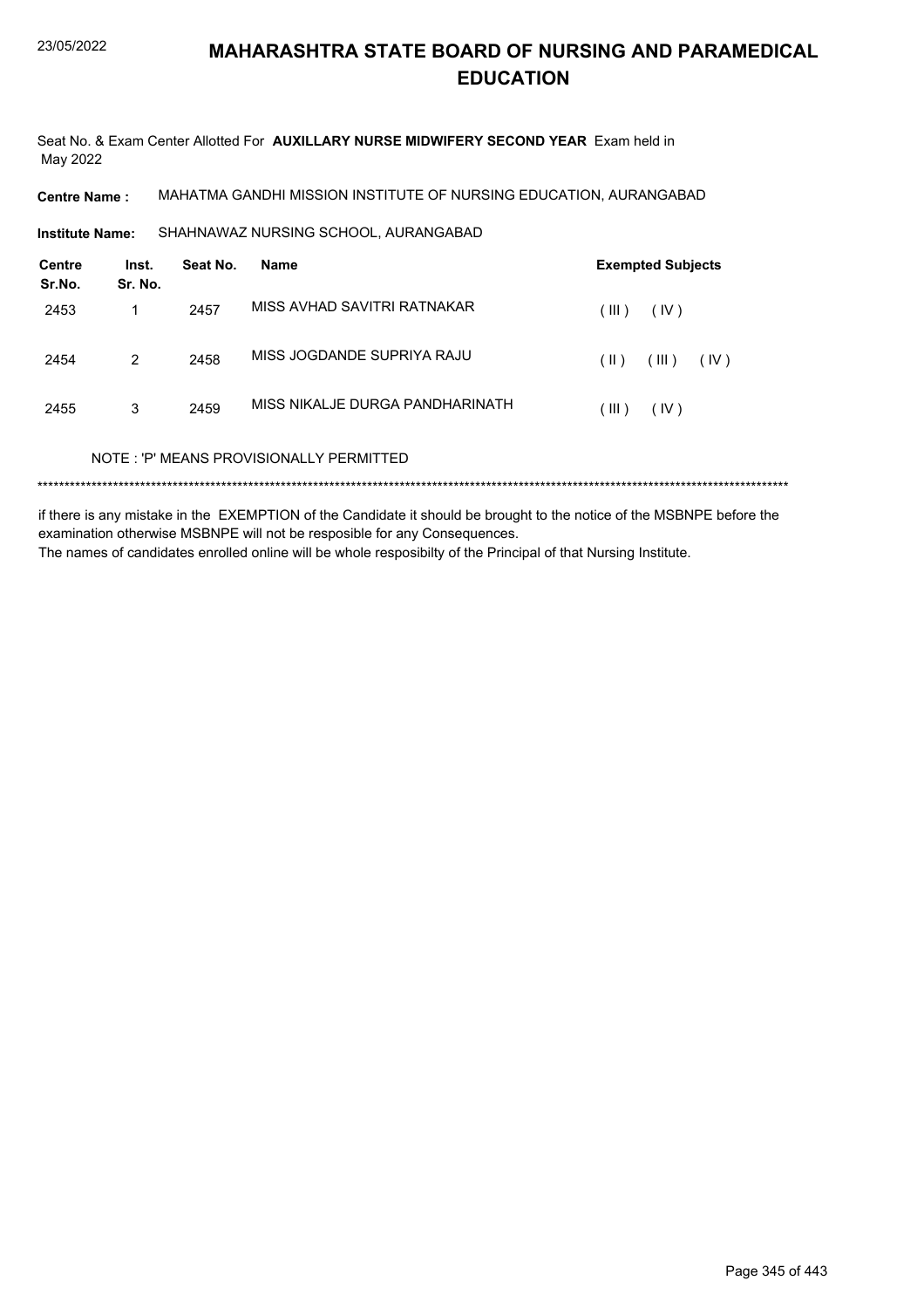Seat No. & Exam Center Allotted For **AUXILLARY NURSE MIDWIFERY SECOND YEAR** Exam held in May 2022

**Centre Name :** GENERAL HOSPITAL, Latur

G.B .PATIL SCHOOL OF NURSING, UDGIR, LATUR **Institute Name:**

| <b>Centre</b><br>Sr.No. | Inst.<br>Sr. No. | Seat No. | <b>Name</b>                       | <b>Exempted Subjects</b> |       |      |
|-------------------------|------------------|----------|-----------------------------------|--------------------------|-------|------|
| 2456                    | 1                | 2460     | MISS DHARMADHIKARI PALLAVI RAMESH | $(\parallel \parallel)$  | (III) | (IV) |
| 2457                    | $\overline{2}$   | 2461     | MISS DOLE SNEHA DEVIDAS           | (III)                    | (IV)  |      |
| 2458                    | 3                | 2462     | MISS GAIKWAD POOJA RAJU           | (  )                     | (III) | (IV) |
| 2459                    | 4                | 2463     | MISS KEDASE POOJA DHONDIRAM       |                          |       |      |
| 2460                    | 5                | 2464     | MISS SURYAVANSHI PRADNYA PRAKASH  | $($ II $)$               | (III) | (IV) |
| 2461                    | 6                | 2465     | MISS THORE PRABHAVATI SHRIPATI    | $(\parallel)$            | (III) | (IV) |
| 2462                    | 7                | 2466     | MISS UMBARSADA ANJALI JAYVANT     | $($ II $)$               | (III) | (IV) |
| 2463                    | 8                | 2467     | MISS WASRE RAMABAI VITTHAL        | $(\parallel)$            | (III) | (IV) |

NOTE : 'P' MEANS PROVISIONALLY PERMITTED

\*\*\*\*\*\*\*\*\*\*\*\*\*\*\*\*\*\*\*\*\*\*\*\*\*\*\*\*\*\*\*\*\*\*\*\*\*\*\*\*\*\*\*\*\*\*\*\*\*\*\*\*\*\*\*\*\*\*\*\*\*\*\*\*\*\*\*\*\*\*\*\*\*\*\*\*\*\*\*\*\*\*\*\*\*\*\*\*\*\*\*\*\*\*\*\*\*\*\*\*\*\*\*\*\*\*\*\*\*\*\*\*\*\*\*\*\*\*\*\*\*\*\*\*\*\*\*\*\*\*\*\*\*\*\*\*\*\*\*

if there is any mistake in the EXEMPTION of the Candidate it should be brought to the notice of the MSBNPE before the examination otherwise MSBNPE will not be resposible for any Consequences.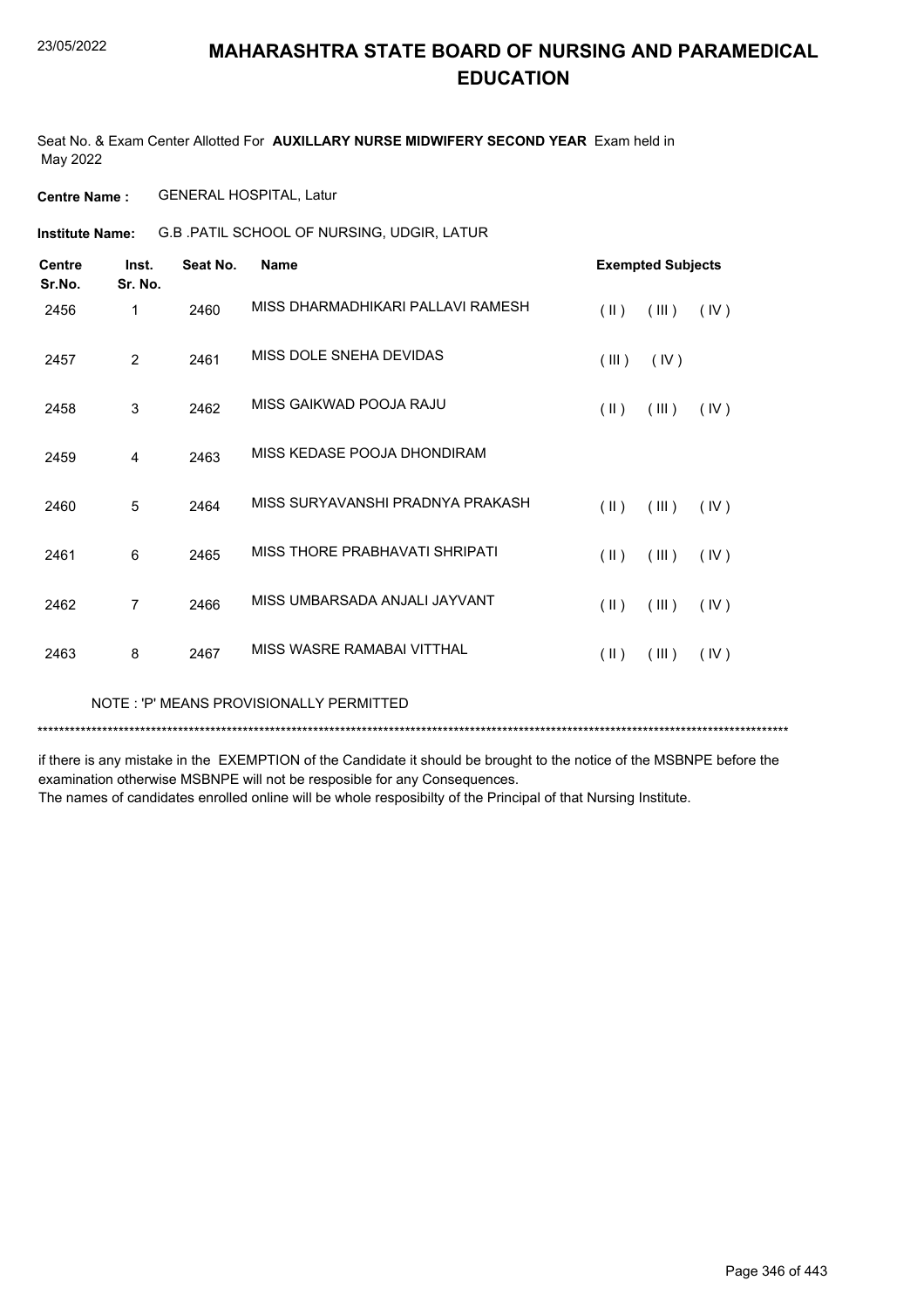Seat No. & Exam Center Allotted For **AUXILLARY NURSE MIDWIFERY SECOND YEAR** Exam held in May 2022

**Centre Name :** GENERAL HOSPITAL, Latur

YASHWANT NURSING TRAINING SCHOOL, AHMADPUR, LATUR **Institute Name:**

| <b>Centre</b><br>Sr.No. | Inst.<br>Sr. No.        | Seat No. | <b>Name</b>                             | <b>Exempted Subjects</b>                 |
|-------------------------|-------------------------|----------|-----------------------------------------|------------------------------------------|
| 2464                    | $\mathbf{1}$            | 2468     | MISS DHAGF SHIVKNYA MARIBA              | (III)<br>$(\parallel \parallel)$<br>(IV) |
| 2465                    | $\overline{2}$          | 2469     | MISS DIGHE JAYSHRI ZIPAR                | (III)<br>(IV)                            |
| 2466                    | 3                       | 2470     | MISS GHEGAD PUNAM SURESH                | $(\parallel \parallel)$<br>(III)<br>(IV) |
| 2467                    | $\overline{\mathbf{4}}$ | 2471     | MISS GHORKHANA DIPIKA MAHU              | (III)<br>(IV)                            |
| 2468                    | 5                       | 2472     | MISS GUNDILE POONAM SHIVAJI             | (III)<br>(IV)                            |
| 2469                    | 6                       | 2473     | MISS KHUTADE JAGRUTI RAVAJI             | (III)<br>(IV)                            |
| 2470                    | $\overline{7}$          | 2474     | MISS KURBUDE SONALI MADHUKAR            | (III)<br>(IV)                            |
| 2471                    | 8                       | 2475     | MISS SOLE PAPITA DAMU                   | $(\parallel \parallel)$<br>(III)<br>(IV) |
| 2472                    | 9                       | 2476     | MISS SUTAR KALPANA KASHINATH            | (III)<br>(IV)                            |
| 2473                    | 10                      | 2477     | MISS VEREKAR AKSHTA SHIVRAJ             | (III)<br>(IV)                            |
| 2474                    | 11                      | 2478     | MISS WARGHADE SARIKA PARSHURAM          | (1)<br>(III)<br>(IV)                     |
|                         |                         |          | NOTE: 'P' MEANS PROVISIONALLY PERMITTED |                                          |

\*\*\*\*\*\*\*\*\*\*\*\*\*\*\*\*\*\*\*\*\*\*\*\*\*\*\*\*\*\*\*\*\*\*\*\*\*\*\*\*\*\*\*\*\*\*\*\*\*\*\*\*\*\*\*\*\*\*\*\*\*\*\*\*\*\*\*\*\*\*\*\*\*\*\*\*\*\*\*\*\*\*\*\*\*\*\*\*\*\*\*\*\*\*\*\*\*\*\*\*\*\*\*\*\*\*\*\*\*\*\*\*\*\*\*\*\*\*\*\*\*\*\*\*\*\*\*\*\*\*\*\*\*\*\*\*\*\*\*

if there is any mistake in the EXEMPTION of the Candidate it should be brought to the notice of the MSBNPE before the examination otherwise MSBNPE will not be resposible for any Consequences.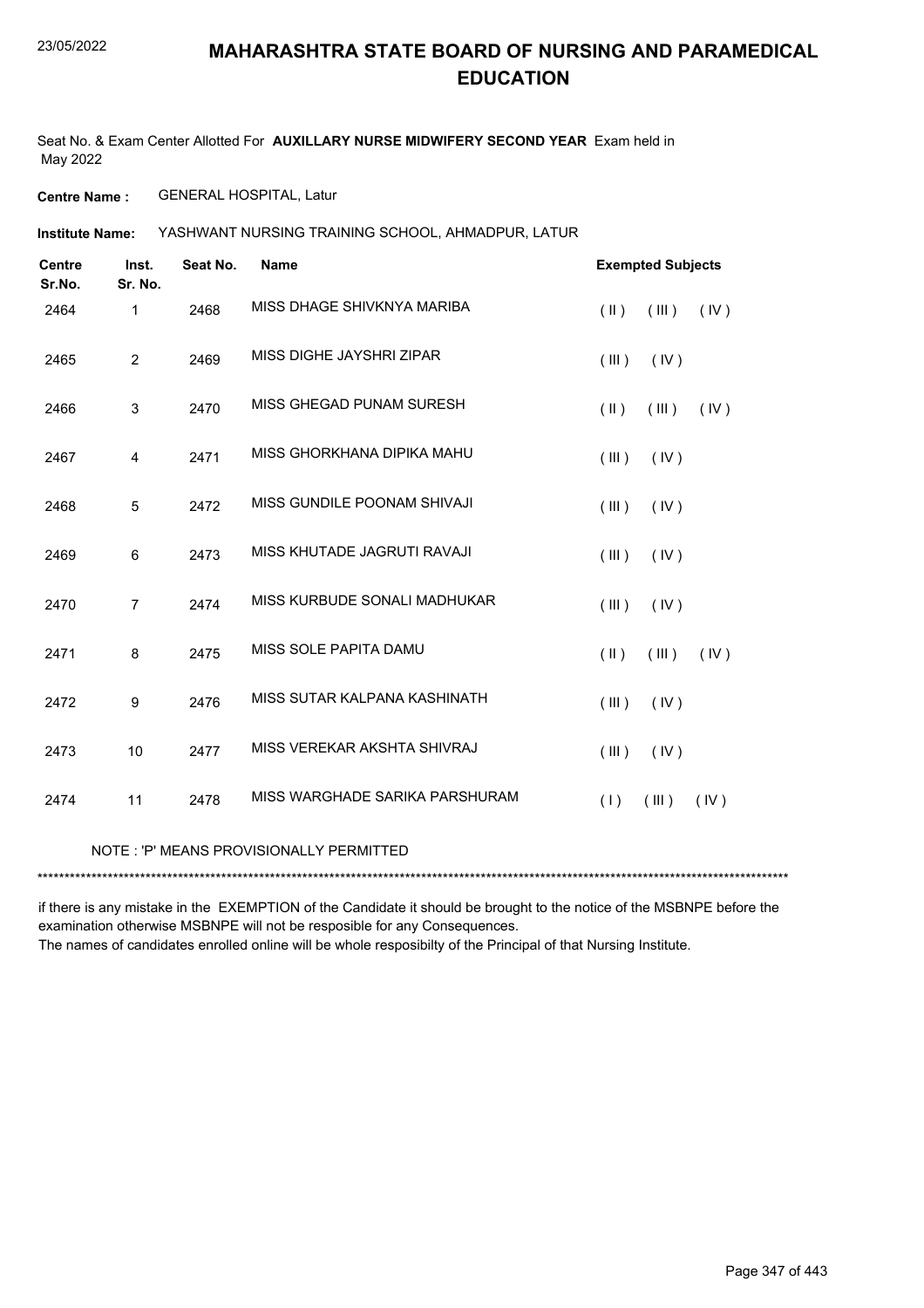Seat No. & Exam Center Allotted For **AUXILLARY NURSE MIDWIFERY SECOND YEAR** Exam held in May 2022

**Centre Name :** GENERAL HOSPITAL, Latur

**Institute Name: NAVJEEVAN CHARITABLE TRUST, LATUR** 

| <b>Centre</b><br>Sr.No. | Inst.<br>Sr. No. | Seat No. | <b>Name</b>                         | <b>Exempted Subjects</b> |      |
|-------------------------|------------------|----------|-------------------------------------|--------------------------|------|
| 2475                    | 1                | 2479     | MISS DAHIPHALE SHUBHANGI PRAKASH    | $($ II $)$<br>(III)      | (IV) |
| 2476                    | $\overline{2}$   | 2480     | MISS GAIKWAD NISHIGANDHA PRADIP     | $(\parallel)$<br>(III)   | (IV) |
| 2477                    | 3                | 2481     | MISS GAIKWAD SONALI VISHWAMBHAR     | $(\parallel)$<br>(III)   | (IV) |
| 2478                    | 4                | 2482     | MISS GAIKWAD SUPRIYA BABURAO        | (1)<br>(III)             | (IV) |
| 2479                    | 5                | 2483     | MISS KASBE LAXMI RAMAKANT           | (III)<br>(IV)            |      |
| 2480                    | 6                | 2484     | MISS PARCHANDEKAR DIKSHARANI SURESH | $($ II $)$<br>(III)      | (IV) |
| 2481                    | 7                | 2485     | MISS WAGHMARE KALPANA NAGNATH       | (III)<br>(IV)            |      |
| 2482                    | 8                | 2486     | MISS WAGHMARE RANI VILAS            | (III)<br>(IV)            |      |

NOTE : 'P' MEANS PROVISIONALLY PERMITTED

\*\*\*\*\*\*\*\*\*\*\*\*\*\*\*\*\*\*\*\*\*\*\*\*\*\*\*\*\*\*\*\*\*\*\*\*\*\*\*\*\*\*\*\*\*\*\*\*\*\*\*\*\*\*\*\*\*\*\*\*\*\*\*\*\*\*\*\*\*\*\*\*\*\*\*\*\*\*\*\*\*\*\*\*\*\*\*\*\*\*\*\*\*\*\*\*\*\*\*\*\*\*\*\*\*\*\*\*\*\*\*\*\*\*\*\*\*\*\*\*\*\*\*\*\*\*\*\*\*\*\*\*\*\*\*\*\*\*\*

if there is any mistake in the EXEMPTION of the Candidate it should be brought to the notice of the MSBNPE before the examination otherwise MSBNPE will not be resposible for any Consequences.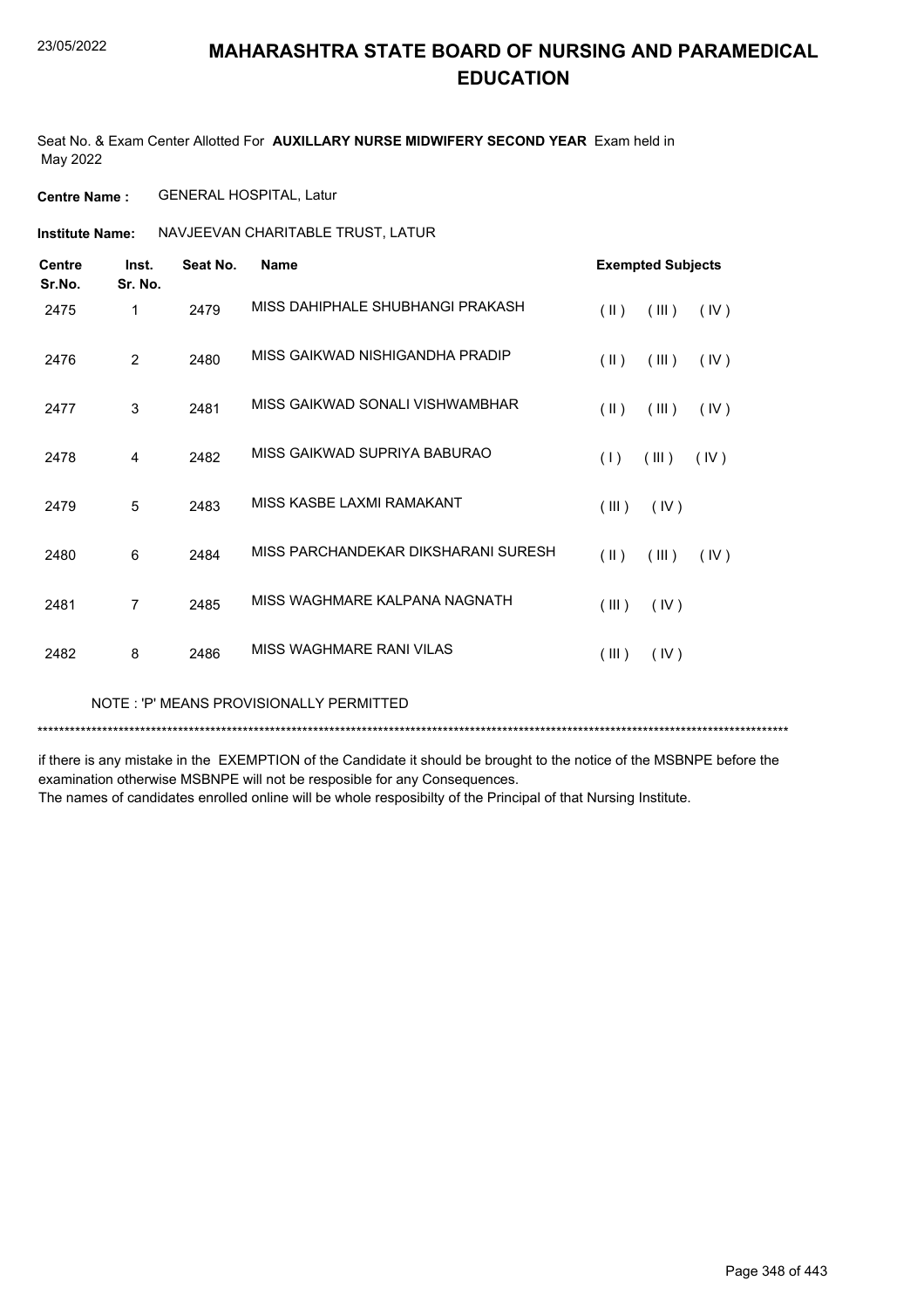Seat No. & Exam Center Allotted For **AUXILLARY NURSE MIDWIFERY SECOND YEAR** Exam held in May 2022

**Centre Name :** GENERAL HOSPITAL, Latur

**Institute Name: LATE MAHALINGE SWAMI NURSING SCHOOL, LATUR** 

| Centre<br>Sr.No. | Inst.<br>Sr. No. | Seat No. | Name                               |                         | <b>Exempted Subjects</b> |      |  |
|------------------|------------------|----------|------------------------------------|-------------------------|--------------------------|------|--|
| 2483             | $\mathbf 1$      | 2487     | MISS BANSODE DHAMSHILA MAHADEV     | (III)                   | (IV)                     |      |  |
| 2484             | $\overline{2}$   | 2488     | MISS HAJARE YOGITA DEWANAND        | (III)                   | (IV)                     |      |  |
| 2485             | 3                | 2489     | MISS IJGAJ NIKITA MAHADEV          | $(\parallel)$           | (III)                    | (IV) |  |
| 2486             | 4                | 2490     | MISS INGALE DHANASHREE RAMESH      | $(\parallel)$           | (III)                    | (IV) |  |
| 2487             | $\mathbf 5$      | 2491     | MISS JADHAV VARSHA SHANKAR         | $($ II $)$              | (III)                    | (IV) |  |
| 2488             | 6                | 2492     | MISS KAMBLE KIRTI MOHAN            | $(\parallel)$           | (III)                    | (IV) |  |
| 2489             | $\overline{7}$   | 2493     | MISS KAMBLE SNEHA VASANT           | (III)                   | (IV)                     |      |  |
| 2490             | 8                | 2494     | MISS KAMBLE POONAM JITENDRA        | $(\parallel)$           | (III)                    | (IV) |  |
| 2491             | $\boldsymbol{9}$ | 2495     | MISS MADALE ANJALI MADHUKAR        | $($ II $)$              | (III)                    | (IV) |  |
| 2492             | 10               | 2496     | MISS MANE KOMAL VISHWANATH         | (III)                   | (IV)                     |      |  |
| 2493             | 11               | 2497     | MISS SHINDE PRIYA AMRUT            | $(\parallel)$           | (III)                    | (IV) |  |
| 2494             | 12               | 2498     | MISS SONWANE NIKITA DASHARATH      | (III)                   | (IV)                     |      |  |
| 2495             | 13               | 2499     | MISS SONWANE PRIYANKA BHASKAR      | (III)                   | (IV)                     |      |  |
| 2496             | 14               | 2500     | MISS SONWANE SHWETA DASHRATH       | (III)                   | (IV)                     |      |  |
| 2497             | 15               | 2501     | MISS SURWASE CHANCHAL ASHOK        | $(\parallel \parallel)$ | (III)                    | (IV) |  |
| 2498             | 16               | 2502     | MISS SURYAWANSHI AMRAPALI BABRUWAN | $($ II $)$              | (III)                    | (IV) |  |
| 2499             | 17               | 2503     | MISS SURYAWANSHI VAISHALI BABRUWAN | $(\parallel)$           | (III)                    | (IV) |  |
| 2500             | 18               | 2504     | MISS SURYAWANSHI SUVARNA BALAJI    | (III)                   | (IV)                     |      |  |
| 2501             | 19               | 2505     | MISS SURYAWANSHI PALLAVI RAJU      | $(\parallel)$           | $($ III $)$              | (IV) |  |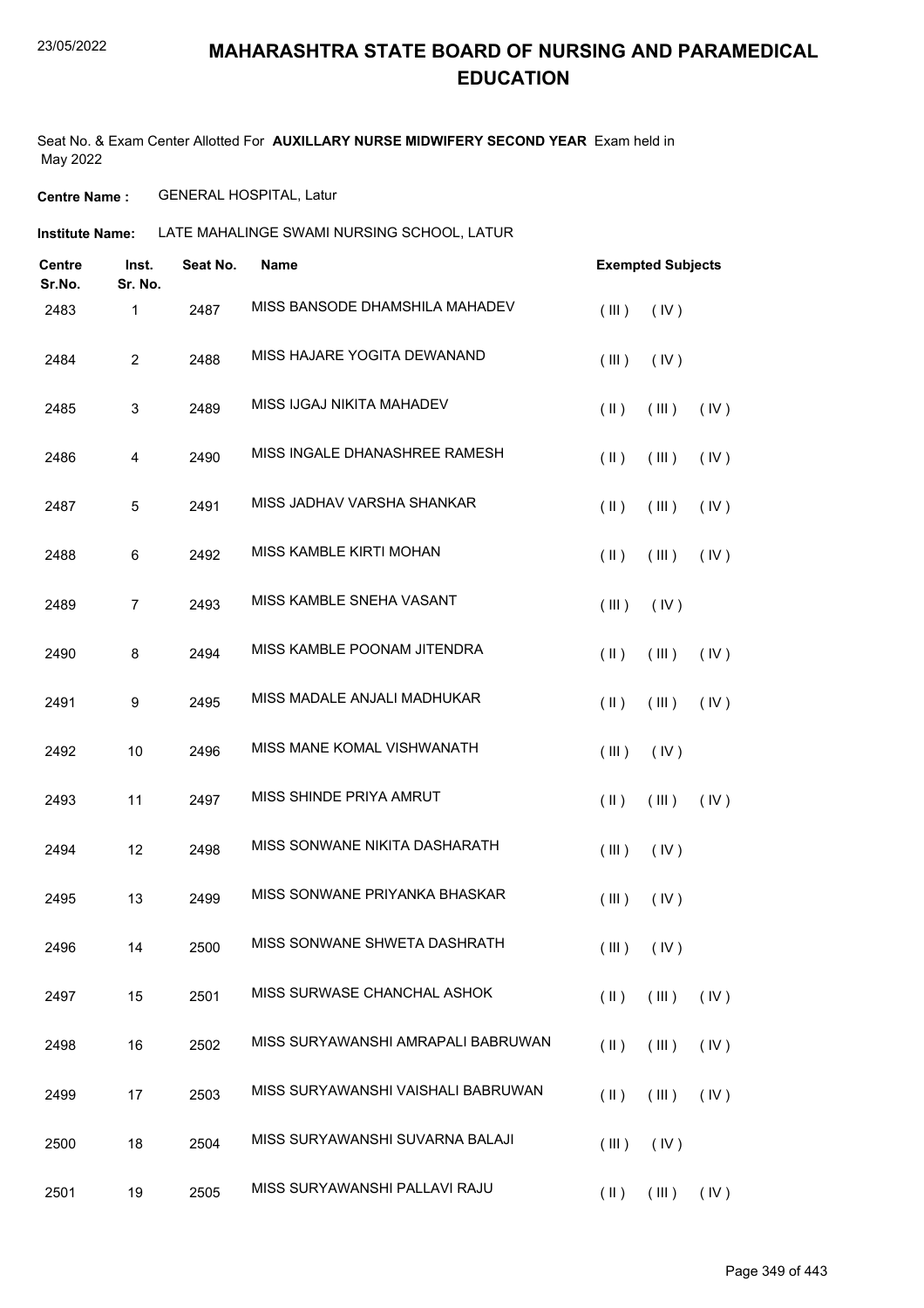Seat No. & Exam Center Allotted For **AUXILLARY NURSE MIDWIFERY SECOND YEAR** Exam held in May 2022

2502 20 2506 MISS UBALE SHRADDHA SANJAY (II) (III) (IV)

NOTE : 'P' MEANS PROVISIONALLY PERMITTED

\*\*\*\*\*\*\*\*\*\*\*\*\*\*\*\*\*\*\*\*\*\*\*\*\*\*\*\*\*\*\*\*\*\*\*\*\*\*\*\*\*\*\*\*\*\*\*\*\*\*\*\*\*\*\*\*\*\*\*\*\*\*\*\*\*\*\*\*\*\*\*\*\*\*\*\*\*\*\*\*\*\*\*\*\*\*\*\*\*\*\*\*\*\*\*\*\*\*\*\*\*\*\*\*\*\*\*\*\*\*\*\*\*\*\*\*\*\*\*\*\*\*\*\*\*\*\*\*\*\*\*\*\*\*\*\*\*\*\*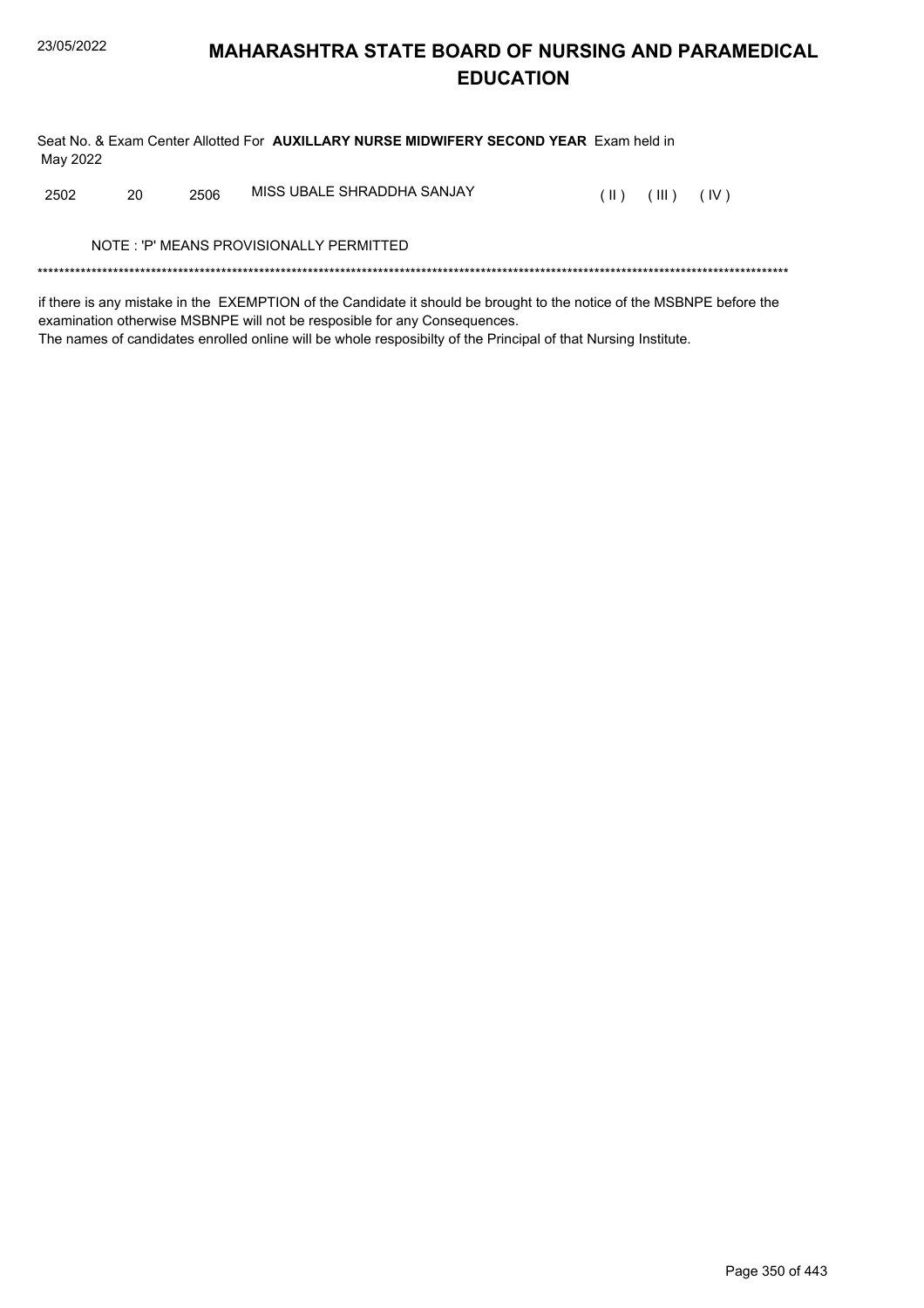Seat No. & Exam Center Allotted For **AUXILLARY NURSE MIDWIFERY SECOND YEAR** Exam held in May 2022

**Centre Name :** GENERAL HOSPITAL, Latur

RASTRAMATA JIJAU NURSING SCHOOL, NILANGA, LATUR **Institute Name:**

| <b>Centre</b><br>Sr.No. | Inst.<br>Sr. No. | Seat No. | <b>Name</b>                  |                         | <b>Exempted Subjects</b> |      |
|-------------------------|------------------|----------|------------------------------|-------------------------|--------------------------|------|
| 2503                    | 1                | 2507     | MISS DHAKDE KIRAN DILIP      | (III)                   | (IV)                     |      |
| 2504                    | $\overline{2}$   | 2508     | MISS GHOLAP JYOTI SUNIL      | (III)                   | (IV)                     |      |
| 2505                    | 3                | 2509     | MISS KAMBLE SHIVAKANYA KERBA | (III)                   | (IV)                     |      |
| 2506                    | 4                | 2510     | MISS KAMBLE JYOTI SONBA      | (III)                   | (IV)                     |      |
| 2507                    | 5                | 2511     | MISS KAMBLE ANKITA ADISH     | $(\parallel \parallel)$ | (III)                    | (IV) |
| 2508                    | 6                | 2512     | MISS KANADE NEHA RAMESHRAO   | $(\parallel \parallel)$ | (III)                    | (IV) |
| 2509                    | $\overline{7}$   | 2513     | MISS TURE POOJA DATTATRAYA   | (III)                   | (IV)                     |      |
| 2510                    | 8                | 2514     | MISS TURE ASHWINI MAHADEV    | (III)                   | (IV)                     |      |

NOTE : 'P' MEANS PROVISIONALLY PERMITTED

\*\*\*\*\*\*\*\*\*\*\*\*\*\*\*\*\*\*\*\*\*\*\*\*\*\*\*\*\*\*\*\*\*\*\*\*\*\*\*\*\*\*\*\*\*\*\*\*\*\*\*\*\*\*\*\*\*\*\*\*\*\*\*\*\*\*\*\*\*\*\*\*\*\*\*\*\*\*\*\*\*\*\*\*\*\*\*\*\*\*\*\*\*\*\*\*\*\*\*\*\*\*\*\*\*\*\*\*\*\*\*\*\*\*\*\*\*\*\*\*\*\*\*\*\*\*\*\*\*\*\*\*\*\*\*\*\*\*\*

if there is any mistake in the EXEMPTION of the Candidate it should be brought to the notice of the MSBNPE before the examination otherwise MSBNPE will not be resposible for any Consequences.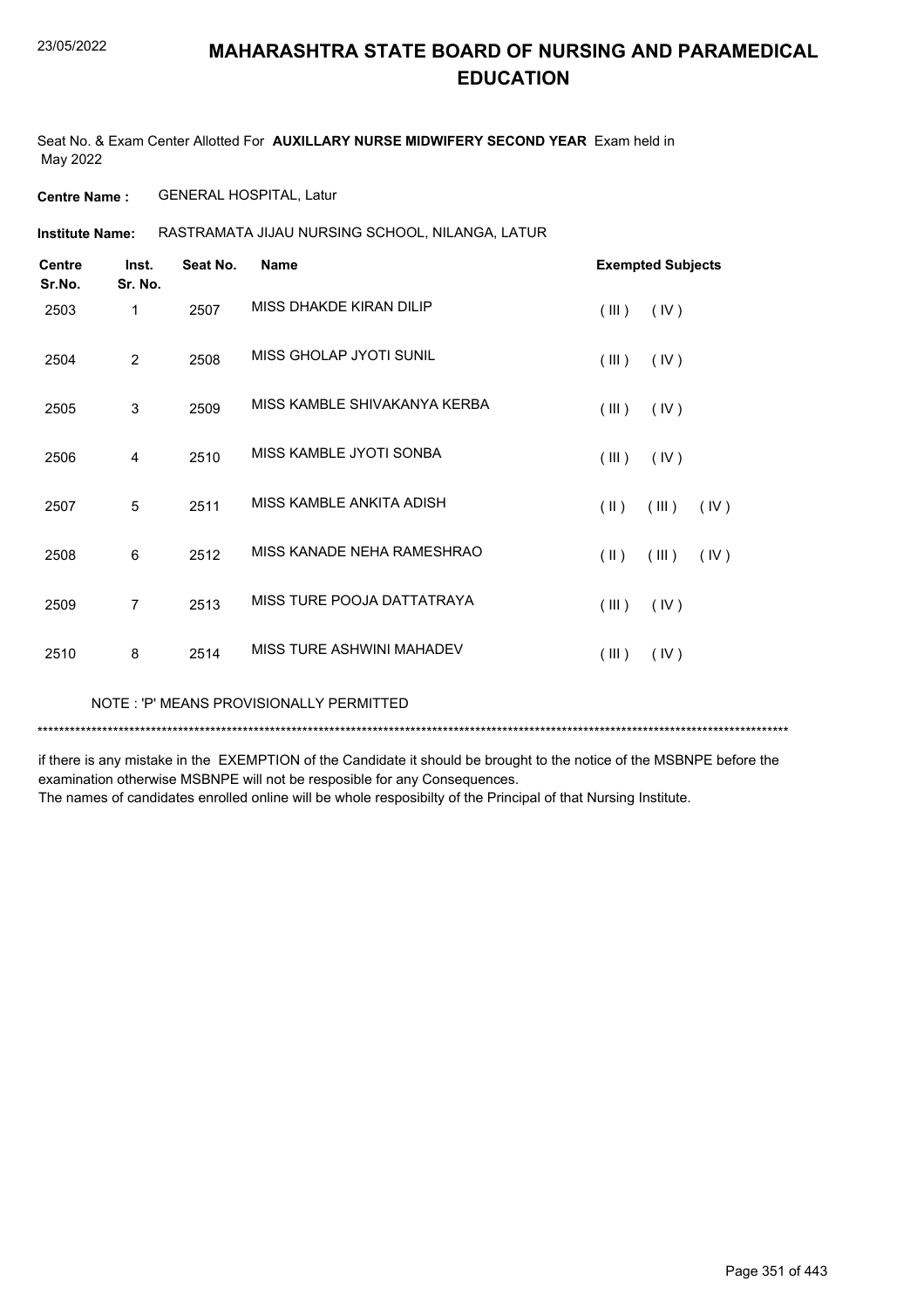Seat No. & Exam Center Allotted For **AUXILLARY NURSE MIDWIFERY SECOND YEAR** Exam held in May 2022

**Centre Name :** GENERAL HOSPITAL, Latur

TIRMULLA A.N.M. NURSING SCHOOL, JALKOT, LATUR **Institute Name:**

| <b>Centre</b><br>Sr.No. | Inst.<br>Sr. No.          | Seat No. | <b>Name</b>                      |               | <b>Exempted Subjects</b> |      |
|-------------------------|---------------------------|----------|----------------------------------|---------------|--------------------------|------|
| 2511                    | 1                         | 2515     | MISS BALURE BHAGYASHREE SUBHASHA | $($ II $)$    | (III)                    | (IV) |
| 2512                    | $\overline{c}$            | 2516     | MISS GAIKWAD SONALI SHIVAJI      | $(\parallel)$ | (III)                    | (IV) |
| 2513                    | $\ensuremath{\mathsf{3}}$ | 2517     | MISS GAIKWAD PRAGATI DILIP       | $(\parallel)$ | (III)                    | (IV) |
| 2514                    | 4                         | 2518     | MISS GAIKWAD SHOBHA KASHINATH    | $(\parallel)$ | (III)                    | (IV) |
| 2515                    | $\mathbf 5$               | 2519     | MISS GAIKWAD MINAKSHI UTTAM      | $(\parallel)$ | (III)                    | (IV) |
| 2516                    | 6                         | 2520     | MISS GAIKWAD SHITAL RAMESH       | $(\parallel)$ | (III)                    | (IV) |
| 2517                    | $\overline{7}$            | 2521     | MISS GHOTRE MAHANANDA SANJAY     | $(\parallel)$ | (III)                    | (IV) |
| 2518                    | 8                         | 2522     | MISS KAMBLE PRITI BALAJI         | $(\parallel)$ | (III)                    | (IV) |
| 2519                    | $\boldsymbol{9}$          | 2523     | MISS KAMBLE ASHWINI BHIMRAO      | (III)         | (IV)                     |      |
| 2520                    | 10                        | 2524     | MISS KAMBLE DIKSHA RAJU          | $(\parallel)$ | (III)                    | (IV) |
| 2521                    | 11                        | 2525     | MISS KAMBLE MINAKSHI NAGNATH     | $(\parallel)$ | (III)                    | (IV) |
| 2522                    | 12                        | 2526     | MISS SHIKARE RUPALI RAMESH       | (III)         | (IV)                     |      |
| 2523                    | 13                        | 2527     | MISS SONKAMBLE SEEMATAI HANMANT  | $(\parallel)$ | (III)                    | (IV) |
| 2524                    | 14                        | 2528     | MISS TALWARE MAYAVATI ABHIMANYU  | $(\parallel)$ | (III)                    | (IV) |
| 2525                    | 15                        | 2529     | MISS WAGHMARE SULOCHANA KISHAN   | (III)         | (IV)                     |      |
| 2526                    | 16                        | 2530     | MISS WAGHMARE PRATIKSHA GANPATI  | $($ II $)$    | (III)                    | (IV) |
| 2527                    | 17                        | 2531     | MISS WAGHMARE ASHWINI RAJESH     | (III)         | (IV)                     |      |

NOTE : 'P' MEANS PROVISIONALLY PERMITTED

\*\*\*\*\*\*\*\*\*\*\*\*\*\*\*\*\*\*\*\*\*\*\*\*\*\*\*\*\*\*\*\*\*\*\*\*\*\*\*\*\*\*\*\*\*\*\*\*\*\*\*\*\*\*\*\*\*\*\*\*\*\*\*\*\*\*\*\*\*\*\*\*\*\*\*\*\*\*\*\*\*\*\*\*\*\*\*\*\*\*\*\*\*\*\*\*\*\*\*\*\*\*\*\*\*\*\*\*\*\*\*\*\*\*\*\*\*\*\*\*\*\*\*\*\*\*\*\*\*\*\*\*\*\*\*\*\*\*\*

if there is any mistake in the EXEMPTION of the Candidate it should be brought to the notice of the MSBNPE before the examination otherwise MSBNPE will not be resposible for any Consequences.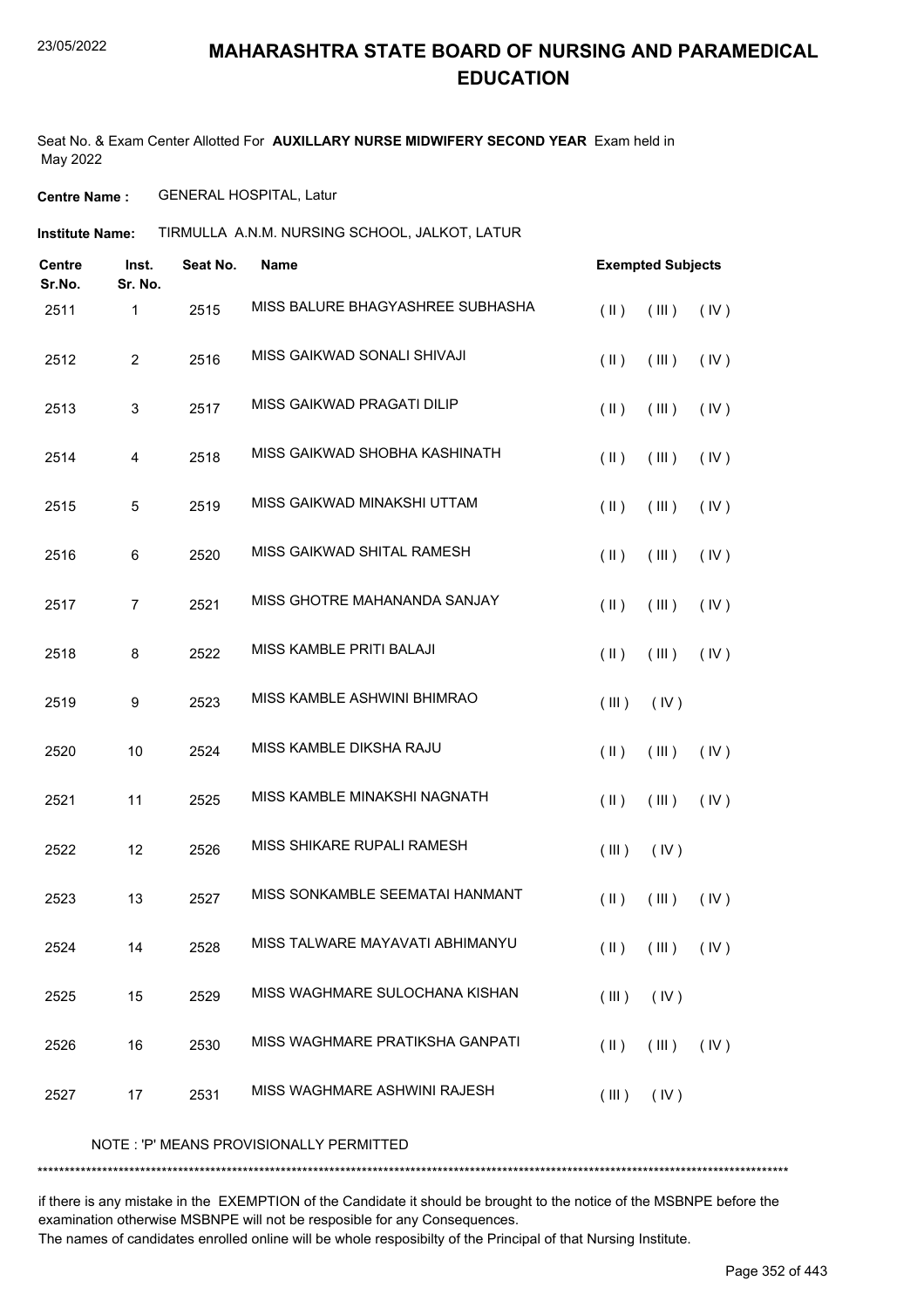Seat No. & Exam Center Allotted For **AUXILLARY NURSE MIDWIFERY SECOND YEAR** Exam held in May 2022

**Centre Name :** GENERAL HOSPITAL, Latur

| Institute Name: | Sarojini Naidu School of Nursing, Chakur, Latur |  |
|-----------------|-------------------------------------------------|--|
|                 |                                                 |  |

| <b>Centre</b><br>Sr.No. | Inst.<br>Sr. No. | Seat No. | <b>Name</b>                       |               | <b>Exempted Subjects</b> |      |
|-------------------------|------------------|----------|-----------------------------------|---------------|--------------------------|------|
| 2528                    | $\mathbf{1}$     | 2532     | MISS CHIBHADE JAYSHRI JANA        | (III)         | (IV)                     |      |
| 2529                    | 2                | 2533     | MISS DONGARE ROSHNI NILKANTHA     |               |                          |      |
| 2530                    | $\mathsf 3$      | 2534     | MISS GAIKWAD DIKSHA DILIP         | $(\parallel)$ | (III)                    | (IV) |
| 2531                    | 4                | 2535     | MISS KAMBLE KAJAL UTTAM           | (  )          | (III)                    | (IV) |
| 2532                    | 5                | 2536     | MISS KAMBLE SHITAL VAIJANATH      | (II)          | (III)                    | (IV) |
| 2533                    | 6                | 2537     | MISS KAMBLE SUSHMA BAJARANG       | (II)          | (III)                    | (IV) |
| 2534                    | $\overline{7}$   | 2538     | MISS LANDGE RENUKA MADHAV         | (III)         | (IV)                     |      |
| 2535                    | 8                | 2539     | MISS LANDGE KAVITA MADHAV         | (II)          | (III)                    | (IV) |
| 2536                    | 9                | 2540     | MISS POTAWALE PORNIMA PRALHADRAO  | (II)          | (III)                    | (IV) |
| 2537                    | 10               | 2541     | MISS SURYAWANSHI ASHVINI MADHUKAR | $(\parallel)$ | (III)                    | (IV) |
| 2538                    | 11               | 2542     | MISS UJLAMBKAR NAMRATA GOVIND     | (III)         | (IV)                     |      |
| 2539                    | 12               | 2543     | MISS VALVI PRAMILA GOPAL          | (III)         | (IV)                     |      |
| 2540                    | 13               | 2544     | MISS WAGHMARE ASHVINI SHASHIKANT  | (III)         | (IV)                     |      |
| 2541                    | 14               | 2545     | MISS WANKHADE RADHIKA BHIMRAO     | $($ II $)$    | (III)                    | (IV) |
|                         |                  |          |                                   |               |                          |      |

#### NOTE : 'P' MEANS PROVISIONALLY PERMITTED

\*\*\*\*\*\*\*\*\*\*\*\*\*\*\*\*\*\*\*\*\*\*\*\*\*\*\*\*\*\*\*\*\*\*\*\*\*\*\*\*\*\*\*\*\*\*\*\*\*\*\*\*\*\*\*\*\*\*\*\*\*\*\*\*\*\*\*\*\*\*\*\*\*\*\*\*\*\*\*\*\*\*\*\*\*\*\*\*\*\*\*\*\*\*\*\*\*\*\*\*\*\*\*\*\*\*\*\*\*\*\*\*\*\*\*\*\*\*\*\*\*\*\*\*\*\*\*\*\*\*\*\*\*\*\*\*\*\*\*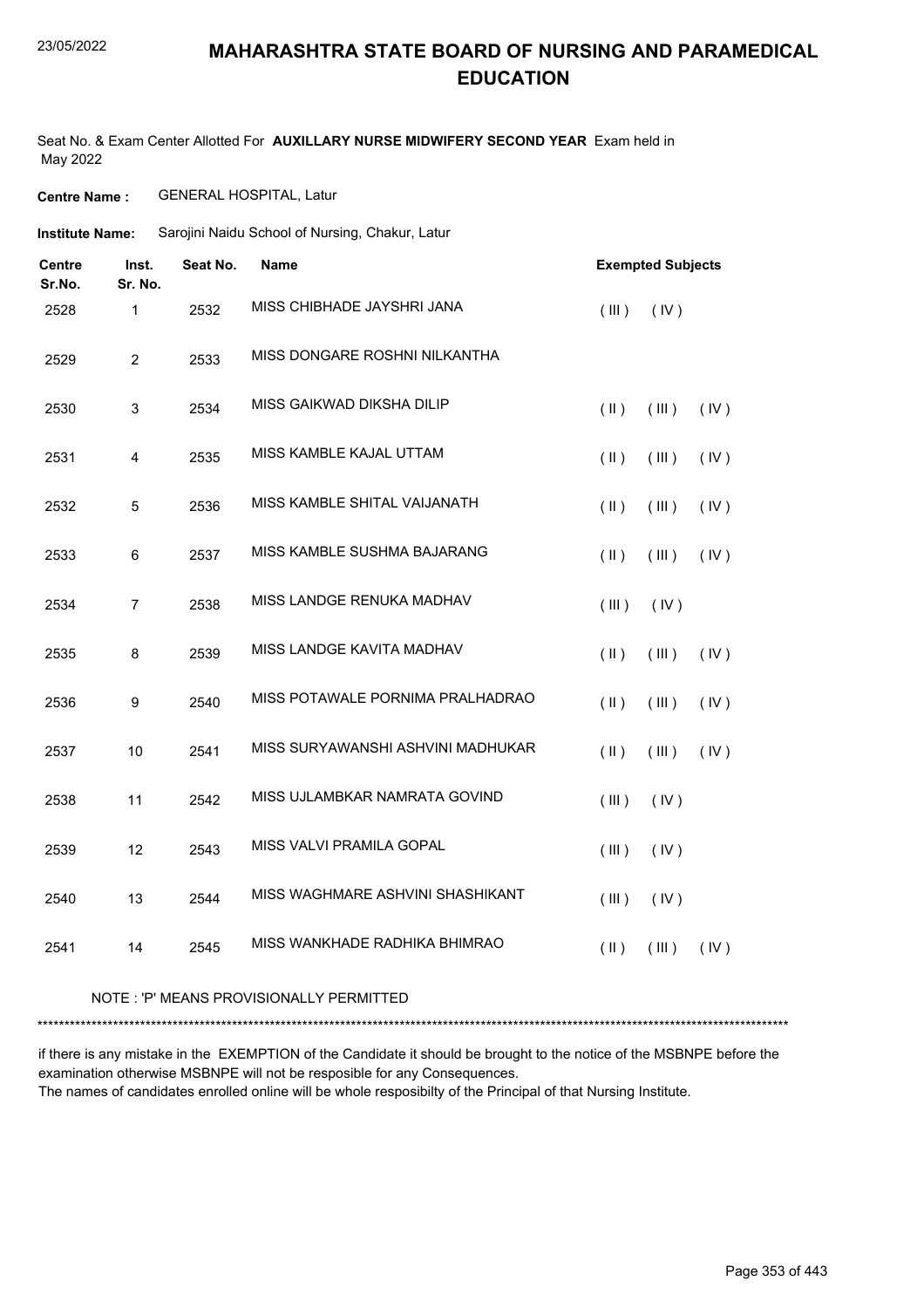Seat No. & Exam Center Allotted For **AUXILLARY NURSE MIDWIFERY SECOND YEAR** Exam held in May 2022

**Centre Name :** GENERAL HOSPITAL, Latur

**Institute Name: JIJAMATA NURSING SCHOOL, LATUR** 

| <b>Centre</b><br>Sr.No. | Inst.<br>Sr. No. | Seat No. | <b>Name</b>                   |            | <b>Exempted Subjects</b> |
|-------------------------|------------------|----------|-------------------------------|------------|--------------------------|
| 2542                    | $\mathbf{1}$     | 2546     | MISS BHOIR DIVYA DILIP        | (III)      | (IV)                     |
| 2543                    | $\overline{2}$   | 2547     | MISS BIJ KAVITA LADKYA        | (III)      | (IV)                     |
| 2544                    | 3                | 2548     | MISS CHAUDHARI NIKITA DIPAK   | (III)      | (IV)                     |
| 2545                    | 4                | 2549     | MISS DONGRE AMISHA SUNIL      | (III)      | (IV)                     |
| 2546                    | 5                | 2550     | MISS GAN SHRUTI VISHNU        | (III)      | (IV)                     |
| 2547                    | 6                | 2551     | MISS PADULE PALLAVI SAGAR     | (III)      | (IV)                     |
| 2548                    | $\overline{7}$   | 2552     | MISS PADULE AARTI ANKUSH      | (III)      | (IV)                     |
| 2549                    | 8                | 2553     | MISS PATIL NALINI VITTHAL     | $($ II $)$ | (III)<br>(IV)            |
| 2550                    | 9                | 2554     | <b>MISS TAMBE ARATI SUDAM</b> | (III)      | (IV)                     |
| 2551                    | 10               | 2555     | MISS TARE NIKITA RAJENDRA     | (III)      | (IV)                     |
| 2552                    | 11               | 2556     | MISS THORAT TEJASVI VILAS     | (III)      | (IV)                     |
| 2553                    | 12               | 2557     | MISS WAGHMARE LATA PRABHAKAR  | (III)      | (IV)                     |

#### NOTE : 'P' MEANS PROVISIONALLY PERMITTED

\*\*\*\*\*\*\*\*\*\*\*\*\*\*\*\*\*\*\*\*\*\*\*\*\*\*\*\*\*\*\*\*\*\*\*\*\*\*\*\*\*\*\*\*\*\*\*\*\*\*\*\*\*\*\*\*\*\*\*\*\*\*\*\*\*\*\*\*\*\*\*\*\*\*\*\*\*\*\*\*\*\*\*\*\*\*\*\*\*\*\*\*\*\*\*\*\*\*\*\*\*\*\*\*\*\*\*\*\*\*\*\*\*\*\*\*\*\*\*\*\*\*\*\*\*\*\*\*\*\*\*\*\*\*\*\*\*\*\*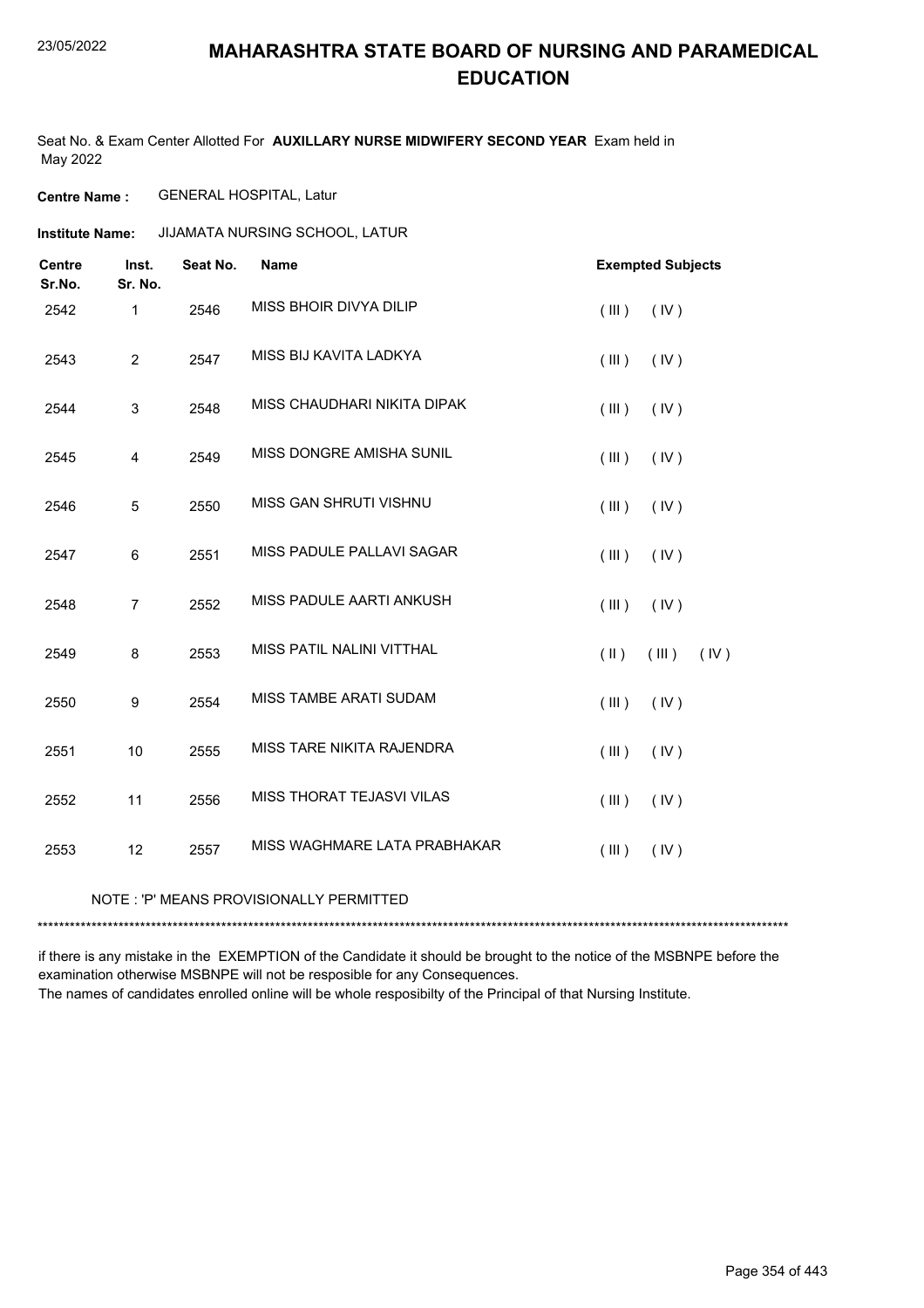Seat No. & Exam Center Allotted For **AUXILLARY NURSE MIDWIFERY SECOND YEAR** Exam held in May 2022

**Centre Name :** GENERAL HOSPITAL, Latur

**Institute Name: JAWALGE NURSING SCHOOL, LATUR** 

| <b>Centre</b><br>Sr.No. | Inst.<br>Sr. No. | Seat No. | <b>Name</b>                    | <b>Exempted Subjects</b>       |
|-------------------------|------------------|----------|--------------------------------|--------------------------------|
| 2554                    | 1                | 2558     | MISS DHAWARE NEHA DEVIDAS      | (III)<br>(IV)                  |
| 2555                    | $\overline{2}$   | 2559     | MISS GAIKWAD DIVYA PRASARAK    | (III)<br>(IV)                  |
| 2556                    | $\mathsf 3$      | 2560     | MISS GHODKE ASHHALATA RAGHU    | (II)<br>(III)<br>(IV)          |
| 2557                    | 4                | 2561     | MISS GOPALE USHA CHANDRAKANT   | (III)<br>(IV)<br>(  )          |
| 2558                    | 5                | 2562     | MISS KAMBLE RUTUJA SHANKAR     | (III)<br>(IV)                  |
| 2559                    | 6                | 2563     | MISS KAMBLE BHAGYASHREE DAMAJI | (III)<br>(IV)                  |
| 2560                    | $\overline{7}$   | 2564     | MISS KAMBLE AISHWARYA DAMAJI   | (III)<br>(IV)                  |
| 2561                    | 8                | 2565     | MISS KAMBLE CHAYA MADHAV       | (  )<br>(III)<br>(IV)          |
| 2562                    | 9                | 2566     | MISS NATKAR SONALI DAYANAND    | $(\parallel)$<br>(III)<br>(IV) |
| 2563                    | 10               | 2567     | MISS ZUNZURTE RUPALI TUKARAM   | (III)<br>(IV)                  |

#### NOTE : 'P' MEANS PROVISIONALLY PERMITTED

\*\*\*\*\*\*\*\*\*\*\*\*\*\*\*\*\*\*\*\*\*\*\*\*\*\*\*\*\*\*\*\*\*\*\*\*\*\*\*\*\*\*\*\*\*\*\*\*\*\*\*\*\*\*\*\*\*\*\*\*\*\*\*\*\*\*\*\*\*\*\*\*\*\*\*\*\*\*\*\*\*\*\*\*\*\*\*\*\*\*\*\*\*\*\*\*\*\*\*\*\*\*\*\*\*\*\*\*\*\*\*\*\*\*\*\*\*\*\*\*\*\*\*\*\*\*\*\*\*\*\*\*\*\*\*\*\*\*\*

if there is any mistake in the EXEMPTION of the Candidate it should be brought to the notice of the MSBNPE before the examination otherwise MSBNPE will not be resposible for any Consequences.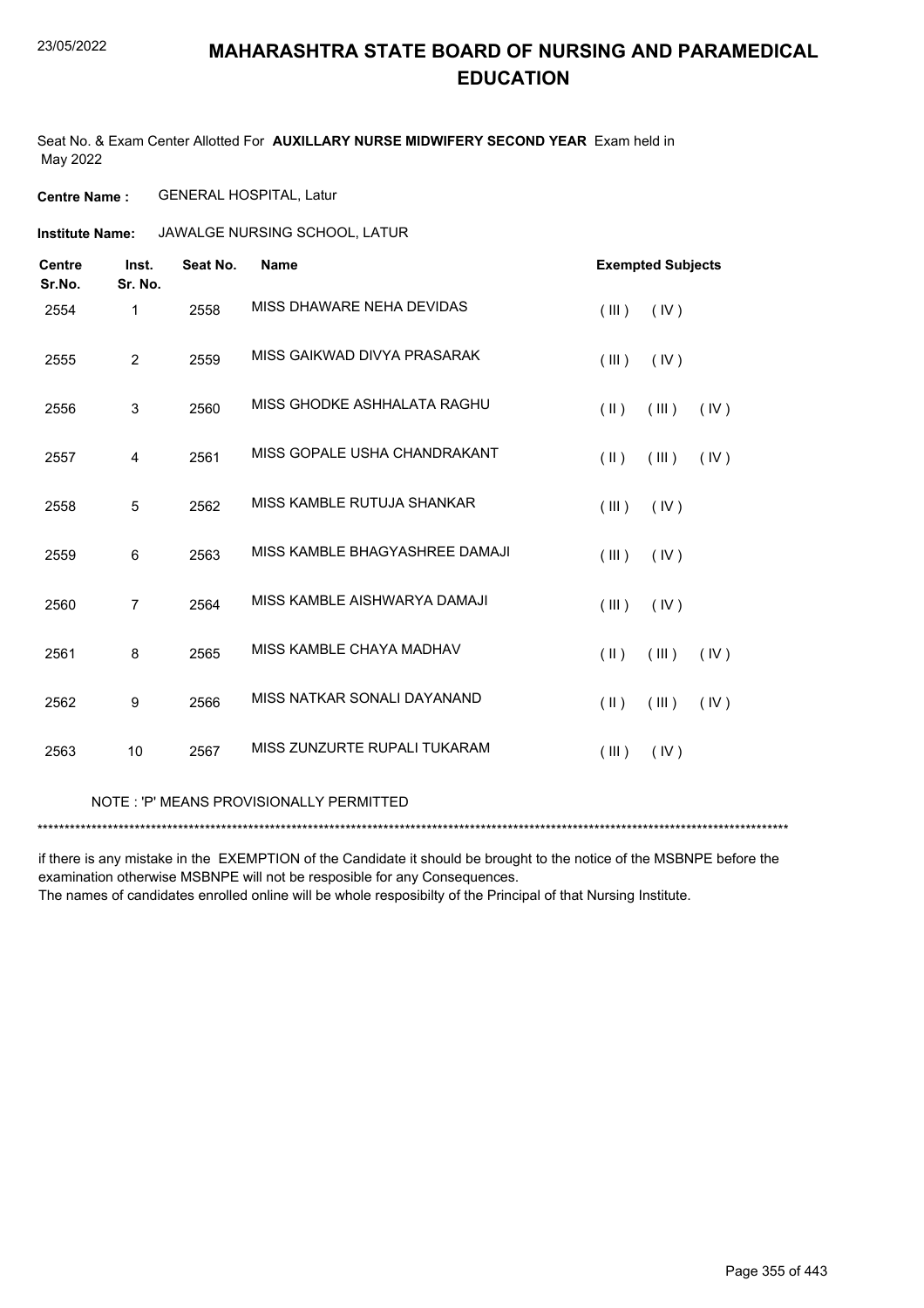Seat No. & Exam Center Allotted For **AUXILLARY NURSE MIDWIFERY SECOND YEAR** Exam held in May 2022

**Centre Name :** GENERAL HOSPITAL, Jalna

**Institute Name:** SHRI SAI INSTITUE OF NURSING, JALNA

| <b>Centre</b><br>Sr.No. | Inst.<br>Sr. No. | Seat No. | <b>Name</b>                  | <b>Exempted Subjects</b> |
|-------------------------|------------------|----------|------------------------------|--------------------------|
| 2564                    | 1                | 2568     | MISS BALRAJ SHILPA BALU      | (III)<br>(1)<br>(IV)     |
| 2565                    | 2                | 2569     | MISS DHAGE SARIKA PIRAJI     |                          |
| 2566                    | 3                | 2570     | MISS GUNJAL SONAL ISHWAR     | (III)<br>(IV)            |
| 2567                    | 4                | 2571     | MISS HIWARALE SANDHYA SURESH | (III)<br>(1)<br>(IV)     |
| 2568                    | 5                | 2572     | MISS LANDGE SONALI RAJU      | (III)<br>(1)<br>(IV)     |

NOTE : 'P' MEANS PROVISIONALLY PERMITTED

\*\*\*\*\*\*\*\*\*\*\*\*\*\*\*\*\*\*\*\*\*\*\*\*\*\*\*\*\*\*\*\*\*\*\*\*\*\*\*\*\*\*\*\*\*\*\*\*\*\*\*\*\*\*\*\*\*\*\*\*\*\*\*\*\*\*\*\*\*\*\*\*\*\*\*\*\*\*\*\*\*\*\*\*\*\*\*\*\*\*\*\*\*\*\*\*\*\*\*\*\*\*\*\*\*\*\*\*\*\*\*\*\*\*\*\*\*\*\*\*\*\*\*\*\*\*\*\*\*\*\*\*\*\*\*\*\*\*\*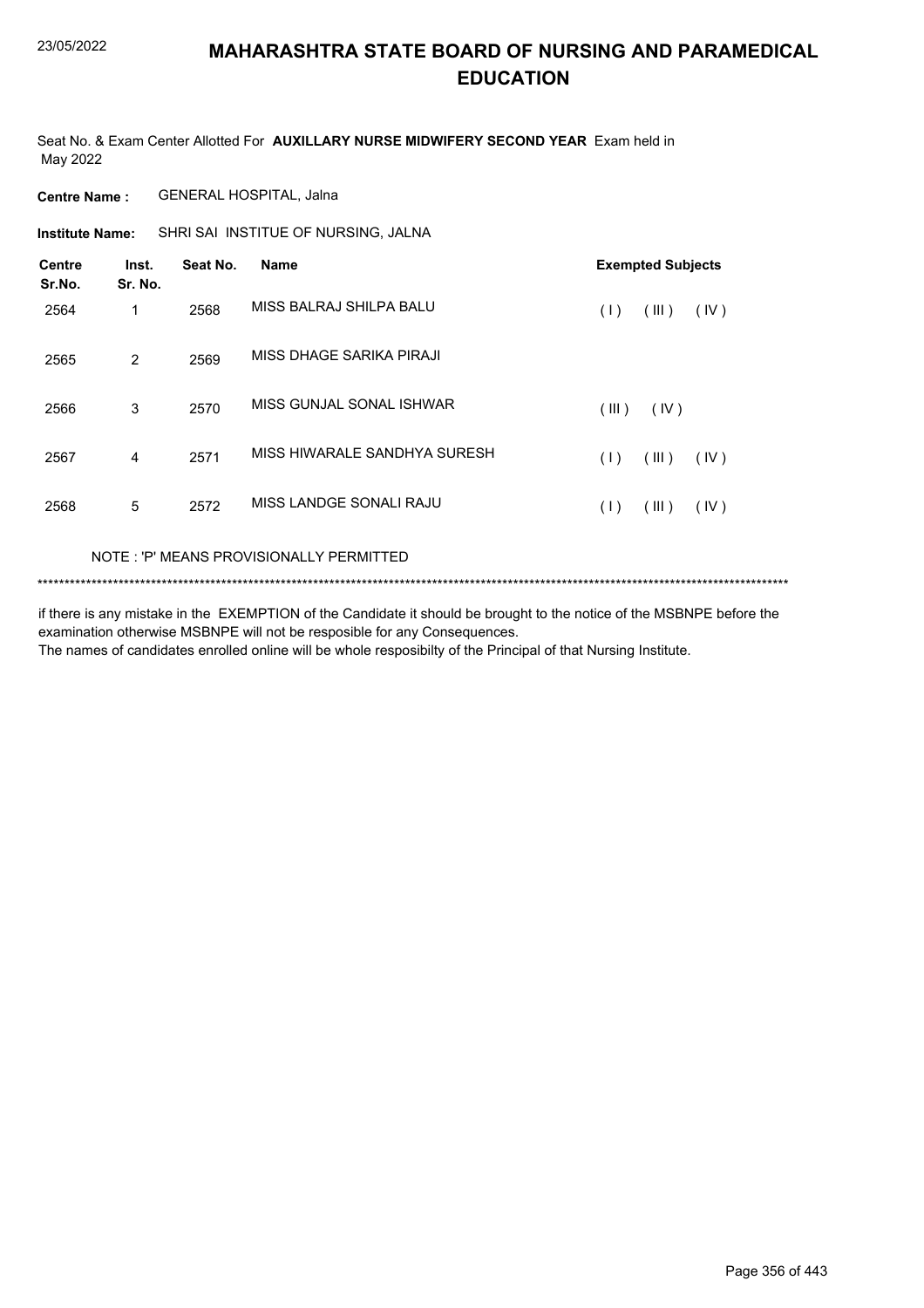Seat No. & Exam Center Allotted For **AUXILLARY NURSE MIDWIFERY SECOND YEAR** Exam held in May 2022

**Centre Name :** GENERAL HOSPITAL, Jalna

VASANTRAO NAIK SHIKSHAN PRASARAK MANDAL, JALNA **Institute Name:**

| <b>Centre</b><br>Sr.No. | Inst.<br>Sr. No. | Seat No. | Name                                    |     | <b>Exempted Subjects</b> |      |  |
|-------------------------|------------------|----------|-----------------------------------------|-----|--------------------------|------|--|
| 2569                    |                  | 2573     | MISS JADHAV SAVITA JAGNNATH             | (1) | (III)                    | (IV) |  |
| 2570                    | 2                | 2574     | MISS KHARAT POOJA SHAMLAL               | (1) | (III)                    | (IV) |  |
| 2571                    | 3                | 2575     | MISS NIKALJE SHIVANI GANESH             | (1) | (III)                    | (IV) |  |
|                         |                  |          | NOTE: 'P' MEANS PROVISIONALLY PERMITTED |     |                          |      |  |
|                         |                  |          |                                         |     |                          |      |  |

if there is any mistake in the EXEMPTION of the Candidate it should be brought to the notice of the MSBNPE before the examination otherwise MSBNPE will not be resposible for any Consequences. The names of candidates enrolled online will be whole resposibilty of the Principal of that Nursing Institute.

Page 357 of 443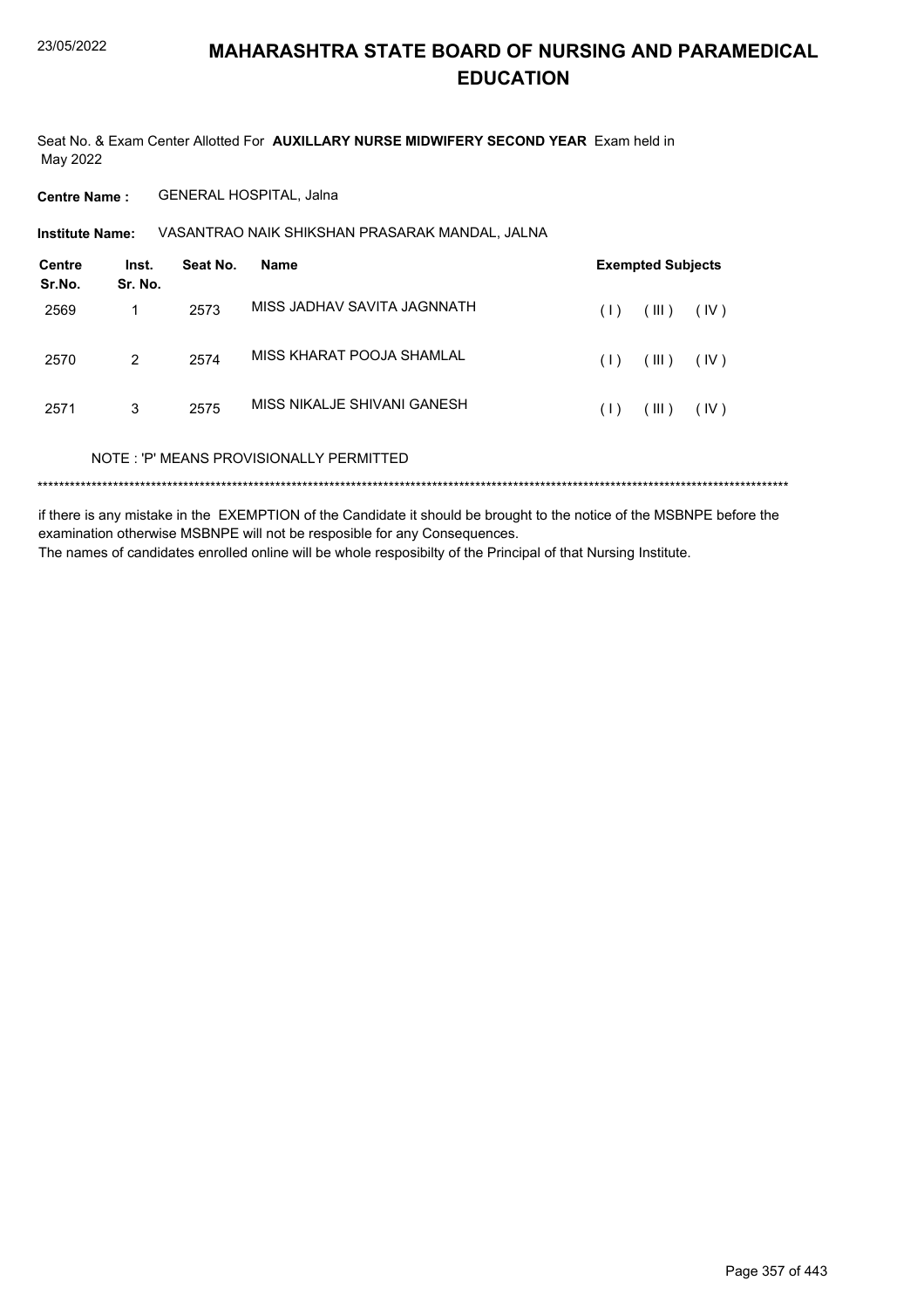Seat No. & Exam Center Allotted For **AUXILLARY NURSE MIDWIFERY SECOND YEAR** Exam held in May 2022

**Centre Name :** GENERAL HOSPITAL, Jalna

Mathsyodari Nursing School, Tal Ambad, Jalna **Institute Name:**

| <b>Centre</b><br>Sr.No. | Inst.<br>Sr. No. | Seat No. | <b>Name</b>                     |       | <b>Exempted Subjects</b> |      |
|-------------------------|------------------|----------|---------------------------------|-------|--------------------------|------|
| 2572                    | 1                | 2576     | MISS BALSARAF RUSHALI BALASAHEB | (1)   | (III)                    | (IV) |
| 2573                    | 2                | 2577     | MISS LONDHE GEETA PRAKASH       | (1)   | (III)                    | (IV) |
| 2574                    | 3                | 2578     | MISS RANDIVE SHITAL SUNIL       | (1)   | (III)                    | (IV) |
| 2575                    | 4                | 2579     | MISS SADAWARTE SHABDALI ARUN    | (III) | (IV)                     |      |
| 2576                    | 5                | 2580     | MISS SHINDE GITA RAMA           | (1)   | (III)                    | (IV) |
| 2577                    | 6                | 2581     | MISS SHORMARE PRAMILA KAUTIKRAO | (1)   | (III)                    | (IV) |
| 2578                    | 7                | 2582     | MISS SONAWANE NEEMA SHIVAJI     | (1)   | (III)                    | (IV) |
| 2579                    | 8                | 2583     | MISS SONAWANE ANJALI PREMANAND  | (1)   | (III)                    | (IV) |

NOTE : 'P' MEANS PROVISIONALLY PERMITTED

\*\*\*\*\*\*\*\*\*\*\*\*\*\*\*\*\*\*\*\*\*\*\*\*\*\*\*\*\*\*\*\*\*\*\*\*\*\*\*\*\*\*\*\*\*\*\*\*\*\*\*\*\*\*\*\*\*\*\*\*\*\*\*\*\*\*\*\*\*\*\*\*\*\*\*\*\*\*\*\*\*\*\*\*\*\*\*\*\*\*\*\*\*\*\*\*\*\*\*\*\*\*\*\*\*\*\*\*\*\*\*\*\*\*\*\*\*\*\*\*\*\*\*\*\*\*\*\*\*\*\*\*\*\*\*\*\*\*\*

if there is any mistake in the EXEMPTION of the Candidate it should be brought to the notice of the MSBNPE before the examination otherwise MSBNPE will not be resposible for any Consequences.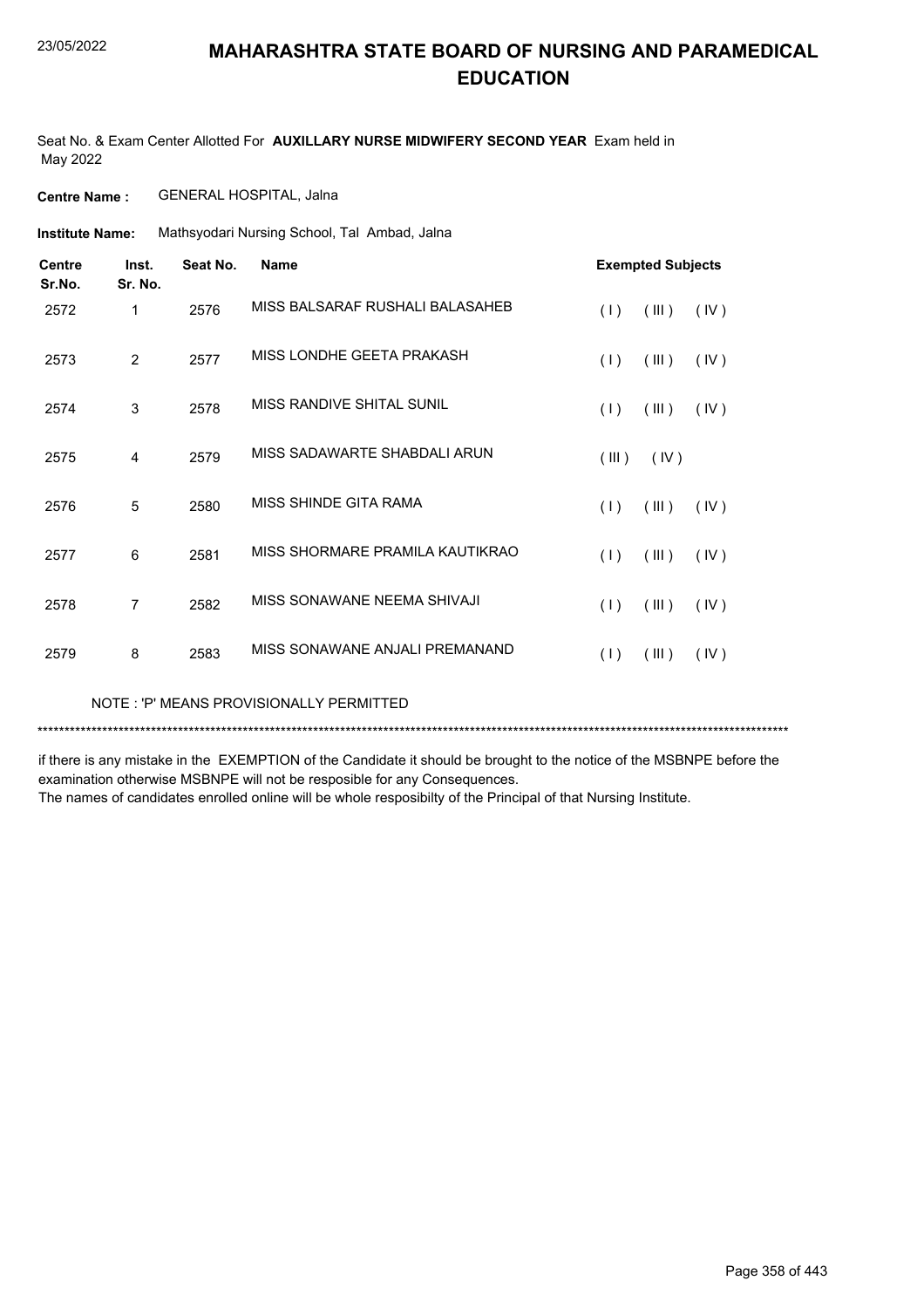Seat No. & Exam Center Allotted For **AUXILLARY NURSE MIDWIFERY SECOND YEAR** Exam held in May 2022

**Centre Name :** GENERAL HOSPITAL, Jalna

Om Shanti Nursing School, Bhokardan, Jalna **Institute Name:**

| Centre<br>Sr.No. | Inst.<br>Sr. No. | Seat No. | Name                                                           | <b>Exempted Subjects</b> |
|------------------|------------------|----------|----------------------------------------------------------------|--------------------------|
| 2580             |                  | 2584     | MISS GIRNARE SHITAL DATTU                                      | (III)<br>(IV)            |
| 2581             | $\mathcal{P}$    | 2585     | SMT PAGARE RAJESHRI SIDDHARTH<br>(NEE RAGADE RAJESHRI DADARAO) | (1)<br>(III)<br>(IV)     |
| 2582             | 3                | 2586     | MISS RAUT SWATI KAKASAHFR                                      | (III)<br>(IV)            |
| 2583             | 4                | 2587     | SMT PADVI NOKRYA BAVA<br>(NEE TADVI SHAILA VADYA)              | (III)<br>(IV)            |
|                  |                  |          | NOTE: 'P' MEANS PROVISIONALLY PERMITTED                        |                          |
|                  |                  |          |                                                                |                          |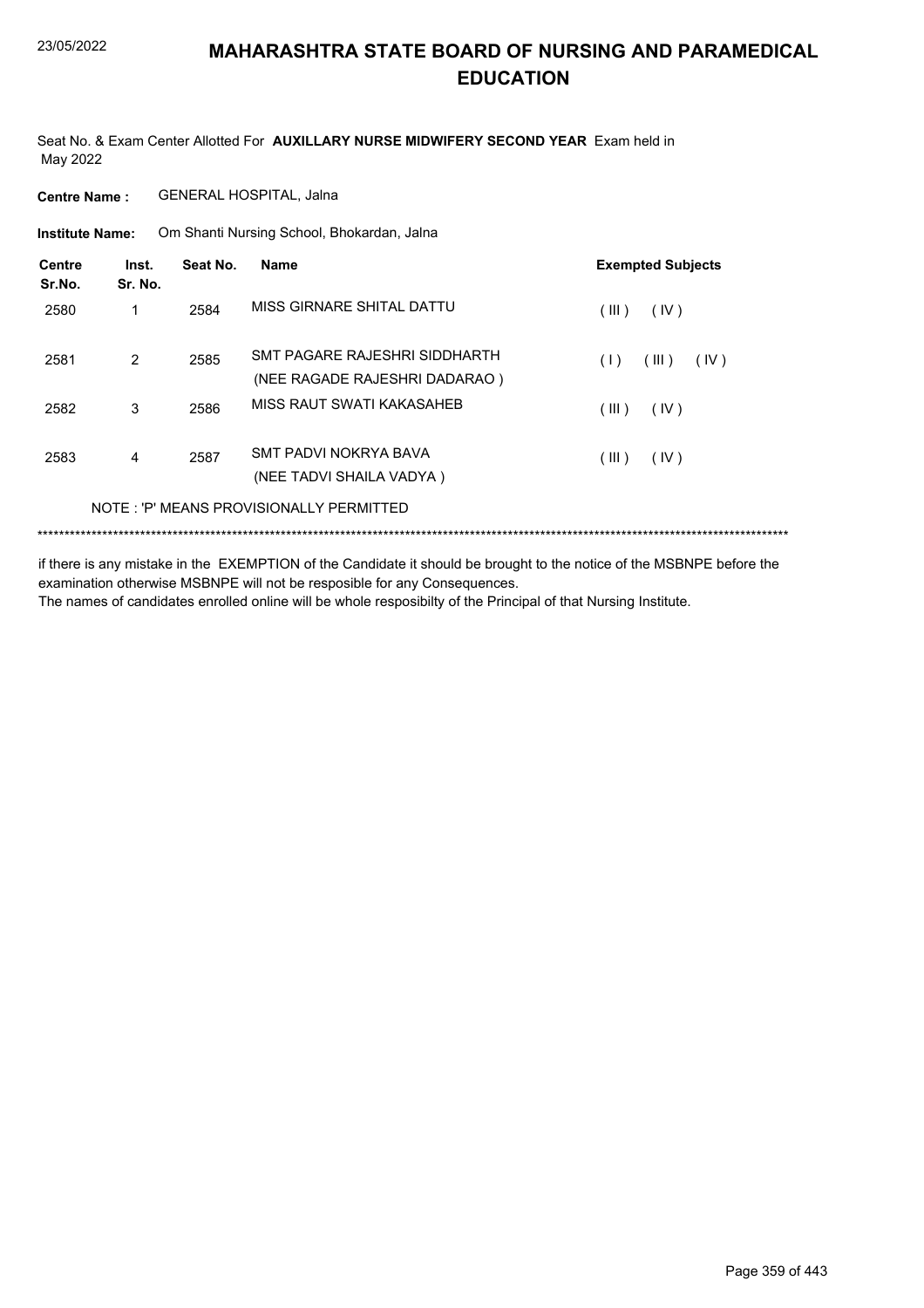Seat No. & Exam Center Allotted For **AUXILLARY NURSE MIDWIFERY SECOND YEAR** Exam held in May 2022

**Centre Name :** GENERAL HOSPITAL, Jalna

Sharda Nursing School,Jalna **Institute Name:**

| <b>Centre</b><br>Sr.No. | Inst.<br>Sr. No. | Seat No. | <b>Name</b>                             | <b>Exempted Subjects</b>       |
|-------------------------|------------------|----------|-----------------------------------------|--------------------------------|
| 2584                    | 1                | 2588     | MISS DAMBALE PRATIKSHA MUKTIRAM         | (IV)<br>(III)                  |
| 2585                    | $\overline{2}$   | 2589     | MISS JADHAV ASHWINI BHIMRAO             | $(\parallel)$<br>(III)<br>(IV) |
| 2586                    | 3                | 2590     | MISS JADHAV NAINA CHAGAN                | (III)<br>(IV)<br>(1)           |
| 2587                    | 4                | 2591     | MISS JUMBADE RADHA RAMCHANDRA           |                                |
| 2588                    | 5                | 2592     | MISS KAMBLE POONAM ROHIDAS              |                                |
| 2589                    | 6                | 2593     | MISS MORE DEEPALI PRAKASH               |                                |
| 2590                    | $\overline{7}$   | 2594     | MISS SHAIKH RIFANFARHA NAFEES           |                                |
| 2591                    | 8                | 2595     | MISS SHRISUNDAR LEENA SURESH            | $(\parallel)$<br>(III)<br>(IV) |
| 2592                    | 9                | 2596     | MISS SONTAKKE UMA SHYAM                 | (III)<br>$(\parallel)$<br>(IV) |
|                         |                  |          | NOTE: 'P' MEANS PROVISIONALLY PERMITTED |                                |

\*\*\*\*\*\*\*\*\*\*\*\*\*\*\*\*\*\*\*\*\*\*\*\*\*\*\*\*\*\*\*\*\*\*\*\*\*\*\*\*\*\*\*\*\*\*\*\*\*\*\*\*\*\*\*\*\*\*\*\*\*\*\*\*\*\*\*\*\*\*\*\*\*\*\*\*\*\*\*\*\*\*\*\*\*\*\*\*\*\*\*\*\*\*\*\*\*\*\*\*\*\*\*\*\*\*\*\*\*\*\*\*\*\*\*\*\*\*\*\*\*\*\*\*\*\*\*\*\*\*\*\*\*\*\*\*\*\*\*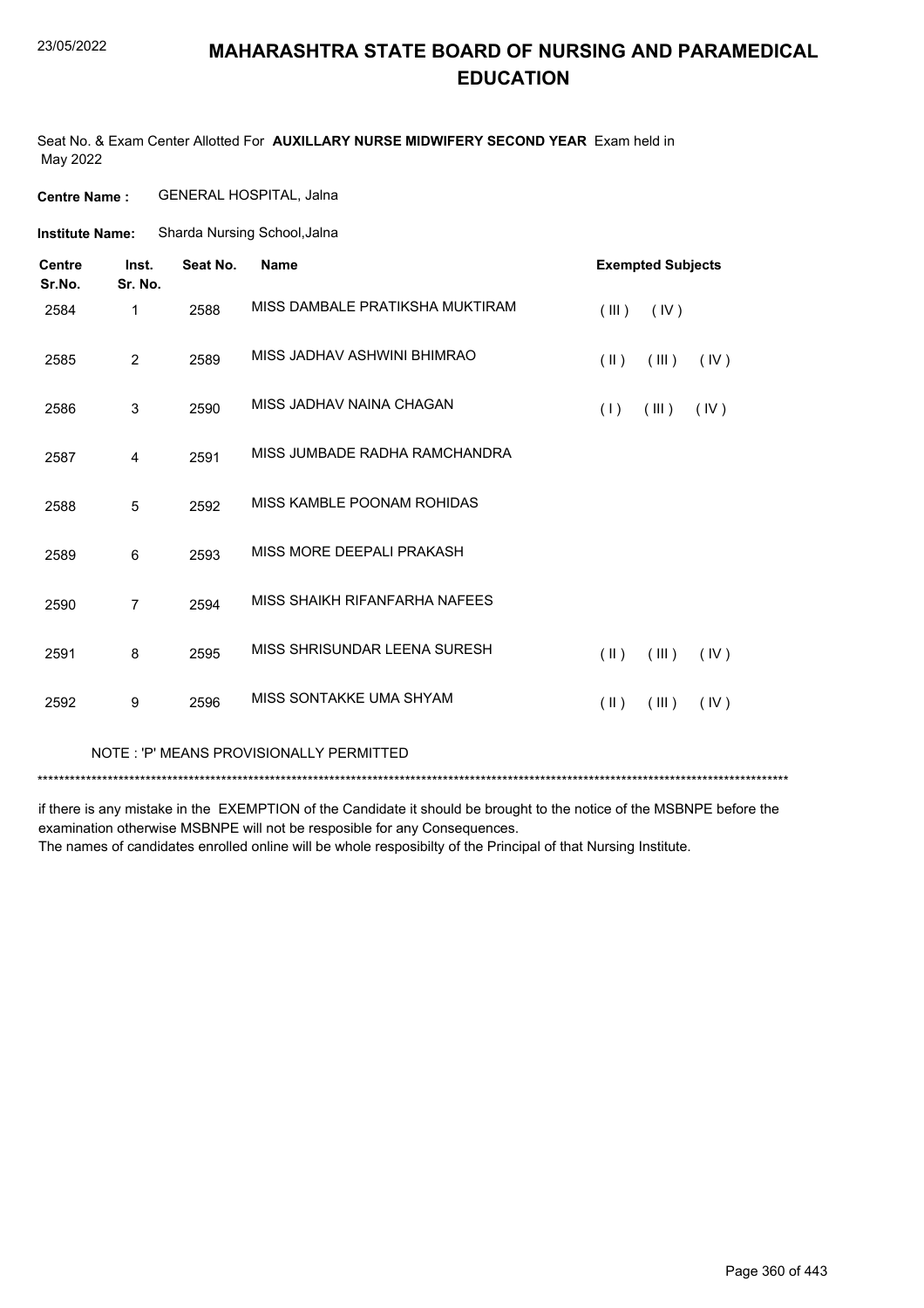Seat No. & Exam Center Allotted For **AUXILLARY NURSE MIDWIFERY SECOND YEAR** Exam held in May 2022

**Centre Name :** BALESHWAR INSTITUTE OF NURSING, PARBHANI

BHARATRATNA MOTHER TERSA NURSING SCHOOL, SELU, PARBHANI **Institute Name:**

| <b>Centre</b><br>Sr.No. | Inst.<br>Sr. No. | Seat No. | <b>Name</b>                   |               | <b>Exempted Subjects</b> |      |
|-------------------------|------------------|----------|-------------------------------|---------------|--------------------------|------|
| 2593                    | 1                | 2597     | MISS JUMBADE ASHAMATI BALIRAM | (  )          | (III)                    | (IV) |
| 2594                    | 2                | 2598     | MISS KALE MANISHA YEDUBA      |               |                          |      |
| 2595                    | 3                | 2599     | MISS LONDHE RASHMI BHAGWANRAO | $(\parallel)$ | (III)                    | (IV) |
| 2596                    | 4                | 2600     | MISS PAIKRAO VARSHA BHAGWAN   | $($ II $)$    | (III)                    | (IV) |
| 2597                    | 5                | 2601     | MISS PAIKRAO DEEPALI MADHUKAR | (III)         | (IV)                     |      |
| 2598                    | 6                | 2602     | MISS TIKANE BABYTA HANMANTRAO | (III)         | (IV)                     |      |
|                         |                  |          |                               |               |                          |      |

NOTE : 'P' MEANS PROVISIONALLY PERMITTED

\*\*\*\*\*\*\*\*\*\*\*\*\*\*\*\*\*\*\*\*\*\*\*\*\*\*\*\*\*\*\*\*\*\*\*\*\*\*\*\*\*\*\*\*\*\*\*\*\*\*\*\*\*\*\*\*\*\*\*\*\*\*\*\*\*\*\*\*\*\*\*\*\*\*\*\*\*\*\*\*\*\*\*\*\*\*\*\*\*\*\*\*\*\*\*\*\*\*\*\*\*\*\*\*\*\*\*\*\*\*\*\*\*\*\*\*\*\*\*\*\*\*\*\*\*\*\*\*\*\*\*\*\*\*\*\*\*\*\*

if there is any mistake in the EXEMPTION of the Candidate it should be brought to the notice of the MSBNPE before the examination otherwise MSBNPE will not be resposible for any Consequences.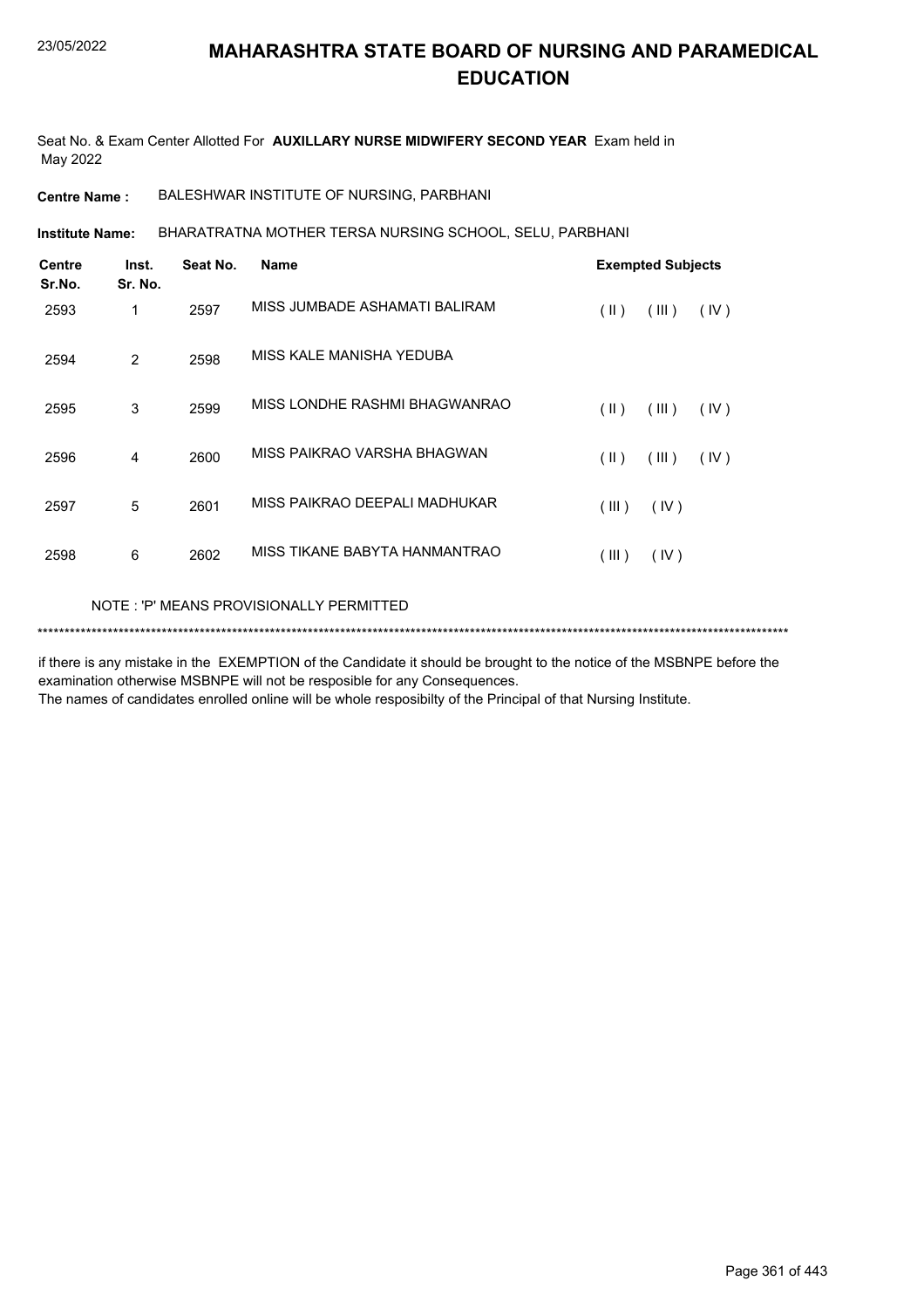Seat No. & Exam Center Allotted For **AUXILLARY NURSE MIDWIFERY SECOND YEAR** Exam held in May 2022

**Centre Name :** BALESHWAR INSTITUTE OF NURSING, PARBHANI

INSTITUTE OF NURSING EDUCATION,MANWATH, PARBHANI **Institute Name:**

| <b>Centre</b><br>Sr.No. | Inst.<br>Sr. No. | Seat No. | Name                          |                         | <b>Exempted Subjects</b> |      |
|-------------------------|------------------|----------|-------------------------------|-------------------------|--------------------------|------|
| 2599                    | 1                | 2603     | MISS BHADRGE ARTI SUDHIR      | $($ II $)$              | (III)                    | (IV) |
| 2600                    | $\overline{2}$   | 2604     | MISS BHUTEKAR SUREKHA ASHOK   | $($ II $)$              | (III)                    | (IV) |
| 2601                    | $\mathsf 3$      | 2605     | MISS EADKE VARSHA BANSI       | $(\parallel)$           | (III)                    | (IV) |
| 2602                    | 4                | 2606     | MISS MORE RANI KAILASH        | $(\parallel)$           | (III)                    | (IV) |
| 2603                    | 5                | 2607     | MISS MORE VARSHA SUBHASH      | $($ II $)$              | (III)                    | (IV) |
| 2604                    | 6                | 2608     | MISS RAGADE MADHURI MOHAN     | $(\parallel)$           | (III)                    | (IV) |
| 2605                    | $\overline{7}$   | 2609     | MISS RANGARI RAVINA HIRALAL   | $(\parallel)$           | (III)                    | (IV) |
| 2606                    | 8                | 2610     | MISS SALVE TEJSWINI NANDKUMAR | $(\parallel \parallel)$ | (III)                    | (IV) |
| 2607                    | 9                | 2611     | MISS SALVE SNEHA PUNJIRAM     | $(\parallel)$           | (III)                    | (IV) |
|                         |                  |          |                               |                         |                          |      |

NOTE : 'P' MEANS PROVISIONALLY PERMITTED

\*\*\*\*\*\*\*\*\*\*\*\*\*\*\*\*\*\*\*\*\*\*\*\*\*\*\*\*\*\*\*\*\*\*\*\*\*\*\*\*\*\*\*\*\*\*\*\*\*\*\*\*\*\*\*\*\*\*\*\*\*\*\*\*\*\*\*\*\*\*\*\*\*\*\*\*\*\*\*\*\*\*\*\*\*\*\*\*\*\*\*\*\*\*\*\*\*\*\*\*\*\*\*\*\*\*\*\*\*\*\*\*\*\*\*\*\*\*\*\*\*\*\*\*\*\*\*\*\*\*\*\*\*\*\*\*\*\*\*

if there is any mistake in the EXEMPTION of the Candidate it should be brought to the notice of the MSBNPE before the examination otherwise MSBNPE will not be resposible for any Consequences.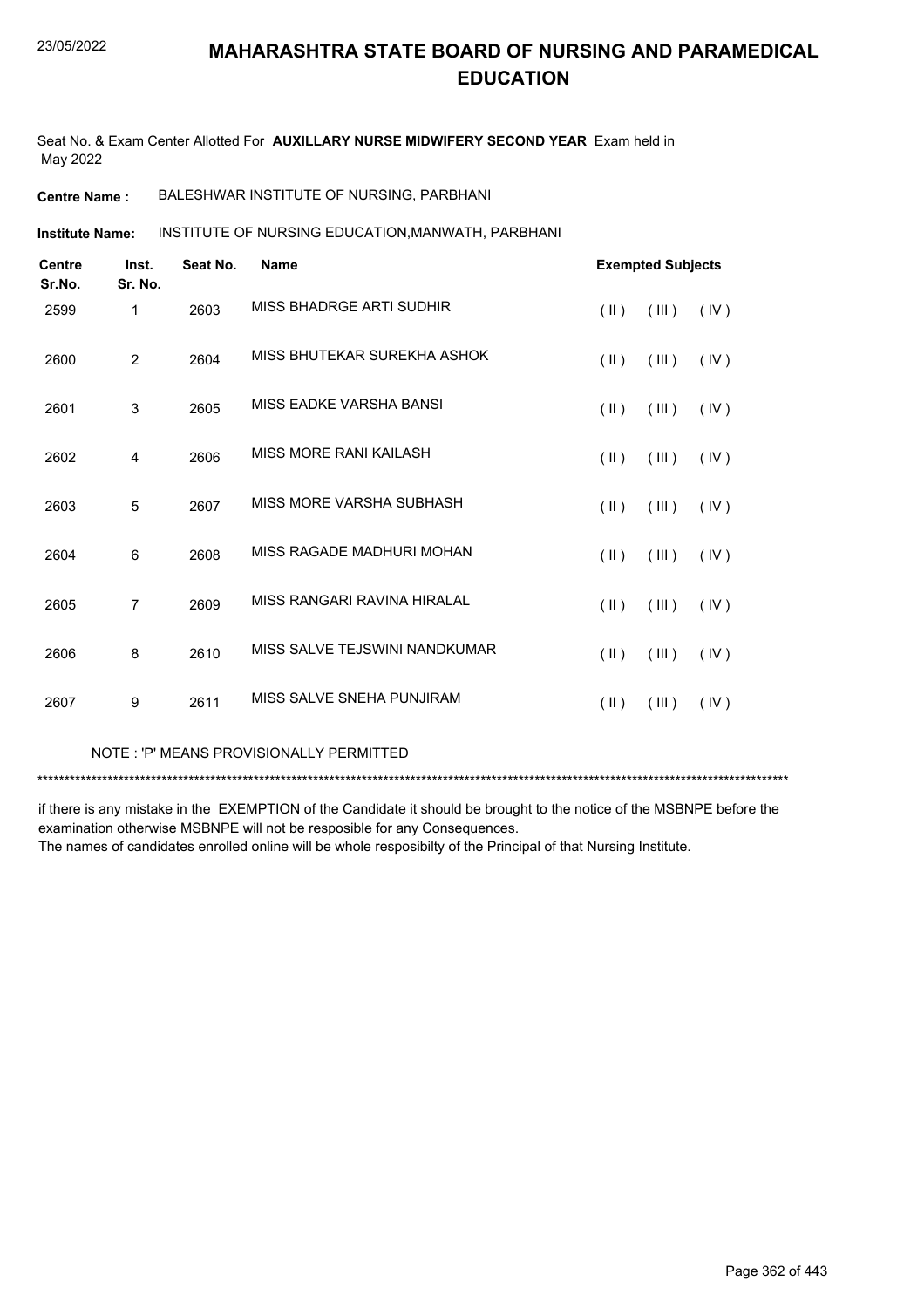Seat No. & Exam Center Allotted For **AUXILLARY NURSE MIDWIFERY SECOND YEAR** Exam held in May 2022

**Centre Name :** BALESHWAR INSTITUTE OF NURSING, PARBHANI

BELESHWAR INSTITUTE OF NURSING, PARBHANI **Institute Name:**

| <b>Centre</b><br>Sr.No. | Inst.<br>Sr. No. | Seat No. | <b>Name</b>                             | <b>Exempted Subjects</b>                 |
|-------------------------|------------------|----------|-----------------------------------------|------------------------------------------|
| 2608                    | 1                | 2612     | MISS DHALE KARUNA SUBHASHRAO            | $(\parallel)$<br>(III)<br>(IV)           |
| 2609                    | 2                | 2613     | MISS DUKRE RANJANA GOPINATH             | (III)<br>(IV)                            |
| 2610                    | 3                | 2614     | MISS JALTE UJESHILA PANDIT              | $(\parallel \parallel)$<br>(III)<br>(IV) |
| 2611                    | $\overline{4}$   | 2615     | MISS KOLHE MAYURI MAROTRAO              | (III)<br>(IV)                            |
| 2612                    | 5                | 2616     | MISS MAKWANA SHUBHANGI KISHOR           | $(\parallel)$<br>(III)<br>(IV)           |
| 2613                    | 6                | 2617     | MISS METKAR SMITA BABAN                 | (III)<br>(IV)                            |
| 2614                    | $\overline{7}$   | 2618     | MISS RAJBHOJ POOJA MUKINDA              |                                          |
|                         |                  |          | NOTE: 'P' MEANS PROVISIONALLY PERMITTED |                                          |

if there is any mistake in the EXEMPTION of the Candidate it should be brought to the notice of the MSBNPE before the examination otherwise MSBNPE will not be resposible for any Consequences.

\*\*\*\*\*\*\*\*\*\*\*\*\*\*\*\*\*\*\*\*\*\*\*\*\*\*\*\*\*\*\*\*\*\*\*\*\*\*\*\*\*\*\*\*\*\*\*\*\*\*\*\*\*\*\*\*\*\*\*\*\*\*\*\*\*\*\*\*\*\*\*\*\*\*\*\*\*\*\*\*\*\*\*\*\*\*\*\*\*\*\*\*\*\*\*\*\*\*\*\*\*\*\*\*\*\*\*\*\*\*\*\*\*\*\*\*\*\*\*\*\*\*\*\*\*\*\*\*\*\*\*\*\*\*\*\*\*\*\*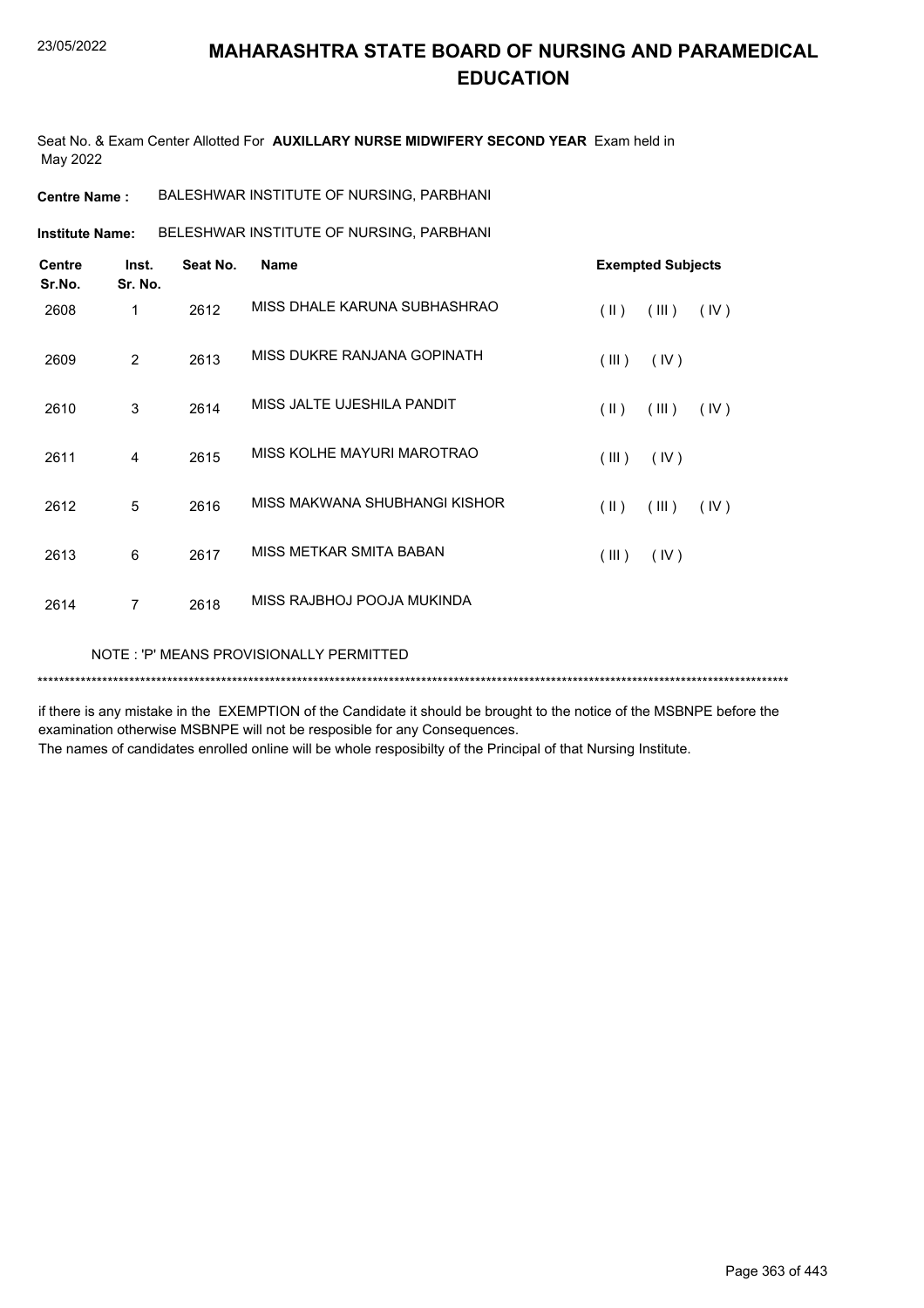Seat No. & Exam Center Allotted For **AUXILLARY NURSE MIDWIFERY SECOND YEAR** Exam held in May 2022

**Institute Name:** SAKSHI NURSING SCHOOL, MANWAT, PARBHANI

| <b>Centre</b><br>Sr.No. | Inst.<br>Sr. No. | Seat No. | <b>Name</b>                     |                         | <b>Exempted Subjects</b> |      |
|-------------------------|------------------|----------|---------------------------------|-------------------------|--------------------------|------|
| 2615                    | $\mathbf{1}$     | 2619     | MISS BHADRGE BHAGYSHRI SANTOSH  |                         |                          |      |
| 2616                    | $\overline{2}$   | 2620     | MISS DHULE POOJA RAJESH         | (III)                   | (IV)                     |      |
| 2617                    | 3                | 2621     | MISS DHUTRAJ SANDHYA MANCHAKRAO | (III)                   | (IV)                     |      |
| 2618                    | 4                | 2622     | MISS GAIKWAD SEEMA BABANRAO     | $(\parallel \parallel)$ | (III)                    | (IV) |
| 2619                    | 5                | 2623     | MISS GAIKWAD ARTI KONDIBA       | $(\parallel)$           | (III)                    | (IV) |
| 2620                    | 6                | 2624     | MISS JADHAV SANGITA GOVINDRAO   | $(\parallel \parallel)$ | (III)                    | (IV) |
| 2621                    | $\overline{7}$   | 2625     | MISS MASKE VAISHALI BHARAT      | $($ II $)$              | (III)                    | (IV) |
| 2622                    | 8                | 2626     | MISS RAUT SHAKUNA SOPANRAO      | (III)                   | (IV)                     |      |
| 2623                    | 9                | 2627     | MISS UDARE SHUBHANGI RAMDAS     | $(\parallel \parallel)$ | (III)                    | (IV) |
| 2624                    | 10               | 2628     | MISS WANJARE DIVYA DATTA        |                         |                          |      |

NOTE : 'P' MEANS PROVISIONALLY PERMITTED

\*\*\*\*\*\*\*\*\*\*\*\*\*\*\*\*\*\*\*\*\*\*\*\*\*\*\*\*\*\*\*\*\*\*\*\*\*\*\*\*\*\*\*\*\*\*\*\*\*\*\*\*\*\*\*\*\*\*\*\*\*\*\*\*\*\*\*\*\*\*\*\*\*\*\*\*\*\*\*\*\*\*\*\*\*\*\*\*\*\*\*\*\*\*\*\*\*\*\*\*\*\*\*\*\*\*\*\*\*\*\*\*\*\*\*\*\*\*\*\*\*\*\*\*\*\*\*\*\*\*\*\*\*\*\*\*\*\*\*

if there is any mistake in the EXEMPTION of the Candidate it should be brought to the notice of the MSBNPE before the examination otherwise MSBNPE will not be resposible for any Consequences.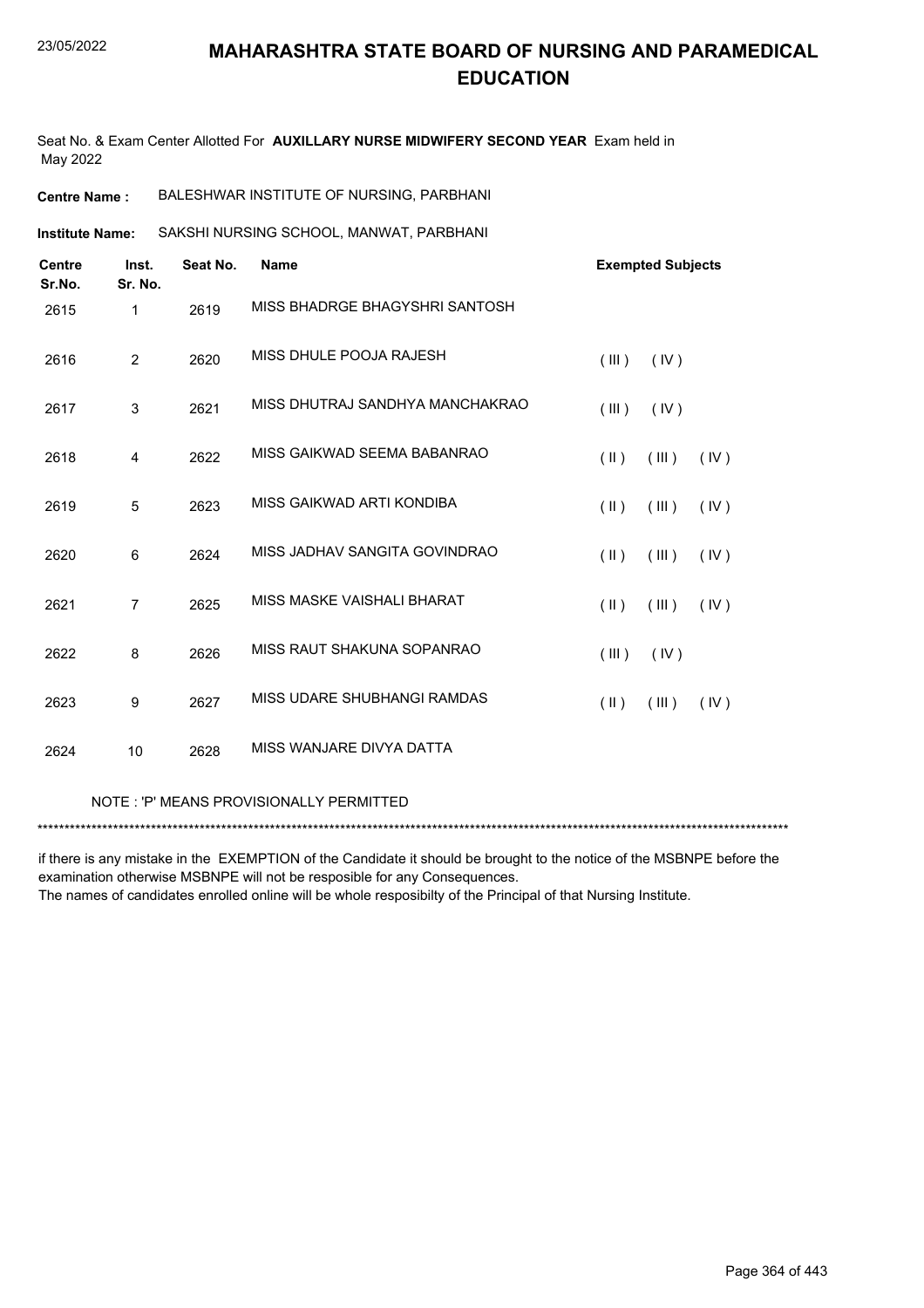Seat No. & Exam Center Allotted For **AUXILLARY NURSE MIDWIFERY SECOND YEAR** Exam held in May 2022

**Centre Name :** BALESHWAR INSTITUTE OF NURSING, PARBHANI

KAI. MUNIRAM NIKE NURSING SCHOOL, SONPETH, PARBHANI **Institute Name:**

| <b>Centre</b><br>Sr.No. | Inst.<br>Sr. No. | Seat No. | <b>Name</b>                       |                     | <b>Exempted Subjects</b> |      |
|-------------------------|------------------|----------|-----------------------------------|---------------------|--------------------------|------|
| 2625                    | $\mathbf{1}$     | 2629     | MISS BACHATE BHARTI SATISH        | $($ II $)$          | (III)                    | (IV) |
| 2626                    | $\overline{2}$   | 2630     | MISS BHALERAO DIKSHA RAMESH       | $($ II $)$          | (III)                    | (IV) |
| 2627                    | $\sqrt{3}$       | 2631     | MISS BHALERAO SUKANYA MILINDKUMAR | $($ II $)$          | (III)                    | (IV) |
| 2628                    | 4                | 2632     | MISS BHALERAO SHILPA MILINDKUMAR  | (III)               | (IV)                     |      |
| 2629                    | 5                | 2633     | MISS GAYKWAD PUJA DNYANDEO        | $($ II $)$          | (III)                    | (IV) |
| 2630                    | 6                | 2634     | MISS INGOLE KAVITA SOPAN          | $($ II $)$          | (III)                    | (IV) |
| 2631                    | $\overline{7}$   | 2635     | MISS MORE KANCHAN NARAYAN         | (III)               | (IV)                     |      |
| 2632                    | 8                | 2636     | MISS RANDIVE PRIYANKA SHIVAJIRAO  | (III)               | (IV)                     |      |
| 2633                    | 9                | 2637     | MISS RATHOD PRIYANKA SURESH       | $($ $\parallel$ $)$ | (III)                    | (IV) |
| 2634                    | 10               | 2638     | MISS RATHOD DISHA PREMDAS         | $($ $\parallel$ $)$ | $($ III $)$              | (IV) |
| 2635                    | 11               | 2639     | MISS SURYATAL ASHALATA HARIBHAU   | $($ II $)$          | (III)                    | (IV) |
| 2636                    | 12               | 2640     | MISS TALKUTE CHHAYA PRAKASH       | $($ II $)$          | (III)                    | (IV) |

#### NOTE : 'P' MEANS PROVISIONALLY PERMITTED

\*\*\*\*\*\*\*\*\*\*\*\*\*\*\*\*\*\*\*\*\*\*\*\*\*\*\*\*\*\*\*\*\*\*\*\*\*\*\*\*\*\*\*\*\*\*\*\*\*\*\*\*\*\*\*\*\*\*\*\*\*\*\*\*\*\*\*\*\*\*\*\*\*\*\*\*\*\*\*\*\*\*\*\*\*\*\*\*\*\*\*\*\*\*\*\*\*\*\*\*\*\*\*\*\*\*\*\*\*\*\*\*\*\*\*\*\*\*\*\*\*\*\*\*\*\*\*\*\*\*\*\*\*\*\*\*\*\*\*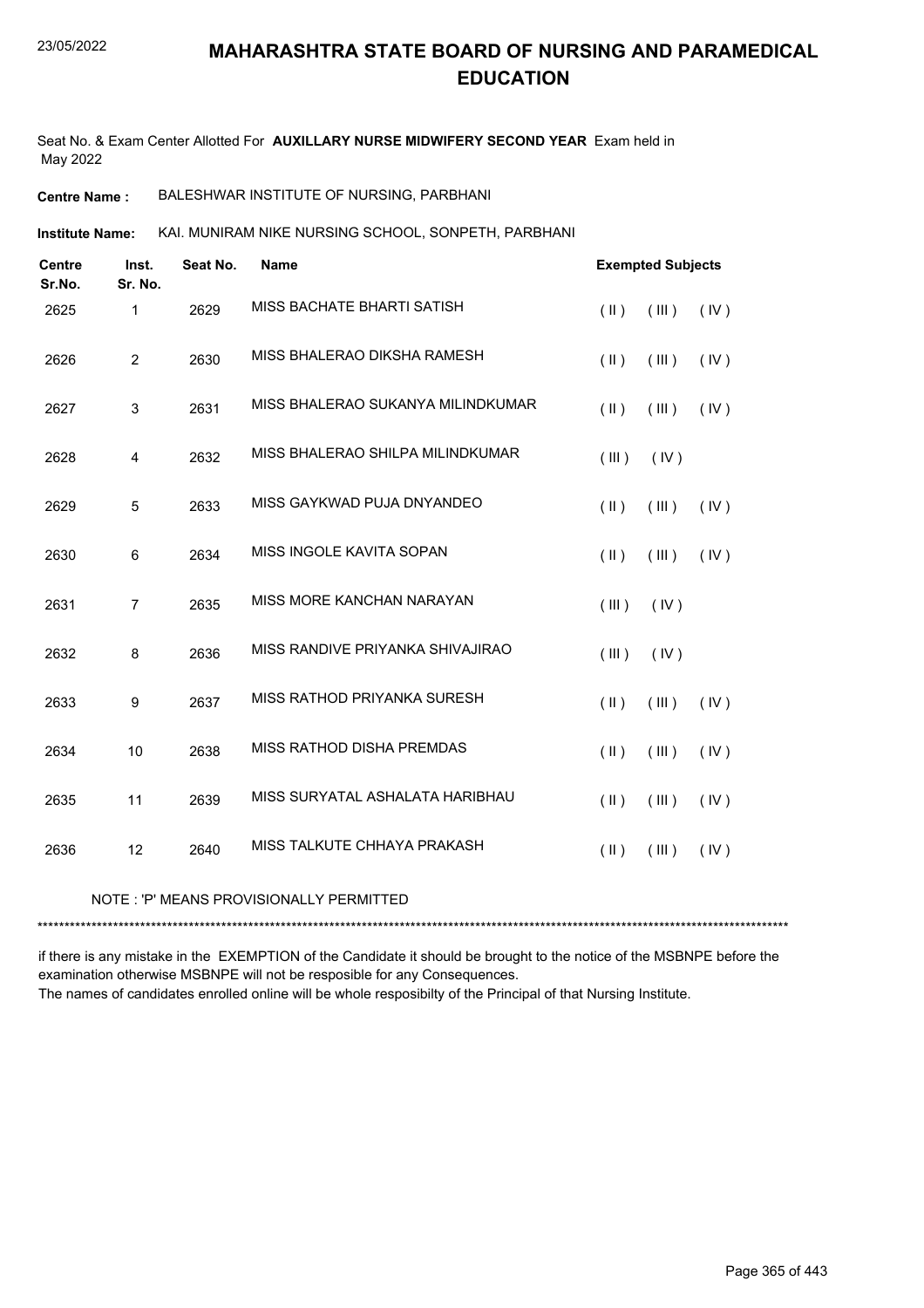Seat No. & Exam Center Allotted For **AUXILLARY NURSE MIDWIFERY SECOND YEAR** Exam held in May 2022

**Centre Name :** BALESHWAR INSTITUTE OF NURSING, PARBHANI

NOTE : 'P' MEANS PROVISIONALLY PERMITTED

SHRI SURESHDADA DESHMUKH INSTITUTE OF NURSING, PARBHANI **Institute Name:**

| <b>Centre</b><br>Sr.No. | Inst.<br>Sr. No. | Seat No. | <b>Name</b>                   |                         | <b>Exempted Subjects</b> |      |
|-------------------------|------------------|----------|-------------------------------|-------------------------|--------------------------|------|
| 2637                    | 1                | 2641     | MISS GHANSAWANT MIRA KISAN    | $(\parallel \parallel)$ | (III)                    | (IV) |
| 2638                    | $\overline{2}$   | 2642     | MISS JAGTAP SEEMA RAMKISAN    | (1)                     | (III)                    | (IV) |
| 2639                    | 3                | 2643     | MISS KACHRE PRADNYA BALASAHEB | $(\parallel \parallel)$ | (III)                    | (IV) |
| 2640                    | 4                | 2644     | MISS KAMBLE ARTI PRAKASH      | (III)                   | (IV)                     |      |
| 2641                    | 5                | 2645     | MISS MENDKE KRANTI GANGARAM   | (III)                   | (IV)                     |      |
| 2642                    | 6                | 2646     | MISS RATHOD MANISHA GOPINATH  | (III)                   | (IV)                     |      |
| 2643                    | 7                | 2647     | MISS WAKODE VAISHALI SUKHDEV  | (III)                   | (IV)                     |      |
|                         |                  |          |                               |                         |                          |      |

if there is any mistake in the EXEMPTION of the Candidate it should be brought to the notice of the MSBNPE before the examination otherwise MSBNPE will not be resposible for any Consequences.

\*\*\*\*\*\*\*\*\*\*\*\*\*\*\*\*\*\*\*\*\*\*\*\*\*\*\*\*\*\*\*\*\*\*\*\*\*\*\*\*\*\*\*\*\*\*\*\*\*\*\*\*\*\*\*\*\*\*\*\*\*\*\*\*\*\*\*\*\*\*\*\*\*\*\*\*\*\*\*\*\*\*\*\*\*\*\*\*\*\*\*\*\*\*\*\*\*\*\*\*\*\*\*\*\*\*\*\*\*\*\*\*\*\*\*\*\*\*\*\*\*\*\*\*\*\*\*\*\*\*\*\*\*\*\*\*\*\*\*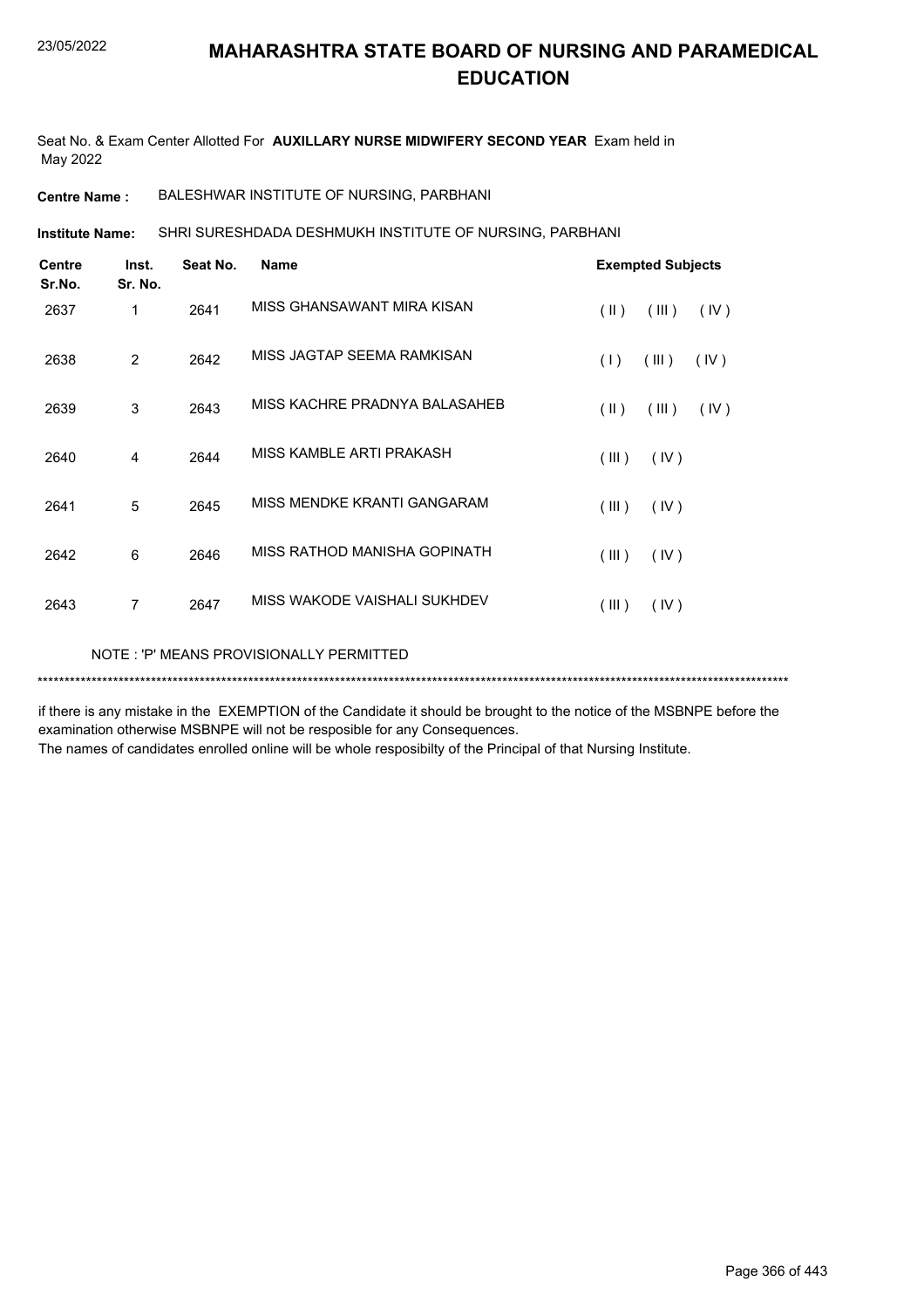Seat No. & Exam Center Allotted For **AUXILLARY NURSE MIDWIFERY SECOND YEAR** Exam held in May 2022

**Centre Name :** BALESHWAR INSTITUTE OF NURSING, PARBHANI

DNYANAI INSTITUTE OF NURSING SCHOOL, PARBHANI **Institute Name:**

| <b>Centre</b><br>Sr.No. | Inst.<br>Sr. No. | Seat No. | <b>Name</b>                                                     |                         | <b>Exempted Subjects</b> |      |
|-------------------------|------------------|----------|-----------------------------------------------------------------|-------------------------|--------------------------|------|
| 2644                    | 1                | 2648     | MISS BHALERAO UJAWALA TATERAO                                   | $($ II $)$              | (III)                    | (IV) |
| 2645                    | $\overline{c}$   | 2649     | MISS DAWARE ARCHANA RAGHOJI                                     | (III)                   | (IV)                     |      |
| 2646                    | 3                | 2650     | MISS DHULE DHAMMJYOTI PRAKASH                                   | $(\parallel)$           | (III)                    | (IV) |
| 2647                    | 4                | 2651     | MISS GAIKWAD JYOTI BALIRAM                                      | $(\parallel)$           | (III)                    | (IV) |
| 2648                    | $\mathbf 5$      | 2652     | SMT PACHPUNJE SADHANA RAJESH<br>(NEE JONDHALE SADHANA UTTAMRAO) | $(\parallel)$           | (III)                    | (IV) |
| 2649                    | 6                | 2653     | MISS LOKARE SAKHUBAI NAMDEV                                     | $($ II $)$              | (III)                    | (IV) |
| 2650                    | $\boldsymbol{7}$ | 2654     | MISS MORE SHITAL ANANT                                          | $($ III $)$             | (IV)                     |      |
| 2651                    | 8                | 2655     | MISS MULEY MADHURI MILIND                                       | $(\parallel)$           | (III)                    | (IV) |
| 2652                    | 9                | 2656     | MISS PHOPSE GAYATRI PANDIT                                      | $($ II $)$              | (III)                    | (IV) |
| 2653                    | 10               | 2657     | MISS SAWANT PRATIMA SATWAJI                                     | $(\parallel)$           | (III)                    | (IV) |
| 2654                    | 11               | 2658     | MISS SAWANT PRADNYA SATWAJI                                     | $(\parallel)$           | (III)                    | (IV) |
| 2655                    | 12               | 2659     | MISS SAWANT SHILPA SATWAJI                                      | $($ II $)$              | (III)                    | (IV) |
| 2656                    | 13               | 2660     | MISS TAKTODE POONAM BANSI                                       | $(\parallel)$           | (III)                    | (IV) |
| 2657                    | 14               | 2661     | MISS TAKTODE SONALI BANSI                                       | $(\parallel)$           | (III)                    | (IV) |
| 2658                    | 15               | 2662     | MISS THORAT PANCHSEELA MADHAVRAO                                | $($ II $)$              | (III)                    | (IV) |
| 2659                    | 16               | 2663     | MISS UBALE SHITAL PARMESHWAR                                    | $(\parallel \parallel)$ | (III)                    | (IV) |
|                         |                  |          |                                                                 |                         |                          |      |

NOTE : 'P' MEANS PROVISIONALLY PERMITTED

if there is any mistake in the EXEMPTION of the Candidate it should be brought to the notice of the MSBNPE before the examination otherwise MSBNPE will not be resposible for any Consequences.

\*\*\*\*\*\*\*\*\*\*\*\*\*\*\*\*\*\*\*\*\*\*\*\*\*\*\*\*\*\*\*\*\*\*\*\*\*\*\*\*\*\*\*\*\*\*\*\*\*\*\*\*\*\*\*\*\*\*\*\*\*\*\*\*\*\*\*\*\*\*\*\*\*\*\*\*\*\*\*\*\*\*\*\*\*\*\*\*\*\*\*\*\*\*\*\*\*\*\*\*\*\*\*\*\*\*\*\*\*\*\*\*\*\*\*\*\*\*\*\*\*\*\*\*\*\*\*\*\*\*\*\*\*\*\*\*\*\*\*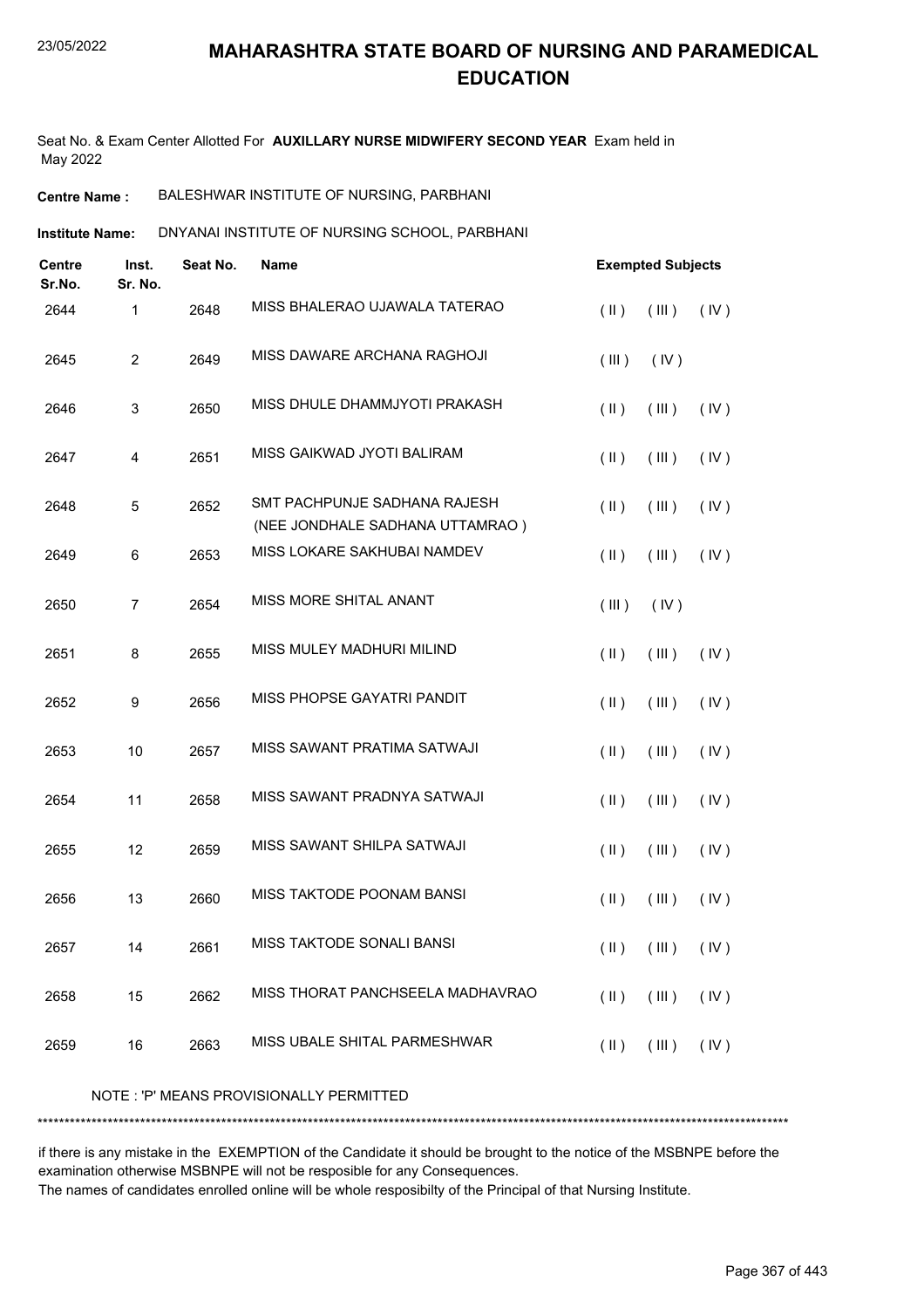Seat No. & Exam Center Allotted For **AUXILLARY NURSE MIDWIFERY SECOND YEAR** Exam held in May 2022

**Centre Name :** BALESHWAR INSTITUTE OF NURSING, PARBHANI

TORJA NURSING SCHOOL, PARBHANI **Institute Name:**

| <b>Centre</b><br>Sr.No. | Inst.<br>Sr. No. | Seat No. | <b>Name</b>                    | <b>Exempted Subjects</b>       |  |
|-------------------------|------------------|----------|--------------------------------|--------------------------------|--|
| 2660                    | 1                | 2664     | MISS BANSODE PRANITA PRATAP    | (III)<br>(IV)                  |  |
| 2661                    | $\overline{2}$   | 2665     | MISS BHISE MANISHA ANAND       | (III)<br>(IV)                  |  |
| 2662                    | 3                | 2666     | MISS BHOKARE DAIVASHALA MADHAV | $(\parallel)$<br>(III)<br>(IV) |  |
| 2663                    | 4                | 2667     | MISS GANDHARE MINA BHAGWAN     | (III)<br>(IV)                  |  |
| 2664                    | 5                | 2668     | MISS INGOLE PRIYANKA ASHOK     | (III)<br>(IV)                  |  |
| 2665                    | 6                | 2669     | MISS KAMBLE VAISHALI PRALHAD   | (III)<br>(IV)                  |  |
| 2666                    | $\overline{7}$   | 2670     | MISS NARHIRE VAISHALI SHANKAR  | (III)<br>(IV)<br>(1)           |  |
| 2667                    | 8                | 2671     | MISS SARKATE POOJA SAHEBRAO    | (III)<br>(IV)                  |  |
| 2668                    | 9                | 2672     | MISS SIRSAT MANISHA MADHUKAR   | (1)<br>(III)<br>(IV)           |  |

NOTE : 'P' MEANS PROVISIONALLY PERMITTED

\*\*\*\*\*\*\*\*\*\*\*\*\*\*\*\*\*\*\*\*\*\*\*\*\*\*\*\*\*\*\*\*\*\*\*\*\*\*\*\*\*\*\*\*\*\*\*\*\*\*\*\*\*\*\*\*\*\*\*\*\*\*\*\*\*\*\*\*\*\*\*\*\*\*\*\*\*\*\*\*\*\*\*\*\*\*\*\*\*\*\*\*\*\*\*\*\*\*\*\*\*\*\*\*\*\*\*\*\*\*\*\*\*\*\*\*\*\*\*\*\*\*\*\*\*\*\*\*\*\*\*\*\*\*\*\*\*\*\*

if there is any mistake in the EXEMPTION of the Candidate it should be brought to the notice of the MSBNPE before the examination otherwise MSBNPE will not be resposible for any Consequences.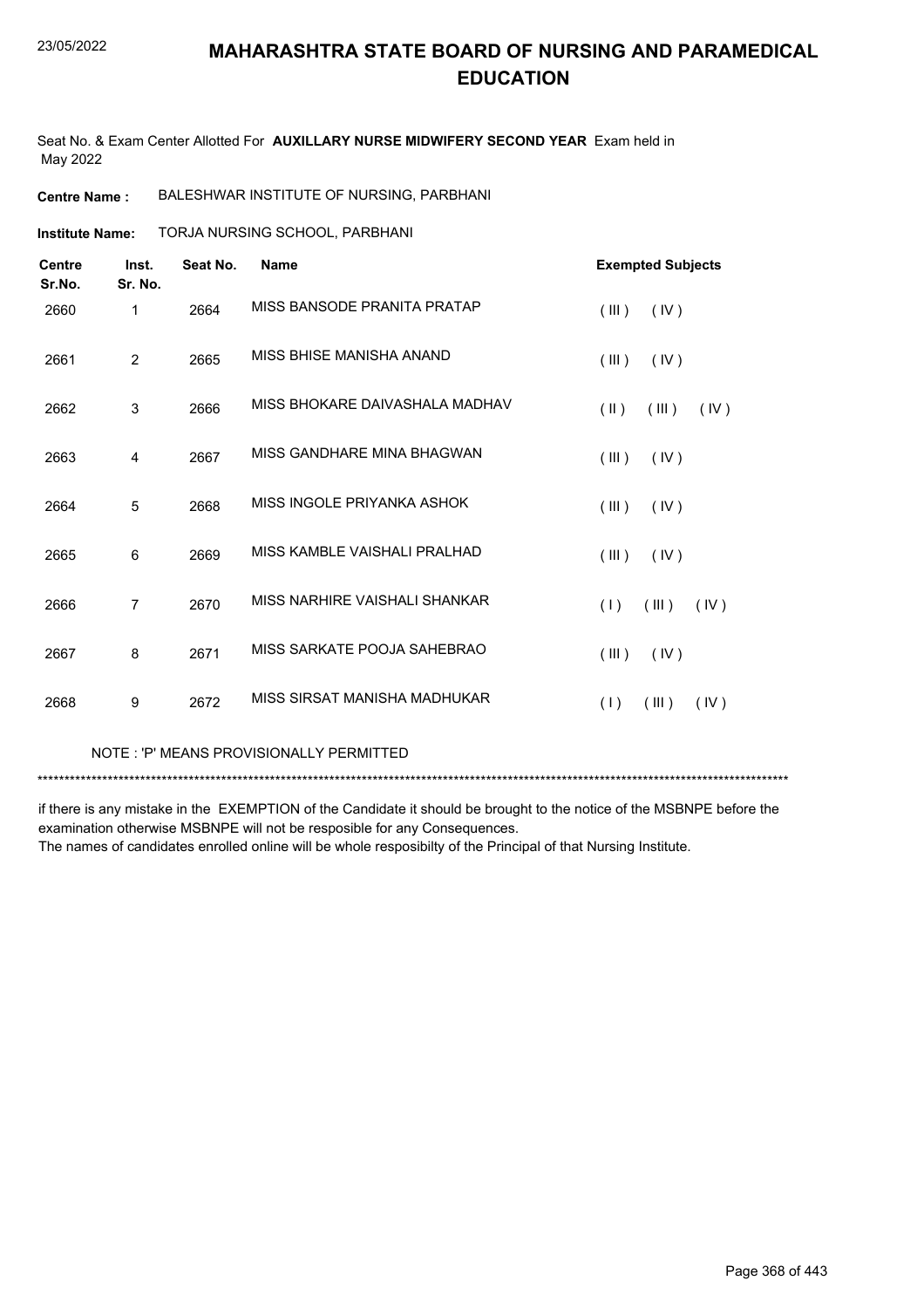Seat No. & Exam Center Allotted For **AUXILLARY NURSE MIDWIFERY SECOND YEAR** Exam held in May 2022

**Centre Name :** BALESHWAR INSTITUTE OF NURSING, PARBHANI

SAISHA NURSING SCHOOL, PURNA, PARBHANI **Institute Name:**

| <b>Centre</b><br>Sr.No. | Inst.<br>Sr. No. | Seat No. | <b>Name</b>                     |               | <b>Exempted Subjects</b> |      |
|-------------------------|------------------|----------|---------------------------------|---------------|--------------------------|------|
| 2669                    | 1                | 2673     | MISS CHATSE SUKESHNA GHANSHYAM  | (III)         | (IV)                     |      |
| 2670                    | $\overline{2}$   | 2674     | MISS DHABADAGE MEERA GOUTAM     | (III)         | (IV)                     |      |
| 2671                    | 3                | 2675     | MISS KALBANDE KRATIKSHA SANJAY  | $($ II $)$    | (III)                    | (IV) |
| 2672                    | $\overline{4}$   | 2676     | MISS KURHE ASHVINI BABAN        | $(\parallel)$ | (III)                    | (IV) |
| 2673                    | 5                | 2677     | MISS LONKAR SHILPA ANANDA       | $(\parallel)$ | (III)                    | (IV) |
| 2674                    | 6                | 2678     | MISS RANKHAMBE PRIYANKA DEVARAO | $(\parallel)$ | (III)                    | (IV) |
| 2675                    | $\overline{7}$   | 2679     | MISS RAUT SEEMA KAILAS          | $($ II $)$    | (III)                    | (IV) |
| 2676                    | 8                | 2680     | MISS SARODE PRADNYA CHANDRAMUNI | $($ II $)$    | (III)                    | (IV) |
| 2677                    | 9                | 2681     | MISS TIGOTE YESHODHARA NEMINATH | (III)         | (IV)                     |      |

NOTE : 'P' MEANS PROVISIONALLY PERMITTED

\*\*\*\*\*\*\*\*\*\*\*\*\*\*\*\*\*\*\*\*\*\*\*\*\*\*\*\*\*\*\*\*\*\*\*\*\*\*\*\*\*\*\*\*\*\*\*\*\*\*\*\*\*\*\*\*\*\*\*\*\*\*\*\*\*\*\*\*\*\*\*\*\*\*\*\*\*\*\*\*\*\*\*\*\*\*\*\*\*\*\*\*\*\*\*\*\*\*\*\*\*\*\*\*\*\*\*\*\*\*\*\*\*\*\*\*\*\*\*\*\*\*\*\*\*\*\*\*\*\*\*\*\*\*\*\*\*\*\*

if there is any mistake in the EXEMPTION of the Candidate it should be brought to the notice of the MSBNPE before the examination otherwise MSBNPE will not be resposible for any Consequences.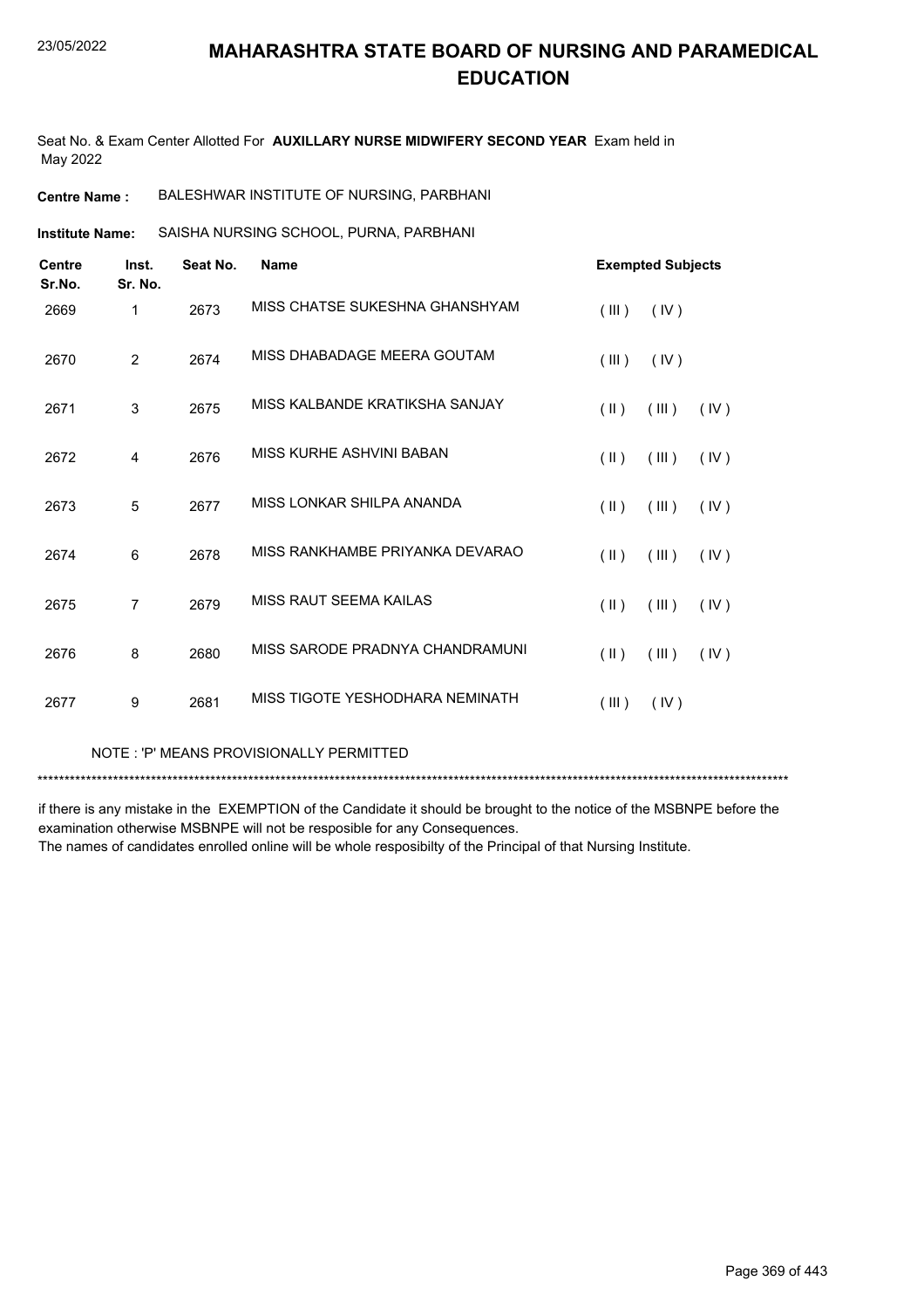Seat No. & Exam Center Allotted For **AUXILLARY NURSE MIDWIFERY SECOND YEAR** Exam held in May 2022

**Centre Name :** BALESHWAR INSTITUTE OF NURSING, PARBHANI

YESHWANT INSTITUTE OF NURSING, PARBHANI **Institute Name:**

| <b>Centre</b><br>Sr.No. | Inst.<br>Sr. No. | Seat No. | <b>Name</b>                    |                     | <b>Exempted Subjects</b> |      |
|-------------------------|------------------|----------|--------------------------------|---------------------|--------------------------|------|
| 2678                    | $\mathbf{1}$     | 2682     | MISS DHAGE PRIYANKA RAOSAHEB   | $($ II $)$          | (III)                    | (IV) |
| 2679                    | $\overline{c}$   | 2683     | MISS DUDHALKAR DROPADA APPARAO |                     |                          |      |
| 2680                    | 3                | 2684     | MISS GAIKWAD POOJA DEEPAK      | (III)               | (IV)                     |      |
| 2681                    | 4                | 2685     | MISS KALE DIPALI GULABRAO      | $(\parallel)$       | (III)                    | (IV) |
| 2682                    | $\mathbf 5$      | 2686     | MISS KALE RAVITA MURLIDHAR     | $(\parallel)$       | (III)                    | (IV) |
| 2683                    | $\,6$            | 2687     | MISS KANKUTE NAMRTA DNYANDEV   | (III)               | (IV)                     |      |
| 2684                    | $\overline{7}$   | 2688     | MISS KOKATE PARVATI TULSHIRAM  | $($ II $)$          | (III)                    | (IV) |
| 2685                    | 8                | 2689     | MISS KURUDE GODAVARI NAMDEO    | (III)               | (IV)                     |      |
| 2686                    | $\boldsymbol{9}$ | 2690     | MISS KURUDE KOMAL BABAN        | $(\parallel)$       | (III)                    | (IV) |
| 2687                    | 10               | 2691     | MISS MANE LALITA MOHAN         | $($ II $)$          | (III)                    | (IV) |
| 2688                    | 11               | 2692     | MISS RAGADE PUNAM SANJAY       | $($ $\parallel$ $)$ | (III)                    | (IV) |
| 2689                    | 12               | 2693     | MISS SAWRE VAISHALI DATTARAO   | (III)               | (IV)                     |      |
| 2690                    | 13               | 2694     | MISS VAVHALE CHANDARANI MILIND | $(\parallel)$       | (III)                    | (IV) |

NOTE : 'P' MEANS PROVISIONALLY PERMITTED

\*\*\*\*\*\*\*\*\*\*\*\*\*\*\*\*\*\*\*\*\*\*\*\*\*\*\*\*\*\*\*\*\*\*\*\*\*\*\*\*\*\*\*\*\*\*\*\*\*\*\*\*\*\*\*\*\*\*\*\*\*\*\*\*\*\*\*\*\*\*\*\*\*\*\*\*\*\*\*\*\*\*\*\*\*\*\*\*\*\*\*\*\*\*\*\*\*\*\*\*\*\*\*\*\*\*\*\*\*\*\*\*\*\*\*\*\*\*\*\*\*\*\*\*\*\*\*\*\*\*\*\*\*\*\*\*\*\*\*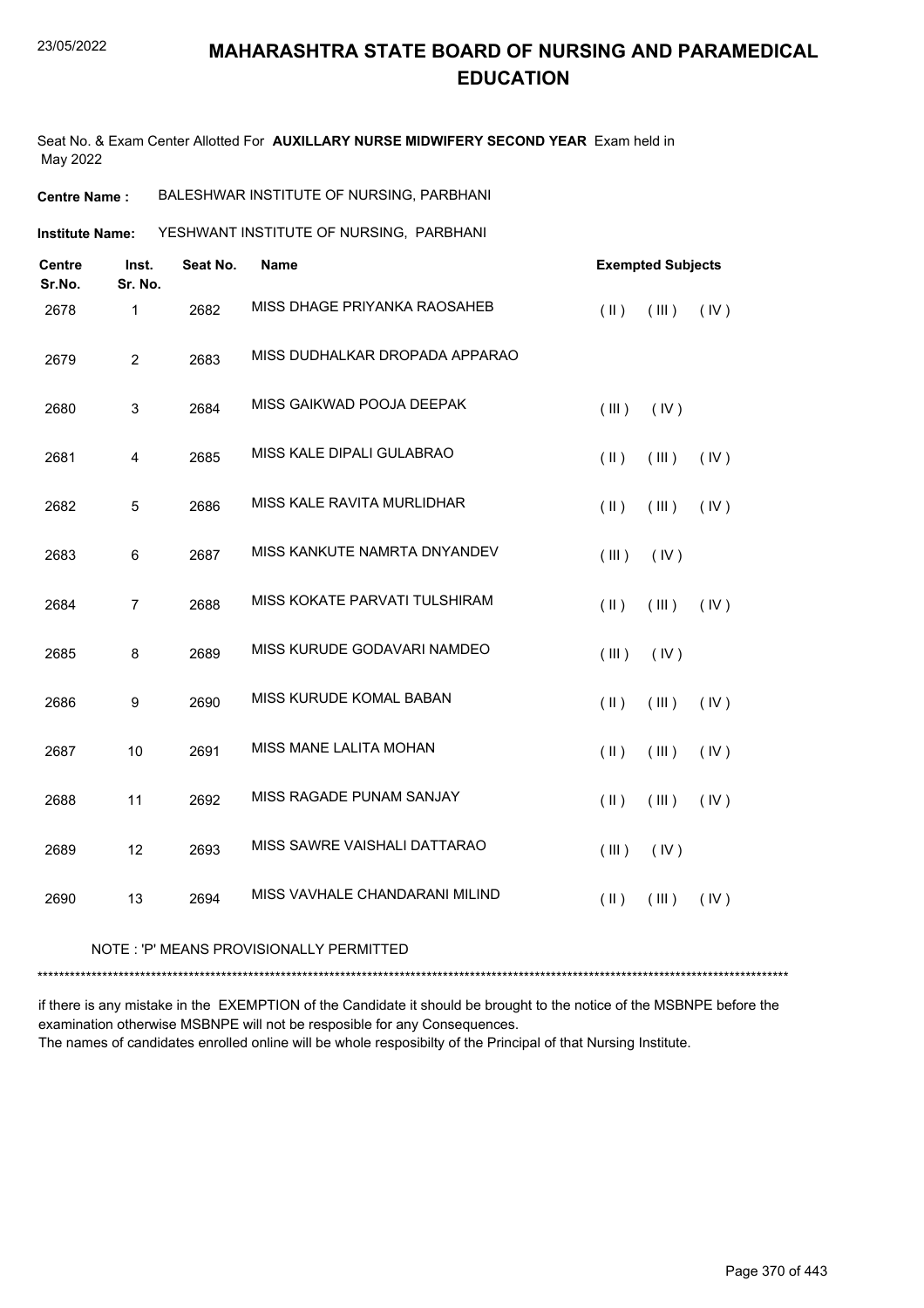Seat No. & Exam Center Allotted For **AUXILLARY NURSE MIDWIFERY SECOND YEAR** Exam held in May 2022

**Centre Name :** BALESHWAR INSTITUTE OF NURSING, PARBHANI

Kalpana Chawala Nursing School, Parbhani **Institute Name:**

| <b>Centre</b><br>Sr.No. | Inst.<br>Sr. No. | Seat No. | <b>Name</b>                             |       | <b>Exempted Subjects</b> |      |
|-------------------------|------------------|----------|-----------------------------------------|-------|--------------------------|------|
| 2691                    |                  | 2695     | MISS GAVALE CHANCHAL PARASRAM           | (  )  | (III)                    | (IV) |
| 2692                    | 2                | 2696     | MISS PAITHANE KAVITA SITARAM            | (  )  | (III)                    | (IV) |
| 2693                    | 3                | 2697     | MISS WAGHMARE VAISHALI BALIRAM          | (III) | (IV)                     |      |
|                         |                  |          | NOTE: 'P' MEANS PROVISIONALLY PERMITTED |       |                          |      |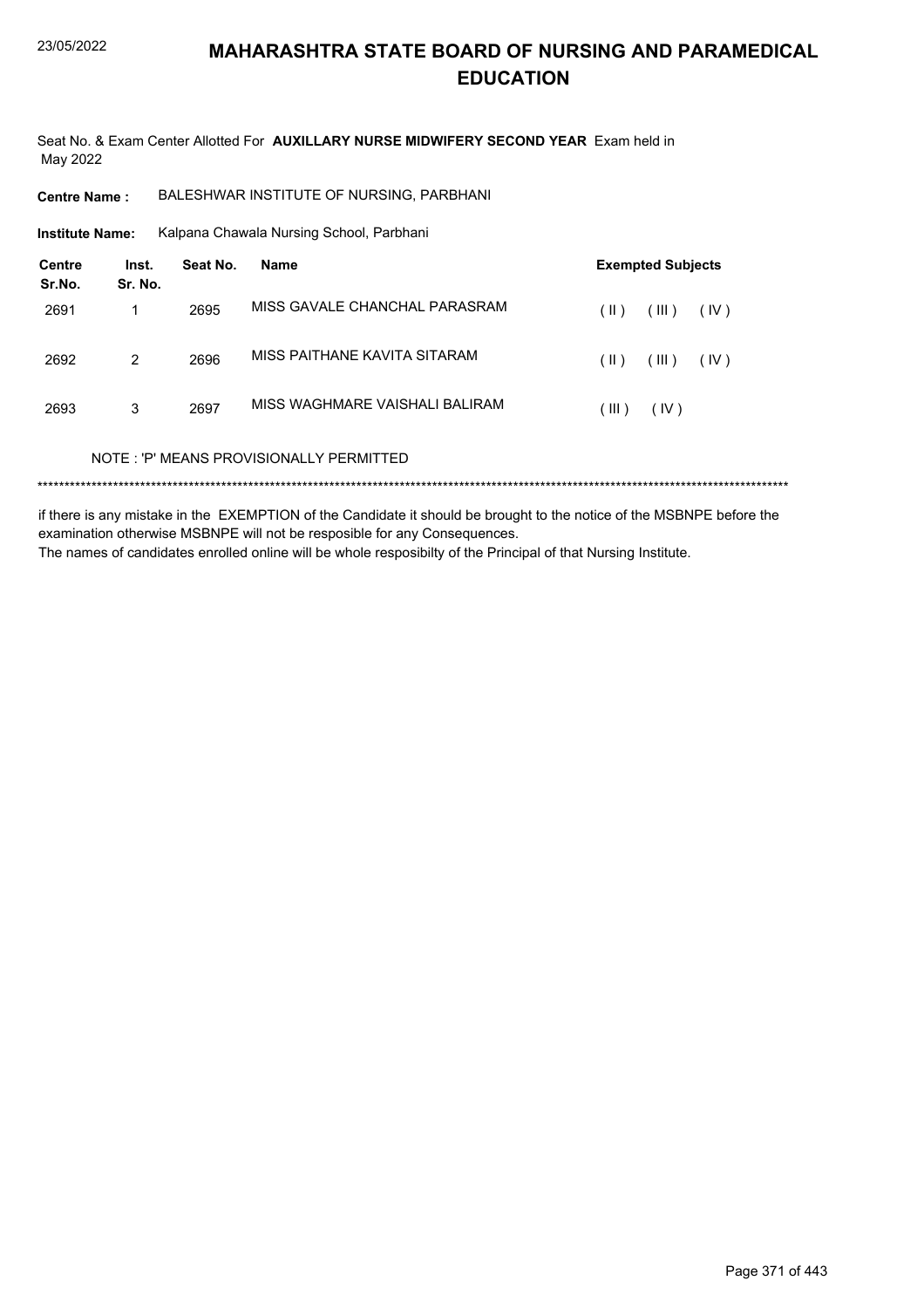Seat No. & Exam Center Allotted For **AUXILLARY NURSE MIDWIFERY SECOND YEAR** Exam held in May 2022

**Centre Name :** MOTHER TERESA NURSING SCHOOL, NANDED

Institute Name: SMT. PRAMILATAI BHALERAO SCHOOL OF NURSING, Nanded

| Inst.<br><b>Centre</b><br>Sr.No.<br>Sr. No. |                | Seat No. | <b>Name</b>                        |               | <b>Exempted Subjects</b>                      |      |  |
|---------------------------------------------|----------------|----------|------------------------------------|---------------|-----------------------------------------------|------|--|
| 2694                                        | 1              | 2698     | MISS AGALDARE SANTOSHI PARASHRAM   | (III)         | (IV)                                          |      |  |
| 2695                                        | $\overline{2}$ | 2699     | MISS ARKE ANAMIKA SHALIK           | (III)         | (IV)                                          |      |  |
| 2696                                        | 3              | 2700     | MISS BHALERAO BHARTI BHIMRAO       | $(\parallel)$ | (III)                                         | (IV) |  |
| 2697                                        | 4              | 2701     | MISS BHALERAO SWATI DILIP          | (III)         | (IV)                                          |      |  |
| 2698                                        | 5              | 2702     | MISS BHISE VAISHNADEVI GANGADHAR   | $(\parallel)$ | (III)                                         | (IV) |  |
| 2699                                        | 6              | 2703     | MISS CHAVHAN DIKSHA ISHWAR         | (III)         | (IV)                                          |      |  |
| 2700                                        | $\overline{7}$ | 2704     | MISS CHAVHAN FULMA KHANDU          | (III)         | (IV)                                          |      |  |
| 2701                                        | 8              | 2705     | MISS GAROLE AARTI DEVRAO           |               |                                               |      |  |
| 2702                                        | 9              | 2706     | MISS GAVHANE MRUNALI BABURAO       | (III)         | (IV)                                          |      |  |
| 2703                                        | 10             | 2707     | MISS GOTMUKALE JYOTI SANGRAM       |               |                                               |      |  |
| 2704                                        | 11             | 2708     | MISS HAPSE SUJATA SHRIRANG         | (III)         | (IV)                                          |      |  |
| 2705                                        | 12             | 2709     | MISS JADHAV PAYAL DEVSING          | $(\parallel)$ | (III)                                         | (IV) |  |
| 2706                                        | 13             | 2710     | MISS KOKARE VISHAKHA RAMESH        | $(\parallel)$ | (III)                                         | (IV) |  |
| 2707                                        | 14             | 2711     | MISS LADHANI PAYAL SAKRU           |               | $(\mathbb{I})$ $(\mathbb{II})$ $(\mathbb{V})$ |      |  |
| 2708                                        | 15             | 2712     | MISS NIKHAT MONIKA SHAMSUNDAR      | $(\parallel)$ | (III)                                         | (IV) |  |
| 2709                                        | 16             | 2713     | MISS PADKANTHWAR ANNAPURNA VITTHAL | (III)         | (IV)                                          |      |  |
| 2710                                        | 17             | 2714     | MISS PARCHAKE SHALUNA VITTHAL      | (III)         | (IV)                                          |      |  |
| 2711                                        | 18             | 2715     | MISS RATHOD KAJAL BHIMRAO          | (III)         | (IV)                                          |      |  |
| 2712                                        | 19             | 2716     | MISS SAWATE SUJATA SUBHASH         |               | $(III)$ $(IV)$                                |      |  |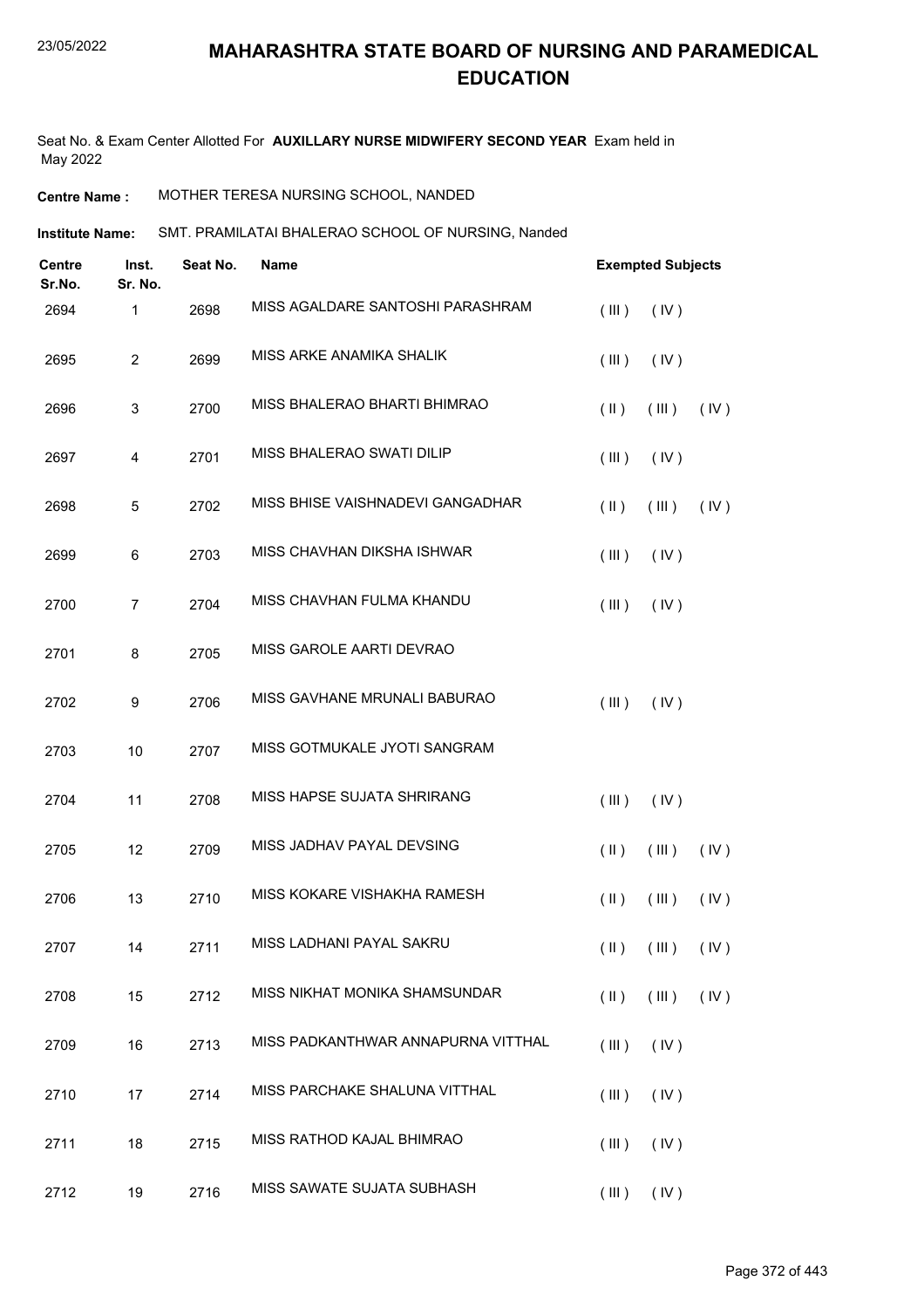| May 2022 |    |      | Seat No. & Exam Center Allotted For <b>AUXILLARY NURSE MIDWIFERY SECOND YEAR</b> Exam held in |       |      |
|----------|----|------|-----------------------------------------------------------------------------------------------|-------|------|
| 2713     | 20 | 2717 | MISS THORAT SHUBHANGI MUNJAJI                                                                 | (III) | (IV) |
| 2714     | 21 | 2718 | MISS TILEKAR MANGALA DASHRATH                                                                 | (III) | (IV) |
| 2715     | 22 | 2719 | MISS WAGHMARE SANGITA BABU                                                                    | (III) | (IV) |
| 2716     | 23 | 2720 | MISS ZADTE VIDYA PUNDLIK                                                                      | (III) | (IV) |
|          |    |      | NOTE: 'P' MEANS PROVISIONALLY PERMITTED                                                       |       |      |
|          |    |      |                                                                                               |       |      |

if there is any mistake in the EXEMPTION of the Candidate it should be brought to the notice of the MSBNPE before the examination otherwise MSBNPE will not be resposible for any Consequences.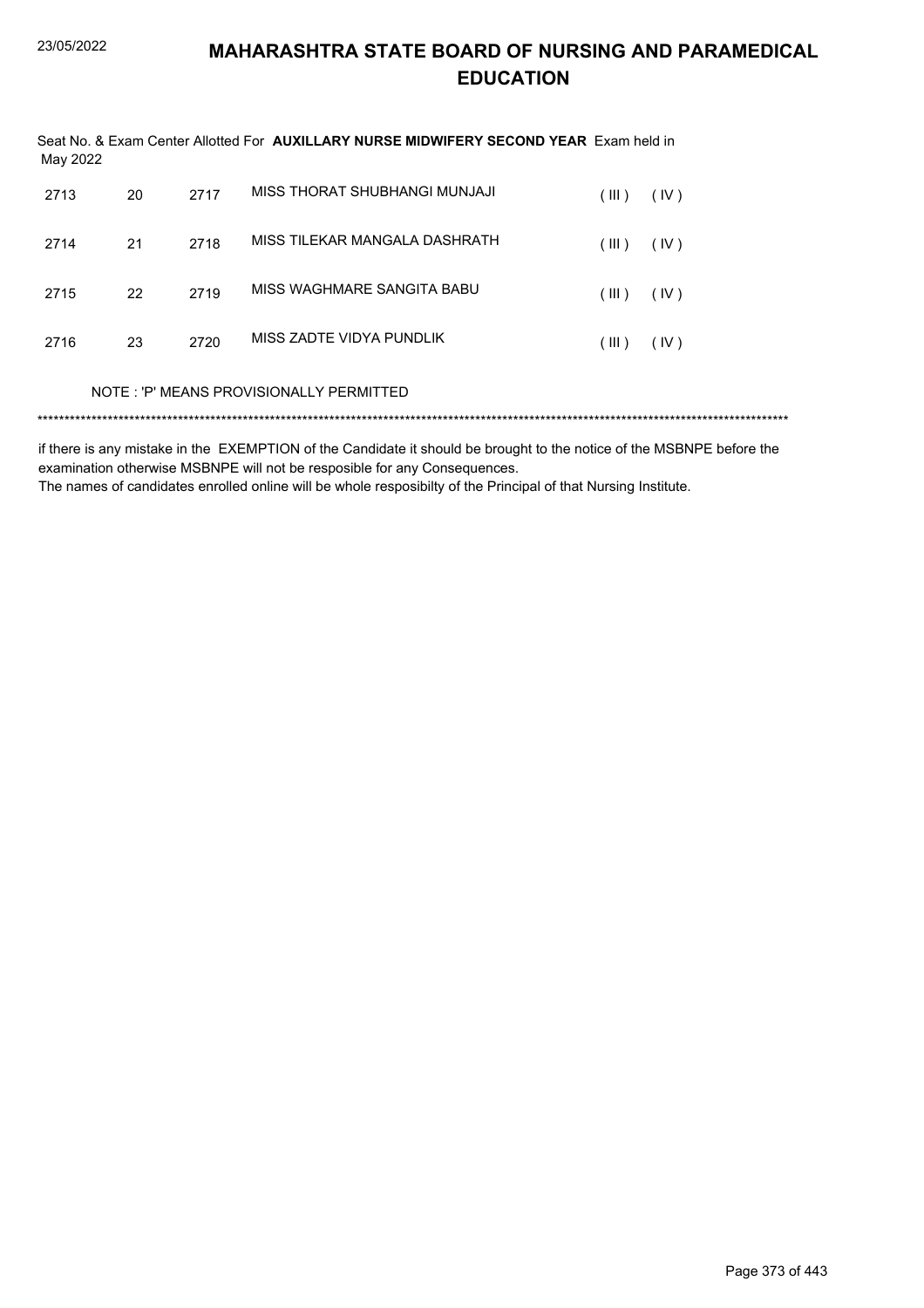Seat No. & Exam Center Allotted For **AUXILLARY NURSE MIDWIFERY SECOND YEAR** Exam held in May 2022

**Centre Name :** MOTHER TERESA NURSING SCHOOL, NANDED

**Institute Name: LOTUS NURSING INSTITUTE, NANDED** 

| <b>Centre</b>  | Inst.          | Seat No. | <b>Name</b>                        | <b>Exempted Subjects</b> |       |      |
|----------------|----------------|----------|------------------------------------|--------------------------|-------|------|
| Sr.No.<br>2717 | Sr. No.<br>1   | 2721     | MISS BURKULE CHHAYA KISANA         | (1)                      | (III) | (IV) |
| 2718           | 2              | 2722     | MISS HADGALE PRITI NAGORAO         | (III)                    | (IV)  |      |
| 2719           | 3              | 2723     | MISS JADHAV SONU SANJAY            | (III)                    | (IV)  |      |
| 2720           | 4              | 2724     | MISS KAWLE DIPALI ASHOKRAO         | (III)                    | (IV)  |      |
| 2721           | 5              | 2725     | MISS PAIKRAO SUKESHNI RAVAN        |                          |       |      |
| 2722           | 6              | 2726     | MISS SATORE PORNIMA SHYAMRAO       | (III)                    | (IV)  |      |
| 2723           | $\overline{7}$ | 2727     | MISS SURYAWANSHI MAHANANDA PUNDLIK | (III)                    | (IV)  |      |
| 2724           | 8              | 2728     | MISS THORAT POOJA BABURAO          | (III)                    | (IV)  |      |
| 2725           | 9              | 2729     | MISS WAGHMARE SEEMA BHUJANG        | (III)                    | (IV)  |      |
|                |                |          |                                    |                          |       |      |

NOTE : 'P' MEANS PROVISIONALLY PERMITTED

\*\*\*\*\*\*\*\*\*\*\*\*\*\*\*\*\*\*\*\*\*\*\*\*\*\*\*\*\*\*\*\*\*\*\*\*\*\*\*\*\*\*\*\*\*\*\*\*\*\*\*\*\*\*\*\*\*\*\*\*\*\*\*\*\*\*\*\*\*\*\*\*\*\*\*\*\*\*\*\*\*\*\*\*\*\*\*\*\*\*\*\*\*\*\*\*\*\*\*\*\*\*\*\*\*\*\*\*\*\*\*\*\*\*\*\*\*\*\*\*\*\*\*\*\*\*\*\*\*\*\*\*\*\*\*\*\*\*\*

if there is any mistake in the EXEMPTION of the Candidate it should be brought to the notice of the MSBNPE before the examination otherwise MSBNPE will not be resposible for any Consequences.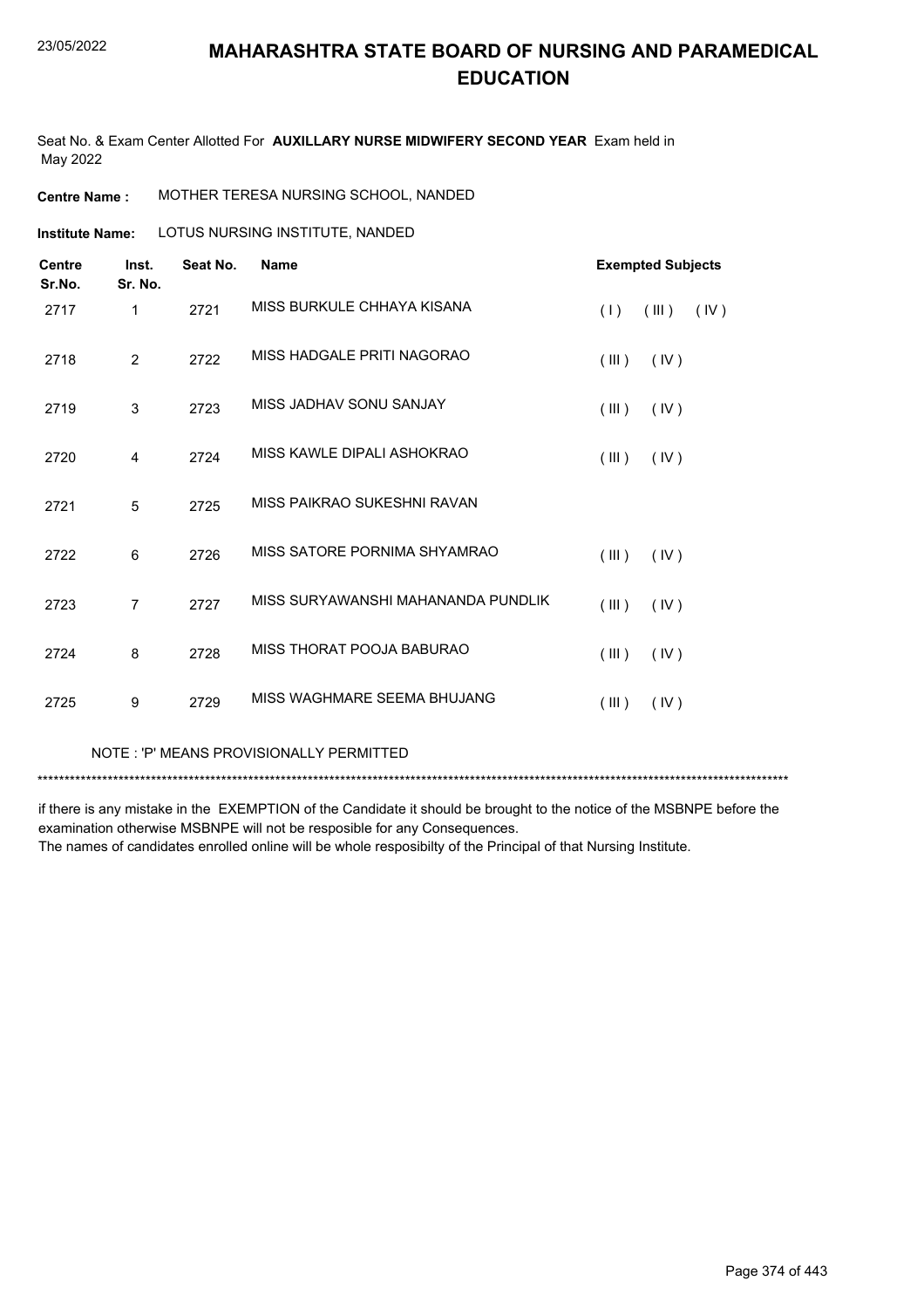Seat No. & Exam Center Allotted For **AUXILLARY NURSE MIDWIFERY SECOND YEAR** Exam held in May 2022

**Centre Name :** MOTHER TERESA NURSING SCHOOL, NANDED

DHARTI SCHOOL OF NURSING MALEGAON RD NANDED **Institute Name:**

| <b>Centre</b><br>Sr.No. | Inst.<br>Sr. No. | Seat No. | <b>Name</b>                       | <b>Exempted Subjects</b> |       |      |
|-------------------------|------------------|----------|-----------------------------------|--------------------------|-------|------|
| 2726                    | 1                | 2730     | MISS ADE PRAGATI DNYANESHWAR      | $(\parallel)$            | (III) | (IV) |
| 2727                    | $\overline{2}$   | 2731     | MISS GAIKWAD KUSUMANANDI DEVANAND | $(\parallel \parallel)$  | (III) | (IV) |
| 2728                    | 3                | 2732     | MISS KADAM ANURADHA NAGORAO       | $(\parallel \parallel)$  | (III) | (IV) |
| 2729                    | 4                | 2733     | MISS LOHALE MANGAL JAYANT         | $(\parallel)$            | (III) | (IV) |
| 2730                    | 5                | 2734     | MISS MESHRAM RADHA NAMDEV         | $(\parallel)$            | (III) | (IV) |
| 2731                    | 6                | 2735     | MISS NIWDANGE ASHWINI SIDDHARTH   | (III)                    | (IV)  |      |
| 2732                    | 7                | 2736     | MISS PAWAR BHAGYASHREE RAJESH     | $(\parallel \parallel)$  | (III) | (IV) |
| 2733                    | 8                | 2737     | MISS SHINDE SHILPA BHANUDAS       | $(\parallel)$            | (III) | (IV) |

NOTE : 'P' MEANS PROVISIONALLY PERMITTED

\*\*\*\*\*\*\*\*\*\*\*\*\*\*\*\*\*\*\*\*\*\*\*\*\*\*\*\*\*\*\*\*\*\*\*\*\*\*\*\*\*\*\*\*\*\*\*\*\*\*\*\*\*\*\*\*\*\*\*\*\*\*\*\*\*\*\*\*\*\*\*\*\*\*\*\*\*\*\*\*\*\*\*\*\*\*\*\*\*\*\*\*\*\*\*\*\*\*\*\*\*\*\*\*\*\*\*\*\*\*\*\*\*\*\*\*\*\*\*\*\*\*\*\*\*\*\*\*\*\*\*\*\*\*\*\*\*\*\*

if there is any mistake in the EXEMPTION of the Candidate it should be brought to the notice of the MSBNPE before the examination otherwise MSBNPE will not be resposible for any Consequences.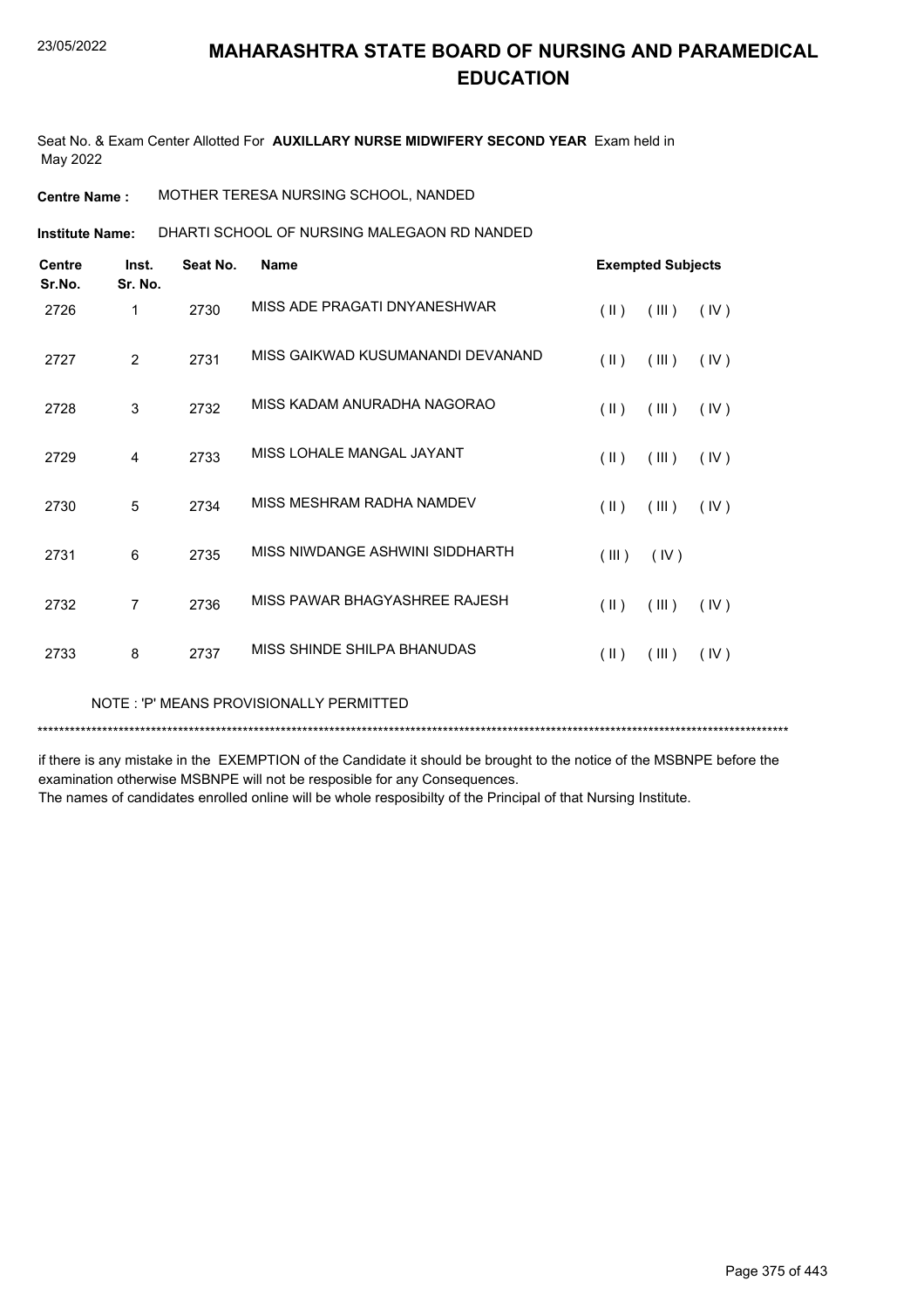#### 23/05/2022

#### **MAHARASHTRA STATE BOARD OF NURSING AND PARAMEDICAL EDUCATION**

Seat No. & Exam Center Allotted For **AUXILLARY NURSE MIDWIFERY SECOND YEAR** Exam held in May 2022

**Centre Name :** MOTHER TERESA NURSING SCHOOL, NANDED

| Institute Name: | Satabai Landge Nursing School, Nanded |
|-----------------|---------------------------------------|
|                 |                                       |

| Centre<br>Sr.No. | Inst.<br>Sr. No. | Seat No. | <b>Name</b>                   | <b>Exempted Subjects</b>                  |  |  |
|------------------|------------------|----------|-------------------------------|-------------------------------------------|--|--|
| 2734             | $\mathbf{1}$     | 2738     | MISS GAVHANDE LAXMIBAI MANIK  | (IV)<br>(III)                             |  |  |
| 2735             | $\overline{2}$   | 2739     | MISS HANUMANTE DIKSHA NAMDEV  | (1)<br>(III)<br>(IV)                      |  |  |
| 2736             | 3                | 2740     | MISS JOGDAND PRITI BHIMRAO    | $(\parallel)$<br>(III)<br>(IV)            |  |  |
| 2737             | 4                | 2741     | MISS KAMBLE PRIYANKA SATTAJI  |                                           |  |  |
| 2738             | 5                | 2742     | MISS KAMBLE KAVITA VYANKATRAO | (1)<br>(III)<br>(IV)                      |  |  |
| 2739             | 6                | 2743     | MISS KARHALE SANGITA MAROTI   | (III)<br>(IV)                             |  |  |
| 2740             | $\overline{7}$   | 2744     | MISS LANDGE POONAM SHRAVAN    |                                           |  |  |
| 2741             | 8                | 2745     | MISS NARWADE ROHINI GOVIND    | (III)<br>(IV)                             |  |  |
| 2742             | $\boldsymbol{9}$ | 2746     | MISS NARWADE DIPA SURESH      | (IV)<br>$(\parallel)$<br>(III)            |  |  |
| 2743             | 10               | 2747     | MISS NAVGHARE SONALI MOGLAJI  | (III)<br>(IV)                             |  |  |
| 2744             | 11               | 2748     | MISS PANDIT DIVYA BHIMRAO     | $(\parallel)$<br>(III)<br>(IV)            |  |  |
| 2745             | 12               | 2749     | MISS PAWALE SWARUPA VIJAY     | $(\parallel)$<br>(III)<br>(IV)            |  |  |
| 2746             | 13               | 2750     | MISS PAWAR JYOTSNA SANTOSH    | $(\parallel)$<br>(III)<br>(IV)            |  |  |
| 2747             | 14               | 2751     | MISS POHARE ARTI UTTAM        | $(\parallel)$ $(\parallel)$ $(\parallel)$ |  |  |
| 2748             | 15               | 2752     | MISS SARPATE ARCHANA BABURAO  | (IV)<br>(III)                             |  |  |
| 2749             | 16               | 2753     | MISS WAGHMARE RANI PUNDLIK    | (III)<br>$(\parallel)$<br>(IV)            |  |  |
| 2750             | 17               | 2754     | MISS WATHORE SHARDA RAMESH    | (III)<br>(IV)<br>$(\parallel)$            |  |  |
|                  |                  |          |                               |                                           |  |  |

NOTE : 'P' MEANS PROVISIONALLY PERMITTED

\*\*\*\*\*\*\*\*\*\*\*\*\*\*\*\*\*\*\*\*\*\*\*\*\*\*\*\*\*\*\*\*\*\*\*\*\*\*\*\*\*\*\*\*\*\*\*\*\*\*\*\*\*\*\*\*\*\*\*\*\*\*\*\*\*\*\*\*\*\*\*\*\*\*\*\*\*\*\*\*\*\*\*\*\*\*\*\*\*\*\*\*\*\*\*\*\*\*\*\*\*\*\*\*\*\*\*\*\*\*\*\*\*\*\*\*\*\*\*\*\*\*\*\*\*\*\*\*\*\*\*\*\*\*\*\*\*\*\*

if there is any mistake in the EXEMPTION of the Candidate it should be brought to the notice of the MSBNPE before the examination otherwise MSBNPE will not be resposible for any Consequences.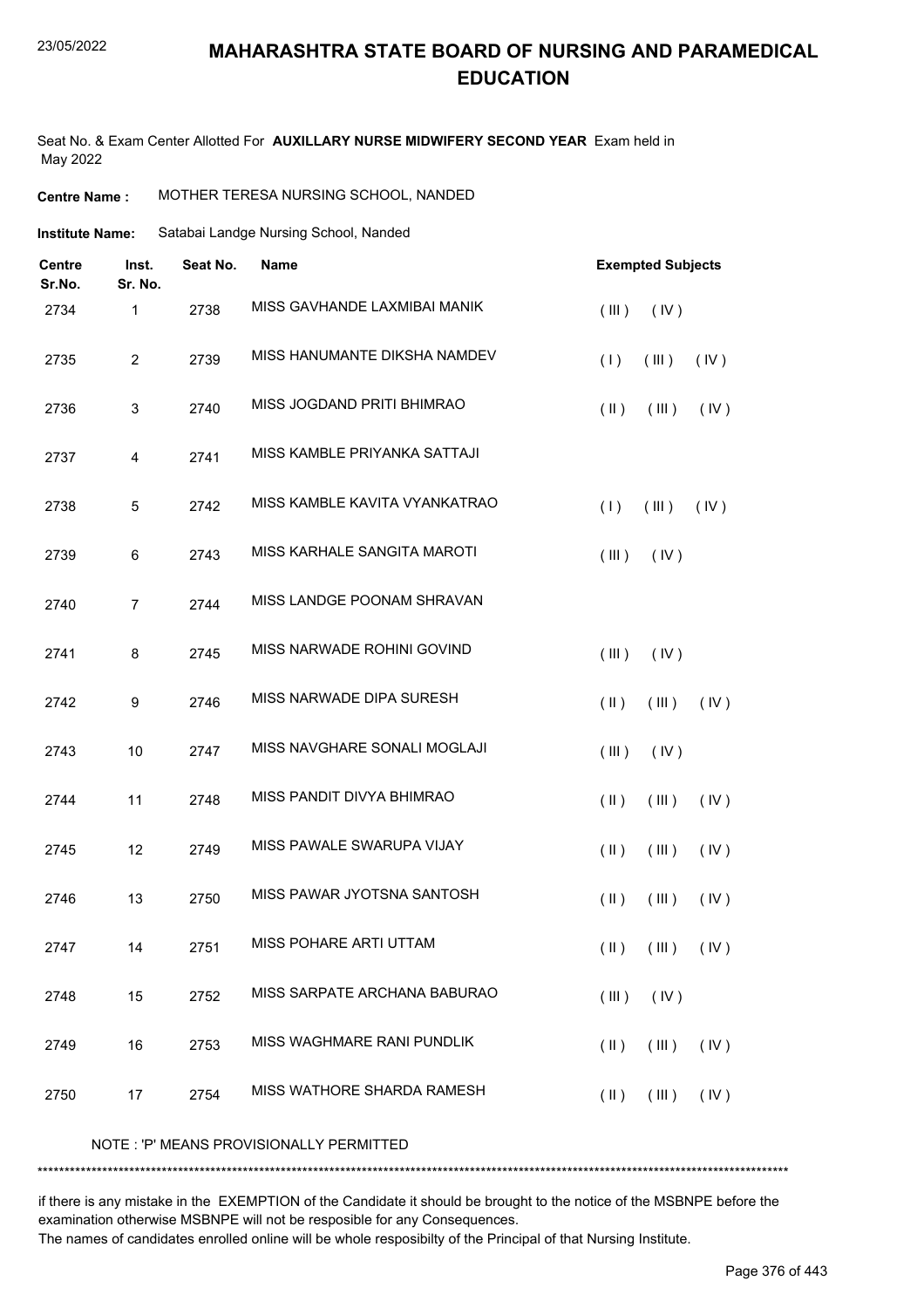Seat No. & Exam Center Allotted For **AUXILLARY NURSE MIDWIFERY SECOND YEAR** Exam held in May 2022

| <b>Centre Name :</b> | MOTHER TERESA NURSING SCHOOL, NANDED |  |
|----------------------|--------------------------------------|--|
|                      |                                      |  |

**Institute Name:** Indira Gandhi School of Nursing, Loha, Nanded

| Centre<br>Sr.No. | Inst.<br>Sr. No. | Seat No. | Name                          |         | <b>Exempted Subjects</b> |      |
|------------------|------------------|----------|-------------------------------|---------|--------------------------|------|
| 2751             |                  | 2755     | MISS GAIKWAD SHRADHA PRADIP   | $(\ )$  | (III)                    | (IV) |
| 2752             | 2                | 2756     | MISS WAGHMARE JYOTHI HANMANTH | ( III ) | (IV)                     |      |

#### NOTE : 'P' MEANS PROVISIONALLY PERMITTED

\*\*\*\*\*\*\*\*\*\*\*\*\*\*\*\*\*\*\*\*\*\*\*\*\*\*\*\*\*\*\*\*\*\*\*\*\*\*\*\*\*\*\*\*\*\*\*\*\*\*\*\*\*\*\*\*\*\*\*\*\*\*\*\*\*\*\*\*\*\*\*\*\*\*\*\*\*\*\*\*\*\*\*\*\*\*\*\*\*\*\*\*\*\*\*\*\*\*\*\*\*\*\*\*\*\*\*\*\*\*\*\*\*\*\*\*\*\*\*\*\*\*\*\*\*\*\*\*\*\*\*\*\*\*\*\*\*\*\*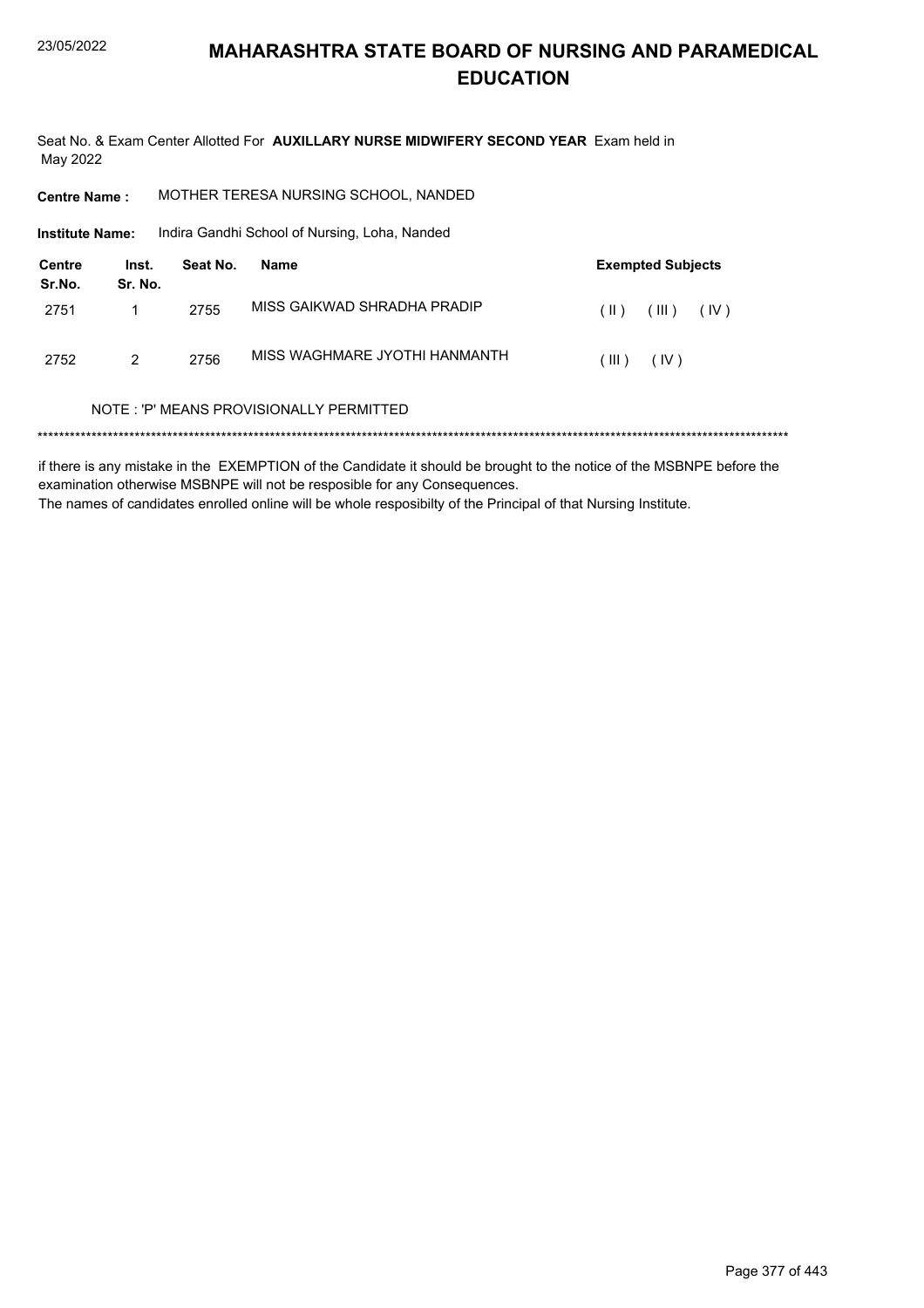Seat No. & Exam Center Allotted For **AUXILLARY NURSE MIDWIFERY SECOND YEAR** Exam held in May 2022

**Centre Name :** MOTHER TERESA NURSING SCHOOL, NANDED

SWAMI RAMANAND TIRTH NURSING INSTITITUE, KANDHAR, NANDED **Institute Name:**

| <b>Centre</b><br>Sr.No. | Inst.<br>Sr. No. | Seat No. | <b>Name</b>                      | <b>Exempted Subjects</b> |       |      |
|-------------------------|------------------|----------|----------------------------------|--------------------------|-------|------|
| 2753                    | 1                | 2757     | MISS AWATE PALLAVI GANGADHAR     | $($ II $)$               | (III) | (IV) |
| 2754                    | $\overline{2}$   | 2758     | MISS GAIKWAD POOJA DIGAMBER      | (III)                    | (IV)  |      |
| 2755                    | $\mathbf{3}$     | 2759     | MISS GAJBHARE ARATI SATWAJI      | $(\parallel)$            | (III) | (IV) |
| 2756                    | $\overline{4}$   | 2760     | MISS GARDANMARE ASHWINI PRAKASH  | $(\parallel)$            | (III) | (IV) |
| 2757                    | 5                | 2761     | MISS GAWALE KARUNA VITHAL        | $(\parallel)$            | (III) | (IV) |
| 2758                    | 6                | 2762     | MISS GHORPADE DHANSHREE GANPAT   | (  )                     | (III) | (IV) |
| 2759                    | $\overline{7}$   | 2763     | MISS GHORPADE GANGABAI GANPAT    | (III)                    | (IV)  |      |
| 2760                    | 8                | 2764     | MISS GORE POOJA DAGDU            | (III)                    | (IV)  |      |
| 2761                    | 9                | 2765     | MISS HINGOLE SUKESHANA DATTA     | (III)                    | (IV)  |      |
| 2762                    | 10               | 2766     | MISS JADHAV NEHA GULABRAO        | $(\parallel)$            | (III) | (IV) |
| 2763                    | 11               | 2767     | MISS KURNAPALLE SUREKHA DNYANOBA | (III)                    | (IV)  |      |
| 2764                    | 12               | 2768     | MISS MORE KALINDA NAMDEV         | (  )                     | (III) | (IV) |
| 2765                    | 13               | 2769     | MISS MORTATE PRATIKSHA NAGNATH   | $(\parallel)$            | (III) | (IV) |
| 2766                    | 14               | 2770     | MISS WAGHMARE RAJASHRI BHASKAR   | (III)                    | (IV)  |      |

#### NOTE : 'P' MEANS PROVISIONALLY PERMITTED

\*\*\*\*\*\*\*\*\*\*\*\*\*\*\*\*\*\*\*\*\*\*\*\*\*\*\*\*\*\*\*\*\*\*\*\*\*\*\*\*\*\*\*\*\*\*\*\*\*\*\*\*\*\*\*\*\*\*\*\*\*\*\*\*\*\*\*\*\*\*\*\*\*\*\*\*\*\*\*\*\*\*\*\*\*\*\*\*\*\*\*\*\*\*\*\*\*\*\*\*\*\*\*\*\*\*\*\*\*\*\*\*\*\*\*\*\*\*\*\*\*\*\*\*\*\*\*\*\*\*\*\*\*\*\*\*\*\*\*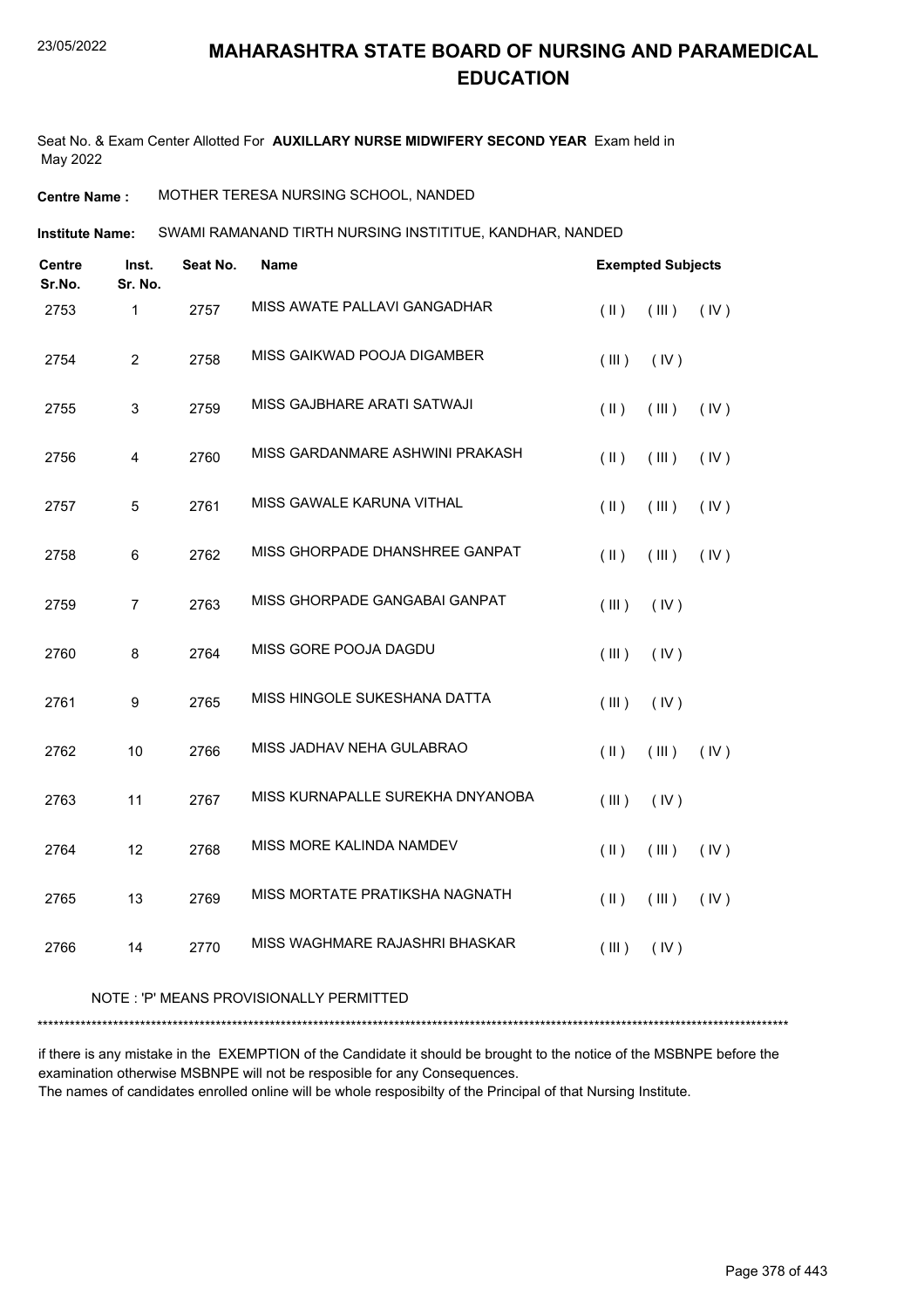Seat No. & Exam Center Allotted For **AUXILLARY NURSE MIDWIFERY SECOND YEAR** Exam held in May 2022

**Centre Name :** MOTHER TERESA NURSING SCHOOL, NANDED

GANGABAI PATIL NURSING SCHOOL, BILOLI, NANDED **Institute Name:**

| <b>Centre</b><br>Sr.No. | Inst.<br>Sr. No. | Seat No. | <b>Name</b>                       | <b>Exempted Subjects</b>       |
|-------------------------|------------------|----------|-----------------------------------|--------------------------------|
| 2767                    | 1                | 2771     | MISS BHADRE SUPRIYA ASHOK         | $(\parallel)$<br>(III)<br>(IV) |
| 2768                    | $\overline{2}$   | 2772     | MISS DEVKARE SARIKA GAURAJI       | $(\parallel)$<br>(III)<br>(IV) |
| 2769                    | 3                | 2773     | SMT DEVKARE SANGITA YASHVANT      | (III)<br>$($ II $)$<br>(IV)    |
|                         |                  |          | (NEE DONGARE SANGITA NAGORAO)     |                                |
| 2770                    | 4                | 2774     | MISS GAIKWAD SWATI ANANDA         | (III)<br>(IV)                  |
| 2771                    | 5                | 2775     | MISS GAIKWAD NAGMANI SATWAJI      |                                |
| 2772                    | 6                | 2776     | SMT WAGHMARE MAINABAI SANJAY      | (III)<br>(IV)                  |
|                         |                  |          | (NEE KUMBHARE MAINA DIGAMBAR)     |                                |
| 2773                    | $\overline{7}$   | 2777     | MISS NAVGIRE DIPALI VANKATESH     | (III)<br>(IV)                  |
| 2774                    | 8                | 2778     | MISS PATANGE PRIYANKA PRAKASH     | $(\parallel)$<br>(III)<br>(IV) |
| 2775                    | 9                | 2779     | MISS SALEGAYE PRATIBHA KHUSHALRAO | (IV)<br>(III)                  |
| 2776                    | 10               | 2780     | MISS SURYAWANSHI MAYAWATI SHANKAR | (III)<br>$($ II $)$<br>(IV)    |
| 2777                    | 11               | 2781     | MISS WAGHMARE DHAMMASHILA NAGORAO | (III)<br>(IV)                  |
|                         |                  |          |                                   |                                |

#### NOTE : 'P' MEANS PROVISIONALLY PERMITTED

\*\*\*\*\*\*\*\*\*\*\*\*\*\*\*\*\*\*\*\*\*\*\*\*\*\*\*\*\*\*\*\*\*\*\*\*\*\*\*\*\*\*\*\*\*\*\*\*\*\*\*\*\*\*\*\*\*\*\*\*\*\*\*\*\*\*\*\*\*\*\*\*\*\*\*\*\*\*\*\*\*\*\*\*\*\*\*\*\*\*\*\*\*\*\*\*\*\*\*\*\*\*\*\*\*\*\*\*\*\*\*\*\*\*\*\*\*\*\*\*\*\*\*\*\*\*\*\*\*\*\*\*\*\*\*\*\*\*\*

if there is any mistake in the EXEMPTION of the Candidate it should be brought to the notice of the MSBNPE before the examination otherwise MSBNPE will not be resposible for any Consequences.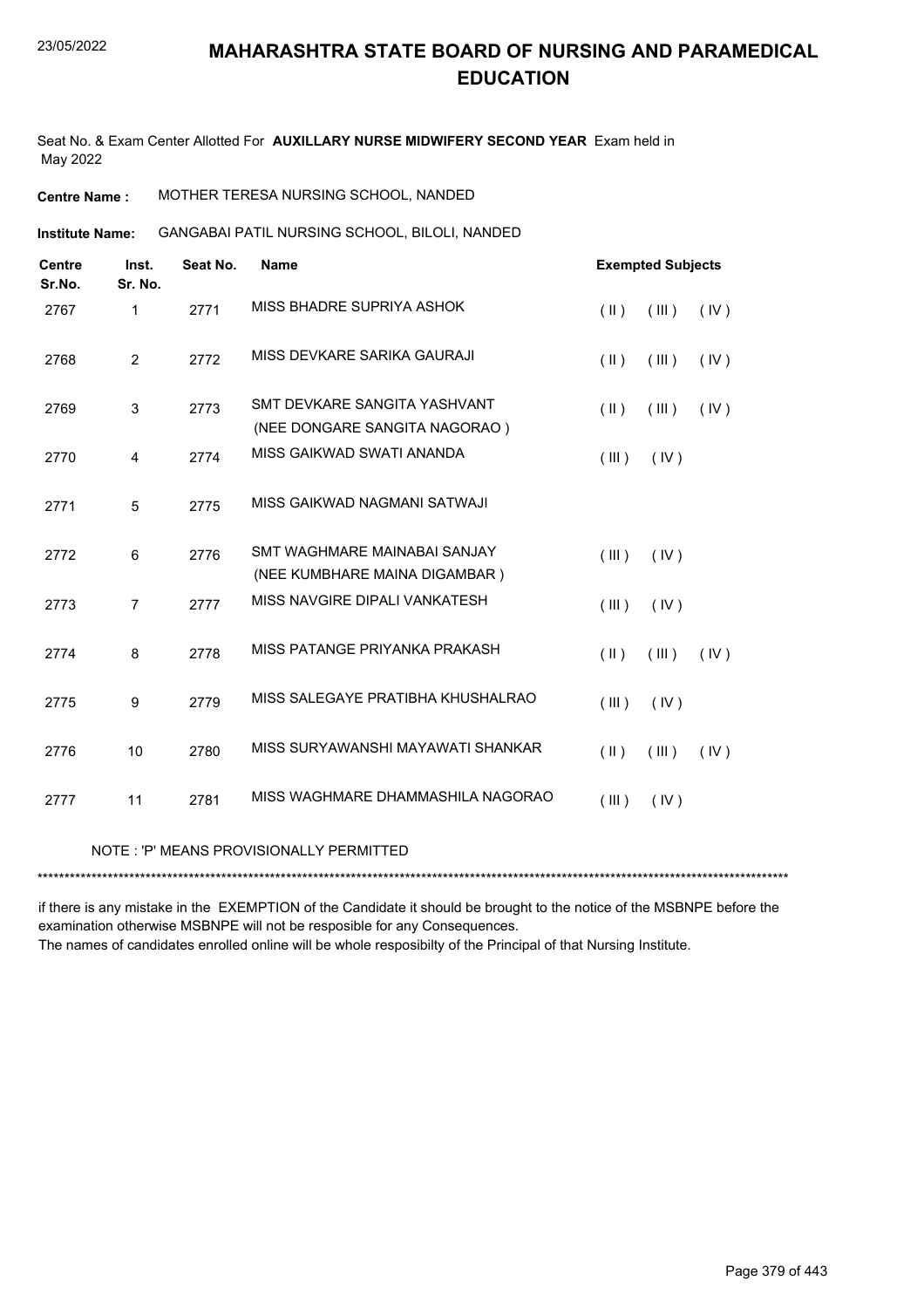Seat No. & Exam Center Allotted For **AUXILLARY NURSE MIDWIFERY SECOND YEAR** Exam held in May 2022

**Centre Name :** MOTHER TERESA NURSING SCHOOL, NANDED

**Institute Name: COMKAR NURSING SCHOOL, BILOLI, NANDED** 

| <b>Centre</b><br>Sr.No. | Inst.<br>Sr. No.        | Seat No. | <b>Name</b>                                                | <b>Exempted Subjects</b> |             |      |
|-------------------------|-------------------------|----------|------------------------------------------------------------|--------------------------|-------------|------|
| 2778                    | $\mathbf{1}$            | 2782     | MISS BHANDARE MANGAL NIVRATTI                              | $($ II $)$               | (III)       | (IV) |
| 2779                    | $\overline{2}$          | 2783     | MISS DEVKARE PRADNYA SHESHERAO                             | $(\parallel)$            | $($ III $)$ | (IV) |
| 2780                    | 3                       | 2784     | MISS DUGANE BHAGYASHRI ARJUN                               | (III)                    | (IV)        |      |
| 2781                    | $\overline{\mathbf{4}}$ | 2785     | MISS JADHAV SHREYA BHIMRAO                                 | (III)                    | (IV)        |      |
| 2782                    | 5                       | 2786     | MISS JETHE SONALI CHANDU                                   | (III)                    | (IV)        |      |
| 2783                    | $\,6$                   | 2787     | MISS KAMBLE USHATAI MOHANRAO                               | (III)                    | (IV)        |      |
| 2784                    | $\overline{7}$          | 2788     | MISS KAMBLE MAYAWATI MOHAN                                 | $($ II $)$               | (III)       | (IV) |
| 2785                    | 8                       | 2789     | MISS LANDGE KALPANA BALIRAM                                | $($ II $)$               | $($ III $)$ | (IV) |
| 2786                    | $\boldsymbol{9}$        | 2790     | MISS PRACHAND PREMALA LAXMAN                               | $($ II $)$               | (III)       | (IV) |
| 2787                    | 10                      | 2791     | MISS SHELKE SEEMA KASHIRAM                                 | $($ II $)$               | (III)       | (IV) |
| 2788                    | 11                      | 2792     | MISS SONKAMBALE DEPALI YADAVRAO                            | (III)                    | (IV)        |      |
| 2789                    | 12                      | 2793     | MISS SONKAMBLE NANDINI MADHAVRAO                           | (III)                    | (IV)        |      |
| 2790                    | 13                      | 2794     | SMT WAGHMARE ASHWINI GAUTTAM<br>(NEE TOMPE ASHWINI RAMRAO) | $($ II $)$               | (III)       | (IV) |
| 2791                    | 14                      | 2795     | MISS VIBUTE SONUTAI MADHAV                                 | $($ II $)$               | (III)       | (IV) |

#### NOTE : 'P' MEANS PROVISIONALLY PERMITTED

\*\*\*\*\*\*\*\*\*\*\*\*\*\*\*\*\*\*\*\*\*\*\*\*\*\*\*\*\*\*\*\*\*\*\*\*\*\*\*\*\*\*\*\*\*\*\*\*\*\*\*\*\*\*\*\*\*\*\*\*\*\*\*\*\*\*\*\*\*\*\*\*\*\*\*\*\*\*\*\*\*\*\*\*\*\*\*\*\*\*\*\*\*\*\*\*\*\*\*\*\*\*\*\*\*\*\*\*\*\*\*\*\*\*\*\*\*\*\*\*\*\*\*\*\*\*\*\*\*\*\*\*\*\*\*\*\*\*\*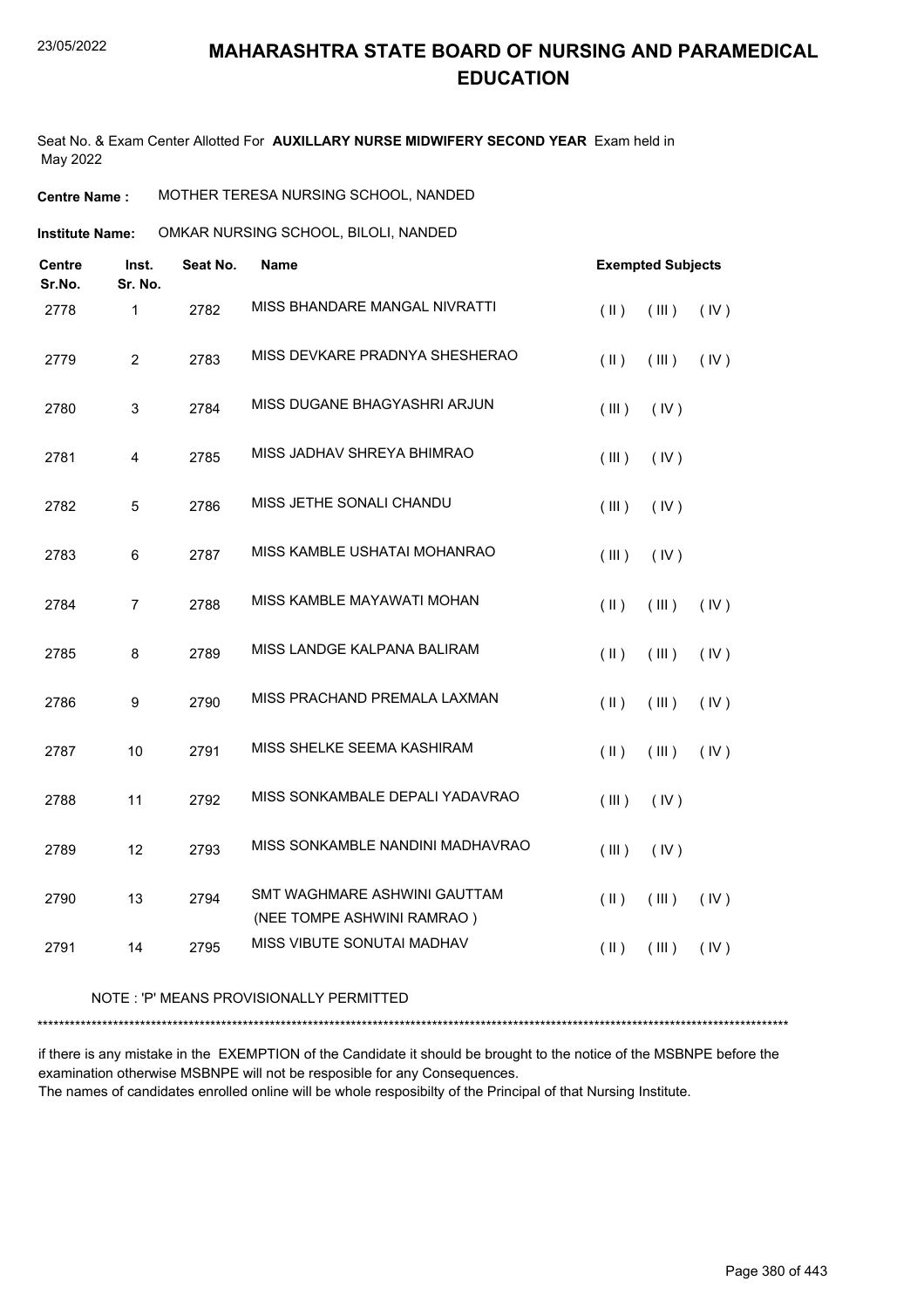Seat No. & Exam Center Allotted For **AUXILLARY NURSE MIDWIFERY SECOND YEAR** Exam held in May 2022

**Centre Name :** MOTHER TERESA NURSING SCHOOL, NANDED

ADARSHA NURSING SCHOOL, DEGLOOR, NANDED **Institute Name:**

| <b>Centre</b><br>Sr.No. | Inst.<br>Sr. No. | Seat No. | <b>Name</b>                    |                         | <b>Exempted Subjects</b> |      |
|-------------------------|------------------|----------|--------------------------------|-------------------------|--------------------------|------|
| 2792                    | 1                | 2796     | MISS BALKE REKHA RAMA          | $(\parallel \parallel)$ | (III)                    | (IV) |
| 2793                    | $\overline{2}$   | 2797     | MISS BORKAR JANABAI KHANDU     | $($ II $)$              | (III)                    | (IV) |
| 2794                    | 3                | 2798     | MISS DAKHORE ANUSAYA DATTA     | $(\parallel)$           | (III)                    | (IV) |
| 2795                    | $\overline{4}$   | 2799     | MISS DEVKAMBLE MANISA MADHAV   | (III)                   | (IV)                     |      |
| 2796                    | 5                | 2800     | MISS GAIKWAD DORPADA ASHOK     | $(\parallel)$           | (III)                    | (IV) |
| 2797                    | 6                | 2801     | MISS METKAR REKHA PANDIT       | (III)                   | (IV)                     |      |
| 2798                    | $\overline{7}$   | 2802     | MISS SONKAMBLE BHARTI BALU     | $(\parallel)$           | (III)                    | (IV) |
| 2799                    | 8                | 2803     | MISS TALWARE DIPALI JALBA      | $(\parallel)$           | (III)                    | (IV) |
| 2800                    | 9                | 2804     | MISS TALWARE NEHA BALIRAM      | $(\parallel)$           | (III)                    | (IV) |
| 2801                    | 10               | 2805     | MISS WAGHMARE SANGEETA HANMANT | (III)                   | (IV)                     |      |

#### NOTE : 'P' MEANS PROVISIONALLY PERMITTED

\*\*\*\*\*\*\*\*\*\*\*\*\*\*\*\*\*\*\*\*\*\*\*\*\*\*\*\*\*\*\*\*\*\*\*\*\*\*\*\*\*\*\*\*\*\*\*\*\*\*\*\*\*\*\*\*\*\*\*\*\*\*\*\*\*\*\*\*\*\*\*\*\*\*\*\*\*\*\*\*\*\*\*\*\*\*\*\*\*\*\*\*\*\*\*\*\*\*\*\*\*\*\*\*\*\*\*\*\*\*\*\*\*\*\*\*\*\*\*\*\*\*\*\*\*\*\*\*\*\*\*\*\*\*\*\*\*\*\*

if there is any mistake in the EXEMPTION of the Candidate it should be brought to the notice of the MSBNPE before the examination otherwise MSBNPE will not be resposible for any Consequences.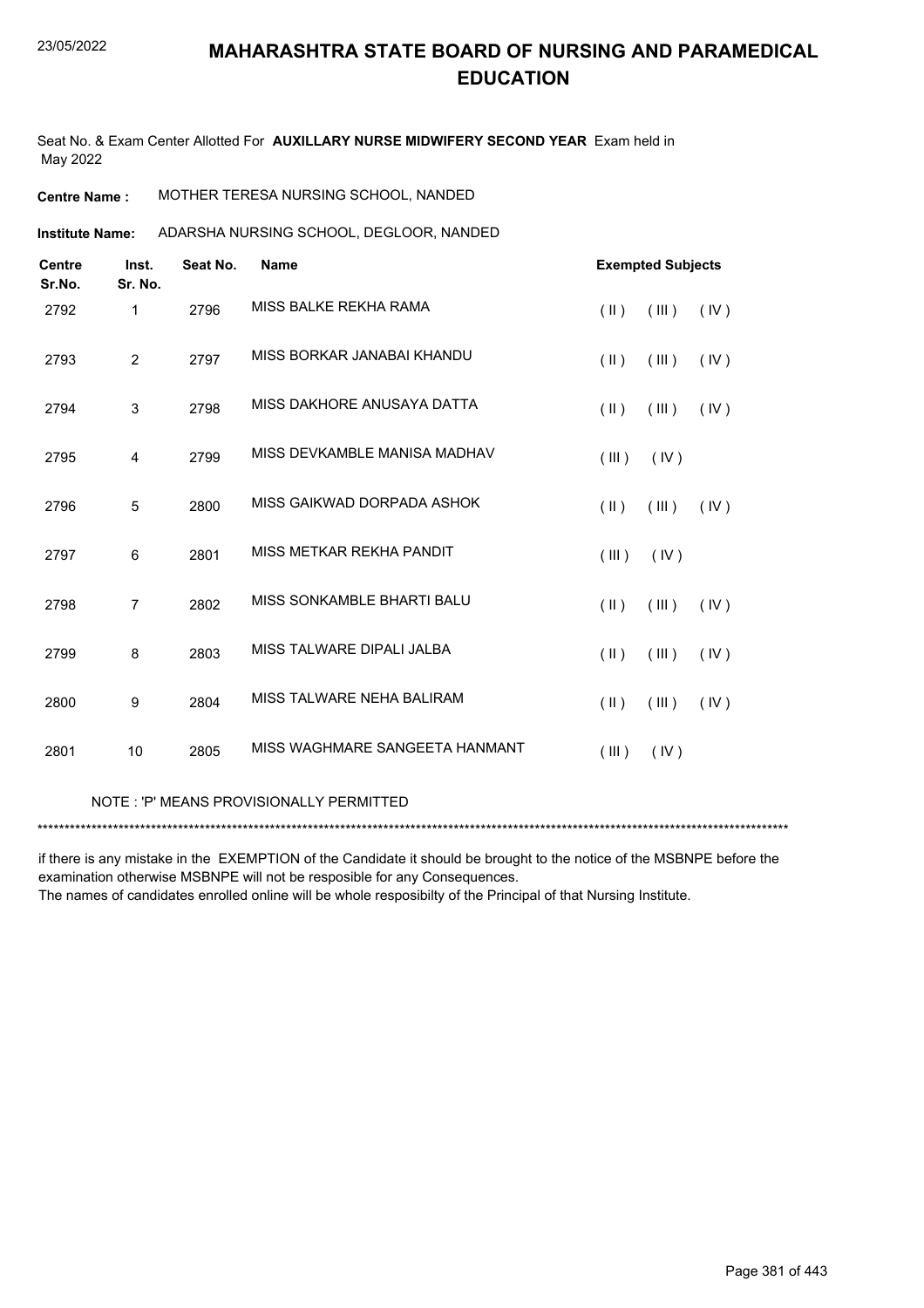Seat No. & Exam Center Allotted For **AUXILLARY NURSE MIDWIFERY SECOND YEAR** Exam held in May 2022

**Centre Name :** MOTHER TERESA NURSING SCHOOL, NANDED

NARMADA NURSING INSTITUTE , LOHA, NANDED **Institute Name:**

| <b>Centre</b><br>Sr.No.                 | Inst.<br>Sr. No. | Seat No. | <b>Name</b>                     | <b>Exempted Subjects</b>       |  |  |
|-----------------------------------------|------------------|----------|---------------------------------|--------------------------------|--|--|
| 2802                                    | 1                | 2806     | MISS DEVKAMBLE SAVITA VENKATI   | (IV)                           |  |  |
| 2803                                    | $\overline{2}$   | 2807     | MISS DHOTRE SHITAL VISHWANATH   | (III)<br>$(\parallel)$<br>(IV) |  |  |
| 2804                                    | 3                | 2808     | MISS GHODEKAR SUPRIYA BALAJI    | $(\parallel)$<br>(III)<br>(IV) |  |  |
| 2805                                    | 4                | 2809     | MISS INGLE ARCHANA SUBHASH      | (11)<br>(III)<br>(IV)          |  |  |
| 2806                                    | 5                | 2810     | MISS LOKHANDE KANCHAN MADHAV    | $(\parallel)$<br>(III)<br>(IV) |  |  |
| 2807                                    | 6                | 2811     | MISS MODAK MINAKSHI SUDAMRAO    | (III)<br>(IV)                  |  |  |
| 2808                                    | $\overline{7}$   | 2812     | MISS PAITHANE KRANTI BHARAT     | $(\parallel)$<br>(III)<br>(IV) |  |  |
| 2809                                    | 8                | 2813     | MISS PANDIT RAKHI ANANTRAO      |                                |  |  |
| 2810                                    | 9                | 2814     | MISS PAWALE SONUTAI RAMA        | (11)<br>(III)<br>(IV)          |  |  |
| 2811                                    | 10               | 2815     | MISS PAWAR ANJALI SURESH        | $(\parallel)$<br>(III)<br>(IV) |  |  |
| 2812                                    | 11               | 2816     | MISS SONKAMBLE JAYSHRI SAHEBRAO | $(\parallel)$<br>(III)<br>(IV) |  |  |
| NOTE: 'P' MEANS PROVISIONALLY PERMITTED |                  |          |                                 |                                |  |  |

if there is any mistake in the EXEMPTION of the Candidate it should be brought to the notice of the MSBNPE before the examination otherwise MSBNPE will not be resposible for any Consequences.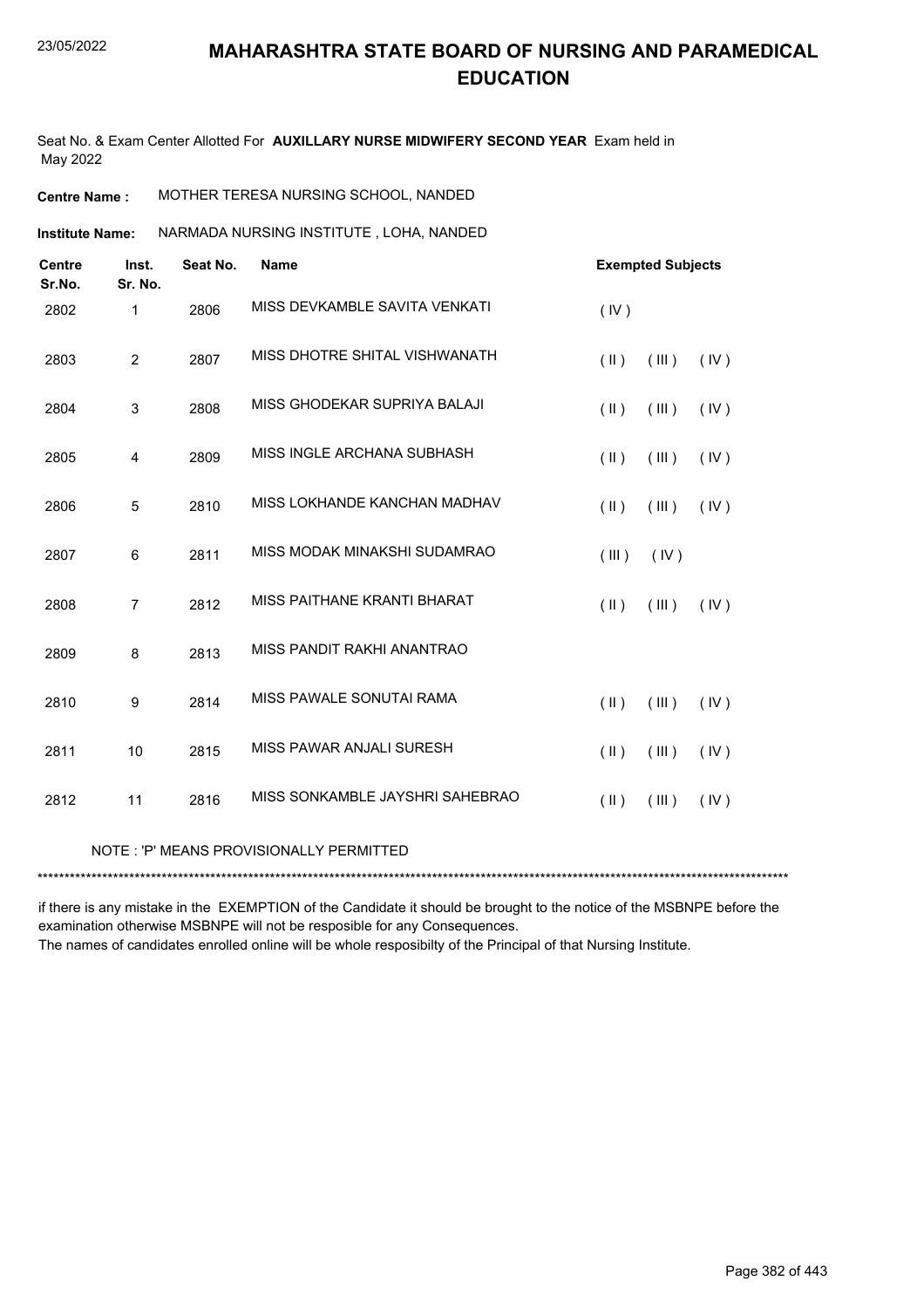Seat No. & Exam Center Allotted For **AUXILLARY NURSE MIDWIFERY SECOND YEAR** Exam held in May 2022

**Centre Name :** MOTHER TERESA NURSING SCHOOL, NANDED

MOTHER TERESA NURSING INSTITUTE, KANDHAR, NANDED **Institute Name:**

| <b>Centre</b><br>Sr.No. | Inst.<br>Sr. No. | Seat No. | <b>Name</b>                                               |               | <b>Exempted Subjects</b> |      |
|-------------------------|------------------|----------|-----------------------------------------------------------|---------------|--------------------------|------|
| 2813                    | 1                | 2817     | MISS BHALERAO PRAGATI ASHOK                               | $(\parallel)$ | (III)                    | (IV) |
| 2814                    | 2                | 2818     | MISS GAIKWAD BHAKTI PINTU                                 | (1)           | (III)                    | (IV) |
| 2815                    | 3                | 2819     | MISS KHANDARE SHIVANI SHIVAJI                             | (III)         | (IV)                     |      |
| 2816                    | 4                | 2820     | MISS NARWADE SANJANA GAUTAM                               | $(\parallel)$ | (III)                    | (IV) |
| 2817                    | 5                | 2821     | MISS RAJBHOJ DEEPALI SUJIT                                | $(\parallel)$ | (III)                    | (IV) |
| 2818                    | 6                | 2822     | SMT GAJBHARE NIKITA PRADIP<br>(NEE TATE NIKITA SHIVRATAN) | (III)         | (IV)                     |      |
| 2819                    | $\overline{7}$   | 2823     | MISS THORAT ALKA MILIND                                   | (III)         | (IV)                     |      |

NOTE : 'P' MEANS PROVISIONALLY PERMITTED

\*\*\*\*\*\*\*\*\*\*\*\*\*\*\*\*\*\*\*\*\*\*\*\*\*\*\*\*\*\*\*\*\*\*\*\*\*\*\*\*\*\*\*\*\*\*\*\*\*\*\*\*\*\*\*\*\*\*\*\*\*\*\*\*\*\*\*\*\*\*\*\*\*\*\*\*\*\*\*\*\*\*\*\*\*\*\*\*\*\*\*\*\*\*\*\*\*\*\*\*\*\*\*\*\*\*\*\*\*\*\*\*\*\*\*\*\*\*\*\*\*\*\*\*\*\*\*\*\*\*\*\*\*\*\*\*\*\*\*

if there is any mistake in the EXEMPTION of the Candidate it should be brought to the notice of the MSBNPE before the examination otherwise MSBNPE will not be resposible for any Consequences.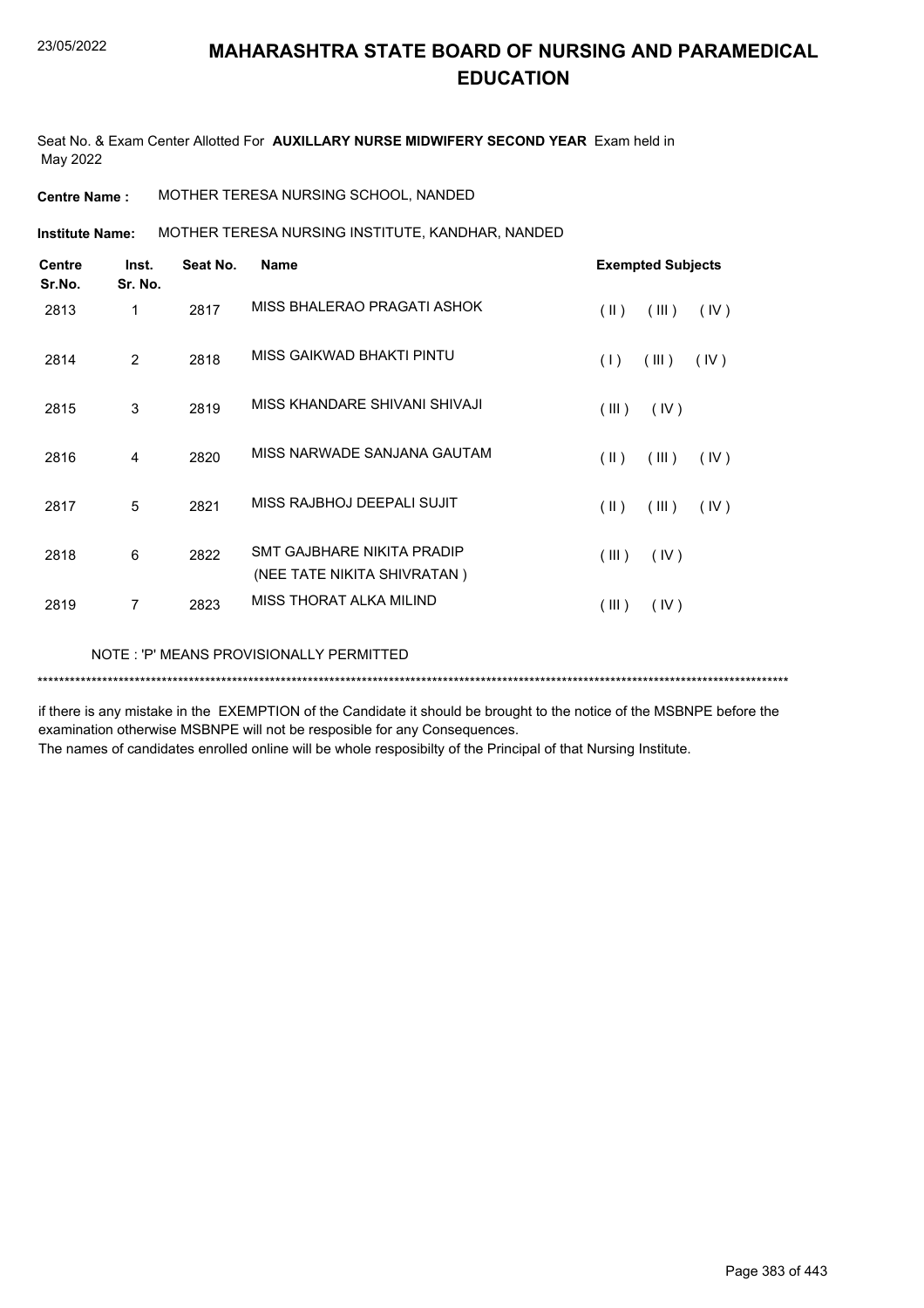Seat No. & Exam Center Allotted For **AUXILLARY NURSE MIDWIFERY SECOND YEAR** Exam held in May 2022

**Centre Name :** MOTHER TERESA NURSING SCHOOL, NANDED

Akshay Nursing School, Nanded **Institute Name:**

| <b>Centre</b><br>Sr.No.                  | Inst.<br>Sr. No. | Seat No. | <b>Name</b>                       |               | <b>Exempted Subjects</b> |      |  |
|------------------------------------------|------------------|----------|-----------------------------------|---------------|--------------------------|------|--|
| 2820                                     | 1                | 2824     | MISS ADODE SANGITA PANDIT         | $(\parallel)$ | (III)                    | (IV) |  |
| 2821                                     | 2                | 2825     | MISS DUDHMAL SARSWATI SHIVAJI     | (III)         | (IV)                     |      |  |
| 2822                                     | 3                | 2826     | MISS NANDAGAVLI PRATIBHA DHRAMDAS | $(\parallel)$ | (III)                    | (IV) |  |
| 2823                                     | 4                | 2827     | MISS NANDAGAWLI SONALI DHARAMDAS  |               |                          |      |  |
| 2824                                     | 5                | 2828     | MISS SARDAR SANDHYA JANRAO        | $(\parallel)$ | (III)                    | (IV) |  |
| 2825                                     | 6                | 2829     | MISS SAWANT SEEMA RAMESHRAO       | $(\parallel)$ | (III)                    | (IV) |  |
| NOTE : 'P' MEANS PROVISIONALLY PERMITTED |                  |          |                                   |               |                          |      |  |

\*\*\*\*\*\*\*\*\*\*\*\*\*\*\*\*\*\*\*\*\*\*\*\*\*\*\*\*\*\*\*\*\*\*\*\*\*\*\*\*\*\*\*\*\*\*\*\*\*\*\*\*\*\*\*\*\*\*\*\*\*\*\*\*\*\*\*\*\*\*\*\*\*\*\*\*\*\*\*\*\*\*\*\*\*\*\*\*\*\*\*\*\*\*\*\*\*\*\*\*\*\*\*\*\*\*\*\*\*\*\*\*\*\*\*\*\*\*\*\*\*\*\*\*\*\*\*\*\*\*\*\*\*\*\*\*\*\*\*

if there is any mistake in the EXEMPTION of the Candidate it should be brought to the notice of the MSBNPE before the examination otherwise MSBNPE will not be resposible for any Consequences.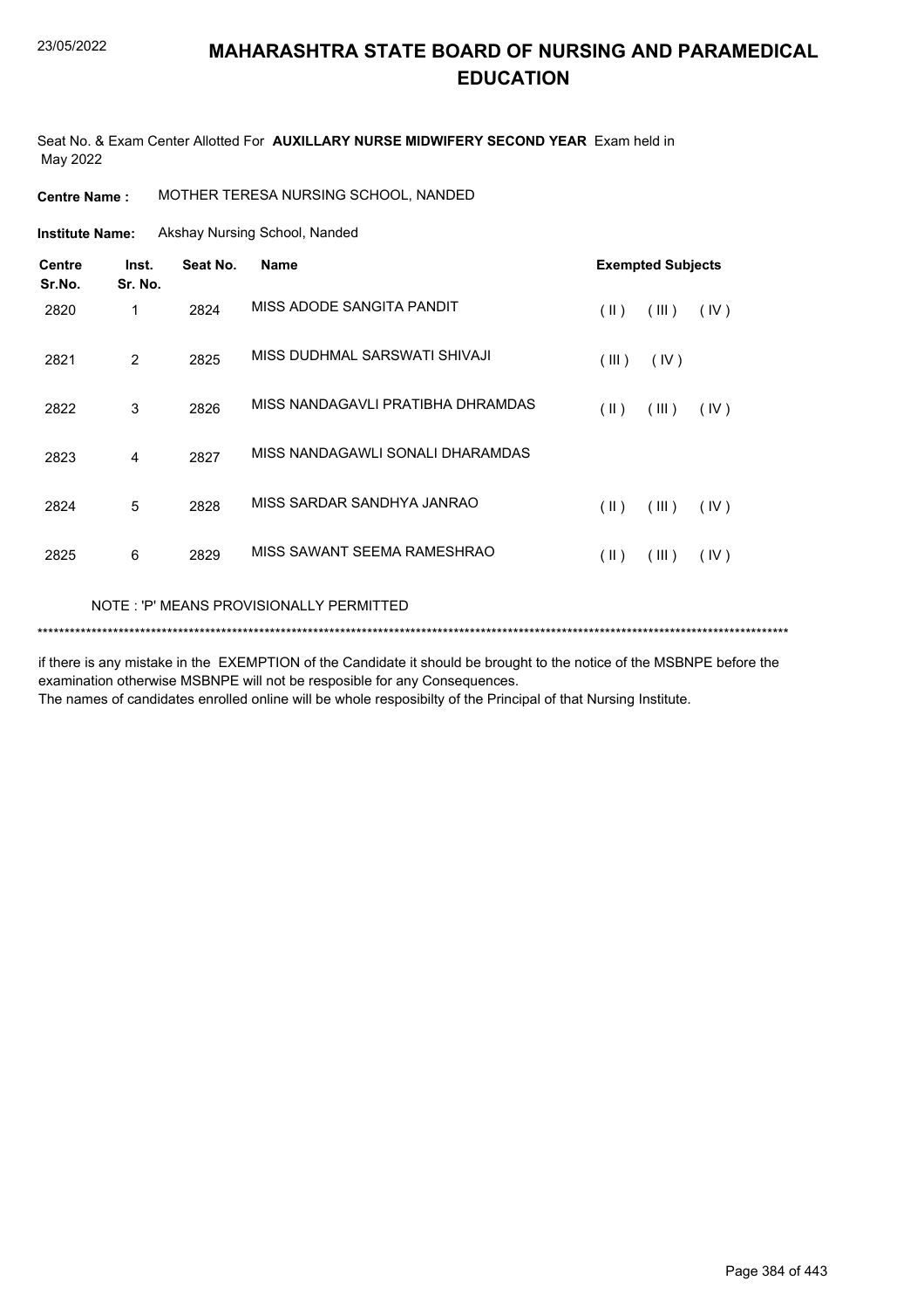Seat No. & Exam Center Allotted For **AUXILLARY NURSE MIDWIFERY SECOND YEAR** Exam held in May 2022

**Centre Name :** District Hospital Beed

| Institute Name: | YASHWANT NURSING SCHOOL, ASHTI, BEED |  |
|-----------------|--------------------------------------|--|
|                 |                                      |  |

| <b>Centre</b><br>Sr.No. | Inst.<br>Sr. No. | Seat No. | <b>Name</b>                    | <b>Exempted Subjects</b>                 |
|-------------------------|------------------|----------|--------------------------------|------------------------------------------|
| 2826                    | 1                | 2830     | MISS BUDHAR RUPALI RAMU        | (III)<br>(IV)                            |
| 2827                    | 2                | 2831     | MISS MORE SUVARNA GORAKH       | (III)<br>(IV)                            |
| 2828                    | $\mathsf 3$      | 2832     | MISS NIRGUDA PUSHPA VAMAN      | $(\parallel \parallel)$<br>(III)<br>(IV) |
| 2829                    | 4                | 2833     | MISS PUNJARI HARSHALA SURESH   | (III)<br>(IV)                            |
| 2830                    | 5                | 2834     | MISS SANGLE MINAKASHI DNYANDEV | (1)<br>(III)<br>(IV)                     |
| 2831                    | 6                | 2835     | MISS SONWANE SIMARAN ABHIMAN   | (III)<br>(IV)                            |
| 2832                    | $\overline{7}$   | 2836     | MISS THORAT SAVITA BHAUSAHEB   |                                          |
| 2833                    | 8                | 2837     | MISS VEER ANURADHA RAJENDRA    | (III)<br>(IV)                            |
| 2834                    | 9                | 2838     | MISS WAGHMARE SNEHAL VITTHAL   | (1)<br>(III)<br>(IV)                     |
|                         |                  |          |                                |                                          |

NOTE : 'P' MEANS PROVISIONALLY PERMITTED

\*\*\*\*\*\*\*\*\*\*\*\*\*\*\*\*\*\*\*\*\*\*\*\*\*\*\*\*\*\*\*\*\*\*\*\*\*\*\*\*\*\*\*\*\*\*\*\*\*\*\*\*\*\*\*\*\*\*\*\*\*\*\*\*\*\*\*\*\*\*\*\*\*\*\*\*\*\*\*\*\*\*\*\*\*\*\*\*\*\*\*\*\*\*\*\*\*\*\*\*\*\*\*\*\*\*\*\*\*\*\*\*\*\*\*\*\*\*\*\*\*\*\*\*\*\*\*\*\*\*\*\*\*\*\*\*\*\*\*

if there is any mistake in the EXEMPTION of the Candidate it should be brought to the notice of the MSBNPE before the examination otherwise MSBNPE will not be resposible for any Consequences.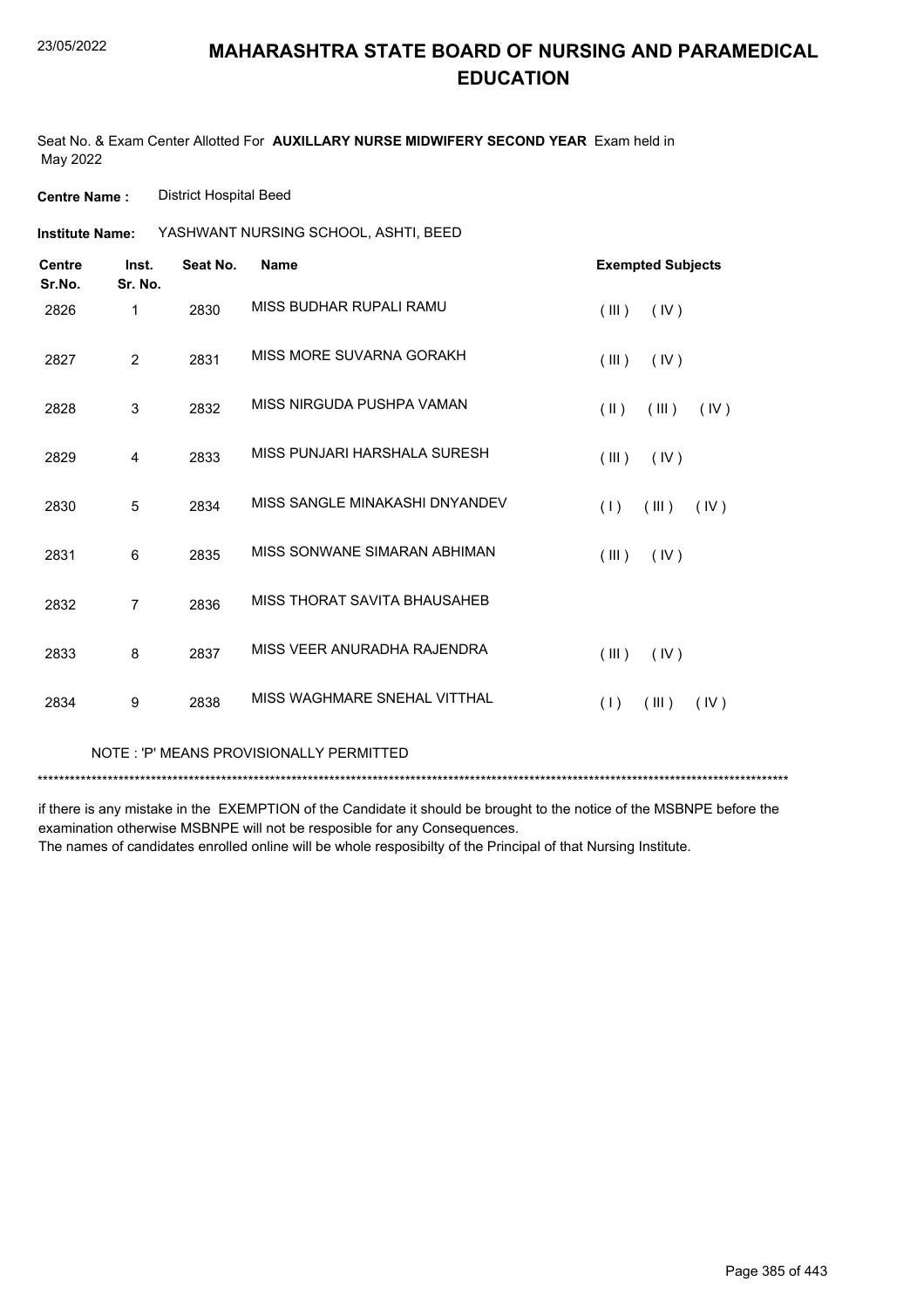Seat No. & Exam Center Allotted For **AUXILLARY NURSE MIDWIFERY SECOND YEAR** Exam held in May 2022

**Centre Name :** District Hospital Beed

**Institute Name:** S.S.P.M. NURSING COLLEGE, ASHTI, BEED

| <b>Centre</b><br>Sr.No. | Inst.<br>Sr. No. | Seat No. | <b>Name</b>                              |               | <b>Exempted Subjects</b> |      |  |
|-------------------------|------------------|----------|------------------------------------------|---------------|--------------------------|------|--|
| 2835                    | 1                | 2839     | MISS GAWAI PALLAVI SHAHADEV              | $(\parallel)$ | (III)                    | (IV) |  |
| 2836                    | 2                | 2840     | MISS KHANDERAO NIKITA SUNIL              |               |                          |      |  |
| 2837                    | 3                | 2841     | MISS SONONE PRIYANKA PREMANAND           |               |                          |      |  |
| 2838                    | 4                | 2842     | MISS SONONE POOJA KAILAS                 | $(\parallel)$ | (III)                    | (IV) |  |
| 2839                    | 5                | 2843     | MISS UMALE JYOTI KANHU                   | (III)         | (IV)                     |      |  |
| 2840                    | 6                | 2844     | MISS WANKHADE SULOCHANA GAUTAM           | (III)         | (IV)                     |      |  |
|                         |                  |          | NOTE : 'P' MEANS PROVISIONALLY PERMITTED |               |                          |      |  |

\*\*\*\*\*\*\*\*\*\*\*\*\*\*\*\*\*\*\*\*\*\*\*\*\*\*\*\*\*\*\*\*\*\*\*\*\*\*\*\*\*\*\*\*\*\*\*\*\*\*\*\*\*\*\*\*\*\*\*\*\*\*\*\*\*\*\*\*\*\*\*\*\*\*\*\*\*\*\*\*\*\*\*\*\*\*\*\*\*\*\*\*\*\*\*\*\*\*\*\*\*\*\*\*\*\*\*\*\*\*\*\*\*\*\*\*\*\*\*\*\*\*\*\*\*\*\*\*\*\*\*\*\*\*\*\*\*\*\*

if there is any mistake in the EXEMPTION of the Candidate it should be brought to the notice of the MSBNPE before the examination otherwise MSBNPE will not be resposible for any Consequences.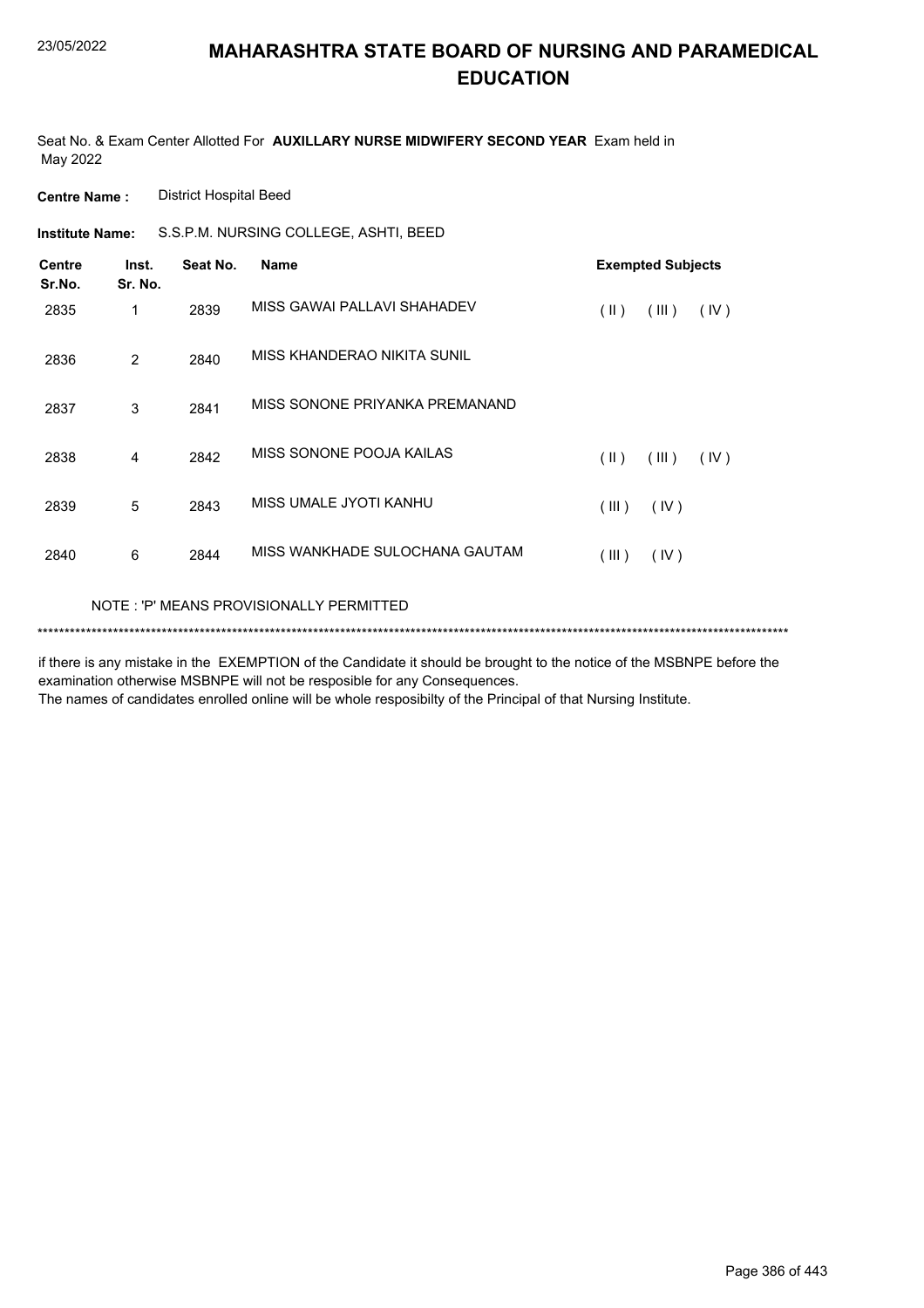Seat No. & Exam Center Allotted For **AUXILLARY NURSE MIDWIFERY SECOND YEAR** Exam held in May 2022

**Centre Name :** District Hospital Beed

**Institute Name:** DR. T. M. DHONDE SCHOOL OF NURSING, ASHTI , BEED

| <b>Centre</b><br>Sr.No. | Inst.<br>Sr. No. | Seat No. | <b>Name</b>                        |               | <b>Exempted Subjects</b>                  |      |
|-------------------------|------------------|----------|------------------------------------|---------------|-------------------------------------------|------|
| 2841                    | 1                | 2845     | MISS AJANE MONIKA MAHADEO          | (III)         | (IV)                                      |      |
| 2842                    | $\overline{2}$   | 2846     | MISS BHOJANE POONAM VIJAY          | (III)         | (IV)                                      |      |
| 2843                    | 3                | 2847     | MISS DABERAO POOJA ISHWARSING      | $(\parallel)$ | (III)                                     | (IV) |
| 2844                    | 4                | 2848     | MISS DAMODAR KALPANA GAJANAN       | (III)         | (IV)                                      |      |
| 2845                    | 5                | 2849     | MISS DHANDAR RITA SURESH           | (III)         | (IV)                                      |      |
| 2846                    | 6                | 2850     | MISS DOLAS ROHINI MOHAN            | $(\parallel)$ | (III)                                     | (IV) |
| 2847                    | $\overline{7}$   | 2851     | MISS GAIKWAD DAIVSHALA VISHWAMBHAR | $($ II $)$    | (III)                                     | (IV) |
| 2848                    | 8                | 2852     | MISS GAWAI AMRAPALI DEVANAND       |               |                                           |      |
| 2849                    | 9                | 2853     | MISS GAWAI KANCHAN VISHRAMJI       | (III)         | (IV)                                      |      |
| 2850                    | 10               | 2854     | MISS GHOPE REVATI SHIVAJI          | $(\parallel)$ | (III)                                     | (IV) |
| 2851                    | 11               | 2855     | MISS GIRHE SUNITA RAMCHANDRA       | $(\parallel)$ | (III)                                     | (IV) |
| 2852                    | 12               | 2856     | MISS INGLE PUJA SAHADEV            | $(\parallel)$ | (III)                                     | (IV) |
| 2853                    | 13               | 2857     | MISS INGLE SHALINI AMARNATH        |               |                                           |      |
| 2854                    | 14               | 2858     | MISS SAWADEKAR MOHINI AJAY         |               | $(\parallel)$ $(\parallel)$ $(\parallel)$ |      |
| 2855                    | 15               | 2859     | MISS VIRGHAT KSHAMA RAJENDRA       | (III)         | (IV)                                      |      |
| 2856                    | 16               | 2860     | MISS WAKODE SHALUNA GAJANAN        | (III)         | (IV)                                      |      |
| 2857                    | 17               | 2861     | MISS WANKHADE DIPALI RAMESHWAR     | (III)         | (IV)                                      |      |
| 2858                    | 18               | 2862     | MISS ZALTE AMRAPALI PANDHARI       | (III)         | (IV)                                      |      |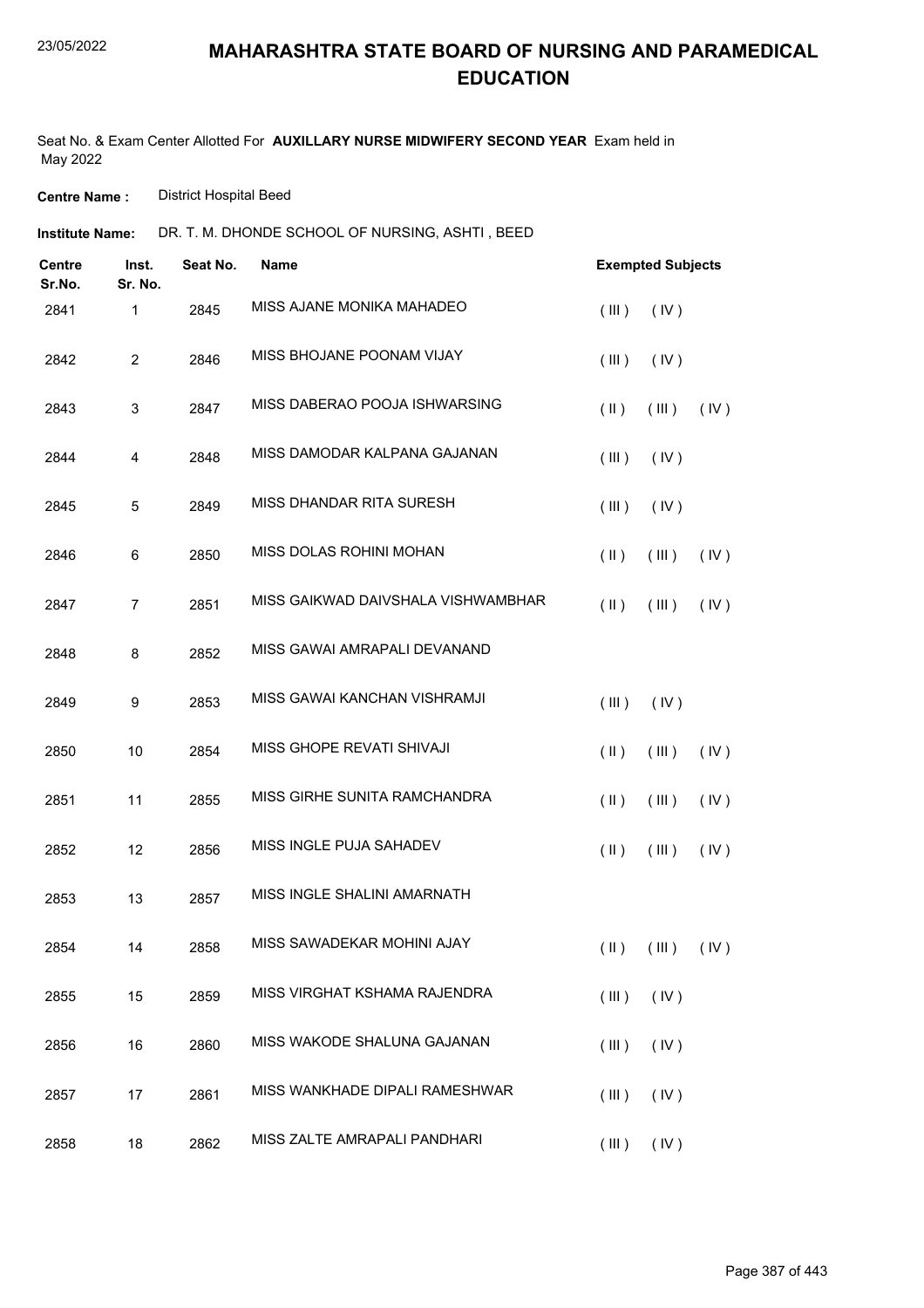Seat No. & Exam Center Allotted For **AUXILLARY NURSE MIDWIFERY SECOND YEAR** Exam held in May 2022

NOTE : 'P' MEANS PROVISIONALLY PERMITTED

\*\*\*\*\*\*\*\*\*\*\*\*\*\*\*\*\*\*\*\*\*\*\*\*\*\*\*\*\*\*\*\*\*\*\*\*\*\*\*\*\*\*\*\*\*\*\*\*\*\*\*\*\*\*\*\*\*\*\*\*\*\*\*\*\*\*\*\*\*\*\*\*\*\*\*\*\*\*\*\*\*\*\*\*\*\*\*\*\*\*\*\*\*\*\*\*\*\*\*\*\*\*\*\*\*\*\*\*\*\*\*\*\*\*\*\*\*\*\*\*\*\*\*\*\*\*\*\*\*\*\*\*\*\*\*\*\*\*\*

if there is any mistake in the EXEMPTION of the Candidate it should be brought to the notice of the MSBNPE before the examination otherwise MSBNPE will not be resposible for any Consequences.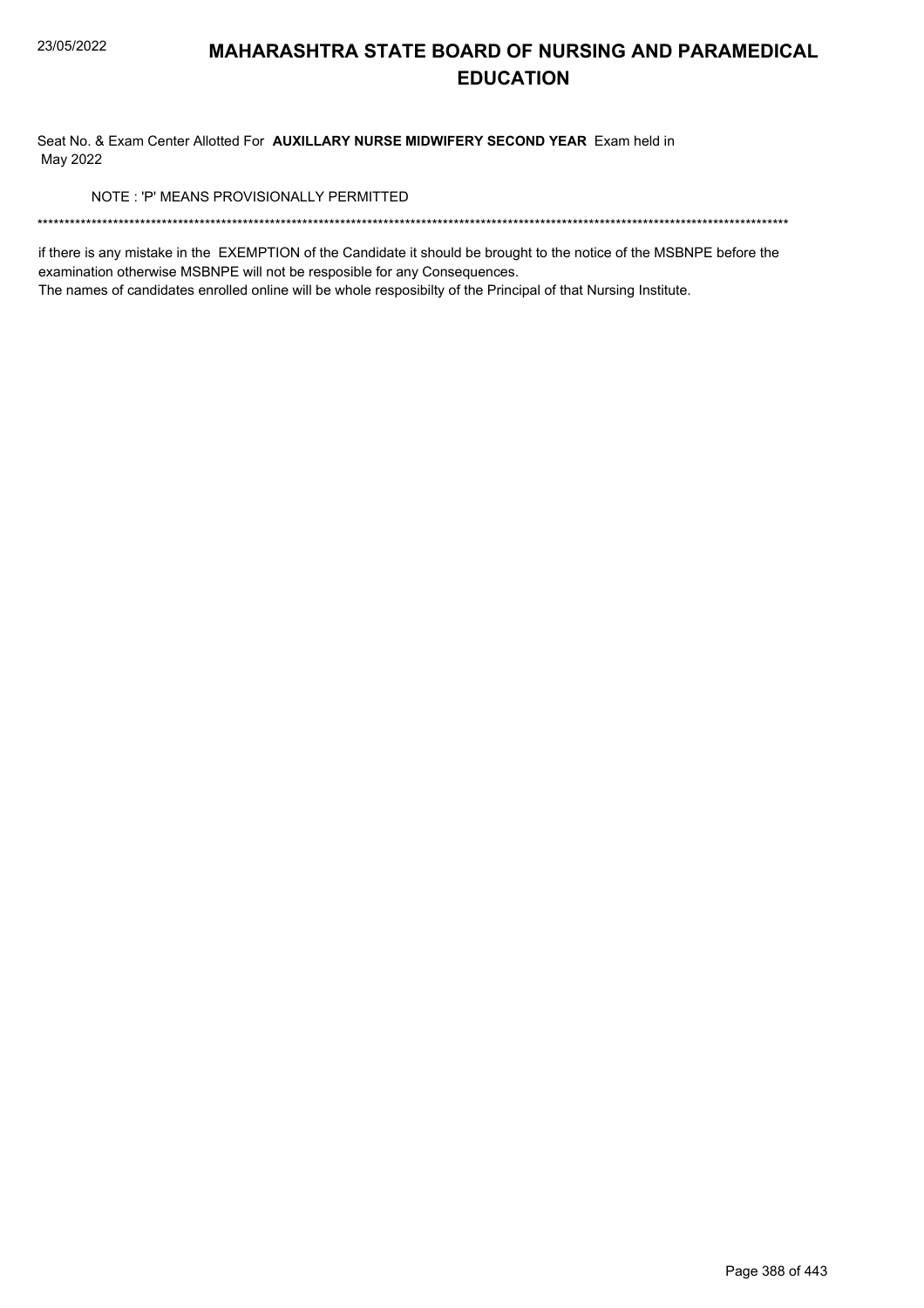Seat No. & Exam Center Allotted For **AUXILLARY NURSE MIDWIFERY SECOND YEAR** Exam held in May 2022

**Centre Name :** District Hospital Beed

JIJAMATA SCHOOL OF NURSING, MAJALGAON, BEED **Institute Name:**

| <b>Centre</b><br>Sr.No. | Inst.<br>Sr. No. | Seat No. | <b>Name</b>                    | <b>Exempted Subjects</b>                 |
|-------------------------|------------------|----------|--------------------------------|------------------------------------------|
| 2859                    | 1                | 2863     | MISS DONGARE SAKSHI VISHNU     | (III)<br>(IV)                            |
| 2860                    | $\overline{2}$   | 2864     | MISS HAJARE NISHA PARMESHWAR   | (1)<br>(III)<br>(IV)                     |
| 2861                    | 3                | 2865     | MISS KAWALE PRAVINA ANNASAHEB  | (III)<br>(IV)                            |
| 2862                    | 4                | 2866     | MISS KIRTE PRATIBHA MOHAN      | (III)<br>(IV)                            |
| 2863                    | 5                | 2867     | MISS RATHOD SARIKA UTTAMRAO    | (III)<br>$(\parallel \parallel)$<br>(IV) |
| 2864                    | 6                | 2868     | MISS RATHOD PRIYANKA SAKHARAM  | $($ II $)$<br>(III)<br>(IV)              |
| 2865                    | 7                | 2869     | MISS RATHOD SAVITA BHIMRAO     | $(\parallel \parallel)$<br>(III)<br>(IV) |
| 2866                    | 8                | 2870     | MISS TAKANKHAR SURAKSHA KISHOR | (III)<br>(IV)                            |

NOTE : 'P' MEANS PROVISIONALLY PERMITTED

\*\*\*\*\*\*\*\*\*\*\*\*\*\*\*\*\*\*\*\*\*\*\*\*\*\*\*\*\*\*\*\*\*\*\*\*\*\*\*\*\*\*\*\*\*\*\*\*\*\*\*\*\*\*\*\*\*\*\*\*\*\*\*\*\*\*\*\*\*\*\*\*\*\*\*\*\*\*\*\*\*\*\*\*\*\*\*\*\*\*\*\*\*\*\*\*\*\*\*\*\*\*\*\*\*\*\*\*\*\*\*\*\*\*\*\*\*\*\*\*\*\*\*\*\*\*\*\*\*\*\*\*\*\*\*\*\*\*\*

if there is any mistake in the EXEMPTION of the Candidate it should be brought to the notice of the MSBNPE before the examination otherwise MSBNPE will not be resposible for any Consequences.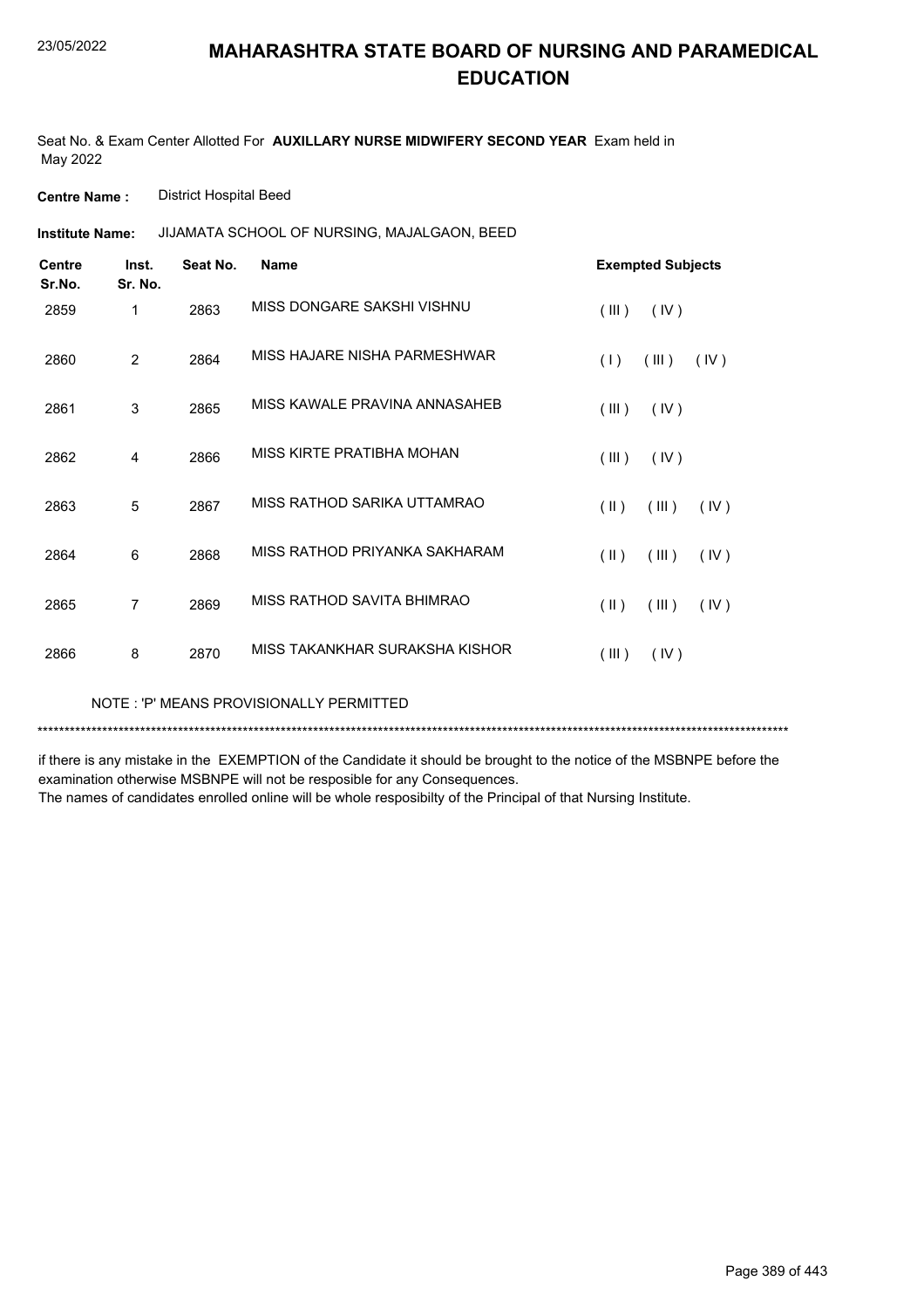Seat No. & Exam Center Allotted For **AUXILLARY NURSE MIDWIFERY SECOND YEAR** Exam held in May 2022

**Centre Name :** District Hospital Beed

| <b>Institute Name:</b>  |                  |          | MAULI NURSING SCHOOL BARSHI ROAD BEED |               |                          |      |
|-------------------------|------------------|----------|---------------------------------------|---------------|--------------------------|------|
| <b>Centre</b><br>Sr.No. | Inst.<br>Sr. No. | Seat No. | <b>Name</b>                           |               | <b>Exempted Subjects</b> |      |
| 2867                    | $\mathbf{1}$     | 2871     | MISS BORADE PRIYANKA PRAVINRAO        |               |                          |      |
| 2868                    | $\overline{2}$   | 2872     | MISS JADHAV DIPALI ARUN               | $($ II $)$    | (III)                    | (IV) |
| 2869                    | 3                | 2873     | MISS JAWALE MAYURI MADHUKARRAO        | $($ II $)$    | (III)                    | (IV) |
| 2870                    | 4                | 2874     | MISS JAWLE KOMAL JANKIRAM             | (1)           | (III)                    | (IV) |
| 2871                    | $\overline{5}$   | 2875     | MISS KAMBLE HARSHANI SIDDHARTH        |               |                          |      |
| 2872                    | 6                | 2876     | MISS MAGAR PRATIMA RAJENDRA           |               |                          |      |
| 2873                    | $\overline{7}$   | 2877     | MISS MANE KARUNA JALINDAR             | (III)         | (IV)                     |      |
| 2874                    | 8                | 2878     | MISS NAIKWADE PALLAVI BALBHIM         | $(\parallel)$ | (III)                    | (IV) |
| 2875                    | $\boldsymbol{9}$ | 2879     | MISS PAVALE AMRAPALI BABAN            | $($ II $)$    | (III)                    | (IV) |
| 2876                    | 10               | 2880     | MISS SARAVADE ASMITA GAUTAM           | $(\parallel)$ | (III)                    | (IV) |
| 2877                    | 11               | 2881     | MISS SIRSAT VARSHA DNYANOBA           | (III)         | (IV)                     |      |
| 2878                    | 12               | 2882     | MISS SONWANE ARCHANA VILAS            | $(\parallel)$ | (III)                    | (IV) |
| 2879                    | 13               | 2883     | <b>MISS TUPARE ANKITA SUNIL</b>       | (III)         | (IV)                     |      |
| 2880                    | 14               | 2884     | MISS WADMARE KRANTI RAM               |               |                          |      |

#### NOTE : 'P' MEANS PROVISIONALLY PERMITTED

\*\*\*\*\*\*\*\*\*\*\*\*\*\*\*\*\*\*\*\*\*\*\*\*\*\*\*\*\*\*\*\*\*\*\*\*\*\*\*\*\*\*\*\*\*\*\*\*\*\*\*\*\*\*\*\*\*\*\*\*\*\*\*\*\*\*\*\*\*\*\*\*\*\*\*\*\*\*\*\*\*\*\*\*\*\*\*\*\*\*\*\*\*\*\*\*\*\*\*\*\*\*\*\*\*\*\*\*\*\*\*\*\*\*\*\*\*\*\*\*\*\*\*\*\*\*\*\*\*\*\*\*\*\*\*\*\*\*\*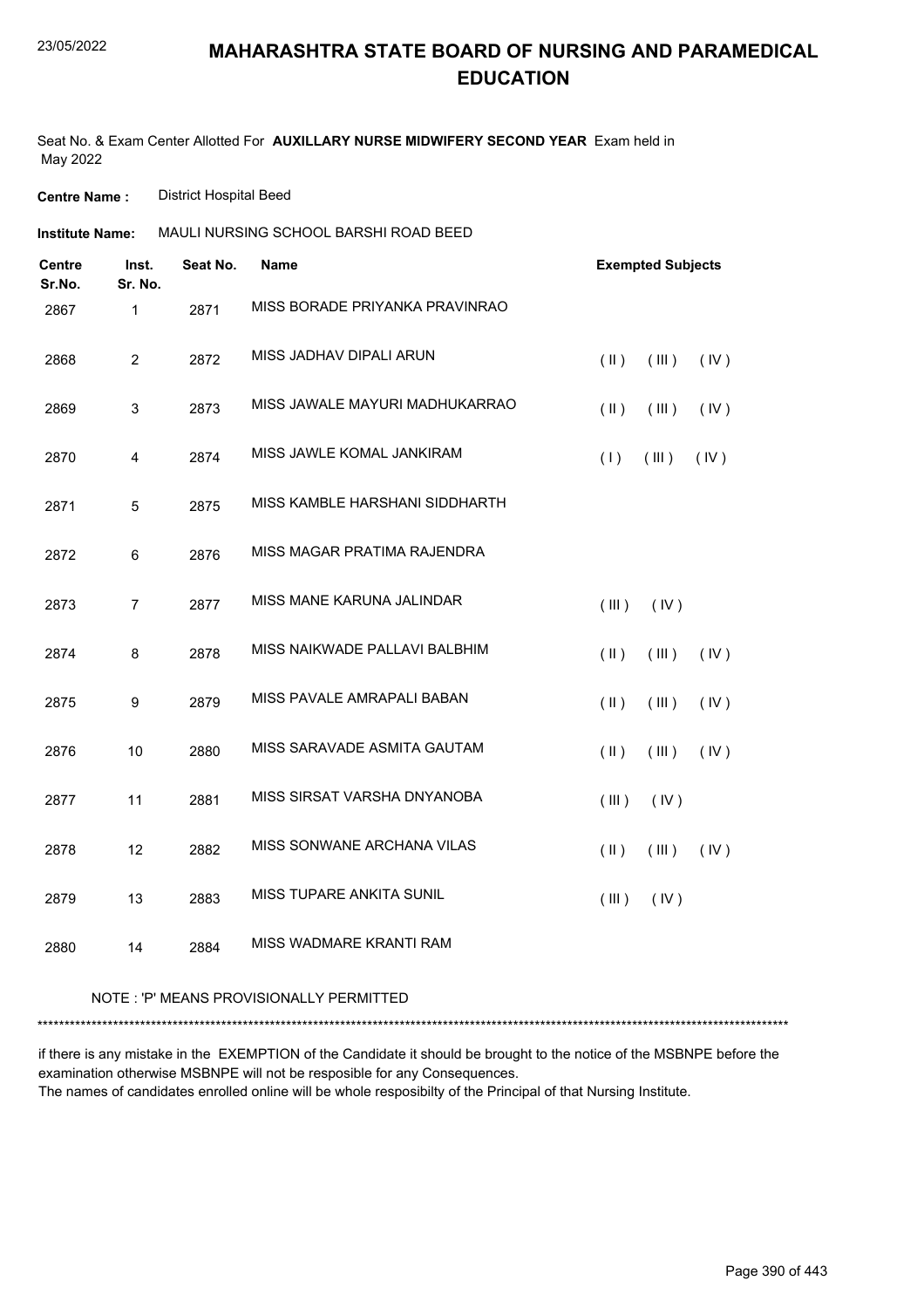Seat No. & Exam Center Allotted For **AUXILLARY NURSE MIDWIFERY SECOND YEAR** Exam held in May 2022

**Centre Name :** District Hospital Beed

| Institute Name: | GANDHI NURSING SCHOOL, ASHTI, BEED |
|-----------------|------------------------------------|
|                 |                                    |

| <b>Centre</b><br>Sr.No. | Inst.<br>Sr. No.        | Seat No. | Name                             |                         | <b>Exempted Subjects</b> |      |
|-------------------------|-------------------------|----------|----------------------------------|-------------------------|--------------------------|------|
| 2881                    | 1                       | 2885     | MISS BANSODE VAISHNAVI ARJUN     | $(\parallel)$           | (III)                    | (IV) |
| 2882                    | $\overline{2}$          | 2886     | MISS BHOSLE PRIYANKA UGRISHEN    | $(\parallel \parallel)$ | (III)                    | (IV) |
| 2883                    | 3                       | 2887     | MISS CHAVHAN RATNA BHIMRAO       |                         |                          |      |
| 2884                    | $\overline{\mathbf{4}}$ | 2888     | MISS JADHAV SHILPA SANJAY        | $(\parallel)$           | (III)                    | (IV) |
| 2885                    | 5                       | 2889     | MISS KALE SHITAL ASHOK           | $(\parallel)$           | (III)                    | (IV) |
| 2886                    | 6                       | 2890     | MISS KHETRE DIVYA AJINATH        | (III)                   | (IV)                     |      |
| 2887                    | $\overline{7}$          | 2891     | MISS MENGAL YOGITA SHIVAJI       | (III)                   | (IV)                     |      |
| 2888                    | 8                       | 2892     | MISS MORE KAJAL BHIMRAO          | $(\parallel)$           | (III)                    | (IV) |
| 2889                    | 9                       | 2893     | MISS NIRAGUDA NITA HARISHCHANDRA |                         |                          |      |
| 2890                    | 10                      | 2894     | MISS PAWAR ROHINI SANTOSH        | (III)                   | (IV)                     |      |
| 2891                    | 11                      | 2895     | MISS SALAVE KOMAL SANJAY         | (III)                   | (IV)                     |      |
| 2892                    | 12                      | 2896     | MISS SONGAL LATA BHASKAR         | (III)                   | (IV)                     |      |
| 2893                    | 13                      | 2897     | MISS THORAT NIKITA MALAHARI      | $(\parallel)$           | (III)                    | (IV) |
| 2894                    | 14                      | 2898     | MISS TITAKARE JAYSHREE BALU      | $($ II $)$              | (III)                    | (IV) |

#### NOTE : 'P' MEANS PROVISIONALLY PERMITTED

\*\*\*\*\*\*\*\*\*\*\*\*\*\*\*\*\*\*\*\*\*\*\*\*\*\*\*\*\*\*\*\*\*\*\*\*\*\*\*\*\*\*\*\*\*\*\*\*\*\*\*\*\*\*\*\*\*\*\*\*\*\*\*\*\*\*\*\*\*\*\*\*\*\*\*\*\*\*\*\*\*\*\*\*\*\*\*\*\*\*\*\*\*\*\*\*\*\*\*\*\*\*\*\*\*\*\*\*\*\*\*\*\*\*\*\*\*\*\*\*\*\*\*\*\*\*\*\*\*\*\*\*\*\*\*\*\*\*\*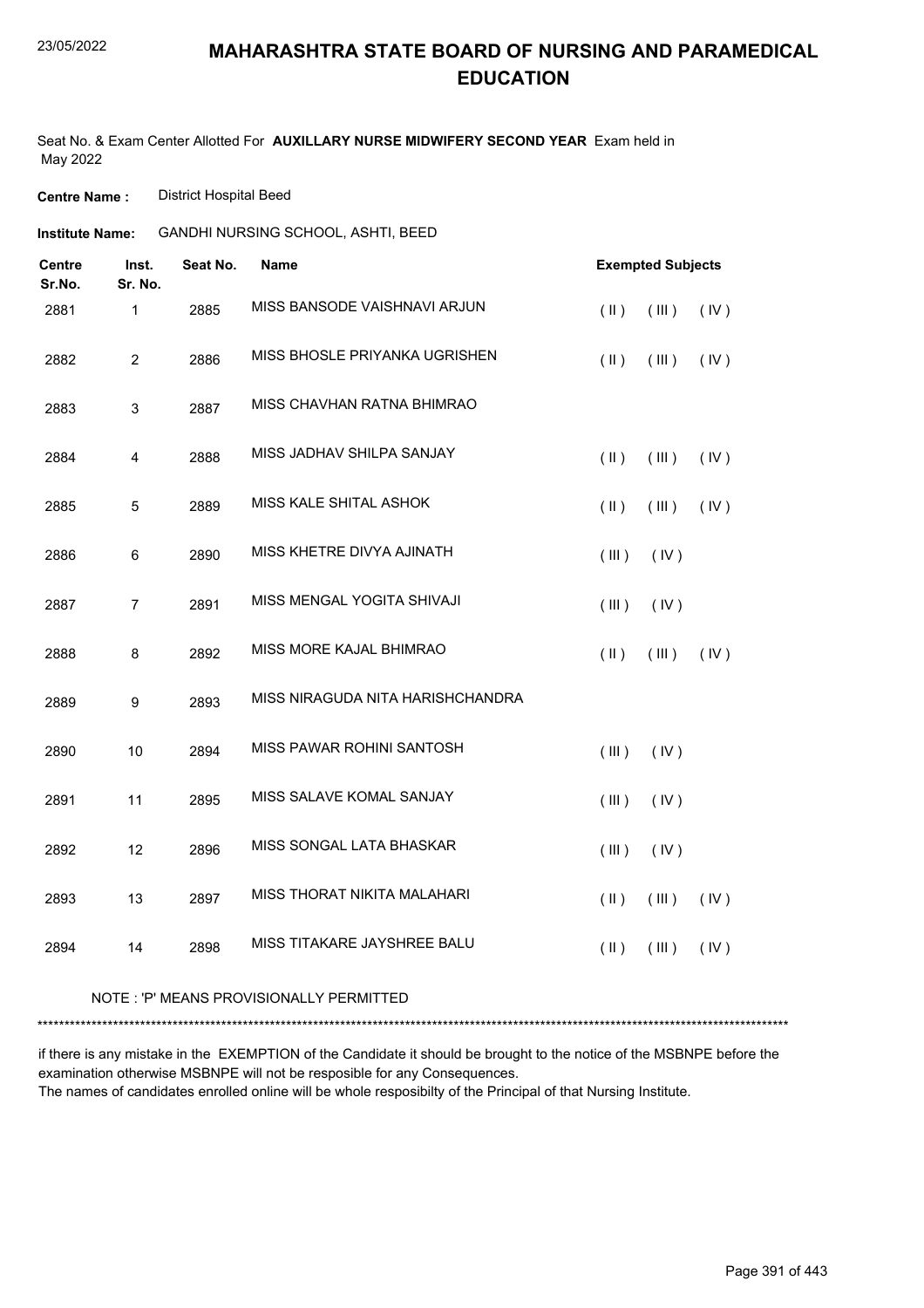Seat No. & Exam Center Allotted For **AUXILLARY NURSE MIDWIFERY SECOND YEAR** Exam held in May 2022

**Centre Name :** District Hospital Beed

VISHWAS SAWANT NURSING SCHOOL, BEED **Institute Name:**

| <b>Centre</b><br>Sr.No. | Inst.<br>Sr. No. | Seat No. | <b>Name</b>                                                   | <b>Exempted Subjects</b> |
|-------------------------|------------------|----------|---------------------------------------------------------------|--------------------------|
| 2895                    | 1                | 2899     | MISS DAHIWADE LAXMIBAI ROHIDAS                                | (III)<br>(IV)            |
| 2896                    | $\overline{2}$   | 2900     | SMT WAWALKAR SUJATA RAVINDRA<br>(NEE DAWARE SUJATA BABASAHEB) | (III)<br>(IV)            |
| 2897                    | 3                | 2901     | MISS DUDHMAL SONAM SANJAY                                     | (III)<br>(IV)            |
| 2898                    | 4                | 2902     | MISS GHODKE PRATIKSHA ANKUSH                                  | (III)<br>(IV)            |
| 2899                    | 5                | 2903     | MISS LONDHE SHIVGANGA INDRANIL                                | (III)<br>(IV)            |
| 2900                    | 6                | 2904     | MISS MUKADE ANURADHA SUBHASH                                  | (IV)<br>(III)            |
| 2901                    | $\overline{7}$   | 2905     | MISS NIRMAL GRISHMA RAMCHANDRA                                | (III)<br>(IV)            |
| 2902                    | 8                | 2906     | MISS NIRMAL MIRA SHYAMRAO                                     | (1)<br>(III)<br>(IV)     |
| 2903                    | 9                | 2907     | MISS UJAGARE MEERA VIKRAM                                     | (III)<br>(IV)            |
| 2904                    | 10               | 2908     | MISS WAGHMARE POOJA SHIVAJI                                   |                          |

NOTE : 'P' MEANS PROVISIONALLY PERMITTED

\*\*\*\*\*\*\*\*\*\*\*\*\*\*\*\*\*\*\*\*\*\*\*\*\*\*\*\*\*\*\*\*\*\*\*\*\*\*\*\*\*\*\*\*\*\*\*\*\*\*\*\*\*\*\*\*\*\*\*\*\*\*\*\*\*\*\*\*\*\*\*\*\*\*\*\*\*\*\*\*\*\*\*\*\*\*\*\*\*\*\*\*\*\*\*\*\*\*\*\*\*\*\*\*\*\*\*\*\*\*\*\*\*\*\*\*\*\*\*\*\*\*\*\*\*\*\*\*\*\*\*\*\*\*\*\*\*\*\*

if there is any mistake in the EXEMPTION of the Candidate it should be brought to the notice of the MSBNPE before the examination otherwise MSBNPE will not be resposible for any Consequences.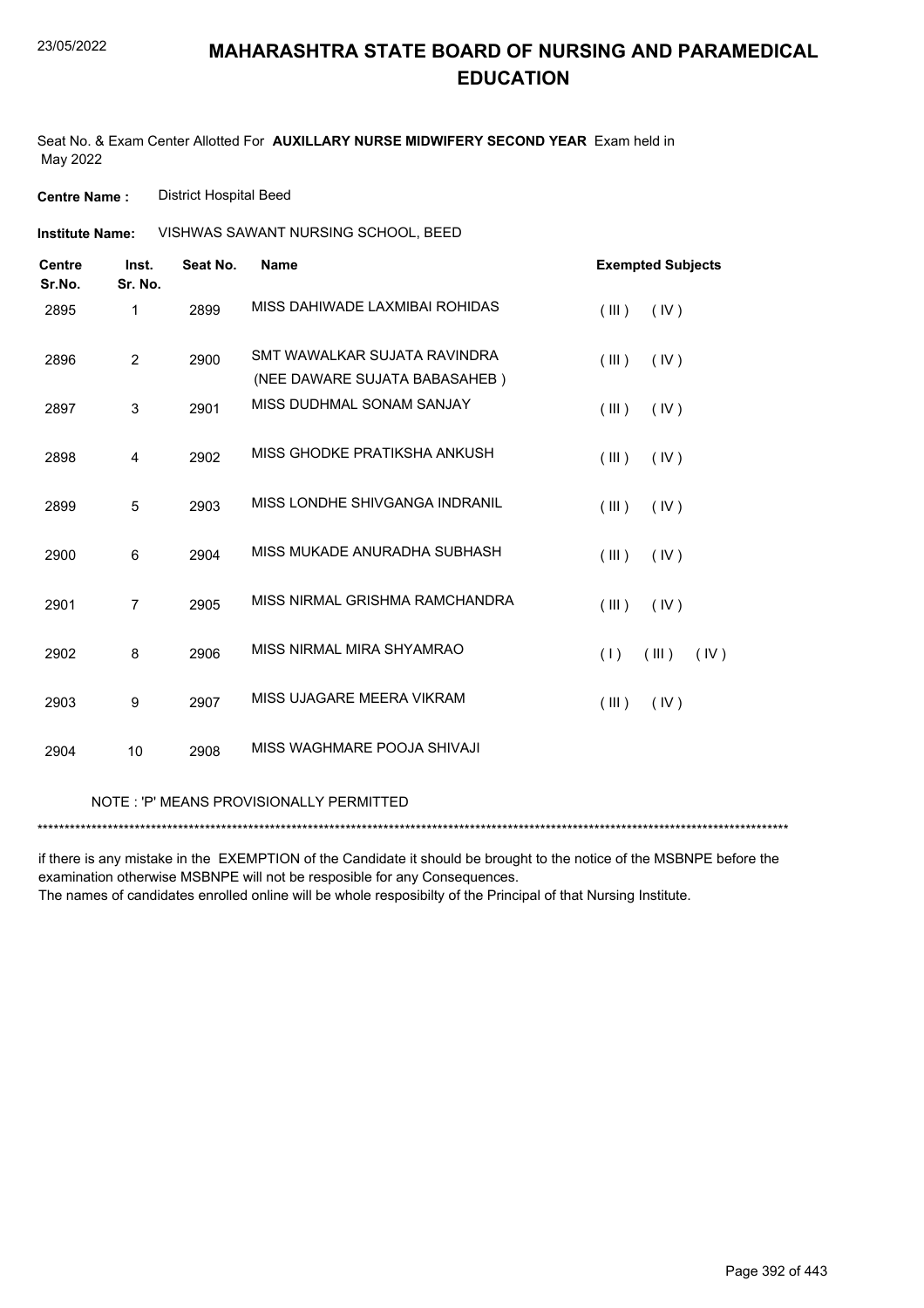Seat No. & Exam Center Allotted For **AUXILLARY NURSE MIDWIFERY SECOND YEAR** Exam held in May 2022

**Centre Name :** District Hospital Beed

**Institute Name:** SANSKRUTI NURSING SCHOOL, BEED

| <b>Centre</b><br>Sr.No. | Inst.<br>Sr. No.                        | Seat No. | <b>Name</b>                   | <b>Exempted Subjects</b>                 |  |  |
|-------------------------|-----------------------------------------|----------|-------------------------------|------------------------------------------|--|--|
| 2905                    | 1                                       | 2909     | MISS AHIRF RESHMA YUVRAJ      | (1)<br>(III)<br>(IV)                     |  |  |
| 2906                    | $\overline{2}$                          | 2910     | MISS AUSARMAL ANURADHA SUNIL  | $(\parallel \parallel)$<br>(III)<br>(IV) |  |  |
| 2907                    | 3                                       | 2911     | MISS CHANDANE PRADNYA MAHADEV | (III)<br>(IV)                            |  |  |
| 2908                    | 4                                       | 2912     | MISS DHANVE JYOTI SUDAM       |                                          |  |  |
| 2909                    | 5                                       | 2913     | MISS GAIKWAD KOMAL PRAKASHRAO | $(\parallel)$<br>(III)<br>(IV)           |  |  |
| 2910                    | 6                                       | 2914     | MISS KALE JAYASHRI AMBADAS    |                                          |  |  |
| 2911                    | $\overline{7}$                          | 2915     | MISS SHINDE MONIKA RAMESH     | (  )<br>(III)<br>(IV)                    |  |  |
|                         | NOTE: 'P' MEANS PROVISIONALLY PERMITTED |          |                               |                                          |  |  |
|                         |                                         |          |                               |                                          |  |  |

if there is any mistake in the EXEMPTION of the Candidate it should be brought to the notice of the MSBNPE before the examination otherwise MSBNPE will not be resposible for any Consequences.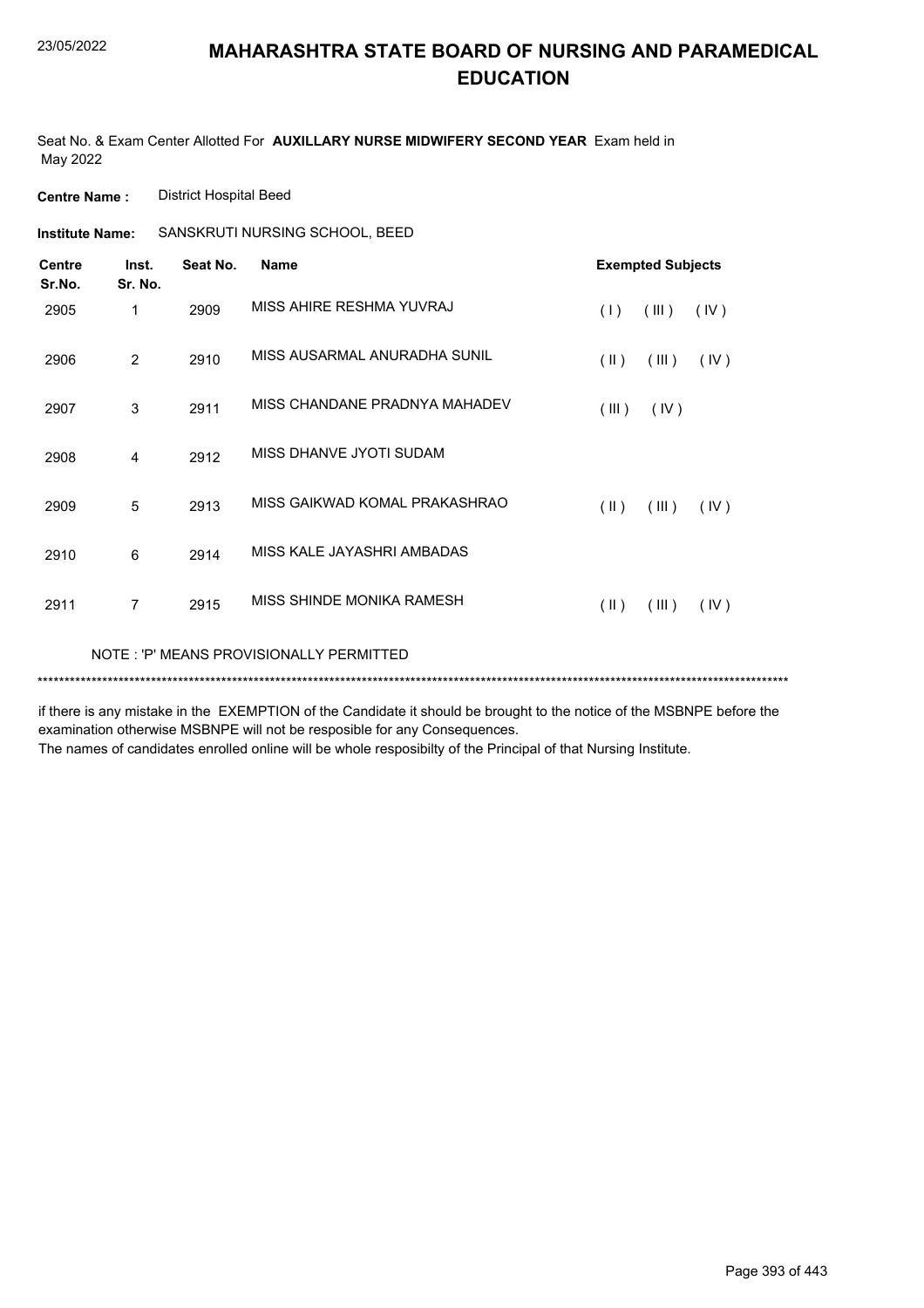Seat No. & Exam Center Allotted For **AUXILLARY NURSE MIDWIFERY SECOND YEAR** Exam held in May 2022

**Centre Name :** District Hospital Beed

| Institute Name: | RAMLING VIGHNE NURSING SCHOOL, BEED |  |
|-----------------|-------------------------------------|--|
|                 |                                     |  |

| <b>Centre</b><br>Sr.No. | Inst.<br>Sr. No.        | Seat No. | Name                             | <b>Exempted Subjects</b> |                                                  |      |  |
|-------------------------|-------------------------|----------|----------------------------------|--------------------------|--------------------------------------------------|------|--|
| 2912                    | $\mathbf{1}$            | 2916     | MISS ADHAV SAVITA BHIMRAO        | $(\parallel)$            | (III)                                            | (IV) |  |
| 2913                    | $\overline{2}$          | 2917     | MISS BHOLE SUSHILA DHARMA        | $(\parallel)$            | (III)                                            | (IV) |  |
| 2914                    | $\mathsf 3$             | 2918     | MISS GALPHADE PRATIKSHA GIRIDHAR | (III)                    | (IV)                                             |      |  |
| 2915                    | $\overline{\mathbf{4}}$ | 2919     | MISS KAKDE RANI BABASAHEB        | (IV)                     |                                                  |      |  |
| 2916                    | 5                       | 2920     | MISS KORADE GOUTAMI KAILASH      | $(\parallel)$            | (III)                                            | (IV) |  |
| 2917                    | $\,6$                   | 2921     | MISS LONDHE PRATIKSHA MURALIDHAR | (III)                    | (IV)                                             |      |  |
| 2918                    | $\overline{7}$          | 2922     | MISS LONDHE SWATI NAMDEV         | $(\parallel)$            | (III)                                            | (IV) |  |
| 2919                    | 8                       | 2923     | MISS LONDHE RUPALI NARAYAN       | $(\parallel)$            | (III)                                            | (IV) |  |
| 2920                    | 9                       | 2924     | MISS MAHURE SUNITA TUKARAM       | $(\parallel)$            | (III)                                            | (IV) |  |
| 2921                    | 10                      | 2925     | MISS MANWAR DIPALI VITTHAL       | $($ III $)$              | (IV)                                             |      |  |
| 2922                    | 11                      | 2926     | MISS MISHAL MINAKSHI SANJAY      | (III)                    | (IV)                                             |      |  |
| 2923                    | 12                      | 2927     | MISS NARWADE RUTUJA RAJKUMAR     | $(\parallel)$            | (III)                                            | (IV) |  |
| 2924                    | 13                      | 2928     | MISS POTE ANUSAYA UKANDA         | $(\parallel)$            | (III)                                            | (IV) |  |
| 2925                    | 14                      | 2929     | MISS PRADHAN POONAM RAMESH       |                          |                                                  |      |  |
| 2926                    | 15                      | 2930     | MISS RANAMALE DURGA SAKHARAM     | (III)                    | (IV)                                             |      |  |
| 2927                    | 16                      | 2931     | MISS SARVADE VISHAKHA GANGADHAR  | $(\parallel)$            | (III)                                            | (IV) |  |
| 2928                    | 17                      | 2932     | MISS SHELKE ARCHANA SHIVRAM      | $(\parallel)$            | (III)                                            | (IV) |  |
| 2929                    | 18                      | 2933     | MISS SHINDE VIDHYADEVI MADHAV    | (III)                    | (IV)                                             |      |  |
| 2930                    | 19                      | 2934     | MISS THORAT ARTI SOMINATH        |                          | $(\mathbb{II})$ $(\mathbb{III})$ $(\mathbb{IV})$ |      |  |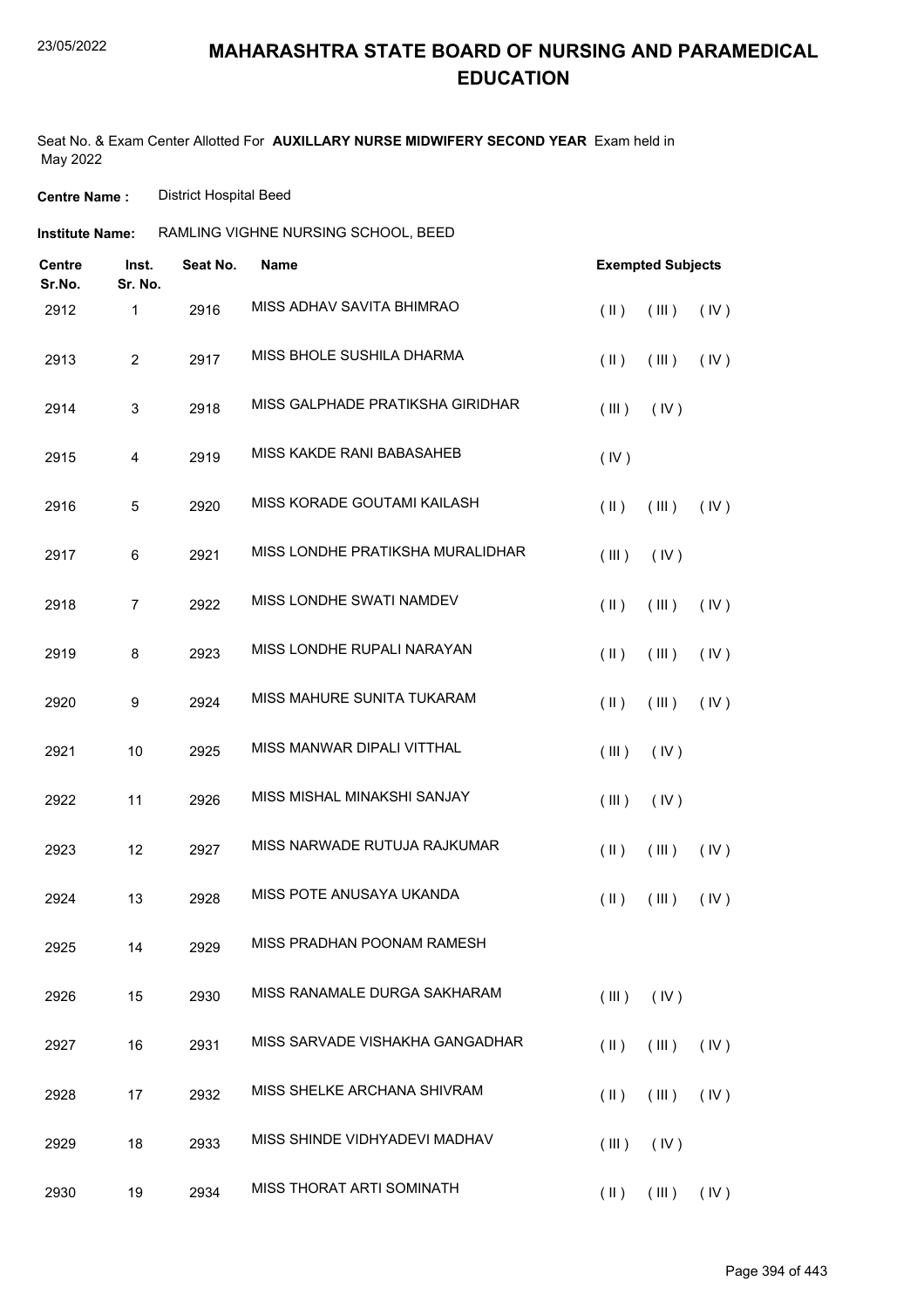Seat No. & Exam Center Allotted For **AUXILLARY NURSE MIDWIFERY SECOND YEAR** Exam held in May 2022

2931 20 2935 MISS TUPSAUDAR KAVITA NAMDEV (II) (III) (IV)

NOTE : 'P' MEANS PROVISIONALLY PERMITTED

\*\*\*\*\*\*\*\*\*\*\*\*\*\*\*\*\*\*\*\*\*\*\*\*\*\*\*\*\*\*\*\*\*\*\*\*\*\*\*\*\*\*\*\*\*\*\*\*\*\*\*\*\*\*\*\*\*\*\*\*\*\*\*\*\*\*\*\*\*\*\*\*\*\*\*\*\*\*\*\*\*\*\*\*\*\*\*\*\*\*\*\*\*\*\*\*\*\*\*\*\*\*\*\*\*\*\*\*\*\*\*\*\*\*\*\*\*\*\*\*\*\*\*\*\*\*\*\*\*\*\*\*\*\*\*\*\*\*\*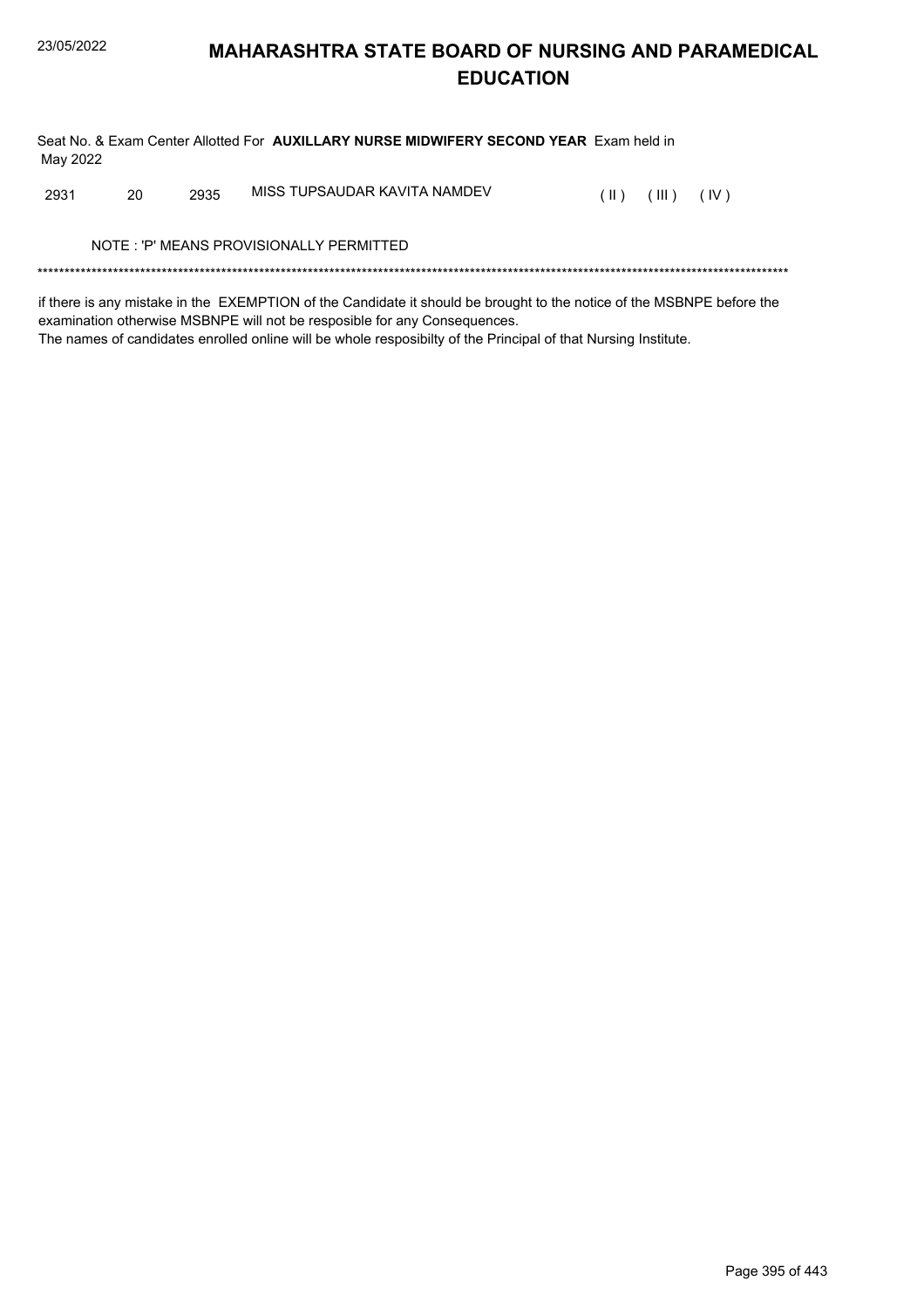Seat No. & Exam Center Allotted For **AUXILLARY NURSE MIDWIFERY SECOND YEAR** Exam held in May 2022

**Centre Name :** District Hospital Beed

SOU RUKHMINI MANOHAR MACHALE NURSING SCHOOL, BEED **Institute Name:**

| <b>Centre</b><br>Sr.No. | Inst.<br>Sr. No. | Seat No. | Name                             | <b>Exempted Subjects</b> |                                |      |  |
|-------------------------|------------------|----------|----------------------------------|--------------------------|--------------------------------|------|--|
| 2932                    | 1                | 2936     | MISS AATHAVALE NAINA KAILAS      | (III)                    | (IV)                           |      |  |
| 2933                    | $\overline{c}$   | 2937     | MISS DOLAS MANJUSHA BHASKAR      | $(\parallel)$            | (III)                          | (IV) |  |
| 2934                    | 3                | 2938     | MISS GAIKWAD POOJA MAROTI        |                          |                                |      |  |
| 2935                    | 4                | 2939     | MISS HAJARE VARSHA KISANRAO      | (1)                      | (III)                          | (IV) |  |
| 2936                    | 5                | 2940     | MISS KAKDE VAISHALI TUKARAM      | (III)                    | (IV)                           |      |  |
| 2937                    | 6                | 2941     | MISS KALE PALLAVI RAMKISAN       | $(\parallel)$            | (III)                          | (IV) |  |
| 2938                    | $\overline{7}$   | 2942     | MISS KAMBLE DAIWASHALA BHASKAR   | (III)                    | (IV)                           |      |  |
| 2939                    | 8                | 2943     | MISS KHANDAGALE KAMINI SANDIPAN  | (III)                    | (IV)                           |      |  |
| 2940                    | 9                | 2944     | MISS KHANDAGALE SUWARNA SANDIPAN | $(\parallel)$            | (III)                          | (IV) |  |
| 2941                    | 10               | 2945     | MISS MANE PALLAVI SHIVAJI        |                          |                                |      |  |
| 2942                    | 11               | 2946     | MISS PAWAR PRIYANKA SANJAY       | (III)                    | (IV)                           |      |  |
| 2943                    | 12               | 2947     | MISS SHARNAGAT KIRAN SAYAJI      | (III)                    | (IV)                           |      |  |
| 2944                    | 13               | 2948     | MISS SHEKTE ARTI SHYAMRAO        | (III)                    | (IV)                           |      |  |
| 2945                    | 14               | 2949     | MISS SHINDE SHILA SAYAJI         |                          | $(\mathbb{II})$ $(\mathbb{N})$ |      |  |
| 2946                    | 15               | 2950     | MISS SHINDE PRATIKSHA KALYAN     | (III)                    | (IV)                           |      |  |
| 2947                    | 16               | 2951     | MISS SONAVANE KOMAL NARESH       | $(\parallel \parallel)$  | (III)                          | (IV) |  |
| 2948                    | 17               | 2952     | MISS THORAT ARTI SHRAVAN         |                          |                                |      |  |
| 2949                    | 18               | 2953     | MISS UJGARE SADHANA SAMBHAJI     |                          |                                |      |  |
| 2950                    | 19               | 2954     | MISS WAGHMARE PRANITA BAPURAO    |                          |                                |      |  |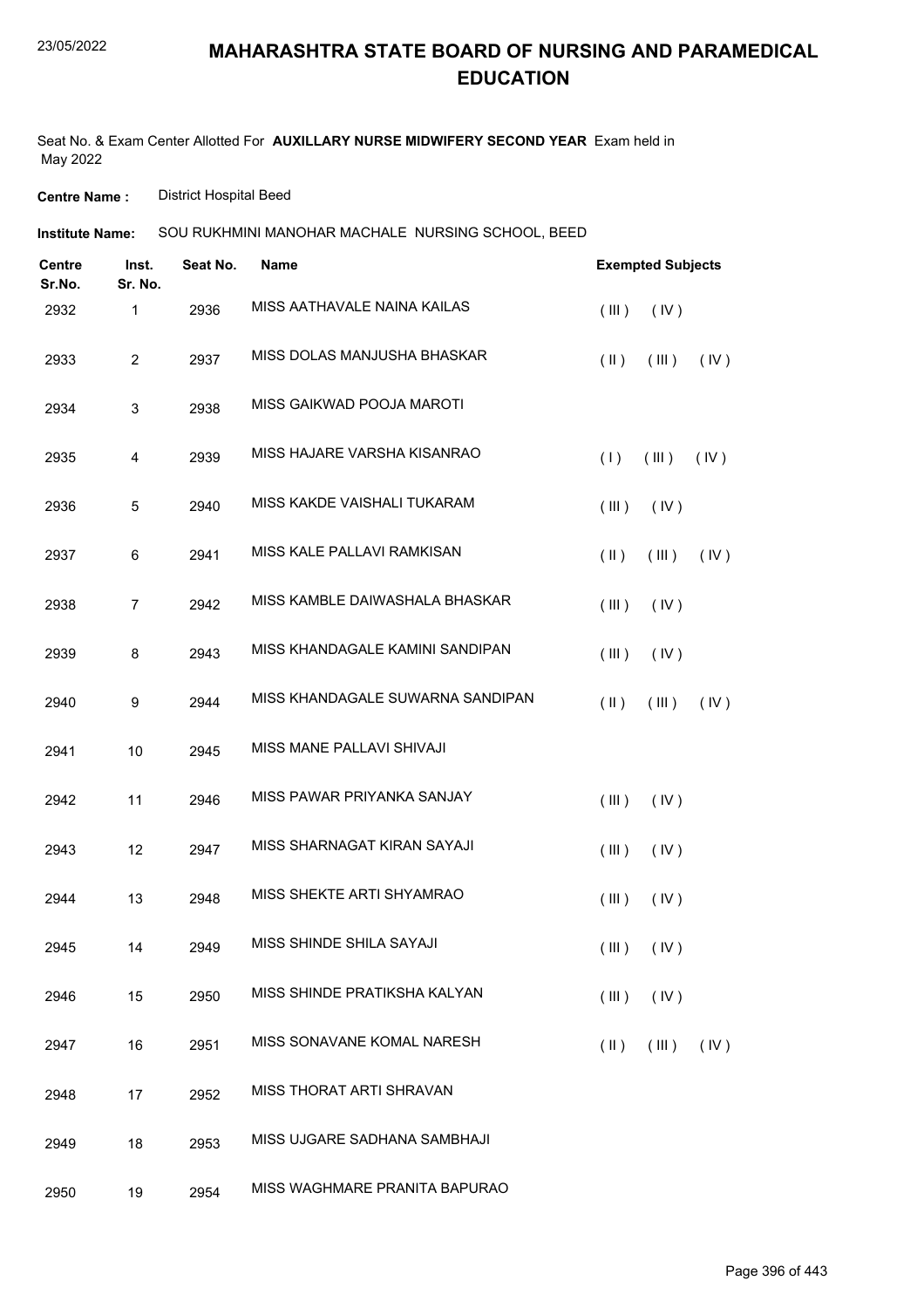Seat No. & Exam Center Allotted For AUXILLARY NURSE MIDWIFERY SECOND YEAR Exam held in May 2022

MISS WAVHAL SONALI BHANUDAS 2951 20 2955  $(III)$   $(IV)$ 

NOTE: 'P' MEANS PROVISIONALLY PERMITTED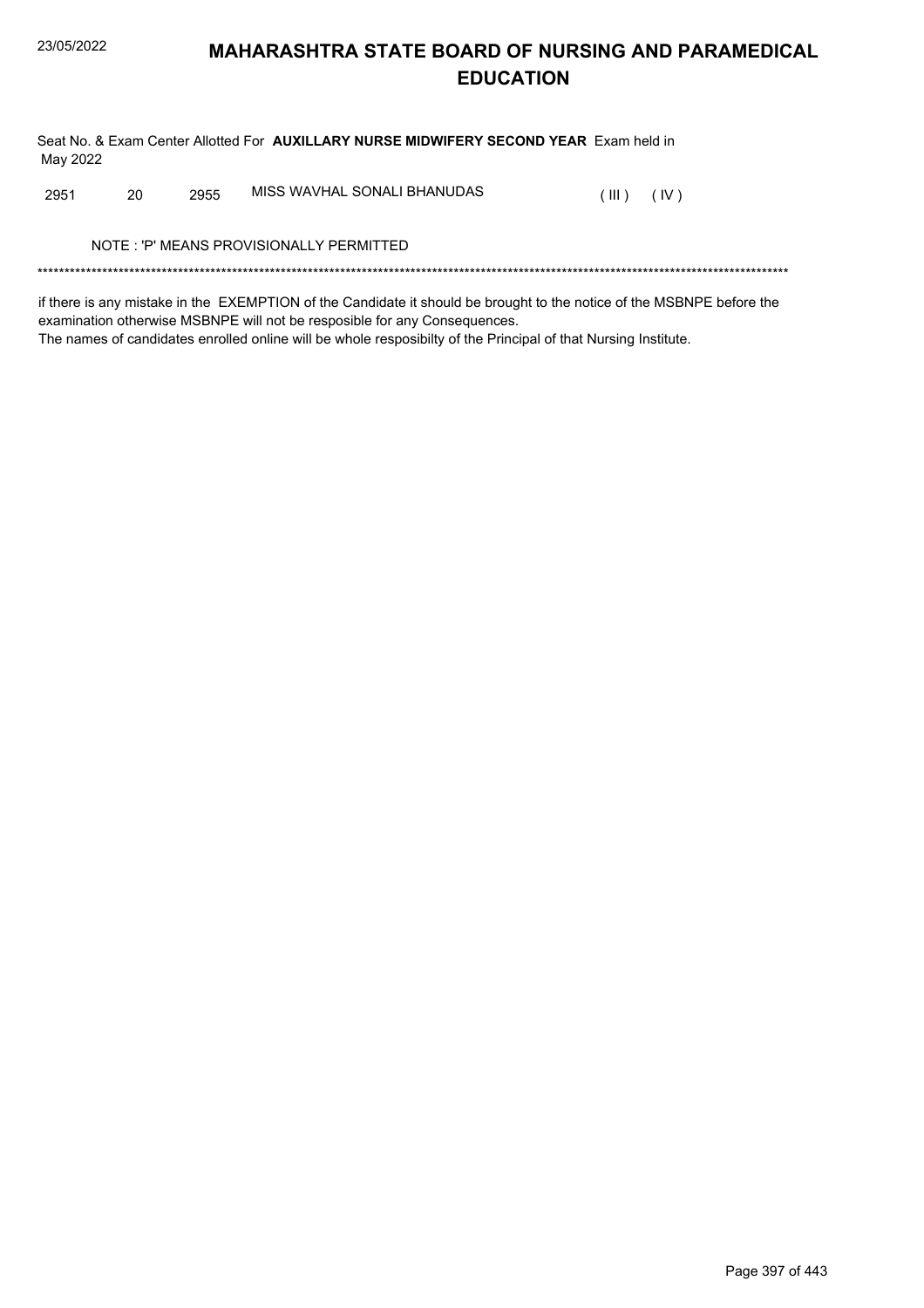Seat No. & Exam Center Allotted For **AUXILLARY NURSE MIDWIFERY SECOND YEAR** Exam held in May 2022

**Centre Name :** Aurangabad Training School of Nursing,Shivajinagar, Aurangabad

RAMKRISHANA NURSING SCHOOL, SILLOD, AURANGABAD **Institute Name:**

| <b>Centre</b><br>Sr.No. | Inst.<br>Sr. No. | Seat No. | <b>Name</b>                       |               | <b>Exempted Subjects</b> |      |
|-------------------------|------------------|----------|-----------------------------------|---------------|--------------------------|------|
| 2952                    | 1                | 2956     | MISS AHER MANSI BHAUSAHEB         | (III)         | (IV)                     |      |
| 2953                    | $\overline{2}$   | 2957     | MISS ATRAWALKAR JAYASHREE SANTOSH | (III)         | (IV)                     |      |
| 2954                    | 3                | 2958     | MISS DANKE ANJALI KADUBA          | (III)         | (IV)                     |      |
| 2955                    | 4                | 2959     | MISS DUDHE KOMAL SUBHASH          | (  )          | (III)                    | (IV) |
| 2956                    | $\sqrt{5}$       | 2960     | MISS GAIKWAD PRATIBHA SUBHASH     | (III)         | (IV)                     |      |
| 2957                    | 6                | 2961     | MISS GAVANDE POOJA BABURAO        | (  )          | $($ III $)$              | (IV) |
| 2958                    | 7                | 2962     | MISS JAGTAP SEEMA MILIND          | (III)         | (IV)                     |      |
| 2959                    | 8                | 2963     | MISS PAWAR SARITA BHAGWAN         | (III)         | (IV)                     |      |
| 2960                    | 9                | 2964     | MISS RAMPHALE MANISHA ASHOK       | (III)         | (IV)                     |      |
| 2961                    | 10               | 2965     | MISS SONAWANE JAYSHREE SANJAY     | $(\parallel)$ | (III)                    | (IV) |
| 2962                    | 11               | 2966     | MISS SONWANE SHIVANI LAXMAN       | $(\parallel)$ | (III)                    | (IV) |
| 2963                    | 12               | 2967     | MISS SURADKAR KIRAN ATMARAM       | (III)         | (IV)                     |      |

#### NOTE : 'P' MEANS PROVISIONALLY PERMITTED

\*\*\*\*\*\*\*\*\*\*\*\*\*\*\*\*\*\*\*\*\*\*\*\*\*\*\*\*\*\*\*\*\*\*\*\*\*\*\*\*\*\*\*\*\*\*\*\*\*\*\*\*\*\*\*\*\*\*\*\*\*\*\*\*\*\*\*\*\*\*\*\*\*\*\*\*\*\*\*\*\*\*\*\*\*\*\*\*\*\*\*\*\*\*\*\*\*\*\*\*\*\*\*\*\*\*\*\*\*\*\*\*\*\*\*\*\*\*\*\*\*\*\*\*\*\*\*\*\*\*\*\*\*\*\*\*\*\*\*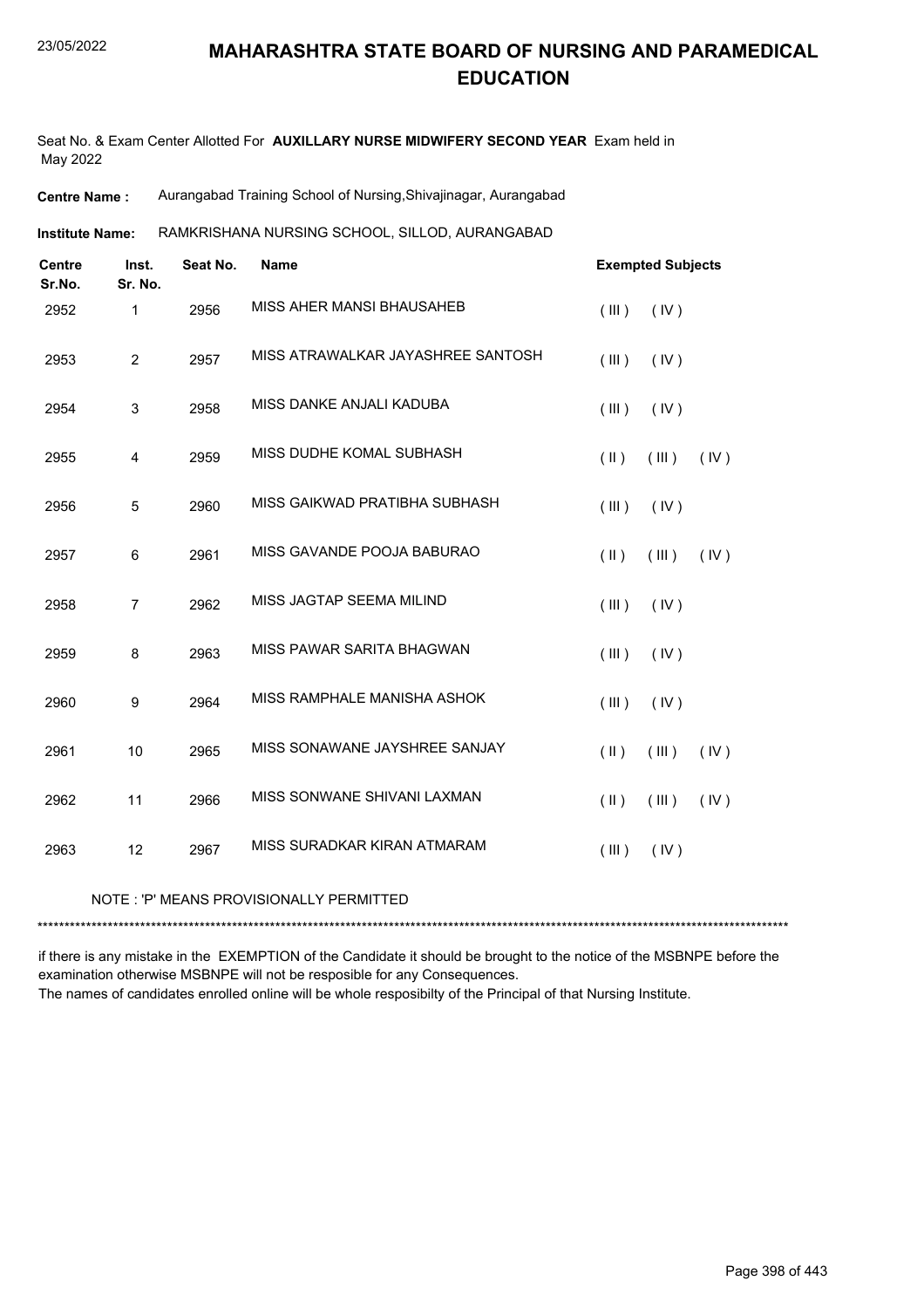Seat No. & Exam Center Allotted For **AUXILLARY NURSE MIDWIFERY SECOND YEAR** Exam held in May 2022

**Centre Name :** Aurangabad Training School of Nursing,Shivajinagar, Aurangabad

SHRI GORAKSHA NURSING SCHOOL, PHULAMBRI, AURANGABAD **Institute Name:**

| <b>Centre</b><br>Sr.No. | Inst.<br>Sr. No. | Seat No. | Name                                    |               | <b>Exempted Subjects</b> |      |  |
|-------------------------|------------------|----------|-----------------------------------------|---------------|--------------------------|------|--|
| 2964                    |                  | 2968     | MISS BHIVSANE VAISHALI KAILAS           | (III)         | (IV)                     |      |  |
| 2965                    | 2                | 2969     | MISS JAMADHADE AMRAPALI KAILAS          | (  )          | (III)                    | (IV) |  |
| 2966                    | 3                | 2970     | MISS PETARE AKANSHA RAMESH              | $(\parallel)$ | (III)                    | (IV) |  |
|                         |                  |          | NOTE: 'P' MEANS PROVISIONALLY PERMITTED |               |                          |      |  |
|                         |                  |          |                                         |               |                          |      |  |

if there is any mistake in the EXEMPTION of the Candidate it should be brought to the notice of the MSBNPE before the examination otherwise MSBNPE will not be resposible for any Consequences. The names of candidates enrolled online will be whole resposibilty of the Principal of that Nursing Institute.

Page 399 of 443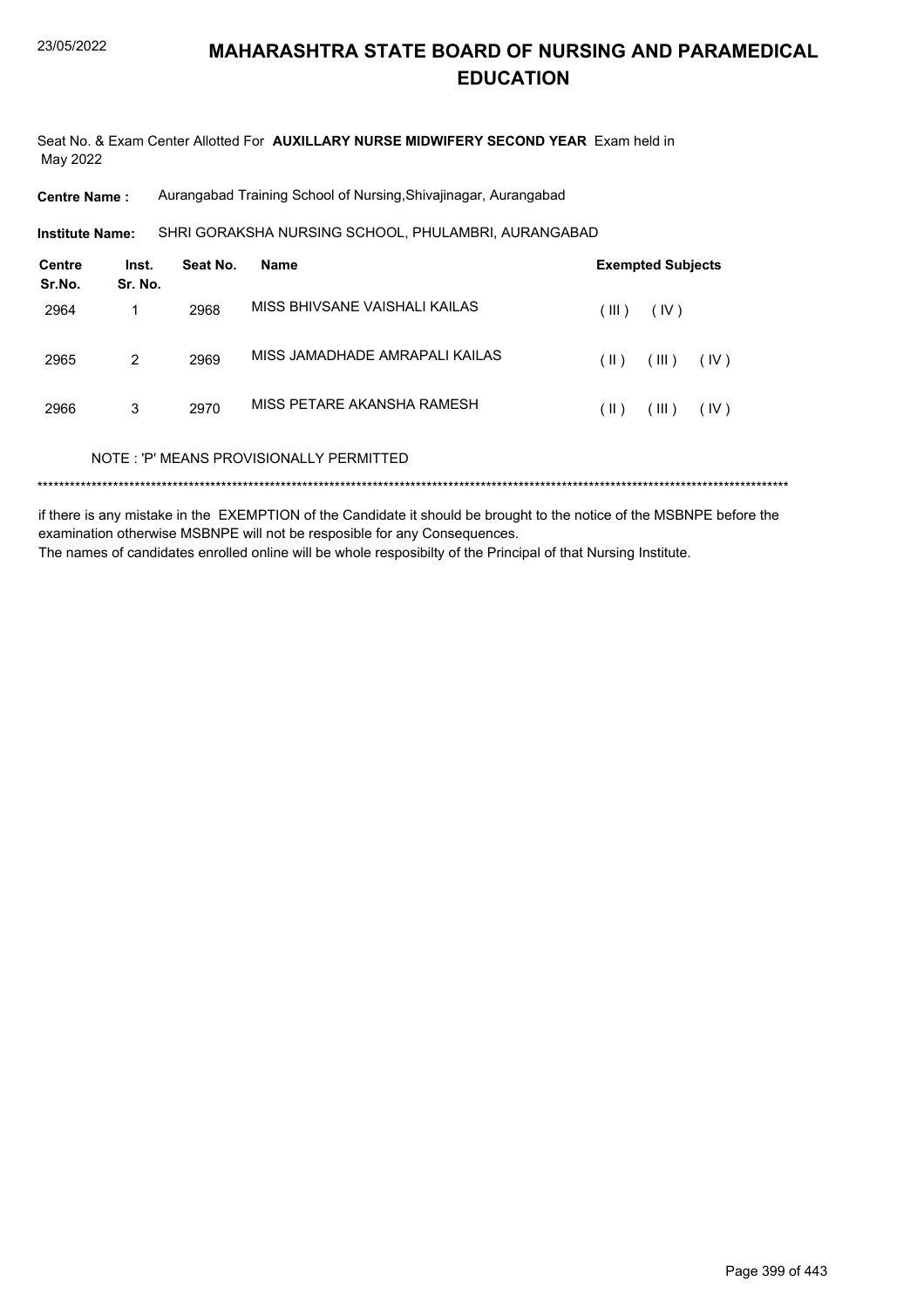Seat No. & Exam Center Allotted For **AUXILLARY NURSE MIDWIFERY SECOND YEAR** Exam held in May 2022

**Centre Name :** Aurangabad Training School of Nursing,Shivajinagar, Aurangabad

MAHARAJA SAYAJIRAO GAIKWAD NURSING SCHOOL, AURANGABAD **Institute Name:**

| Centre<br>Sr.No. | Inst.<br>Sr. No. | Seat No. | <b>Name</b>                | <b>Exempted Subjects</b>  |
|------------------|------------------|----------|----------------------------|---------------------------|
| 2967             |                  | 2971     | SMT WAHUL REKHA LAXMAN     | (III).<br>(IV)            |
|                  |                  |          | (NEE BANKAR REKHA BABURAO) |                           |
| 2968             | 2                | 2972     | MISS MOKALE MONU RAJU      | ( III )<br>(IV)<br>( II ) |

#### NOTE : 'P' MEANS PROVISIONALLY PERMITTED

\*\*\*\*\*\*\*\*\*\*\*\*\*\*\*\*\*\*\*\*\*\*\*\*\*\*\*\*\*\*\*\*\*\*\*\*\*\*\*\*\*\*\*\*\*\*\*\*\*\*\*\*\*\*\*\*\*\*\*\*\*\*\*\*\*\*\*\*\*\*\*\*\*\*\*\*\*\*\*\*\*\*\*\*\*\*\*\*\*\*\*\*\*\*\*\*\*\*\*\*\*\*\*\*\*\*\*\*\*\*\*\*\*\*\*\*\*\*\*\*\*\*\*\*\*\*\*\*\*\*\*\*\*\*\*\*\*\*\*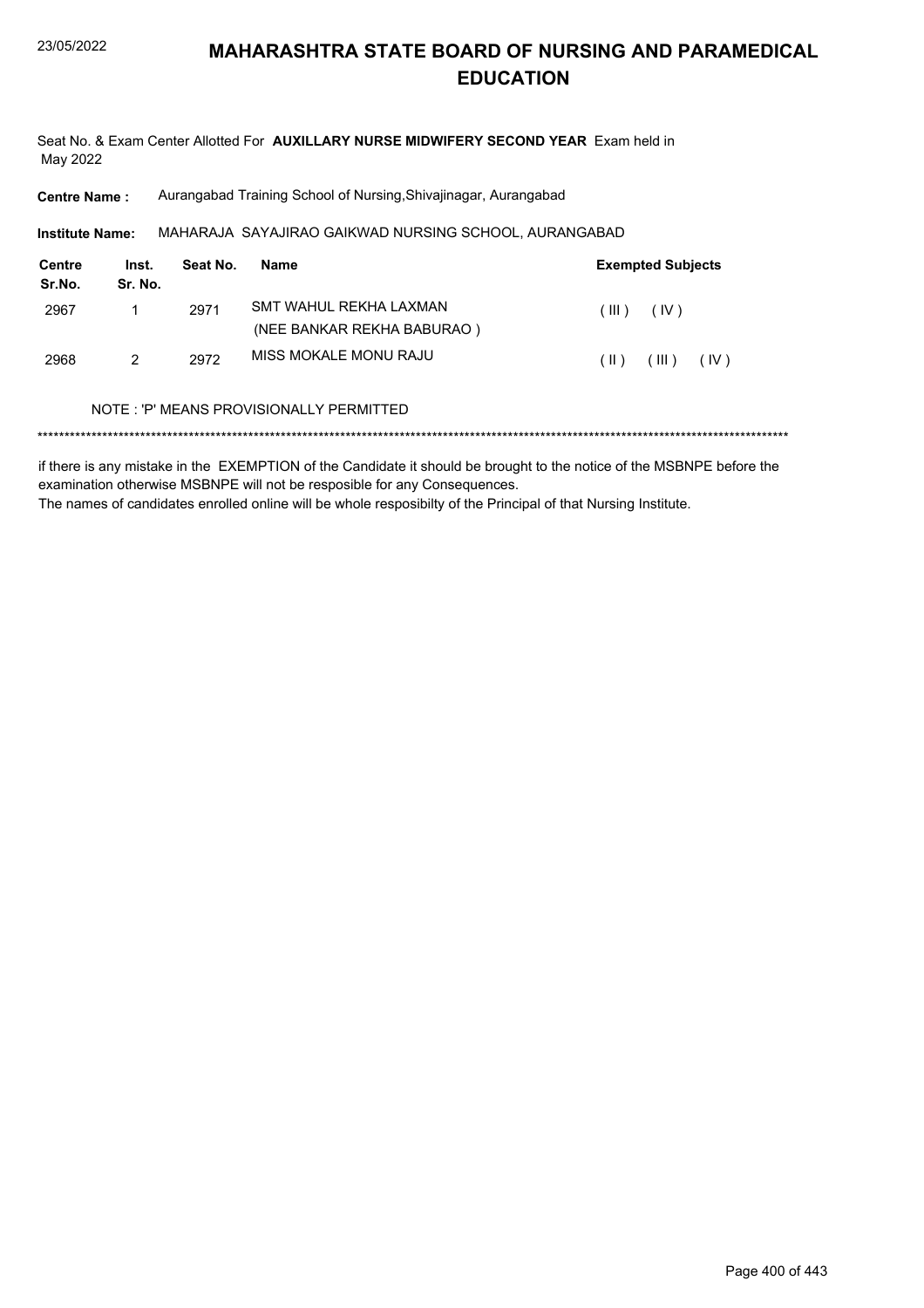Seat No. & Exam Center Allotted For **AUXILLARY NURSE MIDWIFERY SECOND YEAR** Exam held in May 2022

**Centre Name :** Aurangabad Training School of Nursing,Shivajinagar, Aurangabad

DR. DAHIPHALE MEDICAL FOUNDATION TRUSTS SCHOOL OF NURSING, AURANGABAD **Institute Name:**

| Centre<br>Sr.No. | Inst.<br>Sr. No. | Seat No. | Name                             | <b>Exempted Subjects</b>                 |
|------------------|------------------|----------|----------------------------------|------------------------------------------|
| 2969             | $\mathbf{1}$     | 2973     | MISS AUSARMAL RENUKA UDDHAV      | $($ II $)$<br>(III)<br>(IV)              |
| 2970             | $\overline{c}$   | 2974     | MISS BAMANE PUJA BAHADUR         | (III)<br>(IV)                            |
| 2971             | 3                | 2975     | MISS GANGAWANE SHRADDHA MAHENDRA | (III)<br>(IV)                            |
| 2972             | 4                | 2976     | MISS PATALE ROSHANI VIJAY        | (III)<br>(IV)                            |
| 2973             | 5                | 2977     | MISS PAWARA PRAMILA VITTHAL      | (III)<br>(IV)                            |
| 2974             | 6                | 2978     | MISS PAWARA BHARTI SUKLAL        | (III)<br>(IV)                            |
| 2975             | $\overline{7}$   | 2979     | MISS PAWARA ANITA SARDAR         | (III)<br>(IV)                            |
| 2976             | 8                | 2980     | MISS PAWARA MINAKSHI GULABSING   | (III)<br>(IV)                            |
| 2977             | 9                | 2981     | MISS PAWARA RINKU BUDHA          | (III)<br>(IV)                            |
| 2978             | 10               | 2982     | MISS PAWARA MINAKSHI JORDAR      | (III)<br>(IV)                            |
| 2979             | 11               | 2983     | MISS PAWARA REKHA KHALPA         | (1)<br>(III)<br>(IV)                     |
| 2980             | 12               | 2984     | MISS PAWARA PINKI LOKA           | $(\parallel)$<br>(III)<br>(IV)           |
| 2981             | 13               | 2985     | MISS PAWARA KALPANA LAKADYA      | (III)<br>(IV)                            |
| 2982             | 14               | 2986     | MISS PAWARA ANITA SUKLAL         | $(\mathbb{II})$ $(\mathbb{N})$           |
| 2983             | 15               | 2987     | MISS PAWARA LALITA INDRASING     |                                          |
| 2984             | 16               | 2988     | MISS PAWARA PRAMILA MERASING     | (IV)<br>(III)                            |
| 2985             | 17               | 2989     | MISS PAWARA SOYALI FOFARYA       | (1)<br>(III)<br>(IV)                     |
| 2986             | 18               | 2990     | MISS PAWARA DURGI MANSING        | $(\parallel \parallel)$<br>(III)<br>(IV) |
| 2987             | 19               | 2991     | MISS PAWARA FUGI BHONGA          | $(III)$ $(IV)$                           |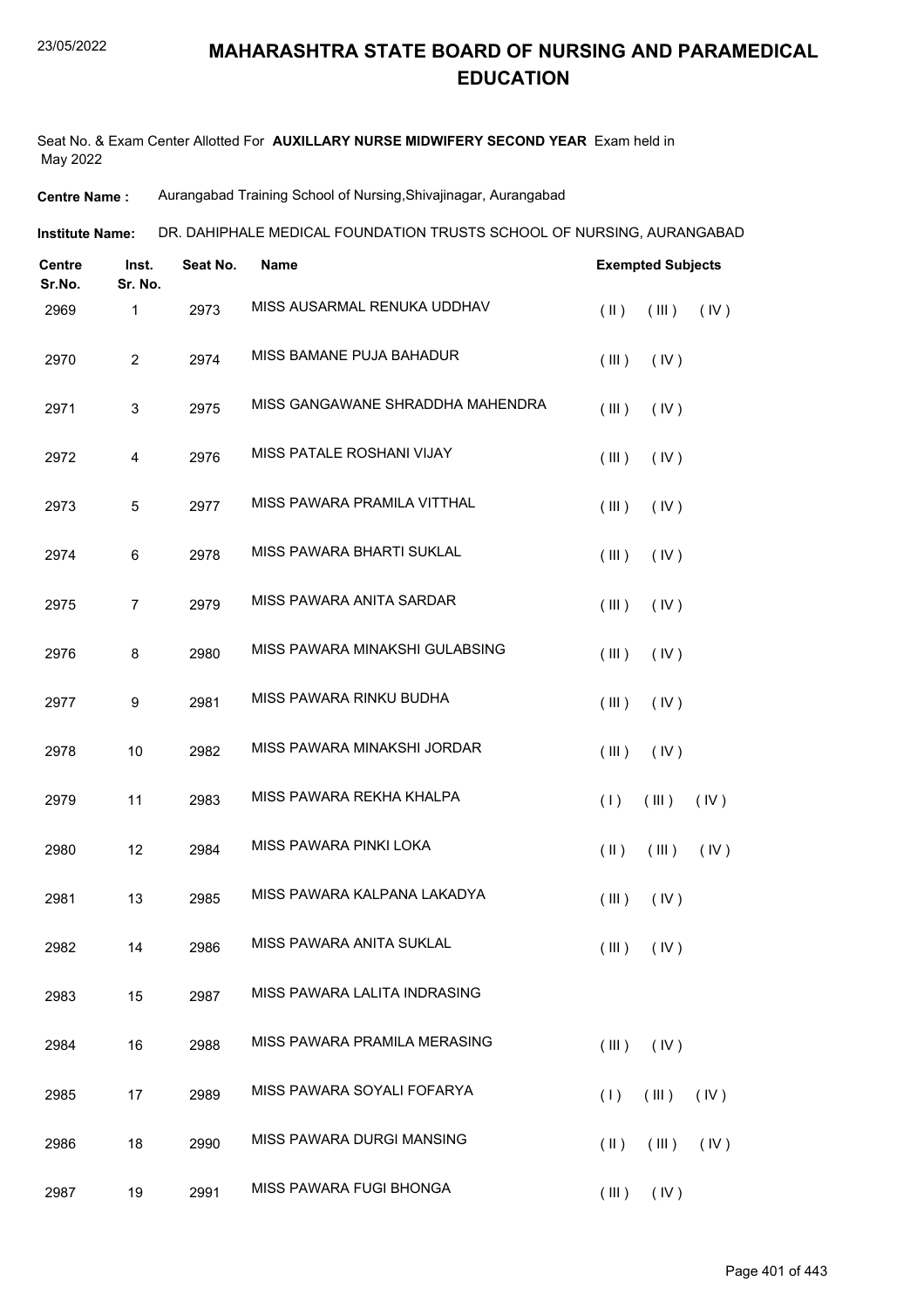| May 2022 |    |      | Seat No. & Exam Center Allotted For AUXILLARY NURSE MIDWIFERY SECOND YEAR Exam held in |                         |       |      |
|----------|----|------|----------------------------------------------------------------------------------------|-------------------------|-------|------|
| 2988     | 20 | 2992 | MISS PAWARA NIRMALA GILDAR                                                             | $(\parallel)$           | (III) | (IV) |
| 2989     | 21 | 2993 | MISS SALVE JAYSHREE SURESH                                                             | $(\parallel \parallel)$ | (III) | (IV) |
| 2990     | 22 | 2994 | MISS TADVI ANITA DHAKLYA                                                               | (III)                   | (IV)  |      |
| 2991     | 23 | 2995 | MISS VALVI FUGI NAHLYA                                                                 | (III)                   | (IV)  |      |
| 2992     | 24 | 2996 | MISS VALVI KALPANA SHILDAR                                                             | $($ II $)$              | (III) | (IV) |
| 2993     | 25 | 2997 | MISS VASAVE MAMTA KALYA                                                                | (III)                   | (IV)  |      |
| 2994     | 26 | 2998 | MISS WANKHEDE SANJIVANI BALIRAM                                                        | (III)                   | (IV)  |      |
|          |    |      |                                                                                        |                         |       |      |

NOTE : 'P' MEANS PROVISIONALLY PERMITTED

\*\*\*\*\*\*\*\*\*\*\*\*\*\*\*\*\*\*\*\*\*\*\*\*\*\*\*\*\*\*\*\*\*\*\*\*\*\*\*\*\*\*\*\*\*\*\*\*\*\*\*\*\*\*\*\*\*\*\*\*\*\*\*\*\*\*\*\*\*\*\*\*\*\*\*\*\*\*\*\*\*\*\*\*\*\*\*\*\*\*\*\*\*\*\*\*\*\*\*\*\*\*\*\*\*\*\*\*\*\*\*\*\*\*\*\*\*\*\*\*\*\*\*\*\*\*\*\*\*\*\*\*\*\*\*\*\*\*\*

if there is any mistake in the EXEMPTION of the Candidate it should be brought to the notice of the MSBNPE before the examination otherwise MSBNPE will not be resposible for any Consequences.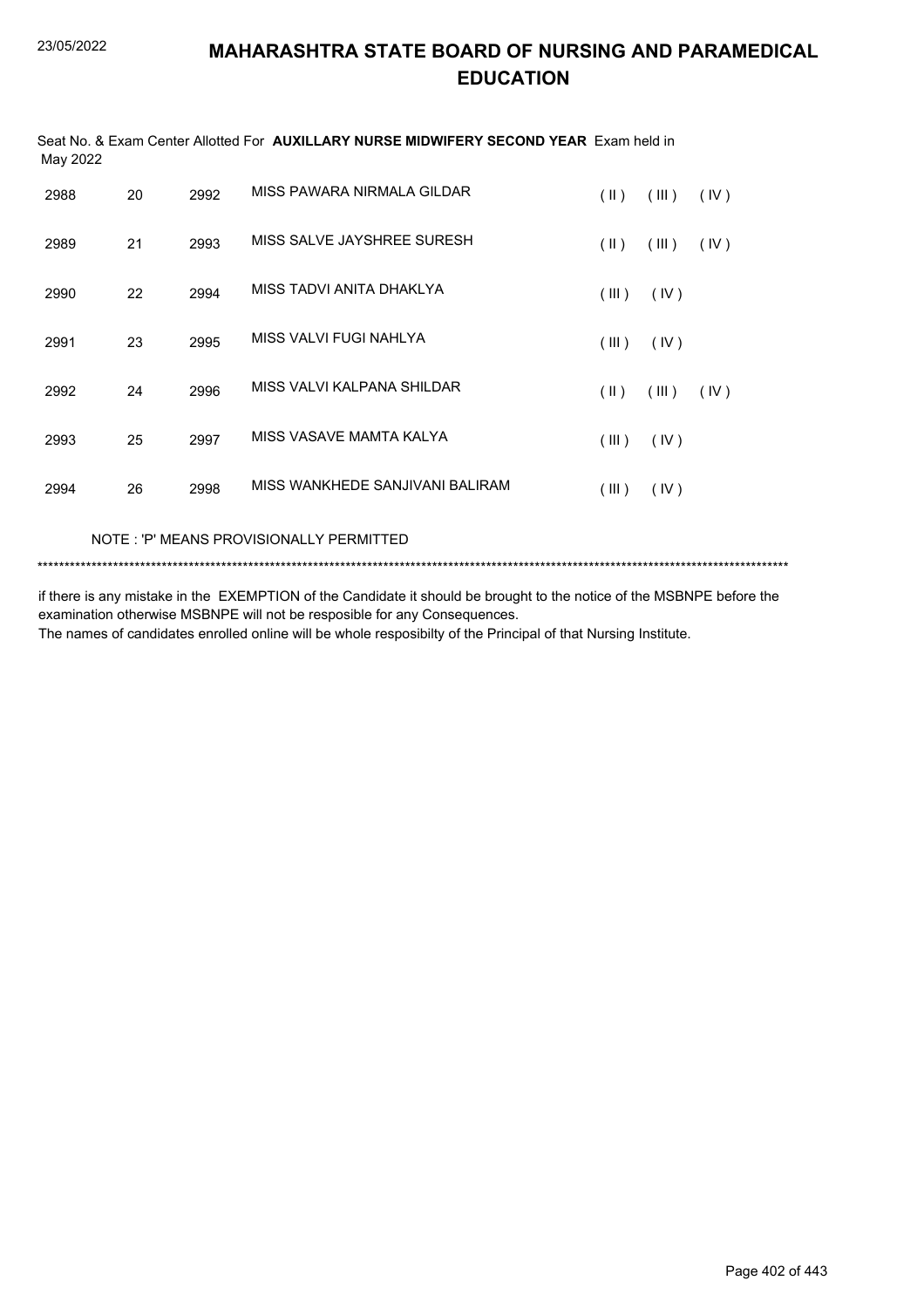Seat No. & Exam Center Allotted For **AUXILLARY NURSE MIDWIFERY SECOND YEAR** Exam held in May 2022

**Centre Name :** Aurangabad Training School of Nursing,Shivajinagar, Aurangabad

SAVITRIBAI PHULE NURSING SCHOOL, KANNAD, AURANGABAD **Institute Name:**

| <b>Centre</b><br>Sr.No. | Inst.<br>Sr. No. | Seat No. | <b>Name</b>                                             | <b>Exempted Subjects</b> |       |      |
|-------------------------|------------------|----------|---------------------------------------------------------|--------------------------|-------|------|
| 2995                    | 1                | 2999     | MISS BAGUL MAMATA ASHOK                                 | (III)                    | (IV)  |      |
| 2996                    | $\overline{2}$   | 3000     | MISS BORADE SAPANA SUDAM                                | $(\parallel)$            | (III) | (IV) |
| 2997                    | $\sqrt{3}$       | 3001     | MISS BORADE RANI ASHOK                                  | $(\parallel)$            | (III) | (IV) |
| 2998                    | $\overline{4}$   | 3002     | MISS DEVARE BHAGYASHRI BHAGWAN                          | $(\parallel)$            | (III) | (IV) |
| 2999                    | 5                | 3003     | MISS DHANEDHAR NISHA BABASAHEB                          | (III)                    | (IV)  |      |
| 3000                    | 6                | 3004     | SMT LOKHANDE RENUKA BALU<br>(NEE KAMBLE RENUKA BHIKAJI) | $(\parallel)$            | (III) | (IV) |
| 3001                    | $\overline{7}$   | 3005     | MISS NIKAM ROHINI RAJU                                  | $(\parallel)$            | (III) | (IV) |
| 3002                    | 8                | 3006     | MISS PAWAR SUMAN JAGAN                                  | (III)                    | (IV)  |      |
| 3003                    | $\boldsymbol{9}$ | 3007     | MISS SATDIVE NIRANJANA SUNIL                            | $($ II $)$               | (III) | (IV) |
| 3004                    | 10               | 3008     | MISS SATHE SARITA PRADIP                                | $(\parallel)$            | (III) | (IV) |
| 3005                    | 11               | 3009     | MISS SONAWANE SUNANDA BAPU                              | (III)                    | (IV)  |      |
| 3006                    | 12               | 3010     | MISS WAGH SANJANA SHARAD                                | $(\parallel)$            | (III) | (IV) |

#### NOTE : 'P' MEANS PROVISIONALLY PERMITTED

\*\*\*\*\*\*\*\*\*\*\*\*\*\*\*\*\*\*\*\*\*\*\*\*\*\*\*\*\*\*\*\*\*\*\*\*\*\*\*\*\*\*\*\*\*\*\*\*\*\*\*\*\*\*\*\*\*\*\*\*\*\*\*\*\*\*\*\*\*\*\*\*\*\*\*\*\*\*\*\*\*\*\*\*\*\*\*\*\*\*\*\*\*\*\*\*\*\*\*\*\*\*\*\*\*\*\*\*\*\*\*\*\*\*\*\*\*\*\*\*\*\*\*\*\*\*\*\*\*\*\*\*\*\*\*\*\*\*\*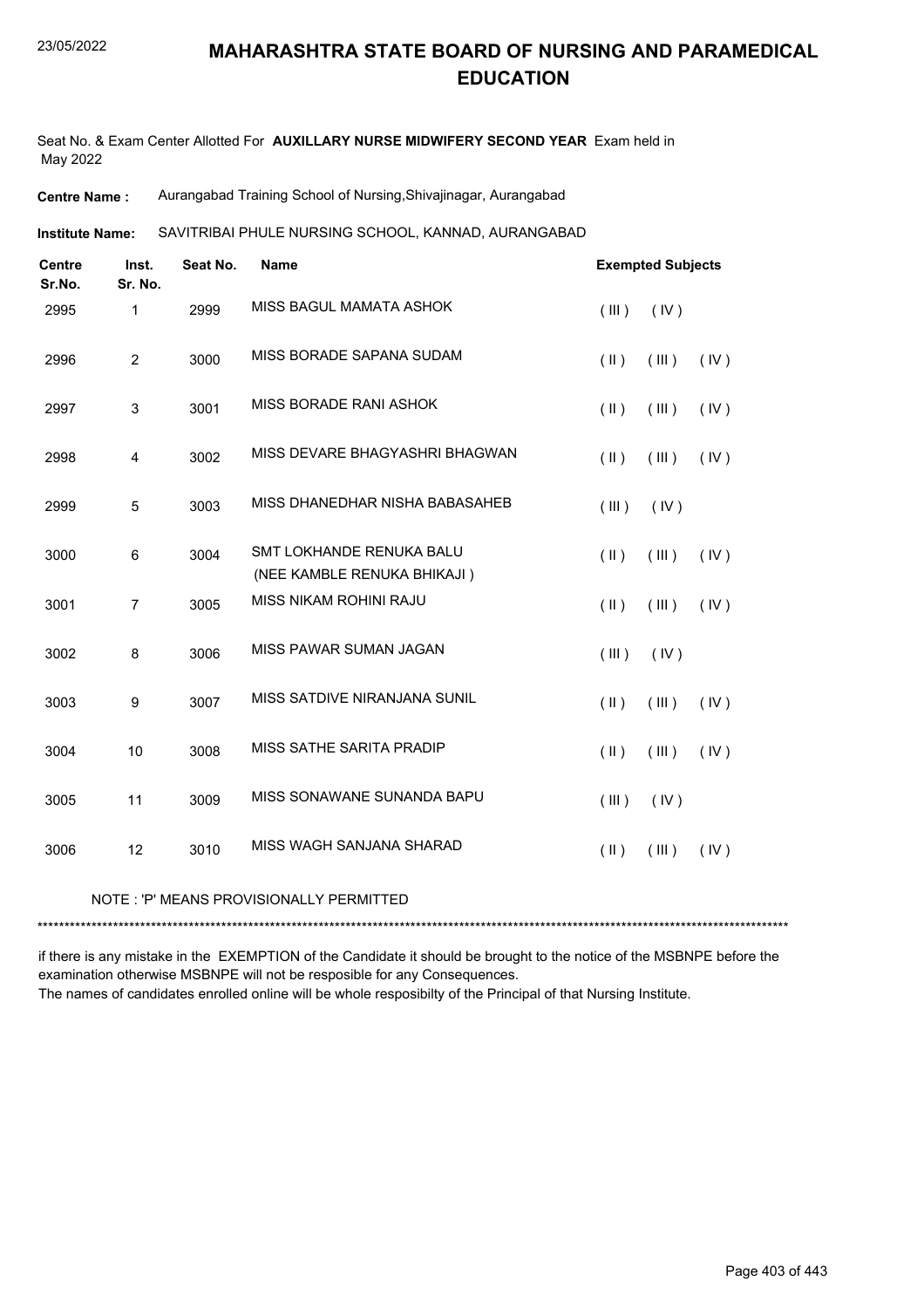Seat No. & Exam Center Allotted For **AUXILLARY NURSE MIDWIFERY SECOND YEAR** Exam held in May 2022

**Centre Name :** Aurangabad Training School of Nursing,Shivajinagar, Aurangabad

SHRI SWAMI SAMARTH NURSING SCHOOL, AURANGABAD **Institute Name:**

| <b>Centre</b><br>Sr.No. | Inst.<br>Sr. No. | Seat No. | Name                          |               | <b>Exempted Subjects</b> |      |
|-------------------------|------------------|----------|-------------------------------|---------------|--------------------------|------|
| 3007                    | 1                | 3011     | MISS BHIL SUNITA VINYA        | $($ II $)$    | (III)                    | (IV) |
| 3008                    | $\overline{c}$   | 3012     | MISS BHOJANE SWATI TUKARAM    |               |                          |      |
| 3009                    | $\mathsf 3$      | 3013     | MISS DAHIJE POOJA MADHUKAR    | $(\parallel)$ | (III)                    | (IV) |
| 3010                    | 4                | 3014     | MISS GAIKWAD ANITA GOVIND     | (  )          | (III)                    | (IV) |
| 3011                    | 5                | 3015     | MISS GAVIT NIKITA SUBHASH     | (  )          | (III)                    | (IV) |
| 3012                    | $\,6$            | 3016     | MISS HANVATE USHA ROHIDAS     | $(\parallel)$ | (III)                    | (IV) |
| 3013                    | $\overline{7}$   | 3017     | MISS MORE KAVITA MADHUKAR     | $($ II $)$    | (III)                    | (IV) |
| 3014                    | 8                | 3018     | MISS NANDVE SNEHAL RAMRAO     |               |                          |      |
| 3015                    | $\boldsymbol{9}$ | 3019     | MISS PAWAR GANGUBAI DNYANDEV  | $($ II $)$    | (III)                    | (IV) |
| 3016                    | 10               | 3020     | MISS RAM JYOTI CHANDRAKESHWAR | $($ II $)$    | $($ III $)$              | (IV) |
| 3017                    | 11               | 3021     | MISS VALVI VARTA JEHARSING    | (III)         | (IV)                     |      |
| 3018                    | 12               | 3022     | MISS VASAVE JYOTI BANSILAL    | $(\parallel)$ | (III)                    | (IV) |

#### NOTE : 'P' MEANS PROVISIONALLY PERMITTED

\*\*\*\*\*\*\*\*\*\*\*\*\*\*\*\*\*\*\*\*\*\*\*\*\*\*\*\*\*\*\*\*\*\*\*\*\*\*\*\*\*\*\*\*\*\*\*\*\*\*\*\*\*\*\*\*\*\*\*\*\*\*\*\*\*\*\*\*\*\*\*\*\*\*\*\*\*\*\*\*\*\*\*\*\*\*\*\*\*\*\*\*\*\*\*\*\*\*\*\*\*\*\*\*\*\*\*\*\*\*\*\*\*\*\*\*\*\*\*\*\*\*\*\*\*\*\*\*\*\*\*\*\*\*\*\*\*\*\*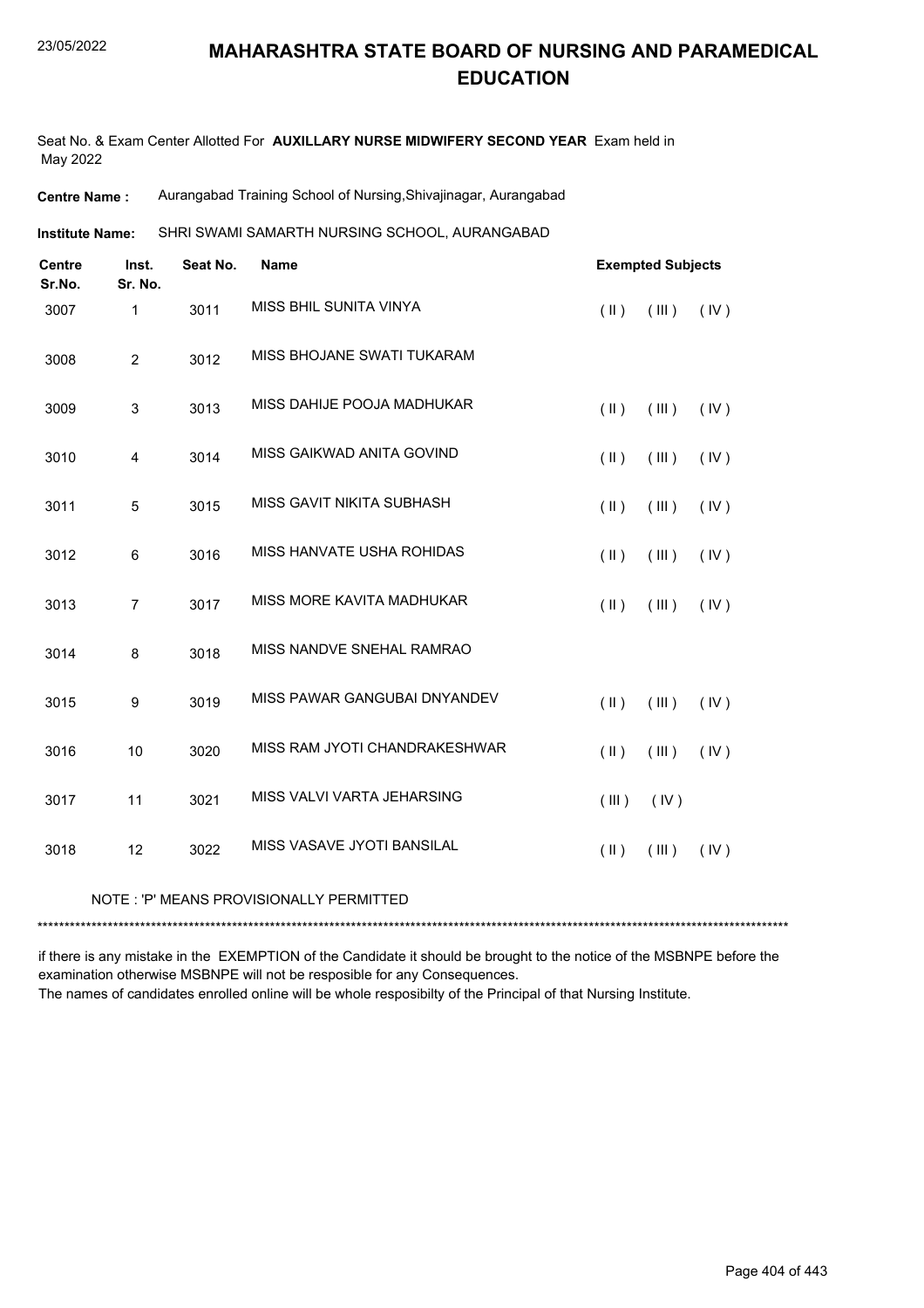Seat No. & Exam Center Allotted For AUXILLARY NURSE MIDWIFERY SECOND YEAR Exam held in May 2022

Aurangabad Training School of Nursing, Shivajinagar, Aurangabad **Centre Name:** 

SHEETAL NURSING SCHOOL, AURANGABAD **Institute Name: Centre** Inst. Seat No. **Exempted Subjects Name** Sr.No. Sr. No. MISS TRIBHAVAN ARTI RAMDAS  $(11)$   $(11)$   $(10)$ 3019  $\mathbf{1}$ 3023 NOTE: 'P' MEANS PROVISIONALLY PERMITTED

if there is any mistake in the EXEMPTION of the Candidate it should be brought to the notice of the MSBNPE before the examination otherwise MSBNPE will not be resposible for any Consequences.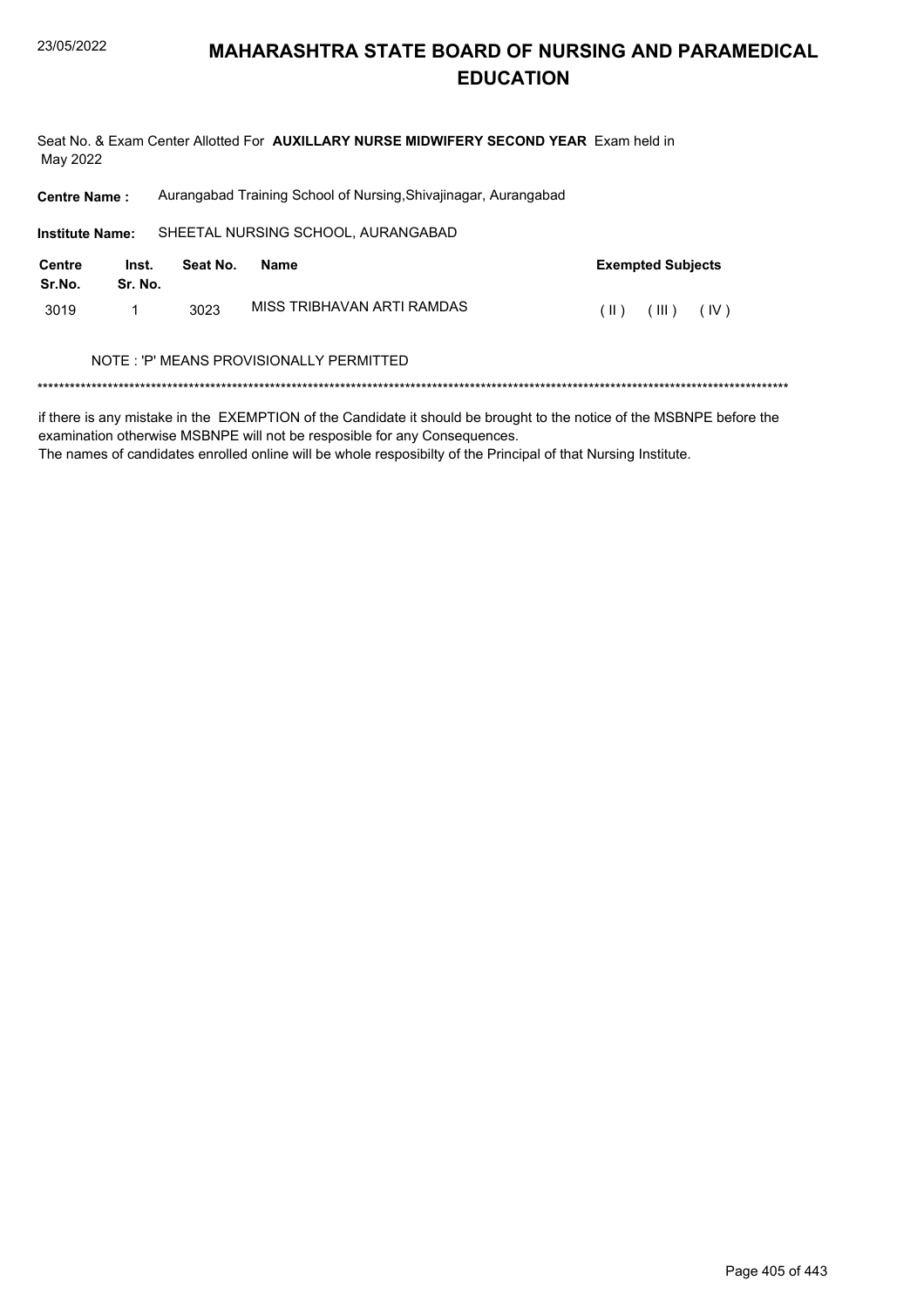Seat No. & Exam Center Allotted For **AUXILLARY NURSE MIDWIFERY SECOND YEAR** Exam held in May 2022

**Centre Name :** Aurangabad Training School of Nursing,Shivajinagar, Aurangabad

BHARTIYA NURSING SCHOOL, AURANGABAD **Institute Name:**

| <b>Centre</b><br>Sr.No. | Inst.<br>Sr. No. | Seat No. | <b>Name</b>                             | <b>Exempted Subjects</b>                 |
|-------------------------|------------------|----------|-----------------------------------------|------------------------------------------|
| 3020                    | 1                | 3024     | MISS DANGE MINAKSHI DEVIDAS             | (1)<br>$(\parallel)$                     |
| 3021                    | $\overline{2}$   | 3025     | MISS GHUSALE SWATI RAJENDRA             |                                          |
| 3022                    | 3                | 3026     | MISS JADHAV SUPRIYA VILASH              | (1)<br>(III)<br>(IV)                     |
| 3023                    | 4                | 3027     | MISS JADHAV DIPALI VIJAY                | (IV)<br>(III)                            |
| 3024                    | 5                | 3028     | MISS KAZI TAHASEN SHAKILODDIN           | $($ II $)$                               |
| 3025                    | 6                | 3029     | MISS LAWNE DIKSHA RADHAKRISHNA          | $(\parallel)$<br>(1)                     |
| 3026                    | $\overline{7}$   | 3030     | MISS NARWADE VANDANA VIJAY              | (IV)<br>(III)                            |
| 3027                    | 8                | 3031     | MISS NIKAM PRIYANKA DANRAJ              | (III)<br>(IV)<br>$(\parallel)$           |
| 3028                    | 9                | 3032     | MISS PATHAN RESHMA AYYUB                | $(\parallel \parallel)$<br>(III)<br>(IV) |
| 3029                    | 10               | 3033     | MISS SALVE RUPALI SIDHARTH              | $(\parallel \parallel)$<br>(III)<br>(IV) |
| 3030                    | 11               | 3034     | MISS SHEJWAL PRATIBHA SURESH            | $(\parallel)$<br>(III)<br>(IV)           |
|                         |                  |          | NOTE: 'P' MEANS PROVISIONALLY PERMITTED |                                          |

\*\*\*\*\*\*\*\*\*\*\*\*\*\*\*\*\*\*\*\*\*\*\*\*\*\*\*\*\*\*\*\*\*\*\*\*\*\*\*\*\*\*\*\*\*\*\*\*\*\*\*\*\*\*\*\*\*\*\*\*\*\*\*\*\*\*\*\*\*\*\*\*\*\*\*\*\*\*\*\*\*\*\*\*\*\*\*\*\*\*\*\*\*\*\*\*\*\*\*\*\*\*\*\*\*\*\*\*\*\*\*\*\*\*\*\*\*\*\*\*\*\*\*\*\*\*\*\*\*\*\*\*\*\*\*\*\*\*\*

if there is any mistake in the EXEMPTION of the Candidate it should be brought to the notice of the MSBNPE before the examination otherwise MSBNPE will not be resposible for any Consequences.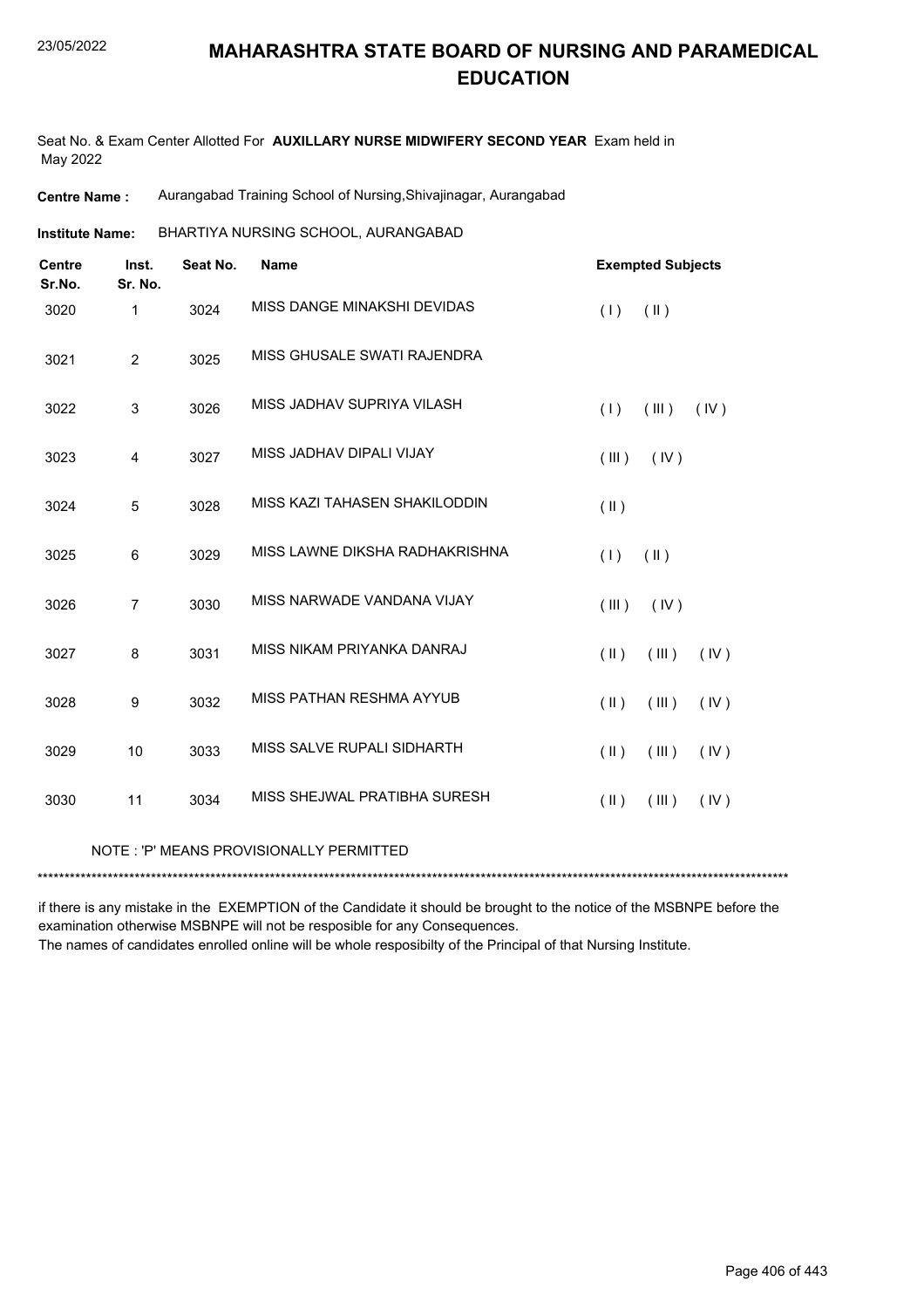#### 23/05/2022

#### **MAHARASHTRA STATE BOARD OF NURSING AND PARAMEDICAL EDUCATION**

Seat No. & Exam Center Allotted For **AUXILLARY NURSE MIDWIFERY SECOND YEAR** Exam held in May 2022

**Centre Name :** Aurangabad Training School of Nursing,Shivajinagar, Aurangabad

**Institute Name:** AURANGABAD NURSING SCHOOL, AURANGABAD

| <b>Centre</b><br>Sr.No. | Inst.<br>Sr. No. | Seat No. | <b>Name</b>                   | <b>Exempted Subjects</b>       |
|-------------------------|------------------|----------|-------------------------------|--------------------------------|
| 3031                    | 1                | 3035     | MISS AMRAO SUNITA BHIMRAO     |                                |
| 3032                    | $\overline{2}$   | 3036     | MISS ARAK POOJA ANIL          |                                |
| 3033                    | 3                | 3037     | MISS AUCHARMAL KOMAL ANIL     | (III)<br>(IV)                  |
| 3034                    | 4                | 3038     | MISS AWHAD JYOTSNA SANJAY     |                                |
| 3035                    | $\mathbf 5$      | 3039     | MISS BANSODE RUPALI GAUTAM    | (III)<br>(IV)                  |
| 3036                    | 6                | 3040     | MISS BATTISE MINAKSHAI VIVEK  | $(\parallel)$<br>(III)<br>(IV) |
| 3037                    | 7                | 3041     | MISS BHALERAO MAYA BHAGWAN    | (III)<br>(IV)                  |
| 3038                    | 8                | 3042     | MISS DANDGE SHITAL RAJENDRA   |                                |
| 3039                    | 9                | 3043     | MISS DEVRE RUCHITA PRABHAKAR  | (III)<br>(IV)                  |
| 3040                    | 10               | 3044     | MISS JADHAV PRITI CHANDRAKANT |                                |
| 3041                    | 11               | 3045     | MISS JADHAV SHARDA SUDAM      |                                |
| 3042                    | 12               | 3046     | MISS KASBE SHRADHA SANJAY     | (1)<br>(III)<br>(IV)           |
| 3043                    | 13               | 3047     | MISS NARWADE PAYAL BHIKA      | (III)<br>(IV)                  |
| 3044                    | 14               | 3048     | MISS PAGARE KAVITA JIJARAO    |                                |
| 3045                    | 15               | 3049     | MISS PAJAGE SIMA KAMLAKAR     |                                |
| 3046                    | 16               | 3050     | MISS SABLE SWATI GAJENDRA     |                                |
| 3047                    | 17               | 3051     | MISS SALVE VARSHA CHANDRAKANT |                                |
| 3048                    | 18               | 3052     | MISS SHEJUL KOMAL KAKASAHEB   | (III)<br>$(\parallel)$<br>(IV) |
| 3049                    | 19               | 3053     | MISS SURYAVANSHI DIKSHA SUDAM |                                |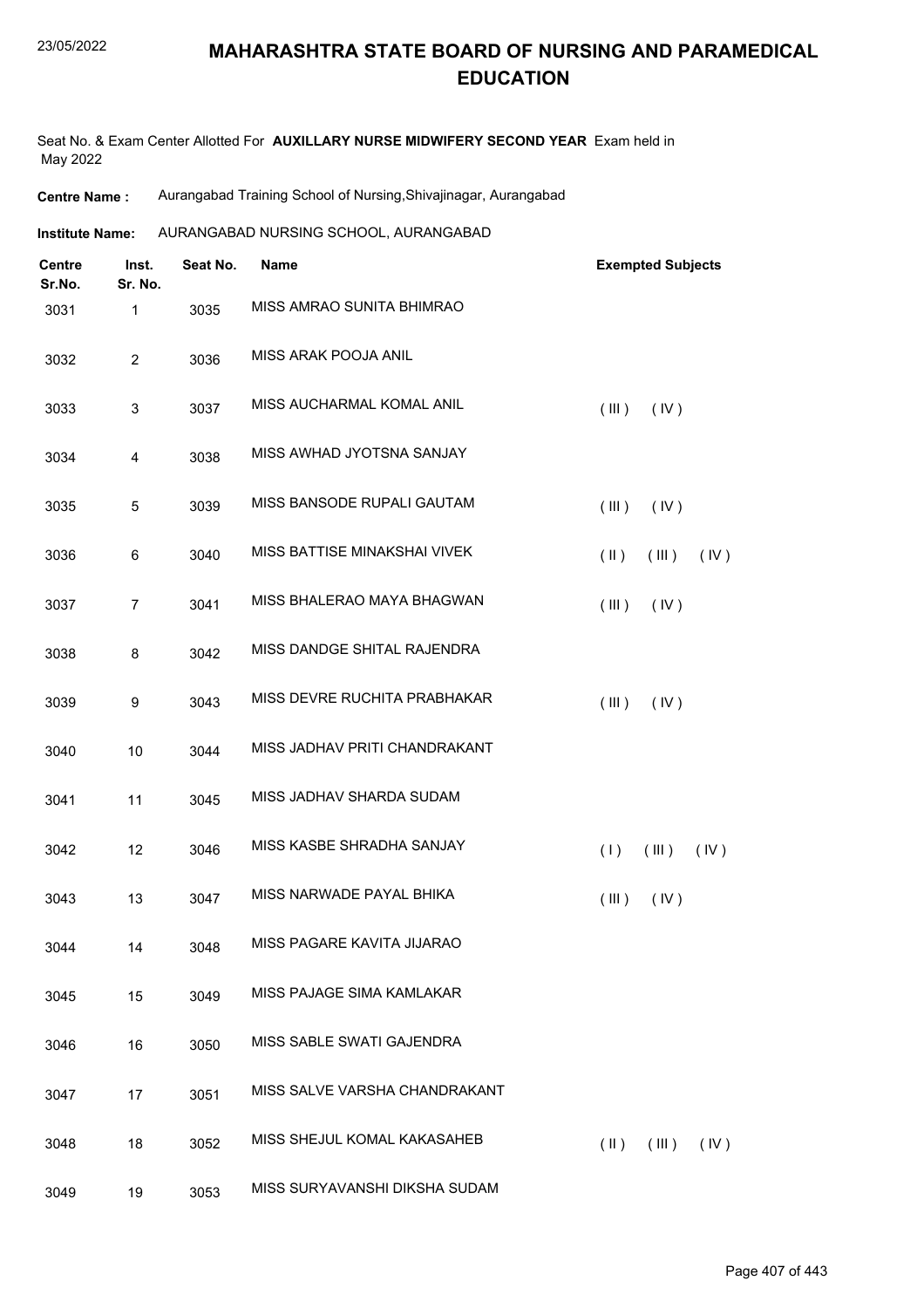Seat No. & Exam Center Allotted For AUXILLARY NURSE MIDWIFERY SECOND YEAR Exam held in May 2022

MISS WAKEKAR HARNA VISHNU 3050 20 3054

NOTE: 'P' MEANS PROVISIONALLY PERMITTED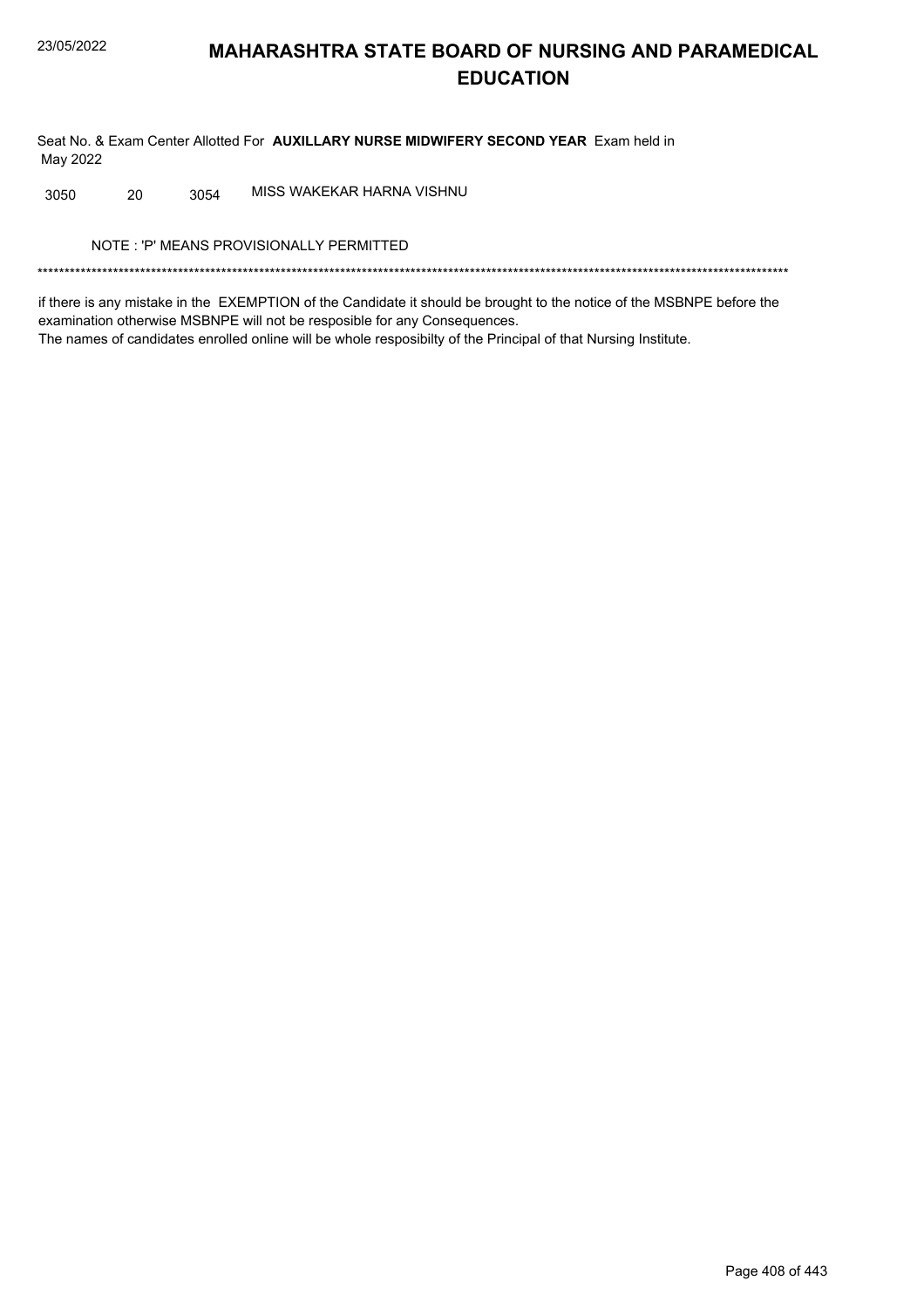Seat No. & Exam Center Allotted For **AUXILLARY NURSE MIDWIFERY SECOND YEAR** Exam held in May 2022

**Centre Name :** Aurangabad Training School of Nursing,Shivajinagar, Aurangabad

Aurangabad Training School of Nursing,Shivajinagar, Aurangabad **Institute Name:**

| <b>Centre</b><br>Sr.No. | Inst.<br>Sr. No. | Seat No. | <b>Name</b>                   | <b>Exempted Subjects</b> |
|-------------------------|------------------|----------|-------------------------------|--------------------------|
| 3051                    | 1                | 3055     | MISS BHADARGE KAVITA BHANUDAS | (  )<br>(III)<br>(IV)    |
| 3052                    | 2                | 3056     | MISS BHANDARI ARCHANA PRATAP  | (III)<br>(IV)            |
| 3053                    | 3                | 3057     | MISS GAWALI SULOCHANA SANJAY  | (1)<br>(III)<br>(IV)     |
| 3054                    | 4                | 3058     | MISS KHADE PRADNYA HARIBHAU   | (III)<br>(IV)            |
| 3055                    | 5                | 3059     | MISS NARWADE ASHWINI KACHARU  | (11)<br>(III)<br>(IV)    |
| 3056                    | 6                | 3060     | MISS PADVI RAJU FULSING       | (  )<br>(III)<br>(IV)    |
|                         |                  |          |                               |                          |

NOTE : 'P' MEANS PROVISIONALLY PERMITTED

\*\*\*\*\*\*\*\*\*\*\*\*\*\*\*\*\*\*\*\*\*\*\*\*\*\*\*\*\*\*\*\*\*\*\*\*\*\*\*\*\*\*\*\*\*\*\*\*\*\*\*\*\*\*\*\*\*\*\*\*\*\*\*\*\*\*\*\*\*\*\*\*\*\*\*\*\*\*\*\*\*\*\*\*\*\*\*\*\*\*\*\*\*\*\*\*\*\*\*\*\*\*\*\*\*\*\*\*\*\*\*\*\*\*\*\*\*\*\*\*\*\*\*\*\*\*\*\*\*\*\*\*\*\*\*\*\*\*\*

if there is any mistake in the EXEMPTION of the Candidate it should be brought to the notice of the MSBNPE before the examination otherwise MSBNPE will not be resposible for any Consequences.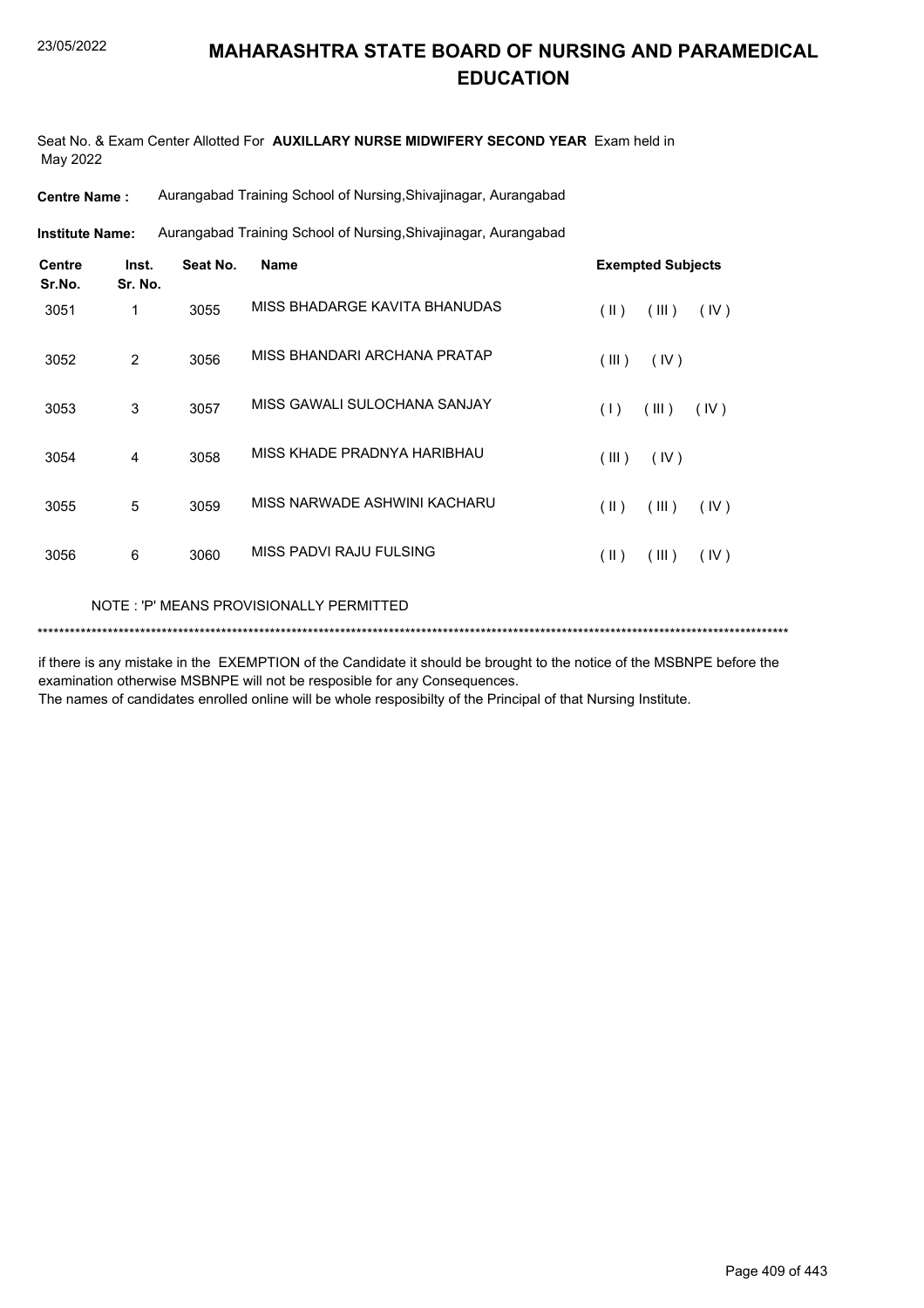Seat No. & Exam Center Allotted For **AUXILLARY NURSE MIDWIFERY SECOND YEAR** Exam held in May 2022

**Centre Name :** S.R.T.R. Govt. Med. College Hospital, Ambejogai

**Institute Name: NEW NURSING SCHOOL, BEED** 

| <b>Centre</b><br>Sr.No. | Inst.<br>Sr. No. | Seat No. | <b>Name</b>                              |               | <b>Exempted Subjects</b> |      |  |
|-------------------------|------------------|----------|------------------------------------------|---------------|--------------------------|------|--|
| 3057                    | 1                | 3061     | MISS KHANDAGALE SATYAWATI AJINATH        | (  )          | (III)                    | (IV) |  |
| 3058                    | 2                | 3062     | MISS KOTHEKAR AMRUTA ASHOK               |               |                          |      |  |
| 3059                    | 3                | 3063     | MISS NADE SHUBHANGI NANDKUMAR            | $(\parallel)$ | (III)                    | (IV) |  |
| 3060                    | 4                | 3064     | MISS RAJMANE DIPALI DATTATRRYA           | $($ II $)$    | (III)                    | (IV) |  |
| 3061                    | 5                | 3065     | MISS SHINDE PRITI BHASKAR                | $($ II $)$    | (III)                    | (IV) |  |
| 3062                    | 6                | 3066     | MISS THOKAL JAYA SANDIPAN                | $(\parallel)$ | (III)                    | (IV) |  |
|                         |                  |          | NOTE : 'P' MEANS PROVISIONALLY PERMITTED |               |                          |      |  |

\*\*\*\*\*\*\*\*\*\*\*\*\*\*\*\*\*\*\*\*\*\*\*\*\*\*\*\*\*\*\*\*\*\*\*\*\*\*\*\*\*\*\*\*\*\*\*\*\*\*\*\*\*\*\*\*\*\*\*\*\*\*\*\*\*\*\*\*\*\*\*\*\*\*\*\*\*\*\*\*\*\*\*\*\*\*\*\*\*\*\*\*\*\*\*\*\*\*\*\*\*\*\*\*\*\*\*\*\*\*\*\*\*\*\*\*\*\*\*\*\*\*\*\*\*\*\*\*\*\*\*\*\*\*\*\*\*\*\*

if there is any mistake in the EXEMPTION of the Candidate it should be brought to the notice of the MSBNPE before the examination otherwise MSBNPE will not be resposible for any Consequences.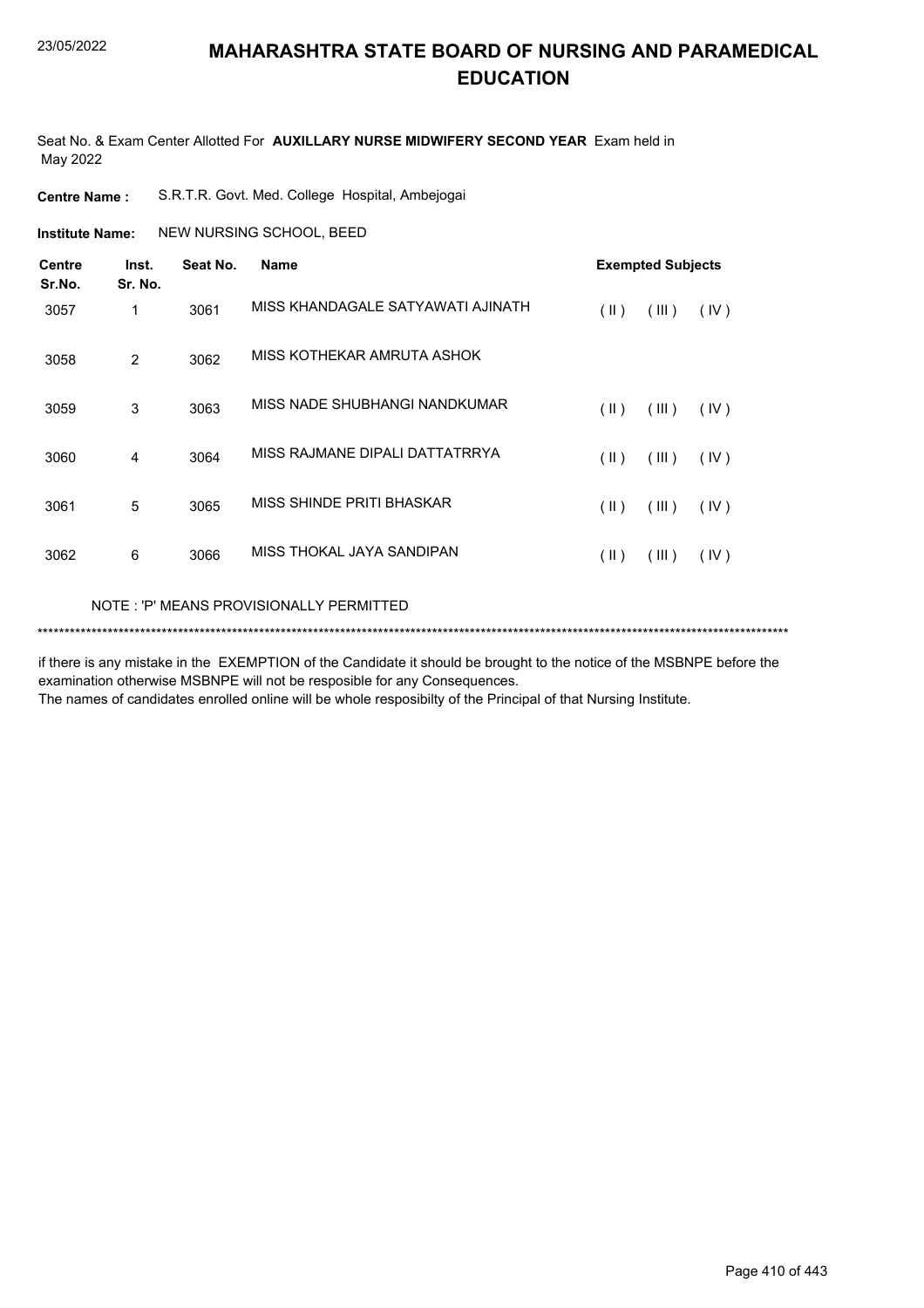Seat No. & Exam Center Allotted For **AUXILLARY NURSE MIDWIFERY SECOND YEAR** Exam held in May 2022

| <b>Centre Name :</b> | S.R.T.R. Govt. Med. College Hospital, Ambejogai |  |  |  |
|----------------------|-------------------------------------------------|--|--|--|
|----------------------|-------------------------------------------------|--|--|--|

RAGHUNATHRAO MUNDHE INSTITUTE OF NURSING, AMBEJOGAI, BEED **Institute Name:**

| <b>Centre</b><br>Sr.No. | Inst.          | Seat No. | <b>Name</b>                    |                         | <b>Exempted Subjects</b> |      |
|-------------------------|----------------|----------|--------------------------------|-------------------------|--------------------------|------|
| 3063                    | Sr. No.<br>1   | 3067     | MISS BOKRE KRANTI SURESH       | $(\parallel \parallel)$ | (III)                    | (IV) |
| 3064                    | 2              | 3068     | MISS DESHMUKH SHITAL BHAGWAN   |                         |                          |      |
| 3065                    | 3              | 3069     | MISS HIWRAI F PRIYANKA NIMBAJI |                         |                          |      |
| 3066                    | 4              | 3070     | <b>MISS NAIK DIKSHA SANJAY</b> | (III)                   | (IV)                     |      |
| 3067                    | 5              | 3071     | MISS SAVLE PRANITA BALIRAM     |                         |                          |      |
| 3068                    | 6              | 3072     | MISS TAYADE DEEPALI SHALIKRAM  |                         |                          |      |
| 3069                    | $\overline{7}$ | 3073     | MISS TAYADE ASHVINI SUBHASH    | (III)                   | (IV)                     |      |
| 3070                    | 8              | 3074     | MISS WAVHALE SONALI ASHRUBA    | (III)                   | (IV)                     |      |

NOTE : 'P' MEANS PROVISIONALLY PERMITTED

\*\*\*\*\*\*\*\*\*\*\*\*\*\*\*\*\*\*\*\*\*\*\*\*\*\*\*\*\*\*\*\*\*\*\*\*\*\*\*\*\*\*\*\*\*\*\*\*\*\*\*\*\*\*\*\*\*\*\*\*\*\*\*\*\*\*\*\*\*\*\*\*\*\*\*\*\*\*\*\*\*\*\*\*\*\*\*\*\*\*\*\*\*\*\*\*\*\*\*\*\*\*\*\*\*\*\*\*\*\*\*\*\*\*\*\*\*\*\*\*\*\*\*\*\*\*\*\*\*\*\*\*\*\*\*\*\*\*\*

if there is any mistake in the EXEMPTION of the Candidate it should be brought to the notice of the MSBNPE before the examination otherwise MSBNPE will not be resposible for any Consequences.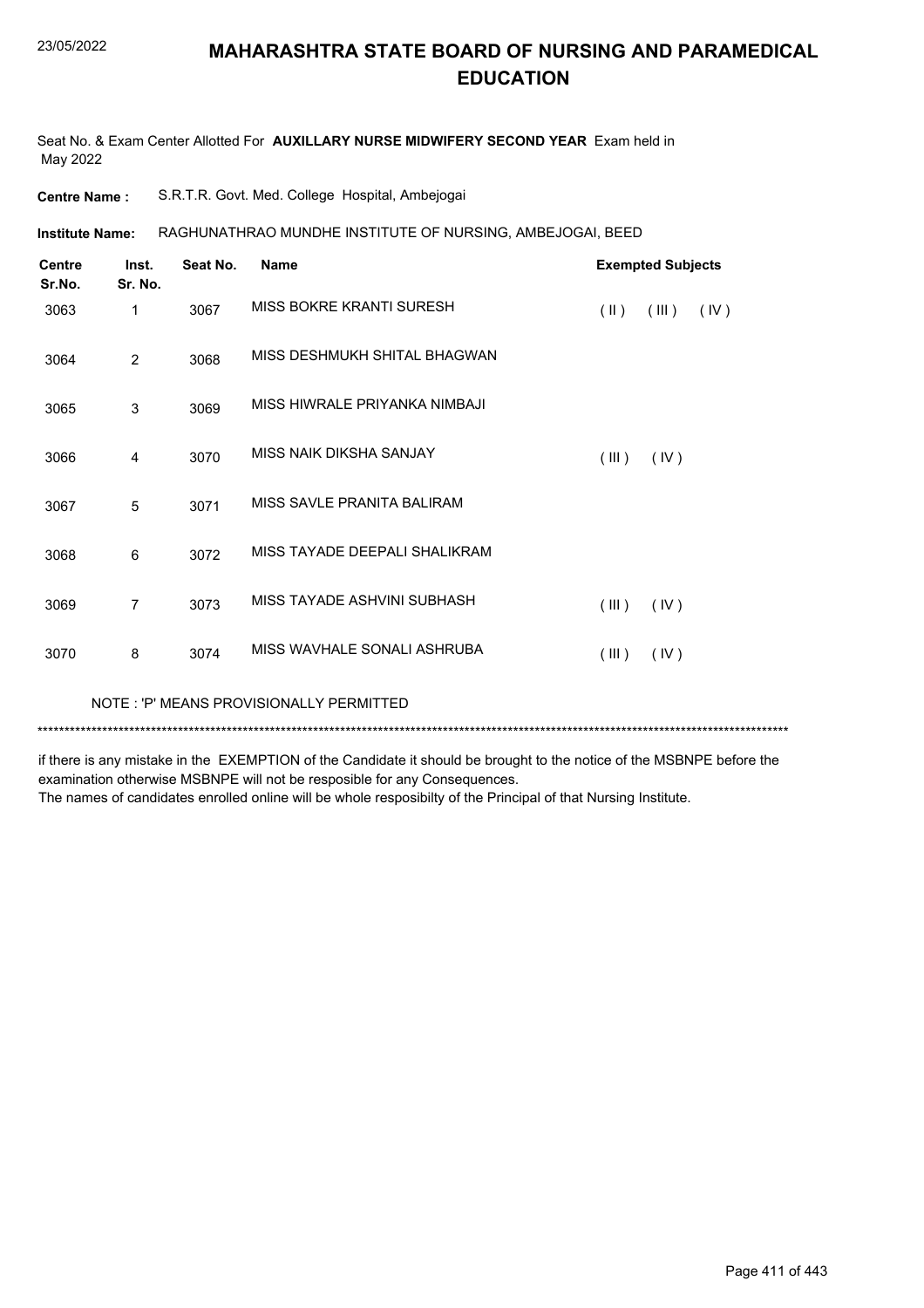Seat No. & Exam Center Allotted For **AUXILLARY NURSE MIDWIFERY SECOND YEAR** Exam held in May 2022

| S.R.T.R. Govt. Med. College Hospital, Ambejogai | <b>Centre Name :</b> |  |  |  |  |
|-------------------------------------------------|----------------------|--|--|--|--|
|-------------------------------------------------|----------------------|--|--|--|--|

VAIDYANATH NURSING SCHOOL, ,PARALIVAIJNATH, BEED **Institute Name:**

| <b>Centre</b><br>Sr.No. | Inst.<br>Sr. No. | Seat No. | <b>Name</b>                  | <b>Exempted Subjects</b>       |
|-------------------------|------------------|----------|------------------------------|--------------------------------|
| 3071                    | 1                | 3075     | MISS CHATE TEJASVINI KHUSHAL | (III)<br>(IV)                  |
| 3072                    | 2                | 3076     | MISS INGLE DEEPALI RAMDAS    | $(\parallel)$<br>(III)<br>(IV) |
| 3073                    | 3                | 3077     | MISS KAMBLE NIKITA RANJIT    | $(\parallel)$<br>(III)<br>(IV) |
| 3074                    | 4                | 3078     | MISS KAMBLE DIKSHA RANJIT    | (11)<br>(III)<br>(IV)          |
| 3075                    | 5                | 3079     | MISS LANDGE RAMABAI MANIK    | (III)<br>(IV)                  |
| 3076                    | 6                | 3080     | MISS SHINGARE SHITAL MOHAN   |                                |
|                         |                  |          |                              |                                |

NOTE : 'P' MEANS PROVISIONALLY PERMITTED

\*\*\*\*\*\*\*\*\*\*\*\*\*\*\*\*\*\*\*\*\*\*\*\*\*\*\*\*\*\*\*\*\*\*\*\*\*\*\*\*\*\*\*\*\*\*\*\*\*\*\*\*\*\*\*\*\*\*\*\*\*\*\*\*\*\*\*\*\*\*\*\*\*\*\*\*\*\*\*\*\*\*\*\*\*\*\*\*\*\*\*\*\*\*\*\*\*\*\*\*\*\*\*\*\*\*\*\*\*\*\*\*\*\*\*\*\*\*\*\*\*\*\*\*\*\*\*\*\*\*\*\*\*\*\*\*\*\*\*

if there is any mistake in the EXEMPTION of the Candidate it should be brought to the notice of the MSBNPE before the examination otherwise MSBNPE will not be resposible for any Consequences.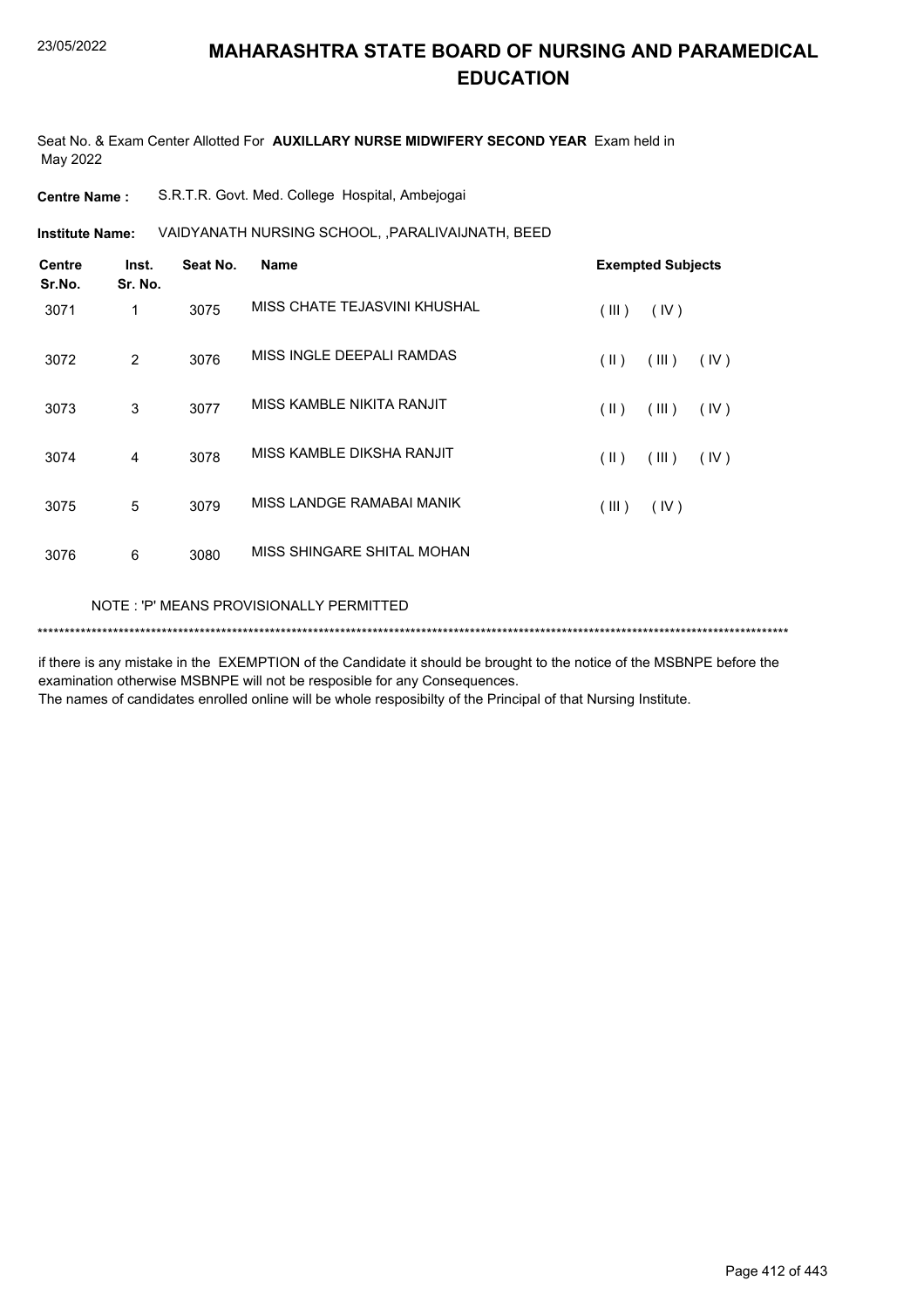Seat No. & Exam Center Allotted For **AUXILLARY NURSE MIDWIFERY SECOND YEAR** Exam held in May 2022

| <b>Centre Name:</b>     |                                                                                      |          | S.R.T.R. Govt. Med. College Hospital, Ambejogai |            |                          |  |  |  |  |
|-------------------------|--------------------------------------------------------------------------------------|----------|-------------------------------------------------|------------|--------------------------|--|--|--|--|
|                         | Late Ranghunathraoji Kendre Nursing School, Vaijnath, Beed<br><b>Institute Name:</b> |          |                                                 |            |                          |  |  |  |  |
| <b>Centre</b><br>Sr.No. | Inst.<br>Sr. No.                                                                     | Seat No. | <b>Name</b>                                     |            | <b>Exempted Subjects</b> |  |  |  |  |
| 3077                    | 1                                                                                    | 3081     | MISS DUPTE SULOCHANA ANGAD                      | (III)      | (IV)                     |  |  |  |  |
| 3078                    | 2                                                                                    | 3082     | MISS GAIKWAD SADNYAN VYANKAT                    | $($ II $)$ | (III)<br>(IV)            |  |  |  |  |
| 3079                    | 3                                                                                    | 3083     | MISS KASBE SHUBHADA SAHEBRAO                    |            |                          |  |  |  |  |
| 3080                    | 4                                                                                    | 3084     | MISS SALVE BHAGYAHRI VILASRAO                   |            |                          |  |  |  |  |
| 3081                    | 5                                                                                    | 3085     | MISS VHAVLE POONAM SADASHIV                     | (III)      | (IV)                     |  |  |  |  |
| 3082                    | 6                                                                                    | 3086     | MISS WHAVALE SONALI RAMESH                      |            |                          |  |  |  |  |
|                         | NOTE: 'P' MEANS PROVISIONALLY PERMITTED                                              |          |                                                 |            |                          |  |  |  |  |

\*\*\*\*\*\*\*\*\*\*\*\*\*\*\*\*\*\*\*\*\*\*\*\*\*\*\*\*\*\*\*\*\*\*\*\*\*\*\*\*\*\*\*\*\*\*\*\*\*\*\*\*\*\*\*\*\*\*\*\*\*\*\*\*\*\*\*\*\*\*\*\*\*\*\*\*\*\*\*\*\*\*\*\*\*\*\*\*\*\*\*\*\*\*\*\*\*\*\*\*\*\*\*\*\*\*\*\*\*\*\*\*\*\*\*\*\*\*\*\*\*\*\*\*\*\*\*\*\*\*\*\*\*\*\*\*\*\*\*

if there is any mistake in the EXEMPTION of the Candidate it should be brought to the notice of the MSBNPE before the examination otherwise MSBNPE will not be resposible for any Consequences.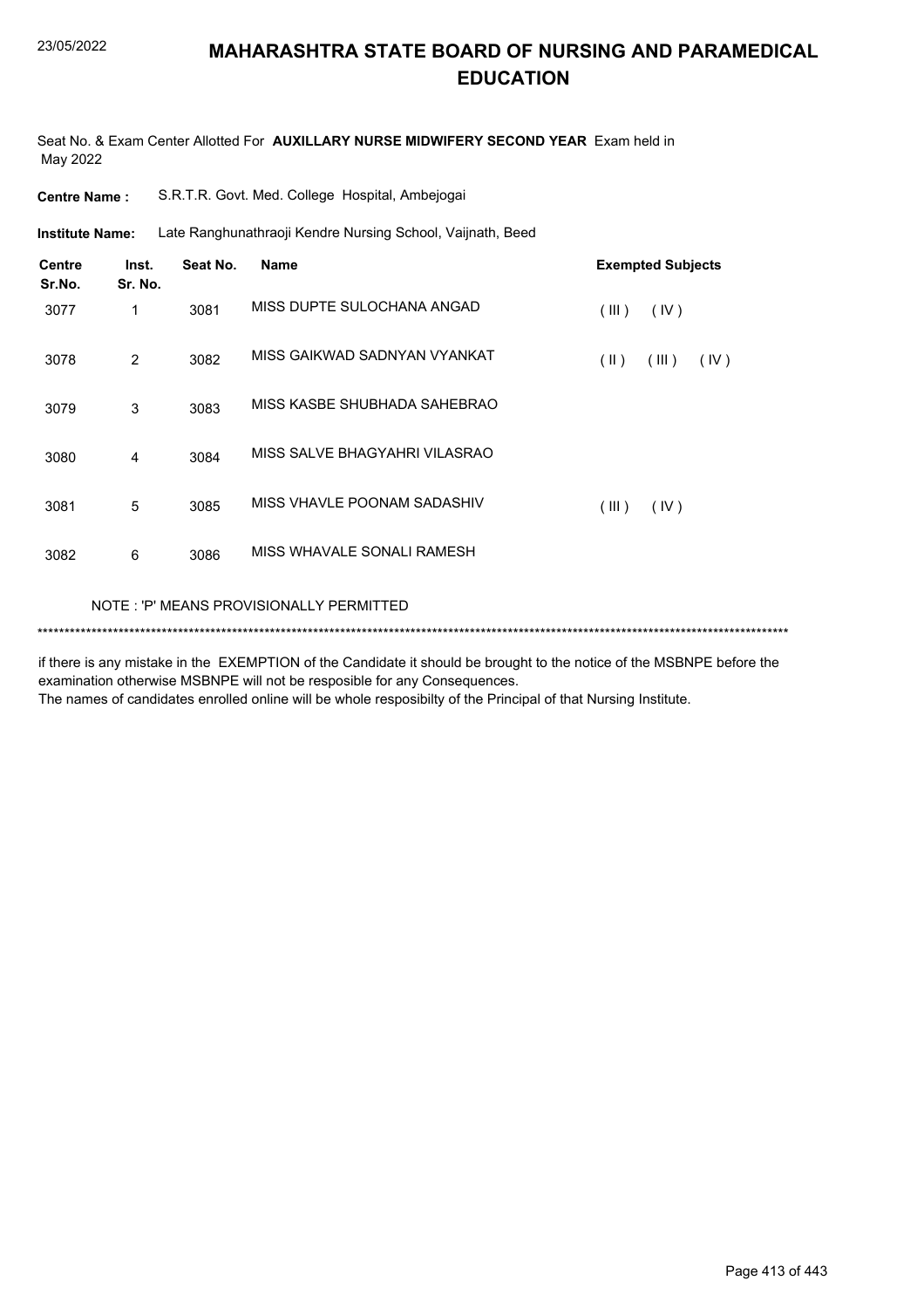Seat No. & Exam Center Allotted For **AUXILLARY NURSE MIDWIFERY SECOND YEAR** Exam held in May 2022

| <b>Centre Name :</b> |  |  | S.R.T.R. Govt. Med. College Hospital, Ambejogai |
|----------------------|--|--|-------------------------------------------------|
|----------------------|--|--|-------------------------------------------------|

**Institute Name:** SHREE VENKATESHA NURSING SCHOOL, BEED

| <b>Centre</b><br>Sr.No. | Inst.<br>Sr. No. | Seat No. | <b>Name</b>                  |       | <b>Exempted Subjects</b> |      |
|-------------------------|------------------|----------|------------------------------|-------|--------------------------|------|
| 3083                    | 1                | 3087     | MISS HIRVE ANKITA ABHIMANNYU | (  )  | (III)                    | (IV) |
| 3084                    | 2                | 3088     | MISS KHEDKAR JYOTI SAMPAT    | (  )  | (III)                    | (IV) |
| 3085                    | 3                | 3089     | MISS PAYAL KOMAL ARJUN       | (  )  | (III)                    | (IV) |
| 3086                    | 4                | 3090     | MISS RAUT POOJA DATTATRAY    | (  )  | (III)                    | (IV) |
| 3087                    | 5                | 3091     | MISS SASANE DIPALI PANDURANG | (III) | (IV)                     |      |

#### NOTE : 'P' MEANS PROVISIONALLY PERMITTED

```
*******************************************************************************************************************************************
```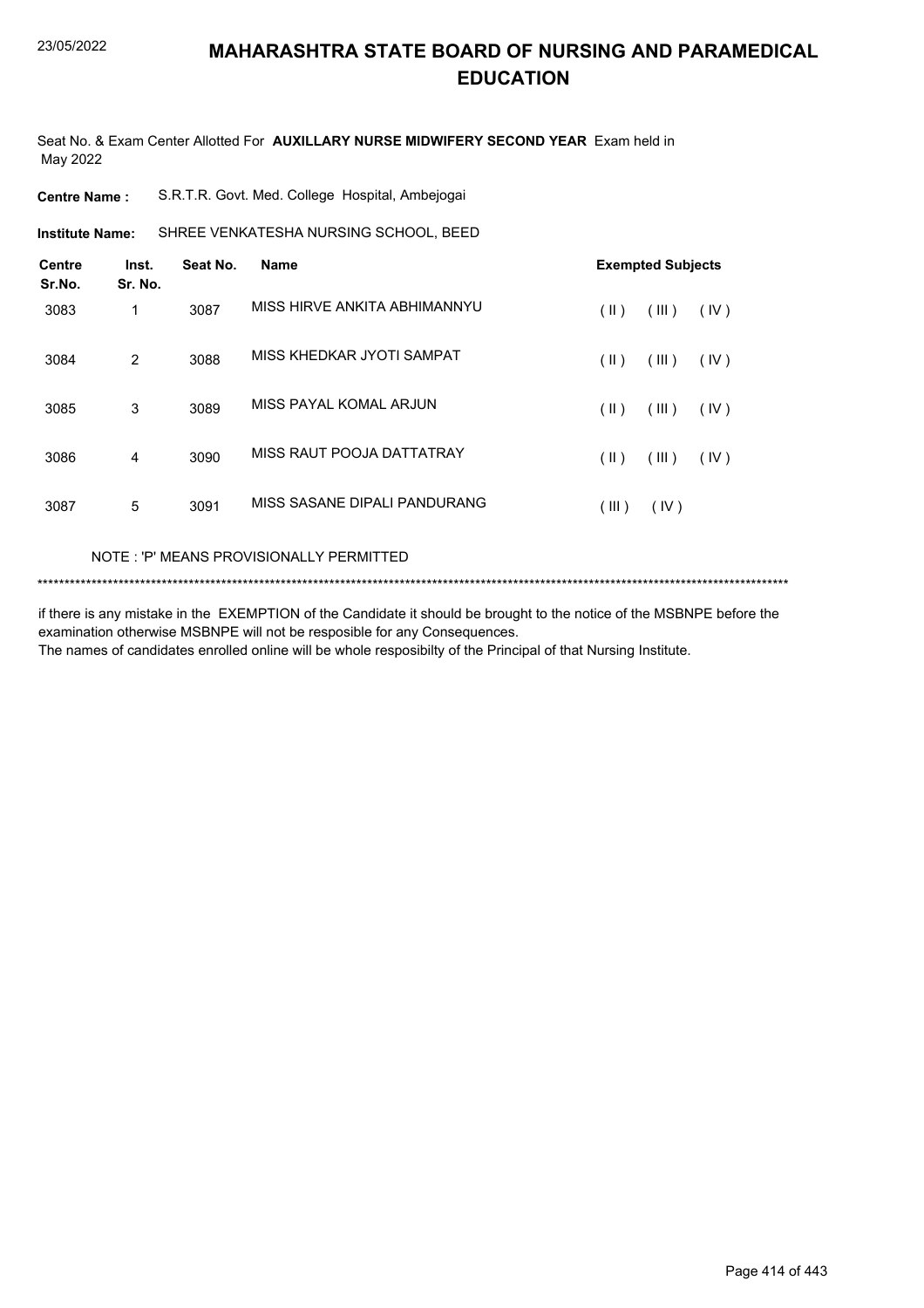Seat No. & Exam Center Allotted For **AUXILLARY NURSE MIDWIFERY SECOND YEAR** Exam held in May 2022

**Centre Name :** District Hospital Beed

| Institute Name: | SAMARTH NURSING SCHOOL, WADVANI, BEED |  |
|-----------------|---------------------------------------|--|
|                 |                                       |  |

| <b>Centre</b><br>Sr.No. | Inst.<br>Sr. No.        | Seat No. | <b>Name</b>                    |               | <b>Exempted Subjects</b> |      |
|-------------------------|-------------------------|----------|--------------------------------|---------------|--------------------------|------|
| 3088                    | $\mathbf{1}$            | 3092     | MISS ADAGALE SWAPNA SUNIL      | $($ II $)$    | (III)                    | (IV) |
| 3089                    | $\overline{2}$          | 3093     | MISS BHISE LAXMI MACHINDRA     | $(\parallel)$ | (III)                    | (IV) |
| 3090                    | $\mathsf 3$             | 3094     | MISS DESHMANE SHIVANI DNYANOBA | $($ II $)$    | (III)                    | (IV) |
| 3091                    | $\overline{\mathbf{4}}$ | 3095     | MISS DESHMANE NIKITA RANUJI    | (III)         | (IV)                     |      |
| 3092                    | $\sqrt{5}$              | 3096     | MISS DONGARE POOJA BABAN       | $($ II $)$    | (III)                    | (IV) |
| 3093                    | 6                       | 3097     | MISS IRALE PRIYANKA ASHOK      | (III)         | (IV)                     |      |
| 3094                    | $\overline{7}$          | 3098     | MISS MASKE SANGEETA BALIRAM    | (III)         | (IV)                     |      |
| 3095                    | 8                       | 3099     | MISS SALVE RAJANI ASHOK        | (III)         | (IV)                     |      |
| 3096                    | 9                       | 3100     | MISS UJGARE JAYA MAHADEV       | (II)          | (III)                    | (IV) |
| 3097                    | 10                      | 3101     | MISS UJGARE LAXMI SUDHAKAR     | (III)         | (IV)                     |      |
| 3098                    | 11                      | 3102     | MISS UJGARE ROHINEE RAJEBHAU   | (III)         | (IV)                     |      |
| 3099                    | 12                      | 3103     | MISS WAVHAL KOMAL SUKHDEV      | (III)         | (IV)                     |      |
| 3100                    | 13                      | 3104     | MISS WAVHAL ALKA TUKARAM       | (III)         | (IV)                     |      |
| 3101                    | 14                      | 3105     | MISS ZODGE KRANTI BHARAT       | (III)         | (IV)                     |      |

#### NOTE : 'P' MEANS PROVISIONALLY PERMITTED

\*\*\*\*\*\*\*\*\*\*\*\*\*\*\*\*\*\*\*\*\*\*\*\*\*\*\*\*\*\*\*\*\*\*\*\*\*\*\*\*\*\*\*\*\*\*\*\*\*\*\*\*\*\*\*\*\*\*\*\*\*\*\*\*\*\*\*\*\*\*\*\*\*\*\*\*\*\*\*\*\*\*\*\*\*\*\*\*\*\*\*\*\*\*\*\*\*\*\*\*\*\*\*\*\*\*\*\*\*\*\*\*\*\*\*\*\*\*\*\*\*\*\*\*\*\*\*\*\*\*\*\*\*\*\*\*\*\*\*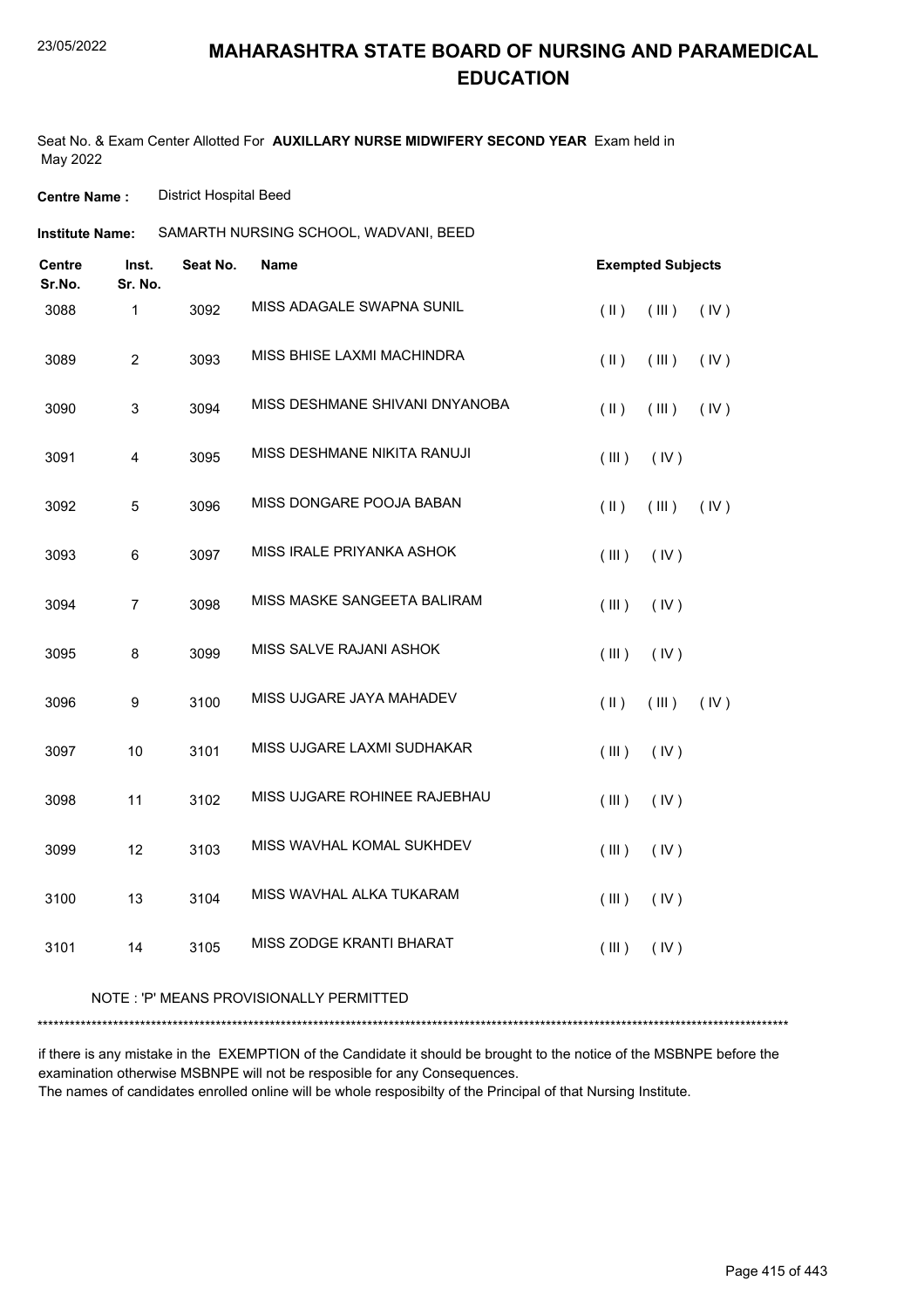Seat No. & Exam Center Allotted For **AUXILLARY NURSE MIDWIFERY SECOND YEAR** Exam held in May 2022

**Centre Name :** S.R.T.R. Govt. Med. College Hospital, Ambejogai

KAI BABURAO GHULE SCHOOL OF NURSING, AMBAJOGAI, BEED **Institute Name:**

| <b>Centre</b><br>Sr.No. | Inst.<br>Sr. No.                        | Seat No. | <b>Name</b>                      | <b>Exempted Subjects</b>                         |  |  |  |  |
|-------------------------|-----------------------------------------|----------|----------------------------------|--------------------------------------------------|--|--|--|--|
| 3102                    | 1                                       | 3106     | MISS DONGARDIVE MANISHA SAGAR    |                                                  |  |  |  |  |
| 3103                    | $\overline{c}$                          | 3107     | MISS GHYARE ARATI DEVMAN         | $(\parallel)$<br>(III)<br>(IV)                   |  |  |  |  |
| 3104                    | 3                                       | 3108     | MISS INGLE LAXMI GAJANAN         | $(\parallel)$<br>(III)<br>(IV)                   |  |  |  |  |
| 3105                    | 4                                       | 3109     | MISS INGLE MANISHA RAHUL         | (III)<br>(IV)                                    |  |  |  |  |
| 3106                    | 5                                       | 3110     | MISS KAMBLE SUSHAMA BALASAHEB    | $(\parallel)$<br>(III)<br>(IV)                   |  |  |  |  |
| 3107                    | 6                                       | 3111     | MISS KAMBLE NISHA RAJU           | $(\parallel)$<br>(III)<br>(IV)                   |  |  |  |  |
| 3108                    | $\overline{7}$                          | 3112     | MISS KASBE SHIVANI BALASAHEB     | (III)<br>(IV)                                    |  |  |  |  |
| 3109                    | 8                                       | 3113     | MISS PAHURKAR SADHANA NANDKISHOR | (III)<br>(IV)                                    |  |  |  |  |
| 3110                    | 9                                       | 3114     | MISS PATIL PRITI RAMESH          | (III)<br>(IV)                                    |  |  |  |  |
| 3111                    | 10                                      | 3115     | MISS SONONE SONALI GAUTAM        | $(\parallel)$<br>(III)<br>(IV)                   |  |  |  |  |
| 3112                    | 11                                      | 3116     | MISS TAYADE SULOCHANA MANOHAR    | (III)<br>(IV)                                    |  |  |  |  |
| 3113                    | 12                                      | 3117     | MISS TAYADE KARUNA BHAIYYA       |                                                  |  |  |  |  |
| 3114                    | 13                                      | 3118     | MISS WAKODE RENUKA MOHAN         | (III)<br>(IV)                                    |  |  |  |  |
| 3115                    | 14                                      | 3119     | MISS WANKHADE SANGITA GANESH     | $(\parallel)$<br>$(\mathbb{II})$ $(\mathbb{IV})$ |  |  |  |  |
| 3116                    | 15                                      | 3120     | MISS WANKHADE ROSHANI PRATAP     | (III)<br>(IV)                                    |  |  |  |  |
|                         | NOTE: 'P' MEANS PROVISIONALLY PERMITTED |          |                                  |                                                  |  |  |  |  |

if there is any mistake in the EXEMPTION of the Candidate it should be brought to the notice of the MSBNPE before the examination otherwise MSBNPE will not be resposible for any Consequences.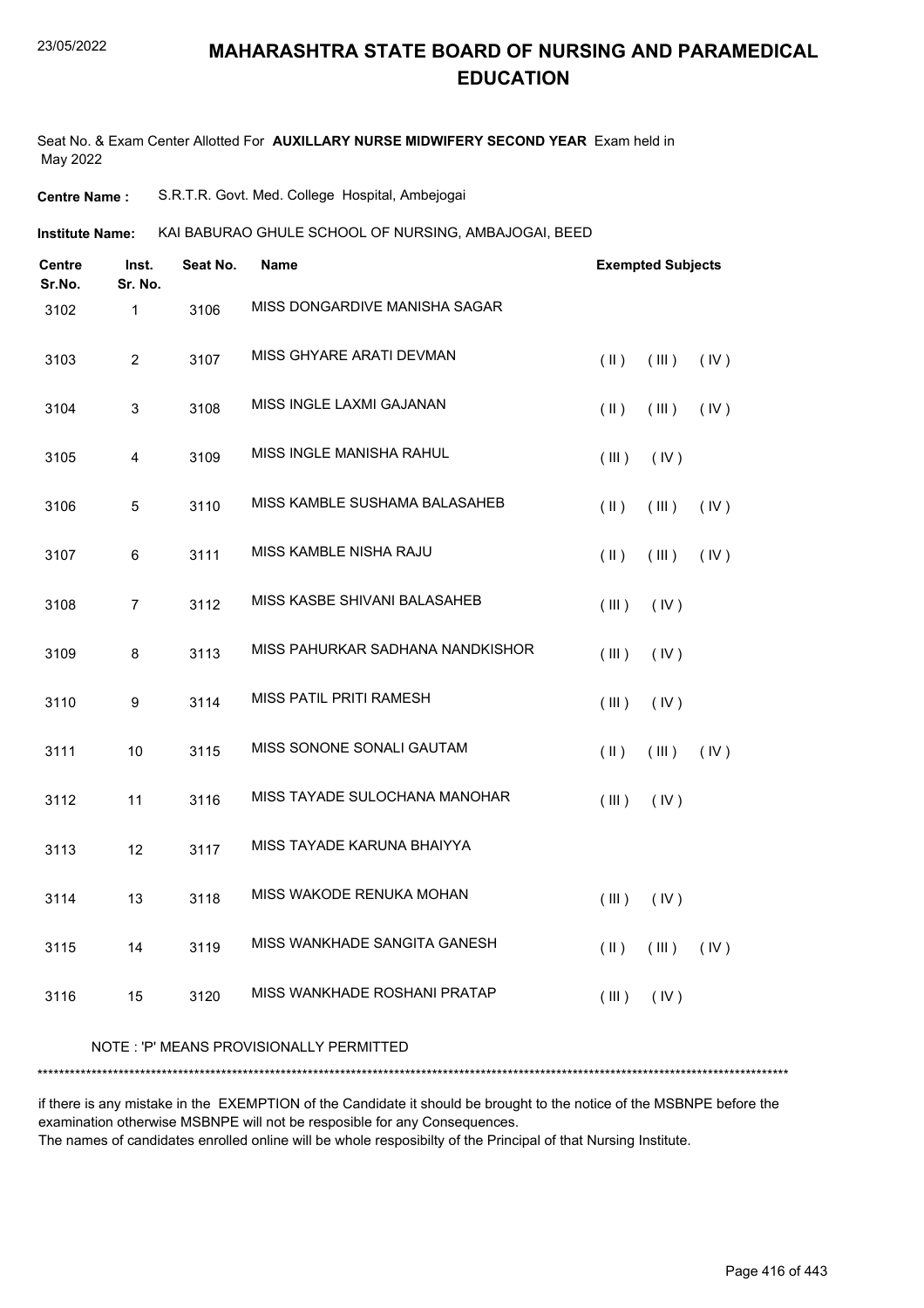Seat No. & Exam Center Allotted For **AUXILLARY NURSE MIDWIFERY SECOND YEAR** Exam held in May 2022

**Centre Name :** S.R.T.R. Govt. Med. College Hospital, Ambejogai

|                                             | <b>Institute Name:</b> |          | DIPTI AAHER NURSING SCHOOL, AMBAJOGAI, BEED |                         |                          |      |  |  |  |
|---------------------------------------------|------------------------|----------|---------------------------------------------|-------------------------|--------------------------|------|--|--|--|
| <b>Centre</b><br>Inst.<br>Sr.No.<br>Sr. No. |                        | Seat No. | <b>Name</b>                                 |                         | <b>Exempted Subjects</b> |      |  |  |  |
| 3117                                        | $\mathbf{1}$           | 3121     | MISS GAIKWAD RESHMA BHAGWAT                 | $(\parallel)$           | (III)                    | (IV) |  |  |  |
| 3118                                        | $\overline{c}$         | 3122     | MISS GAIKWAD SUJATA TUKARAM                 | $(\parallel)$           | (III)                    | (IV) |  |  |  |
| 3119                                        | 3                      | 3123     | MISS JOGDAND NEHA DASHRATH                  |                         |                          |      |  |  |  |
| 3120                                        | 4                      | 3124     | MISS KAMBLE PRIYANKA ASHOK                  | $(\parallel)$           | (III)                    | (IV) |  |  |  |
| 3121                                        | 5                      | 3125     | MISS KASHID ASHWINI BHASKAR                 | (III)                   | (IV)                     |      |  |  |  |
| 3122                                        | 6                      | 3126     | MISS KHOKLE PRATIKSHA DATTA                 | (III)                   | (IV)                     |      |  |  |  |
| 3123                                        | $\overline{7}$         | 3127     | MISS MADAVI APARNA ARJUN                    |                         |                          |      |  |  |  |
| 3124                                        | 8                      | 3128     | MISS MASKE DNYANESHWARI ASHOK               | (III)                   | (IV)                     |      |  |  |  |
| 3125                                        | 9                      | 3129     | MISS SALAM VANITA MAROTI                    | (III)                   | (IV)                     |      |  |  |  |
| 3126                                        | 10                     | 3130     | MISS SALVE NAMRATA DILIP                    | $(\parallel)$           | (III)                    | (IV) |  |  |  |
| 3127                                        | 11                     | 3131     | MISS SARWADE DIPALI LAXMAN                  | (III)                   | (IV)                     |      |  |  |  |
| 3128                                        | 12                     | 3132     | MISS SONWANE JYOTI PARMESHWAR               | $(\parallel \parallel)$ | (III)                    | (IV) |  |  |  |
| 3129                                        | 13                     | 3133     | MISS SONWANE MAYURI SHIVAJI                 | $($ III $)$             | (IV)                     |      |  |  |  |
| 3130                                        | 14                     | 3134     | MISS SURVASE ANJALI DHANANJAY               | (III)                   | (IV)                     |      |  |  |  |
| 3131                                        | 15                     | 3135     | MISS TAMBARE VIDHYA DAMAJI                  | (III)                   | (IV)                     |      |  |  |  |
| 3132                                        | 16                     | 3136     | MISS WANOLE RATNAMALA UTTAM                 | $(\parallel)$           | (III)                    | (IV) |  |  |  |
| 3133                                        | 17                     | 3137     | MISS WANOLE VIJAYMALA UTTAM                 |                         |                          |      |  |  |  |
|                                             |                        |          |                                             |                         |                          |      |  |  |  |

NOTE : 'P' MEANS PROVISIONALLY PERMITTED

\*\*\*\*\*\*\*\*\*\*\*\*\*\*\*\*\*\*\*\*\*\*\*\*\*\*\*\*\*\*\*\*\*\*\*\*\*\*\*\*\*\*\*\*\*\*\*\*\*\*\*\*\*\*\*\*\*\*\*\*\*\*\*\*\*\*\*\*\*\*\*\*\*\*\*\*\*\*\*\*\*\*\*\*\*\*\*\*\*\*\*\*\*\*\*\*\*\*\*\*\*\*\*\*\*\*\*\*\*\*\*\*\*\*\*\*\*\*\*\*\*\*\*\*\*\*\*\*\*\*\*\*\*\*\*\*\*\*\*

if there is any mistake in the EXEMPTION of the Candidate it should be brought to the notice of the MSBNPE before the examination otherwise MSBNPE will not be resposible for any Consequences.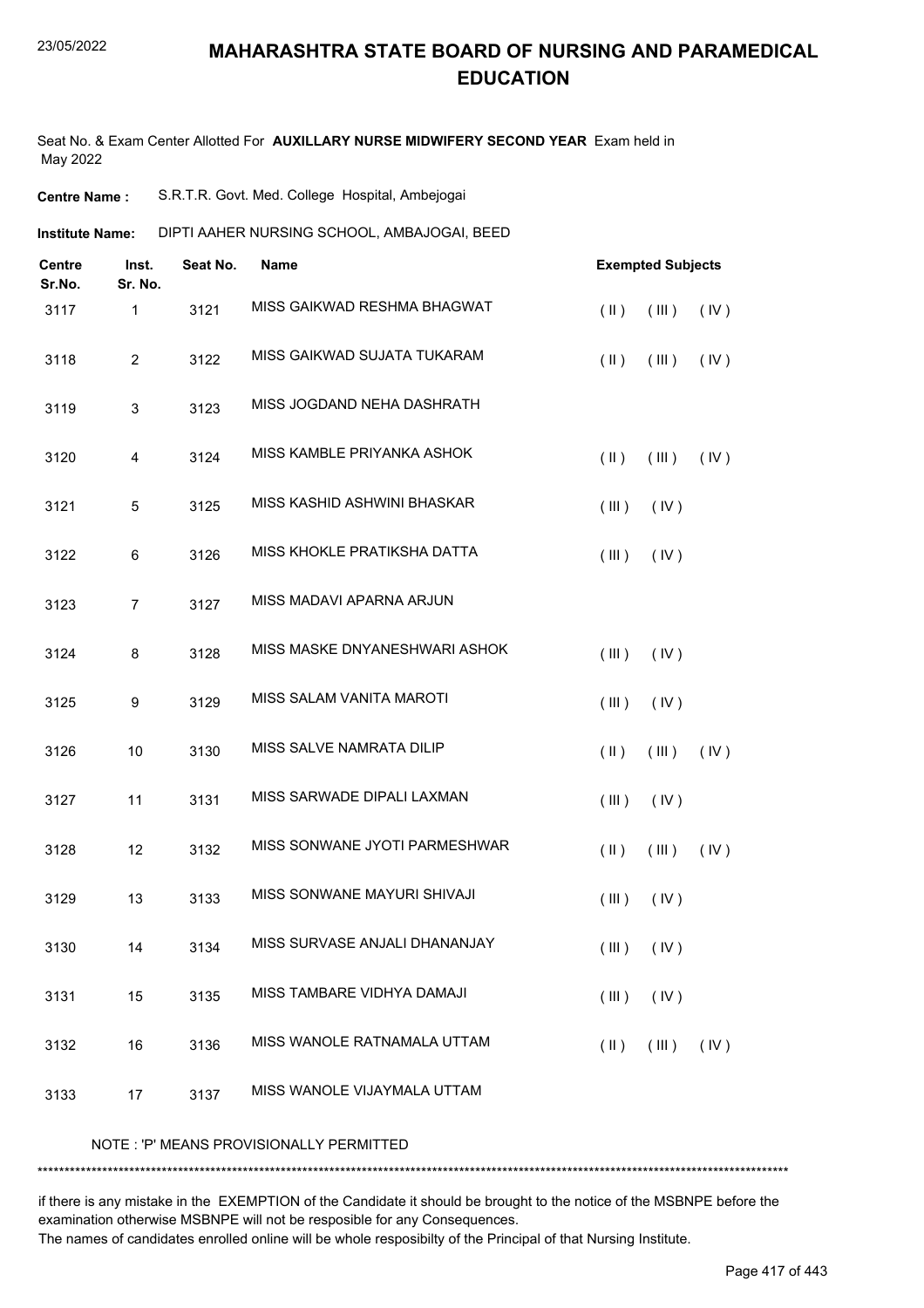Seat No. & Exam Center Allotted For **AUXILLARY NURSE MIDWIFERY SECOND YEAR** Exam held in May 2022

| <b>Centre Name :</b> |  |  |  |  |  | S.R.T.R. Govt. Med. College Hospital, Ambejogai |
|----------------------|--|--|--|--|--|-------------------------------------------------|
|----------------------|--|--|--|--|--|-------------------------------------------------|

**Institute Name:** UNIQUE RANM NURSING SCHOOL, PARLI, BEED

| <b>Centre</b><br>Sr.No. | Inst.<br>Sr. No. | Seat No. | <b>Name</b>                     |                         | <b>Exempted Subjects</b> |      |
|-------------------------|------------------|----------|---------------------------------|-------------------------|--------------------------|------|
| 3134                    | 1                | 3138     | MISS BACHATE DEEPA BALASAHEB    | $(\parallel \parallel)$ | (III)                    | (IV) |
| 3135                    | $\overline{2}$   | 3139     | MISS KEKAN DIKSHA BALAJI        | $(\parallel \parallel)$ | (III)                    | (IV) |
| 3136                    | 3                | 3140     | MISS LONE SHALUTAI SONAJI       | (III)                   | (IV)                     |      |
| 3137                    | 4                | 3141     | MISS MASKE SIMA DNYANOBA        |                         |                          |      |
| 3138                    | 5                | 3142     | MISS NAVKAR KUMUD TUKARAM       | (III)                   | (IV)                     |      |
| 3139                    | 6                | 3143     | MISS SALVE SWATI SAMPATRAO      | (III)                   | (IV)                     |      |
| 3140                    | 7                | 3144     | MISS SUKHADHAN SAVITA SHANTAVAN | (III)                   | (IV)                     |      |
| 3141                    | 8                | 3145     | MISS UPHADE POOJA BHANUDAS      | (III)                   | (IV)                     |      |

NOTE : 'P' MEANS PROVISIONALLY PERMITTED

\*\*\*\*\*\*\*\*\*\*\*\*\*\*\*\*\*\*\*\*\*\*\*\*\*\*\*\*\*\*\*\*\*\*\*\*\*\*\*\*\*\*\*\*\*\*\*\*\*\*\*\*\*\*\*\*\*\*\*\*\*\*\*\*\*\*\*\*\*\*\*\*\*\*\*\*\*\*\*\*\*\*\*\*\*\*\*\*\*\*\*\*\*\*\*\*\*\*\*\*\*\*\*\*\*\*\*\*\*\*\*\*\*\*\*\*\*\*\*\*\*\*\*\*\*\*\*\*\*\*\*\*\*\*\*\*\*\*\*

if there is any mistake in the EXEMPTION of the Candidate it should be brought to the notice of the MSBNPE before the examination otherwise MSBNPE will not be resposible for any Consequences.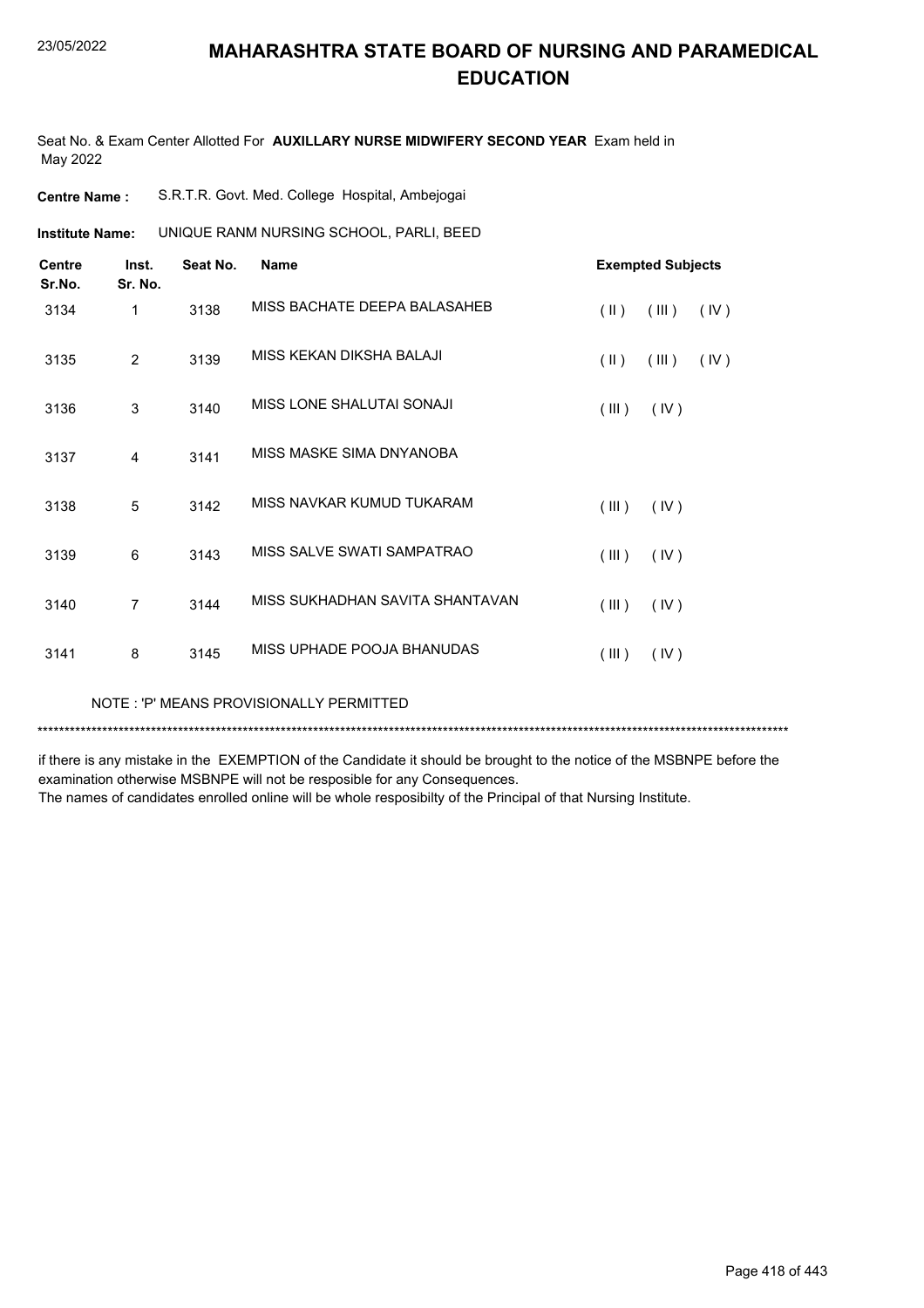Seat No. & Exam Center Allotted For **AUXILLARY NURSE MIDWIFERY SECOND YEAR** Exam held in May 2022

**Centre Name :** GENERAL HOSPITAL, HINGOLI

**Institute Name:** L.D.H.T. SCHOOL OF NURSING, HINGOLI

| <b>Centre</b><br>Sr.No. | Inst.<br>Sr. No. | Seat No. | <b>Name</b>                    | <b>Exempted Subjects</b>       |
|-------------------------|------------------|----------|--------------------------------|--------------------------------|
| 3142                    | 1                | 3146     | MISS BANSODE SHOBHA VISHVANATH |                                |
| 3143                    | 2                | 3147     | MISS DIPAKE MEENA LAXMAN       | $(\parallel)$<br>(III)<br>(IV) |
| 3144                    | 3                | 3148     | MISS GAROLE SHILPA GANPAT      | (III)<br>(IV)                  |
| 3145                    | 4                | 3149     | MISS JAWALE SWAPNALI MADHUKAR  | (III)<br>(IV)                  |
| 3146                    | 5                | 3150     | MISS KALE SANDHYA SHIVAJI      | (III)<br>(IV)                  |
| 3147                    | 6                | 3151     | MISS PANDIT KAVITA PRAKASH     | (III)<br>(IV)                  |
|                         |                  |          |                                |                                |

NOTE : 'P' MEANS PROVISIONALLY PERMITTED

\*\*\*\*\*\*\*\*\*\*\*\*\*\*\*\*\*\*\*\*\*\*\*\*\*\*\*\*\*\*\*\*\*\*\*\*\*\*\*\*\*\*\*\*\*\*\*\*\*\*\*\*\*\*\*\*\*\*\*\*\*\*\*\*\*\*\*\*\*\*\*\*\*\*\*\*\*\*\*\*\*\*\*\*\*\*\*\*\*\*\*\*\*\*\*\*\*\*\*\*\*\*\*\*\*\*\*\*\*\*\*\*\*\*\*\*\*\*\*\*\*\*\*\*\*\*\*\*\*\*\*\*\*\*\*\*\*\*\*

if there is any mistake in the EXEMPTION of the Candidate it should be brought to the notice of the MSBNPE before the examination otherwise MSBNPE will not be resposible for any Consequences.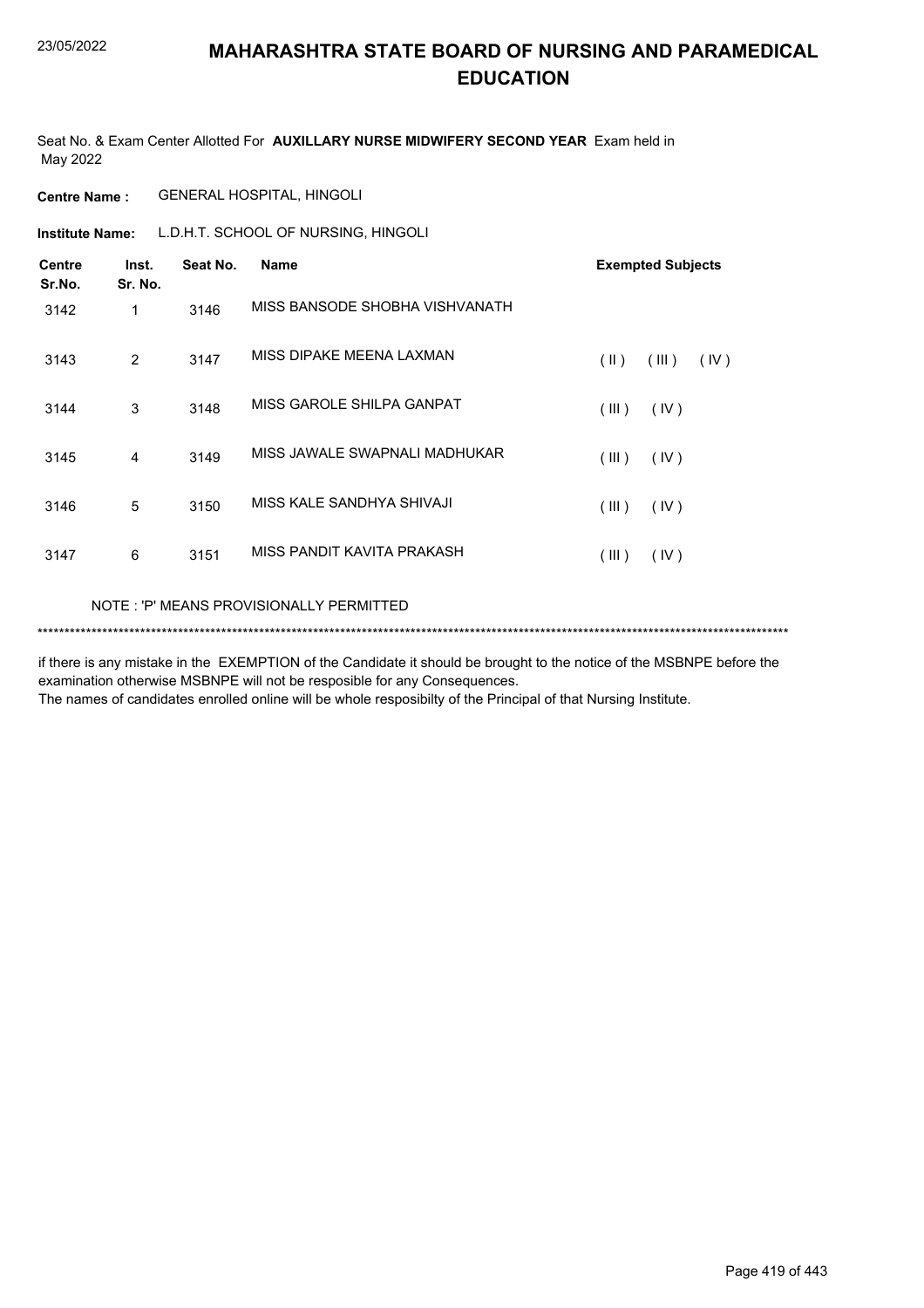Seat No. & Exam Center Allotted For **AUXILLARY NURSE MIDWIFERY SECOND YEAR** Exam held in May 2022

#### **Centre Name :** GENERAL HOSPITAL, HINGOLI

SHRAVNI INSTISUTE OF NURSING, BASMAT, HINGOLI **Institute Name:**

| <b>Centre</b><br>Sr.No. | Inst.<br>Sr. No. | Seat No. | <b>Name</b>                                        |               | <b>Exempted Subjects</b> |      |
|-------------------------|------------------|----------|----------------------------------------------------|---------------|--------------------------|------|
| 3148                    | 1                | 3152     | MISS BARGE SONU BABURAO                            | (11)          | (III)                    | (IV) |
| 3149                    | 2                | 3153     | MISS BHURAKE PUJA VISHNU                           |               |                          |      |
| 3150                    | 3                | 3154     | MISS PARKHE ANITA RAJKUMAR                         | (11)          | (III)                    | (IV) |
| 3151                    | 4                | 3155     | MISS PHOLE VANITA SHIVAJI                          | (III)         | (IV)                     |      |
| 3152                    | 5                | 3156     | SMT MORE KONDBA DISHA<br>(NEE SARTAPE DISHA SOPAN) | (  )          | (III)                    | (IV) |
| 3153                    | 6                | 3157     | MISS WATHORE GODAVARI SAHEBRAO                     | $(\parallel)$ | (III)                    | (IV) |
|                         |                  |          |                                                    |               |                          |      |

#### NOTE : 'P' MEANS PROVISIONALLY PERMITTED

#### \*\*\*\*\*\*\*\*\*\*\*\*\*\*\*\*\*\*\*\*\*\*\*\*\*\*\*\*\*\*\*\*\*\*\*\*\*\*\*\*\*\*\*\*\*\*\*\*\*\*\*\*\*\*\*\*\*\*\*\*\*\*\*\*\*\*\*\*\*\*\*\*\*\*\*\*\*\*\*\*\*\*\*\*\*\*\*\*\*\*\*\*\*\*\*\*\*\*\*\*\*\*\*\*\*\*\*\*\*\*\*\*\*\*\*\*\*\*\*\*\*\*\*\*\*\*\*\*\*\*\*\*\*\*\*\*\*\*\*

if there is any mistake in the EXEMPTION of the Candidate it should be brought to the notice of the MSBNPE before the examination otherwise MSBNPE will not be resposible for any Consequences.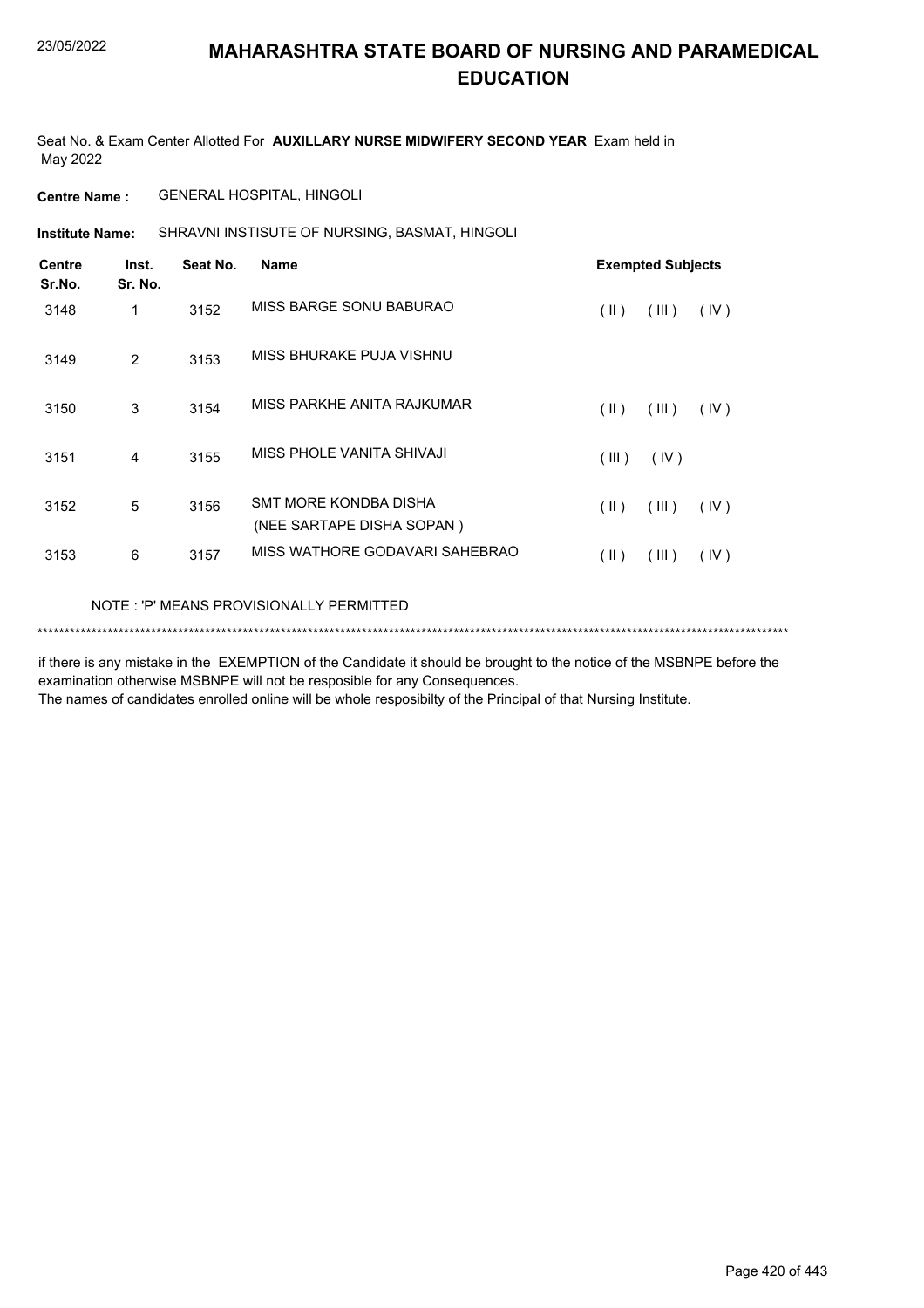Seat No. & Exam Center Allotted For AUXILLARY NURSE MIDWIFERY SECOND YEAR Exam held in May 2022

**Centre Name:** GENERAL HOSPITAL, HINGOLI

**Institute Name:** Ananditai Bengal Nursing School, Sengaon, Hingoli

| Centre<br>Sr.No. | Inst.<br>Sr. No. | Seat No. | Name                                    | <b>Exempted Subjects</b> |
|------------------|------------------|----------|-----------------------------------------|--------------------------|
| 3154             | 1                | 3158     | MISS ROKDE VIDYA MURLIDHAR              | (III)<br>(IV)            |
| 3155             | 2                | 3159     | MISS TELGOTE SARLA ARJUN                | (III)<br>(IV)            |
| 3156             | 3                | 3160     | MISS WANKHEDE LAXMI SURESH              | (III)<br>(  )<br>(IV)    |
|                  |                  |          | NOTE: 'P' MEANS PROVISIONALLY PERMITTED |                          |
|                  |                  |          |                                         |                          |

if there is any mistake in the EXEMPTION of the Candidate it should be brought to the notice of the MSBNPE before the examination otherwise MSBNPE will not be resposible for any Consequences. The names of candidates enrolled online will be whole resposibilty of the Principal of that Nursing Institute.

Page 421 of 443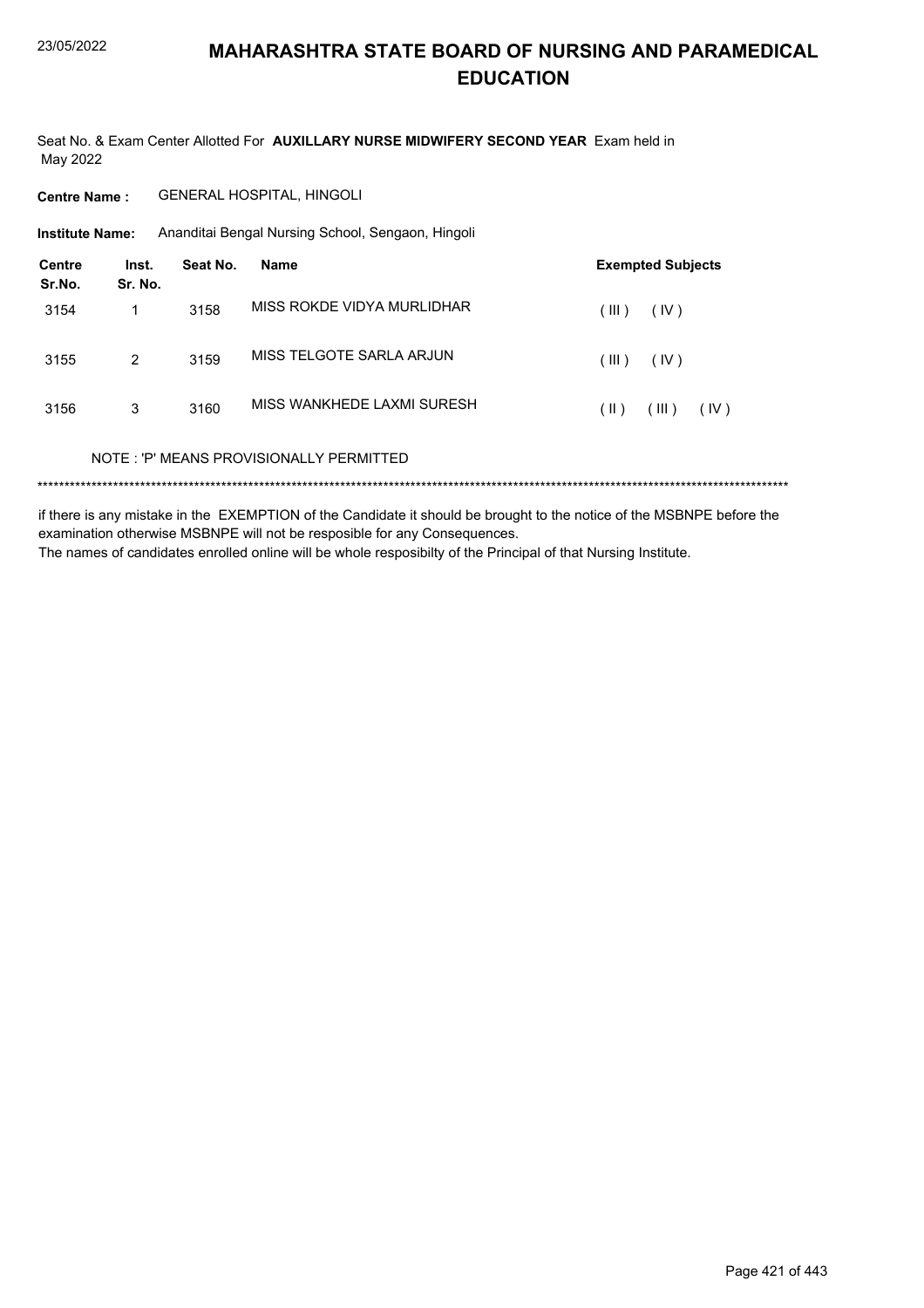Seat No. & Exam Center Allotted For **AUXILLARY NURSE MIDWIFERY SECOND YEAR** Exam held in May 2022

**Centre Name :** GENERAL HOSPITAL, HINGOLI

V.B.N. NURSING SCHOOL, HINGOLI **Institute Name:**

| <b>Centre</b><br>Sr.No. | Inst.<br>Sr. No. | Seat No. | <b>Name</b>                                       |       | <b>Exempted Subjects</b> |      |
|-------------------------|------------------|----------|---------------------------------------------------|-------|--------------------------|------|
| 3157                    | 1                | 3162     | MISS DHAGF NIKITA JANAK                           | (  )  | (III)                    | (IV) |
| 3158                    | 2                | 3164     | MISS GHANGALE AMRAPALI SIDHARTH                   | (III) | (IV)                     |      |
| 3159                    | 3                | 3166     | SMT KHANDARE TAI VISHAL<br>(NEE MAGRE TAI SANJAY) | (III) | (IV)                     |      |
|                         |                  |          | NOTE: 'P' MEANS PROVISIONALLY PERMITTED           |       |                          |      |
|                         |                  |          |                                                   |       |                          |      |

if there is any mistake in the EXEMPTION of the Candidate it should be brought to the notice of the MSBNPE before the examination otherwise MSBNPE will not be resposible for any Consequences. The names of candidates enrolled online will be whole resposibilty of the Principal of that Nursing Institute.

Page 422 of 443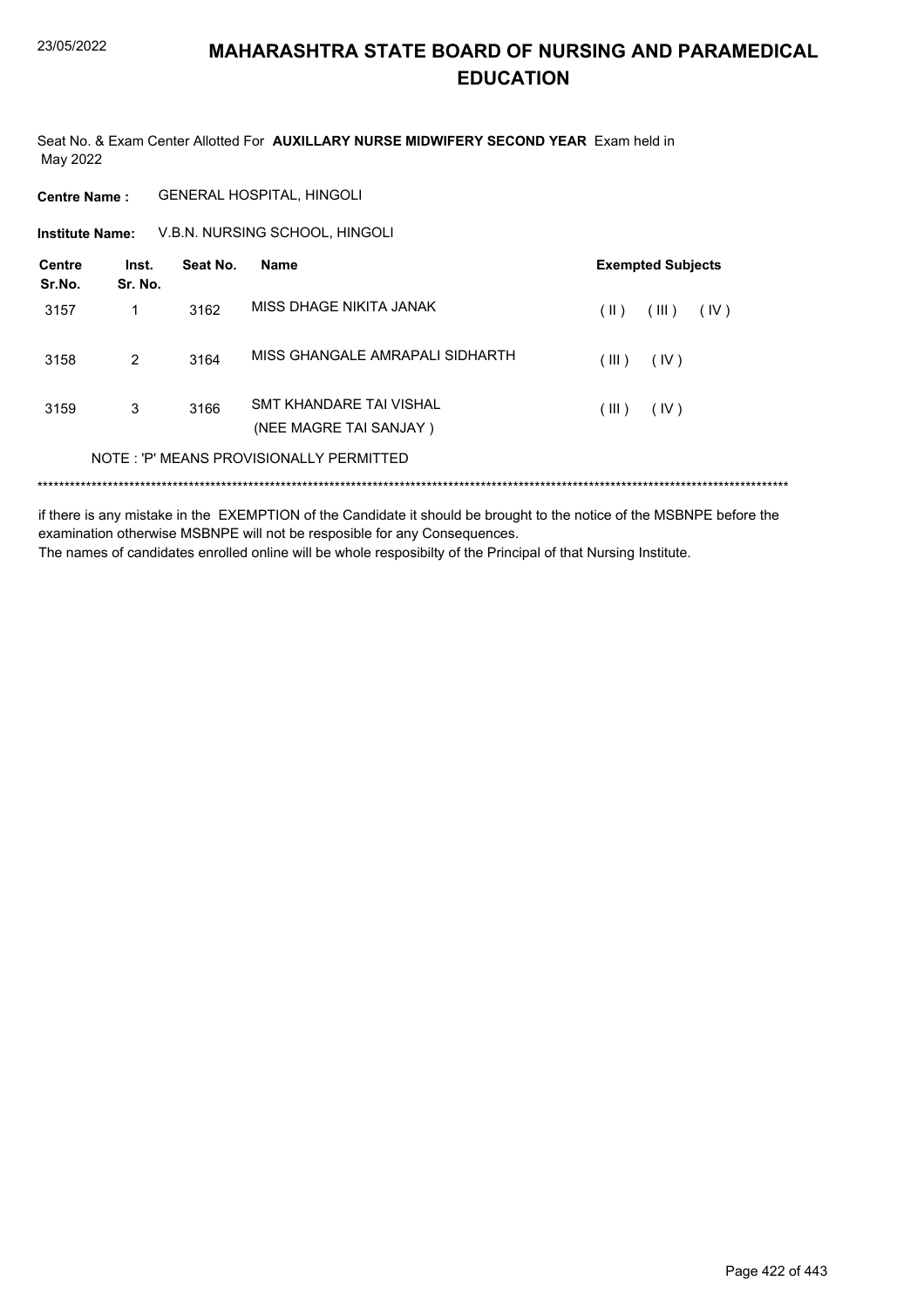Seat No. & Exam Center Allotted For **AUXILLARY NURSE MIDWIFERY SECOND YEAR** Exam held in May 2022

**Centre Name :** GENERAL HOSPITAL, BHABHULGAON, LATUR

INDIRA GANDHI NURSING SCHOOL, LATUR **Institute Name:**

| <b>Centre</b><br>Sr.No. | Inst.<br>Sr. No. | Seat No. | <b>Name</b>                       | <b>Exempted Subjects</b>       |
|-------------------------|------------------|----------|-----------------------------------|--------------------------------|
| 3160                    | $\mathbf{1}$     | 3167     | MISS BANSODE SANGITA HARIDAS      | (III)<br>(IV)                  |
| 3161                    | $\overline{c}$   | 3168     | MISS CHAVAN PRANITA DINKAR        | (III)<br>(IV)                  |
| 3162                    | 3                | 3169     | MISS DAKORE SHITAL SAHEBRAO       | (III)<br>(IV)                  |
| 3163                    | 4                | 3170     | MISS KAMBLE POONAM JALINDAR       | (IV)<br>$(\parallel)$<br>(III) |
| 3164                    | 5                | 3171     | MISS KAMBLE ROHINI VITTHAL        | (III)<br>(IV)                  |
| 3165                    | 6                | 3172     | MISS KAWADEKAR KAMAL MADHAV       | (IV)<br>$(\parallel)$<br>(III) |
| 3166                    | $\overline{7}$   | 3173     | MISS KUCHEKAR DIPALI MAHADEV      | (III)<br>(IV)                  |
| 3167                    | 8                | 3174     | MISS LAMTURE AKANKSHA BHAUSAHEB   | (III)<br>(IV)                  |
| 3168                    | 9                | 3175     | MISS LOKHANDE POOJA LIMBRAJ       |                                |
| 3169                    | 10               | 3176     | MISS NAVGIRE DIKSHA RAJU          | (1)<br>(III)<br>(IV)           |
| 3170                    | 11               | 3177     | MISS SURWASE RUTUJA MAHADEV       | (III)<br>(IV)                  |
| 3171                    | 12               | 3178     | MISS WAGHMARE DARSHANA NAGNATH    | (1)<br>(III)<br>(IV)           |
| 3172                    | 13               | 3179     | MISS WAGHMARE PRATIKSHA BALASAHEB | (1)<br>(III)<br>(IV)           |

NOTE : 'P' MEANS PROVISIONALLY PERMITTED

\*\*\*\*\*\*\*\*\*\*\*\*\*\*\*\*\*\*\*\*\*\*\*\*\*\*\*\*\*\*\*\*\*\*\*\*\*\*\*\*\*\*\*\*\*\*\*\*\*\*\*\*\*\*\*\*\*\*\*\*\*\*\*\*\*\*\*\*\*\*\*\*\*\*\*\*\*\*\*\*\*\*\*\*\*\*\*\*\*\*\*\*\*\*\*\*\*\*\*\*\*\*\*\*\*\*\*\*\*\*\*\*\*\*\*\*\*\*\*\*\*\*\*\*\*\*\*\*\*\*\*\*\*\*\*\*\*\*\*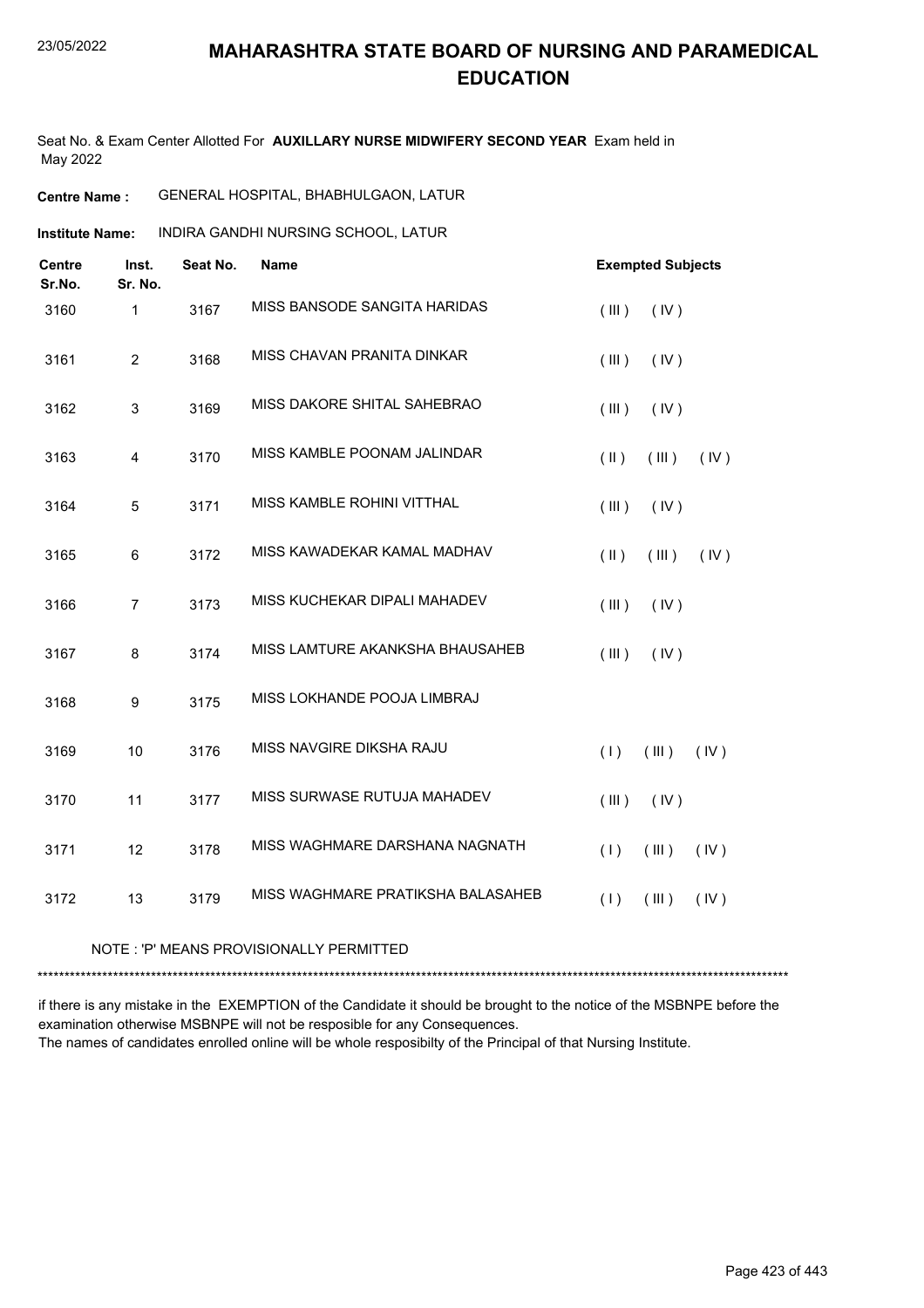Seat No. & Exam Center Allotted For **AUXILLARY NURSE MIDWIFERY SECOND YEAR** Exam held in May 2022

**Centre Name :** GENERAL HOSPITAL, BHABHULGAON, LATUR

SHRI BHAGWAN NURSING SCHOOL, LATUR **Institute Name:**

| <b>Centre</b><br>Sr.No. | Inst.<br>Sr. No. | Seat No. | <b>Name</b>                      |               | <b>Exempted Subjects</b> |      |
|-------------------------|------------------|----------|----------------------------------|---------------|--------------------------|------|
| 3173                    | 1                | 3180     | MISS CHAVAN MAMTA RAMRAO         | (III)         | (IV)                     |      |
| 3174                    | 2                | 3181     | MISS GAIKWAD PRIYANKA SHIVAJI    | (III)         | (IV)                     |      |
| 3175                    | 3                | 3182     | MISS KAMBLE DIPALI ANANT         | (III)         | (IV)                     |      |
| 3176                    | 4                | 3183     | MISS KAMBLE PRATIKSHA MADHUKAR   | $($ II $)$    | (III)                    | (IV) |
| 3177                    | 5                | 3184     | MISS MANNADE POOJA DHANRAJ       | $(\parallel)$ | (III)                    | (IV) |
| 3178                    | 6                | 3185     | MISS SURYAKAMBLE KAJAL SURYAKANT | (  )          | (III)                    | (IV) |
| 3179                    | 7                | 3186     | MISS UBALE SHEETAL SHIVAJI       | (III)         | (IV)                     |      |

NOTE : 'P' MEANS PROVISIONALLY PERMITTED

\*\*\*\*\*\*\*\*\*\*\*\*\*\*\*\*\*\*\*\*\*\*\*\*\*\*\*\*\*\*\*\*\*\*\*\*\*\*\*\*\*\*\*\*\*\*\*\*\*\*\*\*\*\*\*\*\*\*\*\*\*\*\*\*\*\*\*\*\*\*\*\*\*\*\*\*\*\*\*\*\*\*\*\*\*\*\*\*\*\*\*\*\*\*\*\*\*\*\*\*\*\*\*\*\*\*\*\*\*\*\*\*\*\*\*\*\*\*\*\*\*\*\*\*\*\*\*\*\*\*\*\*\*\*\*\*\*\*\*

if there is any mistake in the EXEMPTION of the Candidate it should be brought to the notice of the MSBNPE before the examination otherwise MSBNPE will not be resposible for any Consequences.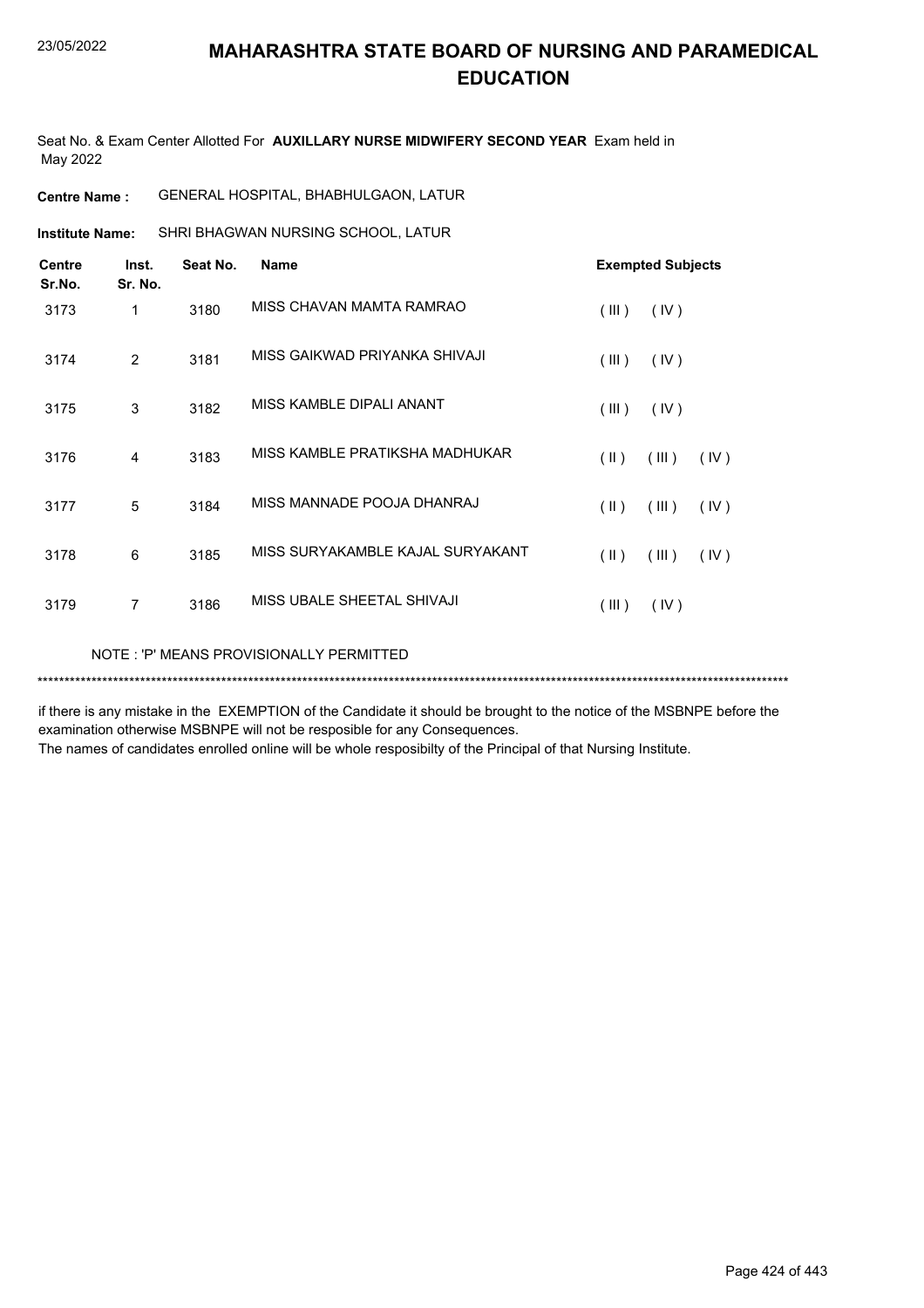#### 23/05/2022

#### **MAHARASHTRA STATE BOARD OF NURSING AND PARAMEDICAL EDUCATION**

Seat No. & Exam Center Allotted For **AUXILLARY NURSE MIDWIFERY SECOND YEAR** Exam held in May 2022

**Centre Name :** GENERAL HOSPITAL, BHABHULGAON, LATUR

New Vision School of Nursing, Latur **Institute Name:**

| <b>Centre</b><br>Sr.No. | Inst.<br>Sr. No. | Seat No. | <b>Name</b>                      | <b>Exempted Subjects</b> |       |      |
|-------------------------|------------------|----------|----------------------------------|--------------------------|-------|------|
| 3180                    | 1                | 3187     | MISS BANSODE PRIYANKA DATTATRAYA | $(\parallel)$            | (III) | (IV) |
| 3181                    | $\overline{2}$   | 3188     | MISS BELAMBE YOGITA UMESH        | $(\parallel \parallel)$  | (III) | (IV) |
| 3182                    | 3                | 3189     | MISS DHAWARE PALLAVI SHAHAJI     |                          |       |      |
| 3183                    | $\overline{4}$   | 3190     | MISS HINGE NEHA BALIRAM          | $($ II $)$               | (III) | (IV) |
| 3184                    | 5                | 3191     | MISS JADHAV NEHA SUBHASH         | $(\parallel \parallel)$  | (III) | (IV) |
| 3185                    | 6                | 3192     | MISS KAMBLE VARSHA SANTRAM       | (III)                    | (IV)  |      |
| 3186                    | $\overline{7}$   | 3193     | MISS KAMBLE KALPANA GAJENDRA     |                          |       |      |
| 3187                    | 8                | 3194     | MISS LANDGE SNEHA MANOHAR        | (III)                    | (IV)  |      |
| 3188                    | $\boldsymbol{9}$ | 3195     | MISS MANE AISHWARYA GANGADHAR    | $(\parallel)$            | (III) | (IV) |
| 3189                    | 10               | 3196     | MISS SHIVNE ROHINI SANJAY        | (III)                    | (IV)  |      |

#### NOTE : 'P' MEANS PROVISIONALLY PERMITTED

\*\*\*\*\*\*\*\*\*\*\*\*\*\*\*\*\*\*\*\*\*\*\*\*\*\*\*\*\*\*\*\*\*\*\*\*\*\*\*\*\*\*\*\*\*\*\*\*\*\*\*\*\*\*\*\*\*\*\*\*\*\*\*\*\*\*\*\*\*\*\*\*\*\*\*\*\*\*\*\*\*\*\*\*\*\*\*\*\*\*\*\*\*\*\*\*\*\*\*\*\*\*\*\*\*\*\*\*\*\*\*\*\*\*\*\*\*\*\*\*\*\*\*\*\*\*\*\*\*\*\*\*\*\*\*\*\*\*\*

if there is any mistake in the EXEMPTION of the Candidate it should be brought to the notice of the MSBNPE before the examination otherwise MSBNPE will not be resposible for any Consequences.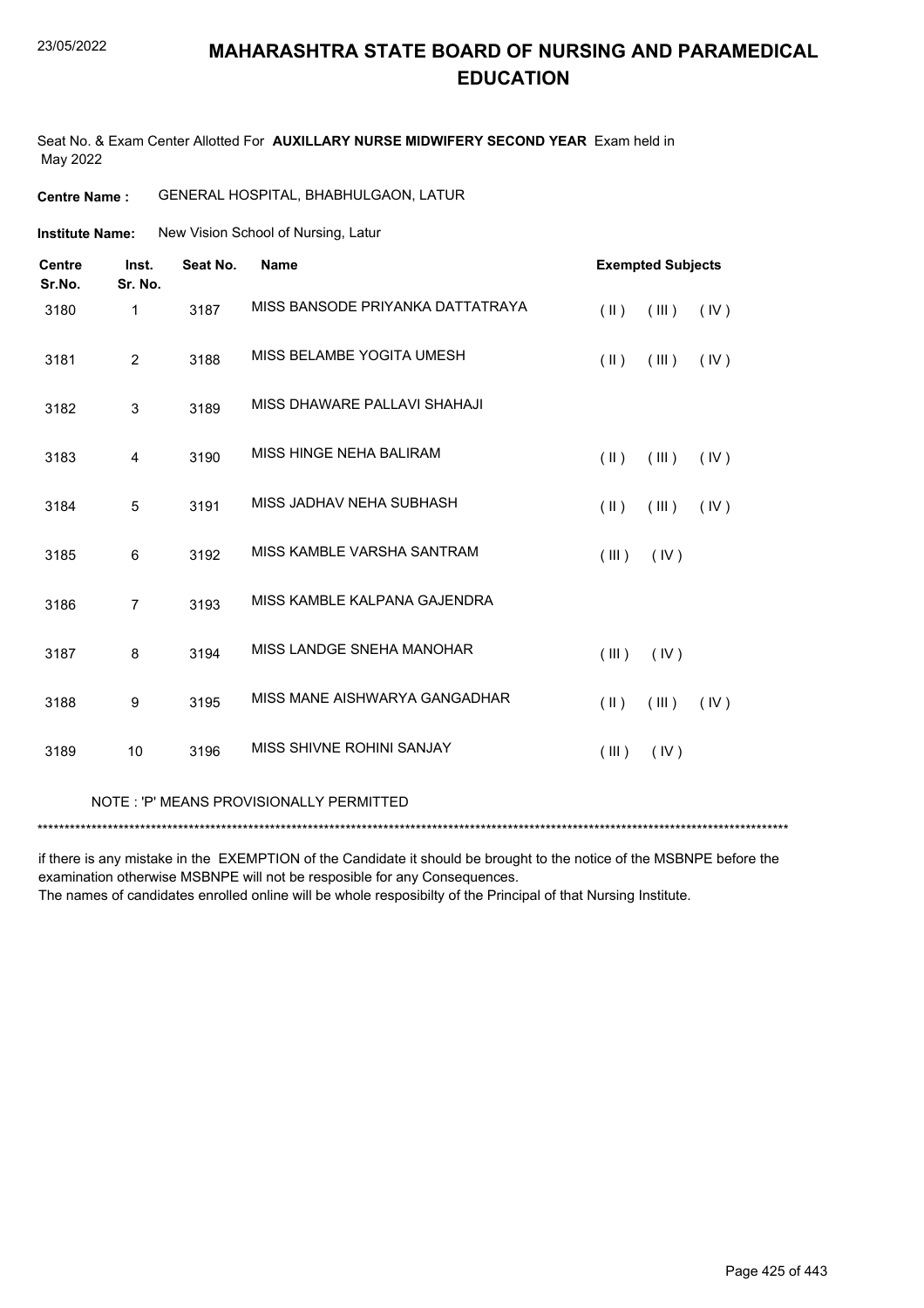Seat No. & Exam Center Allotted For **AUXILLARY NURSE MIDWIFERY SECOND YEAR** Exam held in May 2022

**Centre Name :** GENERAL HOSPITAL, BHABHULGAON, LATUR

**Institute Name:** DAYEE INSTITUTE OF NURSING,LATUR

| <b>Centre</b><br>Sr.No. | Inst.<br>Sr. No. | Seat No. | <b>Name</b>                                              | <b>Exempted Subjects</b> |
|-------------------------|------------------|----------|----------------------------------------------------------|--------------------------|
| 3190                    | 1                | 3197     | MISS GHODKE PRERNA DNYANOBA                              | (III)<br>(IV)            |
| 3191                    | 2                | 3198     | MISS GOMSALE RANJANA ATMARAM                             | (III)<br>(IV)            |
| 3192                    | 3                | 3199     | MISS KASBE KAJAL RAMESH                                  | (III)<br>(IV)            |
| 3193                    | 4                | 3200     | SMT KHARATMOL JYOTI JAGADISH<br>(NEE KOKANE JYOTI GUNDU) | (III)<br>(IV)            |
| 3194                    | 5                | 3201     | MISS KSHIRSAGAR PRAJKTA ANNARAO                          | (III)<br>(IV)            |
| 3195                    | 6                | 3202     | MISS KSHIRSAGAR PRITI DAYANAND                           | (III)<br>(IV)            |
| 3196                    | $\overline{7}$   | 3203     | MISS SALVE SARITA BHANUDAS                               | (III)<br>(IV)            |
| 3197                    | 8                | 3204     | MISS TANPURE ARCHANA UTTAM                               | (III)<br>(IV)            |
| 3198                    | 9                | 3205     | MISS TRIMUKHE SUJJATA BAI IRAM                           | (III)<br>(IV)            |

NOTE : 'P' MEANS PROVISIONALLY PERMITTED

\*\*\*\*\*\*\*\*\*\*\*\*\*\*\*\*\*\*\*\*\*\*\*\*\*\*\*\*\*\*\*\*\*\*\*\*\*\*\*\*\*\*\*\*\*\*\*\*\*\*\*\*\*\*\*\*\*\*\*\*\*\*\*\*\*\*\*\*\*\*\*\*\*\*\*\*\*\*\*\*\*\*\*\*\*\*\*\*\*\*\*\*\*\*\*\*\*\*\*\*\*\*\*\*\*\*\*\*\*\*\*\*\*\*\*\*\*\*\*\*\*\*\*\*\*\*\*\*\*\*\*\*\*\*\*\*\*\*\*

if there is any mistake in the EXEMPTION of the Candidate it should be brought to the notice of the MSBNPE before the examination otherwise MSBNPE will not be resposible for any Consequences.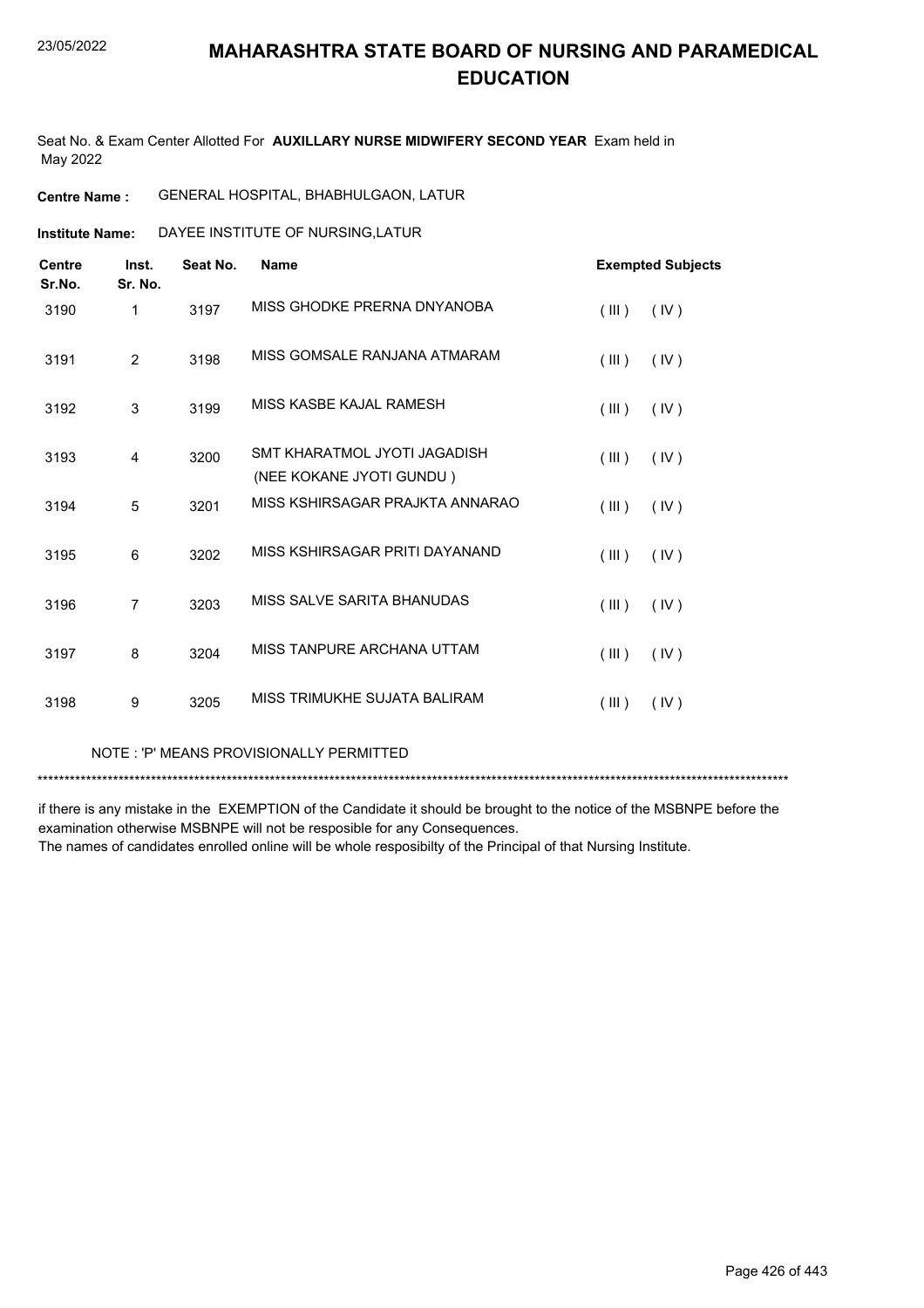Seat No. & Exam Center Allotted For **AUXILLARY NURSE MIDWIFERY SECOND YEAR** Exam held in May 2022

**Centre Name :** GENERAL HOSPITAL, BHABHULGAON, LATUR

**Institute Name:** SAVITHRIBAI PULE NURSING SCHOOL, JALKOT, LATUR

| <b>Centre</b><br>Sr.No. | Inst.<br>Sr. No. | Seat No. | <b>Name</b>                             | <b>Exempted Subjects</b>                        |
|-------------------------|------------------|----------|-----------------------------------------|-------------------------------------------------|
| 3199                    | 1                | 3206     | MISS BHALERAO POOJA GANPAT              | (IV)<br>(III)                                   |
| 3200                    | $\overline{2}$   | 3207     | MISS GADAMBE SATYASHILA SANGRAM         | $(\parallel)$<br>(III)<br>(IV)                  |
| 3201                    | 3                | 3208     | MISS GADAMBHE VITHABAI NIVRUTI          | $(\parallel)$<br>(III)<br>(IV)                  |
| 3202                    | 4                | 3209     | MISS GADIKAR POOJA BABURAO              | (III)<br>(IV)                                   |
| 3203                    | 5                | 3210     | MISS GAIKWAD DEEKSHA RAMESH             | $(\parallel)$<br>(III)<br>(IV)                  |
| 3204                    | 6                | 3211     | MISS KAMBLE VARSHA GOUTAM               | $(\parallel)$<br>(III)<br>(IV)                  |
| 3205                    | $\overline{7}$   | 3212     | MISS KAMBLE ASHATAI DATTATRYA           | $(\parallel)$<br>(III)<br>(IV)                  |
| 3206                    | 8                | 3213     | MISS KAMBLE JAYSHRI RAMESH              | $(\parallel)$<br>(III)<br>(IV)                  |
| 3207                    | 9                | 3214     | MISS KARDKHELE PALLAVI KISHANRAO        | $($ II $)$<br>(III)<br>(IV)                     |
| 3208                    | 10               | 3215     | MISS KUDRE DIPALI SAMBHAJI              | $(\parallel)$<br>(III)<br>(IV)                  |
| 3209                    | 11               | 3216     | MISS KUDRE SANDHYARANI ANANAD           |                                                 |
| 3210                    | 12               | 3217     | MISS RATHOD KARISHMA VISHVNATH          | $($ II $)$<br>(III)<br>(IV)                     |
| 3211                    | 13               | 3218     | MISS RATHOD PRIYANKA RAJARAM            | $(\parallel)$<br>(III)<br>(IV)                  |
| 3212                    | 14               | 3219     | MISS SURYAWANSHI NEHA SURESH            | $(\parallel)$<br>(III)<br>(IV)                  |
| 3213                    | 15               | 3220     | MISS SURYWANSHI VARSHA SAMBHAJI         |                                                 |
| 3214                    | 16               | 3221     | MISS WAGHMARE KAJAL SANJAY              | $(\parallel)$<br>$(\mathbb{II})$ $(\mathbb{V})$ |
|                         |                  |          | NOTE: 'P' MEANS PROVISIONALLY PERMITTED |                                                 |
|                         |                  |          |                                         |                                                 |

if there is any mistake in the EXEMPTION of the Candidate it should be brought to the notice of the MSBNPE before the examination otherwise MSBNPE will not be resposible for any Consequences.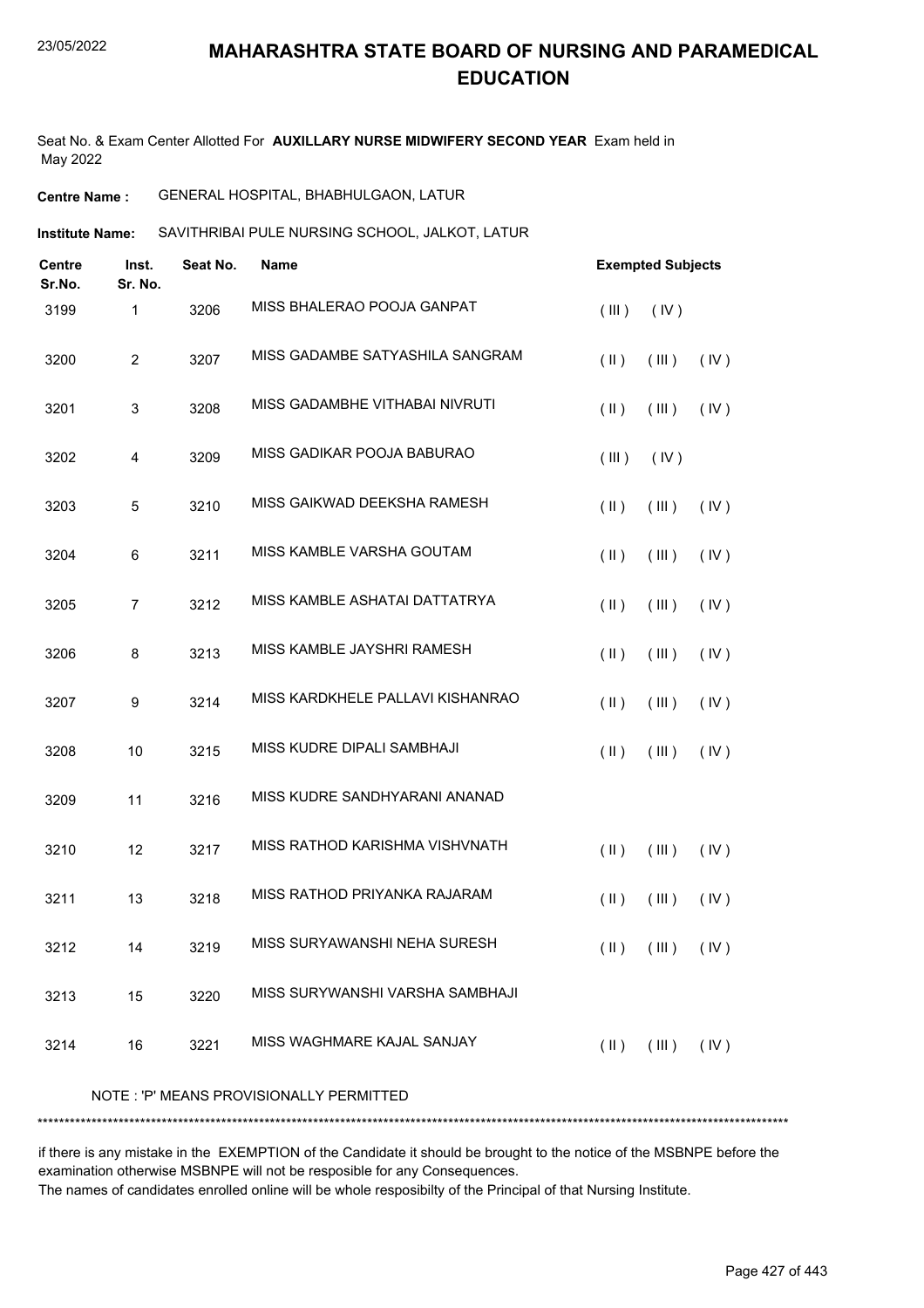Seat No. & Exam Center Allotted For AUXILLARY NURSE MIDWIFERY SECOND YEAR Exam held in May 2022

| <b>Centre Name:</b>     |                  |          | GENERAL HOSPITAL, BHABHULGAON, LATUR     |      |                          |      |  |
|-------------------------|------------------|----------|------------------------------------------|------|--------------------------|------|--|
| <b>Institute Name:</b>  |                  |          | MATRUBHOOMI NURSING SCHOOL, UDGIR, LATUR |      |                          |      |  |
| <b>Centre</b><br>Sr.No. | Inst.<br>Sr. No. | Seat No. | Name                                     |      | <b>Exempted Subjects</b> |      |  |
| 3215                    | 1                | 3222     | MISS KAMBI F ANITA MADHAV                | (  ) | (III)                    | (IV) |  |
| 3216                    | 2                | 3223     | MISS SHIDE SUPRIYA GANAPATRAO            | (  ) | (III)                    | (IV) |  |
|                         |                  |          | NOTE: 'P' MEANS PROVISIONALLY PERMITTED  |      |                          |      |  |
|                         |                  |          |                                          |      |                          |      |  |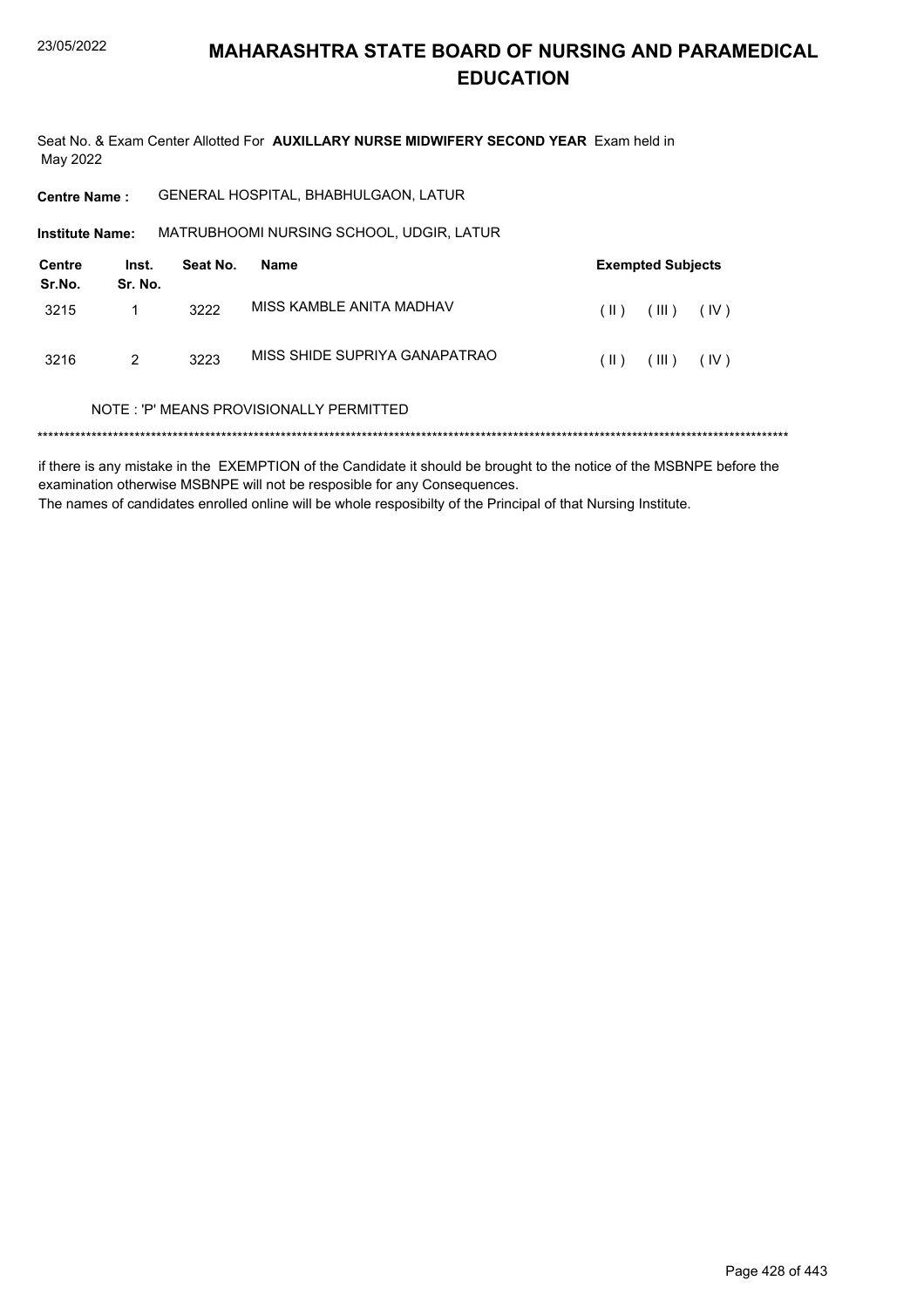Seat No. & Exam Center Allotted For **AUXILLARY NURSE MIDWIFERY SECOND YEAR** Exam held in May 2022

**Centre Name :** GENERAL HOSPITAL, BHABHULGAON, LATUR

NEW MOTHER TERESA A.N.M. SCHOOL OF NURSING, UDGIR, LATUR **Institute Name:**

| <b>Centre</b><br>Sr.No. | Inst.<br>Sr. No. | Seat No. | Name                               |               | <b>Exempted Subjects</b> |      |
|-------------------------|------------------|----------|------------------------------------|---------------|--------------------------|------|
| 3217                    | 1                | 3224     | MISS BHOSLE SUREKHA SHESHERAO      | $(\parallel)$ | (III)                    | (IV) |
| 3218                    | $\overline{2}$   | 3225     | MISS SHRIMANGALE SANGITA MAROTIRAO | $(\parallel)$ | (III)                    | (IV) |
| 3219                    | 3                | 3226     | MISS SURYAWANSHI KESHAR BABU       | $(\parallel)$ | (III)                    | (IV) |
| 3220                    | 4                | 3227     | MISS SURYAWANSHI SHILPA NARSING    | (  )          | (III)                    | (IV) |

NOTE : 'P' MEANS PROVISIONALLY PERMITTED

\*\*\*\*\*\*\*\*\*\*\*\*\*\*\*\*\*\*\*\*\*\*\*\*\*\*\*\*\*\*\*\*\*\*\*\*\*\*\*\*\*\*\*\*\*\*\*\*\*\*\*\*\*\*\*\*\*\*\*\*\*\*\*\*\*\*\*\*\*\*\*\*\*\*\*\*\*\*\*\*\*\*\*\*\*\*\*\*\*\*\*\*\*\*\*\*\*\*\*\*\*\*\*\*\*\*\*\*\*\*\*\*\*\*\*\*\*\*\*\*\*\*\*\*\*\*\*\*\*\*\*\*\*\*\*\*\*\*\*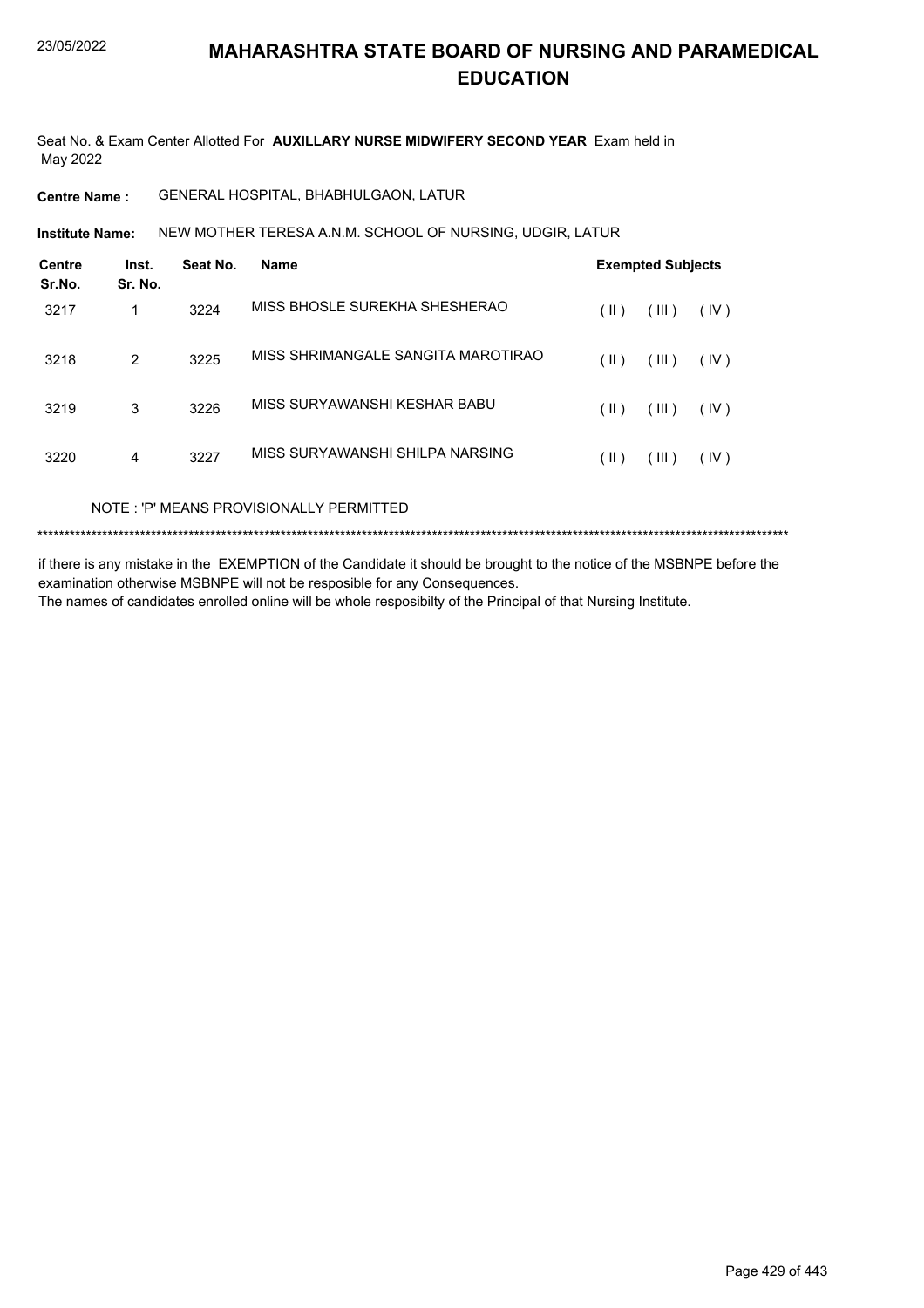Seat No. & Exam Center Allotted For **AUXILLARY NURSE MIDWIFERY SECOND YEAR** Exam held in May 2022

**Centre Name :** GENERAL HOSPITAL, BHABHULGAON, LATUR

**Institute Name:** RAJGURU SCHOOL OF NURSING, UDGIR, LATUR

| <b>Centre</b><br>Sr.No. | Inst.<br>Sr. No. | Seat No. | <b>Name</b>                |                         | <b>Exempted Subjects</b> |      |  |
|-------------------------|------------------|----------|----------------------------|-------------------------|--------------------------|------|--|
| 3221                    | 1                | 3228     | MISS DALAVI AASHIKA RAMESH | $(\parallel)$           | (III)                    | (IV) |  |
| 3222                    | 2                | 3229     | MISS DHADAGA PINKI GANESH  | $($ II $)$              | (III)                    | (IV) |  |
| 3223                    | 3                | 3230     | MISS DUKALE MANISHA BABU   | $(\parallel \parallel)$ | (III)                    | (IV) |  |
| 3224                    | 4                | 3231     | MISS HANDAVA UJWALA KISAN  | $(\parallel)$           | (III)                    | (IV) |  |
| 3225                    | 5                | 3232     | MISS MORE DIPALI RAGHUNATH | $($ II $)$              | (III)                    | (IV) |  |
| 3226                    | 6                | 3233     | MISS UMTOL SAVITRA NARESH  | $($ II $)$              | (III)                    | (IV) |  |
|                         |                  |          |                            |                         |                          |      |  |

NOTE : 'P' MEANS PROVISIONALLY PERMITTED

\*\*\*\*\*\*\*\*\*\*\*\*\*\*\*\*\*\*\*\*\*\*\*\*\*\*\*\*\*\*\*\*\*\*\*\*\*\*\*\*\*\*\*\*\*\*\*\*\*\*\*\*\*\*\*\*\*\*\*\*\*\*\*\*\*\*\*\*\*\*\*\*\*\*\*\*\*\*\*\*\*\*\*\*\*\*\*\*\*\*\*\*\*\*\*\*\*\*\*\*\*\*\*\*\*\*\*\*\*\*\*\*\*\*\*\*\*\*\*\*\*\*\*\*\*\*\*\*\*\*\*\*\*\*\*\*\*\*\*

if there is any mistake in the EXEMPTION of the Candidate it should be brought to the notice of the MSBNPE before the examination otherwise MSBNPE will not be resposible for any Consequences.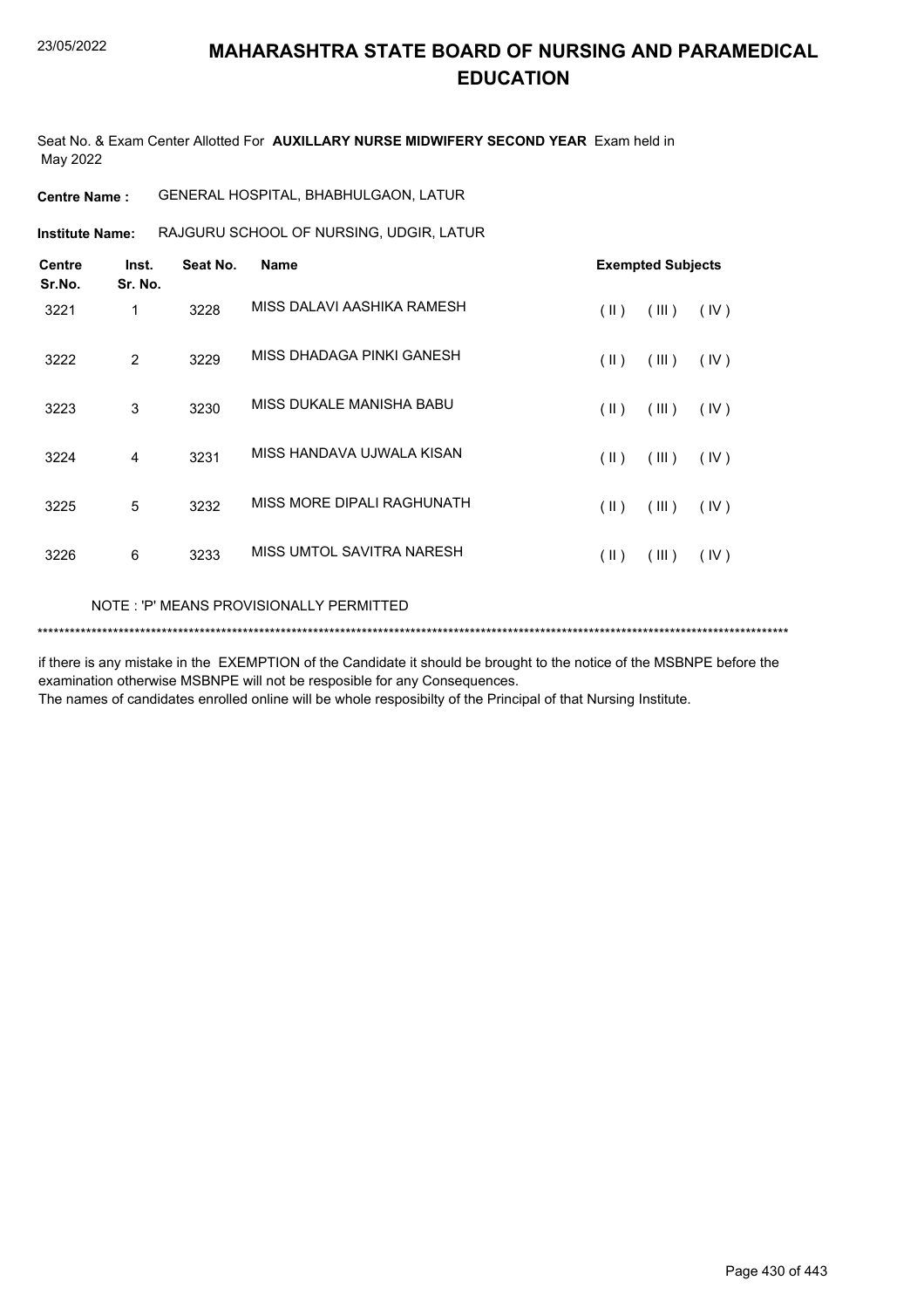Seat No. & Exam Center Allotted For AUXILLARY NURSE MIDWIFERY SECOND YEAR Exam held in May 2022

C.P.R. GENERAL HOSPITAL, KOLHAPUR **Centre Name:** 

Institute Name: SANT GAJANAN MAHARAJ SCHOOL OF NURSING, CHINCHEWADI, GADHINGLAJ, KOLHAPUR

| Centre<br>Sr.No. | Inst.<br>Sr. No. | Seat No. | Name                     | <b>Exempted Subjects</b> |
|------------------|------------------|----------|--------------------------|--------------------------|
| 3227             |                  | 3234     | MISS VALVI NAMRATA MOHAN |                          |

#### NOTE : 'P' MEANS PROVISIONALLY PERMITTED

if there is any mistake in the EXEMPTION of the Candidate it should be brought to the notice of the MSBNPE before the examination otherwise MSBNPE will not be resposible for any Consequences.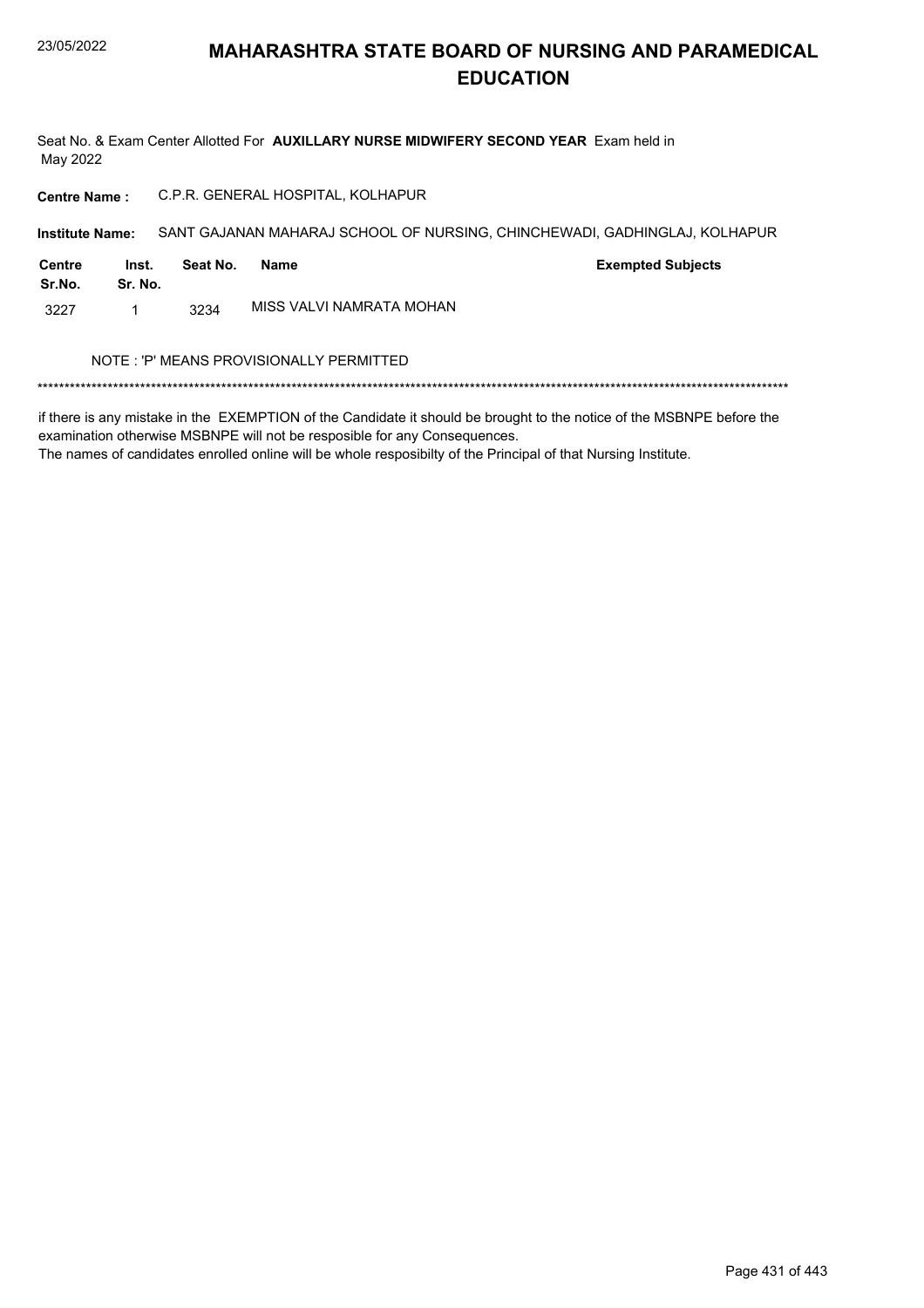Seat No. & Exam Center Allotted For **AUXILLARY NURSE MIDWIFERY SECOND YEAR** Exam held in May 2022

**Centre Name :** Shri Guru Govind Singh Mem. Hospital, Station Road, Nanded

**Institute Name:** SHAKUNTALA NURSING INSTITUTE, MUDKHED, NANDED

| <b>Centre</b><br>Sr.No. | Inst.<br>Sr. No. | Seat No. | <b>Name</b>                                                     | <b>Exempted Subjects</b>  |
|-------------------------|------------------|----------|-----------------------------------------------------------------|---------------------------|
| 3228                    | 1                | 3235     | MISS KASBE VARSHA GAUTAM                                        | (III)<br>(IV)             |
| 3229                    | $\overline{2}$   | 3236     | SMT PAKALWAD GEETA SUNIL<br>(NEE MUPADE GEETA LAXMAN)           | (IV)<br>(III)             |
| 3230                    | 3                | 3237     | MISS KAYAPAK SANDHYA DATTA                                      | (III)<br>(IV)             |
| 3231                    | 4                | 3238     | SMT GANGAMALE SAVITA PRABHAKAR<br>(NEE KHUPASE SAVITA SAHEBRAO) | (IV)<br>(III)             |
| 3232                    | 5                | 3239     | MISS DEVKAMBALE ASHWANI DEVIDAS                                 | (III)<br>(IV)             |
| 3233                    | 6                | 3240     | MISS SAWAI POOJABAI SHAM                                        | (III)<br>(IV)             |
| 3234                    | $\overline{7}$   | 3241     | MISS KSHIRSAGAR GANGABAI RAMESH                                 | (IV)<br>(III)             |
| 3235                    | 8                | 3242     | MISS HATKAR VAISHNAVI AMBADAS                                   | (III)<br>(IV)             |
| 3236                    | 9                | 3243     | MISS GAHUBLE ARCHANA KONDIBA                                    | (III)<br>(IV)             |
| 3237                    | 10               | 3244     | MISS RAYGHOL POOJA MADHAVRAO                                    | (III)<br>(IV)             |
| 3238                    | 11               | 3245     | MISS PADADEWAD SWATI RAMDAS                                     | (III)<br>(IV)             |
| 3239                    | 12               | 3246     | MISS ADHAGALE KANCHAL KAILAS                                    | (III)<br>(IV)             |
| 3240                    | 13               | 3247     | MISS KSHIRSAGAR SHILPA TUKARAM                                  | (III)<br>(IV)             |
| 3241                    | 14               | 3248     | MISS NIKHATE SUKESANI SAHEBRAO                                  | $($ III $)$<br>$($ IV $)$ |
| 3242                    | 15               | 3249     | MISS KADAM MEERA SUBHASH                                        | (III)<br>(IV)             |
| 3243                    | 16               | 3250     | MISS PAWALE VAISHNAVI SHYAM                                     | (III)<br>(IV)             |
| 3244                    | 17               | 3251     | MISS BURKULE SHITAL SHRIRAM                                     | (III)<br>(IV)             |
| 3245                    | 18               | 3252     | SMT WAGHMARE POOJA RUPESH<br>(NEE BHOIKAR POOJA NAGORAO)        | (III)<br>(IV)             |
| 3246                    | 19               | 3253     | MISS KOKATE PRANITA RAMCHANDRA                                  | (III)<br>(IV)             |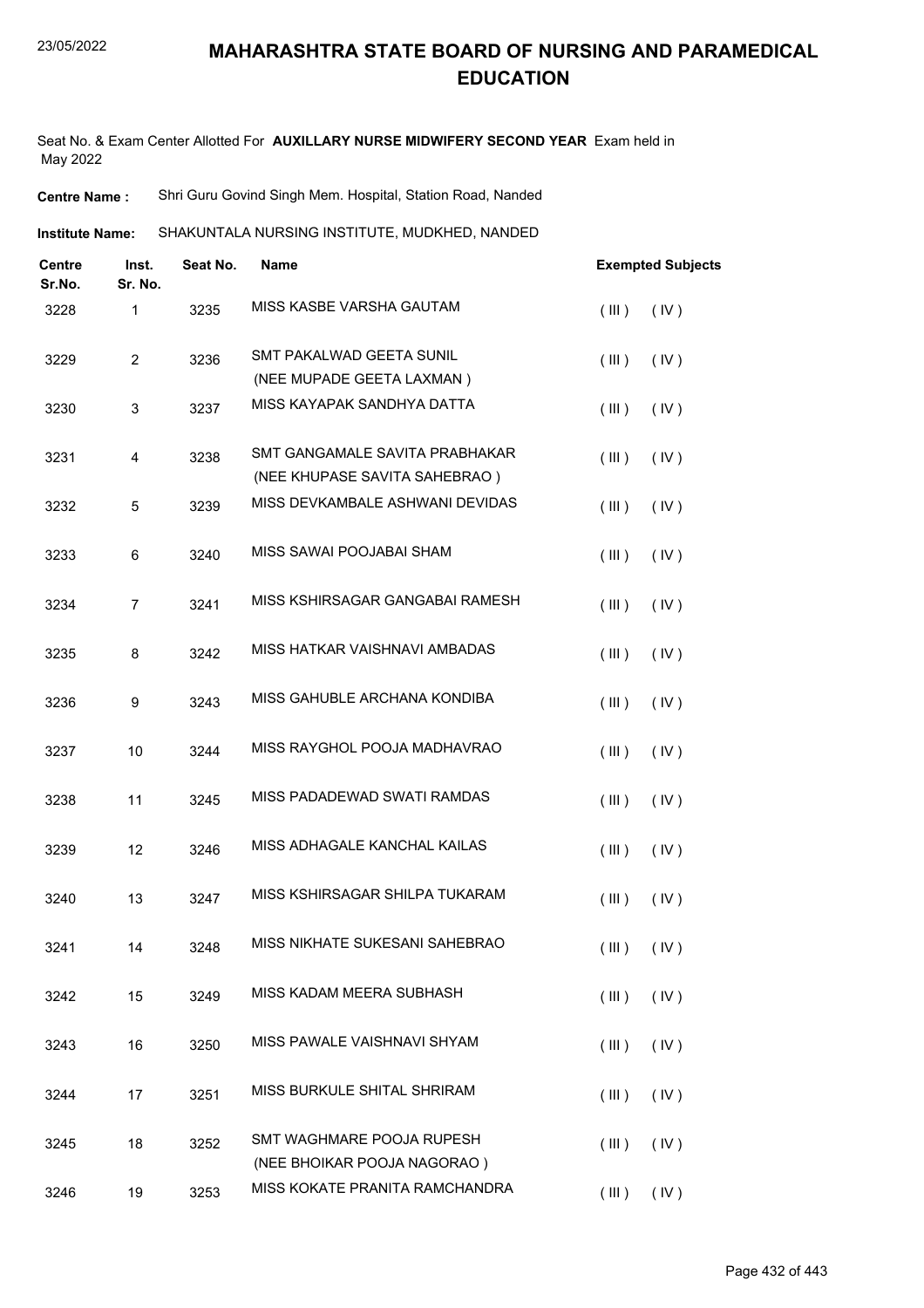Seat No. & Exam Center Allotted For AUXILLARY NURSE MIDWIFERY SECOND YEAR Exam held in May 2022

NOTE: 'P' MEANS PROVISIONALLY PERMITTED

if there is any mistake in the EXEMPTION of the Candidate it should be brought to the notice of the MSBNPE before the examination otherwise MSBNPE will not be resposible for any Consequences.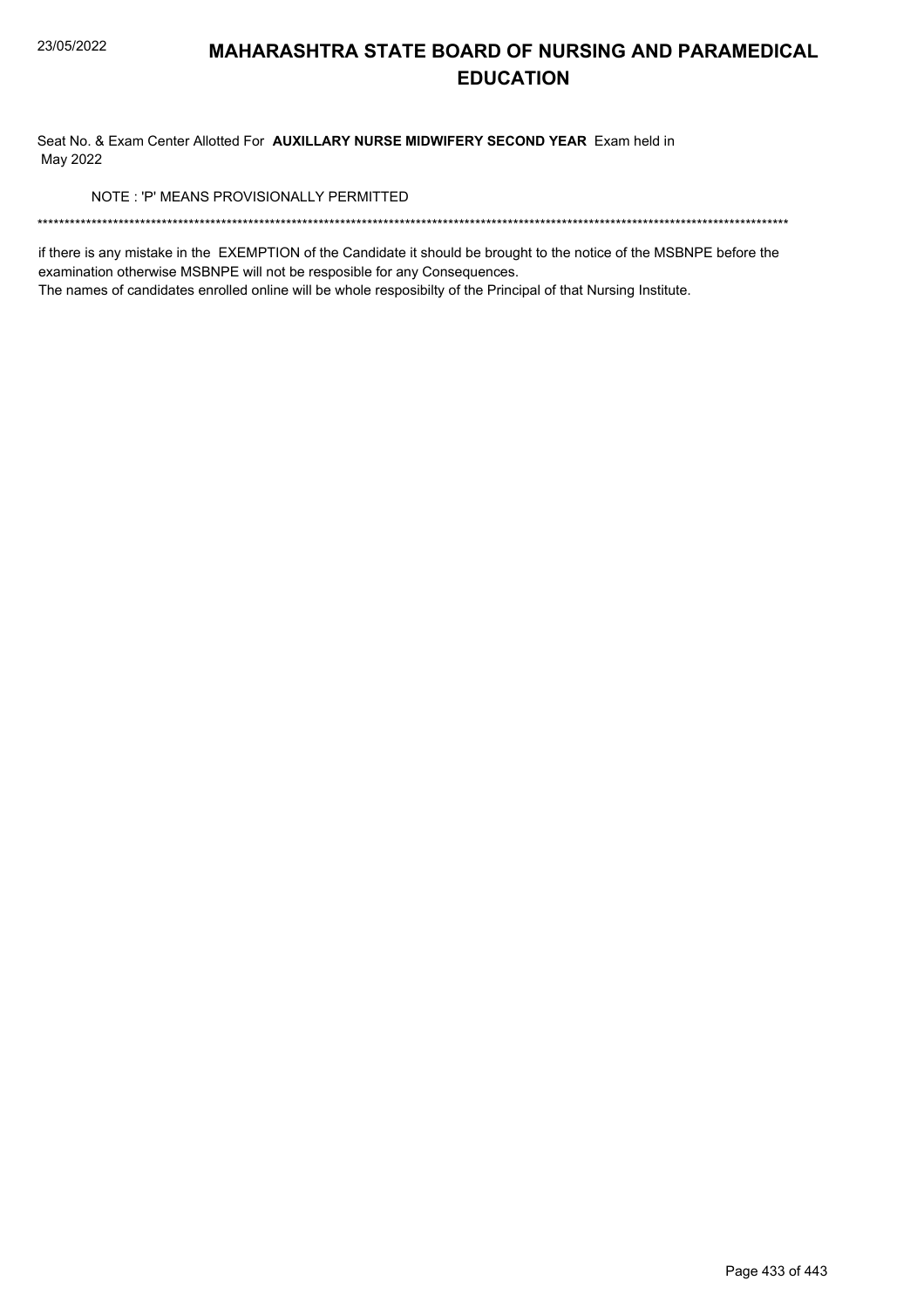Seat No. & Exam Center Allotted For AUXILLARY NURSE MIDWIFERY SECOND YEAR Exam held in May 2022

**Centre Name:** SURETECH COLLEGE OF NURSING, NAGPUR

RENUKA NURSING SCHOOL, HINGANA, NAGPUR **Institute Name:** 

| Centre<br>Sr.No. | Inst.<br>Sr. No. | Seat No. | Name                         | <b>Exempted Subjects</b> |      |
|------------------|------------------|----------|------------------------------|--------------------------|------|
| 3247             |                  | 3254     | MISS KURRE PUJA SHYAMSINGH   | ΉĐ)                      | (IV) |
| 3248             | 2                | 3255     | MISS SHAMBHARKAR SWATI DIPAK | ( III )                  | (IV) |

#### NOTE: 'P' MEANS PROVISIONALLY PERMITTED

if there is any mistake in the EXEMPTION of the Candidate it should be brought to the notice of the MSBNPE before the examination otherwise MSBNPE will not be resposible for any Consequences. The names of candidates enrolled online will be whole resposibilty of the Principal of that Nursing Institute.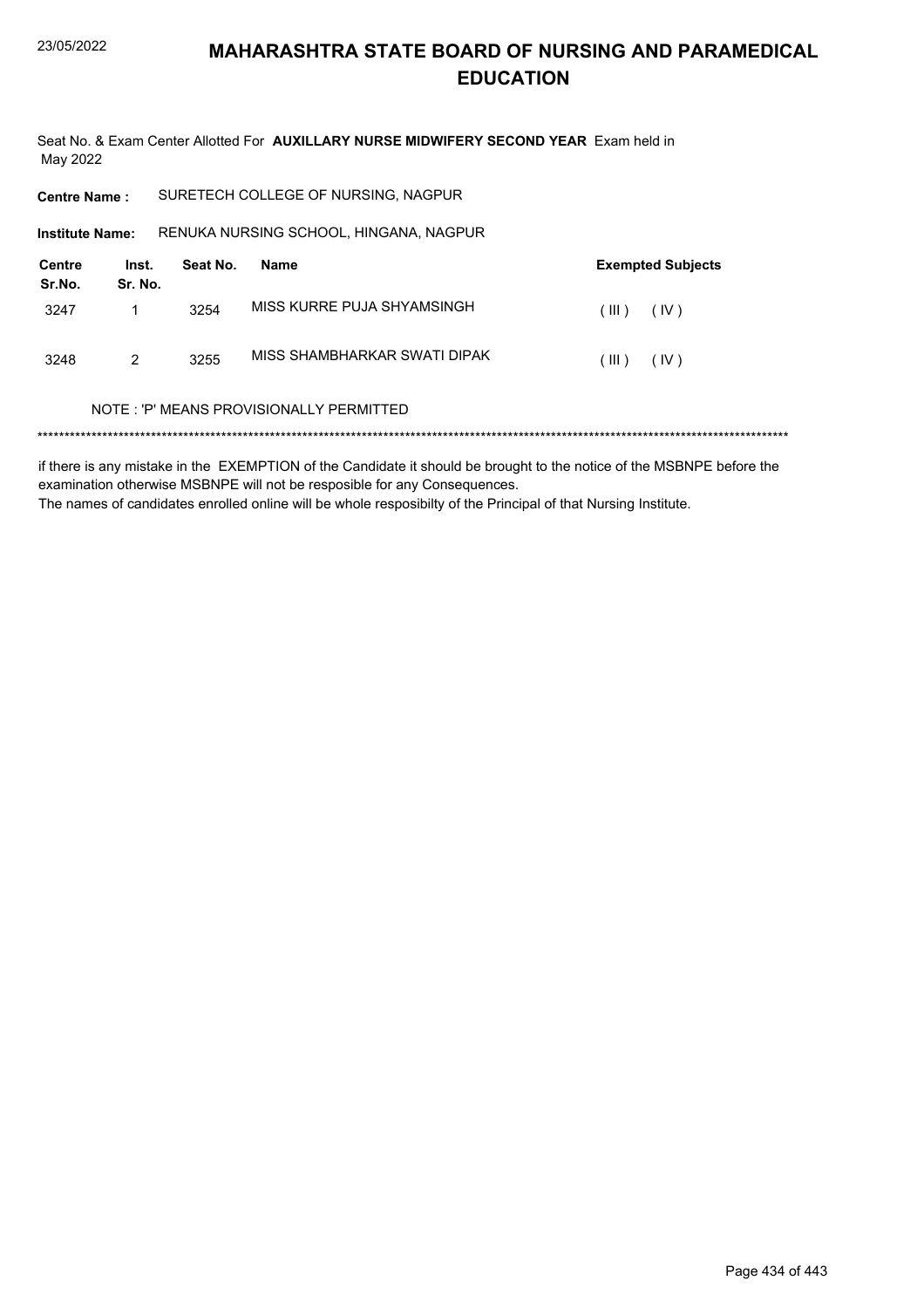Seat No. & Exam Center Allotted For AUXILLARY NURSE MIDWIFERY SECOND YEAR Exam held in May 2022

MAHATMA GANDHI MISSION INSTITUTE OF NURSING EDUCATION, AURANGABAD **Centre Name:** 

HUDCO NURSING SCHOOL, AURANGABAD Institute Name:

| Centre<br>Sr.No. | Inst.<br>Sr. No. | Seat No. | Name                        | <b>Exempted Subjects</b> |
|------------------|------------------|----------|-----------------------------|--------------------------|
| 3249             |                  | 3256     | MISS AMBHORE POOJA RATNAKAR | $(\  \  )$<br>(IV)       |

#### NOTE : 'P' MEANS PROVISIONALLY PERMITTED

if there is any mistake in the EXEMPTION of the Candidate it should be brought to the notice of the MSBNPE before the examination otherwise MSBNPE will not be resposible for any Consequences.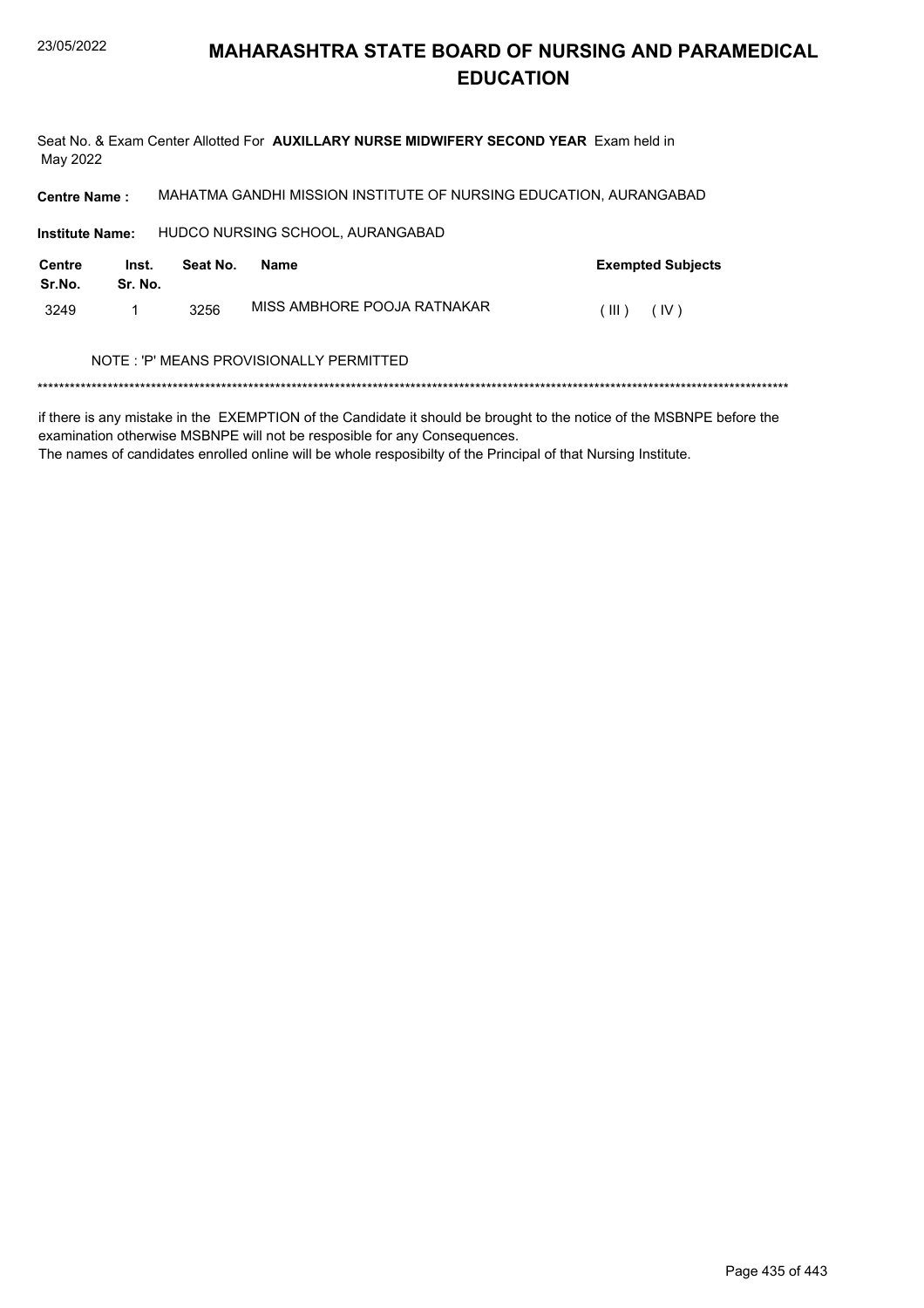Seat No. & Exam Center Allotted For **AUXILLARY NURSE MIDWIFERY SECOND YEAR** Exam held in May 2022

**Centre Name :** MAHATMA GANDHI MISSION INSTITUTE OF NURSING EDUCATION, AURANGABAD

MONICA NURSING SCHOOL, AURANGABAD **Institute Name:**

| <b>Centre</b><br>Sr.No. | Inst.<br>Sr. No. | Seat No. | <b>Name</b>                   | <b>Exempted Subjects</b>                 |
|-------------------------|------------------|----------|-------------------------------|------------------------------------------|
| 3250                    | 1                | 3257     | MISS GAIKWAD ASHWINI SHESHRAO | (  )<br>(III)<br>(IV)                    |
| 3251                    | $\overline{c}$   | 3258     | MISS GEDAM KIRTI BHIMRAO      | (III)<br>(IV)                            |
| 3252                    | 3                | 3259     | MISS DADANJE BALADEVEE BADU   | $(\parallel \parallel)$<br>(III)<br>(IV) |
| 3253                    | $\overline{4}$   | 3260     | MISS BHURKE RUPALI KONDBA     | (  )<br>(III)<br>(IV)                    |
| 3254                    | 5                | 3261     | MISS MANDALE KALPANA KISHAN   | (III)<br>(IV)                            |
| 3255                    | 6                | 3262     | MISS MADAVI MINAKSHI JANGA    | (III)<br>(1)<br>(IV)                     |
| 3256                    | 7                | 3263     | MISS VASAVE VARSHA GONYA      | (III)<br>(IV)                            |
|                         |                  |          |                               |                                          |

NOTE : 'P' MEANS PROVISIONALLY PERMITTED

\*\*\*\*\*\*\*\*\*\*\*\*\*\*\*\*\*\*\*\*\*\*\*\*\*\*\*\*\*\*\*\*\*\*\*\*\*\*\*\*\*\*\*\*\*\*\*\*\*\*\*\*\*\*\*\*\*\*\*\*\*\*\*\*\*\*\*\*\*\*\*\*\*\*\*\*\*\*\*\*\*\*\*\*\*\*\*\*\*\*\*\*\*\*\*\*\*\*\*\*\*\*\*\*\*\*\*\*\*\*\*\*\*\*\*\*\*\*\*\*\*\*\*\*\*\*\*\*\*\*\*\*\*\*\*\*\*\*\*

if there is any mistake in the EXEMPTION of the Candidate it should be brought to the notice of the MSBNPE before the examination otherwise MSBNPE will not be resposible for any Consequences.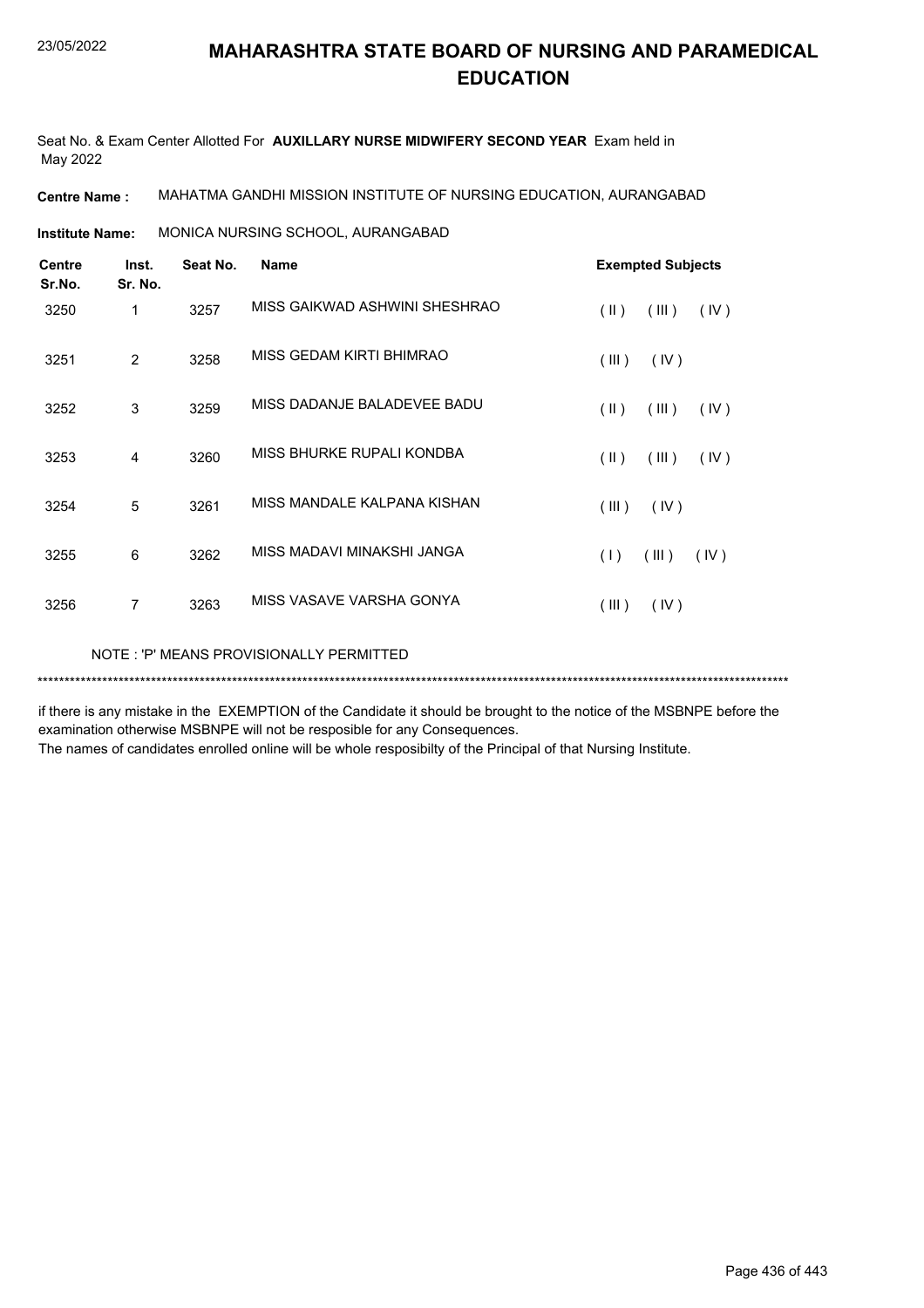Seat No. & Exam Center Allotted For **AUXILLARY NURSE MIDWIFERY SECOND YEAR** Exam held in May 2022

**Centre Name :** MAHATMA GANDHI MISSION INSTITUTE OF NURSING EDUCATION, AURANGABAD

**Institute Name: NEW NURSING SCHOOL, AURANGABAD** 

| <b>Centre</b><br>Sr.No. | Inst.<br>Sr. No. | Seat No. | <b>Name</b>                             | <b>Exempted Subjects</b> |       |      |  |
|-------------------------|------------------|----------|-----------------------------------------|--------------------------|-------|------|--|
| 3257                    | 1                | 3264     | MISS BHISE KAJAL RAJU                   | (  )                     | (III) | (IV) |  |
| 3258                    | 2                | 3265     | MISS ADHAV ROHINI ANNARAO               | (  )                     | (III) | (IV) |  |
| 3259                    | 3                | 3266     | MISS BORKAR SUNITA RAMESH               |                          |       |      |  |
| 3260                    | 4                | 3267     | MISS KAKDE NEHA RAJENDRA                | (  )                     | (III) | (IV) |  |
|                         |                  |          | NOTE: 'P' MEANS PROVISIONALLY PERMITTED |                          |       |      |  |

\*\*\*\*\*\*\*\*\*\*\*\*\*\*\*\*\*\*\*\*\*\*\*\*\*\*\*\*\*\*\*\*\*\*\*\*\*\*\*\*\*\*\*\*\*\*\*\*\*\*\*\*\*\*\*\*\*\*\*\*\*\*\*\*\*\*\*\*\*\*\*\*\*\*\*\*\*\*\*\*\*\*\*\*\*\*\*\*\*\*\*\*\*\*\*\*\*\*\*\*\*\*\*\*\*\*\*\*\*\*\*\*\*\*\*\*\*\*\*\*\*\*\*\*\*\*\*\*\*\*\*\*\*\*\*\*\*\*\*

if there is any mistake in the EXEMPTION of the Candidate it should be brought to the notice of the MSBNPE before the examination otherwise MSBNPE will not be resposible for any Consequences. The names of candidates enrolled online will be whole resposibilty of the Principal of that Nursing Institute.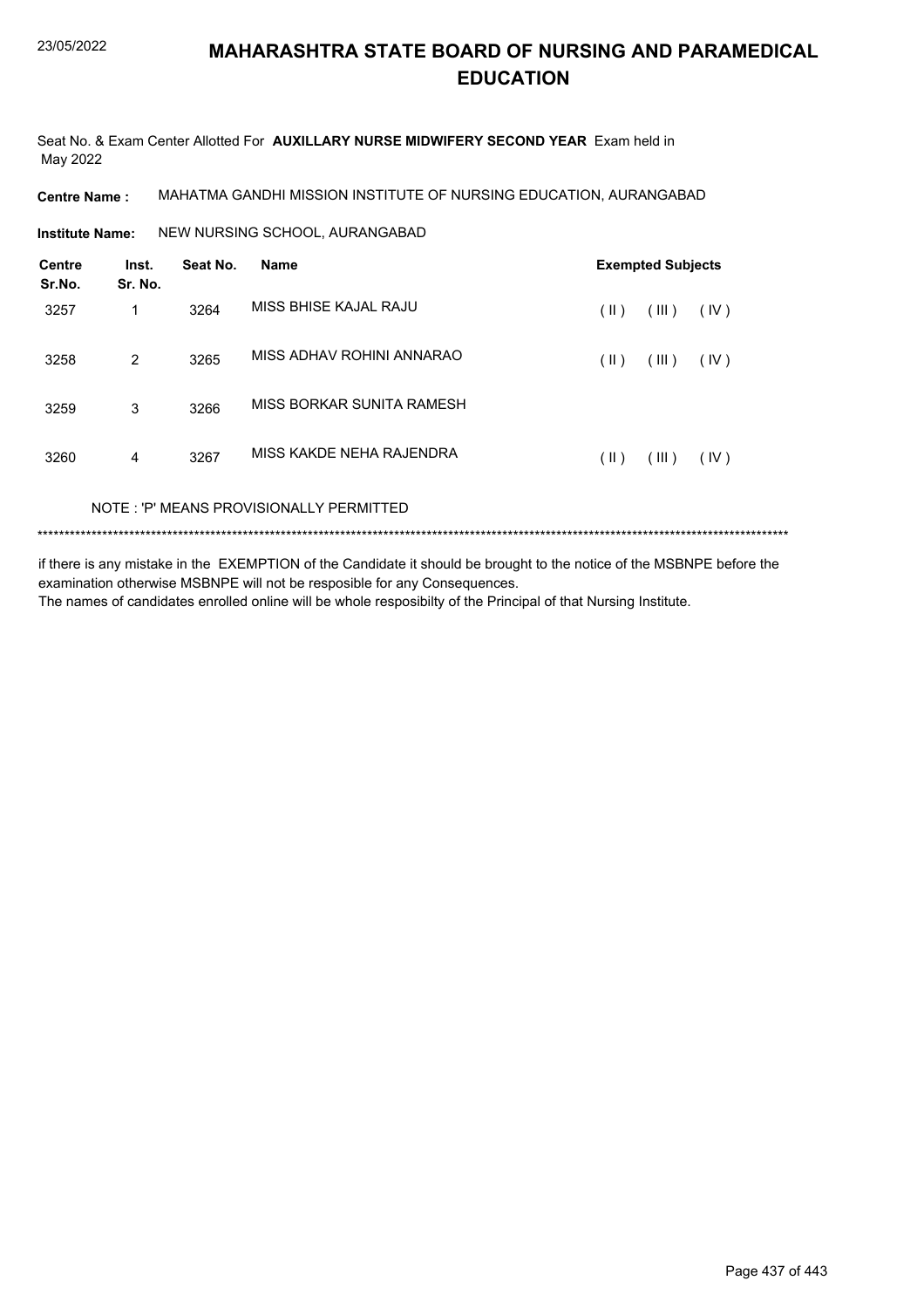Seat No. & Exam Center Allotted For **AUXILLARY NURSE MIDWIFERY SECOND YEAR** Exam held in May 2022

**Centre Name :** MAHATMA GANDHI MISSION INSTITUTE OF NURSING EDUCATION, AURANGABAD

PAITHAN NURSING SCHOOL, PAITHAN, AURANGABAD **Institute Name:**

| Inst. | Seat No. | <b>Name</b>                     | <b>Exempted Subjects</b> |  |  |
|-------|----------|---------------------------------|--------------------------|--|--|
| 1     | 3268     | MISS GAIKWAD YOGITA CHANDRAKANT | (III)<br>(IV)            |  |  |
| 2     | 3269     | MISS BODHAK NEETA DATTU         | (  )<br>(III)<br>(IV)    |  |  |
| 3     | 3270     | MISS HANKAR POOJA DHARAJI       | (III)<br>(IV)            |  |  |
| 4     | 3271     | MISS PAWAR ASHWINI SHANTARAM    | (III)<br>(IV)            |  |  |
| 5     | 3272     | MISS MAGARE SONU SUDHAKAR       | (III)<br>(IV)            |  |  |
| 6     | 3273     | MISS SALVE VANITA BHAGWAN       | (III)<br>(IV)            |  |  |
|       | Sr. No.  |                                 |                          |  |  |

NOTE : 'P' MEANS PROVISIONALLY PERMITTED

\*\*\*\*\*\*\*\*\*\*\*\*\*\*\*\*\*\*\*\*\*\*\*\*\*\*\*\*\*\*\*\*\*\*\*\*\*\*\*\*\*\*\*\*\*\*\*\*\*\*\*\*\*\*\*\*\*\*\*\*\*\*\*\*\*\*\*\*\*\*\*\*\*\*\*\*\*\*\*\*\*\*\*\*\*\*\*\*\*\*\*\*\*\*\*\*\*\*\*\*\*\*\*\*\*\*\*\*\*\*\*\*\*\*\*\*\*\*\*\*\*\*\*\*\*\*\*\*\*\*\*\*\*\*\*\*\*\*\*

if there is any mistake in the EXEMPTION of the Candidate it should be brought to the notice of the MSBNPE before the examination otherwise MSBNPE will not be resposible for any Consequences.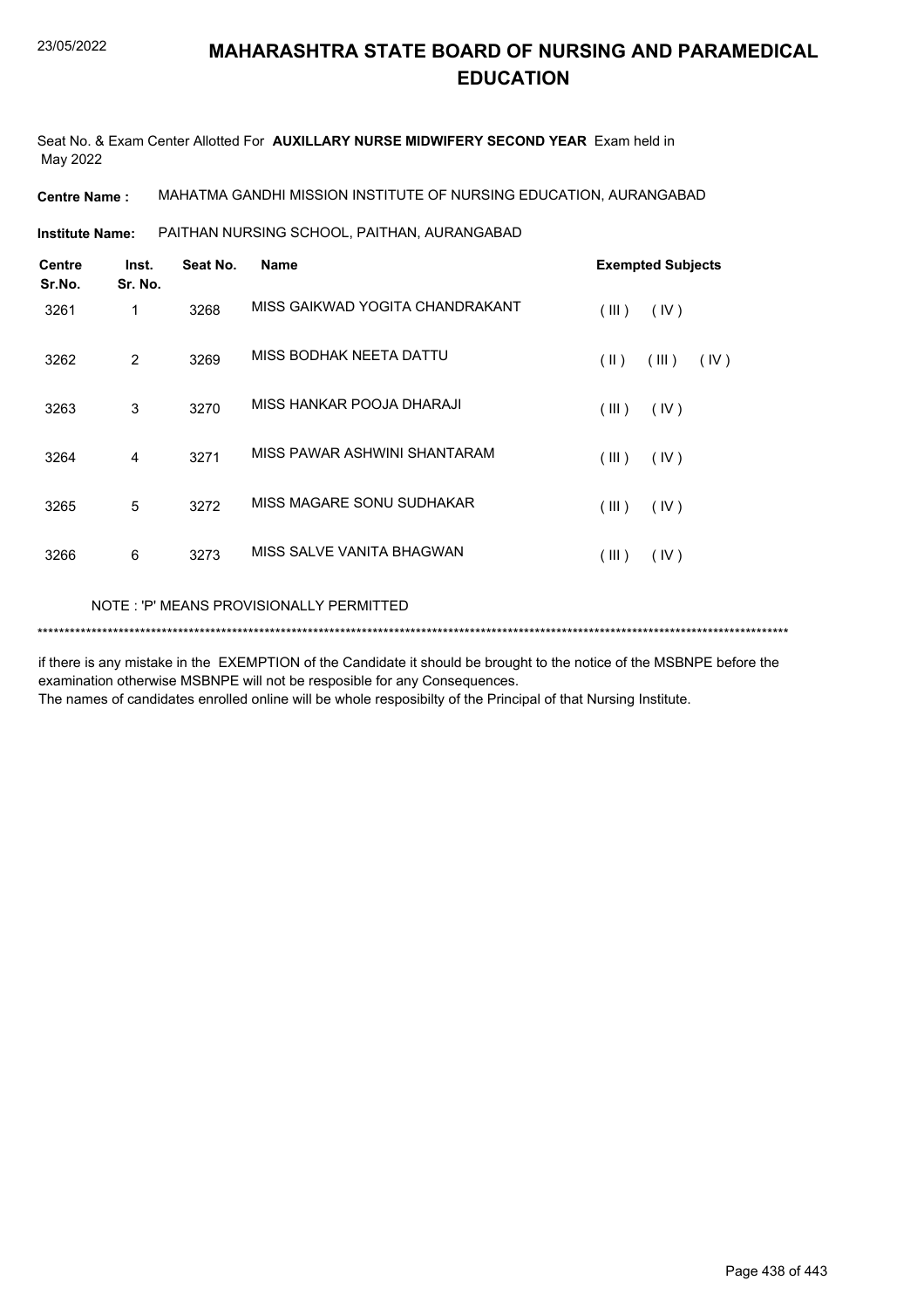Seat No. & Exam Center Allotted For AUXILLARY NURSE MIDWIFERY SECOND YEAR Exam held in May 2022

**GENERAL HOSPITAL, HINGOLI Centre Name:** 

Institute Name: JAI HIND NURSING SCHOOL, HINGOLI

| Centre<br>Sr.No. | Inst.<br>Sr. No. | Seat No. | Name                          | <b>Exempted Subjects</b> |      |  |
|------------------|------------------|----------|-------------------------------|--------------------------|------|--|
| 3267             |                  | 3274     | MISS KHADSE SWATI VITTHAL     | (III)                    | (IV) |  |
| 3268             | 2                | 3275     | MISS JADHAV JAYSHREE DIGAMBAR | (III)                    | (IV) |  |

#### NOTE: 'P' MEANS PROVISIONALLY PERMITTED

if there is any mistake in the EXEMPTION of the Candidate it should be brought to the notice of the MSBNPE before the examination otherwise MSBNPE will not be resposible for any Consequences. The names of candidates enrolled online will be whole resposibilty of the Principal of that Nursing Institute.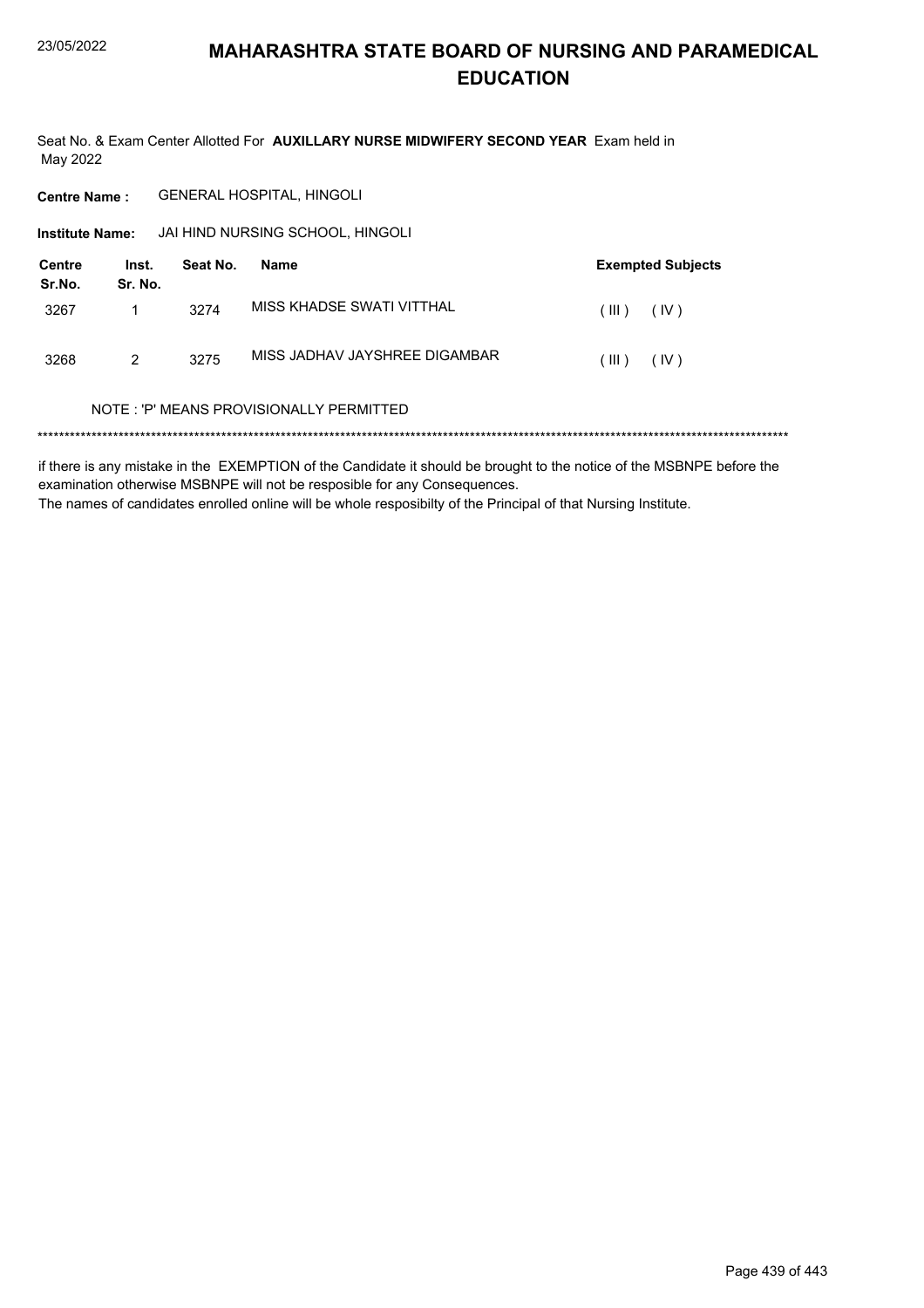Seat No. & Exam Center Allotted For **AUXILLARY NURSE MIDWIFERY SECOND YEAR** Exam held in May 2022

**Centre Name :** GENERAL HOSPITAL, HINGOLI

**Institute Name:** LATE S. D. MASKE SCHOOL OF NURSING, HINGOLI

| <b>Centre</b><br>Sr.No. | Inst.<br>Sr. No. | Seat No. | <b>Name</b>                             |               | <b>Exempted Subjects</b> |      |  |  |
|-------------------------|------------------|----------|-----------------------------------------|---------------|--------------------------|------|--|--|
| 3269                    | 1                | 3276     | MISS INGLE MONIKA BHIMRAO               |               |                          |      |  |  |
| 3270                    | 2                | 3277     | MISS HANMANTE SUVARNAMALA VITHALRAO     | $(\parallel)$ | (III)                    | (IV) |  |  |
| 3271                    | 3                | 3278     | MISS INGOLE MAMATA PANDURANG            | $(\parallel)$ | (III)                    | (IV) |  |  |
| 3272                    | 4                | 3279     | MISS KHADSE PRIYA KISANRAO              | $(\parallel)$ | (III)                    | (IV) |  |  |
| 3273                    | 5                | 3280     | MISS KAMBLE PORNIMA VISHWANATH          | (III)         | (IV)                     |      |  |  |
| 3274                    | 6                | 3281     | MISS TAJANE PUSHPA CHANDU               | $(\parallel)$ | (III)                    | (IV) |  |  |
| 3275                    | 7                | 3282     | MISS WANKHEDE SWATI SHANTARAM           | $(\parallel)$ | (III)                    | (IV) |  |  |
|                         |                  |          | NOTE: 'P' MEANS PROVISIONALLY PERMITTED |               |                          |      |  |  |

if there is any mistake in the EXEMPTION of the Candidate it should be brought to the notice of the MSBNPE before the examination otherwise MSBNPE will not be resposible for any Consequences.

\*\*\*\*\*\*\*\*\*\*\*\*\*\*\*\*\*\*\*\*\*\*\*\*\*\*\*\*\*\*\*\*\*\*\*\*\*\*\*\*\*\*\*\*\*\*\*\*\*\*\*\*\*\*\*\*\*\*\*\*\*\*\*\*\*\*\*\*\*\*\*\*\*\*\*\*\*\*\*\*\*\*\*\*\*\*\*\*\*\*\*\*\*\*\*\*\*\*\*\*\*\*\*\*\*\*\*\*\*\*\*\*\*\*\*\*\*\*\*\*\*\*\*\*\*\*\*\*\*\*\*\*\*\*\*\*\*\*\*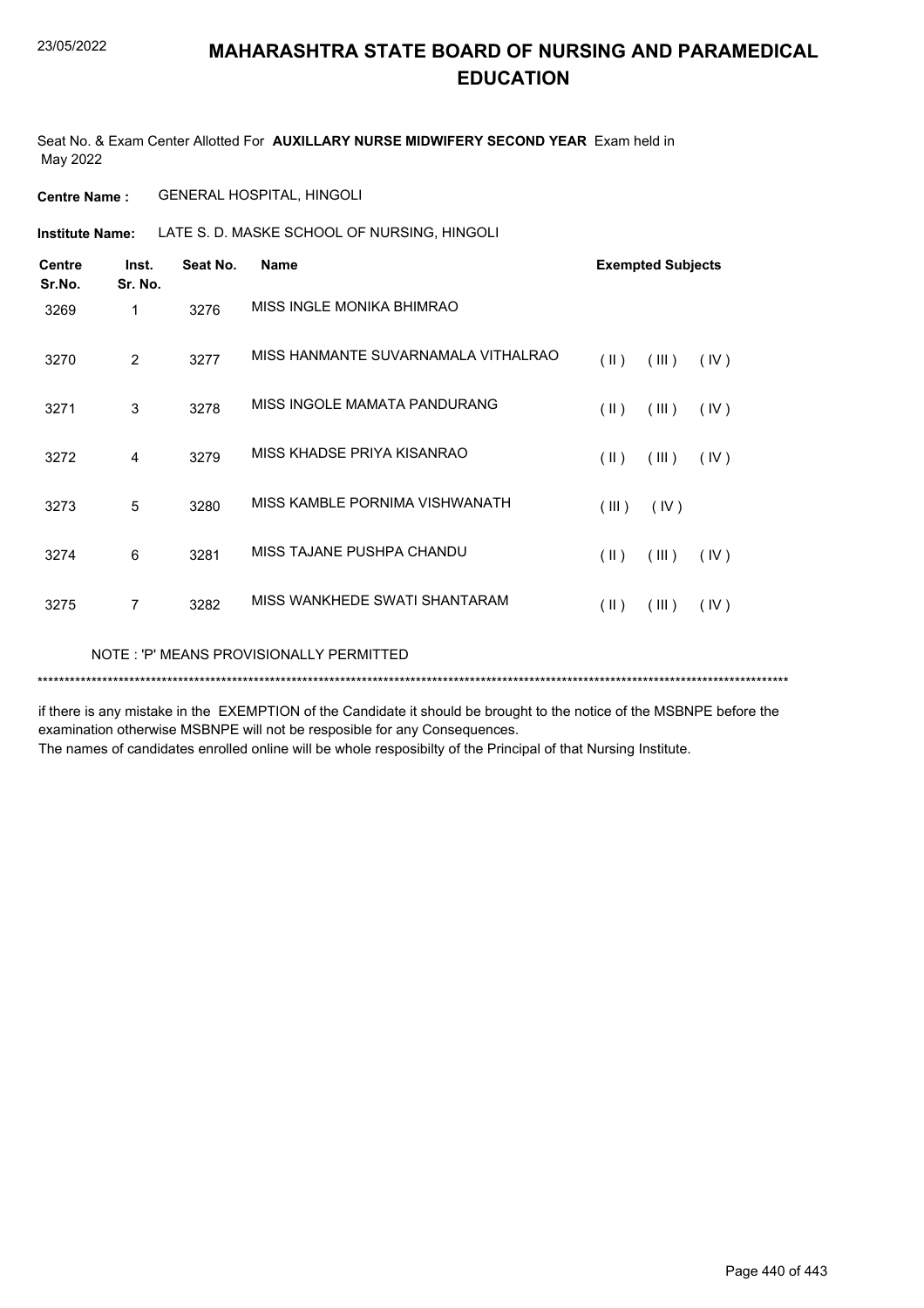Seat No. & Exam Center Allotted For **AUXILLARY NURSE MIDWIFERY SECOND YEAR** Exam held in May 2022

#### **Centre Name :** GENERAL HOSPITAL,AHMEDNAGAR

**Institute Name: MITYASEVA NURSING SCHOOL, PARNER, AHMEDNAGAR** 

| Inst.<br>Centre<br>Sr.No.<br>Sr. No. |                | Seat No. | <b>Name</b>                   |                | <b>Exempted Subjects</b>                  |      |  |  |
|--------------------------------------|----------------|----------|-------------------------------|----------------|-------------------------------------------|------|--|--|
| 3276                                 | 1              | 3283     | MISS WAYAL SADHANA SAKHARAM   | (III)          | (IV)                                      |      |  |  |
| 3277                                 | $\overline{c}$ | 3284     | MISS NIRGUDA GITA KAMLAKAR    | $(\parallel)$  | (III)                                     | (IV) |  |  |
| 3278                                 | 3              | 3285     | MISS NIRGUDA JYOTIKA MALU     | (III)          | (IV)                                      |      |  |  |
| 3279                                 | 4              | 3286     | MISS GAWARI FASABAI CHIMAJI   | (III)          | (IV)                                      |      |  |  |
| 3280                                 | 5              | 3287     | MISS GIJARE DEVIKA VITTAL     | (III)          | (IV)                                      |      |  |  |
| 3281                                 | 6              | 3288     | MISS GODE RUCHITA RAMDAS      | (III)          | (IV)                                      |      |  |  |
| 3282                                 | $\overline{7}$ | 3289     | MISS JADHAV SARIKA RAMDAS     | (III)          | (IV)                                      |      |  |  |
| 3283                                 | 8              | 3290     | MISS MANDAVE NUTAN VITTHAL    | (III)          | (IV)                                      |      |  |  |
| 3284                                 | 9              | 3291     | MISS MOHARE SWATI CHANDRAKANT | (III)          | (IV)                                      |      |  |  |
| 3285                                 | 10             | 3292     | MISS WAKH ANUSAYA NAVASU      | (III)          | (IV)                                      |      |  |  |
| 3286                                 | 11             | 3293     | MISS NIRGUDA SAPANA RAMESH    | (III)          | (IV)                                      |      |  |  |
| 3287                                 | 12             | 3294     | MISS BARE SHUBHANGI DUNDA     | $(\parallel)$  | (III)                                     | (IV) |  |  |
| 3288                                 | 13             | 3295     | MISS KARBHAL ARATI MINANATH   | $(\parallel)$  | (III)                                     | (IV) |  |  |
| 3289                                 | 14             | 3296     | MISS MUKANE ARUNA BHIMA       |                | $(\parallel)$ $(\parallel)$ $(\parallel)$ |      |  |  |
| 3290                                 | 15             | 3297     | MISS UMBARE MANISHA BALU      | $(\parallel)$  | (III)                                     | (IV) |  |  |
| 3291                                 | 16             | 3298     | MISS LANDE SHITAL LAHU        | $(\parallel)$  | (III)                                     | (IV) |  |  |
| 3292                                 | 17             | 3299     | MISS BHALA KAVITA GOTIRAM     | $(\parallel)$  | (III)                                     | (IV) |  |  |
| 3293                                 | 18             | 3300     | MISS POTKULE JYOTI SHIVRAM    | $(\parallel)$  | (III)                                     | (IV) |  |  |
| 3294                                 | 19             | 3301     | MISS GIRA CHHAYA BABAJI       | $(III)$ $(IV)$ |                                           |      |  |  |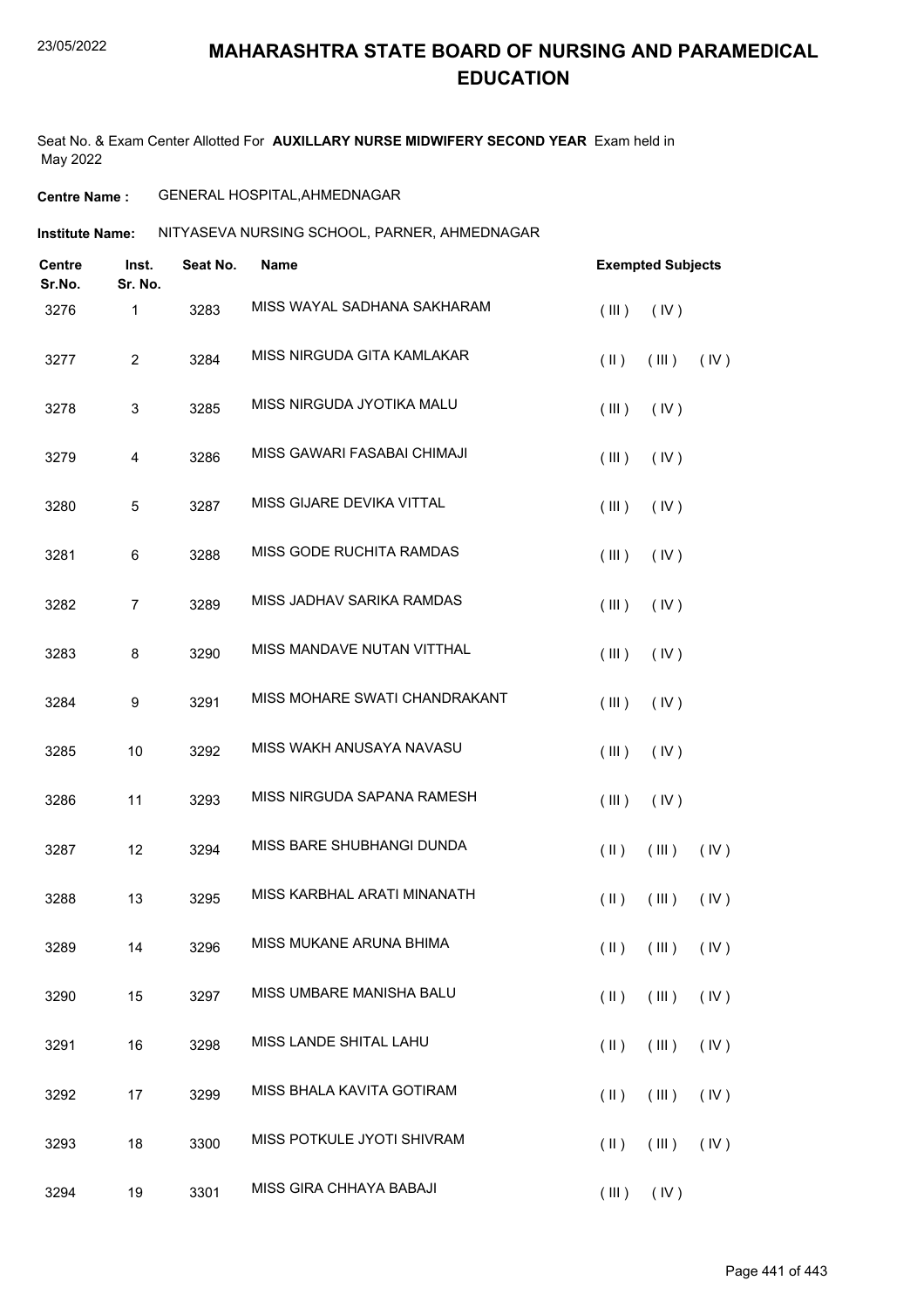| May 2022 |    |      | Seat No. & Exam Center Allotted For AUXILLARY NURSE MIDWIFERY SECOND YEAR Exam held in |      |       |      |  |
|----------|----|------|----------------------------------------------------------------------------------------|------|-------|------|--|
| 3295     | 20 | 3302 | MISS HAMBIR MANJULA BUDHA                                                              | (  ) | (III) | (IV) |  |
| 3296     | 21 | 3303 | MISS BHAGAT BAYADI PANDURANG                                                           | (  ) | (III) | (IV) |  |
|          |    |      | NOTE: 'P' MEANS PROVISIONALLY PERMITTED                                                |      |       |      |  |
|          |    |      |                                                                                        |      |       |      |  |

if there is any mistake in the EXEMPTION of the Candidate it should be brought to the notice of the MSBNPE before the examination otherwise MSBNPE will not be resposible for any Consequences.